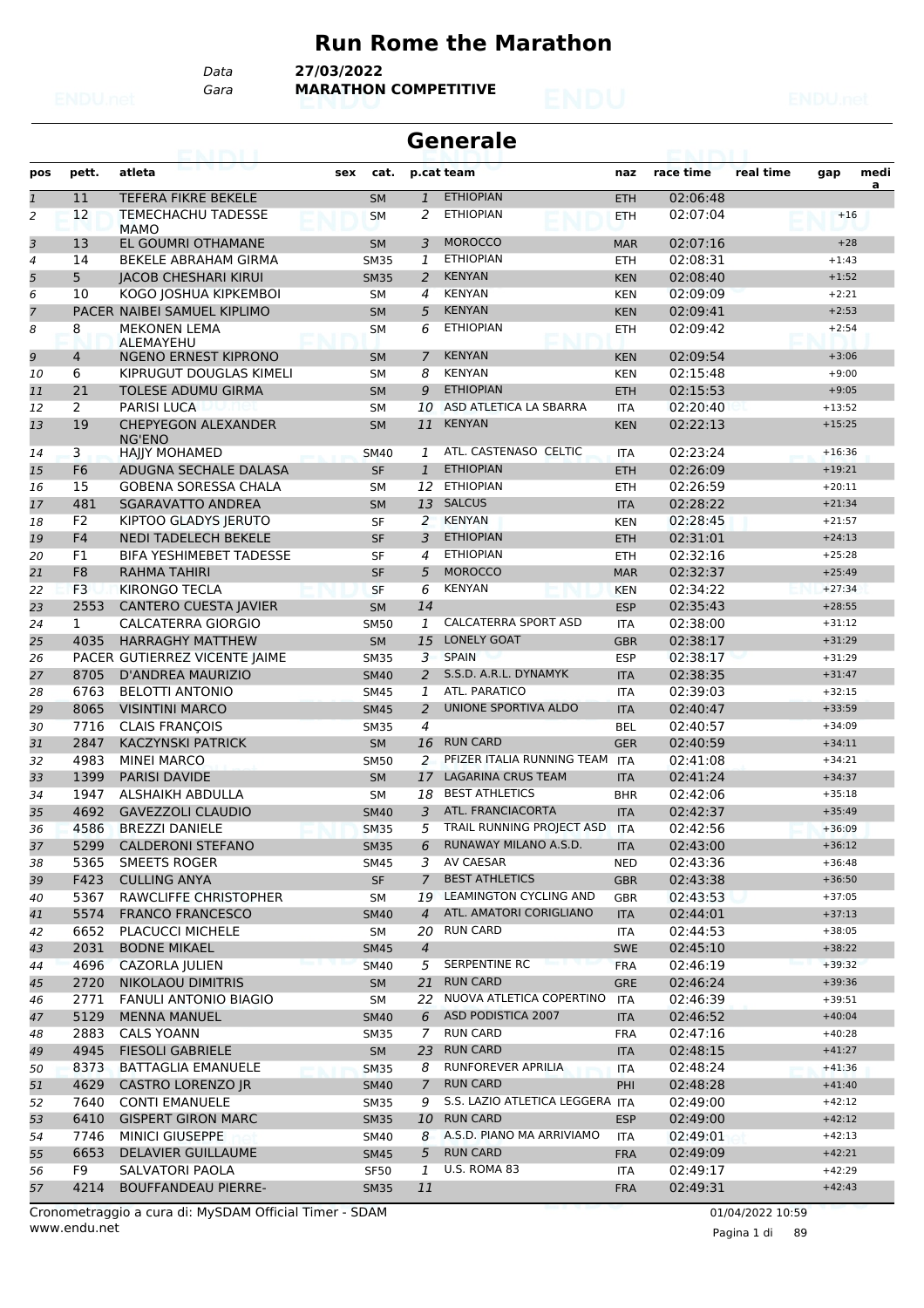| pos | pett.        | atleta                                                 | sex      | cat.                       |                | p.cat team                                   | naz                      | race time            | real time        | gap                  | medi<br>a |
|-----|--------------|--------------------------------------------------------|----------|----------------------------|----------------|----------------------------------------------|--------------------------|----------------------|------------------|----------------------|-----------|
|     |              | <b>ALAIN</b>                                           |          |                            |                |                                              |                          |                      |                  |                      |           |
| 58  | 901          | <b>BARRATT DANIEL</b>                                  |          | <b>SM</b>                  | 24             | <b>BEST ATHLETICS</b>                        | <b>GBR</b>               | 02:49:35             |                  | $+42:47$             |           |
| 59  | 4877         | <b>GIANSANTI GIANNI</b>                                |          | <b>SM40</b>                | 9              | A.POD. AVIS MOB. LATTANZI                    | <b>ITA</b>               | 02:49:52             |                  | $+43:04$             |           |
| 60  | 896          | PORCELLI STEFANO                                       |          | <b>SM35</b>                | 12             | PODISTICA SOLIDARIETA'                       | <b>ITA</b>               | 02:49:53             |                  | $+43:05$             |           |
| 61  | 3457         | <b>SHERWIN GRAHAM</b>                                  |          | <b>SM40</b>                | 10             | <b>EGDON HEATH HARRIERS</b>                  | <b>GBR</b>               | 02:49:58             |                  | $+43:11$             |           |
| 62  | 1218         | <b>GIMENEZ LISON FRANCISCO</b><br><b>IAVIER</b>        |          | <b>SM</b>                  | 25             | <b>RUN CARD</b>                              | <b>ESP</b>               | 02:50:03             |                  | $+43:15$             |           |
| 63  | 7248         | <b>LUTZ BRANTLEY</b>                                   |          | <b>SM45</b>                | 6              | <b>DUKES</b>                                 | <b>USA</b>               | 02:50:21             |                  | $+43:33$             |           |
| 64  | 3223         | <b>CONIGLIO GIAN LUCA</b>                              |          | <b>SM45</b>                | $\overline{7}$ | A.S.D. BOVES RUN                             | <b>ITA</b>               | 02:50:26             |                  | $+43:38$             |           |
| 65  | 7440         | <b>MOHAMED</b>                                         |          | <b>SM45</b>                | 8              | <b>RUN CARD</b>                              | <b>ESP</b>               | 02:50:29             |                  | $+43:41$             |           |
| 66  | 4096         | ABDERRAHAMAN MUSTAFA<br><b>MARSILLI MASSIMILIANO</b>   |          | <b>SM</b>                  | 26             | U.S. DOLOMITICA ASD                          | <b>ITA</b>               | 02:50:29             |                  | $+43:41$             |           |
| 67  | 4551         | <b>AUZINS MARTINS</b>                                  |          | <b>SM45</b>                | 9              | <b>RUN CARD</b>                              | LAT                      | 02:50:30             |                  | $+43:42$             |           |
| 68  | 6295         | <b>TADDEI ANDREA</b>                                   |          | <b>SM40</b>                | 11             | <b>RUN CARD</b>                              | <b>ITA</b>               | 02:50:46             |                  | $+43:58$             |           |
| 69  | 7768         | <b>CONEJOS AGUSTIN</b>                                 |          | <b>SM</b>                  | 27             | <b>RUN CARD</b>                              | ARG                      | 02:51:23             |                  | $+44:36$             |           |
| 70  | 5447         | <b>GARRISI STEFANO</b>                                 |          | <b>SM35</b>                |                | 13 A.S.D. TRE CASALI                         | <b>ITA</b>               | 02:51:34             |                  | $+44:47$             |           |
| 71  | 632          | DI GIULIO ANTONIO                                      |          | <b>SM35</b>                | 14             | ATLETICA PRO CANOSA                          | <b>ITA</b>               | 02:51:35             |                  | $+44:47$             |           |
| 72  | 1160         | <b>GRECO PASQUALE</b>                                  |          | <b>SM45</b>                | 10             | THE PRISON ASD                               | <b>ITA</b>               | 02:51:38             |                  | $+44:50$             |           |
| 73  | 728          | <b>TIBERIO GIANLUCA</b>                                |          | <b>SM45</b>                | 11             | POLISPORTIVA AURORA 76                       | <b>ITA</b>               | 02:52:15             |                  | $+45:27$             |           |
| 74  | 2713         | <b>EGERTON JAMES WILLIAM</b>                           |          | <b>SM</b>                  | 28             | S.S. LAZIO ATLETICA LEGGERA                  | <b>ITA</b>               | 02:52:18             |                  | $+45:30$             |           |
| 75  | 6920         | <b>DUFFY OLIVER</b>                                    |          | <b>SM</b>                  | 29             | SENIOR CLUB EDINBURG                         | <b>GBR</b>               | 02:52:25             |                  | $+45:37$             |           |
| 76  | 1788         | <b>KOC BENJAMIN</b>                                    |          | <b>SM40</b>                | 12             | <b>RUN CARD</b>                              | <b>GER</b>               | 02:52:51             |                  | $+46:03$             |           |
| 77  | 3132         | <b>GONZÁLEZ HERRERO</b>                                |          | <b>SM40</b>                | 13             |                                              | <b>ESP</b>               | 02:52:53             |                  | $+46:05$             |           |
|     |              | <b>BRAULIO</b>                                         |          |                            |                |                                              |                          |                      |                  |                      |           |
| 78  | 8197         | <b>LEO FLAVIO</b>                                      |          | <b>SM40</b>                | 14             | NUOVA ATLETICA COPERTINO                     | <b>ITA</b>               | 02:53:24             |                  | $+46:36$             |           |
| 79  | 1396         | CHŁANDA SEBASTIAN                                      |          | <b>SM35</b>                | 15             | <b>ULKS LIPINKI</b>                          | POL                      | 02:53:41             |                  | $+46:53$             |           |
| 80  | 235          | <b>EATON ROBERT</b>                                    |          | <b>SM35</b>                | 16             | SOUTH DERBYSHIRE ROAD                        | <b>GBR</b>               | 02:53:41             |                  | $+46:53$             |           |
| 81  | 7492         | <b>UMANI MASSIMILIANO</b>                              |          | <b>SM45</b>                | 12             | <b>LBM SPORT TEAM</b>                        | <b>ITA</b>               | 02:53:47             |                  | $+46:59$             |           |
| 82  | 4566         | DI GIAMBERARDINO NICOLA                                |          | <b>SM</b>                  | 30             | <b>RUN CARD</b>                              | <b>ITA</b>               | 02:53:52             |                  | $+47:04$             |           |
| 83  | 4797         | NÉMETH TIBOR                                           |          | <b>SM50</b>                | 3              | <b>RUN CARD</b>                              | <b>HUN</b>               | 02:53:53             |                  | $+47:05$             |           |
| 84  | 1957         | PLONQUET HUBERT                                        |          | <b>SM50</b>                | $\overline{4}$ | <b>CA SEDAN</b>                              | <b>FRA</b>               | 02:53:59             |                  | $+47:11$             |           |
| 85  | 1016         | <b>MERLO ANDREA</b>                                    |          | <b>SM</b>                  | 31             | <b>RUN CARD</b>                              | <b>ITA</b>               | 02:54:09             |                  | $+47:21$             |           |
| 86  | 3415         | <b>MORELLI REMO</b>                                    |          | <b>SM50</b>                | 5              | TIFATA RUNNERS CASERTA                       | <b>ITA</b>               | 02:54:16             |                  | $+47:28$             |           |
| 87  | 5547         | DEBELJAK ALEŠ                                          |          | <b>SM40</b>                | 15             | <b>AD OLIMPIK</b>                            | <b>SLO</b>               | 02:54:17             |                  | $+47:29$             |           |
| 88  | 590          | <b>CARLINI ANTONIO</b>                                 |          | <b>SM40</b>                | 16             | IL CORRIDORE RUNNING CLUB ITA                |                          | 02:54:30             |                  | $+47:42$             |           |
| 89  | 8458         | <b>ATZENI PAOLO</b>                                    |          | <b>SM40</b>                | 17             | <b>RUN CARD</b>                              | <b>ITA</b>               | 02:54:33             |                  | $+47:45$             |           |
| 90  | 2815         | <b>SCOLLO ALESSANDRO</b>                               |          | <b>SM</b>                  | 32             | <b>RUN CARD</b>                              | <b>ITA</b>               | 02:54:46             |                  | $+47:58$             |           |
| 91  | 7277         | RACIOPPOLI ANTONIO                                     |          | <b>SM45</b>                | 13             | <b>G.S. DILETTANTISTICO</b>                  | <b>ITA</b>               | 02:54:47             |                  | $+47:59$             |           |
| 92  | 8706         | <b>PANSINI GIOVANNI</b>                                |          | <b>SM40</b>                | 18             | A.S.D. RUNNERS AVEZZANO                      | <b>ITA</b>               | 02:54:49             |                  | $+48:01$             |           |
| 93  | 8199         | CARNEVALI GIANLUCA                                     |          | <b>SM45</b>                | 14             | TEAM CAMELOT A.S.D.                          | <b>ITA</b>               | 02:55:02<br>02:55:04 |                  | $+48:14$             |           |
| 94  | 4636         | ZONNEVELD WOUT                                         |          | <b>SM35</b>                |                | 17 RUN CARD                                  | <b>NED</b>               |                      |                  | $+48:16$             |           |
| 95  | 8708         | <b>ACETO SILVIO</b>                                    |          | SM40                       |                | 19 M. C. MANOPPELLO SOGEDA                   | <b>ITA</b>               | 02:55:05             |                  | $+48:17$             |           |
| 96  | 4405         | <b>LAHMAR HATEM</b>                                    |          | <b>SM40</b>                |                | 20 S/L CAMN VILLEURBANNE                     | <b>FRA</b>               | 02:55:12<br>02:55:20 |                  | $+48:24$             |           |
| 97  | 3933         | <b>TOZZI FEDERICO</b>                                  |          | <b>SM35</b>                |                | 18 SEVENLIFE SSD<br>15 A.S. ROMA ROAD R.CLUB | <b>ITA</b>               |                      |                  | $+48:33$             |           |
| 98  | 4385         | <b>COVUCCIA RENZO</b>                                  |          | <b>SM45</b>                |                | 16 ASD TALENTI RUNNING TEAM                  | <b>ITA</b>               | 02:55:22             |                  | $+48:35$             |           |
| 99  | 7474         | MANDOLITI ALESSANDRO<br><b>GALATI GIOVANNI</b>         |          | SM45                       |                | 21 A.S.D. RINCORRO                           | <b>ITA</b>               | 02:55:31             |                  | $+48:43$             |           |
| 100 | 2449<br>8299 | <b>BARTOLINI FRANCESCO</b>                             |          | <b>SM40</b><br>SM45        | 17             | POL ACLI MACERATA                            | <b>ITA</b><br><b>ITA</b> | 02:55:36<br>02:55:52 |                  | $+48:48$<br>$+49:05$ |           |
| 101 |              |                                                        |          |                            | 6              | <b>LBM SPORT TEAM</b>                        |                          |                      |                  |                      |           |
| 102 | 8063<br>2875 | DI COCCO ANDREA<br><b>CENEFELS FILIP</b>               |          | <b>SM50</b>                | 33             | MÍLAŘI DOMAŽLICE                             | <b>ITA</b><br><b>CZE</b> | 02:55:58<br>02:55:58 |                  | $+49:10$<br>$+49:11$ |           |
| 103 | 8463         | <b>SHANLEY TERENCE</b>                                 |          | SM                         |                | 19 CLANE A.C                                 | <b>IRL</b>               | 02:56:04             |                  | $+49:16$             |           |
| 104 | 3295         | MASTROLEMBO BARNA'                                     |          | <b>SM35</b><br><b>SM35</b> | 20             | <b>LBM SPORT TEAM</b>                        | <b>ITA</b>               |                      |                  | $+49:34$             |           |
| 105 |              | SANDRO FRANCESCO                                       | LE 1911. |                            |                |                                              |                          | 02:56:21             |                  |                      |           |
| 106 | 4743         | <b>GRILLI FILIPPO</b>                                  |          | <b>SM</b>                  |                | 34 ATL. MONTE MARIO                          | <b>ITA</b>               | 02:56:32             |                  | $+49:45$             |           |
| 107 | 6330         | PARADISO MICHELE                                       |          | <b>SM45</b>                |                | 18 ATLETICA PRO CANOSA                       | ITA                      | 02:56:38             |                  | $+49:50$             |           |
| 108 | 156          | SARCHESE CHRISTIAN                                     |          | <b>SM45</b>                |                | 19 A.S.D. VILLA ADA                          | <b>ITA</b>               | 02:56:43             |                  | $+49:55$             |           |
| 109 | 2214         | <b>BALLERINI LORIS</b>                                 |          | <b>SM35</b>                |                | 21 ATLETICA MONTICHIARI                      | <b>ITA</b>               | 02:56:53             |                  | $+50:05$             |           |
| 110 | 2685         | PICCARDINO DAVIDE                                      |          | <b>SM35</b>                |                | 22 A.S.D.POD. VALLE                          | <b>ITA</b>               | 02:57:01             |                  | $+50:13$             |           |
| 111 | 2980         | <b>ZANDONAI MICHELE</b>                                |          | <b>SM40</b>                |                | 22 LAGARINA CRUS TEAM                        | <b>ITA</b>               | 02:57:05             |                  | $+50:17$             |           |
| 112 | 7286         | <b>ROMAND CYRILLE</b>                                  |          | <b>SM45</b>                |                | 20 RUN CARD                                  | <b>FRA</b>               | 02:57:10             |                  | $+50:22$             |           |
| 113 | 2137         | MRUGALSKI PRZEMYSLAW                                   |          | <b>SM35</b>                |                | 23 CASTLEGAR A.C.                            | <b>POL</b>               | 02:57:12             |                  | $+50:25$             |           |
| 114 | 4739         | <b>GERACI SALVATORE</b>                                |          | SM                         |                | 35 ASD CORRI SERRADIFALCO                    | <b>ITA</b>               | 02:57:14             |                  | $+50:26$             |           |
| 115 | 6294         | <b>BORRELLI ANTONIO</b>                                |          | SM45                       |                | 21 RUN CARD                                  | <b>ITA</b>               | 02:57:14             |                  | $+50:26$             |           |
| 116 | 4450         | DI GRAZIA LUIGI                                        |          | <b>SM50</b>                | $\overline{7}$ | RUNLAB LITERNUM ALBANOVA ITA                 |                          | 02:57:15             |                  | $+50:27$             |           |
| 117 | 2930         | DRAKULA DARKO                                          |          | <b>SM35</b>                |                | 24 AK ZUMBERAK                               | CRO                      | 02:57:17             |                  | $+50:29$             |           |
| 118 | 5930         | DUFFY ALAN JOSEPH                                      |          | <b>SM45</b>                |                | 22 A.S.D. CENTRO FITNESS                     | <b>IRL</b>               | 02:57:19             |                  | $+50:31$             |           |
|     |              | Cronometraggio a cura di: MySDAM Official Timer - SDAM |          |                            |                |                                              |                          |                      | 01/04/2022 10:59 |                      |           |

www.endu.net

Pagina 2 di 89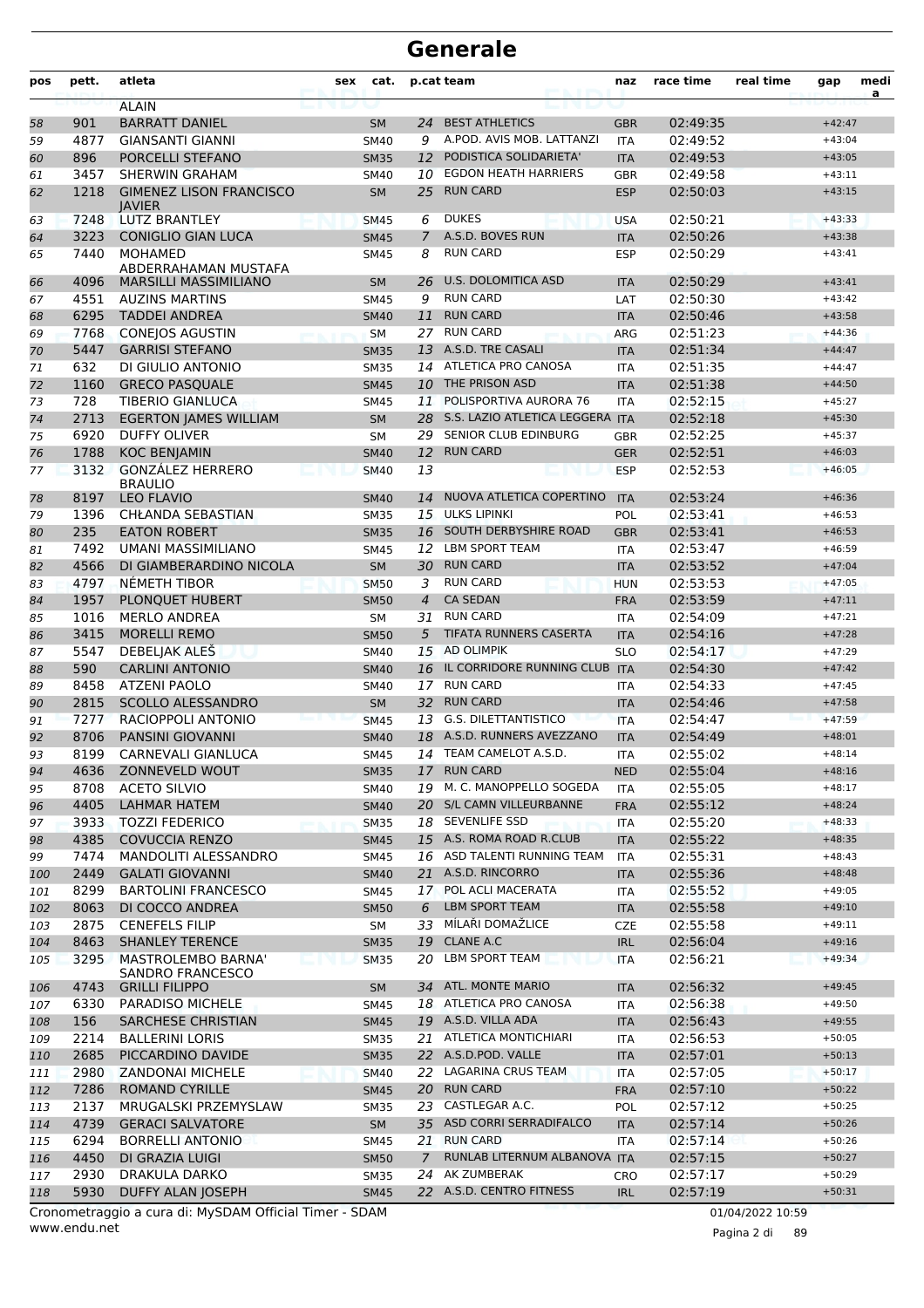| pos | pett. | atleta                                          | sex | cat.        |              | p.cat team                   | naz        | race time | real time | gap      | medi<br>$\mathbf{a}$ |
|-----|-------|-------------------------------------------------|-----|-------------|--------------|------------------------------|------------|-----------|-----------|----------|----------------------|
|     |       | <b>GERARD</b>                                   |     |             |              |                              |            |           |           |          |                      |
| 119 | 2301  | <b>SMITH ALEXANDER</b>                          |     | <b>SM</b>   | 36           | UK RUN CHAT                  | <b>GBR</b> | 02:57:20  |           | $+50:32$ |                      |
| 120 | 3488  | CRUCIANI ALESSANDRO                             |     | <b>SM40</b> | 23           | PFIZER ITALIA RUNNING TEAM   | ITA        | 02:57:20  |           | $+50:33$ |                      |
| 121 | 4949  | <b>FORMAI RICCARDO</b>                          |     | <b>SM50</b> | 8            | <b>GSBR</b>                  | <b>ITA</b> | 02:57:27  |           | $+50:39$ |                      |
| 122 | 6895  | <b>GALLOTTO VINCENZO</b>                        |     | <b>SM40</b> | 24           | <b>RUN CARD</b>              | <b>ITA</b> | 02:57:28  |           | $+50:40$ |                      |
| 123 | 2165  | <b>GARCIA ALCARAZ PEDRO</b><br><b>ALEJANDRO</b> |     | <b>SM45</b> | 23           | <b>RUN CARD</b>              | <b>ESP</b> | 02:57:36  |           | $+50:48$ |                      |
| 124 | 7495  | <b>STUMPP MARKUS</b>                            |     | <b>SM40</b> | 25           | <b>RUN CARD</b>              | <b>GER</b> | 02:57:41  |           | $+50:53$ |                      |
| 125 | 8734  | <b>MURGIA GIOVANNI</b>                          |     | <b>SM35</b> | 25           | <b>MURGIA MARATHON</b>       | <b>ITA</b> | 02:57:41  |           | $+50:53$ |                      |
| 126 | 6399  | <b>CVETKOVSKI TONI</b>                          |     | <b>SM50</b> | 9            | <b>KORRANNERS</b>            | <b>MKD</b> | 02:57:44  |           | $+50:56$ |                      |
| 127 | 2991  | <b>SEREMETIS STEFANOS</b>                       |     | <b>SM40</b> | 26           | <b>MESSINIAKOS FC</b>        | <b>GRE</b> | 02:57:55  |           | $+51:07$ |                      |
| 128 | 117   | <b>GIROLAMI MARCO</b>                           |     | <b>SM40</b> | 27           | <b>RUN CARD</b>              | <b>ITA</b> | 02:58:01  |           | $+51:13$ |                      |
| 129 | 7395  | <b>LENCSE GABOR</b>                             |     | <b>SM</b>   | 37           | MAGYAR FUTOSPORT             | <b>HUN</b> | 02:58:04  |           | $+51:16$ |                      |
| 130 | F11   | SCORZATO TIZIANA                                |     | <b>SF50</b> | 2            | <b>VICENZA MARATHON</b>      | <b>ITA</b> | 02:58:16  |           | $+51:28$ |                      |
| 131 | 6622  | <b>BABAZZI NICCOLO</b>                          |     | <b>SM</b>   | 38           | ASD GS AVIS PRATOVECCHIO     | <b>ITA</b> | 02:58:21  |           | $+51:34$ |                      |
| 132 | 7096  | DI NICOLA MATTEO                                |     | <b>SM</b>   |              | 39 ATL. MONTE MARIO          | <b>ITA</b> | 02:58:24  |           | $+51:36$ |                      |
| 133 | 5940  | <b>MATTACCHIONI DARIO</b>                       |     | <b>SM40</b> | 28           | <b>ATL. MONTE MARIO</b>      | <b>ITA</b> | 02:58:25  |           | $+51:37$ |                      |
| 134 | 7879  | <b>GRILLINI ALESSIO</b>                         |     | <b>SM40</b> | 29           | <b>LEOPODISTICA</b>          | <b>ITA</b> | 02:58:26  |           | $+51:38$ |                      |
| 135 | 4468  | <b>BATAILLER DYLAN</b>                          |     | <b>SM</b>   | 40           | <b>RUN CARD</b>              | <b>FRA</b> | 02:58:38  |           | $+51:50$ |                      |
| 136 | 4677  | <b>BERNASCONI MAURIZIO</b>                      |     | <b>SM40</b> | 30           | MISSULTEAM COMO ASD          | <b>ITA</b> | 02:58:43  |           | $+51:56$ |                      |
| 137 | 6168  | <b>CAVALIERE DANIELE</b>                        |     | <b>SM40</b> | 31           | PODISTICA SOLIDARIETA'       | <b>ITA</b> | 02:58:44  |           | $+51:56$ |                      |
| 138 | 1156  | PINTORI FRANCESCO                               |     | <b>SM</b>   | 41           | <b>LEOPODISTICA</b>          | <b>ITA</b> | 02:58:46  |           | $+51:58$ |                      |
| 139 | 6324  | <b>DETTOLE ANDREA</b>                           |     | <b>SM35</b> |              | 26 ATLETICA PRO CANOSA       | <b>ITA</b> | 02:58:47  |           | $+51:59$ |                      |
| 140 | 4953  | <b>COTO PASCUAL SERGIO</b>                      |     | <b>SM35</b> | 27           | <b>RUN CARD</b>              | <b>ESP</b> | 02:58:50  |           | $+52:02$ |                      |
| 141 | 5079  | <b>FORCELLA OMAR</b>                            |     | <b>SM</b>   | 42           | ASD MARCIATORI LANDRIANO     | <b>ITA</b> | 02:58:51  |           | $+52:03$ |                      |
| 142 | 776   | PONCINI MATTIA                                  |     | <b>SM</b>   | 43           | <b>TEAM VALTELLINA</b>       | <b>ITA</b> | 02:58:58  |           | $+52:10$ |                      |
| 143 | 390   | <b>TRICARICO MARCO</b>                          |     | <b>SM40</b> | 32           | RUN SPINEA RUN A.S.D.        | <b>ITA</b> | 02:58:59  |           | $+52:11$ |                      |
| 144 | 1417  | <b>TROYLI MARCO</b>                             |     | SΜ          | 44           | <b>LBM SPORT TEAM</b>        | <b>ITA</b> | 02:59:03  |           | $+52:15$ |                      |
| 145 | 4387  | <b>COVUCCIA MANUEL</b><br><b>MICHELE</b>        |     | <b>SM35</b> | 28           | A.S. ROMA ROAD R.CLUB        | <b>ITA</b> | 02:59:04  |           | $+52:16$ |                      |
| 146 | F293  | SANTURINO CRISTINA                              |     | SF          | 8            | <b>RUN CARD</b>              | <b>ESP</b> | 02:59:06  |           | $+52:18$ |                      |
| 147 | 1142  | <b>MUO' ROBERTO</b>                             |     | <b>SM45</b> | 24           | <b>ATLETICA SETTIMESE</b>    | <b>ITA</b> | 02:59:06  |           | $+52:18$ |                      |
| 148 | 4613  | MEIER ALEXANDER                                 |     | <b>SM40</b> | 33           | <b>RUN CARD</b>              | <b>SUI</b> | 02:59:07  |           | $+52:19$ |                      |
| 149 | 1948  | <b>ZAMPARELLI UGO</b>                           |     | <b>SM50</b> | 10           | <b>GSBR</b>                  | <b>ITA</b> | 02:59:08  |           | $+52:20$ |                      |
| 150 | 4897  | <b>BELLONI ALESSANDRO</b>                       |     | <b>SM50</b> | 11           | ATLETICA SAN MARTINO         | <b>ITA</b> | 02:59:08  |           | $+52:20$ |                      |
| 151 | 4669  | <b>CHARRO GUILLAMÓN</b><br>ANDRES               |     | <b>SM</b>   | 45           | <b>RUN CARD</b>              | <b>ESP</b> | 02:59:12  |           | $+52:24$ |                      |
| 152 | 306   | <b>CASAS HERRERO MANUEL</b>                     |     | <b>SM40</b> | 34           | <b>RUN CARD</b>              | <b>ESP</b> | 02:59:16  |           | $+52:29$ |                      |
| 153 | 1299  | <b>PYZNAR TOMASZ</b>                            |     | <b>SM35</b> | 29           | <b>ULKS LIPINKI</b>          | <b>POL</b> | 02:59:18  |           | $+52:30$ |                      |
| 154 | 7894  | <b>AMABRINI FABIO</b>                           |     | <b>SM50</b> |              | 12 GSBR                      | <b>ITA</b> | 02:59:19  |           | $+52:31$ |                      |
| 155 | 7806  | <b>TRAPLETTI ROBIN</b>                          |     | <b>SM40</b> |              | 35 LBM SPORT TEAM            | <b>ITA</b> | 02:59:21  |           | $+52:33$ |                      |
| 156 | 6911  | <b>TALDONE LORENZO</b>                          |     | SM45        |              | 25 AMATORI ATL. ACQUAVIVA    | ITA        | 02:59:22  |           | $+52:34$ |                      |
| 157 | 940   | <b>MIRI MASSIMO</b>                             |     | <b>SM55</b> | $\mathbf{1}$ | ASD PODISTICA SAN SALVO      | <b>ITA</b> | 02:59:31  |           | $+52:44$ |                      |
| 158 | 4191  | <b>ZUCCARIN MARCO</b>                           |     | <b>SM45</b> |              | 26 GRUPPO PODISTI CIARLASCHI | <b>ITA</b> | 02:59:33  |           | $+52:45$ |                      |
| 159 | 7279  | <b>OLIVOTTI IGOR</b>                            |     | SM          |              | 46 ATL. TRICHIANA            | <b>ITA</b> | 02:59:39  |           | $+52:51$ |                      |
| 160 | 6788  | <b>BASSANELLO ENRICO</b>                        |     | SM40        |              | 36 GRUPPO PODISTI            | ITA        | 02:59:40  |           | $+52:52$ |                      |
| 161 | 8041  | <b>CARBONARI GABRIELE</b>                       |     | <b>SM40</b> |              | 37 A.S.D. VITERBO RUNNERS    | <b>ITA</b> | 02:59:43  |           | $+52:55$ |                      |
| 162 | 5673  | PELIZZARI ALBERTO                               |     | SM35        |              | 30 RUN CARD                  | ITA        | 02:59:43  |           | $+52:55$ |                      |
| 163 | 2356  | <b>HERRERA MARK</b>                             |     | <b>SM35</b> | 31           | MLT-PEMBROKE ATHLETA         | <b>MLT</b> | 02:59:45  |           | $+52:57$ |                      |
| 164 | 6252  | <b>RUCCI GIUSEPPE</b>                           |     | SM40        |              | 38 RUN CARD                  | ITA        | 02:59:48  |           | $+53:00$ |                      |
| 165 | 2415  | <b>GUILLON MATTHIEU</b>                         |     | <b>SM40</b> |              | 39 LG ERLANGEN               | <b>FRA</b> | 02:59:58  |           | $+53:11$ |                      |
| 166 | 786   | SIMONETTI FABIO                                 |     | <b>SM50</b> |              | 13 ASD PODISTICA FRATTESE    | <b>ITA</b> | 03:00:01  |           | $+53:13$ |                      |
| 167 | 386   | <b>BRAICO PAOLO</b>                             |     | <b>SM45</b> | 27           | DUE PONTI SRL                | <b>ITA</b> | 03:00:03  |           | $+53:15$ |                      |
| 168 | 2572  | REVELLI FLAVIO                                  |     | <b>SM50</b> | 14           | A.S.D. BOVES RUN             | <b>ITA</b> | 03:00:06  |           | $+53:18$ |                      |
| 169 | 3293  | <b>DUGUID JAMIE</b>                             |     | <b>SM40</b> | 40           |                              | <b>GBR</b> | 03:00:14  |           | $+53:26$ |                      |
| 170 | 2525  | <b>COMBA PIER PAOLO</b>                         |     | SM          |              | 47 PODISTICA VALVERMENAGNA   | ITA        | 03:00:23  |           | $+53:35$ |                      |
| 171 | 8210  | <b>COSTANTINI GIULIO</b>                        |     | <b>SM50</b> |              | 15 A.S.D. FREE RUNNERS       | <b>ITA</b> | 03:00:26  |           | $+53:38$ |                      |
| 172 | 3077  | LOPEZ LOPEZ OSCAR                               |     | SM          | 48           |                              | <b>ESP</b> | 03:00:28  |           | $+53:40$ |                      |
| 173 | 6091  | DE FRANCO ALESSANDRO                            |     | <b>SM40</b> | 41           | ATL. COLLEFERRO SEGNI        | <b>ITA</b> | 03:00:30  |           | $+53:42$ |                      |
| 174 | 4159  | EGAN BARRY                                      |     | SM          |              | 49 RUN CARD                  | IRL        | 03:00:33  |           | $+53:45$ |                      |
| 175 | 7703  | <b>MASCHERONI DAVIDE</b>                        |     | <b>SM40</b> |              | 42 RUN CARD                  | <b>ITA</b> | 03:00:37  |           | $+53:49$ |                      |
| 176 | 6769  | <b>FRASCA STEFANO</b>                           |     | SM45        |              | 28 A.S.D. RUNNERS SAN GEMINI | ITA        | 03:00:38  |           | $+53:50$ |                      |
| 177 | 4248  | POLLONI MICHELE                                 |     | SM          |              | 50 ANA ATL.FELTRE            | <b>ITA</b> | 03:00:48  |           | $+54:00$ |                      |
| 178 | 4494  | <b>MENGONI MARCO</b>                            |     | <b>SM35</b> |              | 32 RUN CARD                  | ITA        | 03:00:51  |           | $+54:03$ |                      |
| 179 | 8709  | <b>BATTISTA GIANLUCA</b>                        |     | <b>SM50</b> |              | 16 GSBR                      | <b>ITA</b> | 03:00:56  |           | $+54:09$ |                      |

Pagina 3 di 89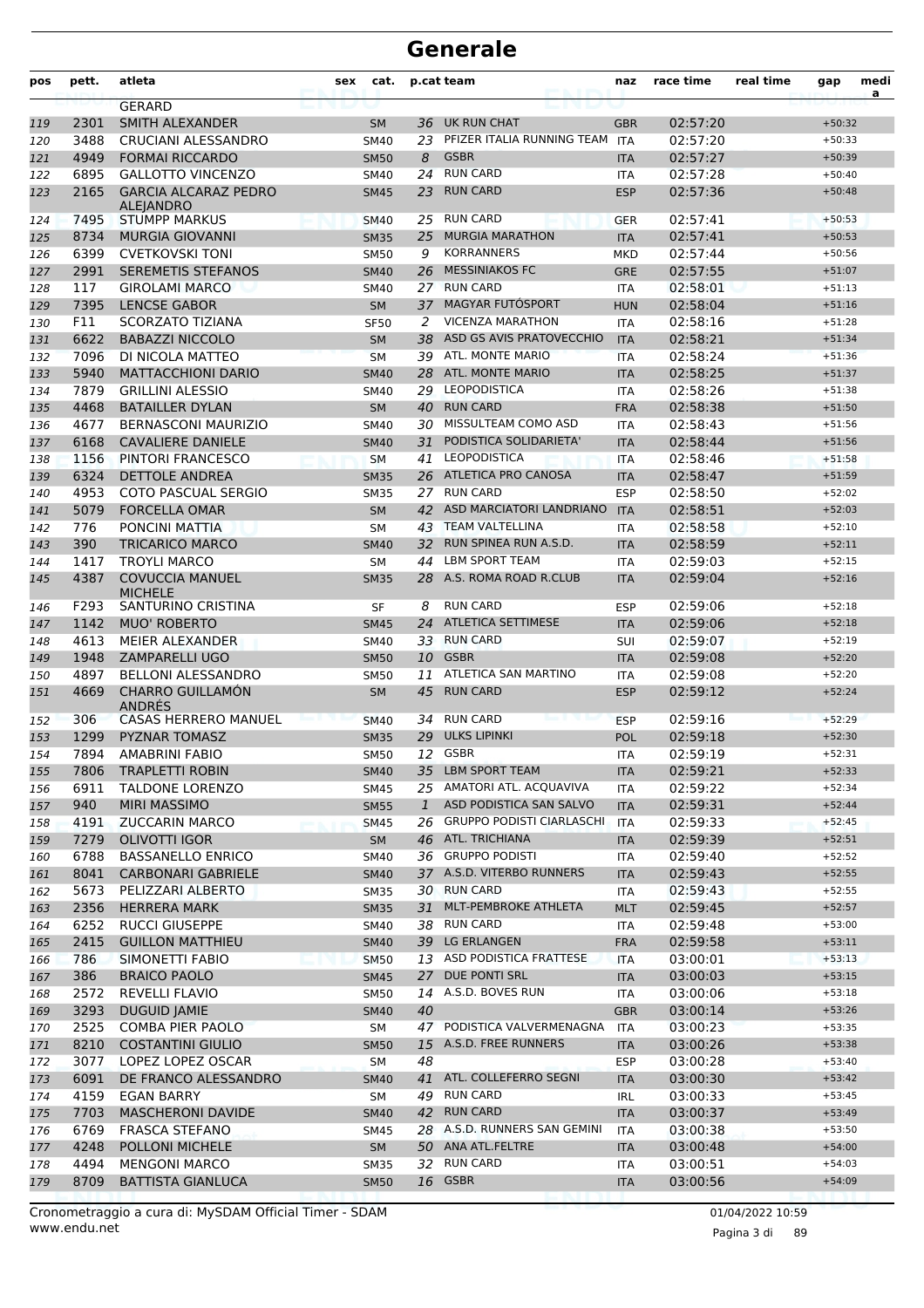| pos        | pett.        | atleta                                              | cat.<br>sex              |                | p.cat team                                                | naz                      | race time            | real time | gap                  | medi<br>a |
|------------|--------------|-----------------------------------------------------|--------------------------|----------------|-----------------------------------------------------------|--------------------------|----------------------|-----------|----------------------|-----------|
| 180        | 295          | <b>VITALE GAETANO</b>                               | <b>SM35</b>              | 33             | <b>LBM SPORT TEAM</b>                                     | <b>ITA</b>               | 03:00:58             |           | $+54:11$             |           |
| 181        | 4225         | <b>CONDE OLIVO DANIEL</b>                           | <b>SM40</b>              |                | 43 RUN CARD                                               | <b>ESP</b>               | 03:01:16             |           | $+54:28$             |           |
| 182        | 6592         | PINTO IGNAZIO                                       | <b>SM45</b>              |                | 29 A.S.D. GRAVINA FESTINA                                 | <b>ITA</b>               | 03:01:20             |           | $+54:32$             |           |
| 183        | 1610         | POMPEI CRISTIAN                                     | <b>SM45</b>              |                | 30 RUN CARD                                               | <b>ITA</b>               | 03:01:22             |           | $+54:35$             |           |
| 184        | 7537         | <b>FAGGIANI FABIO</b>                               | <b>SM35</b>              |                | 34 ATL. DI MARCO SPORT                                    | <b>ITA</b>               | 03:01:45             |           | $+54:57$             |           |
| 185        | 7886         | PELLEGRINI CARLO                                    | <b>SM50</b>              |                | 17 ATHLETICA VATICANA A.S.D.                              | <b>ITA</b>               | 03:02:10             |           | $+55:22$             |           |
| 186        | 5269         | <b>NEGRI SIMONE</b>                                 | <b>SM</b>                | 51             | A.S.D. DINAMO SPORT                                       | <b>ITA</b>               | 03:02:11             |           | $+55:23$             |           |
| 187        | 3356         | <b>FLAMINI FEDERICO</b>                             | <b>SM40</b>              |                | 44 MARA' AVIS MARATHON                                    | <b>ITA</b>               | 03:02:25             |           | $+55:37$             |           |
| 188        | 2061         | <b>COLLÉN JONAS</b>                                 | <b>SM40</b>              | 45             | <b>RUN CARD</b>                                           | <b>SWE</b>               | 03:02:26             |           | $+55:38$             |           |
| 189        | 3192         | SAN EMETERIO FERNÁNDEZ<br><b>ALBERTO</b>            | <b>SM40</b>              | 46             | CORUÑA COMARCA                                            | <b>ESP</b>               | 03:02:27             |           | $+55:39$             |           |
| 190        | 7398         | <b>GAROZIS VAGUELIS</b>                             | <b>SM40</b>              | 47             | <b>RUN CARD</b>                                           | <b>BEL</b>               | 03:02:29             |           | $+55:41$             |           |
| 191        | 2219         | <b>MASUELLO MANUEL</b>                              | <b>SM40</b>              | 48             | <b>RUN CARD</b>                                           | <b>ITA</b>               | 03:02:38             |           | $+55:51$             |           |
| 192        | 6650         | <b>DELFINO NICOLA</b>                               | <b>SM45</b>              | 31             | TEAM CAMELOT A.S.D.                                       | <b>ITA</b>               | 03:02:43             |           | $+55:55$             |           |
| 193        | F252         | <b>WEISSTEINER DORIS</b>                            | <b>SF45</b>              | 1              | <b>S.G EISACKTAL RAIFFEISEN</b>                           | <b>ITA</b>               | 03:02:48             |           | $+56:00$             |           |
| 194        | 6976         | <b>MATTIUSSI GABRIELE</b>                           | <b>SM40</b>              |                | 49 JALMICCO CORSE                                         | <b>ITA</b>               | 03:02:50             |           | $+56:02$             |           |
| 195        | 7056         | <b>ZITO ENRICO</b>                                  | <b>SM45</b>              |                | 32 LBM SPORT TEAM                                         | <b>ITA</b>               | 03:02:55             |           | $+56:07$             |           |
| 196        | 1976         | <b>WEAVING WILLIAM</b>                              | <b>SM</b>                | 52             | <b>RUN CARD</b>                                           | <b>GBR</b>               | 03:02:56             |           | $+56:08$             |           |
| 197        | 8422         | <b>TALIANI MIRKO</b>                                | <b>SM45</b>              | 33             | ATHLETICA VATICANA A.S.D.                                 | <b>ITA</b>               | 03:03:01             |           | $+56:13$             |           |
| 198        | 5001         | <b>SERAFINI ANDREA</b>                              | <b>SM35</b>              | 35             | <b>RUN CARD</b>                                           | <b>ITA</b>               | 03:03:14             |           | $+56:26$             |           |
| 199        | 7692         | LATERZA GIOVANNI                                    | <b>SM55</b>              | 2              | A.S.D. NADIR ON THE ROAD -                                | <b>ITA</b>               | 03:03:15             |           | $+56:27$             |           |
| 200        | 425          | <b>ORSI FRANCESCO</b>                               | <b>SM40</b>              |                | 50 U. P. POLICIANO AREZZO                                 | <b>ITA</b>               | 03:03:17             |           | $+56:29$             |           |
| 201        | 3005         | <b>MELFI RAFFAELE</b>                               | <b>SM55</b>              | 3              | PODISTICA PRO LOCO PARETE ITA<br><b>ASD OLIMPIA LAZIO</b> |                          | 03:03:19             |           | $+56:31$             |           |
| 202        | 4870         | <b>PERONTI MARCELLO</b>                             | <b>SM45</b>              | 34             |                                                           | <b>ITA</b>               | 03:03:21             |           | $+56:33$             |           |
| 203        | 2119         | <b>SUN PEIHAO</b>                                   | <b>SM</b>                | 53             | <b>RUN CARD</b>                                           | <b>CHN</b>               | 03:03:36             |           | $+56:48$             |           |
| 204        | 1308         | <b>FOX PATRICK</b>                                  | <b>SM</b>                | 54             | <b>LONDON FRONTRUNNERS</b><br>35 REALE STATO DEI PRESIDI  | <b>GBR</b>               | 03:03:39             |           | $+56:51$             |           |
| 205        | 5649         | <b>MATALONI FLAVIO</b>                              | <b>SM45</b>              |                |                                                           | <b>ITA</b>               | 03:03:48             |           | $+57:01$             |           |
| 206        | 6672<br>1193 | <b>BEJIJOU MOHAMED</b><br><b>INNOCENTI VITTORIO</b> | <b>SM40</b>              | 51             | <b>RUN CARD</b><br>52 ATLETICOM ASD                       | <b>FRA</b>               | 03:03:53<br>03:03:56 |           | $+57:06$<br>$+57:08$ |           |
| 207        | 2706         | <b>BOURGUIGNON MATHIEU</b>                          | <b>SM40</b>              | 55             | <b>RUN CARD</b>                                           | <b>ITA</b>               | 03:04:01             |           | $+57:13$             |           |
| 208<br>209 | 6119         | <b>BELLI GIANNI</b>                                 | <b>SM</b><br><b>SM40</b> | 53             | <b>RUN CARD</b>                                           | <b>BEL</b><br><b>ITA</b> | 03:04:01             |           | $+57:14$             |           |
|            | 928          | DEL VILLANO VINCENZO                                | <b>SM45</b>              | 36             | ASD PODISTICA SAN SALVO                                   | <b>ITA</b>               | 03:04:03             |           | $+57:15$             |           |
| 210<br>211 | 5208         | DI STEFANO ALBERTO                                  | <b>SM</b>                |                | 56 RUN CARD                                               | <b>ITA</b>               | 03:04:13             |           | $+57:25$             |           |
| 212        | 5223         | <b>LOISON TRISTAN</b>                               | <b>SM35</b>              | 36             | <b>RUN CARD</b>                                           | <b>FRA</b>               | 03:04:18             |           | $+57:31$             |           |
| 213        | 2299         | <b>CRISTINA RODERICK</b>                            | <b>SM40</b>              | 54             | PEMBROKE ATHLETA AND                                      | <b>MLT</b>               | 03:04:21             |           | $+57:33$             |           |
| 214        | 7249         | <b>VOLPETTI ALESSANDRO</b>                          | <b>SM45</b>              | 37             | <b>RUN CARD</b>                                           | <b>ITA</b>               | 03:04:21             |           | $+57:33$             |           |
| 215        | 3551         | CAPARRUCCI MAURO                                    | <b>SM50</b>              | 18             | POD. FORMIGINESE                                          | <b>ITA</b>               | 03:04:39             |           | $+57:51$             |           |
| 216        | 4414         | <b>CIURLIA PICCI GIOVANNI</b>                       | <b>SM45</b>              | 38             | GR. POD. A 13 ALBA                                        | <b>ITA</b>               | 03:04:44             |           | $+57:56$             |           |
| 217        | 7025         | <b>SPIRITI CLAUDIO</b>                              | <b>SM45</b>              |                | 39 RUN CARD                                               | <b>ITA</b>               | 03:04:49             |           | $+58:01$             |           |
| 218        | 3922         | MORA FEDERICO                                       | <b>SM35</b>              |                | 37 ATLETICA CIVITANOVA                                    | <b>ITA</b>               | 03:04:52             |           | $+58:04$             |           |
| 219        | 6678         | <b>GIUSEPPONE TEODORO</b>                           | <b>SM45</b>              |                | 40 ATL. MONTE MARIO                                       | <b>ITA</b>               | 03:04:57             |           | $+58:09$             |           |
| 220        | 20           | <b>MOTTIN ALESSIO</b>                               | <b>SM50</b>              |                | 19 VICENZA MARATHON                                       | <b>ITA</b>               | 03:05:00             |           | $+58:12$             |           |
| 221        | 3568         | PICCARDO NICOLA                                     | <b>SM</b>                |                | 57 ASD ALBENGA RUNNERS                                    | ITA                      | 03:05:04             |           | $+58:17$             |           |
| 222        | 5931         | <b>IRMICI ANTONIO</b>                               | <b>SM45</b>              | 41             | <b>RUN CARD</b>                                           | <b>ITA</b>               | 03:05:08             |           | $+58:20$             |           |
| 223        | 3344         | <b>GENNARELLI FEDERICO</b>                          | SM40                     |                | 55 ROAD RUNNERS CLUB MILANO ITA                           |                          | 03:05:12             |           | $+58:24$             |           |
| 224        | 6446         | <b>BANTI FRANCESCO</b>                              | SM                       |                | 58 POD.OSPEDALIERI PISA                                   | <b>ITA</b>               | 03:05:17             |           | $+58:29$             |           |
| 225        | 546          | <b>MORANDI MATTEO</b>                               | <b>SM50</b>              |                | 20 ATL. PRESEZZO                                          | ITA                      | 03:05:23             |           | $+58:35$             |           |
| 226        | 887          | POGGIO ALBERTO                                      | <b>SM45</b>              | 42             | <b>GRUPPO PODISTI CIARLASCHI</b>                          | <b>ITA</b>               | 03:05:25             |           | $+58:37$             |           |
| 227        | 6550         | <b>RIGONI MARCELLO</b>                              | SM40                     |                | 56 ATLETICA MARATHON                                      | ITA                      | 03:05:30             |           | $+58:42$             |           |
| 228        | 8267         | <b>BRUNO AMPOLLINI</b>                              | <b>SM55</b>              | $\overline{4}$ | <b>RUN CARD</b>                                           | <b>FRA</b>               | 03:05:45             |           | $+58:57$             |           |
| 229        | 6428         | PIRRI BIAGIO                                        | <b>SM40</b>              |                | 57 ASD DUILIA BARCELLONA P.G.                             | <b>ITA</b>               | 03:05:45             |           | $+58:57$             |           |
| 230        | 4020         | FONTANINI JACOPO                                    | <b>SM</b>                | 59             | <b>RUN CARD</b>                                           | <b>ITA</b>               | 03:05:59             |           | $+59:11$             |           |
| 231        | 4148         | <b>LATORRE ANTONIO</b>                              | SM                       | 60             | RUNAWAY MILANO A.S.D.                                     | ITA                      | 03:06:00             |           | $+59:12$             |           |
| 232        | 3597         | <b>ALLEGRUCCI CRISTIAN</b>                          | <b>SM</b>                | 61             | <b>GUBBIO RUNNERS</b>                                     | <b>ITA</b>               | 03:06:08             |           | $+59:20$             |           |
| 233        | 5744         | PICHLER BENJAMIN                                    | SМ                       | 62             | <b>RUN CARD</b>                                           | ITA                      | 03:06:08             |           | $+59:21$             |           |
| 234        | 2128         | <b>FORSTINGER ELIAS</b>                             | <b>SM40</b>              | 58             | <b>RUN CARD</b>                                           | AUT                      | 03:06:10             |           | $+59:22$             |           |
| 235        | 7417         | TISBO GIUSEPPE ANDREA                               | SM                       |                | 63 RUN CARD                                               | ITA                      | 03:06:10             |           | $+59:23$             |           |
| 236        | 2129         | <b>CROSS JON</b>                                    | <b>SM65</b>              | $\mathbf{1}$   | HART ROAD RUNNERS                                         | <b>GBR</b>               | 03:06:14             |           | $+59:26$             |           |
| 237        | 4955         | <b>CORTICELLI MASSIMILIANO</b>                      | <b>SM50</b>              | 21             | SOCIETA' VICTORIA                                         | <b>ITA</b>               | 03:06:14             |           | $+59:26$             |           |
| 238        | 3361         | <b>MASSERIZZI MARCO</b>                             | <b>SM</b>                | 64             | SSD RUNNER TRAINER A R.L.                                 | <b>ITA</b>               | 03:06:16             |           | $+59:28$             |           |
| 239        | 7595         | <b>MASTRONARDI FABIO</b>                            | <b>SM40</b>              |                | 59 ASD ATL.CITTA' DEI PAPI                                | ITA                      | 03:06:23             |           | $+59:35$             |           |
| 240        | 6926         | <b>MORANDINI STEFANO</b>                            | <b>SM50</b>              |                | 22 ATLETICA BUJA                                          | <b>ITA</b>               | 03:06:34             |           | $+59:46$             |           |
| 241        | 5708         | <b>PURSER RICHARD</b>                               | <b>SM35</b>              |                | 38 RUN CARD                                               | GBR                      | 03:06:35             |           | $+59:47$             |           |
| 242        | 8766         | PEROTTA MARCELLO                                    | <b>SM50</b>              |                | 23 PUROSANGUE ATHLETICS                                   | <b>ITA</b>               | 03:06:52             |           | $+1:00:04$           |           |
|            |              |                                                     |                          |                |                                                           |                          |                      |           |                      |           |

Pagina 4 di 89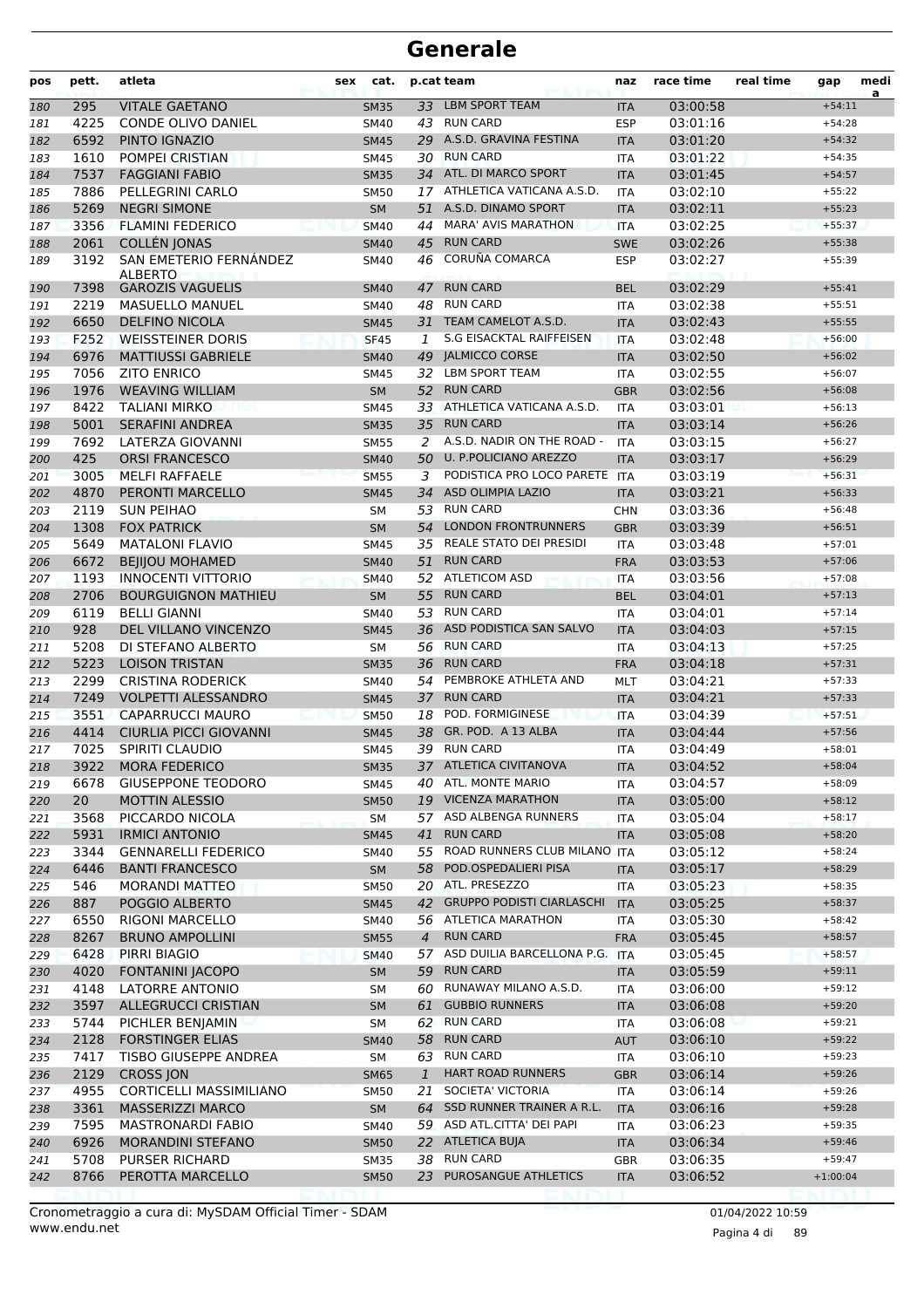| pos | pett. | atleta                                      | sex | cat.        |    | p.cat team                           | naz        | race time | real time | gap        | medi<br>a |
|-----|-------|---------------------------------------------|-----|-------------|----|--------------------------------------|------------|-----------|-----------|------------|-----------|
| 243 | 7455  | <b>SALGUERO REGUEIRO</b><br><b>IONATHAN</b> |     | <b>SM40</b> | 60 | <b>RUN CARD</b>                      | <b>ESP</b> | 03:06:53  |           | $+1:00:05$ |           |
| 244 |       | F2218 CAVALLINI DENISE                      |     | <b>SF40</b> | 1  | G.S. LAMMARI                         | <b>ITA</b> | 03:06:58  |           | $+1:00:10$ |           |
| 245 | 4317  | <b>ACQUAVIVA GIOVANNI</b>                   |     | <b>SM35</b> | 39 | <b>ATLETICA PRO CANOSA</b>           | <b>ITA</b> | 03:07:05  |           | $+1:00:17$ |           |
| 246 | 6317  | <b>MORETTA PLINIO</b>                       |     | <b>SM35</b> |    | 40 RUN CARD                          | <b>ITA</b> | 03:07:06  |           | $+1:00:18$ |           |
| 247 | 649   | <b>GAGLIOTI MATTIA</b>                      |     | <b>SM</b>   |    | 65 ASD COLOGNA SPIAGGIA              | <b>ITA</b> | 03:07:11  |           | $+1:00:23$ |           |
| 248 | 8770  | <b>GAMBINO DAVIDE</b>                       |     | SM40        | 61 | A.S.D. GATE-CRAL INPS                | ITA        | 03:07:15  |           | $+1:00:27$ |           |
| 249 | 254   | <b>ODALDI FRANCESCO</b>                     |     | <b>SM</b>   | 66 | G.P. I CAGNON                        | <b>ITA</b> | 03:07:17  |           | $+1:00:29$ |           |
| 250 | 3456  | <b>MACALE UMBERTO</b>                       |     | <b>SM45</b> | 43 | <b>LBM SPORT TEAM</b>                | <b>ITA</b> | 03:07:43  |           | $+1:00:55$ |           |
| 251 | 1107  | PROVATO GIUSEPPE                            |     | <b>SM50</b> | 24 | EMOZIONI SPORT TEAM A.S.D.           | <b>ITA</b> | 03:07:46  |           | $+1:00:58$ |           |
| 252 | 484   | <b>BISICCHIA SALVATORE</b>                  |     | <b>SM50</b> |    | 25 ATLETICA ALTO GARDA E             | ITA        | 03:07:54  |           | $+1:01:06$ |           |
| 253 | 915   | <b>BOUKARI SAID</b>                         |     | <b>SM</b>   | 67 | <b>RUN CARD</b>                      | <b>ITA</b> | 03:08:02  |           | $+1:01:14$ |           |
| 254 | 7324  | <b>MAURO MAURIZIO</b>                       |     | SM40        | 62 | ASD AMATORI PODISMO                  | ITA        | 03:08:03  |           | $+1:01:15$ |           |
| 255 | 4127  | <b>ICAZA LARA CARLOS</b>                    |     | <b>SM45</b> | 44 | <b>RUN CARD</b>                      | <b>ESP</b> | 03:08:05  |           | $+1:01:17$ |           |
| 256 | 6898  | <b>MAGISTRI EMANUELE</b>                    |     | <b>SM40</b> | 63 | MISSULTEAM COMO ASD                  | <b>ITA</b> | 03:08:07  |           | $+1:01:19$ |           |
| 257 | 8387  | <b>CURCI CLAUDIO</b>                        |     | <b>SM45</b> | 45 | PODISTICA OSTIA                      | <b>ITA</b> | 03:08:07  |           | $+1:01:19$ |           |
| 258 | 5214  | <b>GAGLIARDI RAFFAELE</b>                   |     | <b>SM50</b> |    | 26 SALERNO MARATHON                  | <b>ITA</b> | 03:08:09  |           | $+1:01:21$ |           |
| 259 | 4642  | PEPPICELLI MARCO                            |     | <b>SM45</b> |    | 46 G.S.FILIPPIDE                     | <b>ITA</b> | 03:08:12  |           | $+1:01:24$ |           |
| 260 | 8092  | <b>CARDINI PAOLO</b>                        |     | SM45        |    | 47 ATLETICA CECCHINA AL.PA.          | ITA        | 03:08:20  |           | $+1:01:32$ |           |
| 261 | 7933  | <b>STORNELLI CESARE</b>                     |     | <b>SM50</b> | 27 | <b>RUN CARD</b>                      | <b>ITA</b> | 03:08:22  |           | $+1:01:34$ |           |
| 262 | 5139  | <b>MARINELLI GIULIANO</b>                   |     | SM40        | 64 | ATLETICA CIVITANOVA                  | ITA        | 03:08:24  |           | $+1:01:36$ |           |
| 263 | 3290  | <b>CIRILLI CORRADO</b>                      |     | <b>SM35</b> | 41 | <b>RUN CARD</b>                      | <b>ITA</b> | 03:08:28  |           | $+1:01:40$ |           |
| 264 | 5554  | <b>BARUFATTO FRANCESCO</b>                  |     | <b>SM</b>   | 68 | <b>VICENZA MARATHON</b>              | <b>ITA</b> | 03:08:30  |           | $+1:01:42$ |           |
| 265 |       | F1161 MAHOVLIĆ KRPAN INES                   |     | <b>SF45</b> | 2  | AK ŽUMBERAK                          | <b>CRO</b> | 03:08:33  |           | $+1:01:45$ |           |
| 266 |       | F1957 PARDUCCI ALICE                        |     | <b>SF35</b> | 1  | G.P. PARCO ALPI APUANE               | <b>ITA</b> | 03:08:38  |           | $+1:01:50$ |           |
| 267 | 1525  | <b>CALABRO' FRANCESCO</b>                   |     | <b>SM40</b> | 65 | ASD DUILIA BARCELLONA P.G.           | <b>ITA</b> | 03:08:43  |           | $+1:01:55$ |           |
| 268 | 572   | CAMPAGNA MARCO                              |     | SM40        | 66 | A.S.D. BOVES RUN                     | <b>ITA</b> | 03:08:44  |           | $+1:01:57$ |           |
| 269 | 1650  | <b>MANCUSO GIUSEPPE</b>                     |     | <b>SM</b>   | 69 | ASD DUILIA BARCELLONA P.G.           | <b>ITA</b> | 03:08:47  |           | $+1:01:59$ |           |
| 270 | 4245  | <b>VERNA GABRIELE</b>                       |     | <b>SM35</b> | 42 | <b>BASE RUNNING</b>                  | <b>ITA</b> | 03:08:49  |           | $+1:02:01$ |           |
| 271 | 7785  | <b>BARTOLI SIMONE</b>                       |     | <b>SM35</b> | 43 | <b>RUN CARD</b>                      | <b>ITA</b> | 03:08:49  |           | $+1:02:01$ |           |
| 272 | 488   | <b>FORNARIO CARLO</b>                       |     | SM45        | 48 | <b>GSBR</b>                          | ITA        | 03:08:50  |           | $+1:02:02$ |           |
| 273 | 6563  | <b>SCOTELLI FRANCESCO</b>                   |     | <b>SM55</b> | 5  | <b>ATLETICA CIVITANOVA</b>           | <b>ITA</b> | 03:08:52  |           | $+1:02:04$ |           |
| 274 | 4648  | PALMIOTTI MICHELE                           |     | SM45        | 49 | A.S.D. ROAD RUNNING                  | <b>ITA</b> | 03:08:54  |           | $+1:02:06$ |           |
| 275 | 7754  | <b>MUGHETTI NICOLA</b>                      |     | <b>SM</b>   | 70 | <b>RUN CARD</b>                      | <b>ITA</b> | 03:08:59  |           | $+1:02:11$ |           |
| 276 | 1994  | ROMANELLO MATTEO                            |     | SΜ          | 71 | A.S.D. TRE CASALI                    | <b>ITA</b> | 03:09:01  |           | $+1:02:13$ |           |
| 277 | 3443  | <b>SPICOLI GIOVANNI</b>                     |     | <b>SM35</b> | 44 | <b>RUN CARD</b>                      | <b>ITA</b> | 03:09:01  |           | $+1:02:13$ |           |
| 278 | 4335  | CAVALCANTI DANIELE                          |     | <b>SM40</b> | 67 | <b>RUN CARD</b>                      | <b>ITA</b> | 03:09:23  |           | $+1:02:35$ |           |
| 279 | 5772  | <b>MAZZEI LUIGI</b>                         |     | <b>SM35</b> | 45 | POL. MAGNA GRAECIA ASD               | <b>ITA</b> | 03:09:24  |           | $+1:02:37$ |           |
| 280 | F221  | <b>CAVALERI ANGELINA</b>                    |     | <b>SF45</b> | 3  | PODISTICA SOLIDARIETA'               | <b>ITA</b> | 03:09:25  |           | $+1:02:37$ |           |
| 281 | 8157  | <b>DESTINO FRANCESCO</b>                    |     | <b>SM40</b> |    | 68 I PODISTI DI CAPITANATA           | <b>ITA</b> | 03:09:25  |           | $+1:02:37$ |           |
| 282 | 1722  | <b>BELPIANO MICHELE FELICE</b>              |     | SM          | 72 | RICCIA ROAD RUNNERS                  | ITA        | 03:09:26  |           | $+1:02:38$ |           |
| 283 | 575   | <b>GENCA ROBERTO</b>                        |     | <b>SM40</b> | 69 | <b>RUN CARD</b>                      | <b>ITA</b> | 03:09:33  |           | $+1:02:45$ |           |
| 284 | 6201  | DE FRANCESCO ANTONIO                        |     | <b>SM35</b> | 46 | <b>G.S.IL FIORINO</b>                | ITA        | 03:09:36  |           | $+1:02:48$ |           |
| 285 | 5569  | CAPPELLARI ANDREA                           |     | <b>SM45</b> | 50 | <b>VICENZA MARATHON</b>              | <b>ITA</b> | 03:09:36  |           | $+1:02:48$ |           |
| 286 | 3702  | <b>BESSONNAUD MAXENCE</b>                   |     | <b>SM50</b> | 28 |                                      | <b>FRA</b> | 03:09:38  |           | $+1:02:50$ |           |
| 287 | 3467  | <b>CORIALE BENEDETTO</b>                    |     | <b>SM40</b> |    | 70 SCUOLA ATLETICA                   | <b>ITA</b> | 03:09:38  |           | $+1:02:50$ |           |
| 288 | 2245  | SCHEIBER-REITERER<br><b>CHRISTIAN</b>       |     | SM40        | 71 | <b>RUN CARD</b>                      | <b>AUT</b> | 03:09:38  |           | $+1:02:50$ |           |
| 289 | 7865  | <b>ARMETI PIERLUIGI</b>                     |     | <b>SM45</b> | 51 | A.S.D. PIANO MA ARRIVIAMO            | <b>ITA</b> | 03:09:43  |           | $+1:02:55$ |           |
| 290 | 7759  | DREXLER BENJAMIN                            |     | SM          |    | 73 RUN CARD                          | <b>USA</b> | 03:09:44  |           | $+1:02:56$ |           |
| 291 | 8251  | <b>VITALI CARLO</b>                         |     | <b>SM40</b> | 72 | PODISTICA SOLIDARIETA'               | <b>ITA</b> | 03:09:45  |           | $+1:02:57$ |           |
| 292 | 778   | PATTARO CLAUDIO                             |     | <b>SM50</b> | 29 | RIDE YOUR DREAMS TREVISO             | <b>ITA</b> | 03:09:47  |           | $+1:02:59$ |           |
| 293 | 8310  | <b>MEOLI STEFANO</b>                        |     | <b>SM55</b> | 6  | LA GALLA A.S.D.                      | <b>ITA</b> | 03:09:48  |           | $+1:03:00$ |           |
| 294 | 770   | DE FRANCESCO ROCCO                          |     | SM45        | 52 | <b>STRARUNNERS BARI</b>              | ITA        | 03:09:49  |           | $+1:03:01$ |           |
| 295 | 430   | <b>GATTAMORTA</b><br>ALESSANDRO             |     | <b>SM50</b> |    | 30 ALMOSTHERE ASD                    | <b>ITA</b> | 03:09:49  |           | $+1:03:01$ |           |
| 296 | 8025  | MIGLIORATI CLAUDIO                          |     | SM40        |    | 73 A.S.D. PIANO MA ARRIVIAMO         | <b>ITA</b> | 03:09:50  |           | $+1:03:02$ |           |
| 297 | 6676  | <b>BURDISSO GABRIELE</b>                    |     | <b>SM50</b> |    | 31 A.S.D. PODISTICA TORINO           | <b>ITA</b> | 03:09:56  |           | $+1:03:08$ |           |
| 298 | 7870  | <b>GIROTTO VALERIO</b>                      |     | <b>SM45</b> |    | 53 PLAYLIFE PONZANO                  | <b>ITA</b> | 03:09:56  |           | $+1:03:08$ |           |
| 299 | 8023  | <b>ILARDO ROBERTO</b>                       |     | <b>SM40</b> |    | 74 A.S.D. PIANO MA ARRIVIAMO         | <b>ITA</b> | 03:09:59  |           | $+1:03:11$ |           |
| 300 | 8192  | DI PUNZIO COSIMO                            |     | SM          |    | 74 RUN CARD                          | ITA        | 03:09:59  |           | $+1:03:11$ |           |
| 301 | 2283  | <b>ZOUGGARH NABIL</b>                       |     | <b>SM40</b> |    | 75 ASPTT COMPIEGNE                   | <b>FRA</b> | 03:10:00  |           | $+1:03:12$ |           |
| 302 | 105   | <b>VENDOLA FABIO</b>                        |     | SM50        |    | 32 RUN CARD                          | ITA        | 03:10:00  |           | $+1:03:13$ |           |
| 303 | 7791  | <b>GIROTTO CRISTIANO</b>                    |     | <b>SM45</b> |    | 54 PLAYLIFE PONZANO                  | <b>ITA</b> | 03:10:05  |           | $+1:03:17$ |           |
| 304 | 8186  | PASSARO ANTONIO                             |     | SM40        |    | 76 G.S.P. III REGIONE AEREA BARI ITA |            | 03:10:07  |           | $+1:03:19$ |           |

www.endu.net Cronometraggio a cura di: MySDAM Official Timer - SDAM 01/04/2022 10:59 01/04/2022 10:59

Pagina 5 di 89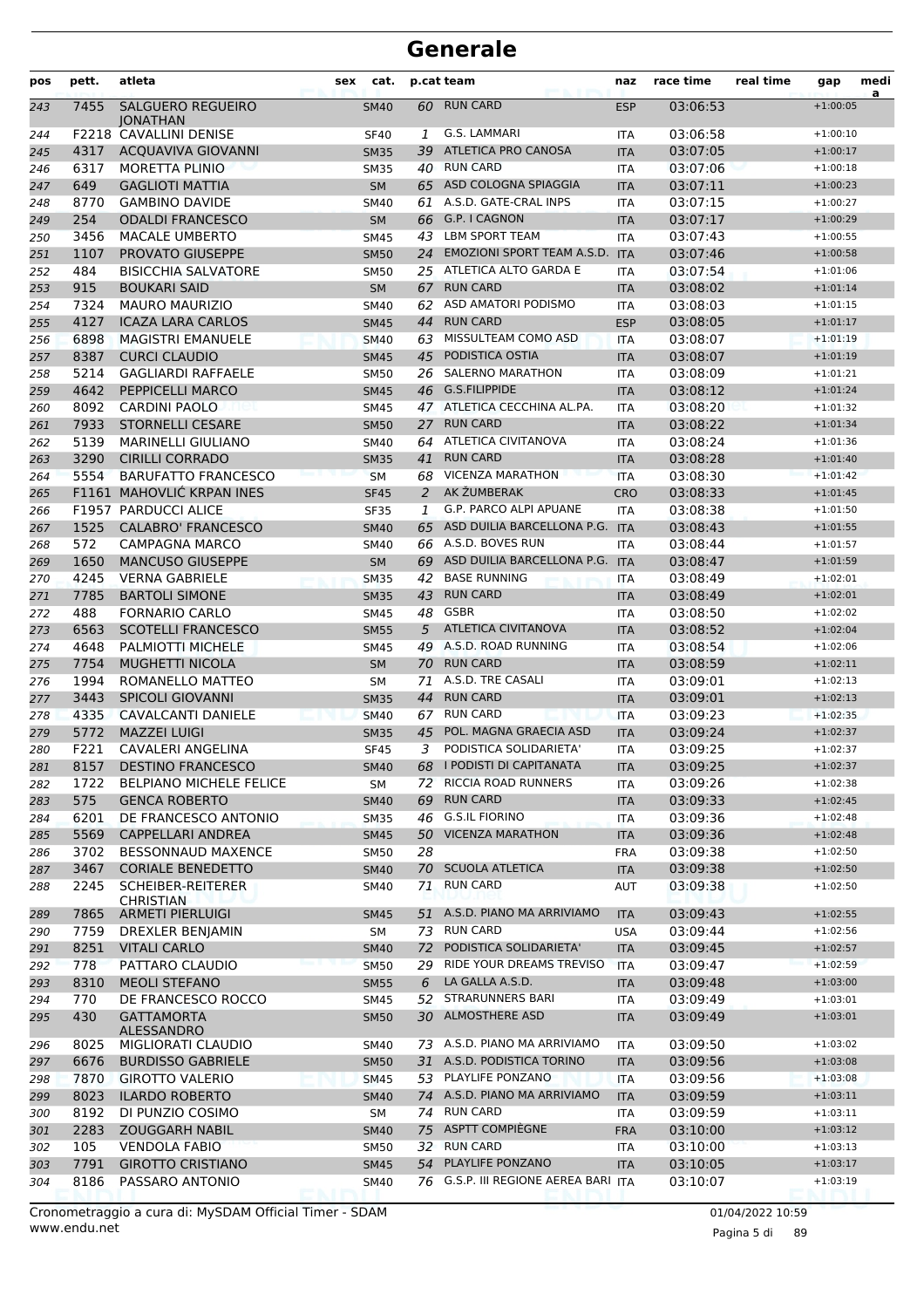| pos | pett. | atleta                                         | sex | cat.        |             | p.cat team                     | naz        | race time | real time | gap        | medi<br>a |
|-----|-------|------------------------------------------------|-----|-------------|-------------|--------------------------------|------------|-----------|-----------|------------|-----------|
| 305 | 6010  | <b>MASIELLO MAURIZIO</b>                       |     | <b>SM35</b> |             | 47 ASD ROAD RUNNERS            | <b>ITA</b> | 03:10:08  |           | $+1:03:20$ |           |
| 306 | 6709  | <b>HERRERA DAVID</b>                           |     | <b>SM35</b> |             | 48 MLT-PEMBROKE ATHLETA        | <b>MLT</b> | 03:10:10  |           | $+1:03:22$ |           |
| 307 | 7858  | <b>BABBINI CLAUDIO</b>                         |     | <b>SM55</b> | $7^{\circ}$ | ASD FIDAS GNARRO JET           | <b>ITA</b> | 03:10:13  |           | $+1:03:25$ |           |
| 308 | 1526  | <b>GOBBI LORIS</b>                             |     | <b>SM40</b> | 77          | TEMPO IMPEGNATO-ATL.           | <b>ITA</b> | 03:10:19  |           | $+1:03:31$ |           |
| 309 | 7924  | <b>LAURENTI PIETRO</b>                         |     | <b>SM50</b> | 33          | A.S.D. PIANO MA ARRIVIAMO      | <b>ITA</b> | 03:10:24  |           | $+1:03:36$ |           |
| 310 | 922   | PISTELLA VANNI                                 |     | SM          |             | 75 RUN CARD                    | <b>ITA</b> | 03:10:25  |           | $+1:03:37$ |           |
| 311 | 1088  | <b>LOIZZO ANTONIO</b>                          |     | <b>SM40</b> | 78          | <b>STRARUNNERS BARI</b>        | <b>ITA</b> | 03:10:27  |           | $+1:03:39$ |           |
| 312 | 7822  | <b>MARIANI SANDRO</b>                          |     | <b>SM45</b> |             | 55 A.S. AMATORI VILLA PAMPHILI | <b>ITA</b> | 03:10:39  |           | $+1:03:51$ |           |
| 313 |       | <b>F1062 TIRELLI CECILIA</b>                   |     | <b>SF40</b> | 2           | A.S. LA FRATELLANZA 1874       | <b>ITA</b> | 03:10:39  |           | $+1:03:51$ |           |
| 314 | 6462  | <b>BELLOTTI TIBERIO</b>                        |     | SM40        | 79          | <b>RUN CARD</b>                | <b>ITA</b> | 03:10:42  |           | $+1:03:54$ |           |
| 315 | 7425  | <b>OCCOFFER ADAMO</b>                          |     | <b>SM50</b> | 34          | <b>GS VALSUGANA TRENTINO</b>   | <b>ITA</b> | 03:10:46  |           | $+1:03:58$ |           |
| 316 | 3585  | <b>VILLANI FRANCESCO</b>                       |     | SM40        |             | 80 ANGRI RUNNER CLUB           | <b>ITA</b> | 03:10:50  |           | $+1:04:02$ |           |
| 317 | 1659  | LA RICCIA ANGELO                               |     | <b>SM40</b> | 81          | <b>ATLETICA CIVITANOVA</b>     | <b>ITA</b> | 03:10:52  |           | $+1:04:04$ |           |
| 318 | 8412  | <b>MARINI ANDREA</b>                           |     | <b>SM40</b> | 82          | OSTERIA DEI PODISTI            | <b>ITA</b> | 03:10:55  |           | $+1:04:07$ |           |
| 319 | 8413  | <b>BALDELLI MICHELE</b>                        |     | <b>SM35</b> | 49          | <b>OSTERIA DEI PODISTI</b>     | <b>ITA</b> | 03:10:55  |           | $+1:04:08$ |           |
| 320 | 269   | PRIAMO SIMONE                                  |     | <b>SM35</b> | 50          | <b>RUN CARD</b>                | <b>ITA</b> | 03:10:57  |           | $+1:04:10$ |           |
| 321 | 5557  | <b>CIRNELLI ANTONELLO</b>                      |     | <b>SM50</b> | 35          | <b>VICENZA MARATHON</b>        | <b>ITA</b> | 03:11:04  |           | $+1:04:16$ |           |
| 322 |       | F1129 PISCOPO LUANA CHIARA                     |     | <b>SF40</b> | 3           | RUNNERS DEL LEVANTE            | <b>ITA</b> | 03:11:18  |           | $+1:04:30$ |           |
| 323 | 6485  | DI COCCO NICOLAS                               |     | <b>SM35</b> | 51          | <b>RUN CARD</b>                | <b>FRA</b> | 03:11:26  |           | $+1:04:38$ |           |
| 324 | 5060  | <b>RINZIVILLO SIMONE</b>                       |     | <b>SM40</b> | 83          | TIBURTINA RUNNING ROMA A.      | ITA        | 03:11:36  |           | $+1:04:49$ |           |
| 325 | 4686  | <b>DASTOLI</b>                                 |     | <b>SM45</b> | 56          | <b>MARTESANA CORSE</b>         | <b>ITA</b> | 03:11:44  |           | $+1:04:56$ |           |
|     |       | <b>GIOVANDOMENICO</b>                          |     |             |             |                                |            |           |           |            |           |
| 326 | 3159  | <b>SPADARO BIAGIO</b>                          |     | <b>SM</b>   | 76          | <b>RUN CARD</b>                | <b>ITA</b> | 03:11:46  |           | $+1:04:58$ |           |
| 327 | 8108  | <b>ZEOLLA LORENZO</b>                          |     | <b>SM45</b> | 57          | POL. CIOCIARA ANTONIO FAVA ITA |            | 03:11:46  |           | $+1:04:58$ |           |
| 328 | 3349  | <b>DOMENICO</b><br><b>ARRIGONI MAROCCO</b>     |     | <b>SM35</b> | 52          | ASD RUN LIFE                   | ITA        | 03:11:49  |           | $+1:05:01$ |           |
|     |       | <b>FEDERICO</b>                                |     |             |             |                                |            |           |           |            |           |
| 329 | 7679  | <b>GODINO MARCO</b>                            |     | <b>SM</b>   | 77          | <b>VERSILIA SPORT</b>          | <b>ITA</b> | 03:11:51  |           | $+1:05:04$ |           |
| 330 | 1678  | <b>GATTUSO DEMETRIO</b>                        |     | <b>SM45</b> | 58          | A.S.D. ATLETICA SABAUDIA       | <b>ITA</b> | 03:11:57  |           | $+1:05:09$ |           |
| 331 | 5232  | <b>LANCI GABRIELE</b>                          |     | <b>SM50</b> | 36          | <b>PASSOLOGICO</b>             | <b>ITA</b> | 03:11:58  |           | $+1:05:10$ |           |
| 332 | 3801  | <b>TRIMELONI LORENZO</b>                       |     | <b>SM</b>   |             | 78 RUN CARD                    | <b>ITA</b> | 03:11:58  |           | $+1:05:10$ |           |
| 333 | 7591  | <b>GIACOMINI GIORGIO</b>                       |     | <b>SM</b>   | 79          | <b>RUN CARD</b>                | <b>ITA</b> | 03:12:05  |           | $+1:05:17$ |           |
| 334 | 4919  | AMORUSO PASQUALE                               |     | <b>SM50</b> | 37          | LA FABRICA DI CORSA            | <b>ITA</b> | 03:12:16  |           | $+1:05:28$ |           |
| 335 | 6032  | DI MARCO PIER MARCO<br><b>EMANUEL</b>          |     | <b>SM</b>   | 80          | <b>RUN CARD</b>                | <b>ITA</b> | 03:12:16  |           | $+1:05:28$ |           |
| 336 | 6674  | <b>ZUFFRANIERI FABIO</b>                       |     | <b>SM50</b> | 38          | A.S. ROMA ROAD R.CLUB          | <b>ITA</b> | 03:12:22  |           | $+1:05:34$ |           |
| 337 | 1828  | <b>MAZZOTTA VITO</b>                           |     | <b>SM35</b> | 53          | <b>MARTESANA CORSE</b>         | <b>ITA</b> | 03:12:25  |           | $+1:05:37$ |           |
| 338 | 3220  | <b>FONDACARO FABIO</b>                         |     | <b>SM40</b> | 84          | <b>RUN CARD</b>                | <b>ITA</b> | 03:12:25  |           | $+1:05:37$ |           |
| 339 | 4656  | <b>LIMOUSIN BENOIT</b>                         |     | <b>SM40</b> | 85          | <b>RUN CARD</b>                | <b>FRA</b> | 03:12:28  |           | $+1:05:40$ |           |
| 340 | 3339  | <b>GILLE PIERRE-HUGUES</b>                     |     | <b>SM35</b> |             | 54 XVE ATHLETIC CLUB           | <b>FRA</b> | 03:12:33  |           | $+1:05:45$ |           |
| 341 | 4621  | <b>DADDI RICCARDO</b>                          |     | <b>SM40</b> |             | 86 ATLETICA AVIS PERUGIA       | <b>ITA</b> | 03:12:34  |           | $+1:05:47$ |           |
| 342 | 4121  | PUCCETTI GIORGIO                               |     | <b>SM55</b> |             | 8 A.S.D. MARCIATORI            | ITA        | 03:12:35  |           | $+1:05:47$ |           |
| 343 | 7102  | <b>RIZZO ROBERTO</b>                           |     | <b>SM40</b> | 87          | UNIONE SPORT. ATLETICA         | <b>ITA</b> | 03:12:35  |           | $+1:05:47$ |           |
| 344 | 2310  | LAJMI YASSINE                                  |     | SM45        |             | 59 RUN CARD                    | <b>TUN</b> | 03:12:43  |           | $+1:05:55$ |           |
| 345 | 8045  | PATTARA ANTONELLO                              |     | <b>SM50</b> |             | 39 ASD RUNNERS PESCARA         | <b>ITA</b> | 03:12:43  |           | $+1:05:55$ |           |
| 346 | 5205  | TINI ALEX                                      |     | SM          |             | 81 RUN CARD                    | <b>ITA</b> | 03:12:46  |           | $+1:05:58$ |           |
| 347 | 6886  | MAGGIO SEBASTIANO                              |     | <b>SM40</b> |             | 88 A.S. DILETT. G.S.INDOMITA   | <b>ITA</b> | 03:12:52  |           | $+1:06:05$ |           |
| 348 | 8096  | <b>DEAMBROGGI PAOLO EZIO</b><br>LUIGI          |     | SM40        |             | 89 RUN CARD                    | ITA        | 03:12:53  |           | $+1:06:05$ |           |
| 349 | 5373  | <b>DANELLI OMAR</b>                            |     | <b>SM</b>   | 82          | <b>RUN CARD</b>                | <b>ITA</b> | 03:12:56  |           | $+1:06:08$ |           |
| 350 | 3387  | <b>BENVENUTI FRANCESCO</b><br><b>FERRUCCIO</b> |     | SM50        |             | 40 ATL.VICENTINA               | ITA        | 03:12:57  |           | $+1:06:09$ |           |
| 351 | 6370  | <b>JOJA DRAGAN</b>                             |     | <b>SM45</b> |             | 60 AK FORTIUS                  | <b>CRO</b> | 03:13:00  |           | $+1:06:12$ |           |
| 352 | 2866  | DANTAS NUNO                                    |     | SM40        | 90          |                                | <b>POR</b> | 03:13:02  |           | $+1:06:14$ |           |
| 353 | 2140  | <b>BUCRA ANDREA</b>                            |     | <b>SM45</b> |             | 61 A.S.D. PIANO MA ARRIVIAMO   | <b>ITA</b> | 03:13:04  |           | $+1:06:16$ |           |
| 354 | 8372  | <b>BIANCHINI GIANLUIGI</b>                     |     | SM40        |             | 91 RUNFOREVER APRILIA          | ITA        | 03:13:08  |           | $+1:06:20$ |           |
| 355 | 3915  | <b>GUIDUCCI MATTEO</b>                         |     | SM          |             | 83 RUN CARD                    | <b>ITA</b> | 03:13:09  |           | $+1:06:22$ |           |
| 356 | 8408  | CHIODI ANTONIO                                 |     | <b>SM35</b> |             | 55 ATLETICA VENAFRO            | <b>ITA</b> | 03:13:18  |           | $+1:06:30$ |           |
| 357 | 4499  | <b>CENFI EMILIANO</b>                          |     | <b>SM</b>   | 84          | <b>RUN CARD</b>                | <b>ITA</b> | 03:13:19  |           | $+1:06:31$ |           |
| 358 | 7592  | <b>FASCETTI FEDERICO</b>                       |     | <b>SM40</b> |             | 92 LBM SPORT TEAM              | <b>ITA</b> | 03:13:26  |           | $+1:06:38$ |           |
| 359 | F486  | POWELL MEGAN                                   |     | <b>SF</b>   | 9           | <b>GBR-CLAPHAM CHASERS</b>     | <b>GBR</b> | 03:13:31  |           | $+1:06:43$ |           |
|     | 634   | SETOLA ANTONIO                                 |     |             |             | 62 A.S.D. PODISTICA CASORIA    |            | 03:13:32  |           | $+1:06:44$ |           |
| 360 |       |                                                |     | SM45        |             | 63 RUN CARD                    | <b>ITA</b> |           |           |            |           |
| 361 | 2548  | <b>GHLISS WASSIM</b>                           |     | <b>SM45</b> |             | 41 MONZA MARATHON TEAM - A.    | <b>TUN</b> | 03:13:36  |           | $+1:06:48$ |           |
| 362 | 1200  | <b>VALSECCHI MARCO</b>                         |     | SM50        |             | LBM SPORT TEAM                 | ITA        | 03:13:39  |           | $+1:06:51$ |           |
| 363 | 3680  | LIVIERO ALESSANDRO                             |     | <b>SM50</b> | 42          |                                | <b>ITA</b> | 03:13:42  |           | $+1:06:55$ |           |
| 364 | 160   | PANZERI FRANCESCO                              |     | SM          |             | 85 ATL. PRESEZZO               | ITA        | 03:13:43  |           | $+1:06:55$ |           |

www.endu.net Cronometraggio a cura di: MySDAM Official Timer - SDAM 01/04/2022 10:59 01/04/2022 10:59

Pagina 6 di 89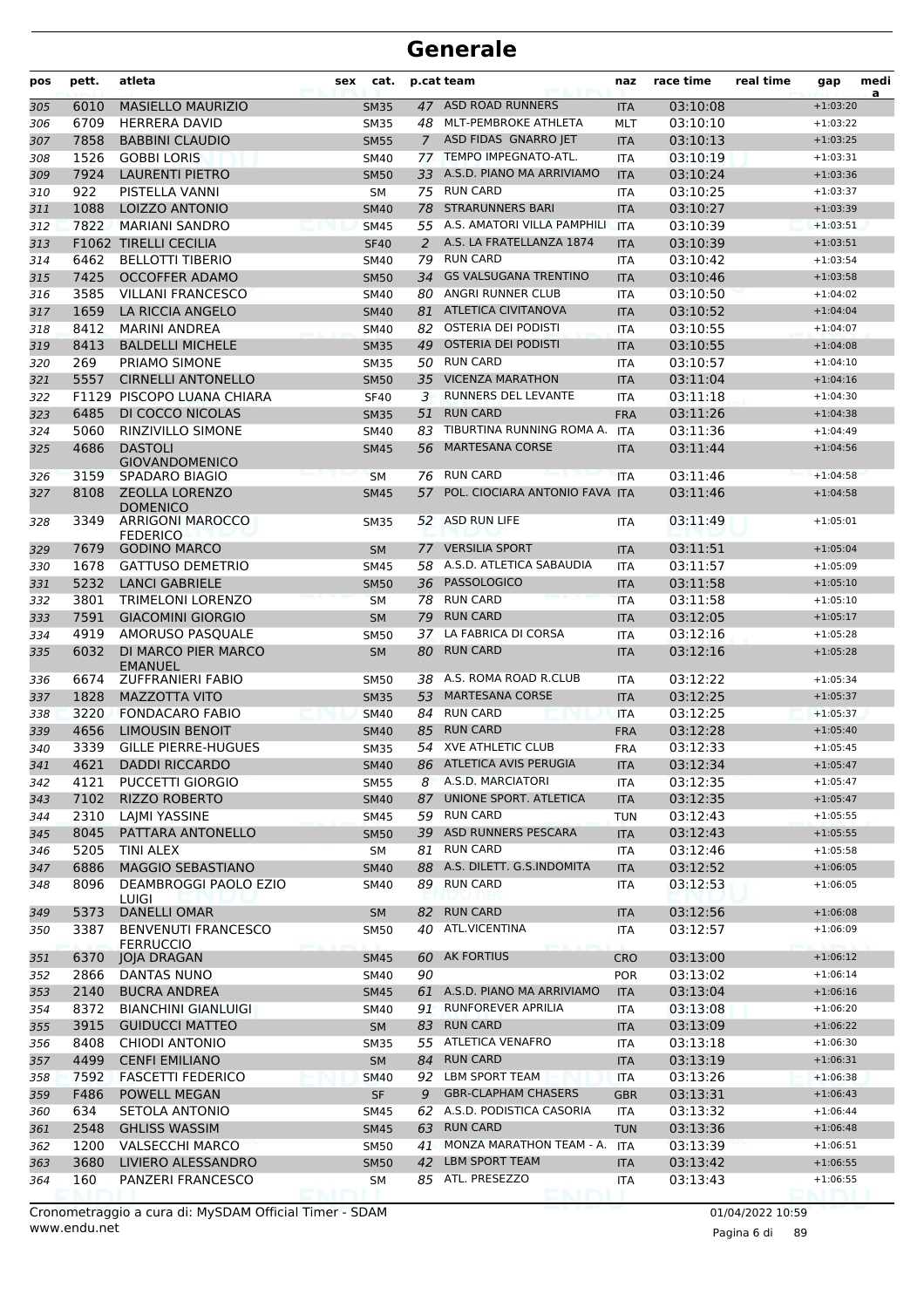| pos | pett. | atleta                                           | sex            | cat.        |              | p.cat team                      | naz        | race time | real time | gap        | medi<br>a |
|-----|-------|--------------------------------------------------|----------------|-------------|--------------|---------------------------------|------------|-----------|-----------|------------|-----------|
| 365 | 4667  | <b>CAMPOSTRINI GIAN MARIO</b>                    |                | <b>SM50</b> |              | 43 SPORT&FITNESS SRL SSD        | <b>ITA</b> | 03:13:43  |           | $+1:06:55$ |           |
| 366 | 808   | LA VELA DANIELE GIACOMO                          |                | <b>SM45</b> | 64           | <b>RUN CARD</b>                 | <b>ITA</b> | 03:13:43  |           | $+1:06:55$ |           |
| 367 | 4422  | <b>SABATO FABIO</b>                              |                | <b>SM40</b> |              | 93 S.S.D. A.R.L. DYNAMYK        | <b>ITA</b> | 03:13:45  |           | $+1:06:57$ |           |
| 368 | 5415  | KAOUTI MAROUANE                                  |                | <b>SM</b>   |              | 86 A.S.D. LUMEGALTORENO         | <b>ITA</b> | 03:13:46  |           | $+1:06:58$ |           |
| 369 | 1617  | CAPODANNO COSMO                                  |                | <b>SM45</b> | 65           | <b>POLIGOLFO</b>                | <b>ITA</b> | 03:13:47  |           | $+1:06:59$ |           |
| 370 | 446   | <b>GIACOMETTI FABRIZIO</b>                       |                | <b>SM50</b> |              | 44 RUN CARD                     | <b>ITA</b> | 03:13:47  |           | $+1:06:59$ |           |
| 371 | 5882  | SORRENTINO ALESSIO                               |                | <b>SM</b>   |              | 87 CILENTO RUN                  | <b>ITA</b> | 03:13:48  |           | $+1:07:00$ |           |
| 372 | 267   | <b>FARALDO SALVATORE</b>                         |                | <b>SM</b>   | 88           | ATL. COLOSSEO 2000              | <b>ITA</b> | 03:13:55  |           | $+1:07:07$ |           |
| 373 | 416   | <b>AGIATO COSIMO</b>                             |                | <b>SM50</b> | 45           | <b>G.S. CAT SPORT ROMA</b>      | <b>ITA</b> | 03:13:56  |           | $+1:07:08$ |           |
| 374 | 444   | PECCERILLO ROSARIO                               |                | <b>SM45</b> | 66           | PUROSANGUE ATHLETICS            | <b>ITA</b> | 03:14:00  |           | $+1:07:12$ |           |
| 375 | 3325  | LANDRO PASQUALE                                  |                | <b>SM35</b> |              | 56 RUN CARD                     | <b>ITA</b> | 03:14:06  |           | $+1:07:18$ |           |
| 376 | 6991  | DI MASCIO DANIELE                                |                | SM45        | 67           | <b>RUN CARD</b>                 | <b>ITA</b> | 03:14:11  |           | $+1:07:23$ |           |
| 377 | 8376  | <b>RUGO ALESSIO</b>                              |                | <b>SM35</b> |              | 57 ATL.CAPANNE PRO LOCO         | <b>ITA</b> | 03:14:11  |           | $+1:07:23$ |           |
| 378 | 1801  | LEMARCHAND LAWRENCE                              |                | <b>SM</b>   | 89           | <b>RUN CARD</b>                 | <b>FRA</b> | 03:14:19  |           | $+1:07:31$ |           |
| 379 | 3135  | DE FEO FEDELE                                    |                | <b>SM35</b> | 58           | ASD ATLETICA ABRUZZO            | <b>ITA</b> | 03:14:19  |           | $+1:07:31$ |           |
| 380 | 4834  | DAVIES JASPER                                    |                | <b>SM</b>   | 90           | <b>BELGRAVE HARRIERS</b>        | <b>GBR</b> | 03:14:24  |           | $+1:07:36$ |           |
| 381 | 5792  | <b>ROELOFSEN ENNO</b>                            |                | <b>SM45</b> | 68           | <b>DOLCHIOS</b>                 | <b>NED</b> | 03:14:26  |           | $+1:07:38$ |           |
| 382 | 3757  | <b>BELLETTI DANIELE</b>                          |                | <b>SM45</b> | 69           | <b>TIFERNO RUNNERS</b>          | <b>ITA</b> | 03:14:27  |           | $+1:07:39$ |           |
| 383 | 1544  | <b>PULICI FRANCESCO</b>                          |                | <b>SM</b>   | 91           | POL. BESANESE                   | <b>ITA</b> | 03:14:29  |           | $+1:07:41$ |           |
| 384 | 7601  | <b>SOLIMANDO BRUNO</b>                           |                | <b>SM45</b> |              | 70 ATL. SAN NICANDRO            | <b>ITA</b> | 03:14:30  |           | $+1:07:42$ |           |
| 385 | 7849  | <b>FAIA ARMANDO</b>                              |                | <b>SM55</b> | 9            | ALMAVIVA RUNNERS CLUB A.        | <b>ITA</b> | 03:14:35  |           | $+1:07:47$ |           |
| 386 | 7884  | <b>ROSELLI FRANZI</b>                            |                | <b>SM50</b> | 46           | <b>ALMOSTHERE ASD</b>           | <b>ITA</b> | 03:14:36  |           | $+1:07:48$ |           |
| 387 | 4052  | PROFITA ANTONIO                                  |                | <b>SM45</b> | 71           | <b>G.S. ORECCHIELLA</b>         | <b>ITA</b> | 03:14:38  |           | $+1:07:50$ |           |
| 388 | 1768  | RAMOS CALERO WINTON                              |                | <b>SM45</b> | 72           | A.S.D. TEAM ATLETICA UISP       | ECU        | 03:14:42  |           | $+1:07:54$ |           |
| 389 | 1490  | <b>ROLANDO</b><br>SANTI ALESSANDRO               |                | <b>SM35</b> | 59           | SPORT&FITNESS SRL SSD           | <b>ITA</b> | 03:14:43  |           | $+1:07:55$ |           |
|     |       | <b>GIACOMO</b>                                   |                |             |              |                                 |            |           |           |            |           |
| 390 | 600   | RAZIO ANDREA                                     |                | <b>SM35</b> | 60           | ATL. FRANCIACORTA               | ITA        | 03:14:47  |           | $+1:07:59$ |           |
| 391 | 7582  | <b>IACOROSSI FABRIZIO</b>                        |                | <b>SM40</b> |              | 94 RUN CARD                     | <b>ITA</b> | 03:14:50  |           | $+1:08:02$ |           |
| 392 | 3465  | <b>TEMPORALE JERRY</b>                           |                | <b>SM45</b> |              | 73 ATLETICA BUJA                | <b>ITA</b> | 03:14:51  |           | $+1:08:03$ |           |
| 393 | 7311  | DI PACE ALESSANDRO                               |                | <b>SM40</b> |              | 95 ASD AMATORI PODISMO          | <b>ITA</b> | 03:14:53  |           | $+1:08:05$ |           |
| 394 | F338  | <b>FERDENZI ELENA</b>                            |                | <b>SF40</b> | 4            | A.S.D.C. IL CASTELLO            | <b>ITA</b> | 03:14:57  |           | $+1:08:09$ |           |
| 395 | 6479  | <b>COLOSINI CARLO</b>                            |                | <b>SM50</b> | 47           | POL. UNICREDIT                  | <b>ITA</b> | 03:15:05  |           | $+1:08:17$ |           |
| 396 | 1285  | DI PAOLO FRANCESCO                               |                | SM40        |              | 96 FREE RUNNERS ISERNIA         | <b>ITA</b> | 03:15:08  |           | $+1:08:20$ |           |
| 397 | 1158  | <b>CUOMO ROSARIO</b>                             |                | <b>SM40</b> |              | 97 FREE RUNNERS ISERNIA         | <b>ITA</b> | 03:15:08  |           | $+1:08:20$ |           |
| 398 | 8159  | PARLANTE LUIGI                                   |                | <b>SM45</b> | 74           | I PODISTI DI CAPITANATA         | <b>ITA</b> | 03:15:09  |           | $+1:08:21$ |           |
| 399 | 880   | <b>GONZALEZ HERNANDEZ</b><br><b>BRAYAN DUWAN</b> |                | <b>SM</b>   |              | 92 GSBR                         | <b>COL</b> | 03:15:12  |           | $+1:08:25$ |           |
| 400 | 8014  | ARNAUDO PAOLO                                    |                | SM          | 93           | A.S.D.DRAGONERO                 | ITA        | 03:15:13  |           | $+1:08:25$ |           |
| 401 | 8013  | ARNAUDO ALESSANDRO                               |                | <b>SM55</b> |              | 10 A.S.D.DRAGONERO              | <b>ITA</b> | 03:15:13  |           | $+1:08:26$ |           |
| 402 | 4093  | LINARI ALEX                                      |                | <b>SM45</b> |              | 75 ASD TOSCO-ROMAGNOLA          | <b>ITA</b> | 03:15:19  |           | $+1:08:31$ |           |
| 403 | 2802  | <b>BRUSONI ALBERTO</b>                           |                | <b>SM45</b> |              | 76 RUN CARD                     | <b>ITA</b> | 03:15:29  |           | $+1:08:41$ |           |
| 404 | 1905  | SCIUTO ALESSANDRO                                |                | SM50        |              | 48 A.S. AMATORI VILLA PAMPHILI  | ITA        | 03:15:30  |           | $+1:08:42$ |           |
| 405 | 5884  | <b>ACHAFI SAID</b>                               |                | <b>SM40</b> |              | 98 CLUB DE DREUX                | <b>FRA</b> | 03:15:30  |           | $+1:08:42$ |           |
| 406 | 6484  | <b>IOULE CHARPENTIER</b><br>MATHIEU              | كالكالي الراسي | <b>SM40</b> |              | 99 RUN CARD<br>فالتالي          | <b>FRA</b> | 03:15:33  |           | $+1:08:45$ |           |
| 407 | 4433  | DE ANGELIS SERGIO                                |                | <b>SM50</b> | 49           | <b>GRUPPO PODISTICO ROSSINI</b> | <b>ITA</b> | 03:15:35  |           | $+1:08:47$ |           |
| 408 |       | F2404 SWANEY ANISSA                              |                | <b>SF50</b> | 3            | <b>RUN CARD</b>                 | <b>USA</b> | 03:15:41  |           | $+1:08:54$ |           |
| 409 | 256   | <b>SANTINI LUCA</b>                              |                | SM          | 94           | C.U.S. PADOVA                   | <b>ITA</b> | 03:15:45  |           | $+1:08:57$ |           |
| 410 | 3095  | <b>CARLINI MARCO</b>                             |                | <b>SM35</b> | 61           | <b>RUN CARD</b>                 | ITA        | 03:15:46  |           | $+1:08:58$ |           |
| 411 | 4997  | <b>ZINNA SALVATORE</b>                           |                | <b>SM55</b> | 11           | PODISTICA SOLIDARIETA'          | <b>ITA</b> | 03:15:48  |           | $+1:09:01$ |           |
| 412 | 7497  | PANNOZZO SAMUELE                                 |                | <b>PM</b>   | 1            | LBM SPORT TEAM                  | <b>ITA</b> | 03:15:50  |           | $+1:09:02$ |           |
| 413 | 3440  | <b>BELOTTI CLAUDIO</b>                           |                | <b>SM45</b> | 77           | LUIVAN SETTIGNANO               | <b>ITA</b> | 03:15:55  |           | $+1:09:07$ |           |
| 414 | 3016  | <b>BOURSIER NIUTTA SIMONE</b>                    |                | <b>SM35</b> | 62           | PODISTICA SOLIDARIETA'          | ITA        | 03:15:55  |           | $+1:09:07$ |           |
| 415 | 403   | RAFFAELE ANDREA                                  |                | <b>SM50</b> |              | 50 PODISTICA SOLIDARIETA'       | <b>ITA</b> | 03:15:56  |           | $+1:09:08$ |           |
| 416 | 4087  | SPATARO VINCENZO                                 |                | SM45        |              | 78 ASD NO AL DOPING RAGUSA      | ITA        | 03:16:00  |           | $+1:09:12$ |           |
| 417 | 739   | <b>AZZONI MARZIO</b>                             |                | <b>SM55</b> |              | 12 RUN CARD                     | <b>ITA</b> | 03:16:07  |           | $+1:09:19$ |           |
| 418 | 6590  | <b>BORTOLUZZI SERGHEY</b>                        |                | SM          |              | 95 PROSPORT ATL. FIRENZE        | ITA        | 03:16:07  |           | $+1:09:19$ |           |
| 419 | 2215  | <b>MCCORMICK DECLAN</b>                          |                | <b>SM60</b> | $\mathbf{1}$ | MURLOUGH AC                     | <b>GBR</b> | 03:16:09  |           | $+1:09:22$ |           |
| 420 | 7321  | <b>CRESTA GABRIELE</b>                           |                | <b>SM</b>   |              | 96 RUN CARD                     | <b>SUI</b> | 03:16:10  |           | $+1:09:22$ |           |
| 421 | 2123  | <b>SEKMAN TOMASZ</b>                             |                | <b>SM40</b> |              | 100 RUN CARD                    | <b>POL</b> | 03:16:17  |           | $+1:09:29$ |           |
| 422 | 4846  | DE SANTIS FABIO                                  |                | SM40        |              | 101 ASSISI RUNNERS ASD          | ITA        | 03:16:17  |           | $+1:09:29$ |           |
| 423 | 4841  | <b>BOSCO SABINO</b>                              |                | <b>SM55</b> |              | 13 ASSISI RUNNERS ASD           | <b>ITA</b> | 03:16:18  |           | $+1:09:30$ |           |
| 424 | 5746  | SÁNCHEZ RODRÍGUEZ<br>PEDRO LUIS                  |                | SM50        |              | 51 RUN CARD                     | <b>ESP</b> | 03:16:20  |           | $+1:09:32$ |           |
| 425 |       | F2484 CIARAMELLA ANTONELLA                       |                | <b>SF</b>   |              | 10 ATLETICA VENAFRO             | <b>ITA</b> | 03:16:22  |           | $+1:09:34$ |           |
|     |       |                                                  |                |             |              |                                 |            |           |           |            |           |

www.endu.net Cronometraggio a cura di: MySDAM Official Timer - SDAM 01/04/2022 10:59

Pagina 7 di 89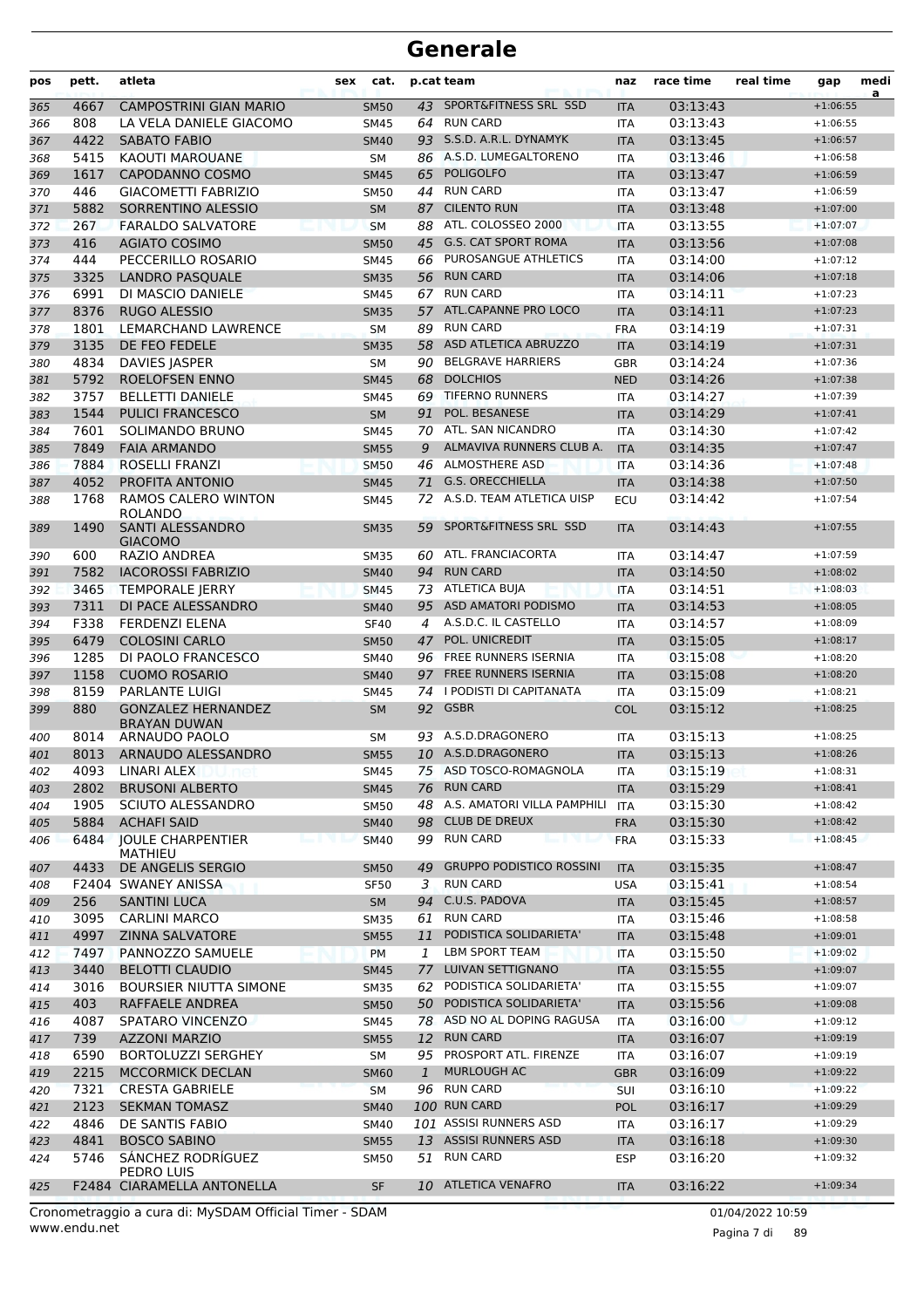| pos | pett. | atleta                                     | sex | cat.        |    | p.cat team                        | naz        | race time | real time | gap        | medi<br>a |
|-----|-------|--------------------------------------------|-----|-------------|----|-----------------------------------|------------|-----------|-----------|------------|-----------|
| 426 | 3333  | <b>TAVOLONI FABIO</b>                      |     | <b>SM40</b> |    | 102 POLISPORTIVA                  | <b>ITA</b> | 03:16:24  |           | $+1:09:36$ |           |
| 427 | 2941  | CANOVA JONATHAN                            |     | <b>SM</b>   |    | 97 TRIATHLON CREMONA              | ITA        | 03:16:26  |           | $+1:09:38$ |           |
| 428 | 3094  | <b>FRATTI PAOLO</b>                        |     | <b>SM40</b> |    | 103 ASD ATL. CESENATICO           | <b>ITA</b> | 03:16:32  |           | $+1:09:44$ |           |
| 429 | 3905  | <b>BALIVA SISTO</b>                        |     | <b>SM50</b> |    | 52 GR. SPORTIVO CELANO SSD A      | <b>ITA</b> | 03:16:38  |           | $+1:09:50$ |           |
| 430 | 4125  | <b>ZINGONI NICOLA</b>                      |     | <b>SM55</b> |    | 14 SEVENLIFE SSD                  | <b>ITA</b> | 03:16:38  |           | $+1:09:50$ |           |
| 431 | 8361  | <b>BIANCO EMILIO</b>                       |     | SM45        |    | 79 RUN CARD                       | ITA        | 03:16:39  |           | $+1:09:51$ |           |
| 432 |       | F1962 MIŠLOV BRKIĆ LJILJANA                |     | <b>SF35</b> | 2  | <b>AK FORTIUS</b>                 | <b>CRO</b> | 03:16:45  |           | $+1:09:57$ |           |
| 433 | 4599  | <b>PEZZINI MARCO</b>                       |     | <b>SM45</b> |    | 80 ATLETICA BRESCIA               | <b>ITA</b> | 03:16:46  |           | $+1:09:58$ |           |
| 434 | 7580  | <b>CILETTI MAURIZIO</b>                    |     | <b>SM50</b> |    | 53 A.S.D. ATL. MARANO             | <b>ITA</b> | 03:16:53  |           | $+1:10:05$ |           |
| 435 | 7275  | <b>DIFATO GIUSEPPE</b>                     |     | <b>SM35</b> | 63 | <b>RUN CARD</b>                   | <b>ITA</b> | 03:16:55  |           | $+1:10:07$ |           |
| 436 | 1616  | <b>BATTISTA NAZARIO</b>                    |     | <b>SM45</b> | 81 | <b>POLIGOLFO</b>                  | <b>ITA</b> | 03:17:00  |           | $+1:10:12$ |           |
| 437 | 8525  | <b>GALI FRANCOIS</b>                       |     | SM50        | 54 |                                   | <b>FRA</b> | 03:17:01  |           | $+1:10:13$ |           |
| 438 | 3991  | HÖGLANDER STEFAN                           |     | <b>SM45</b> | 82 | <b>RUN CARD</b>                   | <b>SWE</b> | 03:17:01  |           | $+1:10:14$ |           |
| 439 | F982  | RIBOLDI OMBRETTA                           |     | <b>SF45</b> | 4  | DAINI CARATE BRIANZA              | ITA        | 03:17:02  |           | $+1:10:14$ |           |
| 440 | 312   | <b>ZAPPI ARCANGELO</b>                     |     | <b>SM35</b> |    | 64 A.S. AMATORI VILLA PAMPHILI    | <b>ITA</b> | 03:17:03  |           | $+1:10:15$ |           |
| 441 | 1453  | RADECKI PRZEMYSLAW                         |     | <b>SM45</b> | 83 | <b>RUN CARD</b>                   | POL        | 03:17:03  |           | $+1:10:15$ |           |
| 442 | 6821  | <b>LIONETTI STEFANO</b>                    |     | <b>SM50</b> | 55 | <b>ASD RUNNERS FOR</b>            | <b>ITA</b> | 03:17:08  |           | $+1:10:20$ |           |
| 443 | 2282  | DA COSTA MOREIRA MARIO<br><b>IORGE</b>     |     | SM          |    | 98 RUN CARD                       | SUI        | 03:17:08  |           | $+1:10:20$ |           |
| 444 | 1029  | POLES FERRUCCIO                            |     | <b>SM50</b> |    | 56 A.S.D. NAPOLI NORD             | <b>ITA</b> | 03:17:09  |           | $+1:10:21$ |           |
| 445 | 2355  | <b>MENARD SYLVAIN</b>                      |     | SM40        |    | 104 RUN CARD                      | <b>FRA</b> | 03:17:10  |           | $+1:10:22$ |           |
| 446 | 2718  | <b>CARRIERI COSIMO</b>                     |     | <b>SM45</b> |    | 84 TARANTO SPORTIVA               | <b>ITA</b> | 03:17:10  |           | $+1:10:22$ |           |
| 447 | 260   | ARECCO STEFANO                             |     | <b>SM45</b> |    | 85 EMOZIONI SPORT TEAM A.S.D. ITA |            | 03:17:12  |           | $+1:10:24$ |           |
| 448 | 719   | <b>ESPOSITO GIUSEPPE</b>                   |     | <b>SM55</b> |    | 15 A.S.D. NAPOLI NORD             | <b>ITA</b> | 03:17:14  |           | $+1:10:26$ |           |
| 449 | 916   | PICCOLO GIACOMO                            |     | <b>SM35</b> |    | 65 ATHLETIC CLUB TERMOLI ASD      | <b>ITA</b> | 03:17:14  |           | $+1:10:26$ |           |
| 450 | 7951  | SIMONETTA ILARIO                           |     | <b>SM55</b> |    | 16 ASD RUNRIVIERARUN              | <b>ITA</b> | 03:17:17  |           | $+1:10:30$ |           |
| 451 | 6208  | <b>GASPARETTO PAOLO</b>                    |     | SM40        |    | 105 RUN CARD                      | ITA        | 03:17:18  |           | $+1:10:30$ |           |
| 452 | 6490  | <b>FILIPPI GIANLUCA</b>                    |     | <b>SM50</b> |    | 57 GS VALSUGANA TRENTINO          | <b>ITA</b> | 03:17:28  |           | $+1:10:40$ |           |
| 453 | 4424  | <b>GARBUGLI GIACOMO</b>                    |     | <b>SM45</b> |    | 86 RUN CARD                       | <b>ITA</b> | 03:17:29  |           | $+1:10:41$ |           |
| 454 | 8183  | <b>SILVESTRI TONINO</b>                    |     | <b>SM45</b> | 87 | POLISPORTIVA VENTURINA            | <b>ITA</b> | 03:17:34  |           | $+1:10:46$ |           |
| 455 | 4364  | <b>MANCUSO FABIO</b>                       |     | <b>SM45</b> |    | 88 A.S.D. PIANO MA ARRIVIAMO      | ITA        | 03:17:36  |           | $+1:10:48$ |           |
| 456 | 4755  | <b>LECCESE DONATO</b>                      |     | <b>SM40</b> |    | 106 RUNNING CLUB                  | <b>ITA</b> | 03:17:37  |           | $+1:10:49$ |           |
| 457 | 7434  | <b>BARETTA PAOLO</b>                       |     | SM50        |    | 58 RUN CARD                       | <b>ITA</b> | 03:17:38  |           | $+1:10:50$ |           |
| 458 | 7162  | <b>LEONE DAVIDE</b>                        |     | <b>SM45</b> |    | 89 RUN CARD                       | <b>ITA</b> | 03:17:38  |           | $+1:10:50$ |           |
| 459 | 3537  | PAOLETTI STEFANO                           |     | SM45        |    | 90 A.S.D. BOVES RUN               | <b>ITA</b> | 03:17:39  |           | $+1:10:52$ |           |
| 460 | 6930  | <b>FOTI LUCIANO</b>                        |     | <b>SM55</b> |    | 17 A.S. ROMA ROAD R.CLUB          | <b>ITA</b> | 03:17:40  |           | $+1:10:52$ |           |
| 461 |       | F2046 ALBERTINO CELESTE                    |     | <b>SF</b>   | 11 | <b>RUN CARD</b>                   | <b>ITA</b> | 03:17:41  |           | $+1:10:53$ |           |
| 462 | 2000  | <b>SESSA SALVATORE</b>                     |     | <b>SM50</b> |    | 59 A.S.D. PODISTICA MESSINA       | <b>ITA</b> | 03:17:41  |           | $+1:10:53$ |           |
| 463 | 7089  | <b>ARCERI RICCARDO</b>                     |     | SM40        |    | 107 A.S.D. VILLA DE SANCTIS       | <b>ITA</b> | 03:17:41  |           | $+1:10:53$ |           |
| 464 | 3995  | <b>CARRARO MIRKO</b>                       |     | <b>SM</b>   |    | 99 RUN CARD                       | <b>ITA</b> | 03:17:45  |           | $+1:10:57$ |           |
| 465 | 5209  | <b>SECCIA RENZO</b>                        |     | SM40        |    | 108 M. C. MANOPPELLO SOGEDA       | ITA        | 03:17:45  |           | $+1:10:57$ |           |
| 466 | 3364  | <b>ZAMBERLAN ILARIO</b>                    |     | <b>SM</b>   |    | 100 RUN CARD                      | <b>ITA</b> | 03:17:50  |           | $+1:11:02$ |           |
| 467 |       | F1360 BARRAUD ANAIS                        |     | <b>SF</b>   |    | 12 RUN CARD                       | <b>FRA</b> | 03:17:52  |           | $+1:11:04$ |           |
| 468 | 7808  | <b>CERIOLA LUCA</b>                        |     | <b>SM45</b> | 91 | <b>RUN CARD</b>                   | <b>ITA</b> | 03:17:52  |           | $+1:11:04$ |           |
| 469 | 525   | <b>RUSSO ANIELLO</b>                       |     | SM45        |    | 92 CAIVANO RUNNERS                | ITA        | 03:17:55  |           | $+1:11:07$ |           |
| 470 |       | F1140 PALAZZI IRENE                        |     | <b>SF40</b> | 5  | PODISTI CORDENONS                 | <b>ITA</b> | 03:17:58  |           | $+1:11:10$ |           |
| 471 | 5439  | EUSEPI ALESSANDRO                          |     | SM          |    | 101 RUNNING CLUB                  | <b>GBR</b> | 03:18:00  |           | $+1:11:12$ |           |
| 472 | 2512  | <b>MAGNATERRA ROBERTO</b>                  |     | <b>SM50</b> |    | 60 ATL. AMAT. AVIS                | <b>ITA</b> | 03:18:02  |           | $+1:11:14$ |           |
| 473 | 5052  | STAMERRA GIANLUCA                          |     | SM40        |    | 109 RUN CARD                      | ITA        | 03:18:09  |           | $+1:11:21$ |           |
| 474 | 2820  | <b>BORDONARO JOSEPH</b>                    |     | <b>SM45</b> | 93 |                                   | <b>FRA</b> | 03:18:12  |           | $+1:11:24$ |           |
| 475 | 599   | SANTARELLI SILVIO                          |     | <b>SM45</b> |    | 94 RUN CARD                       | <b>ITA</b> | 03:18:13  |           | $+1:11:25$ |           |
| 476 | 2577  | MADDOCKS MATTHEW                           |     | <b>SM35</b> |    | 66 BLACKHEATH & BROMLEY           | <b>GBR</b> | 03:18:15  |           | $+1:11:27$ |           |
| 477 | 4668  | <b>CHARRO FERNÁNDEZ</b><br>ANDRÉS          |     | SM55        |    | 18 RUN CARD                       | <b>ESP</b> | 03:18:15  |           | $+1:11:27$ |           |
| 478 | 4074  | <b>QUEEN EOIN</b>                          |     | <b>SM</b>   |    | 102 RUN CARD                      | <b>NZL</b> | 03:18:19  |           | $+1:11:31$ |           |
| 479 | 4922  | PAROLA LUCA                                |     | SM          |    | 103 GSBR                          | <b>ITA</b> | 03:18:20  |           | $+1:11:32$ |           |
| 480 | 7702  | URBAN JÜRGEN ANDREAS                       |     | <b>SM60</b> | 2  | <b>RUN CARD</b>                   | <b>GER</b> | 03:18:24  |           | $+1:11:36$ |           |
| 481 | 5800  | NATILI UGO                                 |     | <b>SM45</b> |    | 95 ALTO LAZIO A.S.D.              | <b>ITA</b> | 03:18:26  |           | $+1:11:38$ |           |
| 482 | 6873  | DI LORETO GIANMARIA                        |     | <b>SM40</b> |    | 110 GR. SPORTIVO CELANO SSD A     | <b>ITA</b> | 03:18:26  |           | $+1:11:38$ |           |
| 483 | 7512  | <b>RUFFILLI LUCA</b>                       |     | SM45        |    | 96 RUN CARD                       | ITA        | 03:18:34  |           | $+1:11:46$ |           |
| 484 | 5983  | <b>CALISTI RANDAZZO</b><br><b>VINCENZO</b> |     | <b>SM40</b> |    | 111 RUN CARD                      | <b>ITA</b> | 03:18:38  |           | $+1:11:50$ |           |
| 485 | 6904  | <b>TAMMA ALFONSO</b>                       |     | SM50        |    | 61 STRARUNNERS BARI               | ITA        | 03:18:41  |           | $+1:11:53$ |           |
| 486 | 7127  | <b>MASTROIANNI MARIO</b>                   |     | <b>SM45</b> | 97 | <b>RUN CARD</b>                   | <b>ITA</b> | 03:18:42  |           | $+1:11:54$ |           |
| 487 | 1388  | DI DOMENICO GIANCARLO                      |     | SM45        | 98 | <b>MARA' AVIS MARATHON</b>        | ITA        | 03:18:49  |           | $+1:12:01$ |           |

www.endu.net Cronometraggio a cura di: MySDAM Official Timer - SDAM 01/04/2022 10:59

Pagina 8 di 89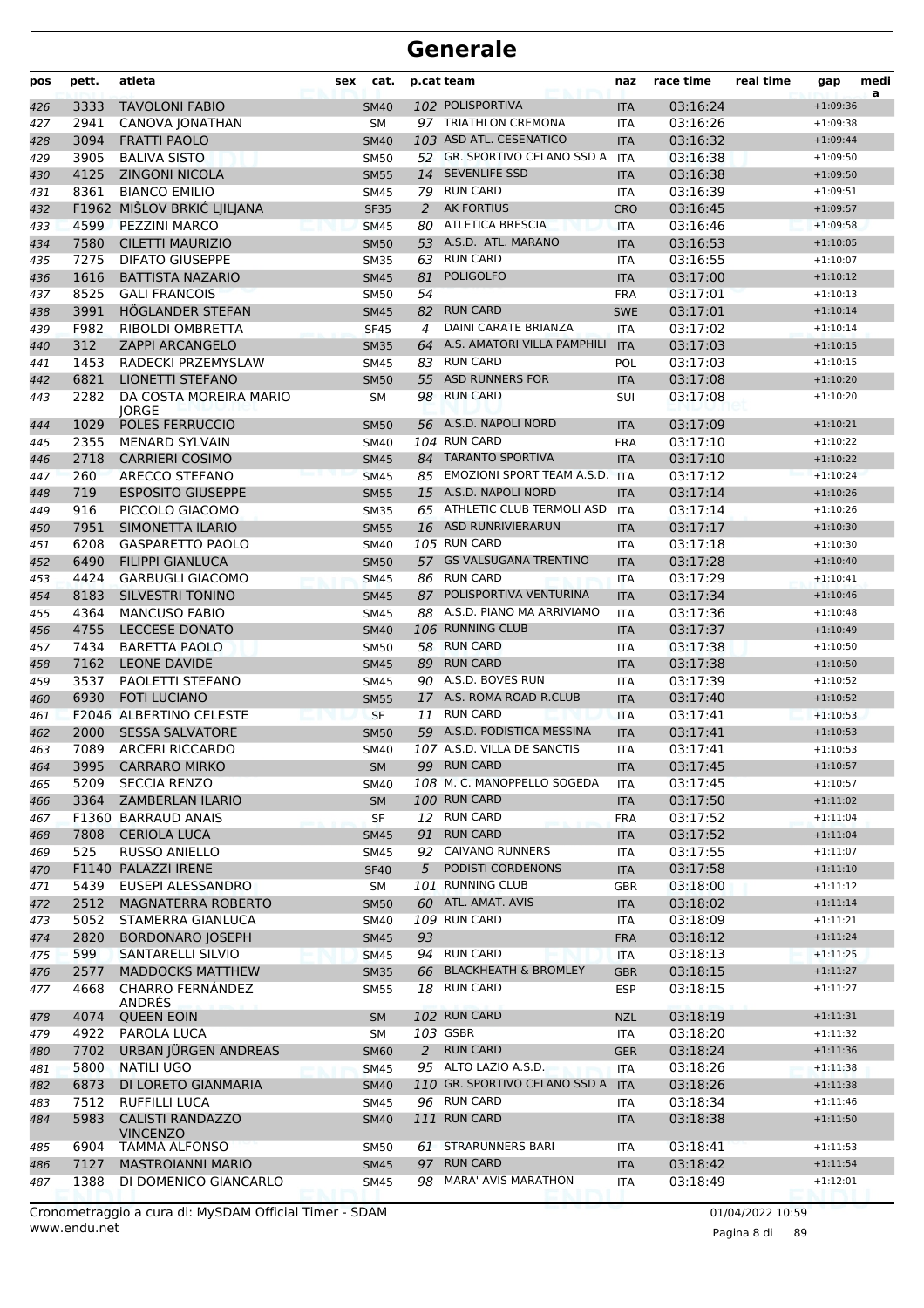| pos | pett.        | atleta                                       | cat.<br>sex                |                | p.cat team                                      | naz                      | race time            | real time | gap                      | medi<br>a |
|-----|--------------|----------------------------------------------|----------------------------|----------------|-------------------------------------------------|--------------------------|----------------------|-----------|--------------------------|-----------|
| 488 | 2539         | <b>DA COL GIOVANNI</b>                       | <b>SM50</b>                |                | 62 TRENTINO RUNNING TEAM                        | <b>ITA</b>               | 03:18:51             |           | $+1:12:03$               |           |
| 489 | 4988         | MESSERSCHMIDT FALK                           | <b>SM50</b>                | 63             | <b>RUN CARD</b>                                 | <b>GER</b>               | 03:18:51             |           | $+1:12:03$               |           |
|     |              | ALBRECHT                                     |                            |                |                                                 |                          |                      |           |                          |           |
| 490 | 1195         | <b>GIROTTI MATTEO</b>                        | <b>SM</b>                  |                | 104 RUN CARD<br>19 G.S. AVEZZANO                | <b>ITA</b>               | 03:18:52             |           | $+1:12:04$               |           |
| 491 | 3760         | <b>BLANDINI PAOLO ANGELO</b><br><b>MARIA</b> | <b>SM55</b>                |                |                                                 | <b>ITA</b>               | 03:18:54             |           | $+1:12:06$               |           |
| 492 | 7260         | <b>DONATELLI ANTONIO</b>                     | <b>SM50</b>                | 64             | <b>PASSOLOGICO</b>                              | <b>ITA</b>               | 03:18:58             |           | $+1:12:10$               |           |
| 493 |              | F1348 BORSARI CATIA                          | <b>SF50</b>                | 4              | ATL. CASTENASO CELTIC                           | <b>ITA</b>               | 03:18:59             |           | $+1:12:11$               |           |
| 494 | 3513         | <b>DAL SANTO DAVIDE</b>                      | <b>SM</b>                  |                | 105 SPORT RACE A.S.D.                           | <b>ITA</b>               | 03:19:03             |           | $+1:12:15$               |           |
| 495 | 4505         | <b>MANGANELLI DOMENICO</b>                   | <b>SM45</b>                |                | 99 PUROSANGUE ATHLETICS                         | <b>ITA</b>               | 03:19:03             |           | $+1:12:15$               |           |
| 496 | 2460         | <b>LAURENTI CLAUDIO</b>                      | <b>SM40</b>                |                | 112 ASD RUNNNER TEAM                            | <b>ITA</b>               | 03:19:04             |           | $+1:12:16$               |           |
| 497 | 2981         | D'APOLITO VINCENZO                           | <b>SM35</b>                |                | 67 PODISTICA SOLIDARIETA'                       | <b>ITA</b>               | 03:19:08             |           | $+1:12:20$               |           |
| 498 | 7413         | PANIZZOLO DAVIDE                             | <b>SM45</b>                |                | 100 ATLETICA VIS ABANO                          | <b>ITA</b>               | 03:19:09             |           | $+1:12:21$               |           |
| 499 |              | F1430 CITRINITI IOLE                         | <b>SF45</b>                | 5              | ASD MIRAMARE RUNNER                             | <b>ITA</b>               | 03:19:09             |           | $+1:12:21$               |           |
| 500 | 967          | <b>DIOGUARDI RODOLFO</b>                     | <b>SM40</b>                |                | 113 ASD RUNNERS PESCARA                         | <b>ITA</b>               | 03:19:10             |           | $+1:12:22$               |           |
| 501 | 3169         | <b>POGGI RICCARDO</b>                        | <b>SM35</b>                |                | 68 S.S. LAZIO ATLETICA LEGGERA ITA              |                          | 03:19:12             |           | $+1:12:24$               |           |
| 502 | 784          | <b>BALLARD THOMAS</b>                        | <b>SM</b>                  | 106            |                                                 | <b>GBR</b>               | 03:19:12             |           | $+1:12:24$               |           |
| 503 | 849          | PATERNA REINA MANUEL                         | <b>SM65</b>                | 2              | <b>RUN CARD</b>                                 | <b>ESP</b>               | 03:19:13             |           | $+1:12:25$               |           |
| 504 | 199          | <b>VITA MARCO</b>                            | <b>SM55</b>                | 20             | <b>RUN CARD</b>                                 | <b>ITA</b>               | 03:19:20             |           | $+1:12:32$               |           |
| 505 | 8279         | DE GIORGI LORENZO                            | SM40                       |                | 114 RUN & SMILE ASD                             | <b>ITA</b>               | 03:19:21             |           | $+1:12:33$               |           |
| 506 | 4708         | <b>CAPOTORTI GUIDO</b>                       | <b>SM60</b>                | 3              | <b>RUN CARD</b>                                 | <b>ITA</b>               | 03:19:21             |           | $+1:12:33$               |           |
| 507 | 5398         | PAOLUCCI ANTONINO                            | <b>SM50</b>                | 65             | <b>RUN CARD</b>                                 | <b>ITA</b>               | 03:19:22             |           | $+1:12:34$               |           |
| 508 | 3771         | KILINÇ MUSTAFA                               | <b>SM55</b>                | 21             | <b>RUN CARD</b>                                 | <b>TUR</b>               | 03:19:22             |           | $+1:12:34$               |           |
| 509 | 7750         | PAPAGNO CLAUDIO                              | SM40                       |                | 115 A.S.D. PIANO MA ARRIVIAMO                   | <b>ITA</b>               | 03:19:23             |           | $+1:12:35$               |           |
| 510 | 138          | <b>DINUZZI MICHELE</b>                       | <b>SM35</b>                |                | 69 ATL EDOARDO SANNA ELMAS                      | <b>ITA</b>               | 03:19:24             |           | $+1:12:37$               |           |
| 511 | 2354         | RIPPINGALE JASON                             | <b>SM45</b>                |                | 101 RUN CARD                                    | <b>GBR</b>               | 03:19:25             |           | $+1:12:37$               |           |
| 512 | 6553         | MOCERINO GIOVANNI                            | <b>SM50</b>                |                | 66 RUN CARD                                     | <b>ITA</b>               | 03:19:25             |           | $+1:12:38$               |           |
| 513 | 5913         | <b>TARGI MARCO</b>                           | <b>SM45</b>                |                | 102 RUN CARD                                    | <b>ITA</b>               | 03:19:26             |           | $+1:12:38$               |           |
| 514 | 7730         | <b>JOHNS DANIEL</b>                          | <b>SM45</b>                |                | 103 LONDON HEATHSIDE                            | <b>GBR</b>               | 03:19:26             |           | $+1:12:38$               |           |
| 515 | 7812         | DI ROCCO DANIELE                             | <b>SM40</b>                |                | 116 ASD ATLETICA LA SBARRA                      | <b>ITA</b>               | 03:19:26             |           | $+1:12:38$               |           |
| 516 | 7853         | <b>VACCA MAURIZIO</b>                        | <b>SM50</b>                |                | 67 ATLETICA VALLE DI CEMBRA                     | <b>ITA</b>               | 03:19:27             |           | $+1:12:39$               |           |
| 517 | 4729         | <b>MARANGONE GIANPIETRO</b>                  | <b>SM55</b>                |                | 22 UNIONE SPORTIVA ALDO                         | ITA                      | 03:19:28             |           | $+1:12:41$               |           |
| 518 | 8287         | <b>RUFINO VINCENZO</b>                       | <b>SM55</b>                | 23             | <b>CILENTO RUN</b>                              | <b>ITA</b>               | 03:19:31             |           | $+1:12:43$               |           |
| 519 | 7802         | <b>IOVANISCI JOE</b>                         | <b>SM50</b>                | 68             | <b>RUN CARD</b>                                 | <b>USA</b>               | 03:19:37             |           | $+1:12:49$               |           |
| 520 | 7745         | <b>COIANIZ ALESSANDRO</b>                    | <b>SM55</b>                |                | 24 A.S.D. PIANO MA ARRIVIAMO                    | <b>ITA</b>               | 03:19:37             |           | $+1:12:49$               |           |
| 521 |              | F2300 PICCALUGA GIUSEPPINA                   | <b>SF40</b>                | 6              | ATLETICA CIVITANOVA                             | ITA                      | 03:19:37             |           | $+1:12:50$               |           |
| 522 | 7108         | <b>GRECO ETTORE</b>                          | <b>SM60</b>                | $\overline{4}$ | AS.TRA. ROMA                                    | <b>ITA</b>               | 03:19:43             |           | $+1:12:55$               |           |
| 523 | 1818         | <b>BUCCI FABIO</b>                           | <b>SM45</b>                |                | 104 RUN CARD                                    | <b>ITA</b>               | 03:19:44             |           | $+1:12:56$               |           |
| 524 | 376          | <b>MARCO ENRICO</b>                          | <b>SM40</b>                |                | 117 AS.SPORT.DIL.ATLETICA<br>70 ATLETICA 4 MORI | <b>ITA</b>               | 03:19:44             |           | $+1:12:56$               |           |
| 525 | 7984         | <b>LILLIU ALBERTO</b>                        | <b>SM35</b>                |                |                                                 | <b>ITA</b>               | 03:19:46             |           | $+1:12:58$               |           |
| 526 | 6827         | POLETTI ANDREA                               | <b>SM50</b>                |                | 69 ATL. CIBENO                                  | <b>ITA</b>               | 03:19:46             |           | $+1:12:59$               |           |
| 527 | 7325         | <b>MARCELLO VITO</b>                         | SM45                       |                | 105 ASD RUTIGLIANO ROAD<br>71 ASD ROAD RUNNERS  | <b>ITA</b>               | 03:19:50             |           | $+1:13:02$               |           |
| 528 | 6008<br>1175 | MAGLIOCCA CARLO<br><b>BELLOCCO DANILO</b>    | <b>SM35</b>                |                | 118 ASD PODISTICA 2007                          | <b>ITA</b>               | 03:19:55             |           | $+1:13:07$               |           |
| 529 |              | F2251 CARRERO PALOMO                         | <b>SM40</b><br><b>SF45</b> | 6              | <b>RUN CARD</b>                                 | <b>ITA</b><br><b>ESP</b> | 03:19:55<br>03:20:02 |           | $+1:13:07$<br>$+1:13:14$ |           |
| 530 |              | <b>EPIFANIA</b>                              |                            |                |                                                 |                          |                      |           |                          |           |
| 531 | 5221         | PAVAN GIANCARLO                              | <b>SM60</b>                | 5              | <b>RUNNERS DESIO</b>                            | ITA                      | 03:20:02             |           | $+1:13:14$               |           |
| 532 | 3590         | JIMENEZ JAVIER                               | <b>SM45</b>                |                | 106 RUN CARD                                    | <b>ESP</b>               | 03:20:03             |           | $+1:13:15$               |           |
| 533 | 7916         | <b>PUCCI EMANUELE</b>                        | <b>SM35</b>                |                | 72 ASD SPARTAN SPORT                            | ITA                      | 03:20:03             |           | $+1:13:15$               |           |
| 534 | 6789         | <b>DUSSONI DARIO</b>                         | <b>SM40</b>                |                | 119 A.S.D. PI8 RUNNING                          | <b>ITA</b>               | 03:20:03             |           | $+1:13:15$               |           |
| 535 | 7717         | AMMANNATI STEFANO                            | SM                         |                | 107 RUN CARD                                    | <b>ITA</b>               | 03:20:07             |           | $+1:13:19$               |           |
| 536 | 3004         | <b>MASSARO MICHELE</b>                       | <b>SM35</b>                |                | 73 RUN CARD                                     | <b>ITA</b>               | 03:20:08             |           | $+1:13:20$               |           |
| 537 | 334          | <b>CECCONI MARCO</b>                         | <b>SM35</b>                |                | 74 LBM SPORT TEAM                               | ITA                      | 03:20:15             |           | $+1:13:27$               |           |
| 538 | 5863         | <b>GOLI ROK</b>                              | <b>SM40</b>                |                | 120 ATLETSKI KLUB                               | <b>SLO</b>               | 03:20:16             |           | $+1:13:28$               |           |
| 539 | 3800         | SBARRA AGOSTINO                              | SM45                       |                | 107 UNIONE SPORTIVA NAVE ASD                    | ITA                      | 03:20:16             |           | $+1:13:28$               |           |
| 540 | 5596         | PALLOTTA GIANFRANCO                          | <b>SM45</b>                |                | 108 MURGIA MARATHON                             | <b>ITA</b>               | 03:20:22             |           | $+1:13:34$               |           |
| 541 | 2969         | <b>ZANIRATO THOMAS</b>                       | SM40                       |                | 121 ASD RUN IT                                  | ITA                      | 03:20:24             |           | $+1:13:36$               |           |
| 542 | 1668         | <b>BLASETTI ALESSANDRO</b>                   | SM                         |                | 108 RUN CARD                                    | <b>ITA</b>               | 03:20:31             |           | $+1:13:43$               |           |
| 543 | 6244         | LANCIA ANGELO                                | <b>SM50</b>                |                | 70 APROCIS RUNNERS TEAM                         | <b>ITA</b>               | 03:20:31             |           | $+1:13:43$               |           |
| 544 | 6509         | <b>MICHELI ANDREA</b>                        | <b>SM50</b>                |                | 71 ATL. MONTE MARIO                             | <b>ITA</b>               | 03:20:33             |           | $+1:13:45$               |           |
| 545 | 663          | ERBA EDOARDO                                 | SM45                       |                | 109 MONZA MARATHON TEAM - A.                    | ITA                      | 03:20:34             |           | $+1:13:46$               |           |
| 546 | 6565         | <b>MESTO MASSIMO</b>                         | <b>SM45</b>                |                | <b>110 RUN CARD</b>                             | <b>ITA</b>               | 03:20:36             |           | $+1:13:48$               |           |
| 547 | 5406         | DI PIETRO MAURO                              | SM40                       |                | 122 RUN CARD                                    | ITA                      | 03:20:42             |           | $+1:13:54$               |           |
| 548 | 7899         | <b>GIOVANNUCCI MARCO</b>                     | <b>SM55</b>                |                | 25 S.S. LAZIO ATLETICA LEGGERA ITA              |                          | 03:20:49             |           | $+1:14:01$               |           |
| 549 | 7938         | ALLEVA LORIS                                 | SM45                       |                | 111 ASD POD. NEW CASTLE CAST. ITA               |                          | 03:20:49             |           | $+1:14:01$               |           |

www.endu.net Cronometraggio a cura di: MySDAM Official Timer - SDAM 01/04/2022 10:59 01/04/2022 10:59

Pagina 9 di 89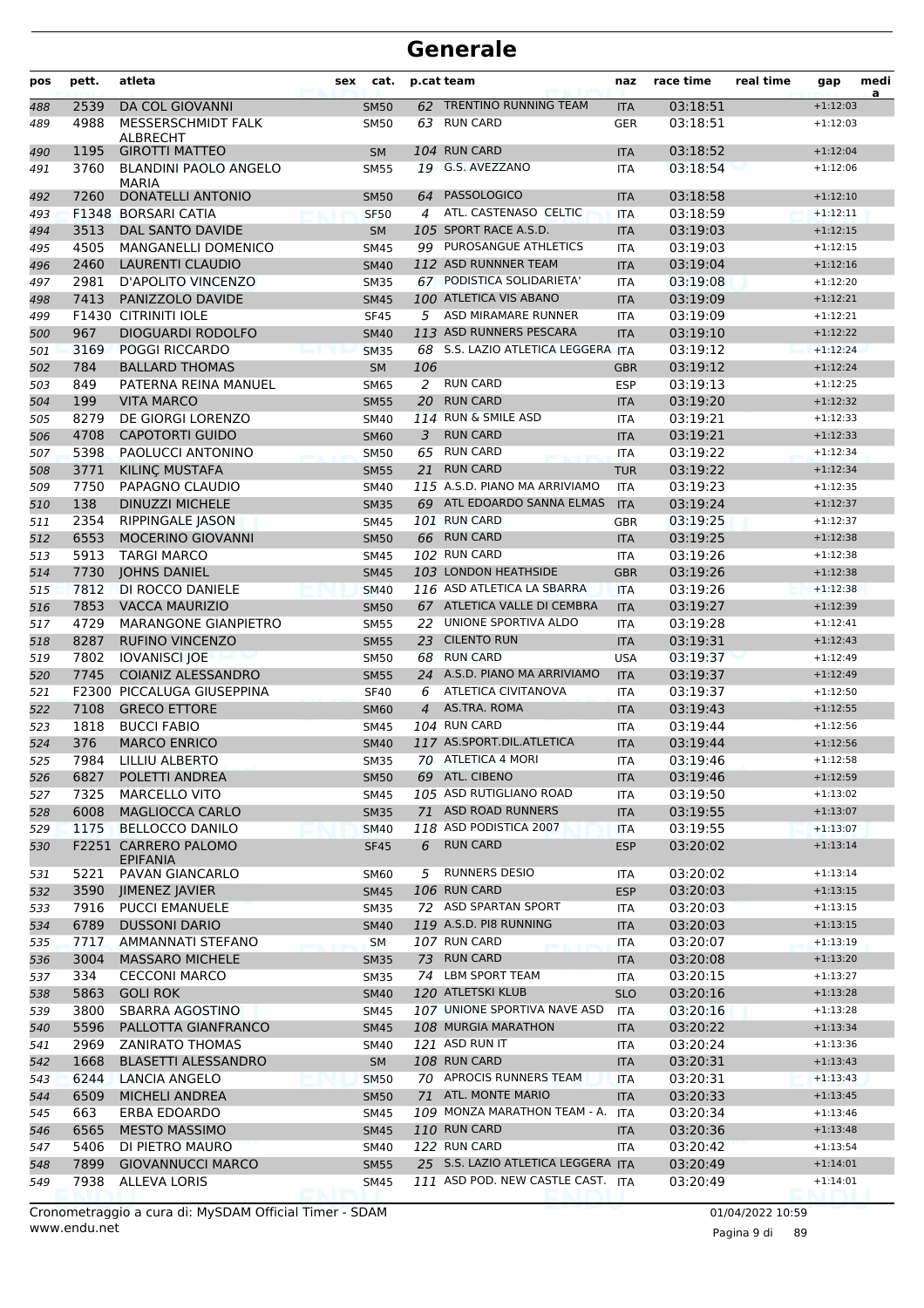| pos | pett. | atleta                    | sex | cat.        |             | p.cat team                        | naz        | race time | real time | gap        | medi<br>a |
|-----|-------|---------------------------|-----|-------------|-------------|-----------------------------------|------------|-----------|-----------|------------|-----------|
| 550 | 3075  | SPATAFORA MATTEO          |     | <b>SM45</b> |             | 112 RUN CARD                      | <b>ITA</b> | 03:20:51  |           | $+1:14:03$ |           |
| 551 | F219  | <b>GOBBO PAOLA</b>        |     | <b>SF40</b> |             | 7 ATL. GALLARATESE                | <b>ITA</b> | 03:20:52  |           | $+1:14:04$ |           |
| 552 | 1244  | <b>CASINI GIOVANNI</b>    |     | <b>SM55</b> |             | 26 ATL. MONTE MARIO               | <b>ITA</b> | 03:20:55  |           | $+1:14:07$ |           |
| 553 | 8716  | D'AULERIO LORENZO         |     | SM40        |             | 123 RUN CARD                      | <b>ITA</b> | 03:20:58  |           | $+1:14:10$ |           |
| 554 | 1380  | <b>FERRAMOLA DANIELE</b>  |     | <b>SM50</b> |             | 72 LBM SPORT TEAM                 | <b>ITA</b> | 03:21:01  |           | $+1:14:13$ |           |
| 555 | 787   | <b>MARSDEN EUGENE</b>     |     | <b>SM35</b> |             | 75 RUN CARD                       | <b>NZL</b> | 03:21:04  |           | $+1:14:16$ |           |
| 556 | 255   | <b>SPADARO EMANUELE</b>   |     | <b>SM45</b> |             | 113 A.S.D. ATL. LENTINI           | <b>ITA</b> | 03:21:06  |           | $+1:14:18$ |           |
| 557 | 819   | <b>EMANUELE GIULIO</b>    |     | <b>SM40</b> |             | 124 ASD SICILIA RUNNING TEAM      | <b>ITA</b> | 03:21:08  |           | $+1:14:20$ |           |
| 558 | 7771  | <b>ZANCHETTA GABRIELE</b> |     | <b>SM45</b> |             | 114 RUN CARD                      | <b>ITA</b> | 03:21:08  |           | $+1:14:20$ |           |
| 559 | 5881  | CARMAGNOLLE JEREMY        |     | <b>SM35</b> |             | 76 RUN CARD                       | <b>FRA</b> | 03:21:12  |           | $+1:14:24$ |           |
| 560 | 3903  | <b>CORDIOLI GIANLUIGI</b> |     | <b>SM50</b> |             | 73 VRM TEAM ASD                   | <b>ITA</b> | 03:21:13  |           | $+1:14:25$ |           |
| 561 | 3945  | <b>BECHERINI PAOLO</b>    |     | SM45        |             | 115 CLUB AUSONIA ASD              | ITA        | 03:21:15  |           | $+1:14:28$ |           |
| 562 | 8322  | ARIGONI ALESSANDRO        |     | <b>SM50</b> |             | 74 GSBR                           | <b>ITA</b> | 03:21:18  |           | $+1:14:30$ |           |
| 563 | 7086  | ZOFFOLI ALESSANDRO        |     | <b>SM</b>   |             | 109 RUN CARD                      | <b>ITA</b> | 03:21:21  |           | $+1:14:34$ |           |
| 564 | 4382  | <b>BECHI STEFANO</b>      |     | <b>SM50</b> |             | 75 RUN CARD                       | <b>ITA</b> | 03:21:26  |           | $+1:14:38$ |           |
| 565 | 5252  | <b>BORDONI GIANLUCA</b>   |     | SM50        |             | 76 A.POD. AVIS MOB. LATTANZI      | <b>ITA</b> | 03:21:27  |           | $+1:14:39$ |           |
| 566 | 5276  | <b>BUCCI PAOLO</b>        |     | <b>SM50</b> |             | 77 RUN CARD                       | <b>ITA</b> | 03:21:27  |           | $+1:14:39$ |           |
| 567 | 4011  | LIU MICHAEL               |     | <b>SM35</b> |             | 77 RUN CARD                       | <b>USA</b> | 03:21:28  |           | $+1:14:40$ |           |
| 568 | 6879  | PROIETTI PAOLO            |     | <b>SM45</b> |             | 116 ASD RUNNERS TEAM              | <b>ITA</b> | 03:21:29  |           | $+1:14:41$ |           |
| 569 | 3109  | <b>CARNE DANIEL</b>       |     | <b>SM</b>   |             | 110 ATL. COLOGNO AL SERIO         | <b>ITA</b> | 03:21:33  |           | $+1:14:46$ |           |
| 570 |       | F2414 FIORE CHIARA        |     | <b>SF45</b> | $7^{\circ}$ | G.S. GABBI ASD                    | <b>ITA</b> | 03:21:39  |           | $+1:14:51$ |           |
| 571 | 3567  | SPECOGNA DAVID            |     | <b>SM45</b> |             | 117 GRUPPO SPORTIVO NATISONE      | <b>ITA</b> | 03:21:40  |           | $+1:14:52$ |           |
| 572 | 6644  | MONCHO OLASO JAVIER       |     | <b>SM35</b> |             | 78 RUN CARD                       | <b>ESP</b> | 03:21:43  |           | $+1:14:55$ |           |
| 573 | 7154  | <b>ADAM PIOTR</b>         |     | SM45        |             | 118 RUN CARD                      | POL        | 03:21:46  |           | $+1:14:58$ |           |
| 574 | 3314  | <b>GIRAUD PAUL-HENRI</b>  |     | <b>SM50</b> |             | 78 OLYMPIQUE CABRIES CALAS        | <b>FRA</b> | 03:21:49  |           | $+1:15:01$ |           |
| 575 | 7254  | <b>COLOMBERA MATTEO</b>   |     | <b>SM35</b> |             | 79 POL. ALBOSAGGIA                | <b>ITA</b> | 03:21:49  |           | $+1:15:01$ |           |
| 576 | 3977  | <b>TOMBOLINI ANTONIO</b>  |     | <b>SM55</b> | 27          | PODISTICA SOLIDARIETA'            | <b>ITA</b> | 03:21:53  |           | $+1:15:05$ |           |
| 577 | 3978  | CARFAGNA FRANCESCO        |     | SM40        |             | 125 PODISTICA SOLIDARIETA'        | <b>ITA</b> | 03:21:53  |           | $+1:15:06$ |           |
| 578 | 4360  | <b>MINEI FULVIO</b>       |     | <b>SM45</b> |             | 119 A.S.D. PODISTICA TORINO       | <b>ITA</b> | 03:21:57  |           | $+1:15:09$ |           |
| 579 | 5353  | DEL BIMBO FABIO           |     | <b>SM50</b> |             | 79 POL. RINASCITA                 | <b>ITA</b> | 03:21:58  |           | $+1:15:10$ |           |
| 580 | 3010  | <b>LAURENT BAPTISTE</b>   |     | <b>SM</b>   | 111 RCA     |                                   | <b>FRA</b> | 03:22:00  |           | $+1:15:12$ |           |
| 581 |       | F1237 MAERNHOUT MARINA    |     | <b>SF35</b> | 3           | <b>RUN CARD</b>                   | <b>FRA</b> | 03:22:05  |           | $+1:15:17$ |           |
| 582 | 3897  | <b>CAMPOLI SIMONE</b>     |     | <b>SM</b>   |             | 112 RUN CARD                      | <b>ITA</b> | 03:22:05  |           | $+1:15:17$ |           |
| 583 | 5449  | DI GIOIA ANTONIO          |     | <b>SM45</b> |             | 120 A.S.D. RUNNING ACADEMY        | <b>ITA</b> | 03:22:06  |           | $+1:15:18$ |           |
| 584 | 6382  | POIRIER STEPHAN           |     | <b>SM35</b> |             | 80 RUN CARD                       | <b>FRA</b> | 03:22:13  |           | $+1:15:25$ |           |
| 585 | 6322  | <b>METTA ALBERTO</b>      |     | <b>SM45</b> |             | 121 ATLETICA PRO CANOSA           | <b>ITA</b> | 03:22:15  |           | $+1:15:28$ |           |
| 586 | 5484  | <b>MASI GIONATA</b>       |     | <b>SM45</b> |             | 122 RUN CARD                      | <b>ITA</b> | 03:22:16  |           | $+1:15:28$ |           |
| 587 | 8785  | <b>BUTTARAZZI ANDREA</b>  |     | SM40        |             | 126 ISOLA SACRA A.S.C.D.          | <b>ITA</b> | 03:22:21  |           | $+1:15:34$ |           |
| 588 | 3637  | <b>SANGIOVANNI FABIO</b>  |     | <b>SM50</b> |             | 80 PFIZER ITALIA RUNNING TEAM     | <b>ITA</b> | 03:22:22  |           | $+1:15:34$ |           |
| 589 | 2837  | LE GUEN GILLES            |     | <b>SM50</b> | 81          |                                   | ITA        | 03:22:28  |           | $+1:15:40$ |           |
| 590 | 1159  | <b>UCCI DAVIDE</b>        |     | <b>SM40</b> |             | 127 RUN CARD                      | <b>ITA</b> | 03:22:33  |           | $+1:15:46$ |           |
| 591 | 5401  | <b>MARRONE ALESSANDRO</b> |     | SM40        |             | 128 RUN CARD                      | ITA        | 03:22:34  |           | $+1:15:46$ |           |
| 592 | 5395  | DI CIANO ALESSIO          |     | <b>SM40</b> |             | 129 RUN CARD                      | <b>ITA</b> | 03:22:34  |           | $+1:15:46$ |           |
| 593 | 7077  | <b>REDIN DAVIDE</b>       |     | <b>SM50</b> |             | 82 RUN CARD                       | <b>ITA</b> | 03:22:34  |           | $+1:15:46$ |           |
| 594 | 4090  | <b>BORGOGNI ROBERTO</b>   |     | <b>SM45</b> |             | 123 ATL. SESTINI FIAMME VERDI     | <b>ITA</b> | 03:22:36  |           | $+1:15:48$ |           |
| 595 | 3972  | SIMONELLI LUCA            |     | SM45        |             | 124 RUN CARD                      | ITA        | 03:22:41  |           | $+1:15:53$ |           |
| 596 | 3436  | <b>MARMAI FEDERICO</b>    |     | <b>SM45</b> |             | 125 RUN CARD                      | <b>ITA</b> | 03:22:41  |           | $+1:15:53$ |           |
| 597 | 7929  | LATELLI ALFREDO           |     | SM45        |             | 126 RUN CARD                      | ITA        | 03:22:41  |           | $+1:15:54$ |           |
| 598 | 625   | PITOTTI MARCO             |     | <b>SM35</b> |             | 81 RUN & SMILE ASD                | <b>ITA</b> | 03:22:46  |           | $+1:15:58$ |           |
| 599 | 3884  | <b>GUGLIELMI MICHELE</b>  |     | <b>SM50</b> |             | 83 A.S. AMATORI VILLA PAMPHILI    | <b>ITA</b> | 03:22:46  |           | $+1:15:58$ |           |
| 600 | 3599  | <b>PACE LEONARDO</b>      |     | <b>SM55</b> |             | 28 ASD ALBENGA RUNNERS            | <b>ITA</b> | 03:22:50  |           | $+1:16:02$ |           |
| 601 | 6017  | PENZO MATTEO              |     | SM50        |             | 84 FACERUNNERS - ASD              | ITA        | 03:22:51  |           | $+1:16:03$ |           |
| 602 | 466   | <b>CIBBA SIMONE</b>       |     | <b>SM40</b> |             | 130 PODISTI VALMONTONE            | <b>ITA</b> | 03:22:51  |           | $+1:16:03$ |           |
| 603 | 7016  | <b>MANNING STEPHEN</b>    |     | SM50        |             | 85 BOHERMEEN AC                   | IRL        | 03:22:51  |           | $+1:16:03$ |           |
| 604 | 1256  | <b>MATHONET RAPHAEL</b>   |     | <b>SM40</b> |             | 131 RUN CARD                      | <b>BEL</b> | 03:22:55  |           | $+1:16:07$ |           |
| 605 | 7462  | <b>SPINELLI ROMEO</b>     |     | SM50        |             | 86 SWISS ATHLETICS                | ITA        | 03:22:56  |           | $+1:16:08$ |           |
| 606 | F370  | <b>SABINE MUNIER</b>      |     | <b>SF45</b> | 8           | ECLA ALBI'                        | <b>FRA</b> | 03:22:57  |           | $+1:16:10$ |           |
| 607 | 5095  | RIZZELLO DANIELE          |     | <b>SM35</b> |             | 82 A.S.D. CAVALLI DI RAZZA        | <b>ITA</b> | 03:22:58  |           | $+1:16:10$ |           |
| 608 | 8097  | <b>STORARI VALTER</b>     |     | <b>SM35</b> |             | 83 RUN CARD                       | <b>ITA</b> | 03:22:59  |           | $+1:16:11$ |           |
| 609 | 6016  | <b>BULTRINI AGOSTINO</b>  |     | SM45        |             | 127 TIBURTINA RUNNING ROMA A. ITA |            | 03:23:00  |           | $+1:16:12$ |           |
| 610 | 3923  | <b>COSTA PIERPAOLO</b>    |     | <b>SM45</b> |             | 128 SAI FRECCE BIANCHE            | <b>ITA</b> | 03:23:00  |           | $+1:16:12$ |           |
| 611 | 274   | <b>FALOTICO FRANCOIS</b>  |     | SM40        |             | 132 RUNSMILE ASD                  | ITA        | 03:23:02  |           | $+1:16:14$ |           |
| 612 | 8339  | DELLA TORRE GUERINO       |     | <b>SM40</b> |             | 133 ASD RUNNERS PESCARA           | <b>ITA</b> | 03:23:07  |           | $+1:16:19$ |           |
|     |       | ALESSANDRO                |     |             |             |                                   |            |           |           |            |           |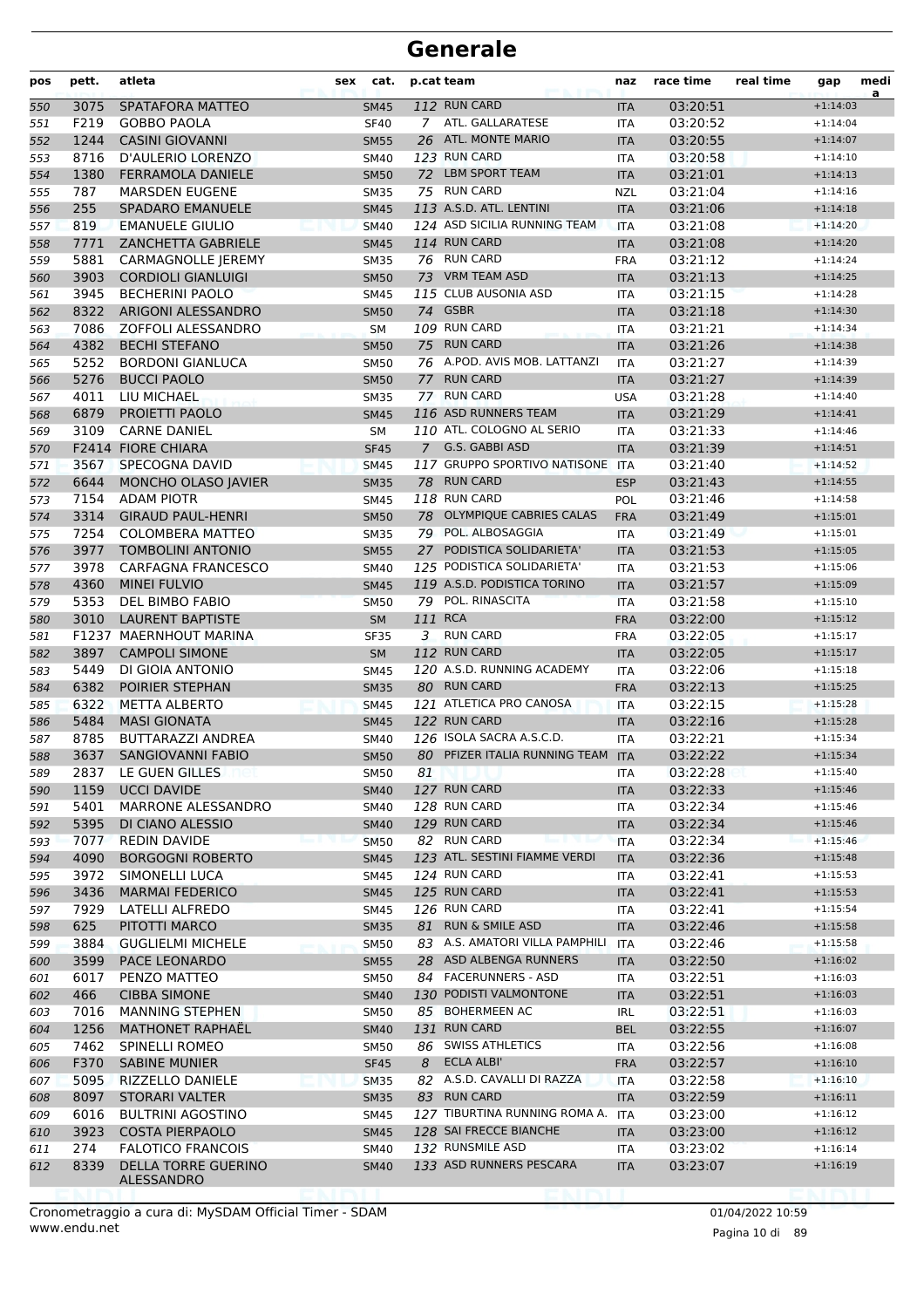| pos | pett.        | atleta                                         | sex | cat.              |     | p.cat team                                | naz               | race time            | real time | gap                      | medi<br>a |
|-----|--------------|------------------------------------------------|-----|-------------------|-----|-------------------------------------------|-------------------|----------------------|-----------|--------------------------|-----------|
| 613 |              | F1554 BERARDINELLI LOREDANA                    |     | <b>SF50</b>       |     | 5 GSBR                                    | <b>ITA</b>        | 03:23:10             |           | $+1:16:23$               |           |
| 614 | 4419         | <b>PINZIN GABRIELE</b>                         |     | SM40              |     | 134 RUN CARD                              | ITA               | 03:23:11             |           | $+1:16:23$               |           |
| 615 | 7141         | <b>METTA LEONARDO</b>                          |     | <b>SM55</b>       |     | 29 A.S. CULTURALE POD. S.                 | <b>ITA</b>        | 03:23:20             |           | $+1:16:32$               |           |
| 616 | 3421         | PERRINO PUERTO MARTIN                          |     | <b>SM50</b>       |     | 87 RUN CARD                               | <b>ESP</b>        | 03:23:23             |           | $+1:16:35$               |           |
| 617 | 2957         | <b>GALEONE GIUSEPPE</b>                        |     | <b>SM50</b>       |     | 88 ASD GLI AMICI DELLA CORSA              | <b>ITA</b>        | 03:23:26             |           | $+1:16:38$               |           |
| 618 | 4081         | <b>BALDO IVAN</b>                              |     | <b>SM50</b>       |     | 89 G.S. LA CECCA                          | ITA               | 03:23:30             |           | $+1:16:42$               |           |
| 619 | 3063         | <b>CELLAMARE ANTONIO</b>                       |     | <b>SM45</b>       |     | 129 A.S.D. PODISTICA APRILIA              | <b>ITA</b>        | 03:23:31             |           | $+1:16:43$               |           |
| 620 |              | <b>F1451 OUATTROCCHI ORIANA</b>                |     | <b>SF35</b>       | 4   | A.S.D. FREE RUNNERS                       | <b>ITA</b>        | 03:23:31             |           | $+1:16:44$               |           |
| 621 |              | F1353 PRZYBYLAK CAROLINE                       |     | <b>SF</b>         |     | 13 MENTON MARATHON                        | <b>FRA</b>        | 03:23:34             |           | $+1:16:46$               |           |
| 622 | 5837         | MINERVINI PASQUALE                             |     | <b>SM40</b>       |     | 135 A.S.D. ROAD RUNNING                   | <b>ITA</b>        | 03:23:35             |           | $+1:16:47$               |           |
| 623 | 3160         | <b>LOGLISCI PIETRO</b>                         |     | <b>SM45</b>       |     | 130 A.S.D. GRAVINA FESTINA                | <b>ITA</b>        | 03:23:35             |           | $+1:16:47$               |           |
| 624 | 8127         | <b>CHERUBINI RICCARDO</b>                      |     | SM45              |     | 131 G.S. CAT SPORT ROMA                   | <b>ITA</b>        | 03:23:39             |           | $+1:16:51$               |           |
| 625 | 717          | <b>AUDINOS NICOLAS</b>                         |     | <b>SM45</b>       | 132 |                                           | <b>FRA</b>        | 03:23:42             |           | $+1:16:54$               |           |
| 626 | 4129         | <b>LOBINA TOMMASO</b>                          |     | SM40              |     | 136 ATL. SESTINI FIAMME VERDI             | ITA               | 03:23:43             |           | $+1:16:55$               |           |
| 627 | 7788         | DI MAGGIO FELICE                               |     | <b>SM50</b>       |     | 90 RUNNERS DEL LEVANTE                    | <b>ITA</b>        | 03:23:45             |           | $+1:16:57$               |           |
| 628 | 6993         | <b>BONICELLI MATTIA</b>                        |     | <b>SM40</b>       |     | 137 0131RUN OF MADE A.S.D.                | <b>ITA</b>        | 03:23:48             |           | $+1:17:00$               |           |
| 629 | 2697         | <b>ANTONELLI STEFANO</b>                       |     | <b>SM45</b>       |     | 133 G.S. CAT SPORT ROMA                   | <b>ITA</b>        | 03:23:51             |           | $+1:17:03$               |           |
| 630 | 3729         | SANTACROCE ALESSANDRO                          |     | SM40              |     | 138 RUNNING TEAM SAN SEVERO               | <b>ITA</b>        | 03:24:06             |           | $+1:17:18$               |           |
| 631 | 1309         | <b>GRILLO FEDERICO</b>                         |     | <b>SM35</b>       |     | 84 RUN CARD                               | <b>GBR</b>        | 03:24:09             |           | $+1:17:21$               |           |
| 632 | 7722         | <b>CARROZZO STEFANO</b>                        |     | SM40              |     | 139 GPDM LECCE                            | ITA               | 03:24:10             |           | $+1:17:22$               |           |
| 633 | 3628         | <b>BERARDI ALBERTO</b>                         |     | <b>SM40</b>       |     | 140 RUN CARD                              | <b>ITA</b>        | 03:24:10             |           | $+1:17:22$               |           |
| 634 | 5183         | <b>GRASSI ANGELO</b>                           |     | <b>SM40</b>       |     | 141 MARTINA FRANCA RUNNING A. ITA         |                   | 03:24:10             |           | $+1:17:23$               |           |
| 635 | 3486         | <b>CARAVASSILIS MARCO</b>                      |     | <b>SM50</b>       |     | 91 PFIZER ITALIA RUNNING TEAM             | <b>ITA</b>        | 03:24:11             |           | $+1:17:23$               |           |
| 636 | 162          | <b>MAZZER SIMONE</b>                           |     | SM45              |     | 134 POL. JOY CLUB FUEL TO RUN             | <b>ITA</b>        | 03:24:17             |           | $+1:17:29$               |           |
| 637 | 1025         | <b>BRAGETTI GIAMPIERO</b>                      |     | <b>SM50</b>       |     | 92 ATLETICA IL COLLE ASD                  | <b>ITA</b>        | 03:24:21             |           | $+1:17:33$               |           |
| 638 | 1248         | <b>PASTORI LUCA</b>                            |     | <b>SM50</b>       |     | 93 G.P. QUADRIFOGLIO                      | ITA               | 03:24:23             |           | $+1:17:35$               |           |
| 639 | 1960         | <b>REBESCHINI ANDREA</b>                       |     | <b>SM55</b>       |     | 30 SPORT RACE A.S.D.                      | <b>ITA</b>        | 03:24:24             |           | $+1:17:36$               |           |
| 640 | 450          | PESCE PAOLO                                    |     | <b>SM45</b>       |     | 135 ASS. DILET. CANAVESE 2005             | <b>ITA</b>        | 03:24:26             |           | $+1:17:38$               |           |
| 641 | 198          | PINHAL TIAGO                                   |     | <b>SM45</b>       | 136 |                                           | <b>POR</b>        | 03:24:27             |           | $+1:17:39$               |           |
| 642 | 6067         | RASCHELLA' DOMENICO                            |     | <b>SM35</b>       |     | 85 ASSISI RUNNERS ASD                     | <b>ITA</b>        | 03:24:28             |           | $+1:17:41$               |           |
| 643 | 4496         | <b>BOURAOUI SAMI</b>                           |     | <b>SM55</b>       |     | 31 RUN CARD                               | <b>TUN</b>        | 03:24:29             |           | $+1:17:41$               |           |
| 644 | 7776         | MICHELETTI MARCO                               |     | SM45              |     | 137 LA PIETRA                             | <b>ITA</b>        | 03:24:31             |           | $+1:17:43$               |           |
| 645 | 7509         | <b>GERSON BRIAN MICHAEL</b>                    |     | <b>SM40</b>       |     | 142 RUN CARD                              | <b>ITA</b>        | 03:24:32             |           | $+1:17:44$               |           |
| 646 | 407          | <b>VITULANO MATTEO</b>                         |     | <b>SM45</b>       |     | 138 ASD LAZIO OLIMPIA RUNNERS             | <b>ITA</b>        | 03:24:34             |           | $+1:17:46$               |           |
| 647 | 2508         | <b>BERNARDONE MELCHIORRE</b>                   |     | <b>SM45</b>       |     | 139 RUN CARD                              | <b>ITA</b>        | 03:24:35             |           | $+1:17:47$               |           |
| 648 | 3718         | <b>TEGAGNI ALESSANDRO</b>                      |     | <b>SM35</b>       |     | 86 RUNTOME ASD                            | <b>ITA</b>        | 03:24:37             |           | $+1:17:49$               |           |
| 649 | 1637         | <b>RITIRO SAVERIO</b>                          |     | <b>SM35</b>       |     | 87 ATLETICA VENARIA REALE                 | <b>ITA</b>        | 03:24:39             |           | $+1:17:51$               |           |
| 650 | 6797         | <b>MELONI GIUSEPPE</b>                         |     | SM45              |     | 140 RUN CARD                              | ITA               | 03:24:41             |           | $+1:17:53$               |           |
| 651 | 4563         | <b>IMBERT-GEROT TERENCE</b>                    |     | <b>SM</b>         |     | 113 RUN CARD                              | <b>FRA</b>        | 03:24:44             |           | $+1:17:56$               |           |
| 652 | F292         | DAMOURETTE CARLA                               |     | SF                | 14  |                                           | <b>FRA</b>        | 03:24:45             |           | $+1:17:57$               |           |
| 653 | 6730         | <b>MASSA ANDREA</b>                            |     | <b>SM45</b>       |     | 141 ASD PODISMO SARROCH                   | <b>ITA</b>        | 03:24:48             |           | $+1:18:00$               |           |
| 654 | 7671         | ROSAVINI GIOVANNI                              |     | SM35              |     | 88 RUN CARD                               | ITA               | 03:24:50             |           | $+1:18:02$               |           |
| 655 | 6608         | <b>BARRALE GASPARE</b>                         |     | <b>SM45</b>       |     | 142 ASD RUNNERS ELITE                     | <b>ITA</b>        | 03:24:50             |           | $+1:18:02$               |           |
| 656 | 6344         | SANTANGELO GIANCARLO                           |     | <b>SM45</b>       |     | 143 ATLETICA PRO CANOSA                   | <b>ITA</b>        | 03:24:50             |           | $+1:18:02$               |           |
| 657 | 8345         | <b>FORINO RENATO</b>                           |     | <b>SM50</b>       |     | 94 LBM SPORT TEAM                         | <b>ITA</b>        | 03:24:54             |           | $+1:18:06$               |           |
| 658 | 6340         | <b>SBERNA FABIO</b>                            |     | SM35              |     | 89 ASS.ATL.LIBERTAS ORVIETO               | ITA               | 03:24:56             |           | $+1:18:09$               |           |
| 659 | 375          | <b>MAGLIONI PAOLO</b>                          |     | <b>SM40</b>       |     | 143 ASD TOSCO-ROMAGNOLA                   | <b>ITA</b>        | 03:24:58             |           | $+1:18:10$               |           |
| 660 | 320          | <b>BENELLA ENRICO</b>                          |     | SM40              |     | 144 RUN CARD                              | ITA               | 03:24:59             |           | $+1:18:11$               |           |
| 661 | 3918         | <b>BENAGLI MASSIMO</b>                         |     | <b>SM55</b>       |     | 32 G. ALPINISTICO VERTOVESE               | <b>ITA</b>        | 03:25:00             |           | $+1:18:12$               |           |
| 662 | 275          | DI ROCCO ANTONIO                               |     | <b>SM50</b>       |     | 95 G.P. GORGONZOLA 88                     | ITA               | 03:25:01             |           | $+1:18:13$               |           |
| 663 | 8357         | <b>LOCALZO MARCO</b>                           |     | <b>SM55</b>       |     | 33 GSBR                                   | <b>ITA</b>        | 03:25:01             |           | $+1:18:14$               |           |
| 664 | 7741         | CARATOZZOLO DIEGO                              |     | SM40              |     | 145 RUN CARD                              | <b>ITA</b>        | 03:25:05             |           | $+1:18:17$               |           |
| 665 | 4959         | PUGLIESE LUCA                                  |     | <b>SM45</b>       |     | 144 SCUOLA ATLETICA<br>90 LBM SPORT TEAM  | <b>ITA</b>        | 03:25:05             |           | $+1:18:17$               |           |
| 666 | 8205         | SAMMARCO AMEDEO                                |     | SM35              |     |                                           | ITA               | 03:25:06             |           | $+1:18:18$               |           |
| 667 | 7688         | PAOLETTI PAOLO                                 |     | <b>SM45</b>       |     | 145 LBM SPORT TEAM<br><b>146 RUN CARD</b> | <b>ITA</b>        | 03:25:07             |           | $+1:18:19$               |           |
| 668 | 8318         | NICCOLI MARIO                                  |     | SM40              |     | 114 RAVENNA RUNNERS CLUB                  | ITA               | 03:25:08             |           | $+1:18:20$               |           |
| 669 | 5289         | <b>BANDINI LORENZO</b>                         |     | <b>SM</b>         |     | 96 IMPOSSIBLE226 TRIATHLON                | <b>ITA</b>        | 03:25:09             |           | $+1:18:21$               |           |
| 670 | 2003         | LOLLI MAURIZIO                                 |     | <b>SM50</b>       |     | 115 A.S.D. CARMAX                         | <b>ITA</b>        | 03:25:10             |           | $+1:18:22$               |           |
| 671 | 3458         | LANZA RAFFAELE                                 |     | <b>SM</b>         |     | 3 GAC HILVERSIM/MILA2                     | <b>ITA</b>        | 03:25:15             |           | $+1:18:27$<br>$+1:18:30$ |           |
| 672 | 2001<br>5407 | <b>MARKUS PAUL</b><br><b>SCATOZZA DOMENICO</b> |     | SM65              |     | 91 RUN CARD                               | <b>NED</b>        | 03:25:18<br>03:25:20 |           | $+1:18:32$               |           |
| 673 | 7299         | <b>GERACI CALOGERO</b>                         |     | <b>SM35</b>       |     | 34 ASD CORRI SERRADIFALCO                 | <b>ITA</b>        | 03:25:24             |           | $+1:18:36$               |           |
| 674 | 8278         | THOMAS CLÉMENT                                 |     | <b>SM55</b><br>SM |     | <b>116 RUN CARD</b>                       | ITA               | 03:25:26             |           | $+1:18:38$               |           |
| 675 | 5840         | NATALE PASQUALE                                |     | <b>SM40</b>       |     | 147 G.S.D. FIAMME ARGENTO                 | <b>FRA</b><br>ITA | 03:25:26             |           | $+1:18:39$               |           |
| 676 |              |                                                |     |                   |     |                                           |                   |                      |           |                          |           |

Pagina 11 di 89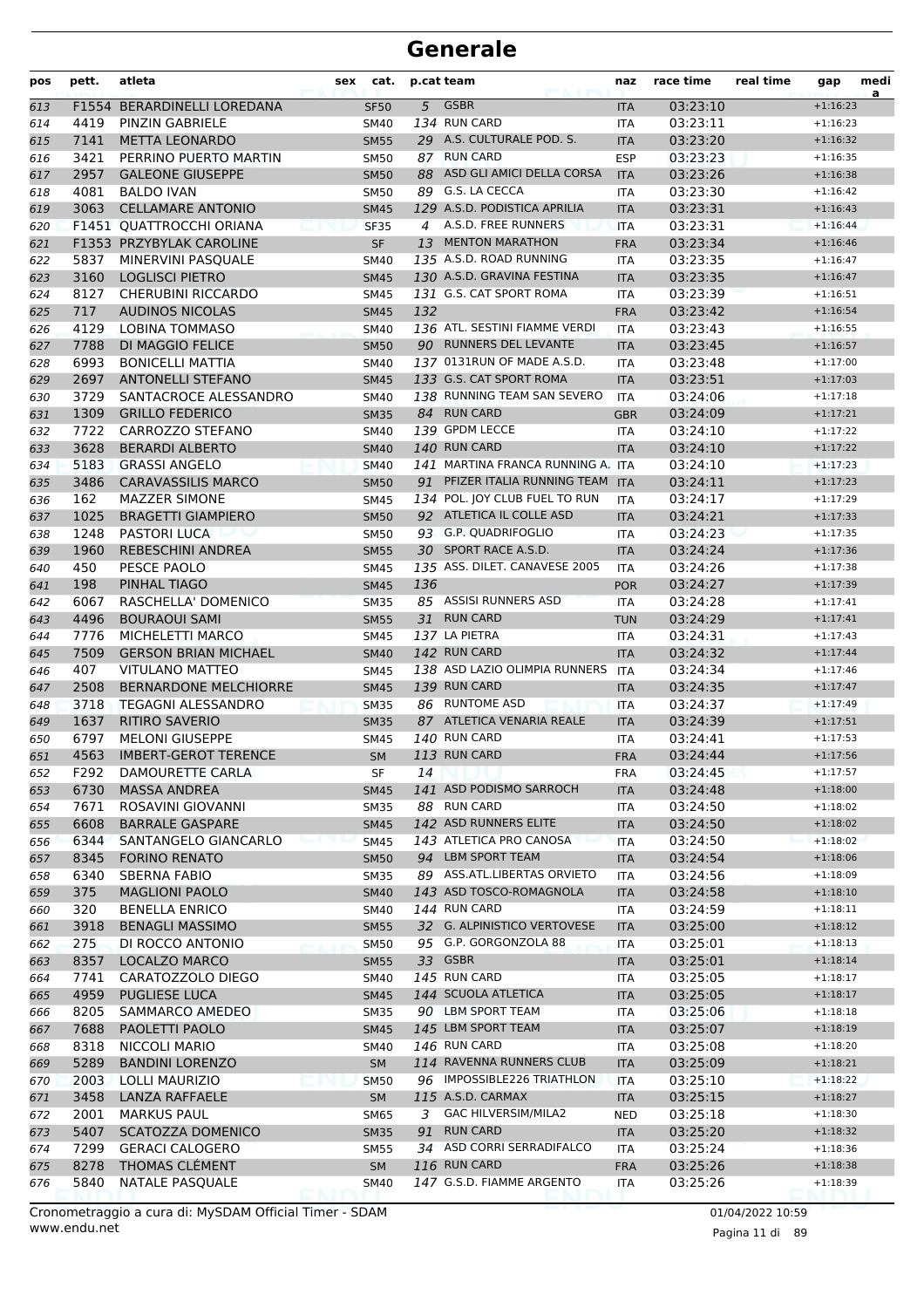| pos        | pett.        | atleta                                           | sex | cat.                |     | p.cat team                                          | naz               | race time            | real time | gap                      | medi<br>a |
|------------|--------------|--------------------------------------------------|-----|---------------------|-----|-----------------------------------------------------|-------------------|----------------------|-----------|--------------------------|-----------|
| 677        |              | F1471 PELLEGRINO MARIAGRAZIA                     |     | <b>SF35</b>         |     | 5 A.S.D. BOVES RUN                                  | <b>ITA</b>        | 03:25:31             |           | $+1:18:43$               |           |
| 678        |              | F2409 BONIELLO MICHELA                           |     | <b>SF45</b>         | 9   | POLISPORTIVA SERVIGLIANO                            | <b>ITA</b>        | 03:25:33             |           | $+1:18:45$               |           |
| 679        | 512          | <b>SŁAWOMIR MAGOLAN</b>                          |     | <b>SM40</b>         |     | 148 RUN CARD                                        | POL               | 03:25:35             |           | $+1:18:47$               |           |
| 680        | 6905         | <b>FIESOLI GIUSVAN</b>                           |     | SM40                |     | 149 ATL. CALENZANO                                  | ITA               | 03:25:41             |           | $+1:18:53$               |           |
| 681        | 2912         | <b>BIERENFELD CHRISTIAN</b>                      |     | <b>SM35</b>         |     | 92 RUN CARD                                         | <b>GER</b>        | 03:25:43             |           | $+1:18:55$               |           |
| 682        | 4232         | <b>NULLI MARCO</b>                               |     | SM40                |     | 150 RUN CARD                                        | ITA               | 03:25:43             |           | $+1:18:55$               |           |
| 683        | 3598         | <b>IZZO GIANNICOLA</b>                           |     | <b>SM40</b>         |     | 151 RUN CARD                                        | <b>ITA</b>        | 03:25:54             |           | $+1:19:06$               |           |
| 684        | 4516         | <b>LANTERMINO GIANLUCA</b>                       |     | <b>SM35</b>         |     | 93 BASE RUNNING                                     | <b>ITA</b>        | 03:26:01             |           | $+1:19:13$               |           |
| 685        | 5049         | <b>CONTE KEIVABU RISTO</b>                       |     | <b>SM</b>           |     | 117 RUN CARD                                        | <b>ITA</b>        | 03:26:04             |           | $+1:19:16$               |           |
| 686        | 3876         | <b>MARZIALI DANILO</b>                           |     | SM60                | 6   | <b>FILIRUN TEAM ASD</b>                             | <b>ITA</b>        | 03:26:06             |           | $+1:19:18$               |           |
| 687        | 6341         | PARISI PASQUALE                                  |     | <b>SM50</b>         |     | 97 ATLETICA PRO CANOSA                              | <b>ITA</b>        | 03:26:06             |           | $+1:19:18$               |           |
| 688        | 8409         | SOZZO RODOLFO MARIA                              |     | SM40                |     | 152 S.S. A.V.I.S. SPORT NOVOLI                      | <b>ITA</b>        | 03:26:06             |           | $+1:19:18$               |           |
| 689        | 7881         | <b>BONANTINI SIMONE</b>                          |     | <b>SM45</b>         |     | 146 RUN CARD                                        | <b>ITA</b>        | 03:26:10             |           | $+1:19:22$               |           |
| 690        |              | F1345 JORI TERESA                                |     | <b>SF35</b>         | 6   | <b>RUN CARD</b>                                     | <b>ESP</b>        | 03:26:10             |           | $+1:19:22$               |           |
| 691        | 5670         | <b>BEDENDO LUCA</b>                              |     | <b>SM50</b>         |     | 98 RUN CARD                                         | <b>ITA</b>        | 03:26:12             |           | $+1:19:24$               |           |
| 692        | 7362         | <b>MARANO EMANUELE</b>                           |     | <b>SM45</b>         |     | 147 X-SOLID SPORT LAB ASD                           | <b>ITA</b>        | 03:26:12             |           | $+1:19:24$               |           |
| 693        | 6440         | <b>BITETTI MARCO</b>                             |     | <b>SM45</b>         |     | 148 A.S.D. ATL. ENERGIA ROMA                        | <b>ITA</b>        | 03:26:13             |           | $+1:19:26$               |           |
| 694        | 4240         | <b>RADICI MAURIZIO</b>                           |     | <b>SM50</b>         |     | 99 RUN CARD                                         | <b>ITA</b>        | 03:26:19             |           | $+1:19:31$               |           |
| 695        | 2829         | <b>BELVISO VITO</b>                              |     | <b>SM40</b>         |     | 153 ASS. NAZIONALE BERSAGLIERI ITA                  |                   | 03:26:20             |           | $+1:19:32$               |           |
| 696        | 7525         | <b>BESTETTI STEFANO</b>                          |     | <b>SM50</b>         |     | 100 SSD RCS ACTIVE TEAM A R.L.                      | <b>ITA</b>        | 03:26:21             |           | $+1:19:33$               |           |
| 697        | 4247         | <b>ULJANOVAS VLADIMIRAS</b>                      |     | <b>SM45</b>         |     | 149 RUN CARD                                        | <b>LTU</b>        | 03:26:28             |           | $+1:19:40$               |           |
| 698        | 3982         | <b>BICCHI ENRICO</b>                             |     | <b>SM</b>           |     | 118 A.S.D. RUNNERS BARBERINO                        | <b>ITA</b>        | 03:26:31             |           | $+1:19:43$               |           |
| 699        | 5793         | <b>BORELLO ANDREA</b>                            |     | <b>SM40</b>         |     | 154 ATL. MONDOVI'-ACQUA S.                          | <b>ITA</b>        | 03:26:33             |           | $+1:19:45$               |           |
| 700        | 4277         | MAROTTA FABRIZIO                                 |     | <b>SM45</b>         |     | 150 SALERNO MARATHON                                | <b>ITA</b>        | 03:26:33             |           | $+1:19:45$               |           |
| 701        | 1534         | <b>SIMERMANN BRIAN</b>                           |     | <b>SM35</b>         |     | 94 RUN CARD                                         | <b>FRA</b>        | 03:26:34             |           | $+1:19:46$               |           |
| 702        | 3737         | DE BERARDIS ALESSANDRO                           |     | SM45                |     | 151 PASSO CAPPONI ASD                               | <b>ITA</b>        | 03:26:35             |           | $+1:19:47$               |           |
| 703        | 6567         | <b>CICALINI PAOLO</b>                            |     | <b>SM45</b>         |     | 152 SSD NISSOLINO SPORT SRL                         | <b>ITA</b>        | 03:26:36             |           | $+1:19:48$               |           |
| 704        | 3652         | <b>RUFFO ALBERTO</b>                             |     | <b>SM35</b>         |     | 95 RUN CARD                                         | <b>ITA</b>        | 03:26:37             |           | $+1:19:49$               |           |
| 705        | 7418         | CIOCCHETTI MASSIMO                               |     | <b>SM35</b>         |     | 96 RUN CARD                                         | <b>ITA</b>        | 03:26:39             |           | $+1:19:51$               |           |
| 706        | 4447         | <b>CARILLO PASQUALE</b>                          |     | <b>SM35</b>         |     | 97 A.S.D. PIANO MA ARRIVIAMO                        | <b>ITA</b>        | 03:26:39             |           | $+1:19:51$               |           |
| 707        | 3237         | <b>MERCURI MARCO</b>                             |     | <b>SM55</b>         |     | 35 A.S.D. PIANO MA ARRIVIAMO                        | <b>ITA</b>        | 03:26:40             |           | $+1:19:52$               |           |
| 708        | 1324         | <b>MONTEMURRO LUIGI</b>                          |     | SM40                |     | 155 A.S. AMATORI VILLA PAMPHILI                     | <b>ITA</b>        | 03:26:41             |           | $+1:19:53$               |           |
| 709        | 6073         | <b>RIDOLFI CHRISTIAN</b>                         |     | <b>SM45</b>         |     | 153 RUN CARD                                        | <b>ITA</b>        | 03:26:42             |           | $+1:19:54$               |           |
| 710        | 6861         | <b>CIRIELLO MIRCO</b>                            |     | <b>SM45</b>         |     | 154 LA GALLA A.S.D.                                 | <b>ITA</b>        | 03:26:43             |           | $+1:19:56$               |           |
| 711        | 1082         | <b>GIUSTINA ARTURO</b>                           |     | <b>SM60</b>         |     | 7 ATLETICA MONFALCONE                               | <b>ITA</b>        | 03:26:46             |           | $+1:19:58$               |           |
| 712        | 7161         | LA MOTTA ANTONIO                                 |     | <b>SM40</b>         |     | 156 A.S.D. ATLETICA CAIVANO                         | <b>ITA</b>        | 03:26:47             |           | $+1:19:59$               |           |
| 713        | 8253         | <b>RINALDI ADRIANO</b>                           |     | <b>SM40</b>         |     | 157 PODISTICA SOLIDARIETA'                          | <b>ITA</b>        | 03:26:48             |           | $+1:20:00$               |           |
| 714        | 7939         | DI BLASIO FRANCESCO                              |     | <b>SM55</b>         |     | 36 ASD POD. NEW CASTLE CAST.                        | ITA               | 03:26:49             |           | $+1:20:01$               |           |
| 715        | 3880         | <b>PERUGINI FABIO</b>                            |     | <b>SM50</b>         |     | 101 ATLETICA CIVITANOVA                             | <b>ITA</b>        | 03:26:50             |           | $+1:20:02$               |           |
| 716        | 5219         | <b>BOWLES PETER</b>                              |     | <b>SM50</b>         | 102 |                                                     | GBR               | 03:26:53             |           | $+1:20:05$               |           |
| 717        | 8015         | <b>MARTORELLI ANTONIO</b>                        |     | <b>SM40</b>         |     | 158 ASD NISSOLINO ATL. VIS                          | <b>ITA</b>        | 03:26:55             |           | $+1:20:07$               |           |
| 718        | 5540         | MISLEJ SLAVKO                                    |     | SM45                |     | 155 ATLETSKI KLUB                                   | <b>SLO</b>        | 03:26:58             |           | $+1:20:10$               |           |
| 719        | 1870         | <b>FABRE JEAN-MARIE</b>                          |     | <b>SM45</b>         |     | 156 J'AIME COURIR                                   | <b>FRA</b>        | 03:26:58             |           | $+1:20:10$               |           |
| 720        |              | F1137 ALBERTIN ROSANNA                           |     | <b>SF45</b>         |     | 10 ATLETICA CORRIFERRARA                            | <b>ITA</b>        | 03:27:00             |           | $+1:20:12$               |           |
| 721        | 6997<br>8725 | <b>CHIARI FEDERICO</b><br><b>VERARDI MICHELE</b> |     | <b>SM50</b>         |     | 103 A.S.D. RUNNERS BARBERINO<br><b>119 RUN CARD</b> | <b>ITA</b>        | 03:27:01             |           | $+1:20:13$               |           |
| 722        | 7535         | PRIZZI GIANMARCO                                 |     | SM                  |     | 159 RUN CARD                                        | <b>ITA</b>        | 03:27:02<br>03:27:03 |           | $+1:20:14$<br>$+1:20:15$ |           |
| 723        | 846          | <b>SESTO STEFANO</b>                             |     | <b>SM40</b>         |     | 157 PISA ROAD RUNNERS CLUB                          | <b>ITA</b>        | 03:27:03             |           | $+1:20:15$               |           |
| 724<br>725 | 3586         | <b>GUIEU STEPHANE</b>                            |     | SM45<br><b>SM40</b> |     | 160 OLYMPIQUE CABRIES CALAS                         | ITA<br><b>FRA</b> | 03:27:04             |           | $+1:20:16$               |           |
| 726        | 4355         | POLITI NICOLA                                    |     | <b>SM40</b>         |     | 161 G.P.PIOMBINO AVIS                               | ITA               | 03:27:07             |           | $+1:20:19$               |           |
| 727        | 7188         | <b>ZIEGLER STEPHAN</b>                           |     | <b>SM35</b>         |     | 98 RUN CARD                                         | <b>GER</b>        | 03:27:07             |           | $+1:20:19$               |           |
| 728        | 7451         | PICCOLO GIORGIO                                  |     | <b>SM35</b>         |     | 99 RUN CARD                                         | ITA               | 03:27:09             |           | $+1:20:22$               |           |
| 729        | 7009         | <b>MOLO CHRISTIAN</b>                            |     | <b>SM40</b>         |     | 162 ASD CORRERE PER SEMPRE                          | <b>ITA</b>        | 03:27:10             |           | $+1:20:22$               |           |
| 730        | 988          | DI NARDO PIERO                                   |     | <b>SM</b>           |     | 120 E' FIT MULTISPORT ASD                           | ITA               | 03:27:10             |           | $+1:20:22$               |           |
| 731        | 8042         | <b>ARRIZZA LUCA</b>                              |     | <b>SM</b>           |     | 121 ASD PODISTI FRENTANI                            | <b>ITA</b>        | 03:27:10             |           | $+1:20:22$               |           |
| 732        | 4009         | <b>GRECO MARIO</b>                               |     | <b>SM55</b>         |     | 37 G.S.P. III REGIONE AEREA BARI ITA                |                   | 03:27:12             |           | $+1:20:25$               |           |
| 733        | 8737         | <b>MACINA GIUSEPPE</b>                           |     | <b>SM40</b>         |     | 163 A.S.D. AMICI STRADA DEL                         | <b>ITA</b>        | 03:27:14             |           | $+1:20:26$               |           |
| 734        | 7342         | RIGATTI ELIA                                     |     | <b>SM</b>           |     | 122 RUN CARD                                        | ITA               | 03:27:14             |           | $+1:20:26$               |           |
| 735        | 6525         | DI STEFANO MARCELLO                              |     | <b>SM40</b>         |     | 164 RUN CARD                                        | <b>ITA</b>        | 03:27:16             |           | $+1:20:28$               |           |
| 736        |              | F1635 DALLORTO MARGHERITA                        |     | <b>SF35</b>         |     | 7 X-SOLID SPORT LAB ASD                             | ITA               | 03:27:18             |           | $+1:20:30$               |           |
| 737        | 4892         | <b>VOLPI STEFANO</b>                             |     | <b>SM55</b>         |     | 38 ASSISI RUNNERS ASD                               | <b>ITA</b>        | 03:27:19             |           | $+1:20:32$               |           |
| 738        | 4737         | LA FARINA RICCARDO                               |     | SM40                |     | 165 PODISTICA SOLIDARIETA'                          | ITA               | 03:27:21             |           | $+1:20:33$               |           |
| 739        | 6210         | <b>ORLANDONI TOMMASO</b>                         |     | <b>SM</b>           |     | 123 RUN CARD                                        | <b>ITA</b>        | 03:27:25             |           | $+1:20:37$               |           |
| 740        | 4097         | <b>DIVITA MARCO</b>                              |     | <b>SM40</b>         |     | 166 ASD NO AL DOPING RAGUSA                         | ITA               | 03:27:27             |           | $+1:20:39$               |           |
|            |              |                                                  |     |                     |     |                                                     |                   |                      |           |                          |           |

www.endu.net Cronometraggio a cura di: MySDAM Official Timer - SDAM 01/04/2022 10:59 01/04/2022 10:59

Pagina 12 di 89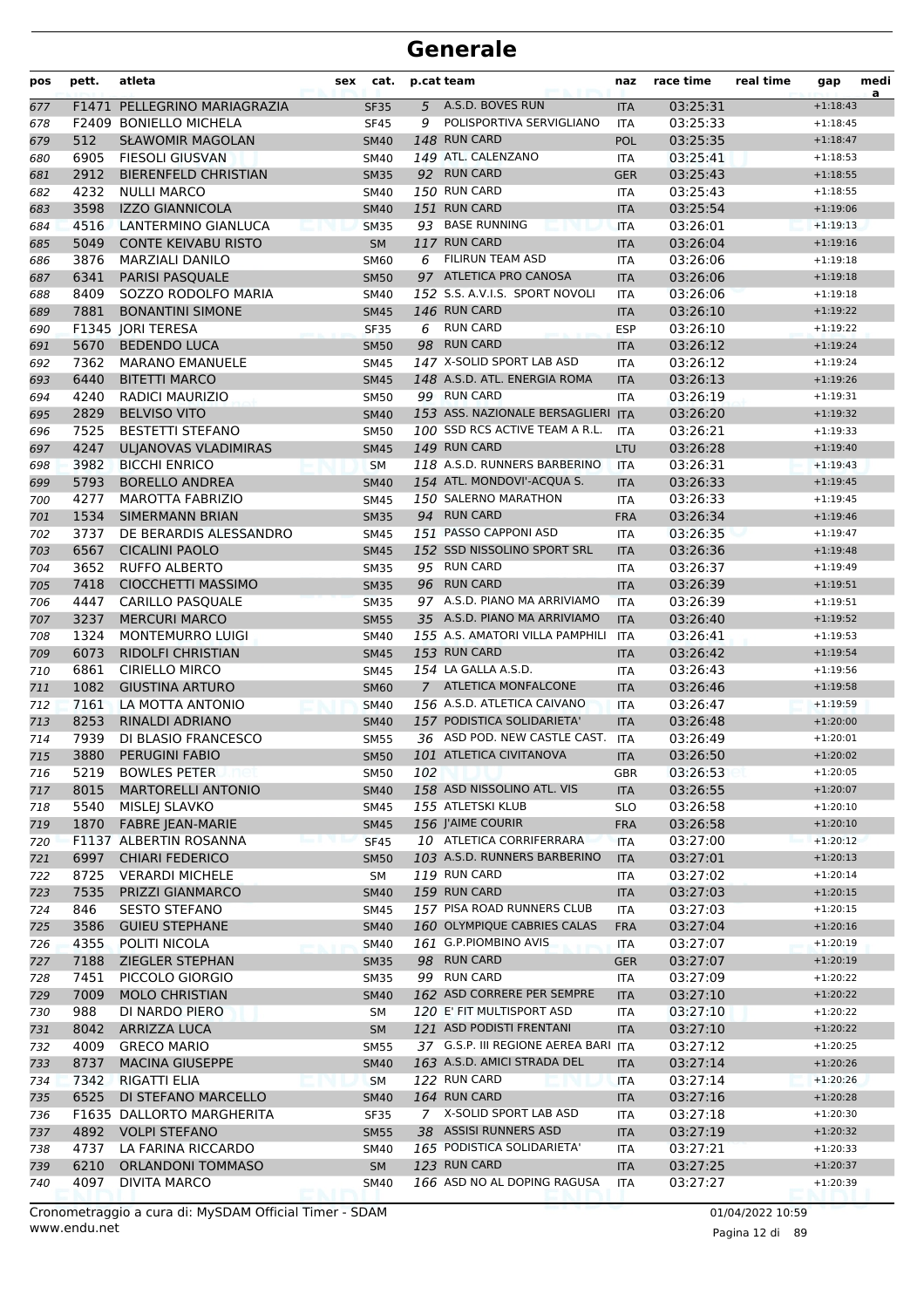| pos | pett.        | atleta                                  | sex | cat.                       |    | p.cat team                      | naz                      | race time            | real time | gap        | medi<br>a |
|-----|--------------|-----------------------------------------|-----|----------------------------|----|---------------------------------|--------------------------|----------------------|-----------|------------|-----------|
| 741 | 1615         | <b>CARBONE MASSIMO</b>                  |     | <b>SM50</b>                |    | 104 ASD RUN LIFE                | <b>ITA</b>               | 03:27:29             |           | $+1:20:41$ |           |
| 742 | 4131         | CALZI MATTIA                            |     | <b>SM</b>                  |    | 124 G. P. LIVENZA SACILE        | <b>ITA</b>               | 03:27:30             |           | $+1:20:43$ |           |
| 743 | 1420         | <b>LAVANKO TIMO</b>                     |     | <b>SM40</b>                |    | 167 HELSINGIN JYRY RY           | <b>FIN</b>               | 03:27:31             |           | $+1:20:43$ |           |
| 744 | 4521         | <b>CIOCCA LUCIANO</b>                   |     | <b>SM50</b>                |    | 105 FORLI TRAIL A.S.D.          | <b>ITA</b>               | 03:27:31             |           | $+1:20:43$ |           |
| 745 | 7921         | PICCHIO THOMAS                          |     | <b>SM40</b>                |    | 168 ASD COLOGNA SPIAGGIA        | <b>ITA</b>               | 03:27:32             |           | $+1:20:45$ |           |
| 746 | 8069         | ALFARANO ANDREA                         |     | <b>SM40</b>                |    | 169 LBM SPORT TEAM              | <b>ITA</b>               | 03:27:37             |           | $+1:20:49$ |           |
| 747 | 4951         | DE ANGELIS FABRIZIO                     |     | <b>SM45</b>                |    | 158 A.S.D. PODISTICA APRILIA    | <b>ITA</b>               | 03:27:40             |           | $+1:20:52$ |           |
| 748 | 1717         | <b>MOFFA GIUSEPPE</b>                   |     | <b>SM40</b>                |    | 170 RICCIA ROAD RUNNERS         | <b>ITA</b>               | 03:27:41             |           | $+1:20:54$ |           |
| 749 | 3861         | <b>VILLA GABRIELE</b>                   |     | <b>SM</b>                  |    | 125 ZEROTRIUNO TRIATHLON        | <b>ITA</b>               | 03:27:42             |           | $+1:20:54$ |           |
| 750 | 758          | <b>CRISANTE ENIO</b>                    |     | <b>SM50</b>                |    | 106 E' FIT MULTISPORT ASD       | <b>ITA</b>               | 03:27:43             |           | $+1:20:55$ |           |
| 751 | 6036         | <b>BOSELLI GABRIELE</b>                 |     | <b>SM35</b>                |    | 100 ATL. O.S.G. GUANZATE        | <b>ITA</b>               | 03:27:44             |           | $+1:20:56$ |           |
| 752 | 7135         | <b>PAPI FABRIZIO</b>                    |     | <b>SM50</b>                |    | 107 ASD RUNNERS ELITE           | <b>ITA</b>               | 03:27:44             |           | $+1:20:56$ |           |
| 753 | F940         | ŠIMUNOVIĆ SILVIA                        |     | <b>SF35</b>                | 8  |                                 | <b>CRO</b>               | 03:27:48             |           | $+1:21:00$ |           |
| 754 | 6982         | SCASCITELLI LUCIANO                     |     | <b>SM35</b>                |    | 101 GSBR                        | <b>ITA</b>               | 03:27:49             |           | $+1:21:01$ |           |
| 755 | 4062         | <b>CICCARESE MAURO</b>                  |     | <b>SM45</b>                |    | 159 ABACUS VILLA BALDASSARRI    | <b>ITA</b>               | 03:27:50             |           | $+1:21:02$ |           |
| 756 | 4061         | <b>MEROI IVAN</b>                       |     | <b>SM45</b>                |    | 160 RUN CARD                    | <b>ITA</b>               | 03:27:50             |           | $+1:21:02$ |           |
| 757 |              | <b>F2485 MENICONI MARIA LUISA</b>       |     | <b>SF50</b>                | 6  | ATLETICA WINNER FOLIGNO         | <b>ITA</b>               | 03:27:50             |           | $+1:21:03$ |           |
| 758 |              | F1872 PASTORE FRANCESCA                 |     | <b>SF40</b>                | 8  | GIOIA RUNNING A.S.D.            | <b>ITA</b>               | 03:27:51             |           | $+1:21:03$ |           |
| 759 | 708          | <b>CAPUANO ANTONIO</b>                  |     | <b>SM55</b>                | 39 | PODISTICA SOLIDARIETA'          | <b>ITA</b>               | 03:27:57             |           | $+1:21:09$ |           |
| 760 | 7341         | <b>BARBARITO MARIO</b>                  |     | <b>SM45</b>                |    | 161 RUN CARD                    | <b>ITA</b>               | 03:27:57             |           | $+1:21:09$ |           |
| 761 | 7906         | POIE KYLE JOSEPH                        |     | <b>SM</b>                  |    | 126 ATHLETICA VATICANA A.S.D.   | <b>USA</b>               | 03:28:00             |           | $+1:21:12$ |           |
| 762 | 261          | RIVOLTA IVANO<br><b>FRANCESCO</b>       |     | <b>SM50</b>                |    | 108 POL. TEAM BRIANZA LISSONE   | <b>ITA</b>               | 03:28:00             |           | $+1:21:12$ |           |
| 763 | 2254         | <b>HOLMES RICHARD</b>                   |     | <b>SM60</b>                | 8  | <b>EPSOM ODDBALLS RUNNING</b>   | <b>GBR</b>               | 03:28:02             |           | $+1:21:14$ |           |
| 764 | 862          | OLIVIERI EUGENIO                        |     | <b>SM45</b>                |    | 162 A.S.D. TOCCO RUNNER         | <b>ITA</b>               | 03:28:04             |           | $+1:21:16$ |           |
| 765 | 964          | <b>MANZITTI MORENO</b>                  |     | <b>SM</b>                  |    | 127 RUN CARD                    | <b>ITA</b>               | 03:28:05             |           | $+1:21:17$ |           |
| 766 | 3402         | <b>FONTANINI FEDERICO</b>               |     | <b>SM45</b>                |    | 163 G.S. ORECCHIELLA            | ITA                      | 03:28:06             |           | $+1:21:18$ |           |
| 767 | 4356         | <b>BERTHEL NICOLAS</b>                  |     | <b>SM35</b>                |    | 102 RUN CARD                    | <b>FRA</b>               | 03:28:11             |           | $+1:21:23$ |           |
| 768 | 4924         | <b>ROSSI RENATO</b>                     |     | <b>SM45</b>                |    | 164 ASD TOSCO-ROMAGNOLA         | <b>ITA</b>               | 03:28:12             |           | $+1:21:24$ |           |
| 769 | 4917         | <b>LA MANNA LUIS</b>                    |     | <b>SM45</b>                |    | 165 ASD ZENA RUNNERS            | <b>ITA</b>               | 03:28:14             |           | $+1:21:26$ |           |
| 770 | 4399         | <b>ROCK VINCENT</b>                     |     | <b>SM35</b>                |    | <b>103 RUN CARD</b>             | <b>FRA</b>               | 03:28:15             |           | $+1:21:27$ |           |
| 771 | 6293         | <b>GALLINA ANDREA</b>                   |     | <b>SM35</b>                |    | 104 ASD SCARPE BIANCHE          | <b>ITA</b>               | 03:28:15             |           | $+1:21:27$ |           |
| 772 | 5234         | <b>CROCE MIMMO</b>                      |     | <b>SM50</b>                |    | 109 A.S.D. TOCCO RUNNER         | ITA                      | 03:28:16             |           | $+1:21:28$ |           |
| 773 | 3941         | <b>KRAAN MATTHIEU</b>                   |     | <b>SM35</b>                |    | 105 RUN CARD                    | <b>FRA</b>               | 03:28:17             |           | $+1:21:29$ |           |
| 774 | 5622         | <b>LEGGIO DANIELE</b>                   |     | <b>SM</b>                  |    | 128 A.S.D. TRE CASALI           | <b>ITA</b>               | 03:28:18             |           | $+1:21:30$ |           |
| 775 | 5988         | DI GRAZIA ALESSANDRO                    |     | <b>SM45</b>                |    | 166 A.S.D. GO RUNNING           | <b>ITA</b>               | 03:28:18             |           | $+1:21:30$ |           |
| 776 | 8735         | <b>COMANDINI MANUEL</b>                 |     | <b>SM35</b>                |    | 106 A.S.D. VEGAN POWER TEAM     | <b>ITA</b>               | 03:28:18             |           | $+1:21:31$ |           |
| 777 | 5361         | RICCIOTTI PAOLO                         |     | <b>SM40</b>                |    | 171 TEAM CAMELOT A.S.D.         | <b>ITA</b>               | 03:28:19             |           | $+1:21:31$ |           |
| 778 | 5623         | MONTEDURO MARCO                         |     | <b>SM40</b>                |    | 172 A.S.D. TRE CASALI           | <b>ITA</b>               | 03:28:19             |           | $+1:21:31$ |           |
| 779 |              | 5624 STEFANELLI SALVATORE               |     | ${\sf SM}$                 |    | 129 A.S.D. TRE CASALI           | <b>ITA</b>               | 03:28:19             |           | $+1:21:31$ |           |
| 780 | 7228         | MONTEDURO AGOSTINO                      |     | SM                         |    | 130 A.S.D. TRE CASALI           | ITA                      | 03:28:20             |           | $+1:21:33$ |           |
| 781 | 6319         | <b>CIRELLI GIUSEPPE</b>                 |     | <b>SM50</b>                |    | 110 PODISTICA POMEZIA A.S.D.    | <b>ITA</b>               | 03:28:24             |           | $+1:21:36$ |           |
| 782 | 8116         | <b>VOLO GASPARE</b>                     |     | <b>SM55</b>                |    | 40 RUN CARD                     | ITA                      | 03:28:25             |           | $+1:21:37$ |           |
| 783 | 476          | <b>DIJKSTRA HANS</b>                    |     | <b>SM35</b>                |    | 107 RUN CARD                    | <b>NED</b>               | 03:28:26             |           | $+1:21:38$ |           |
| 784 | 6774         | DORIGATTI ANDREA                        |     | <b>SM55</b>                |    | 41 MARATHON CLUB TRENTO         | ITA                      | 03:28:26             |           | $+1:21:38$ |           |
| 785 | 1707         | <b>GIACOMUZZI DAVIDE</b>                |     | SM                         |    | 131 ATLETICO BASTIA             | <b>ITA</b>               | 03:28:29             |           | $+1:21:41$ |           |
| 786 | 7333         | PROSPERI SANDRO                         |     | SM55                       |    | 42 RUN CARD                     | ITA                      | 03:28:31             |           | $+1:21:43$ |           |
| 787 | 5044         | <b>SVALUTO MOREOLO</b>                  |     | <b>SM</b>                  |    | 132 LBM SPORT TEAM              | <b>ITA</b>               | 03:28:31             |           | $+1:21:43$ |           |
|     |              | MATTEO<br>CAPONETTI GIUSEPPE            |     |                            |    | 173 GIOIA RUNNING A.S.D.        |                          | 03:28:31             |           | $+1:21:43$ |           |
| 788 | 5077         | F1777 MARIE EVE BARBARA                 |     | <b>SM40</b>                | 9  |                                 | ITA                      | 03:28:33             |           | $+1:21:45$ |           |
| 789 | 2132         | <b>LATAPY JEROME</b>                    |     | <b>SF40</b><br><b>SM50</b> |    | 111 RUN CARD                    | <b>FRA</b><br><b>FRA</b> | 03:28:33             |           | $+1:21:45$ |           |
| 790 | 6142         | <b>BEAUDOIRE SEBASTIEN</b>              |     |                            |    | 174 RUN CARD                    |                          |                      |           | $+1:21:45$ |           |
| 791 | 360          | <b>CERCHIELLO ANTONIO</b>               |     | <b>SM40</b><br>SM40        |    | 175 A.S.D. ESERCITO - GARIBALDI | <b>FRA</b><br><b>ITA</b> | 03:28:33<br>03:28:35 |           | $+1:21:47$ |           |
| 792 | 3514         | DAL COROBBO MARCO                       |     | <b>SM35</b>                |    | 108 SPORT RACE A.S.D.           | <b>ITA</b>               | 03:28:36             |           | $+1:21:48$ |           |
| 793 |              | F1767 MARTINA CLAUDIA                   |     | <b>SF45</b>                |    | 11 A.S.D. PODISTICA TORINO      |                          | 03:28:36             |           | $+1:21:49$ |           |
| 794 | F160         | <b>BRUNACCI ROBERTA</b>                 |     | <b>SF40</b>                |    | 10 ATL. URBANIA                 | ITA                      | 03:28:37             |           | $+1:21:49$ |           |
| 795 |              |                                         |     |                            |    | 133 RUN CARD                    | <b>ITA</b>               |                      |           | $+1:21:49$ |           |
| 796 | 4120<br>2094 | ROCCON ALESSIO<br><b>LAMBERT THOMAS</b> |     | SM                         |    | 109 RUN CARD                    | ITA                      | 03:28:37             |           | $+1:21:50$ |           |
| 797 | 4707         | <b>BUGATTI FABIO</b>                    |     | <b>SM35</b>                |    | 167 ATLETICA AVIS PERUGIA       | <b>FRA</b>               | 03:28:38<br>03:28:39 |           | $+1:21:51$ |           |
| 798 | 284          | <b>ABBATE MICHELE</b>                   |     | <b>SM45</b><br><b>SM50</b> |    | 112 ASD POLISPORTIVA PEGASO     | ITA<br><b>ITA</b>        | 03:28:39             |           | $+1:21:51$ |           |
| 799 | 2483         | <b>QUEMENEUR CYRIL</b>                  |     |                            |    | 134 RUN CARD                    |                          | 03:28:41             |           | $+1:21:53$ |           |
| 800 | 651          | <b>GAGLIOTI VITTORIO</b>                |     | SM                         |    | 176 ASD COLOGNA SPIAGGIA        | FRA                      | 03:28:43             |           | $+1:21:55$ |           |
| 801 | 7499         | <b>MARTINI ANDREA</b>                   |     | <b>SM40</b><br><b>SM50</b> |    | 113 ASD TALENTI RUNNING TEAM    | <b>ITA</b>               | 03:28:44             |           | $+1:21:56$ |           |
| 802 | 2120         | MASTROCINQUE GIORDANO                   |     |                            |    | 114 RUN CARD                    | ITA                      |                      |           | $+1:21:57$ |           |
| 803 |              |                                         |     | <b>SM50</b>                |    |                                 | <b>ITA</b>               | 03:28:44             |           |            |           |

www.endu.net Cronometraggio a cura di: MySDAM Official Timer - SDAM 01/04/2022 10:59 01/04/2022 10:59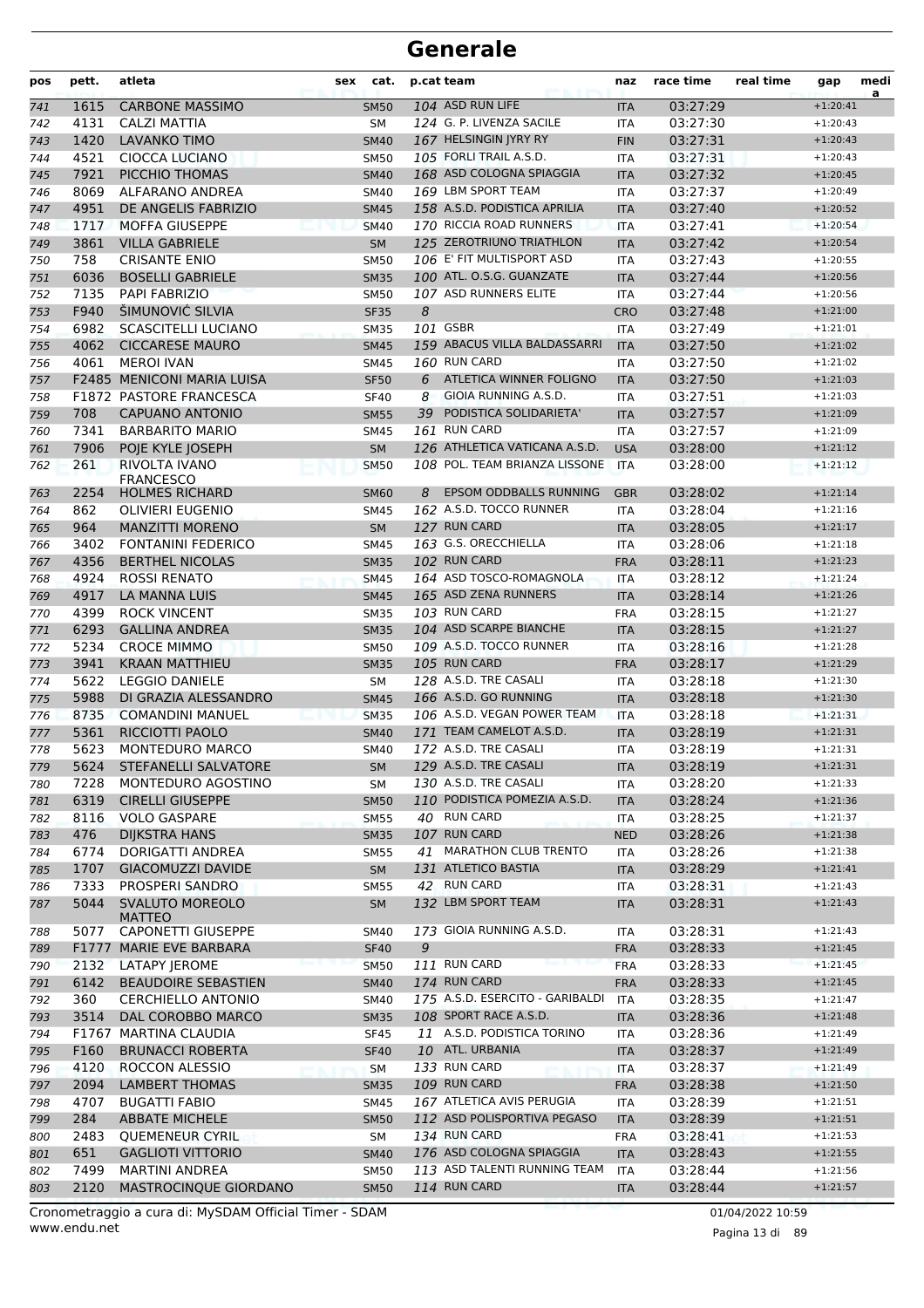| 135 A.S.D. PI8 RUNNING<br>4655<br><b>RUSSO AMERIGO</b><br>03:28:45<br>$+1:21:57$<br>804<br><b>SM</b><br><b>ITA</b><br>168 RUN CARD<br>6718<br><b>BELLISARIO GIANLUCA</b><br>03:28:45<br><b>SM45</b><br><b>ITA</b><br>$+1:21:57$<br>805<br>F465<br><b>KIMMEL LUCIANA</b><br>A.S.D. GO RUNNING<br>9<br>03:28:45<br>806<br><b>SF35</b><br><b>ITA</b><br>$+1:21:58$<br><b>ELIZABETH</b><br>110 ASD TERLIZZI SPORTING CLUB ITA<br>5627<br>LAMPARELLI LUCA<br>03:28:46<br><b>SM35</b><br>$+1:21:58$<br>807<br>115 FORUM SPORT CENTER SSD<br>7459<br><b>CAPRIOTTI GIANFILIPPO</b><br>03:28:46<br><b>SM50</b><br>$+1:21:58$<br><b>ITA</b><br>808<br>136 RUN CARD<br>1035<br>03:28:46<br><b>MOUNET BENJAMIN</b><br>$+1:21:58$<br>809<br><b>SM</b><br><b>FRA</b><br>2591<br>177 VERDE PISELLO GROUP<br>03:28:46<br><b>LICO ROBERTO</b><br><b>SM40</b><br><b>ITA</b><br>$+1:21:58$<br>810<br>43 ATL.'BANCA DI PESARO'C.<br>1147<br><b>COSTANTINI STEFANO</b><br>03:28:48<br>811<br><b>SM55</b><br><b>ITA</b><br>$+1:22:00$<br>111 POL. CIOCIARA ANTONIO FAVA ITA<br>1641<br>RICOZZI MARCO<br><b>SM35</b><br>03:28:48<br>812<br>$+1:22:00$<br>3974<br><b>GALLARATI LOCATELLI</b><br>112 ATLETICA MONTICHIARI<br>03:28:49<br>813<br><b>SM35</b><br>ITA<br>$+1:22:01$<br>MATTEO<br>203<br><b>CIREFICE VIRGILE</b><br>137 RUN CARD<br>03:28:49<br><b>SM</b><br><b>FRA</b><br>$+1:22:01$<br>814<br>178 RUN CARD<br>962<br><b>BERCHICCI GABRIELE</b><br>03:28:51<br>SM40<br><b>ITA</b><br>$+1:22:03$<br>815<br>3086<br>169 RUN CARD<br>03:28:51<br><b>POWIDEL MARCIN</b><br><b>POL</b><br>$+1:22:04$<br><b>SM45</b><br>816<br>116 ISOLA SACRA A.S.C.D.<br>03:28:54<br>6965<br><b>BRUNO LUCIO</b><br>$+1:22:06$<br><b>SM50</b><br><b>ITA</b><br>817<br>179 A.S.D. VILLA DE SANCTIS<br>6970<br><b>GENOVESE GERMANO</b><br>03:28:57<br>818<br><b>SM40</b><br><b>ITA</b><br>$+1:22:09$<br>2774<br><b>CASTELLANA GIUSEPPE</b><br>44 G.S. PAOLOTTI - ATL MARTINA<br><b>ITA</b><br>03:28:58<br>819<br><b>SM55</b><br>$+1:22:10$<br>4616<br><b>PALMIERI ANDREA</b><br>117 LBM SPORT TEAM<br>03:28:58<br><b>SM50</b><br>$+1:22:10$<br>820<br><b>ITA</b><br>858<br>180 POL. PORTA SARAGOZZA<br><b>CARBONELLI LUCA</b><br>03:28:58<br>$+1:22:10$<br>821<br><b>SM40</b><br>ITA<br>4283<br><b>MAROCCIA LUIGI</b><br>45 ATLETICA PRO CANOSA<br>03:28:59<br>822<br><b>SM55</b><br><b>ITA</b><br>$+1:22:11$<br>138 RUN CARD<br>03:29:00<br>3666<br><b>DUVINAGE ROBIN</b><br>823<br><b>FRA</b><br>$+1:22:12$<br><b>SM</b><br>1831<br><b>ZUMPANO FRANÇOIS</b><br>139 RUN CARD<br>824<br><b>SM</b><br><b>FRA</b><br>03:29:00<br>$+1:22:13$<br>6475<br><b>FELLONI GIANLUCA</b><br>170 PODISTICA SOLIDARIETA'<br>03:29:01<br>825<br>ITA<br>$+1:22:13$<br><b>SM45</b><br>4509<br><b>ROSSI GIUSEPPE DANILO</b><br>113 G.S. ORECCHIELLA<br>03:29:04<br><b>SM35</b><br><b>ITA</b><br>$+1:22:17$<br>826<br>3962<br><b>GIANNINI MARCO</b><br>171 RIMINI MARATHON<br>03:29:08<br>$+1:22:20$<br>827<br><b>SM45</b><br><b>ITA</b><br>3491<br>118 VERDE PISELLO GROUP<br>03:29:09<br><b>SIGNORELLI MARCO</b><br><b>SM50</b><br>$+1:22:21$<br>828<br><b>ITA</b><br>5006<br>172 ATL. COLLEFERRO SEGNI<br>03:29:10<br><b>GERMANI GIUSEPPE</b><br>829<br><b>SM45</b><br><b>ITA</b><br>$+1:22:23$<br>46 ASD NUOVA VIRTUS CREMA<br>3492<br><b>BOLZONI RINALDO ORESTE</b><br>03:29:11<br>830<br><b>SM55</b><br><b>ITA</b><br>$+1:22:23$<br>F2626 TUTHILL RUTH<br>12 RUN CARD<br>03:29:13<br>831<br><b>SF45</b><br><b>GBR</b><br>$+1:22:25$<br>342<br>173 RUN CARD<br>VIGNOLA ALESSANDRO<br>03:29:14<br>$+1:22:26$<br><b>SM45</b><br><b>ITA</b><br>832<br><b>140 RUN CARD</b><br>3894<br><b>TONELLI RICCARDO</b><br>03:29:16<br>833<br><b>SM</b><br>$+1:22:28$<br><b>ITA</b><br>1168<br>174 RUN CARD<br><b>RIZZATO ALESSIO</b><br>03:29:16<br>$+1:22:28$<br>834<br><b>SM45</b><br><b>ITA</b><br>718<br>4 A.S.D. NAPOLI NORD<br><b>ESPOSITO ANTONIO</b><br>03:29:16<br>835<br><b>SM65</b><br><b>ITA</b><br>$+1:22:28$<br>175 RUN CARD<br>5427<br>RUSSIELLO ANDREA<br>836<br><b>SM45</b><br><b>ITA</b><br>03:29:19<br>$+1:22:31$<br>5615<br><b>COCCIA NICOLAS</b><br>141 NORCIARUN 2017<br>03:29:19<br>837<br><b>SM</b><br>ITA<br>$+1:22:31$<br>176 RUN CARD<br>6795<br><b>BUCCIARELLI PAOLO</b><br>03:29:20<br><b>ITA</b><br>$+1:22:33$<br>838<br><b>SM45</b><br>981<br>177 E' FIT MULTISPORT ASD<br><b>CAVALLONE PAOLO</b><br>03:29:21<br><b>SM45</b><br><b>ITA</b><br>$+1:22:33$<br>839<br>181 RUN CARD<br>7726<br><b>ACCORSI ALESSANDRO</b><br>03:29:24<br>$+1:22:36$<br>840<br><b>SM40</b><br><b>ITA</b><br>178 PODISTI VALMONTONE<br>4999<br>PAOLINI GIAMPIERO<br>03:29:24<br>$+1:22:36$<br>841<br><b>SM45</b><br><b>ITA</b><br>182 POLISPORTIVA ELLERA ASD<br>4998<br><b>MINOPOLI ANTONIO</b><br>03:29:24<br>$+1:22:36$<br>842<br>SM40<br><b>ITA</b><br>2897<br>179 RUN CARD<br>SCHNEIDER CHRISTIAN<br><b>SM45</b><br><b>GER</b><br>03:29:25<br>$+1:22:37$<br>843<br>183 RUN CARD<br>3119<br><b>MANCINELLI EMANUELE</b><br><b>SM40</b><br><b>ITA</b><br>03:29:25<br>$+1:22:37$<br>844<br>8072<br>114 A.S.D. ATLETICA NEPI<br>DE LUCA ADRIANO<br>03:29:27<br>$+1:22:39$<br><b>SM35</b><br><b>ITA</b><br>845<br>115 GRUPPO SPORTIVO NATISONE ITA<br>3547<br>03:29:27<br>$+1:22:39$<br><b>ZANONE FRANCESCO</b><br><b>SM35</b><br>846<br>180 ROAD RUNNERS CLUB MILANO ITA<br>7927<br>ROSSATO PAOLO ELIGIO<br>03:29:27<br>$+1:22:39$<br>847<br>SM45<br>13 RUN CARD<br>F2366 BLACK SARA<br><b>SF45</b><br>03:29:27<br>848<br><b>GBR</b><br>$+1:22:39$<br>119 GSBR<br>7797<br><b>CAPONERI MARCO</b><br><b>SM50</b><br>03:29:28<br>$+1:22:40$<br>849<br>ITA<br>47 ROAD RUNNERS CLUB MILANO ITA<br>7968<br>PREZIOSA MASSIMO<br>03:29:28<br>$+1:22:40$<br>850<br><b>SM55</b><br>7625<br>181 RUN CARD<br>WATANABE MASARU<br>03:29:29<br>851<br>SM45<br>$+1:22:41$<br>JPN<br>7645<br>120 ATL. CALENZANO<br><b>SESTAIONI STEFANO</b><br><b>SM50</b><br>03:29:30<br>$+1:22:42$<br>852<br>ITA<br>121 RUN CARD<br>8047<br><b>MANFRIN STEFANO</b><br>03:29:30<br>$+1:22:42$<br>853<br><b>SM50</b><br><b>ITA</b><br>122 RUN CARD<br>7264<br><b>VILLALTA LUIGI</b><br>03:29:30<br>854<br><b>SM50</b><br><b>ITA</b><br>$+1:22:42$<br>7833<br>182 RUN CARD<br>MARCOSANO ORONZO<br>03:29:30<br>$+1:22:42$<br>SM45<br>ITA<br>855<br>PRIORI MASSIMILIANO<br>183 ASD SPACE RUNNING<br>3683<br>03:29:31<br>$+1:22:43$<br>856<br><b>SM45</b><br><b>ITA</b><br>949<br>184 M. C. MANOPPELLO SOGEDA<br>D'AMARIO GIANLUCA<br>03:29:32<br>$+1:22:44$<br>SM45<br>ITA<br>857<br>7604<br><b>BRUNO ROMEO</b><br>1 I PODISTI DI CAPITANATA<br>$+1:22:44$<br>03:29:32<br>858<br><b>SM70</b><br><b>ITA</b><br>3319<br><b>ZDRILIC IVICA</b><br>123 AK FORTIUS<br>03:29:33<br>$+1:22:45$<br>859<br><b>SM50</b><br>CRO<br>142 ALTO LAZIO A.S.D.<br>7320<br><b>BECCHELLI DANIELE</b><br>03:29:33<br><b>SM</b><br><b>ITA</b><br>$+1:22:45$<br>860<br>1095<br>AQUILINO ALESSANDRO<br>185 RUN CARD<br>03:29:34<br>$+1:22:47$<br>SM45<br>ITA<br>861<br>5235<br>184 RIMINI MARATHON<br><b>DOLCI LUCA</b><br>03:29:35<br>$+1:22:47$<br>862<br><b>SM40</b><br><b>ITA</b><br>763<br>MIRABILIO RUDI<br>124 A.S.D. FILIPPIDE<br>03:29:36<br>SM50<br>$+1:22:49$<br>863<br>ITA<br>125 G.S.IL FIORINO<br>361<br><b>SCALELLA SIMONE</b><br>03:29:37<br>$+1:22:49$<br><b>SM50</b><br>864<br>ITA<br>185 ASD OLL SCARS<br>4875<br><b>TOSCANO ANTONIO</b><br>03:29:39<br>$+1:22:51$<br>SM40<br>ITA<br>865<br>9 GRUPPO MARCIATORI<br>145<br><b>TROIANI BENEDETTO</b><br>03:29:42<br><b>SM60</b><br><b>ITA</b><br>$+1:22:54$<br>866 | pos | pett. | atleta | sex | cat. | p.cat team | naz | race time | real time | gap | medi<br>a |
|-------------------------------------------------------------------------------------------------------------------------------------------------------------------------------------------------------------------------------------------------------------------------------------------------------------------------------------------------------------------------------------------------------------------------------------------------------------------------------------------------------------------------------------------------------------------------------------------------------------------------------------------------------------------------------------------------------------------------------------------------------------------------------------------------------------------------------------------------------------------------------------------------------------------------------------------------------------------------------------------------------------------------------------------------------------------------------------------------------------------------------------------------------------------------------------------------------------------------------------------------------------------------------------------------------------------------------------------------------------------------------------------------------------------------------------------------------------------------------------------------------------------------------------------------------------------------------------------------------------------------------------------------------------------------------------------------------------------------------------------------------------------------------------------------------------------------------------------------------------------------------------------------------------------------------------------------------------------------------------------------------------------------------------------------------------------------------------------------------------------------------------------------------------------------------------------------------------------------------------------------------------------------------------------------------------------------------------------------------------------------------------------------------------------------------------------------------------------------------------------------------------------------------------------------------------------------------------------------------------------------------------------------------------------------------------------------------------------------------------------------------------------------------------------------------------------------------------------------------------------------------------------------------------------------------------------------------------------------------------------------------------------------------------------------------------------------------------------------------------------------------------------------------------------------------------------------------------------------------------------------------------------------------------------------------------------------------------------------------------------------------------------------------------------------------------------------------------------------------------------------------------------------------------------------------------------------------------------------------------------------------------------------------------------------------------------------------------------------------------------------------------------------------------------------------------------------------------------------------------------------------------------------------------------------------------------------------------------------------------------------------------------------------------------------------------------------------------------------------------------------------------------------------------------------------------------------------------------------------------------------------------------------------------------------------------------------------------------------------------------------------------------------------------------------------------------------------------------------------------------------------------------------------------------------------------------------------------------------------------------------------------------------------------------------------------------------------------------------------------------------------------------------------------------------------------------------------------------------------------------------------------------------------------------------------------------------------------------------------------------------------------------------------------------------------------------------------------------------------------------------------------------------------------------------------------------------------------------------------------------------------------------------------------------------------------------------------------------------------------------------------------------------------------------------------------------------------------------------------------------------------------------------------------------------------------------------------------------------------------------------------------------------------------------------------------------------------------------------------------------------------------------------------------------------------------------------------------------------------------------------------------------------------------------------------------------------------------------------------------------------------------------------------------------------------------------------------------------------------------------------------------------------------------------------------------------------------------------------------------------------------------------------------------------------------------------------------------------------------------------------------------------------------------------------------------------------------------------------------------------------------------------------------------------------------------------------------------------------------------------------------------------------------------------------------------------------------------------------------------------------------------------------------------------------------------------------------------------------------------------------------------------------------------------------------------------------------------------------------------------------------------------------------------------------------------------------------------------------------------------------------------------------------------------------------------------------------------------------------------------------------------------------------------------------------------------------------------------------------------------------------------------------------------------------------------------------------------------------------------------------------------------|-----|-------|--------|-----|------|------------|-----|-----------|-----------|-----|-----------|
|                                                                                                                                                                                                                                                                                                                                                                                                                                                                                                                                                                                                                                                                                                                                                                                                                                                                                                                                                                                                                                                                                                                                                                                                                                                                                                                                                                                                                                                                                                                                                                                                                                                                                                                                                                                                                                                                                                                                                                                                                                                                                                                                                                                                                                                                                                                                                                                                                                                                                                                                                                                                                                                                                                                                                                                                                                                                                                                                                                                                                                                                                                                                                                                                                                                                                                                                                                                                                                                                                                                                                                                                                                                                                                                                                                                                                                                                                                                                                                                                                                                                                                                                                                                                                                                                                                                                                                                                                                                                                                                                                                                                                                                                                                                                                                                                                                                                                                                                                                                                                                                                                                                                                                                                                                                                                                                                                                                                                                                                                                                                                                                                                                                                                                                                                                                                                                                                                                                                                                                                                                                                                                                                                                                                                                                                                                                                                                                                                                                                                                                                                                                                                                                                                                                                                                                                                                                                                                                                                                                                                                                                                                                                                                                                                                                                                                                                                                                                                                                                                                                   |     |       |        |     |      |            |     |           |           |     |           |
|                                                                                                                                                                                                                                                                                                                                                                                                                                                                                                                                                                                                                                                                                                                                                                                                                                                                                                                                                                                                                                                                                                                                                                                                                                                                                                                                                                                                                                                                                                                                                                                                                                                                                                                                                                                                                                                                                                                                                                                                                                                                                                                                                                                                                                                                                                                                                                                                                                                                                                                                                                                                                                                                                                                                                                                                                                                                                                                                                                                                                                                                                                                                                                                                                                                                                                                                                                                                                                                                                                                                                                                                                                                                                                                                                                                                                                                                                                                                                                                                                                                                                                                                                                                                                                                                                                                                                                                                                                                                                                                                                                                                                                                                                                                                                                                                                                                                                                                                                                                                                                                                                                                                                                                                                                                                                                                                                                                                                                                                                                                                                                                                                                                                                                                                                                                                                                                                                                                                                                                                                                                                                                                                                                                                                                                                                                                                                                                                                                                                                                                                                                                                                                                                                                                                                                                                                                                                                                                                                                                                                                                                                                                                                                                                                                                                                                                                                                                                                                                                                                                   |     |       |        |     |      |            |     |           |           |     |           |
|                                                                                                                                                                                                                                                                                                                                                                                                                                                                                                                                                                                                                                                                                                                                                                                                                                                                                                                                                                                                                                                                                                                                                                                                                                                                                                                                                                                                                                                                                                                                                                                                                                                                                                                                                                                                                                                                                                                                                                                                                                                                                                                                                                                                                                                                                                                                                                                                                                                                                                                                                                                                                                                                                                                                                                                                                                                                                                                                                                                                                                                                                                                                                                                                                                                                                                                                                                                                                                                                                                                                                                                                                                                                                                                                                                                                                                                                                                                                                                                                                                                                                                                                                                                                                                                                                                                                                                                                                                                                                                                                                                                                                                                                                                                                                                                                                                                                                                                                                                                                                                                                                                                                                                                                                                                                                                                                                                                                                                                                                                                                                                                                                                                                                                                                                                                                                                                                                                                                                                                                                                                                                                                                                                                                                                                                                                                                                                                                                                                                                                                                                                                                                                                                                                                                                                                                                                                                                                                                                                                                                                                                                                                                                                                                                                                                                                                                                                                                                                                                                                                   |     |       |        |     |      |            |     |           |           |     |           |
|                                                                                                                                                                                                                                                                                                                                                                                                                                                                                                                                                                                                                                                                                                                                                                                                                                                                                                                                                                                                                                                                                                                                                                                                                                                                                                                                                                                                                                                                                                                                                                                                                                                                                                                                                                                                                                                                                                                                                                                                                                                                                                                                                                                                                                                                                                                                                                                                                                                                                                                                                                                                                                                                                                                                                                                                                                                                                                                                                                                                                                                                                                                                                                                                                                                                                                                                                                                                                                                                                                                                                                                                                                                                                                                                                                                                                                                                                                                                                                                                                                                                                                                                                                                                                                                                                                                                                                                                                                                                                                                                                                                                                                                                                                                                                                                                                                                                                                                                                                                                                                                                                                                                                                                                                                                                                                                                                                                                                                                                                                                                                                                                                                                                                                                                                                                                                                                                                                                                                                                                                                                                                                                                                                                                                                                                                                                                                                                                                                                                                                                                                                                                                                                                                                                                                                                                                                                                                                                                                                                                                                                                                                                                                                                                                                                                                                                                                                                                                                                                                                                   |     |       |        |     |      |            |     |           |           |     |           |
|                                                                                                                                                                                                                                                                                                                                                                                                                                                                                                                                                                                                                                                                                                                                                                                                                                                                                                                                                                                                                                                                                                                                                                                                                                                                                                                                                                                                                                                                                                                                                                                                                                                                                                                                                                                                                                                                                                                                                                                                                                                                                                                                                                                                                                                                                                                                                                                                                                                                                                                                                                                                                                                                                                                                                                                                                                                                                                                                                                                                                                                                                                                                                                                                                                                                                                                                                                                                                                                                                                                                                                                                                                                                                                                                                                                                                                                                                                                                                                                                                                                                                                                                                                                                                                                                                                                                                                                                                                                                                                                                                                                                                                                                                                                                                                                                                                                                                                                                                                                                                                                                                                                                                                                                                                                                                                                                                                                                                                                                                                                                                                                                                                                                                                                                                                                                                                                                                                                                                                                                                                                                                                                                                                                                                                                                                                                                                                                                                                                                                                                                                                                                                                                                                                                                                                                                                                                                                                                                                                                                                                                                                                                                                                                                                                                                                                                                                                                                                                                                                                                   |     |       |        |     |      |            |     |           |           |     |           |
|                                                                                                                                                                                                                                                                                                                                                                                                                                                                                                                                                                                                                                                                                                                                                                                                                                                                                                                                                                                                                                                                                                                                                                                                                                                                                                                                                                                                                                                                                                                                                                                                                                                                                                                                                                                                                                                                                                                                                                                                                                                                                                                                                                                                                                                                                                                                                                                                                                                                                                                                                                                                                                                                                                                                                                                                                                                                                                                                                                                                                                                                                                                                                                                                                                                                                                                                                                                                                                                                                                                                                                                                                                                                                                                                                                                                                                                                                                                                                                                                                                                                                                                                                                                                                                                                                                                                                                                                                                                                                                                                                                                                                                                                                                                                                                                                                                                                                                                                                                                                                                                                                                                                                                                                                                                                                                                                                                                                                                                                                                                                                                                                                                                                                                                                                                                                                                                                                                                                                                                                                                                                                                                                                                                                                                                                                                                                                                                                                                                                                                                                                                                                                                                                                                                                                                                                                                                                                                                                                                                                                                                                                                                                                                                                                                                                                                                                                                                                                                                                                                                   |     |       |        |     |      |            |     |           |           |     |           |
|                                                                                                                                                                                                                                                                                                                                                                                                                                                                                                                                                                                                                                                                                                                                                                                                                                                                                                                                                                                                                                                                                                                                                                                                                                                                                                                                                                                                                                                                                                                                                                                                                                                                                                                                                                                                                                                                                                                                                                                                                                                                                                                                                                                                                                                                                                                                                                                                                                                                                                                                                                                                                                                                                                                                                                                                                                                                                                                                                                                                                                                                                                                                                                                                                                                                                                                                                                                                                                                                                                                                                                                                                                                                                                                                                                                                                                                                                                                                                                                                                                                                                                                                                                                                                                                                                                                                                                                                                                                                                                                                                                                                                                                                                                                                                                                                                                                                                                                                                                                                                                                                                                                                                                                                                                                                                                                                                                                                                                                                                                                                                                                                                                                                                                                                                                                                                                                                                                                                                                                                                                                                                                                                                                                                                                                                                                                                                                                                                                                                                                                                                                                                                                                                                                                                                                                                                                                                                                                                                                                                                                                                                                                                                                                                                                                                                                                                                                                                                                                                                                                   |     |       |        |     |      |            |     |           |           |     |           |
|                                                                                                                                                                                                                                                                                                                                                                                                                                                                                                                                                                                                                                                                                                                                                                                                                                                                                                                                                                                                                                                                                                                                                                                                                                                                                                                                                                                                                                                                                                                                                                                                                                                                                                                                                                                                                                                                                                                                                                                                                                                                                                                                                                                                                                                                                                                                                                                                                                                                                                                                                                                                                                                                                                                                                                                                                                                                                                                                                                                                                                                                                                                                                                                                                                                                                                                                                                                                                                                                                                                                                                                                                                                                                                                                                                                                                                                                                                                                                                                                                                                                                                                                                                                                                                                                                                                                                                                                                                                                                                                                                                                                                                                                                                                                                                                                                                                                                                                                                                                                                                                                                                                                                                                                                                                                                                                                                                                                                                                                                                                                                                                                                                                                                                                                                                                                                                                                                                                                                                                                                                                                                                                                                                                                                                                                                                                                                                                                                                                                                                                                                                                                                                                                                                                                                                                                                                                                                                                                                                                                                                                                                                                                                                                                                                                                                                                                                                                                                                                                                                                   |     |       |        |     |      |            |     |           |           |     |           |
|                                                                                                                                                                                                                                                                                                                                                                                                                                                                                                                                                                                                                                                                                                                                                                                                                                                                                                                                                                                                                                                                                                                                                                                                                                                                                                                                                                                                                                                                                                                                                                                                                                                                                                                                                                                                                                                                                                                                                                                                                                                                                                                                                                                                                                                                                                                                                                                                                                                                                                                                                                                                                                                                                                                                                                                                                                                                                                                                                                                                                                                                                                                                                                                                                                                                                                                                                                                                                                                                                                                                                                                                                                                                                                                                                                                                                                                                                                                                                                                                                                                                                                                                                                                                                                                                                                                                                                                                                                                                                                                                                                                                                                                                                                                                                                                                                                                                                                                                                                                                                                                                                                                                                                                                                                                                                                                                                                                                                                                                                                                                                                                                                                                                                                                                                                                                                                                                                                                                                                                                                                                                                                                                                                                                                                                                                                                                                                                                                                                                                                                                                                                                                                                                                                                                                                                                                                                                                                                                                                                                                                                                                                                                                                                                                                                                                                                                                                                                                                                                                                                   |     |       |        |     |      |            |     |           |           |     |           |
|                                                                                                                                                                                                                                                                                                                                                                                                                                                                                                                                                                                                                                                                                                                                                                                                                                                                                                                                                                                                                                                                                                                                                                                                                                                                                                                                                                                                                                                                                                                                                                                                                                                                                                                                                                                                                                                                                                                                                                                                                                                                                                                                                                                                                                                                                                                                                                                                                                                                                                                                                                                                                                                                                                                                                                                                                                                                                                                                                                                                                                                                                                                                                                                                                                                                                                                                                                                                                                                                                                                                                                                                                                                                                                                                                                                                                                                                                                                                                                                                                                                                                                                                                                                                                                                                                                                                                                                                                                                                                                                                                                                                                                                                                                                                                                                                                                                                                                                                                                                                                                                                                                                                                                                                                                                                                                                                                                                                                                                                                                                                                                                                                                                                                                                                                                                                                                                                                                                                                                                                                                                                                                                                                                                                                                                                                                                                                                                                                                                                                                                                                                                                                                                                                                                                                                                                                                                                                                                                                                                                                                                                                                                                                                                                                                                                                                                                                                                                                                                                                                                   |     |       |        |     |      |            |     |           |           |     |           |
|                                                                                                                                                                                                                                                                                                                                                                                                                                                                                                                                                                                                                                                                                                                                                                                                                                                                                                                                                                                                                                                                                                                                                                                                                                                                                                                                                                                                                                                                                                                                                                                                                                                                                                                                                                                                                                                                                                                                                                                                                                                                                                                                                                                                                                                                                                                                                                                                                                                                                                                                                                                                                                                                                                                                                                                                                                                                                                                                                                                                                                                                                                                                                                                                                                                                                                                                                                                                                                                                                                                                                                                                                                                                                                                                                                                                                                                                                                                                                                                                                                                                                                                                                                                                                                                                                                                                                                                                                                                                                                                                                                                                                                                                                                                                                                                                                                                                                                                                                                                                                                                                                                                                                                                                                                                                                                                                                                                                                                                                                                                                                                                                                                                                                                                                                                                                                                                                                                                                                                                                                                                                                                                                                                                                                                                                                                                                                                                                                                                                                                                                                                                                                                                                                                                                                                                                                                                                                                                                                                                                                                                                                                                                                                                                                                                                                                                                                                                                                                                                                                                   |     |       |        |     |      |            |     |           |           |     |           |
|                                                                                                                                                                                                                                                                                                                                                                                                                                                                                                                                                                                                                                                                                                                                                                                                                                                                                                                                                                                                                                                                                                                                                                                                                                                                                                                                                                                                                                                                                                                                                                                                                                                                                                                                                                                                                                                                                                                                                                                                                                                                                                                                                                                                                                                                                                                                                                                                                                                                                                                                                                                                                                                                                                                                                                                                                                                                                                                                                                                                                                                                                                                                                                                                                                                                                                                                                                                                                                                                                                                                                                                                                                                                                                                                                                                                                                                                                                                                                                                                                                                                                                                                                                                                                                                                                                                                                                                                                                                                                                                                                                                                                                                                                                                                                                                                                                                                                                                                                                                                                                                                                                                                                                                                                                                                                                                                                                                                                                                                                                                                                                                                                                                                                                                                                                                                                                                                                                                                                                                                                                                                                                                                                                                                                                                                                                                                                                                                                                                                                                                                                                                                                                                                                                                                                                                                                                                                                                                                                                                                                                                                                                                                                                                                                                                                                                                                                                                                                                                                                                                   |     |       |        |     |      |            |     |           |           |     |           |
|                                                                                                                                                                                                                                                                                                                                                                                                                                                                                                                                                                                                                                                                                                                                                                                                                                                                                                                                                                                                                                                                                                                                                                                                                                                                                                                                                                                                                                                                                                                                                                                                                                                                                                                                                                                                                                                                                                                                                                                                                                                                                                                                                                                                                                                                                                                                                                                                                                                                                                                                                                                                                                                                                                                                                                                                                                                                                                                                                                                                                                                                                                                                                                                                                                                                                                                                                                                                                                                                                                                                                                                                                                                                                                                                                                                                                                                                                                                                                                                                                                                                                                                                                                                                                                                                                                                                                                                                                                                                                                                                                                                                                                                                                                                                                                                                                                                                                                                                                                                                                                                                                                                                                                                                                                                                                                                                                                                                                                                                                                                                                                                                                                                                                                                                                                                                                                                                                                                                                                                                                                                                                                                                                                                                                                                                                                                                                                                                                                                                                                                                                                                                                                                                                                                                                                                                                                                                                                                                                                                                                                                                                                                                                                                                                                                                                                                                                                                                                                                                                                                   |     |       |        |     |      |            |     |           |           |     |           |
|                                                                                                                                                                                                                                                                                                                                                                                                                                                                                                                                                                                                                                                                                                                                                                                                                                                                                                                                                                                                                                                                                                                                                                                                                                                                                                                                                                                                                                                                                                                                                                                                                                                                                                                                                                                                                                                                                                                                                                                                                                                                                                                                                                                                                                                                                                                                                                                                                                                                                                                                                                                                                                                                                                                                                                                                                                                                                                                                                                                                                                                                                                                                                                                                                                                                                                                                                                                                                                                                                                                                                                                                                                                                                                                                                                                                                                                                                                                                                                                                                                                                                                                                                                                                                                                                                                                                                                                                                                                                                                                                                                                                                                                                                                                                                                                                                                                                                                                                                                                                                                                                                                                                                                                                                                                                                                                                                                                                                                                                                                                                                                                                                                                                                                                                                                                                                                                                                                                                                                                                                                                                                                                                                                                                                                                                                                                                                                                                                                                                                                                                                                                                                                                                                                                                                                                                                                                                                                                                                                                                                                                                                                                                                                                                                                                                                                                                                                                                                                                                                                                   |     |       |        |     |      |            |     |           |           |     |           |
|                                                                                                                                                                                                                                                                                                                                                                                                                                                                                                                                                                                                                                                                                                                                                                                                                                                                                                                                                                                                                                                                                                                                                                                                                                                                                                                                                                                                                                                                                                                                                                                                                                                                                                                                                                                                                                                                                                                                                                                                                                                                                                                                                                                                                                                                                                                                                                                                                                                                                                                                                                                                                                                                                                                                                                                                                                                                                                                                                                                                                                                                                                                                                                                                                                                                                                                                                                                                                                                                                                                                                                                                                                                                                                                                                                                                                                                                                                                                                                                                                                                                                                                                                                                                                                                                                                                                                                                                                                                                                                                                                                                                                                                                                                                                                                                                                                                                                                                                                                                                                                                                                                                                                                                                                                                                                                                                                                                                                                                                                                                                                                                                                                                                                                                                                                                                                                                                                                                                                                                                                                                                                                                                                                                                                                                                                                                                                                                                                                                                                                                                                                                                                                                                                                                                                                                                                                                                                                                                                                                                                                                                                                                                                                                                                                                                                                                                                                                                                                                                                                                   |     |       |        |     |      |            |     |           |           |     |           |
|                                                                                                                                                                                                                                                                                                                                                                                                                                                                                                                                                                                                                                                                                                                                                                                                                                                                                                                                                                                                                                                                                                                                                                                                                                                                                                                                                                                                                                                                                                                                                                                                                                                                                                                                                                                                                                                                                                                                                                                                                                                                                                                                                                                                                                                                                                                                                                                                                                                                                                                                                                                                                                                                                                                                                                                                                                                                                                                                                                                                                                                                                                                                                                                                                                                                                                                                                                                                                                                                                                                                                                                                                                                                                                                                                                                                                                                                                                                                                                                                                                                                                                                                                                                                                                                                                                                                                                                                                                                                                                                                                                                                                                                                                                                                                                                                                                                                                                                                                                                                                                                                                                                                                                                                                                                                                                                                                                                                                                                                                                                                                                                                                                                                                                                                                                                                                                                                                                                                                                                                                                                                                                                                                                                                                                                                                                                                                                                                                                                                                                                                                                                                                                                                                                                                                                                                                                                                                                                                                                                                                                                                                                                                                                                                                                                                                                                                                                                                                                                                                                                   |     |       |        |     |      |            |     |           |           |     |           |
|                                                                                                                                                                                                                                                                                                                                                                                                                                                                                                                                                                                                                                                                                                                                                                                                                                                                                                                                                                                                                                                                                                                                                                                                                                                                                                                                                                                                                                                                                                                                                                                                                                                                                                                                                                                                                                                                                                                                                                                                                                                                                                                                                                                                                                                                                                                                                                                                                                                                                                                                                                                                                                                                                                                                                                                                                                                                                                                                                                                                                                                                                                                                                                                                                                                                                                                                                                                                                                                                                                                                                                                                                                                                                                                                                                                                                                                                                                                                                                                                                                                                                                                                                                                                                                                                                                                                                                                                                                                                                                                                                                                                                                                                                                                                                                                                                                                                                                                                                                                                                                                                                                                                                                                                                                                                                                                                                                                                                                                                                                                                                                                                                                                                                                                                                                                                                                                                                                                                                                                                                                                                                                                                                                                                                                                                                                                                                                                                                                                                                                                                                                                                                                                                                                                                                                                                                                                                                                                                                                                                                                                                                                                                                                                                                                                                                                                                                                                                                                                                                                                   |     |       |        |     |      |            |     |           |           |     |           |
|                                                                                                                                                                                                                                                                                                                                                                                                                                                                                                                                                                                                                                                                                                                                                                                                                                                                                                                                                                                                                                                                                                                                                                                                                                                                                                                                                                                                                                                                                                                                                                                                                                                                                                                                                                                                                                                                                                                                                                                                                                                                                                                                                                                                                                                                                                                                                                                                                                                                                                                                                                                                                                                                                                                                                                                                                                                                                                                                                                                                                                                                                                                                                                                                                                                                                                                                                                                                                                                                                                                                                                                                                                                                                                                                                                                                                                                                                                                                                                                                                                                                                                                                                                                                                                                                                                                                                                                                                                                                                                                                                                                                                                                                                                                                                                                                                                                                                                                                                                                                                                                                                                                                                                                                                                                                                                                                                                                                                                                                                                                                                                                                                                                                                                                                                                                                                                                                                                                                                                                                                                                                                                                                                                                                                                                                                                                                                                                                                                                                                                                                                                                                                                                                                                                                                                                                                                                                                                                                                                                                                                                                                                                                                                                                                                                                                                                                                                                                                                                                                                                   |     |       |        |     |      |            |     |           |           |     |           |
|                                                                                                                                                                                                                                                                                                                                                                                                                                                                                                                                                                                                                                                                                                                                                                                                                                                                                                                                                                                                                                                                                                                                                                                                                                                                                                                                                                                                                                                                                                                                                                                                                                                                                                                                                                                                                                                                                                                                                                                                                                                                                                                                                                                                                                                                                                                                                                                                                                                                                                                                                                                                                                                                                                                                                                                                                                                                                                                                                                                                                                                                                                                                                                                                                                                                                                                                                                                                                                                                                                                                                                                                                                                                                                                                                                                                                                                                                                                                                                                                                                                                                                                                                                                                                                                                                                                                                                                                                                                                                                                                                                                                                                                                                                                                                                                                                                                                                                                                                                                                                                                                                                                                                                                                                                                                                                                                                                                                                                                                                                                                                                                                                                                                                                                                                                                                                                                                                                                                                                                                                                                                                                                                                                                                                                                                                                                                                                                                                                                                                                                                                                                                                                                                                                                                                                                                                                                                                                                                                                                                                                                                                                                                                                                                                                                                                                                                                                                                                                                                                                                   |     |       |        |     |      |            |     |           |           |     |           |
|                                                                                                                                                                                                                                                                                                                                                                                                                                                                                                                                                                                                                                                                                                                                                                                                                                                                                                                                                                                                                                                                                                                                                                                                                                                                                                                                                                                                                                                                                                                                                                                                                                                                                                                                                                                                                                                                                                                                                                                                                                                                                                                                                                                                                                                                                                                                                                                                                                                                                                                                                                                                                                                                                                                                                                                                                                                                                                                                                                                                                                                                                                                                                                                                                                                                                                                                                                                                                                                                                                                                                                                                                                                                                                                                                                                                                                                                                                                                                                                                                                                                                                                                                                                                                                                                                                                                                                                                                                                                                                                                                                                                                                                                                                                                                                                                                                                                                                                                                                                                                                                                                                                                                                                                                                                                                                                                                                                                                                                                                                                                                                                                                                                                                                                                                                                                                                                                                                                                                                                                                                                                                                                                                                                                                                                                                                                                                                                                                                                                                                                                                                                                                                                                                                                                                                                                                                                                                                                                                                                                                                                                                                                                                                                                                                                                                                                                                                                                                                                                                                                   |     |       |        |     |      |            |     |           |           |     |           |
|                                                                                                                                                                                                                                                                                                                                                                                                                                                                                                                                                                                                                                                                                                                                                                                                                                                                                                                                                                                                                                                                                                                                                                                                                                                                                                                                                                                                                                                                                                                                                                                                                                                                                                                                                                                                                                                                                                                                                                                                                                                                                                                                                                                                                                                                                                                                                                                                                                                                                                                                                                                                                                                                                                                                                                                                                                                                                                                                                                                                                                                                                                                                                                                                                                                                                                                                                                                                                                                                                                                                                                                                                                                                                                                                                                                                                                                                                                                                                                                                                                                                                                                                                                                                                                                                                                                                                                                                                                                                                                                                                                                                                                                                                                                                                                                                                                                                                                                                                                                                                                                                                                                                                                                                                                                                                                                                                                                                                                                                                                                                                                                                                                                                                                                                                                                                                                                                                                                                                                                                                                                                                                                                                                                                                                                                                                                                                                                                                                                                                                                                                                                                                                                                                                                                                                                                                                                                                                                                                                                                                                                                                                                                                                                                                                                                                                                                                                                                                                                                                                                   |     |       |        |     |      |            |     |           |           |     |           |
|                                                                                                                                                                                                                                                                                                                                                                                                                                                                                                                                                                                                                                                                                                                                                                                                                                                                                                                                                                                                                                                                                                                                                                                                                                                                                                                                                                                                                                                                                                                                                                                                                                                                                                                                                                                                                                                                                                                                                                                                                                                                                                                                                                                                                                                                                                                                                                                                                                                                                                                                                                                                                                                                                                                                                                                                                                                                                                                                                                                                                                                                                                                                                                                                                                                                                                                                                                                                                                                                                                                                                                                                                                                                                                                                                                                                                                                                                                                                                                                                                                                                                                                                                                                                                                                                                                                                                                                                                                                                                                                                                                                                                                                                                                                                                                                                                                                                                                                                                                                                                                                                                                                                                                                                                                                                                                                                                                                                                                                                                                                                                                                                                                                                                                                                                                                                                                                                                                                                                                                                                                                                                                                                                                                                                                                                                                                                                                                                                                                                                                                                                                                                                                                                                                                                                                                                                                                                                                                                                                                                                                                                                                                                                                                                                                                                                                                                                                                                                                                                                                                   |     |       |        |     |      |            |     |           |           |     |           |
|                                                                                                                                                                                                                                                                                                                                                                                                                                                                                                                                                                                                                                                                                                                                                                                                                                                                                                                                                                                                                                                                                                                                                                                                                                                                                                                                                                                                                                                                                                                                                                                                                                                                                                                                                                                                                                                                                                                                                                                                                                                                                                                                                                                                                                                                                                                                                                                                                                                                                                                                                                                                                                                                                                                                                                                                                                                                                                                                                                                                                                                                                                                                                                                                                                                                                                                                                                                                                                                                                                                                                                                                                                                                                                                                                                                                                                                                                                                                                                                                                                                                                                                                                                                                                                                                                                                                                                                                                                                                                                                                                                                                                                                                                                                                                                                                                                                                                                                                                                                                                                                                                                                                                                                                                                                                                                                                                                                                                                                                                                                                                                                                                                                                                                                                                                                                                                                                                                                                                                                                                                                                                                                                                                                                                                                                                                                                                                                                                                                                                                                                                                                                                                                                                                                                                                                                                                                                                                                                                                                                                                                                                                                                                                                                                                                                                                                                                                                                                                                                                                                   |     |       |        |     |      |            |     |           |           |     |           |
|                                                                                                                                                                                                                                                                                                                                                                                                                                                                                                                                                                                                                                                                                                                                                                                                                                                                                                                                                                                                                                                                                                                                                                                                                                                                                                                                                                                                                                                                                                                                                                                                                                                                                                                                                                                                                                                                                                                                                                                                                                                                                                                                                                                                                                                                                                                                                                                                                                                                                                                                                                                                                                                                                                                                                                                                                                                                                                                                                                                                                                                                                                                                                                                                                                                                                                                                                                                                                                                                                                                                                                                                                                                                                                                                                                                                                                                                                                                                                                                                                                                                                                                                                                                                                                                                                                                                                                                                                                                                                                                                                                                                                                                                                                                                                                                                                                                                                                                                                                                                                                                                                                                                                                                                                                                                                                                                                                                                                                                                                                                                                                                                                                                                                                                                                                                                                                                                                                                                                                                                                                                                                                                                                                                                                                                                                                                                                                                                                                                                                                                                                                                                                                                                                                                                                                                                                                                                                                                                                                                                                                                                                                                                                                                                                                                                                                                                                                                                                                                                                                                   |     |       |        |     |      |            |     |           |           |     |           |
|                                                                                                                                                                                                                                                                                                                                                                                                                                                                                                                                                                                                                                                                                                                                                                                                                                                                                                                                                                                                                                                                                                                                                                                                                                                                                                                                                                                                                                                                                                                                                                                                                                                                                                                                                                                                                                                                                                                                                                                                                                                                                                                                                                                                                                                                                                                                                                                                                                                                                                                                                                                                                                                                                                                                                                                                                                                                                                                                                                                                                                                                                                                                                                                                                                                                                                                                                                                                                                                                                                                                                                                                                                                                                                                                                                                                                                                                                                                                                                                                                                                                                                                                                                                                                                                                                                                                                                                                                                                                                                                                                                                                                                                                                                                                                                                                                                                                                                                                                                                                                                                                                                                                                                                                                                                                                                                                                                                                                                                                                                                                                                                                                                                                                                                                                                                                                                                                                                                                                                                                                                                                                                                                                                                                                                                                                                                                                                                                                                                                                                                                                                                                                                                                                                                                                                                                                                                                                                                                                                                                                                                                                                                                                                                                                                                                                                                                                                                                                                                                                                                   |     |       |        |     |      |            |     |           |           |     |           |
|                                                                                                                                                                                                                                                                                                                                                                                                                                                                                                                                                                                                                                                                                                                                                                                                                                                                                                                                                                                                                                                                                                                                                                                                                                                                                                                                                                                                                                                                                                                                                                                                                                                                                                                                                                                                                                                                                                                                                                                                                                                                                                                                                                                                                                                                                                                                                                                                                                                                                                                                                                                                                                                                                                                                                                                                                                                                                                                                                                                                                                                                                                                                                                                                                                                                                                                                                                                                                                                                                                                                                                                                                                                                                                                                                                                                                                                                                                                                                                                                                                                                                                                                                                                                                                                                                                                                                                                                                                                                                                                                                                                                                                                                                                                                                                                                                                                                                                                                                                                                                                                                                                                                                                                                                                                                                                                                                                                                                                                                                                                                                                                                                                                                                                                                                                                                                                                                                                                                                                                                                                                                                                                                                                                                                                                                                                                                                                                                                                                                                                                                                                                                                                                                                                                                                                                                                                                                                                                                                                                                                                                                                                                                                                                                                                                                                                                                                                                                                                                                                                                   |     |       |        |     |      |            |     |           |           |     |           |
|                                                                                                                                                                                                                                                                                                                                                                                                                                                                                                                                                                                                                                                                                                                                                                                                                                                                                                                                                                                                                                                                                                                                                                                                                                                                                                                                                                                                                                                                                                                                                                                                                                                                                                                                                                                                                                                                                                                                                                                                                                                                                                                                                                                                                                                                                                                                                                                                                                                                                                                                                                                                                                                                                                                                                                                                                                                                                                                                                                                                                                                                                                                                                                                                                                                                                                                                                                                                                                                                                                                                                                                                                                                                                                                                                                                                                                                                                                                                                                                                                                                                                                                                                                                                                                                                                                                                                                                                                                                                                                                                                                                                                                                                                                                                                                                                                                                                                                                                                                                                                                                                                                                                                                                                                                                                                                                                                                                                                                                                                                                                                                                                                                                                                                                                                                                                                                                                                                                                                                                                                                                                                                                                                                                                                                                                                                                                                                                                                                                                                                                                                                                                                                                                                                                                                                                                                                                                                                                                                                                                                                                                                                                                                                                                                                                                                                                                                                                                                                                                                                                   |     |       |        |     |      |            |     |           |           |     |           |
|                                                                                                                                                                                                                                                                                                                                                                                                                                                                                                                                                                                                                                                                                                                                                                                                                                                                                                                                                                                                                                                                                                                                                                                                                                                                                                                                                                                                                                                                                                                                                                                                                                                                                                                                                                                                                                                                                                                                                                                                                                                                                                                                                                                                                                                                                                                                                                                                                                                                                                                                                                                                                                                                                                                                                                                                                                                                                                                                                                                                                                                                                                                                                                                                                                                                                                                                                                                                                                                                                                                                                                                                                                                                                                                                                                                                                                                                                                                                                                                                                                                                                                                                                                                                                                                                                                                                                                                                                                                                                                                                                                                                                                                                                                                                                                                                                                                                                                                                                                                                                                                                                                                                                                                                                                                                                                                                                                                                                                                                                                                                                                                                                                                                                                                                                                                                                                                                                                                                                                                                                                                                                                                                                                                                                                                                                                                                                                                                                                                                                                                                                                                                                                                                                                                                                                                                                                                                                                                                                                                                                                                                                                                                                                                                                                                                                                                                                                                                                                                                                                                   |     |       |        |     |      |            |     |           |           |     |           |
|                                                                                                                                                                                                                                                                                                                                                                                                                                                                                                                                                                                                                                                                                                                                                                                                                                                                                                                                                                                                                                                                                                                                                                                                                                                                                                                                                                                                                                                                                                                                                                                                                                                                                                                                                                                                                                                                                                                                                                                                                                                                                                                                                                                                                                                                                                                                                                                                                                                                                                                                                                                                                                                                                                                                                                                                                                                                                                                                                                                                                                                                                                                                                                                                                                                                                                                                                                                                                                                                                                                                                                                                                                                                                                                                                                                                                                                                                                                                                                                                                                                                                                                                                                                                                                                                                                                                                                                                                                                                                                                                                                                                                                                                                                                                                                                                                                                                                                                                                                                                                                                                                                                                                                                                                                                                                                                                                                                                                                                                                                                                                                                                                                                                                                                                                                                                                                                                                                                                                                                                                                                                                                                                                                                                                                                                                                                                                                                                                                                                                                                                                                                                                                                                                                                                                                                                                                                                                                                                                                                                                                                                                                                                                                                                                                                                                                                                                                                                                                                                                                                   |     |       |        |     |      |            |     |           |           |     |           |
|                                                                                                                                                                                                                                                                                                                                                                                                                                                                                                                                                                                                                                                                                                                                                                                                                                                                                                                                                                                                                                                                                                                                                                                                                                                                                                                                                                                                                                                                                                                                                                                                                                                                                                                                                                                                                                                                                                                                                                                                                                                                                                                                                                                                                                                                                                                                                                                                                                                                                                                                                                                                                                                                                                                                                                                                                                                                                                                                                                                                                                                                                                                                                                                                                                                                                                                                                                                                                                                                                                                                                                                                                                                                                                                                                                                                                                                                                                                                                                                                                                                                                                                                                                                                                                                                                                                                                                                                                                                                                                                                                                                                                                                                                                                                                                                                                                                                                                                                                                                                                                                                                                                                                                                                                                                                                                                                                                                                                                                                                                                                                                                                                                                                                                                                                                                                                                                                                                                                                                                                                                                                                                                                                                                                                                                                                                                                                                                                                                                                                                                                                                                                                                                                                                                                                                                                                                                                                                                                                                                                                                                                                                                                                                                                                                                                                                                                                                                                                                                                                                                   |     |       |        |     |      |            |     |           |           |     |           |
|                                                                                                                                                                                                                                                                                                                                                                                                                                                                                                                                                                                                                                                                                                                                                                                                                                                                                                                                                                                                                                                                                                                                                                                                                                                                                                                                                                                                                                                                                                                                                                                                                                                                                                                                                                                                                                                                                                                                                                                                                                                                                                                                                                                                                                                                                                                                                                                                                                                                                                                                                                                                                                                                                                                                                                                                                                                                                                                                                                                                                                                                                                                                                                                                                                                                                                                                                                                                                                                                                                                                                                                                                                                                                                                                                                                                                                                                                                                                                                                                                                                                                                                                                                                                                                                                                                                                                                                                                                                                                                                                                                                                                                                                                                                                                                                                                                                                                                                                                                                                                                                                                                                                                                                                                                                                                                                                                                                                                                                                                                                                                                                                                                                                                                                                                                                                                                                                                                                                                                                                                                                                                                                                                                                                                                                                                                                                                                                                                                                                                                                                                                                                                                                                                                                                                                                                                                                                                                                                                                                                                                                                                                                                                                                                                                                                                                                                                                                                                                                                                                                   |     |       |        |     |      |            |     |           |           |     |           |
|                                                                                                                                                                                                                                                                                                                                                                                                                                                                                                                                                                                                                                                                                                                                                                                                                                                                                                                                                                                                                                                                                                                                                                                                                                                                                                                                                                                                                                                                                                                                                                                                                                                                                                                                                                                                                                                                                                                                                                                                                                                                                                                                                                                                                                                                                                                                                                                                                                                                                                                                                                                                                                                                                                                                                                                                                                                                                                                                                                                                                                                                                                                                                                                                                                                                                                                                                                                                                                                                                                                                                                                                                                                                                                                                                                                                                                                                                                                                                                                                                                                                                                                                                                                                                                                                                                                                                                                                                                                                                                                                                                                                                                                                                                                                                                                                                                                                                                                                                                                                                                                                                                                                                                                                                                                                                                                                                                                                                                                                                                                                                                                                                                                                                                                                                                                                                                                                                                                                                                                                                                                                                                                                                                                                                                                                                                                                                                                                                                                                                                                                                                                                                                                                                                                                                                                                                                                                                                                                                                                                                                                                                                                                                                                                                                                                                                                                                                                                                                                                                                                   |     |       |        |     |      |            |     |           |           |     |           |
|                                                                                                                                                                                                                                                                                                                                                                                                                                                                                                                                                                                                                                                                                                                                                                                                                                                                                                                                                                                                                                                                                                                                                                                                                                                                                                                                                                                                                                                                                                                                                                                                                                                                                                                                                                                                                                                                                                                                                                                                                                                                                                                                                                                                                                                                                                                                                                                                                                                                                                                                                                                                                                                                                                                                                                                                                                                                                                                                                                                                                                                                                                                                                                                                                                                                                                                                                                                                                                                                                                                                                                                                                                                                                                                                                                                                                                                                                                                                                                                                                                                                                                                                                                                                                                                                                                                                                                                                                                                                                                                                                                                                                                                                                                                                                                                                                                                                                                                                                                                                                                                                                                                                                                                                                                                                                                                                                                                                                                                                                                                                                                                                                                                                                                                                                                                                                                                                                                                                                                                                                                                                                                                                                                                                                                                                                                                                                                                                                                                                                                                                                                                                                                                                                                                                                                                                                                                                                                                                                                                                                                                                                                                                                                                                                                                                                                                                                                                                                                                                                                                   |     |       |        |     |      |            |     |           |           |     |           |
|                                                                                                                                                                                                                                                                                                                                                                                                                                                                                                                                                                                                                                                                                                                                                                                                                                                                                                                                                                                                                                                                                                                                                                                                                                                                                                                                                                                                                                                                                                                                                                                                                                                                                                                                                                                                                                                                                                                                                                                                                                                                                                                                                                                                                                                                                                                                                                                                                                                                                                                                                                                                                                                                                                                                                                                                                                                                                                                                                                                                                                                                                                                                                                                                                                                                                                                                                                                                                                                                                                                                                                                                                                                                                                                                                                                                                                                                                                                                                                                                                                                                                                                                                                                                                                                                                                                                                                                                                                                                                                                                                                                                                                                                                                                                                                                                                                                                                                                                                                                                                                                                                                                                                                                                                                                                                                                                                                                                                                                                                                                                                                                                                                                                                                                                                                                                                                                                                                                                                                                                                                                                                                                                                                                                                                                                                                                                                                                                                                                                                                                                                                                                                                                                                                                                                                                                                                                                                                                                                                                                                                                                                                                                                                                                                                                                                                                                                                                                                                                                                                                   |     |       |        |     |      |            |     |           |           |     |           |
|                                                                                                                                                                                                                                                                                                                                                                                                                                                                                                                                                                                                                                                                                                                                                                                                                                                                                                                                                                                                                                                                                                                                                                                                                                                                                                                                                                                                                                                                                                                                                                                                                                                                                                                                                                                                                                                                                                                                                                                                                                                                                                                                                                                                                                                                                                                                                                                                                                                                                                                                                                                                                                                                                                                                                                                                                                                                                                                                                                                                                                                                                                                                                                                                                                                                                                                                                                                                                                                                                                                                                                                                                                                                                                                                                                                                                                                                                                                                                                                                                                                                                                                                                                                                                                                                                                                                                                                                                                                                                                                                                                                                                                                                                                                                                                                                                                                                                                                                                                                                                                                                                                                                                                                                                                                                                                                                                                                                                                                                                                                                                                                                                                                                                                                                                                                                                                                                                                                                                                                                                                                                                                                                                                                                                                                                                                                                                                                                                                                                                                                                                                                                                                                                                                                                                                                                                                                                                                                                                                                                                                                                                                                                                                                                                                                                                                                                                                                                                                                                                                                   |     |       |        |     |      |            |     |           |           |     |           |
|                                                                                                                                                                                                                                                                                                                                                                                                                                                                                                                                                                                                                                                                                                                                                                                                                                                                                                                                                                                                                                                                                                                                                                                                                                                                                                                                                                                                                                                                                                                                                                                                                                                                                                                                                                                                                                                                                                                                                                                                                                                                                                                                                                                                                                                                                                                                                                                                                                                                                                                                                                                                                                                                                                                                                                                                                                                                                                                                                                                                                                                                                                                                                                                                                                                                                                                                                                                                                                                                                                                                                                                                                                                                                                                                                                                                                                                                                                                                                                                                                                                                                                                                                                                                                                                                                                                                                                                                                                                                                                                                                                                                                                                                                                                                                                                                                                                                                                                                                                                                                                                                                                                                                                                                                                                                                                                                                                                                                                                                                                                                                                                                                                                                                                                                                                                                                                                                                                                                                                                                                                                                                                                                                                                                                                                                                                                                                                                                                                                                                                                                                                                                                                                                                                                                                                                                                                                                                                                                                                                                                                                                                                                                                                                                                                                                                                                                                                                                                                                                                                                   |     |       |        |     |      |            |     |           |           |     |           |
|                                                                                                                                                                                                                                                                                                                                                                                                                                                                                                                                                                                                                                                                                                                                                                                                                                                                                                                                                                                                                                                                                                                                                                                                                                                                                                                                                                                                                                                                                                                                                                                                                                                                                                                                                                                                                                                                                                                                                                                                                                                                                                                                                                                                                                                                                                                                                                                                                                                                                                                                                                                                                                                                                                                                                                                                                                                                                                                                                                                                                                                                                                                                                                                                                                                                                                                                                                                                                                                                                                                                                                                                                                                                                                                                                                                                                                                                                                                                                                                                                                                                                                                                                                                                                                                                                                                                                                                                                                                                                                                                                                                                                                                                                                                                                                                                                                                                                                                                                                                                                                                                                                                                                                                                                                                                                                                                                                                                                                                                                                                                                                                                                                                                                                                                                                                                                                                                                                                                                                                                                                                                                                                                                                                                                                                                                                                                                                                                                                                                                                                                                                                                                                                                                                                                                                                                                                                                                                                                                                                                                                                                                                                                                                                                                                                                                                                                                                                                                                                                                                                   |     |       |        |     |      |            |     |           |           |     |           |
|                                                                                                                                                                                                                                                                                                                                                                                                                                                                                                                                                                                                                                                                                                                                                                                                                                                                                                                                                                                                                                                                                                                                                                                                                                                                                                                                                                                                                                                                                                                                                                                                                                                                                                                                                                                                                                                                                                                                                                                                                                                                                                                                                                                                                                                                                                                                                                                                                                                                                                                                                                                                                                                                                                                                                                                                                                                                                                                                                                                                                                                                                                                                                                                                                                                                                                                                                                                                                                                                                                                                                                                                                                                                                                                                                                                                                                                                                                                                                                                                                                                                                                                                                                                                                                                                                                                                                                                                                                                                                                                                                                                                                                                                                                                                                                                                                                                                                                                                                                                                                                                                                                                                                                                                                                                                                                                                                                                                                                                                                                                                                                                                                                                                                                                                                                                                                                                                                                                                                                                                                                                                                                                                                                                                                                                                                                                                                                                                                                                                                                                                                                                                                                                                                                                                                                                                                                                                                                                                                                                                                                                                                                                                                                                                                                                                                                                                                                                                                                                                                                                   |     |       |        |     |      |            |     |           |           |     |           |
|                                                                                                                                                                                                                                                                                                                                                                                                                                                                                                                                                                                                                                                                                                                                                                                                                                                                                                                                                                                                                                                                                                                                                                                                                                                                                                                                                                                                                                                                                                                                                                                                                                                                                                                                                                                                                                                                                                                                                                                                                                                                                                                                                                                                                                                                                                                                                                                                                                                                                                                                                                                                                                                                                                                                                                                                                                                                                                                                                                                                                                                                                                                                                                                                                                                                                                                                                                                                                                                                                                                                                                                                                                                                                                                                                                                                                                                                                                                                                                                                                                                                                                                                                                                                                                                                                                                                                                                                                                                                                                                                                                                                                                                                                                                                                                                                                                                                                                                                                                                                                                                                                                                                                                                                                                                                                                                                                                                                                                                                                                                                                                                                                                                                                                                                                                                                                                                                                                                                                                                                                                                                                                                                                                                                                                                                                                                                                                                                                                                                                                                                                                                                                                                                                                                                                                                                                                                                                                                                                                                                                                                                                                                                                                                                                                                                                                                                                                                                                                                                                                                   |     |       |        |     |      |            |     |           |           |     |           |
|                                                                                                                                                                                                                                                                                                                                                                                                                                                                                                                                                                                                                                                                                                                                                                                                                                                                                                                                                                                                                                                                                                                                                                                                                                                                                                                                                                                                                                                                                                                                                                                                                                                                                                                                                                                                                                                                                                                                                                                                                                                                                                                                                                                                                                                                                                                                                                                                                                                                                                                                                                                                                                                                                                                                                                                                                                                                                                                                                                                                                                                                                                                                                                                                                                                                                                                                                                                                                                                                                                                                                                                                                                                                                                                                                                                                                                                                                                                                                                                                                                                                                                                                                                                                                                                                                                                                                                                                                                                                                                                                                                                                                                                                                                                                                                                                                                                                                                                                                                                                                                                                                                                                                                                                                                                                                                                                                                                                                                                                                                                                                                                                                                                                                                                                                                                                                                                                                                                                                                                                                                                                                                                                                                                                                                                                                                                                                                                                                                                                                                                                                                                                                                                                                                                                                                                                                                                                                                                                                                                                                                                                                                                                                                                                                                                                                                                                                                                                                                                                                                                   |     |       |        |     |      |            |     |           |           |     |           |
|                                                                                                                                                                                                                                                                                                                                                                                                                                                                                                                                                                                                                                                                                                                                                                                                                                                                                                                                                                                                                                                                                                                                                                                                                                                                                                                                                                                                                                                                                                                                                                                                                                                                                                                                                                                                                                                                                                                                                                                                                                                                                                                                                                                                                                                                                                                                                                                                                                                                                                                                                                                                                                                                                                                                                                                                                                                                                                                                                                                                                                                                                                                                                                                                                                                                                                                                                                                                                                                                                                                                                                                                                                                                                                                                                                                                                                                                                                                                                                                                                                                                                                                                                                                                                                                                                                                                                                                                                                                                                                                                                                                                                                                                                                                                                                                                                                                                                                                                                                                                                                                                                                                                                                                                                                                                                                                                                                                                                                                                                                                                                                                                                                                                                                                                                                                                                                                                                                                                                                                                                                                                                                                                                                                                                                                                                                                                                                                                                                                                                                                                                                                                                                                                                                                                                                                                                                                                                                                                                                                                                                                                                                                                                                                                                                                                                                                                                                                                                                                                                                                   |     |       |        |     |      |            |     |           |           |     |           |
|                                                                                                                                                                                                                                                                                                                                                                                                                                                                                                                                                                                                                                                                                                                                                                                                                                                                                                                                                                                                                                                                                                                                                                                                                                                                                                                                                                                                                                                                                                                                                                                                                                                                                                                                                                                                                                                                                                                                                                                                                                                                                                                                                                                                                                                                                                                                                                                                                                                                                                                                                                                                                                                                                                                                                                                                                                                                                                                                                                                                                                                                                                                                                                                                                                                                                                                                                                                                                                                                                                                                                                                                                                                                                                                                                                                                                                                                                                                                                                                                                                                                                                                                                                                                                                                                                                                                                                                                                                                                                                                                                                                                                                                                                                                                                                                                                                                                                                                                                                                                                                                                                                                                                                                                                                                                                                                                                                                                                                                                                                                                                                                                                                                                                                                                                                                                                                                                                                                                                                                                                                                                                                                                                                                                                                                                                                                                                                                                                                                                                                                                                                                                                                                                                                                                                                                                                                                                                                                                                                                                                                                                                                                                                                                                                                                                                                                                                                                                                                                                                                                   |     |       |        |     |      |            |     |           |           |     |           |
|                                                                                                                                                                                                                                                                                                                                                                                                                                                                                                                                                                                                                                                                                                                                                                                                                                                                                                                                                                                                                                                                                                                                                                                                                                                                                                                                                                                                                                                                                                                                                                                                                                                                                                                                                                                                                                                                                                                                                                                                                                                                                                                                                                                                                                                                                                                                                                                                                                                                                                                                                                                                                                                                                                                                                                                                                                                                                                                                                                                                                                                                                                                                                                                                                                                                                                                                                                                                                                                                                                                                                                                                                                                                                                                                                                                                                                                                                                                                                                                                                                                                                                                                                                                                                                                                                                                                                                                                                                                                                                                                                                                                                                                                                                                                                                                                                                                                                                                                                                                                                                                                                                                                                                                                                                                                                                                                                                                                                                                                                                                                                                                                                                                                                                                                                                                                                                                                                                                                                                                                                                                                                                                                                                                                                                                                                                                                                                                                                                                                                                                                                                                                                                                                                                                                                                                                                                                                                                                                                                                                                                                                                                                                                                                                                                                                                                                                                                                                                                                                                                                   |     |       |        |     |      |            |     |           |           |     |           |
|                                                                                                                                                                                                                                                                                                                                                                                                                                                                                                                                                                                                                                                                                                                                                                                                                                                                                                                                                                                                                                                                                                                                                                                                                                                                                                                                                                                                                                                                                                                                                                                                                                                                                                                                                                                                                                                                                                                                                                                                                                                                                                                                                                                                                                                                                                                                                                                                                                                                                                                                                                                                                                                                                                                                                                                                                                                                                                                                                                                                                                                                                                                                                                                                                                                                                                                                                                                                                                                                                                                                                                                                                                                                                                                                                                                                                                                                                                                                                                                                                                                                                                                                                                                                                                                                                                                                                                                                                                                                                                                                                                                                                                                                                                                                                                                                                                                                                                                                                                                                                                                                                                                                                                                                                                                                                                                                                                                                                                                                                                                                                                                                                                                                                                                                                                                                                                                                                                                                                                                                                                                                                                                                                                                                                                                                                                                                                                                                                                                                                                                                                                                                                                                                                                                                                                                                                                                                                                                                                                                                                                                                                                                                                                                                                                                                                                                                                                                                                                                                                                                   |     |       |        |     |      |            |     |           |           |     |           |
|                                                                                                                                                                                                                                                                                                                                                                                                                                                                                                                                                                                                                                                                                                                                                                                                                                                                                                                                                                                                                                                                                                                                                                                                                                                                                                                                                                                                                                                                                                                                                                                                                                                                                                                                                                                                                                                                                                                                                                                                                                                                                                                                                                                                                                                                                                                                                                                                                                                                                                                                                                                                                                                                                                                                                                                                                                                                                                                                                                                                                                                                                                                                                                                                                                                                                                                                                                                                                                                                                                                                                                                                                                                                                                                                                                                                                                                                                                                                                                                                                                                                                                                                                                                                                                                                                                                                                                                                                                                                                                                                                                                                                                                                                                                                                                                                                                                                                                                                                                                                                                                                                                                                                                                                                                                                                                                                                                                                                                                                                                                                                                                                                                                                                                                                                                                                                                                                                                                                                                                                                                                                                                                                                                                                                                                                                                                                                                                                                                                                                                                                                                                                                                                                                                                                                                                                                                                                                                                                                                                                                                                                                                                                                                                                                                                                                                                                                                                                                                                                                                                   |     |       |        |     |      |            |     |           |           |     |           |
|                                                                                                                                                                                                                                                                                                                                                                                                                                                                                                                                                                                                                                                                                                                                                                                                                                                                                                                                                                                                                                                                                                                                                                                                                                                                                                                                                                                                                                                                                                                                                                                                                                                                                                                                                                                                                                                                                                                                                                                                                                                                                                                                                                                                                                                                                                                                                                                                                                                                                                                                                                                                                                                                                                                                                                                                                                                                                                                                                                                                                                                                                                                                                                                                                                                                                                                                                                                                                                                                                                                                                                                                                                                                                                                                                                                                                                                                                                                                                                                                                                                                                                                                                                                                                                                                                                                                                                                                                                                                                                                                                                                                                                                                                                                                                                                                                                                                                                                                                                                                                                                                                                                                                                                                                                                                                                                                                                                                                                                                                                                                                                                                                                                                                                                                                                                                                                                                                                                                                                                                                                                                                                                                                                                                                                                                                                                                                                                                                                                                                                                                                                                                                                                                                                                                                                                                                                                                                                                                                                                                                                                                                                                                                                                                                                                                                                                                                                                                                                                                                                                   |     |       |        |     |      |            |     |           |           |     |           |
|                                                                                                                                                                                                                                                                                                                                                                                                                                                                                                                                                                                                                                                                                                                                                                                                                                                                                                                                                                                                                                                                                                                                                                                                                                                                                                                                                                                                                                                                                                                                                                                                                                                                                                                                                                                                                                                                                                                                                                                                                                                                                                                                                                                                                                                                                                                                                                                                                                                                                                                                                                                                                                                                                                                                                                                                                                                                                                                                                                                                                                                                                                                                                                                                                                                                                                                                                                                                                                                                                                                                                                                                                                                                                                                                                                                                                                                                                                                                                                                                                                                                                                                                                                                                                                                                                                                                                                                                                                                                                                                                                                                                                                                                                                                                                                                                                                                                                                                                                                                                                                                                                                                                                                                                                                                                                                                                                                                                                                                                                                                                                                                                                                                                                                                                                                                                                                                                                                                                                                                                                                                                                                                                                                                                                                                                                                                                                                                                                                                                                                                                                                                                                                                                                                                                                                                                                                                                                                                                                                                                                                                                                                                                                                                                                                                                                                                                                                                                                                                                                                                   |     |       |        |     |      |            |     |           |           |     |           |
|                                                                                                                                                                                                                                                                                                                                                                                                                                                                                                                                                                                                                                                                                                                                                                                                                                                                                                                                                                                                                                                                                                                                                                                                                                                                                                                                                                                                                                                                                                                                                                                                                                                                                                                                                                                                                                                                                                                                                                                                                                                                                                                                                                                                                                                                                                                                                                                                                                                                                                                                                                                                                                                                                                                                                                                                                                                                                                                                                                                                                                                                                                                                                                                                                                                                                                                                                                                                                                                                                                                                                                                                                                                                                                                                                                                                                                                                                                                                                                                                                                                                                                                                                                                                                                                                                                                                                                                                                                                                                                                                                                                                                                                                                                                                                                                                                                                                                                                                                                                                                                                                                                                                                                                                                                                                                                                                                                                                                                                                                                                                                                                                                                                                                                                                                                                                                                                                                                                                                                                                                                                                                                                                                                                                                                                                                                                                                                                                                                                                                                                                                                                                                                                                                                                                                                                                                                                                                                                                                                                                                                                                                                                                                                                                                                                                                                                                                                                                                                                                                                                   |     |       |        |     |      |            |     |           |           |     |           |
|                                                                                                                                                                                                                                                                                                                                                                                                                                                                                                                                                                                                                                                                                                                                                                                                                                                                                                                                                                                                                                                                                                                                                                                                                                                                                                                                                                                                                                                                                                                                                                                                                                                                                                                                                                                                                                                                                                                                                                                                                                                                                                                                                                                                                                                                                                                                                                                                                                                                                                                                                                                                                                                                                                                                                                                                                                                                                                                                                                                                                                                                                                                                                                                                                                                                                                                                                                                                                                                                                                                                                                                                                                                                                                                                                                                                                                                                                                                                                                                                                                                                                                                                                                                                                                                                                                                                                                                                                                                                                                                                                                                                                                                                                                                                                                                                                                                                                                                                                                                                                                                                                                                                                                                                                                                                                                                                                                                                                                                                                                                                                                                                                                                                                                                                                                                                                                                                                                                                                                                                                                                                                                                                                                                                                                                                                                                                                                                                                                                                                                                                                                                                                                                                                                                                                                                                                                                                                                                                                                                                                                                                                                                                                                                                                                                                                                                                                                                                                                                                                                                   |     |       |        |     |      |            |     |           |           |     |           |
|                                                                                                                                                                                                                                                                                                                                                                                                                                                                                                                                                                                                                                                                                                                                                                                                                                                                                                                                                                                                                                                                                                                                                                                                                                                                                                                                                                                                                                                                                                                                                                                                                                                                                                                                                                                                                                                                                                                                                                                                                                                                                                                                                                                                                                                                                                                                                                                                                                                                                                                                                                                                                                                                                                                                                                                                                                                                                                                                                                                                                                                                                                                                                                                                                                                                                                                                                                                                                                                                                                                                                                                                                                                                                                                                                                                                                                                                                                                                                                                                                                                                                                                                                                                                                                                                                                                                                                                                                                                                                                                                                                                                                                                                                                                                                                                                                                                                                                                                                                                                                                                                                                                                                                                                                                                                                                                                                                                                                                                                                                                                                                                                                                                                                                                                                                                                                                                                                                                                                                                                                                                                                                                                                                                                                                                                                                                                                                                                                                                                                                                                                                                                                                                                                                                                                                                                                                                                                                                                                                                                                                                                                                                                                                                                                                                                                                                                                                                                                                                                                                                   |     |       |        |     |      |            |     |           |           |     |           |
|                                                                                                                                                                                                                                                                                                                                                                                                                                                                                                                                                                                                                                                                                                                                                                                                                                                                                                                                                                                                                                                                                                                                                                                                                                                                                                                                                                                                                                                                                                                                                                                                                                                                                                                                                                                                                                                                                                                                                                                                                                                                                                                                                                                                                                                                                                                                                                                                                                                                                                                                                                                                                                                                                                                                                                                                                                                                                                                                                                                                                                                                                                                                                                                                                                                                                                                                                                                                                                                                                                                                                                                                                                                                                                                                                                                                                                                                                                                                                                                                                                                                                                                                                                                                                                                                                                                                                                                                                                                                                                                                                                                                                                                                                                                                                                                                                                                                                                                                                                                                                                                                                                                                                                                                                                                                                                                                                                                                                                                                                                                                                                                                                                                                                                                                                                                                                                                                                                                                                                                                                                                                                                                                                                                                                                                                                                                                                                                                                                                                                                                                                                                                                                                                                                                                                                                                                                                                                                                                                                                                                                                                                                                                                                                                                                                                                                                                                                                                                                                                                                                   |     |       |        |     |      |            |     |           |           |     |           |
|                                                                                                                                                                                                                                                                                                                                                                                                                                                                                                                                                                                                                                                                                                                                                                                                                                                                                                                                                                                                                                                                                                                                                                                                                                                                                                                                                                                                                                                                                                                                                                                                                                                                                                                                                                                                                                                                                                                                                                                                                                                                                                                                                                                                                                                                                                                                                                                                                                                                                                                                                                                                                                                                                                                                                                                                                                                                                                                                                                                                                                                                                                                                                                                                                                                                                                                                                                                                                                                                                                                                                                                                                                                                                                                                                                                                                                                                                                                                                                                                                                                                                                                                                                                                                                                                                                                                                                                                                                                                                                                                                                                                                                                                                                                                                                                                                                                                                                                                                                                                                                                                                                                                                                                                                                                                                                                                                                                                                                                                                                                                                                                                                                                                                                                                                                                                                                                                                                                                                                                                                                                                                                                                                                                                                                                                                                                                                                                                                                                                                                                                                                                                                                                                                                                                                                                                                                                                                                                                                                                                                                                                                                                                                                                                                                                                                                                                                                                                                                                                                                                   |     |       |        |     |      |            |     |           |           |     |           |
|                                                                                                                                                                                                                                                                                                                                                                                                                                                                                                                                                                                                                                                                                                                                                                                                                                                                                                                                                                                                                                                                                                                                                                                                                                                                                                                                                                                                                                                                                                                                                                                                                                                                                                                                                                                                                                                                                                                                                                                                                                                                                                                                                                                                                                                                                                                                                                                                                                                                                                                                                                                                                                                                                                                                                                                                                                                                                                                                                                                                                                                                                                                                                                                                                                                                                                                                                                                                                                                                                                                                                                                                                                                                                                                                                                                                                                                                                                                                                                                                                                                                                                                                                                                                                                                                                                                                                                                                                                                                                                                                                                                                                                                                                                                                                                                                                                                                                                                                                                                                                                                                                                                                                                                                                                                                                                                                                                                                                                                                                                                                                                                                                                                                                                                                                                                                                                                                                                                                                                                                                                                                                                                                                                                                                                                                                                                                                                                                                                                                                                                                                                                                                                                                                                                                                                                                                                                                                                                                                                                                                                                                                                                                                                                                                                                                                                                                                                                                                                                                                                                   |     |       |        |     |      |            |     |           |           |     |           |
|                                                                                                                                                                                                                                                                                                                                                                                                                                                                                                                                                                                                                                                                                                                                                                                                                                                                                                                                                                                                                                                                                                                                                                                                                                                                                                                                                                                                                                                                                                                                                                                                                                                                                                                                                                                                                                                                                                                                                                                                                                                                                                                                                                                                                                                                                                                                                                                                                                                                                                                                                                                                                                                                                                                                                                                                                                                                                                                                                                                                                                                                                                                                                                                                                                                                                                                                                                                                                                                                                                                                                                                                                                                                                                                                                                                                                                                                                                                                                                                                                                                                                                                                                                                                                                                                                                                                                                                                                                                                                                                                                                                                                                                                                                                                                                                                                                                                                                                                                                                                                                                                                                                                                                                                                                                                                                                                                                                                                                                                                                                                                                                                                                                                                                                                                                                                                                                                                                                                                                                                                                                                                                                                                                                                                                                                                                                                                                                                                                                                                                                                                                                                                                                                                                                                                                                                                                                                                                                                                                                                                                                                                                                                                                                                                                                                                                                                                                                                                                                                                                                   |     |       |        |     |      |            |     |           |           |     |           |
|                                                                                                                                                                                                                                                                                                                                                                                                                                                                                                                                                                                                                                                                                                                                                                                                                                                                                                                                                                                                                                                                                                                                                                                                                                                                                                                                                                                                                                                                                                                                                                                                                                                                                                                                                                                                                                                                                                                                                                                                                                                                                                                                                                                                                                                                                                                                                                                                                                                                                                                                                                                                                                                                                                                                                                                                                                                                                                                                                                                                                                                                                                                                                                                                                                                                                                                                                                                                                                                                                                                                                                                                                                                                                                                                                                                                                                                                                                                                                                                                                                                                                                                                                                                                                                                                                                                                                                                                                                                                                                                                                                                                                                                                                                                                                                                                                                                                                                                                                                                                                                                                                                                                                                                                                                                                                                                                                                                                                                                                                                                                                                                                                                                                                                                                                                                                                                                                                                                                                                                                                                                                                                                                                                                                                                                                                                                                                                                                                                                                                                                                                                                                                                                                                                                                                                                                                                                                                                                                                                                                                                                                                                                                                                                                                                                                                                                                                                                                                                                                                                                   |     |       |        |     |      |            |     |           |           |     |           |
|                                                                                                                                                                                                                                                                                                                                                                                                                                                                                                                                                                                                                                                                                                                                                                                                                                                                                                                                                                                                                                                                                                                                                                                                                                                                                                                                                                                                                                                                                                                                                                                                                                                                                                                                                                                                                                                                                                                                                                                                                                                                                                                                                                                                                                                                                                                                                                                                                                                                                                                                                                                                                                                                                                                                                                                                                                                                                                                                                                                                                                                                                                                                                                                                                                                                                                                                                                                                                                                                                                                                                                                                                                                                                                                                                                                                                                                                                                                                                                                                                                                                                                                                                                                                                                                                                                                                                                                                                                                                                                                                                                                                                                                                                                                                                                                                                                                                                                                                                                                                                                                                                                                                                                                                                                                                                                                                                                                                                                                                                                                                                                                                                                                                                                                                                                                                                                                                                                                                                                                                                                                                                                                                                                                                                                                                                                                                                                                                                                                                                                                                                                                                                                                                                                                                                                                                                                                                                                                                                                                                                                                                                                                                                                                                                                                                                                                                                                                                                                                                                                                   |     |       |        |     |      |            |     |           |           |     |           |
|                                                                                                                                                                                                                                                                                                                                                                                                                                                                                                                                                                                                                                                                                                                                                                                                                                                                                                                                                                                                                                                                                                                                                                                                                                                                                                                                                                                                                                                                                                                                                                                                                                                                                                                                                                                                                                                                                                                                                                                                                                                                                                                                                                                                                                                                                                                                                                                                                                                                                                                                                                                                                                                                                                                                                                                                                                                                                                                                                                                                                                                                                                                                                                                                                                                                                                                                                                                                                                                                                                                                                                                                                                                                                                                                                                                                                                                                                                                                                                                                                                                                                                                                                                                                                                                                                                                                                                                                                                                                                                                                                                                                                                                                                                                                                                                                                                                                                                                                                                                                                                                                                                                                                                                                                                                                                                                                                                                                                                                                                                                                                                                                                                                                                                                                                                                                                                                                                                                                                                                                                                                                                                                                                                                                                                                                                                                                                                                                                                                                                                                                                                                                                                                                                                                                                                                                                                                                                                                                                                                                                                                                                                                                                                                                                                                                                                                                                                                                                                                                                                                   |     |       |        |     |      |            |     |           |           |     |           |
|                                                                                                                                                                                                                                                                                                                                                                                                                                                                                                                                                                                                                                                                                                                                                                                                                                                                                                                                                                                                                                                                                                                                                                                                                                                                                                                                                                                                                                                                                                                                                                                                                                                                                                                                                                                                                                                                                                                                                                                                                                                                                                                                                                                                                                                                                                                                                                                                                                                                                                                                                                                                                                                                                                                                                                                                                                                                                                                                                                                                                                                                                                                                                                                                                                                                                                                                                                                                                                                                                                                                                                                                                                                                                                                                                                                                                                                                                                                                                                                                                                                                                                                                                                                                                                                                                                                                                                                                                                                                                                                                                                                                                                                                                                                                                                                                                                                                                                                                                                                                                                                                                                                                                                                                                                                                                                                                                                                                                                                                                                                                                                                                                                                                                                                                                                                                                                                                                                                                                                                                                                                                                                                                                                                                                                                                                                                                                                                                                                                                                                                                                                                                                                                                                                                                                                                                                                                                                                                                                                                                                                                                                                                                                                                                                                                                                                                                                                                                                                                                                                                   |     |       |        |     |      |            |     |           |           |     |           |
|                                                                                                                                                                                                                                                                                                                                                                                                                                                                                                                                                                                                                                                                                                                                                                                                                                                                                                                                                                                                                                                                                                                                                                                                                                                                                                                                                                                                                                                                                                                                                                                                                                                                                                                                                                                                                                                                                                                                                                                                                                                                                                                                                                                                                                                                                                                                                                                                                                                                                                                                                                                                                                                                                                                                                                                                                                                                                                                                                                                                                                                                                                                                                                                                                                                                                                                                                                                                                                                                                                                                                                                                                                                                                                                                                                                                                                                                                                                                                                                                                                                                                                                                                                                                                                                                                                                                                                                                                                                                                                                                                                                                                                                                                                                                                                                                                                                                                                                                                                                                                                                                                                                                                                                                                                                                                                                                                                                                                                                                                                                                                                                                                                                                                                                                                                                                                                                                                                                                                                                                                                                                                                                                                                                                                                                                                                                                                                                                                                                                                                                                                                                                                                                                                                                                                                                                                                                                                                                                                                                                                                                                                                                                                                                                                                                                                                                                                                                                                                                                                                                   |     |       |        |     |      |            |     |           |           |     |           |
|                                                                                                                                                                                                                                                                                                                                                                                                                                                                                                                                                                                                                                                                                                                                                                                                                                                                                                                                                                                                                                                                                                                                                                                                                                                                                                                                                                                                                                                                                                                                                                                                                                                                                                                                                                                                                                                                                                                                                                                                                                                                                                                                                                                                                                                                                                                                                                                                                                                                                                                                                                                                                                                                                                                                                                                                                                                                                                                                                                                                                                                                                                                                                                                                                                                                                                                                                                                                                                                                                                                                                                                                                                                                                                                                                                                                                                                                                                                                                                                                                                                                                                                                                                                                                                                                                                                                                                                                                                                                                                                                                                                                                                                                                                                                                                                                                                                                                                                                                                                                                                                                                                                                                                                                                                                                                                                                                                                                                                                                                                                                                                                                                                                                                                                                                                                                                                                                                                                                                                                                                                                                                                                                                                                                                                                                                                                                                                                                                                                                                                                                                                                                                                                                                                                                                                                                                                                                                                                                                                                                                                                                                                                                                                                                                                                                                                                                                                                                                                                                                                                   |     |       |        |     |      |            |     |           |           |     |           |
|                                                                                                                                                                                                                                                                                                                                                                                                                                                                                                                                                                                                                                                                                                                                                                                                                                                                                                                                                                                                                                                                                                                                                                                                                                                                                                                                                                                                                                                                                                                                                                                                                                                                                                                                                                                                                                                                                                                                                                                                                                                                                                                                                                                                                                                                                                                                                                                                                                                                                                                                                                                                                                                                                                                                                                                                                                                                                                                                                                                                                                                                                                                                                                                                                                                                                                                                                                                                                                                                                                                                                                                                                                                                                                                                                                                                                                                                                                                                                                                                                                                                                                                                                                                                                                                                                                                                                                                                                                                                                                                                                                                                                                                                                                                                                                                                                                                                                                                                                                                                                                                                                                                                                                                                                                                                                                                                                                                                                                                                                                                                                                                                                                                                                                                                                                                                                                                                                                                                                                                                                                                                                                                                                                                                                                                                                                                                                                                                                                                                                                                                                                                                                                                                                                                                                                                                                                                                                                                                                                                                                                                                                                                                                                                                                                                                                                                                                                                                                                                                                                                   |     |       |        |     |      |            |     |           |           |     |           |

www.endu.net Cronometraggio a cura di: MySDAM Official Timer - SDAM 01/04/2022 10:59

Pagina 14 di 89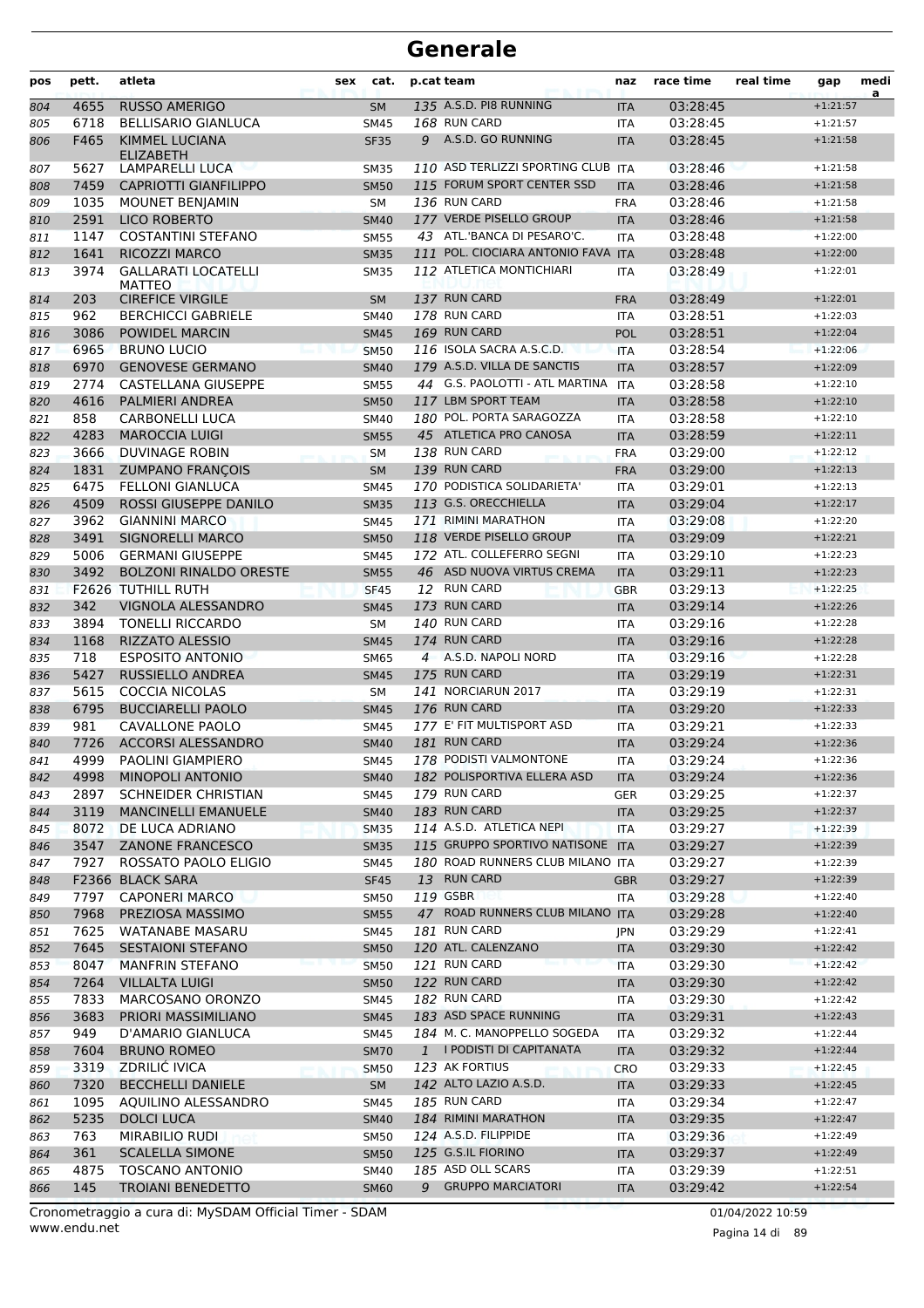| pos        | pett.        | atleta                                                        | sex | cat.                       |                | p.cat team                                                | naz                      | race time            | real time | gap                      | medi<br>a |
|------------|--------------|---------------------------------------------------------------|-----|----------------------------|----------------|-----------------------------------------------------------|--------------------------|----------------------|-----------|--------------------------|-----------|
| 867        | 5963         | <b>SCHMIDT JAN-SIMON</b>                                      |     | <b>SM35</b>                |                | 116 RUN CARD                                              | <b>GER</b>               | 03:29:43             |           | $+1:22:55$               |           |
| 868        |              | <b>F1452 ANDORLINI CRISTINA</b>                               |     | <b>SF55</b>                | 1              | <b>G.S.IL FIORINO</b>                                     | <b>ITA</b>               | 03:29:44             |           | $+1:22:56$               |           |
| 869        | 7435         | <b>CICCIOLI MORENO</b>                                        |     | <b>PM</b>                  | 2              | POLISPORTIVA SERVIGLIANO                                  | <b>ITA</b>               | 03:29:45             |           | $+1:22:57$               |           |
| 870        | 262          | PROIETTI DANILO                                               |     | <b>SM35</b>                |                | 117 PODISTICA SOLIDARIETA'                                | <b>ITA</b>               | 03:29:45             |           | $+1:22:57$               |           |
| 871        | 5108         | <b>FELICE LUCA</b>                                            |     | <b>SM40</b>                |                | 186 ASD PODISTICA SAN SALVO                               | <b>ITA</b>               | 03:29:46             |           | $+1:22:58$               |           |
| 872        | 3807         | SCARZANELLA GIACOMO                                           |     | <b>SM35</b>                |                | 118 POLISPORTIVA ELLERA ASD                               | <b>ITA</b>               | 03:29:46             |           | $+1:22:58$               |           |
| 873        | 5966         | <b>PAOLUCCI ANDREA</b>                                        |     | <b>SM35</b>                |                | 119 LBM SPORT TEAM                                        | <b>ITA</b>               | 03:29:48             |           | $+1:23:00$               |           |
| 874        | 1032<br>5240 | <b>COCCOLI STEFANO</b><br>ANDREANI MASSIMILIANO               |     | <b>SM40</b>                |                | 187 SOPRALAPANCA SRL SOC.<br>186 ASD GS AVIS PRATOVECCHIO | <b>ITA</b>               | 03:29:51<br>03:29:51 |           | $+1:23:03$<br>$+1:23:03$ |           |
| 875<br>876 | 4507         | CARLOMAGNO ANDREA                                             |     | <b>SM45</b><br><b>SM50</b> |                | 126 CALCATERRA SPORT ASD                                  | <b>ITA</b><br>ITA        | 03:29:52             |           | $+1:23:04$               |           |
| 877        | 3168         | <b>PACE SERGIO</b>                                            |     | <b>SM45</b>                |                | 187 RUN CARD                                              | <b>ITA</b>               | 03:29:53             |           | $+1:23:05$               |           |
| 878        | 3117         | <b>NUDO LUIGI</b>                                             |     | <b>SM45</b>                |                | 188 RUN ATHLETIC TEAM A.S.D.                              | <b>ITA</b>               | 03:29:53             |           | $+1:23:05$               |           |
| 879        | 7911         | <b>NOLE' GIUSEPPE</b>                                         |     | <b>SM45</b>                |                | 189 RUN CARD                                              | <b>ITA</b>               | 03:29:55             |           | $+1:23:07$               |           |
| 880        | 558          | ROCCHI ALESSIO                                                |     | <b>SM45</b>                |                | 190 ASD ATLETICA SANTA                                    | ITA                      | 03:29:56             |           | $+1:23:08$               |           |
| 881        | F192         | <b>GROSS STEPHANIE</b>                                        |     | <b>SF45</b>                |                | 14 RUN CARD                                               | <b>FRA</b>               | 03:29:57             |           | $+1:23:09$               |           |
| 882        | 5860         | <b>MARTINELLI ANDREA</b>                                      |     | SM                         |                | 143 RUN CARD                                              | ITA                      | 03:29:57             |           | $+1:23:09$               |           |
| 883        | 3051         | <b>CERIONI CARLO</b>                                          |     | <b>SM50</b>                |                | 127 GSBR                                                  | <b>ITA</b>               | 03:30:00             |           | $+1:23:12$               |           |
| 884        | 6229         | <b>NESPECA DANIELE</b>                                        |     | <b>SM45</b>                |                | 191 RUN CARD                                              | <b>ITA</b>               | 03:30:02             |           | $+1:23:14$               |           |
| 885        | 3722         | <b>ACIERNO STEFANO</b>                                        |     | <b>SM45</b>                |                | 192 ATLETICA SAN NICOLA                                   | <b>ITA</b>               | 03:30:02             |           | $+1:23:14$               |           |
| 886        | 7889         | <b>GUTIERREZ CARRILLO SAUL</b>                                |     | <b>SM</b>                  |                | 144 ATHLETICA VATICANA A.S.D.                             | <b>MEX</b>               | 03:30:04             |           | $+1:23:16$               |           |
| 887        | 3791         | <b>ALEIANDRO</b><br><b>GIUNZIONI STELLA</b><br><b>ROBERTO</b> |     | <b>SM50</b>                |                | 128 RUN CARD                                              | <b>ITA</b>               | 03:30:05             |           | $+1:23:17$               |           |
| 888        | 8298         | SACCHETTO VALERIO                                             |     | <b>SM50</b>                |                | 129 AVIS MARATHON VERBANIA                                | ITA                      | 03:30:11             |           | $+1:23:23$               |           |
| 889        |              | F2401 BRUSTENGHI CHIARA                                       |     | <b>SF50</b>                | $\overline{7}$ | <b>RUN CARD</b>                                           | <b>ITA</b>               | 03:30:13             |           | $+1:23:25$               |           |
| 890        | 3230         | <b>BENAGLIA GIUSEPPE</b>                                      |     | <b>SM45</b>                |                | 193 RUN CARD                                              | ITA                      | 03:30:16             |           | $+1:23:28$               |           |
| 891        | 8046         | DELLA CORTE SALVATORE                                         |     | <b>SM50</b>                |                | 130 A.S. TEAM FRANCAVILLA                                 | <b>ITA</b>               | 03:30:16             |           | $+1:23:28$               |           |
| 892        | 7271         | <b>GALLUZZO ANTONIO</b>                                       |     | <b>SM</b>                  |                | 145 VIRTUS VILLA ADA FASHION                              | <b>ITA</b>               | 03:30:17             |           | $+1:23:29$               |           |
| 893        | 1475         | <b>BATTAINI MARCO</b>                                         |     | <b>SM50</b>                |                | 131 G.P. CASALESE                                         | <b>ITA</b>               | 03:30:17             |           | $+1:23:29$               |           |
| 894        | 7890         | <b>SANELLI MARIO</b>                                          |     | <b>SM40</b>                |                | 188 ATHLETICA VATICANA A.S.D.                             | <b>ITA</b>               | 03:30:18             |           | $+1:23:30$               |           |
| 895        | 7836         | <b>NORDIO ANDREA</b>                                          |     | <b>SM45</b>                |                | 194 ROAD RUNNERS CLUB MILANO                              | <b>ITA</b>               | 03:30:20             |           | $+1:23:32$               |           |
| 896        | 4224         | <b>CANALS LLUÍS</b>                                           |     | <b>SM40</b>                |                | 189 RUN CARD                                              | ESP                      | 03:30:20             |           | $+1:23:32$               |           |
| 897        | 5641<br>1310 | <b>TERRAZZI CLAUDIO</b><br><b>CHIARELLI FRANCESCO</b>         |     | <b>SM40</b>                |                | 190 RUN CARD<br>191 SLOW RUNNING                          | <b>ITA</b>               | 03:30:22             |           | $+1:23:35$               |           |
| 898<br>899 | 291          | <b>CORSI DANIELE</b>                                          |     | <b>SM40</b><br><b>SM40</b> |                | 192 FORUM SPORT CENTER SSD                                | <b>ITA</b><br><b>ITA</b> | 03:30:23<br>03:30:24 |           | $+1:23:35$<br>$+1:23:36$ |           |
| 900        | 3917         | VISCHETTI GESUALDO                                            |     | <b>SM45</b>                |                | 195 RUN CARD                                              | <b>ITA</b>               | 03:30:24             |           | $+1:23:36$               |           |
| 901        | 5657         | <b>BUFFA DIEGO</b>                                            |     | <b>SM45</b>                |                | 196 TEAM MARATHON S.S.D.                                  | <b>ITA</b>               | 03:30:24             |           | $+1:23:36$               |           |
| 902        | 7540         | PETRINO MICHELE                                               |     | <b>SM45</b>                |                | 197 FREE RUNNERS ISERNIA                                  | <b>ITA</b>               | 03:30:27             |           | $+1:23:39$               |           |
| 903        | 2678         | PRINI SANDRO                                                  |     | <b>SM55</b>                |                | 48 ATLETICA CORRIFERRARA                                  | <b>ITA</b>               | 03:30:27             |           | $+1:23:39$               |           |
| 904        | 5097         | <b>ANTENUCCI FABIO</b>                                        |     | <b>SM50</b>                |                | 132 ASD PODISTICA SAN SALVO                               | <b>ITA</b>               | 03:30:31             |           | $+1:23:43$               |           |
| 905        | F358         | <b>MARIANI JULIA</b>                                          |     | SF                         |                | 15 ASD PODISTICA SAN SALVO                                | <b>ITA</b>               | 03:30:32             |           | $+1:23:44$               |           |
| 906        | 4034         | PALMA ANDREA                                                  |     | SM40                       |                | 193 PODISTICA SOLIDARIETA'                                | ITA                      | 03:30:32             |           | $+1:23:44$               |           |
| 907        | 3401         | <b>FLAMINI FERDINANDO</b>                                     |     | <b>SM35</b>                |                | 120 MARA' AVIS MARATHON                                   | <b>ITA</b>               | 03:30:33             |           | $+1:23:45$               |           |
| 908        | F128         | <b>BONNET EMILIE</b>                                          |     | <b>SF</b>                  |                | 16 RUN CARD                                               | <b>FRA</b>               | 03:30:35             |           | $+1:23:47$               |           |
| 909        | 945          | <b>GIULIANO ROMEO</b>                                         |     | <b>SM45</b>                |                | 198 PODISTICA SOLIDARIETA'                                | <b>ITA</b>               | 03:30:37             |           | $+1:23:49$               |           |
| 910        | 7662         | LO MUZIO GAETANO                                              |     | SM45                       |                | 199 RUN CARD                                              | ITA                      | 03:30:39             |           | $+1:23:51$               |           |
| 911        | 2578         | <b>BACCHIN FILIPPO</b>                                        |     | <b>SM</b>                  |                | <b>146 RUN CARD</b>                                       | <b>ITA</b>               | 03:30:44             |           | $+1:23:56$               |           |
| 912        | 5306<br>4649 | MEDARDONI MATTEO                                              |     | SM40                       |                | 194 A.S.D.PODISTICA AVIS<br>133 PUROSANGUE ATHLETICS      | ITA                      | 03:30:45             |           | $+1:23:57$               |           |
| 913        | 6205         | <b>ROSA GIANLUCA</b><br>CANTAMESSA LUCA                       |     | <b>SM50</b><br>SM40        |                | 195 G.P. VIRGILIANO                                       | <b>ITA</b><br><b>ITA</b> | 03:30:46<br>03:30:50 |           | $+1:23:58$<br>$+1:24:02$ |           |
| 914<br>915 | 3554         | <b>BALDELLA DONATELLO</b>                                     |     | <b>SM50</b>                |                | 134 6 IN MOVIMENTO A.S.D.                                 | <b>ITA</b>               | 03:30:52             |           | $+1:24:04$               |           |
| 916        | 3780         | TRIM IAN                                                      |     | <b>SM45</b>                |                | 200 RUN CARD                                              | <b>GBR</b>               | 03:30:52             |           | $+1:24:04$               |           |
| 917        | 7377         | LLUCH MARCO DANIEL                                            |     | <b>SM45</b>                |                | 201 RUN CARD                                              | <b>ESP</b>               | 03:30:52             |           | $+1:24:04$               |           |
| 918        | 4895         | <b>MOFFA FABRIZIO</b>                                         |     | <b>SM50</b>                |                | 135 RUN CARD                                              | <b>ITA</b>               | 03:30:52             |           | $+1:24:04$               |           |
| 919        | 6832         | PITTEROFF BERND                                               |     | <b>SM35</b>                |                | 121 RUN CARD                                              | <b>AUT</b>               | 03:30:53             |           | $+1:24:05$               |           |
| 920        | 1464         | <b>TETI MICHELE</b>                                           |     | SM                         |                | 147 ASD ATLETICA LA SBARRA                                | <b>ITA</b>               | 03:30:56             |           | $+1:24:08$               |           |
| 921        | 2381         | <b>MURANO FRANCO ENRICO</b>                                   |     | <b>SM50</b>                |                | 136 RUN CARD                                              | <b>ITA</b>               | 03:30:56             |           | $+1:24:08$               |           |
| 922        | 7071         | <b>INTRONA ATTILIO</b>                                        |     | <b>SM60</b>                |                | 10 ATLETICA TOMMASO ASSI                                  | <b>ITA</b>               | 03:30:57             |           | $+1:24:09$               |           |
| 923        | 5489         | <b>NALDI BRUNO</b>                                            |     | <b>SM50</b>                |                | 137 ASD TOSCO-ROMAGNOLA                                   | <b>ITA</b>               | 03:30:59             |           | $+1:24:12$               |           |
| 924        | 7603         | <b>GENTILE AMBROGIO</b>                                       |     | <b>SM65</b>                |                | 5 A.DOPOLAVORO FERROVIARIO ITA                            |                          | 03:31:01             |           | $+1:24:13$               |           |
| 925        | 3307         | LA CORTE IGNAZIO                                              |     | <b>SM35</b>                |                | 122 ASD TERMINI MARATHON E                                | <b>ITA</b>               | 03:31:01             |           | $+1:24:13$               |           |
| 926        | 8203         | ADREVENO ANDREA                                               |     | <b>SM45</b>                |                | 202 RUN CARD                                              | <b>ITA</b>               | 03:31:02             |           | $+1:24:14$               |           |
| 927        | 6850         | SINISCALCHI LODOVICO                                          |     | <b>SM45</b>                |                | 203 A.S.D. PODISTI ALTO SANNIO                            | <b>ITA</b>               | 03:31:03             |           | $+1:24:15$               |           |
| 928        | 6963         | LUCHINO FABRIZIO                                              |     | <b>SM50</b>                |                | 138 ASD MICHELIN SPORT CLUB                               | ITA                      | 03:31:04             |           | $+1:24:16$               |           |
| 929        | 1090         | ROMITO VALERIO                                                |     | <b>SM</b>                  |                | 148 ATLETICA PHOENIX ASD                                  | <b>ITA</b>               | 03:31:09             |           | $+1:24:21$               |           |

www.endu.net Cronometraggio a cura di: MySDAM Official Timer - SDAM 01/04/2022 10:59

Pagina 15 di 89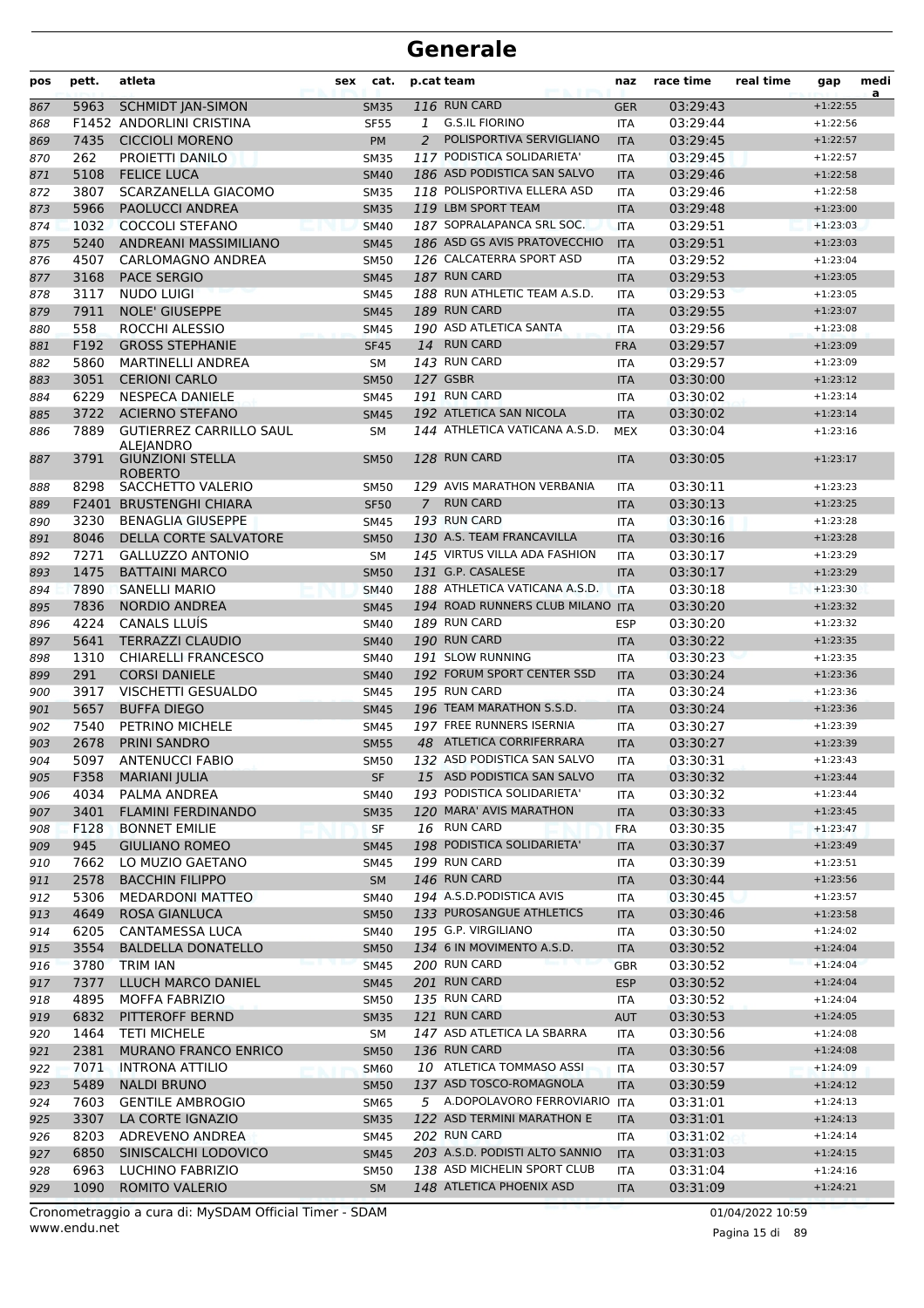| pos | pett. | atleta                      | sex | cat.        | p.cat team                         | naz        | race time | real time | gap        | medi<br>a |
|-----|-------|-----------------------------|-----|-------------|------------------------------------|------------|-----------|-----------|------------|-----------|
| 930 | 7035  | <b>MARESCA FRANCO</b>       |     | <b>SM50</b> | 139 A.S. ROMA ROAD R.CLUB          | <b>ITA</b> | 03:31:10  |           | $+1:24:23$ |           |
| 931 | 8075  | <b>IACHETTI GIULIO</b>      |     | <b>SM45</b> | 204 A.S.D. TRA LE RIGHE            | <b>ITA</b> | 03:31:11  |           | $+1:24:23$ |           |
| 932 | 2876  | DEL BORRELLO VINCENZO       |     | <b>SM55</b> | 49 GSBR                            | <b>ITA</b> | 03:31:12  |           | $+1:24:24$ |           |
| 933 | 2313  | AKREMI MIKKA HAFEDH         |     | SM45        | 205 RUN CARD                       | <b>TUN</b> | 03:31:12  |           | $+1:24:24$ |           |
| 934 |       | F2179 LLORET-LINARES CELIA  |     | <b>SF45</b> | 15 RUN CARD                        | <b>FRA</b> | 03:31:17  |           | $+1:24:29$ |           |
| 935 | 3475  | <b>CERBINI ALESSANDRO</b>   |     | SM50        | 140 RUN CARD                       | <b>ITA</b> | 03:31:18  |           | $+1:24:30$ |           |
| 936 | 517   | <b>CAPRIGLIONE ANTONIO</b>  |     | <b>SM55</b> | 50 A.S.D. MARATHON CLUB            | <b>ITA</b> | 03:31:19  |           | $+1:24:31$ |           |
| 937 |       | <b>F1718 CIERO LOREDANA</b> |     | <b>SF45</b> | 16 VICENZA MARATHON                | <b>ITA</b> | 03:31:20  |           | $+1:24:32$ |           |
| 938 | 8187  | <b>DANIELE GIUSEPPE</b>     |     | <b>SM50</b> | 141 TEAM CAMELOT A.S.D.            | <b>ITA</b> | 03:31:21  |           | $+1:24:33$ |           |
| 939 | 3815  | <b>CAPASSO FRANCESCO</b>    |     | <b>SM</b>   | 149 G.P.PIOMBINO AVIS              | <b>ITA</b> | 03:31:21  |           | $+1:24:34$ |           |
| 940 |       | <b>F1203 SIMONI VALERIA</b> |     | <b>SF40</b> | 11 G.P.PIOMBINO AVIS               | <b>ITA</b> | 03:31:22  |           | $+1:24:34$ |           |
| 941 | 6992  | <b>MONNO GENNARO</b>        |     | SM45        | 206 BITETTO RUNNERS A.S.D.         | <b>ITA</b> | 03:31:22  |           | $+1:24:34$ |           |
| 942 | 5635  | <b>RINI FILIPPO</b>         |     | <b>SM45</b> | 207 ASD TERMINI MARATHON E         | <b>ITA</b> | 03:31:25  |           | $+1:24:37$ |           |
| 943 |       | F1132 ABBONDANZA ANTONELLA  |     | <b>SF40</b> | 12 PODISTICA SOLIDARIETA'          | <b>ITA</b> | 03:31:30  |           | $+1:24:42$ |           |
| 944 | 5920  | <b>MULAS PIERLUIGI</b>      |     | <b>SM45</b> | 208 CAGLIARI MARATHON CLUB         | <b>ITA</b> | 03:31:32  |           | $+1:24:44$ |           |
| 945 | 3516  | <b>NECCIA MIRCO</b>         |     | <b>SM</b>   | 150 ATL. COLLEFERRO SEGNI          | <b>ITA</b> | 03:31:35  |           | $+1:24:47$ |           |
| 946 | 985   | <b>PASTORE ANDREA</b>       |     | <b>SM50</b> | 142 RUN CARD                       | <b>ITA</b> | 03:31:38  |           | $+1:24:50$ |           |
| 947 | 8259  | <b>ENGLER LUKAS</b>         |     | SM40        | 196 RUN CARD                       | SUI        | 03:31:39  |           | $+1:24:51$ |           |
| 948 | 4123  | <b>SESSA CARMINE</b>        |     | <b>SM50</b> | 143 A. S. D. MILONRUNNERS          | <b>ITA</b> | 03:31:39  |           | $+1:24:51$ |           |
| 949 |       | F2500 BALWAS WIOLETTA       |     | <b>SF45</b> | 17 GRUPPO MILLEPIEDI               | POL        | 03:31:39  |           | $+1:24:51$ |           |
| 950 | 1704  | <b>PADULO GIUSEPPE</b>      |     | <b>SM50</b> | 144 RICCIA ROAD RUNNERS            | <b>ITA</b> | 03:31:41  |           | $+1:24:53$ |           |
| 951 | 2574  | <b>IMPERIALI FILIPPO</b>    |     | <b>SM55</b> | 51 RUN CARD                        | <b>ITA</b> | 03:31:42  |           | $+1:24:54$ |           |
| 952 | 6953  | <b>BATTISTONI GIACOMO</b>   |     | <b>SM</b>   | 151 G.S. UISPORT AVIS TODI         | <b>ITA</b> | 03:31:42  |           | $+1:24:54$ |           |
| 953 | 1892  | CAGNOTTI EZIO               |     | <b>SM60</b> | 11 A.S.D. ATL. FOSSANO '75         | <b>ITA</b> | 03:31:44  |           | $+1:24:56$ |           |
| 954 | 4885  | <b>DORIO ANDREA</b>         |     | <b>SM35</b> | 123 AFV BELTRAME                   | <b>ITA</b> | 03:31:47  |           | $+1:24:59$ |           |
| 955 | 6977  | <b>FONDRINI LUCA</b>        |     | SM45        | 209 A.S. ROMA ROAD R.CLUB          | <b>ITA</b> | 03:31:47  |           | $+1:24:59$ |           |
| 956 | 6814  | PIETROGIACOMI DANIELE       |     | <b>SM40</b> | 197 RUN CARD                       | <b>ITA</b> | 03:31:48  |           | $+1:25:00$ |           |
| 957 | 5465  | <b>LEGHISSA MARCO</b>       |     | SM45        | 210 PODISMO BUTTRIO                | <b>ITA</b> | 03:31:51  |           | $+1:25:03$ |           |
| 958 | 6917  | <b>GIRONACCI PAOLO</b>      |     | <b>SM45</b> | 211 ASD PORTO SAN GIORGIO          | <b>ITA</b> | 03:31:53  |           | $+1:25:05$ |           |
| 959 | F206  | <b>BARTOLI ANTONIETTA</b>   |     | <b>SF40</b> | 13 PODISTICA SOLIDARIETA'          | <b>ITA</b> | 03:31:53  |           | $+1:25:05$ |           |
| 960 | 5107  | <b>D'ALOISIO MAURIZIO</b>   |     | <b>SM55</b> | 52 ASD PODISTICA SAN SALVO         | <b>ITA</b> | 03:31:55  |           | $+1:25:07$ |           |
| 961 | 3527  | <b>VALDINOCI LUCA</b>       |     | SM50        | 145 RUN CARD                       | <b>ITA</b> | 03:31:56  |           | $+1:25:08$ |           |
| 962 | 6278  | <b>SEPE BRUNO</b>           |     | <b>SM50</b> | 146 RUN CARD                       | <b>ITA</b> | 03:31:56  |           | $+1:25:09$ |           |
| 963 | 3536  | <b>TROISE PAOLO</b>         |     | <b>SM50</b> | 147 ATLETICA LEGGERA PORTICI       | <b>ITA</b> | 03:31:58  |           | $+1:25:11$ |           |
| 964 | 7060  | PREZIOSO ALESSANDRO         |     | <b>SM45</b> | 212 SAI FRECCE BIANCHE             | <b>ITA</b> | 03:31:59  |           | $+1:25:12$ |           |
| 965 | 4479  | <b>LOMBARDI FRANCESCO</b>   |     | <b>SM50</b> | 148 POL. MAGNA GRAECIA ASD         | <b>ITA</b> | 03:32:00  |           | $+1:25:12$ |           |
| 966 | 7388  | PASSARELLA CARMINE          |     | <b>SM35</b> | 124 RUNNING TEAM TRAMUTOLA         | <b>ITA</b> | 03:32:01  |           | $+1:25:13$ |           |
| 967 | 6623  | ROMANO RICCARDO             |     | <b>SM50</b> | 149 ASD GS AVIS PRATOVECCHIO       | <b>ITA</b> | 03:32:04  |           | $+1:25:17$ |           |
| 968 | 730   | <b>CENNI MICHELE</b>        |     | <b>SM35</b> | 125 RIMINI MARATHON                | <b>ITA</b> | 03:32:11  |           | $+1:25:23$ |           |
| 969 | 8460  | <b>SAVO LUCA</b>            |     | <b>SM50</b> | 150 PODISTICA SOLIDARIETA'         | ITA        | 03:32:12  |           | $+1:25:24$ |           |
| 970 | 6288  | PIRRI MICHELE               |     | <b>SM50</b> | 151 A.S.D. PIETRO GUARINO          | <b>ITA</b> | 03:32:15  |           | $+1:25:27$ |           |
| 971 | 371   | ROLLA DAVIDE                |     | SM45        | 213 ASD TERMINI MARATHON E         | ITA        | 03:32:18  |           | $+1:25:30$ |           |
| 972 | 4456  | <b>SANTORI ALESSIO</b>      |     | <b>SM</b>   | 152 RUN CARD                       | <b>ITA</b> | 03:32:18  |           | $+1:25:30$ |           |
| 973 |       | F2334 RINALDI PAOLA         |     | <b>SF</b>   | 17 RUNNERS BERGAMO                 | <b>ITA</b> | 03:32:19  |           | $+1:25:31$ |           |
| 974 | F270  | <b>VENTURI CHIARA</b>       |     | <b>SF45</b> | 18 ATLETICA IL COLLE ASD           | <b>ITA</b> | 03:32:22  |           | $+1:25:35$ |           |
| 975 | 7504  | SASSARA GIOVANNI            |     | SM40        | 198 RUN CARD                       | ITA        | 03:32:26  |           | $+1:25:38$ |           |
| 976 | 4477  | <b>CORRADO FAUSTO</b>       |     | <b>SM45</b> | 214 POL. MAGNA GRAECIA ASD         | <b>ITA</b> | 03:32:26  |           | $+1:25:38$ |           |
| 977 | 2584  | <b>CLEMENTI ALESSANDRO</b>  |     | SM45        | 215 RUN CARD                       | ITA        | 03:32:27  |           | $+1:25:39$ |           |
| 978 |       | F1636 FAVALE ANTONELLA      |     | <b>SF40</b> | 14 LA FABRICA DI CORSA             | <b>ITA</b> | 03:32:27  |           | $+1:25:39$ |           |
| 979 | 5255  | MUSCATELLO ANTONIO          |     | <b>SM45</b> | 216 A.S. PODISTICA TUGLIE          | <b>ITA</b> | 03:32:28  |           | $+1:25:40$ |           |
| 980 | 4146  | <b>COLOMBO ALESSIO</b>      |     | <b>SM40</b> | 199 AMICI DELLO SPORT BRIOSCO- ITA |            | 03:32:33  |           | $+1:25:45$ |           |
| 981 | 2863  | NAPOLEONI ANDREA            |     | SM45        | 217 ASD NISSOLINO                  | ITA        | 03:32:33  |           | $+1:25:45$ |           |
| 982 | 4085  | <b>BOLLATI FABIO</b>        |     | <b>SM55</b> | 53 RUN CARD                        | <b>ITA</b> | 03:32:36  |           | $+1:25:49$ |           |
| 983 | 3725  | <b>VENTURINO MARIO</b>      |     | <b>SM70</b> | 2 CUS CASSINO                      | ITA        | 03:32:38  |           | $+1:25:50$ |           |
| 984 | F769  | <b>HEUGEBAERT LAURE</b>     |     | <b>SF35</b> | 10 ATHLETIC BRUNOY CLUB            | <b>FRA</b> | 03:32:38  |           | $+1:25:50$ |           |
| 985 | 2199  | <b>BEGLIOMINI GABRIELE</b>  |     | SM45        | 218 A.S.C.D. SILVANO FEDI          | ITA        | 03:32:39  |           | $+1:25:51$ |           |
| 986 | 7656  | <b>BRISIGOTTI MASSIMO</b>   |     | <b>SM50</b> | 152 PODISTICA SOLIDARIETA'         | <b>ITA</b> | 03:32:40  |           | $+1:25:52$ |           |
| 987 | 7343  | <b>BERARDINETTI MORENO</b>  |     | <b>SM40</b> | 200 RUN CARD                       | ITA        | 03:32:40  |           | $+1:25:52$ |           |
| 988 | 6801  | LOSA DIEGO                  |     | <b>SM35</b> | 126 RUNNERS CAPRIOLESE             | <b>ITA</b> | 03:32:41  |           | $+1:25:53$ |           |
| 989 | 3190  | <b>CURTARELLO PAOLO</b>     |     | SM45        | 219 ATL. MONTE MARIO               | ITA        | 03:32:42  |           | $+1:25:54$ |           |
| 990 | 1962  | <b>UERLINGS YVES</b>        |     | <b>SM45</b> | 220 RUN CARD                       | <b>BEL</b> | 03:32:44  |           | $+1:25:56$ |           |
| 991 | 3345  | <b>CRISPINO OSCAR</b>       |     | SM45        | 221 RUN CARD                       | ITA        | 03:32:47  |           | $+1:25:59$ |           |
| 992 | 4724  | D'AMBROSIO PASQUALE         |     | <b>SM50</b> | 153 RUN CARD                       | <b>ITA</b> | 03:32:47  |           | $+1:25:59$ |           |
| 993 | 8061  | <b>FASCETTI FABIO</b>       |     | <b>SM35</b> | 127 LBM SPORT TEAM                 | ITA        | 03:32:50  |           | $+1:26:02$ |           |
|     |       |                             |     |             |                                    |            |           |           |            |           |

Pagina 16 di 89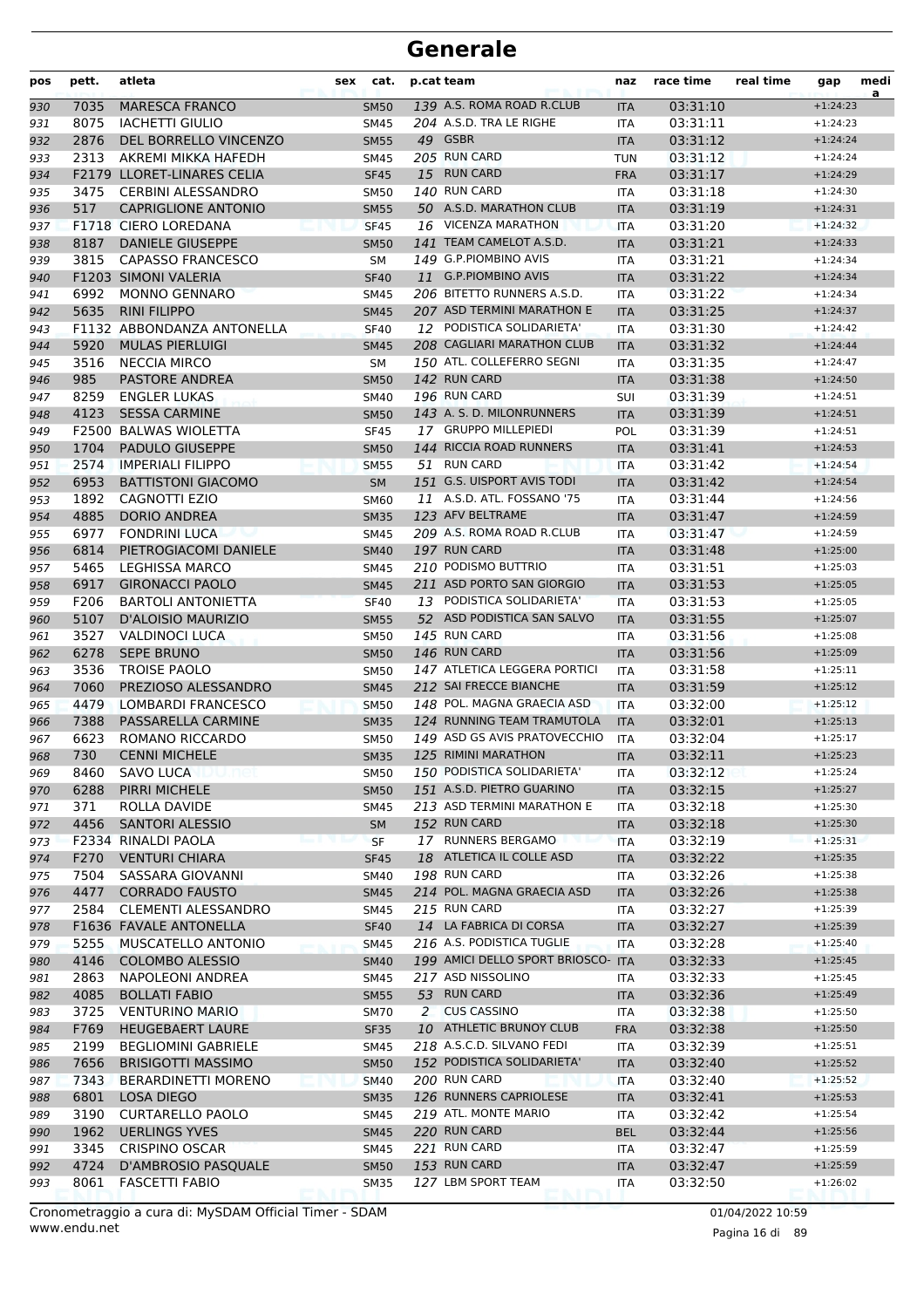| pos          | pett.        | atleta                                            | sex | cat.                       |    | p.cat team                                     | naz                      | race time            | real time | gap                      | medi<br>a |
|--------------|--------------|---------------------------------------------------|-----|----------------------------|----|------------------------------------------------|--------------------------|----------------------|-----------|--------------------------|-----------|
| 994          | 3646         | <b>SIBONA VALERIO</b>                             |     | <b>SM40</b>                |    | 201 RUN CARD                                   | <b>ITA</b>               | 03:32:50             |           | $+1:26:02$               |           |
| 995          | 8117         | <b>VULTAGGIO GIACOMO</b>                          |     | <b>SM50</b>                |    | 154 G.S.D. 5 TORRI FIAMME                      | <b>ITA</b>               | 03:32:53             |           | $+1:26:05$               |           |
| 996          | 2974         | <b>PRATESI GIANLUCA</b>                           |     | <b>SM50</b>                |    | 155 A.S.D. PIANO MA ARRIVIAMO                  | <b>ITA</b>               | 03:32:53             |           | $+1:26:05$               |           |
| 997          | 4025         | <b>CORBUCCI LORENZO</b>                           |     | <b>SM40</b>                |    | 202 ATLETICA UMBERTIDE                         | <b>ITA</b>               | 03:32:54             |           | $+1:26:06$               |           |
| 998          | F606         | <b>RAAEN TONE</b>                                 |     | <b>SF45</b>                |    | 19 BERGEN TRIATHLON CLUB                       | <b>NOR</b>               | 03:32:57             |           | $+1:26:09$               |           |
| 999          | 1198         | <b>VALENTE PIETRO</b>                             |     | <b>SM45</b>                |    | 222 CRAL TRASPORTI TORINESI                    | <b>ITA</b>               | 03:32:58             |           | $+1:26:10$               |           |
| 1000         | 5488         | <b>HONNAY THOMAS</b>                              |     | <b>SM</b>                  |    | 153 RUN CARD                                   | <b>BEL</b>               | 03:33:05             |           | $+1:26:17$               |           |
| 1001         | F897         | DECANINI VICTORIA ISABEL                          |     | <b>SF45</b>                |    | 20 RUN CARD                                    | <b>ITA</b>               | 03:33:05             |           | $+1:26:18$               |           |
| 1002         |              | F1769 MANARA ANNA                                 |     | <b>SF50</b>                | 8  | G.S.A. VALSESIA                                | <b>ITA</b>               | 03:33:12             |           | $+1:26:24$               |           |
| 1003         | F196         | MIRABELLA LILIANA                                 |     | <b>SF45</b>                | 21 | ATLETICA CECCANO<br>156 ATL. MONDOVI'-ACQUA S. | <b>ITA</b>               | 03:33:13             |           | $+1:26:25$               |           |
| 1004         | 6602         | <b>VIGLIERO DANIELE</b>                           |     | <b>SM50</b>                |    | 203 RUN CARD                                   | <b>ITA</b>               | 03:33:21             |           | $+1:26:33$               |           |
| 1005         | 418<br>714   | <b>HENECZKOWSKI LUKASZ</b><br><b>CASO DAMIANO</b> |     | <b>SM40</b>                |    | 204 ATL. COLLEFERRO SEGNI                      | <b>POL</b>               | 03:33:24<br>03:33:26 |           | $+1:26:36$<br>$+1:26:39$ |           |
| 1006<br>1007 | 379          | <b>TRANI GIUSEPPE</b>                             |     | <b>SM40</b><br><b>SM55</b> |    | 54 ATLETICA SILCA CONEGLIANO                   | <b>ITA</b><br>ITA        | 03:33:29             |           | $+1:26:41$               |           |
| 1008         | 6586         | <b>CONFORTO MATTEO</b>                            |     | <b>SM45</b>                |    | 223 DAINI CARATE BRIANZA                       | <b>ITA</b>               | 03:33:30             |           | $+1:26:42$               |           |
| 1009         | 356          | FERRARESI ALESSANDRO                              |     | SM45                       |    | 224 GRUPPO PODISTI CIARLASCHI                  | <b>ITA</b>               | 03:33:31             |           | $+1:26:43$               |           |
| 1010         | 6931         | <b>BIAGIONI FABIO</b>                             |     | <b>SM45</b>                |    | 225 LBM SPORT TEAM                             | <b>ITA</b>               | 03:33:33             |           | $+1:26:45$               |           |
| 1011         | 5583         | STASOLLA ENZO                                     |     | <b>SM50</b>                |    | 157 MURGIA MARATHON                            | <b>ITA</b>               | 03:33:33             |           | $+1:26:45$               |           |
| 1012         | 7507         | DE BENEDETTIS ANTONIO                             |     | <b>SM40</b>                |    | <b>205 GSBR</b>                                | <b>ITA</b>               | 03:33:36             |           | $+1:26:48$               |           |
| 1013         | 4758         | <b>INCARDONA MIRCO</b>                            |     | <b>SM45</b>                |    | 226 RUN CARD                                   | <b>ITA</b>               | 03:33:38             |           | $+1:26:50$               |           |
| 1014         | 883          | SIQUINI LUCA                                      |     | <b>SM40</b>                |    | 206 RUN CARD                                   | <b>ITA</b>               | 03:33:41             |           | $+1:26:53$               |           |
| 1015         | 7428         | <b>FERRARI ANTONY</b>                             |     | <b>SM55</b>                |    | 55 ATL.PIETRASANTA VERSILIA                    | <b>ITA</b>               | 03:33:43             |           | $+1:26:55$               |           |
| 1016         | 4968         | <b>ACETO ANTONIO</b>                              |     | <b>SM50</b>                |    | 158 RUN CARD                                   | <b>ITA</b>               | 03:33:47             |           | $+1:26:59$               |           |
| 1017         | 5086         | DI PORZIO MARCO                                   |     | <b>SM35</b>                |    | 128 NORCIARUN 2017                             | <b>ITA</b>               | 03:33:47             |           | $+1:26:59$               |           |
| 1018         | 3019         | <b>CORAPI FRANCESCO</b>                           |     | <b>SM</b>                  |    | 154 RUN CARD                                   | <b>ITA</b>               | 03:33:52             |           | $+1:27:04$               |           |
| 1019         |              | F2427 CAISALETIN CUSANGUA                         |     | <b>SF45</b>                |    | 22 A.S.D. RUNNING EVOLUTION                    | ECU                      | 03:33:53             |           | $+1:27:05$               |           |
|              |              | <b>NELLY GUADALUPE</b>                            |     |                            |    |                                                |                          |                      |           |                          |           |
| 1020         | 3601         | CABASA BREN KEVIN                                 |     | <b>SM</b>                  |    | 155 RUN CARD                                   | PHI                      | 03:33:56             |           | $+1:27:08$               |           |
| 1021         | 1690         | <b>BONDI DAVID</b>                                |     | <b>SM</b>                  |    | 156 RUN CARD                                   | <b>ITA</b>               | 03:33:56             |           | $+1:27:08$               |           |
| 1022         | 3073         | MONGELLUZZO LUIGI                                 |     | <b>SM35</b>                |    | 129 A.S. AMATORI VILLA PAMPHILI                | <b>ITA</b>               | 03:33:56             |           | $+1:27:08$               |           |
| 1023         | 6392         | POMPEI MARCO                                      |     | <b>SM60</b>                |    | 12 TEAM CAMELOT A.S.D.                         | <b>ITA</b>               | 03:33:57             |           | $+1:27:09$               |           |
| 1024         | 3719         | CASTIELLO ALESSANDRO                              |     | <b>SM</b>                  |    | 157 RUN CARD<br>159 ATL. COLLEFERRO SEGNI      | <b>ITA</b>               | 03:33:58             |           | $+1:27:10$               |           |
| 1025         | 6717         | <b>COLABUCCI SERGIO</b><br><b>SANTONI SESTO</b>   |     | <b>SM50</b>                |    | 56 PODISTICA SOLIDARIETA'                      | <b>ITA</b>               | 03:33:58             |           | $+1:27:10$               |           |
| 1026         | 7697<br>3414 | NEUMERZHITSKIY VASILIY                            |     | <b>SM55</b><br><b>SM55</b> |    | 57 RUN CARD                                    | <b>ITA</b><br><b>IRL</b> | 03:33:58<br>03:34:00 |           | $+1:27:10$<br>$+1:27:13$ |           |
| 1027<br>1028 | 5653         | <b>SICO NICOLA</b>                                |     | <b>SM55</b>                |    | 58 A.S.D. ATL. SPORTING CALORE ITA             |                          | 03:34:07             |           | $+1:27:19$               |           |
| 1029         | 6320         | <b>GROSSI NICOLA</b>                              |     | <b>SM55</b>                |    | 59 ATLETICA PRO CANOSA                         | <b>ITA</b>               | 03:34:07             |           | $+1:27:19$               |           |
| 1030         | 7322         | <b>CRESTA SOCCORSO</b>                            |     | <b>SM65</b>                | 6  | G.S. C.S.I. MORBEGNO                           | <b>ITA</b>               | 03:34:07             |           | $+1:27:20$               |           |
| 1031         | 2940         | <b>MARCHESELLI ENRICO</b>                         |     | <b>SM35</b>                |    | 130 SOCIETA' VICTORIA                          | <b>ITA</b>               | 03:34:08             |           | $+1:27:20$               |           |
| 1032         | 2592         | <b>MURATORE DAVIDE</b>                            |     | ${\sf SM}$                 |    | 158 RUN CARD                                   | <b>ITA</b>               | 03:34:09             |           | $+1:27:21$               |           |
| 1033         | 4926         | PORRO GIUSEPPE                                    |     | <b>SM50</b>                |    | 160 RUN CARD                                   | ITA                      | 03:34:09             |           | $+1:27:21$               |           |
| 1034         | 5552         | <b>FORMENTINI PIERLUIGI</b>                       |     | <b>SM40</b>                |    | 207 ATLETICA CIVITANOVA                        | <b>ITA</b>               | 03:34:09             |           | $+1:27:21$               |           |
| 1035         | 3530         | MEZZENZANA ALESSIO                                |     | <b>SM45</b>                |    | 227 RUN CARD                                   | ITA                      | 03:34:10             |           | $+1:27:22$               |           |
| 1036         | 7287         | <b>COLANTONI SERGIO</b>                           |     | <b>SM60</b>                |    | 13 PODISTICA SOLIDARIETA'                      | <b>ITA</b>               | 03:34:11             |           | $+1:27:23$               |           |
| 1037         | 1148         | <b>RICCI DANIELE</b>                              |     | SM                         |    | 159 PODISTICA EMPOLESE 1986                    | <b>ITA</b>               | 03:34:13             |           | $+1:27:25$               |           |
| 1038         | 7593         | <b>LANTERO VALERIO</b>                            |     | <b>SM40</b>                |    | 208 RUN CARD                                   | <b>ITA</b>               | 03:34:13             |           | $+1:27:26$               |           |
|              |              | <b>GIOVANNI</b>                                   |     |                            |    |                                                |                          |                      |           |                          |           |
| 1039         | F536         | <b>TAMENI VERONICA</b>                            |     | <b>SF40</b>                |    | 15 ATL. CALENZANO<br>161 RUN CARD              | ITA                      | 03:34:17             |           | $+1:27:29$               |           |
| 1040         | 1391<br>7347 | <b>BIN JEAN-POL</b>                               |     | <b>SM50</b>                |    | 60 RUN CARD                                    | <b>FRA</b>               | 03:34:20<br>03:34:20 |           | $+1:27:32$               |           |
| 1041<br>1042 | 348          | <b>VICIANI ROBERTO</b><br><b>MARIANI GABRIELE</b> |     | <b>SM55</b><br><b>SM50</b> |    | 162 MONZA MARATHON TEAM - A. ITA               | <b>ITA</b>               | 03:34:26             |           | $+1:27:33$<br>$+1:27:38$ |           |
|              | 8154         | LIPPOLIS VINCENZO                                 |     | <b>SM45</b>                |    | 228 A.S.D. NADIR ON THE ROAD -                 | <b>ITA</b>               | 03:34:34             |           | $+1:27:47$               |           |
| 1043<br>1044 | 473          | <b>GAMBARIN FRANÇOIS</b>                          |     | <b>SM50</b>                |    | 163 LA MEUTE RUNNING                           | <b>FRA</b>               | 03:34:35             |           | $+1:27:47$               |           |
| 1045         | 6249         | <b>GIOVANNELLI ROBERTO</b>                        |     | SM40                       |    | 209 RUN CARD                                   | ITA                      | 03:34:35             |           | $+1:27:47$               |           |
| 1046         | 2576         | DE BORTOLI LORENZO                                |     | <b>SM45</b>                |    | 229 STRACARRARA                                | <b>ITA</b>               | 03:34:37             |           | $+1:27:49$               |           |
| 1047         | 7876         | LUCCHETTI SERGIO                                  |     | <b>SM50</b>                |    | 164 LBM SPORT TEAM                             | <b>ITA</b>               | 03:34:40             |           | $+1:27:52$               |           |
| 1048         | 553          | <b>BAHL JOHANNES</b>                              |     | <b>SM45</b>                |    | 230 RUN CARD                                   | <b>GER</b>               | 03:34:40             |           | $+1:27:52$               |           |
| 1049         | 1750         | DI MARIO LUCA                                     |     | <b>SM35</b>                |    | 131 RUN CARD                                   | ITA                      | 03:34:41             |           | $+1:27:53$               |           |
| 1050         | 8211         | <b>RUSSO DANIELE</b>                              |     | <b>SM45</b>                |    | 231 GSBR                                       | <b>ITA</b>               | 03:34:42             |           | $+1:27:54$               |           |
| 1051         | 8208         | DE PASCALE PASQUALINO                             |     | <b>SM40</b>                |    | 210 GSBR                                       | ITA                      | 03:34:42             |           | $+1:27:54$               |           |
| 1052         | 6728         | <b>TROISI MARCO</b>                               |     | <b>SM45</b>                |    | 232 LBM SPORT TEAM                             | <b>ITA</b>               | 03:34:43             |           | $+1:27:55$               |           |
| 1053         | 6351         | SIMEONI MAURIZIO                                  |     | <b>SM50</b>                |    | 165 RUN CARD                                   | ITA                      | 03:34:45             |           | $+1:27:57$               |           |
| 1054         | F748         | <b>GALEOTTI FRANCESCA</b>                         |     | <b>SF40</b>                |    | 16 ATL. MONTE MARIO                            | <b>ITA</b>               | 03:34:46             |           | $+1:27:58$               |           |
| 1055         | F151         | MASCIULLI ARIANNA                                 |     | <b>SF40</b>                |    | 17 ASD US ACLI MARATHON                        | ITA                      | 03:34:47             |           | $+1:27:59$               |           |
| 1056         | 3298         | <b>WOLINSKY CHARLES</b>                           |     | <b>SM35</b>                |    | 132 RUN CARD                                   | <b>USA</b>               | 03:34:48             |           | $+1:28:00$               |           |
|              |              |                                                   |     |                            |    |                                                |                          |                      |           |                          |           |

www.endu.net Cronometraggio a cura di: MySDAM Official Timer - SDAM 01/04/2022 10:59 01/04/2022 10:59

Pagina 17 di 89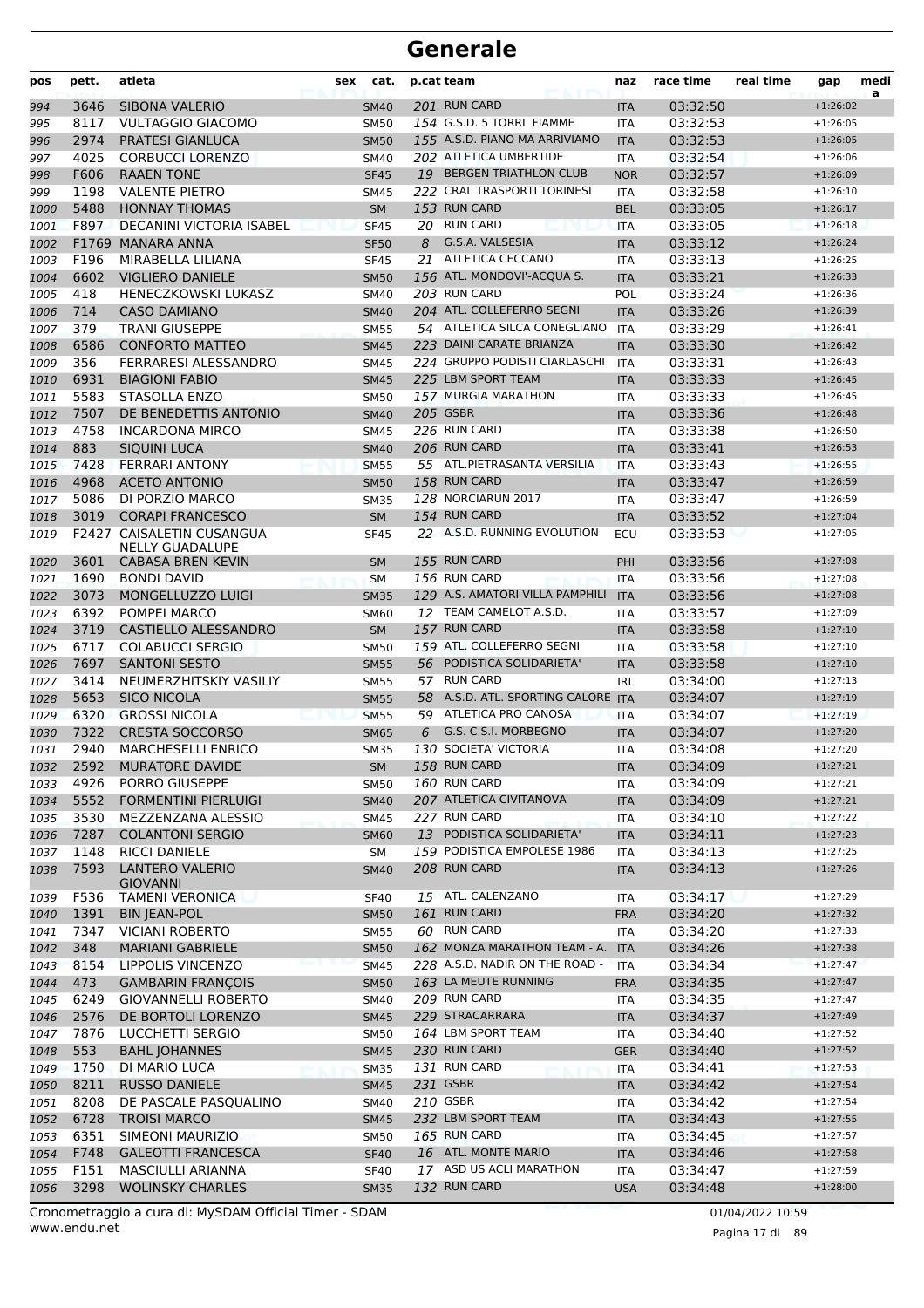| pos  | pett. | atleta                       | sex | cat.        |    | p.cat team                       | naz        | race time | real time | gap        | medi<br>a |
|------|-------|------------------------------|-----|-------------|----|----------------------------------|------------|-----------|-----------|------------|-----------|
|      |       | <b>ZOLTAN</b>                |     |             |    |                                  |            |           |           |            |           |
| 1057 | 3574  | <b>SCEVOLA JACOPO</b>        |     | <b>SM</b>   |    | 160 ASD OLL SCARS                | <b>ITA</b> | 03:34:48  |           | $+1:28:00$ |           |
| 1058 | 3524  | <b>GIGLIOTTI FRANCO ENZO</b> |     | <b>SM55</b> |    | 61 RUN CARD                      | <b>ITA</b> | 03:34:49  |           | $+1:28:01$ |           |
| 1059 | 4353  | DE IORIO EDOARDO             |     | <b>SM50</b> |    | 166 CAMBIASO RISSO RUNNING       | <b>ITA</b> | 03:34:50  |           | $+1:28:02$ |           |
| 1060 | 4712  | LEROY JÉRÔME                 |     | <b>SM</b>   |    | 161 RUN CARD                     | <b>BEL</b> | 03:34:50  |           | $+1:28:02$ |           |
| 1061 | F2047 | LORATI ELENA GIOVANNA        |     | <b>SF55</b> |    | 2 A.S.D. PIANO MA ARRIVIAMO      | <b>ITA</b> | 03:34:52  |           | $+1:28:04$ |           |
| 1062 | 2436  | <b>ZATELLI MICHELE</b>       |     | <b>SM50</b> |    | 167 TRENTINO RUNNING TEAM        | <b>ITA</b> | 03:34:53  |           | $+1:28:05$ |           |
| 1063 | 154   | <b>RAIDICH ROBERTO</b>       |     | <b>SM45</b> |    | 233 ASD PODISTICA 2007           | <b>ITA</b> | 03:34:55  |           | $+1:28:07$ |           |
| 1064 | 6980  | D'ATTORRE ALFREDO            |     | <b>SM45</b> |    | 234 GSBR                         | <b>ITA</b> | 03:34:57  |           | $+1:28:09$ |           |
| 1065 | 8377  | <b>ERAMO MARCO</b>           |     | <b>SM45</b> |    | 235 GSBR                         | <b>ITA</b> | 03:35:00  |           | $+1:28:12$ |           |
| 1066 | 1360  | MOTTOLA SALVATORE            |     | <b>SM55</b> |    | 62 RUN CARD                      | <b>ITA</b> | 03:35:00  |           | $+1:28:13$ |           |
| 1067 | 329   | PALASCIANO LUCA              |     | <b>SM40</b> |    | 211 ATLETIC CLUB ALTAMURA        | <b>ITA</b> | 03:35:01  |           | $+1:28:13$ |           |
| 1068 | 6688  | <b>CONSERVA MARCO</b>        |     | <b>SM35</b> |    | 133 A.S.D. EQUILIBRA RUNNING     | <b>ITA</b> | 03:35:01  |           | $+1:28:13$ |           |
| 1069 | 8317  | <b>BARZAGHI ROBERTO</b>      |     | <b>SM45</b> |    | 236 DK RUNNERS MILANO            | <b>ITA</b> | 03:35:03  |           | $+1:28:15$ |           |
| 1070 | 3142  | <b>CELIN DAVIDE</b>          |     | <b>SM45</b> |    | 237 RUN CARD                     | <b>ITA</b> | 03:35:05  |           | $+1:28:17$ |           |
| 1071 | 6065  | <b>VERONESE LUCA</b>         |     | <b>SM35</b> |    | 134 POL. QUADRILATERO            | <b>ITA</b> | 03:35:07  |           | $+1:28:19$ |           |
| 1072 | 6282  | VUOCOLO MAURIZIO             |     | <b>SM45</b> |    | 238 POL. QUADRILATERO            | <b>ITA</b> | 03:35:07  |           | $+1:28:19$ |           |
| 1073 | 8169  | <b>SEBASTIANI FRANCESCO</b>  |     | <b>SM40</b> |    | 212 RUN CARD                     | <b>ITA</b> | 03:35:08  |           | $+1:28:20$ |           |
| 1074 | 6408  | DELEBARRE SEBASTIEN          |     | <b>SM50</b> |    | 168 RUN CARD                     | <b>FRA</b> | 03:35:08  |           | $+1:28:20$ |           |
| 1075 | 287   | GONZÁLEZ MATILLA JUAN        |     | <b>SM</b>   |    | 162 RUN CARD                     | <b>ESP</b> | 03:35:09  |           | $+1:28:21$ |           |
| 1076 | F193  | FERNÁNDEZ DÍAZ RAQUEL        |     | <b>SF</b>   |    | 18 RUN CARD                      | <b>ESP</b> | 03:35:09  |           | $+1:28:21$ |           |
| 1077 | 6262  | PELLEGATTA DAMIANO           |     | <b>SM60</b> | 14 | ASD TAPASCIONE RUNNING           | <b>ITA</b> | 03:35:10  |           | $+1:28:22$ |           |
| 1078 | 1653  | <b>GAMBADORI GIANLUCA</b>    |     | <b>SM50</b> |    | 169 LBM SPORT TEAM               | <b>ITA</b> | 03:35:10  |           | $+1:28:22$ |           |
| 1079 | 4643  | <b>DINI TOMMASO</b>          |     | <b>SM40</b> |    | 213 RUN CARD                     | <b>ITA</b> | 03:35:10  |           | $+1:28:22$ |           |
| 1080 | 3588  | <b>CORRADO PAOLO</b>         |     | <b>SM35</b> |    | <b>135 ATLETICA 2000</b>         | <b>ITA</b> | 03:35:12  |           | $+1:28:24$ |           |
| 1081 | F191  | CARELLA MADDALENA            |     | <b>SF50</b> |    | 9 A.S.D. LA FENICE               | <b>ITA</b> | 03:35:13  |           | $+1:28:25$ |           |
| 1082 | 3721  | <b>FERRALIS MARCO</b>        |     | <b>SM35</b> |    | 136 RUN CARD                     | <b>ITA</b> | 03:35:14  |           | $+1:28:26$ |           |
| 1083 | 8114  | PILI D'OTTAVIO GIOVANNI      |     | <b>SM40</b> |    | 214 A.S.D. VILLA DE SANCTIS      | <b>ITA</b> | 03:35:16  |           | $+1:28:28$ |           |
| 1084 | 4851  | <b>TURIANELLI MASSIMO</b>    |     | <b>SM55</b> |    | 63 A.S.D. VILLA DE SANCTIS       | <b>ITA</b> | 03:35:18  |           | $+1:28:30$ |           |
| 1085 | 4473  | PANES ARVIN PICO             |     | <b>SM45</b> |    | 239 RUN CARD                     | <b>GBR</b> | 03:35:19  |           | $+1:28:31$ |           |
| 1086 |       | F2530 ALBANI CARMEN          |     | <b>SF40</b> |    | 18 A.S. ATLETICA POLIGNANO       | ITA        | 03:35:20  |           | $+1:28:32$ |           |
| 1087 |       | F1109 FOTIA FEDERICA         |     | <b>SF</b>   |    | 19 PASSO CAPPONI ASD             | <b>ITA</b> | 03:35:20  |           | $+1:28:32$ |           |
| 1088 | 6555  | THÜR HELMUT                  |     | <b>SM45</b> |    | 240 RUN CARD                     | <b>AUT</b> | 03:35:21  |           | $+1:28:33$ |           |
| 1089 | 2253  | <b>STRIATO ROBERTO</b>       |     | <b>SM50</b> |    | 170 RUN CARD                     | <b>ITA</b> | 03:35:22  |           | $+1:28:34$ |           |
| 1090 |       | F1238 NERI FRANCESCA ROMANA  |     | SF          |    | 20 RUN CARD                      | <b>ITA</b> | 03:35:22  |           | $+1:28:35$ |           |
| 1091 | 2918  | <b>MCAULEY CHRISTOPHER</b>   |     | <b>SM40</b> |    | 215 SCOTTISH FIRE & RESCUE AC    | <b>GBR</b> | 03:35:22  |           | $+1:28:35$ |           |
| 1092 | 415   | <b>CASSESE WALTER</b>        |     | <b>SM40</b> |    | 216 A.S.D. CENTRO FITNESS        | <b>ITA</b> | 03:35:27  |           | $+1:28:39$ |           |
| 1093 | 193   | <b>ALESA SALVATORE</b>       |     | <b>SM45</b> |    | 241 CORRERE OLTRE ASD            | <b>ITA</b> | 03:35:27  |           | $+1:28:39$ |           |
| 1094 | F527  | <b>MARCHI TATIANA</b>        |     | <b>SF45</b> |    | 23 RUN CARD                      | <b>ITA</b> | 03:35:29  |           | $+1:28:41$ |           |
| 1095 | 7234  | <b>BORDINO FRANCESCO</b>     |     | <b>SM55</b> | 64 | RUNNING PREALPINO ASD            | <b>ITA</b> | 03:35:29  |           | $+1:28:41$ |           |
| 1096 |       | <b>F1843 CAPUTO LIBERA</b>   |     | <b>SF40</b> |    | 19 RUNNING CLUB                  | ITA.       | 03:35:29  |           | $+1:28:41$ |           |
|      |       | <b>FRANCESCA</b>             |     |             |    |                                  |            |           |           |            |           |
| 1097 | 6940  | <b>AGROSI' MAURIZIO</b>      |     | <b>SM50</b> |    | 171 PODISTICA MAGLIESE           | <b>ITA</b> | 03:35:29  |           | $+1:28:42$ |           |
| 1098 | 859   | <b>OCCHINEGRO ANTONIO</b>    |     | <b>SM45</b> |    | 242 LBM SPORT TEAM               | <b>ITA</b> | 03:35:31  |           | $+1:28:43$ |           |
| 1099 | 821   | <b>FIORANI GABRIELE</b>      |     | SM          |    | 163 RUN CARD                     | <b>ITA</b> | 03:35:32  |           | $+1:28:44$ |           |
| 1100 | 5476  | PINZUTI GIOVANNI             |     | <b>SM50</b> |    | 172 A.S.D TEAM SPARTANS          | ITA        | 03:35:33  |           | $+1:28:45$ |           |
| 1101 | 8337  | DI SEVO FRANCESCO            |     | <b>SM60</b> |    | 15 A.S. ROMA ROAD R.CLUB         | <b>ITA</b> | 03:35:33  |           | $+1:28:45$ |           |
| 1102 |       | F2442 PASI NORMA             |     | SF35        |    | 11 ALGHERO MARATHON              | ITA        | 03:35:34  |           | $+1:28:46$ |           |
| 1103 | 8055  | VAZ VIGNOLO CARLOS           |     | <b>SM45</b> |    | 243 ASSOCIACAO DE ATLETISMO      | <b>MOZ</b> | 03:35:36  |           | $+1:28:48$ |           |
|      |       | <b>ANTONIO</b>               |     |             |    |                                  |            |           |           |            |           |
| 1104 | 3208  | DE PARIS MICHELE             |     | <b>SM50</b> |    | 173 ATL.FIORI BARP               | ITA        | 03:35:36  |           | $+1:28:48$ |           |
| 1105 | 7223  | <b>OLIVERI FRANCESCO</b>     |     | <b>SM40</b> |    | 217 RUN CARD                     | <b>ITA</b> | 03:35:38  |           | $+1:28:50$ |           |
| 1106 | 3002  | DE PARIS CARLO               |     | <b>SM50</b> |    | 174 ATL.FIORI BARP               | <b>ITA</b> | 03:35:41  |           | $+1:28:53$ |           |
| 1107 | F186  | <b>MORETTO CHIARA</b>        |     | <b>SF</b>   |    | 21 A.S.D. HROBERT RUNNING        | <b>ITA</b> | 03:35:45  |           | $+1:28:57$ |           |
| 1108 | 4587  | <b>VISENTINI PAOLO</b>       |     | <b>SM50</b> |    | 175 RUN CARD                     | ITA        | 03:35:50  |           | $+1:29:02$ |           |
| 1109 | 6954  | POMPILI MARCELLO             |     | <b>SM60</b> |    | 16 G.S. UISPORT AVIS TODI        | <b>ITA</b> | 03:35:51  |           | $+1:29:03$ |           |
| 1110 | 3803  | LO MONTE GIUSEPPE            |     | <b>SM55</b> |    | 65 A.S.D. TRINACRIA PALERMO      | <b>ITA</b> | 03:35:51  |           | $+1:29:03$ |           |
| 1111 |       | F1556 GANCEAR EUGENIA        |     | <b>SF45</b> |    | 24 ASD SEMPRE DI CORSA TEAM      | <b>ITA</b> | 03:35:51  |           | $+1:29:03$ |           |
| 1112 | 1271  | <b>SUMMA ANDREA</b>          |     | <b>SM45</b> |    | 244 RUNNERS TEAM ZANE'           | <b>ITA</b> | 03:35:52  |           | $+1:29:04$ |           |
| 1113 | 4931  | <b>CHITI JACOPO</b>          |     | <b>SM40</b> |    | 218 RUN CARD                     | <b>ITA</b> | 03:35:52  |           | $+1:29:04$ |           |
| 1114 |       | F2024 MANCO STEFANIA         |     | <b>SF45</b> |    | 25 STRARUNNERS BARI              | <b>ITA</b> | 03:35:54  |           | $+1:29:06$ |           |
| 1115 | 7131  | <b>O'DRISCOLL NIALL</b>      |     | <b>SM45</b> |    | 245 RUN CARD                     | <b>IRL</b> | 03:35:58  |           | $+1:29:10$ |           |
| 1116 | 3231  | PIERONI DAVIDE               |     | <b>SM45</b> |    | 246 RUN CARD                     | <b>ITA</b> | 03:35:58  |           | $+1:29:10$ |           |
| 1117 | 246   | <b>DILILLO GIOVANNI</b>      |     | <b>SM40</b> |    | 219 TEAM CAMELOT A.S.D.          | <b>ITA</b> | 03:36:00  |           | $+1:29:12$ |           |
| 1118 | 7518  | <b>FRISARDI SEBASTIANO</b>   |     | <b>SM45</b> |    | 247 ROAD RUNNERS CLUB MILANO ITA |            | 03:36:01  |           | $+1:29:14$ |           |

www.endu.net Cronometraggio a cura di: MySDAM Official Timer - SDAM 01/04/2022 10:59 01/04/2022 10:59

Pagina 18 di 89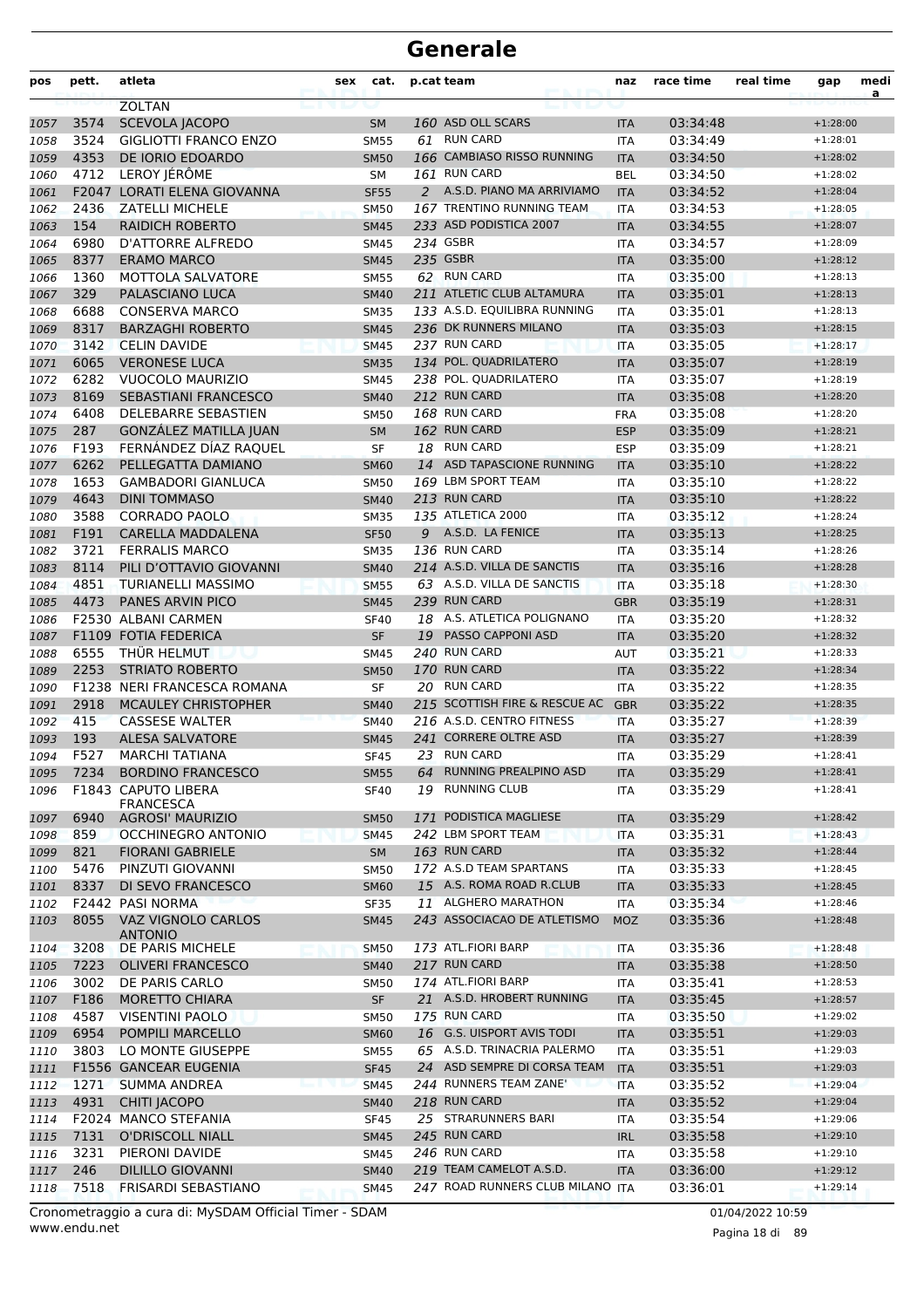| pos          | pett.        | atleta                                       | sex | cat.                       |    | p.cat team                              | naz               | race time            | real time | gap                      | medi<br>a |
|--------------|--------------|----------------------------------------------|-----|----------------------------|----|-----------------------------------------|-------------------|----------------------|-----------|--------------------------|-----------|
| 1119         | 4898         | DAZZAN MASSIMO                               |     | <b>SM50</b>                |    | 176 G.P.D. FANO CORRE L.TONELLI ITA     |                   | 03:36:05             |           | $+1:29:17$               |           |
| 1120         | 6673         | <b>MORASCHI DAVIDE</b>                       |     | SΜ                         |    | 164 RUN CARD                            | ITA               | 03:36:05             |           | $+1:29:17$               |           |
| 1121         | F587         | <b>TRANFA MICHELA</b>                        |     | <b>SF50</b>                |    | 10 RUN CARD                             | <b>ITA</b>        | 03:36:10             |           | $+1:29:22$               |           |
| 1122         | 1044         | <b>IANNITTI IVAN</b>                         |     | <b>SM50</b>                |    | 177 A.S.D. ATLETICA CANICATTI           | <b>ITA</b>        | 03:36:12             |           | $+1:29:25$               |           |
| 1123         | 7433         | <b>BORZI' ALFIO ANTONIO</b>                  |     | <b>SM50</b>                |    | 178 ASD CORRENDO PER ACI -              | <b>ITA</b>        | 03:36:13             |           | $+1:29:25$               |           |
| 1124         | 7908         | ARNETOLI ALESSANDRO                          |     | <b>SM35</b>                |    | 137 RUN CARD                            | <b>ITA</b>        | 03:36:14             |           | $+1:29:26$               |           |
| 1125         | 7605         | PALUMBO MICHELE                              |     | <b>SM45</b>                |    | 248   PODISTI DI CAPITANATA             | <b>ITA</b>        | 03:36:16             |           | $+1:29:28$               |           |
| 1126         | 5921         | PAPAGNI ANTONELLO                            |     | <b>SM</b>                  |    | 165 RUN CARD                            | <b>ITA</b>        | 03:36:18             |           | $+1:29:31$               |           |
| 1127         | F354         | <b>DEL SINDACO ELIDE</b>                     |     | <b>SF40</b>                |    | 20 POL. PORTA SARAGOZZA                 | <b>ITA</b>        | 03:36:19             |           | $+1:29:31$               |           |
| 1128         | 839          | <b>GATTI ANDREA</b>                          |     | <b>SM55</b>                | 66 | <b>RUN CARD</b>                         | <b>ITA</b>        | 03:36:20             |           | $+1:29:32$               |           |
| 1129         | 8195         | <b>MARENNA DANIELE</b>                       |     | <b>SM35</b>                |    | 138 S.S.D. TELESIA RUNNING              | <b>ITA</b>        | 03:36:22             |           | $+1:29:35$               |           |
| 1130         | 3408         | ANGELLOTTI LUCA                              |     | <b>SM35</b>                |    | 139 RUN CARD<br>140 ASD AMATORI PODISMO | <b>ITA</b>        | 03:36:26             |           | $+1:29:38$               |           |
| 1131         | 288<br>F363  | <b>ZOLLO RAFFAELE</b>                        |     | <b>SM35</b>                |    | 26 E' FIT MULTISPORT ASD                | <b>ITA</b>        | 03:36:27             |           | $+1:29:39$               |           |
| 1132<br>1133 | 6825         | LEPORE CONSIGLIA<br><b>TURCHI RICCARDO</b>   |     | <b>SF45</b>                |    | 220 PASSO CAPPONI ASD                   | <b>ITA</b>        | 03:36:27<br>03:36:27 |           | $+1:29:39$<br>$+1:29:39$ |           |
| 1134         | 6629         | <b>SBORDONI FULVIO</b>                       |     | <b>SM40</b><br><b>SM50</b> |    | 179 ATLETICA CECCHINA AL.PA.            | <b>ITA</b><br>ITA | 03:36:29             |           | $+1:29:41$               |           |
| 1135         | 5100         | ROMANELLI DANILO                             |     | <b>SM50</b>                |    | 180 RUN CARD                            | <b>ITA</b>        | 03:36:29             |           | $+1:29:41$               |           |
| 1136         | 4890         | COLLETTI MAURIZIO                            |     | <b>SM55</b>                |    | 67 POL. STELLA ALPINA RENAZZO ITA       |                   | 03:36:30             |           | $+1:29:42$               |           |
| 1137         | 4978         | <b>MARCHITIELLO LUIGI</b>                    |     | <b>SM45</b>                |    | 249 A.POD. AVIS MOB. LATTANZI           | <b>ITA</b>        | 03:36:30             |           | $+1:29:42$               |           |
| 1138         | 5413         | <b>ARCIDIACONO FILIPPO</b>                   |     | <b>SM50</b>                |    | 181 ASD CORRENDO PER ACI -              | ITA               | 03:36:34             |           | $+1:29:46$               |           |
| 1139         | 1487         | <b>LEMARCHAND PIERRE</b>                     |     | <b>SM</b>                  |    | 166 LES FOULEES AGESINATES              | <b>FRA</b>        | 03:36:34             |           | $+1:29:46$               |           |
| 1140         | F2247        | <b>MAIO SIMONA</b>                           |     | <b>SF40</b>                |    | 21 VIRTUS VILLA ADA FASHION             | <b>ITA</b>        | 03:36:34             |           | $+1:29:46$               |           |
| 1141         | 3255         | <b>BALESTRA ALEX</b>                         |     | <b>SM40</b>                |    | 221 RUN CARD                            | <b>ITA</b>        | 03:36:36             |           | $+1:29:48$               |           |
| 1142         | 6505         | DI RUSCIO DAVIDE                             |     | <b>SM40</b>                |    | 222 GR. SPORTIVO CELANO SSD A           | <b>ITA</b>        | 03:36:40             |           | $+1:29:52$               |           |
| 1143         | 6665         | PIERI MATTEO                                 |     | SM                         |    | 167 LBM SPORT TEAM                      | <b>ITA</b>        | 03:36:41             |           | $+1:29:53$               |           |
| 1144         | F235         | DOMAZETOVSKA MARINA                          |     | <b>SF45</b>                |    | 27 AC DELTA                             | <b>MKD</b>        | 03:36:41             |           | $+1:29:53$               |           |
| 1145         | 5765         | <b>SPIGA AMBROGIO</b>                        |     | <b>SM50</b>                |    | 182 CAGLIARI MARATHON CLUB              | <b>ITA</b>        | 03:36:41             |           | $+1:29:53$               |           |
| 1146         | 3550         | <b>SCARLATO DOMENICO</b>                     |     | <b>SM45</b>                |    | 250 MARATHON CS                         | ITA               | 03:36:41             |           | $+1:29:53$               |           |
| 1147         | 1222         | <b>JARISCH MARIO</b>                         |     | <b>SM55</b>                |    | 68 RUN CARD                             | <b>GER</b>        | 03:36:41             |           | $+1:29:54$               |           |
| 1148         |              | F2502 PAVIOTTI MONICA                        |     | <b>SF40</b>                |    | 22 RUN CARD                             | <b>ITA</b>        | 03:36:43             |           | $+1:29:55$               |           |
| 1149         | 891          | <b>MUSILLI CLAUDIO</b>                       |     | <b>SM50</b>                |    | 183 GSBR                                | <b>ITA</b>        | 03:36:43             |           | $+1:29:55$               |           |
| 1150         | 7819         | <b>LEPORESI ANDREA</b>                       |     | <b>SM55</b>                |    | 69 ASD TOSCO-ROMAGNOLA                  | <b>ITA</b>        | 03:36:43             |           | $+1:29:55$               |           |
| 1151         | 8189         | <b>BARTOLOTTA DOMENICO</b>                   |     | <b>SM45</b>                |    | 251 ASD TERMINI MARATHON E              | <b>ITA</b>        | 03:36:44             |           | $+1:29:56$               |           |
| 1152         | 4942         | DE LA MATA JAIME                             |     | <b>SM35</b>                |    | 141 RUN CARD                            | <b>ESP</b>        | 03:36:47             |           | $+1:29:59$               |           |
| 1153         | 2983         | <b>CAPELLI LUCA</b>                          |     | <b>SM35</b>                |    | 142 LAGARINA CRUS TEAM                  | <b>ITA</b>        | 03:36:49             |           | $+1:30:01$               |           |
| 1154         | 1185         | <b>CARLONI SIMONE</b>                        |     | <b>SM45</b>                |    | 252 RUN CARD                            | <b>ITA</b>        | 03:36:49             |           | $+1:30:02$               |           |
| 1155         | 3468         | SOUTHEY SCOTT                                |     | SM                         |    | 168 MY ATHLETICS                        | <b>GBR</b>        | 03:36:50             |           | $+1:30:02$               |           |
| 1156         | 6675         | PISCIELLA GIUSEPPE                           |     | <b>SM40</b>                |    | 223 RUN CARD                            | <b>ITA</b>        | 03:36:52             |           | $+1:30:04$               |           |
| 1157         | 2581         | <b>TOURTE LAURENT</b>                        |     | <b>SM55</b>                |    | 70 ATHLETIC BRUNOY CLUB                 | <b>FRA</b>        | 03:36:54             |           | $+1:30:06$               |           |
| 1158         | F553         | <b>HARGREAVES SHILA</b>                      |     | SF                         |    | 22 RUN CARD                             | <b>BRA</b>        | 03:36:54             |           | $+1:30:07$               |           |
| 1159         | 5976         | <b>ALTIERI GIUSEPPE</b>                      |     | <b>SM50</b>                |    | 184 FORUM SPORT CENTER SSD              | <b>ITA</b>        | 03:36:55             |           | $+1:30:07$               |           |
| 1160         | 5245         | <b>GASPARI EMILIO</b>                        |     | <b>SM45</b>                |    | 253 MEZZOFONDO CLUB ASCOLI              | <b>ITA</b>        | 03:36:58             |           | $+1:30:10$               |           |
| 1161         | 2052         | LEONELLI GRAZIANO                            |     | <b>SM40</b>                |    | 224 RUN CARD                            | <b>ITA</b>        | 03:36:58             |           | $+1:30:10$               |           |
| 1162         | 4391         | <b>CAPOFERRI GAETANINO</b>                   |     | <b>SM35</b>                |    | 143 ASD COLOGNA SPIAGGIA                | <b>ITA</b>        | 03:36:58             |           | $+1:30:10$               |           |
| 1163         | 6787         | <b>GIRONE LUIGI</b>                          |     | <b>SM50</b>                |    | 185 CAIVANO RUNNERS                     | <b>ITA</b>        | 03:37:03             |           | $+1:30:16$               |           |
| 1164         | 1173         | PERUGINI GIANLUCA                            |     | <b>SM50</b>                |    | 186 RUN CARD                            | ITA               | 03:37:04             |           | $+1:30:16$               |           |
| 1165         | 3604         | <b>GABBRIELLI MIRCO</b>                      |     | <b>SM45</b>                |    | 254 RUN CARD<br>225 RUN CARD            | <b>ITA</b>        | 03:37:06             |           | $+1:30:18$               |           |
| 1166         | 7010<br>5070 | MAZZOTTA ALFREDO<br><b>MARIGOLLI NICCOLO</b> |     | SM40                       |    | 144 POLISPORTIVA ELLERA ASD             | ITA               | 03:37:09<br>03:37:09 |           | $+1:30:21$<br>$+1:30:21$ |           |
| 1167<br>1168 | 1431         | <b>BUCCHERI SALVATORE</b>                    |     | <b>SM35</b><br><b>SM50</b> |    | 187 ASD DUILIA BARCELLONA P.G. ITA      | <b>ITA</b>        | 03:37:10             |           | $+1:30:22$               |           |
| 1169         | 2819         | <b>BERGAMASCHI PAOLO</b>                     |     | <b>SM</b>                  |    | 169 RUN CARD                            | <b>SUI</b>        | 03:37:11             |           | $+1:30:23$               |           |
| 1170         | 557          | DI NICOLA MAURO                              |     | SM65                       | 7  | ATL. MONTE MARIO                        | ITA               | 03:37:13             |           | $+1:30:25$               |           |
| 1171         |              | F1205 BONAVITA AGNESE                        |     | <b>SF</b>                  |    | 23 ASD PODISTICA PERALTO                | <b>ITA</b>        | 03:37:17             |           | $+1:30:29$               |           |
| 1172         | 7694         | PONE ANTONINO                                |     | SM45                       |    | 255 ASD NEW ATLETICA                    | ITA               | 03:37:19             |           | $+1:30:31$               |           |
| 1173         | 3259         | PAGANO FRANCESCO                             |     | <b>SM50</b>                |    | 188 ATLETICA MARATHON                   | <b>ITA</b>        | 03:37:21             |           | $+1:30:33$               |           |
| 1174         | 830          | <b>SACCO LUIGI</b>                           |     | SM40                       |    | 226 TERRA DELLO SPORT A.S.D.            | <b>ITA</b>        | 03:37:23             |           | $+1:30:36$               |           |
| 1175         | 5057         | <b>CARUSO ANTONIO</b>                        |     | <b>SM45</b>                |    | 256 RUN CARD                            | <b>ITA</b>        | 03:37:24             |           | $+1:30:36$               |           |
| 1176         | 4156         | <b>CASTELLI CRISTIANO</b>                    |     | <b>SM50</b>                |    | 189 ASD RUNNERS FOR                     | <b>ITA</b>        | 03:37:26             |           | $+1:30:38$               |           |
| 1177         | 1746         | <b>TUMMINIA ROBERTO</b>                      |     | <b>SM50</b>                |    | 190 9,92 RUNNING ASD                    | <b>ITA</b>        | 03:37:27             |           | $+1:30:39$               |           |
|              |              | <b>SALVATORE MARIA</b>                       |     |                            |    |                                         |                   |                      |           |                          |           |
| 1178         |              | F1075 ORLANDO ANGELICA                       |     | <b>SF40</b>                |    | 23 ATLETICA BUJA                        | ITA               | 03:37:27             |           | $+1:30:39$               |           |
| 1179         | 3367         | <b>CARRIERI GIANFRANCO</b>                   |     | <b>SM40</b>                |    | 227 ATLETICA TALSANO                    | <b>ITA</b>        | 03:37:30             |           | $+1:30:42$               |           |
| 1180         | 7721         | OTTAVI ANDREA                                |     | SM                         |    | 170 POL. PORTA SARAGOZZA                | ITA               | 03:37:31             |           | $+1:30:43$               |           |
| 1181         | 1262         | <b>CAMPANI LINO</b>                          |     | <b>SM50</b>                |    | 191 GRUPPO MARCIATORI                   | <b>ITA</b>        | 03:37:33             |           | $+1:30:45$               |           |
|              |              |                                              |     |                            |    |                                         |                   |                      |           |                          |           |

Pagina 19 di 89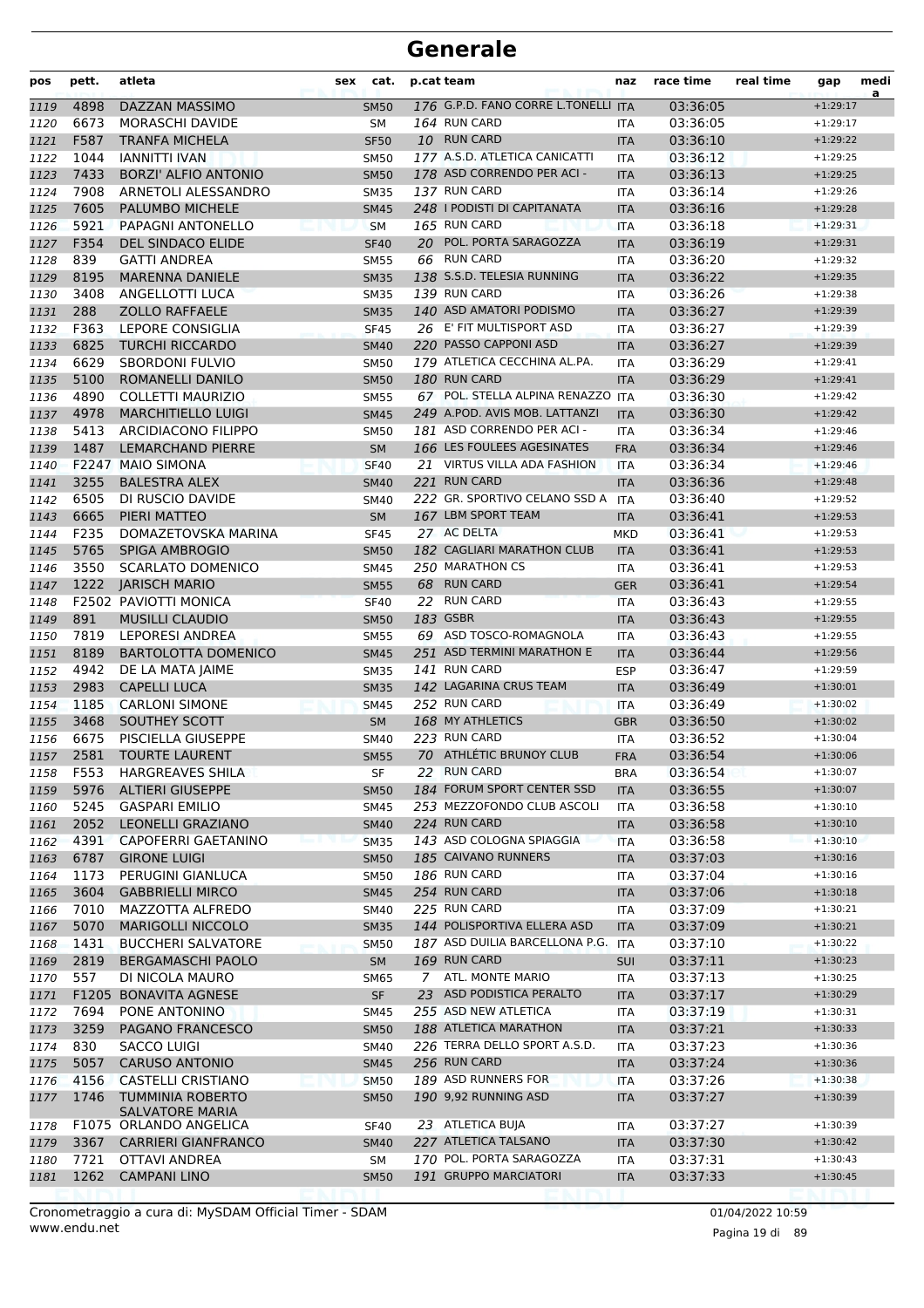| pos  | pett. | atleta                                | sex | cat.        |     | p.cat team                          | naz        | race time | real time | gap        | medi<br>a |
|------|-------|---------------------------------------|-----|-------------|-----|-------------------------------------|------------|-----------|-----------|------------|-----------|
| 1182 | 7084  | <b>ROSA GABRIELE</b>                  |     | <b>SM40</b> |     | 228 A.S.D. VILLA DE SANCTIS         | <b>ITA</b> | 03:37:33  |           | $+1:30:45$ |           |
| 1183 | 8296  | <b>CERRA GIOVANNI</b>                 |     | <b>SM35</b> |     | 145 RUN CARD                        | <b>ITA</b> | 03:37:34  |           | $+1:30:46$ |           |
| 1184 | 868   | <b>REINER MARTIN</b>                  |     | <b>SM45</b> |     | 257 ASV L.C. BOZEN RAIFFEISEN       | <b>ITA</b> | 03:37:36  |           | $+1:30:48$ |           |
| 1185 | 6358  | <b>NERI ANDREA</b>                    |     | <b>SM40</b> |     | <b>229 GSBR</b>                     | <b>ITA</b> | 03:37:42  |           | $+1:30:54$ |           |
| 1186 | 6552  | <b>TURRI RICCARDO</b>                 |     | <b>SM55</b> |     | 71 RUN CARD                         | <b>ITA</b> | 03:37:44  |           | $+1:30:56$ |           |
| 1187 | 5312  | <b>ANFRYE XAVIER</b>                  |     | <b>SM40</b> |     | 230 RUN CARD                        | <b>FRA</b> | 03:37:45  |           | $+1:30:58$ |           |
| 1188 |       | F2005 ZAMPETTI MONICA                 |     | <b>SF50</b> |     | 11 ASD LAZIO OLIMPIA RUNNERS        | <b>ITA</b> | 03:37:47  |           | $+1:31:00$ |           |
| 1189 | 2702  | <b>KRUSINSKI RAPHAËL</b>              |     | <b>SM50</b> | 192 |                                     | <b>FRA</b> | 03:37:48  |           | $+1:31:00$ |           |
| 1190 | 5606  | PORFIDO VITANGELO                     |     | <b>SM50</b> |     | 193 MURGIA MARATHON                 | <b>ITA</b> | 03:37:49  |           | $+1:31:01$ |           |
| 1191 | 7635  | <b>LEVATINO CARLO</b>                 |     | <b>SM55</b> | 72  | <b>RUNNER VARESE</b>                | ITA        | 03:37:49  |           | $+1:31:02$ |           |
| 1192 | 2223  | A JESÚS VICTORIO                      |     | <b>SM55</b> | 73  | <b>RUN CARD</b>                     | <b>ESP</b> | 03:37:50  |           | $+1:31:02$ |           |
| 1193 | 8167  | <b>CAMPISI LUCA RAFFAELE</b>          |     | <b>SM45</b> |     | 258 A.S. ROMA ROAD R.CLUB           | <b>ITA</b> | 03:37:52  |           | $+1:31:04$ |           |
| 1194 | 7612  | <b>GRAZIOSI FELICE</b>                |     | <b>SM60</b> |     | 17 MARATHON ROMA                    | <b>ITA</b> | 03:37:54  |           | $+1:31:06$ |           |
| 1195 |       | F1279 PELLICONI ELIANA                |     | <b>SF45</b> |     | 28 A.S. 100 KM DEL PASSATORE        | ITA        | 03:37:55  |           | $+1:31:07$ |           |
| 1196 | 7709  | DR. KLEVER TOBIAS                     |     | <b>SM50</b> |     | 194 RUN CARD                        | <b>GER</b> | 03:37:57  |           | $+1:31:09$ |           |
| 1197 | 487   | ANNUNZIATA ROSARIO                    |     | <b>SM50</b> |     | 195 A.S.D. PODISTICA PRIMAVALLE ITA |            | 03:37:57  |           | $+1:31:09$ |           |
| 1198 |       | <b>F2385 TARALLO DANIELA</b>          |     | <b>SF40</b> |     | 24 SPORT CENTER A.S.D.              | <b>ITA</b> | 03:37:58  |           | $+1:31:10$ |           |
| 1199 | 7172  | D'AGOSTINO MAURO                      |     | <b>SM45</b> |     | 259 A.S.D. PIANO MA ARRIVIAMO       | <b>ITA</b> | 03:37:58  |           | $+1:31:10$ |           |
| 1200 | 205   | <b>BIEDRZYCKI KRZYSZTOF</b>           |     | <b>SM50</b> |     | 196 RUN CARD                        | <b>POL</b> | 03:37:58  |           | $+1:31:10$ |           |
| 1201 | 1311  | <b>VOLPE MARCO</b>                    |     | <b>SM40</b> |     | 231 RUN CARD                        | ITA        | 03:38:00  |           | $+1:31:13$ |           |
| 1202 | 4118  | <b>BORDINI ALESSANDRO</b>             |     | <b>SM</b>   |     | 171 RUN CARD                        | <b>ITA</b> | 03:38:08  |           | $+1:31:20$ |           |
| 1203 | 6881  | <b>BUNIVA ROBERTO</b>                 |     | <b>SM50</b> |     | 197 RUN CARD                        | <b>ITA</b> | 03:38:08  |           | $+1:31:20$ |           |
| 1204 | 7288  | DI LORENZO MATTEO                     |     | <b>SM40</b> |     | 232 PODISTICA SOLIDARIETA'          | <b>ITA</b> | 03:38:08  |           | $+1:31:20$ |           |
| 1205 | 2370  | PAUTY ANTOINE                         |     | <b>SM35</b> |     | <b>146 RUN CARD</b>                 | <b>FRA</b> | 03:38:08  |           | $+1:31:21$ |           |
| 1206 | 8066  | <b>COCUZZOLI PATRIZIO</b>             |     | <b>SM45</b> |     | 260 POL. CIOCIARA ANTONIO FAVA ITA  |            | 03:38:09  |           | $+1:31:21$ |           |
| 1207 |       | F2355 CECCONI ELISABETTA              |     | <b>SF45</b> |     | 29 TIBURTINA RUNNING ROMA A. ITA    |            | 03:38:10  |           | $+1:31:22$ |           |
| 1208 | 536   | <b>INCITTI FABIO</b>                  |     | <b>SM50</b> |     | 198 ATLETICA CECCANO                | <b>ITA</b> | 03:38:11  |           | $+1:31:23$ |           |
| 1209 | 7719  | <b>BOCCHINO RENATO</b>                |     | <b>SM60</b> |     | 18 A.S.D. JANULA SPORT              | ITA        | 03:38:13  |           | $+1:31:25$ |           |
| 1210 | 236   | LOMBARDO ANDREA                       |     | <b>SM35</b> |     | 147 RUN CARD                        | <b>ITA</b> | 03:38:14  |           | $+1:31:26$ |           |
| 1211 | 5970  | <b>HADL KLAUS</b>                     |     | <b>SM</b>   |     | 172 RUN CARD                        | <b>AUT</b> | 03:38:16  |           | $+1:31:28$ |           |
| 1212 | 3971  | PENDENZA VALERIO                      |     | <b>SM</b>   |     | 173 RUN CARD                        | <b>ITA</b> | 03:38:16  |           | $+1:31:28$ |           |
| 1213 | 7318  | ABELARDO FRANCO                       |     | <b>SM50</b> |     | 199 RUNNING TEAM TRAMUTOLA          | ITA        | 03:38:17  |           | $+1:31:29$ |           |
| 1214 | 3758  | D'AURIA GIOVANNI                      |     | <b>SM40</b> |     | 233 ATLETICA 2000                   | <b>ITA</b> | 03:38:19  |           | $+1:31:31$ |           |
| 1215 | 6845  | <b>FREDDI GIOVANNI</b>                |     | <b>SM35</b> |     | 148 SPORT&FITNESS SRL SSD           | ITA        | 03:38:20  |           | $+1:31:32$ |           |
| 1216 | 6839  | <b>GIACOMETTI FILIPPO</b>             |     | <b>SM50</b> |     | 200 RUN CARD                        | <b>ITA</b> | 03:38:23  |           | $+1:31:35$ |           |
| 1217 | 6450  | <b>NERI DANIELE</b>                   |     | <b>SM35</b> |     | 149 GRUPPO POD. AMATORI             | <b>ITA</b> | 03:38:26  |           | $+1:31:38$ |           |
| 1218 | 2615  | <b>GERMINARIO NICOLA</b>              |     | <b>SM45</b> |     | 261 FREE RUNNERS MOLFETTA           | <b>ITA</b> | 03:38:26  |           | $+1:31:38$ |           |
| 1219 | 1221  | <b>GAUTEUR FRANCK</b>                 |     | SM45        |     | 262 RUN CARD                        | FRA        | 03:38:29  |           | $+1:31:41$ |           |
| 1220 | 6798  | <b>CASCIONI PIERO</b>                 |     | <b>SM60</b> |     | 19 ASD ATLETICA SANTA               | <b>ITA</b> | 03:38:31  |           | $+1:31:43$ |           |
| 1221 | 2838  | <b>GETULI FABRIZIO</b>                |     | <b>SM35</b> |     | 150 S.S. LAZIO ATLETICA LEGGERA ITA |            | 03:38:31  |           | $+1:31:43$ |           |
| 1222 | 7498  | <b>FANTUZZI MANUEL</b>                |     | <b>SM40</b> |     | 234 RUN CARD                        | <b>ITA</b> | 03:38:31  |           | $+1:31:44$ |           |
| 1223 | 5911  | CASTILLO PANEZO GUIDO<br><b>FAVIO</b> |     | SM55        |     | 74 ATL. MONTE MARIO                 | ITA        | 03:38:32  |           | $+1:31:44$ |           |
| 1224 | 3763  | <b>GARBUGLIA MICHELE</b>              |     | <b>SM</b>   |     | 174 A.S.D. ATLETICA AMA             | <b>ITA</b> | 03:38:34  |           | $+1:31:46$ |           |
| 1225 | 2077  | <b>GAGUECHE AHMED</b>                 |     | <b>SM45</b> |     | 263 S/L FEGERSHEIM ATHLETISME FRA   |            | 03:38:34  |           | $+1:31:46$ |           |
| 1226 | 7116  | <b>VREMEC MARTIN</b>                  |     | <b>SM50</b> |     | 201 RUN CARD                        | <b>ITA</b> | 03:38:35  |           | $+1:31:47$ |           |
| 1227 | 6648  | <b>GIANNINI MARCO</b>                 |     | <b>SM35</b> |     | 151 RUN CARD                        | ITA        | 03:38:39  |           | $+1:31:51$ |           |
| 1228 | 5578  | RADAELLI GIANCARLO                    |     | <b>SM55</b> |     | 75 CAMISANO RUNNING A.S.D.          | <b>ITA</b> | 03:38:43  |           | $+1:31:55$ |           |
| 1229 | 7473  | <b>BAROCCI MASSIMILIANO</b>           |     | <b>SM50</b> |     | 202 ASD TALENTI RUNNING TEAM        | <b>ITA</b> | 03:38:44  |           | $+1:31:56$ |           |
| 1230 | 4119  | DI SABATINO GABRIELE                  |     | <b>SM45</b> |     | 264 G.P.PRETUZI RUNNERS             | <b>ITA</b> | 03:38:45  |           | $+1:31:57$ |           |
| 1231 | 8094  | MAGNO MAZZOTTA FABIO                  |     | <b>SM35</b> |     | 152 LBM SPORT TEAM                  | ITA        | 03:38:47  |           | $+1:31:59$ |           |
| 1232 | 4553  | <b>TERRONE ANTONIO</b>                |     | <b>SM35</b> |     | 153 ASD 'NOCERA RUNNERS             | <b>ITA</b> | 03:38:47  |           | $+1:31:59$ |           |
| 1233 | 6411  | PALADINI EDOARDO                      |     | SM          |     | 175 RUN CARD                        | ITA        | 03:38:49  |           | $+1:32:02$ |           |
| 1234 | 5539  | <b>SEGATORI CHRISTIAN</b>             |     | <b>SM35</b> |     | 154 RUN CARD                        | <b>ITA</b> | 03:38:50  |           | $+1:32:02$ |           |
| 1235 | 5669  | <b>MASINA MARCO</b>                   |     | SM40        |     | 235 PODISTICA CORREGGIO             | ITA        | 03:38:50  |           | $+1:32:02$ |           |
| 1236 | 2999  | MATELLANES MIGUEL<br><b>DANIEL</b>    |     | <b>SM35</b> |     | 155 RUN CARD                        | <b>ESP</b> | 03:38:50  |           | $+1:32:02$ |           |
| 1237 | 5264  | <b>BONVICINI PIETRO</b><br>ALESSANDRO |     | SM40        |     | 236 PODISTICA CORREGGIO             | ITA        | 03:38:50  |           | $+1:32:02$ |           |
| 1238 | 7274  | <b>GENTILE MARCO</b>                  |     | <b>SM50</b> |     | 203 A.S. ROMA ROAD R.CLUB           | <b>ITA</b> | 03:38:52  |           | $+1:32:04$ |           |
| 1239 | 3980  | POLITI TOMMASO                        |     | <b>SM45</b> |     | 265 G.P.PIOMBINO AVIS               | ITA        | 03:38:53  |           | $+1:32:05$ |           |
| 1240 | 347   | PIASINI ENRICO                        |     | <b>SM45</b> |     | 266 G.P.PRETUZI RUNNERS             | <b>ITA</b> | 03:38:55  |           | $+1:32:07$ |           |
| 1241 | 6547  | PARDATSCHER MARTIN                    |     | SM60        |     | 20 RITTEN SPORT RUN TEAM            | ITA        | 03:38:55  |           | $+1:32:07$ |           |
| 1242 | 6964  | <b>CALDO GIULIANO</b>                 |     | <b>SM50</b> |     | 204 RUN CARD                        | <b>ITA</b> | 03:38:56  |           | $+1:32:08$ |           |
| 1243 | 3842  | CARLUCCI FRANCESCO                    |     | <b>SM55</b> |     | 76 A.S. AMATORI VILLA PAMPHILI      | <b>ITA</b> | 03:38:58  |           | $+1:32:10$ |           |

www.endu.net Cronometraggio a cura di: MySDAM Official Timer - SDAM 01/04/2022 10:59

Pagina 20 di 89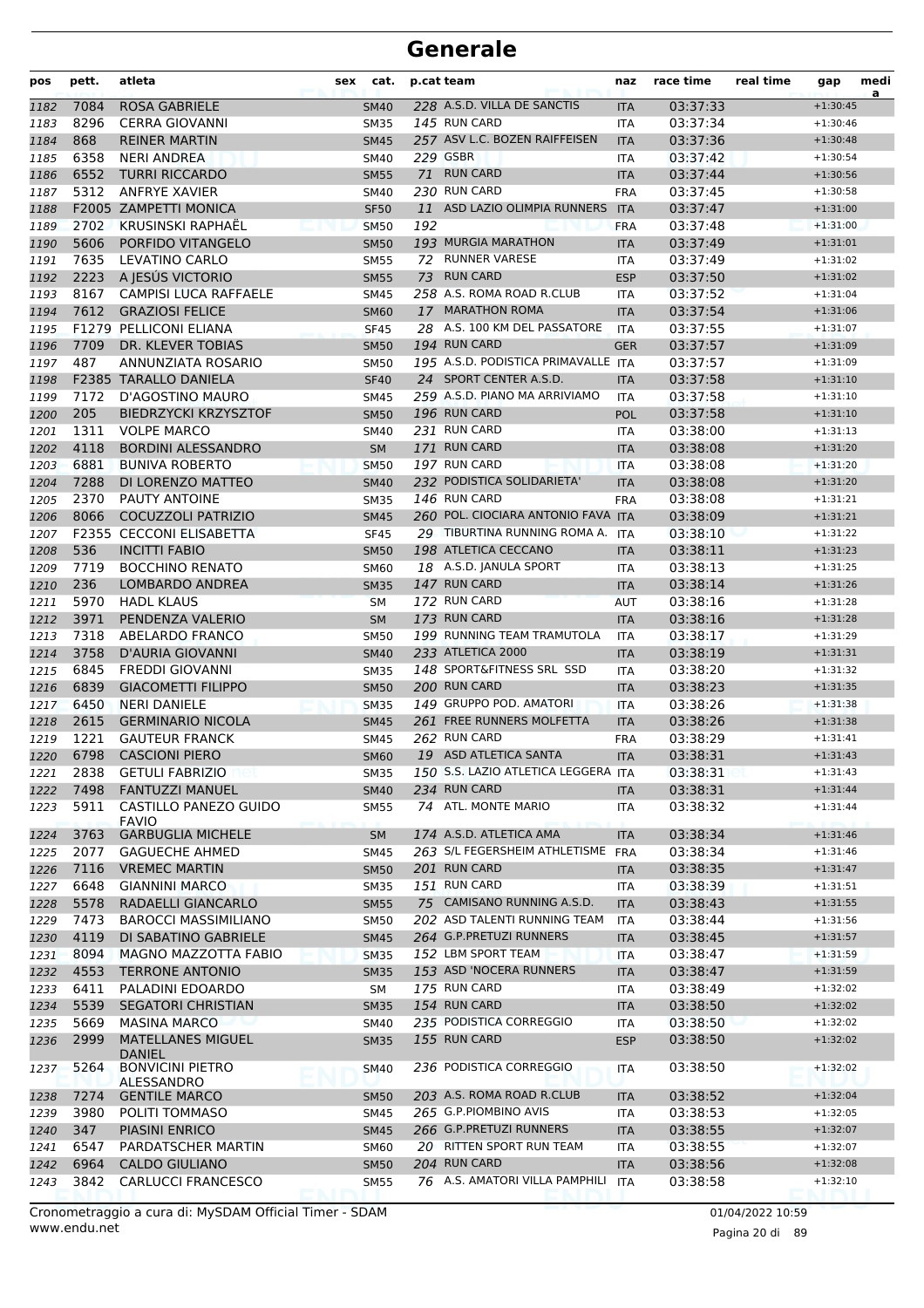| pos          | pett.        | atleta                                           | sex | cat.                       | p.cat team |                                                    | naz               | race time            | real time | gap                      | medi<br>a |
|--------------|--------------|--------------------------------------------------|-----|----------------------------|------------|----------------------------------------------------|-------------------|----------------------|-----------|--------------------------|-----------|
| 1244         | 3520         | <b>BACCHIEGA STEFANO</b>                         |     | <b>SM40</b>                |            | 237 ASD RUN IT                                     | <b>ITA</b>        | 03:38:58             |           | $+1:32:10$               |           |
| 1245         | 5410         | TROCCOLO FRANCO                                  |     | <b>SM45</b>                |            | 267 RUN CARD                                       | <b>ITA</b>        | 03:39:00             |           | $+1:32:12$               |           |
| 1246         | 3809         | <b>DRYGAS PIOTR</b>                              |     | <b>SM55</b>                | 77         | <b>RUN CARD</b>                                    | <b>POL</b>        | 03:39:02             |           | $+1:32:14$               |           |
| 1247         | 529          | <b>FIORUCCI ALESSANDRO</b>                       |     | <b>SM35</b>                |            | 156 RUN CARD                                       | <b>ITA</b>        | 03:39:02             |           | $+1:32:15$               |           |
| 1248         | 3522         | <b>PANETTI ENRICO</b>                            |     | <b>SM</b>                  |            | 176 RUN CARD                                       | <b>ITA</b>        | 03:39:08             |           | $+1:32:20$               |           |
| 1249         | 119          | PELLOUX LUCA                                     |     | <b>SM40</b>                |            | 238 A.S.D. CAFFARELLA RUNNERS                      | ITA               | 03:39:10             |           | $+1:32:23$               |           |
| 1250         | 6733         | <b>CALLIAN IVAN</b>                              |     | <b>SM40</b>                |            | 239 GSBR                                           | <b>ITA</b>        | 03:39:11             |           | $+1:32:23$               |           |
| 1251         | 1503         | <b>MARCHI GIULIO</b>                             |     | <b>SM50</b>                |            | 205 RUN CARD                                       | <b>ITA</b>        | 03:39:13             |           | $+1:32:25$               |           |
| 1252         | 6838         | <b>RUSSO ROBERTO</b>                             |     | <b>SM45</b>                |            | 268 ASD RUNNERS FOR                                | <b>ITA</b>        | 03:39:13             |           | $+1:32:25$               |           |
| 1253         | 5369         | <b>ERROTABEREA GILLES</b>                        |     | <b>SM50</b>                |            | 206 BAZTANDARRAK                                   | <b>FRA</b>        | 03:39:14             |           | $+1:32:26$               |           |
| 1254         | 8196         | <b>CESETTI GIANCARLO</b>                         |     | <b>SM65</b>                | 8          | <b>ATL. MONTE MARIO</b>                            | <b>ITA</b>        | 03:39:14             |           | $+1:32:26$               |           |
| 1255         | 6535         | TRAMENTOZZI CLAUDIO                              |     | <b>SM40</b>                |            | 240 A.S.D. CENTRO FITNESS<br>21 RUNNERS CAPRIOLESE | ITA               | 03:39:16             |           | $+1:32:28$               |           |
| 1256         | 3957         | PASQUINELLI MARCO                                |     | <b>SM60</b>                |            | 207 POL. RINASCITA                                 | <b>ITA</b>        | 03:39:19             |           | $+1:32:31$               |           |
| 1257         | 8333<br>3989 | <b>FALCIONI FRANCESCO</b>                        |     | <b>SM50</b>                |            | 157 PODISTICA SOLIDARIETA'                         | <b>ITA</b>        | 03:39:22             |           | $+1:32:34$               |           |
| 1258         | 532          | <b>TAMBURINI FRANCESCO</b><br>REISINGER WOLFGANG |     | <b>SM35</b>                |            | 269 RUN CARD                                       | <b>ITA</b>        | 03:39:24             |           | $+1:32:36$<br>$+1:32:37$ |           |
| 1259         | 3374         | <b>GEBBANI NICOLO</b>                            |     | <b>SM45</b>                |            | 177 RUN CARD                                       | <b>AUT</b>        | 03:39:25<br>03:39:25 |           | $+1:32:37$               |           |
| 1260         | 7723         | PLACIDO ANTONIO                                  |     | <b>SM</b>                  |            | 158 RUN CARD                                       | <b>ITA</b>        | 03:39:27             |           | $+1:32:39$               |           |
| 1261         | 7684         | <b>MANZI ALDO</b>                                |     | <b>SM35</b><br><b>SM40</b> |            | 241 PASSO CAPPONI ASD                              | ITA<br><b>ITA</b> | 03:39:28             |           | $+1:32:40$               |           |
| 1262<br>1263 | 1264         | AGNELLI ALESSANDRO                               |     | <b>SM35</b>                |            | 159 VICENZA RUNNERS                                | <b>ITA</b>        | 03:39:28             |           | $+1:32:40$               |           |
|              | 7159         | <b>D'ISA GIOVANNI</b>                            |     | <b>SM50</b>                |            | 208 A.S.D. ATLETICA CAIVANO                        | <b>ITA</b>        | 03:39:28             |           | $+1:32:40$               |           |
| 1264         | 4019         | DELLA PIETRA GIOVANNI                            |     | <b>SM55</b>                |            | 78 ASD 'NOCERA RUNNERS                             | <b>ITA</b>        | 03:39:28             |           | $+1:32:40$               |           |
| 1265<br>1266 | 7920         | <b>CHESSA PAOLO</b>                              |     | <b>SM45</b>                |            | 270 FORHANS TEAM                                   | <b>ITA</b>        | 03:39:30             |           | $+1:32:42$               |           |
| 1267         | 3419         | <b>CARDUCCI SILVIO</b>                           |     | <b>SM60</b>                |            | 22 ASD GRUPPO PODISTI ALBESI                       | ITA               | 03:39:31             |           | $+1:32:43$               |           |
| 1268         | 7148         | <b>MIGLIORELLI ANDREA</b>                        |     | <b>SM45</b>                |            | 271 ASD. ATLETICA CINGOLI                          | <b>ITA</b>        | 03:39:33             |           | $+1:32:45$               |           |
| 1269         | 8690         | <b>BARONE GIANNI</b>                             |     | <b>SM50</b>                |            | 209 ASD ATLETICA ABRUZZO                           | <b>ITA</b>        | 03:39:33             |           | $+1:32:46$               |           |
| 1270         | F2477        | <b>MANCINI PAMELA</b>                            |     | <b>SF45</b>                |            | 30 RUN CARD                                        | <b>ITA</b>        | 03:39:35             |           | $+1:32:47$               |           |
| 1271         | 7294         | <b>BESSON MATTEO</b>                             |     | <b>SM40</b>                |            | 242 RUN CARD                                       | <b>ITA</b>        | 03:39:36             |           | $+1:32:48$               |           |
| 1272         | 8353         | DI NICCOLA FABIO                                 |     | <b>SM40</b>                |            | 243 RUN CARD                                       | <b>ITA</b>        | 03:39:36             |           | $+1:32:48$               |           |
| 1273         | 6511         | PIZZICHELLI DAVIDE                               |     | <b>SM45</b>                |            | 272 ASD ATLETICO                                   | <b>ITA</b>        | 03:39:37             |           | $+1:32:49$               |           |
| 1274         | 1890         | <b>FERRARIO ALEX</b>                             |     | <b>SM35</b>                |            | 160 EPSOM & EWELL HARRIERS                         | <b>ITA</b>        | 03:39:38             |           | $+1:32:50$               |           |
| 1275         | 3862         | CONVERSANO GASPARE                               |     | <b>SM40</b>                |            | 244 LAGUNA RUNNING SSD SRL                         | <b>ITA</b>        | 03:39:39             |           | $+1:32:51$               |           |
| 1276         |              | F1876 ZANELLA CHIARA                             |     | <b>SF40</b>                |            | 25 PASSO CAPPONI ASD                               | <b>ITA</b>        | 03:39:40             |           | $+1:32:52$               |           |
| 1277         | 4082         | <b>BERTI PAOLO</b>                               |     | SM40                       |            | 245 ATLETICA SINALUNGA                             | <b>ITA</b>        | 03:39:40             |           | $+1:32:52$               |           |
| 1278         | 4400         | <b>DI LISA GIULIANO</b>                          |     | <b>SM55</b>                |            | 79 ASD ORTICA TEAM MILANO                          | <b>ITA</b>        | 03:39:42             |           | $+1:32:54$               |           |
| 1279         | 3983         | <b>COLAIANNI ANTONIO</b>                         |     | <b>SM45</b>                |            | 273 ASS. NAZIONALE BERSAGLIERI ITA                 |                   | 03:39:42             |           | $+1:32:54$               |           |
| 1280         | 6500         | <b>MONTAGNINO DARIO</b>                          |     | <b>SM60</b>                |            | 23 A.S. AMATORI VILLA PAMPHILI                     | <b>ITA</b>        | 03:39:44             |           | $+1:32:56$               |           |
| 1281         | 3517         | <b>MARTINELLI MAURO</b>                          |     | <b>SM50</b>                |            | 210 ASD LUCCA MARATHON                             | ITA               | 03:39:47             |           | $+1:32:59$               |           |
| 1282         | 2968         | PONTESILLI PAOLO                                 |     | <b>SM40</b>                |            | 246 RUN CARD                                       | <b>ITA</b>        | 03:39:48             |           | $+1:33:00$               |           |
| 1283         | 750          | <b>CARPI VALERIO</b>                             |     | <b>SM50</b>                |            | 211 AMATORI ATL. CASORATE S.                       | <b>ITA</b>        | 03:39:48             |           | $+1:33:00$               |           |
| 1284         | 5857         | TROPEA ALESSANDRO                                |     | SM                         |            | 178 RUN CARD                                       | <b>ITA</b>        | 03:39:48             |           | $+1:33:01$               |           |
| 1285         | 431          | GIORDANI ALESSANDRO                              |     | <b>SM50</b>                |            | 212 ASD LUCCA MARATHON                             | <b>ITA</b>        | 03:39:48             |           | $+1:33:01$               |           |
| 1286         | 3655         | <b>PULICI ALBERTO</b>                            |     | <b>SM65</b>                | 9          | G.S. ZELOFORAMAGNO                                 | <b>ITA</b>        | 03:39:49             |           | $+1:33:01$               |           |
| 1287         | 4044         | <b>RICCI PAOLO</b>                               |     | <b>SM55</b>                |            | 80 ASD RUNNNER TEAM                                | <b>ITA</b>        | 03:39:49             |           | $+1:33:02$               |           |
| 1288         | 8175         | <b>CUNEO ANDREA</b>                              |     | <b>SM50</b>                |            | 213 DUE PONTI SRL                                  | <b>ITA</b>        | 03:39:50             |           | $+1:33:02$               |           |
| 1289         | 7804         | REALI ALESSANDRO                                 |     | SM40                       |            | 247 A.S.D. PIANO MA ARRIVIAMO                      | <b>ITA</b>        | 03:39:50             |           | $+1:33:02$               |           |
| 1290         | 7661         | <b>FRANCONE MARCO</b>                            |     | <b>SM45</b>                |            | 274 LAGUNA RUNNING SSD SRL                         | <b>ITA</b>        | 03:39:50             |           | $+1:33:02$               |           |
| 1291         | 5363         | <b>KRUPKA PETER</b>                              |     | <b>SM55</b>                |            | 81 2BWINNER TEAM                                   | <b>CZE</b>        | 03:39:51             |           | $+1:33:03$               |           |
| 1292         | 4185         | <b>EGGLER DAVID</b>                              |     | <b>SM35</b>                |            | 161 RUN CARD                                       | <b>SUI</b>        | 03:39:52             |           | $+1:33:04$               |           |
| 1293         | 6887         | <b>IANNOLA IVAN</b>                              |     | <b>SM50</b>                |            | 214 ATL. MONTE MARIO                               | ITA               | 03:39:53             |           | $+1:33:05$               |           |
| 1294         | 7685         | JIMÉNEZ BRANERA DANIEL                           |     | <b>SM</b>                  |            | 179 RUN CARD                                       | <b>ESP</b>        | 03:39:54             |           | $+1:33:06$               |           |
| 1295         | 6222         | PERNICIANO PAOLO                                 |     | SM40                       |            | 248 ATL. MONTE MARIO                               | <b>ITA</b>        | 03:39:54             |           | $+1:33:06$               |           |
| 1296         | 4486         | <b>FONSECA ORTIZ MANUEL</b><br><b>ALEJANDRO</b>  |     | <b>SM35</b>                |            | 162 POL. ALBOSAGGIA                                | <b>ITA</b>        | 03:39:54             |           | $+1:33:06$               |           |
| 1297         |              | F1700 GHEZZI MICHELA                             |     | SF50                       |            | 12 RUN CARD                                        | ITA               | 03:39:55             |           | $+1:33:07$               |           |
| 1298         | 5549         | <b>GIUST FABIO</b>                               |     | <b>SM35</b>                |            | 163 VICENZA MARATHON                               | <b>ITA</b>        | 03:39:55             |           | $+1:33:07$               |           |
| 1299         | 328          | <b>GASPERONI LEANDRO</b>                         |     | SM                         |            | 180 TERNANA MARATHON CLUB A. ITA                   |                   | 03:39:58             |           | $+1:33:10$               |           |
| 1300         | 2391         | MASSATANI ADRIANO                                |     | <b>SM50</b>                |            | 215 RUN CARD                                       | <b>ITA</b>        | 03:39:58             |           | $+1:33:10$               |           |
| 1301         | 5012         | CALCAGNO STEFANO                                 |     | <b>SM40</b>                |            | 249 EMOZIONI SPORT TEAM A.S.D. ITA                 |                   | 03:39:59             |           | $+1:33:11$               |           |
| 1302         | 3080         | <b>MATTEUCCI FLAVIO</b>                          |     | <b>SM40</b>                |            | 250 RUN CARD                                       | <b>ITA</b>        | 03:39:59             |           | $+1:33:12$               |           |
| 1303         | 7989         | LIUZZI FRANCESCO                                 |     | SM40                       |            | 251 MARTINA FRANCA RUNNING A. ITA                  |                   | 03:39:59             |           | $+1:33:12$               |           |
| 1304         | 5399         | <b>LANCI DONATO</b>                              |     | <b>SM</b>                  |            | <b>181 RUN CARD</b>                                | <b>ITA</b>        | 03:40:00             |           | $+1:33:12$               |           |
| 1305         | 1774         | <b>GELAO GIUSEPPE</b>                            |     | <b>SM50</b>                |            | 216 G.P. I CAGNON                                  | <b>ITA</b>        | 03:40:01             |           | $+1:33:13$               |           |
| 1306         | 6012         | PERCHIAZZI ANTONIO                               |     | <b>SM55</b>                |            | 82 ASD ROAD RUNNERS                                | <b>ITA</b>        | 03:40:01             |           | $+1:33:13$               |           |
|              |              |                                                  |     |                            |            |                                                    |                   |                      |           |                          |           |

Pagina 21 di 89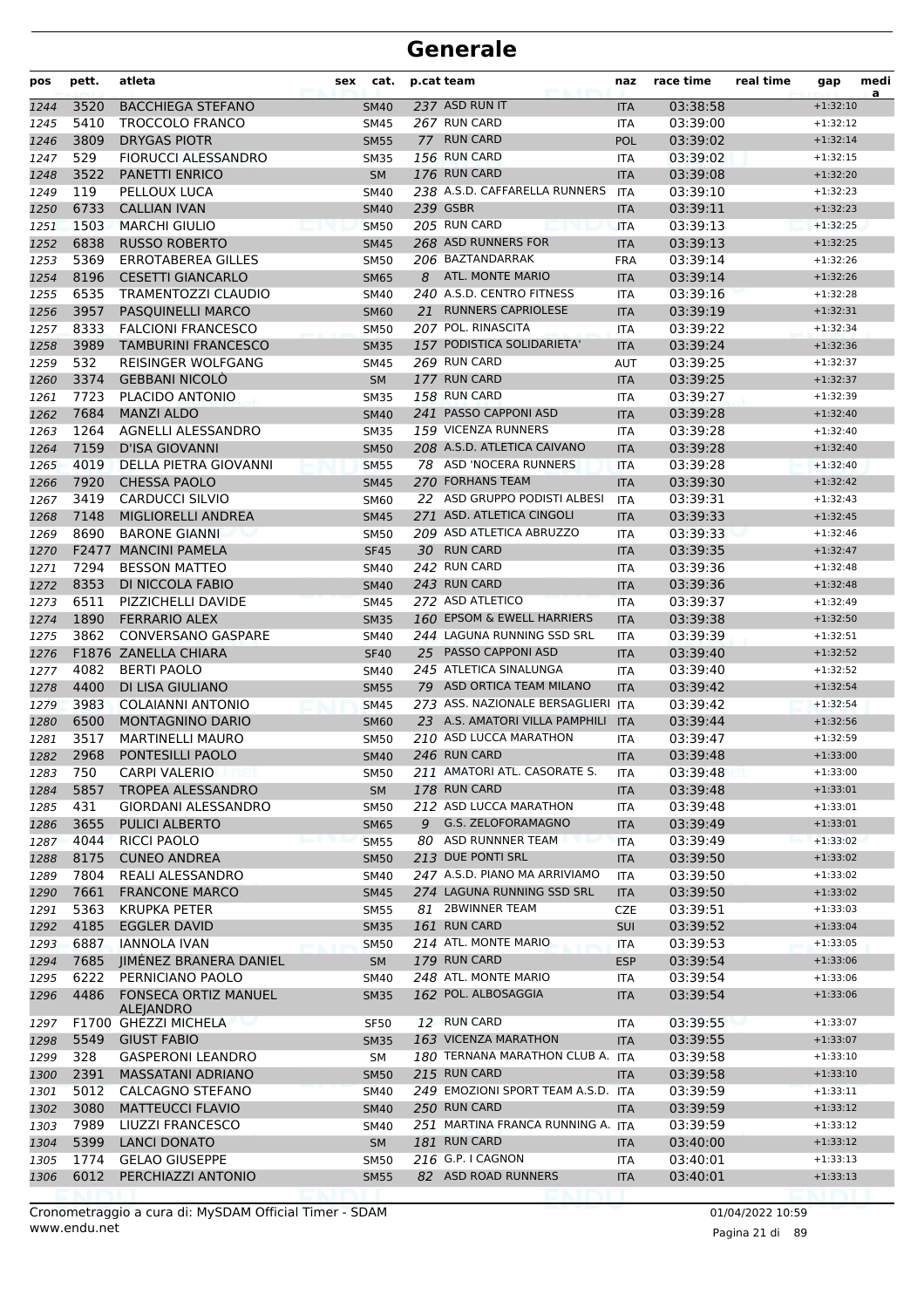| 252 G.A.P. SARONNO<br><b>BENZI DENNIS</b><br>7943<br>03:40:01<br>$+1:33:13$<br><b>SM40</b><br>1307<br><b>ITA</b><br>3260<br>217 ATL. 90 TARQUINIA<br><b>CARDONI CLAUDIO</b><br>03:40:04<br><b>SM50</b><br><b>ITA</b><br>$+1:33:16$<br>1308<br>7443<br><b>ECKER ALESSANDRO</b><br>164 LBM SPORT TEAM<br>03:40:04<br>1309<br><b>SM35</b><br>$+1:33:16$<br><b>ITA</b><br>218 ATLETICA GUASTALLA<br>5294<br><b>BENASSI STEFANO</b><br>03:40:04<br>$+1:33:16$<br><b>SM50</b><br>1310<br>ITA<br><b>RUN CARD</b><br>987<br><b>ABBONIZIO NICOLO</b><br>83<br>03:40:06<br>1311<br><b>SM55</b><br><b>ITA</b><br>$+1:33:19$<br><b>VALENTINO</b><br>165 MOLON LABE ASD<br>3997<br><b>BOCCARDINI FABIO</b><br>03:40:07<br><b>SM35</b><br>$+1:33:19$<br>1312<br>ITA<br><b>AURELIO</b><br>84 M. C. MANOPPELLO SOGEDA<br><b>RAMUNDI ANTONIO</b><br>1313<br>8760<br><b>SM55</b><br><b>ITA</b><br>03:40:08<br>$+1:33:20$<br>166 KEEP MOVING<br>2530<br><b>SM35</b><br>03:40:09<br>1314<br>SPAGNULO LUIGI<br>ITA<br>$+1:33:21$<br>6162<br>275 RUN CARD<br>PHILIPPOT ALEXANDRE<br>03:40:10<br>$+1:33:22$<br>1315<br><b>SM45</b><br><b>FRA</b><br>2297<br>219 G.S. PAOLOTTI - ATL MARTINA ITA<br><b>ROSSI FRANCESCO</b><br>03:40:10<br>1316<br><b>SM50</b><br>$+1:33:23$<br>7616<br>220 RUN CARD<br><b>BERTOLIN PIERLUIGI</b><br>03:40:14<br>1317<br><b>SM50</b><br>$+1:33:27$<br><b>ITA</b><br>PODISTICA SOLIDARIETA'<br>F2544<br>DI GIORGIO ANGELA<br>03:40:14<br>$+1:33:27$<br>1318<br><b>SF45</b><br>31<br>ITA<br>1674<br><b>FANELLA STEFANO</b><br>85<br>PODISTICA SOLIDARIETA'<br>03:40:15<br>1319<br><b>SM55</b><br><b>ITA</b><br>$+1:33:27$<br>5198<br><b>LENTINI MASSIMO</b><br>86 ITALIA MARATHON CLUB<br>03:40:17<br><b>SM55</b><br>$+1:33:29$<br>1320<br><b>ITA</b><br>7334<br><b>SCARCELLI FELICE</b><br>276 G.S.ATLETICA AMATORI<br>03:40:18<br>$+1:33:30$<br>1321<br><b>SM45</b><br><b>ITA</b><br>7064<br>277 A.S.D. ATL. LENTINI<br>PANTALEO DANIELE<br>03:40:19<br>1322<br><b>SM45</b><br>ITA<br>$+1:33:31$<br>4368<br><b>RANAURO RAFFAELE</b><br>221 ASD AMATORI PODISMO<br>03:40:19<br>1323<br>$+1:33:31$<br><b>SM50</b><br><b>ITA</b><br>222 RUN CARD<br>6051<br><b>MARSIBILIO GIUSEPPE</b><br>03:40:20<br>$+1:33:32$<br><b>SM50</b><br>1324<br>ITA<br>278 GSBR<br>3665<br><b>CAREDDA LUCIANO</b><br>03:40:22<br>1325<br><b>SM45</b><br><b>ITA</b><br>$+1:33:34$<br>223 ATL.VICENTINA<br>7922<br><b>GROPPO GIUSEPPE</b><br>03:40:23<br><b>SM50</b><br>$+1:33:35$<br>1326<br><b>ITA</b><br>12 RUN CARD<br>F1701 PONZO STEFANIA<br>03:40:23<br>$+1:33:35$<br>1327<br><b>SF35</b><br><b>ITA</b><br>2267<br>279 RUN CARD<br><b>MALINOWSKI TOMASZ</b><br>03:40:25<br>1328<br><b>SM45</b><br>POL<br>$+1:33:37$<br>5089<br>224 A.S.D. FILIPPIDE<br>DE FILIPPIS MICHELE<br>03:40:26<br><b>SM50</b><br>$+1:33:38$<br>1329<br><b>ITA</b><br>225 RUN CARD<br>7915<br><b>DUMARTIN JEAN MARC</b><br>03:40:27<br>$+1:33:39$<br><b>SM50</b><br><b>FRA</b><br>1330<br>7042<br>226 MARATHON ROMA<br><b>BUCCIOLI ENRICO</b><br>03:40:33<br>1331<br><b>SM50</b><br><b>ITA</b><br>$+1:33:45$<br>6860<br>87 G.S. ATLETICA 75 CATTOLICA<br>SIRTORI CARLO<br>03:40:36<br><b>ITA</b><br>$+1:33:48$<br>1332<br><b>SM55</b><br>182 RUN CARD<br>8176<br><b>MUCCI GIUSEPPE</b><br>1333<br>03:40:38<br>$+1:33:50$<br><b>SM</b><br><b>ITA</b><br>8052<br>253 RUN CARD<br><b>BELLANDI STEFANO</b><br>03:40:38<br>1334<br><b>SM40</b><br><b>ITA</b><br>$+1:33:50$<br>6935<br>183 AMICI FONTANA ROMANO<br><b>BATTISTA ANTONIO</b><br>03:40:40<br>1335<br>$+1:33:52$<br><b>SM</b><br><b>ITA</b><br>6019<br>184 RUN CARD<br><b>BALDACCI TIMOTHY</b><br>03:40:40<br>$+1:33:52$<br>1336<br>SМ<br><b>NED</b><br>F242<br><b>BROCCHI ANTONELLA</b><br>26 ATLETICA AVIS SARNANO<br>03:40:42<br>1337<br><b>SF40</b><br><b>ITA</b><br>$+1:33:55$<br>254 LBM SPORT TEAM<br>8328<br><b>CARELLA MARCO</b><br>03:40:43<br>$+1:33:55$<br>1338<br><b>SM40</b><br><b>ITA</b><br>6779<br>PREITE DONATO<br>88 ASD ATLETICA MESSAPICA<br>03:40:43<br>1339<br><b>SM55</b><br><b>ITA</b><br>$+1:33:55$<br>5383<br>10 G. ALPINISTICO VERTOVESE<br><b>CINESI PIETRO</b><br>03:40:44<br>1340<br><b>SM65</b><br>ITA<br>$+1:33:56$<br>6735<br><b>ANELLO GIUSEPPE</b><br>255 MARTESANA CORSE<br>03:40:47<br>$+1:34:00$<br>1341<br><b>SM40</b><br><b>ITA</b><br>280 RUN CARD<br>616<br><b>NOBILI ALESSIO</b><br><b>SM45</b><br>03:40:48<br>$+1:34:00$<br>1342<br>ITA<br>6937<br>227 CLUB SPORTIVO FIRENZE<br>1343<br>PONZIO GIOVANNI<br>03:40:49<br><b>SM50</b><br><b>ITA</b><br>$+1:34:01$<br>281 ASD ATL. CESENATICO<br>1543<br>MANZELLI ALESSANDRO<br><b>SM45</b><br>03:40:52<br>$+1:34:04$<br>1344<br>ITA<br>282 A.S.D. ATLETICA NEPI<br>8231<br>PAZZETTA GIULIANO<br>03:40:56<br>$+1:34:09$<br><b>SM45</b><br><b>ITA</b><br>1345<br>4650<br><b>MARCUCCI GIANLUCA</b><br>228 S.E.F. STAMURA ANCONA A.S.<br><b>SM50</b><br><b>ITA</b><br>03:40:59<br>1346<br>$+1:34:11$<br>229 ASD TAPASCIONE RUNNING<br>5858<br>PEDRETTI MAURO<br><b>SM50</b><br>03:40:59<br>$+1:34:12$<br>1347<br><b>ITA</b><br>2804<br>SASSMANNSHAUSEN<br>256 PAC<br><b>SM40</b><br>03:41:03<br>$+1:34:15$<br>1348<br><b>LUX</b><br><b>ROBERTO</b><br>283 PASSO CAPPONI ASD<br>7620<br>SELVAGGI FABIO<br>03:41:07<br><b>SM45</b><br>$+1:34:19$<br>1349<br><b>ITA</b><br>24 ATLETICA PRO CANOSA<br>6339<br>PASTORE GIUSEPPE<br>03:41:08<br>$+1:34:20$<br>1350<br>SM60<br><b>ITA</b><br>284 STRARUNNERS BARI<br>8160<br><b>GIULIANI GIOVANNI</b><br><b>SM45</b><br>03:41:09<br>$+1:34:21$<br>1351<br><b>ITA</b><br>3890<br>285 RUN CARD<br>ANGIUS FRANCESCO<br>03:41:11<br><b>SM45</b><br><b>ITA</b><br>$+1:34:23$<br>1352<br>4380<br>257 RUN CARD<br>1353<br><b>MULLER PHILIPPE</b><br><b>SM40</b><br>03:41:12<br><b>FRA</b><br>$+1:34:24$<br>24 RUN CARD<br>F1548 HEDSTRÖM ANNA<br>SF<br>SWE<br>03:41:13<br>$+1:34:25$<br>1354<br>286 5 CASCINE CISLAGO<br>7779<br><b>MESSORI EMANUELE</b><br>03:41:14<br>$+1:34:26$<br>1355<br><b>SM45</b><br><b>ITA</b><br>32 UPR MONTEMARCIANO SSD<br>F2374 CIRCIU IONICA MONICA<br>03:41:14<br><b>SF45</b><br><b>ROM</b><br>$+1:34:26$<br>1356<br>258 ASD CORRICASTROVILLARI<br>8082<br><b>SASSONE MATTEO</b><br><b>SM40</b><br>03:41:15<br>$+1:34:27$<br>1357<br><b>ITA</b><br>6687<br>230 RUN FOR LOVE PROJ.ANNA<br><b>MORMILE LUCIO</b><br><b>SM50</b><br><b>ITA</b><br>03:41:15<br>$+1:34:27$<br>1358<br>7051<br>287 A.S.D. RUNNERS AVEZZANO<br><b>VENTURINI TIZIANO</b><br>03:41:15<br>1359<br><b>SM45</b><br>$+1:34:27$<br><b>ITA</b><br>7052<br>288 A.S.D. RUNNERS AVEZZANO<br>MICHETTI ANDREA<br>03:41:16<br>$+1:34:28$<br>1360<br><b>SM45</b><br><b>ITA</b><br>7273<br>289 A.S. ROMA ROAD R.CLUB<br><b>MIRINORI VALERIO</b><br>03:41:16<br>1361<br><b>SM45</b><br>$+1:34:28$<br><b>ITA</b><br>231 RUN CARD<br>5302<br><b>TOLLARDO DIEGO</b><br>03:41:16<br>$+1:34:28$<br>1362<br><b>SM50</b><br><b>ITA</b><br>8172<br><b>CORTESE MAURIZIO</b><br>89 RUN & SMILE ASD<br>03:41:16<br>$+1:34:28$<br>1363<br><b>SM55</b><br><b>ITA</b><br>F703<br>27 ATHLETIC BRUNOY CLUB<br><b>CREMMYDAS CÉLINE</b><br>03:41:19<br><b>SF40</b><br><b>FRA</b><br>$+1:34:31$<br>1364<br>2558<br>259 PODISTI VALMONTONE<br><b>CANNONE ROBERTO</b><br>03:41:25<br><b>SM40</b><br><b>ITA</b><br>$+1:34:37$<br>232 ASD RUN IT<br>3471<br><b>ZANIRATO ANDREA</b><br>SM50<br>03:41:25<br>$+1:34:37$<br>ITA<br>1366<br>F301<br>33 RUN CARD<br>KLEPACKA-GANCARZ<br>03:41:26<br>1367<br><b>SF45</b><br><b>POL</b><br>$+1:34:38$<br><b>BARBARA</b><br>260 US FORBACH<br>SPEZIALE VINCENT<br>03:41:26<br>3593<br><b>SM40</b><br>$+1:34:38$<br>1368<br><b>FRA</b><br>Cropomotraggio a cura di: MyCDAM Official Timor CDAM | pos  | pett. | atleta | sex<br>cat. | p.cat team | naz | race time | real time | gap | medi<br>a |
|----------------------------------------------------------------------------------------------------------------------------------------------------------------------------------------------------------------------------------------------------------------------------------------------------------------------------------------------------------------------------------------------------------------------------------------------------------------------------------------------------------------------------------------------------------------------------------------------------------------------------------------------------------------------------------------------------------------------------------------------------------------------------------------------------------------------------------------------------------------------------------------------------------------------------------------------------------------------------------------------------------------------------------------------------------------------------------------------------------------------------------------------------------------------------------------------------------------------------------------------------------------------------------------------------------------------------------------------------------------------------------------------------------------------------------------------------------------------------------------------------------------------------------------------------------------------------------------------------------------------------------------------------------------------------------------------------------------------------------------------------------------------------------------------------------------------------------------------------------------------------------------------------------------------------------------------------------------------------------------------------------------------------------------------------------------------------------------------------------------------------------------------------------------------------------------------------------------------------------------------------------------------------------------------------------------------------------------------------------------------------------------------------------------------------------------------------------------------------------------------------------------------------------------------------------------------------------------------------------------------------------------------------------------------------------------------------------------------------------------------------------------------------------------------------------------------------------------------------------------------------------------------------------------------------------------------------------------------------------------------------------------------------------------------------------------------------------------------------------------------------------------------------------------------------------------------------------------------------------------------------------------------------------------------------------------------------------------------------------------------------------------------------------------------------------------------------------------------------------------------------------------------------------------------------------------------------------------------------------------------------------------------------------------------------------------------------------------------------------------------------------------------------------------------------------------------------------------------------------------------------------------------------------------------------------------------------------------------------------------------------------------------------------------------------------------------------------------------------------------------------------------------------------------------------------------------------------------------------------------------------------------------------------------------------------------------------------------------------------------------------------------------------------------------------------------------------------------------------------------------------------------------------------------------------------------------------------------------------------------------------------------------------------------------------------------------------------------------------------------------------------------------------------------------------------------------------------------------------------------------------------------------------------------------------------------------------------------------------------------------------------------------------------------------------------------------------------------------------------------------------------------------------------------------------------------------------------------------------------------------------------------------------------------------------------------------------------------------------------------------------------------------------------------------------------------------------------------------------------------------------------------------------------------------------------------------------------------------------------------------------------------------------------------------------------------------------------------------------------------------------------------------------------------------------------------------------------------------------------------------------------------------------------------------------------------------------------------------------------------------------------------------------------------------------------------------------------------------------------------------------------------------------------------------------------------------------------------------------------------------------------------------------------------------------------------------------------------------------------------------------------------------------------------------------------------------------------------------------------------------------------------------------------------------------------------------------------------------------------------------------------------------------------------------------------------------------------------------------------------------------------------------------------------------------------------------------------------------------------------------------------------------------------------------------------------------------------------------------------------------------------------------------------------------------------------------------------------------------------------------------------------------------------------------------------------------------------------------------------------------------------------------------------------------------------------------------------------------------------------------------------------------------------------------------------------------------------------------------------------------------------------------------------------------------------------------------------------------------------------------------------------------|------|-------|--------|-------------|------------|-----|-----------|-----------|-----|-----------|
|                                                                                                                                                                                                                                                                                                                                                                                                                                                                                                                                                                                                                                                                                                                                                                                                                                                                                                                                                                                                                                                                                                                                                                                                                                                                                                                                                                                                                                                                                                                                                                                                                                                                                                                                                                                                                                                                                                                                                                                                                                                                                                                                                                                                                                                                                                                                                                                                                                                                                                                                                                                                                                                                                                                                                                                                                                                                                                                                                                                                                                                                                                                                                                                                                                                                                                                                                                                                                                                                                                                                                                                                                                                                                                                                                                                                                                                                                                                                                                                                                                                                                                                                                                                                                                                                                                                                                                                                                                                                                                                                                                                                                                                                                                                                                                                                                                                                                                                                                                                                                                                                                                                                                                                                                                                                                                                                                                                                                                                                                                                                                                                                                                                                                                                                                                                                                                                                                                                                                                                                                                                                                                                                                                                                                                                                                                                                                                                                                                                                                                                                                                                                                                                                                                                                                                                                                                                                                                                                                                                                                                                                                                                                                                                                                                                                                                                                                                                                                                                                                                                                                                                                                                              |      |       |        |             |            |     |           |           |     |           |
|                                                                                                                                                                                                                                                                                                                                                                                                                                                                                                                                                                                                                                                                                                                                                                                                                                                                                                                                                                                                                                                                                                                                                                                                                                                                                                                                                                                                                                                                                                                                                                                                                                                                                                                                                                                                                                                                                                                                                                                                                                                                                                                                                                                                                                                                                                                                                                                                                                                                                                                                                                                                                                                                                                                                                                                                                                                                                                                                                                                                                                                                                                                                                                                                                                                                                                                                                                                                                                                                                                                                                                                                                                                                                                                                                                                                                                                                                                                                                                                                                                                                                                                                                                                                                                                                                                                                                                                                                                                                                                                                                                                                                                                                                                                                                                                                                                                                                                                                                                                                                                                                                                                                                                                                                                                                                                                                                                                                                                                                                                                                                                                                                                                                                                                                                                                                                                                                                                                                                                                                                                                                                                                                                                                                                                                                                                                                                                                                                                                                                                                                                                                                                                                                                                                                                                                                                                                                                                                                                                                                                                                                                                                                                                                                                                                                                                                                                                                                                                                                                                                                                                                                                                              |      |       |        |             |            |     |           |           |     |           |
|                                                                                                                                                                                                                                                                                                                                                                                                                                                                                                                                                                                                                                                                                                                                                                                                                                                                                                                                                                                                                                                                                                                                                                                                                                                                                                                                                                                                                                                                                                                                                                                                                                                                                                                                                                                                                                                                                                                                                                                                                                                                                                                                                                                                                                                                                                                                                                                                                                                                                                                                                                                                                                                                                                                                                                                                                                                                                                                                                                                                                                                                                                                                                                                                                                                                                                                                                                                                                                                                                                                                                                                                                                                                                                                                                                                                                                                                                                                                                                                                                                                                                                                                                                                                                                                                                                                                                                                                                                                                                                                                                                                                                                                                                                                                                                                                                                                                                                                                                                                                                                                                                                                                                                                                                                                                                                                                                                                                                                                                                                                                                                                                                                                                                                                                                                                                                                                                                                                                                                                                                                                                                                                                                                                                                                                                                                                                                                                                                                                                                                                                                                                                                                                                                                                                                                                                                                                                                                                                                                                                                                                                                                                                                                                                                                                                                                                                                                                                                                                                                                                                                                                                                                              |      |       |        |             |            |     |           |           |     |           |
|                                                                                                                                                                                                                                                                                                                                                                                                                                                                                                                                                                                                                                                                                                                                                                                                                                                                                                                                                                                                                                                                                                                                                                                                                                                                                                                                                                                                                                                                                                                                                                                                                                                                                                                                                                                                                                                                                                                                                                                                                                                                                                                                                                                                                                                                                                                                                                                                                                                                                                                                                                                                                                                                                                                                                                                                                                                                                                                                                                                                                                                                                                                                                                                                                                                                                                                                                                                                                                                                                                                                                                                                                                                                                                                                                                                                                                                                                                                                                                                                                                                                                                                                                                                                                                                                                                                                                                                                                                                                                                                                                                                                                                                                                                                                                                                                                                                                                                                                                                                                                                                                                                                                                                                                                                                                                                                                                                                                                                                                                                                                                                                                                                                                                                                                                                                                                                                                                                                                                                                                                                                                                                                                                                                                                                                                                                                                                                                                                                                                                                                                                                                                                                                                                                                                                                                                                                                                                                                                                                                                                                                                                                                                                                                                                                                                                                                                                                                                                                                                                                                                                                                                                                              |      |       |        |             |            |     |           |           |     |           |
|                                                                                                                                                                                                                                                                                                                                                                                                                                                                                                                                                                                                                                                                                                                                                                                                                                                                                                                                                                                                                                                                                                                                                                                                                                                                                                                                                                                                                                                                                                                                                                                                                                                                                                                                                                                                                                                                                                                                                                                                                                                                                                                                                                                                                                                                                                                                                                                                                                                                                                                                                                                                                                                                                                                                                                                                                                                                                                                                                                                                                                                                                                                                                                                                                                                                                                                                                                                                                                                                                                                                                                                                                                                                                                                                                                                                                                                                                                                                                                                                                                                                                                                                                                                                                                                                                                                                                                                                                                                                                                                                                                                                                                                                                                                                                                                                                                                                                                                                                                                                                                                                                                                                                                                                                                                                                                                                                                                                                                                                                                                                                                                                                                                                                                                                                                                                                                                                                                                                                                                                                                                                                                                                                                                                                                                                                                                                                                                                                                                                                                                                                                                                                                                                                                                                                                                                                                                                                                                                                                                                                                                                                                                                                                                                                                                                                                                                                                                                                                                                                                                                                                                                                                              |      |       |        |             |            |     |           |           |     |           |
|                                                                                                                                                                                                                                                                                                                                                                                                                                                                                                                                                                                                                                                                                                                                                                                                                                                                                                                                                                                                                                                                                                                                                                                                                                                                                                                                                                                                                                                                                                                                                                                                                                                                                                                                                                                                                                                                                                                                                                                                                                                                                                                                                                                                                                                                                                                                                                                                                                                                                                                                                                                                                                                                                                                                                                                                                                                                                                                                                                                                                                                                                                                                                                                                                                                                                                                                                                                                                                                                                                                                                                                                                                                                                                                                                                                                                                                                                                                                                                                                                                                                                                                                                                                                                                                                                                                                                                                                                                                                                                                                                                                                                                                                                                                                                                                                                                                                                                                                                                                                                                                                                                                                                                                                                                                                                                                                                                                                                                                                                                                                                                                                                                                                                                                                                                                                                                                                                                                                                                                                                                                                                                                                                                                                                                                                                                                                                                                                                                                                                                                                                                                                                                                                                                                                                                                                                                                                                                                                                                                                                                                                                                                                                                                                                                                                                                                                                                                                                                                                                                                                                                                                                                              |      |       |        |             |            |     |           |           |     |           |
|                                                                                                                                                                                                                                                                                                                                                                                                                                                                                                                                                                                                                                                                                                                                                                                                                                                                                                                                                                                                                                                                                                                                                                                                                                                                                                                                                                                                                                                                                                                                                                                                                                                                                                                                                                                                                                                                                                                                                                                                                                                                                                                                                                                                                                                                                                                                                                                                                                                                                                                                                                                                                                                                                                                                                                                                                                                                                                                                                                                                                                                                                                                                                                                                                                                                                                                                                                                                                                                                                                                                                                                                                                                                                                                                                                                                                                                                                                                                                                                                                                                                                                                                                                                                                                                                                                                                                                                                                                                                                                                                                                                                                                                                                                                                                                                                                                                                                                                                                                                                                                                                                                                                                                                                                                                                                                                                                                                                                                                                                                                                                                                                                                                                                                                                                                                                                                                                                                                                                                                                                                                                                                                                                                                                                                                                                                                                                                                                                                                                                                                                                                                                                                                                                                                                                                                                                                                                                                                                                                                                                                                                                                                                                                                                                                                                                                                                                                                                                                                                                                                                                                                                                                              |      |       |        |             |            |     |           |           |     |           |
|                                                                                                                                                                                                                                                                                                                                                                                                                                                                                                                                                                                                                                                                                                                                                                                                                                                                                                                                                                                                                                                                                                                                                                                                                                                                                                                                                                                                                                                                                                                                                                                                                                                                                                                                                                                                                                                                                                                                                                                                                                                                                                                                                                                                                                                                                                                                                                                                                                                                                                                                                                                                                                                                                                                                                                                                                                                                                                                                                                                                                                                                                                                                                                                                                                                                                                                                                                                                                                                                                                                                                                                                                                                                                                                                                                                                                                                                                                                                                                                                                                                                                                                                                                                                                                                                                                                                                                                                                                                                                                                                                                                                                                                                                                                                                                                                                                                                                                                                                                                                                                                                                                                                                                                                                                                                                                                                                                                                                                                                                                                                                                                                                                                                                                                                                                                                                                                                                                                                                                                                                                                                                                                                                                                                                                                                                                                                                                                                                                                                                                                                                                                                                                                                                                                                                                                                                                                                                                                                                                                                                                                                                                                                                                                                                                                                                                                                                                                                                                                                                                                                                                                                                                              |      |       |        |             |            |     |           |           |     |           |
|                                                                                                                                                                                                                                                                                                                                                                                                                                                                                                                                                                                                                                                                                                                                                                                                                                                                                                                                                                                                                                                                                                                                                                                                                                                                                                                                                                                                                                                                                                                                                                                                                                                                                                                                                                                                                                                                                                                                                                                                                                                                                                                                                                                                                                                                                                                                                                                                                                                                                                                                                                                                                                                                                                                                                                                                                                                                                                                                                                                                                                                                                                                                                                                                                                                                                                                                                                                                                                                                                                                                                                                                                                                                                                                                                                                                                                                                                                                                                                                                                                                                                                                                                                                                                                                                                                                                                                                                                                                                                                                                                                                                                                                                                                                                                                                                                                                                                                                                                                                                                                                                                                                                                                                                                                                                                                                                                                                                                                                                                                                                                                                                                                                                                                                                                                                                                                                                                                                                                                                                                                                                                                                                                                                                                                                                                                                                                                                                                                                                                                                                                                                                                                                                                                                                                                                                                                                                                                                                                                                                                                                                                                                                                                                                                                                                                                                                                                                                                                                                                                                                                                                                                                              |      |       |        |             |            |     |           |           |     |           |
|                                                                                                                                                                                                                                                                                                                                                                                                                                                                                                                                                                                                                                                                                                                                                                                                                                                                                                                                                                                                                                                                                                                                                                                                                                                                                                                                                                                                                                                                                                                                                                                                                                                                                                                                                                                                                                                                                                                                                                                                                                                                                                                                                                                                                                                                                                                                                                                                                                                                                                                                                                                                                                                                                                                                                                                                                                                                                                                                                                                                                                                                                                                                                                                                                                                                                                                                                                                                                                                                                                                                                                                                                                                                                                                                                                                                                                                                                                                                                                                                                                                                                                                                                                                                                                                                                                                                                                                                                                                                                                                                                                                                                                                                                                                                                                                                                                                                                                                                                                                                                                                                                                                                                                                                                                                                                                                                                                                                                                                                                                                                                                                                                                                                                                                                                                                                                                                                                                                                                                                                                                                                                                                                                                                                                                                                                                                                                                                                                                                                                                                                                                                                                                                                                                                                                                                                                                                                                                                                                                                                                                                                                                                                                                                                                                                                                                                                                                                                                                                                                                                                                                                                                                              |      |       |        |             |            |     |           |           |     |           |
|                                                                                                                                                                                                                                                                                                                                                                                                                                                                                                                                                                                                                                                                                                                                                                                                                                                                                                                                                                                                                                                                                                                                                                                                                                                                                                                                                                                                                                                                                                                                                                                                                                                                                                                                                                                                                                                                                                                                                                                                                                                                                                                                                                                                                                                                                                                                                                                                                                                                                                                                                                                                                                                                                                                                                                                                                                                                                                                                                                                                                                                                                                                                                                                                                                                                                                                                                                                                                                                                                                                                                                                                                                                                                                                                                                                                                                                                                                                                                                                                                                                                                                                                                                                                                                                                                                                                                                                                                                                                                                                                                                                                                                                                                                                                                                                                                                                                                                                                                                                                                                                                                                                                                                                                                                                                                                                                                                                                                                                                                                                                                                                                                                                                                                                                                                                                                                                                                                                                                                                                                                                                                                                                                                                                                                                                                                                                                                                                                                                                                                                                                                                                                                                                                                                                                                                                                                                                                                                                                                                                                                                                                                                                                                                                                                                                                                                                                                                                                                                                                                                                                                                                                                              |      |       |        |             |            |     |           |           |     |           |
|                                                                                                                                                                                                                                                                                                                                                                                                                                                                                                                                                                                                                                                                                                                                                                                                                                                                                                                                                                                                                                                                                                                                                                                                                                                                                                                                                                                                                                                                                                                                                                                                                                                                                                                                                                                                                                                                                                                                                                                                                                                                                                                                                                                                                                                                                                                                                                                                                                                                                                                                                                                                                                                                                                                                                                                                                                                                                                                                                                                                                                                                                                                                                                                                                                                                                                                                                                                                                                                                                                                                                                                                                                                                                                                                                                                                                                                                                                                                                                                                                                                                                                                                                                                                                                                                                                                                                                                                                                                                                                                                                                                                                                                                                                                                                                                                                                                                                                                                                                                                                                                                                                                                                                                                                                                                                                                                                                                                                                                                                                                                                                                                                                                                                                                                                                                                                                                                                                                                                                                                                                                                                                                                                                                                                                                                                                                                                                                                                                                                                                                                                                                                                                                                                                                                                                                                                                                                                                                                                                                                                                                                                                                                                                                                                                                                                                                                                                                                                                                                                                                                                                                                                                              |      |       |        |             |            |     |           |           |     |           |
|                                                                                                                                                                                                                                                                                                                                                                                                                                                                                                                                                                                                                                                                                                                                                                                                                                                                                                                                                                                                                                                                                                                                                                                                                                                                                                                                                                                                                                                                                                                                                                                                                                                                                                                                                                                                                                                                                                                                                                                                                                                                                                                                                                                                                                                                                                                                                                                                                                                                                                                                                                                                                                                                                                                                                                                                                                                                                                                                                                                                                                                                                                                                                                                                                                                                                                                                                                                                                                                                                                                                                                                                                                                                                                                                                                                                                                                                                                                                                                                                                                                                                                                                                                                                                                                                                                                                                                                                                                                                                                                                                                                                                                                                                                                                                                                                                                                                                                                                                                                                                                                                                                                                                                                                                                                                                                                                                                                                                                                                                                                                                                                                                                                                                                                                                                                                                                                                                                                                                                                                                                                                                                                                                                                                                                                                                                                                                                                                                                                                                                                                                                                                                                                                                                                                                                                                                                                                                                                                                                                                                                                                                                                                                                                                                                                                                                                                                                                                                                                                                                                                                                                                                                              |      |       |        |             |            |     |           |           |     |           |
|                                                                                                                                                                                                                                                                                                                                                                                                                                                                                                                                                                                                                                                                                                                                                                                                                                                                                                                                                                                                                                                                                                                                                                                                                                                                                                                                                                                                                                                                                                                                                                                                                                                                                                                                                                                                                                                                                                                                                                                                                                                                                                                                                                                                                                                                                                                                                                                                                                                                                                                                                                                                                                                                                                                                                                                                                                                                                                                                                                                                                                                                                                                                                                                                                                                                                                                                                                                                                                                                                                                                                                                                                                                                                                                                                                                                                                                                                                                                                                                                                                                                                                                                                                                                                                                                                                                                                                                                                                                                                                                                                                                                                                                                                                                                                                                                                                                                                                                                                                                                                                                                                                                                                                                                                                                                                                                                                                                                                                                                                                                                                                                                                                                                                                                                                                                                                                                                                                                                                                                                                                                                                                                                                                                                                                                                                                                                                                                                                                                                                                                                                                                                                                                                                                                                                                                                                                                                                                                                                                                                                                                                                                                                                                                                                                                                                                                                                                                                                                                                                                                                                                                                                                              |      |       |        |             |            |     |           |           |     |           |
|                                                                                                                                                                                                                                                                                                                                                                                                                                                                                                                                                                                                                                                                                                                                                                                                                                                                                                                                                                                                                                                                                                                                                                                                                                                                                                                                                                                                                                                                                                                                                                                                                                                                                                                                                                                                                                                                                                                                                                                                                                                                                                                                                                                                                                                                                                                                                                                                                                                                                                                                                                                                                                                                                                                                                                                                                                                                                                                                                                                                                                                                                                                                                                                                                                                                                                                                                                                                                                                                                                                                                                                                                                                                                                                                                                                                                                                                                                                                                                                                                                                                                                                                                                                                                                                                                                                                                                                                                                                                                                                                                                                                                                                                                                                                                                                                                                                                                                                                                                                                                                                                                                                                                                                                                                                                                                                                                                                                                                                                                                                                                                                                                                                                                                                                                                                                                                                                                                                                                                                                                                                                                                                                                                                                                                                                                                                                                                                                                                                                                                                                                                                                                                                                                                                                                                                                                                                                                                                                                                                                                                                                                                                                                                                                                                                                                                                                                                                                                                                                                                                                                                                                                                              |      |       |        |             |            |     |           |           |     |           |
|                                                                                                                                                                                                                                                                                                                                                                                                                                                                                                                                                                                                                                                                                                                                                                                                                                                                                                                                                                                                                                                                                                                                                                                                                                                                                                                                                                                                                                                                                                                                                                                                                                                                                                                                                                                                                                                                                                                                                                                                                                                                                                                                                                                                                                                                                                                                                                                                                                                                                                                                                                                                                                                                                                                                                                                                                                                                                                                                                                                                                                                                                                                                                                                                                                                                                                                                                                                                                                                                                                                                                                                                                                                                                                                                                                                                                                                                                                                                                                                                                                                                                                                                                                                                                                                                                                                                                                                                                                                                                                                                                                                                                                                                                                                                                                                                                                                                                                                                                                                                                                                                                                                                                                                                                                                                                                                                                                                                                                                                                                                                                                                                                                                                                                                                                                                                                                                                                                                                                                                                                                                                                                                                                                                                                                                                                                                                                                                                                                                                                                                                                                                                                                                                                                                                                                                                                                                                                                                                                                                                                                                                                                                                                                                                                                                                                                                                                                                                                                                                                                                                                                                                                                              |      |       |        |             |            |     |           |           |     |           |
|                                                                                                                                                                                                                                                                                                                                                                                                                                                                                                                                                                                                                                                                                                                                                                                                                                                                                                                                                                                                                                                                                                                                                                                                                                                                                                                                                                                                                                                                                                                                                                                                                                                                                                                                                                                                                                                                                                                                                                                                                                                                                                                                                                                                                                                                                                                                                                                                                                                                                                                                                                                                                                                                                                                                                                                                                                                                                                                                                                                                                                                                                                                                                                                                                                                                                                                                                                                                                                                                                                                                                                                                                                                                                                                                                                                                                                                                                                                                                                                                                                                                                                                                                                                                                                                                                                                                                                                                                                                                                                                                                                                                                                                                                                                                                                                                                                                                                                                                                                                                                                                                                                                                                                                                                                                                                                                                                                                                                                                                                                                                                                                                                                                                                                                                                                                                                                                                                                                                                                                                                                                                                                                                                                                                                                                                                                                                                                                                                                                                                                                                                                                                                                                                                                                                                                                                                                                                                                                                                                                                                                                                                                                                                                                                                                                                                                                                                                                                                                                                                                                                                                                                                                              |      |       |        |             |            |     |           |           |     |           |
|                                                                                                                                                                                                                                                                                                                                                                                                                                                                                                                                                                                                                                                                                                                                                                                                                                                                                                                                                                                                                                                                                                                                                                                                                                                                                                                                                                                                                                                                                                                                                                                                                                                                                                                                                                                                                                                                                                                                                                                                                                                                                                                                                                                                                                                                                                                                                                                                                                                                                                                                                                                                                                                                                                                                                                                                                                                                                                                                                                                                                                                                                                                                                                                                                                                                                                                                                                                                                                                                                                                                                                                                                                                                                                                                                                                                                                                                                                                                                                                                                                                                                                                                                                                                                                                                                                                                                                                                                                                                                                                                                                                                                                                                                                                                                                                                                                                                                                                                                                                                                                                                                                                                                                                                                                                                                                                                                                                                                                                                                                                                                                                                                                                                                                                                                                                                                                                                                                                                                                                                                                                                                                                                                                                                                                                                                                                                                                                                                                                                                                                                                                                                                                                                                                                                                                                                                                                                                                                                                                                                                                                                                                                                                                                                                                                                                                                                                                                                                                                                                                                                                                                                                                              |      |       |        |             |            |     |           |           |     |           |
|                                                                                                                                                                                                                                                                                                                                                                                                                                                                                                                                                                                                                                                                                                                                                                                                                                                                                                                                                                                                                                                                                                                                                                                                                                                                                                                                                                                                                                                                                                                                                                                                                                                                                                                                                                                                                                                                                                                                                                                                                                                                                                                                                                                                                                                                                                                                                                                                                                                                                                                                                                                                                                                                                                                                                                                                                                                                                                                                                                                                                                                                                                                                                                                                                                                                                                                                                                                                                                                                                                                                                                                                                                                                                                                                                                                                                                                                                                                                                                                                                                                                                                                                                                                                                                                                                                                                                                                                                                                                                                                                                                                                                                                                                                                                                                                                                                                                                                                                                                                                                                                                                                                                                                                                                                                                                                                                                                                                                                                                                                                                                                                                                                                                                                                                                                                                                                                                                                                                                                                                                                                                                                                                                                                                                                                                                                                                                                                                                                                                                                                                                                                                                                                                                                                                                                                                                                                                                                                                                                                                                                                                                                                                                                                                                                                                                                                                                                                                                                                                                                                                                                                                                                              |      |       |        |             |            |     |           |           |     |           |
|                                                                                                                                                                                                                                                                                                                                                                                                                                                                                                                                                                                                                                                                                                                                                                                                                                                                                                                                                                                                                                                                                                                                                                                                                                                                                                                                                                                                                                                                                                                                                                                                                                                                                                                                                                                                                                                                                                                                                                                                                                                                                                                                                                                                                                                                                                                                                                                                                                                                                                                                                                                                                                                                                                                                                                                                                                                                                                                                                                                                                                                                                                                                                                                                                                                                                                                                                                                                                                                                                                                                                                                                                                                                                                                                                                                                                                                                                                                                                                                                                                                                                                                                                                                                                                                                                                                                                                                                                                                                                                                                                                                                                                                                                                                                                                                                                                                                                                                                                                                                                                                                                                                                                                                                                                                                                                                                                                                                                                                                                                                                                                                                                                                                                                                                                                                                                                                                                                                                                                                                                                                                                                                                                                                                                                                                                                                                                                                                                                                                                                                                                                                                                                                                                                                                                                                                                                                                                                                                                                                                                                                                                                                                                                                                                                                                                                                                                                                                                                                                                                                                                                                                                                              |      |       |        |             |            |     |           |           |     |           |
|                                                                                                                                                                                                                                                                                                                                                                                                                                                                                                                                                                                                                                                                                                                                                                                                                                                                                                                                                                                                                                                                                                                                                                                                                                                                                                                                                                                                                                                                                                                                                                                                                                                                                                                                                                                                                                                                                                                                                                                                                                                                                                                                                                                                                                                                                                                                                                                                                                                                                                                                                                                                                                                                                                                                                                                                                                                                                                                                                                                                                                                                                                                                                                                                                                                                                                                                                                                                                                                                                                                                                                                                                                                                                                                                                                                                                                                                                                                                                                                                                                                                                                                                                                                                                                                                                                                                                                                                                                                                                                                                                                                                                                                                                                                                                                                                                                                                                                                                                                                                                                                                                                                                                                                                                                                                                                                                                                                                                                                                                                                                                                                                                                                                                                                                                                                                                                                                                                                                                                                                                                                                                                                                                                                                                                                                                                                                                                                                                                                                                                                                                                                                                                                                                                                                                                                                                                                                                                                                                                                                                                                                                                                                                                                                                                                                                                                                                                                                                                                                                                                                                                                                                                              |      |       |        |             |            |     |           |           |     |           |
|                                                                                                                                                                                                                                                                                                                                                                                                                                                                                                                                                                                                                                                                                                                                                                                                                                                                                                                                                                                                                                                                                                                                                                                                                                                                                                                                                                                                                                                                                                                                                                                                                                                                                                                                                                                                                                                                                                                                                                                                                                                                                                                                                                                                                                                                                                                                                                                                                                                                                                                                                                                                                                                                                                                                                                                                                                                                                                                                                                                                                                                                                                                                                                                                                                                                                                                                                                                                                                                                                                                                                                                                                                                                                                                                                                                                                                                                                                                                                                                                                                                                                                                                                                                                                                                                                                                                                                                                                                                                                                                                                                                                                                                                                                                                                                                                                                                                                                                                                                                                                                                                                                                                                                                                                                                                                                                                                                                                                                                                                                                                                                                                                                                                                                                                                                                                                                                                                                                                                                                                                                                                                                                                                                                                                                                                                                                                                                                                                                                                                                                                                                                                                                                                                                                                                                                                                                                                                                                                                                                                                                                                                                                                                                                                                                                                                                                                                                                                                                                                                                                                                                                                                                              |      |       |        |             |            |     |           |           |     |           |
|                                                                                                                                                                                                                                                                                                                                                                                                                                                                                                                                                                                                                                                                                                                                                                                                                                                                                                                                                                                                                                                                                                                                                                                                                                                                                                                                                                                                                                                                                                                                                                                                                                                                                                                                                                                                                                                                                                                                                                                                                                                                                                                                                                                                                                                                                                                                                                                                                                                                                                                                                                                                                                                                                                                                                                                                                                                                                                                                                                                                                                                                                                                                                                                                                                                                                                                                                                                                                                                                                                                                                                                                                                                                                                                                                                                                                                                                                                                                                                                                                                                                                                                                                                                                                                                                                                                                                                                                                                                                                                                                                                                                                                                                                                                                                                                                                                                                                                                                                                                                                                                                                                                                                                                                                                                                                                                                                                                                                                                                                                                                                                                                                                                                                                                                                                                                                                                                                                                                                                                                                                                                                                                                                                                                                                                                                                                                                                                                                                                                                                                                                                                                                                                                                                                                                                                                                                                                                                                                                                                                                                                                                                                                                                                                                                                                                                                                                                                                                                                                                                                                                                                                                                              |      |       |        |             |            |     |           |           |     |           |
|                                                                                                                                                                                                                                                                                                                                                                                                                                                                                                                                                                                                                                                                                                                                                                                                                                                                                                                                                                                                                                                                                                                                                                                                                                                                                                                                                                                                                                                                                                                                                                                                                                                                                                                                                                                                                                                                                                                                                                                                                                                                                                                                                                                                                                                                                                                                                                                                                                                                                                                                                                                                                                                                                                                                                                                                                                                                                                                                                                                                                                                                                                                                                                                                                                                                                                                                                                                                                                                                                                                                                                                                                                                                                                                                                                                                                                                                                                                                                                                                                                                                                                                                                                                                                                                                                                                                                                                                                                                                                                                                                                                                                                                                                                                                                                                                                                                                                                                                                                                                                                                                                                                                                                                                                                                                                                                                                                                                                                                                                                                                                                                                                                                                                                                                                                                                                                                                                                                                                                                                                                                                                                                                                                                                                                                                                                                                                                                                                                                                                                                                                                                                                                                                                                                                                                                                                                                                                                                                                                                                                                                                                                                                                                                                                                                                                                                                                                                                                                                                                                                                                                                                                                              |      |       |        |             |            |     |           |           |     |           |
|                                                                                                                                                                                                                                                                                                                                                                                                                                                                                                                                                                                                                                                                                                                                                                                                                                                                                                                                                                                                                                                                                                                                                                                                                                                                                                                                                                                                                                                                                                                                                                                                                                                                                                                                                                                                                                                                                                                                                                                                                                                                                                                                                                                                                                                                                                                                                                                                                                                                                                                                                                                                                                                                                                                                                                                                                                                                                                                                                                                                                                                                                                                                                                                                                                                                                                                                                                                                                                                                                                                                                                                                                                                                                                                                                                                                                                                                                                                                                                                                                                                                                                                                                                                                                                                                                                                                                                                                                                                                                                                                                                                                                                                                                                                                                                                                                                                                                                                                                                                                                                                                                                                                                                                                                                                                                                                                                                                                                                                                                                                                                                                                                                                                                                                                                                                                                                                                                                                                                                                                                                                                                                                                                                                                                                                                                                                                                                                                                                                                                                                                                                                                                                                                                                                                                                                                                                                                                                                                                                                                                                                                                                                                                                                                                                                                                                                                                                                                                                                                                                                                                                                                                                              |      |       |        |             |            |     |           |           |     |           |
|                                                                                                                                                                                                                                                                                                                                                                                                                                                                                                                                                                                                                                                                                                                                                                                                                                                                                                                                                                                                                                                                                                                                                                                                                                                                                                                                                                                                                                                                                                                                                                                                                                                                                                                                                                                                                                                                                                                                                                                                                                                                                                                                                                                                                                                                                                                                                                                                                                                                                                                                                                                                                                                                                                                                                                                                                                                                                                                                                                                                                                                                                                                                                                                                                                                                                                                                                                                                                                                                                                                                                                                                                                                                                                                                                                                                                                                                                                                                                                                                                                                                                                                                                                                                                                                                                                                                                                                                                                                                                                                                                                                                                                                                                                                                                                                                                                                                                                                                                                                                                                                                                                                                                                                                                                                                                                                                                                                                                                                                                                                                                                                                                                                                                                                                                                                                                                                                                                                                                                                                                                                                                                                                                                                                                                                                                                                                                                                                                                                                                                                                                                                                                                                                                                                                                                                                                                                                                                                                                                                                                                                                                                                                                                                                                                                                                                                                                                                                                                                                                                                                                                                                                                              |      |       |        |             |            |     |           |           |     |           |
|                                                                                                                                                                                                                                                                                                                                                                                                                                                                                                                                                                                                                                                                                                                                                                                                                                                                                                                                                                                                                                                                                                                                                                                                                                                                                                                                                                                                                                                                                                                                                                                                                                                                                                                                                                                                                                                                                                                                                                                                                                                                                                                                                                                                                                                                                                                                                                                                                                                                                                                                                                                                                                                                                                                                                                                                                                                                                                                                                                                                                                                                                                                                                                                                                                                                                                                                                                                                                                                                                                                                                                                                                                                                                                                                                                                                                                                                                                                                                                                                                                                                                                                                                                                                                                                                                                                                                                                                                                                                                                                                                                                                                                                                                                                                                                                                                                                                                                                                                                                                                                                                                                                                                                                                                                                                                                                                                                                                                                                                                                                                                                                                                                                                                                                                                                                                                                                                                                                                                                                                                                                                                                                                                                                                                                                                                                                                                                                                                                                                                                                                                                                                                                                                                                                                                                                                                                                                                                                                                                                                                                                                                                                                                                                                                                                                                                                                                                                                                                                                                                                                                                                                                                              |      |       |        |             |            |     |           |           |     |           |
|                                                                                                                                                                                                                                                                                                                                                                                                                                                                                                                                                                                                                                                                                                                                                                                                                                                                                                                                                                                                                                                                                                                                                                                                                                                                                                                                                                                                                                                                                                                                                                                                                                                                                                                                                                                                                                                                                                                                                                                                                                                                                                                                                                                                                                                                                                                                                                                                                                                                                                                                                                                                                                                                                                                                                                                                                                                                                                                                                                                                                                                                                                                                                                                                                                                                                                                                                                                                                                                                                                                                                                                                                                                                                                                                                                                                                                                                                                                                                                                                                                                                                                                                                                                                                                                                                                                                                                                                                                                                                                                                                                                                                                                                                                                                                                                                                                                                                                                                                                                                                                                                                                                                                                                                                                                                                                                                                                                                                                                                                                                                                                                                                                                                                                                                                                                                                                                                                                                                                                                                                                                                                                                                                                                                                                                                                                                                                                                                                                                                                                                                                                                                                                                                                                                                                                                                                                                                                                                                                                                                                                                                                                                                                                                                                                                                                                                                                                                                                                                                                                                                                                                                                                              |      |       |        |             |            |     |           |           |     |           |
|                                                                                                                                                                                                                                                                                                                                                                                                                                                                                                                                                                                                                                                                                                                                                                                                                                                                                                                                                                                                                                                                                                                                                                                                                                                                                                                                                                                                                                                                                                                                                                                                                                                                                                                                                                                                                                                                                                                                                                                                                                                                                                                                                                                                                                                                                                                                                                                                                                                                                                                                                                                                                                                                                                                                                                                                                                                                                                                                                                                                                                                                                                                                                                                                                                                                                                                                                                                                                                                                                                                                                                                                                                                                                                                                                                                                                                                                                                                                                                                                                                                                                                                                                                                                                                                                                                                                                                                                                                                                                                                                                                                                                                                                                                                                                                                                                                                                                                                                                                                                                                                                                                                                                                                                                                                                                                                                                                                                                                                                                                                                                                                                                                                                                                                                                                                                                                                                                                                                                                                                                                                                                                                                                                                                                                                                                                                                                                                                                                                                                                                                                                                                                                                                                                                                                                                                                                                                                                                                                                                                                                                                                                                                                                                                                                                                                                                                                                                                                                                                                                                                                                                                                                              |      |       |        |             |            |     |           |           |     |           |
|                                                                                                                                                                                                                                                                                                                                                                                                                                                                                                                                                                                                                                                                                                                                                                                                                                                                                                                                                                                                                                                                                                                                                                                                                                                                                                                                                                                                                                                                                                                                                                                                                                                                                                                                                                                                                                                                                                                                                                                                                                                                                                                                                                                                                                                                                                                                                                                                                                                                                                                                                                                                                                                                                                                                                                                                                                                                                                                                                                                                                                                                                                                                                                                                                                                                                                                                                                                                                                                                                                                                                                                                                                                                                                                                                                                                                                                                                                                                                                                                                                                                                                                                                                                                                                                                                                                                                                                                                                                                                                                                                                                                                                                                                                                                                                                                                                                                                                                                                                                                                                                                                                                                                                                                                                                                                                                                                                                                                                                                                                                                                                                                                                                                                                                                                                                                                                                                                                                                                                                                                                                                                                                                                                                                                                                                                                                                                                                                                                                                                                                                                                                                                                                                                                                                                                                                                                                                                                                                                                                                                                                                                                                                                                                                                                                                                                                                                                                                                                                                                                                                                                                                                                              |      |       |        |             |            |     |           |           |     |           |
|                                                                                                                                                                                                                                                                                                                                                                                                                                                                                                                                                                                                                                                                                                                                                                                                                                                                                                                                                                                                                                                                                                                                                                                                                                                                                                                                                                                                                                                                                                                                                                                                                                                                                                                                                                                                                                                                                                                                                                                                                                                                                                                                                                                                                                                                                                                                                                                                                                                                                                                                                                                                                                                                                                                                                                                                                                                                                                                                                                                                                                                                                                                                                                                                                                                                                                                                                                                                                                                                                                                                                                                                                                                                                                                                                                                                                                                                                                                                                                                                                                                                                                                                                                                                                                                                                                                                                                                                                                                                                                                                                                                                                                                                                                                                                                                                                                                                                                                                                                                                                                                                                                                                                                                                                                                                                                                                                                                                                                                                                                                                                                                                                                                                                                                                                                                                                                                                                                                                                                                                                                                                                                                                                                                                                                                                                                                                                                                                                                                                                                                                                                                                                                                                                                                                                                                                                                                                                                                                                                                                                                                                                                                                                                                                                                                                                                                                                                                                                                                                                                                                                                                                                                              |      |       |        |             |            |     |           |           |     |           |
|                                                                                                                                                                                                                                                                                                                                                                                                                                                                                                                                                                                                                                                                                                                                                                                                                                                                                                                                                                                                                                                                                                                                                                                                                                                                                                                                                                                                                                                                                                                                                                                                                                                                                                                                                                                                                                                                                                                                                                                                                                                                                                                                                                                                                                                                                                                                                                                                                                                                                                                                                                                                                                                                                                                                                                                                                                                                                                                                                                                                                                                                                                                                                                                                                                                                                                                                                                                                                                                                                                                                                                                                                                                                                                                                                                                                                                                                                                                                                                                                                                                                                                                                                                                                                                                                                                                                                                                                                                                                                                                                                                                                                                                                                                                                                                                                                                                                                                                                                                                                                                                                                                                                                                                                                                                                                                                                                                                                                                                                                                                                                                                                                                                                                                                                                                                                                                                                                                                                                                                                                                                                                                                                                                                                                                                                                                                                                                                                                                                                                                                                                                                                                                                                                                                                                                                                                                                                                                                                                                                                                                                                                                                                                                                                                                                                                                                                                                                                                                                                                                                                                                                                                                              |      |       |        |             |            |     |           |           |     |           |
|                                                                                                                                                                                                                                                                                                                                                                                                                                                                                                                                                                                                                                                                                                                                                                                                                                                                                                                                                                                                                                                                                                                                                                                                                                                                                                                                                                                                                                                                                                                                                                                                                                                                                                                                                                                                                                                                                                                                                                                                                                                                                                                                                                                                                                                                                                                                                                                                                                                                                                                                                                                                                                                                                                                                                                                                                                                                                                                                                                                                                                                                                                                                                                                                                                                                                                                                                                                                                                                                                                                                                                                                                                                                                                                                                                                                                                                                                                                                                                                                                                                                                                                                                                                                                                                                                                                                                                                                                                                                                                                                                                                                                                                                                                                                                                                                                                                                                                                                                                                                                                                                                                                                                                                                                                                                                                                                                                                                                                                                                                                                                                                                                                                                                                                                                                                                                                                                                                                                                                                                                                                                                                                                                                                                                                                                                                                                                                                                                                                                                                                                                                                                                                                                                                                                                                                                                                                                                                                                                                                                                                                                                                                                                                                                                                                                                                                                                                                                                                                                                                                                                                                                                                              |      |       |        |             |            |     |           |           |     |           |
|                                                                                                                                                                                                                                                                                                                                                                                                                                                                                                                                                                                                                                                                                                                                                                                                                                                                                                                                                                                                                                                                                                                                                                                                                                                                                                                                                                                                                                                                                                                                                                                                                                                                                                                                                                                                                                                                                                                                                                                                                                                                                                                                                                                                                                                                                                                                                                                                                                                                                                                                                                                                                                                                                                                                                                                                                                                                                                                                                                                                                                                                                                                                                                                                                                                                                                                                                                                                                                                                                                                                                                                                                                                                                                                                                                                                                                                                                                                                                                                                                                                                                                                                                                                                                                                                                                                                                                                                                                                                                                                                                                                                                                                                                                                                                                                                                                                                                                                                                                                                                                                                                                                                                                                                                                                                                                                                                                                                                                                                                                                                                                                                                                                                                                                                                                                                                                                                                                                                                                                                                                                                                                                                                                                                                                                                                                                                                                                                                                                                                                                                                                                                                                                                                                                                                                                                                                                                                                                                                                                                                                                                                                                                                                                                                                                                                                                                                                                                                                                                                                                                                                                                                                              |      |       |        |             |            |     |           |           |     |           |
|                                                                                                                                                                                                                                                                                                                                                                                                                                                                                                                                                                                                                                                                                                                                                                                                                                                                                                                                                                                                                                                                                                                                                                                                                                                                                                                                                                                                                                                                                                                                                                                                                                                                                                                                                                                                                                                                                                                                                                                                                                                                                                                                                                                                                                                                                                                                                                                                                                                                                                                                                                                                                                                                                                                                                                                                                                                                                                                                                                                                                                                                                                                                                                                                                                                                                                                                                                                                                                                                                                                                                                                                                                                                                                                                                                                                                                                                                                                                                                                                                                                                                                                                                                                                                                                                                                                                                                                                                                                                                                                                                                                                                                                                                                                                                                                                                                                                                                                                                                                                                                                                                                                                                                                                                                                                                                                                                                                                                                                                                                                                                                                                                                                                                                                                                                                                                                                                                                                                                                                                                                                                                                                                                                                                                                                                                                                                                                                                                                                                                                                                                                                                                                                                                                                                                                                                                                                                                                                                                                                                                                                                                                                                                                                                                                                                                                                                                                                                                                                                                                                                                                                                                                              |      |       |        |             |            |     |           |           |     |           |
|                                                                                                                                                                                                                                                                                                                                                                                                                                                                                                                                                                                                                                                                                                                                                                                                                                                                                                                                                                                                                                                                                                                                                                                                                                                                                                                                                                                                                                                                                                                                                                                                                                                                                                                                                                                                                                                                                                                                                                                                                                                                                                                                                                                                                                                                                                                                                                                                                                                                                                                                                                                                                                                                                                                                                                                                                                                                                                                                                                                                                                                                                                                                                                                                                                                                                                                                                                                                                                                                                                                                                                                                                                                                                                                                                                                                                                                                                                                                                                                                                                                                                                                                                                                                                                                                                                                                                                                                                                                                                                                                                                                                                                                                                                                                                                                                                                                                                                                                                                                                                                                                                                                                                                                                                                                                                                                                                                                                                                                                                                                                                                                                                                                                                                                                                                                                                                                                                                                                                                                                                                                                                                                                                                                                                                                                                                                                                                                                                                                                                                                                                                                                                                                                                                                                                                                                                                                                                                                                                                                                                                                                                                                                                                                                                                                                                                                                                                                                                                                                                                                                                                                                                                              |      |       |        |             |            |     |           |           |     |           |
|                                                                                                                                                                                                                                                                                                                                                                                                                                                                                                                                                                                                                                                                                                                                                                                                                                                                                                                                                                                                                                                                                                                                                                                                                                                                                                                                                                                                                                                                                                                                                                                                                                                                                                                                                                                                                                                                                                                                                                                                                                                                                                                                                                                                                                                                                                                                                                                                                                                                                                                                                                                                                                                                                                                                                                                                                                                                                                                                                                                                                                                                                                                                                                                                                                                                                                                                                                                                                                                                                                                                                                                                                                                                                                                                                                                                                                                                                                                                                                                                                                                                                                                                                                                                                                                                                                                                                                                                                                                                                                                                                                                                                                                                                                                                                                                                                                                                                                                                                                                                                                                                                                                                                                                                                                                                                                                                                                                                                                                                                                                                                                                                                                                                                                                                                                                                                                                                                                                                                                                                                                                                                                                                                                                                                                                                                                                                                                                                                                                                                                                                                                                                                                                                                                                                                                                                                                                                                                                                                                                                                                                                                                                                                                                                                                                                                                                                                                                                                                                                                                                                                                                                                                              |      |       |        |             |            |     |           |           |     |           |
|                                                                                                                                                                                                                                                                                                                                                                                                                                                                                                                                                                                                                                                                                                                                                                                                                                                                                                                                                                                                                                                                                                                                                                                                                                                                                                                                                                                                                                                                                                                                                                                                                                                                                                                                                                                                                                                                                                                                                                                                                                                                                                                                                                                                                                                                                                                                                                                                                                                                                                                                                                                                                                                                                                                                                                                                                                                                                                                                                                                                                                                                                                                                                                                                                                                                                                                                                                                                                                                                                                                                                                                                                                                                                                                                                                                                                                                                                                                                                                                                                                                                                                                                                                                                                                                                                                                                                                                                                                                                                                                                                                                                                                                                                                                                                                                                                                                                                                                                                                                                                                                                                                                                                                                                                                                                                                                                                                                                                                                                                                                                                                                                                                                                                                                                                                                                                                                                                                                                                                                                                                                                                                                                                                                                                                                                                                                                                                                                                                                                                                                                                                                                                                                                                                                                                                                                                                                                                                                                                                                                                                                                                                                                                                                                                                                                                                                                                                                                                                                                                                                                                                                                                                              |      |       |        |             |            |     |           |           |     |           |
|                                                                                                                                                                                                                                                                                                                                                                                                                                                                                                                                                                                                                                                                                                                                                                                                                                                                                                                                                                                                                                                                                                                                                                                                                                                                                                                                                                                                                                                                                                                                                                                                                                                                                                                                                                                                                                                                                                                                                                                                                                                                                                                                                                                                                                                                                                                                                                                                                                                                                                                                                                                                                                                                                                                                                                                                                                                                                                                                                                                                                                                                                                                                                                                                                                                                                                                                                                                                                                                                                                                                                                                                                                                                                                                                                                                                                                                                                                                                                                                                                                                                                                                                                                                                                                                                                                                                                                                                                                                                                                                                                                                                                                                                                                                                                                                                                                                                                                                                                                                                                                                                                                                                                                                                                                                                                                                                                                                                                                                                                                                                                                                                                                                                                                                                                                                                                                                                                                                                                                                                                                                                                                                                                                                                                                                                                                                                                                                                                                                                                                                                                                                                                                                                                                                                                                                                                                                                                                                                                                                                                                                                                                                                                                                                                                                                                                                                                                                                                                                                                                                                                                                                                                              |      |       |        |             |            |     |           |           |     |           |
|                                                                                                                                                                                                                                                                                                                                                                                                                                                                                                                                                                                                                                                                                                                                                                                                                                                                                                                                                                                                                                                                                                                                                                                                                                                                                                                                                                                                                                                                                                                                                                                                                                                                                                                                                                                                                                                                                                                                                                                                                                                                                                                                                                                                                                                                                                                                                                                                                                                                                                                                                                                                                                                                                                                                                                                                                                                                                                                                                                                                                                                                                                                                                                                                                                                                                                                                                                                                                                                                                                                                                                                                                                                                                                                                                                                                                                                                                                                                                                                                                                                                                                                                                                                                                                                                                                                                                                                                                                                                                                                                                                                                                                                                                                                                                                                                                                                                                                                                                                                                                                                                                                                                                                                                                                                                                                                                                                                                                                                                                                                                                                                                                                                                                                                                                                                                                                                                                                                                                                                                                                                                                                                                                                                                                                                                                                                                                                                                                                                                                                                                                                                                                                                                                                                                                                                                                                                                                                                                                                                                                                                                                                                                                                                                                                                                                                                                                                                                                                                                                                                                                                                                                                              |      |       |        |             |            |     |           |           |     |           |
|                                                                                                                                                                                                                                                                                                                                                                                                                                                                                                                                                                                                                                                                                                                                                                                                                                                                                                                                                                                                                                                                                                                                                                                                                                                                                                                                                                                                                                                                                                                                                                                                                                                                                                                                                                                                                                                                                                                                                                                                                                                                                                                                                                                                                                                                                                                                                                                                                                                                                                                                                                                                                                                                                                                                                                                                                                                                                                                                                                                                                                                                                                                                                                                                                                                                                                                                                                                                                                                                                                                                                                                                                                                                                                                                                                                                                                                                                                                                                                                                                                                                                                                                                                                                                                                                                                                                                                                                                                                                                                                                                                                                                                                                                                                                                                                                                                                                                                                                                                                                                                                                                                                                                                                                                                                                                                                                                                                                                                                                                                                                                                                                                                                                                                                                                                                                                                                                                                                                                                                                                                                                                                                                                                                                                                                                                                                                                                                                                                                                                                                                                                                                                                                                                                                                                                                                                                                                                                                                                                                                                                                                                                                                                                                                                                                                                                                                                                                                                                                                                                                                                                                                                                              |      |       |        |             |            |     |           |           |     |           |
|                                                                                                                                                                                                                                                                                                                                                                                                                                                                                                                                                                                                                                                                                                                                                                                                                                                                                                                                                                                                                                                                                                                                                                                                                                                                                                                                                                                                                                                                                                                                                                                                                                                                                                                                                                                                                                                                                                                                                                                                                                                                                                                                                                                                                                                                                                                                                                                                                                                                                                                                                                                                                                                                                                                                                                                                                                                                                                                                                                                                                                                                                                                                                                                                                                                                                                                                                                                                                                                                                                                                                                                                                                                                                                                                                                                                                                                                                                                                                                                                                                                                                                                                                                                                                                                                                                                                                                                                                                                                                                                                                                                                                                                                                                                                                                                                                                                                                                                                                                                                                                                                                                                                                                                                                                                                                                                                                                                                                                                                                                                                                                                                                                                                                                                                                                                                                                                                                                                                                                                                                                                                                                                                                                                                                                                                                                                                                                                                                                                                                                                                                                                                                                                                                                                                                                                                                                                                                                                                                                                                                                                                                                                                                                                                                                                                                                                                                                                                                                                                                                                                                                                                                                              |      |       |        |             |            |     |           |           |     |           |
|                                                                                                                                                                                                                                                                                                                                                                                                                                                                                                                                                                                                                                                                                                                                                                                                                                                                                                                                                                                                                                                                                                                                                                                                                                                                                                                                                                                                                                                                                                                                                                                                                                                                                                                                                                                                                                                                                                                                                                                                                                                                                                                                                                                                                                                                                                                                                                                                                                                                                                                                                                                                                                                                                                                                                                                                                                                                                                                                                                                                                                                                                                                                                                                                                                                                                                                                                                                                                                                                                                                                                                                                                                                                                                                                                                                                                                                                                                                                                                                                                                                                                                                                                                                                                                                                                                                                                                                                                                                                                                                                                                                                                                                                                                                                                                                                                                                                                                                                                                                                                                                                                                                                                                                                                                                                                                                                                                                                                                                                                                                                                                                                                                                                                                                                                                                                                                                                                                                                                                                                                                                                                                                                                                                                                                                                                                                                                                                                                                                                                                                                                                                                                                                                                                                                                                                                                                                                                                                                                                                                                                                                                                                                                                                                                                                                                                                                                                                                                                                                                                                                                                                                                                              |      |       |        |             |            |     |           |           |     |           |
|                                                                                                                                                                                                                                                                                                                                                                                                                                                                                                                                                                                                                                                                                                                                                                                                                                                                                                                                                                                                                                                                                                                                                                                                                                                                                                                                                                                                                                                                                                                                                                                                                                                                                                                                                                                                                                                                                                                                                                                                                                                                                                                                                                                                                                                                                                                                                                                                                                                                                                                                                                                                                                                                                                                                                                                                                                                                                                                                                                                                                                                                                                                                                                                                                                                                                                                                                                                                                                                                                                                                                                                                                                                                                                                                                                                                                                                                                                                                                                                                                                                                                                                                                                                                                                                                                                                                                                                                                                                                                                                                                                                                                                                                                                                                                                                                                                                                                                                                                                                                                                                                                                                                                                                                                                                                                                                                                                                                                                                                                                                                                                                                                                                                                                                                                                                                                                                                                                                                                                                                                                                                                                                                                                                                                                                                                                                                                                                                                                                                                                                                                                                                                                                                                                                                                                                                                                                                                                                                                                                                                                                                                                                                                                                                                                                                                                                                                                                                                                                                                                                                                                                                                                              |      |       |        |             |            |     |           |           |     |           |
|                                                                                                                                                                                                                                                                                                                                                                                                                                                                                                                                                                                                                                                                                                                                                                                                                                                                                                                                                                                                                                                                                                                                                                                                                                                                                                                                                                                                                                                                                                                                                                                                                                                                                                                                                                                                                                                                                                                                                                                                                                                                                                                                                                                                                                                                                                                                                                                                                                                                                                                                                                                                                                                                                                                                                                                                                                                                                                                                                                                                                                                                                                                                                                                                                                                                                                                                                                                                                                                                                                                                                                                                                                                                                                                                                                                                                                                                                                                                                                                                                                                                                                                                                                                                                                                                                                                                                                                                                                                                                                                                                                                                                                                                                                                                                                                                                                                                                                                                                                                                                                                                                                                                                                                                                                                                                                                                                                                                                                                                                                                                                                                                                                                                                                                                                                                                                                                                                                                                                                                                                                                                                                                                                                                                                                                                                                                                                                                                                                                                                                                                                                                                                                                                                                                                                                                                                                                                                                                                                                                                                                                                                                                                                                                                                                                                                                                                                                                                                                                                                                                                                                                                                                              |      |       |        |             |            |     |           |           |     |           |
|                                                                                                                                                                                                                                                                                                                                                                                                                                                                                                                                                                                                                                                                                                                                                                                                                                                                                                                                                                                                                                                                                                                                                                                                                                                                                                                                                                                                                                                                                                                                                                                                                                                                                                                                                                                                                                                                                                                                                                                                                                                                                                                                                                                                                                                                                                                                                                                                                                                                                                                                                                                                                                                                                                                                                                                                                                                                                                                                                                                                                                                                                                                                                                                                                                                                                                                                                                                                                                                                                                                                                                                                                                                                                                                                                                                                                                                                                                                                                                                                                                                                                                                                                                                                                                                                                                                                                                                                                                                                                                                                                                                                                                                                                                                                                                                                                                                                                                                                                                                                                                                                                                                                                                                                                                                                                                                                                                                                                                                                                                                                                                                                                                                                                                                                                                                                                                                                                                                                                                                                                                                                                                                                                                                                                                                                                                                                                                                                                                                                                                                                                                                                                                                                                                                                                                                                                                                                                                                                                                                                                                                                                                                                                                                                                                                                                                                                                                                                                                                                                                                                                                                                                                              |      |       |        |             |            |     |           |           |     |           |
|                                                                                                                                                                                                                                                                                                                                                                                                                                                                                                                                                                                                                                                                                                                                                                                                                                                                                                                                                                                                                                                                                                                                                                                                                                                                                                                                                                                                                                                                                                                                                                                                                                                                                                                                                                                                                                                                                                                                                                                                                                                                                                                                                                                                                                                                                                                                                                                                                                                                                                                                                                                                                                                                                                                                                                                                                                                                                                                                                                                                                                                                                                                                                                                                                                                                                                                                                                                                                                                                                                                                                                                                                                                                                                                                                                                                                                                                                                                                                                                                                                                                                                                                                                                                                                                                                                                                                                                                                                                                                                                                                                                                                                                                                                                                                                                                                                                                                                                                                                                                                                                                                                                                                                                                                                                                                                                                                                                                                                                                                                                                                                                                                                                                                                                                                                                                                                                                                                                                                                                                                                                                                                                                                                                                                                                                                                                                                                                                                                                                                                                                                                                                                                                                                                                                                                                                                                                                                                                                                                                                                                                                                                                                                                                                                                                                                                                                                                                                                                                                                                                                                                                                                                              |      |       |        |             |            |     |           |           |     |           |
|                                                                                                                                                                                                                                                                                                                                                                                                                                                                                                                                                                                                                                                                                                                                                                                                                                                                                                                                                                                                                                                                                                                                                                                                                                                                                                                                                                                                                                                                                                                                                                                                                                                                                                                                                                                                                                                                                                                                                                                                                                                                                                                                                                                                                                                                                                                                                                                                                                                                                                                                                                                                                                                                                                                                                                                                                                                                                                                                                                                                                                                                                                                                                                                                                                                                                                                                                                                                                                                                                                                                                                                                                                                                                                                                                                                                                                                                                                                                                                                                                                                                                                                                                                                                                                                                                                                                                                                                                                                                                                                                                                                                                                                                                                                                                                                                                                                                                                                                                                                                                                                                                                                                                                                                                                                                                                                                                                                                                                                                                                                                                                                                                                                                                                                                                                                                                                                                                                                                                                                                                                                                                                                                                                                                                                                                                                                                                                                                                                                                                                                                                                                                                                                                                                                                                                                                                                                                                                                                                                                                                                                                                                                                                                                                                                                                                                                                                                                                                                                                                                                                                                                                                                              |      |       |        |             |            |     |           |           |     |           |
|                                                                                                                                                                                                                                                                                                                                                                                                                                                                                                                                                                                                                                                                                                                                                                                                                                                                                                                                                                                                                                                                                                                                                                                                                                                                                                                                                                                                                                                                                                                                                                                                                                                                                                                                                                                                                                                                                                                                                                                                                                                                                                                                                                                                                                                                                                                                                                                                                                                                                                                                                                                                                                                                                                                                                                                                                                                                                                                                                                                                                                                                                                                                                                                                                                                                                                                                                                                                                                                                                                                                                                                                                                                                                                                                                                                                                                                                                                                                                                                                                                                                                                                                                                                                                                                                                                                                                                                                                                                                                                                                                                                                                                                                                                                                                                                                                                                                                                                                                                                                                                                                                                                                                                                                                                                                                                                                                                                                                                                                                                                                                                                                                                                                                                                                                                                                                                                                                                                                                                                                                                                                                                                                                                                                                                                                                                                                                                                                                                                                                                                                                                                                                                                                                                                                                                                                                                                                                                                                                                                                                                                                                                                                                                                                                                                                                                                                                                                                                                                                                                                                                                                                                                              |      |       |        |             |            |     |           |           |     |           |
|                                                                                                                                                                                                                                                                                                                                                                                                                                                                                                                                                                                                                                                                                                                                                                                                                                                                                                                                                                                                                                                                                                                                                                                                                                                                                                                                                                                                                                                                                                                                                                                                                                                                                                                                                                                                                                                                                                                                                                                                                                                                                                                                                                                                                                                                                                                                                                                                                                                                                                                                                                                                                                                                                                                                                                                                                                                                                                                                                                                                                                                                                                                                                                                                                                                                                                                                                                                                                                                                                                                                                                                                                                                                                                                                                                                                                                                                                                                                                                                                                                                                                                                                                                                                                                                                                                                                                                                                                                                                                                                                                                                                                                                                                                                                                                                                                                                                                                                                                                                                                                                                                                                                                                                                                                                                                                                                                                                                                                                                                                                                                                                                                                                                                                                                                                                                                                                                                                                                                                                                                                                                                                                                                                                                                                                                                                                                                                                                                                                                                                                                                                                                                                                                                                                                                                                                                                                                                                                                                                                                                                                                                                                                                                                                                                                                                                                                                                                                                                                                                                                                                                                                                                              |      |       |        |             |            |     |           |           |     |           |
|                                                                                                                                                                                                                                                                                                                                                                                                                                                                                                                                                                                                                                                                                                                                                                                                                                                                                                                                                                                                                                                                                                                                                                                                                                                                                                                                                                                                                                                                                                                                                                                                                                                                                                                                                                                                                                                                                                                                                                                                                                                                                                                                                                                                                                                                                                                                                                                                                                                                                                                                                                                                                                                                                                                                                                                                                                                                                                                                                                                                                                                                                                                                                                                                                                                                                                                                                                                                                                                                                                                                                                                                                                                                                                                                                                                                                                                                                                                                                                                                                                                                                                                                                                                                                                                                                                                                                                                                                                                                                                                                                                                                                                                                                                                                                                                                                                                                                                                                                                                                                                                                                                                                                                                                                                                                                                                                                                                                                                                                                                                                                                                                                                                                                                                                                                                                                                                                                                                                                                                                                                                                                                                                                                                                                                                                                                                                                                                                                                                                                                                                                                                                                                                                                                                                                                                                                                                                                                                                                                                                                                                                                                                                                                                                                                                                                                                                                                                                                                                                                                                                                                                                                                              |      |       |        |             |            |     |           |           |     |           |
|                                                                                                                                                                                                                                                                                                                                                                                                                                                                                                                                                                                                                                                                                                                                                                                                                                                                                                                                                                                                                                                                                                                                                                                                                                                                                                                                                                                                                                                                                                                                                                                                                                                                                                                                                                                                                                                                                                                                                                                                                                                                                                                                                                                                                                                                                                                                                                                                                                                                                                                                                                                                                                                                                                                                                                                                                                                                                                                                                                                                                                                                                                                                                                                                                                                                                                                                                                                                                                                                                                                                                                                                                                                                                                                                                                                                                                                                                                                                                                                                                                                                                                                                                                                                                                                                                                                                                                                                                                                                                                                                                                                                                                                                                                                                                                                                                                                                                                                                                                                                                                                                                                                                                                                                                                                                                                                                                                                                                                                                                                                                                                                                                                                                                                                                                                                                                                                                                                                                                                                                                                                                                                                                                                                                                                                                                                                                                                                                                                                                                                                                                                                                                                                                                                                                                                                                                                                                                                                                                                                                                                                                                                                                                                                                                                                                                                                                                                                                                                                                                                                                                                                                                                              |      |       |        |             |            |     |           |           |     |           |
|                                                                                                                                                                                                                                                                                                                                                                                                                                                                                                                                                                                                                                                                                                                                                                                                                                                                                                                                                                                                                                                                                                                                                                                                                                                                                                                                                                                                                                                                                                                                                                                                                                                                                                                                                                                                                                                                                                                                                                                                                                                                                                                                                                                                                                                                                                                                                                                                                                                                                                                                                                                                                                                                                                                                                                                                                                                                                                                                                                                                                                                                                                                                                                                                                                                                                                                                                                                                                                                                                                                                                                                                                                                                                                                                                                                                                                                                                                                                                                                                                                                                                                                                                                                                                                                                                                                                                                                                                                                                                                                                                                                                                                                                                                                                                                                                                                                                                                                                                                                                                                                                                                                                                                                                                                                                                                                                                                                                                                                                                                                                                                                                                                                                                                                                                                                                                                                                                                                                                                                                                                                                                                                                                                                                                                                                                                                                                                                                                                                                                                                                                                                                                                                                                                                                                                                                                                                                                                                                                                                                                                                                                                                                                                                                                                                                                                                                                                                                                                                                                                                                                                                                                                              |      |       |        |             |            |     |           |           |     |           |
|                                                                                                                                                                                                                                                                                                                                                                                                                                                                                                                                                                                                                                                                                                                                                                                                                                                                                                                                                                                                                                                                                                                                                                                                                                                                                                                                                                                                                                                                                                                                                                                                                                                                                                                                                                                                                                                                                                                                                                                                                                                                                                                                                                                                                                                                                                                                                                                                                                                                                                                                                                                                                                                                                                                                                                                                                                                                                                                                                                                                                                                                                                                                                                                                                                                                                                                                                                                                                                                                                                                                                                                                                                                                                                                                                                                                                                                                                                                                                                                                                                                                                                                                                                                                                                                                                                                                                                                                                                                                                                                                                                                                                                                                                                                                                                                                                                                                                                                                                                                                                                                                                                                                                                                                                                                                                                                                                                                                                                                                                                                                                                                                                                                                                                                                                                                                                                                                                                                                                                                                                                                                                                                                                                                                                                                                                                                                                                                                                                                                                                                                                                                                                                                                                                                                                                                                                                                                                                                                                                                                                                                                                                                                                                                                                                                                                                                                                                                                                                                                                                                                                                                                                                              |      |       |        |             |            |     |           |           |     |           |
|                                                                                                                                                                                                                                                                                                                                                                                                                                                                                                                                                                                                                                                                                                                                                                                                                                                                                                                                                                                                                                                                                                                                                                                                                                                                                                                                                                                                                                                                                                                                                                                                                                                                                                                                                                                                                                                                                                                                                                                                                                                                                                                                                                                                                                                                                                                                                                                                                                                                                                                                                                                                                                                                                                                                                                                                                                                                                                                                                                                                                                                                                                                                                                                                                                                                                                                                                                                                                                                                                                                                                                                                                                                                                                                                                                                                                                                                                                                                                                                                                                                                                                                                                                                                                                                                                                                                                                                                                                                                                                                                                                                                                                                                                                                                                                                                                                                                                                                                                                                                                                                                                                                                                                                                                                                                                                                                                                                                                                                                                                                                                                                                                                                                                                                                                                                                                                                                                                                                                                                                                                                                                                                                                                                                                                                                                                                                                                                                                                                                                                                                                                                                                                                                                                                                                                                                                                                                                                                                                                                                                                                                                                                                                                                                                                                                                                                                                                                                                                                                                                                                                                                                                                              |      |       |        |             |            |     |           |           |     |           |
|                                                                                                                                                                                                                                                                                                                                                                                                                                                                                                                                                                                                                                                                                                                                                                                                                                                                                                                                                                                                                                                                                                                                                                                                                                                                                                                                                                                                                                                                                                                                                                                                                                                                                                                                                                                                                                                                                                                                                                                                                                                                                                                                                                                                                                                                                                                                                                                                                                                                                                                                                                                                                                                                                                                                                                                                                                                                                                                                                                                                                                                                                                                                                                                                                                                                                                                                                                                                                                                                                                                                                                                                                                                                                                                                                                                                                                                                                                                                                                                                                                                                                                                                                                                                                                                                                                                                                                                                                                                                                                                                                                                                                                                                                                                                                                                                                                                                                                                                                                                                                                                                                                                                                                                                                                                                                                                                                                                                                                                                                                                                                                                                                                                                                                                                                                                                                                                                                                                                                                                                                                                                                                                                                                                                                                                                                                                                                                                                                                                                                                                                                                                                                                                                                                                                                                                                                                                                                                                                                                                                                                                                                                                                                                                                                                                                                                                                                                                                                                                                                                                                                                                                                                              | 1365 |       |        |             |            |     |           |           |     |           |
|                                                                                                                                                                                                                                                                                                                                                                                                                                                                                                                                                                                                                                                                                                                                                                                                                                                                                                                                                                                                                                                                                                                                                                                                                                                                                                                                                                                                                                                                                                                                                                                                                                                                                                                                                                                                                                                                                                                                                                                                                                                                                                                                                                                                                                                                                                                                                                                                                                                                                                                                                                                                                                                                                                                                                                                                                                                                                                                                                                                                                                                                                                                                                                                                                                                                                                                                                                                                                                                                                                                                                                                                                                                                                                                                                                                                                                                                                                                                                                                                                                                                                                                                                                                                                                                                                                                                                                                                                                                                                                                                                                                                                                                                                                                                                                                                                                                                                                                                                                                                                                                                                                                                                                                                                                                                                                                                                                                                                                                                                                                                                                                                                                                                                                                                                                                                                                                                                                                                                                                                                                                                                                                                                                                                                                                                                                                                                                                                                                                                                                                                                                                                                                                                                                                                                                                                                                                                                                                                                                                                                                                                                                                                                                                                                                                                                                                                                                                                                                                                                                                                                                                                                                              |      |       |        |             |            |     |           |           |     |           |
|                                                                                                                                                                                                                                                                                                                                                                                                                                                                                                                                                                                                                                                                                                                                                                                                                                                                                                                                                                                                                                                                                                                                                                                                                                                                                                                                                                                                                                                                                                                                                                                                                                                                                                                                                                                                                                                                                                                                                                                                                                                                                                                                                                                                                                                                                                                                                                                                                                                                                                                                                                                                                                                                                                                                                                                                                                                                                                                                                                                                                                                                                                                                                                                                                                                                                                                                                                                                                                                                                                                                                                                                                                                                                                                                                                                                                                                                                                                                                                                                                                                                                                                                                                                                                                                                                                                                                                                                                                                                                                                                                                                                                                                                                                                                                                                                                                                                                                                                                                                                                                                                                                                                                                                                                                                                                                                                                                                                                                                                                                                                                                                                                                                                                                                                                                                                                                                                                                                                                                                                                                                                                                                                                                                                                                                                                                                                                                                                                                                                                                                                                                                                                                                                                                                                                                                                                                                                                                                                                                                                                                                                                                                                                                                                                                                                                                                                                                                                                                                                                                                                                                                                                                              |      |       |        |             |            |     |           |           |     |           |
|                                                                                                                                                                                                                                                                                                                                                                                                                                                                                                                                                                                                                                                                                                                                                                                                                                                                                                                                                                                                                                                                                                                                                                                                                                                                                                                                                                                                                                                                                                                                                                                                                                                                                                                                                                                                                                                                                                                                                                                                                                                                                                                                                                                                                                                                                                                                                                                                                                                                                                                                                                                                                                                                                                                                                                                                                                                                                                                                                                                                                                                                                                                                                                                                                                                                                                                                                                                                                                                                                                                                                                                                                                                                                                                                                                                                                                                                                                                                                                                                                                                                                                                                                                                                                                                                                                                                                                                                                                                                                                                                                                                                                                                                                                                                                                                                                                                                                                                                                                                                                                                                                                                                                                                                                                                                                                                                                                                                                                                                                                                                                                                                                                                                                                                                                                                                                                                                                                                                                                                                                                                                                                                                                                                                                                                                                                                                                                                                                                                                                                                                                                                                                                                                                                                                                                                                                                                                                                                                                                                                                                                                                                                                                                                                                                                                                                                                                                                                                                                                                                                                                                                                                                              |      |       |        |             |            |     |           |           |     |           |

www.endu.net Cronometraggio a cura di: MySDAM Official Timer - SDAM 01/04/2022 10:59

Pagina 22 di 89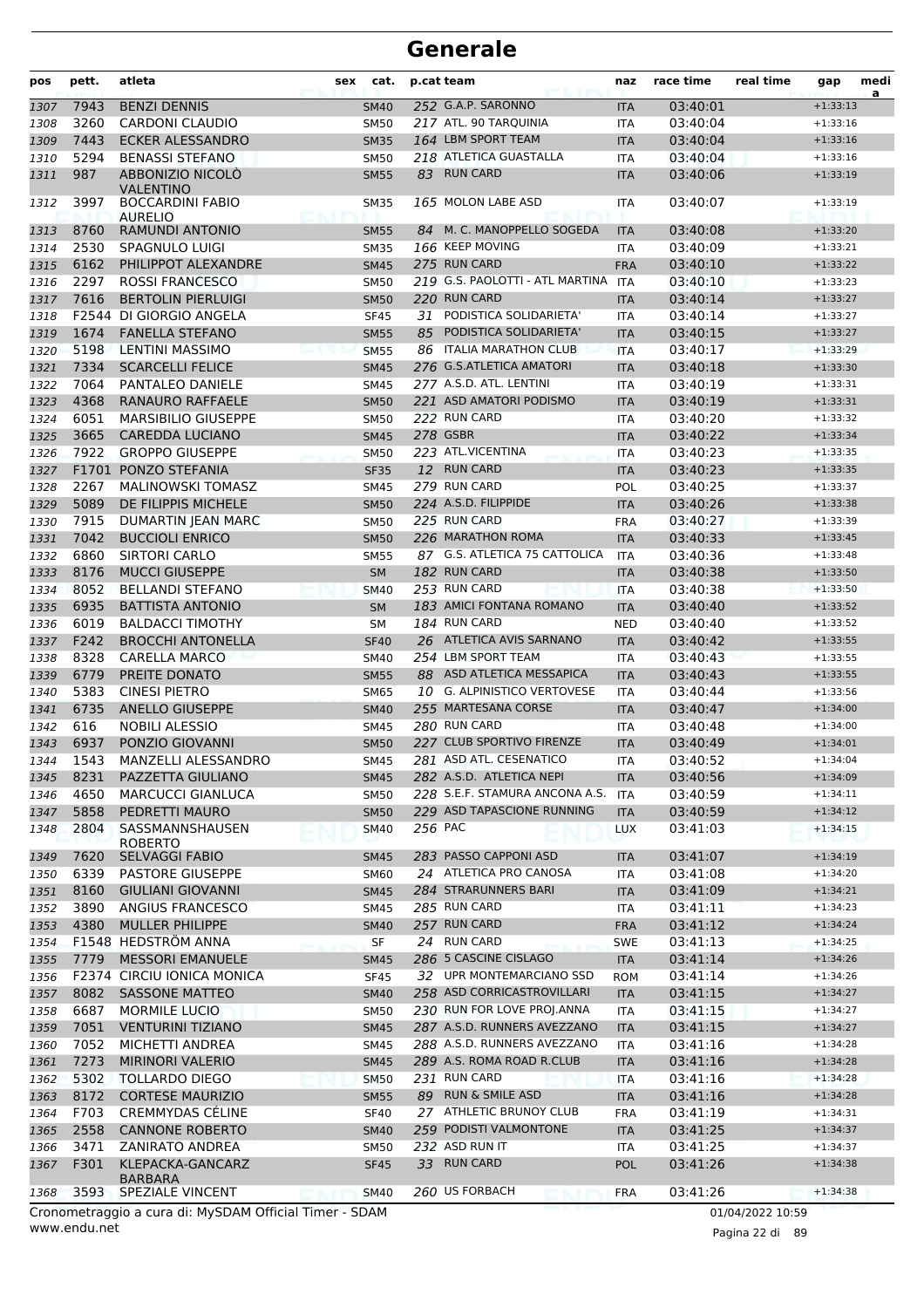| 233 A.S.D. NAPOLI NORD<br>938<br>D'AURIA STEFANO<br>03:41:27<br>$+1:34:39$<br><b>SM50</b><br><b>ITA</b><br>1369<br>F2275 KNIGHTS SARAH<br><b>RUN CARD</b><br><b>SF55</b><br>3<br>03:41:27<br><b>GBR</b><br>$+1:34:39$<br>1370<br>234 RUN CARD<br>1190<br><b>CANFORA MASSIMO</b><br>03:41:29<br><b>SM50</b><br><b>ITA</b><br>$+1:34:41$<br>1371<br>7067<br>261 LBM SPORT TEAM<br><b>FANELLA MARCO</b><br><b>SM40</b><br>03:41:31<br>$+1:34:43$<br>1372<br><b>ITA</b><br>6765<br>235 ATL. TUSCULUM<br><b>FRABONI ANDREA</b><br>03:41:31<br>1373<br><b>SM50</b><br><b>ITA</b><br>$+1:34:43$<br>90 A.S. ROMA ROAD R.CLUB<br>8168<br><b>BUGARINI GIULIO</b><br>03:41:32<br><b>SM55</b><br>$+1:34:44$<br>1374<br>ITA<br>510<br><b>SPINELLI MARCO</b><br>185 ATLETICA CECCANO<br><b>SM</b><br>03:41:33<br>$+1:34:45$<br>1375<br><b>ITA</b><br>2898<br>167 A.S.D. RUNNING SAVIANO<br><b>ANANIA MARCO</b><br><b>SM35</b><br>03:41:34<br>1376<br><b>ITA</b><br>$+1:34:46$<br>5075<br>91 GIOIA RUNNING A.S.D.<br><b>VENTIMIGLIA CARMELO</b><br>03:41:34<br>1377<br><b>SM55</b><br><b>ITA</b><br>$+1:34:46$<br>3621<br>168 ATL.VICENTINA<br>LEONARDI ANDREA<br><b>SM35</b><br>03:41:34<br>$+1:34:46$<br>1378<br><b>ITA</b><br>5739<br>262 POD. CANUSIUM 2004<br>SORRENTI ANTONELLO<br>03:41:35<br>1379<br><b>SM40</b><br><b>ITA</b><br>$+1:34:47$<br>4058<br>186 RUN CARD<br><b>FRANK CHRISTIAN</b><br>1380<br>SM<br><b>GER</b><br>03:41:35<br>$+1:34:47$<br>4584<br><b>SENNECA ANTONIO</b><br>169 TEAM CAMELOT A.S.D.<br>03:41:39<br>$+1:34:51$<br>1381<br><b>SM35</b><br><b>ITA</b><br>7152<br><b>CARLETTI LEONARDO</b><br>170 WORKOUTGYM A.S.D.<br><b>SM35</b><br>03:41:41<br>1382<br><b>ITA</b><br>$+1:34:53$<br>5063<br>92 RUN CARD<br><b>ANZINI MARIO</b><br>03:41:43<br>$+1:34:55$<br>1383<br><b>SM55</b><br><b>ITA</b><br>25 EDMONTON RC<br>F214<br><b>SCAVELLO DORA</b><br>03:41:44<br>$+1:34:56$<br>1384<br>SF<br><b>ITA</b><br>F2314 ROMANI SARA<br>26 ATLANTIDE<br><b>SF</b><br>03:41:46<br>1385<br><b>ITA</b><br>$+1:34:58$<br>263 GSBR<br>5740<br>ARCIUOLO GIANLUCA<br>03:41:49<br>$+1:35:01$<br>1386<br><b>SM40</b><br><b>ITA</b><br>4 ASD RUNNERS CHIETI<br>F356<br><b>CICCOTELLI GLORIA</b><br><b>SF55</b><br><b>ITA</b><br>03:41:52<br>$+1:35:05$<br>1387<br>8521<br>264 RUN CARD<br>CARVALHAO FERNANDO<br><b>SM40</b><br><b>POR</b><br>03:41:55<br>1388<br>$+1:35:07$<br><b>RUN CARD</b><br>F1530 PEZZOTTI ANNAMARIA<br>28<br>03:42:00<br>$+1:35:12$<br>1389<br><b>SF40</b><br><b>ITA</b><br>29 RUNNING TEAM MESTRE<br><b>F2172 VIRLAN LILIANA</b><br><b>SF40</b><br>03:42:01<br>$+1:35:13$<br>1390<br><b>ITA</b><br>265 RUN CARD<br>3434<br><b>ESPARZA PABLO</b><br><b>MEX</b><br>03:42:01<br>1391<br><b>SM40</b><br>$+1:35:13$<br>266 ASD RANDABIKE<br>7471<br>LA PIANA ANTONINO<br>03:42:05<br>$+1:35:17$<br>1392<br><b>SM40</b><br><b>ITA</b><br>8018<br><b>ALFONZI FABRIZIO</b><br>290 ATL. MONTE MARIO<br>1393<br>03:42:06<br>$+1:35:19$<br><b>SM45</b><br><b>ITA</b><br>6442<br>171 RUN CARD<br>DI GIOIA PASQUALE<br>03:42:08<br>1394<br><b>SM35</b><br><b>ITA</b><br>$+1:35:20$<br>6332<br>267 ATLETICA PRO CANOSA<br><b>PISTILLI ALFONSO</b><br>03:42:10<br>$+1:35:22$<br>1395<br><b>SM40</b><br><b>ITA</b><br>6072<br>236 RUN CARD<br><b>MARANIS SOTIRIS</b><br><b>SM50</b><br>03:42:12<br>$+1:35:24$<br>1396<br><b>GRE</b><br>93 RUN CARD<br>6245<br><b>RANNI ANTONIO</b><br><b>SM55</b><br>03:42:12<br>1397<br><b>ITA</b><br>$+1:35:24$<br>CALVO TUDELA ÁNGEL<br>3145<br>172 RUN CARD<br>03:42:13<br><b>ESP</b><br>$+1:35:25$<br>1398<br><b>SM35</b><br>637<br>CIFFOLILLI CARLO ANTONIO<br>25 ASD PODISTICA SAN SALVO<br>1399<br><b>SM60</b><br>03:42:13<br><b>ITA</b><br>$+1:35:25$<br>5581<br><b>ZEVERINO FILIPPO</b><br>291 MURGIA MARATHON<br>03:42:15<br><b>SM45</b><br><b>ITA</b><br>$+1:35:27$<br>1400<br>1765<br>268 RUN CARD<br><b>CERA MARCO</b><br>03:42:19<br>$+1:35:31$<br>1401<br><b>SM40</b><br><b>ITA</b><br>292 RUN CARD<br>7295<br><b>TAVERNELLI STEFANO</b><br><b>SM45</b><br>03:42:20<br>1402<br><b>ITA</b><br>$+1:35:32$<br>26 ASD CORRI SERRADIFALCO<br>8170<br><b>CORDARO GIUSEPPE</b><br><b>SM60</b><br>03:42:20<br>1403<br><b>ITA</b><br>$+1:35:32$<br>293 UNIONE SPORT. ATLETICA<br>3720<br><b>VITELLI STEFANO</b><br>03:42:21<br>$+1:35:33$<br>1404<br><b>SM45</b><br><b>ITA</b><br>1643<br>237 RUNNERS TEAM ZANE'<br>MONTELEONE GIACOMO<br>03:42:23<br>1405<br><b>SM50</b><br><b>ITA</b><br>$+1:35:35$<br>30 SSD RUNNER TRAINER A R.L.<br><b>F1988 SCIALANCA SONIA</b><br>03:42:23<br><b>SF40</b><br>1406<br>ITA<br>$+1:35:35$<br>187 RUN CARD<br>DOUYERE GRÉGORY<br>7134<br>03:42:26<br>$+1:35:39$<br>1407<br><b>SM</b><br><b>FRA</b><br>5 ASD POD. NEW CASTLE CAST. ITA<br>F2360 TRUBIANI NUNZIA<br><b>SF55</b><br>03:42:28<br>$+1:35:40$<br>1408<br>7637<br><b>CIVITELLA GIULIO</b><br>238 A.S.D. GOLFO DEI POETI<br>03:42:29<br>1409<br><b>SM50</b><br><b>ITA</b><br>$+1:35:41$<br>294 RUN CARD<br>2005<br>LOMBARDI FRANCO<br>$+1:35:42$<br>1410<br><b>SM45</b><br>03:42:30<br>ITA<br>27 A.S.D. ARCHIMEDE<br>F2196 MANZELLA GIADA<br><b>SF</b><br>03:42:30<br>1411<br><b>ITA</b><br>$+1:35:42$<br>269 ATL. CARPENEDOLO<br>2246<br>PONZO MASSIMO<br>03:42:31<br><b>SM40</b><br>$+1:35:43$<br>1412<br><b>ITA</b><br>PASSO CAPPONI ASD<br>5058<br><b>MANDELLI DARIO MARIA</b><br>94<br>$+1:35:48$<br>1413<br><b>SM55</b><br>03:42:36<br><b>ITA</b><br>95 ASD PODISTICA FRATTESE<br>788<br><b>BARBONE GIOVAN</b><br>03:42:36<br>1414<br><b>SM55</b><br>$+1:35:48$<br>ITA<br><b>GIUSEPPE</b><br>270 RUN CARD<br>4064<br>03:42:39<br>$+1:35:51$<br>1415<br>POTI MATTEO<br><b>SM40</b><br><b>ITA</b><br>34 RUN & SMILE ASD<br>F2450 BARBIERI SILVIA<br>03:42:40<br><b>SF45</b><br>$+1:35:53$<br>1416<br>ITA<br>239 RUN & SMILE ASD<br>8237<br><b>DAVIDE IVAN</b><br>03:42:41<br>$+1:35:53$<br>1417<br><b>SM50</b><br><b>ITA</b><br>27 GRUPPO MARCIATORI<br>5918<br><b>BRIGHETTI PIETRO</b><br>03:42:41<br>1418<br><b>SM60</b><br><b>ITA</b><br>$+1:35:53$<br>263<br><b>GAVIN MATTIA</b><br>271 RUN CARD<br>03:42:42<br><b>SM40</b><br>$+1:35:54$<br>1419<br><b>ITA</b><br>188 RUNNING PEOPLE<br>7175<br>$+1:35:54$<br>MINISCHETTI FRANCESCO<br>03:42:42<br>1420<br>SM<br>ITA<br>5186<br><b>MILESI ANGELO</b><br>240 A.S.D. ATLETICA SARNICO<br>03:42:43<br>$+1:35:55$<br>1421<br><b>SM50</b><br><b>ITA</b><br>3326<br>DELLA LUNGA LORENZO<br>241 RUN CARD<br>$+1:35:57$<br>03:42:45<br><b>SM50</b><br>1422<br>ITA<br>173 RUN CARD<br>3076<br><b>CARUSO CLAUDIO</b><br>03:42:47<br>$+1:35:59$<br>1423<br><b>SM35</b><br><b>ITA</b><br>169<br>295 ASD RUNNERS VALCALEPIO<br><b>TRAPLETTI ROBERTO</b><br>03:42:49<br>1424<br><b>SM45</b><br><b>ITA</b><br>$+1:36:01$<br>189 RUN CARD<br>8078<br><b>CALUORI MARIO GABRIELE</b><br>03:42:50<br><b>SM</b><br>$+1:36:02$<br>1425<br><b>ITA</b><br>13 ASD CORRENDO PER ACI -<br>$+1:36:02$<br>F2092 LEOTTA MARIA<br><b>SF35</b><br>ITA<br>03:42:50<br>1426<br>242 G.S. POD. PRENESTE<br>1404<br><b>GORI STEFANO</b><br>03:42:51<br>$+1:36:03$<br>1427<br><b>SM50</b><br><b>ITA</b><br>296 A.S.D. NADIR ON THE ROAD -<br>5444<br><b>SICOLI GIANNI</b><br>03:42:53<br>$+1:36:05$<br>SM45<br><b>ITA</b><br>1428<br>190 RUN CARD<br>983<br>DI NORO NICOLA<br>03:42:54<br>$+1:36:06$<br>1429<br><b>SM</b><br><b>ITA</b><br>243 RUN CARD<br>8193<br><b>GIANGASPERO DAVIDE</b><br>03:42:55<br>1430<br><b>SM50</b><br>ITA<br>$+1:36:08$<br>272 RUN CARD<br>4624<br>PARNETTI SIMONE<br>03:42:58<br>$+1:36:10$<br><b>SM40</b><br><b>ITA</b><br>1431 | pos | pett. | atleta | sex | cat. | p.cat team | naz | race time | real time | gap | medi<br>a |
|-------------------------------------------------------------------------------------------------------------------------------------------------------------------------------------------------------------------------------------------------------------------------------------------------------------------------------------------------------------------------------------------------------------------------------------------------------------------------------------------------------------------------------------------------------------------------------------------------------------------------------------------------------------------------------------------------------------------------------------------------------------------------------------------------------------------------------------------------------------------------------------------------------------------------------------------------------------------------------------------------------------------------------------------------------------------------------------------------------------------------------------------------------------------------------------------------------------------------------------------------------------------------------------------------------------------------------------------------------------------------------------------------------------------------------------------------------------------------------------------------------------------------------------------------------------------------------------------------------------------------------------------------------------------------------------------------------------------------------------------------------------------------------------------------------------------------------------------------------------------------------------------------------------------------------------------------------------------------------------------------------------------------------------------------------------------------------------------------------------------------------------------------------------------------------------------------------------------------------------------------------------------------------------------------------------------------------------------------------------------------------------------------------------------------------------------------------------------------------------------------------------------------------------------------------------------------------------------------------------------------------------------------------------------------------------------------------------------------------------------------------------------------------------------------------------------------------------------------------------------------------------------------------------------------------------------------------------------------------------------------------------------------------------------------------------------------------------------------------------------------------------------------------------------------------------------------------------------------------------------------------------------------------------------------------------------------------------------------------------------------------------------------------------------------------------------------------------------------------------------------------------------------------------------------------------------------------------------------------------------------------------------------------------------------------------------------------------------------------------------------------------------------------------------------------------------------------------------------------------------------------------------------------------------------------------------------------------------------------------------------------------------------------------------------------------------------------------------------------------------------------------------------------------------------------------------------------------------------------------------------------------------------------------------------------------------------------------------------------------------------------------------------------------------------------------------------------------------------------------------------------------------------------------------------------------------------------------------------------------------------------------------------------------------------------------------------------------------------------------------------------------------------------------------------------------------------------------------------------------------------------------------------------------------------------------------------------------------------------------------------------------------------------------------------------------------------------------------------------------------------------------------------------------------------------------------------------------------------------------------------------------------------------------------------------------------------------------------------------------------------------------------------------------------------------------------------------------------------------------------------------------------------------------------------------------------------------------------------------------------------------------------------------------------------------------------------------------------------------------------------------------------------------------------------------------------------------------------------------------------------------------------------------------------------------------------------------------------------------------------------------------------------------------------------------------------------------------------------------------------------------------------------------------------------------------------------------------------------------------------------------------------------------------------------------------------------------------------------------------------------------------------------------------------------------------------------------------------------------------------------------------------------------------------------------------------------------------------------------------------------------------------------------------------------------------------------------------------------------------------------------------------------------------------------------------------------------------------------------------------------------------------------------------------------------------------------------------------------------------------------------------------------------------------------------------------------------------------------------------------------------------------------------------------------------------------------------------------------------------------------------------------------------------------------------------------------------------------------------------------------------------------------------------------------------------------------------------------------------------------------------------------------------|-----|-------|--------|-----|------|------------|-----|-----------|-----------|-----|-----------|
|                                                                                                                                                                                                                                                                                                                                                                                                                                                                                                                                                                                                                                                                                                                                                                                                                                                                                                                                                                                                                                                                                                                                                                                                                                                                                                                                                                                                                                                                                                                                                                                                                                                                                                                                                                                                                                                                                                                                                                                                                                                                                                                                                                                                                                                                                                                                                                                                                                                                                                                                                                                                                                                                                                                                                                                                                                                                                                                                                                                                                                                                                                                                                                                                                                                                                                                                                                                                                                                                                                                                                                                                                                                                                                                                                                                                                                                                                                                                                                                                                                                                                                                                                                                                                                                                                                                                                                                                                                                                                                                                                                                                                                                                                                                                                                                                                                                                                                                                                                                                                                                                                                                                                                                                                                                                                                                                                                                                                                                                                                                                                                                                                                                                                                                                                                                                                                                                                                                                                                                                                                                                                                                                                                                                                                                                                                                                                                                                                                                                                                                                                                                                                                                                                                                                                                                                                                                                                                                                                                                                                                                                                                                                                                                                                                                                                                                                                                                                                                                                                                                               |     |       |        |     |      |            |     |           |           |     |           |
|                                                                                                                                                                                                                                                                                                                                                                                                                                                                                                                                                                                                                                                                                                                                                                                                                                                                                                                                                                                                                                                                                                                                                                                                                                                                                                                                                                                                                                                                                                                                                                                                                                                                                                                                                                                                                                                                                                                                                                                                                                                                                                                                                                                                                                                                                                                                                                                                                                                                                                                                                                                                                                                                                                                                                                                                                                                                                                                                                                                                                                                                                                                                                                                                                                                                                                                                                                                                                                                                                                                                                                                                                                                                                                                                                                                                                                                                                                                                                                                                                                                                                                                                                                                                                                                                                                                                                                                                                                                                                                                                                                                                                                                                                                                                                                                                                                                                                                                                                                                                                                                                                                                                                                                                                                                                                                                                                                                                                                                                                                                                                                                                                                                                                                                                                                                                                                                                                                                                                                                                                                                                                                                                                                                                                                                                                                                                                                                                                                                                                                                                                                                                                                                                                                                                                                                                                                                                                                                                                                                                                                                                                                                                                                                                                                                                                                                                                                                                                                                                                                                               |     |       |        |     |      |            |     |           |           |     |           |
|                                                                                                                                                                                                                                                                                                                                                                                                                                                                                                                                                                                                                                                                                                                                                                                                                                                                                                                                                                                                                                                                                                                                                                                                                                                                                                                                                                                                                                                                                                                                                                                                                                                                                                                                                                                                                                                                                                                                                                                                                                                                                                                                                                                                                                                                                                                                                                                                                                                                                                                                                                                                                                                                                                                                                                                                                                                                                                                                                                                                                                                                                                                                                                                                                                                                                                                                                                                                                                                                                                                                                                                                                                                                                                                                                                                                                                                                                                                                                                                                                                                                                                                                                                                                                                                                                                                                                                                                                                                                                                                                                                                                                                                                                                                                                                                                                                                                                                                                                                                                                                                                                                                                                                                                                                                                                                                                                                                                                                                                                                                                                                                                                                                                                                                                                                                                                                                                                                                                                                                                                                                                                                                                                                                                                                                                                                                                                                                                                                                                                                                                                                                                                                                                                                                                                                                                                                                                                                                                                                                                                                                                                                                                                                                                                                                                                                                                                                                                                                                                                                                               |     |       |        |     |      |            |     |           |           |     |           |
|                                                                                                                                                                                                                                                                                                                                                                                                                                                                                                                                                                                                                                                                                                                                                                                                                                                                                                                                                                                                                                                                                                                                                                                                                                                                                                                                                                                                                                                                                                                                                                                                                                                                                                                                                                                                                                                                                                                                                                                                                                                                                                                                                                                                                                                                                                                                                                                                                                                                                                                                                                                                                                                                                                                                                                                                                                                                                                                                                                                                                                                                                                                                                                                                                                                                                                                                                                                                                                                                                                                                                                                                                                                                                                                                                                                                                                                                                                                                                                                                                                                                                                                                                                                                                                                                                                                                                                                                                                                                                                                                                                                                                                                                                                                                                                                                                                                                                                                                                                                                                                                                                                                                                                                                                                                                                                                                                                                                                                                                                                                                                                                                                                                                                                                                                                                                                                                                                                                                                                                                                                                                                                                                                                                                                                                                                                                                                                                                                                                                                                                                                                                                                                                                                                                                                                                                                                                                                                                                                                                                                                                                                                                                                                                                                                                                                                                                                                                                                                                                                                                               |     |       |        |     |      |            |     |           |           |     |           |
|                                                                                                                                                                                                                                                                                                                                                                                                                                                                                                                                                                                                                                                                                                                                                                                                                                                                                                                                                                                                                                                                                                                                                                                                                                                                                                                                                                                                                                                                                                                                                                                                                                                                                                                                                                                                                                                                                                                                                                                                                                                                                                                                                                                                                                                                                                                                                                                                                                                                                                                                                                                                                                                                                                                                                                                                                                                                                                                                                                                                                                                                                                                                                                                                                                                                                                                                                                                                                                                                                                                                                                                                                                                                                                                                                                                                                                                                                                                                                                                                                                                                                                                                                                                                                                                                                                                                                                                                                                                                                                                                                                                                                                                                                                                                                                                                                                                                                                                                                                                                                                                                                                                                                                                                                                                                                                                                                                                                                                                                                                                                                                                                                                                                                                                                                                                                                                                                                                                                                                                                                                                                                                                                                                                                                                                                                                                                                                                                                                                                                                                                                                                                                                                                                                                                                                                                                                                                                                                                                                                                                                                                                                                                                                                                                                                                                                                                                                                                                                                                                                                               |     |       |        |     |      |            |     |           |           |     |           |
|                                                                                                                                                                                                                                                                                                                                                                                                                                                                                                                                                                                                                                                                                                                                                                                                                                                                                                                                                                                                                                                                                                                                                                                                                                                                                                                                                                                                                                                                                                                                                                                                                                                                                                                                                                                                                                                                                                                                                                                                                                                                                                                                                                                                                                                                                                                                                                                                                                                                                                                                                                                                                                                                                                                                                                                                                                                                                                                                                                                                                                                                                                                                                                                                                                                                                                                                                                                                                                                                                                                                                                                                                                                                                                                                                                                                                                                                                                                                                                                                                                                                                                                                                                                                                                                                                                                                                                                                                                                                                                                                                                                                                                                                                                                                                                                                                                                                                                                                                                                                                                                                                                                                                                                                                                                                                                                                                                                                                                                                                                                                                                                                                                                                                                                                                                                                                                                                                                                                                                                                                                                                                                                                                                                                                                                                                                                                                                                                                                                                                                                                                                                                                                                                                                                                                                                                                                                                                                                                                                                                                                                                                                                                                                                                                                                                                                                                                                                                                                                                                                                               |     |       |        |     |      |            |     |           |           |     |           |
|                                                                                                                                                                                                                                                                                                                                                                                                                                                                                                                                                                                                                                                                                                                                                                                                                                                                                                                                                                                                                                                                                                                                                                                                                                                                                                                                                                                                                                                                                                                                                                                                                                                                                                                                                                                                                                                                                                                                                                                                                                                                                                                                                                                                                                                                                                                                                                                                                                                                                                                                                                                                                                                                                                                                                                                                                                                                                                                                                                                                                                                                                                                                                                                                                                                                                                                                                                                                                                                                                                                                                                                                                                                                                                                                                                                                                                                                                                                                                                                                                                                                                                                                                                                                                                                                                                                                                                                                                                                                                                                                                                                                                                                                                                                                                                                                                                                                                                                                                                                                                                                                                                                                                                                                                                                                                                                                                                                                                                                                                                                                                                                                                                                                                                                                                                                                                                                                                                                                                                                                                                                                                                                                                                                                                                                                                                                                                                                                                                                                                                                                                                                                                                                                                                                                                                                                                                                                                                                                                                                                                                                                                                                                                                                                                                                                                                                                                                                                                                                                                                                               |     |       |        |     |      |            |     |           |           |     |           |
|                                                                                                                                                                                                                                                                                                                                                                                                                                                                                                                                                                                                                                                                                                                                                                                                                                                                                                                                                                                                                                                                                                                                                                                                                                                                                                                                                                                                                                                                                                                                                                                                                                                                                                                                                                                                                                                                                                                                                                                                                                                                                                                                                                                                                                                                                                                                                                                                                                                                                                                                                                                                                                                                                                                                                                                                                                                                                                                                                                                                                                                                                                                                                                                                                                                                                                                                                                                                                                                                                                                                                                                                                                                                                                                                                                                                                                                                                                                                                                                                                                                                                                                                                                                                                                                                                                                                                                                                                                                                                                                                                                                                                                                                                                                                                                                                                                                                                                                                                                                                                                                                                                                                                                                                                                                                                                                                                                                                                                                                                                                                                                                                                                                                                                                                                                                                                                                                                                                                                                                                                                                                                                                                                                                                                                                                                                                                                                                                                                                                                                                                                                                                                                                                                                                                                                                                                                                                                                                                                                                                                                                                                                                                                                                                                                                                                                                                                                                                                                                                                                                               |     |       |        |     |      |            |     |           |           |     |           |
|                                                                                                                                                                                                                                                                                                                                                                                                                                                                                                                                                                                                                                                                                                                                                                                                                                                                                                                                                                                                                                                                                                                                                                                                                                                                                                                                                                                                                                                                                                                                                                                                                                                                                                                                                                                                                                                                                                                                                                                                                                                                                                                                                                                                                                                                                                                                                                                                                                                                                                                                                                                                                                                                                                                                                                                                                                                                                                                                                                                                                                                                                                                                                                                                                                                                                                                                                                                                                                                                                                                                                                                                                                                                                                                                                                                                                                                                                                                                                                                                                                                                                                                                                                                                                                                                                                                                                                                                                                                                                                                                                                                                                                                                                                                                                                                                                                                                                                                                                                                                                                                                                                                                                                                                                                                                                                                                                                                                                                                                                                                                                                                                                                                                                                                                                                                                                                                                                                                                                                                                                                                                                                                                                                                                                                                                                                                                                                                                                                                                                                                                                                                                                                                                                                                                                                                                                                                                                                                                                                                                                                                                                                                                                                                                                                                                                                                                                                                                                                                                                                                               |     |       |        |     |      |            |     |           |           |     |           |
|                                                                                                                                                                                                                                                                                                                                                                                                                                                                                                                                                                                                                                                                                                                                                                                                                                                                                                                                                                                                                                                                                                                                                                                                                                                                                                                                                                                                                                                                                                                                                                                                                                                                                                                                                                                                                                                                                                                                                                                                                                                                                                                                                                                                                                                                                                                                                                                                                                                                                                                                                                                                                                                                                                                                                                                                                                                                                                                                                                                                                                                                                                                                                                                                                                                                                                                                                                                                                                                                                                                                                                                                                                                                                                                                                                                                                                                                                                                                                                                                                                                                                                                                                                                                                                                                                                                                                                                                                                                                                                                                                                                                                                                                                                                                                                                                                                                                                                                                                                                                                                                                                                                                                                                                                                                                                                                                                                                                                                                                                                                                                                                                                                                                                                                                                                                                                                                                                                                                                                                                                                                                                                                                                                                                                                                                                                                                                                                                                                                                                                                                                                                                                                                                                                                                                                                                                                                                                                                                                                                                                                                                                                                                                                                                                                                                                                                                                                                                                                                                                                                               |     |       |        |     |      |            |     |           |           |     |           |
|                                                                                                                                                                                                                                                                                                                                                                                                                                                                                                                                                                                                                                                                                                                                                                                                                                                                                                                                                                                                                                                                                                                                                                                                                                                                                                                                                                                                                                                                                                                                                                                                                                                                                                                                                                                                                                                                                                                                                                                                                                                                                                                                                                                                                                                                                                                                                                                                                                                                                                                                                                                                                                                                                                                                                                                                                                                                                                                                                                                                                                                                                                                                                                                                                                                                                                                                                                                                                                                                                                                                                                                                                                                                                                                                                                                                                                                                                                                                                                                                                                                                                                                                                                                                                                                                                                                                                                                                                                                                                                                                                                                                                                                                                                                                                                                                                                                                                                                                                                                                                                                                                                                                                                                                                                                                                                                                                                                                                                                                                                                                                                                                                                                                                                                                                                                                                                                                                                                                                                                                                                                                                                                                                                                                                                                                                                                                                                                                                                                                                                                                                                                                                                                                                                                                                                                                                                                                                                                                                                                                                                                                                                                                                                                                                                                                                                                                                                                                                                                                                                                               |     |       |        |     |      |            |     |           |           |     |           |
|                                                                                                                                                                                                                                                                                                                                                                                                                                                                                                                                                                                                                                                                                                                                                                                                                                                                                                                                                                                                                                                                                                                                                                                                                                                                                                                                                                                                                                                                                                                                                                                                                                                                                                                                                                                                                                                                                                                                                                                                                                                                                                                                                                                                                                                                                                                                                                                                                                                                                                                                                                                                                                                                                                                                                                                                                                                                                                                                                                                                                                                                                                                                                                                                                                                                                                                                                                                                                                                                                                                                                                                                                                                                                                                                                                                                                                                                                                                                                                                                                                                                                                                                                                                                                                                                                                                                                                                                                                                                                                                                                                                                                                                                                                                                                                                                                                                                                                                                                                                                                                                                                                                                                                                                                                                                                                                                                                                                                                                                                                                                                                                                                                                                                                                                                                                                                                                                                                                                                                                                                                                                                                                                                                                                                                                                                                                                                                                                                                                                                                                                                                                                                                                                                                                                                                                                                                                                                                                                                                                                                                                                                                                                                                                                                                                                                                                                                                                                                                                                                                                               |     |       |        |     |      |            |     |           |           |     |           |
|                                                                                                                                                                                                                                                                                                                                                                                                                                                                                                                                                                                                                                                                                                                                                                                                                                                                                                                                                                                                                                                                                                                                                                                                                                                                                                                                                                                                                                                                                                                                                                                                                                                                                                                                                                                                                                                                                                                                                                                                                                                                                                                                                                                                                                                                                                                                                                                                                                                                                                                                                                                                                                                                                                                                                                                                                                                                                                                                                                                                                                                                                                                                                                                                                                                                                                                                                                                                                                                                                                                                                                                                                                                                                                                                                                                                                                                                                                                                                                                                                                                                                                                                                                                                                                                                                                                                                                                                                                                                                                                                                                                                                                                                                                                                                                                                                                                                                                                                                                                                                                                                                                                                                                                                                                                                                                                                                                                                                                                                                                                                                                                                                                                                                                                                                                                                                                                                                                                                                                                                                                                                                                                                                                                                                                                                                                                                                                                                                                                                                                                                                                                                                                                                                                                                                                                                                                                                                                                                                                                                                                                                                                                                                                                                                                                                                                                                                                                                                                                                                                                               |     |       |        |     |      |            |     |           |           |     |           |
|                                                                                                                                                                                                                                                                                                                                                                                                                                                                                                                                                                                                                                                                                                                                                                                                                                                                                                                                                                                                                                                                                                                                                                                                                                                                                                                                                                                                                                                                                                                                                                                                                                                                                                                                                                                                                                                                                                                                                                                                                                                                                                                                                                                                                                                                                                                                                                                                                                                                                                                                                                                                                                                                                                                                                                                                                                                                                                                                                                                                                                                                                                                                                                                                                                                                                                                                                                                                                                                                                                                                                                                                                                                                                                                                                                                                                                                                                                                                                                                                                                                                                                                                                                                                                                                                                                                                                                                                                                                                                                                                                                                                                                                                                                                                                                                                                                                                                                                                                                                                                                                                                                                                                                                                                                                                                                                                                                                                                                                                                                                                                                                                                                                                                                                                                                                                                                                                                                                                                                                                                                                                                                                                                                                                                                                                                                                                                                                                                                                                                                                                                                                                                                                                                                                                                                                                                                                                                                                                                                                                                                                                                                                                                                                                                                                                                                                                                                                                                                                                                                                               |     |       |        |     |      |            |     |           |           |     |           |
|                                                                                                                                                                                                                                                                                                                                                                                                                                                                                                                                                                                                                                                                                                                                                                                                                                                                                                                                                                                                                                                                                                                                                                                                                                                                                                                                                                                                                                                                                                                                                                                                                                                                                                                                                                                                                                                                                                                                                                                                                                                                                                                                                                                                                                                                                                                                                                                                                                                                                                                                                                                                                                                                                                                                                                                                                                                                                                                                                                                                                                                                                                                                                                                                                                                                                                                                                                                                                                                                                                                                                                                                                                                                                                                                                                                                                                                                                                                                                                                                                                                                                                                                                                                                                                                                                                                                                                                                                                                                                                                                                                                                                                                                                                                                                                                                                                                                                                                                                                                                                                                                                                                                                                                                                                                                                                                                                                                                                                                                                                                                                                                                                                                                                                                                                                                                                                                                                                                                                                                                                                                                                                                                                                                                                                                                                                                                                                                                                                                                                                                                                                                                                                                                                                                                                                                                                                                                                                                                                                                                                                                                                                                                                                                                                                                                                                                                                                                                                                                                                                                               |     |       |        |     |      |            |     |           |           |     |           |
|                                                                                                                                                                                                                                                                                                                                                                                                                                                                                                                                                                                                                                                                                                                                                                                                                                                                                                                                                                                                                                                                                                                                                                                                                                                                                                                                                                                                                                                                                                                                                                                                                                                                                                                                                                                                                                                                                                                                                                                                                                                                                                                                                                                                                                                                                                                                                                                                                                                                                                                                                                                                                                                                                                                                                                                                                                                                                                                                                                                                                                                                                                                                                                                                                                                                                                                                                                                                                                                                                                                                                                                                                                                                                                                                                                                                                                                                                                                                                                                                                                                                                                                                                                                                                                                                                                                                                                                                                                                                                                                                                                                                                                                                                                                                                                                                                                                                                                                                                                                                                                                                                                                                                                                                                                                                                                                                                                                                                                                                                                                                                                                                                                                                                                                                                                                                                                                                                                                                                                                                                                                                                                                                                                                                                                                                                                                                                                                                                                                                                                                                                                                                                                                                                                                                                                                                                                                                                                                                                                                                                                                                                                                                                                                                                                                                                                                                                                                                                                                                                                                               |     |       |        |     |      |            |     |           |           |     |           |
|                                                                                                                                                                                                                                                                                                                                                                                                                                                                                                                                                                                                                                                                                                                                                                                                                                                                                                                                                                                                                                                                                                                                                                                                                                                                                                                                                                                                                                                                                                                                                                                                                                                                                                                                                                                                                                                                                                                                                                                                                                                                                                                                                                                                                                                                                                                                                                                                                                                                                                                                                                                                                                                                                                                                                                                                                                                                                                                                                                                                                                                                                                                                                                                                                                                                                                                                                                                                                                                                                                                                                                                                                                                                                                                                                                                                                                                                                                                                                                                                                                                                                                                                                                                                                                                                                                                                                                                                                                                                                                                                                                                                                                                                                                                                                                                                                                                                                                                                                                                                                                                                                                                                                                                                                                                                                                                                                                                                                                                                                                                                                                                                                                                                                                                                                                                                                                                                                                                                                                                                                                                                                                                                                                                                                                                                                                                                                                                                                                                                                                                                                                                                                                                                                                                                                                                                                                                                                                                                                                                                                                                                                                                                                                                                                                                                                                                                                                                                                                                                                                                               |     |       |        |     |      |            |     |           |           |     |           |
|                                                                                                                                                                                                                                                                                                                                                                                                                                                                                                                                                                                                                                                                                                                                                                                                                                                                                                                                                                                                                                                                                                                                                                                                                                                                                                                                                                                                                                                                                                                                                                                                                                                                                                                                                                                                                                                                                                                                                                                                                                                                                                                                                                                                                                                                                                                                                                                                                                                                                                                                                                                                                                                                                                                                                                                                                                                                                                                                                                                                                                                                                                                                                                                                                                                                                                                                                                                                                                                                                                                                                                                                                                                                                                                                                                                                                                                                                                                                                                                                                                                                                                                                                                                                                                                                                                                                                                                                                                                                                                                                                                                                                                                                                                                                                                                                                                                                                                                                                                                                                                                                                                                                                                                                                                                                                                                                                                                                                                                                                                                                                                                                                                                                                                                                                                                                                                                                                                                                                                                                                                                                                                                                                                                                                                                                                                                                                                                                                                                                                                                                                                                                                                                                                                                                                                                                                                                                                                                                                                                                                                                                                                                                                                                                                                                                                                                                                                                                                                                                                                                               |     |       |        |     |      |            |     |           |           |     |           |
|                                                                                                                                                                                                                                                                                                                                                                                                                                                                                                                                                                                                                                                                                                                                                                                                                                                                                                                                                                                                                                                                                                                                                                                                                                                                                                                                                                                                                                                                                                                                                                                                                                                                                                                                                                                                                                                                                                                                                                                                                                                                                                                                                                                                                                                                                                                                                                                                                                                                                                                                                                                                                                                                                                                                                                                                                                                                                                                                                                                                                                                                                                                                                                                                                                                                                                                                                                                                                                                                                                                                                                                                                                                                                                                                                                                                                                                                                                                                                                                                                                                                                                                                                                                                                                                                                                                                                                                                                                                                                                                                                                                                                                                                                                                                                                                                                                                                                                                                                                                                                                                                                                                                                                                                                                                                                                                                                                                                                                                                                                                                                                                                                                                                                                                                                                                                                                                                                                                                                                                                                                                                                                                                                                                                                                                                                                                                                                                                                                                                                                                                                                                                                                                                                                                                                                                                                                                                                                                                                                                                                                                                                                                                                                                                                                                                                                                                                                                                                                                                                                                               |     |       |        |     |      |            |     |           |           |     |           |
|                                                                                                                                                                                                                                                                                                                                                                                                                                                                                                                                                                                                                                                                                                                                                                                                                                                                                                                                                                                                                                                                                                                                                                                                                                                                                                                                                                                                                                                                                                                                                                                                                                                                                                                                                                                                                                                                                                                                                                                                                                                                                                                                                                                                                                                                                                                                                                                                                                                                                                                                                                                                                                                                                                                                                                                                                                                                                                                                                                                                                                                                                                                                                                                                                                                                                                                                                                                                                                                                                                                                                                                                                                                                                                                                                                                                                                                                                                                                                                                                                                                                                                                                                                                                                                                                                                                                                                                                                                                                                                                                                                                                                                                                                                                                                                                                                                                                                                                                                                                                                                                                                                                                                                                                                                                                                                                                                                                                                                                                                                                                                                                                                                                                                                                                                                                                                                                                                                                                                                                                                                                                                                                                                                                                                                                                                                                                                                                                                                                                                                                                                                                                                                                                                                                                                                                                                                                                                                                                                                                                                                                                                                                                                                                                                                                                                                                                                                                                                                                                                                                               |     |       |        |     |      |            |     |           |           |     |           |
|                                                                                                                                                                                                                                                                                                                                                                                                                                                                                                                                                                                                                                                                                                                                                                                                                                                                                                                                                                                                                                                                                                                                                                                                                                                                                                                                                                                                                                                                                                                                                                                                                                                                                                                                                                                                                                                                                                                                                                                                                                                                                                                                                                                                                                                                                                                                                                                                                                                                                                                                                                                                                                                                                                                                                                                                                                                                                                                                                                                                                                                                                                                                                                                                                                                                                                                                                                                                                                                                                                                                                                                                                                                                                                                                                                                                                                                                                                                                                                                                                                                                                                                                                                                                                                                                                                                                                                                                                                                                                                                                                                                                                                                                                                                                                                                                                                                                                                                                                                                                                                                                                                                                                                                                                                                                                                                                                                                                                                                                                                                                                                                                                                                                                                                                                                                                                                                                                                                                                                                                                                                                                                                                                                                                                                                                                                                                                                                                                                                                                                                                                                                                                                                                                                                                                                                                                                                                                                                                                                                                                                                                                                                                                                                                                                                                                                                                                                                                                                                                                                                               |     |       |        |     |      |            |     |           |           |     |           |
|                                                                                                                                                                                                                                                                                                                                                                                                                                                                                                                                                                                                                                                                                                                                                                                                                                                                                                                                                                                                                                                                                                                                                                                                                                                                                                                                                                                                                                                                                                                                                                                                                                                                                                                                                                                                                                                                                                                                                                                                                                                                                                                                                                                                                                                                                                                                                                                                                                                                                                                                                                                                                                                                                                                                                                                                                                                                                                                                                                                                                                                                                                                                                                                                                                                                                                                                                                                                                                                                                                                                                                                                                                                                                                                                                                                                                                                                                                                                                                                                                                                                                                                                                                                                                                                                                                                                                                                                                                                                                                                                                                                                                                                                                                                                                                                                                                                                                                                                                                                                                                                                                                                                                                                                                                                                                                                                                                                                                                                                                                                                                                                                                                                                                                                                                                                                                                                                                                                                                                                                                                                                                                                                                                                                                                                                                                                                                                                                                                                                                                                                                                                                                                                                                                                                                                                                                                                                                                                                                                                                                                                                                                                                                                                                                                                                                                                                                                                                                                                                                                                               |     |       |        |     |      |            |     |           |           |     |           |
|                                                                                                                                                                                                                                                                                                                                                                                                                                                                                                                                                                                                                                                                                                                                                                                                                                                                                                                                                                                                                                                                                                                                                                                                                                                                                                                                                                                                                                                                                                                                                                                                                                                                                                                                                                                                                                                                                                                                                                                                                                                                                                                                                                                                                                                                                                                                                                                                                                                                                                                                                                                                                                                                                                                                                                                                                                                                                                                                                                                                                                                                                                                                                                                                                                                                                                                                                                                                                                                                                                                                                                                                                                                                                                                                                                                                                                                                                                                                                                                                                                                                                                                                                                                                                                                                                                                                                                                                                                                                                                                                                                                                                                                                                                                                                                                                                                                                                                                                                                                                                                                                                                                                                                                                                                                                                                                                                                                                                                                                                                                                                                                                                                                                                                                                                                                                                                                                                                                                                                                                                                                                                                                                                                                                                                                                                                                                                                                                                                                                                                                                                                                                                                                                                                                                                                                                                                                                                                                                                                                                                                                                                                                                                                                                                                                                                                                                                                                                                                                                                                                               |     |       |        |     |      |            |     |           |           |     |           |
|                                                                                                                                                                                                                                                                                                                                                                                                                                                                                                                                                                                                                                                                                                                                                                                                                                                                                                                                                                                                                                                                                                                                                                                                                                                                                                                                                                                                                                                                                                                                                                                                                                                                                                                                                                                                                                                                                                                                                                                                                                                                                                                                                                                                                                                                                                                                                                                                                                                                                                                                                                                                                                                                                                                                                                                                                                                                                                                                                                                                                                                                                                                                                                                                                                                                                                                                                                                                                                                                                                                                                                                                                                                                                                                                                                                                                                                                                                                                                                                                                                                                                                                                                                                                                                                                                                                                                                                                                                                                                                                                                                                                                                                                                                                                                                                                                                                                                                                                                                                                                                                                                                                                                                                                                                                                                                                                                                                                                                                                                                                                                                                                                                                                                                                                                                                                                                                                                                                                                                                                                                                                                                                                                                                                                                                                                                                                                                                                                                                                                                                                                                                                                                                                                                                                                                                                                                                                                                                                                                                                                                                                                                                                                                                                                                                                                                                                                                                                                                                                                                                               |     |       |        |     |      |            |     |           |           |     |           |
|                                                                                                                                                                                                                                                                                                                                                                                                                                                                                                                                                                                                                                                                                                                                                                                                                                                                                                                                                                                                                                                                                                                                                                                                                                                                                                                                                                                                                                                                                                                                                                                                                                                                                                                                                                                                                                                                                                                                                                                                                                                                                                                                                                                                                                                                                                                                                                                                                                                                                                                                                                                                                                                                                                                                                                                                                                                                                                                                                                                                                                                                                                                                                                                                                                                                                                                                                                                                                                                                                                                                                                                                                                                                                                                                                                                                                                                                                                                                                                                                                                                                                                                                                                                                                                                                                                                                                                                                                                                                                                                                                                                                                                                                                                                                                                                                                                                                                                                                                                                                                                                                                                                                                                                                                                                                                                                                                                                                                                                                                                                                                                                                                                                                                                                                                                                                                                                                                                                                                                                                                                                                                                                                                                                                                                                                                                                                                                                                                                                                                                                                                                                                                                                                                                                                                                                                                                                                                                                                                                                                                                                                                                                                                                                                                                                                                                                                                                                                                                                                                                                               |     |       |        |     |      |            |     |           |           |     |           |
|                                                                                                                                                                                                                                                                                                                                                                                                                                                                                                                                                                                                                                                                                                                                                                                                                                                                                                                                                                                                                                                                                                                                                                                                                                                                                                                                                                                                                                                                                                                                                                                                                                                                                                                                                                                                                                                                                                                                                                                                                                                                                                                                                                                                                                                                                                                                                                                                                                                                                                                                                                                                                                                                                                                                                                                                                                                                                                                                                                                                                                                                                                                                                                                                                                                                                                                                                                                                                                                                                                                                                                                                                                                                                                                                                                                                                                                                                                                                                                                                                                                                                                                                                                                                                                                                                                                                                                                                                                                                                                                                                                                                                                                                                                                                                                                                                                                                                                                                                                                                                                                                                                                                                                                                                                                                                                                                                                                                                                                                                                                                                                                                                                                                                                                                                                                                                                                                                                                                                                                                                                                                                                                                                                                                                                                                                                                                                                                                                                                                                                                                                                                                                                                                                                                                                                                                                                                                                                                                                                                                                                                                                                                                                                                                                                                                                                                                                                                                                                                                                                                               |     |       |        |     |      |            |     |           |           |     |           |
|                                                                                                                                                                                                                                                                                                                                                                                                                                                                                                                                                                                                                                                                                                                                                                                                                                                                                                                                                                                                                                                                                                                                                                                                                                                                                                                                                                                                                                                                                                                                                                                                                                                                                                                                                                                                                                                                                                                                                                                                                                                                                                                                                                                                                                                                                                                                                                                                                                                                                                                                                                                                                                                                                                                                                                                                                                                                                                                                                                                                                                                                                                                                                                                                                                                                                                                                                                                                                                                                                                                                                                                                                                                                                                                                                                                                                                                                                                                                                                                                                                                                                                                                                                                                                                                                                                                                                                                                                                                                                                                                                                                                                                                                                                                                                                                                                                                                                                                                                                                                                                                                                                                                                                                                                                                                                                                                                                                                                                                                                                                                                                                                                                                                                                                                                                                                                                                                                                                                                                                                                                                                                                                                                                                                                                                                                                                                                                                                                                                                                                                                                                                                                                                                                                                                                                                                                                                                                                                                                                                                                                                                                                                                                                                                                                                                                                                                                                                                                                                                                                                               |     |       |        |     |      |            |     |           |           |     |           |
|                                                                                                                                                                                                                                                                                                                                                                                                                                                                                                                                                                                                                                                                                                                                                                                                                                                                                                                                                                                                                                                                                                                                                                                                                                                                                                                                                                                                                                                                                                                                                                                                                                                                                                                                                                                                                                                                                                                                                                                                                                                                                                                                                                                                                                                                                                                                                                                                                                                                                                                                                                                                                                                                                                                                                                                                                                                                                                                                                                                                                                                                                                                                                                                                                                                                                                                                                                                                                                                                                                                                                                                                                                                                                                                                                                                                                                                                                                                                                                                                                                                                                                                                                                                                                                                                                                                                                                                                                                                                                                                                                                                                                                                                                                                                                                                                                                                                                                                                                                                                                                                                                                                                                                                                                                                                                                                                                                                                                                                                                                                                                                                                                                                                                                                                                                                                                                                                                                                                                                                                                                                                                                                                                                                                                                                                                                                                                                                                                                                                                                                                                                                                                                                                                                                                                                                                                                                                                                                                                                                                                                                                                                                                                                                                                                                                                                                                                                                                                                                                                                                               |     |       |        |     |      |            |     |           |           |     |           |
|                                                                                                                                                                                                                                                                                                                                                                                                                                                                                                                                                                                                                                                                                                                                                                                                                                                                                                                                                                                                                                                                                                                                                                                                                                                                                                                                                                                                                                                                                                                                                                                                                                                                                                                                                                                                                                                                                                                                                                                                                                                                                                                                                                                                                                                                                                                                                                                                                                                                                                                                                                                                                                                                                                                                                                                                                                                                                                                                                                                                                                                                                                                                                                                                                                                                                                                                                                                                                                                                                                                                                                                                                                                                                                                                                                                                                                                                                                                                                                                                                                                                                                                                                                                                                                                                                                                                                                                                                                                                                                                                                                                                                                                                                                                                                                                                                                                                                                                                                                                                                                                                                                                                                                                                                                                                                                                                                                                                                                                                                                                                                                                                                                                                                                                                                                                                                                                                                                                                                                                                                                                                                                                                                                                                                                                                                                                                                                                                                                                                                                                                                                                                                                                                                                                                                                                                                                                                                                                                                                                                                                                                                                                                                                                                                                                                                                                                                                                                                                                                                                                               |     |       |        |     |      |            |     |           |           |     |           |
|                                                                                                                                                                                                                                                                                                                                                                                                                                                                                                                                                                                                                                                                                                                                                                                                                                                                                                                                                                                                                                                                                                                                                                                                                                                                                                                                                                                                                                                                                                                                                                                                                                                                                                                                                                                                                                                                                                                                                                                                                                                                                                                                                                                                                                                                                                                                                                                                                                                                                                                                                                                                                                                                                                                                                                                                                                                                                                                                                                                                                                                                                                                                                                                                                                                                                                                                                                                                                                                                                                                                                                                                                                                                                                                                                                                                                                                                                                                                                                                                                                                                                                                                                                                                                                                                                                                                                                                                                                                                                                                                                                                                                                                                                                                                                                                                                                                                                                                                                                                                                                                                                                                                                                                                                                                                                                                                                                                                                                                                                                                                                                                                                                                                                                                                                                                                                                                                                                                                                                                                                                                                                                                                                                                                                                                                                                                                                                                                                                                                                                                                                                                                                                                                                                                                                                                                                                                                                                                                                                                                                                                                                                                                                                                                                                                                                                                                                                                                                                                                                                                               |     |       |        |     |      |            |     |           |           |     |           |
|                                                                                                                                                                                                                                                                                                                                                                                                                                                                                                                                                                                                                                                                                                                                                                                                                                                                                                                                                                                                                                                                                                                                                                                                                                                                                                                                                                                                                                                                                                                                                                                                                                                                                                                                                                                                                                                                                                                                                                                                                                                                                                                                                                                                                                                                                                                                                                                                                                                                                                                                                                                                                                                                                                                                                                                                                                                                                                                                                                                                                                                                                                                                                                                                                                                                                                                                                                                                                                                                                                                                                                                                                                                                                                                                                                                                                                                                                                                                                                                                                                                                                                                                                                                                                                                                                                                                                                                                                                                                                                                                                                                                                                                                                                                                                                                                                                                                                                                                                                                                                                                                                                                                                                                                                                                                                                                                                                                                                                                                                                                                                                                                                                                                                                                                                                                                                                                                                                                                                                                                                                                                                                                                                                                                                                                                                                                                                                                                                                                                                                                                                                                                                                                                                                                                                                                                                                                                                                                                                                                                                                                                                                                                                                                                                                                                                                                                                                                                                                                                                                                               |     |       |        |     |      |            |     |           |           |     |           |
|                                                                                                                                                                                                                                                                                                                                                                                                                                                                                                                                                                                                                                                                                                                                                                                                                                                                                                                                                                                                                                                                                                                                                                                                                                                                                                                                                                                                                                                                                                                                                                                                                                                                                                                                                                                                                                                                                                                                                                                                                                                                                                                                                                                                                                                                                                                                                                                                                                                                                                                                                                                                                                                                                                                                                                                                                                                                                                                                                                                                                                                                                                                                                                                                                                                                                                                                                                                                                                                                                                                                                                                                                                                                                                                                                                                                                                                                                                                                                                                                                                                                                                                                                                                                                                                                                                                                                                                                                                                                                                                                                                                                                                                                                                                                                                                                                                                                                                                                                                                                                                                                                                                                                                                                                                                                                                                                                                                                                                                                                                                                                                                                                                                                                                                                                                                                                                                                                                                                                                                                                                                                                                                                                                                                                                                                                                                                                                                                                                                                                                                                                                                                                                                                                                                                                                                                                                                                                                                                                                                                                                                                                                                                                                                                                                                                                                                                                                                                                                                                                                                               |     |       |        |     |      |            |     |           |           |     |           |
|                                                                                                                                                                                                                                                                                                                                                                                                                                                                                                                                                                                                                                                                                                                                                                                                                                                                                                                                                                                                                                                                                                                                                                                                                                                                                                                                                                                                                                                                                                                                                                                                                                                                                                                                                                                                                                                                                                                                                                                                                                                                                                                                                                                                                                                                                                                                                                                                                                                                                                                                                                                                                                                                                                                                                                                                                                                                                                                                                                                                                                                                                                                                                                                                                                                                                                                                                                                                                                                                                                                                                                                                                                                                                                                                                                                                                                                                                                                                                                                                                                                                                                                                                                                                                                                                                                                                                                                                                                                                                                                                                                                                                                                                                                                                                                                                                                                                                                                                                                                                                                                                                                                                                                                                                                                                                                                                                                                                                                                                                                                                                                                                                                                                                                                                                                                                                                                                                                                                                                                                                                                                                                                                                                                                                                                                                                                                                                                                                                                                                                                                                                                                                                                                                                                                                                                                                                                                                                                                                                                                                                                                                                                                                                                                                                                                                                                                                                                                                                                                                                                               |     |       |        |     |      |            |     |           |           |     |           |
|                                                                                                                                                                                                                                                                                                                                                                                                                                                                                                                                                                                                                                                                                                                                                                                                                                                                                                                                                                                                                                                                                                                                                                                                                                                                                                                                                                                                                                                                                                                                                                                                                                                                                                                                                                                                                                                                                                                                                                                                                                                                                                                                                                                                                                                                                                                                                                                                                                                                                                                                                                                                                                                                                                                                                                                                                                                                                                                                                                                                                                                                                                                                                                                                                                                                                                                                                                                                                                                                                                                                                                                                                                                                                                                                                                                                                                                                                                                                                                                                                                                                                                                                                                                                                                                                                                                                                                                                                                                                                                                                                                                                                                                                                                                                                                                                                                                                                                                                                                                                                                                                                                                                                                                                                                                                                                                                                                                                                                                                                                                                                                                                                                                                                                                                                                                                                                                                                                                                                                                                                                                                                                                                                                                                                                                                                                                                                                                                                                                                                                                                                                                                                                                                                                                                                                                                                                                                                                                                                                                                                                                                                                                                                                                                                                                                                                                                                                                                                                                                                                                               |     |       |        |     |      |            |     |           |           |     |           |
|                                                                                                                                                                                                                                                                                                                                                                                                                                                                                                                                                                                                                                                                                                                                                                                                                                                                                                                                                                                                                                                                                                                                                                                                                                                                                                                                                                                                                                                                                                                                                                                                                                                                                                                                                                                                                                                                                                                                                                                                                                                                                                                                                                                                                                                                                                                                                                                                                                                                                                                                                                                                                                                                                                                                                                                                                                                                                                                                                                                                                                                                                                                                                                                                                                                                                                                                                                                                                                                                                                                                                                                                                                                                                                                                                                                                                                                                                                                                                                                                                                                                                                                                                                                                                                                                                                                                                                                                                                                                                                                                                                                                                                                                                                                                                                                                                                                                                                                                                                                                                                                                                                                                                                                                                                                                                                                                                                                                                                                                                                                                                                                                                                                                                                                                                                                                                                                                                                                                                                                                                                                                                                                                                                                                                                                                                                                                                                                                                                                                                                                                                                                                                                                                                                                                                                                                                                                                                                                                                                                                                                                                                                                                                                                                                                                                                                                                                                                                                                                                                                                               |     |       |        |     |      |            |     |           |           |     |           |
|                                                                                                                                                                                                                                                                                                                                                                                                                                                                                                                                                                                                                                                                                                                                                                                                                                                                                                                                                                                                                                                                                                                                                                                                                                                                                                                                                                                                                                                                                                                                                                                                                                                                                                                                                                                                                                                                                                                                                                                                                                                                                                                                                                                                                                                                                                                                                                                                                                                                                                                                                                                                                                                                                                                                                                                                                                                                                                                                                                                                                                                                                                                                                                                                                                                                                                                                                                                                                                                                                                                                                                                                                                                                                                                                                                                                                                                                                                                                                                                                                                                                                                                                                                                                                                                                                                                                                                                                                                                                                                                                                                                                                                                                                                                                                                                                                                                                                                                                                                                                                                                                                                                                                                                                                                                                                                                                                                                                                                                                                                                                                                                                                                                                                                                                                                                                                                                                                                                                                                                                                                                                                                                                                                                                                                                                                                                                                                                                                                                                                                                                                                                                                                                                                                                                                                                                                                                                                                                                                                                                                                                                                                                                                                                                                                                                                                                                                                                                                                                                                                                               |     |       |        |     |      |            |     |           |           |     |           |
|                                                                                                                                                                                                                                                                                                                                                                                                                                                                                                                                                                                                                                                                                                                                                                                                                                                                                                                                                                                                                                                                                                                                                                                                                                                                                                                                                                                                                                                                                                                                                                                                                                                                                                                                                                                                                                                                                                                                                                                                                                                                                                                                                                                                                                                                                                                                                                                                                                                                                                                                                                                                                                                                                                                                                                                                                                                                                                                                                                                                                                                                                                                                                                                                                                                                                                                                                                                                                                                                                                                                                                                                                                                                                                                                                                                                                                                                                                                                                                                                                                                                                                                                                                                                                                                                                                                                                                                                                                                                                                                                                                                                                                                                                                                                                                                                                                                                                                                                                                                                                                                                                                                                                                                                                                                                                                                                                                                                                                                                                                                                                                                                                                                                                                                                                                                                                                                                                                                                                                                                                                                                                                                                                                                                                                                                                                                                                                                                                                                                                                                                                                                                                                                                                                                                                                                                                                                                                                                                                                                                                                                                                                                                                                                                                                                                                                                                                                                                                                                                                                                               |     |       |        |     |      |            |     |           |           |     |           |
|                                                                                                                                                                                                                                                                                                                                                                                                                                                                                                                                                                                                                                                                                                                                                                                                                                                                                                                                                                                                                                                                                                                                                                                                                                                                                                                                                                                                                                                                                                                                                                                                                                                                                                                                                                                                                                                                                                                                                                                                                                                                                                                                                                                                                                                                                                                                                                                                                                                                                                                                                                                                                                                                                                                                                                                                                                                                                                                                                                                                                                                                                                                                                                                                                                                                                                                                                                                                                                                                                                                                                                                                                                                                                                                                                                                                                                                                                                                                                                                                                                                                                                                                                                                                                                                                                                                                                                                                                                                                                                                                                                                                                                                                                                                                                                                                                                                                                                                                                                                                                                                                                                                                                                                                                                                                                                                                                                                                                                                                                                                                                                                                                                                                                                                                                                                                                                                                                                                                                                                                                                                                                                                                                                                                                                                                                                                                                                                                                                                                                                                                                                                                                                                                                                                                                                                                                                                                                                                                                                                                                                                                                                                                                                                                                                                                                                                                                                                                                                                                                                                               |     |       |        |     |      |            |     |           |           |     |           |
|                                                                                                                                                                                                                                                                                                                                                                                                                                                                                                                                                                                                                                                                                                                                                                                                                                                                                                                                                                                                                                                                                                                                                                                                                                                                                                                                                                                                                                                                                                                                                                                                                                                                                                                                                                                                                                                                                                                                                                                                                                                                                                                                                                                                                                                                                                                                                                                                                                                                                                                                                                                                                                                                                                                                                                                                                                                                                                                                                                                                                                                                                                                                                                                                                                                                                                                                                                                                                                                                                                                                                                                                                                                                                                                                                                                                                                                                                                                                                                                                                                                                                                                                                                                                                                                                                                                                                                                                                                                                                                                                                                                                                                                                                                                                                                                                                                                                                                                                                                                                                                                                                                                                                                                                                                                                                                                                                                                                                                                                                                                                                                                                                                                                                                                                                                                                                                                                                                                                                                                                                                                                                                                                                                                                                                                                                                                                                                                                                                                                                                                                                                                                                                                                                                                                                                                                                                                                                                                                                                                                                                                                                                                                                                                                                                                                                                                                                                                                                                                                                                                               |     |       |        |     |      |            |     |           |           |     |           |
|                                                                                                                                                                                                                                                                                                                                                                                                                                                                                                                                                                                                                                                                                                                                                                                                                                                                                                                                                                                                                                                                                                                                                                                                                                                                                                                                                                                                                                                                                                                                                                                                                                                                                                                                                                                                                                                                                                                                                                                                                                                                                                                                                                                                                                                                                                                                                                                                                                                                                                                                                                                                                                                                                                                                                                                                                                                                                                                                                                                                                                                                                                                                                                                                                                                                                                                                                                                                                                                                                                                                                                                                                                                                                                                                                                                                                                                                                                                                                                                                                                                                                                                                                                                                                                                                                                                                                                                                                                                                                                                                                                                                                                                                                                                                                                                                                                                                                                                                                                                                                                                                                                                                                                                                                                                                                                                                                                                                                                                                                                                                                                                                                                                                                                                                                                                                                                                                                                                                                                                                                                                                                                                                                                                                                                                                                                                                                                                                                                                                                                                                                                                                                                                                                                                                                                                                                                                                                                                                                                                                                                                                                                                                                                                                                                                                                                                                                                                                                                                                                                                               |     |       |        |     |      |            |     |           |           |     |           |
|                                                                                                                                                                                                                                                                                                                                                                                                                                                                                                                                                                                                                                                                                                                                                                                                                                                                                                                                                                                                                                                                                                                                                                                                                                                                                                                                                                                                                                                                                                                                                                                                                                                                                                                                                                                                                                                                                                                                                                                                                                                                                                                                                                                                                                                                                                                                                                                                                                                                                                                                                                                                                                                                                                                                                                                                                                                                                                                                                                                                                                                                                                                                                                                                                                                                                                                                                                                                                                                                                                                                                                                                                                                                                                                                                                                                                                                                                                                                                                                                                                                                                                                                                                                                                                                                                                                                                                                                                                                                                                                                                                                                                                                                                                                                                                                                                                                                                                                                                                                                                                                                                                                                                                                                                                                                                                                                                                                                                                                                                                                                                                                                                                                                                                                                                                                                                                                                                                                                                                                                                                                                                                                                                                                                                                                                                                                                                                                                                                                                                                                                                                                                                                                                                                                                                                                                                                                                                                                                                                                                                                                                                                                                                                                                                                                                                                                                                                                                                                                                                                                               |     |       |        |     |      |            |     |           |           |     |           |
|                                                                                                                                                                                                                                                                                                                                                                                                                                                                                                                                                                                                                                                                                                                                                                                                                                                                                                                                                                                                                                                                                                                                                                                                                                                                                                                                                                                                                                                                                                                                                                                                                                                                                                                                                                                                                                                                                                                                                                                                                                                                                                                                                                                                                                                                                                                                                                                                                                                                                                                                                                                                                                                                                                                                                                                                                                                                                                                                                                                                                                                                                                                                                                                                                                                                                                                                                                                                                                                                                                                                                                                                                                                                                                                                                                                                                                                                                                                                                                                                                                                                                                                                                                                                                                                                                                                                                                                                                                                                                                                                                                                                                                                                                                                                                                                                                                                                                                                                                                                                                                                                                                                                                                                                                                                                                                                                                                                                                                                                                                                                                                                                                                                                                                                                                                                                                                                                                                                                                                                                                                                                                                                                                                                                                                                                                                                                                                                                                                                                                                                                                                                                                                                                                                                                                                                                                                                                                                                                                                                                                                                                                                                                                                                                                                                                                                                                                                                                                                                                                                                               |     |       |        |     |      |            |     |           |           |     |           |
|                                                                                                                                                                                                                                                                                                                                                                                                                                                                                                                                                                                                                                                                                                                                                                                                                                                                                                                                                                                                                                                                                                                                                                                                                                                                                                                                                                                                                                                                                                                                                                                                                                                                                                                                                                                                                                                                                                                                                                                                                                                                                                                                                                                                                                                                                                                                                                                                                                                                                                                                                                                                                                                                                                                                                                                                                                                                                                                                                                                                                                                                                                                                                                                                                                                                                                                                                                                                                                                                                                                                                                                                                                                                                                                                                                                                                                                                                                                                                                                                                                                                                                                                                                                                                                                                                                                                                                                                                                                                                                                                                                                                                                                                                                                                                                                                                                                                                                                                                                                                                                                                                                                                                                                                                                                                                                                                                                                                                                                                                                                                                                                                                                                                                                                                                                                                                                                                                                                                                                                                                                                                                                                                                                                                                                                                                                                                                                                                                                                                                                                                                                                                                                                                                                                                                                                                                                                                                                                                                                                                                                                                                                                                                                                                                                                                                                                                                                                                                                                                                                                               |     |       |        |     |      |            |     |           |           |     |           |
|                                                                                                                                                                                                                                                                                                                                                                                                                                                                                                                                                                                                                                                                                                                                                                                                                                                                                                                                                                                                                                                                                                                                                                                                                                                                                                                                                                                                                                                                                                                                                                                                                                                                                                                                                                                                                                                                                                                                                                                                                                                                                                                                                                                                                                                                                                                                                                                                                                                                                                                                                                                                                                                                                                                                                                                                                                                                                                                                                                                                                                                                                                                                                                                                                                                                                                                                                                                                                                                                                                                                                                                                                                                                                                                                                                                                                                                                                                                                                                                                                                                                                                                                                                                                                                                                                                                                                                                                                                                                                                                                                                                                                                                                                                                                                                                                                                                                                                                                                                                                                                                                                                                                                                                                                                                                                                                                                                                                                                                                                                                                                                                                                                                                                                                                                                                                                                                                                                                                                                                                                                                                                                                                                                                                                                                                                                                                                                                                                                                                                                                                                                                                                                                                                                                                                                                                                                                                                                                                                                                                                                                                                                                                                                                                                                                                                                                                                                                                                                                                                                                               |     |       |        |     |      |            |     |           |           |     |           |
|                                                                                                                                                                                                                                                                                                                                                                                                                                                                                                                                                                                                                                                                                                                                                                                                                                                                                                                                                                                                                                                                                                                                                                                                                                                                                                                                                                                                                                                                                                                                                                                                                                                                                                                                                                                                                                                                                                                                                                                                                                                                                                                                                                                                                                                                                                                                                                                                                                                                                                                                                                                                                                                                                                                                                                                                                                                                                                                                                                                                                                                                                                                                                                                                                                                                                                                                                                                                                                                                                                                                                                                                                                                                                                                                                                                                                                                                                                                                                                                                                                                                                                                                                                                                                                                                                                                                                                                                                                                                                                                                                                                                                                                                                                                                                                                                                                                                                                                                                                                                                                                                                                                                                                                                                                                                                                                                                                                                                                                                                                                                                                                                                                                                                                                                                                                                                                                                                                                                                                                                                                                                                                                                                                                                                                                                                                                                                                                                                                                                                                                                                                                                                                                                                                                                                                                                                                                                                                                                                                                                                                                                                                                                                                                                                                                                                                                                                                                                                                                                                                                               |     |       |        |     |      |            |     |           |           |     |           |
|                                                                                                                                                                                                                                                                                                                                                                                                                                                                                                                                                                                                                                                                                                                                                                                                                                                                                                                                                                                                                                                                                                                                                                                                                                                                                                                                                                                                                                                                                                                                                                                                                                                                                                                                                                                                                                                                                                                                                                                                                                                                                                                                                                                                                                                                                                                                                                                                                                                                                                                                                                                                                                                                                                                                                                                                                                                                                                                                                                                                                                                                                                                                                                                                                                                                                                                                                                                                                                                                                                                                                                                                                                                                                                                                                                                                                                                                                                                                                                                                                                                                                                                                                                                                                                                                                                                                                                                                                                                                                                                                                                                                                                                                                                                                                                                                                                                                                                                                                                                                                                                                                                                                                                                                                                                                                                                                                                                                                                                                                                                                                                                                                                                                                                                                                                                                                                                                                                                                                                                                                                                                                                                                                                                                                                                                                                                                                                                                                                                                                                                                                                                                                                                                                                                                                                                                                                                                                                                                                                                                                                                                                                                                                                                                                                                                                                                                                                                                                                                                                                                               |     |       |        |     |      |            |     |           |           |     |           |
|                                                                                                                                                                                                                                                                                                                                                                                                                                                                                                                                                                                                                                                                                                                                                                                                                                                                                                                                                                                                                                                                                                                                                                                                                                                                                                                                                                                                                                                                                                                                                                                                                                                                                                                                                                                                                                                                                                                                                                                                                                                                                                                                                                                                                                                                                                                                                                                                                                                                                                                                                                                                                                                                                                                                                                                                                                                                                                                                                                                                                                                                                                                                                                                                                                                                                                                                                                                                                                                                                                                                                                                                                                                                                                                                                                                                                                                                                                                                                                                                                                                                                                                                                                                                                                                                                                                                                                                                                                                                                                                                                                                                                                                                                                                                                                                                                                                                                                                                                                                                                                                                                                                                                                                                                                                                                                                                                                                                                                                                                                                                                                                                                                                                                                                                                                                                                                                                                                                                                                                                                                                                                                                                                                                                                                                                                                                                                                                                                                                                                                                                                                                                                                                                                                                                                                                                                                                                                                                                                                                                                                                                                                                                                                                                                                                                                                                                                                                                                                                                                                                               |     |       |        |     |      |            |     |           |           |     |           |
|                                                                                                                                                                                                                                                                                                                                                                                                                                                                                                                                                                                                                                                                                                                                                                                                                                                                                                                                                                                                                                                                                                                                                                                                                                                                                                                                                                                                                                                                                                                                                                                                                                                                                                                                                                                                                                                                                                                                                                                                                                                                                                                                                                                                                                                                                                                                                                                                                                                                                                                                                                                                                                                                                                                                                                                                                                                                                                                                                                                                                                                                                                                                                                                                                                                                                                                                                                                                                                                                                                                                                                                                                                                                                                                                                                                                                                                                                                                                                                                                                                                                                                                                                                                                                                                                                                                                                                                                                                                                                                                                                                                                                                                                                                                                                                                                                                                                                                                                                                                                                                                                                                                                                                                                                                                                                                                                                                                                                                                                                                                                                                                                                                                                                                                                                                                                                                                                                                                                                                                                                                                                                                                                                                                                                                                                                                                                                                                                                                                                                                                                                                                                                                                                                                                                                                                                                                                                                                                                                                                                                                                                                                                                                                                                                                                                                                                                                                                                                                                                                                                               |     |       |        |     |      |            |     |           |           |     |           |
|                                                                                                                                                                                                                                                                                                                                                                                                                                                                                                                                                                                                                                                                                                                                                                                                                                                                                                                                                                                                                                                                                                                                                                                                                                                                                                                                                                                                                                                                                                                                                                                                                                                                                                                                                                                                                                                                                                                                                                                                                                                                                                                                                                                                                                                                                                                                                                                                                                                                                                                                                                                                                                                                                                                                                                                                                                                                                                                                                                                                                                                                                                                                                                                                                                                                                                                                                                                                                                                                                                                                                                                                                                                                                                                                                                                                                                                                                                                                                                                                                                                                                                                                                                                                                                                                                                                                                                                                                                                                                                                                                                                                                                                                                                                                                                                                                                                                                                                                                                                                                                                                                                                                                                                                                                                                                                                                                                                                                                                                                                                                                                                                                                                                                                                                                                                                                                                                                                                                                                                                                                                                                                                                                                                                                                                                                                                                                                                                                                                                                                                                                                                                                                                                                                                                                                                                                                                                                                                                                                                                                                                                                                                                                                                                                                                                                                                                                                                                                                                                                                                               |     |       |        |     |      |            |     |           |           |     |           |
|                                                                                                                                                                                                                                                                                                                                                                                                                                                                                                                                                                                                                                                                                                                                                                                                                                                                                                                                                                                                                                                                                                                                                                                                                                                                                                                                                                                                                                                                                                                                                                                                                                                                                                                                                                                                                                                                                                                                                                                                                                                                                                                                                                                                                                                                                                                                                                                                                                                                                                                                                                                                                                                                                                                                                                                                                                                                                                                                                                                                                                                                                                                                                                                                                                                                                                                                                                                                                                                                                                                                                                                                                                                                                                                                                                                                                                                                                                                                                                                                                                                                                                                                                                                                                                                                                                                                                                                                                                                                                                                                                                                                                                                                                                                                                                                                                                                                                                                                                                                                                                                                                                                                                                                                                                                                                                                                                                                                                                                                                                                                                                                                                                                                                                                                                                                                                                                                                                                                                                                                                                                                                                                                                                                                                                                                                                                                                                                                                                                                                                                                                                                                                                                                                                                                                                                                                                                                                                                                                                                                                                                                                                                                                                                                                                                                                                                                                                                                                                                                                                                               |     |       |        |     |      |            |     |           |           |     |           |
|                                                                                                                                                                                                                                                                                                                                                                                                                                                                                                                                                                                                                                                                                                                                                                                                                                                                                                                                                                                                                                                                                                                                                                                                                                                                                                                                                                                                                                                                                                                                                                                                                                                                                                                                                                                                                                                                                                                                                                                                                                                                                                                                                                                                                                                                                                                                                                                                                                                                                                                                                                                                                                                                                                                                                                                                                                                                                                                                                                                                                                                                                                                                                                                                                                                                                                                                                                                                                                                                                                                                                                                                                                                                                                                                                                                                                                                                                                                                                                                                                                                                                                                                                                                                                                                                                                                                                                                                                                                                                                                                                                                                                                                                                                                                                                                                                                                                                                                                                                                                                                                                                                                                                                                                                                                                                                                                                                                                                                                                                                                                                                                                                                                                                                                                                                                                                                                                                                                                                                                                                                                                                                                                                                                                                                                                                                                                                                                                                                                                                                                                                                                                                                                                                                                                                                                                                                                                                                                                                                                                                                                                                                                                                                                                                                                                                                                                                                                                                                                                                                                               |     |       |        |     |      |            |     |           |           |     |           |
|                                                                                                                                                                                                                                                                                                                                                                                                                                                                                                                                                                                                                                                                                                                                                                                                                                                                                                                                                                                                                                                                                                                                                                                                                                                                                                                                                                                                                                                                                                                                                                                                                                                                                                                                                                                                                                                                                                                                                                                                                                                                                                                                                                                                                                                                                                                                                                                                                                                                                                                                                                                                                                                                                                                                                                                                                                                                                                                                                                                                                                                                                                                                                                                                                                                                                                                                                                                                                                                                                                                                                                                                                                                                                                                                                                                                                                                                                                                                                                                                                                                                                                                                                                                                                                                                                                                                                                                                                                                                                                                                                                                                                                                                                                                                                                                                                                                                                                                                                                                                                                                                                                                                                                                                                                                                                                                                                                                                                                                                                                                                                                                                                                                                                                                                                                                                                                                                                                                                                                                                                                                                                                                                                                                                                                                                                                                                                                                                                                                                                                                                                                                                                                                                                                                                                                                                                                                                                                                                                                                                                                                                                                                                                                                                                                                                                                                                                                                                                                                                                                                               |     |       |        |     |      |            |     |           |           |     |           |
|                                                                                                                                                                                                                                                                                                                                                                                                                                                                                                                                                                                                                                                                                                                                                                                                                                                                                                                                                                                                                                                                                                                                                                                                                                                                                                                                                                                                                                                                                                                                                                                                                                                                                                                                                                                                                                                                                                                                                                                                                                                                                                                                                                                                                                                                                                                                                                                                                                                                                                                                                                                                                                                                                                                                                                                                                                                                                                                                                                                                                                                                                                                                                                                                                                                                                                                                                                                                                                                                                                                                                                                                                                                                                                                                                                                                                                                                                                                                                                                                                                                                                                                                                                                                                                                                                                                                                                                                                                                                                                                                                                                                                                                                                                                                                                                                                                                                                                                                                                                                                                                                                                                                                                                                                                                                                                                                                                                                                                                                                                                                                                                                                                                                                                                                                                                                                                                                                                                                                                                                                                                                                                                                                                                                                                                                                                                                                                                                                                                                                                                                                                                                                                                                                                                                                                                                                                                                                                                                                                                                                                                                                                                                                                                                                                                                                                                                                                                                                                                                                                                               |     |       |        |     |      |            |     |           |           |     |           |
|                                                                                                                                                                                                                                                                                                                                                                                                                                                                                                                                                                                                                                                                                                                                                                                                                                                                                                                                                                                                                                                                                                                                                                                                                                                                                                                                                                                                                                                                                                                                                                                                                                                                                                                                                                                                                                                                                                                                                                                                                                                                                                                                                                                                                                                                                                                                                                                                                                                                                                                                                                                                                                                                                                                                                                                                                                                                                                                                                                                                                                                                                                                                                                                                                                                                                                                                                                                                                                                                                                                                                                                                                                                                                                                                                                                                                                                                                                                                                                                                                                                                                                                                                                                                                                                                                                                                                                                                                                                                                                                                                                                                                                                                                                                                                                                                                                                                                                                                                                                                                                                                                                                                                                                                                                                                                                                                                                                                                                                                                                                                                                                                                                                                                                                                                                                                                                                                                                                                                                                                                                                                                                                                                                                                                                                                                                                                                                                                                                                                                                                                                                                                                                                                                                                                                                                                                                                                                                                                                                                                                                                                                                                                                                                                                                                                                                                                                                                                                                                                                                                               |     |       |        |     |      |            |     |           |           |     |           |
|                                                                                                                                                                                                                                                                                                                                                                                                                                                                                                                                                                                                                                                                                                                                                                                                                                                                                                                                                                                                                                                                                                                                                                                                                                                                                                                                                                                                                                                                                                                                                                                                                                                                                                                                                                                                                                                                                                                                                                                                                                                                                                                                                                                                                                                                                                                                                                                                                                                                                                                                                                                                                                                                                                                                                                                                                                                                                                                                                                                                                                                                                                                                                                                                                                                                                                                                                                                                                                                                                                                                                                                                                                                                                                                                                                                                                                                                                                                                                                                                                                                                                                                                                                                                                                                                                                                                                                                                                                                                                                                                                                                                                                                                                                                                                                                                                                                                                                                                                                                                                                                                                                                                                                                                                                                                                                                                                                                                                                                                                                                                                                                                                                                                                                                                                                                                                                                                                                                                                                                                                                                                                                                                                                                                                                                                                                                                                                                                                                                                                                                                                                                                                                                                                                                                                                                                                                                                                                                                                                                                                                                                                                                                                                                                                                                                                                                                                                                                                                                                                                                               |     |       |        |     |      |            |     |           |           |     |           |
|                                                                                                                                                                                                                                                                                                                                                                                                                                                                                                                                                                                                                                                                                                                                                                                                                                                                                                                                                                                                                                                                                                                                                                                                                                                                                                                                                                                                                                                                                                                                                                                                                                                                                                                                                                                                                                                                                                                                                                                                                                                                                                                                                                                                                                                                                                                                                                                                                                                                                                                                                                                                                                                                                                                                                                                                                                                                                                                                                                                                                                                                                                                                                                                                                                                                                                                                                                                                                                                                                                                                                                                                                                                                                                                                                                                                                                                                                                                                                                                                                                                                                                                                                                                                                                                                                                                                                                                                                                                                                                                                                                                                                                                                                                                                                                                                                                                                                                                                                                                                                                                                                                                                                                                                                                                                                                                                                                                                                                                                                                                                                                                                                                                                                                                                                                                                                                                                                                                                                                                                                                                                                                                                                                                                                                                                                                                                                                                                                                                                                                                                                                                                                                                                                                                                                                                                                                                                                                                                                                                                                                                                                                                                                                                                                                                                                                                                                                                                                                                                                                                               |     |       |        |     |      |            |     |           |           |     |           |
|                                                                                                                                                                                                                                                                                                                                                                                                                                                                                                                                                                                                                                                                                                                                                                                                                                                                                                                                                                                                                                                                                                                                                                                                                                                                                                                                                                                                                                                                                                                                                                                                                                                                                                                                                                                                                                                                                                                                                                                                                                                                                                                                                                                                                                                                                                                                                                                                                                                                                                                                                                                                                                                                                                                                                                                                                                                                                                                                                                                                                                                                                                                                                                                                                                                                                                                                                                                                                                                                                                                                                                                                                                                                                                                                                                                                                                                                                                                                                                                                                                                                                                                                                                                                                                                                                                                                                                                                                                                                                                                                                                                                                                                                                                                                                                                                                                                                                                                                                                                                                                                                                                                                                                                                                                                                                                                                                                                                                                                                                                                                                                                                                                                                                                                                                                                                                                                                                                                                                                                                                                                                                                                                                                                                                                                                                                                                                                                                                                                                                                                                                                                                                                                                                                                                                                                                                                                                                                                                                                                                                                                                                                                                                                                                                                                                                                                                                                                                                                                                                                                               |     |       |        |     |      |            |     |           |           |     |           |
|                                                                                                                                                                                                                                                                                                                                                                                                                                                                                                                                                                                                                                                                                                                                                                                                                                                                                                                                                                                                                                                                                                                                                                                                                                                                                                                                                                                                                                                                                                                                                                                                                                                                                                                                                                                                                                                                                                                                                                                                                                                                                                                                                                                                                                                                                                                                                                                                                                                                                                                                                                                                                                                                                                                                                                                                                                                                                                                                                                                                                                                                                                                                                                                                                                                                                                                                                                                                                                                                                                                                                                                                                                                                                                                                                                                                                                                                                                                                                                                                                                                                                                                                                                                                                                                                                                                                                                                                                                                                                                                                                                                                                                                                                                                                                                                                                                                                                                                                                                                                                                                                                                                                                                                                                                                                                                                                                                                                                                                                                                                                                                                                                                                                                                                                                                                                                                                                                                                                                                                                                                                                                                                                                                                                                                                                                                                                                                                                                                                                                                                                                                                                                                                                                                                                                                                                                                                                                                                                                                                                                                                                                                                                                                                                                                                                                                                                                                                                                                                                                                                               |     |       |        |     |      |            |     |           |           |     |           |
|                                                                                                                                                                                                                                                                                                                                                                                                                                                                                                                                                                                                                                                                                                                                                                                                                                                                                                                                                                                                                                                                                                                                                                                                                                                                                                                                                                                                                                                                                                                                                                                                                                                                                                                                                                                                                                                                                                                                                                                                                                                                                                                                                                                                                                                                                                                                                                                                                                                                                                                                                                                                                                                                                                                                                                                                                                                                                                                                                                                                                                                                                                                                                                                                                                                                                                                                                                                                                                                                                                                                                                                                                                                                                                                                                                                                                                                                                                                                                                                                                                                                                                                                                                                                                                                                                                                                                                                                                                                                                                                                                                                                                                                                                                                                                                                                                                                                                                                                                                                                                                                                                                                                                                                                                                                                                                                                                                                                                                                                                                                                                                                                                                                                                                                                                                                                                                                                                                                                                                                                                                                                                                                                                                                                                                                                                                                                                                                                                                                                                                                                                                                                                                                                                                                                                                                                                                                                                                                                                                                                                                                                                                                                                                                                                                                                                                                                                                                                                                                                                                                               |     |       |        |     |      |            |     |           |           |     |           |
|                                                                                                                                                                                                                                                                                                                                                                                                                                                                                                                                                                                                                                                                                                                                                                                                                                                                                                                                                                                                                                                                                                                                                                                                                                                                                                                                                                                                                                                                                                                                                                                                                                                                                                                                                                                                                                                                                                                                                                                                                                                                                                                                                                                                                                                                                                                                                                                                                                                                                                                                                                                                                                                                                                                                                                                                                                                                                                                                                                                                                                                                                                                                                                                                                                                                                                                                                                                                                                                                                                                                                                                                                                                                                                                                                                                                                                                                                                                                                                                                                                                                                                                                                                                                                                                                                                                                                                                                                                                                                                                                                                                                                                                                                                                                                                                                                                                                                                                                                                                                                                                                                                                                                                                                                                                                                                                                                                                                                                                                                                                                                                                                                                                                                                                                                                                                                                                                                                                                                                                                                                                                                                                                                                                                                                                                                                                                                                                                                                                                                                                                                                                                                                                                                                                                                                                                                                                                                                                                                                                                                                                                                                                                                                                                                                                                                                                                                                                                                                                                                                                               |     |       |        |     |      |            |     |           |           |     |           |
|                                                                                                                                                                                                                                                                                                                                                                                                                                                                                                                                                                                                                                                                                                                                                                                                                                                                                                                                                                                                                                                                                                                                                                                                                                                                                                                                                                                                                                                                                                                                                                                                                                                                                                                                                                                                                                                                                                                                                                                                                                                                                                                                                                                                                                                                                                                                                                                                                                                                                                                                                                                                                                                                                                                                                                                                                                                                                                                                                                                                                                                                                                                                                                                                                                                                                                                                                                                                                                                                                                                                                                                                                                                                                                                                                                                                                                                                                                                                                                                                                                                                                                                                                                                                                                                                                                                                                                                                                                                                                                                                                                                                                                                                                                                                                                                                                                                                                                                                                                                                                                                                                                                                                                                                                                                                                                                                                                                                                                                                                                                                                                                                                                                                                                                                                                                                                                                                                                                                                                                                                                                                                                                                                                                                                                                                                                                                                                                                                                                                                                                                                                                                                                                                                                                                                                                                                                                                                                                                                                                                                                                                                                                                                                                                                                                                                                                                                                                                                                                                                                                               |     |       |        |     |      |            |     |           |           |     |           |
|                                                                                                                                                                                                                                                                                                                                                                                                                                                                                                                                                                                                                                                                                                                                                                                                                                                                                                                                                                                                                                                                                                                                                                                                                                                                                                                                                                                                                                                                                                                                                                                                                                                                                                                                                                                                                                                                                                                                                                                                                                                                                                                                                                                                                                                                                                                                                                                                                                                                                                                                                                                                                                                                                                                                                                                                                                                                                                                                                                                                                                                                                                                                                                                                                                                                                                                                                                                                                                                                                                                                                                                                                                                                                                                                                                                                                                                                                                                                                                                                                                                                                                                                                                                                                                                                                                                                                                                                                                                                                                                                                                                                                                                                                                                                                                                                                                                                                                                                                                                                                                                                                                                                                                                                                                                                                                                                                                                                                                                                                                                                                                                                                                                                                                                                                                                                                                                                                                                                                                                                                                                                                                                                                                                                                                                                                                                                                                                                                                                                                                                                                                                                                                                                                                                                                                                                                                                                                                                                                                                                                                                                                                                                                                                                                                                                                                                                                                                                                                                                                                                               |     |       |        |     |      |            |     |           |           |     |           |
|                                                                                                                                                                                                                                                                                                                                                                                                                                                                                                                                                                                                                                                                                                                                                                                                                                                                                                                                                                                                                                                                                                                                                                                                                                                                                                                                                                                                                                                                                                                                                                                                                                                                                                                                                                                                                                                                                                                                                                                                                                                                                                                                                                                                                                                                                                                                                                                                                                                                                                                                                                                                                                                                                                                                                                                                                                                                                                                                                                                                                                                                                                                                                                                                                                                                                                                                                                                                                                                                                                                                                                                                                                                                                                                                                                                                                                                                                                                                                                                                                                                                                                                                                                                                                                                                                                                                                                                                                                                                                                                                                                                                                                                                                                                                                                                                                                                                                                                                                                                                                                                                                                                                                                                                                                                                                                                                                                                                                                                                                                                                                                                                                                                                                                                                                                                                                                                                                                                                                                                                                                                                                                                                                                                                                                                                                                                                                                                                                                                                                                                                                                                                                                                                                                                                                                                                                                                                                                                                                                                                                                                                                                                                                                                                                                                                                                                                                                                                                                                                                                                               |     |       |        |     |      |            |     |           |           |     |           |
|                                                                                                                                                                                                                                                                                                                                                                                                                                                                                                                                                                                                                                                                                                                                                                                                                                                                                                                                                                                                                                                                                                                                                                                                                                                                                                                                                                                                                                                                                                                                                                                                                                                                                                                                                                                                                                                                                                                                                                                                                                                                                                                                                                                                                                                                                                                                                                                                                                                                                                                                                                                                                                                                                                                                                                                                                                                                                                                                                                                                                                                                                                                                                                                                                                                                                                                                                                                                                                                                                                                                                                                                                                                                                                                                                                                                                                                                                                                                                                                                                                                                                                                                                                                                                                                                                                                                                                                                                                                                                                                                                                                                                                                                                                                                                                                                                                                                                                                                                                                                                                                                                                                                                                                                                                                                                                                                                                                                                                                                                                                                                                                                                                                                                                                                                                                                                                                                                                                                                                                                                                                                                                                                                                                                                                                                                                                                                                                                                                                                                                                                                                                                                                                                                                                                                                                                                                                                                                                                                                                                                                                                                                                                                                                                                                                                                                                                                                                                                                                                                                                               |     |       |        |     |      |            |     |           |           |     |           |

www.endu.net Cronometraggio a cura di: MySDAM Official Timer - SDAM 01/04/2022 10:59 01/04/2022 10:59

Pagina 23 di 89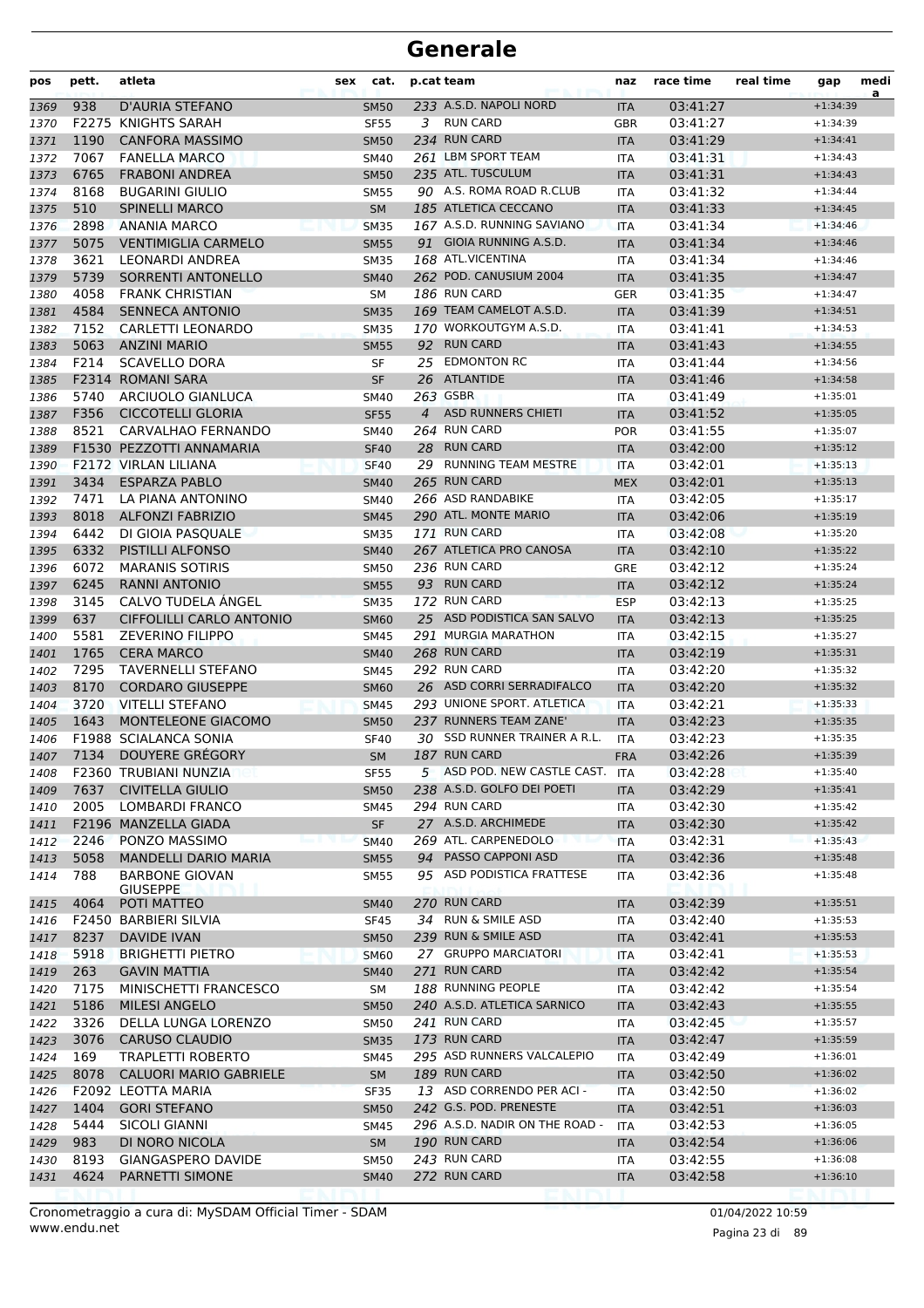| pos  | pett.        | atleta                                          | sex | cat.                     |    | p.cat team                     | naz        | race time            | real time | gap        | medi<br>a |
|------|--------------|-------------------------------------------------|-----|--------------------------|----|--------------------------------|------------|----------------------|-----------|------------|-----------|
| 1432 | 906          | <b>BONELLI GIUSEPPE</b>                         |     | <b>SM55</b>              |    | 96 ASD PODISTICA SAN SALVO     | <b>ITA</b> | 03:42:58             |           | $+1:36:10$ |           |
| 1433 | 7236         | <b>TERZULLI MARCELLO</b>                        |     | <b>SM40</b>              |    | 273 RUN CARD                   | ITA        | 03:42:59             |           | $+1:36:11$ |           |
| 1434 | 424          | <b>BELLINATI GIORDANO</b>                       |     | <b>SM45</b>              |    | 297 RUN CARD                   | <b>ITA</b> | 03:42:59             |           | $+1:36:11$ |           |
| 1435 | 6419         | <b>BIONDI ANTONIO</b>                           |     | <b>SM45</b>              |    | 298 A.S.D. ATL. MARANO         | <b>ITA</b> | 03:43:01             |           | $+1:36:13$ |           |
| 1436 | 399          | <b>AZZU MARIO</b>                               |     | <b>SM55</b>              |    | 97 PODISTICA SASSARI           | <b>ITA</b> | 03:43:01             |           | $+1:36:13$ |           |
| 1437 | 1087         | <b>JARC MASSIMO</b>                             |     | <b>SM50</b>              |    | 244 ATLETICA MONFALCONE        | ITA        | 03:43:04             |           | $+1:36:16$ |           |
| 1438 | 7857         | <b>MASINO ALEX DOMENICO</b>                     |     | <b>SM40</b>              |    | 274 G.S.D. POD. BUSCHESE       | <b>ITA</b> | 03:43:05             |           | $+1:36:17$ |           |
| 1439 | 3825         | <b>BONAVITA NUNZIO</b>                          |     | <b>SM60</b>              |    | 28 ASD PODISTICA PERALTO       | <b>ITA</b> | 03:43:06             |           | $+1:36:18$ |           |
| 1440 | 8685         | <b>SALVATI ANGELO</b>                           |     | <b>SM55</b>              |    | 98 RUN CARD                    | <b>ITA</b> | 03:43:06             |           | $+1:36:18$ |           |
| 1441 | 8718         | SABATINI ALESSANDRO                             |     | <b>SM45</b>              |    | 299 RUN CARD                   | ITA        | 03:43:08             |           | $+1:36:20$ |           |
| 1442 |              | F2195 ZIMMITTI CATIA                            |     | <b>SF50</b>              |    | 13 A.S.D. ARCHIMEDE            | <b>ITA</b> | 03:43:10             |           | $+1:36:22$ |           |
| 1443 | 5204         | <b>REMIGIO MASSIMILIANO</b>                     |     | <b>SM35</b>              |    | 174 A.S.D. TOCCO RUNNER        | ITA        | 03:43:13             |           | $+1:36:25$ |           |
| 1444 | 4676         | <b>STEPHAN THIERRY</b>                          |     | <b>SM60</b>              |    | 29 RUN CARD                    | <b>FRA</b> | 03:43:13             |           | $+1:36:26$ |           |
| 1445 | 3411         | <b>NIGRO FRANCESCO</b>                          |     | <b>SM40</b>              |    | 275 ATLETICA TALSANO           | <b>ITA</b> | 03:43:14             |           | $+1:36:26$ |           |
| 1446 | 7138         | DE FLORIO FRANCESCO                             |     | <b>SM50</b>              |    | 245 AMICI FONTANA ROMANO       | <b>ITA</b> | 03:43:14             |           | $+1:36:26$ |           |
| 1447 | 6360         | <b>DIELOUAT TAREK</b>                           |     | <b>SM50</b>              |    | 246 RUN CARD                   | <b>FRA</b> | 03:43:15             |           | $+1:36:27$ |           |
| 1448 | 7033         | STAMPACCHIA FEDERICO                            |     | <b>SM45</b>              |    | 300 ATLETICA PEGASO            | <b>ITA</b> | 03:43:15             |           | $+1:36:28$ |           |
| 1449 | 5762         | PORCU GIOVANNI                                  |     | <b>SM50</b>              |    | 247 RUN CARD                   | <b>ITA</b> | 03:43:16             |           | $+1:36:28$ |           |
| 1450 | 7486         | <b>CONCA PAOLO</b>                              |     | <b>SM50</b>              |    | 248 TRIATHLON CREMONA          | <b>ITA</b> | 03:43:20             |           | $+1:36:32$ |           |
| 1451 | 4603         | <b>GALETTA GIUSEPPE</b>                         |     | SM                       |    | 191 ATLETIC CLUB ALTAMURA      | ITA        | 03:43:21             |           | $+1:36:33$ |           |
| 1452 | 4690         | <b>BERTELLE' LUCA</b>                           |     | <b>SM45</b>              |    | 301 RUNNER TEAM 99 SBV         | <b>ITA</b> | 03:43:21             |           | $+1:36:33$ |           |
| 1453 | 6790         | <b>MENCARELLI CARLO</b>                         |     | <b>SM65</b>              |    | 11 A.S. AMATORI VILLA PAMPHILI | <b>ITA</b> | 03:43:21             |           | $+1:36:34$ |           |
| 1454 | 2560         | <b>GAUDISSARD SERGIO</b>                        |     | <b>SM50</b>              |    | 249 SPORTIFICATION             | <b>ITA</b> | 03:43:22             |           | $+1:36:34$ |           |
| 1455 | 7529         | <b>GIAMUNDO ANGELO</b>                          |     | <b>SM50</b>              |    | 250 RUN CARD                   | ITA        | 03:43:22             |           | $+1:36:34$ |           |
|      | 382          | <b>ANTONIO</b><br>LORENZINI LUIGINO             |     |                          |    | 302 G.S. INTERFORZE TORINO     |            | 03:43:25             |           | $+1:36:37$ |           |
| 1456 |              |                                                 |     | <b>SM45</b>              |    | 175 PIETRALUNGA RUNNERS A.S.   | <b>ITA</b> |                      |           | $+1:36:40$ |           |
| 1457 | 3999<br>6096 | AMANTINI MANUEL<br><b>FRANKLAND SCOTT AIDEN</b> |     | <b>SM35</b><br><b>SM</b> |    | 192 RUN CARD                   | <b>ITA</b> | 03:43:28<br>03:43:28 |           | $+1:36:40$ |           |
| 1458 |              | <b>IOHN</b>                                     |     |                          |    |                                | <b>GBR</b> |                      |           |            |           |
| 1459 | 6975         | <b>SIMONE MATTEO</b>                            |     | <b>SM55</b>              | 99 | ASD ATLETICA LA SBARRA         | ITA        | 03:43:29             |           | $+1:36:41$ |           |
| 1460 |              | <b>F2224 TUNNO MILENA</b>                       |     | <b>SF45</b>              |    | 35 ASD SPORTIVAMENTE -         | <b>ITA</b> | 03:43:33             |           | $+1:36:46$ |           |
| 1461 | 4204         | PRIVITERA SALVATORE                             |     | <b>SM50</b>              |    | 251 ASD CORRENDO PER ACI -     | <b>ITA</b> | 03:43:34             |           | $+1:36:46$ |           |
| 1462 | 6468         | <b>IACUITTO OTTAVIO</b>                         |     | <b>SM50</b>              |    | 252 LBM SPORT TEAM             | <b>ITA</b> | 03:43:35             |           | $+1:36:47$ |           |
| 1463 | 4193         | FINA FABIEN ALEXIS                              |     | <b>SM45</b>              |    | 303 RUN CARD                   | <b>ITA</b> | 03:43:36             |           | $+1:36:48$ |           |
| 1464 | 2740         | <b>KADIOGLU ISMAIL</b>                          |     | <b>SM45</b>              |    | 304 RUN CARD                   | <b>BEL</b> | 03:43:39             |           | $+1:36:51$ |           |
| 1465 | 1121         | <b>CESARONI FABRIZIO</b>                        |     | <b>SM55</b>              |    | 100 ATLETICA AVIS SARNANO      | ITA        | 03:43:44             |           | $+1:36:56$ |           |
| 1466 |              | <b>F1782 SANTINI MONICA</b>                     |     | <b>SF45</b>              |    | 36 ALTO LAZIO A.S.D.           | <b>ITA</b> | 03:43:44             |           | $+1:36:56$ |           |
| 1467 | 7306         | <b>CAPOMAGI EDOARDO</b>                         |     | <b>SM45</b>              |    | 305 MARATONINA PORDENONESE     | <b>ITA</b> | 03:43:44             |           | $+1:36:56$ |           |
| 1468 | 2388         | <b>NEGOZIO FABIO</b>                            |     | <b>SM</b>                |    | 193 RUN CARD                   | <b>ITA</b> | 03:43:50             |           | $+1:37:02$ |           |
| 1469 | 1051         | <b>MERCURI TIZIANO</b>                          |     | <b>SM60</b>              |    | 30 A.S.D. PIANO MA ARRIVIAMO   | <b>ITA</b> | 03:43:52             |           | $+1:37:04$ |           |
| 1470 | 2575         | <b>NARBONA MAURIZIO</b>                         |     | <b>SM50</b>              |    | 253 SPORTIFICATION             | <b>ITA</b> | 03:43:53             |           | $+1:37:05$ |           |
| 1471 | 1539         | <b>CASSI GRAZIANO</b>                           |     | SM45                     |    | 306 PISA ROAD RUNNERS CLUB     | <b>ITA</b> | 03:43:53             |           | $+1:37:05$ |           |
| 1472 | 2221         | <b>MARSH GREGORY</b>                            |     | <b>SM55</b>              |    | 101 UK ATHLETICS               | <b>GBR</b> | 03:43:57             |           | $+1:37:09$ |           |
| 1473 | 3805         | PARENTI MAURO                                   |     | <b>SM55</b>              |    | 102 A.S.D. FREE RUNNERS        | <b>ITA</b> | 03:43:57             |           | $+1:37:10$ |           |
| 1474 | 3283         | PANARESE GIOVANNI                               |     | <b>SM40</b>              |    | 276 A.S.D. GO RUNNING          | <b>ITA</b> | 03:43:58             |           | $+1:37:10$ |           |
| 1475 | 4602         | <b>CESANA FERDINANDO</b>                        |     | <b>SM60</b>              |    | 31 ASD AVIS OGGIONO            | ITA        | 03:43:59             |           | $+1:37:12$ |           |
| 1476 | 4436         | <b>BISWAL DEBAPRIYA</b>                         |     | <b>SM40</b>              |    | 277 RUN CARD                   | <b>IND</b> | 03:44:00             |           | $+1:37:12$ |           |
| 1477 | F368         | <b>GASLINI CLAUDIA</b>                          |     | SF45                     |    | 37 RUN CARD                    | <b>ITA</b> | 03:44:01             |           | $+1:37:13$ |           |
| 1478 |              | F1310 REMISTANI BARBARA                         |     | <b>SF</b>                |    | 28 RUN CARD                    | <b>ITA</b> | 03:44:03             |           | $+1:37:15$ |           |
| 1479 | 3054         | DE RENZIS GIULIO                                |     | SΜ                       |    | 194 RUN CARD                   | ITA        | 03:44:07             |           | $+1:37:19$ |           |
| 1480 | 6054         | <b>FALZETTI GABRIELE</b>                        |     | <b>SM35</b>              |    | 176 RUN CARD                   | <b>ITA</b> | 03:44:08             |           | $+1:37:20$ |           |
| 1481 | 3543         | <b>CARNEVALE DANIELE</b>                        |     | <b>SM40</b>              |    | 278 GSBR                       | <b>ITA</b> | 03:44:09             |           | $+1:37:21$ |           |
| 1482 | 6619         | <b>MARCHIONE DAVIDE</b>                         |     | <b>SM40</b>              |    | 279 G.A.A.C. 2007              | <b>ITA</b> | 03:44:10             |           | $+1:37:22$ |           |
| 1483 | 7501         | <b>ASCIANA MARIO</b>                            |     | <b>SM50</b>              |    | 254 SSD BAGOLINO               | <b>ITA</b> | 03:44:11             |           | $+1:37:23$ |           |
| 1484 |              | F1755 SIMONETTI ROSSANA                         |     | <b>SF35</b>              |    | 14 A.S.D. RUNNING ACADEMY      | <b>ITA</b> | 03:44:11             |           | $+1:37:24$ |           |
| 1485 | 6803         | <b>FLEVAS COSTAS</b>                            |     | <b>SM40</b>              |    | 280 100 MARATHON CLUB          | GBR        | 03:44:12             |           | $+1:37:24$ |           |
| 1486 | F920         | PISCITELLI LAURA                                |     | <b>SF50</b>              |    | 14 LONDON CITY ATHLETICS       | <b>GBR</b> | 03:44:12             |           | $+1:37:24$ |           |
| 1487 | 3204         | D'ANGELO DONATO                                 |     | <b>SM35</b>              |    | 177 A.S.D. POLISPORTIVA        | ITA        | 03:44:14             |           | $+1:37:26$ |           |
| 1488 | 1529         | <b>VALICCHIA MASSIMO</b>                        |     | <b>SM45</b>              |    | 307 ATHLETICA VATICANA A.S.D.  | <b>ITA</b> | 03:44:14             |           | $+1:37:27$ |           |
| 1489 | 5667         | <b>CARMIGNANI SIMONE</b>                        |     | <b>SM35</b>              |    | 178 ALZAIA NAVIGLIO RUNNERS    | <b>ITA</b> | 03:44:17             |           | $+1:37:29$ |           |
| 1490 | 844          | GIOVANNI<br>FORTE VITTORIO                      |     | <b>SM55</b>              |    | 103 PODISTICA SOLIDARIETA'     | ITA        | 03:44:19             |           | $+1:37:31$ |           |
| 1491 | 406          | VALACCA RODOLFO                                 |     | <b>SM45</b>              |    | 308 ALMOSTHERE ASD             | ITA        | 03:44:23             |           | $+1:37:35$ |           |
| 1492 | 2854         | <b>BELOKOPITOVS ALEKSEJS</b>                    |     | <b>SM40</b>              |    | 281 RUN CARD                   | LAT        | 03:44:23             |           | $+1:37:35$ |           |
| 1493 | 8305         | <b>ARNI CRISTIANO</b>                           |     | <b>SM50</b>              |    | 255 RUN CARD                   | ITA        | 03:44:25             |           | $+1:37:37$ |           |
|      |              |                                                 |     |                          |    |                                |            |                      |           |            |           |

Pagina 24 di 89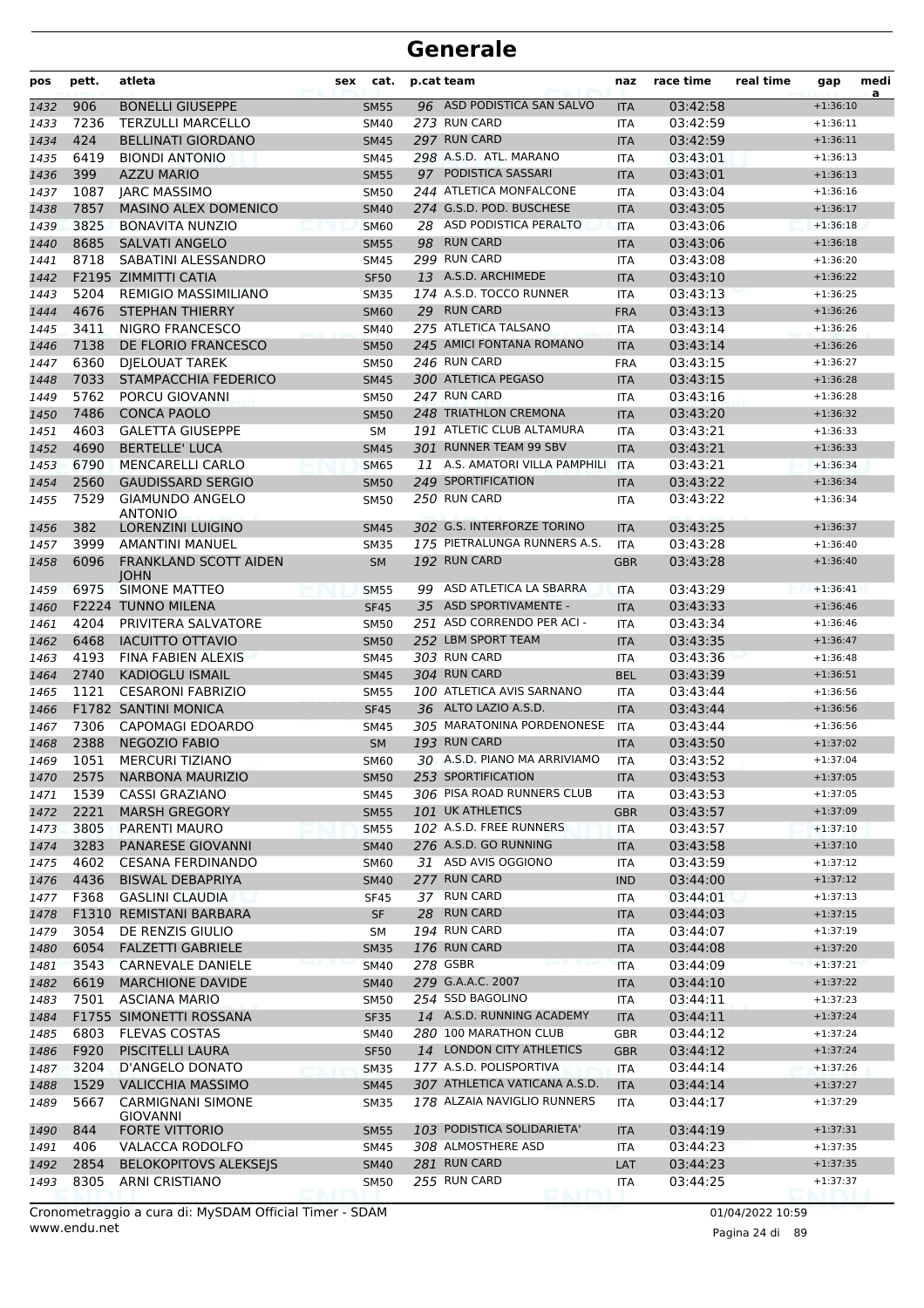| pos  | pett.        | atleta                                     | cat.<br>sex |    | p.cat team                                               | naz        | race time            | real time | gap                      | medi<br>a |
|------|--------------|--------------------------------------------|-------------|----|----------------------------------------------------------|------------|----------------------|-----------|--------------------------|-----------|
| 1494 |              | F1538 SUIZZO ELEONORA                      | <b>SF45</b> |    | 38 ESERCITO 62-  REGGIMENTO                              | <b>ITA</b> | 03:44:28             |           | $+1:37:40$               |           |
| 1495 | 7729         | ALEMANNO ALESSANDRO                        | <b>SM45</b> |    | 309 A.S.D. TRE CASALI                                    | <b>ITA</b> | 03:44:28             |           | $+1:37:40$               |           |
| 1496 | 3341         | <b>MORELLI MARIO</b>                       | <b>SM50</b> |    | 256 RUN CARD                                             | <b>ITA</b> | 03:44:29             |           | $+1:37:41$               |           |
| 1497 | 6349         | <b>BACCARINI ROBERTO</b>                   | <b>SM45</b> |    | 310 RUN CARD                                             | <b>ITA</b> | 03:44:30             |           | $+1:37:42$               |           |
| 1498 | 5935         | <b>MACCURO MASSIMO</b>                     | <b>SM55</b> |    | 104 GIOIA RUNNING A.S.D.                                 | <b>ITA</b> | 03:44:31             |           | $+1:37:43$               |           |
| 1499 | 2054         | <b>BRAJON OLIVIER</b>                      | <b>SM50</b> |    | 257 RUN CARD                                             | <b>FRA</b> | 03:44:32             |           | $+1:37:44$               |           |
| 1500 |              | F1005 PIGNATARO LAURA                      | <b>SF45</b> |    | 39 RUN CARD                                              | <b>ITA</b> | 03:44:32             |           | $+1:37:44$               |           |
| 1501 |              | F2599 GROSSI LOREDANA                      | <b>SF50</b> |    | 15 ATL. TUSCULUM                                         | <b>ITA</b> | 03:44:32             |           | $+1:37:44$               |           |
| 1502 | 8712         | <b>CORTI LUCA</b>                          | <b>SM45</b> |    | 311 GSBR                                                 | <b>ITA</b> | 03:44:35             |           | $+1:37:47$               |           |
| 1503 |              | F1389 KELLY DANA                           | <b>SF50</b> |    | 16 RUN CARD                                              | <b>IRL</b> | 03:44:37             |           | $+1:37:50$               |           |
| 1504 | 6711         | <b>FIOR RINO</b>                           | <b>SM45</b> |    | 312 RUN CARD                                             | <b>ITA</b> | 03:44:38             |           | $+1:37:50$               |           |
| 1505 | F747         | DELLA GIOVANNA ALLEGRA                     | <b>SF50</b> | 17 | DUE PONTI SRL                                            | <b>ITA</b> | 03:44:39             |           | $+1:37:51$               |           |
| 1506 |              | F1517 JONES BARBARA                        | <b>SF50</b> | 18 |                                                          | <b>GBR</b> | 03:44:40             |           | $+1:37:52$               |           |
| 1507 | 350          | PIU FIORENZO                               | <b>SM45</b> |    | 313 C.U.S. SASSARI                                       | <b>ITA</b> | 03:44:40             |           | $+1:37:52$               |           |
| 1508 | 4381         | <b>FOLLIN GIANNI</b>                       | <b>SM50</b> |    | 258 RUN CARD                                             | <b>ITA</b> | 03:44:42             |           | $+1:37:54$               |           |
| 1509 | 5047         | DAL BELLO MIRCO                            | <b>SM55</b> |    | 105 ATL.VICENTINA                                        | <b>ITA</b> | 03:44:42             |           | $+1:37:54$               |           |
| 1510 | 4853         | <b>ALBERICHI DAVIDE</b>                    | <b>SM55</b> |    | 106 3C (COMP. CREMONESE                                  | <b>ITA</b> | 03:44:42             |           | $+1:37:55$               |           |
| 1511 | 6276         | LA ROSA MARIO                              | <b>SM55</b> |    | 107 A.S.D. ARCHIMEDE                                     | <b>ITA</b> | 03:44:43             |           | $+1:37:55$               |           |
| 1512 | 3476         | <b>BOGGIANI TIZIANO</b>                    | <b>SM45</b> |    | 314 RUN CARD                                             | <b>ITA</b> | 03:44:43             |           | $+1:37:55$               |           |
| 1513 | 8132         | <b>GUALTIERI MARCO</b>                     | <b>SM45</b> |    | 315 G.S. CAT SPORT ROMA                                  | <b>ITA</b> | 03:44:45             |           | $+1:37:57$               |           |
| 1514 | 5735         | <b>CASTELLUCCIO ANTONIO</b>                | <b>SM40</b> |    | 282 POD. CANUSIUM 2004                                   | <b>ITA</b> | 03:44:45             |           | $+1:37:57$               |           |
| 1515 | 999          | <b>MEDORI BERARDO</b>                      | <b>SM50</b> |    | 259 RUN CARD                                             | <b>ITA</b> | 03:44:45             |           | $+1:37:57$               |           |
| 1516 | 2736         | <b>FIGORILLI CRISTIANO</b>                 | <b>SM45</b> |    | 316 RUN CARD                                             | <b>ITA</b> | 03:44:46             |           | $+1:37:58$               |           |
| 1517 | 1538         | <b>MAGALINI MARCO</b>                      | <b>SM45</b> |    | 317 RUN CARD                                             | <b>ITA</b> | 03:44:47             |           | $+1:37:59$               |           |
| 1518 | 7503         | <b>MAIER BERNHARD</b>                      | <b>SM35</b> |    | 179 RUN CARD                                             | <b>AUT</b> | 03:44:47             |           | $+1:37:59$               |           |
| 1519 | F1647        | MAIER ANNA                                 | <b>SF35</b> |    | 15 RUN CARD                                              | <b>AUT</b> | 03:44:47             |           | $+1:37:59$               |           |
| 1520 | 7866         | LA MONICA EMILIANO                         | <b>SM50</b> |    | 260 RUN CARD                                             | <b>ITA</b> | 03:44:47             |           | $+1:37:59$               |           |
| 1521 | 4673         | <b>BARDELLI RICCARDO</b>                   | <b>SM55</b> |    | 108 G.S.IL FIORINO                                       | <b>ITA</b> | 03:44:48             |           | $+1:38:00$               |           |
| 1522 | 4243         | RONTEIX JEAN-CLAUDE                        | <b>SM65</b> |    | 12 RUN CARD                                              | <b>FRA</b> | 03:44:49             |           | $+1:38:01$               |           |
| 1523 | 596          | <b>ERCOLI ANDREA</b>                       | <b>SM</b>   |    | 195 RUN CARD                                             | <b>ITA</b> | 03:44:49             |           | $+1:38:01$               |           |
| 1524 | 7344         | PIRANI MASSIMO                             | <b>SM55</b> |    | 109 RUN CARD                                             | <b>ITA</b> | 03:44:49             |           | $+1:38:01$               |           |
| 1525 | 1129         | <b>BONOMI PIERLUIGI</b>                    | <b>SM</b>   |    | 196 SPORT&FITNESS SRL SSD                                | <b>ITA</b> | 03:44:49             |           | $+1:38:01$               |           |
| 1526 | 6473         | <b>CICCONE ALESSIO</b>                     | <b>SM35</b> |    | 180 RUN CARD                                             | <b>ITA</b> | 03:44:52             |           | $+1:38:04$               |           |
| 1527 | 3921         | <b>DICORATO MICHELE</b>                    | <b>SM50</b> |    | 261 S.CLUB LIB. SESTO                                    | <b>ITA</b> | 03:44:53             |           | $+1:38:05$               |           |
| 1528 | 1638         | <b>MILILLO DOMENICO</b>                    | <b>SM50</b> |    | 262 A.S.D. GO RUNNING                                    | <b>ITA</b> | 03:44:55             |           | $+1:38:07$               |           |
| 1529 | 2290         | <b>GIUSEPPE</b><br><b>MASALA SALVATORE</b> | <b>SM40</b> |    | 283 RUN CARD                                             | <b>ITA</b> | 03:44:55             |           | $+1:38:07$               |           |
| 1530 | 3535         | <b>MALIMPENSA RICCARDO</b>                 | <b>SM40</b> |    | 284 RUN CARD                                             | <b>ITA</b> | 03:44:55             |           | $+1:38:07$               |           |
| 1531 | 7613         | <b>FUSARI PAOLO</b>                        | <b>SM40</b> |    | 285 LBM SPORT TEAM                                       | <b>ITA</b> | 03:44:55             |           | $+1:38:07$               |           |
| 1532 | 8003         | CAPUTO FRANCESCO                           | SM55        |    | 110 ASD TALENTI RUNNING TEAM                             | <b>ITA</b> | 03:44:55             |           | $+1:38:07$               |           |
| 1533 | 2987         | <b>GRECO GIOVANNI</b>                      | <b>SM55</b> |    | 111 ASD ATLETICA LEVERANO                                | ITA        | 03:44:57             |           | $+1:38:10$               |           |
|      |              | <b>PASQUALE</b>                            |             |    |                                                          |            |                      |           |                          |           |
| 1534 | 5967         | <b>BIANCHI MICHELE</b>                     | <b>SM50</b> |    | 263 ATL.UISP MARINA DI CARRARA ITA                       |            | 03:45:00             |           | $+1:38:12$               |           |
| 1535 | 8064         | <b>TKACHENKO LEONID</b>                    | <b>SM40</b> |    | 286 RUN CARD                                             | LAT        | 03:45:02             |           | $+1:38:15$               |           |
| 1536 | 4145         | <b>GIORGI ALESSANDRO</b>                   | <b>SM50</b> |    | 264 AMICI DELLO SPORT BRIOSCO- ITA<br>181 LBM SPORT TEAM |            | 03:45:07             |           | $+1:38:19$               |           |
| 1537 | 5403         | DI BERNARDO LUCA                           | <b>SM35</b> |    | 318 MARATHON ROMA                                        | ITA        | 03:45:08             |           | $+1:38:20$               |           |
| 1538 | 5333         | PERILLI BIAGIO                             | <b>SM45</b> |    | 319 AMATORI ATL.CHIRIGNAGO                               | <b>ITA</b> | 03:45:09             |           | $+1:38:21$               |           |
| 1539 | 1812<br>4086 | MASENADORE DANIELE<br>STRAPPAGHETTI MATTEO | SM45        |    | 320 A.S.D. MARCIATORI                                    | <b>ITA</b> | 03:45:10<br>03:45:11 |           | $+1:38:22$<br>$+1:38:23$ |           |
| 1540 |              |                                            | <b>SM45</b> |    | 112 G.P. ARCI GOODWIN                                    | <b>ITA</b> |                      |           |                          |           |
| 1541 | 5524<br>6071 | ZARRELLI SAVERIO<br><b>CARRAT MICKAEL</b>  | <b>SM55</b> |    | 321 RUN CARD                                             | ITA        | 03:45:11             |           | $+1:38:23$               |           |
| 1542 |              |                                            | <b>SM45</b> |    | 113 RUN CARD                                             | <b>FRA</b> | 03:45:11             |           | $+1:38:23$               |           |
| 1543 | 1647         | <b>WANG SHENGOIANG</b>                     | <b>SM55</b> |    |                                                          | <b>CHN</b> | 03:45:16             |           | $+1:38:28$               |           |
| 1544 | 3048         | <b>COSTAMAGNA GIORGIO</b>                  | SM          |    | 197 RUN CARD                                             | <b>ITA</b> | 03:45:17             |           | $+1:38:29$               |           |
| 1545 | 5741         | PISU DANIELE                               | <b>SM45</b> |    | 322 GSBR                                                 | <b>ITA</b> | 03:45:17             |           | $+1:38:29$               |           |
| 1546 | 4550         | MICHELI FRANCESCO                          | <b>SM45</b> |    | 323 PODISTICA SOLIDARIETA'                               | <b>ITA</b> | 03:45:22             |           | $+1:38:34$               |           |
| 1547 | 311          | CAL FEDERICO                               | SM45        |    | 324 RUN CARD                                             | ITA        | 03:45:23             |           | $+1:38:35$               |           |
| 1548 | 3499         | <b>ARRABITO ANDREA</b>                     | <b>SM</b>   |    | 198 ATLETICA CECCANO                                     | <b>ITA</b> | 03:45:26             |           | $+1:38:38$               |           |
| 1549 | 7751         | <b>CANINO LUIGI</b>                        | <b>SM50</b> |    | 265 RUN CARD                                             | ITA        | 03:45:27             |           | $+1:38:39$               |           |
| 1550 | 2955         | NTOUVLIS ATHANASIOS                        | <b>SM45</b> |    | 325 RUN CARD                                             | <b>GRE</b> | 03:45:27             |           | $+1:38:39$               |           |
| 1551 | 7470         | FERNÁNDEZ-BERMEJO<br>TELLEZ STEFAN         | SM          |    | 199 RUN CARD                                             | <b>ESP</b> | 03:45:29             |           | $+1:38:41$               |           |
| 1552 | 4958         | <b>FELICANI CRISTIAN</b>                   | <b>SM50</b> |    | 266 PASSO CAPPONI ASD                                    | <b>ITA</b> | 03:45:31             |           | $+1:38:43$               |           |
| 1553 | 5537         | <b>WOLF JEREMY</b>                         | SM          |    | 200 RUN CARD                                             | <b>BEL</b> | 03:45:32             |           | $+1:38:44$               |           |
| 1554 | 7018         | <b>MESSINA MICHELE</b>                     | <b>SM45</b> |    | 326 DE RAN CLAB                                          | <b>ITA</b> | 03:45:33             |           | $+1:38:45$               |           |
| 1555 | 6238         | DE AMBROSI MAURO                           | <b>SM50</b> |    | 267 A.S.D. CIRCUITO RUNNING                              | ITA        | 03:45:33             |           | $+1:38:45$               |           |
|      |              |                                            |             |    |                                                          |            |                      |           |                          |           |

www.endu.net Cronometraggio a cura di: MySDAM Official Timer - SDAM 01/04/2022 10:59 01/04/2022 10:59

Pagina 25 di 89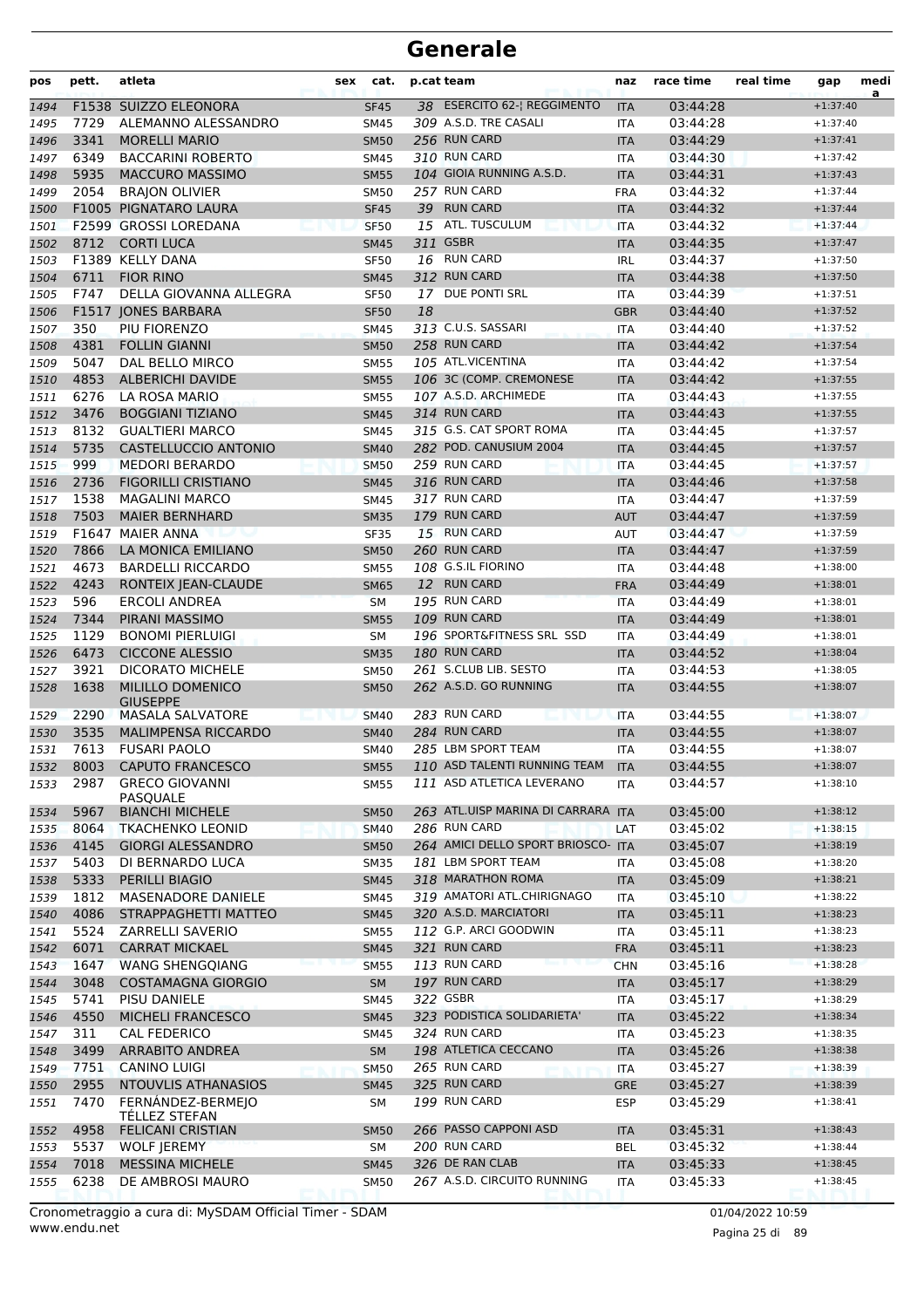| pos          | pett.        | atleta                                           | sex | cat.                       |     | p.cat team                                              | naz                      | race time            | real time | gap                      | medi<br>a |
|--------------|--------------|--------------------------------------------------|-----|----------------------------|-----|---------------------------------------------------------|--------------------------|----------------------|-----------|--------------------------|-----------|
| 1556         | 6198         | <b>TONON FLAVIO</b>                              |     | <b>SM</b>                  |     | 201 ATLETICA MARENO                                     | <b>ITA</b>               | 03:45:34             |           | $+1:38:46$               |           |
| 1557         | 7289         | STRACQUADANIO DARIO                              |     | <b>SM35</b>                |     | 182 A.S. DILETT. POL. MARSALA                           | <b>ITA</b>               | 03:45:34             |           | $+1:38:46$               |           |
| 1558         | 6692         | <b>MAZZUCA VINCENZO</b>                          |     | <b>SM60</b>                |     | 32 RUN CARD                                             | <b>ITA</b>               | 03:45:34             |           | $+1:38:46$               |           |
| 1559         | 7618         | HONKE RUDOLF ERICH<br>ERWIN                      |     | SM45                       |     | 327 RUN CARD                                            | <b>GER</b>               | 03:45:37             |           | $+1:38:49$               |           |
| 1560         | 2101         | <b>AMPARORE ALBERTO</b>                          |     | <b>SM50</b>                |     | 268 RUN CARD                                            | <b>ITA</b>               | 03:45:38             |           | $+1:38:50$               |           |
| 1561         | 4045         | DI GIULIO ROBERTO                                |     | <b>SM45</b>                |     | 328 LBM SPORT TEAM                                      | <b>ITA</b>               | 03:45:38             |           | $+1:38:50$               |           |
| 1562         | 3612         | <b>COVA CAIAZZO SIMONE</b>                       |     | <b>SM40</b>                |     | 287 PODISTICA MEZZANESE                                 | <b>ITA</b>               | 03:45:41             |           | $+1:38:53$               |           |
| 1563         | 3824         | MALDARIZZI ROCCO                                 |     | <b>SM35</b>                |     | 183 CORRERE E' SALUTE                                   | <b>ITA</b>               | 03:45:45             |           | $+1:38:57$               |           |
| 1564         | 7883         | <b>WELLE JASON JOHN</b>                          |     | <b>SM40</b>                |     | 288 ATHLETICA VATICANA A.S.D.                           | <b>USA</b>               | 03:45:46             |           | $+1:38:58$               |           |
| 1565         | 1763         | <b>CERA ALESSANDRO</b>                           |     | <b>SM35</b>                |     | 184 MARATONA DELLE CITTA' DEL ITA                       |                          | 03:45:46             |           | $+1:38:58$               |           |
| 1566         | 5177         | <b>CICCHETTI ORLANDO</b>                         |     | <b>SM45</b>                |     | 329 ASD GRUPPO PODISTICO IL                             | <b>ITA</b>               | 03:45:46             |           | $+1:38:58$               |           |
| 1567         | 7375         | <b>LUCONI ROBERTO</b>                            |     | <b>SM55</b>                |     | 114 S.E.F. STAMURA ANCONA A.S.                          | <b>ITA</b>               | 03:45:47             |           | $+1:38:59$               |           |
| 1568         | 4967         | <b>ANASTASIO VINCENZO</b>                        |     | <b>SM40</b>                |     | 289 RUN CARD                                            | <b>ITA</b>               | 03:45:50             |           | $+1:39:02$               |           |
| 1569         | 807          | ANDERSSON BJORN                                  |     | <b>SM45</b>                |     | 330 RUN CARD                                            | <b>SWE</b>               | 03:45:51             |           | $+1:39:03$               |           |
| 1570         | 4354         | <b>DUPUIS DOMINIQUE</b>                          |     | <b>SM40</b>                |     | 290 RCBJ                                                | <b>FRA</b>               | 03:45:52             |           | $+1:39:04$               |           |
| 1571         | 7339         | SINKALA LEWIS                                    |     | <b>SM</b>                  | 202 |                                                         | <b>GBR</b>               | 03:45:52             |           | $+1:39:04$               |           |
| 1572         |              | F1873 LOSITO ANNA                                |     | <b>SF55</b>                | 6   | GIOIA RUNNING A.S.D.                                    | <b>ITA</b>               | 03:45:52             |           | $+1:39:04$               |           |
| 1573         | 194          | OMRCEN-CEKO GORAN                                |     | <b>SM55</b>                |     | 115 RUN CARD                                            | <b>CRO</b>               | 03:45:53             |           | $+1:39:05$               |           |
| 1574         | 330          | PAGLIAI RICCARDO                                 |     | <b>SM40</b>                |     | 291 A.S.C.D. SILVANO FEDI                               | <b>ITA</b>               | 03:45:54             |           | $+1:39:06$               |           |
| 1575         | 5417         | <b>CANOSA ROCCO</b>                              |     | SM40                       |     | 292 PASSO CAPPONI ASD                                   | <b>ITA</b>               | 03:45:57             |           | $+1:39:09$               |           |
| 1576         | 3009         | <b>GOBBI DENIS</b>                               |     | <b>SM50</b>                |     | 269 S.P. SEVEN                                          | <b>ITA</b>               | 03:46:04             |           | $+1:39:16$               |           |
| 1577         | F545         | THIRIET CHRISTELLE                               |     | <b>SF45</b>                |     | 40 RUN CARD                                             | <b>FRA</b>               | 03:46:05             |           | $+1:39:17$               |           |
| 1578         | 282          | <b>BASILIETTI ANDREA</b>                         |     | <b>SM50</b>                |     | 270 A.S. ROMA ROAD R.CLUB                               | <b>ITA</b>               | 03:46:05             |           | $+1:39:18$               |           |
| 1579         | F517         | <b>GENIN NATHALIE</b>                            |     | <b>SF45</b>                |     | 41 RUN CARD                                             | <b>FRA</b>               | 03:46:06             |           | $+1:39:18$               |           |
| 1580         | 5041         | <b>MALATESTA DANIELE</b>                         |     | <b>SM40</b>                |     | 293 LBM SPORT TEAM                                      | <b>ITA</b>               | 03:46:06             |           | $+1:39:18$               |           |
| 1581         | 4361         | <b>SALARI MICHELE</b>                            |     | <b>SM45</b>                |     | 331 ASSISI RUNNERS ASD                                  | <b>ITA</b>               | 03:46:07             |           | $+1:39:19$               |           |
| 1582         | 3224         | <b>COLAZZA WALTER</b>                            |     | <b>SM35</b>                |     | 185 RUN CARD                                            | <b>ITA</b>               | 03:46:07             |           | $+1:39:19$               |           |
| 1583         | 331          | <b>VIOLANTE GIACOMO</b>                          |     | <b>SM40</b>                |     | 294 BITETTO RUNNERS A.S.D.                              | <b>ITA</b>               | 03:46:07             |           | $+1:39:19$               |           |
| 1584         | 5455         | <b>RINALDI ANDREA</b>                            |     | <b>SM40</b>                |     | 295 A.S. QUELLI DELLA PINETA                            | <b>ITA</b>               | 03:46:09             |           | $+1:39:21$               |           |
| 1585         | 5977         | <b>BOSSINI GIACOMO</b>                           |     | <b>SM50</b>                |     | 271 G.S. LE PANCHE                                      | <b>ITA</b>               | 03:46:09             |           | $+1:39:22$               |           |
| 1586         | 7021         | <b>BALLARINI LUCA</b>                            |     | <b>SM60</b>                |     | 33 ASSOCIAZIONE STRAVERONA                              | <b>ITA</b>               | 03:46:12             |           | $+1:39:24$               |           |
| 1587         | 6556         | <b>GOZZO MARCO</b>                               |     | <b>SM50</b>                |     | 272 ASSOCIAZIONE STRAVERONA                             | <b>ITA</b>               | 03:46:12             |           | $+1:39:24$               |           |
| 1588         | 6103         | <b>SELLENET CEDRIC</b>                           |     | <b>SM35</b>                |     | 186 RUN CARD                                            | <b>FRA</b>               | 03:46:12             |           | $+1:39:24$               |           |
| 1589         | 661          | <b>VOLPICELLI ALFREDO</b>                        |     | <b>SM45</b>                |     | 332 RUN CARD                                            | <b>ITA</b>               | 03:46:16             |           | $+1:39:28$               |           |
| 1590         |              | F2121 COZZOLINO ANNALISA                         |     | <b>SF45</b>                |     | 42 ASD INTERNATIONAL                                    | <b>ITA</b>               | 03:46:16             |           | $+1:39:28$               |           |
| 1591         | 7158         | <b>LUGINI MARIO</b>                              |     | <b>SM35</b>                |     | 187 SABINA MARATHON CLUB                                | <b>ITA</b>               | 03:46:16             |           | $+1:39:28$               |           |
| 1592         | 2240         | PILIEGO MASSIMO                                  |     | <b>SM60</b>                |     | 34 2002 MARATHON CLUB                                   | <b>ITA</b>               | 03:46:17             |           | $+1:39:29$               |           |
| 1593         | 5728         | <b>ESPOSITO VINCENZO</b>                         |     | <b>SM45</b>                |     | 333 RUN CARD<br>296 A.S.D. CAVALLI DI RAZZA             | <b>ITA</b>               | 03:46:20             |           | $+1:39:32$               |           |
| 1594         | 1283         | NUZZO UMBERTO                                    |     | SM40                       |     |                                                         | ITA                      | 03:46:21             |           | $+1:39:34$               |           |
| 1595         | 461          | <b>CAROPPO MARCO</b>                             |     | <b>SM45</b>                |     | 334 RUN LIKE US SPD A RL                                | ITA                      | 03:46:22             |           | $+1:39:34$               |           |
| 1596         | 8080         | <b>GALLETTI MASSIMO</b>                          |     | <b>SM</b>                  |     | 203 A.S.D. ATLETICA NEPI                                | <b>ITA</b>               | 03:46:22             |           | $+1:39:35$               |           |
| 1597         | 7382         | DE PIERI GIOVANNI MARCO                          |     | <b>SM45</b>                |     | 335 RUN LIKE US SPD A RL                                | ITA                      | 03:46:23             |           | $+1:39:35$               |           |
| 1598         | 4111         | <b>TULLIO FRANCESCO</b><br>DREBOT TOMASZ         |     | <b>SM50</b>                |     | 273 RUN CARD<br>297 RUN CARD                            | <b>ITA</b>               | 03:46:23             |           | $+1:39:35$               |           |
| 1599<br>1600 | 462<br>705   | <b>CIOFANI CARMINE</b>                           |     | <b>SM40</b><br><b>SM50</b> |     | 274 A.S.D. TOCCO RUNNER                                 | <b>POL</b><br><b>ITA</b> | 03:46:24<br>03:46:25 |           | $+1:39:36$<br>$+1:39:37$ |           |
| 1601         |              | F1192 RIMENSI ELISABETTA                         |     | SF                         |     | 29 POL. QUADRILATERO                                    | ITA                      | 03:46:26             |           | $+1:39:38$               |           |
| 1602         | 2276         | <b>HANON GUILLAUME</b>                           |     | <b>SM</b>                  |     | 204 RUN CARD                                            | <b>FRA</b>               | 03:46:27             |           | $+1:39:39$               |           |
| 1603         | 3778         | <b>RIMENSI MICHELE</b>                           |     | <b>SM50</b>                |     | 275 POL. QUADRILATERO                                   | ITA                      | 03:46:27             |           | $+1:39:39$               |           |
| 1604         | 6820         | <b>MEROLA GIANLUCA</b>                           |     | <b>SM50</b>                |     | 276 A.S.D. VILLA DE SANCTIS                             | <b>ITA</b>               | 03:46:28             |           | $+1:39:40$               |           |
| 1605         | 1645         | AGUILAR-GALINDO BUSTIO                           |     | <b>SM55</b>                |     | 116 RUN CARD                                            | <b>ESP</b>               | 03:46:29             |           | $+1:39:41$               |           |
|              |              | <b>IAVIER</b>                                    |     |                            |     |                                                         |                          |                      |           |                          |           |
| 1606         | 8062         | <b>GENTILE SANTINO</b>                           |     | <b>SM55</b>                |     | 117 LBM SPORT TEAM                                      | <b>ITA</b>               | 03:46:33             |           | $+1:39:45$               |           |
| 1607         | 6684         | RUSSO SALVATORE                                  |     | <b>SM60</b>                |     | 35 RUN CARD                                             | ITA                      | 03:46:33             |           | $+1:39:46$               |           |
| 1608         | 6005         | DE AMICIS GIUSEPPE                               |     | <b>SM40</b>                |     | 298 A.S.D. OLIMPIA GROTTAGLIE                           | <b>ITA</b>               | 03:46:34             |           | $+1:39:46$               |           |
| 1609         | 6889         | MAZZA MARIO                                      |     | <b>SM45</b>                |     | 336 ASD CORRENDO PER ACI -<br>205 LONELY GOAT RC        | ITA                      | 03:46:34             |           | $+1:39:46$               |           |
| 1610         | 1097         | JAMAA SAMEER                                     |     | <b>SM</b>                  |     |                                                         | <b>GBR</b>               | 03:46:35             |           | $+1:39:47$               |           |
| 1611         | 2404         | <b>MANDRILE PAOLO</b>                            |     | <b>SM50</b>                |     | 277 A.S.D. ATLETICA ROATA<br>278 BARI ROAD RUNNERS CLUB | ITA                      | 03:46:35             |           | $+1:39:48$               |           |
| 1612         | 8156<br>4706 | DE CARNE TIZIANO                                 |     | <b>SM50</b>                |     | 337 TIME FOR RUN                                        | <b>ITA</b>               | 03:46:36             |           | $+1:39:48$               |           |
| 1613         | 5018         | <b>GALLIANI DAVIDE</b><br><b>GELAIN EMANUELE</b> |     | <b>SM45</b>                |     | 279 RUN CARD                                            | <b>ITA</b>               | 03:46:37<br>03:46:38 |           | $+1:39:49$<br>$+1:39:50$ |           |
| 1614         | F433         | LUCCHETTA MYRIAM                                 |     | <b>SM50</b><br>SF          |     | 30 100 % ANIMA TRAIL ASD                                | <b>ITA</b>               | 03:46:39             |           | $+1:39:51$               |           |
| 1615         |              | F2157 GIULIANI SARA                              |     |                            |     | 31 A.S.D. PIANO MA ARRIVIAMO                            | ITA                      | 03:46:40             |           | $+1:39:52$               |           |
| 1616<br>1617 | 277          | <b>ZIVERI ETELBERTO</b>                          |     | <b>SF40</b><br><b>SM60</b> |     | 36 RUN CARD                                             | <b>ITA</b><br>ITA        | 03:46:42             |           | $+1:39:54$               |           |
| 1618         | F968         | <b>CARDOLA ROSA</b>                              |     | <b>SF50</b>                |     | 19 TORRE ANNUNZIATA -                                   | <b>ITA</b>               | 03:46:42             |           | $+1:39:54$               |           |
|              |              |                                                  |     |                            |     |                                                         |                          |                      |           |                          |           |

www.endu.net Cronometraggio a cura di: MySDAM Official Timer - SDAM 01/04/2022 10:59

Pagina 26 di 89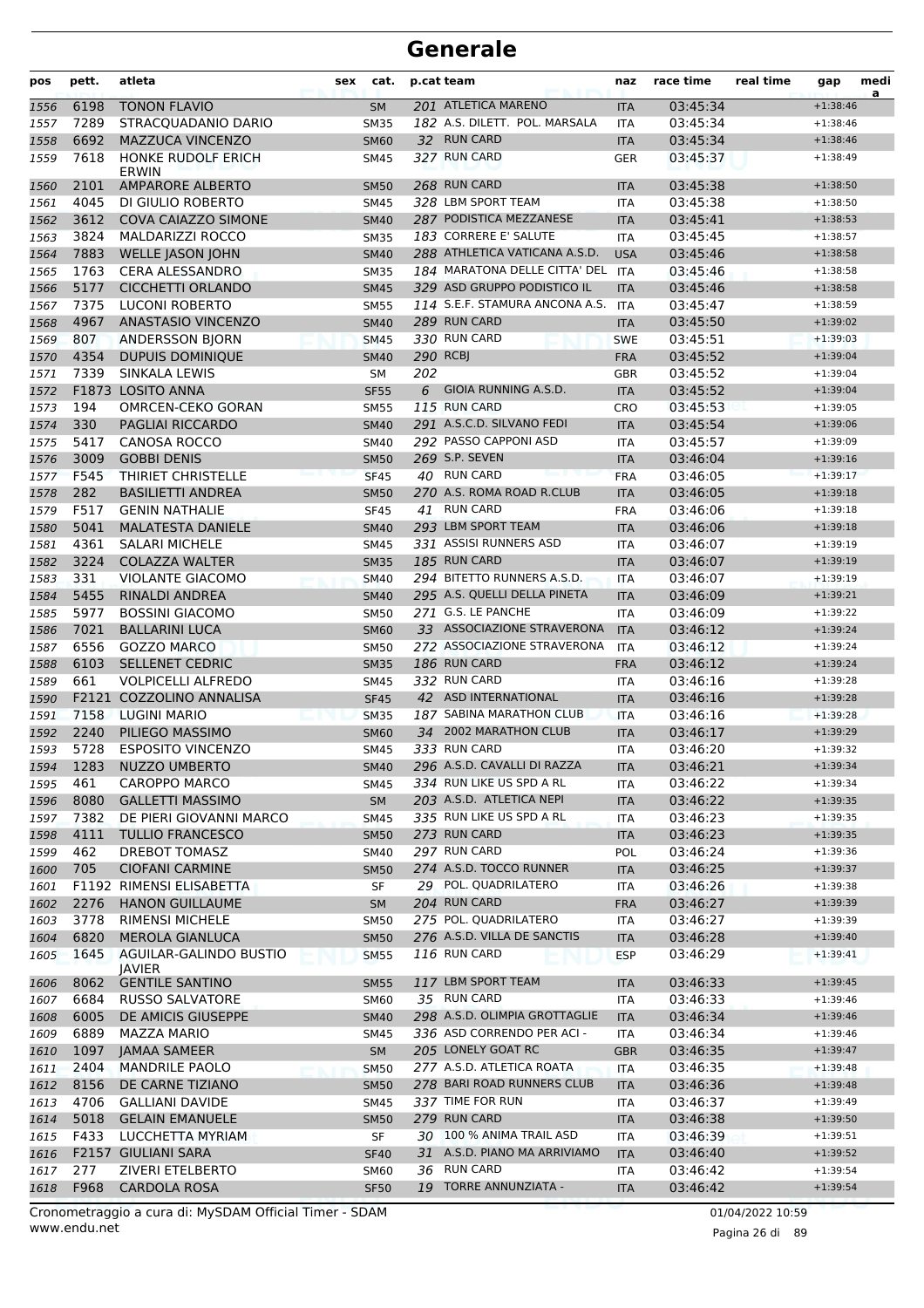| pos  | pett. | atleta                                                       | sex | cat.        |    | p.cat team                      | naz        | race time | real time | gap        | medi<br>a |
|------|-------|--------------------------------------------------------------|-----|-------------|----|---------------------------------|------------|-----------|-----------|------------|-----------|
| 1619 | 4359  | <b>MINNI ANDREA</b>                                          |     | <b>SM45</b> |    | 338 U.S. ROMA 83                | <b>ITA</b> | 03:46:42  |           | $+1:39:54$ |           |
| 1620 | 7155  | <b>PIZI GIANLUCA</b>                                         |     | <b>SM40</b> |    | 299 RUN CARD                    | ITA        | 03:46:43  |           | $+1:39:55$ |           |
| 1621 | 8272  | <b>BLAUT CHRISTOPH</b>                                       |     | <b>SM40</b> |    | 300 RUN CARD                    | <b>GER</b> | 03:46:46  |           | $+1:39:58$ |           |
| 1622 | 1540  | <b>FLORIO FABIO</b>                                          |     | <b>SM55</b> |    | 118 PODISTICA SOLIDARIETA'      | <b>ITA</b> | 03:46:46  |           | $+1:39:58$ |           |
| 1623 | 5016  | <b>RICCI GIUSEPPE</b>                                        |     | <b>SM35</b> |    | 188 GSBR                        | <b>ITA</b> | 03:46:47  |           | $+1:39:59$ |           |
| 1624 | 6914  | <b>BUSCIANTELLA RICCI LUCA</b>                               |     | <b>SM45</b> |    | 339 ATLETICA WINNER FOLIGNO     | <b>ITA</b> | 03:46:48  |           | $+1:40:00$ |           |
| 1625 | 4430  | <b>MALMUSI CARLO</b>                                         |     | <b>SM40</b> |    | 301 VALORE SALUTE, FORTI E      | <b>ITA</b> | 03:46:48  |           | $+1:40:00$ |           |
| 1626 | 6184  | NICOLAU NICOLA                                               |     | <b>SM45</b> |    | 340 A.S PODISTICA TARAS         | <b>ITA</b> | 03:46:51  |           | $+1:40:03$ |           |
| 1627 | 3029  | <b>OREFICE ALESSIO</b>                                       |     | <b>SM35</b> |    | 189 G.S. LAMONE                 | <b>ITA</b> | 03:46:51  |           | $+1:40:03$ |           |
| 1628 | 3615  | SARRAZIN AURÉLIEN                                            |     | SM          |    | 206 RUN CARD                    | <b>FRA</b> | 03:46:52  |           | $+1:40:04$ |           |
| 1629 | 5905  | <b>RANDI GIOVANNI</b>                                        |     | <b>SM60</b> |    | 37 NUOVA ATLETICA CISTERNA      | <b>ITA</b> | 03:46:52  |           | $+1:40:04$ |           |
| 1630 |       | F1639 ZACCHEO MARIE FRANCE                                   |     | <b>SF45</b> |    | 43 G.S.ATLETICA AMATORI         | <b>ITA</b> | 03:46:52  |           | $+1:40:04$ |           |
| 1631 | 3399  | <b>MORICONI MARZIO</b>                                       |     | <b>SM40</b> |    | 302 NUOVA ATLETICA CISTERNA     | <b>ITA</b> | 03:46:53  |           | $+1:40:05$ |           |
| 1632 | 5577  | <b>FLORIO GIUSEPPE</b>                                       |     | <b>SM60</b> |    | 38 ASD RUN LIFE                 | <b>ITA</b> | 03:46:53  |           | $+1:40:05$ |           |
| 1633 | 3221  | DEL GIOVANE IVANO                                            |     | <b>SM55</b> |    | 119 PODISTICA POMEZIA A.S.D.    | <b>ITA</b> | 03:46:55  |           | $+1:40:07$ |           |
| 1634 | 6416  | <b>EUSEPI GABRIELE</b>                                       |     | <b>SM35</b> |    | 190 RUN CARD                    | <b>ITA</b> | 03:46:58  |           | $+1:40:10$ |           |
| 1635 | 2814  | DI TOLLA FRANCESCO                                           |     | <b>SM40</b> |    | 303 A.S.D TEAM SPARTANS         | <b>ITA</b> | 03:46:58  |           | $+1:40:10$ |           |
| 1636 | F895  | <b>CORRADI VALERIA</b>                                       |     | <b>SF40</b> |    | 32 A.S.D TEAM SPARTANS          | <b>ITA</b> | 03:46:58  |           | $+1:40:10$ |           |
| 1637 | F806  | PESAVENTO ELENA                                              |     | <b>SF50</b> |    | 20 GSBR                         | <b>ITA</b> | 03:46:59  |           | $+1:40:11$ |           |
| 1638 | 6312  | <b>TAVERNA FABIO GIUSEPPE</b>                                |     | <b>SM50</b> |    | 280 TEAM ITALIA ROAD RUNNERS    | ITA        | 03:47:01  |           | $+1:40:13$ |           |
| 1639 |       | <b>F1031 LAW GILLIAN DEIRDRE</b>                             |     | <b>SF45</b> | 44 | SSD RUNNER TRAINER A R.L.       | <b>AUS</b> | 03:47:02  |           | $+1:40:14$ |           |
| 1640 |       | F1745 ROMILIO DANIELA                                        |     | <b>SF50</b> | 21 | ASD 'VINI FANTINI'              | <b>ITA</b> | 03:47:03  |           | $+1:40:15$ |           |
| 1641 | 7928  | <b>CASTRICONE ANTONIO</b>                                    |     | <b>SM45</b> |    | 341 A.S.D. TOCCO RUNNER         | <b>ITA</b> | 03:47:04  |           | $+1:40:16$ |           |
| 1642 | 4511  | <b>MIGLIORINI FRANCESCO</b>                                  |     | <b>SM</b>   |    | 207 POLISPORTIVA l'GIGLIO       | <b>ITA</b> | 03:47:06  |           | $+1:40:18$ |           |
| 1643 | 4793  | <b>HACHET FABRICE</b>                                        |     | <b>SM45</b> |    | 342 ACGV                        | <b>FRA</b> | 03:47:06  |           | $+1:40:19$ |           |
| 1644 | 325   | SANTERINI ALBERTO                                            |     | <b>SM50</b> |    | 281 ASD LUCCA MARATHON          | <b>ITA</b> | 03:47:11  |           | $+1:40:23$ |           |
| 1645 | 7414  | <b>VIVIANO FILIPPO</b>                                       |     | <b>SM40</b> |    | 304 CREMONACORRE ASD            | <b>ITA</b> | 03:47:13  |           | $+1:40:25$ |           |
| 1646 | 6656  | <b>TESONE FRANCESCO</b>                                      |     | <b>SM55</b> |    | 120 A.S.D. ATLETICA GIUGLIANO   | <b>ITA</b> | 03:47:14  |           | $+1:40:26$ |           |
| 1647 | 2230  | <b>O'CONNELL SAM</b>                                         |     | <b>SM</b>   |    | 208 LONELY GOAT                 | <b>GBR</b> | 03:47:15  |           | $+1:40:27$ |           |
| 1648 | 8358  | <b>GERACI SAMUELE</b>                                        |     | <b>SM45</b> |    | 343 RUN CARD                    | <b>ITA</b> | 03:47:17  |           | $+1:40:29$ |           |
| 1649 |       | F2469 AMODEO SABRINA                                         |     | <b>SF45</b> |    | 45 RUN CARD                     | <b>ITA</b> | 03:47:17  |           | $+1:40:29$ |           |
| 1650 | 3071  | <b>LABIDI RAFAA</b>                                          |     | SM          |    | 209 RUN CARD                    | <b>TUN</b> | 03:47:19  |           | $+1:40:31$ |           |
| 1651 | 4903  | <b>SARALLI MAURIZIO</b>                                      |     | <b>SM35</b> |    | 191 RUN CARD                    | <b>ITA</b> | 03:47:20  |           | $+1:40:32$ |           |
| 1652 | 1474  | BJÖRKLUND JAN                                                |     | <b>SM50</b> |    | 282 RUN CARD                    | <b>SWE</b> | 03:47:22  |           | $+1:40:34$ |           |
| 1653 | 900   | <b>ROSSI DOMENICO</b>                                        |     | <b>SM55</b> |    | 121 RUNNER VARESE               | <b>ITA</b> | 03:47:23  |           | $+1:40:35$ |           |
| 1654 | 2925  | <b>DE PORZI FAUSTO</b>                                       |     | <b>SM55</b> |    | 122 RUN CARD                    | <b>ITA</b> | 03:47:25  |           | $+1:40:37$ |           |
| 1655 | 6796  | <b>BUSATO STEFANO</b>                                        |     | <b>SM50</b> |    | 283 FACERUNNERS - ASD           | <b>ITA</b> | 03:47:25  |           | $+1:40:38$ |           |
| 1656 | 5525  | PELLEGRINI LUCA                                              |     | SM45        |    | 344 ASD RUNNERS PESCARA         | <b>ITA</b> | 03:47:27  |           | $+1:40:39$ |           |
| 1657 | 7368  | <b>CACCHIONI BENEDETTO</b>                                   |     | <b>SM60</b> |    | 39 GRUPPO MARCIATORI            | <b>ITA</b> | 03:47:28  |           | $+1:40:40$ |           |
| 1658 | 7712  | URSO DOMENICO                                                |     | <b>SM50</b> |    | 284 ASD RUNNERS FOR             | ITA        | 03:47:29  |           | $+1:40:41$ |           |
| 1659 | 8292  | <b>MARAVIGLIA LUCA</b>                                       |     | <b>SM50</b> |    | 285 TEAM CAMELOT A.S.D.         | <b>ITA</b> | 03:47:31  |           | $+1:40:43$ |           |
| 1660 | 7349  | <b>CARBONE ADAMO</b>                                         |     | <b>SM45</b> |    | 345 GSBR                        | <b>ITA</b> | 03:47:31  |           | $+1:40:43$ |           |
| 1661 | 3392  | <b>SALEMI SANTO</b>                                          |     | <b>SM65</b> |    | 13 RUN CARD                     | <b>ITA</b> | 03:47:34  |           | $+1:40:46$ |           |
| 1662 |       | F1442 OLIVO LUCIE                                            |     | SF          |    | 31 RUN CARD                     | <b>FRA</b> | 03:47:35  |           | $+1:40:47$ |           |
| 1663 | 6435  | <b>IAQUINTA MASSIMO</b>                                      |     | <b>SM50</b> |    | 286 A.S.D. ATL. VILLA GUGLIELMI | <b>ITA</b> | 03:47:37  |           | $+1:40:49$ |           |
| 1664 | 4471  | PIANA OLIVIER                                                |     | <b>SM45</b> |    | 346 RUN CARD                    | <b>FRA</b> | 03:47:37  |           | $+1:40:49$ |           |
| 1665 | 2965  | <b>CHESSA ANTONANGELO</b>                                    |     | <b>SM55</b> |    | 123 RUN CARD                    | <b>ITA</b> | 03:47:38  |           | $+1:40:50$ |           |
| 1666 | 4564  | PERRONE NUNZIO                                               |     | <b>SM35</b> |    | 192 A.S. ACTION RUNNING         | <b>ITA</b> | 03:47:38  |           | $+1:40:51$ |           |
| 1667 | 5124  | <b>COLETTA FABIO</b>                                         |     | <b>SM55</b> |    | 124 A.S.D. P.U.C. SALENTO       | <b>ITA</b> | 03:47:40  |           | $+1:40:52$ |           |
| 1668 | 6085  | <b>BOSCH CARDONA ANTONI</b>                                  |     | <b>SM40</b> |    | 305 RUN CARD                    | <b>ESP</b> | 03:47:42  |           | $+1:40:54$ |           |
| 1669 | 5620  | <b>FINNO ANDREA</b>                                          |     | <b>SM40</b> |    | 306 G.P.PIOMBINO AVIS           | <b>ITA</b> | 03:47:42  |           | $+1:40:54$ |           |
| 1670 |       | F1022 WOJTAL AGNIESZKA                                       |     | <b>SF40</b> |    | 33 A.S.D. CENTRO FITNESS        | ITA        | 03:47:46  |           | $+1:40:58$ |           |
| 1671 | 2990  | MALGORZATA<br><b>AMIT YARON</b>                              |     | <b>SM45</b> |    | 347 RUN CARD                    | <b>ISR</b> | 03:47:47  |           | $+1:40:59$ |           |
| 1672 | 2777  | CAVIGLI ANDREA                                               |     | SM40        |    | 307 RUN CARD                    | ITA        | 03:47:47  |           | $+1:41:00$ |           |
| 1673 | 7041  | <b>OCCELLI STEFANO</b>                                       |     | <b>SM40</b> |    | 308 PODISTICA VALLE GRANA       | <b>ITA</b> | 03:47:49  |           | $+1:41:01$ |           |
| 1674 | 7381  | <b>FONTANA DOMENICO</b>                                      |     | <b>SM50</b> |    | 287 SLOW RUNNING                | ITA        | 03:47:50  |           | $+1:41:02$ |           |
| 1675 | 2932  | <b>FERRAZ DE MENEZES</b><br>SACRAMENTO PAULO<br><b>JORGE</b> |     | <b>SM40</b> |    | 309 RUN CARD                    | <b>POR</b> | 03:47:50  |           | $+1:41:02$ |           |
| 1676 | 7885  | REGATTIN ROBERTO                                             |     | SM          |    | 210 ATHLETICA VATICANA A.S.D.   | ITA        | 03:47:52  |           | $+1:41:04$ |           |
| 1677 | 3795  | <b>MATTEINI DANIELE</b>                                      |     | <b>SM40</b> |    | 310 G.S. MAIANO                 | <b>ITA</b> | 03:47:54  |           | $+1:41:06$ |           |
| 1678 | 7119  | <b>FERRARI MILO</b>                                          |     | <b>SM55</b> |    | 125 G.S. GABBI ASD              | ITA        | 03:47:55  |           | $+1:41:07$ |           |
| 1679 | 934   | DI CESARE GIACOMO                                            |     | <b>SM45</b> |    | 348 A.S.D. TOCCO RUNNER         | <b>ITA</b> | 03:47:55  |           | $+1:41:07$ |           |
| 1680 | 4075  | <b>ATTANASIO SIMONE</b>                                      |     | <b>SM40</b> |    | 311 ASD ATLETICA LA SBARRA      | ITA        | 03:47:55  |           | $+1:41:07$ |           |

www.endu.net Cronometraggio a cura di: MySDAM Official Timer - SDAM 01/04/2022 10:59

Pagina 27 di 89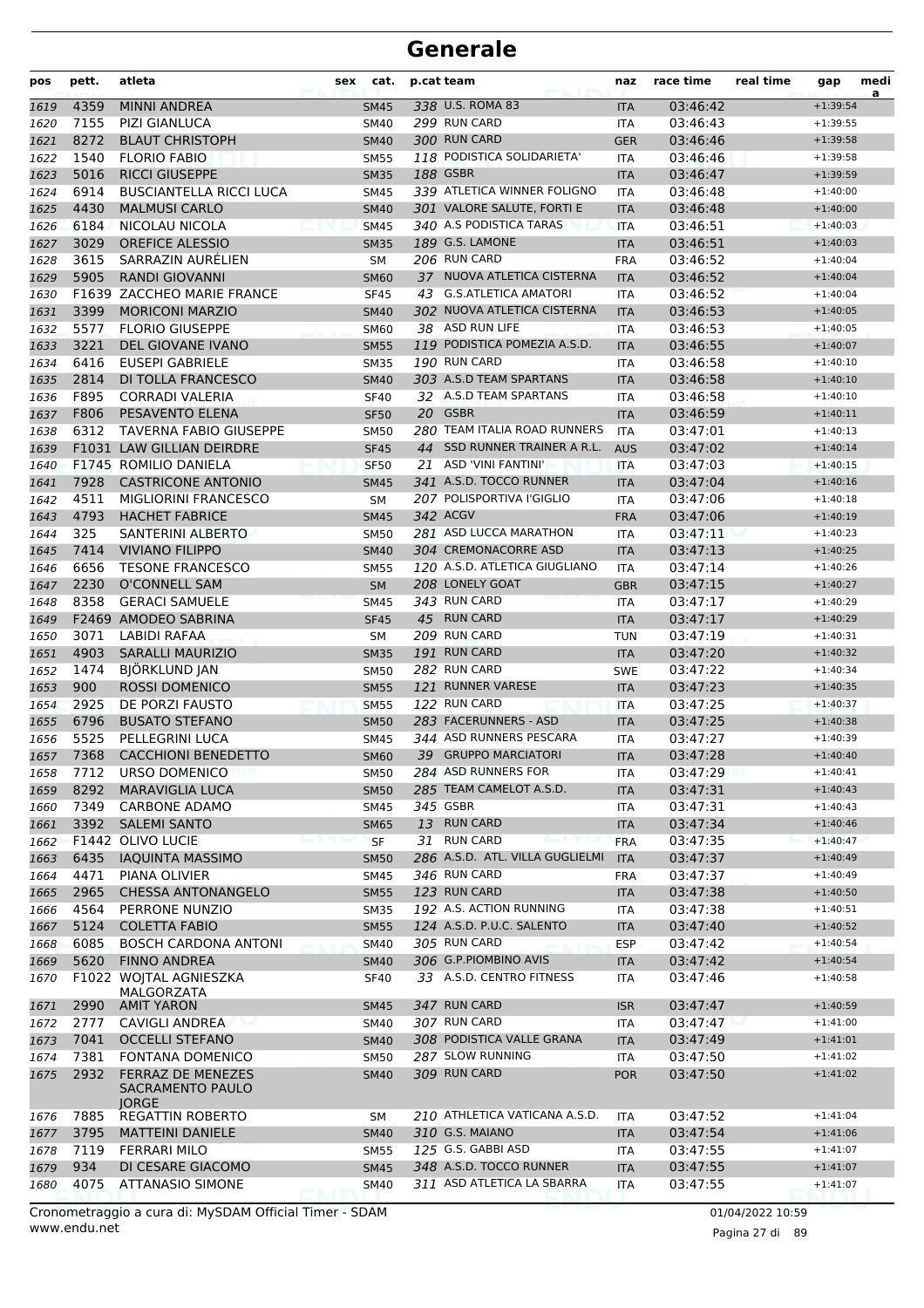| pos          | pett.        | atleta                                              | sex | cat.                       | p.cat team |                                         | naz                      | race time            | real time | gap                      | medi<br>a |
|--------------|--------------|-----------------------------------------------------|-----|----------------------------|------------|-----------------------------------------|--------------------------|----------------------|-----------|--------------------------|-----------|
| 1681         | 5640         | <b>AURELI FABIO</b>                                 |     | <b>SM50</b>                |            | 288 ASD PORTO SAN GIORGIO               | <b>ITA</b>               | 03:47:56             |           | $+1:41:08$               |           |
| 1682         | 2998         | <b>BOITREL JEAN-MARC</b>                            |     | <b>SM40</b>                |            | 312 RUN CARD                            | <b>FRA</b>               | 03:47:57             |           | $+1:41:09$               |           |
| 1683         | 6230         | <b>NESPECA LUCA</b>                                 |     | <b>SM40</b>                |            | 313 RUN CARD                            | <b>ITA</b>               | 03:48:00             |           | $+1:41:12$               |           |
| 1684         | 3105         | <b>SIMONE ANGELO</b>                                |     | <b>SM50</b>                |            | 289 G.S. ORECCHIELLA                    | <b>ITA</b>               | 03:48:03             |           | $+1:41:15$               |           |
| 1685         | 2131         | <b>JORDANE BEAUVENTRE</b>                           |     | <b>SM</b>                  |            | 211 RUN CARD                            | <b>FRA</b>               | 03:48:03             |           | $+1:41:15$               |           |
| 1686         | 8044         | POLLI GIOVANNI                                      |     | <b>SM65</b>                |            | 14 GSBR                                 | <b>ITA</b>               | 03:48:03             |           | $+1:41:15$               |           |
| 1687         | 4961         | <b>GAMBARETTO NICOLA</b>                            |     | <b>SM40</b>                |            | 314 A.S.D. TEAM KM SPORT                | <b>ITA</b>               | 03:48:04             |           | $+1:41:16$               |           |
| 1688         | 456          | <b>VIVARELLI FRANCESCO</b>                          |     | <b>SM40</b>                |            | 315 PODISTICA POMEZIA A.S.D.            | <b>ITA</b>               | 03:48:08             |           | $+1:41:20$               |           |
| 1689         | 6255         | <b>VALERIO NICOLA</b>                               |     | <b>SM50</b>                |            | 290 ASD GRUPPO PODISTICO IL             | <b>ITA</b>               | 03:48:09             |           | $+1:41:21$               |           |
| 1690         | 960          | SPERANZA MARCO                                      |     | <b>SM50</b>                |            | 291 A.S.D. NAPOLI NORD                  | <b>ITA</b>               | 03:48:09             |           | $+1:41:21$               |           |
| 1691         | 8076         | <b>TUFO MASSIMILIANO</b>                            |     | <b>SM45</b>                |            | 349 FORUM SPORT CENTER SSD              | <b>ITA</b>               | 03:48:09             |           | $+1:41:22$               |           |
| 1692         | 5404         | <b>FATTIBENE MICHELE</b>                            |     | <b>SM50</b>                |            | 292 RUN CARD                            | <b>ITA</b>               | 03:48:10             |           | $+1:41:22$               |           |
| 1693         | 5341         | <b>QUARESIMA GIOVANNI</b>                           |     | <b>SM35</b>                |            | 193 ASD FIDAS GNARRO JET                | <b>ITA</b>               | 03:48:10             |           | $+1:41:22$               |           |
| 1694         | 5030         | <b>CARELLI MAURIZIO</b>                             |     | <b>SM45</b>                |            | 350 LBM SPORT TEAM                      | <b>ITA</b>               | 03:48:10             |           | $+1:41:22$               |           |
| 1695         | 5996         | RICCA ALESSANDRO                                    |     | <b>SM45</b>                |            | 351 ATL. MONDOVI'-ACQUA S.              | <b>ITA</b>               | 03:48:11             |           | $+1:41:23$               |           |
| 1696         | 990          | ROSSI EMANUELE                                      |     | <b>SM35</b>                |            | 194 RUN CARD                            | <b>ITA</b>               | 03:48:12             |           | $+1:41:24$               |           |
| 1697         |              | F2051 PULVIRENTI ROSARIA                            |     | <b>SF55</b>                | 7          | <b>RUN CARD</b>                         | <b>ITA</b>               | 03:48:12             |           | $+1:41:24$               |           |
| 1698         | 8250         | SABA IGOR                                           |     | <b>SM50</b>                |            | 293 RUNNER TEAM 99 SBV                  | <b>ITA</b>               | 03:48:13             |           | $+1:41:25$               |           |
| 1699         | 6233         | <b>BERTELETTI MATTEO</b>                            |     | <b>SM35</b>                |            | 195 RUN CARD                            | <b>ITA</b>               | 03:48:14             |           | $+1:41:26$               |           |
| 1700         |              | F2236 CURTA ADINA                                   |     | <b>SF35</b>                |            | 16 ATLETICA AVIS PERUGIA                | <b>ITA</b>               | 03:48:14             |           | $+1:41:27$               |           |
| 1701         |              | <b>F2000 BORSELLI SILVIA</b>                        |     | <b>SF45</b>                | 46         | <b>RUN CARD</b>                         | <b>ITA</b>               | 03:48:15             |           | $+1:41:27$               |           |
| 1702         | 1792         | <b>MARTUCCI MARCO</b>                               |     | <b>SM50</b>                |            | 294 RUN CARD                            | <b>ITA</b>               | 03:48:16             |           | $+1:41:28$               |           |
| 1703         | 3416         | DALLA VECCHIA MIRKO                                 |     | <b>SM45</b>                |            | 352 SPORT RACE A.S.D.                   | <b>ITA</b>               | 03:48:17             |           | $+1:41:29$               |           |
| 1704         | 5934         | <b>INDELLICATI VINCENZO</b>                         |     | <b>SM75</b>                | 1          | GIOIA RUNNING A.S.D.                    | <b>ITA</b>               | 03:48:17             |           | $+1:41:29$               |           |
| 1705         | 5830         | PALUMBO GIOVANNI                                    |     | <b>SM60</b>                | 40         | <b>RUN CARD</b>                         | <b>ITA</b>               | 03:48:18             |           | $+1:41:30$               |           |
| 1706         | 746          | <b>GIANFERRO EUGENIO</b>                            |     | <b>SM60</b>                |            | 41 RUN CARD                             | ITA                      | 03:48:18             |           | $+1:41:30$               |           |
| 1707         | 490          | <b>FAVATI LORENZO</b>                               |     | <b>SM35</b>                |            | 196 ASD ATLETICA AMARANTO               | <b>ITA</b>               | 03:48:18             |           | $+1:41:30$               |           |
| 1708         | 7348         | NOTARO LUIGI                                        |     | <b>SM40</b>                |            | 316 A.S.D. RUNNING SAVIANO              | <b>ITA</b>               | 03:48:21             |           | $+1:41:33$               |           |
| 1709         | 4293         | <b>MARSAN GIORGIO</b>                               |     | <b>SM60</b>                |            | 42 AS.TRA. ROMA                         | <b>ITA</b>               | 03:48:23             |           | $+1:41:35$               |           |
| 1710         | 613          | FERRARI MASSIMO                                     |     | <b>SM55</b>                |            | 126 RUN CARD                            | <b>ITA</b>               | 03:48:23             |           | $+1:41:35$               |           |
| 1711         | 5751         | PINTO GIANLUCA                                      |     | <b>SM35</b>                |            | 197 G.S.ATLETICA AMATORI                | <b>ITA</b>               | 03:48:23             |           | $+1:41:35$               |           |
| 1712         | 5714         | <b>FERRARA ALESSIO</b>                              |     | <b>SM35</b>                |            | 198 G.S.ATLETICA AMATORI                | <b>ITA</b>               | 03:48:24             |           | $+1:41:36$               |           |
| 1713         | 2585         | MOHAMED NIYAS NAZEEM<br><b>MOHAMED</b>              |     | <b>SM35</b>                |            | 199 PODISTICA PONTELUNGO                | <b>ITA</b>               | 03:48:24             |           | $+1:41:36$               |           |
| 1714         | 5259         | <b>BAGNOLI DAVIDE</b>                               |     | <b>SM50</b>                |            | 295 A.S.D TEAM SPARTANS                 | <b>ITA</b>               | 03:48:26             |           | $+1:41:38$               |           |
| 1715         | 6806         | PAPPALETTERA FABIO                                  |     | <b>SM35</b>                |            | 200 ATLETICA MENEGHINA                  | <b>ITA</b>               | 03:48:27             |           | $+1:41:39$               |           |
| 1716         | 6713         | SZEWCZYK ADAM                                       |     | <b>SM45</b>                |            | 353 RUN CARD<br>127 ASD AMATORI PODISMO | <b>POL</b>               | 03:48:29             |           | $+1:41:42$               |           |
| 1717         | 7918         | <b>MANGANO MARIO</b>                                |     | <b>SM55</b>                |            | 128 ASD CORRI SERRADIFALCO              | <b>ITA</b>               | 03:48:31             |           | $+1:41:43$               |           |
| 1718         | 7300         | <b>VACCARO GIUSEPPE</b>                             |     | <b>SM55</b>                |            | 354 G.P.PIOMBINO AVIS                   | <b>ITA</b>               | 03:48:33             |           | $+1:41:45$<br>$+1:41:45$ |           |
| 1719         | 4244         | PASQUINUCCI EMILIANO                                |     | SM45                       |            | 212 HEY TEAM SSD A R.L.                 | <b>ITA</b>               | 03:48:33             |           |                          |           |
| 1720         | 7524<br>2908 | POLLINI ANDREA<br><b>LABBE HUGO</b>                 |     | SM                         |            | 213 RUN CARD                            | ITA                      | 03:48:33             |           | $+1:41:46$               |           |
| 1721         |              |                                                     |     | <b>SM</b>                  |            | 34 ASD CORRI SERRADIFALCO               | <b>FRA</b>               | 03:48:34             |           | $+1:41:46$               |           |
| 1722         | F274         | F2203 ASARO CHIARA                                  |     | <b>SF40</b>                |            | A.S.D. PIETRO GUARINO                   | ITA                      | 03:48:35<br>03:48:35 |           | $+1:41:47$<br>$+1:41:47$ |           |
| 1723         |              | <b>BUXTON CHRISTIANE</b>                            |     | <b>SF55</b>                | 8          | 9 ASD CORRI SERRADIFALCO                | <b>GER</b>               |                      |           |                          |           |
| 1724         | 8218         | F2206 PIAZZA CARMELA<br><b>COLAVECCHI ROBERTO</b>   |     | <b>SF55</b><br><b>SM35</b> |            | 201 U.S. DOLOMITICA ASD                 | <b>ITA</b>               | 03:48:35             |           | $+1:41:47$               |           |
| 1725         | 5822         |                                                     |     |                            | 296 000    |                                         | <b>ITA</b>               | 03:48:36<br>03:48:36 |           | $+1:41:48$<br>$+1:41:48$ |           |
| 1726         | 2383         | <b>TALL JULIAN</b><br>PIACENTINI GIOVANNI           |     | SM50<br><b>SM50</b>        |            | 297 FORUM SPORT CENTER SSD              | <b>GBR</b><br><b>ITA</b> | 03:48:36             |           | $+1:41:48$               |           |
| 1727<br>1728 | 4112         | <b>IACOVACCI MARCO</b>                              |     |                            |            | 214 RUN CARD                            |                          | 03:48:36             |           | $+1:41:48$               |           |
|              |              | F2013 CALCAGNILE MARIA ELENA                        |     | SM<br><b>SF45</b>          |            | 47 A.S.D. TRE CASALI                    | ITA                      | 03:48:37             |           | $+1:41:49$               |           |
| 1729<br>1730 |              | 7547   JACCHIA MATTEO MARIO                         |     |                            |            | 215 RUN CARD                            | <b>ITA</b>               | 03:48:38             |           | $+1:41:50$               |           |
|              | 8131         | LUIGI<br><b>BEVILACQUA GIOVANNI</b>                 |     | <b>SM</b>                  |            | 129 G.S. CAT SPORT ROMA                 | <b>ITA</b>               | 03:48:38             |           | $+1:41:50$               |           |
| 1731         | 611          | <b>FANELLI ROBERTO</b>                              |     | <b>SM55</b>                |            | 355 RICCIA ROAD RUNNERS                 | <b>ITA</b>               |                      |           | $+1:41:51$               |           |
| 1732         |              |                                                     |     | <b>SM45</b>                |            | 216 ASD MAROTTA MONDOLFO                | ITA                      | 03:48:39             |           |                          |           |
| 1733         | 3266         | <b>CAMERUCCIO TEO</b>                               |     | SM                         |            | 298 ATL. CALENZANO                      | <b>ITA</b>               | 03:48:40             |           | $+1:41:52$               |           |
| 1734         | 5886<br>5899 | NICCOLI FABRIZIO<br><b>BARZI DAVIDE</b>             |     | <b>SM50</b>                |            | 317 RUN CARD                            | <b>ITA</b>               | 03:48:41             |           | $+1:41:53$<br>$+1:41:53$ |           |
| 1735         |              |                                                     |     | <b>SM40</b>                |            | 318 ATL. MONTE MARIO                    | <b>ITA</b>               | 03:48:41             |           |                          |           |
| 1736         | 864          | <b>ALFONZI MARCO</b>                                |     | <b>SM40</b>                |            | 319 VICENZA MARATHON                    | ITA                      | 03:48:41             |           | $+1:41:53$               |           |
| 1737         | 5550<br>6049 | <b>MENEGATTI ALBERTO</b><br><b>MANTINI GIOVANNI</b> |     | <b>SM40</b>                |            | 299 ANCARIA RUNNING A.S.D.              | <b>ITA</b>               | 03:48:42<br>03:48:42 |           | $+1:41:54$<br>$+1:41:54$ |           |
| 1738<br>1739 | 6333         | <b>BIGARONI VALERIO</b>                             |     | <b>SM50</b>                |            | 43 A.S.D. ATLETICA ORTE                 | ITA                      | 03:48:45             |           | $+1:41:57$               |           |
|              | 2185         | <b>ALIA EMIRO</b>                                   |     | <b>SM60</b><br><b>SM55</b> |            | 130 G.S. DIL. AMATORI PALERMO           | <b>ITA</b><br><b>ITA</b> | 03:48:47             |           | $+1:41:59$               |           |
| 1740<br>1741 | 351          | <b>LEONCINI YURI</b>                                |     | <b>SM50</b>                |            | 300 G.P.PIOMBINO AVIS                   |                          | 03:48:48             |           | $+1:42:00$               |           |
| 1742         | 2973         | <b>VARCHENKO ANDREY</b>                             |     | SM40                       |            | 320 RUN CARD                            | <b>ITA</b><br>LAT        | 03:48:48             |           | $+1:42:01$               |           |
| 1743         | F947         | <b>GRUSINSKA MARIJA</b>                             |     | <b>SF</b>                  |            | 32 RUN CARD                             | LAT                      | 03:48:49             |           | $+1:42:01$               |           |
|              |              |                                                     |     |                            |            |                                         |                          |                      |           |                          |           |

www.endu.net Cronometraggio a cura di: MySDAM Official Timer - SDAM 01/04/2022 10:59

Pagina 28 di 89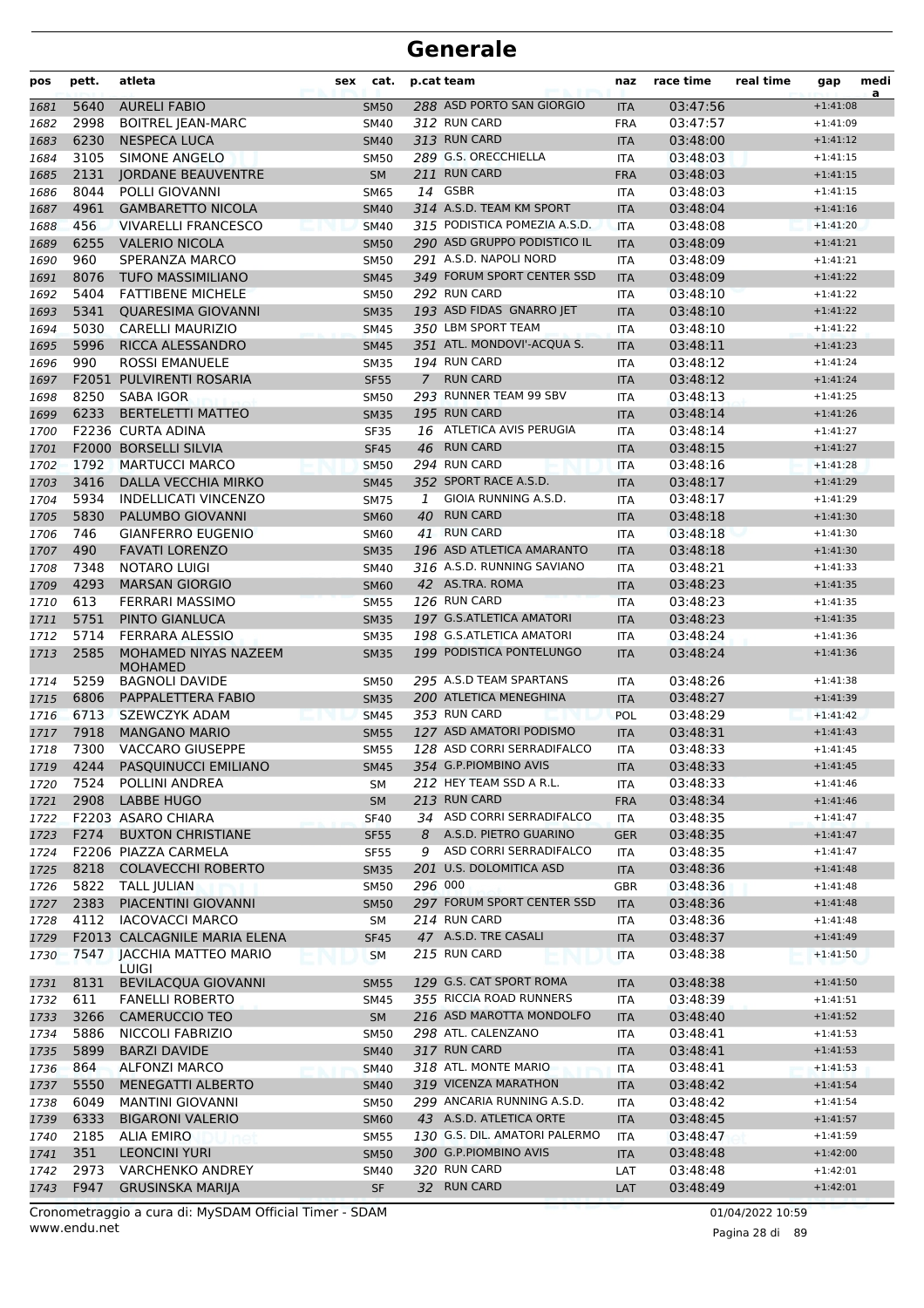| pos          | pett.        | atleta                                      | sex | cat.                       |    | p.cat team                                   | naz               | race time            | real time | gap                      | medi<br>a |
|--------------|--------------|---------------------------------------------|-----|----------------------------|----|----------------------------------------------|-------------------|----------------------|-----------|--------------------------|-----------|
| 1744         | 7463         | <b>FUSAI DAVID</b>                          |     | <b>SM40</b>                |    | 321 TRAIL RUNNING PROJECT ASD                | <b>ITA</b>        | 03:48:49             |           | $+1:42:02$               |           |
| 1745         | F900         | <b>GENOVESE GIUSEPPINA</b>                  |     | <b>SF45</b>                |    | 48 RUNNERS BERGAMO                           | <b>ITA</b>        | 03:48:50             |           | $+1:42:02$               |           |
| 1746         | 6874         | <b>ROSANO GIANLUIGI</b>                     |     | <b>SM60</b>                |    | 44 A.S.D. P.U.C. SALENTO                     | <b>ITA</b>        | 03:48:54             |           | $+1:42:06$               |           |
| 1747         | 6414         | <b>ILIL EDWARD</b>                          |     | <b>SM</b>                  |    | 217 POL. JOY CLUB FUEL TO RUN                | <b>ITA</b>        | 03:48:55             |           | $+1:42:07$               |           |
| 1748         | 5806         | PIZZIGALLO MARTINO                          |     | <b>SM45</b>                |    | 356 G.S. PAOLOTTI - ATL MARTINA              | <b>ITA</b>        | 03:48:56             |           | $+1:42:08$               |           |
| 1749         | F814         | <b>MOROSIN SARA</b>                         |     | <b>SF45</b>                |    | 49 ATL.AUDACE NOALE                          | <b>ITA</b>        | 03:48:59             |           | $+1:42:11$               |           |
| 1750         | 7893         | <b>LAURANS BENJAMIN</b>                     |     | <b>SM40</b>                |    | 322 RUN CARD                                 | <b>FRA</b>        | 03:49:00             |           | $+1:42:12$               |           |
| 1751         | 6942         | PALUMBO GIUSEPPE                            |     | <b>SM60</b>                |    | 45 PODISTICA MAGLIESE                        | <b>ITA</b>        | 03:49:01             |           | $+1:42:13$               |           |
| 1752         | 721          | DI CAMPLI MAURIZIO                          |     | <b>SM55</b>                |    | 131 ASD TRIBU' FRENTANA                      | <b>ITA</b>        | 03:49:03             |           | $+1:42:15$               |           |
| 1753         | 5051         | <b>FERRACUTI EMANUELE</b>                   |     | <b>SM40</b>                |    | 323 ASD PORTO SAN GIORGIO                    | <b>ITA</b>        | 03:49:03             |           | $+1:42:15$               |           |
| 1754         | 6453         | DI CLAUDIO UMBERTO                          |     | <b>SM</b>                  |    | 218 RUN CARD                                 | <b>ITA</b>        | 03:49:09             |           | $+1:42:21$               |           |
| 1755         | 6843         | <b>GALFIONE DOMENICO</b>                    |     | <b>SM70</b>                | 3  | ASD ATLETICA RACCONIGI<br>301 RUN CARD       | <b>ITA</b>        | 03:49:11             |           | $+1:42:23$               |           |
| 1756         | 3872<br>4343 | <b>CORNALI GABRIELE</b>                     |     | <b>SM50</b>                |    | 324 S.S. LAZIO ATLETICA LEGGERA ITA          | <b>ITA</b>        | 03:49:11             |           | $+1:42:23$               |           |
| 1757         | 4174         | SPALVIERI PAOLO<br><b>MOSTARDA GIULIANO</b> |     | <b>SM40</b>                |    | 202 TERNANA MARATHON CLUB A. ITA             |                   | 03:49:11<br>03:49:12 |           | $+1:42:23$<br>$+1:42:24$ |           |
| 1758         | 7636         | LOSAVIO NICOLA                              |     | <b>SM35</b>                |    | 302 A.S.D. NADIR ON THE ROAD -               | <b>ITA</b>        | 03:49:15             |           | $+1:42:27$               |           |
| 1759<br>1760 | 885          | <b>TRAINO MASSIMO</b>                       |     | <b>SM50</b><br><b>SM45</b> |    | 357 ASD PODISTICA SAN SALVO                  | <b>ITA</b>        | 03:49:16             |           | $+1:42:28$               |           |
| 1761         | 4658         | ALBERT BENJAMIN                             |     | <b>SM35</b>                |    | 203 RUN CARD                                 | <b>FRA</b>        | 03:49:16             |           | $+1:42:29$               |           |
| 1762         | 4151         | SANTOPAOLO LORENZO                          |     | <b>SM35</b>                |    | 204 RUN CARD                                 | <b>ITA</b>        | 03:49:17             |           | $+1:42:29$               |           |
| 1763         | 4449         | <b>BUCOVAZ DANIELE</b>                      |     | SM40                       |    | 325 CUS PRO PATRIA MILANO                    | <b>ITA</b>        | 03:49:18             |           | $+1:42:30$               |           |
| 1764         |              | F1725 REINACH EMANUELA                      |     | <b>SF50</b>                |    | 22 ASD POD. NEW CASTLE CAST.                 | <b>ITA</b>        | 03:49:19             |           | $+1:42:31$               |           |
|              |              | GIOVANNA ES                                 |     |                            |    |                                              |                   |                      |           |                          |           |
| 1765         | 5712         | <b>BOTOSSO RUDY</b>                         |     | <b>SM40</b>                |    | 326 RUNNERS CLUB AGGGREDIRE                  | <b>ITA</b>        | 03:49:20             |           | $+1:42:32$               |           |
| 1766         | 551          | <b>CANTORI CLAUDIO</b>                      |     | <b>SM50</b>                |    | 303 POL. STELLA ALPINA RENAZZO               | <b>ITA</b>        | 03:49:20             |           | $+1:42:32$               |           |
| 1767         | 8756         | DI PALMA ANTONIO                            |     | <b>SM45</b>                |    | 358 ATLETICA PRO CANOSA                      | <b>ITA</b>        | 03:49:20             |           | $+1:42:32$               |           |
| 1768         | 679          | SOSPIZIO ALESSANDRO                         |     | <b>SM50</b>                |    | 304 ASD RUNNERS FOR                          | <b>ITA</b>        | 03:49:21             |           | $+1:42:33$               |           |
| 1769         | F446         | <b>BLASTLAND MAI-LING</b>                   |     | <b>SF40</b>                | 35 |                                              | <b>GBR</b>        | 03:49:21             |           | $+1:42:33$               |           |
| 1770         | 6499         | PAGLIERO SAMUELE                            |     | <b>SM</b>                  |    | 219 SPORTIFICATION                           | <b>ITA</b>        | 03:49:22             |           | $+1:42:34$               |           |
| 1771         | 5331         | SOTTURA FABIO                               |     | <b>SM40</b>                |    | 327 RUN CARD                                 | <b>ITA</b>        | 03:49:22             |           | $+1:42:34$               |           |
| 1772         |              | F2062 MAIONE MARIACRISTINA                  |     | <b>SF40</b>                |    | 36 LATINA RUNNERS                            | <b>ITA</b>        | 03:49:22             |           | $+1:42:35$               |           |
| 1773         |              | F1930 PANHOLZER ANNA                        |     | <b>SF45</b>                |    | 50 RUN CARD                                  | <b>AUT</b>        | 03:49:24             |           | $+1:42:36$               |           |
| 1774         | 6377         | <b>D'AMICO ANDREA</b>                       |     | <b>SM</b>                  |    | 220 PASSO CAPPONI ASD                        | <b>ITA</b>        | 03:49:25             |           | $+1:42:37$               |           |
| 1775         | 3749         | PAPALE PASQUALE                             |     | <b>SM40</b>                |    | 328 RUN CARD                                 | <b>ITA</b>        | 03:49:26             |           | $+1:42:38$               |           |
| 1776         |              | F1712 D'AGOSTINO MARIASUSY                  |     | <b>SF45</b>                |    | 51 AZALAI A.S.D.                             | <b>ITA</b>        | 03:49:26             |           | $+1:42:39$               |           |
| 1777         | 4681         | <b>SERONE CLAUDIO</b>                       |     | SM60                       |    | 46 A.S.D. CENTRO FITNESS                     | <b>ITA</b>        | 03:49:27             |           | $+1:42:39$               |           |
| 1778         | 1990         | <b>MENALE GENEROSO</b>                      |     | <b>SM40</b>                |    | 329 RUN CARD                                 | <b>ITA</b>        | 03:49:27             |           | $+1:42:39$               |           |
| 1779         | 8091         | <b>MOTTA GIANLUCA</b>                       |     | <b>SM50</b>                |    | 305 SPEZIA MARATHON DLF                      | <b>ITA</b>        | 03:49:27             |           | $+1:42:39$               |           |
| 1780         | 7528         | DI GIACOMO TONI                             |     | <b>SM45</b>                |    | 359 LBM SPORT TEAM                           | <b>ITA</b>        | 03:49:28             |           | $+1:42:40$               |           |
| 1781         | 6871         | <b>MORRA GIORGIO</b>                        |     | <b>SM40</b>                |    | 330 RUN CARD                                 | <b>ITA</b>        | 03:49:28             |           | $+1:42:40$               |           |
| 1782         |              | 1915 MONNANNI ENRICO                        |     | <b>SM55</b>                |    | 132 U. P.POLICIANO AREZZO                    | <b>ITA</b>        | 03:49:28             |           | $+1:42:40$               |           |
| 1783         | 4683         | LAPI MASSIMILIANO                           |     | SM45                       |    | 360 ATLETIC TEAM TAVERNA ASD                 | ITA               | 03:49:29             |           | $+1:42:41$               |           |
| 1784         | 7631         | <b>CIRELLI FELICE</b>                       |     | <b>SM45</b>                |    | 361 A.S.D. PIANO MA ARRIVIAMO                | <b>ITA</b>        | 03:49:29             |           | $+1:42:41$               |           |
| 1785         | 2423         | CATENA ALESSANDRO                           |     | <b>SM50</b>                |    | 306 POL. MONTECCHIO 2000<br>362 ATL. MALNATE | <b>ITA</b>        | 03:49:29             |           | $+1:42:41$<br>$+1:42:43$ |           |
| 1786         | 7793<br>7659 | <b>SAIU EMANUELE</b><br><b>CILLA ROCCO</b>  |     | <b>SM45</b>                |    | 331 ATL. GESSATE                             | <b>ITA</b>        | 03:49:31             |           | $+1:42:43$               |           |
| 1787<br>1788 | 737          | <b>TAMPIERI ALBERTO</b>                     |     | SM40<br><b>SM45</b>        |    | 363 ASD 3'.30" TEAM                          | ITA<br><b>ITA</b> | 03:49:31<br>03:49:31 |           | $+1:42:43$               |           |
| 1789         | 8355         | DI MONTE DOMENICO                           |     | <b>SM55</b>                |    | 133 PODISTICA VICO DEL                       | ITA               | 03:49:32             |           | $+1:42:44$               |           |
| 1790         | F611         | <b>AMES MARY</b>                            |     | <b>SF35</b>                |    | 17 RUN CARD                                  | <b>USA</b>        | 03:49:35             |           | $+1:42:47$               |           |
| 1791         | 6919         | SARZANA FABIO                               |     | <b>SM50</b>                |    | 307 ASD PORTO SAN GIORGIO                    | ITA               | 03:49:35             |           | $+1:42:47$               |           |
| 1792         | 1996         | PERTICAROLI PIERPAOLO                       |     | <b>SM50</b>                |    | 308 ASD SPACE RUNNING                        | <b>ITA</b>        | 03:49:37             |           | $+1:42:49$               |           |
| 1793         |              | F1585 FALCIANI LAURA                        |     | <b>SF</b>                  |    | 33 A.POD. AVIS MOB. LATTANZI                 | <b>ITA</b>        | 03:49:38             |           | $+1:42:50$               |           |
| 1794         | 1071         | MINGRONE ALESSANDRO                         |     | <b>SM45</b>                |    | 364 RUN CARD                                 | <b>ITA</b>        | 03:49:39             |           | $+1:42:51$               |           |
| 1795         | 7302         | LAUNAY MICKAEL                              |     | SM45                       |    | 365 RACING CLUB NANTAIS                      | <b>FRA</b>        | 03:49:39             |           | $+1:42:51$               |           |
| 1796         | 7630         | <b>VECCHIA LUCA</b>                         |     | <b>SM45</b>                |    | 366 VIRTUS VILLA ADA FASHION                 | <b>ITA</b>        | 03:49:39             |           | $+1:42:51$               |           |
| 1797         | 6154         | KOURKOULOS CHRISTOS                         |     | <b>SM35</b>                |    | 205 RUN CARD                                 | <b>GRE</b>        | 03:49:39             |           | $+1:42:52$               |           |
| 1798         | 4904         | ROVETO DOMENICO                             |     | <b>SM50</b>                |    | 309 TEAM BASILE                              | <b>ITA</b>        | 03:49:40             |           | $+1:42:52$               |           |
| 1799         | 4660         | PATRIZI MICHELANGELO                        |     | SM                         |    | 221 RUN CARD                                 | GER               | 03:49:40             |           | $+1:42:52$               |           |
| 1800         | 8022         | PELLEGRINO ANDREA                           |     | <b>SM35</b>                |    | 206 TEAM CAMELOT A.S.D.                      | <b>ITA</b>        | 03:49:40             |           | $+1:42:52$               |           |
| 1801         | 913          | <b>FILIPPELLI ANTONIO</b>                   |     | <b>SM40</b>                |    | 332 RUN CARD                                 | ITA               | 03:49:40             |           | $+1:42:52$               |           |
| 1802         | 7950         | <b>STUMPO RAFFAELE</b>                      |     | <b>SM50</b>                |    | 310 RUN CARD                                 | <b>ITA</b>        | 03:49:40             |           | $+1:42:53$               |           |
| 1803         | 7818         | ARCIERI MASSIMILIANO                        |     | <b>SM45</b>                |    | 367 CUS BARI                                 | ITA               | 03:49:40             |           | $+1:42:53$               |           |
| 1804         | 100          | SHALABI AKRAM                               |     | <b>SM35</b>                |    | 207 RUN CARD                                 | LBA               | 03:49:41             |           | $+1:42:53$               |           |
| 1805         | 4625         | <b>FABI ANTONIO</b>                         |     | <b>SM55</b>                |    | 134 ASD ATLETICA TAINO                       | ITA               | 03:49:41             |           | $+1:42:53$               |           |
| 1806         | 5196         | <b>HUSSAIN KHALIL</b>                       |     | <b>SM40</b>                |    | 333 ITALIA MARATHON CLUB                     | <b>SYR</b>        | 03:49:42             |           | $+1:42:54$               |           |
|              |              |                                             |     |                            |    |                                              |                   |                      |           |                          |           |

Pagina 29 di 89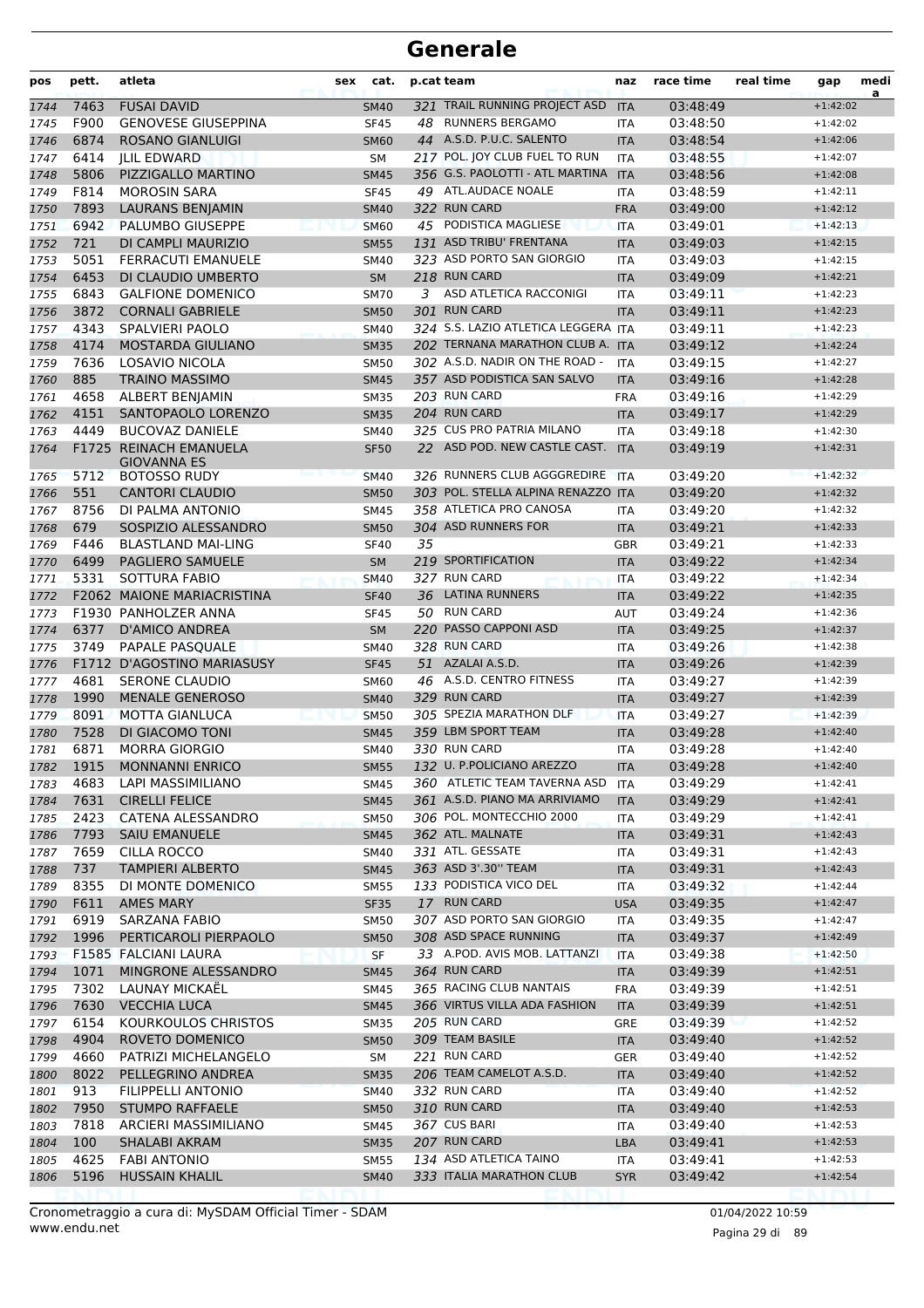| pos          | pett. | atleta                                                            | sex | cat.              |    | p.cat team                                    | naz                      | race time            | real time | gap                      | medi<br>a |
|--------------|-------|-------------------------------------------------------------------|-----|-------------------|----|-----------------------------------------------|--------------------------|----------------------|-----------|--------------------------|-----------|
| 1807         | 5273  | <b>GUIDETTI GIANLUCA</b>                                          |     | <b>SM45</b>       |    | 368 ASD POD. LIPPO CALDERARA                  | <b>ITA</b>               | 03:49:42             |           | $+1:42:55$               |           |
| 1808         | 5419  | <b>TAMBARO SALVATORE</b>                                          |     | <b>SM45</b>       |    | 369 RUN CARD                                  | <b>ITA</b>               | 03:49:45             |           | $+1:42:57$               |           |
| 1809         | 8228  | <b>LESNIAK PIOTR</b>                                              |     | <b>SM45</b>       |    | 370 RUN CARD                                  | <b>POL</b>               | 03:49:46             |           | $+1:42:58$               |           |
| 1810         |       | F2241 ALETTO SILVIA                                               |     | <b>SF35</b>       |    | 18 RUN CARD                                   | <b>ITA</b>               | 03:49:47             |           | $+1:42:59$               |           |
| 1811         | 7374  | <b>ONOFRI ALBERTO GAETANO</b><br>PAOL                             |     | <b>SM55</b>       |    | 135 MERATE ATLETICA                           | <b>ITA</b>               | 03:49:49             |           | $+1:43:01$               |           |
| 1812         | 2440  | <b>QUAGLIA MARCO</b>                                              |     | <b>SM35</b>       |    | 208 ASD GIANNONERUNNING                       | <b>ITA</b>               | 03:49:50             |           | $+1:43:02$               |           |
| 1813         | 7469  | <b>PARSI DAVID</b>                                                |     | <b>SM45</b>       |    | 371 A.S.D. ATLETICA ORTE                      | <b>ITA</b>               | 03:49:51             |           | $+1:43:03$               |           |
| 1814         |       | F1095 IIGOUREL SYLVIE                                             |     | <b>SF50</b>       |    | 23 OLYMPIQUE CABRIÉS CALAS                    | <b>FRA</b>               | 03:49:51             |           | $+1:43:03$               |           |
| 1815         | 6394  | <b>BROLLO FRANCESCO</b>                                           |     | <b>SM40</b>       |    | 334 RUN CARD                                  | <b>ITA</b>               | 03:49:51             |           | $+1:43:03$               |           |
| 1816         | 3552  | <b>MERLI LUIGI</b>                                                |     | <b>SM55</b>       |    | 136 ASD PLACENTIA                             | <b>ITA</b>               | 03:49:52             |           | $+1:43:04$               |           |
| 1817         | 8783  | PETRUCCI ARNALDO                                                  |     | <b>SM40</b>       |    | 335 RUN CARD                                  | <b>ITA</b>               | 03:49:53             |           | $+1:43:06$               |           |
| 1818         | 6677  | <b>DREONI GIAN LUCA</b>                                           |     | <b>SM55</b>       |    | 137 RUN CARD                                  | <b>ITA</b>               | 03:49:55             |           | $+1:43:07$               |           |
| 1819         | 8033  | <b>CARIOTI MASSIMO</b>                                            |     | <b>SM35</b>       |    | 209 CONOSCERE JONADI                          | <b>ITA</b>               | 03:49:55             |           | $+1:43:07$               |           |
| 1820         | 4969  | <b>GAMBARDELLA VALERIO</b>                                        |     | <b>SM50</b>       |    | 311 RUN CARD                                  | <b>ITA</b>               | 03:49:55             |           | $+1:43:08$               |           |
| 1821         | 1348  | DE PALO FRANCESCO                                                 |     | <b>SM50</b>       |    | 312 RUN CARD                                  | <b>ITA</b>               | 03:49:56             |           | $+1:43:08$               |           |
| 1822         | 7977  | <b>FOLLETTI SANDRO</b>                                            |     | <b>SM50</b>       |    | 313 RUN CARD                                  | <b>ITA</b>               | 03:49:56             |           | $+1:43:08$               |           |
| 1823         | 3970  | <b>MATTIELLO GIOVANNI</b>                                         |     | <b>SM50</b>       |    | 314 ASD 'NOCERA RUNNERS                       | <b>ITA</b>               | 03:49:56             |           | $+1:43:08$               |           |
| 1824         | 1131  | <b>ABBATE SALVATORE</b><br><b>PANFILO</b>                         |     | <b>SM55</b>       |    | 138 RUN CARD                                  | <b>ITA</b>               | 03:49:56             |           | $+1:43:08$               |           |
| 1825         | 4679  | SORRENTI ALESSANDRO                                               |     | <b>SM40</b>       |    | 336 ATLETICA PRO CANOSA                       | <b>ITA</b>               | 03:49:57             |           | $+1:43:09$               |           |
| 1826         | 4236  | <b>VOLIERI ROBERTO</b>                                            |     | <b>SM50</b>       |    | 315 A.S.D. PIANO MA ARRIVIAMO                 | <b>ITA</b>               | 03:50:00             |           | $+1:43:12$               |           |
| 1827         | 5231  | <b>ETTORRE BIAGIO</b>                                             |     | <b>SM50</b>       |    | 316 ASD ATLETICA ABRUZZO                      | <b>ITA</b>               | 03:50:02             |           | $+1:43:14$               |           |
| 1828         | 313   | PATANE' FABIO                                                     |     | <b>SM</b>         |    | 222 RUN CARD                                  | <b>ITA</b>               | 03:50:02             |           | $+1:43:15$               |           |
| 1829         | 678   | <b>FANTOZZI MARIO</b>                                             |     | <b>SM40</b>       |    | 337 RUN CARD                                  | <b>ITA</b>               | 03:50:03             |           | $+1:43:15$               |           |
| 1830         | 3840  | PROCOPIO UBALDO MAR<br>SALVATORE<br><b>F2252 SANCHEZ DORANTES</b> |     | <b>SM50</b>       | 24 | 317 PODISTICA SOLIDARIETA'<br><b>RUN CARD</b> | ITA                      | 03:50:04<br>03:50:04 |           | $+1:43:16$<br>$+1:43:16$ |           |
| 1831<br>1832 | 7698  | <b>ROSARIO</b><br><b>DECASTRI LORENZO</b>                         |     | <b>SF50</b><br>SM |    | 223 G.P. QUADRIFOGLIO                         | <b>ESP</b><br><b>ITA</b> | 03:50:05             |           | $+1:43:17$               |           |
| 1833         |       | F1742 FRASCA KATIA                                                |     | <b>SF45</b>       |    | 52 M. C. MANOPPELLO SOGEDA                    | <b>ITA</b>               | 03:50:06             |           | $+1:43:18$               |           |
| 1834         | 8744  | <b>BURATTI CHRISTIAN</b>                                          |     | <b>SM35</b>       |    | 210 TITANS TEAM NOCERA UMBRA                  | <b>ITA</b>               | 03:50:07             |           | $+1:43:19$               |           |
| 1835         |       | F1649 CARICCHIA FRANCESCA                                         |     | <b>SF50</b>       |    | 25 PUROSANGUE ATHLETICS                       | <b>ITA</b>               | 03:50:08             |           | $+1:43:20$               |           |
| 1836         | 3122  | <b>BASSO LUCA GIORGIO</b>                                         |     | <b>SM55</b>       |    | 139 ATL. FOREDIL MACCHINE                     | <b>ITA</b>               | 03:50:08             |           | $+1:43:21$               |           |
| 1837         | 469   | <b>LONARDONI FRANCESCO</b>                                        |     | <b>SM40</b>       |    | 338 A.S.D. TEAM KM SPORT                      | <b>ITA</b>               | 03:50:11             |           | $+1:43:23$               |           |
| 1838         | 3987  | <b>CANNATA' MILO</b>                                              |     | <b>SM45</b>       |    | 372 IKKOS ATLETI TARANTO A.S.D.               | <b>ITA</b>               | 03:50:13             |           | $+1:43:25$               |           |
| 1839         | 7157  | <b>CUYA LOPEZ IILMARE IESUS</b>                                   |     | <b>SM</b>         |    | 224 ATLETICA LEVANTE                          | <b>ITA</b>               | 03:50:15             |           | $+1:43:27$               |           |
| 1840         | 4452  | <b>GRANDJEAN JEAN-PAUL</b>                                        |     | <b>SM60</b>       |    | 47 OLYMPIQUE CALAS CABRIES                    | <b>FRA</b>               | 03:50:16             |           | $+1:43:28$               |           |
| 1841         |       | F2148 MOTOROI ALINA                                               |     | <b>SF50</b>       |    | 26 LBM SPORT TEAM                             | <b>ITA</b>               | 03:50:16             |           | $+1:43:28$               |           |
| 1842         |       | 1314 LATELLA EMANUELE                                             |     | <b>SM55</b>       |    | 140 LBM SPORT TEAM                            | <b>ITA</b>               | 03:50:17             |           | $+1:43:29$               |           |
| 1843         |       | F1505 ALEXANDRA LINDA                                             |     | <b>SF45</b>       |    | 53 SPARK                                      | <b>NED</b>               | 03:50:18             |           | $+1:43:30$               |           |
| 1844         | 2719  | <b>BERMUDO MARTIN IGNACIO</b>                                     |     | SM40              |    | 339 RUN CARD                                  | ESP                      | 03:50:21             |           | $+1:43:33$               |           |
| 1845         | 2936  | SINGH KULWANT                                                     |     | <b>SM45</b>       |    | 373 RUNNING PREALPINO ASD                     | <b>ITA</b>               | 03:50:21             |           | $+1:43:33$               |           |
| 1846         | 1263  | PATALANI ANTONIO                                                  |     | <b>SM50</b>       |    | 318 PISA ROAD RUNNERS CLUB                    | ITA                      | 03:50:22             |           | $+1:43:34$               |           |
| 1847         | 8223  | DI VENDRA DAVIDE                                                  |     | <b>SM40</b>       |    | 340 LBM SPORT TEAM                            | <b>ITA</b>               | 03:50:22             |           | $+1:43:35$               |           |
| 1848         | 5499  | PADOVAN DARIO                                                     |     | SM45              |    | 374 A.S.D. ATLETICA AMA                       | ITA                      | 03:50:23             |           | $+1:43:35$               |           |
| 1849         | 6853  | <b>BUSCATO ALBERTO</b>                                            |     | <b>SM50</b>       |    | 319 ASD OLL SCARS                             | <b>ITA</b>               | 03:50:24             |           | $+1:43:36$               |           |
| 1850         | 6948  | PICCIONI ALESSANDRO                                               |     | <b>SM55</b>       |    | <b>141 RUN CARD</b>                           | ITA                      | 03:50:25             |           | $+1:43:37$               |           |
| 1851         | 3311  | <b>MANCUSO FRANCESCO</b>                                          |     | <b>SM40</b>       |    | 341 LBM SPORT TEAM                            | <b>ITA</b>               | 03:50:27             |           | $+1:43:39$               |           |
| 1852         | 6369  | <b>CASTORO GIOVANNI</b>                                           |     | SM40              |    | 342 ATLETIC CLUB ALTAMURA                     | ITA                      | 03:50:27             |           | $+1:43:39$               |           |
| 1853         | 726   | <b>CASCHERA EDDY</b>                                              |     | <b>SM45</b>       |    | 375 A.S.D. TOCCO RUNNER                       | <b>ITA</b>               | 03:50:29             |           | $+1:43:41$               |           |
| 1854         | 7533  | <b>VOLLARO MASSIMO</b>                                            |     | <b>SM45</b>       |    | 376 RUN CARD                                  | ITA                      | 03:50:29             |           | $+1:43:41$               |           |
| 1855         | 973   | <b>AMICIZIA ENRICO</b>                                            |     | <b>SM55</b>       |    | 142 ATL. TUSCULUM                             | <b>ITA</b>               | 03:50:32             |           | $+1:43:44$               |           |
| 1856         |       | F1174 SALA VALERIA GAIA                                           |     | <b>SF40</b>       |    | 37 G.S. ZELOFORAMAGNO                         | ITA                      | 03:50:32             |           | $+1:43:45$               |           |
| 1857         | 3958  | DI GREGORIO AGATINO                                               |     | <b>SM50</b>       |    | 320 RUN CARD                                  | <b>ITA</b>               | 03:50:33             |           | $+1:43:45$               |           |
| 1858         | 7902  | <b>MUTRI PAOLO</b>                                                |     | SM40              |    | 343 RUN CARD                                  | ITA.                     | 03:50:34             |           | $+1:43:46$               |           |
| 1859         | 6204  | <b>MEDICI MARCO</b>                                               |     | <b>SM35</b>       |    | 211 RUN CARD                                  | <b>ITA</b>               | 03:50:35             |           | $+1:43:47$               |           |
| 1860         | 134   | <b>SKRZOS TOMASZ</b>                                              |     | SM45              |    | 377 RUN CARD                                  | <b>POL</b>               | 03:50:35             |           | $+1:43:47$               |           |
| 1861         | 6785  | <b>ERRICO ALESSANDRO</b>                                          |     | <b>SM40</b>       |    | 344 LBM SPORT TEAM                            | <b>ITA</b>               | 03:50:36             |           | $+1:43:48$               |           |
| 1862         | 684   | ADAMO ANTONIO                                                     |     | <b>SM50</b>       |    | 321 ATLETICA MDS                              | <b>ITA</b>               | 03:50:37             |           | $+1:43:49$               |           |
| 1863         | 1777  | <b>GIULIANO CARLO</b>                                             |     | <b>SM45</b>       |    | 378 G.S. CAT SPORT ROMA                       | <b>ITA</b>               | 03:50:37             |           | $+1:43:50$               |           |
| 1864         | 3849  | SILVESTRI STEFANO                                                 |     | SM35              |    | 212 RUN CARD                                  | ITA                      | 03:50:40             |           | $+1:43:52$               |           |
| 1865         |       | F2419 LEBORONI PIEROZZI<br>ELISABETTA                             |     | <b>SF55</b>       |    | 10 A.S. ROMA ROAD R.CLUB                      | <b>ITA</b>               | 03:50:41             |           | $+1:43:53$               |           |
| 1866         | 6862  | FIORENTINO LUCIANO                                                |     | SM40              |    | 345 RUN CARD                                  | ITA                      | 03:50:42             |           | $+1:43:54$               |           |
| 1867         | 7396  | POMPILI DAVIDE                                                    |     | <b>SM</b>         |    | 225 ATL.CAPANNE PRO LOCO                      | <b>ITA</b>               | 03:50:43             |           | $+1:43:55$               |           |

www.endu.net Cronometraggio a cura di: MySDAM Official Timer - SDAM 01/04/2022 10:59 01/04/2022 10:59

Pagina 30 di 89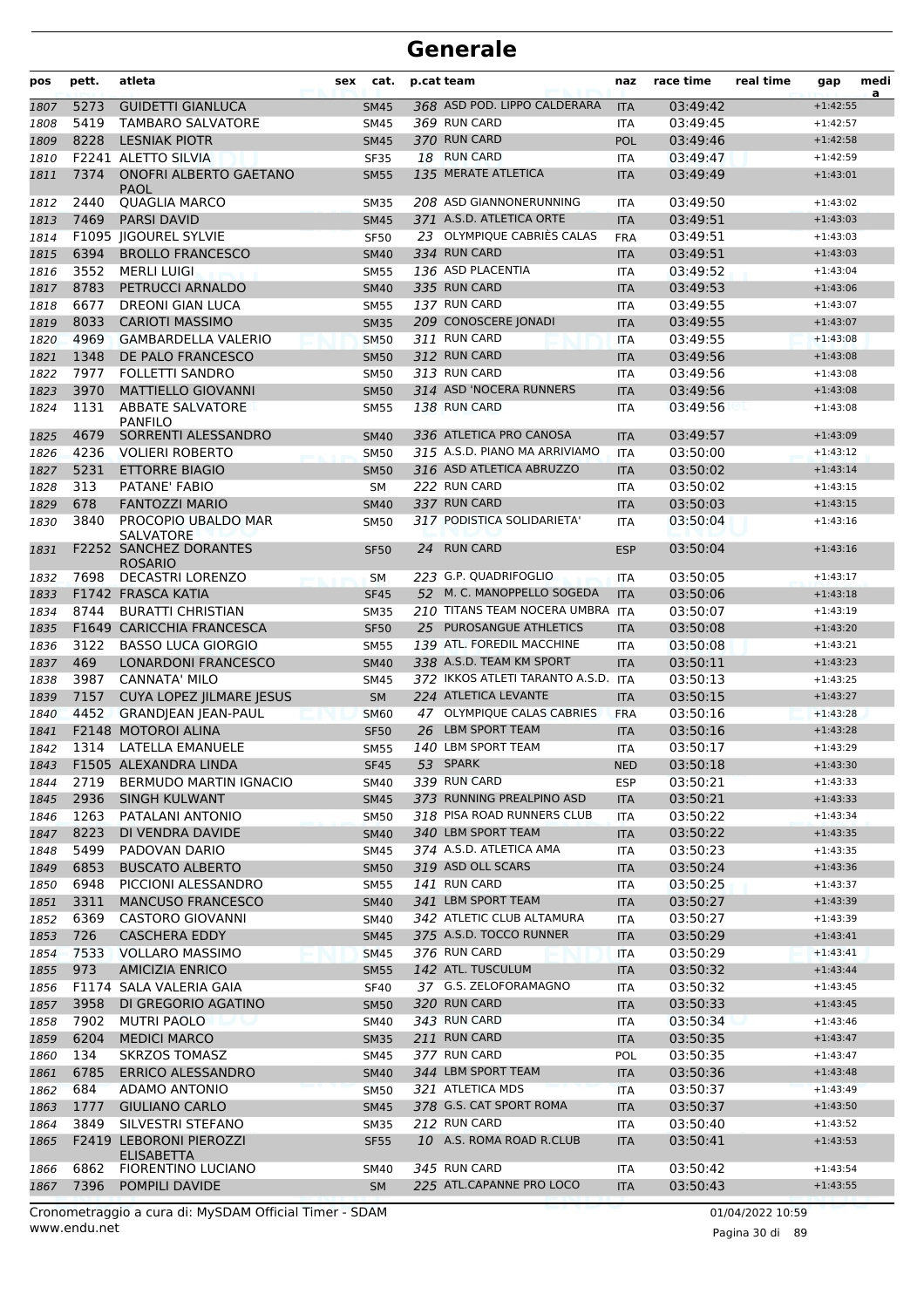| pos          | pett.        | atleta                                         | sex | cat.                       |    | p.cat team                                | naz                      | race time            | real time | gap                      | medi<br>a |
|--------------|--------------|------------------------------------------------|-----|----------------------------|----|-------------------------------------------|--------------------------|----------------------|-----------|--------------------------|-----------|
| 1868         |              | F1553 ZAMBELLI CINZIA                          |     | <b>SF50</b>                |    | 27 PASSO CAPPONI ASD                      | <b>ITA</b>               | 03:50:46             |           | $+1:43:58$               |           |
| 1869         | 8105         | <b>LATINO FAUSTINO</b>                         |     | <b>SM50</b>                |    | 322 RUN CARD                              | <b>ITA</b>               | 03:50:49             |           | $+1:44:01$               |           |
| 1870         | 566          | SARTORELLO MASSIMO                             |     | <b>SM45</b>                |    | 379 G.P. TURRISTI MONTEGROTTO ITA         |                          | 03:50:49             |           | $+1:44:01$               |           |
| 1871         | 3433         | <b>VALGIUSTI FEDERICO</b>                      |     | <b>SM35</b>                |    | 213 RUN CARD                              | ITA                      | 03:50:51             |           | $+1:44:03$               |           |
| 1872         | 6950         | ROCCA GIANLUCA                                 |     | <b>SM40</b>                |    | 346 RUN CARD                              | <b>ITA</b>               | 03:50:52             |           | $+1:44:04$               |           |
| 1873         | 5238         | <b>BULLI DANIELE</b>                           |     | <b>SM40</b>                |    | 347 POLISPORTIVA ELLERA ASD               | <b>ITA</b>               | 03:50:53             |           | $+1:44:05$               |           |
| 1874         | 5239         | PASSONI FRANCESCO                              |     | <b>SM45</b>                |    | 380 RUN CARD                              | <b>ITA</b>               | 03:50:55             |           | $+1:44:07$               |           |
| 1875         | 6226         | <b>CAMPOLI GIACOMO</b>                         |     | <b>SM</b>                  |    | 226 RUN CARD                              | <b>ITA</b>               | 03:50:57             |           | $+1:44:09$               |           |
| 1876         | 7233         | <b>MANDOLA CARMINE</b>                         |     | <b>SM50</b>                |    | 323 RUN CARD                              | <b>ITA</b>               | 03:50:58             |           | $+1:44:10$               |           |
| 1877         | 5527         | RIVIERE GUILLAUME                              |     | <b>SM40</b>                |    | 348 RUN CARD<br>227 MARATHON CLUB TRENTO  | <b>FRA</b>               | 03:50:58             |           | $+1:44:10$               |           |
| 1878         | 6178<br>7667 | <b>SCOZZI MATTEO</b>                           |     | <b>SM</b>                  |    | 381 RUN CARD                              | <b>ITA</b>               | 03:50:59             |           | $+1:44:11$               |           |
| 1879         | 5138         | ROLLO GIUSEPPE                                 |     | <b>SM45</b><br><b>SM35</b> |    | 214 CLAPHAM PIONEERS                      | <b>ITA</b>               | 03:51:00             |           | $+1:44:12$<br>$+1:44:13$ |           |
| 1880<br>1881 | 800          | PARISOTTO DANILO<br>RANDOLFI MAURIZIO          |     | <b>SM45</b>                |    | 382 AMICI PARCO CASTELLI                  | <b>GBR</b><br><b>ITA</b> | 03:51:01<br>03:51:01 |           | $+1:44:13$               |           |
| 1882         |              | F1942 MINEN DANIA                              |     | <b>SF55</b>                | 11 | <b>RUN CARD</b>                           | <b>ITA</b>               | 03:51:02             |           | $+1:44:14$               |           |
| 1883         |              | <b>F2145 TOGNON GIOVANNA</b>                   |     | <b>SF45</b>                |    | 54 LBM SPORT TEAM                         | <b>ITA</b>               | 03:51:04             |           | $+1:44:16$               |           |
| 1884         | 8102         | DE CHIGI LUCIO                                 |     | <b>SM55</b>                |    | 143 G.P. C.A.I. PISTOIA                   | <b>ITA</b>               | 03:51:07             |           | $+1:44:19$               |           |
| 1885         | 1435         | <b>COSTIL ARTHUR</b>                           |     | <b>SM</b>                  |    | 228 RUN CARD                              | <b>FRA</b>               | 03:51:08             |           | $+1:44:20$               |           |
| 1886         | 5133         | <b>PANCALDI MASSIMO</b>                        |     | <b>SM50</b>                |    | 324 RUN CARD                              | <b>ITA</b>               | 03:51:09             |           | $+1:44:21$               |           |
| 1887         | 7644         | CARNESECCHI                                    |     | <b>SM40</b>                |    | 349 A.S.D. MARCIATORI                     | ITA                      | 03:51:09             |           | $+1:44:21$               |           |
|              |              | <b>MASSIMILIANO</b>                            |     |                            |    |                                           |                          |                      |           |                          |           |
| 1888         | 3826         | PACESCHI ANDREA                                |     | <b>SM45</b>                |    | 383 ATLETICA AVIS SANSEPOLCRO             | <b>ITA</b>               | 03:51:10             |           | $+1:44:22$               |           |
| 1889         | 8301         | LANATÀ LUCA                                    |     | <b>SM35</b>                |    | 215 RUN CARD                              | <b>ITA</b>               | 03:51:10             |           | $+1:44:22$               |           |
| 1890         | 813          | <b>CASTIGLIONI LORENZO</b>                     |     | <b>SM40</b>                |    | 350 DUE PONTI SRL                         | <b>ITA</b>               | 03:51:11             |           | $+1:44:23$               |           |
| 1891         | 1764         | MORLUPI ALESSANDRO                             |     | <b>SM50</b>                |    | 325 G.S. CAT SPORT ROMA                   | <b>ITA</b>               | 03:51:11             |           | $+1:44:23$               |           |
| 1892         | 7378         | <b>APICELLA ANDREA</b>                         |     | <b>SM35</b>                |    | 216 PASSO CAPPONI ASD                     | <b>ITA</b>               | 03:51:11             |           | $+1:44:23$               |           |
| 1893         | 317          | SOLINAS ALESSANDRO                             |     | <b>SM45</b>                |    | 384 CAGLIARI MARATHON CLUB                | <b>ITA</b>               | 03:51:12             |           | $+1:44:24$               |           |
| 1894         | 6197         | <b>GIANNI PASQUALINO</b>                       |     | <b>SM55</b>                |    | 144 S.S. LAZIO ATLETICA LEGGERA ITA       |                          | 03:51:13             |           | $+1:44:25$               |           |
| 1895         | 2546         | <b>VALENT LUCA</b>                             |     | <b>SM50</b>                |    | 326 RUN CARD                              | <b>ITA</b>               | 03:51:14             |           | $+1:44:26$               |           |
| 1896         | F167         | DI GIOVAN PAOLO<br><b>FRANCESCA</b>            |     | <b>SF50</b>                | 28 | <b>PUROSANGUE ATHLETICS</b>               | <b>ITA</b>               | 03:51:15             |           | $+1:44:27$               |           |
| 1897         | 619          | <b>GIANNANDREA ROSARIO</b>                     |     | <b>SM45</b>                |    | 385 ASD RUNNERS PESCARA                   | ITA                      | 03:51:15             |           | $+1:44:27$               |           |
| 1898         |              | F2512 MAALEJ SARAH                             |     | <b>SF</b>                  |    | 34 RUN CARD                               | <b>FRA</b>               | 03:51:16             |           | $+1:44:28$               |           |
| 1899         | 2862         | <b>GRASSIN STEPHANE</b>                        |     | <b>SM50</b>                |    | 327 RUN CARD                              | <b>FRA</b>               | 03:51:18             |           | $+1:44:30$               |           |
| 1900         | 5189         | <b>ANZALONE FRANCESCO</b>                      |     | <b>SM55</b>                |    | 145 ITALIA MARATHON CLUB                  | <b>ITA</b>               | 03:51:19             |           | $+1:44:31$               |           |
| 1901         | 8271         | DIMARTILE ALESSANDRO                           |     | <b>SM40</b>                |    | 351 RUN CARD                              | <b>ITA</b>               | 03:51:21             |           | $+1:44:34$               |           |
| 1902         | 516          | <b>PRICE JAMES</b>                             |     | <b>SM50</b>                |    | 328 PITSEA RC                             | <b>GBR</b>               | 03:51:22             |           | $+1:44:34$               |           |
| 1903         | 2672         | <b>BIANCHINI ANDREA</b>                        |     | <b>SM</b>                  |    | 229 SEVENLIFE SSD                         | <b>ITA</b>               | 03:51:23             |           | $+1:44:35$               |           |
| 1904         | 5658         | <b>CIPRIANI FABRIZIO</b>                       |     | <b>SM50</b>                |    | 329 ATLETICA CECCANO                      | <b>ITA</b>               | 03:51:24             |           | $+1:44:36$               |           |
| 1905         | 8749         | ANDREATTA PAOLO                                |     | <b>SM45</b>                |    | 386 GS VALSUGANA TRENTINO<br>387 RUN CARD | <b>ITA</b>               | 03:51:25             |           | $+1:44:37$               |           |
| 1906         | 114          | <b>BERTOZZI GUIDO</b>                          |     | <b>SM45</b>                |    | 217 U.S. DOLOMITICA ASD                   | <b>ITA</b>               | 03:51:25             |           | $+1:44:37$               |           |
| 1907         | 8190<br>7516 | COMITOGIANNI SALVATORE<br><b>GIORGI FLAVIO</b> |     | <b>SM35</b><br>SM          |    | 230 GSBR                                  | ITA                      | 03:51:27<br>03:51:28 |           | $+1:44:39$<br>$+1:44:40$ |           |
| 1908<br>1909 | 2231         | <b>MORGAN MARK</b>                             |     | <b>SM50</b>                |    | 330 LONELY GOAT                           | <b>ITA</b><br><b>GBR</b> | 03:51:29             |           | $+1:44:41$               |           |
| 1910         | 5069         | <b>DECINA GIANLUCA</b>                         |     | <b>SM40</b>                |    | 352 RUN CARD                              | <b>ITA</b>               | 03:51:30             |           | $+1:44:42$               |           |
| 1911         | 3454         | <b>BRETTI GIOVANNI</b>                         |     | <b>SM60</b>                |    | 48 PODISTICA SOLIDARIETA'                 | ITA                      | 03:51:31             |           | $+1:44:43$               |           |
| 1912         | 8209         | HABOBA RUIZ JOSE DAVID                         |     | <b>SM50</b>                |    | 331 RUN CARD                              | <b>ITA</b>               | 03:51:31             |           | $+1:44:43$               |           |
| 1913         | 1133         | ORIENTE GIANCARLO                              |     | <b>SM55</b>                |    | 146 LBM SPORT TEAM                        | ITA                      | 03:51:33             |           | $+1:44:45$               |           |
| 1914         | 2333         | <b>NADER RAHMOUNI</b>                          |     | <b>SM45</b>                |    | 388 RUN CARD                              | <b>TUN</b>               | 03:51:34             |           | $+1:44:46$               |           |
| 1915         | 4702         | <b>GREGORINI NICOLA</b>                        |     | <b>SM50</b>                |    | 332 RUNNER VARESE                         | ITA                      | 03:51:36             |           | $+1:44:48$               |           |
| 1916         | 2959         | <b>ALFIERI GIUSEPPE</b>                        |     | <b>SM35</b>                |    | 218 CORLEONE MARATHON                     | <b>ITA</b>               | 03:51:36             |           | $+1:44:48$               |           |
| 1917         | 4864         | <b>BELOTTI BRUNO</b>                           |     | <b>SM50</b>                |    | 333 RUNNERS CAPRIOLESE                    | <b>ITA</b>               | 03:51:37             |           | $+1:44:49$               |           |
| 1918         | 5619         | <b>CESARI MARCO</b>                            |     | <b>SM40</b>                |    | 353 RUN CARD                              | <b>ITA</b>               | 03:51:37             |           | $+1:44:49$               |           |
| 1919         | 4007         | PERNA FABRIZIO<br>SALVATORE                    |     | SM40                       |    | 354 CRAL SOCIETA' REALE MUTUA             | <b>ITA</b>               | 03:51:38             |           | $+1:44:50$               |           |
| 1920         |              | F1437 SPOSI STEFANIA                           |     | <b>SF55</b>                |    | 12 A.S.D. VILLA DE SANCTIS                | <b>ITA</b>               | 03:51:38             |           | $+1:44:50$               |           |
| 1921         | 5405         | <b>SALEM KHALED</b>                            |     | <b>SM55</b>                |    | 147 RUN CARD                              | ITA                      | 03:51:39             |           | $+1:44:51$               |           |
| 1922         | 3930         | SPAZIANI GIORDANO                              |     | SM                         |    | 231 ASD ATL.CITTA' DEI PAPI               | <b>ITA</b>               | 03:51:40             |           | $+1:44:52$               |           |
| 1923         | 8343         | LUCARINI MAURO                                 |     | <b>SM50</b>                |    | 334 RUN CARD                              | <b>ITA</b>               | 03:51:40             |           | $+1:44:52$               |           |
| 1924         | 4900         | <b>CONIGLIARO MARCO</b>                        |     | <b>SM35</b>                |    | 219 A.S. DIL. MILONE                      | <b>ITA</b>               | 03:51:43             |           | $+1:44:55$               |           |
| 1925         | 8098         | REMISTANI PIETRO                               |     | <b>SM35</b>                |    | 220 RUN CARD                              | ITA                      | 03:51:43             |           | $+1:44:55$               |           |
| 1926         | 4094         | DE SANCTIS GABRIELE                            |     | <b>SM</b>                  |    | 232 RUN CARD                              | <b>ITA</b>               | 03:51:43             |           | $+1:44:56$               |           |
| 1927         | F209         | AMBRA SERENA                                   |     | <b>SF45</b>                |    | 55 ASD 3'.30" TEAM                        | ITA                      | 03:51:44             |           | $+1:44:56$               |           |
| 1928         | 5416         | <b>SALMI MANUEL</b>                            |     | <b>SM40</b>                |    | 355 PASSO CAPPONI ASD                     | <b>ITA</b>               | 03:51:44             |           | $+1:44:56$               |           |
| 1929         |              | F2358 MORARU IULIANA                           |     | <b>SF35</b>                |    | 19 ASD AMATORI PODISMO                    | <b>ROM</b>               | 03:51:45             |           | $+1:44:57$               |           |

www.endu.net Cronometraggio a cura di: MySDAM Official Timer - SDAM 01/04/2022 10:59

Pagina 31 di 89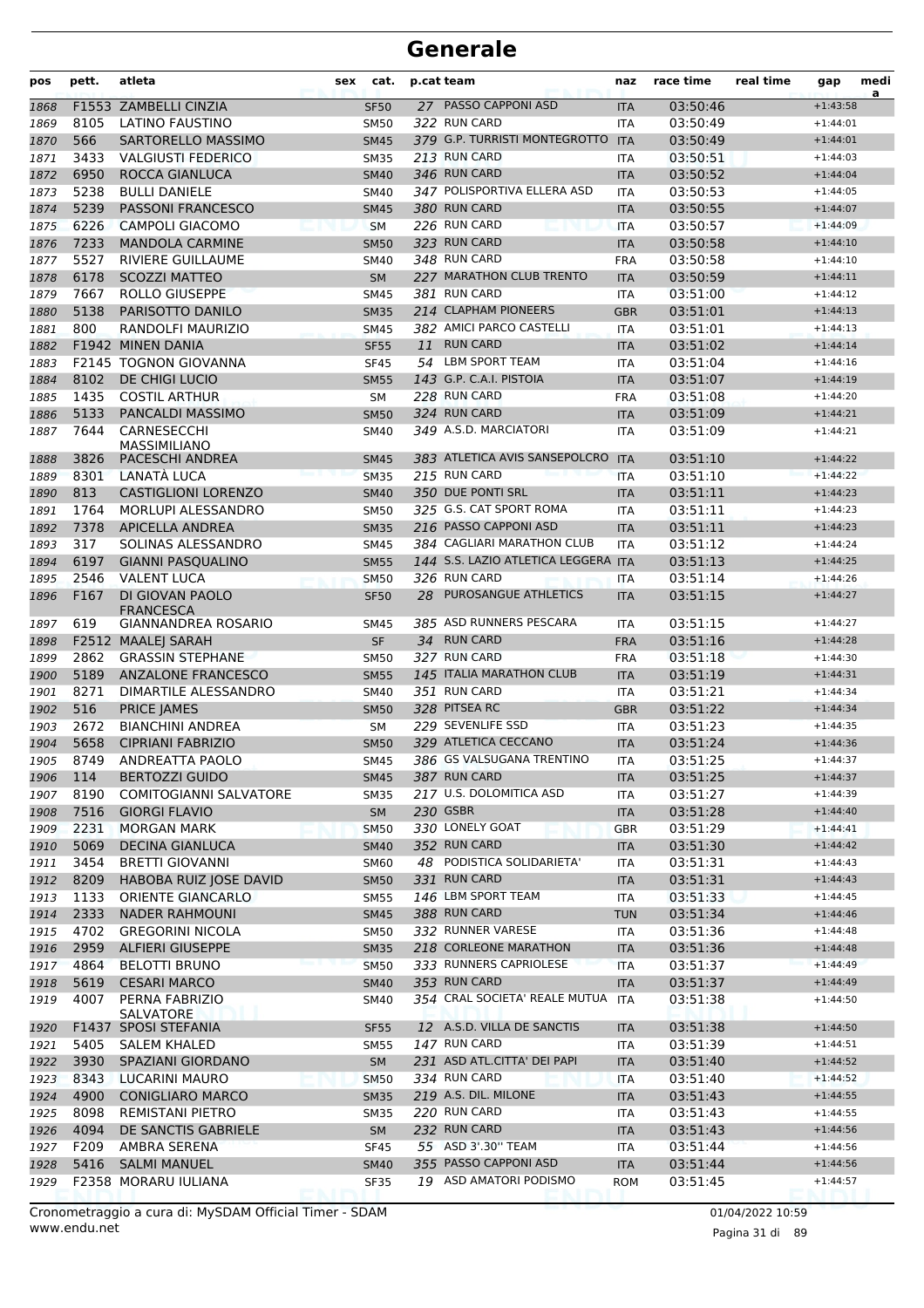| pos          | pett.        | atleta                                          | sex | cat.                       |    | p.cat team                                        | naz                      | race time            | real time | gap                      | medi<br>a |
|--------------|--------------|-------------------------------------------------|-----|----------------------------|----|---------------------------------------------------|--------------------------|----------------------|-----------|--------------------------|-----------|
| 1930         | 3066         | DE SANCTIS PAOLO                                |     | <b>SM45</b>                |    | 389 GSBR                                          | <b>ITA</b>               | 03:51:46             |           | $+1:44:58$               |           |
| 1931         | 3409         | SANTORO ALESSANDRO                              |     | <b>SM35</b>                |    | 221 ATLETICA TALSANO                              | <b>ITA</b>               | 03:51:47             |           | $+1:44:59$               |           |
| 1932         | 588          | <b>GIAMMANCO GIOVANNI</b>                       |     | <b>SM45</b>                |    | 390 FORHANS TEAM                                  | <b>ITA</b>               | 03:51:49             |           | $+1:45:01$               |           |
| 1933         | 2570         | <b>STURNIG ENRICO</b>                           |     | <b>SM50</b>                |    | 335 RUN CARD                                      | <b>ITA</b>               | 03:51:50             |           | $+1:45:02$               |           |
| 1934         | 4092         | <b>MENDICINO GIUSEPPE</b>                       |     | <b>SM45</b>                |    | 391 A. S. D. MILONRUNNERS                         | <b>ITA</b>               | 03:51:50             |           | $+1:45:02$               |           |
| 1935         | 6833         | <b>VITELLARO FRANCESCO</b><br><b>PAOLO</b>      |     | SΜ                         |    | 233 RUN CARD                                      | <b>ITA</b>               | 03:51:50             |           | $+1:45:03$               |           |
| 1936         |              | F2601 MALAFFO ELENA                             |     | <b>SF45</b>                |    | 56 A.S.D. TEAM KM SPORT                           | <b>ITA</b>               | 03:51:51             |           | $+1:45:03$               |           |
| 1937         | F763         | <b>MASSARO ANTONIETTA</b>                       |     | <b>SF50</b>                |    | 29 RUN FOR LOVE PROJ. ANNA                        | ITA                      | 03:51:51             |           | $+1:45:03$               |           |
| 1938         | 1369         | <b>CORBO DAVIDE</b>                             |     | <b>SM55</b>                |    | 148 TIVOLI MARATHON                               | <b>ITA</b>               | 03:51:51             |           | $+1:45:03$               |           |
| 1939         | 1366         | <b>BONIFACI ALESSIO</b>                         |     | <b>SM50</b>                |    | 336 TIVOLI MARATHON                               | <b>ITA</b>               | 03:51:52             |           | $+1:45:04$               |           |
| 1940         | 6083         | <b>RICCI VINCENZO</b>                           |     | <b>SM55</b>                |    | 149 ATLETICA CECCANO                              | <b>ITA</b>               | 03:51:53             |           | $+1:45:05$               |           |
| 1941         | 5847<br>5874 | <b>VALENTI SALVATORE</b>                        |     | <b>SM60</b>                |    | 49 ASD MEETING SPORTING CLUB ITA<br>234 RUN CARD  |                          | 03:51:55             |           | $+1:45:07$               |           |
| 1942         |              | <b>VERONESI ELIA</b><br>F2044 CERCACI ELISA     |     | <b>SM</b>                  |    | 20 ATLETICA CIVITANOVA                            | <b>ITA</b>               | 03:51:56<br>03:51:56 |           | $+1:45:08$<br>$+1:45:08$ |           |
| 1943<br>1944 | 5711         | <b>BERRA GIOVANNI</b>                           |     | <b>SF35</b><br><b>SM50</b> |    | 337 RUN CARD                                      | ITA<br><b>SUI</b>        | 03:51:58             |           | $+1:45:10$               |           |
| 1945         | 6690         | SARGENTI ALESSANDRO                             |     | <b>SM50</b>                |    | 338 RUN CARD                                      | <b>ITA</b>               | 03:51:59             |           | $+1:45:11$               |           |
| 1946         | 5618         | MIDOLO LUIGI CONCETTO                           |     | <b>SM50</b>                |    | 339 PODISTICA SOLIDARIETA'                        | <b>ITA</b>               | 03:52:00             |           | $+1:45:12$               |           |
| 1947         | 6248         | <b>ANTONELLIS IVAN</b>                          |     | <b>SM45</b>                |    | 392 RUN CARD                                      | <b>ITA</b>               | 03:52:01             |           | $+1:45:14$               |           |
| 1948         | 7711         | <b>GAMBITTA ANTONIO</b>                         |     | <b>SM60</b>                |    | 50 A.S.D. VILLA DE SANCTIS                        | <b>ITA</b>               | 03:52:03             |           | $+1:45:15$               |           |
| 1949         | 3806         | PEZZOTTI NICOLA                                 |     | <b>SM35</b>                |    | 222 RUN CARD                                      | <b>ITA</b>               | 03:52:03             |           | $+1:45:15$               |           |
| 1950         | 523          | <b>DOMINICI STEFANO</b>                         |     | <b>SM50</b>                |    | 340 ATLETIC TEAM TAVERNA ASD                      | <b>ITA</b>               | 03:52:04             |           | $+1:45:16$               |           |
| 1951         |              | <b>F2231 BRACCI SERENA</b>                      |     | <b>SF40</b>                |    | 38 ASD PORTO SAN GIORGIO                          | <b>ITA</b>               | 03:52:04             |           | $+1:45:16$               |           |
| 1952         | 1484         | <b>PICCI SALVATORE</b>                          |     | <b>SM50</b>                |    | 341 A.S.D. CAVALLI DI RAZZA                       | <b>ITA</b>               | 03:52:05             |           | $+1:45:17$               |           |
| 1953         |              | F1978 ALBERTINI ROBERTA                         |     | <b>SF45</b>                |    | 57 AMICI DELLO SPORT BRIOSCO- ITA                 |                          | 03:52:08             |           | $+1:45:20$               |           |
| 1954         |              | F1350 MASTRIANI VALENTINA                       |     | <b>SF</b>                  |    | 35 ASD RIVAROLO DEL RE                            | <b>ITA</b>               | 03:52:09             |           | $+1:45:21$               |           |
| 1955         | 3126         | <b>PADIAL RODRIGUEZ</b><br>FRANCISCO JAVIER     |     | SM40                       |    | 356 RUN CARD                                      | <b>ESP</b>               | 03:52:12             |           | $+1:45:24$               |           |
| 1956         | 6141         | NIZIER CHRISTIAN                                |     | <b>SM60</b>                | 51 | <b>RUN CARD</b>                                   | <b>FRA</b>               | 03:52:12             |           | $+1:45:25$               |           |
| 1957         | 286          | ARCANGELI MAURO                                 |     | <b>SM55</b>                |    | 150 RUN CARD                                      | <b>ITA</b>               | 03:52:13             |           | $+1:45:25$               |           |
| 1958         | 6495         | <b>MARCHETTI GIOVANNI</b>                       |     | <b>SM45</b>                |    | 393 RUN CARD                                      | <b>ITA</b>               | 03:52:14             |           | $+1:45:26$               |           |
| 1959         | 7602         | DE FEO FRANCESCO                                |     | <b>SM50</b>                |    | 342 A.MARATONETI ANDRIESI                         | ITA                      | 03:52:14             |           | $+1:45:27$               |           |
| 1960         | 6037         | <b>BELMONTE CLAUDIO</b>                         |     | <b>SM40</b>                |    | 357 SETTE LAGHI RUNNERS                           | <b>ITA</b>               | 03:52:14             |           | $+1:45:27$               |           |
| 1961         | 7094         | PISANIELLO UMBERTO                              |     | <b>SM40</b>                |    | 358 RUN CARD                                      | <b>ITA</b>               | 03:52:15             |           | $+1:45:27$               |           |
| 1962         | 389          | <b>SCARPA PAOLO</b>                             |     | <b>SM45</b>                |    | 394 POL. DIL. SANTA LUCIA                         | <b>ITA</b>               | 03:52:16             |           | $+1:45:29$               |           |
| 1963         | 5330         | <b>CARAMONI ANTONIO</b>                         |     | <b>SM50</b>                |    | 343 RUN CARD<br>39 RUN CARD                       | <b>ITA</b>               | 03:52:17             |           | $+1:45:30$               |           |
| 1964         | 7974         | F2428 PIAZZA SILVIA                             |     | <b>SF40</b>                |    | 52 A.S. DIL. TALIN CLUB NICOSIA                   | <b>ITA</b><br><b>ITA</b> | 03:52:18             |           | $+1:45:30$<br>$+1:45:31$ |           |
| 1965<br>1966 | 2446         | PIDONE NICOLO'<br><b>MORINI LUCA</b>            |     | <b>SM60</b><br><b>SM50</b> |    | 344 MARATHON CLUB IMPERIA                         | <b>ITA</b>               | 03:52:19<br>03:52:24 |           | $+1:45:36$               |           |
| 1967         | 3318         | <b>BOCHER XAVIER</b>                            |     | <b>SM35</b>                |    | 223 CA SPORT                                      | <b>FRA</b>               | 03:52:24             |           | $+1:45:36$               |           |
| 1968         | 8155         | <b>VINELLA PIETRO</b>                           |     | <b>SM50</b>                |    | 345 A.S.D. NADIR ON THE ROAD -                    | <b>ITA</b>               | 03:52:25             |           | $+1:45:38$               |           |
| 1969         | 4601         | <b>PUCCI MAURIZIO</b>                           |     | <b>SM50</b>                |    | 346 RUN CARD                                      | ITA                      | 03:52:26             |           | $+1:45:38$               |           |
| 1970         | 5131         | <b>LUCASELLI ANTONELLO</b>                      |     | <b>SM</b>                  |    | 235 CRISPIANO MARATHON CLUB                       | <b>ITA</b>               | 03:52:27             |           | $+1:45:40$               |           |
| 1971         |              | F1263 CHINELLO LAURA                            |     | <b>SF40</b>                |    | 40 ASD I PODISTI DI NEMO                          | <b>ITA</b>               | 03:52:28             |           | $+1:45:40$               |           |
| 1972         | 2907         | <b>CHENUSSON JONATHAN</b>                       |     | <b>SM35</b>                |    | 224 RUN CARD                                      | <b>FRA</b>               | 03:52:29             |           | $+1:45:41$               |           |
| 1973         | F983         | MARELLA ANNA                                    |     | <b>SF45</b>                |    | 58 DAINI CARATE BRIANZA                           | ITA                      | 03:52:30             |           | $+1:45:42$               |           |
| 1974         |              | F1560 GASTON PAULINE                            |     | <b>SF35</b>                | 21 |                                                   | <b>FRA</b>               | 03:52:31             |           | $+1:45:43$               |           |
| 1975         |              | F1342 MORELLI SARA                              |     | <b>SF40</b>                |    | 41 ATL. URBANIA                                   | ITA                      | 03:52:32             |           | $+1:45:44$               |           |
| 1976         | F107         | <b>BINDER ANDREA</b>                            |     | <b>SF40</b>                |    | 42 RUN CARD                                       | <b>GER</b>               | 03:52:32             |           | $+1:45:44$               |           |
| 1977         | 704          | CONSORTE ALESSANDRO                             |     | <b>SM50</b>                |    | 347 ASD PODISTICA SAN SALVO                       | ITA                      | 03:52:33             |           | $+1:45:46$               |           |
| 1978         | 6725         | MONTESANTO MICHELE                              |     | <b>SM</b>                  |    | 236 RUN CARD                                      | <b>ITA</b>               | 03:52:35             |           | $+1:45:47$               |           |
| 1979         | 6493         | <b>GRASSINI MICHELE</b>                         |     | <b>SM50</b>                |    | 348 RUN CARD                                      | <b>ITA</b>               | 03:52:36             |           | $+1:45:48$               |           |
| 1980         | 5777         | RAGO MARCO                                      |     | SM45                       |    | 395 RUNNERS BERGAMO                               | <b>ITA</b>               | 03:52:37             |           | $+1:45:49$               |           |
| 1981         | 4962         | <b>BIAGIOLI MARCO</b>                           |     | <b>SM50</b>                |    | 349 S.S. LAZIO ATLETICA LEGGERA ITA               |                          | 03:52:38             |           | $+1:45:50$               |           |
| 1982         | 380          | <b>GERMINI ANDREA</b>                           |     | <b>SM45</b>                |    | 396 ATL. REGGIO ASD                               | <b>ITA</b>               | 03:52:38             |           | $+1:45:50$               |           |
| 1983         | F909         | <b>CUCURULLO VANESSA</b>                        |     | <b>SF45</b>                |    | 59 RUN CARD                                       | <b>FRA</b>               | 03:52:40             |           | $+1:45:52$               |           |
| 1984         | 4640         | <b>SCHIEWE ANDRZEJ</b>                          |     | <b>SM50</b>                |    | 350 RUN CARD                                      | <b>POL</b>               | 03:52:41             |           | $+1:45:53$               |           |
| 1985         | 7689         | DENTAMARO VINCENZO                              |     | <b>SM45</b>                |    | 397 LBM SPORT TEAM                                | ITA                      | 03:52:44             |           | $+1:45:56$               |           |
| 1986         | 4622         | DE LUCIA GIANCARLO                              |     | <b>SM55</b>                |    | 151 S.S. LAZIO ATLETICA LEGGERA ITA               |                          | 03:52:46             |           | $+1:45:58$               |           |
| 1987         | 3929<br>7542 | QUAGLIA GABRIELE                                |     | <b>SM35</b>                |    | 225 ASD ATLETICA TRECATE<br>237 G.P. QUADRIFOGLIO | ITA                      | 03:52:49             |           | $+1:46:01$               |           |
| 1988<br>1989 | 2992         | <b>DECASTRI DAVIDE</b><br><b>CONTON GIORGIO</b> |     | <b>SM</b><br>SM45          |    | 398 RUN CARD                                      | <b>ITA</b><br>ITA        | 03:52:50<br>03:52:50 |           | $+1:46:02$<br>$+1:46:03$ |           |
| 1990         |              | F2131 BUSCARDO TIZIANA                          |     | <b>SF40</b>                |    | 43 VRM TEAM ASD                                   | <b>ITA</b>               | 03:52:51             |           | $+1:46:03$               |           |
| 1991         | 6772         | <b>VEGLIANTI CARLO</b>                          |     | <b>SM60</b>                |    | 53 ATL. TUSCULUM                                  | ITA                      | 03:52:53             |           | $+1:46:05$               |           |
| 1992         | 4239         | <b>MACORIG MASSIMO</b>                          |     | <b>SM50</b>                |    | 351 RUN CARD                                      | <b>ITA</b>               | 03:52:55             |           | $+1:46:07$               |           |
|              |              |                                                 |     |                            |    |                                                   |                          |                      |           |                          |           |

www.endu.net Cronometraggio a cura di: MySDAM Official Timer - SDAM 01/04/2022 10:59 01/04/2022 10:59

Pagina 32 di 89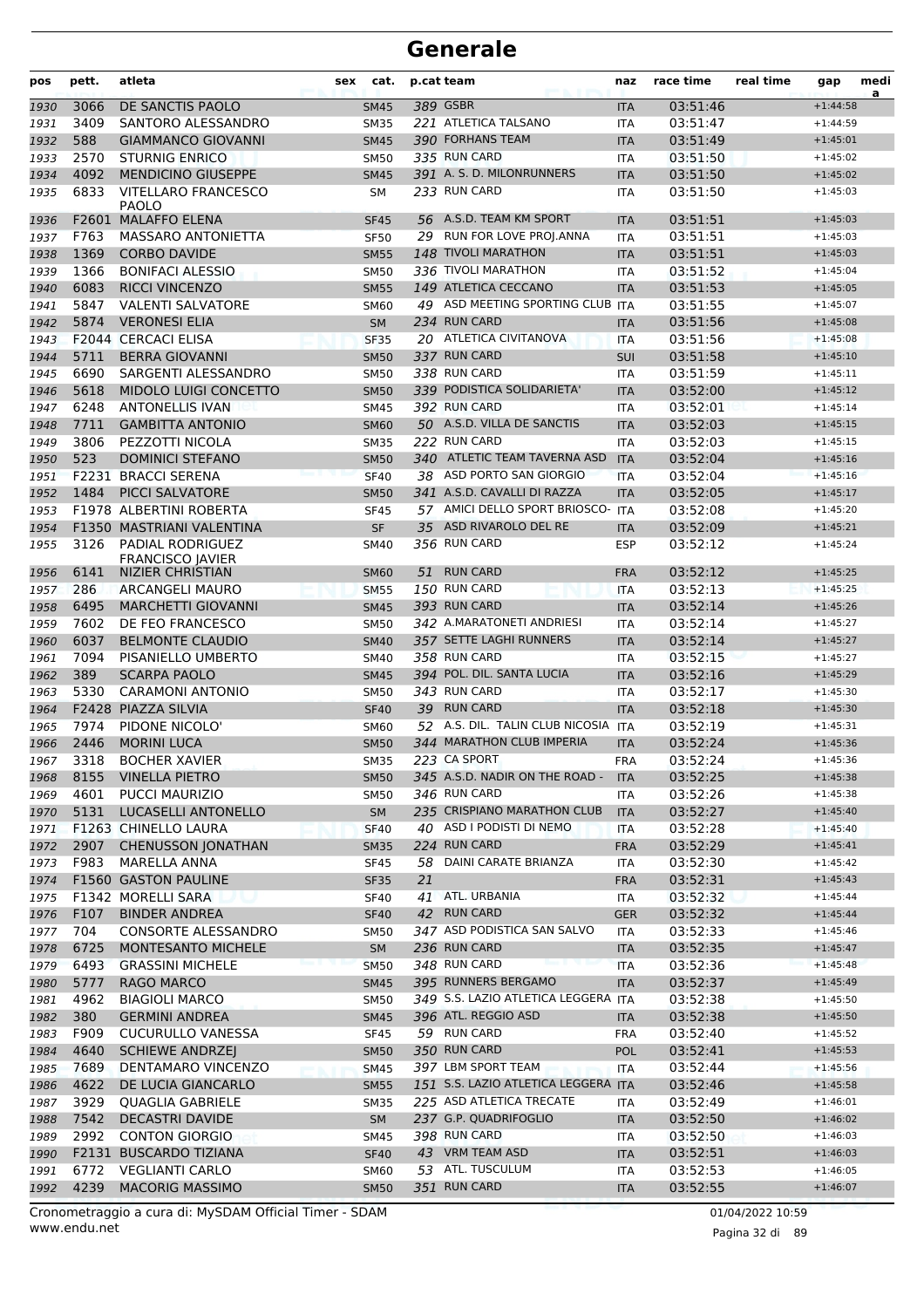| pos  | pett. | atleta                                       | sex | cat.        |              | p.cat team                    | naz        | race time | real time | gap        | medi<br>a |
|------|-------|----------------------------------------------|-----|-------------|--------------|-------------------------------|------------|-----------|-----------|------------|-----------|
| 1993 | F2318 | <b>TEDESCO EMMA</b>                          |     | <b>SF40</b> |              | 44 ASD AMATORI PODISMO        | <b>ITA</b> | 03:52:56  |           | $+1:46:08$ |           |
| 1994 | 3990  | LANZINI FABIO                                |     | <b>SM40</b> |              | 359 RUN CARD                  | <b>ITA</b> | 03:52:58  |           | $+1:46:10$ |           |
| 1995 | 1132  | <b>VALLET JULIEN</b>                         |     | <b>SM40</b> |              | 360 RUN CARD                  | <b>ITA</b> | 03:52:58  |           | $+1:46:10$ |           |
| 1996 | 2668  | <b>VANNINI LUCA</b>                          |     | <b>SM55</b> |              | 152 ASD PACHINO RUNNING       | <b>ITA</b> | 03:53:00  |           | $+1:46:13$ |           |
| 1997 | F524  | PALLAORO ROMANA                              |     | <b>SF</b>   |              | 36 TRENTINO RUNNING TEAM      | <b>ITA</b> | 03:53:04  |           | $+1:46:16$ |           |
| 1998 | 816   | PERRONE GIOVANNI                             |     | <b>SM50</b> |              | 352 RUN CARD                  | <b>ITA</b> | 03:53:04  |           | $+1:46:17$ |           |
| 1999 | 4060  | <b>CASAMICHELE GLADINORO</b>                 |     | <b>SM50</b> |              | 353 RUN CARD                  | <b>ITA</b> | 03:53:06  |           | $+1:46:18$ |           |
| 2000 | 4938  | <b>BRACACCIA MATTEO</b>                      |     | <b>SM40</b> |              | 361 ASD SPARTAN SPORT         | <b>ITA</b> | 03:53:07  |           | $+1:46:19$ |           |
| 2001 | 8691  | <b>MENNA RENATO</b>                          |     | <b>SM55</b> |              | 153 ASD I LUPI D'ABRUZZO      | <b>ITA</b> | 03:53:08  |           | $+1:46:20$ |           |
| 2002 | F1989 | <b>BORGARDT OLGA</b>                         |     | <b>SF35</b> | 22           | <b>RUN CARD</b>               | <b>GER</b> | 03:53:09  |           | $+1:46:21$ |           |
| 2003 | 2710  | <b>SCOLLETTA MICHELE</b>                     |     | <b>SM45</b> |              | 399 ATLETICA PRO CANOSA       | <b>ITA</b> | 03:53:09  |           | $+1:46:22$ |           |
| 2004 | 5616  | DAMMICCO NICOLA<br><b>ANTONIO</b>            |     | <b>SM50</b> |              | 354 BARI ROAD RUNNERS CLUB    | <b>ITA</b> | 03:53:10  |           | $+1:46:22$ |           |
| 2005 | F362  | PETRILLI CRISTINA                            |     | <b>SF40</b> | 45           | ASD RUNNERS PESCARA           | <b>ITA</b> | 03:53:10  |           | $+1:46:23$ |           |
| 2006 |       | F2171 MARIN PAOLA                            |     | <b>SF50</b> |              | 30 RUN CARD                   | <b>ITA</b> | 03:53:14  |           | $+1:46:26$ |           |
| 2007 | 7164  | <b>CARRARO FABIO</b>                         |     | <b>SM55</b> |              | 154 RUN CARD                  | <b>ITA</b> | 03:53:14  |           | $+1:46:26$ |           |
| 2008 | 4535  | <b>FARRO PIETRO</b>                          |     | <b>SM40</b> |              | 362 TORRE ANNUNZIATA -        | <b>ITA</b> | 03:53:15  |           | $+1:46:28$ |           |
| 2009 | 994   | <b>CIPOLLINI LUCIO</b>                       |     | <b>SM45</b> |              | 400 RUN CARD                  | <b>ITA</b> | 03:53:19  |           | $+1:46:31$ |           |
| 2010 |       | F1611 BODDENBERG BIRGIT                      |     | <b>SF50</b> |              | 31 RUN CARD                   | <b>GER</b> | 03:53:20  |           | $+1:46:32$ |           |
| 2011 | 3858  | <b>CAMITAN MICHAEL</b>                       |     | <b>SM35</b> |              | 226 RUN CARD                  | PHI        | 03:53:20  |           | $+1:46:32$ |           |
| 2012 | 6888  | LEO STEFANO LUIGI                            |     | <b>SM45</b> |              | 401 IL CORRIDORE RUNNING CLUB | <b>ITA</b> | 03:53:21  |           | $+1:46:33$ |           |
| 2013 | 3203  | LAJOIE GUY                                   |     | <b>SM65</b> | 15           |                               | <b>FRA</b> | 03:53:24  |           | $+1:46:36$ |           |
| 2014 | 2547  | <b>DE LUCIA GIORGIO</b>                      |     | <b>SM40</b> |              | 363 RUN CARD                  | <b>ITA</b> | 03:53:24  |           | $+1:46:36$ |           |
| 2015 |       | F1934 CASTELLACCIO<br>ALESSANDRA             |     | <b>SF60</b> | $\mathbf{1}$ | <b>ATLETICA PLOAGHE</b>       | <b>ITA</b> | 03:53:25  |           | $+1:46:37$ |           |
| 2016 | 4374  | <b>BORON RYSZARD</b>                         |     | <b>SM60</b> | 54           | <b>RUN CARD</b>               | POL        | 03:53:25  |           | $+1:46:37$ |           |
| 2017 | 3603  | CAPUTO ANTONINO                              |     | <b>SM55</b> |              | 155 KOASS MILANO SSARL        | <b>ITA</b> | 03:53:26  |           | $+1:46:38$ |           |
| 2018 |       | <b>F1302 CONTE ERSILIA</b>                   |     | <b>SF55</b> |              | 13 ATL. FRANCIACORTA          | <b>ITA</b> | 03:53:26  |           | $+1:46:38$ |           |
| 2019 |       | F2550 MELIS ARIANNE                          |     | <b>SF45</b> | 60           | <b>OLYMPIA VILLACIDRO</b>     | <b>ITA</b> | 03:53:27  |           | $+1:46:39$ |           |
| 2020 | 1216  | <b>ACRISIO LORENZO</b>                       |     | <b>SM40</b> |              | 364 ATLETICOM ASD             | <b>ITA</b> | 03:53:28  |           | $+1:46:40$ |           |
| 2021 | 4610  | <b>BUCCHERI ANDREA</b>                       |     | <b>SM35</b> |              | 227 FORUM SPORT CENTER SSD    | <b>ITA</b> | 03:53:28  |           | $+1:46:40$ |           |
| 2022 |       | F1055 SOLANO CRISTINA<br>CARMELA             |     | SF35        | 23           | <b>RUN CARD</b>               | ITA        | 03:53:28  |           | $+1:46:41$ |           |
| 2023 | 2509  | <b>LATINI PATRIZIO</b>                       |     | <b>SM55</b> |              | 156 A.S.D. PODISTICA APRILIA  | <b>ITA</b> | 03:53:29  |           | $+1:46:41$ |           |
| 2024 | 6465  | RONCONI PIETRO                               |     | <b>SM65</b> |              | 16 ASD AVIS OGGIONO           | <b>ITA</b> | 03:53:30  |           | $+1:46:42$ |           |
| 2025 |       | F2202 BARTOLONI SARA                         |     | <b>SF40</b> | 46           | PODISTICA SOLIDARIETA'        | <b>ITA</b> | 03:53:31  |           | $+1:46:43$ |           |
| 2026 | 1409  | PICCOLO SALVATORE                            |     | <b>SM50</b> |              | 355 RUN CARD                  | ITA        | 03:53:32  |           | $+1:46:44$ |           |
| 2027 | 4264  | <b>FRERI ROBERTO</b>                         |     | <b>SM35</b> |              | 228 RUN CARD                  | <b>ITA</b> | 03:53:33  |           | $+1:46:45$ |           |
| 2028 | F570  | D'APRILE ANNAGRAZIA                          |     | SF          |              | 37 RUN CARD                   | <b>ITA</b> | 03:53:33  |           | $+1:46:45$ |           |
| 2029 | 2743  | DE MARCO MAURIZIO                            |     | <b>SM55</b> |              | 157 AVIS MARATHON VERBANIA    | <b>ITA</b> | 03:53:34  |           | $+1:46:46$ |           |
| 2030 |       | F2535 YORK JESSICA ANDREA                    |     | <b>SF40</b> |              | 47 ASD RUNNERS FOR            | <b>GER</b> | 03:53:34  |           | $+1:46:47$ |           |
| 2031 | 7517  | DE LUCA NICOLA                               |     | <b>SM50</b> |              | 356 A.S.D. PIANO MA ARRIVIAMO | <b>ITA</b> | 03:53:36  |           | $+1:46:48$ |           |
| 2032 | 6662  | ZABOROWSKI MANUEL                            |     | <b>SM55</b> |              | 158 AJA MARATHON              | <b>FRA</b> | 03:53:36  |           | $+1:46:48$ |           |
| 2033 | 3992  | <b>BARBERO FRANCESCO</b>                     |     | <b>SM35</b> |              | 229 RUN CARD                  | <b>ITA</b> | 03:53:38  |           | $+1:46:50$ |           |
| 2034 | 2958  | <b>GRECO FABIO</b>                           |     | <b>SM40</b> |              | 365 ASD GLI AMICI DELLA CORSA | <b>ITA</b> | 03:53:39  |           | $+1:46:51$ |           |
| 2035 | 4971  | <b>BRINIS ANDREA</b>                         |     | <b>SM50</b> |              | 357 RUN CARD                  | <b>ITA</b> | 03:53:40  |           | $+1:46:52$ |           |
| 2036 | 457   | <b>DEPIERRE JEAN-MARIE</b>                   |     | <b>SM50</b> |              | 358 RUN CARD                  | <b>FRA</b> | 03:53:42  |           | $+1:46:54$ |           |
| 2037 |       | F1583 BRAVIN PAOLA                           |     | <b>SF45</b> |              | 61 LBM SPORT TEAM             | <b>ITA</b> | 03:53:43  |           | $+1:46:55$ |           |
| 2038 | 1860  | <b>LAUFER ADRIAN</b>                         |     | <b>SM35</b> |              | 230 RUN CARD                  | <b>GER</b> | 03:53:44  |           | $+1:46:56$ |           |
| 2039 | 4804  | <b>VELASCO VICTORIA JOSE</b><br><b>PABLO</b> |     | <b>SM40</b> |              | 366 RUN CARD                  | <b>MEX</b> | 03:53:45  |           | $+1:46:57$ |           |
| 2040 | 4626  | <b>LEAVER IAN</b>                            |     | <b>SM55</b> |              | 159 CITY OF SALISBURY         | <b>GBR</b> | 03:53:46  |           | $+1:46:58$ |           |
| 2041 | 2632  | <b>MINATI PRIMO</b>                          |     | <b>SM50</b> |              | 359 RUN CARD                  | <b>ITA</b> | 03:53:47  |           | $+1:46:59$ |           |
| 2042 | 7681  | NALIN ALESSANDRO                             |     | <b>SM50</b> |              | 360 VICENZA RUNNERS           | ITA        | 03:53:47  |           | $+1:46:59$ |           |
| 2043 | 3238  | <b>FISICHELLA DANIELE</b>                    |     | <b>SM45</b> |              | 402 A.S.D. PIANO MA ARRIVIAMO | <b>ITA</b> | 03:53:47  |           | $+1:46:59$ |           |
| 2044 | 6627  | <b>BUONDONNA STEFANO</b>                     |     | <b>SM50</b> |              | 361 A.P.D. ATLETICA SCAFATI   | ITA        | 03:53:49  |           | $+1:47:01$ |           |
| 2045 | 865   | DI STASIO LUCA                               |     | <b>SM40</b> |              | 367 ASD TRIBU' FRENTANA       | <b>ITA</b> | 03:53:50  |           | $+1:47:03$ |           |
| 2046 | 6449  | <b>ANDRIULO GIUSEPPE</b>                     |     | <b>SM45</b> |              | 403 A.S.D. ATLETICA MESAGNE - | <b>ITA</b> | 03:53:52  |           | $+1:47:04$ |           |
| 2047 | 6701  | MONTORE VINCENZO                             |     | <b>SM50</b> |              | 362 RUN CARD                  | <b>ITA</b> | 03:53:52  |           | $+1:47:04$ |           |
| 2048 | F663  | <b>ORECCHIA SILVIA</b>                       |     | <b>SF40</b> |              | 48 ATL. MONTE MARIO           | <b>ITA</b> | 03:53:53  |           | $+1:47:05$ |           |
| 2049 | 7904  | <b>ORIOLO FRANCESCO</b>                      |     | <b>SM50</b> |              | 363 RUN CARD                  | <b>ITA</b> | 03:53:54  |           | $+1:47:06$ |           |
| 2050 | 8407  | <b>QUARANTA VINCENZO</b>                     |     | <b>SM55</b> |              | 160 ASD AMATORI PODISMO       | ITA        | 03:53:55  |           | $+1:47:07$ |           |
| 2051 | 7397  | <b>FRATINI TOMMASO</b>                       |     | <b>SM45</b> |              | 404 G.S. ORECCHIELLA          | <b>ITA</b> | 03:54:00  |           | $+1:47:12$ |           |
| 2052 | 2796  | MORRONE VINCENZO                             |     | <b>SM55</b> |              | 161 WOMEN IN RUN CESENA A.S.  | ITA        | 03:54:00  |           | $+1:47:12$ |           |
| 2053 | 7401  | PIERI RICCARDO                               |     | <b>SM55</b> |              | 162 NUOVA VIRTUS CESENA ASD   | <b>ITA</b> | 03:54:01  |           | $+1:47:13$ |           |
| 2054 | 5448  | CICCIOTTI MATTEO                             |     | SM          |              | 238 RUN CARD                  | ITA        | 03:54:02  |           | $+1:47:14$ |           |

www.endu.net Cronometraggio a cura di: MySDAM Official Timer - SDAM 01/04/2022 10:59

Pagina 33 di 89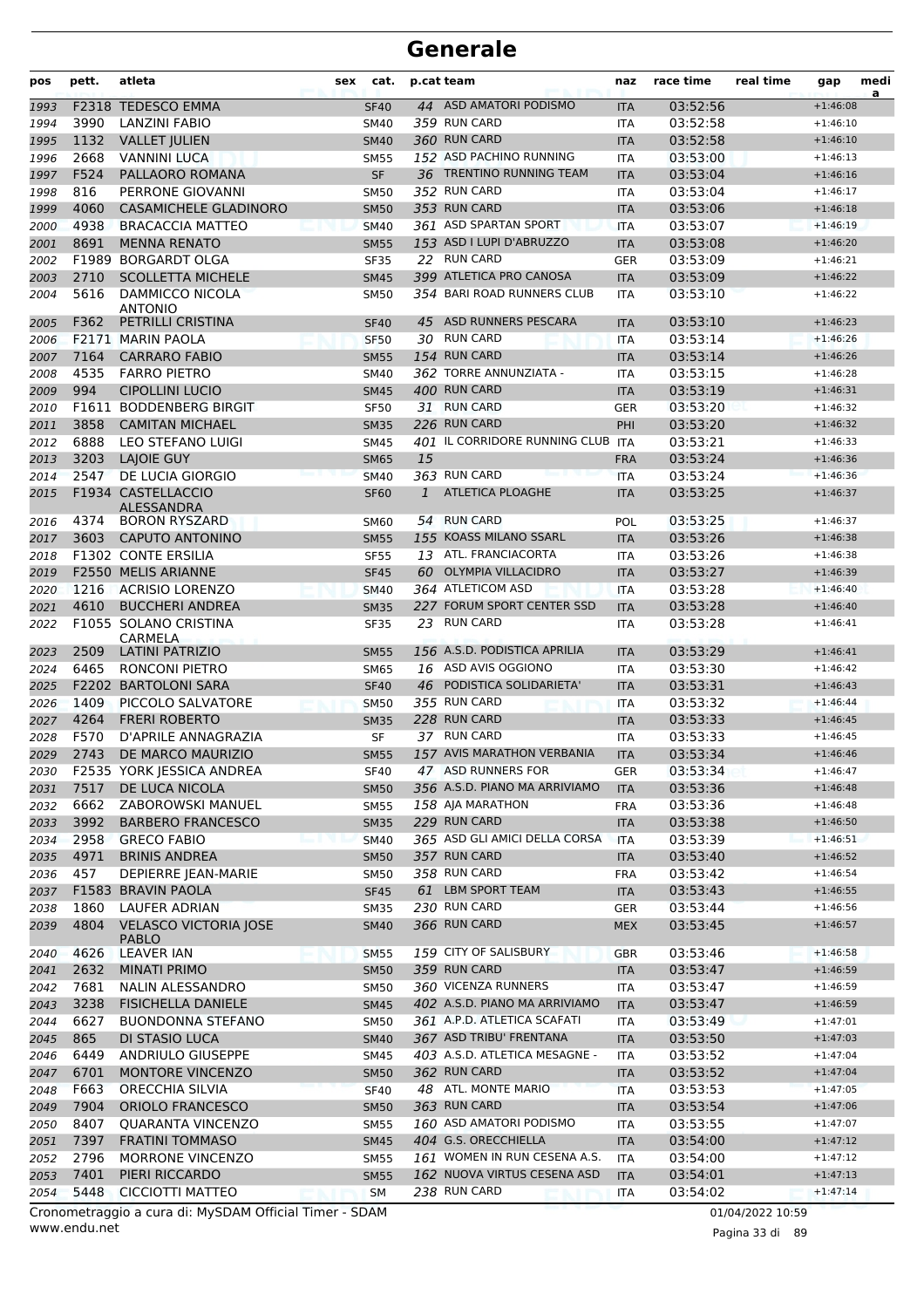| pos  | pett. | atleta                                    | sex | cat.        | p.cat team |                                     | naz        | race time | real time | gap        | medi<br>a |
|------|-------|-------------------------------------------|-----|-------------|------------|-------------------------------------|------------|-----------|-----------|------------|-----------|
| 2055 | 3088  | <b>BATTISTA MICHELE</b>                   |     | <b>SM45</b> |            | 405 NUOVA PODISTICA LATINA          | <b>ITA</b> | 03:54:03  |           | $+1:47:15$ |           |
| 2056 | 3605  | <b>SPOLAORE THOMAS</b>                    |     | <b>SM45</b> |            | 406 RUN CARD                        | <b>ITA</b> | 03:54:03  |           | $+1:47:15$ |           |
| 2057 | 3735  | <b>CARDARELLI PAOLO</b>                   |     | <b>SM50</b> |            | 364 ATLETICA AVIS SARNANO           | <b>ITA</b> | 03:54:04  |           | $+1:47:16$ |           |
| 2058 |       | <b>F1088 BEDIN MONICA</b>                 |     | <b>SF55</b> |            | 14 G.S.ALPINI VICENZA               | <b>ITA</b> | 03:54:05  |           | $+1:47:18$ |           |
| 2059 | 6185  | <b>SGOBINO ANDREA</b>                     |     | <b>SM50</b> |            | 365 ASD CHIARCOSSO - HELP           | <b>ITA</b> | 03:54:06  |           | $+1:47:18$ |           |
| 2060 |       | F1919 TACIANI BARBARA                     |     | <b>SF50</b> |            | 32 ASD CHIARCOSSO - HELP            | <b>ITA</b> | 03:54:06  |           | $+1:47:18$ |           |
| 2061 |       | <b>F1732 AMOROSO LUCIA</b>                |     | <b>SF45</b> |            | 62 ASD GRUPPO PODISTICO IL          | <b>ITA</b> | 03:54:09  |           | $+1:47:21$ |           |
| 2062 |       | F2166 CATALANO MARIA LUISA                |     | <b>SF45</b> | 63         | PUROSANGUE ATHLETICS                | <b>ITA</b> | 03:54:10  |           | $+1:47:22$ |           |
| 2063 |       | <b>F2348 SPALLETTA CRISTIANA</b>          |     | <b>SF50</b> |            | 33 ATL. TUSCULUM                    | <b>ITA</b> | 03:54:10  |           | $+1:47:22$ |           |
| 2064 | 6685  | DE NARDI DAVIDE                           |     | <b>SM40</b> |            | 368 SCUOLA DI MARATONA              | <b>ITA</b> | 03:54:10  |           | $+1:47:22$ |           |
| 2065 | 103   | PICCOTTI ANDREA<br><b>LORENZO</b>         |     | <b>SM40</b> |            | 369 RUN CARD                        | <b>ITA</b> | 03:54:10  |           | $+1:47:23$ |           |
| 2066 | 4597  | <b>BUCHIGNANI NICOLA</b>                  |     | <b>SM40</b> |            | 370 A.S.D. MARCIATORI               | ITA        | 03:54:11  |           | $+1:47:23$ |           |
| 2067 | 870   | <b>BERTUCCIO GAETANO</b>                  |     | <b>SM55</b> |            | 163 A.S.D. PODISTICA AMATORI SR ITA |            | 03:54:11  |           | $+1:47:23$ |           |
| 2068 | 8056  | <b>CIAVARRA LUCA</b>                      |     | <b>SM35</b> |            | 231 RUN CARD                        | <b>ITA</b> | 03:54:14  |           | $+1:47:26$ |           |
| 2069 | 1545  | PINEAU MATTHIEU                           |     | <b>SM</b>   |            | 239 EVIAN OFF COURSE                | <b>FRA</b> | 03:54:14  |           | $+1:47:27$ |           |
| 2070 | 5279  | <b>VANTAGGIO GABRIELE</b>                 |     | <b>SM45</b> |            | 407 PODISTICA SOLIDARIETA'          | <b>ITA</b> | 03:54:15  |           | $+1:47:27$ |           |
| 2071 | 5275  | <b>FALCHIERI GRAZIANO</b>                 |     | <b>SM60</b> |            | 55 ASD POD. LIPPO CALDERARA         | <b>ITA</b> | 03:54:15  |           | $+1:47:27$ |           |
| 2072 | 7880  | VINCIO NICCOLO                            |     | <b>SM</b>   |            | 240 RUN CARD                        | <b>ITA</b> | 03:54:16  |           | $+1:47:28$ |           |
| 2073 | 1981  | PEREIRA DE MAGALHAES<br><b>GAUTHIER</b>   |     | <b>SM</b>   |            | 241 RUN CARD                        | <b>FRA</b> | 03:54:20  |           | $+1:47:32$ |           |
| 2074 | 4150  | <b>NOVELLI MARCO</b>                      |     | <b>SM55</b> |            | 164 PODISTICA SOLIDARIETA'          | <b>ITA</b> | 03:54:20  |           | $+1:47:32$ |           |
| 2075 | 319   | <b>BENAZZI GIANLUCA</b>                   |     | <b>SM40</b> |            | 371 G.P. VIRGILIANO                 | <b>ITA</b> | 03:54:20  |           | $+1:47:32$ |           |
| 2076 | 4806  | <b>JAWORSKI KRZYSZTOF</b>                 |     | <b>SM45</b> |            | 408 RUN CARD                        | POL        | 03:54:21  |           | $+1:47:33$ |           |
| 2077 | 7037  | <b>SASSO GIANLUCA</b><br><b>NAZARENO</b>  |     | <b>SM</b>   |            | 242 A.S.D. ATLETICA BITRITTO        | <b>ITA</b> | 03:54:22  |           | $+1:47:34$ |           |
| 2078 | 6467  | <b>BOSCOURNUT ERIC</b>                    |     | <b>SM50</b> |            | 366 RUN CARD                        | <b>FRA</b> | 03:54:26  |           | $+1:47:38$ |           |
| 2079 |       | F1006 ALLASIA GIADA                       |     | <b>SF</b>   | 38         | <b>RUN CARD</b>                     | <b>ITA</b> | 03:54:26  |           | $+1:47:38$ |           |
| 2080 |       | <b>F1837 AUDRIN CHARLOTTE</b>             |     | SF          |            | 39 RUN CARD                         | <b>FRA</b> | 03:54:27  |           | $+1:47:39$ |           |
| 2081 | 5625  | <b>ALLEGRETTI ANTONIO</b>                 |     | <b>SM</b>   |            | 243 ASD TERLIZZI SPORTING CLUB ITA  |            | 03:54:29  |           | $+1:47:41$ |           |
| 2082 | 257   | DI TULLIO GIANLUCA                        |     | <b>SM45</b> |            | 409 A.S.D. FOGGIA RUNNING           | <b>ITA</b> | 03:54:30  |           | $+1:47:42$ |           |
| 2083 | 609   | <b>RUBINO CORRADO</b>                     |     | <b>SM50</b> |            | 367 RUN CARD                        | <b>ITA</b> | 03:54:31  |           | $+1:47:43$ |           |
| 2084 | 2410  | <b>FARAGLIA DANIELE</b>                   |     | <b>SM45</b> |            | 410 LBM SPORT TEAM                  | <b>ITA</b> | 03:54:31  |           | $+1:47:43$ |           |
| 2085 | 7330  | <b>TORELLI GIUSEPPE</b>                   |     | <b>SM50</b> |            | 368 G.S.ATLETICA AMATORI            | <b>ITA</b> | 03:54:32  |           | $+1:47:44$ |           |
| 2086 | 8307  | <b>FALOMO ANDREA</b>                      |     | <b>SM50</b> |            | 369 RUN CARD                        | <b>ITA</b> | 03:54:32  |           | $+1:47:44$ |           |
| 2087 | F2297 | <b>SANTONE TIZIANA</b>                    |     | <b>SF45</b> |            | 64 RUN CARD                         | <b>ITA</b> | 03:54:32  |           | $+1:47:44$ |           |
| 2088 | 6595  | <b>JAUNIN NICOLAS</b>                     |     | <b>SM50</b> |            | 370 RUN CARD                        | SUI        | 03:54:32  |           | $+1:47:44$ |           |
| 2089 | 5643  | <b>IACCHELLI GIAN LUCA</b>                |     | <b>SM45</b> |            | 411 ATLETICA CIVITANOVA             | <b>ITA</b> | 03:54:33  |           | $+1:47:45$ |           |
| 2090 | 2556  | PIZZARELLI VINCENZO                       |     | <b>SM45</b> |            | 412 A.S.D. MARATHON MASSAFRA        | <b>ITA</b> | 03:54:33  |           | $+1:47:45$ |           |
| 2091 | 1733  | <b>RIBERI PAOLO</b>                       |     | <b>SM55</b> |            | 165 ASD GIANNONERUNNING             | <b>ITA</b> | 03:54:34  |           | $+1:47:46$ |           |
| 2092 | 7581  | DI LAUDO RIVERA                           |     | <b>SM55</b> |            | 166 RUN CARD                        | ITA        | 03:54:36  |           | $+1:47:48$ |           |
| 2093 | 3632  | <b>CIRILLO LUIGI</b>                      |     | <b>SM60</b> |            | 56 TORRE ANNUNZIATA -               | <b>ITA</b> | 03:54:36  |           | $+1:47:48$ |           |
| 2094 | 4003  | NISIO GIUSEPPE                            |     | <b>SM40</b> |            | 372 ASD PER ASPERA AD ASTRA         | ITA        | 03:54:36  |           | $+1:47:49$ |           |
| 2095 | 1215  | RUGGERI STEFANO                           |     | <b>SM55</b> |            | 167 PASSO CAPPONI ASD               | <b>ITA</b> | 03:54:37  |           | $+1:47:49$ |           |
| 2096 | 3847  | <b>BAFFI MASSIMILIANO</b>                 |     | <b>SM35</b> |            | 232 SCUOLA ATLETICA                 | <b>ITA</b> | 03:54:37  |           | $+1:47:49$ |           |
| 2097 | 3834  | VAN DE WOUWER<br><b>EMMANUEL</b>          |     | <b>SM45</b> |            | 413 RUN CARD                        | <b>BEL</b> | 03:54:38  |           | $+1:47:50$ |           |
| 2098 | 7686  | <b>CISTERNINO CHRISTIAN</b>               |     | SM45        |            | 414 VIRTUS VILLA ADA FASHION        | ITA        | 03:54:38  |           | $+1:47:50$ |           |
| 2099 |       | F1301 ANTONINI PATRIZIA                   |     | <b>SF50</b> |            | 34 U.S. ROMA 83                     | <b>ITA</b> | 03:54:39  |           | $+1:47:51$ |           |
| 2100 |       | F1891 BONETTI COSTANZA                    |     | SF          |            | 40 POL. PORTA SARAGOZZA             | <b>ITA</b> | 03:54:39  |           | $+1:47:51$ |           |
| 2101 | 878   | <b>IMPERATORE LEONARDO</b>                |     | <b>SM</b>   |            | 244 RUN CARD                        | <b>ITA</b> | 03:54:40  |           | $+1:47:52$ |           |
| 2102 | 8083  | MELIS DAVIDE                              |     | <b>SM50</b> |            | 371 RUN CARD                        | <b>ITA</b> | 03:54:40  |           | $+1:47:53$ |           |
| 2103 | 4267  | <b>FRANCESCHI FEDERICO</b>                |     | <b>SM50</b> |            | 372 A.S.D. PIANO MA ARRIVIAMO       | <b>ITA</b> | 03:54:41  |           | $+1:47:53$ |           |
| 2104 | 647   | SINI ALESSANDRO                           |     | <b>SM40</b> |            | 373 POD AMATORI OLBIA               | ITA        | 03:54:43  |           | $+1:47:55$ |           |
| 2105 | 7606  | PETRUZZELLI PIETRO                        |     | <b>SM45</b> |            | 415 A.S.D. ATLETICA BITRITTO        | <b>ITA</b> | 03:54:43  |           | $+1:47:55$ |           |
| 2106 | 7034  | MERAFINA NICOLA<br><b>GIUSEPPE</b>        |     | <b>SM60</b> |            | 57 ATLETICA PRO CANOSA              | ITA        | 03:54:47  |           | $+1:47:59$ |           |
| 2107 | 2931  | <b>CHERFAOUI SAMIR</b>                    |     | <b>SM55</b> |            | 168 RUN CARD                        | <b>FRA</b> | 03:54:49  |           | $+1:48:01$ |           |
| 2108 | F488  | <b>BINI TIZIANA</b>                       |     | <b>SF45</b> |            | 65 PODISTICA SOLIDARIETA'           | ITA        | 03:54:51  |           | $+1:48:03$ |           |
| 2109 | 7485  | <b>MAGGI DANIELE</b>                      |     | <b>SM45</b> |            | 416 ATL.PIETRASANTA VERSILIA        | <b>ITA</b> | 03:54:52  |           | $+1:48:04$ |           |
| 2110 | 3611  | <b>GALLUR CHRISTIAN</b>                   |     | <b>SM45</b> |            | 417 RUN CARD                        | PHI        | 03:54:53  |           | $+1:48:05$ |           |
| 2111 |       | F1059 FONTECEDRO MARIA<br><b>CRISTINA</b> |     | <b>SF45</b> |            | 66 A.S.D. PIANO MA ARRIVIAMO        | <b>ITA</b> | 03:54:53  |           | $+1:48:05$ |           |
| 2112 | 5707  | <b>MESSINEO MANUELE</b>                   |     | <b>SM50</b> |            | 373 SSD RUNNER TRAINER A R.L.       | ITA        | 03:54:57  |           | $+1:48:09$ |           |
| 2113 | 7654  | <b>DICORATO MICHELE</b>                   |     | <b>SM45</b> |            | 418 ASD RUNNERS PESCARA             | <b>ITA</b> | 03:54:58  |           | $+1:48:10$ |           |
| 2114 | 6604  | <b>CIVICA SANDRO</b>                      |     | <b>SM50</b> |            | 374 A.S.D. PIANO MA ARRIVIAMO       | <b>ITA</b> | 03:54:59  |           | $+1:48:11$ |           |

www.endu.net Cronometraggio a cura di: MySDAM Official Timer - SDAM 01/04/2022 10:59

Pagina 34 di 89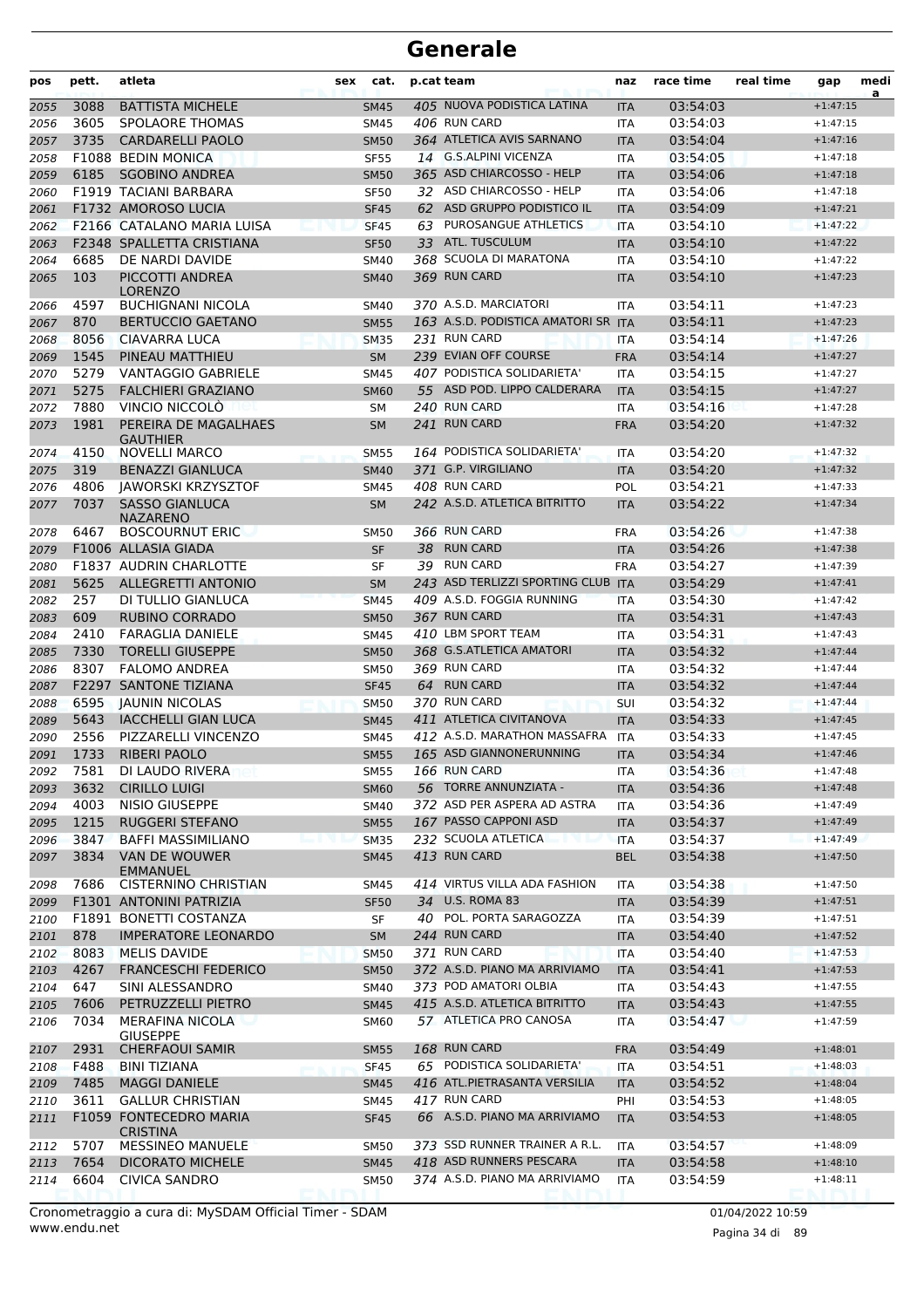| pos          | pett.        | atleta                                             | sex | cat.                       | p.cat team                                                   | naz                      | race time            | real time | gap                      | medi<br>a |
|--------------|--------------|----------------------------------------------------|-----|----------------------------|--------------------------------------------------------------|--------------------------|----------------------|-----------|--------------------------|-----------|
| 2115         | 7117         | <b>NOWAK MICHAL</b>                                |     | <b>SM40</b>                | 374 KS LEMIESZ TEAM WARSZAWA POL                             |                          | 03:55:00             |           | $+1:48:12$               |           |
| 2116         | 8362         | DI MADDALENA LUCIANO                               |     | <b>SM50</b>                | 375 RUN CARD                                                 | <b>ITA</b>               | 03:55:00             |           | $+1:48:12$               |           |
| 2117         |              | F2430 MOHR ASTRID                                  |     | <b>SF</b>                  | 41 RUN CARD                                                  | <b>GER</b>               | 03:55:00             |           | $+1:48:13$               |           |
| 2118         | 6448         | SCATAMACCHIA GIUSEPPE                              |     | <b>SM35</b>                | 233 A.S.D. ATLETICA MESAGNE -                                | ITA                      | 03:55:01             |           | $+1:48:13$               |           |
| 2119         | 3410         | <b>REGINATO DANIELE</b>                            |     | <b>SM55</b>                | 169 A.S.D. CENTRO FITNESS                                    | <b>ITA</b>               | 03:55:01             |           | $+1:48:13$               |           |
| 2120         | 4911         | <b>FUMAROLA SAVERIO</b>                            |     | <b>SM35</b>                | 234 A.S.D. TRIATHLON TARANTO                                 | <b>ITA</b>               | 03:55:01             |           | $+1:48:13$               |           |
| 2121         | 5875         | <b>CONTE ANGELO</b>                                |     | <b>SM45</b>                | 419 A.S.D. CENTRO FITNESS                                    | <b>ITA</b>               | 03:55:01             |           | $+1:48:13$               |           |
| 2122         | 1112         | <b>DOMINICI STEFANO</b>                            |     | <b>SM55</b>                | 170 RUN CARD                                                 | <b>ITA</b>               | 03:55:01             |           | $+1:48:13$               |           |
| 2123         | 1696         | <b>CAGLIOTI STEFANO</b>                            |     | <b>SM35</b>                | 235 RUN CARD                                                 | <b>ITA</b>               | 03:55:01             |           | $+1:48:13$               |           |
| 2124         |              | F1431 CHIARADIA TUNDRA                             |     | <b>SF45</b>                | 67 A.S.D. MARATHON MASSAFRA                                  | <b>ITA</b>               | 03:55:03             |           | $+1:48:15$               |           |
| 2125         |              | F2249 BALDARELLI TERESA                            |     | <b>SF55</b>                | 15 RUN CARD                                                  | <b>ITA</b>               | 03:55:06             |           | $+1:48:18$               |           |
| 2126         | 8139         | KÄMMERER MAIK                                      |     | <b>SM40</b>                | 375 RUN CARD                                                 | SUI                      | 03:55:09             |           | $+1:48:21$               |           |
| 2127         | 7420         | <b>ALICINO RICCARDO</b>                            |     | <b>SM50</b>                | 376 ATLETICA TOMMASO ASSI                                    | <b>ITA</b>               | 03:55:09             |           | $+1:48:21$               |           |
| 2128         | 560          | <b>ARCURI ANDREA</b>                               |     | <b>SM45</b>                | 420 RUN CARD                                                 | <b>ITA</b>               | 03:55:09             |           | $+1:48:21$               |           |
| 2129         | 4432         | <b>CORRETTO MANOLO</b>                             |     | <b>SM45</b>                | 421 CIRC.CANOTTIERI TEVERE                                   | <b>ITA</b>               | 03:55:10             |           | $+1:48:22$               |           |
| 2130         | 7758         | <b>COSTA ANDREA</b>                                |     | <b>SM40</b>                | 376 RUN CARD                                                 | ITA                      | 03:55:10             |           | $+1:48:22$               |           |
| 2131         | 5678         | <b>MONZIO COMPAGNONI</b><br><b>MAURO</b>           |     | <b>SM45</b>                | 422 ATL. CASTEL ROZZONE                                      | <b>ITA</b>               | 03:55:10             |           | $+1:48:22$               |           |
| 2132         | 7763         | <b>RICCI DARIO</b><br>w.net                        |     | <b>SM40</b>                | 377 RUN CARD                                                 | ITA                      | 03:55:10             |           | $+1:48:22$               |           |
| 2133         | 7757         | <b>MAGGI SANDRO</b>                                |     | <b>SM45</b>                | 423 RUN CARD                                                 | <b>ITA</b>               | 03:55:10             |           | $+1:48:22$               |           |
| 2134         | 7762         | <b>MAGGI ANTONIO</b>                               |     | <b>SM45</b>                | 424 RUN CARD                                                 | <b>ITA</b>               | 03:55:10             |           | $+1:48:22$               |           |
| 2135         | 1372         | <b>RANNO MICHELE</b>                               |     | <b>SM50</b>                | 377 A.S.D. ATLETICA SICILIA                                  | <b>ITA</b>               | 03:55:11             |           | $+1:48:23$               |           |
| 2136         | 1227         | <b>MANCA ANTONIO</b>                               |     | <b>SM55</b>                | 171 ATLETICA SURBO                                           | <b>ITA</b>               | 03:55:11             |           | $+1:48:23$               |           |
| 2137         | 924          | <b>BARONE GIORGIO</b>                              |     | <b>SM50</b>                | 378 VENICEMARATHON SSD A R.L.                                | <b>ITA</b>               | 03:55:12             |           | $+1:48:24$               |           |
| 2138         | 3625         | PENNACCHIA SIMONE                                  |     | <b>SM35</b>                | 236 RUN CARD                                                 | ITA                      | 03:55:13             |           | $+1:48:25$               |           |
| 2139         | 4682         | <b>JAKE JIRI</b>                                   |     | <b>SM45</b>                | 425 RUN CARD                                                 | <b>CZE</b>               | 03:55:16             |           | $+1:48:28$               |           |
| 2140         |              | F1008 NAUGHTON EILEEN                              |     | <b>SF40</b>                | 49 DIDCOAT RUNNERS                                           | <b>GBR</b>               | 03:55:17             |           | $+1:48:29$               |           |
| 2141         | 3281         | <b>GIOVANNETTI GIOVANNI</b>                        |     | <b>SM35</b>                | 237 RUN CARD                                                 | <b>ITA</b>               | 03:55:17             |           | $+1:48:29$               |           |
| 2142         | F307         | MELFI ROSA SINFOROSA                               |     | <b>SF40</b>                | 50 RUN CARD                                                  | <b>ITA</b>               | 03:55:18             |           | $+1:48:30$               |           |
| 2143         | 5555         | <b>BEDIN ATTILIO</b>                               |     | <b>SM50</b>                | 379 VICENZA MARATHON                                         | <b>ITA</b>               | 03:55:19             |           | $+1:48:31$               |           |
| 2144         | 4167         | <b>WALCZAK JAKUB</b>                               |     | <b>SM40</b>                | 378 RUN CARD                                                 | ITA                      | 03:55:20             |           | $+1:48:32$               |           |
| 2145         | 4902         | <b>CALDESI FULVIO</b>                              |     | <b>SM55</b>                | 172 "LA CHIANINA"                                            | <b>ITA</b>               | 03:55:21             |           | $+1:48:33$               |           |
| 2146         | 4047         | <b>DUCA MASSIMILIANO</b>                           |     | <b>SM40</b>                | 379 LBM SPORT TEAM                                           | <b>ITA</b>               | 03:55:22             |           | $+1:48:34$               |           |
| 2147         | 3328         | <b>CARDIA VINCENZO</b>                             |     | <b>SM</b>                  | 245 RUN CARD                                                 | <b>ITA</b>               | 03:55:23             |           | $+1:48:35$               |           |
| 2148         | 6045         | <b>ZURLI MASSIMO</b>                               |     | <b>SM50</b>                | 380 G.S.AMATORI POD. AREZZO                                  | <b>ITA</b>               | 03:55:24             |           | $+1:48:36$               |           |
| 2149         | 388          | <b>BANDELLO GIANLUCA</b>                           |     | <b>SM45</b>                | 426 GPDM LECCE                                               | <b>ITA</b>               | 03:55:25             |           | $+1:48:38$               |           |
| 2150         | 2093         | D'ANIELLO ALFREDO<br><b>GIOVANNI</b>               |     | <b>SM50</b>                | 381 RUN CARD<br>متاز الازالات                                | <b>ITA</b>               | 03:55:27             |           | $+1:48:39$               |           |
| 2151         | 2667         | <b>BALDO PAOLO</b>                                 |     | <b>SM45</b>                | 427 DE RAN CLAB                                              | <b>ITA</b>               | 03:55:29             |           | $+1:48:41$               |           |
| 2152         | 2976         | <b>GALAFASSI ANDREA</b>                            |     | <b>SM55</b>                | 173 A.S.D. MARCIACARATESI                                    | <b>ITA</b>               | 03:55:29             |           | $+1:48:41$               |           |
| 2153         |              | <b>F1357 PENNESE CARMELA</b>                       |     | <b>SF50</b>                | 35 A.S.D. GO RUNNING                                         | <b>ITA</b>               | 03:55:30             |           | $+1:48:42$               |           |
| 2154         | 6863         | <b>CECCACCI MASSIMO</b>                            |     | <b>SM55</b>                | 174 FILIPPIDE RUNNERS TEAM ASD ITA                           |                          | 03:55:30             |           | $+1:48:42$               |           |
| 2155         | 1701         | <b>FILIPPETTI PAOLO</b>                            |     | <b>SM35</b>                | 238 RUN CARD                                                 | <b>ITA</b>               | 03:55:31             |           | $+1:48:43$               |           |
| 2156         | 141          | SANSEVERINO VINCENZO                               |     | <b>SM35</b>                | 239 RUN CARD                                                 | <b>ITA</b>               | 03:55:32             |           | $+1:48:44$               |           |
| 2157         | 3898         | DE IORIS MAURO                                     |     | <b>SM50</b>                | 382 RUN CARD                                                 | <b>ITA</b>               | 03:55:32             |           | $+1:48:44$               |           |
| 2158<br>2159 | 7464<br>7949 | <b>OLIVERI PAOLO</b><br>DI MANNO ANTONIO           |     | <b>SM35</b><br><b>SM50</b> | 240 ATL. OVADESE ORMIG<br>383 POL. CIOCIARA ANTONIO FAVA ITA | <b>ITA</b>               | 03:55:32<br>03:55:33 |           | $+1:48:44$<br>$+1:48:45$ |           |
|              |              | <b>RAFFAELE</b>                                    |     |                            |                                                              |                          |                      |           |                          |           |
| 2160         | 7964         | AIELLO LUCA                                        |     | SM50                       | 384 L'UNATICI ELLERA CORCIANO                                | ITA                      | 03:55:33             |           | $+1:48:46$               |           |
| 2161<br>2162 | 3494<br>3049 | DE SANTIS ALESSANDRO<br>SARRIA LEON PAVEL          |     | <b>SM</b><br><b>SM45</b>   | 246 ATLETICA CECCANO<br>428 A.S.D. TEAM KM SPORT             | <b>ITA</b><br><b>PER</b> | 03:55:37<br>03:55:38 |           | $+1:48:49$<br>$+1:48:50$ |           |
|              |              | AMILCAR                                            |     |                            |                                                              |                          |                      |           |                          |           |
| 2163         | F522         | <b>CAPECE GALEOTA TERESA</b>                       |     | <b>SF50</b>                | 36 ASD LAZIO OLIMPIA RUNNERS                                 | <b>ITA</b>               | 03:55:39             |           | $+1:48:51$               |           |
| 2164         | 7829         | SANTARIGA SANDRO                                   |     | <b>SM55</b>                | 175 RUN CARD                                                 | <b>ITA</b>               | 03:55:40             |           | $+1:48:52$               |           |
| 2165         | 1237         | <b>BACHERINI STEFANO</b>                           |     | <b>SM50</b>                | 385 RUN CARD<br>386 ATL. GALLARATESE                         | <b>ITA</b>               | 03:55:41             |           | $+1:48:53$               |           |
| 2166         | 5120         | <b>VINCIGUERRA GIUSEPPE</b>                        |     | <b>SM50</b>                |                                                              | <b>ITA</b>               | 03:55:41             |           | $+1:48:53$               |           |
| 2167         | 6836<br>1023 | <b>GIOVANNINI MAURIZIO</b><br><b>BUTLER ANDREW</b> |     | <b>SM50</b>                | 387 G.S.DILETTANTISTICO RUN<br>380 READING ROADRUNNERS       | <b>ITA</b>               | 03:55:42<br>03:55:45 |           | $+1:48:54$<br>$+1:48:57$ |           |
| 2168         |              |                                                    |     | SM40                       | 3 RUN CARD                                                   | <b>GBR</b>               |                      |           |                          |           |
| 2169         | 7805         | LIBRIZZI MATTEO                                    |     | PM                         | 241 RUN CARD                                                 | <b>ITA</b>               | 03:55:46             |           | $+1:48:58$               |           |
| 2170         | 3616<br>F516 | <b>MILSOM IAN</b><br>PORTZERT ANNABELLE            |     | <b>SM35</b>                | 68 RUN CARD                                                  | <b>GBR</b>               | 03:55:46<br>03:55:47 |           | $+1:48:58$<br>$+1:48:59$ |           |
| 2171         |              |                                                    |     | <b>SF45</b>                | 429 ATL. MONTE MARIO                                         | <b>FRA</b>               |                      |           | $+1:48:59$               |           |
| 2172         | 1247<br>6354 | <b>GIANNINI EUGENIO</b><br>PELLEGRINI LORENZO      |     | SM45                       | 242 RUN CARD                                                 | <b>ITA</b><br><b>ITA</b> | 03:55:47<br>03:55:49 |           | $+1:49:01$               |           |
| 2173<br>2174 | 4709         | <b>MAFFEIS FEDERICO</b>                            |     | <b>SM35</b><br><b>SM35</b> | 243 EVOLUTION SPORT TEAM                                     | ITA                      | 03:55:49             |           | $+1:49:01$               |           |
| 2175         |              | F2451 BALUS CELLIA                                 |     | <b>SF35</b>                | 24 RUN CARD                                                  | <b>ITA</b>               | 03:55:49             |           | $+1:49:01$               |           |
| 2176         | 7481         | CIOLINI MICHELANGELO                               |     | <b>SM</b>                  | 247 RUN CARD                                                 | <b>ITA</b>               | 03:55:50             |           | $+1:49:02$               |           |
|              |              |                                                    |     |                            |                                                              |                          |                      |           |                          |           |

www.endu.net Cronometraggio a cura di: MySDAM Official Timer - SDAM 01/04/2022 10:59

Pagina 35 di 89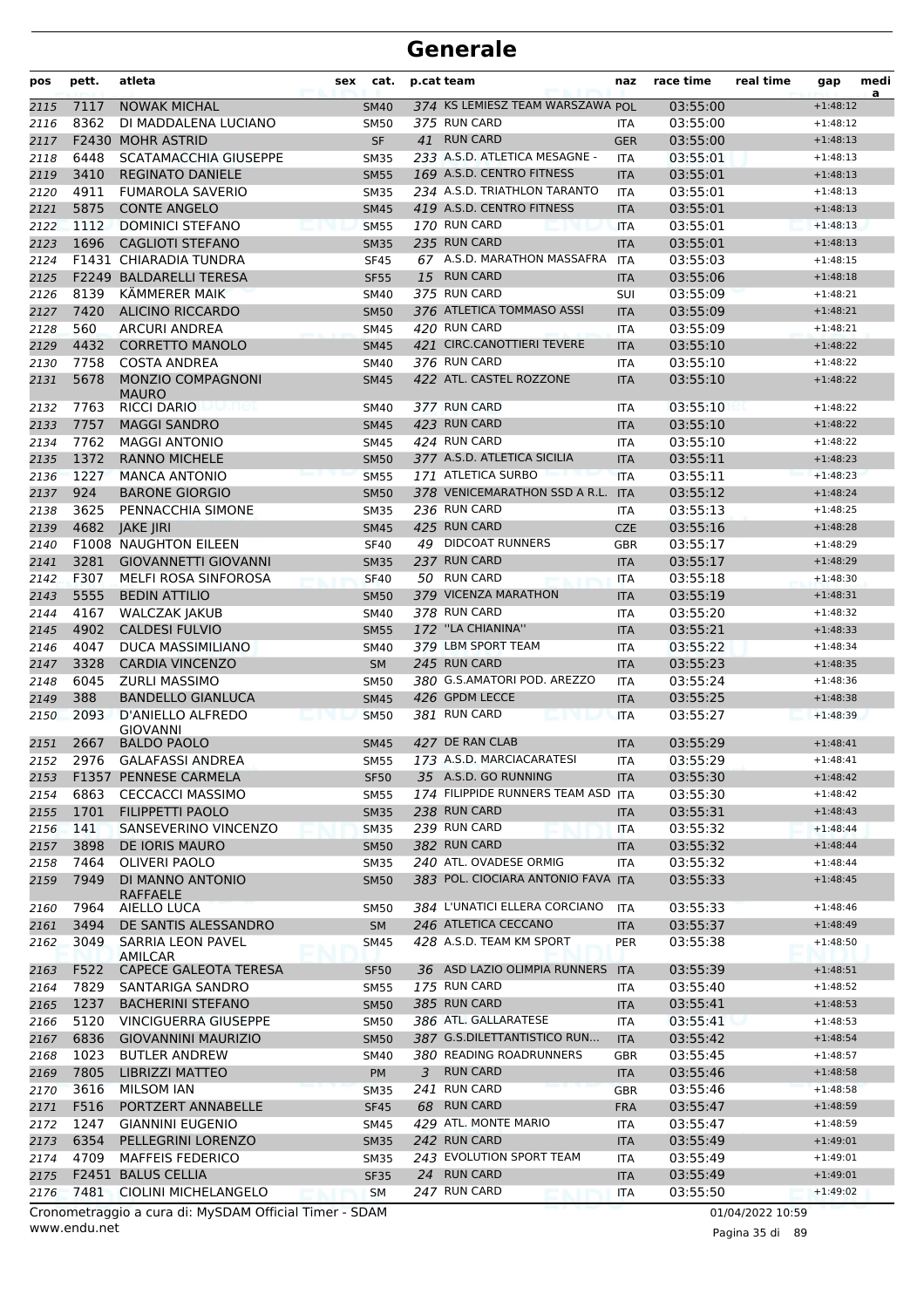| pos  | pett. | atleta                         | sex | cat.        |    | p.cat team                                 | naz        | race time | real time | gap        | medi<br>a |
|------|-------|--------------------------------|-----|-------------|----|--------------------------------------------|------------|-----------|-----------|------------|-----------|
| 2177 | 7643  | <b>MARTELLI MASSIMO</b>        |     | <b>SM55</b> |    | 176 POLISPORTIVA ELLERA ASD                | <b>ITA</b> | 03:55:52  |           | $+1:49:04$ |           |
| 2178 | 1877  | LAROTONDA PIERPASCAL           |     | <b>SM45</b> |    | 430 RUN CARD                               | ITA        | 03:55:54  |           | $+1:49:06$ |           |
| 2179 | 4296  | <b>LENTINI ROBERTO</b>         |     | <b>SM50</b> |    | 388 P.B.M. BOVISIO MASCIAGO                | <b>ITA</b> | 03:55:55  |           | $+1:49:07$ |           |
| 2180 | 6637  | <b>NIEWERDE MARKUS</b>         |     | <b>SM50</b> |    | 389 RUN CARD                               | <b>GER</b> | 03:55:55  |           | $+1:49:07$ |           |
| 2181 | 6030  | <b>VAN MULLEN PATRICE</b>      |     | <b>SM65</b> | 17 |                                            | <b>FRA</b> | 03:55:58  |           | $+1:49:10$ |           |
| 2182 | 7614  | <b>CAPONI DANIELE</b>          |     | SM45        |    | 431 ATLETICA CECCANO                       | ITA        | 03:55:59  |           | $+1:49:11$ |           |
| 2183 | 1821  | <b>RAINIERI LUCA</b>           |     | <b>SM45</b> |    | 432 KOS RUNNING A.S.D.                     | <b>ITA</b> | 03:56:00  |           | $+1:49:12$ |           |
| 2184 |       | F1306 ROMAN STEFANIA           |     | <b>SF45</b> |    | 69 SEVENLIFE SSD                           | <b>ITA</b> | 03:56:02  |           | $+1:49:14$ |           |
| 2185 | 272   | <b>CARLUCCI GIUSEPPE</b>       |     | <b>SM45</b> |    | 433 RUN CARD                               | <b>ITA</b> | 03:56:03  |           | $+1:49:16$ |           |
| 2186 | 5513  | <b>MEGLIOLA SERGIO</b>         |     | <b>SM50</b> |    | 390 RUN CARD                               | ITA        | 03:56:03  |           | $+1:49:16$ |           |
| 2187 | 7258  | <b>TALIENTO MARCO</b>          |     | <b>SM50</b> |    | 391 RUN CARD                               | <b>ITA</b> | 03:56:05  |           | $+1:49:17$ |           |
| 2188 | 4508  | PEDUCCI FRANCESCO              |     | <b>SM</b>   |    | 248 CORRO ERGO SUM RUNNERS                 | <b>ITA</b> | 03:56:05  |           | $+1:49:17$ |           |
| 2189 |       | F1443 POLLASTRO BARBARA        |     | <b>SF50</b> |    | 37 ATLETICA GALLIATE                       | <b>ITA</b> | 03:56:06  |           | $+1:49:18$ |           |
| 2190 | 8107  | <b>REALE VINCENZO</b>          |     | <b>SM50</b> |    | 392 RUN CARD                               | ITA        | 03:56:07  |           | $+1:49:19$ |           |
| 2191 | F590  | TILATI MARTINA                 |     | <b>SF45</b> |    | 70 JALMICCO CORSE                          | <b>ITA</b> | 03:56:07  |           | $+1:49:20$ |           |
| 2192 | 4465  | <b>CUMANT STEFAN</b>           |     | SM40        |    | 381 RUN CARD                               | <b>FRA</b> | 03:56:08  |           | $+1:49:20$ |           |
| 2193 | 3660  | <b>COLOMBU EMANUELE</b>        |     | <b>SM45</b> |    | 434 TIBURTINA RUNNING ROMA A.              | <b>ITA</b> | 03:56:09  |           | $+1:49:21$ |           |
| 2194 | 3821  | PATUMI ALESSANDRO              |     | <b>SM</b>   |    | 249 MARATHON CLUB CITTA' DI                | <b>ITA</b> | 03:56:10  |           | $+1:49:22$ |           |
| 2195 |       | F1746 SIRENI MARIELLA          |     | <b>SF45</b> | 71 | <b>RUN CARD</b>                            | <b>ITA</b> | 03:56:11  |           | $+1:49:23$ |           |
| 2196 | 977   | RUSSO LUIGI                    |     | <b>SM60</b> |    | 58 RUN CARD                                | ITA        | 03:56:12  |           | $+1:49:24$ |           |
| 2197 | 5965  | <b>DESAI GRÉGORI</b>           |     | <b>SM35</b> |    | 244 RUN CARD                               | <b>FRA</b> | 03:56:13  |           | $+1:49:25$ |           |
| 2198 | F144  | PALLUCCA CRISTIANA             |     | <b>SF</b>   |    | 42 RUN CARD                                | <b>ITA</b> | 03:56:13  |           | $+1:49:25$ |           |
| 2199 | 5677  | <b>MERLO FRANCESCO</b>         |     | <b>SM50</b> |    | 393 A.S.D. CC GIUSEPPE                     | <b>ITA</b> | 03:56:13  |           | $+1:49:25$ |           |
| 2200 | 5601  | <b>CECCA SAVERIO</b>           |     | SM40        |    | 382 MURGIA MARATHON                        | <b>ITA</b> | 03:56:14  |           | $+1:49:26$ |           |
| 2201 | 2474  | <b>BOMBELLI MATTEO</b>         |     | <b>SM45</b> |    | 435 BIKE & RUN                             | <b>ITA</b> | 03:56:14  |           | $+1:49:26$ |           |
| 2202 | 5470  | <b>FAVARO GIACOMO</b>          |     | <b>SM50</b> |    | 394 RUN CARD                               | <b>ITA</b> | 03:56:16  |           | $+1:49:28$ |           |
| 2203 | 7163  | <b>CRUZ REYES CARLOS</b>       |     | <b>SM40</b> |    | 383 RUN CARD                               | <b>ITA</b> | 03:56:16  |           | $+1:49:28$ |           |
| 2204 | 2408  | PIANGIARELLI STEFANO           |     | SM45        |    | 436 A.S.D. PIANO MA ARRIVIAMO              | <b>ITA</b> | 03:56:16  |           | $+1:49:28$ |           |
| 2205 | 2334  | <b>DELUIGI FABIO</b>           |     | <b>SM40</b> |    | 384 RUN CARD                               | <b>ITA</b> | 03:56:18  |           | $+1:49:30$ |           |
| 2206 | 5459  | LOMBARDI BIAGIO                |     | <b>SM45</b> |    | 437 A.S. QUELLI DELLA PINETA               | <b>ITA</b> | 03:56:18  |           | $+1:49:31$ |           |
|      |       | <b>CHRISTIAN</b>               |     |             |    | 385 A.S.D. CAVALLI DI RAZZA                |            |           |           |            |           |
| 2207 | 1273  | <b>GALATI FRANCESCO</b>        |     | <b>SM40</b> |    |                                            | <b>ITA</b> | 03:56:25  |           | $+1:49:37$ |           |
| 2208 | 6334  | SORRENTI ANTONIO               |     | <b>SM50</b> |    | 395 ATLETICA PRO CANOSA                    | ITA        | 03:56:25  |           | $+1:49:37$ |           |
| 2209 | 4987  | <b>COLOSSI NICOLA</b>          |     | <b>SM45</b> |    | 438 PODISTICA SOLIDARIETA'                 | <b>ITA</b> | 03:56:25  |           | $+1:49:37$ |           |
| 2210 | 1084  | PICA PAOLO                     |     | <b>SM65</b> |    | 18 LBM SPORT TEAM                          | ITA        | 03:56:26  |           | $+1:49:38$ |           |
| 2211 | F807  | PESAVENTO LIVIA                |     | <b>SF55</b> |    | 16 GSBR                                    | <b>ITA</b> | 03:56:28  |           | $+1:49:40$ |           |
| 2212 | 3115  | CIABATTINI LORENZO             |     | <b>SM50</b> |    | 396 RUN CARD<br>177 G.S. INTERFORZE TORINO | <b>ITA</b> | 03:56:28  |           | $+1:49:41$ |           |
| 2213 | 3368  | <b>CASTRIA DOMENICO</b>        |     | <b>SM55</b> |    |                                            | <b>ITA</b> | 03:56:30  |           | $+1:49:42$ |           |
| 2214 |       | <b>F1397 FIERIMONTE CHIARA</b> |     | <b>SF40</b> |    | 51 RUN & SMILE ASD                         | ITA        | 03:56:30  |           | $+1:49:42$ |           |
| 2215 |       | F1568 CERUELO DIEZ ANA MARIA   |     | <b>SF50</b> |    | 38 RUN CARD                                | <b>ESP</b> | 03:56:30  |           | $+1:49:43$ |           |
| 2216 | 762   | PELUSO CARLO                   |     | <b>SM50</b> |    | 397 ASD ISPICA RUNNING                     | ITA        | 03:56:31  |           | $+1:49:43$ |           |
| 2217 | F233  | D'AQUILA CRISTINA ANNA         |     | <b>SF35</b> |    | 25 ESERCITO 62-  REGGIMENTO                | <b>ITA</b> | 03:56:32  |           | $+1:49:44$ |           |
| 2218 | 3556  | <b>FRANCIONI TOMMASO</b>       |     | <b>SM40</b> |    | 386 G.S. LE PANCHE                         | ITA        | 03:56:32  |           | $+1:49:44$ |           |
| 2219 | 5999  | <b>CERRETO CLEMENTE</b>        |     | <b>SM55</b> |    | 178 ASD ROAD RUNNERS                       | <b>ITA</b> | 03:56:33  |           | $+1:49:46$ |           |
| 2220 | 7646  | SAMMARCO COSTANTINO            |     | <b>SM55</b> |    | 179 LBM SPORT TEAM                         | ITA        | 03:56:34  |           | $+1:49:46$ |           |
| 2221 | 1884  | <b>FUSCIARDI MAURIZIO</b>      |     | <b>SM55</b> |    | 180 RUN CARD                               | <b>ITA</b> | 03:56:39  |           | $+1:49:51$ |           |
| 2222 | 6542  | <b>COPPOLA EMMANUEL</b>        |     | SM45        |    | 439 RUN CARD                               | <b>BEL</b> | 03:56:39  |           | $+1:49:51$ |           |
| 2223 | 1858  | <b>LELOUP SIMON</b>            |     | <b>SM</b>   |    | 250 CA PUGET                               | <b>FRA</b> | 03:56:42  |           | $+1:49:54$ |           |
| 2224 | 5225  | LOMBARDI PIETRO                |     | <b>SM40</b> |    | 387 RUN CARD                               | ITA        | 03:56:44  |           | $+1:49:56$ |           |
| 2225 |       | F1825 ANTONACI SIMONA          |     | <b>SF45</b> |    | 72 SPORTS CLUB MELEGNANO                   | <b>ITA</b> | 03:56:47  |           | $+1:49:59$ |           |
| 2226 | 2850  | PRETOT JACKY                   |     | <b>SM60</b> |    | 59 US FORBACH                              | <b>FRA</b> | 03:56:47  |           | $+1:49:59$ |           |
| 2227 | 1560  | <b>GANASSIN FABIO</b>          |     | <b>SM35</b> |    | 245 RUN CARD                               | <b>ITA</b> | 03:56:47  |           | $+1:50:00$ |           |
| 2228 | 1454  | <b>BILATO SIMONE</b>           |     | <b>SM35</b> |    | 246 RUN CARD                               | ITA        | 03:56:48  |           | $+1:50:00$ |           |
| 2229 | 6654  | <b>GOLIGHER NICK</b>           |     | <b>SM45</b> |    | 440 SEDBERGH SCHOOL RUNNING GBR            |            | 03:56:48  |           | $+1:50:00$ |           |
| 2230 | 202   | <b>CIPOLLINI CARLO</b>         |     | SM40        |    | 388 RUN CARD                               | ITA        | 03:56:49  |           | $+1:50:01$ |           |
| 2231 | 3696  | <b>MENDES MICHAEL</b>          |     | <b>SM55</b> |    | 181 RUN CARD                               | <b>USA</b> | 03:56:49  |           | $+1:50:01$ |           |
| 2232 | 417   | <b>MAURA ANTONIO</b>           |     | <b>SM45</b> |    | 441 ATLETICA CECCANO                       | ITA        | 03:56:51  |           | $+1:50:03$ |           |
| 2233 | 6988  | <b>PANICO LUIGI</b>            |     | <b>SM40</b> |    | 389 RUN CARD                               | <b>ITA</b> | 03:56:51  |           | $+1:50:03$ |           |
| 2234 | 3511  | <b>MELLI LORENZO</b>           |     | <b>SM</b>   |    | 251 RUN CARD                               | ITA        | 03:56:51  |           | $+1:50:04$ |           |
| 2235 | 8382  | MATTEAZZI REMO                 |     | <b>SM60</b> |    | 60 RUNNERS TEAM ZANE'                      | <b>ITA</b> | 03:56:52  |           | $+1:50:04$ |           |
| 2236 | 519   | SIGNORATO MARCO                |     | SM45        |    | 442 RUN CARD                               | ITA        | 03:56:53  |           | $+1:50:05$ |           |
| 2237 | 7458  | DE BERNARDI EUGENIO            |     | <b>SM60</b> |    | 61 RUN CARD                                | <b>ITA</b> | 03:56:54  |           | $+1:50:06$ |           |
| 2238 | 3937  | <b>LOZZA ROBERTO</b>           |     | <b>SM35</b> |    | 247 RUN CARD                               | ITA        | 03:56:54  |           | $+1:50:07$ |           |
| 2239 | 1081  | <b>CONTI ENRICO</b>            |     | <b>SM55</b> |    | 182 I SARMATI                              | <b>ITA</b> | 03:56:55  |           | $+1:50:07$ |           |
|      |       |                                |     |             |    |                                            |            |           |           |            |           |

Pagina 36 di 89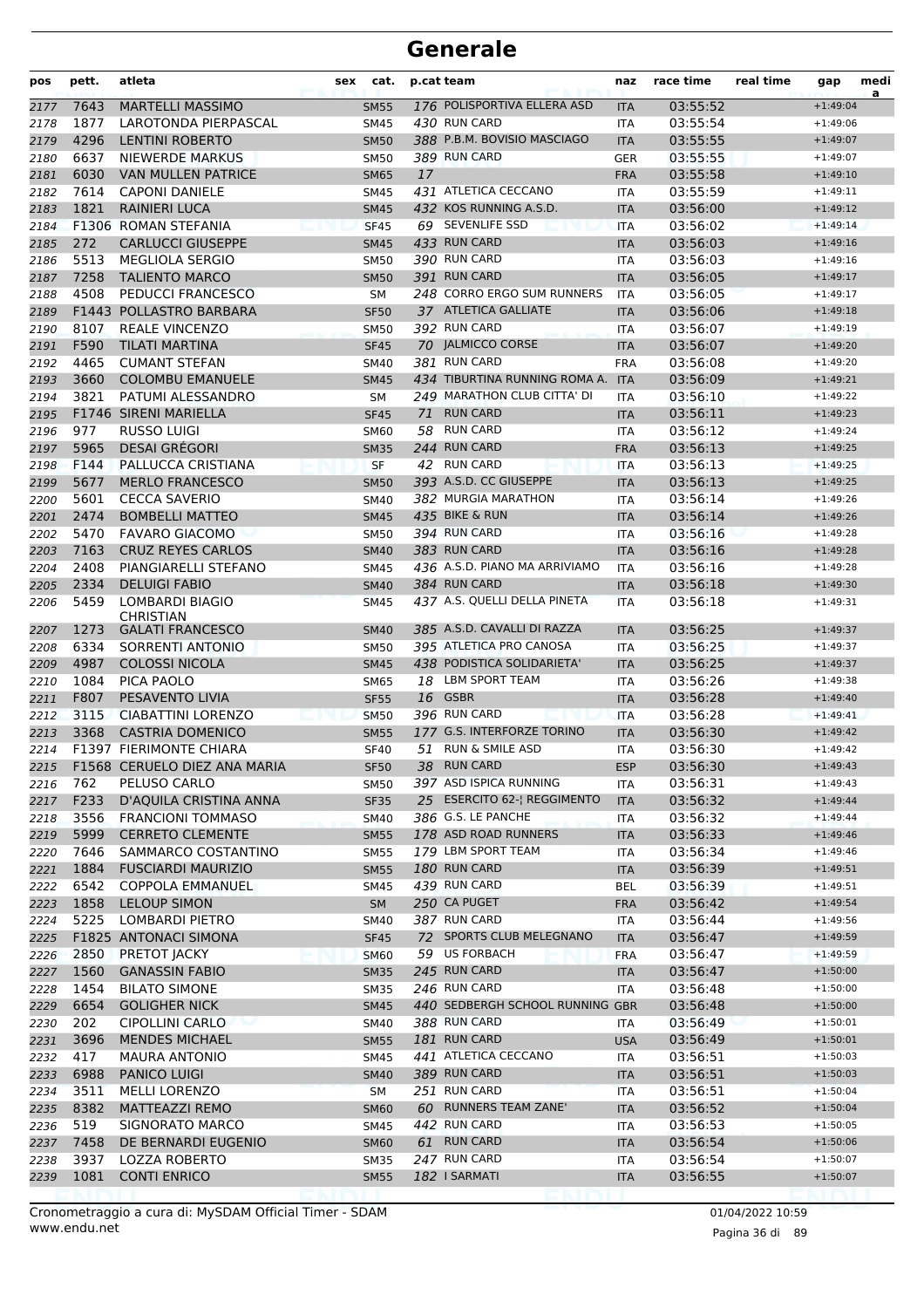| pos  | pett. | atleta                                      | sex | cat.        |    | p.cat team                          | naz        | race time | real time | gap        | medi<br>a |
|------|-------|---------------------------------------------|-----|-------------|----|-------------------------------------|------------|-----------|-----------|------------|-----------|
| 2240 | F302  | <b>BIFFONI RAFFAELLA</b>                    |     | <b>SF50</b> |    | 39 RUN CARD                         | <b>ITA</b> | 03:56:55  |           | $+1:50:07$ |           |
| 2241 | 968   | <b>DUFFAUT GILLES</b>                       |     | <b>SM50</b> |    | 398 COUR TFOREST                    | <b>FRA</b> | 03:56:57  |           | $+1:50:09$ |           |
| 2242 |       | F2387 TARALLO ALESSIA                       |     | <b>SF35</b> |    | 26 SPORT CENTER A.S.D.              | <b>ITA</b> | 03:56:58  |           | $+1:50:10$ |           |
| 2243 | 3910  | PICARDI GIOVANNI                            |     | <b>SM</b>   |    | 252 RUN CARD                        | <b>ITA</b> | 03:56:59  |           | $+1:50:11$ |           |
| 2244 | 7357  | <b>GIANNUZZI VITANTONIO</b>                 |     | <b>SM45</b> |    | 443 AVIS IN CORSA CONVERSANO        | <b>ITA</b> | 03:57:00  |           | $+1:50:12$ |           |
| 2245 | 4316  | <b>SAVIORI MARIO</b>                        |     | <b>SM55</b> |    | 183 SETTE LAGHI RUNNERS             | <b>ITA</b> | 03:57:00  |           | $+1:50:12$ |           |
| 2246 | 2660  | MONSANTO PHILIP JOHN                        |     | <b>SM</b>   |    | 253 RUN CARD                        | <b>ITA</b> | 03:57:02  |           | $+1:50:15$ |           |
| 2247 | 6021  | LA GALA EUGENIO                             |     | <b>SM50</b> |    | 399 GIOIA RUNNING A.S.D.            | <b>ITA</b> | 03:57:04  |           | $+1:50:16$ |           |
| 2248 | 4995  | DE GRANDIS MARCO                            |     | <b>SM50</b> |    | 400 ASD ZENA RUNNERS                | <b>ITA</b> | 03:57:06  |           | $+1:50:18$ |           |
| 2249 | 4862  | <b>ZANNI GABRIELE</b>                       |     | <b>SM45</b> |    | 444 RUNNERS CAPRIOLESE              | <b>ITA</b> | 03:57:07  |           | $+1:50:19$ |           |
| 2250 | 771   | <b>VOLINO PIETRO CARMINE</b>                |     | <b>SM35</b> |    | 248 RUN CARD                        | <b>ITA</b> | 03:57:07  |           | $+1:50:19$ |           |
| 2251 | 7380  | <b>MUSCO LUIGI</b>                          |     | <b>SM40</b> |    | 390 RUN CARD                        | <b>ITA</b> | 03:57:08  |           | $+1:50:20$ |           |
| 2252 | 7714  | <b>OLIVA FRANCO</b>                         |     | <b>SM55</b> |    | 184 RUN CARD                        | <b>ITA</b> | 03:57:09  |           | $+1:50:21$ |           |
| 2253 | 2775  | <b>ORTOLANI FRANCESCO</b>                   |     | <b>SM50</b> |    | 401 G.S. CAT SPORT ROMA             | <b>ITA</b> | 03:57:09  |           | $+1:50:21$ |           |
| 2254 | 8758  | <b>SCHINAIA GIULIO</b>                      |     | <b>SM</b>   |    | 254 RUN CARD                        | <b>ITA</b> | 03:57:11  |           | $+1:50:23$ |           |
| 2255 | 4142  | <b>GROSSI CLAUDIO</b>                       |     | <b>SM45</b> |    | 445 RUNTOME ASD                     | <b>ITA</b> | 03:57:12  |           | $+1:50:24$ |           |
| 2256 | 5823  | <b>KOLSTAD CHRISTIAN</b>                    |     | <b>SM35</b> |    | 249 RUN CARD                        | <b>NOR</b> | 03:57:12  |           | $+1:50:24$ |           |
| 2257 | 6404  | <b>MURGIA LUCA</b>                          |     | <b>SM45</b> |    | 446 DE RAN CLAB                     | ITA        | 03:57:12  |           | $+1:50:24$ |           |
| 2258 | 5945  | <b>MAZZONI ROBERTO</b>                      |     | <b>SM60</b> |    | 62 RUN CARD                         | SUI        | 03:57:13  |           | $+1:50:25$ |           |
| 2259 | 1772  | <b>STRIUKAS RAPOLAS</b>                     |     | <b>SM35</b> |    | 250 RUN CARD                        | LTU        | 03:57:13  |           | $+1:50:25$ |           |
| 2260 | 1663  | <b>MARZONA GIANLUCA</b>                     |     | <b>SM50</b> |    | 402 RUN CARD                        | <b>ITA</b> | 03:57:15  |           | $+1:50:27$ |           |
| 2261 | 5392  | <b>GIARROCCO DENI</b>                       |     | <b>SM50</b> |    | 403 ASD PODISTI FRENTANI            | <b>ITA</b> | 03:57:16  |           | $+1:50:28$ |           |
| 2262 |       | <b>F2039 ACOSTA CECILIA MARIA</b>           |     | <b>SF45</b> |    | 73 RUN CARD                         | <b>ARG</b> | 03:57:16  |           | $+1:50:29$ |           |
| 2263 | 6040  | <b>ROMANI GABRIELE</b>                      |     | <b>SM50</b> |    | 404 UNIONE SPORTIVA NAVE ASD        | <b>ITA</b> | 03:57:17  |           | $+1:50:29$ |           |
| 2264 | 7913  | <b>SAGGIO SILVIO</b>                        |     | <b>SM35</b> |    | 251 A.S.D. RUNNERS AVEZZANO         | <b>ITA</b> | 03:57:18  |           | $+1:50:30$ |           |
| 2265 | 5102  | <b>GIAMBRUNI EDOARDO</b>                    |     | <b>SM35</b> |    | 252 SPEZIA MARATHON DLF             | <b>ITA</b> | 03:57:21  |           | $+1:50:33$ |           |
| 2266 | 405   | <b>PASERO CHRISTIAN</b>                     |     | <b>SM35</b> |    | 253 SPEZIA MARATHON DLF             | <b>ITA</b> | 03:57:21  |           | $+1:50:33$ |           |
| 2267 | 5026  | <b>TRIMBOLI DOMENICO</b>                    |     | <b>SM40</b> |    | 391 RUN CARD                        | <b>ITA</b> | 03:57:21  |           | $+1:50:34$ |           |
| 2268 | 5233  | <b>ROMANO MARLON</b>                        |     | <b>SM45</b> |    | 447 ASD RUNNERS CHIETI              | <b>ITA</b> | 03:57:21  |           | $+1:50:34$ |           |
| 2269 |       | <b>F1772 TRIBBIOLI SILVIA</b>               |     | <b>SF50</b> |    | 40 GRIFO RUNNERS PERUGIA            | <b>ITA</b> | 03:57:22  |           | $+1:50:34$ |           |
| 2270 |       | F1545 BIANCHI BENEDETTA                     |     | <b>SF</b>   |    | 43 RUN CARD                         | <b>ITA</b> | 03:57:25  |           | $+1:50:37$ |           |
| 2271 | 4537  | <b>SCARPA LUIGI</b>                         |     | <b>SM55</b> |    | 185 TORRE ANNUNZIATA -              | <b>ITA</b> | 03:57:25  |           | $+1:50:37$ |           |
| 2272 | 8724  | <b>EMANUELE GAETANO</b><br><b>FRANCESCO</b> |     | <b>SM50</b> |    | 405 A.S.D. PODISTICA CAPO           | <b>ITA</b> | 03:57:25  |           | $+1:50:37$ |           |
| 2273 | 2915  | <b>ACCARDI SAVERIO</b>                      |     | <b>SM45</b> |    | 448 RUN CARD                        | <b>GBR</b> | 03:57:29  |           | $+1:50:41$ |           |
| 2274 | 1050  | <b>MICHELI MARIO</b>                        |     | <b>SM65</b> |    | 19 ATLETICA CECCANO                 | <b>ITA</b> | 03:57:30  |           | $+1:50:42$ |           |
| 2275 | 7191  | <b>PRESTIERI MANUEL</b>                     |     | <b>SM40</b> |    | 392 RUN CARD                        | <b>ITA</b> | 03:57:31  |           | $+1:50:43$ |           |
| 2276 | 4028  | <b>HAMARD JACQUES</b>                       |     | <b>SM55</b> |    | 186 RUN CARD                        | <b>FRA</b> | 03:57:31  |           | $+1:50:43$ |           |
| 2277 | 660   | LONGHITANO DAVID                            |     | <b>SM45</b> |    | 449 RUN CARD                        | ITA        | 03:57:31  |           | $+1:50:43$ |           |
| 2278 |       | 3521 FABRIS ANDREA                          |     | SM40        |    | 393 ULTRABERICUS TEAM A.S.D.        | <b>ITA</b> | 03:57:32  |           | $+1:50:44$ |           |
| 2279 | 7934  | <b>MAGGI ANGELO</b>                         |     | <b>SM40</b> |    | 394 A.S. AMATORI VILLA PAMPHILI ITA |            | 03:57:32  |           | $+1:50:44$ |           |
| 2280 | 3369  | DE BENEDICTIS NICOLA                        |     | <b>SM40</b> |    | 395 A.S.D. PIANO MA ARRIVIAMO       | <b>ITA</b> | 03:57:32  |           | $+1:50:44$ |           |
| 2281 | 2780  | PIACENTI GABRIELE                           |     | <b>SM45</b> |    | 450 TERNANA MARATHON CLUB A. ITA    |            | 03:57:33  |           | $+1:50:45$ |           |
| 2282 | 6729  | <b>GUASPARRI SIMONE</b>                     |     | <b>SM55</b> |    | 187 O.R.S.T. 2.0                    | <b>ITA</b> | 03:57:33  |           | $+1:50:45$ |           |
| 2283 | 6912  | <b>GUSMINI CLAUDIO</b>                      |     | SM          |    | 255 RUN CARD                        | <b>ITA</b> | 03:57:34  |           | $+1:50:46$ |           |
| 2284 | F829  | <b>ONGARO GRETA</b>                         |     | <b>SF</b>   |    | 44 RUN CARD                         | <b>ITA</b> | 03:57:36  |           | $+1:50:48$ |           |
| 2285 | 1012  | POCOBELLI AGOSTINO                          |     | SM40        |    | 396 ANTARES FREE RUNNER             | ITA        | 03:57:37  |           | $+1:50:49$ |           |
| 2286 | 4444  | <b>COLIN ALAIN</b>                          |     | <b>SM60</b> |    | 63 AS AIX LES BAINS                 | <b>FRA</b> | 03:57:38  |           | $+1:50:51$ |           |
| 2287 | 3925  | <b>ZENO PAOLO</b>                           |     | SM          |    | 256 ASD ATLETICA TRECATE            | ITA        | 03:57:39  |           | $+1:50:51$ |           |
| 2288 |       | <b>F1968 POIRIER CELINE</b>                 |     | <b>SF40</b> |    | 52 RUN CARD                         | <b>FRA</b> | 03:57:39  |           | $+1:50:51$ |           |
| 2289 | 6981  | RODOLICO MASSIMO                            |     | <b>SM55</b> |    | 188 PODISTICA SOLIDARIETA'          | <b>ITA</b> | 03:57:39  |           | $+1:50:52$ |           |
| 2290 | F661  | <b>COYLE GERALDINE</b>                      |     | <b>SF50</b> | 41 |                                     | <b>IRL</b> | 03:57:40  |           | $+1:50:52$ |           |
| 2291 | 7576  | NIBALI SIMONE                               |     | SM45        |    | 451 RUN CARD                        | ITA        | 03:57:41  |           | $+1:50:53$ |           |
| 2292 |       | F1311 SILENZI BARBARA                       |     | <b>SF50</b> |    | 42 ATLETICA CIVITANOVA              | <b>ITA</b> | 03:57:41  |           | $+1:50:53$ |           |
| 2293 | 8232  | PIGNATARO CRISTIAN                          |     | <b>SM35</b> |    | 254 RUN CARD                        | ITA        | 03:57:41  |           | $+1:50:53$ |           |
| 2294 | 7875  | <b>ILLICA MAGNANI NICOLA</b>                |     | <b>SM</b>   |    | 257 G.P. QUADRIFOGLIO               | <b>ITA</b> | 03:57:41  |           | $+1:50:53$ |           |
| 2295 | 3316  | <b>TROSINO FRANCESCO</b>                    |     | <b>SM50</b> |    | 406 ATLETICA WINNER FOLIGNO         | ITA        | 03:57:42  |           | $+1:50:54$ |           |
| 2296 | 4630  | <b>CAMPOFREDA FABRIZIO</b>                  |     | <b>SM55</b> |    | 189 ATLETICA SAN NICOLA             | <b>ITA</b> | 03:57:43  |           | $+1:50:55$ |           |
| 2297 | F102  | RICCIARDI TANIA                             |     | <b>SF40</b> |    | 53 POLISPORTIVA VENEZIA             | <b>ITA</b> | 03:57:45  |           | $+1:50:57$ |           |
| 2298 | 7070  | SCIORTINO ALESSANDRO                        |     | <b>SM50</b> |    | 407 LBM SPORT TEAM                  | <b>ITA</b> | 03:57:46  |           | $+1:50:58$ |           |
| 2299 | 562   | CAROTENUTO ANGELO                           |     | <b>SM35</b> |    | 255 RUN CARD                        | ITA        | 03:57:47  |           | $+1:50:59$ |           |
| 2300 |       | F2623 ORLANDI CHIARA                        |     | <b>SF45</b> |    | 74 G.S. AVIS AIDO URBINO            | <b>ITA</b> | 03:57:48  |           | $+1:51:00$ |           |
| 2301 | 5364  | ROSA ALBERTO                                |     | <b>SM40</b> |    | 397 POL. JOY CLUB FUEL TO RUN       | ITA        | 03:57:51  |           | $+1:51:03$ |           |
| 2302 | 4266  | <b>SARGENTI MARCO</b>                       |     | <b>SM50</b> |    | 408 A.S. AMATORI VILLA PAMPHILI     | <b>ITA</b> | 03:57:51  |           | $+1:51:04$ |           |
|      |       |                                             |     |             |    |                                     |            |           |           |            |           |

Pagina 37 di 89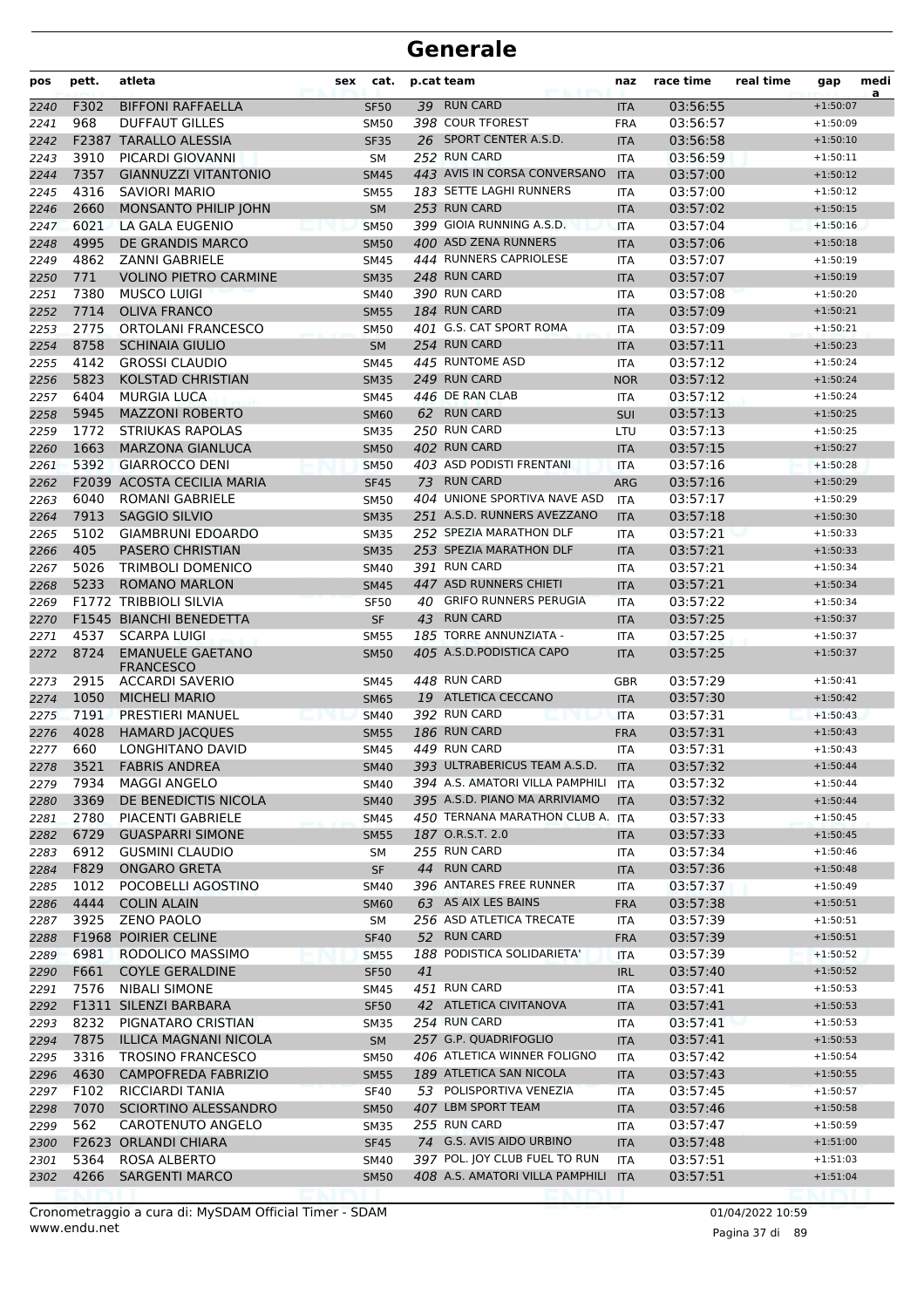| pos          | pett.        | atleta                                             | sex | cat.                       |    | p.cat team                                 | naz               | race time            | real time | gap                      | medi<br>a |
|--------------|--------------|----------------------------------------------------|-----|----------------------------|----|--------------------------------------------|-------------------|----------------------|-----------|--------------------------|-----------|
| 2303         | F1330        | RAVERA LAURA                                       |     | <b>SF35</b>                |    | 27 RUN CARD                                | <b>ITA</b>        | 03:57:52             |           | $+1:51:04$               |           |
| 2304         | 7935         | <b>CENTOFANTI GIAMPIERO</b>                        |     | <b>SM45</b>                |    | 452 RUN CARD                               | ITA               | 03:57:54             |           | $+1:51:06$               |           |
| 2305         | 3542         | <b>FINOTTO MATTEO</b>                              |     | <b>SM35</b>                |    | 256 ASD OLL SCARS                          | <b>ITA</b>        | 03:57:54             |           | $+1:51:06$               |           |
| 2306         | 946          | NAZZARRO GIULIANO                                  |     | <b>SM45</b>                |    | 453 RUN CARD                               | <b>ITA</b>        | 03:57:54             |           | $+1:51:06$               |           |
| 2307         | 3948         | <b>LAURITO PIERPAOLO</b>                           |     | <b>SM</b>                  |    | 258 A.S.D. TRA LE RIGHE                    | <b>ITA</b>        | 03:57:55             |           | $+1:51:07$               |           |
| 2308         | 1157         | DI CIOCCIO PIERO                                   |     | <b>SM55</b>                |    | 190 RUN CARD                               | <b>ITA</b>        | 03:57:55             |           | $+1:51:07$               |           |
| 2309         | 7031         | PASTORE FRANCESCO                                  |     | <b>SM35</b>                |    | 257 ATLETICA PRO CANOSA                    | <b>ITA</b>        | 03:57:55             |           | $+1:51:07$               |           |
| 2310         | 563          | O'CONNELL PATRICK                                  |     | <b>SM35</b>                |    | 258 TOGHER AC                              | <b>IRL</b>        | 03:57:56<br>03:57:56 |           | $+1:51:08$               |           |
| 2311         | 8786<br>F408 | LÖWENBERG CHRISTIAN<br><b>RIZZO DONATELLA</b>      |     | <b>SM35</b>                |    | 259 RUN CARD<br>75 A.S.D. CAVALLI DI RAZZA | <b>GER</b>        | 03:57:58             |           | $+1:51:08$<br>$+1:51:10$ |           |
| 2312<br>2313 | 4573         | <b>GOI IVAN DAVIDE</b>                             |     | <b>SF45</b><br><b>SM45</b> |    | 454 RUN CARD                               | ITA<br><b>ITA</b> | 03:57:58             |           | $+1:51:10$               |           |
| 2314         | 8026         | DI LORETO ALESSANDRO                               |     | <b>SM50</b>                |    | 409 ASD SPARTAN SPORT                      | ITA               | 03:58:02             |           | $+1:51:15$               |           |
| 2315         | 8035         | <b>FERRARA PARIDE</b>                              |     | <b>SM55</b>                |    | 191 CORSA DEI SANTI                        | <b>ITA</b>        | 03:58:04             |           | $+1:51:16$               |           |
| 2316         | 5486         | <b>HUND CHRISTIAN</b>                              |     | <b>SM45</b>                |    | 455 RUN CARD                               | <b>GER</b>        | 03:58:04             |           | $+1:51:16$               |           |
| 2317         | 3909         | PAONE DAVIDE                                       |     | <b>SM</b>                  |    | 259 RUN CARD                               | <b>ITA</b>        | 03:58:05             |           | $+1:51:17$               |           |
| 2318         | 4255         | SÜVEGES ATTILA                                     |     | <b>SM55</b>                |    | 192 RUN CARD                               | <b>HUN</b>        | 03:58:06             |           | $+1:51:18$               |           |
| 2319         | 1954         | <b>DEL CARLO ALESSIO</b>                           |     | <b>SM45</b>                |    | 456 RUN CARD                               | <b>ITA</b>        | 03:58:07             |           | $+1:51:19$               |           |
| 2320         | 2047         | <b>CHRAIBI YOUSSEF</b>                             |     | <b>SM40</b>                |    | 398 RUN CARD                               | <b>FRA</b>        | 03:58:08             |           | $+1:51:20$               |           |
| 2321         | 4352         | <b>FEBBRARO PATRICE</b>                            |     | <b>SM55</b>                |    | 193 UFIT ATHLETIC CLUB PUTEAUX FRA         |                   | 03:58:08             |           | $+1:51:20$               |           |
| 2322         | 2977         | <b>MARIZ LUCA</b>                                  |     | <b>SM55</b>                |    | 194 SPORT TEAM TRIGORIA ASD                | ITA               | 03:58:08             |           | $+1:51:20$               |           |
| 2323         | 2330         | PIEDALLU JÉRÔME                                    |     | <b>SM45</b>                |    | 457 US CREPY EN VALOIS                     | <b>FRA</b>        | 03:58:08             |           | $+1:51:20$               |           |
| 2324         | 421          | <b>NAVA ENRICO GIUSEPPE</b>                        |     | <b>SM60</b>                |    | 64 G.S. SAN DAMIANESE                      | <b>ITA</b>        | 03:58:09             |           | $+1:51:21$               |           |
| 2325         | F322         | <b>ANCONA CARLA</b>                                |     | <b>SF55</b>                | 17 | PODISTICA SOLIDARIETA'                     | <b>ITA</b>        | 03:58:10             |           | $+1:51:22$               |           |
| 2326         | 4072         | <b>SCHIFINO CARMINE</b>                            |     | <b>SM35</b>                |    | 260 RUN CARD                               | <b>ITA</b>        | 03:58:10             |           | $+1:51:22$               |           |
| 2327         | 7282         | PIZZONIA ALESSANDRO<br><b>NICOLA</b>               |     | <b>SM40</b>                |    | 399 LBM SPORT TEAM                         | <b>ITA</b>        | 03:58:10             |           | $+1:51:22$               |           |
| 2328         | 7068         | PIZZONIA PAOLO                                     |     | <b>SM40</b>                |    | 400 LBM SPORT TEAM                         | ITA               | 03:58:10             |           | $+1:51:22$               |           |
| 2329         |              | F1593 ZUBBOLI FRANCESCA                            |     | <b>SF50</b>                |    | 43 ASSISI RUNNERS ASD                      | <b>ITA</b>        | 03:58:10             |           | $+1:51:22$               |           |
| 2330         |              | F1794 DIPPENAAR WENDY                              |     | <b>SF55</b>                | 18 |                                            | <b>RSA</b>        | 03:58:11             |           | $+1:51:23$               |           |
| 2331         | 3167         | <b>BOUFFANDEAU HUGUES</b>                          |     | <b>SM45</b>                |    | 458 BLAGNAC SC                             | <b>FRA</b>        | 03:58:12             |           | $+1:51:24$               |           |
| 2332         | 8040         | <b>BORCAN LAURENTIU</b><br><b>ADRIAN</b>           |     | <b>SM55</b>                |    | 195 G.S. CAT SPORT ROMA                    | ITA               | 03:58:14             |           | $+1:51:26$               |           |
| 2333         | 4638         | MEZZABARBA FRANCO                                  |     | <b>SM55</b>                |    | 196 ASD ATLETICA LA SBARRA                 | <b>ITA</b>        | 03:58:16             |           | $+1:51:28$               |           |
| 2334         | 7770         | <b>RAIMONDI MICHELE</b>                            |     | <b>SM45</b>                |    | 459 GIOIA RUNNING A.S.D.                   | <b>ITA</b>        | 03:58:17             |           | $+1:51:29$               |           |
| 2335         | 507          | PANUNZIO GAETANO<br><b>MARIO</b>                   |     | <b>SM50</b>                |    | 410 A.S.D. ROAD RUNNING                    | <b>ITA</b>        | 03:58:22             |           | $+1:51:34$               |           |
| 2336         |              | <b>F2441 SGRAZZUTTI ALICE</b>                      |     | PF                         | 1  | A.S.D. A.N.B. FIAMME CREMISI               | <b>ITA</b>        | 03:58:22             |           | $+1:51:34$               |           |
| 2337         | 4294         | <b>LEONARDO SANTO</b>                              |     | <b>SM55</b>                |    | 197 POL. UNICREDIT                         | <b>ITA</b>        | 03:58:22             |           | $+1:51:35$               |           |
| 2338         | 3423         | PEVERIERI PAOLO                                    |     | <b>SM55</b>                |    | 198 A.S.D.PODISTICA AVIS                   | <b>ITA</b>        | 03:58:23             |           | $+1:51:35$               |           |
| 2339         | 7600         | <b>SICHI KEVIN</b>                                 |     | <b>SM40</b>                |    | 401 A.S.D. MARCIATORI                      | <b>ITA</b>        | 03:58:24             |           | $+1:51:36$               |           |
| 2340         | 1276         | DI GIACOMO ALESSIO                                 |     | SM40                       |    | 402 PODISTICA SOLIDARIETA'                 | ITA               | 03:58:24             |           | $+1:51:36$               |           |
| 2341         | 158          | <b>DIONISI MATTEO</b>                              |     | <b>SM35</b>                |    | 261 RUN CARD                               | <b>ITA</b>        | 03:58:24             |           | $+1:51:36$               |           |
| 2342         | 7360         | <b>DIONISI TIZIANO</b>                             |     | SM                         |    | 260 RUN CARD                               | <b>ITA</b>        | 03:58:24             |           | $+1:51:36$               |           |
| 2343         | 6352         | ALVAREZ VAZQUEZ<br><b>ENRIOUE</b>                  |     | <b>SM45</b>                |    | 460 RUN CARD                               | <b>ESP</b>        | 03:58:25             |           | $+1:51:37$               |           |
| 2344         |              | F1104 PIERANTONI EMANUELA                          |     | <b>SF45</b>                |    | 76 A.S.D. PODISTICA AVIS                   | ITA               | 03:58:25             |           | $+1:51:37$               |           |
| 2345         |              | F2513 SALOMONE SIMONETTA                           |     | <b>SF55</b>                | 19 | PODISTICA SOLIDARIETA'                     | <b>ITA</b>        | 03:58:26             |           | $+1:51:38$               |           |
| 2346         | 6180         | <b>GASPARRI ANGELO</b>                             |     | SM45                       |    | 461 RUN CARD                               | <b>ITA</b>        | 03:58:26             |           | $+1:51:38$               |           |
| 2347         | 1155         | <b>CAVALLARO GIUSEPPE</b><br><b>EMANUELE</b>       |     | <b>SM45</b>                |    | 462 M. C. MANOPPELLO SOGEDA                | <b>ITA</b>        | 03:58:28             |           | $+1:51:40$               |           |
| 2348         | 3033         | <b>MAURI ANTONIO</b>                               |     | SM40                       |    | 403 A.S.D. ATLETICA SARNICO                | ITA               | 03:58:29             |           | $+1:51:41$               |           |
| 2349         | 6409         | <b>GIGANTESCO PIERPAOLO</b>                        |     | <b>SM45</b>                |    | 463 IKKOS ATLETI TARANTO A.S.D. ITA        |                   | 03:58:29             |           | $+1:51:42$               |           |
| 2350         | 2065         | <b>TERRUZZI MASSIMILIANO</b>                       |     | <b>SM50</b>                |    | 411 DE RAN CLAB                            | <b>ITA</b>        | 03:58:30             |           | $+1:51:42$               |           |
| 2351         |              | F2258 CORMACK SUZANNE                              |     | <b>SF50</b>                |    | 44 ENGLAND ATHLETICS                       | <b>GBR</b>        | 03:58:30             |           | $+1:51:42$               |           |
| 2352         | 6813         | <b>MASSA NEVIO</b>                                 |     | SM45                       |    | 464 AMICI DELLA FATICA CESENA              | <b>ITA</b>        | 03:58:31             |           | $+1:51:43$               |           |
| 2353         | 4604         | <b>MAZIO MARZIO</b>                                |     | <b>SM50</b>                |    | 412 RUN CARD                               | <b>ITA</b>        | 03:58:31             |           | $+1:51:43$               |           |
| 2354         | 3523         | DELL'OLIO VITALIANO                                |     | SM40                       |    | 404 GSBR                                   | ITA               | 03:58:31             |           | $+1:51:43$               |           |
| 2355         |              | F2420 VITROTTI VALERIA                             |     | <b>SF35</b>                |    | 28 A.S. ROMA ROAD R.CLUB                   | <b>ITA</b>        | 03:58:31             |           | $+1:51:43$               |           |
| 2356         |              | F1587 CISTRIANI ANGELA                             |     | <b>SF40</b>                |    | 54 A.S.D. MEDITERRANEA<br>199 RUN CARD     | <b>ITA</b>        | 03:58:31             |           | $+1:51:44$               |           |
| 2357         | 3745<br>3474 | <b>SOETAERT PHILIP</b>                             |     | <b>SM55</b>                |    | 405 A.S.ATLETICA FALCONARA                 | <b>BEL</b>        | 03:58:32             |           | $+1:51:44$<br>$+1:51:45$ |           |
| 2358<br>2359 | 6939         | <b>GREGORINI MICHELE</b><br>MESSINA DANIEL ROSARIO |     | SM40<br><b>SM50</b>        |    | 413 A.S.D. ARCHIMEDE                       | ITA<br><b>ITA</b> | 03:58:33<br>03:58:33 |           | $+1:51:45$               |           |
| 2360         |              | F1423 LARGHER BARBARA                              |     | <b>SF40</b>                |    | 55 ASD CITTA' DI TRENTO                    | ITA               | 03:58:33             |           | $+1:51:46$               |           |
| 2361         |              | F2045 SBURLINO ALESSIA                             |     | <b>SF</b>                  |    | 45 PODISTICA SOLIDARIETA'                  | <b>ITA</b>        | 03:58:34             |           | $+1:51:46$               |           |
| 2362         | 2242         | DONIER ANTHONY                                     |     | SM                         |    | 261 RUN CARD                               | <b>FRA</b>        | 03:58:36             |           | $+1:51:48$               |           |
| 2363         | F607         | PAOLETTI MICHELA                                   |     | <b>SF50</b>                |    | 45 ASD LAVORATORI INTESA                   | <b>ITA</b>        | 03:58:36             |           | $+1:51:48$               |           |
|              |              |                                                    |     |                            |    |                                            |                   |                      |           |                          |           |

www.endu.net Cronometraggio a cura di: MySDAM Official Timer - SDAM 01/04/2022 10:59 01/04/2022 10:59

Pagina 38 di 89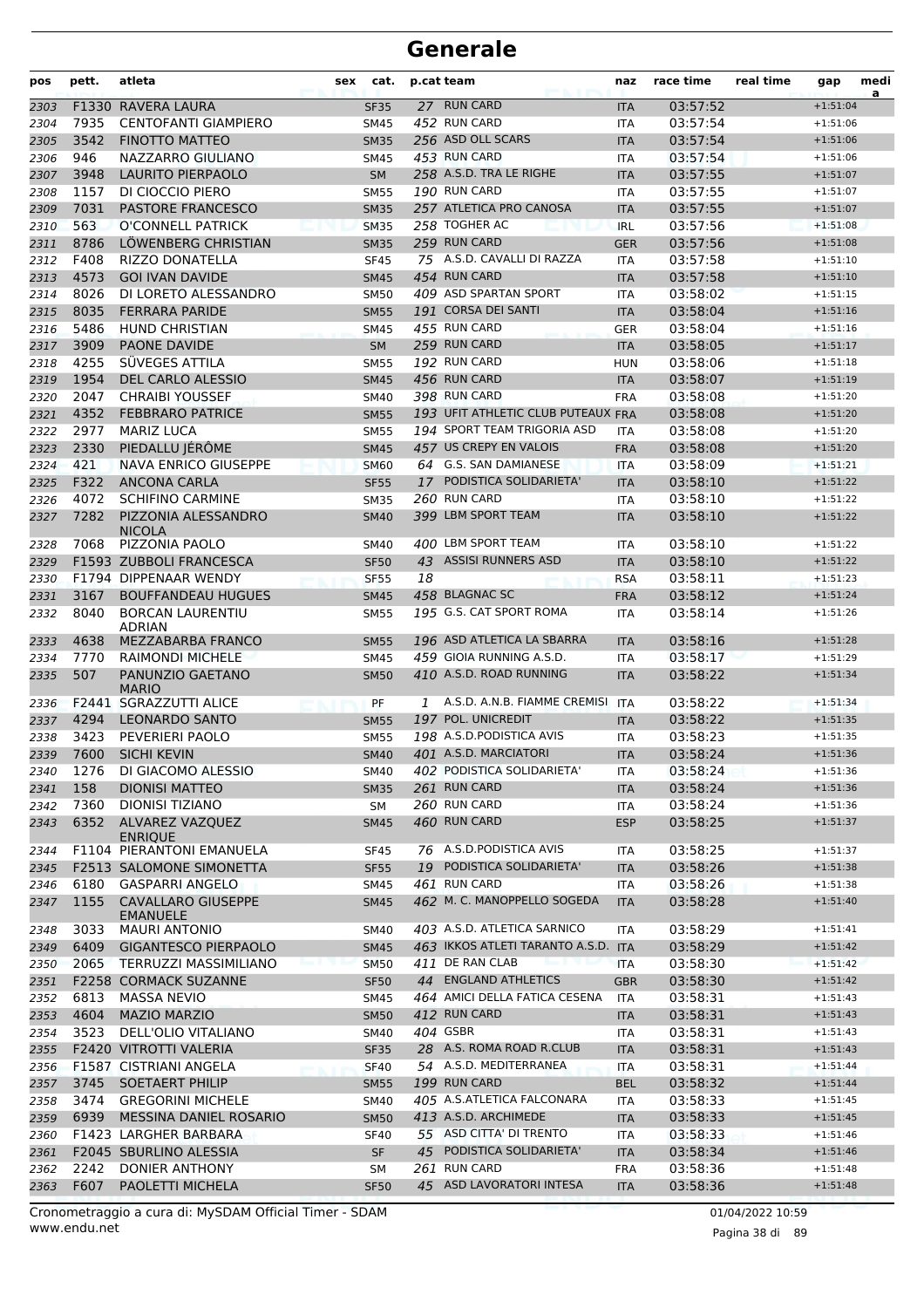| pos  | pett. | atleta                                            | sex | cat.        |                | p.cat team                         | naz        | race time | real time | gap        | medi<br>a |
|------|-------|---------------------------------------------------|-----|-------------|----------------|------------------------------------|------------|-----------|-----------|------------|-----------|
| 2364 |       | F1801 CELLI ELISA                                 |     | <b>SF45</b> |                | 77 ATLANTIDE                       | <b>ITA</b> | 03:58:37  |           | $+1:51:49$ |           |
| 2365 | 4993  | PANERO MATTIA                                     |     | <b>SM35</b> |                | 262 ALZAIA NAVIGLIO RUNNERS        | <b>ITA</b> | 03:58:38  |           | $+1:51:50$ |           |
| 2366 | 7944  | <b>RICCIO VINCENZO</b>                            |     | <b>SM45</b> |                | 465 RUN CARD                       | <b>ITA</b> | 03:58:38  |           | $+1:51:50$ |           |
| 2367 | F739  | PRINGUEZ MATHILDE                                 |     | SF          |                | 46 US CREPY EN VALOIS              | <b>FRA</b> | 03:58:39  |           | $+1:51:51$ |           |
| 2368 | 8767  | <b>BERTOCCHI LORENZO</b>                          |     | <b>SM</b>   |                | 262 A.S.D TEAM SPARTANS            | <b>ITA</b> | 03:58:40  |           | $+1:51:52$ |           |
| 2369 | 355   | <b>BREHE MICHAEL</b>                              |     | <b>SM60</b> |                | 65 RUN CARD                        | <b>GER</b> | 03:58:41  |           | $+1:51:53$ |           |
| 2370 | 4309  | <b>CERANTOLA GERRI</b>                            |     | <b>SM50</b> |                | 414 EMME RUNNING TEAM              | <b>ITA</b> | 03:58:41  |           | $+1:51:53$ |           |
| 2371 | 6259  | <b>BEYER STEFAN</b>                               |     | <b>SM55</b> |                | 200 RUN CARD                       | <b>GER</b> | 03:58:41  |           | $+1:51:53$ |           |
| 2372 |       | F2069 SACCO BOTTO ANNA                            |     | <b>SF60</b> |                | 2 A.S.D.DRAGONERO                  | <b>ITA</b> | 03:58:42  |           | $+1:51:54$ |           |
| 2373 | 3877  | <b>MERCORELLI MICHELE</b>                         |     | <b>SM35</b> |                | 263 A.S.D.PODISTICA AVIS           | <b>ITA</b> | 03:58:42  |           | $+1:51:54$ |           |
| 2374 | 5305  | <b>BORDIGNON LUCA</b>                             |     | <b>SM55</b> |                | 201 EMME RUNNING TEAM              | <b>ITA</b> | 03:58:43  |           | $+1:51:55$ |           |
| 2375 | 4106  | <b>BALLINI MIRKO</b>                              |     | <b>SM40</b> |                | 406 RUN CARD                       | <b>ITA</b> | 03:58:47  |           | $+1:51:59$ |           |
| 2376 | 6712  | <b>ZELONI MASSIMILIANO</b>                        |     | <b>SM40</b> |                | 407 RUN CARD                       | <b>ITA</b> | 03:58:47  |           | $+1:51:59$ |           |
| 2377 | 3477  | <b>BONANNI ANTONIO</b>                            |     | <b>SM65</b> |                | 20 A.S.D. PIANO MA ARRIVIAMO       | <b>ITA</b> | 03:58:49  |           | $+1:52:01$ |           |
| 2378 |       | <b>F2377 CANNAVO' CONCETTA</b>                    |     | <b>SF45</b> |                | 78 ATLETICA VIRTUS ACIREALE        | <b>ITA</b> | 03:58:49  |           | $+1:52:01$ |           |
|      |       | <b>GIUSEPPA</b>                                   |     |             |                |                                    |            |           |           |            |           |
| 2379 | 6079  | <b>SANNIA RICCARDO</b>                            |     | <b>SM50</b> |                | 415 GSBR                           | ITA        | 03:58:50  |           | $+1:52:02$ |           |
| 2380 | 8351  | <b>BELLI ROBERTO</b>                              |     | <b>SM65</b> | 21             | <b>RUN CARD</b>                    | <b>ITA</b> | 03:58:50  |           | $+1:52:02$ |           |
| 2381 | 6378  | <b>ABATE FAUSTO</b><br>net                        |     | <b>SM35</b> |                | 264 RUN CARD                       | <b>ITA</b> | 03:58:53  |           | $+1:52:05$ |           |
| 2382 | 3831  | <b>SCOTTI RICCARDO</b>                            |     | <b>SM40</b> |                | 408 RUNTOME ASD                    | <b>ITA</b> | 03:58:53  |           | $+1:52:05$ |           |
| 2383 | 3744  | <b>FRERI DANIELE MODESTO</b>                      |     | SM45        |                | 466 3C (COMP. CREMONESE            | <b>ITA</b> | 03:58:55  |           | $+1:52:07$ |           |
| 2384 | 5203  | <b>SERINO GERARDO</b>                             |     | <b>SM50</b> |                | 416 ITALIA MARATHON CLUB           | <b>ITA</b> | 03:58:55  |           | $+1:52:07$ |           |
| 2385 | 6331  | <b>GALANTE SALVATORE</b>                          |     | <b>SM50</b> |                | 417 RUN CARD                       | <b>ITA</b> | 03:58:55  |           | $+1:52:07$ |           |
|      |       | <b>MASSIMILIANO</b>                               |     |             |                |                                    |            |           |           |            |           |
| 2386 |       | F1941 SACRIPANTI PATRIZIA                         |     | <b>SF55</b> | 20             | LBM SPORT TEAM                     | <b>ITA</b> | 03:58:55  |           | $+1:52:07$ |           |
| 2387 | 1880  | LAMEDICA GIUSEPPE                                 |     | SM45        |                | 467 GSBR                           | ITA        | 03:58:56  |           | $+1:52:08$ |           |
| 2388 | 5174  | ZINGARIELLO PASQUALE                              |     | <b>SM45</b> |                | 468 ASD GRUPPO PODISTICO IL        | <b>ITA</b> | 03:58:56  |           | $+1:52:08$ |           |
| 2389 | 4634  | PATUZZI MARCELLO                                  |     | <b>SM50</b> |                | 418 POL. STELLA ALPINA RENAZZO ITA |            | 03:58:56  |           | $+1:52:09$ |           |
| 2390 | 7844  | DI CUNZOLO LUCIO                                  |     | <b>SM40</b> |                | 409 ASD SELE MARATHON EBOLI        | <b>ITA</b> | 03:58:57  |           | $+1:52:10$ |           |
| 2391 |       | <b>F2230 PIACENTINI MARIA</b><br><b>FRANCESCA</b> |     | <b>SF50</b> | 46             | POL. UNIVERSITA' FORO              | <b>ITA</b> | 03:58:59  |           | $+1:52:11$ |           |
| 2392 | 7088  | ROTA ROBERTO                                      |     | <b>SM50</b> |                | 419 ATLETICA CRAL BANCO            | <b>ITA</b> | 03:58:59  |           | $+1:52:11$ |           |
| 2393 | 3179  | METRANGOLO ANTONIO                                |     | <b>SM55</b> |                | 202 FORHANS TEAM                   | ITA        | 03:58:59  |           | $+1:52:12$ |           |
| 2394 | 7285  | <b>TASSINARI ANDREA</b>                           |     | <b>SM45</b> |                | 469 POL. STELLA ALPINA RENAZZO     | <b>ITA</b> | 03:59:01  |           | $+1:52:13$ |           |
| 2395 | F673  | <b>FARACE MARIA GRAZIA</b>                        |     | <b>SF40</b> |                | 56 ASD PODISTICA 2007              | <b>ITA</b> | 03:59:03  |           | $+1:52:15$ |           |
| 2396 | 3860  | <b>CONTE GIUSEPPE</b>                             |     | <b>SM45</b> |                | 470 RUN CARD                       | <b>ITA</b> | 03:59:03  |           | $+1:52:15$ |           |
| 2397 | 1179  | DI TARANTO MARCO                                  |     | <b>SM50</b> |                | 420 RUN CARD                       | <b>ITA</b> | 03:59:04  |           | $+1:52:16$ |           |
| 2398 | 3532  | <b>LA GANGA MARCO</b>                             |     | <b>SM70</b> | $\overline{4}$ | <b>RUN CARD</b>                    | <b>ITA</b> | 03:59:04  |           | $+1:52:17$ |           |
| 2399 | 6826  | <b>SANTORO SALVATORE</b>                          |     | SM40        |                | 410 RUN CARD                       | ITA        | 03:59:05  |           | $+1:52:17$ |           |
| 2400 | 3560  | <b>BERLATO GIOVANNI</b>                           |     | <b>SM60</b> |                | 66 SPORT RACE A.S.D.               | <b>ITA</b> | 03:59:05  |           | $+1:52:17$ |           |
| 2401 | 8697  | <b>MAIGROT FABIEN</b>                             |     | <b>SM50</b> |                | 421 RAMBOUILLET SPORTS             | <b>FRA</b> | 03:59:05  |           | $+1:52:17$ |           |
| 2402 | 3545  | <b>MASSIMI ERNESTO</b>                            |     | <b>SM50</b> |                | 422 ASD PODISTICA 2007             | <b>ITA</b> | 03:59:05  |           | $+1:52:17$ |           |
| 2403 | 7764  | DI RUSSO MARCO                                    |     | SM          |                | 263 RUN CARD                       | <b>ITA</b> | 03:59:06  |           | $+1:52:18$ |           |
| 2404 | 8206  | <b>CATALDI STEFANO</b>                            |     | <b>SM50</b> |                | 423 PODISTICA SOLIDARIETA'         | <b>ITA</b> | 03:59:06  |           | $+1:52:18$ |           |
| 2405 | 6615  | <b>GROTTAROLI MAURO</b>                           |     | <b>SM50</b> |                | 424 A.S. AMATORI VILLA PAMPHILI    | <b>ITA</b> | 03:59:10  |           | $+1:52:22$ |           |
| 2406 | 5521  | <b>FEDELI IRENEO</b>                              |     | <b>SM65</b> |                | 22 ASD RUNNERS FOR                 | <b>ITA</b> | 03:59:14  |           | $+1:52:26$ |           |
| 2407 | 3617  | <b>BILDE PIERRE</b>                               |     | SM65        |                | 23 RUN CARD                        | <b>FRA</b> | 03:59:15  |           | $+1:52:27$ |           |
| 2408 | 686   | <b>DIONISI ANTONELLO</b>                          |     | <b>SM40</b> |                | 411 RUN CARD                       | <b>ITA</b> | 03:59:15  |           | $+1:52:27$ |           |
| 2409 | 7720  | <b>BOSCHETTI MAURO</b>                            |     | <b>SM55</b> |                | 203 A.S.D. PIANO MA ARRIVIAMO      | ITA        | 03:59:15  |           | $+1:52:28$ |           |
| 2410 | 4263  | <b>VANDELLI LUIGI</b>                             |     | <b>SM55</b> |                | 204 ASD POD. LIPPO CALDERARA       | <b>ITA</b> | 03:59:17  |           | $+1:52:29$ |           |
| 2411 | 190   | <b>GAUCHER PIERRE-</b>                            |     | SM          |                | 264 RUN CARD                       | <b>FRA</b> | 03:59:17  |           | $+1:52:29$ |           |
|      |       | ALEXANDRE<br>LUCHETTA ALESSANDRO                  |     |             |                | 425 S.E.F. STAMURA ANCONA A.S.     | <b>ITA</b> |           |           | $+1:52:29$ |           |
| 2412 | 2034  |                                                   |     | <b>SM50</b> |                |                                    |            | 03:59:17  |           |            |           |
| 2413 | 2644  | MIRABELLA MARCO                                   |     | SM40        |                | 412 RUN CARD                       | ITA        | 03:59:18  |           | $+1:52:30$ |           |
| 2414 |       | F2279 MITTERRIGGER LISA                           |     | <b>SF</b>   |                | 47 GSBR                            | <b>ITA</b> | 03:59:18  |           | $+1:52:30$ |           |
| 2415 | 3418  | FILIPPI FARMAR NICOLA                             |     | <b>SM35</b> |                | 265 SPORT RACE A.S.D.              | ITA        | 03:59:18  |           | $+1:52:31$ |           |
| 2416 | 7168  | RAMOGNINO GENTILE<br><b>CLAUDIO</b>               |     | <b>SM45</b> |                | 471 A.S.D. ESERCITO                | <b>ITA</b> | 03:59:19  |           | $+1:52:31$ |           |
| 2417 | 1250  | DI BRITA NUNZIO                                   |     | <b>SM45</b> |                | 472 I PODISTI DI CAPITANATA        | ITA        | 03:59:19  |           | $+1:52:31$ |           |
| 2418 | 3312  | ANGELOZZI MATTEO                                  |     | <b>SM</b>   |                | 265 ATLETICA CIVITANOVA            | <b>ITA</b> | 03:59:20  |           | $+1:52:32$ |           |
| 2419 | 1592  | <b>MASIERO FABIANO</b>                            |     | SM45        |                | 473 RUN CARD                       | ITA        | 03:59:23  |           | $+1:52:35$ |           |
| 2420 | 1203  | DI PIETRO FRANCESCO<br><b>ROSARIO</b>             |     | <b>SM60</b> |                | 67 PODISTICA SOLIDARIETA'          | <b>ITA</b> | 03:59:27  |           | $+1:52:39$ |           |
| 2421 | 8336  | MARCANTOGNINI SERGIO                              |     | <b>SM35</b> |                | 266 ATLETICA MONFALCONE            | <b>ITA</b> | 03:59:27  |           | $+1:52:39$ |           |
| 2422 | 1140  | <b>TRAVERSI VERSISTIANO</b>                       |     | <b>SM45</b> |                | 474 RUN CARD                       | <b>ITA</b> | 03:59:27  |           | $+1:52:39$ |           |
| 2423 | 6281  | <b>MELANDRI MIRKO</b>                             |     | SM45        |                | 475 PROGETTO CROSSFIT              | ITA        | 03:59:27  |           | $+1:52:39$ |           |
|      |       |                                                   |     |             |                |                                    |            |           |           |            |           |

www.endu.net Cronometraggio a cura di: MySDAM Official Timer - SDAM 01/04/2022 10:59 01/04/2022 10:59

Pagina 39 di 89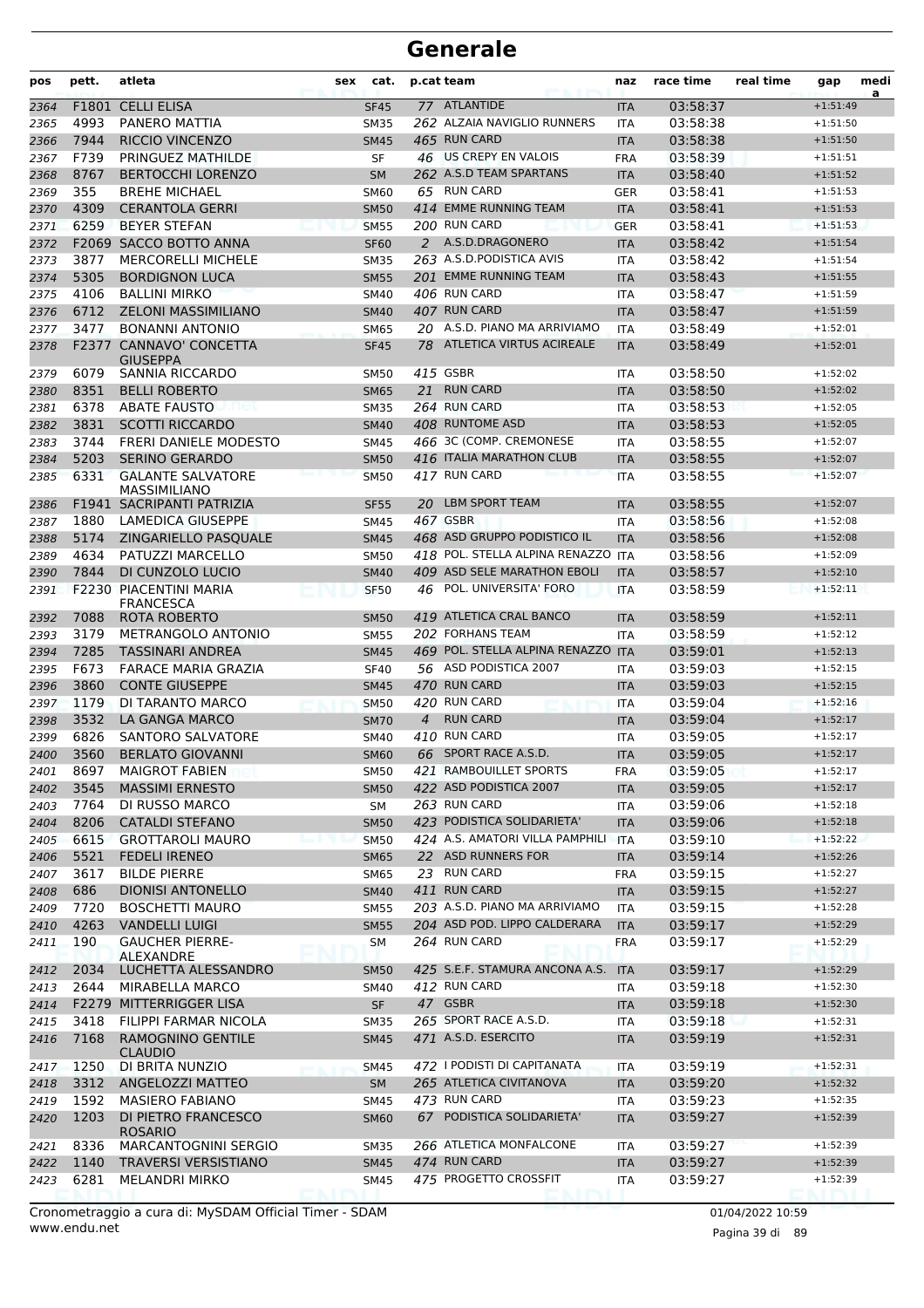| pos  | pett. | atleta                                                 | cat.<br>sex |    | p.cat team                        | naz        | race time | real time        | gap        | medi<br>a |
|------|-------|--------------------------------------------------------|-------------|----|-----------------------------------|------------|-----------|------------------|------------|-----------|
| 2424 | F1316 | <b>BRAMATI ELISA</b>                                   | <b>SF35</b> |    | 29 RUN CARD                       | <b>ITA</b> | 03:59:27  |                  | $+1:52:40$ |           |
| 2425 | 4408  | <b>BAUDE PHILIPPE</b>                                  | <b>SM50</b> |    | 426 RUN CARD                      | <b>FRA</b> | 03:59:28  |                  | $+1:52:40$ |           |
| 2426 | 2550  | <b>TOMASINI MARIO</b>                                  | <b>SM</b>   |    | 266 RUN CARD                      | <b>ITA</b> | 03:59:28  |                  | $+1:52:40$ |           |
| 2427 | 3533  | <b>GESSI LUCA</b>                                      | SΜ          |    | 267 RUN CARD                      | <b>ITA</b> | 03:59:29  |                  | $+1:52:41$ |           |
| 2428 | 8340  | DE GIOSA LUCA                                          | <b>SM</b>   |    | 268 RUN CARD                      | <b>ITA</b> | 03:59:30  |                  | $+1:52:42$ |           |
| 2429 | 3212  | <b>BAGALINI LUCA</b>                                   | <b>SM40</b> |    | 413 RUN CARD                      | <b>ITA</b> | 03:59:30  |                  | $+1:52:42$ |           |
| 2430 | 3291  | <b>CORATELLA MARCO</b>                                 | <b>SM40</b> |    | 414 RUN CARD                      | <b>ITA</b> | 03:59:30  |                  | $+1:52:42$ |           |
| 2431 | 6748  | <b>BIANCHI SERGIO</b>                                  | <b>SM55</b> |    | 205 RUNNERS CAPRIOLESE            | <b>ITA</b> | 03:59:32  |                  | $+1:52:44$ |           |
| 2432 | 5982  | <b>BENAKOVIC IVAN</b>                                  | <b>SM</b>   |    | 269 RUN CARD                      | <b>CRO</b> | 03:59:33  |                  | $+1:52:45$ |           |
| 2433 | 7956  | <b>ACUNZO PASQUALE</b>                                 | <b>SM55</b> |    | 206 ATL. MONTE MARIO              | <b>ITA</b> | 03:59:33  |                  | $+1:52:45$ |           |
| 2434 | 391   | <b>LORUSSO VENTURO</b><br><b>GERARDO</b>               | <b>SM60</b> |    | 68 LA FABRICA DI CORSA            | <b>ITA</b> | 03:59:33  |                  | $+1:52:45$ |           |
| 2435 | 4262  | <b>VICARINI GIAN FILIPPO</b>                           | <b>SM55</b> |    | 207 GSBR                          | <b>ITA</b> | 03:59:33  |                  | $+1:52:45$ |           |
| 2436 | 120   | <b>SEMPRINI ROBERTO</b>                                | <b>SM55</b> |    | 208 GRUPPO MARCIATORI             | <b>ITA</b> | 03:59:35  |                  | $+1:52:47$ |           |
| 2437 |       | F2309 MAGNAGO LISA                                     | <b>SF45</b> |    | 79 A.S.D. PIANO MA ARRIVIAMO      | <b>ITA</b> | 03:59:35  |                  | $+1:52:47$ |           |
| 2438 | 7813  | PANGIA NICOLA                                          | <b>SM45</b> |    | 476 6 IN MOVIMENTO A.S.D.         | <b>ITA</b> | 03:59:35  |                  | $+1:52:47$ |           |
| 2439 | 7639  | <b>BONAMIGO MARCO</b>                                  | <b>SM40</b> |    | 415 RUN CARD                      | <b>ITA</b> | 03:59:35  |                  | $+1:52:47$ |           |
| 2440 | 7821  | <b>CINQUANTINI MARCO</b>                               | <b>SM</b>   |    | 270 A.S.D. ATLETICA AMA           | <b>ITA</b> | 03:59:36  |                  | $+1:52:48$ |           |
| 2441 | 7648  | <b>MANNUCCI MARCO</b>                                  | <b>SM45</b> |    | 477 RUN CARD                      | <b>ITA</b> | 03:59:36  |                  | $+1:52:48$ |           |
| 2442 | 6464  | PIROVANO GIANCARLO                                     | <b>SM55</b> |    | 209 GRUPPO PODISTICO MELZO A.     | <b>ITA</b> | 03:59:36  |                  | $+1:52:48$ |           |
| 2443 | 8369  | <b>CRISCENTI ANDREA</b>                                | <b>SM50</b> |    | 427 RUN CARD                      | <b>ITA</b> | 03:59:36  |                  | $+1:52:48$ |           |
| 2444 | 7738  | <b>ADDICOTT PAUL NIGEL</b>                             | <b>SM35</b> |    | 267 RUN CARD                      | <b>GBR</b> | 03:59:37  |                  | $+1:52:49$ |           |
| 2445 | 6359  | <b>IORIO STEFANO</b>                                   | <b>SM</b>   |    | 271 RUN CARD                      | <b>ITA</b> | 03:59:37  |                  | $+1:52:49$ |           |
| 2446 | 1648  | PALMERINI ALESSANDRO                                   | <b>SM45</b> |    | 478 LBM SPORT TEAM                | <b>ITA</b> | 03:59:38  |                  | $+1:52:51$ |           |
| 2447 | 6463  | <b>FONTANA LUCA</b>                                    | <b>SM50</b> |    | 428 CAGLIARI MARATHON CLUB        | <b>ITA</b> | 03:59:39  |                  | $+1:52:51$ |           |
| 2448 |       | F2050 HUDER-TITOTTO MANDY                              | <b>SF40</b> |    | 57 OLYMPIQUE CABRIES CALAS        | <b>FRA</b> | 03:59:39  |                  | $+1:52:51$ |           |
| 2449 |       | F2367 LORUSSO ROSA                                     | <b>SF45</b> |    | 80 BARI ROAD RUNNERS CLUB         | ITA        | 03:59:40  |                  | $+1:52:52$ |           |
| 2450 | 2336  | <b>DESPORTES ALEXIS</b>                                | <b>SM</b>   |    | 272 RUN CARD                      | <b>FRA</b> | 03:59:40  |                  | $+1:52:52$ |           |
| 2451 | 3853  | MONTEROSSO SALVATORE<br><b>MIRCO</b>                   | <b>SM35</b> |    | 268 ATLETICA CIVITANOVA           | <b>ITA</b> | 03:59:40  |                  | $+1:52:52$ |           |
| 2452 | 4501  | <b>MAROTTA FRANCESCO</b>                               | <b>SM60</b> |    | 69 RUN CARD                       | <b>ITA</b> | 03:59:41  |                  | $+1:52:53$ |           |
| 2453 | 1456  | <b>BRIATA WALTER</b>                                   | <b>SM35</b> |    | 269 S.S. RUNNERS LOANO            | <b>ITA</b> | 03:59:42  |                  | $+1:52:54$ |           |
| 2454 | 7634  | <b>ARSHAD BJORN</b>                                    | <b>SM40</b> |    | 416 RUN CARD                      | <b>BEL</b> | 03:59:42  |                  | $+1:52:55$ |           |
| 2455 | 7835  | CARROZZINO ALESSIO                                     | <b>SM35</b> |    | 270 RUN CARD                      | <b>ITA</b> | 03:59:43  |                  | $+1:52:55$ |           |
| 2456 |       | F2307 MATTIUZZI CLAUDIA                                | <b>SF35</b> |    | 30 ASD LUCCA MARATHON             | <b>ITA</b> | 03:59:44  |                  | $+1:52:57$ |           |
| 2457 | 4115  | ALFANI PAOLO                                           | <b>SM50</b> |    | 429 RUN CARD                      | <b>ITA</b> | 03:59:45  |                  | $+1:52:57$ |           |
| 2458 | 7326  | <b>BOZZO MASSIMO</b>                                   | <b>SM60</b> |    | 70 A.S.D. IL CAMPANILE            | <b>ITA</b> | 03:59:45  |                  | $+1:52:57$ |           |
| 2459 |       | <b>F1528 ANTONACCI IDA</b>                             | <b>SF45</b> | 81 | ASD LUCCA MARATHON                | <b>ITA</b> | 03:59:45  |                  | $+1:52:57$ |           |
| 2460 | 8702  | <b>GIUSTI ERALDO</b>                                   | <b>SM35</b> |    | 271 A.S.D. GO RUNNING             | <b>ITA</b> | 03:59:51  |                  | $+1:53:03$ |           |
| 2461 | 8229  | <b>AVALLONE ALESSANDRO</b>                             | <b>SM40</b> |    | 417 CALCATERRA SPORT ASD          | ITA        | 03:59:52  |                  | $+1:53:04$ |           |
| 2462 | 4694  | <b>STABILE CARLO</b>                                   | <b>SM65</b> |    | 24 A.S.D. GO RUNNING              | <b>ITA</b> | 03:59:52  |                  | $+1:53:05$ |           |
| 2463 | 327   | PALLIZZI ROBERTO<br><b>GABRIELE</b>                    | SM50        |    | 430 G.P.PRETUZI RUNNERS           | ITA        | 03:59:53  |                  | $+1:53:05$ |           |
| 2464 | 3742  | DI MARCO MASSIMILIANO                                  | <b>SM50</b> |    | 431 G.P.PRETUZI RUNNERS           | <b>ITA</b> | 03:59:54  |                  | $+1:53:06$ |           |
| 2465 | 3688  | <b>ZEFI ALEKSANDER</b>                                 | <b>SM40</b> |    | 418 RUN CARD                      | <b>ALB</b> | 03:59:56  |                  | $+1:53:08$ |           |
| 2466 | 4431  | <b>BERTACCHI LORENZO</b>                               | <b>SM50</b> |    | 432 RUN CARD                      | <b>ITA</b> | 03:59:56  |                  | $+1:53:09$ |           |
| 2467 |       | F2023 GOTTI LORENZA                                    | <b>SF55</b> |    | 21 A.S. AMATORI VILLA PAMPHILI    | <b>ITA</b> | 03:59:57  |                  | $+1:53:09$ |           |
| 2468 | 6579  | MELCHIORRE MASSIMO                                     | <b>SM50</b> |    | 433 LBM SPORT TEAM                | <b>ITA</b> | 03:59:58  |                  | $+1:53:10$ |           |
| 2469 | 3564  | <b>MONTONI AUGUSTO</b>                                 | <b>SM35</b> |    | 272 U.S. DOLOMITICA ASD           | <b>ITA</b> | 03:59:58  |                  | $+1:53:10$ |           |
| 2470 | 2760  | HÖSSLER JOACHIM                                        | <b>SM45</b> |    | 479 RUN CARD                      | <b>GER</b> | 03:59:59  |                  | $+1:53:11$ |           |
| 2471 |       | F2038 HALLIDAY CHRISTIANA<br><b>ROSE</b>               | <b>SF</b>   |    | 48 MID ATLANTIC ATHLETIC CLUB GBR |            | 04:00:00  |                  | $+1:53:12$ |           |
| 2472 | 3447  | <b>RICATTI DENIS</b>                                   | SM40        |    | 419 SPORT RACE A.S.D.             | <b>ITA</b> | 04:00:00  |                  | $+1:53:12$ |           |
| 2473 | 6707  | HALLIDAY EDWARD NEIL                                   | <b>SM65</b> |    | 25 MID ATLANTIC ATHLETIC          | GBR        | 04:00:01  |                  | $+1:53:13$ |           |
| 2474 | 5283  | NICASSIO TOMMASO                                       | SM          |    | 273 A.S. DOF AMATORI TURI         | <b>ITA</b> | 04:00:04  |                  | $+1:53:17$ |           |
| 2475 |       | F1037 OGRODNIK MARIA RENATA                            | <b>SF40</b> |    | 58 ASD TERMINI MARATHON E         | <b>POL</b> | 04:00:07  |                  | $+1:53:19$ |           |
| 2476 | 5446  | DI PIERRO FABIO                                        | <b>SM35</b> |    | 273 CLUB CORRERE GALATINA         | <b>ITA</b> | 04:00:07  |                  | $+1:53:19$ |           |
| 2477 |       | F1291 CIFANI BARBARA                                   | <b>SF55</b> |    | 22 GSBR                           | <b>ITA</b> | 04:00:07  |                  | $+1:53:19$ |           |
| 2478 | 463   | CAROLILLO DAMIANO                                      | <b>SM55</b> |    | 210 RUN CARD                      | <b>FRA</b> | 04:00:11  |                  | $+1:53:24$ |           |
| 2479 | 6603  | <b>MONTELLA ANTONIO</b>                                | <b>SM60</b> |    | 71 A.P.D. ATLETICA SCAFATI        | <b>ITA</b> | 04:00:13  |                  | $+1:53:25$ |           |
| 2480 | F1177 | <b>FRERI GISELLA</b>                                   | <b>SF50</b> |    | 47 3C (COMP. CREMONESE            | <b>ITA</b> | 04:00:13  |                  | $+1:53:25$ |           |
| 2481 | 290   | <b>PIZZO MICHELE</b>                                   | SM50        |    | 434 SALCUS                        | <b>ITA</b> | 04:00:14  |                  | $+1:53:26$ |           |
| 2482 | 5608  | <b>VENTURA VINCENZO</b>                                | <b>SM50</b> |    | 435 MURGIA MARATHON               | <b>ITA</b> | 04:00:17  |                  | $+1:53:29$ |           |
| 2483 | 8034  | <b>STANCHIERI LUCA</b>                                 | <b>SM55</b> |    | 211 RUN CARD                      | <b>ITA</b> | 04:00:18  |                  | $+1:53:30$ |           |
| 2484 |       | F1601 DELLA LIBERA SARA                                | <b>SF45</b> |    | 82 RUN CARD                       | <b>ITA</b> | 04:00:18  |                  | $+1:53:30$ |           |
| 2485 | 2035  | <b>FORLIN ALLAN</b>                                    | <b>SM45</b> |    | 480 MARATHON LEGNAGO              | <b>ITA</b> | 04:00:21  |                  | $+1:53:33$ |           |
|      |       | Cronometraggio a cura di: MySDAM Official Timer - SDAM |             |    |                                   |            |           | 01/04/2022 10:59 |            |           |

www.endu.net

Pagina 40 di 89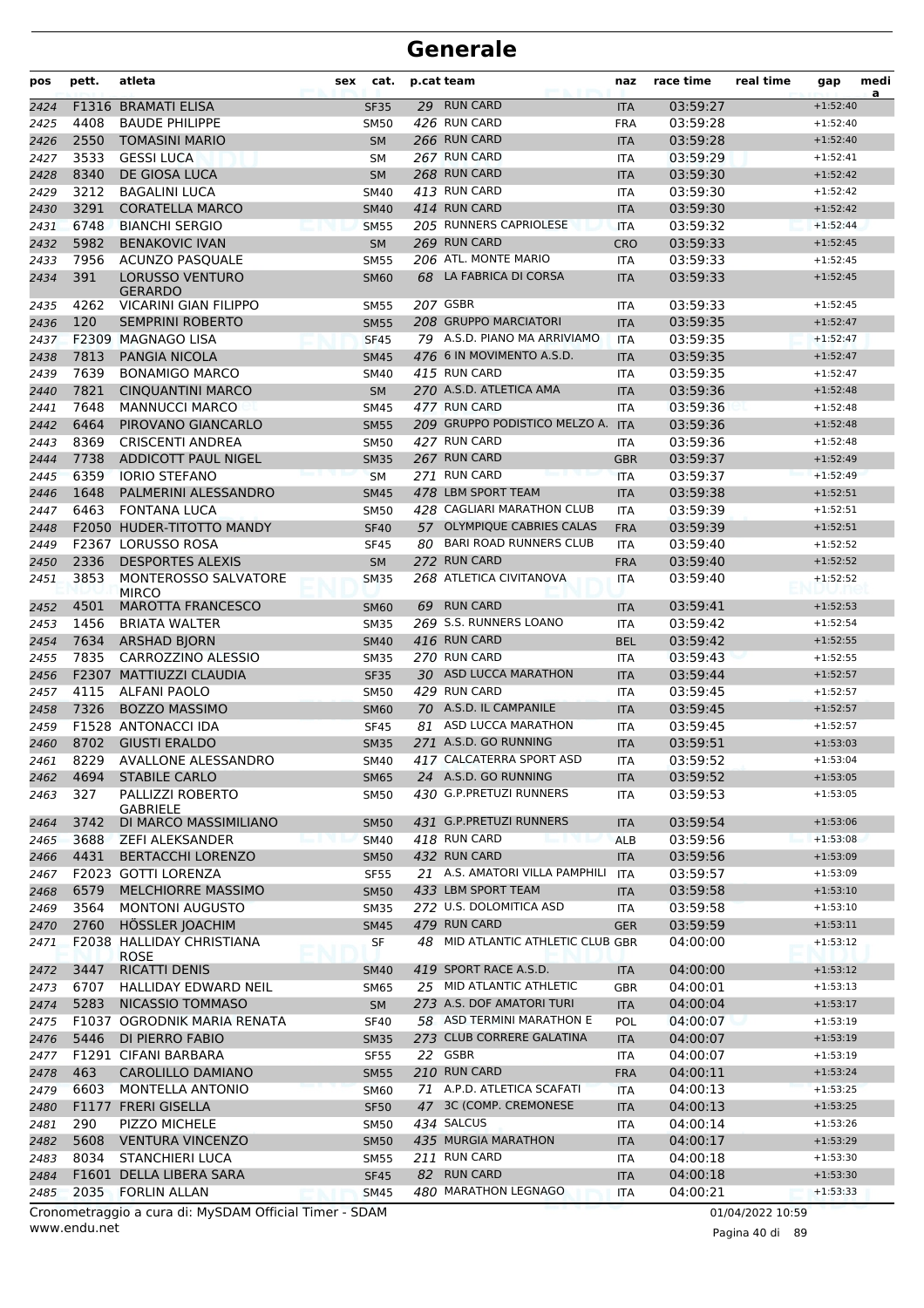| pos  | pett. | atleta                                   | sex | cat.        |    | p.cat team                         | naz        | race time | real time | gap        | medi<br>a |
|------|-------|------------------------------------------|-----|-------------|----|------------------------------------|------------|-----------|-----------|------------|-----------|
| 2486 | 4918  | <b>FORNARO FRANCESCO</b>                 |     | <b>SM55</b> |    | 212 LA FABRICA DI CORSA            | <b>ITA</b> | 04:00:22  |           | $+1:53:34$ |           |
| 2487 | 3528  | <b>COSTALUNGA FABRIZIO</b>               |     | <b>SM55</b> |    | 213 ATL. TUSCULUM                  | <b>ITA</b> | 04:00:25  |           | $+1:53:37$ |           |
| 2488 |       | F1582 BEATO MARIA                        |     | <b>SF40</b> |    | 59 LBM SPORT TEAM                  | <b>ITA</b> | 04:00:26  |           | $+1:53:38$ |           |
| 2489 | 3534  | <b>SALA DAVIDE</b>                       |     | <b>SM50</b> |    | 436 EUROATLETICA 2002              | <b>ITA</b> | 04:00:26  |           | $+1:53:38$ |           |
| 2490 | 6243  | <b>MENNA GINO PAOLO</b>                  |     | <b>SM55</b> |    | 214 ASD I LUPI D'ABRUZZO           | <b>ITA</b> | 04:00:29  |           | $+1:53:41$ |           |
| 2491 | 5230  | DI CAMILLO SERGIO                        |     | <b>SM55</b> |    | 215 A.S.D. FILIPPIDE               | ITA        | 04:00:29  |           | $+1:53:41$ |           |
| 2492 | 242   | PATETE ENRICO                            |     | <b>SM55</b> |    | 216 ATLETICA MOLISE AMATORI        | <b>ITA</b> | 04:00:35  |           | $+1:53:47$ |           |
| 2493 | 1199  | VANPOUCKE LUDOVIC                        |     | <b>SM45</b> |    | 481 RUN CARD                       | <b>BEL</b> | 04:00:36  |           | $+1:53:48$ |           |
| 2494 |       | F1041 TORRE DONATELLA                    |     | <b>SF45</b> |    | 83 FORUM SPORT CENTER SSD          | <b>ITA</b> | 04:00:36  |           | $+1:53:48$ |           |
| 2495 | 2564  | <b>CANALI FRANCESCO</b>                  |     | <b>SM50</b> |    | 437 IL CORRIDORE RUNNING CLUB      | <b>ITA</b> | 04:00:37  |           | $+1:53:49$ |           |
| 2496 | 1480  | RIZZELLO SALVATORE                       |     | <b>SM35</b> |    | 274 A.S.D. CAVALLI DI RAZZA        | <b>ITA</b> | 04:00:43  |           | $+1:53:55$ |           |
| 2497 | 4887  | <b>MAGRINI IVANO</b>                     |     | <b>SM50</b> |    | 438 ASSISI RUNNERS ASD             | ITA        | 04:00:48  |           | $+1:54:00$ |           |
| 2498 | 3846  | <b>BERETTA DIEGO</b>                     |     | <b>SM45</b> |    | 482 ASD RUNNERS VALCALEPIO         | <b>ITA</b> | 04:00:48  |           | $+1:54:01$ |           |
| 2499 | 5813  | <b>MOYA CALVO MANUEL</b><br><b>IESUS</b> |     | <b>SM45</b> |    | 483 RUN CARD                       | <b>ITA</b> | 04:00:52  |           | $+1:54:04$ |           |
| 2500 | 4109  | AFFERI LUCA                              |     | <b>SM</b>   |    | 274 RUN CARD                       | <b>ITA</b> | 04:00:52  |           | $+1:54:04$ |           |
| 2501 | 950   | COLAZZILLI ALESSANDRO                    |     | SM45        |    | 484 A.S.D. TOCCO RUNNER            | <b>ITA</b> | 04:00:53  |           | $+1:54:06$ |           |
| 2502 | 2067  | PASQUARIELLO ANTONIO                     |     | <b>SM55</b> |    | 217 PRIMA SOCIETA' SPORTIVA        | <b>ITA</b> | 04:00:54  |           | $+1:54:06$ |           |
| 2503 | 2770  | <b>CERONE ROBERTO</b>                    |     | <b>SM45</b> |    | 485 NAVIGLIO RUNNING TEAM ASD ITA  |            | 04:00:55  |           | $+1:54:07$ |           |
| 2504 | 5037  | DI GUIDA FABRIZIO                        |     | <b>SM55</b> |    | 218 LBM SPORT TEAM                 | <b>ITA</b> | 04:00:58  |           | $+1:54:10$ |           |
| 2505 | 6429  | <b>ADZIC DRAZEN</b>                      |     | <b>SM50</b> |    | 439 NATJECATELJSKA ISKAZNICA       | <b>CRO</b> | 04:00:58  |           | $+1:54:10$ |           |
| 2506 | 5954  | HORLAVILLE CHRISTIAN                     |     | <b>SM60</b> | 72 |                                    | <b>FRA</b> | 04:01:00  |           | $+1:54:12$ |           |
|      | 7897  | DI SALVO FABRIZIO                        |     |             |    | 440 RUN CARD                       |            | 04:01:00  |           | $+1:54:12$ |           |
| 2507 | 1488  |                                          |     | <b>SM50</b> |    | 486 RUN CARD                       | <b>ITA</b> |           |           | $+1:54:13$ |           |
| 2508 |       | TEN VELDEN RUDOLF<br>F1021 PIANA SERENA  |     | <b>SM45</b> |    | 60 RUN CARD                        | <b>NED</b> | 04:01:00  |           |            |           |
| 2509 |       |                                          |     | <b>SF40</b> |    |                                    | ITA        | 04:01:01  |           | $+1:54:13$ |           |
| 2510 | 8748  | <b>LAGNA MARCO</b>                       |     | <b>SM50</b> |    | 441 A.S.D. VILLA DE SANCTIS        | <b>ITA</b> | 04:01:02  |           | $+1:54:14$ |           |
| 2511 | 1940  | <b>DAXL ANTON</b>                        |     | SM40        |    | 420 RUN CARD                       | <b>AUT</b> | 04:01:02  |           | $+1:54:14$ |           |
| 2512 |       | F2129 COSTA ELISA                        |     | <b>SF40</b> |    | 61 MARATONETI GENOVESI             | <b>ITA</b> | 04:01:03  |           | $+1:54:15$ |           |
| 2513 |       | F1571 HERO YVONNE                        |     | SF          | 49 | <b>RUN CARD</b>                    | <b>GER</b> | 04:01:03  |           | $+1:54:15$ |           |
| 2514 | 5090  | <b>CARUCCI NICOLA</b>                    |     | <b>SM55</b> |    | 219 RUN CARD                       | <b>ITA</b> | 04:01:03  |           | $+1:54:16$ |           |
| 2515 |       | F1572 HERO JANINE                        |     | SF          |    | 50 RUN CARD                        | <b>GER</b> | 04:01:04  |           | $+1:54:16$ |           |
| 2516 | 7011  | <b>TAMBORRINI CARMINE</b>                |     | <b>SM50</b> |    | 442 GR. POD. A 13 ALBA             | <b>ITA</b> | 04:01:05  |           | $+1:54:17$ |           |
| 2517 |       | <b>F1798 VASCIARELLI ANNA LISA</b>       |     | <b>SF50</b> |    | 48 RIMINI MARATHON                 | <b>ITA</b> | 04:01:05  |           | $+1:54:17$ |           |
| 2518 | 4297  | SCODELLARO ALFREDO                       |     | <b>SM45</b> |    | 487 CAIVANO RUNNERS                | <b>ITA</b> | 04:01:07  |           | $+1:54:19$ |           |
| 2519 | 1161  | <b>MELLONI MICHELE</b>                   |     | <b>SM50</b> |    | 443 GRIFO RUNNERS PERUGIA          | <b>ITA</b> | 04:01:09  |           | $+1:54:21$ |           |
| 2520 | 4437  | POZZONI VALERIO                          |     | <b>SM40</b> |    | 421 DE RAN CLAB                    | <b>ITA</b> | 04:01:09  |           | $+1:54:21$ |           |
| 2521 | 3879  | <b>LORENZINI STEFANO</b>                 |     | <b>SM45</b> |    | 488 FILIRUN TEAM ASD               | <b>ITA</b> | 04:01:10  |           | $+1:54:22$ |           |
| 2522 | F910  | <b>LUCIATHE MARILYNE</b>                 |     | <b>SF50</b> | 49 |                                    | <b>FRA</b> | 04:01:10  |           | $+1:54:22$ |           |
| 2523 | 6257  | <b>SEVERINI ALBERTO</b>                  |     | <b>SM55</b> |    | 220 A.S.D. RUNNERS AVEZZANO        | <b>ITA</b> | 04:01:11  |           | $+1:54:23$ |           |
| 2524 |       | F1711 FRISONE VALENTINA                  |     | <b>SF50</b> |    | 50 AZALAI A.S.D.                   | <b>ITA</b> | 04:01:11  |           | $+1:54:23$ |           |
| 2525 |       | 3789 LAVERGNE ALEX                       |     | SM85        | 1  |                                    | <b>FRA</b> | 04:01:11  |           | $+1:54:24$ |           |
| 2526 |       | F2291 ARGESE PATRIZIA                    |     | <b>SF50</b> |    | 51 TARANTO SPORTIVA                | <b>ITA</b> | 04:01:12  |           | $+1:54:24$ |           |
| 2527 | 3820  | <b>FRANCHI FABIO</b>                     |     | SM35        |    | 275 ASD ATLETICA ABRUZZO           | ITA        | 04:01:13  |           | $+1:54:26$ |           |
| 2528 | 8692  | DI GIACOMO GIOVANNI                      |     | <b>SM55</b> |    | 221 GRUPPO POD. AMATORI            | <b>ITA</b> | 04:01:14  |           | $+1:54:26$ |           |
| 2529 | 957   | DE LUCA PINO GABRIELE                    |     | <b>SM50</b> |    | 444 GRUPPO POD. AMATORI            | <b>ITA</b> | 04:01:15  |           | $+1:54:27$ |           |
| 2530 | 899   | <b>CALDONE DONATO</b>                    |     | <b>SM45</b> |    | 489 GRUPPO POD. AMATORI            | <b>ITA</b> | 04:01:15  |           | $+1:54:27$ |           |
| 2531 | 5628  | LORUSSO GIOVANNI                         |     | <b>SM35</b> |    | 276 ASD TERLIZZI SPORTING CLUB ITA |            | 04:01:17  |           | $+1:54:29$ |           |
| 2532 |       | <b>F1762 COLASANTO ANTONELLA</b>         |     | SF          |    | 51 ASD TERLIZZI SPORTING CLUB ITA  |            | 04:01:17  |           | $+1:54:29$ |           |
| 2533 |       | F1683 SCARPONI ANTONELLA                 |     | SF35        |    | 31 ATLETICA WINNER FOLIGNO         | ITA        | 04:01:17  |           | $+1:54:29$ |           |
| 2534 |       | <b>F1217 MIGLIORI FEDERICA</b>           |     | <b>SF35</b> |    | 32 FILIRUN TEAM ASD                | <b>ITA</b> | 04:01:18  |           | $+1:54:31$ |           |
| 2535 | 1573  | <b>CIOCE ANDREA</b>                      |     | <b>SM40</b> |    | 422 RUN CARD                       | <b>ITA</b> | 04:01:19  |           | $+1:54:31$ |           |
| 2536 | 6545  | <b>NEGRONI ANTONIO</b>                   |     | <b>SM55</b> |    | 222 RUN CARD                       | <b>ITA</b> | 04:01:21  |           | $+1:54:33$ |           |
| 2537 | 6903  | APORTONE FRANCESCO                       |     | SM40        |    | 423 STRARUNNERS BARI               | ITA        | 04:01:22  |           | $+1:54:34$ |           |
| 2538 | 8163  | ARTUSI LUNA MARCO                        |     | <b>SM35</b> |    | 277 RUN CARD                       | <b>ITA</b> | 04:01:24  |           | $+1:54:36$ |           |
| 2539 | 4948  | <b>BOSSONE MATTEO</b>                    |     | SM40        |    | 424 RUN CARD                       | <b>ITA</b> | 04:01:24  |           | $+1:54:36$ |           |
| 2540 | F237  | DE NICTOLIS ROSANNA                      |     | <b>SF55</b> |    | 23 A.S.D. CAFFARELLA RUNNERS       | <b>ITA</b> | 04:01:25  |           | $+1:54:37$ |           |
| 2541 | 8286  | LOMBARDO GERARDO                         |     | SM40        |    | 425 A.S.D.MARATH.CLUB IS.          | ITA        | 04:01:25  |           | $+1:54:37$ |           |
| 2542 |       | F2454 LEVI MARIATERESA                   |     | <b>SF35</b> |    | 33 RUN CARD                        | <b>ITA</b> | 04:01:27  |           | $+1:54:39$ |           |
| 2543 | F976  | <b>BIONDI NICOLETTA</b>                  |     | <b>SF45</b> |    | 84 RUN CARD                        | ITA        | 04:01:28  |           | $+1:54:40$ |           |
| 2544 |       | F1449 DEHENAIN ROXANNE                   |     | <b>SF35</b> |    | 34 RUN CARD                        | <b>BEL</b> | 04:01:28  |           | $+1:54:40$ |           |
| 2545 | 7707  | <b>MANINI EMANUELE</b>                   |     | SM40        |    | 426 VERDE PISELLO GROUP            | ITA        | 04:01:31  |           | $+1:54:43$ |           |
| 2546 |       | <b>F1119 SIGNORINI CHIARA</b>            |     | <b>SF40</b> |    | 62 PASSO CAPPONI ASD               | <b>ITA</b> | 04:01:32  |           | $+1:54:44$ |           |
| 2547 | 6835  | LEONE FRANCESCO PAOLO                    |     | SM40        |    | 427 PODISTICA SOLIDARIETA'         | <b>ITA</b> | 04:01:32  |           | $+1:54:44$ |           |
| 2548 | 3557  | <b>ZANNONI GIACOMO</b>                   |     | <b>SM35</b> |    | 278 RUN CARD                       | <b>ITA</b> | 04:01:32  |           | $+1:54:44$ |           |
|      |       |                                          |     |             |    |                                    |            |           |           |            |           |

www.endu.net Cronometraggio a cura di: MySDAM Official Timer - SDAM 01/04/2022 10:59

Pagina 41 di 89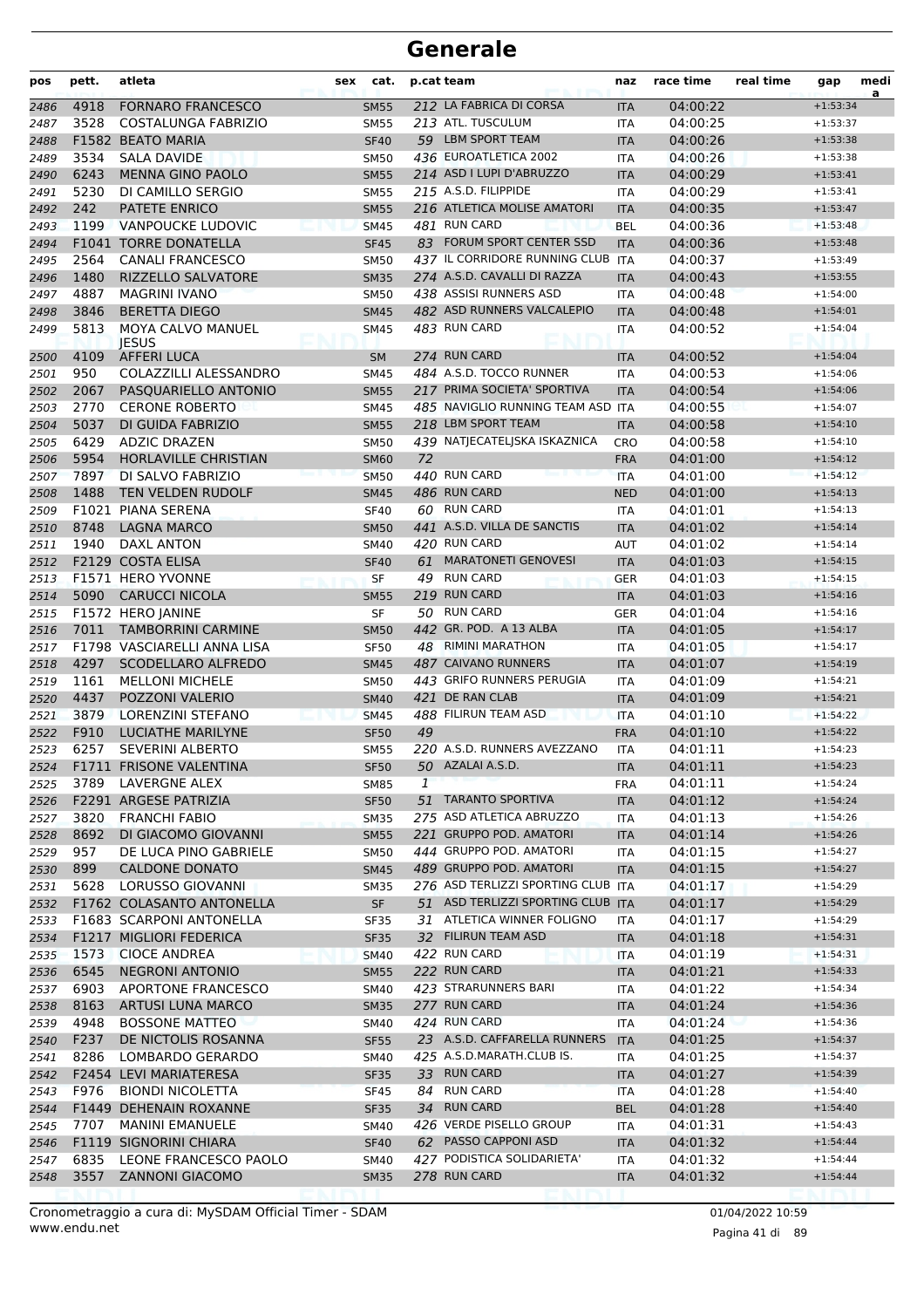| 279 A.S.D. ESCAPE TEAM<br>4506<br>04:01:32<br><b>MORETTI MANUELE</b><br><b>SM35</b><br>2549<br><b>ITA</b><br>445 A.S.D. ESCAPE TEAM<br>5291<br>PAGANI MAURO<br><b>SM50</b><br>04:01:34<br>2550<br><b>ITA</b><br>8352<br><b>RIZZARO VITTORIO</b><br>73 TEAM BASILE<br><b>SM60</b><br>04:01:36<br>2551<br><b>ITA</b><br>52 RUN CARD<br>F1286 SERAFIN MARIA<br>SF<br>04:01:36<br>2552<br><b>ITA</b><br>35 A.S.D. CAVALLI DI RAZZA<br>2553<br>F393<br>RIZZELLO TIZIANA<br><b>SF35</b><br><b>ITA</b><br>04:01:38<br>6985<br>428 RUN CARD<br>2554<br><b>BORRELLI GENNARO</b><br><b>SM40</b><br>04:01:38<br><b>ITA</b><br>429 RUN CARD<br>378<br>2555<br><b>BATHREAU GUILLAUME</b><br>04:01:40<br><b>SM40</b><br><b>FRA</b><br>26 LBM SPORT TEAM<br>4049<br><b>STOLFI ANDREA</b><br><b>SM65</b><br><b>ITA</b><br>04:01:41<br>2556<br>5029<br><b>NOCERA EMILIO</b><br>490 RUN CARD<br>2557<br><b>SM45</b><br>04:01:42<br><b>ITA</b><br>446 RUN CARD<br>5474<br>ANEDDA GIANLUCA<br>04:01:43<br>2558<br><b>SM50</b><br><b>ITA</b><br>223 RUN CARD<br>1587<br><b>DRACH JOHANNES</b><br>04:01:45<br>2559<br><b>SM55</b><br><b>AUT</b><br>8751<br>430 RUN CARD<br>2560<br><b>FRANCHI ANTONIO</b><br><b>SM40</b><br>04:01:47<br><b>ITA</b><br>74 RUN CARD<br>5099<br>PETRACCIA MARCO<br>2561<br>04:01:47<br><b>SM60</b><br><b>ITA</b><br>3351<br>491 LBM SPORT TEAM<br>DE TOMMASO ALESSANDRO<br><b>SM45</b><br><b>ITA</b><br>04:01:47<br>2562<br>4171<br>447 POL. RINASCITA<br><b>BENEDETTI MARIO</b><br>04:01:48<br>2563<br><b>SM50</b><br><b>ITA</b><br>492 RUN CARD<br>6617<br><b>MARI GIANLUCA</b><br>04:01:49<br>2564<br><b>SM45</b><br><b>ITA</b><br>5015<br><b>BAGHI VITTORIO</b><br>275 RUN CARD<br>2565<br><b>SM</b><br><b>ITA</b><br>04:01:49<br>6946<br>224 ASD INTERNATIONAL<br><b>MENNA ARCANGELO</b><br>04:01:49<br>2566<br><b>SM55</b><br><b>ITA</b><br>225 S.S. LAZIO ATLETICA LEGGERA ITA<br>6828<br>2567<br><b>LORENZINI RENZO</b><br><b>SM55</b><br>04:01:52<br>1342<br>226 G.P. PARCO ALPI APUANE<br><b>OSIGLI PAOLO</b><br><b>SM55</b><br>04:01:52<br>2568<br><b>ITA</b><br>493 RUN CARD<br>1912<br><b>FERRETTI SIMONE</b><br>04:01:52<br>2569<br><b>SM45</b><br><b>ITA</b><br>5056<br>227 A.S.D. 2SLOW<br>POLITI DOMENICO<br>04:01:54<br>2570<br><b>SM55</b><br><b>ITA</b><br>F1157 PISATI CLAUDIA<br>52 ASD RUN LIFE<br><b>SF50</b><br>04:01:56<br>2571<br><b>ITA</b><br>2831<br><b>SOGNI MATTIA</b><br>276 RUN CARD<br>04:01:57<br>2572<br>SM<br>ITA<br>431 RUN CARD<br>1974<br><b>HUOT NICOLAS</b><br>2573<br><b>FRA</b><br>04:01:59<br><b>SM40</b><br>6810<br>448 ATLETICA SURBO<br>2574<br>FILIERI GIOVANNI<br><b>SM50</b><br><b>ITA</b><br>04:01:59<br>4143<br><b>GERELLI YURI</b><br>432 RUN CARD<br>04:02:00<br>2575<br><b>SM40</b><br><b>ITA</b><br>280 G.P.PIOMBINO AVIS<br>3717<br>SARAIELLO PASQUALE<br>04:02:01<br>2576<br><b>SM35</b><br><b>ITA</b><br>4222<br>PASQUINELLI MJRKO<br>494 G.P.PIOMBINO AVIS<br><b>SM45</b><br><b>ITA</b><br>04:02:02<br>2577<br>53 A.S.D. PIANO MA ARRIVIAMO<br>F1087 TIBERI ROBERTA<br>04:02:02<br>2578<br><b>SF</b><br><b>ITA</b><br>449 RUN CARD<br>6698<br>2579<br><b>BEFEZZI ANGELO</b><br>04:02:06<br><b>SM50</b><br><b>ITA</b><br>7739<br>281 A.S. AMATORI VILLA PAMPHILI<br><b>FRANCHI VALERIO</b><br><b>SM35</b><br><b>ITA</b><br>04:02:08<br>2580<br>7186<br>495 RUN CARD<br><b>SIEMANN ALAR</b><br>04:02:09<br><b>SM45</b><br><b>EST</b><br>2581<br>4789<br>433 RUN CARD<br><b>LECRIOUE CYRILLE</b><br>04:02:09<br>2582<br><b>SM40</b><br><b>FRA</b><br>6013<br>228 ASD ROAD RUNNERS<br>2583<br>PERRETTA FRANCO<br><b>SM55</b><br><b>ITA</b><br>04:02:10<br>277 RUN CARD<br>3472<br><b>BUGGIANI MARCO</b><br>04:02:11<br>2584<br><b>ITA</b><br><b>SM</b><br>278 RUN CARD<br>4048<br>2585<br>ABDULLATEEF AL-AMEEN<br>04:02:12<br><b>SM</b><br><b>NGR</b><br><b>ABIODUN ABDULLATEEF</b><br>75 VENICEMARATHON SSD A R.L. ITA<br>759<br>04:02:12<br>2586<br><b>BRACA VINCENZO</b><br><b>SM60</b><br>ROMANO ANTONIO<br>434 ASD ATLETICO<br>7027<br>04:02:12<br>2587<br>SM40<br>IIA<br>53 A.S.D. ATLETICA SABAUDIA<br>F708<br>ORFEO SELLAMI VANIA<br>04:02:14<br>2588<br>SF50<br>ITA<br>282 RUN CARD<br>6398<br>04:02:14<br>2589<br>LEROUX ALEXANDRE<br><b>SM35</b><br><b>FRA</b><br>1942<br>27 TEAM CAMELOT A.S.D.<br>2590<br>FIRMANI MAURO<br><b>SM65</b><br>ITA<br>04:02:15<br>496 A.S. AMATORI VILLA PAMPHILI<br>1338<br><b>CIERI ANDREA</b><br>04:02:16<br>2591<br><b>SM45</b><br><b>ITA</b><br>36 ASD PLACENTIA<br>F1259 SEGALINI LAURA<br>2592<br><b>SF35</b><br>04:02:17<br>ITA | a<br>$+1:54:44$<br>$+1:54:46$<br>$+1:54:48$<br>$+1:54:48$<br>$+1:54:50$<br>$+1:54:50$<br>$+1:54:52$<br>$+1:54:53$<br>$+1:54:54$<br>$+1:54:55$ |
|--------------------------------------------------------------------------------------------------------------------------------------------------------------------------------------------------------------------------------------------------------------------------------------------------------------------------------------------------------------------------------------------------------------------------------------------------------------------------------------------------------------------------------------------------------------------------------------------------------------------------------------------------------------------------------------------------------------------------------------------------------------------------------------------------------------------------------------------------------------------------------------------------------------------------------------------------------------------------------------------------------------------------------------------------------------------------------------------------------------------------------------------------------------------------------------------------------------------------------------------------------------------------------------------------------------------------------------------------------------------------------------------------------------------------------------------------------------------------------------------------------------------------------------------------------------------------------------------------------------------------------------------------------------------------------------------------------------------------------------------------------------------------------------------------------------------------------------------------------------------------------------------------------------------------------------------------------------------------------------------------------------------------------------------------------------------------------------------------------------------------------------------------------------------------------------------------------------------------------------------------------------------------------------------------------------------------------------------------------------------------------------------------------------------------------------------------------------------------------------------------------------------------------------------------------------------------------------------------------------------------------------------------------------------------------------------------------------------------------------------------------------------------------------------------------------------------------------------------------------------------------------------------------------------------------------------------------------------------------------------------------------------------------------------------------------------------------------------------------------------------------------------------------------------------------------------------------------------------------------------------------------------------------------------------------------------------------------------------------------------------------------------------------------------------------------------------------------------------------------------------------------------------------------------------------------------------------------------------------------------------------------------------------------------------------------------------------------------------------------------------------------------------------------------------------------------------------------------------------------------------------------------------------------------------------------------------------------------------------------------------------------------------------------------------------------------------------------------------------------------------------------------------------------------------------------------------------------------------------------------------------------------------------------------------------------------------------------------------------------------------------------------------------------------------------------------------------------------------------------------------------------------------------------------------|-----------------------------------------------------------------------------------------------------------------------------------------------|
|                                                                                                                                                                                                                                                                                                                                                                                                                                                                                                                                                                                                                                                                                                                                                                                                                                                                                                                                                                                                                                                                                                                                                                                                                                                                                                                                                                                                                                                                                                                                                                                                                                                                                                                                                                                                                                                                                                                                                                                                                                                                                                                                                                                                                                                                                                                                                                                                                                                                                                                                                                                                                                                                                                                                                                                                                                                                                                                                                                                                                                                                                                                                                                                                                                                                                                                                                                                                                                                                                                                                                                                                                                                                                                                                                                                                                                                                                                                                                                                                                                                                                                                                                                                                                                                                                                                                                                                                                                                                                                                                                  |                                                                                                                                               |
|                                                                                                                                                                                                                                                                                                                                                                                                                                                                                                                                                                                                                                                                                                                                                                                                                                                                                                                                                                                                                                                                                                                                                                                                                                                                                                                                                                                                                                                                                                                                                                                                                                                                                                                                                                                                                                                                                                                                                                                                                                                                                                                                                                                                                                                                                                                                                                                                                                                                                                                                                                                                                                                                                                                                                                                                                                                                                                                                                                                                                                                                                                                                                                                                                                                                                                                                                                                                                                                                                                                                                                                                                                                                                                                                                                                                                                                                                                                                                                                                                                                                                                                                                                                                                                                                                                                                                                                                                                                                                                                                                  |                                                                                                                                               |
|                                                                                                                                                                                                                                                                                                                                                                                                                                                                                                                                                                                                                                                                                                                                                                                                                                                                                                                                                                                                                                                                                                                                                                                                                                                                                                                                                                                                                                                                                                                                                                                                                                                                                                                                                                                                                                                                                                                                                                                                                                                                                                                                                                                                                                                                                                                                                                                                                                                                                                                                                                                                                                                                                                                                                                                                                                                                                                                                                                                                                                                                                                                                                                                                                                                                                                                                                                                                                                                                                                                                                                                                                                                                                                                                                                                                                                                                                                                                                                                                                                                                                                                                                                                                                                                                                                                                                                                                                                                                                                                                                  |                                                                                                                                               |
|                                                                                                                                                                                                                                                                                                                                                                                                                                                                                                                                                                                                                                                                                                                                                                                                                                                                                                                                                                                                                                                                                                                                                                                                                                                                                                                                                                                                                                                                                                                                                                                                                                                                                                                                                                                                                                                                                                                                                                                                                                                                                                                                                                                                                                                                                                                                                                                                                                                                                                                                                                                                                                                                                                                                                                                                                                                                                                                                                                                                                                                                                                                                                                                                                                                                                                                                                                                                                                                                                                                                                                                                                                                                                                                                                                                                                                                                                                                                                                                                                                                                                                                                                                                                                                                                                                                                                                                                                                                                                                                                                  |                                                                                                                                               |
|                                                                                                                                                                                                                                                                                                                                                                                                                                                                                                                                                                                                                                                                                                                                                                                                                                                                                                                                                                                                                                                                                                                                                                                                                                                                                                                                                                                                                                                                                                                                                                                                                                                                                                                                                                                                                                                                                                                                                                                                                                                                                                                                                                                                                                                                                                                                                                                                                                                                                                                                                                                                                                                                                                                                                                                                                                                                                                                                                                                                                                                                                                                                                                                                                                                                                                                                                                                                                                                                                                                                                                                                                                                                                                                                                                                                                                                                                                                                                                                                                                                                                                                                                                                                                                                                                                                                                                                                                                                                                                                                                  |                                                                                                                                               |
|                                                                                                                                                                                                                                                                                                                                                                                                                                                                                                                                                                                                                                                                                                                                                                                                                                                                                                                                                                                                                                                                                                                                                                                                                                                                                                                                                                                                                                                                                                                                                                                                                                                                                                                                                                                                                                                                                                                                                                                                                                                                                                                                                                                                                                                                                                                                                                                                                                                                                                                                                                                                                                                                                                                                                                                                                                                                                                                                                                                                                                                                                                                                                                                                                                                                                                                                                                                                                                                                                                                                                                                                                                                                                                                                                                                                                                                                                                                                                                                                                                                                                                                                                                                                                                                                                                                                                                                                                                                                                                                                                  |                                                                                                                                               |
|                                                                                                                                                                                                                                                                                                                                                                                                                                                                                                                                                                                                                                                                                                                                                                                                                                                                                                                                                                                                                                                                                                                                                                                                                                                                                                                                                                                                                                                                                                                                                                                                                                                                                                                                                                                                                                                                                                                                                                                                                                                                                                                                                                                                                                                                                                                                                                                                                                                                                                                                                                                                                                                                                                                                                                                                                                                                                                                                                                                                                                                                                                                                                                                                                                                                                                                                                                                                                                                                                                                                                                                                                                                                                                                                                                                                                                                                                                                                                                                                                                                                                                                                                                                                                                                                                                                                                                                                                                                                                                                                                  |                                                                                                                                               |
|                                                                                                                                                                                                                                                                                                                                                                                                                                                                                                                                                                                                                                                                                                                                                                                                                                                                                                                                                                                                                                                                                                                                                                                                                                                                                                                                                                                                                                                                                                                                                                                                                                                                                                                                                                                                                                                                                                                                                                                                                                                                                                                                                                                                                                                                                                                                                                                                                                                                                                                                                                                                                                                                                                                                                                                                                                                                                                                                                                                                                                                                                                                                                                                                                                                                                                                                                                                                                                                                                                                                                                                                                                                                                                                                                                                                                                                                                                                                                                                                                                                                                                                                                                                                                                                                                                                                                                                                                                                                                                                                                  |                                                                                                                                               |
|                                                                                                                                                                                                                                                                                                                                                                                                                                                                                                                                                                                                                                                                                                                                                                                                                                                                                                                                                                                                                                                                                                                                                                                                                                                                                                                                                                                                                                                                                                                                                                                                                                                                                                                                                                                                                                                                                                                                                                                                                                                                                                                                                                                                                                                                                                                                                                                                                                                                                                                                                                                                                                                                                                                                                                                                                                                                                                                                                                                                                                                                                                                                                                                                                                                                                                                                                                                                                                                                                                                                                                                                                                                                                                                                                                                                                                                                                                                                                                                                                                                                                                                                                                                                                                                                                                                                                                                                                                                                                                                                                  |                                                                                                                                               |
|                                                                                                                                                                                                                                                                                                                                                                                                                                                                                                                                                                                                                                                                                                                                                                                                                                                                                                                                                                                                                                                                                                                                                                                                                                                                                                                                                                                                                                                                                                                                                                                                                                                                                                                                                                                                                                                                                                                                                                                                                                                                                                                                                                                                                                                                                                                                                                                                                                                                                                                                                                                                                                                                                                                                                                                                                                                                                                                                                                                                                                                                                                                                                                                                                                                                                                                                                                                                                                                                                                                                                                                                                                                                                                                                                                                                                                                                                                                                                                                                                                                                                                                                                                                                                                                                                                                                                                                                                                                                                                                                                  |                                                                                                                                               |
|                                                                                                                                                                                                                                                                                                                                                                                                                                                                                                                                                                                                                                                                                                                                                                                                                                                                                                                                                                                                                                                                                                                                                                                                                                                                                                                                                                                                                                                                                                                                                                                                                                                                                                                                                                                                                                                                                                                                                                                                                                                                                                                                                                                                                                                                                                                                                                                                                                                                                                                                                                                                                                                                                                                                                                                                                                                                                                                                                                                                                                                                                                                                                                                                                                                                                                                                                                                                                                                                                                                                                                                                                                                                                                                                                                                                                                                                                                                                                                                                                                                                                                                                                                                                                                                                                                                                                                                                                                                                                                                                                  | $+1:54:57$                                                                                                                                    |
|                                                                                                                                                                                                                                                                                                                                                                                                                                                                                                                                                                                                                                                                                                                                                                                                                                                                                                                                                                                                                                                                                                                                                                                                                                                                                                                                                                                                                                                                                                                                                                                                                                                                                                                                                                                                                                                                                                                                                                                                                                                                                                                                                                                                                                                                                                                                                                                                                                                                                                                                                                                                                                                                                                                                                                                                                                                                                                                                                                                                                                                                                                                                                                                                                                                                                                                                                                                                                                                                                                                                                                                                                                                                                                                                                                                                                                                                                                                                                                                                                                                                                                                                                                                                                                                                                                                                                                                                                                                                                                                                                  | $+1:54:59$                                                                                                                                    |
|                                                                                                                                                                                                                                                                                                                                                                                                                                                                                                                                                                                                                                                                                                                                                                                                                                                                                                                                                                                                                                                                                                                                                                                                                                                                                                                                                                                                                                                                                                                                                                                                                                                                                                                                                                                                                                                                                                                                                                                                                                                                                                                                                                                                                                                                                                                                                                                                                                                                                                                                                                                                                                                                                                                                                                                                                                                                                                                                                                                                                                                                                                                                                                                                                                                                                                                                                                                                                                                                                                                                                                                                                                                                                                                                                                                                                                                                                                                                                                                                                                                                                                                                                                                                                                                                                                                                                                                                                                                                                                                                                  | $+1:54:59$                                                                                                                                    |
|                                                                                                                                                                                                                                                                                                                                                                                                                                                                                                                                                                                                                                                                                                                                                                                                                                                                                                                                                                                                                                                                                                                                                                                                                                                                                                                                                                                                                                                                                                                                                                                                                                                                                                                                                                                                                                                                                                                                                                                                                                                                                                                                                                                                                                                                                                                                                                                                                                                                                                                                                                                                                                                                                                                                                                                                                                                                                                                                                                                                                                                                                                                                                                                                                                                                                                                                                                                                                                                                                                                                                                                                                                                                                                                                                                                                                                                                                                                                                                                                                                                                                                                                                                                                                                                                                                                                                                                                                                                                                                                                                  | $+1:55:00$                                                                                                                                    |
|                                                                                                                                                                                                                                                                                                                                                                                                                                                                                                                                                                                                                                                                                                                                                                                                                                                                                                                                                                                                                                                                                                                                                                                                                                                                                                                                                                                                                                                                                                                                                                                                                                                                                                                                                                                                                                                                                                                                                                                                                                                                                                                                                                                                                                                                                                                                                                                                                                                                                                                                                                                                                                                                                                                                                                                                                                                                                                                                                                                                                                                                                                                                                                                                                                                                                                                                                                                                                                                                                                                                                                                                                                                                                                                                                                                                                                                                                                                                                                                                                                                                                                                                                                                                                                                                                                                                                                                                                                                                                                                                                  | $+1:55:01$                                                                                                                                    |
|                                                                                                                                                                                                                                                                                                                                                                                                                                                                                                                                                                                                                                                                                                                                                                                                                                                                                                                                                                                                                                                                                                                                                                                                                                                                                                                                                                                                                                                                                                                                                                                                                                                                                                                                                                                                                                                                                                                                                                                                                                                                                                                                                                                                                                                                                                                                                                                                                                                                                                                                                                                                                                                                                                                                                                                                                                                                                                                                                                                                                                                                                                                                                                                                                                                                                                                                                                                                                                                                                                                                                                                                                                                                                                                                                                                                                                                                                                                                                                                                                                                                                                                                                                                                                                                                                                                                                                                                                                                                                                                                                  | $+1:55:01$                                                                                                                                    |
|                                                                                                                                                                                                                                                                                                                                                                                                                                                                                                                                                                                                                                                                                                                                                                                                                                                                                                                                                                                                                                                                                                                                                                                                                                                                                                                                                                                                                                                                                                                                                                                                                                                                                                                                                                                                                                                                                                                                                                                                                                                                                                                                                                                                                                                                                                                                                                                                                                                                                                                                                                                                                                                                                                                                                                                                                                                                                                                                                                                                                                                                                                                                                                                                                                                                                                                                                                                                                                                                                                                                                                                                                                                                                                                                                                                                                                                                                                                                                                                                                                                                                                                                                                                                                                                                                                                                                                                                                                                                                                                                                  | $+1:55:01$                                                                                                                                    |
|                                                                                                                                                                                                                                                                                                                                                                                                                                                                                                                                                                                                                                                                                                                                                                                                                                                                                                                                                                                                                                                                                                                                                                                                                                                                                                                                                                                                                                                                                                                                                                                                                                                                                                                                                                                                                                                                                                                                                                                                                                                                                                                                                                                                                                                                                                                                                                                                                                                                                                                                                                                                                                                                                                                                                                                                                                                                                                                                                                                                                                                                                                                                                                                                                                                                                                                                                                                                                                                                                                                                                                                                                                                                                                                                                                                                                                                                                                                                                                                                                                                                                                                                                                                                                                                                                                                                                                                                                                                                                                                                                  | $+1:55:02$                                                                                                                                    |
|                                                                                                                                                                                                                                                                                                                                                                                                                                                                                                                                                                                                                                                                                                                                                                                                                                                                                                                                                                                                                                                                                                                                                                                                                                                                                                                                                                                                                                                                                                                                                                                                                                                                                                                                                                                                                                                                                                                                                                                                                                                                                                                                                                                                                                                                                                                                                                                                                                                                                                                                                                                                                                                                                                                                                                                                                                                                                                                                                                                                                                                                                                                                                                                                                                                                                                                                                                                                                                                                                                                                                                                                                                                                                                                                                                                                                                                                                                                                                                                                                                                                                                                                                                                                                                                                                                                                                                                                                                                                                                                                                  | $+1:55:04$                                                                                                                                    |
|                                                                                                                                                                                                                                                                                                                                                                                                                                                                                                                                                                                                                                                                                                                                                                                                                                                                                                                                                                                                                                                                                                                                                                                                                                                                                                                                                                                                                                                                                                                                                                                                                                                                                                                                                                                                                                                                                                                                                                                                                                                                                                                                                                                                                                                                                                                                                                                                                                                                                                                                                                                                                                                                                                                                                                                                                                                                                                                                                                                                                                                                                                                                                                                                                                                                                                                                                                                                                                                                                                                                                                                                                                                                                                                                                                                                                                                                                                                                                                                                                                                                                                                                                                                                                                                                                                                                                                                                                                                                                                                                                  | $+1:55:04$                                                                                                                                    |
|                                                                                                                                                                                                                                                                                                                                                                                                                                                                                                                                                                                                                                                                                                                                                                                                                                                                                                                                                                                                                                                                                                                                                                                                                                                                                                                                                                                                                                                                                                                                                                                                                                                                                                                                                                                                                                                                                                                                                                                                                                                                                                                                                                                                                                                                                                                                                                                                                                                                                                                                                                                                                                                                                                                                                                                                                                                                                                                                                                                                                                                                                                                                                                                                                                                                                                                                                                                                                                                                                                                                                                                                                                                                                                                                                                                                                                                                                                                                                                                                                                                                                                                                                                                                                                                                                                                                                                                                                                                                                                                                                  | $+1:55:04$                                                                                                                                    |
|                                                                                                                                                                                                                                                                                                                                                                                                                                                                                                                                                                                                                                                                                                                                                                                                                                                                                                                                                                                                                                                                                                                                                                                                                                                                                                                                                                                                                                                                                                                                                                                                                                                                                                                                                                                                                                                                                                                                                                                                                                                                                                                                                                                                                                                                                                                                                                                                                                                                                                                                                                                                                                                                                                                                                                                                                                                                                                                                                                                                                                                                                                                                                                                                                                                                                                                                                                                                                                                                                                                                                                                                                                                                                                                                                                                                                                                                                                                                                                                                                                                                                                                                                                                                                                                                                                                                                                                                                                                                                                                                                  | $+1:55:06$                                                                                                                                    |
|                                                                                                                                                                                                                                                                                                                                                                                                                                                                                                                                                                                                                                                                                                                                                                                                                                                                                                                                                                                                                                                                                                                                                                                                                                                                                                                                                                                                                                                                                                                                                                                                                                                                                                                                                                                                                                                                                                                                                                                                                                                                                                                                                                                                                                                                                                                                                                                                                                                                                                                                                                                                                                                                                                                                                                                                                                                                                                                                                                                                                                                                                                                                                                                                                                                                                                                                                                                                                                                                                                                                                                                                                                                                                                                                                                                                                                                                                                                                                                                                                                                                                                                                                                                                                                                                                                                                                                                                                                                                                                                                                  | $+1:55:08$                                                                                                                                    |
|                                                                                                                                                                                                                                                                                                                                                                                                                                                                                                                                                                                                                                                                                                                                                                                                                                                                                                                                                                                                                                                                                                                                                                                                                                                                                                                                                                                                                                                                                                                                                                                                                                                                                                                                                                                                                                                                                                                                                                                                                                                                                                                                                                                                                                                                                                                                                                                                                                                                                                                                                                                                                                                                                                                                                                                                                                                                                                                                                                                                                                                                                                                                                                                                                                                                                                                                                                                                                                                                                                                                                                                                                                                                                                                                                                                                                                                                                                                                                                                                                                                                                                                                                                                                                                                                                                                                                                                                                                                                                                                                                  | $+1:55:09$                                                                                                                                    |
|                                                                                                                                                                                                                                                                                                                                                                                                                                                                                                                                                                                                                                                                                                                                                                                                                                                                                                                                                                                                                                                                                                                                                                                                                                                                                                                                                                                                                                                                                                                                                                                                                                                                                                                                                                                                                                                                                                                                                                                                                                                                                                                                                                                                                                                                                                                                                                                                                                                                                                                                                                                                                                                                                                                                                                                                                                                                                                                                                                                                                                                                                                                                                                                                                                                                                                                                                                                                                                                                                                                                                                                                                                                                                                                                                                                                                                                                                                                                                                                                                                                                                                                                                                                                                                                                                                                                                                                                                                                                                                                                                  | $+1:55:11$                                                                                                                                    |
|                                                                                                                                                                                                                                                                                                                                                                                                                                                                                                                                                                                                                                                                                                                                                                                                                                                                                                                                                                                                                                                                                                                                                                                                                                                                                                                                                                                                                                                                                                                                                                                                                                                                                                                                                                                                                                                                                                                                                                                                                                                                                                                                                                                                                                                                                                                                                                                                                                                                                                                                                                                                                                                                                                                                                                                                                                                                                                                                                                                                                                                                                                                                                                                                                                                                                                                                                                                                                                                                                                                                                                                                                                                                                                                                                                                                                                                                                                                                                                                                                                                                                                                                                                                                                                                                                                                                                                                                                                                                                                                                                  | $+1:55:11$                                                                                                                                    |
|                                                                                                                                                                                                                                                                                                                                                                                                                                                                                                                                                                                                                                                                                                                                                                                                                                                                                                                                                                                                                                                                                                                                                                                                                                                                                                                                                                                                                                                                                                                                                                                                                                                                                                                                                                                                                                                                                                                                                                                                                                                                                                                                                                                                                                                                                                                                                                                                                                                                                                                                                                                                                                                                                                                                                                                                                                                                                                                                                                                                                                                                                                                                                                                                                                                                                                                                                                                                                                                                                                                                                                                                                                                                                                                                                                                                                                                                                                                                                                                                                                                                                                                                                                                                                                                                                                                                                                                                                                                                                                                                                  | $+1:55:12$                                                                                                                                    |
|                                                                                                                                                                                                                                                                                                                                                                                                                                                                                                                                                                                                                                                                                                                                                                                                                                                                                                                                                                                                                                                                                                                                                                                                                                                                                                                                                                                                                                                                                                                                                                                                                                                                                                                                                                                                                                                                                                                                                                                                                                                                                                                                                                                                                                                                                                                                                                                                                                                                                                                                                                                                                                                                                                                                                                                                                                                                                                                                                                                                                                                                                                                                                                                                                                                                                                                                                                                                                                                                                                                                                                                                                                                                                                                                                                                                                                                                                                                                                                                                                                                                                                                                                                                                                                                                                                                                                                                                                                                                                                                                                  | $+1:55:13$                                                                                                                                    |
|                                                                                                                                                                                                                                                                                                                                                                                                                                                                                                                                                                                                                                                                                                                                                                                                                                                                                                                                                                                                                                                                                                                                                                                                                                                                                                                                                                                                                                                                                                                                                                                                                                                                                                                                                                                                                                                                                                                                                                                                                                                                                                                                                                                                                                                                                                                                                                                                                                                                                                                                                                                                                                                                                                                                                                                                                                                                                                                                                                                                                                                                                                                                                                                                                                                                                                                                                                                                                                                                                                                                                                                                                                                                                                                                                                                                                                                                                                                                                                                                                                                                                                                                                                                                                                                                                                                                                                                                                                                                                                                                                  | $+1:55:14$                                                                                                                                    |
|                                                                                                                                                                                                                                                                                                                                                                                                                                                                                                                                                                                                                                                                                                                                                                                                                                                                                                                                                                                                                                                                                                                                                                                                                                                                                                                                                                                                                                                                                                                                                                                                                                                                                                                                                                                                                                                                                                                                                                                                                                                                                                                                                                                                                                                                                                                                                                                                                                                                                                                                                                                                                                                                                                                                                                                                                                                                                                                                                                                                                                                                                                                                                                                                                                                                                                                                                                                                                                                                                                                                                                                                                                                                                                                                                                                                                                                                                                                                                                                                                                                                                                                                                                                                                                                                                                                                                                                                                                                                                                                                                  | $+1:55:14$                                                                                                                                    |
|                                                                                                                                                                                                                                                                                                                                                                                                                                                                                                                                                                                                                                                                                                                                                                                                                                                                                                                                                                                                                                                                                                                                                                                                                                                                                                                                                                                                                                                                                                                                                                                                                                                                                                                                                                                                                                                                                                                                                                                                                                                                                                                                                                                                                                                                                                                                                                                                                                                                                                                                                                                                                                                                                                                                                                                                                                                                                                                                                                                                                                                                                                                                                                                                                                                                                                                                                                                                                                                                                                                                                                                                                                                                                                                                                                                                                                                                                                                                                                                                                                                                                                                                                                                                                                                                                                                                                                                                                                                                                                                                                  | $+1:55:18$                                                                                                                                    |
|                                                                                                                                                                                                                                                                                                                                                                                                                                                                                                                                                                                                                                                                                                                                                                                                                                                                                                                                                                                                                                                                                                                                                                                                                                                                                                                                                                                                                                                                                                                                                                                                                                                                                                                                                                                                                                                                                                                                                                                                                                                                                                                                                                                                                                                                                                                                                                                                                                                                                                                                                                                                                                                                                                                                                                                                                                                                                                                                                                                                                                                                                                                                                                                                                                                                                                                                                                                                                                                                                                                                                                                                                                                                                                                                                                                                                                                                                                                                                                                                                                                                                                                                                                                                                                                                                                                                                                                                                                                                                                                                                  | $+1:55:20$                                                                                                                                    |
|                                                                                                                                                                                                                                                                                                                                                                                                                                                                                                                                                                                                                                                                                                                                                                                                                                                                                                                                                                                                                                                                                                                                                                                                                                                                                                                                                                                                                                                                                                                                                                                                                                                                                                                                                                                                                                                                                                                                                                                                                                                                                                                                                                                                                                                                                                                                                                                                                                                                                                                                                                                                                                                                                                                                                                                                                                                                                                                                                                                                                                                                                                                                                                                                                                                                                                                                                                                                                                                                                                                                                                                                                                                                                                                                                                                                                                                                                                                                                                                                                                                                                                                                                                                                                                                                                                                                                                                                                                                                                                                                                  | $+1:55:21$                                                                                                                                    |
|                                                                                                                                                                                                                                                                                                                                                                                                                                                                                                                                                                                                                                                                                                                                                                                                                                                                                                                                                                                                                                                                                                                                                                                                                                                                                                                                                                                                                                                                                                                                                                                                                                                                                                                                                                                                                                                                                                                                                                                                                                                                                                                                                                                                                                                                                                                                                                                                                                                                                                                                                                                                                                                                                                                                                                                                                                                                                                                                                                                                                                                                                                                                                                                                                                                                                                                                                                                                                                                                                                                                                                                                                                                                                                                                                                                                                                                                                                                                                                                                                                                                                                                                                                                                                                                                                                                                                                                                                                                                                                                                                  | $+1:55:21$                                                                                                                                    |
|                                                                                                                                                                                                                                                                                                                                                                                                                                                                                                                                                                                                                                                                                                                                                                                                                                                                                                                                                                                                                                                                                                                                                                                                                                                                                                                                                                                                                                                                                                                                                                                                                                                                                                                                                                                                                                                                                                                                                                                                                                                                                                                                                                                                                                                                                                                                                                                                                                                                                                                                                                                                                                                                                                                                                                                                                                                                                                                                                                                                                                                                                                                                                                                                                                                                                                                                                                                                                                                                                                                                                                                                                                                                                                                                                                                                                                                                                                                                                                                                                                                                                                                                                                                                                                                                                                                                                                                                                                                                                                                                                  | $+1:55:23$                                                                                                                                    |
|                                                                                                                                                                                                                                                                                                                                                                                                                                                                                                                                                                                                                                                                                                                                                                                                                                                                                                                                                                                                                                                                                                                                                                                                                                                                                                                                                                                                                                                                                                                                                                                                                                                                                                                                                                                                                                                                                                                                                                                                                                                                                                                                                                                                                                                                                                                                                                                                                                                                                                                                                                                                                                                                                                                                                                                                                                                                                                                                                                                                                                                                                                                                                                                                                                                                                                                                                                                                                                                                                                                                                                                                                                                                                                                                                                                                                                                                                                                                                                                                                                                                                                                                                                                                                                                                                                                                                                                                                                                                                                                                                  | $+1:55:23$                                                                                                                                    |
|                                                                                                                                                                                                                                                                                                                                                                                                                                                                                                                                                                                                                                                                                                                                                                                                                                                                                                                                                                                                                                                                                                                                                                                                                                                                                                                                                                                                                                                                                                                                                                                                                                                                                                                                                                                                                                                                                                                                                                                                                                                                                                                                                                                                                                                                                                                                                                                                                                                                                                                                                                                                                                                                                                                                                                                                                                                                                                                                                                                                                                                                                                                                                                                                                                                                                                                                                                                                                                                                                                                                                                                                                                                                                                                                                                                                                                                                                                                                                                                                                                                                                                                                                                                                                                                                                                                                                                                                                                                                                                                                                  | $+1:55:24$                                                                                                                                    |
|                                                                                                                                                                                                                                                                                                                                                                                                                                                                                                                                                                                                                                                                                                                                                                                                                                                                                                                                                                                                                                                                                                                                                                                                                                                                                                                                                                                                                                                                                                                                                                                                                                                                                                                                                                                                                                                                                                                                                                                                                                                                                                                                                                                                                                                                                                                                                                                                                                                                                                                                                                                                                                                                                                                                                                                                                                                                                                                                                                                                                                                                                                                                                                                                                                                                                                                                                                                                                                                                                                                                                                                                                                                                                                                                                                                                                                                                                                                                                                                                                                                                                                                                                                                                                                                                                                                                                                                                                                                                                                                                                  | $+1:55:24$                                                                                                                                    |
|                                                                                                                                                                                                                                                                                                                                                                                                                                                                                                                                                                                                                                                                                                                                                                                                                                                                                                                                                                                                                                                                                                                                                                                                                                                                                                                                                                                                                                                                                                                                                                                                                                                                                                                                                                                                                                                                                                                                                                                                                                                                                                                                                                                                                                                                                                                                                                                                                                                                                                                                                                                                                                                                                                                                                                                                                                                                                                                                                                                                                                                                                                                                                                                                                                                                                                                                                                                                                                                                                                                                                                                                                                                                                                                                                                                                                                                                                                                                                                                                                                                                                                                                                                                                                                                                                                                                                                                                                                                                                                                                                  | $+1:55:24$                                                                                                                                    |
|                                                                                                                                                                                                                                                                                                                                                                                                                                                                                                                                                                                                                                                                                                                                                                                                                                                                                                                                                                                                                                                                                                                                                                                                                                                                                                                                                                                                                                                                                                                                                                                                                                                                                                                                                                                                                                                                                                                                                                                                                                                                                                                                                                                                                                                                                                                                                                                                                                                                                                                                                                                                                                                                                                                                                                                                                                                                                                                                                                                                                                                                                                                                                                                                                                                                                                                                                                                                                                                                                                                                                                                                                                                                                                                                                                                                                                                                                                                                                                                                                                                                                                                                                                                                                                                                                                                                                                                                                                                                                                                                                  | $+1:55:26$                                                                                                                                    |
|                                                                                                                                                                                                                                                                                                                                                                                                                                                                                                                                                                                                                                                                                                                                                                                                                                                                                                                                                                                                                                                                                                                                                                                                                                                                                                                                                                                                                                                                                                                                                                                                                                                                                                                                                                                                                                                                                                                                                                                                                                                                                                                                                                                                                                                                                                                                                                                                                                                                                                                                                                                                                                                                                                                                                                                                                                                                                                                                                                                                                                                                                                                                                                                                                                                                                                                                                                                                                                                                                                                                                                                                                                                                                                                                                                                                                                                                                                                                                                                                                                                                                                                                                                                                                                                                                                                                                                                                                                                                                                                                                  | $+1:55:26$                                                                                                                                    |
|                                                                                                                                                                                                                                                                                                                                                                                                                                                                                                                                                                                                                                                                                                                                                                                                                                                                                                                                                                                                                                                                                                                                                                                                                                                                                                                                                                                                                                                                                                                                                                                                                                                                                                                                                                                                                                                                                                                                                                                                                                                                                                                                                                                                                                                                                                                                                                                                                                                                                                                                                                                                                                                                                                                                                                                                                                                                                                                                                                                                                                                                                                                                                                                                                                                                                                                                                                                                                                                                                                                                                                                                                                                                                                                                                                                                                                                                                                                                                                                                                                                                                                                                                                                                                                                                                                                                                                                                                                                                                                                                                  | $+1:55:27$                                                                                                                                    |
|                                                                                                                                                                                                                                                                                                                                                                                                                                                                                                                                                                                                                                                                                                                                                                                                                                                                                                                                                                                                                                                                                                                                                                                                                                                                                                                                                                                                                                                                                                                                                                                                                                                                                                                                                                                                                                                                                                                                                                                                                                                                                                                                                                                                                                                                                                                                                                                                                                                                                                                                                                                                                                                                                                                                                                                                                                                                                                                                                                                                                                                                                                                                                                                                                                                                                                                                                                                                                                                                                                                                                                                                                                                                                                                                                                                                                                                                                                                                                                                                                                                                                                                                                                                                                                                                                                                                                                                                                                                                                                                                                  | $+1:55:28$                                                                                                                                    |
|                                                                                                                                                                                                                                                                                                                                                                                                                                                                                                                                                                                                                                                                                                                                                                                                                                                                                                                                                                                                                                                                                                                                                                                                                                                                                                                                                                                                                                                                                                                                                                                                                                                                                                                                                                                                                                                                                                                                                                                                                                                                                                                                                                                                                                                                                                                                                                                                                                                                                                                                                                                                                                                                                                                                                                                                                                                                                                                                                                                                                                                                                                                                                                                                                                                                                                                                                                                                                                                                                                                                                                                                                                                                                                                                                                                                                                                                                                                                                                                                                                                                                                                                                                                                                                                                                                                                                                                                                                                                                                                                                  | $+1:55:29$                                                                                                                                    |
| 435 RUN CARD<br>6002<br><b>DIODATO RAFFAELE</b><br>04:02:18<br>2593<br><b>SM40</b><br><b>ITA</b>                                                                                                                                                                                                                                                                                                                                                                                                                                                                                                                                                                                                                                                                                                                                                                                                                                                                                                                                                                                                                                                                                                                                                                                                                                                                                                                                                                                                                                                                                                                                                                                                                                                                                                                                                                                                                                                                                                                                                                                                                                                                                                                                                                                                                                                                                                                                                                                                                                                                                                                                                                                                                                                                                                                                                                                                                                                                                                                                                                                                                                                                                                                                                                                                                                                                                                                                                                                                                                                                                                                                                                                                                                                                                                                                                                                                                                                                                                                                                                                                                                                                                                                                                                                                                                                                                                                                                                                                                                                 | $+1:55:30$                                                                                                                                    |
| 1901<br>450 VERDE PISELLO GROUP<br>VIGANO' FEDERICO<br>04:02:19<br><b>SM50</b><br>ITA<br>2594                                                                                                                                                                                                                                                                                                                                                                                                                                                                                                                                                                                                                                                                                                                                                                                                                                                                                                                                                                                                                                                                                                                                                                                                                                                                                                                                                                                                                                                                                                                                                                                                                                                                                                                                                                                                                                                                                                                                                                                                                                                                                                                                                                                                                                                                                                                                                                                                                                                                                                                                                                                                                                                                                                                                                                                                                                                                                                                                                                                                                                                                                                                                                                                                                                                                                                                                                                                                                                                                                                                                                                                                                                                                                                                                                                                                                                                                                                                                                                                                                                                                                                                                                                                                                                                                                                                                                                                                                                                    | $+1:55:31$                                                                                                                                    |
| 63 RUN CARD<br>F1616 PLUDERI CECILIA<br>04:02:21<br>2595<br><b>SF40</b><br><b>ITA</b>                                                                                                                                                                                                                                                                                                                                                                                                                                                                                                                                                                                                                                                                                                                                                                                                                                                                                                                                                                                                                                                                                                                                                                                                                                                                                                                                                                                                                                                                                                                                                                                                                                                                                                                                                                                                                                                                                                                                                                                                                                                                                                                                                                                                                                                                                                                                                                                                                                                                                                                                                                                                                                                                                                                                                                                                                                                                                                                                                                                                                                                                                                                                                                                                                                                                                                                                                                                                                                                                                                                                                                                                                                                                                                                                                                                                                                                                                                                                                                                                                                                                                                                                                                                                                                                                                                                                                                                                                                                            | $+1:55:33$                                                                                                                                    |
| 3881<br>497 GUBBIO RUNNERS<br>04:02:27<br>2596<br><b>OLMETTI EMANUELE</b><br><b>SM45</b><br>ITA                                                                                                                                                                                                                                                                                                                                                                                                                                                                                                                                                                                                                                                                                                                                                                                                                                                                                                                                                                                                                                                                                                                                                                                                                                                                                                                                                                                                                                                                                                                                                                                                                                                                                                                                                                                                                                                                                                                                                                                                                                                                                                                                                                                                                                                                                                                                                                                                                                                                                                                                                                                                                                                                                                                                                                                                                                                                                                                                                                                                                                                                                                                                                                                                                                                                                                                                                                                                                                                                                                                                                                                                                                                                                                                                                                                                                                                                                                                                                                                                                                                                                                                                                                                                                                                                                                                                                                                                                                                  | $+1:55:39$                                                                                                                                    |
| 451 ATLETICA P.A.R. CANEGRATE<br>1078<br><b>ORSI AGOSTINO</b><br>04:02:30<br>2597<br><b>SM50</b><br><b>ITA</b>                                                                                                                                                                                                                                                                                                                                                                                                                                                                                                                                                                                                                                                                                                                                                                                                                                                                                                                                                                                                                                                                                                                                                                                                                                                                                                                                                                                                                                                                                                                                                                                                                                                                                                                                                                                                                                                                                                                                                                                                                                                                                                                                                                                                                                                                                                                                                                                                                                                                                                                                                                                                                                                                                                                                                                                                                                                                                                                                                                                                                                                                                                                                                                                                                                                                                                                                                                                                                                                                                                                                                                                                                                                                                                                                                                                                                                                                                                                                                                                                                                                                                                                                                                                                                                                                                                                                                                                                                                   | $+1:55:42$                                                                                                                                    |
| 4037<br>DI CRECCHIO RENATO<br>229 GSBR<br>2598<br><b>SM55</b><br>04:02:30<br><b>ITA</b>                                                                                                                                                                                                                                                                                                                                                                                                                                                                                                                                                                                                                                                                                                                                                                                                                                                                                                                                                                                                                                                                                                                                                                                                                                                                                                                                                                                                                                                                                                                                                                                                                                                                                                                                                                                                                                                                                                                                                                                                                                                                                                                                                                                                                                                                                                                                                                                                                                                                                                                                                                                                                                                                                                                                                                                                                                                                                                                                                                                                                                                                                                                                                                                                                                                                                                                                                                                                                                                                                                                                                                                                                                                                                                                                                                                                                                                                                                                                                                                                                                                                                                                                                                                                                                                                                                                                                                                                                                                          | $+1:55:42$                                                                                                                                    |
| 474<br>LARICCIA RENATO<br>28 RUNNING CLUB<br>04:02:30<br>2599<br><b>SM65</b><br><b>ITA</b>                                                                                                                                                                                                                                                                                                                                                                                                                                                                                                                                                                                                                                                                                                                                                                                                                                                                                                                                                                                                                                                                                                                                                                                                                                                                                                                                                                                                                                                                                                                                                                                                                                                                                                                                                                                                                                                                                                                                                                                                                                                                                                                                                                                                                                                                                                                                                                                                                                                                                                                                                                                                                                                                                                                                                                                                                                                                                                                                                                                                                                                                                                                                                                                                                                                                                                                                                                                                                                                                                                                                                                                                                                                                                                                                                                                                                                                                                                                                                                                                                                                                                                                                                                                                                                                                                                                                                                                                                                                       | $+1:55:43$                                                                                                                                    |
| 24 RUN CARD<br>F1182 CORTESE SILVIA<br>04:02:34<br>2600<br><b>SF55</b><br>ITA                                                                                                                                                                                                                                                                                                                                                                                                                                                                                                                                                                                                                                                                                                                                                                                                                                                                                                                                                                                                                                                                                                                                                                                                                                                                                                                                                                                                                                                                                                                                                                                                                                                                                                                                                                                                                                                                                                                                                                                                                                                                                                                                                                                                                                                                                                                                                                                                                                                                                                                                                                                                                                                                                                                                                                                                                                                                                                                                                                                                                                                                                                                                                                                                                                                                                                                                                                                                                                                                                                                                                                                                                                                                                                                                                                                                                                                                                                                                                                                                                                                                                                                                                                                                                                                                                                                                                                                                                                                                    | $+1:55:46$                                                                                                                                    |
| 2427<br>PAGLIARULO VITTORIO<br>498 RUN CARD<br>2601<br><b>SM45</b><br><b>FRA</b><br>04:02:35                                                                                                                                                                                                                                                                                                                                                                                                                                                                                                                                                                                                                                                                                                                                                                                                                                                                                                                                                                                                                                                                                                                                                                                                                                                                                                                                                                                                                                                                                                                                                                                                                                                                                                                                                                                                                                                                                                                                                                                                                                                                                                                                                                                                                                                                                                                                                                                                                                                                                                                                                                                                                                                                                                                                                                                                                                                                                                                                                                                                                                                                                                                                                                                                                                                                                                                                                                                                                                                                                                                                                                                                                                                                                                                                                                                                                                                                                                                                                                                                                                                                                                                                                                                                                                                                                                                                                                                                                                                     | $+1:55:47$                                                                                                                                    |
| 3329<br>4 LBM SPORT TEAM<br>FRANZO' ALESSIO<br>04:02:36<br>2602<br>PM<br>ITA                                                                                                                                                                                                                                                                                                                                                                                                                                                                                                                                                                                                                                                                                                                                                                                                                                                                                                                                                                                                                                                                                                                                                                                                                                                                                                                                                                                                                                                                                                                                                                                                                                                                                                                                                                                                                                                                                                                                                                                                                                                                                                                                                                                                                                                                                                                                                                                                                                                                                                                                                                                                                                                                                                                                                                                                                                                                                                                                                                                                                                                                                                                                                                                                                                                                                                                                                                                                                                                                                                                                                                                                                                                                                                                                                                                                                                                                                                                                                                                                                                                                                                                                                                                                                                                                                                                                                                                                                                                                     | $+1:55:48$                                                                                                                                    |
| 452 CORRI FORREST<br>4639<br><b>ROSSI FABRIZIO</b><br>2603<br><b>SM50</b><br><b>ITA</b><br>04:02:38                                                                                                                                                                                                                                                                                                                                                                                                                                                                                                                                                                                                                                                                                                                                                                                                                                                                                                                                                                                                                                                                                                                                                                                                                                                                                                                                                                                                                                                                                                                                                                                                                                                                                                                                                                                                                                                                                                                                                                                                                                                                                                                                                                                                                                                                                                                                                                                                                                                                                                                                                                                                                                                                                                                                                                                                                                                                                                                                                                                                                                                                                                                                                                                                                                                                                                                                                                                                                                                                                                                                                                                                                                                                                                                                                                                                                                                                                                                                                                                                                                                                                                                                                                                                                                                                                                                                                                                                                                              | $+1:55:50$                                                                                                                                    |
| 3579<br>283 TRIIRON<br>MALAVASI ANDREA<br><b>SM35</b><br><b>ITA</b><br>04:02:39<br>2604                                                                                                                                                                                                                                                                                                                                                                                                                                                                                                                                                                                                                                                                                                                                                                                                                                                                                                                                                                                                                                                                                                                                                                                                                                                                                                                                                                                                                                                                                                                                                                                                                                                                                                                                                                                                                                                                                                                                                                                                                                                                                                                                                                                                                                                                                                                                                                                                                                                                                                                                                                                                                                                                                                                                                                                                                                                                                                                                                                                                                                                                                                                                                                                                                                                                                                                                                                                                                                                                                                                                                                                                                                                                                                                                                                                                                                                                                                                                                                                                                                                                                                                                                                                                                                                                                                                                                                                                                                                          | $+1:55:51$                                                                                                                                    |
| 3185<br><b>FASONE ANDREA</b><br>453 ASD TERMINI MARATHON E<br>2605<br>04:02:40<br><b>SM50</b><br><b>ITA</b>                                                                                                                                                                                                                                                                                                                                                                                                                                                                                                                                                                                                                                                                                                                                                                                                                                                                                                                                                                                                                                                                                                                                                                                                                                                                                                                                                                                                                                                                                                                                                                                                                                                                                                                                                                                                                                                                                                                                                                                                                                                                                                                                                                                                                                                                                                                                                                                                                                                                                                                                                                                                                                                                                                                                                                                                                                                                                                                                                                                                                                                                                                                                                                                                                                                                                                                                                                                                                                                                                                                                                                                                                                                                                                                                                                                                                                                                                                                                                                                                                                                                                                                                                                                                                                                                                                                                                                                                                                      | $+1:55:52$                                                                                                                                    |
| 25 A.S.D. RUNNERS BARBERINO<br>F1808 SOZZI NADIA<br><b>SF55</b><br>ITA<br>04:02:42<br>2606                                                                                                                                                                                                                                                                                                                                                                                                                                                                                                                                                                                                                                                                                                                                                                                                                                                                                                                                                                                                                                                                                                                                                                                                                                                                                                                                                                                                                                                                                                                                                                                                                                                                                                                                                                                                                                                                                                                                                                                                                                                                                                                                                                                                                                                                                                                                                                                                                                                                                                                                                                                                                                                                                                                                                                                                                                                                                                                                                                                                                                                                                                                                                                                                                                                                                                                                                                                                                                                                                                                                                                                                                                                                                                                                                                                                                                                                                                                                                                                                                                                                                                                                                                                                                                                                                                                                                                                                                                                       | $+1:55:54$                                                                                                                                    |
| 454 FORUM SPORT CENTER SSD<br>7752<br><b>TORZETTI FABRIZIO</b><br><b>SM50</b><br>04:02:43<br>2607<br><b>ITA</b>                                                                                                                                                                                                                                                                                                                                                                                                                                                                                                                                                                                                                                                                                                                                                                                                                                                                                                                                                                                                                                                                                                                                                                                                                                                                                                                                                                                                                                                                                                                                                                                                                                                                                                                                                                                                                                                                                                                                                                                                                                                                                                                                                                                                                                                                                                                                                                                                                                                                                                                                                                                                                                                                                                                                                                                                                                                                                                                                                                                                                                                                                                                                                                                                                                                                                                                                                                                                                                                                                                                                                                                                                                                                                                                                                                                                                                                                                                                                                                                                                                                                                                                                                                                                                                                                                                                                                                                                                                  | $+1:55:56$                                                                                                                                    |
| 1389<br><b>MAMPRIN LUCA</b><br>436 RUN CARD<br><b>SM40</b><br>04:02:45<br>2608<br>ITA                                                                                                                                                                                                                                                                                                                                                                                                                                                                                                                                                                                                                                                                                                                                                                                                                                                                                                                                                                                                                                                                                                                                                                                                                                                                                                                                                                                                                                                                                                                                                                                                                                                                                                                                                                                                                                                                                                                                                                                                                                                                                                                                                                                                                                                                                                                                                                                                                                                                                                                                                                                                                                                                                                                                                                                                                                                                                                                                                                                                                                                                                                                                                                                                                                                                                                                                                                                                                                                                                                                                                                                                                                                                                                                                                                                                                                                                                                                                                                                                                                                                                                                                                                                                                                                                                                                                                                                                                                                            | $+1:55:57$                                                                                                                                    |
| 455 ASD PALERMO RUNNING<br>3674<br>CAVARRETTA FRANCESCO<br>04:02:49<br>2609<br><b>SM50</b><br><b>ITA</b>                                                                                                                                                                                                                                                                                                                                                                                                                                                                                                                                                                                                                                                                                                                                                                                                                                                                                                                                                                                                                                                                                                                                                                                                                                                                                                                                                                                                                                                                                                                                                                                                                                                                                                                                                                                                                                                                                                                                                                                                                                                                                                                                                                                                                                                                                                                                                                                                                                                                                                                                                                                                                                                                                                                                                                                                                                                                                                                                                                                                                                                                                                                                                                                                                                                                                                                                                                                                                                                                                                                                                                                                                                                                                                                                                                                                                                                                                                                                                                                                                                                                                                                                                                                                                                                                                                                                                                                                                                         | $+1:56:01$                                                                                                                                    |
| 7327<br><b>BARONE MAURIZIO</b><br>76 A.S.D. IL CAMPANILE<br><b>SM60</b><br><b>ITA</b><br>04:02:49<br>2610                                                                                                                                                                                                                                                                                                                                                                                                                                                                                                                                                                                                                                                                                                                                                                                                                                                                                                                                                                                                                                                                                                                                                                                                                                                                                                                                                                                                                                                                                                                                                                                                                                                                                                                                                                                                                                                                                                                                                                                                                                                                                                                                                                                                                                                                                                                                                                                                                                                                                                                                                                                                                                                                                                                                                                                                                                                                                                                                                                                                                                                                                                                                                                                                                                                                                                                                                                                                                                                                                                                                                                                                                                                                                                                                                                                                                                                                                                                                                                                                                                                                                                                                                                                                                                                                                                                                                                                                                                        | $+1:56:02$                                                                                                                                    |
| F1971 OTSETSUI DIANE<br>85 RUN CARD<br>04:02:50<br>2611<br><b>SF45</b><br><b>FRA</b>                                                                                                                                                                                                                                                                                                                                                                                                                                                                                                                                                                                                                                                                                                                                                                                                                                                                                                                                                                                                                                                                                                                                                                                                                                                                                                                                                                                                                                                                                                                                                                                                                                                                                                                                                                                                                                                                                                                                                                                                                                                                                                                                                                                                                                                                                                                                                                                                                                                                                                                                                                                                                                                                                                                                                                                                                                                                                                                                                                                                                                                                                                                                                                                                                                                                                                                                                                                                                                                                                                                                                                                                                                                                                                                                                                                                                                                                                                                                                                                                                                                                                                                                                                                                                                                                                                                                                                                                                                                             | $+1:56:02$                                                                                                                                    |

www.endu.net Cronometraggio a cura di: MySDAM Official Timer - SDAM 01/04/2022 10:59 01/04/2022 10:59

Pagina 42 di 89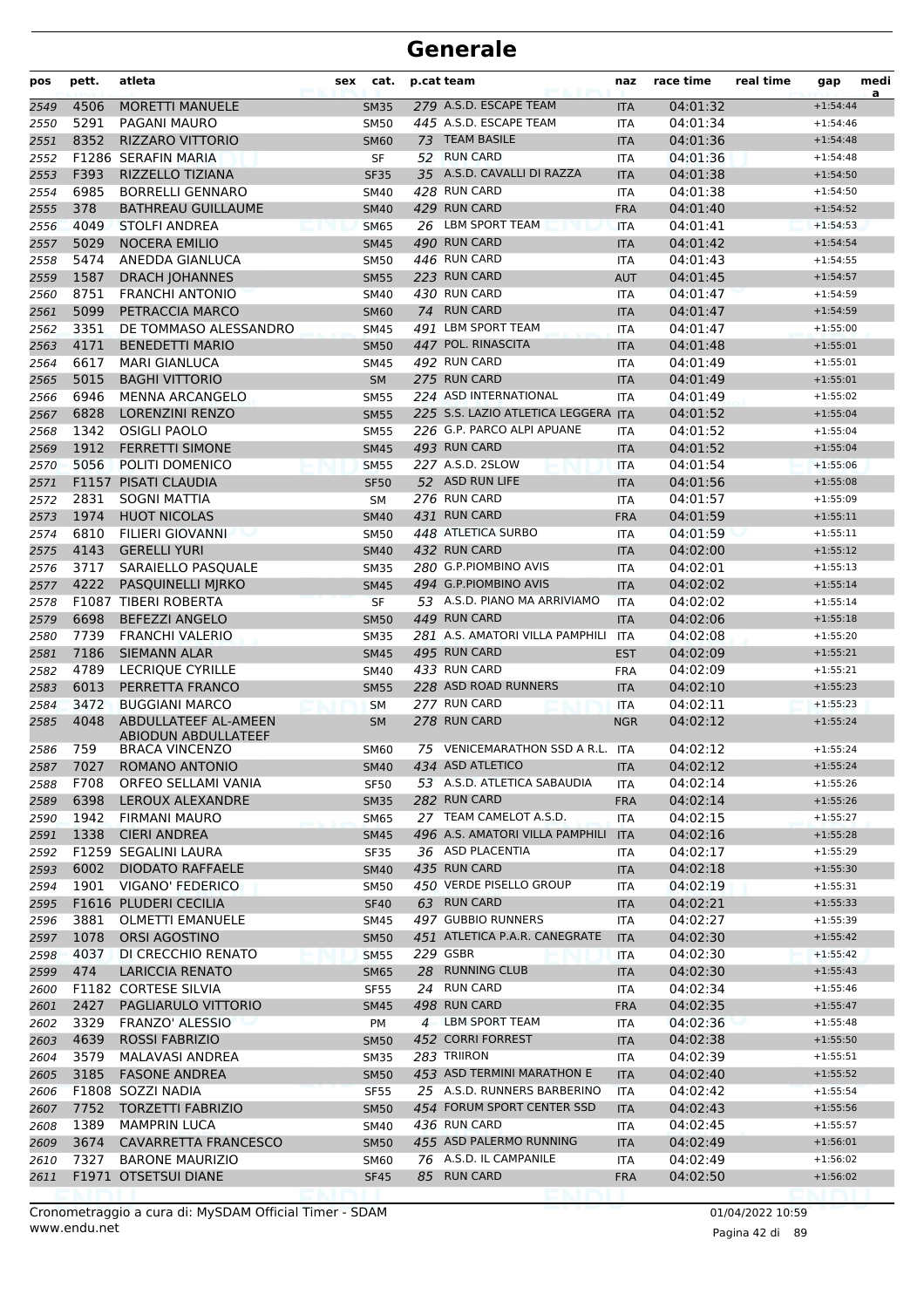| pos  | pett. | atleta                                        | sex | cat.        |   | p.cat team                         | naz        | race time | real time | gap        | medi<br>a |
|------|-------|-----------------------------------------------|-----|-------------|---|------------------------------------|------------|-----------|-----------|------------|-----------|
| 2612 | 7675  | <b>SALIPANTE RENATO</b>                       |     | <b>SM40</b> |   | 437 RUNNING CLUB LATINA            | <b>ITA</b> | 04:02:53  |           | $+1:56:05$ |           |
| 2613 |       | F1612 RE FRANCA                               |     | <b>SF55</b> |   | 26 AZALAI A.S.D.                   | ITA        | 04:02:54  |           | $+1:56:06$ |           |
| 2614 |       | F2017 CAPERNA DESIRE'                         |     | <b>SF35</b> |   | 37 ASD RUNNERS ELITE               | <b>ITA</b> | 04:02:56  |           | $+1:56:08$ |           |
| 2615 |       | F1867 CALLEGARI CLAUDIA                       |     | <b>SF40</b> |   | 64 G.P.PIOMBINO AVIS               | <b>ITA</b> | 04:02:57  |           | $+1:56:09$ |           |
| 2616 | 1278  | RIZZELLO TEOBALDO                             |     | <b>SM50</b> |   | 456 A.S.D. CAVALLI DI RAZZA        | <b>ITA</b> | 04:02:57  |           | $+1:56:10$ |           |
| 2617 |       | F1929 WRONA KLAUDIA                           |     | SF          |   | 54 RUN CARD                        | ITA        | 04:02:58  |           | $+1:56:10$ |           |
| 2618 | 2125  | <b>CHABROL BERNARD</b>                        |     | <b>SM45</b> |   | 499 RUN CARD                       | <b>FRA</b> | 04:03:00  |           | $+1:56:12$ |           |
| 2619 | F272  | CAVALERA YLENIA                               |     | <b>SF40</b> |   | 65 BITETTO RUNNERS A.S.D.          | <b>ITA</b> | 04:03:03  |           | $+1:56:15$ |           |
| 2620 |       | <b>F1102 GAROIA DANIELA</b>                   |     | <b>SF45</b> |   | 86 RUN CARD                        | <b>ITA</b> | 04:03:04  |           | $+1:56:16$ |           |
| 2621 | 6338  | <b>OUARTO NICOLA</b>                          |     | <b>SM50</b> |   | 457 ATLETICA PRO CANOSA            | <b>ITA</b> | 04:03:04  |           | $+1:56:16$ |           |
| 2622 |       | <b>F1180 RICCARDI NADIA</b>                   |     | <b>SF50</b> |   | 54 GSBR                            | <b>ITA</b> | 04:03:04  |           | $+1:56:16$ |           |
| 2623 | 6770  | <b>COPPOLELLA GIANPIERO</b>                   |     | SM40        |   | 438 I PODISTI DI CAPITANATA        | <b>ITA</b> | 04:03:05  |           | $+1:56:18$ |           |
| 2624 | 4623  | <b>CIOPPA ANGELO</b>                          |     | <b>SM50</b> |   | 458 ASD MONTEMILETTO TEAM          | <b>ITA</b> | 04:03:06  |           | $+1:56:18$ |           |
| 2625 | 7773  | <b>DURANTE GIUSEPPE</b>                       |     | SΜ          |   | 279 RUN CARD                       | <b>ITA</b> | 04:03:06  |           | $+1:56:18$ |           |
| 2626 | 6087  | <b>DIRITO ANGELO MARCO</b>                    |     | <b>SM</b>   |   | 280 RUN CARD                       | <b>ITA</b> | 04:03:06  |           | $+1:56:19$ |           |
| 2627 | 4910  | <b>MONACO NICOLA</b>                          |     | <b>SM55</b> |   | 230 TEAM CAMELOT A.S.D.            | <b>ITA</b> | 04:03:06  |           | $+1:56:19$ |           |
| 2628 | 3425  | DALLA COSTA MASSIMO                           |     | <b>SM60</b> |   | 77 SPORT RACE A.S.D.               | <b>ITA</b> | 04:03:09  |           | $+1:56:22$ |           |
| 2629 | F808  | ARIGONI CLAUDIA                               |     | <b>SF35</b> |   | 38 ALTO LAZIO A.S.D.               | <b>ITA</b> | 04:03:11  |           | $+1:56:23$ |           |
| 2630 | 7874  | <b>MICHELINI FABRIZIO</b>                     |     | <b>SM50</b> |   | 459 PROSPORT ATL. FIRENZE          | <b>ITA</b> | 04:03:12  |           | $+1:56:24$ |           |
| 2631 | 486   | <b>VALLI FRANCESCO</b>                        |     | <b>SM</b>   |   | 281 RUN CARD                       | <b>ITA</b> | 04:03:12  |           | $+1:56:24$ |           |
| 2632 | 2088  | <b>MAGGI FABRICE</b>                          |     | <b>SM55</b> |   | 231 RUN CARD                       | <b>FRA</b> | 04:03:13  |           | $+1:56:25$ |           |
| 2633 |       | <b>F2105 FABER MONIKA DIANA</b>               |     | <b>SF50</b> |   | 55 ASD OLL SCARS                   | <b>ITA</b> | 04:03:16  |           | $+1:56:28$ |           |
|      |       | <b>MARIA</b>                                  |     |             |   |                                    |            |           |           |            |           |
| 2634 | 7649  | <b>FEDERIGI FEDERICO</b>                      |     | <b>SM50</b> |   | 460 ATL.PIETRASANTA VERSILIA       | <b>ITA</b> | 04:03:17  |           | $+1:56:29$ |           |
| 2635 | 2758  | <b>COLESCHI FILIPPO</b>                       |     | SM45        |   | 500 PODISTICA IL CAMPINO           | <b>ITA</b> | 04:03:17  |           | $+1:56:29$ |           |
| 2636 | 3698  | <b>OLIVA GIUSEPPE</b>                         |     | <b>SM45</b> |   | 501 ASD PALERMO RUNNING            | <b>ITA</b> | 04:03:18  |           | $+1:56:30$ |           |
| 2637 | 8342  | <b>VEDANA CARLO ALBERTO</b>                   |     | <b>SM</b>   |   | 282 RUN CARD                       | ITA        | 04:03:19  |           | $+1:56:31$ |           |
| 2638 | 8213  | <b>BASILI GIOVANNI ANDREA</b>                 |     | <b>SM45</b> |   | 502 RUN CARD                       | <b>ITA</b> | 04:03:25  |           | $+1:56:37$ |           |
| 2639 | 6901  | <b>SCAVO DINO</b>                             |     | <b>SM50</b> |   | 461 STRARUNNERS BARI               | <b>ITA</b> | 04:03:27  |           | $+1:56:39$ |           |
| 2640 | 690   | <b>NIKA KLODIAN</b>                           |     | <b>SM35</b> |   | 284 A.S.D. TOCCO RUNNER            | <b>ITA</b> | 04:03:30  |           | $+1:56:42$ |           |
| 2641 | 989   | <b>BELLISI MAURIZIO</b>                       |     | <b>SM70</b> |   | 5 MARATHON ROMA                    | <b>ITA</b> | 04:03:30  |           | $+1:56:42$ |           |
| 2642 | 7066  | DI NICOLA ALESSANDRO                          |     | <b>SM50</b> |   | 462 LBM SPORT TEAM                 | <b>ITA</b> | 04:03:32  |           | $+1:56:44$ |           |
| 2643 | 963   | <b>LAZZARI VITTORIO</b>                       |     | <b>SM50</b> |   | 463 A.S.D. CAVALLI DI RAZZA        | <b>ITA</b> | 04:03:34  |           | $+1:56:46$ |           |
| 2644 | 2821  | PAJOLA MICHELE                                |     | SM          |   | 283 RUN CARD                       | <b>ITA</b> | 04:03:37  |           | $+1:56:49$ |           |
| 2645 | 6669  | <b>CORBELLA MATTEO</b>                        |     | SM40        |   | 439 A.S.D. ESCAPE TEAM             | <b>ITA</b> | 04:03:37  |           | $+1:56:49$ |           |
| 2646 | 233   | <b>CAPPELLI MANUEL</b>                        |     | <b>SM40</b> |   | 440 RUN CARD                       | <b>ITA</b> | 04:03:37  |           | $+1:56:49$ |           |
| 2647 | 8584  | <b>QUARTA PIETRO</b>                          |     | <b>SM50</b> |   | 464 S.S. A.V.I.S. SPORT NOVOLI     | <b>ITA</b> | 04:03:37  |           | $+1:56:49$ |           |
| 2648 | 4514  | <b>SICURO MAURO</b>                           |     | <b>SM40</b> |   | 441 A.S.D. CAVALLI DI RAZZA        | <b>ITA</b> | 04:03:38  |           | $+1:56:50$ |           |
| 2649 | 6620  | <b>CELLI MASSIMILIANO</b>                     |     | <b>SM50</b> |   | 465 A.S.D. RUNNING EVOLUTION       | <b>ITA</b> | 04:03:38  |           | $+1:56:50$ |           |
| 2650 | 8277  | <b>AVOLIO GIUSEPPE</b>                        |     | <b>SM55</b> |   | 232 FORUM SPORT CENTER SSD         | <b>ITA</b> | 04:03:38  |           | $+1:56:50$ |           |
| 2651 |       | F1346 BERENGUER CANET ANNA                    |     | <b>SF45</b> |   | 87 RUN CARD                        | <b>ESP</b> | 04:03:39  |           | $+1:56:51$ |           |
| 2652 |       | F1727 SALVIANI ANNA                           |     | PF          | 2 | ASD GRUPPO PODISTICO IL            | <b>ITA</b> | 04:03:39  |           | $+1:56:52$ |           |
| 2653 | 6574  | PIZZOLITTO MARCO                              |     | <b>SM50</b> |   | 466 A.S.D. ESCAPE TEAM             | <b>ITA</b> | 04:03:40  |           | $+1:56:52$ |           |
| 2654 | 7253  | PERSIA ALESSANDRO                             |     | <b>SM45</b> |   | 503 ISOLA SACRA A.S.C.D.           | <b>ITA</b> | 04:03:41  |           | $+1:56:53$ |           |
| 2655 | 5424  | PASINI PABLO ANDRES                           |     | <b>SM</b>   |   | 284 RUN CARD                       | ITA        | 04:03:42  |           | $+1:56:54$ |           |
| 2656 | 7986  | <b>FABRIS EMANUELE</b>                        |     | <b>SM40</b> |   | 442 VICENZA MARATHON               | <b>ITA</b> | 04:03:44  |           | $+1:56:56$ |           |
| 2657 | 8586  | <b>NORBERTI VITO</b>                          |     | <b>SM55</b> |   | 233 S.S. A.V.I.S. SPORT NOVOLI     | ITA        | 04:03:45  |           | $+1:56:57$ |           |
| 2658 | 2768  | DI FEDE SALVATORE                             |     | <b>SM45</b> |   | 504 ASD PACHINO RUNNING            | <b>ITA</b> | 04:03:45  |           | $+1:56:57$ |           |
| 2659 | 1851  | RODRIGUEZ VAZQUEZ JOSE                        |     | <b>SM60</b> |   | 78 ATL. TUSCULUM                   | <b>ESP</b> | 04:03:45  |           | $+1:56:57$ |           |
|      |       | <b>ANTONIO</b>                                |     |             |   |                                    |            |           |           |            |           |
| 2660 | 6291  | VANNUSCORPS FRÉDÉRIC                          |     | <b>SM50</b> |   | 467 RUN CARD                       | <b>BEL</b> | 04:03:46  |           | $+1:56:58$ |           |
| 2661 | 7761  | <b>CARBONE EMILIANO</b>                       |     | <b>SM45</b> |   | 505 RUN CARD                       | <b>ITA</b> | 04:03:47  |           | $+1:56:59$ |           |
| 2662 | 5319  | PINCINI LUDOVICO MARIA                        |     | <b>PM</b>   | 5 | <b>RUN CARD</b>                    | <b>ITA</b> | 04:03:48  |           | $+1:57:00$ |           |
| 2663 | 4206  | <b>GIACOMINI FRANCO</b>                       |     | SM60        |   | 79 G.P.PIOMBINO AVIS               | ITA        | 04:03:49  |           | $+1:57:01$ |           |
| 2664 | 345   | <b>GRASSI GIANLUCA</b>                        |     | <b>SM50</b> |   | 468 RUN CARD                       | <b>ITA</b> | 04:03:49  |           | $+1:57:01$ |           |
| 2665 |       | F1091 SORTINO VALERIA                         |     | <b>SF40</b> |   | 66 NUOVA PODISTICA LATINA          | ITA        | 04:03:49  |           | $+1:57:01$ |           |
| 2666 | 4200  | <b>SALERNO GAETANO</b>                        |     | <b>SM50</b> |   | 469 LIBERTAS ATLETICA 88           | <b>ITA</b> | 04:03:49  |           | $+1:57:01$ |           |
| 2667 | 5091  | DI FEBO IVAN                                  |     | <b>SM45</b> |   | 506 RUN CARD                       | ITA        | 04:03:52  |           | $+1:57:04$ |           |
| 2668 | 7972  | <b>TOMA FABRIZIO</b>                          |     | <b>SM40</b> |   | 443 PODISTICA MAGLIESE             | <b>ITA</b> | 04:03:52  |           | $+1:57:04$ |           |
| 2669 | 6212  | <b>BANNINO RODOLFO</b>                        |     | <b>SM55</b> |   | 234 RUN CARD                       | <b>FRA</b> | 04:03:53  |           | $+1:57:05$ |           |
| 2670 | 7376  | <b>SANCHEZ ESTEBAN LUIS</b><br><b>ALBERTO</b> |     | <b>SM45</b> |   | 507 RUN CARD                       | <b>ESP</b> | 04:03:53  |           | $+1:57:05$ |           |
| 2671 | 3489  | <b>FRANCO LUIGI</b>                           |     | SM45        |   | 508 RUN CARD                       | ITA        | 04:03:56  |           | $+1:57:08$ |           |
| 2672 | 1597  | PIRRI SALVATORE                               |     | <b>SM45</b> |   | 509 ASD DUILIA BARCELLONA P.G. ITA |            | 04:03:57  |           | $+1:57:09$ |           |
| 2673 |       | F1073 CECCHINI ALESSANDRA                     |     | <b>SF50</b> |   | 56 UMF VENICE TEAM ASD             | ITA        | 04:03:57  |           | $+1:57:09$ |           |

www.endu.net Cronometraggio a cura di: MySDAM Official Timer - SDAM 01/04/2022 10:59 01/04/2022 10:59

Pagina 43 di 89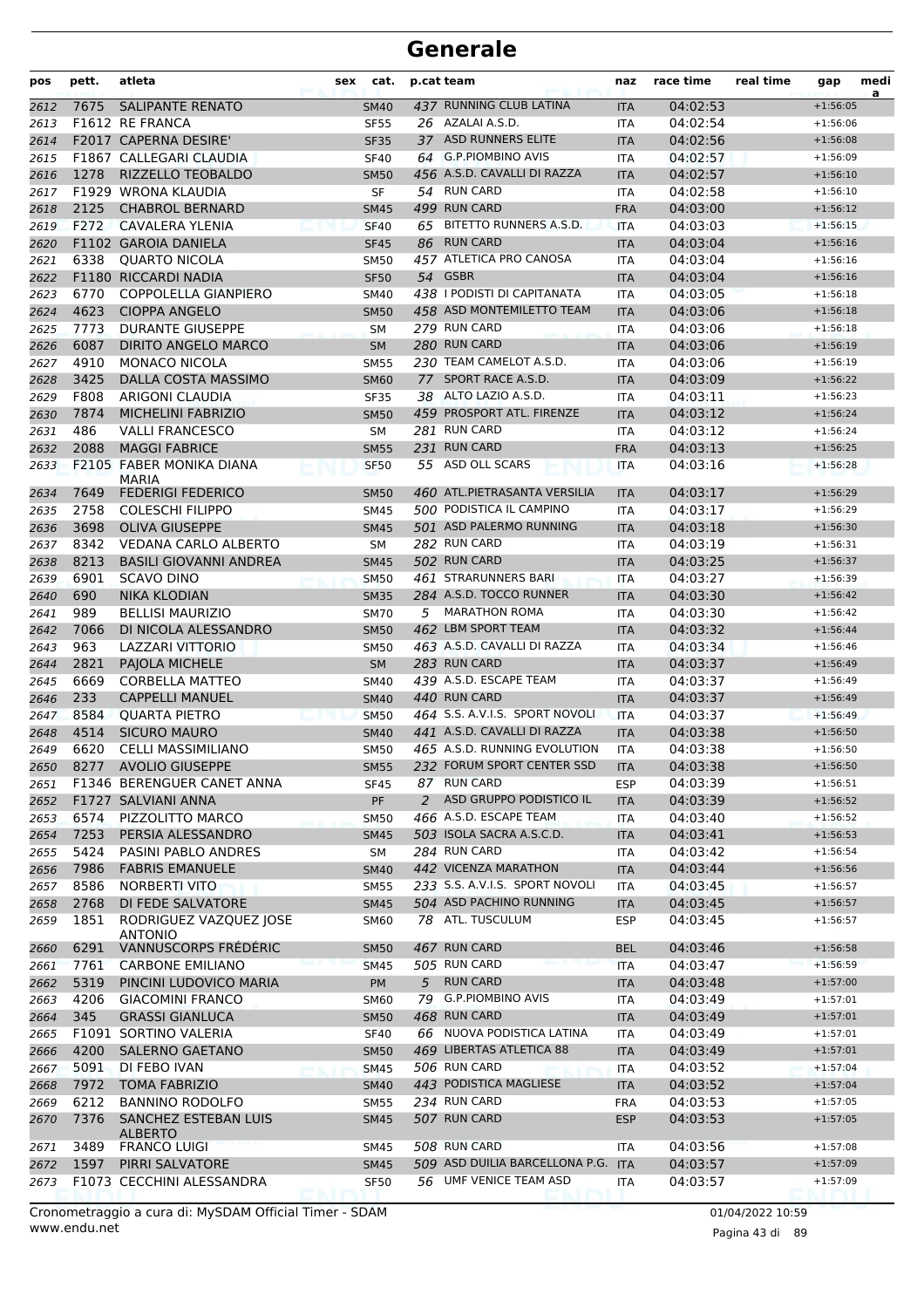| pos          | pett.        | atleta                                                  | sex | cat.                       |    | p.cat team                                             | naz                      | race time            | real time | gap                      | medi<br>a |
|--------------|--------------|---------------------------------------------------------|-----|----------------------------|----|--------------------------------------------------------|--------------------------|----------------------|-----------|--------------------------|-----------|
| 2674         | 3011         | <b>VOLTERRA PIERGIORGIO</b>                             |     | <b>SM45</b>                |    | 510 A.S.D. PIANO MA ARRIVIAMO                          | <b>ITA</b>               | 04:03:59             |           | $+1:57:11$               |           |
| 2675         | 5274         | COSENZA CLAUDIO                                         |     | SM45                       |    | 511 ASD POD. LIPPO CALDERARA                           | <b>ITA</b>               | 04:04:01             |           | $+1:57:13$               |           |
| 2676         |              | F1046 SALUCCI SILVIA                                    |     | <b>SF45</b>                |    | 88 A.S. AMATORI VILLA PAMPHILI                         | <b>ITA</b>               | 04:04:01             |           | $+1:57:13$               |           |
| 2677         | 5561         | <b>BARI MASSIMILIANO</b>                                |     | <b>SM50</b>                |    | 470 VICENZA MARATHON                                   | <b>ITA</b>               | 04:04:03             |           | $+1:57:15$               |           |
| 2678         |              | F2612 PEZZOLI MARA                                      |     | <b>SF40</b>                |    | 67 POL. PORTA SARAGOZZA                                | <b>ITA</b>               | 04:04:04             |           | $+1:57:16$               |           |
| 2679         | 5832         | <b>VERDINO ALESSANDRO</b>                               |     | <b>SM45</b>                |    | 512 ATLETICA LEGGERA MENTANA                           | <b>ITA</b>               | 04:04:08             |           | $+1:57:20$               |           |
| 2680<br>2681 | 3350<br>1335 | D'ARPINO MASSIMILIANO<br><b>MONTEFERRI MAURO</b>        |     | <b>SM40</b>                |    | 444 A.S.D. TRA LE RIGHE<br>235 GIOVANNI SCAVO VELLETRI | <b>ITA</b><br><b>ITA</b> | 04:04:12<br>04:04:15 |           | $+1:57:24$<br>$+1:57:27$ |           |
| 2682         |              | <b>F1764 NAVICKAITE GINTARE</b>                         |     | <b>SM55</b><br><b>SF35</b> |    | 39 RUN CARD                                            | <b>ITA</b>               | 04:04:16             |           | $+1:57:28$               |           |
| 2683         | 5528         | <b>FANELLI LUCA</b>                                     |     | <b>SM40</b>                |    | 445 AZALAI A.S.D.                                      | <b>ITA</b>               | 04:04:17             |           | $+1:57:29$               |           |
| 2684         | 336          | <b>ARANEO ADOLFO</b>                                    |     | <b>SM35</b>                |    | 285 RUN CARD                                           | <b>ITA</b>               | 04:04:18             |           | $+1:57:30$               |           |
| 2685         | 1515         | LAZZERINI FABRIZIO                                      |     | <b>SM50</b>                |    | 471 LBM SPORT TEAM                                     | <b>ITA</b>               | 04:04:21             |           | $+1:57:33$               |           |
| 2686         | 7437         | ALCALDE GAMARRA<br>MANUEL                               |     | <b>SM40</b>                |    | 446 RUN CARD                                           | <b>ESP</b>               | 04:04:22             |           | $+1:57:34$               |           |
| 2687         | 6279         | DELLA GALA MICHELE                                      |     | <b>SM50</b>                |    | 472 RUN CARD                                           | <b>ITA</b>               | 04:04:22             |           | $+1:57:34$               |           |
| 2688         | 7743         | <b>CASSIANI ANDREA</b>                                  |     | <b>SM50</b>                |    | 473 A.S.D. PIANO MA ARRIVIAMO                          | <b>ITA</b>               | 04:04:24             |           | $+1:57:36$               |           |
| 2689         |              | F1724 IZZO FIORENTINA                                   |     | <b>SF45</b>                |    | 89 NUOVA ATLETICA ISERNIA                              | <b>ITA</b>               | 04:04:25             |           | $+1:57:37$               |           |
| 2690         |              | F2233 HEREDIA REBOIRA ALICIA                            |     | <b>SF45</b>                |    | 90 RUN CARD                                            | <b>ESP</b>               | 04:04:26             |           | $+1:57:38$               |           |
| 2691         | 4861         | <b>SULCIS ALDO</b>                                      |     | <b>SM50</b>                |    | 474 OLYMPIA VILLACIDRO                                 | ITA                      | 04:04:30             |           | $+1:57:42$               |           |
| 2692         | 6522         | <b>OCCHIOGROSSO GIOVANNI</b>                            |     | <b>SM40</b>                |    | 447 BITETTO RUNNERS A.S.D.                             | <b>ITA</b>               | 04:04:30             |           | $+1:57:42$               |           |
| 2693         | 4233         | <b>VALZANIA DAVIDE</b>                                  |     | <b>SM55</b>                |    | 236 RUN CARD                                           | ITA                      | 04:04:33             |           | $+1:57:45$               |           |
| 2694         | 6597         | <b>NOVELLINO RAFFAELE</b>                               |     | <b>SM55</b>                |    | 237 EUROATLETICA 2002                                  | <b>ITA</b>               | 04:04:34             |           | $+1:57:46$               |           |
| 2695         | 7355         | <b>BALENA PIERO LUIGI</b>                               |     | <b>SM55</b>                |    | 238 ASD SPORTIVAMENTE -                                | <b>ITA</b>               | 04:04:35             |           | $+1:57:48$               |           |
| 2696         | 8303         | DOCIMO VINCENZO                                         |     | <b>SM</b>                  |    | 285 LBM SPORT TEAM<br>80 ASD NO AL DOPING RAGUSA       | <b>ITA</b>               | 04:04:36             |           | $+1:57:49$               |           |
| 2697         | 5617<br>3998 | <b>CALOGERO GIOVANNI</b><br><b>FERRARESE ALESSANDRO</b> |     | <b>SM60</b>                |    | 286 RUN CARD                                           | ITA                      | 04:04:37<br>04:04:38 |           | $+1:57:49$<br>$+1:57:50$ |           |
| 2698<br>2699 | 1691         | <b>CALDERAN MARCO</b>                                   |     | <b>SM35</b><br><b>SM40</b> |    | 448 AZALAI A.S.D.                                      | <b>ITA</b><br>ITA        | 04:04:41             |           | $+1:57:53$               |           |
| 2700         | 7393         | <b>TARANTINI MARCO</b>                                  |     | <b>SM60</b>                |    | 81 PODISTICA SOLIDARIETA'                              | <b>ITA</b>               | 04:04:41             |           | $+1:57:53$               |           |
| 2701         | 6596         | <b>FANFARILLO VALERIO</b>                               |     | <b>SM35</b>                |    | 287 ASD RUNNERS ELITE                                  | <b>ITA</b>               | 04:04:42             |           | $+1:57:54$               |           |
| 2702         |              | F1959 ZOLLI CLAUDIA                                     |     | <b>SF45</b>                |    | 91 ASD RUNNERS ELITE                                   | <b>ITA</b>               | 04:04:42             |           | $+1:57:54$               |           |
| 2703         |              | F1464 PIGOZZI MARTA                                     |     | <b>SF40</b>                | 68 | G.A.P. SARONNO                                         | ITA                      | 04:04:43             |           | $+1:57:55$               |           |
| 2704         | F403         | <b>VARLEY KATE</b>                                      |     | <b>SF</b>                  | 55 | <b>CHORLTON RUNNERS</b>                                | <b>IRL</b>               | 04:04:45             |           | $+1:57:57$               |           |
| 2705         | 6361         | <b>CURCIO CLAUDIO</b>                                   |     | <b>SM45</b>                |    | 513 RUN CARD                                           | <b>ITA</b>               | 04:04:46             |           | $+1:57:59$               |           |
| 2706         | 8457         | <b>GALLO GIOVANNI</b>                                   |     | <b>SM40</b>                |    | 449 ASD SORRENTO RUNNERS                               | <b>ITA</b>               | 04:04:48             |           | $+1:58:00$               |           |
| 2707         | 1635         | <b>GABRIELLI ADRIANO</b>                                |     | <b>SM55</b>                |    | 239 RUN CARD                                           | <b>ITA</b>               | 04:04:48             |           | $+1:58:00$               |           |
| 2708         |              | <b>F2106 VERRENGIA ERICA</b>                            |     | <b>SF40</b>                |    | 69 A.S.D. PODISTICA CASORIA                            | <b>ITA</b>               | 04:04:48             |           | $+1:58:01$               |           |
| 2709         | 478          | DEL VENTO ANTONIO<br>MOSE'                              |     | <b>SM40</b>                |    | 450 ATLETICA PRO CANOSA                                | <b>ITA</b>               | 04:04:50             |           | $+1:58:02$               |           |
| 2710         | 2899         | <b>CALO' MAXMILIAN</b>                                  |     | <b>SM40</b>                |    | 451 DE RAN CLAB                                        | <b>ITA</b>               | 04:04:51             |           | $+1:58:03$               |           |
| 2711         | 3484         | PARENTI ANDREA                                          |     | <b>SM50</b>                |    | 475 GRUPPO PODISTI RESCO 1909                          | <b>ITA</b>               | 04:04:53             |           | $+1:58:05$               |           |
| 2712         | 1734         | DI FAZIO SIMONE                                         |     | <b>SM45</b>                |    | 514 GIOVANNI SCAVO VELLETRI                            | <b>ITA</b>               | 04:04:53             |           | $+1:58:05$               |           |
| 2713         | 6470         | MANCUSO GIANFRANCO                                      |     | <b>SM55</b>                |    | 240 A.S.D. TRINACRIA PALERMO                           | ITA                      | 04:04:53             |           | $+1:58:06$               |           |
| 2714         | 3555         | <b>VECCHIONE IVAN</b><br>F2605 ONELLI FEDERICA          |     | <b>SM40</b>                |    | 452 G.S. LE PANCHE<br>57 RUN CARD                      | <b>ITA</b>               | 04:04:54             |           | $+1:58:06$               |           |
| 2715<br>2716 | 2173         | <b>GUIDARELLI DANIELE</b>                               |     | <b>SF50</b><br><b>SM45</b> |    | 515 RUN CARD                                           | <b>ITA</b><br><b>ITA</b> | 04:04:56<br>04:04:56 |           | $+1:58:08$<br>$+1:58:08$ |           |
| 2717         | 1692         | <b>FULGENZI CARLO</b>                                   |     | <b>SM65</b>                |    | 29 ATL. TUSCULUM                                       | <b>ITA</b>               | 04:04:56             |           | $+1:58:08$               |           |
| 2718         | 4617         | SICILIANO RODOLFO                                       |     | <b>SM55</b>                |    | 241 A.S.D. P.U.C. SALENTO                              | <b>ITA</b>               | 04:04:57             |           | $+1:58:09$               |           |
| 2719         | 5683         | <b>MARCHITELLI FRANCESCO</b>                            |     | <b>SM35</b>                |    | 288 GIOIA RUNNING A.S.D.                               | ITA                      | 04:04:57             |           | $+1:58:10$               |           |
| 2720         |              | F1779 GROPPI CRISTINA                                   |     | <b>SF50</b>                |    | 58 ATLANTIDE                                           | <b>ITA</b>               | 04:05:02             |           | $+1:58:14$               |           |
| 2721         | 5595         | PAPPI ANDREA                                            |     | <b>SM40</b>                |    | 453 BUCCELLA RUNNERS                                   | ITA                      | 04:05:03             |           | $+1:58:15$               |           |
| 2722         | 1523         | <b>MARTINELLI THIBAULT</b>                              |     | <b>SM</b>                  |    | 286 RUN CARD                                           | <b>BEL</b>               | 04:05:04             |           | $+1:58:16$               |           |
| 2723         | 524          | <b>COCCO LIONEL</b>                                     |     | <b>SM35</b>                |    | 289 RUN CARD                                           | <b>FRA</b>               | 04:05:04             |           | $+1:58:16$               |           |
| 2724         | 4201         | <b>CAVADENTI SIMONE</b>                                 |     | <b>SM45</b>                |    | 516 RUN CARD                                           | <b>ITA</b>               | 04:05:04             |           | $+1:58:16$               |           |
| 2725         | 8461         | PEDOTE GIACOMO                                          |     | SM40                       |    | 454 A.S. ATLETICA POLIGNANO                            | ITA                      | 04:05:06             |           | $+1:58:18$               |           |
| 2726         | 3363         | <b>MINORI GUIDO</b>                                     |     | <b>SM45</b>                |    | 517 ASD RUN LIFE                                       | <b>ITA</b>               | 04:05:07             |           | $+1:58:19$               |           |
| 2727         | 2625         | DI ANTONIO PATRIZIO                                     |     | SM60                       |    | 82 ASD PODISTICA 2007                                  | ITA                      | 04:05:07             |           | $+1:58:19$               |           |
| 2728         | 7877         | LA MALVA MAURO                                          |     | <b>SM45</b>                |    | 518 RUN CARD                                           | <b>ITA</b>               | 04:05:09             |           | $+1:58:21$               |           |
| 2729         |              | F1878 LANCETTI ROMINA                                   |     | <b>SF45</b>                |    | 92 ASSISI RUNNERS ASD                                  | ITA                      | 04:05:09             |           | $+1:58:21$               |           |
| 2730         | 5023         | <b>GEROSA ROBERTO</b>                                   |     | <b>SM50</b>                |    | 476 U.S. SAN MAURIZIO                                  | <b>ITA</b>               | 04:05:09             |           | $+1:58:21$               |           |
| 2731         | F854         | <b>GEMIN MARTA</b>                                      |     | SF                         |    | 56 RUN CARD                                            | ITA                      | 04:05:09             |           | $+1:58:21$               |           |
| 2732         |              | F2362 DE PASQUALE GRAZIA                                |     | <b>SF40</b>                |    | 70 BARI ROAD RUNNERS CLUB                              | <b>ITA</b>               | 04:05:09             |           | $+1:58:21$               |           |
| 2733         | 5064         | F2111 CIARLA ANNA MARIA                                 |     | <b>SF55</b>                |    | 27 ATLETICA SAN MARTINO<br>83 PODISTICA SOLIDARIETA'   | ITA                      | 04:05:12             |           | $+1:58:24$<br>$+1:58:27$ |           |
| 2734<br>2735 | 3242         | <b>CASTRIA TOMMASO</b><br>ALESSANDRONI ALESSIO          |     | <b>SM60</b><br><b>SM45</b> |    | 519 ASD PODISTICA 2007                                 | <b>ITA</b><br>ITA        | 04:05:15<br>04:05:15 |           | $+1:58:27$               |           |
| 2736         | 548          | BENGOETXEA RIOS JUAN                                    |     | <b>SM50</b>                |    | 477 RUN CARD                                           | <b>ESP</b>               | 04:05:15             |           | $+1:58:27$               |           |

www.endu.net Cronometraggio a cura di: MySDAM Official Timer - SDAM 01/04/2022 10:59

Pagina 44 di 89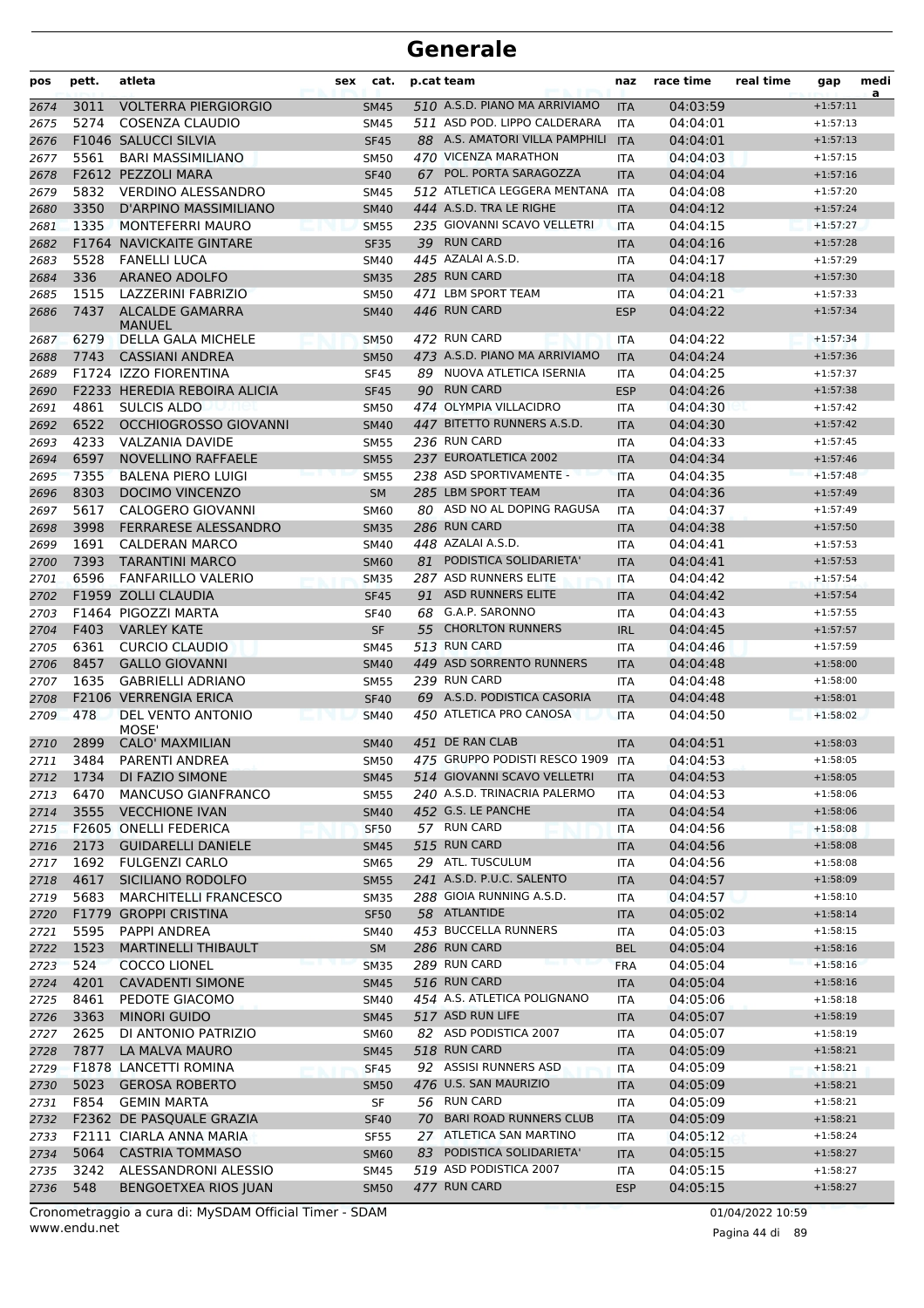| pos          | pett.        | atleta                                                 | sex | cat.                       | p.cat team |                                                  | naz                      | race time            | real time        | gap                      | medi<br>a |
|--------------|--------------|--------------------------------------------------------|-----|----------------------------|------------|--------------------------------------------------|--------------------------|----------------------|------------------|--------------------------|-----------|
|              |              | LUIS                                                   |     |                            |            |                                                  |                          |                      |                  |                          |           |
| 2737         | 4459         | <b>FICARA ANTONINO</b>                                 |     | <b>SM40</b>                |            | 455 PACECO RUNNERS                               | <b>ITA</b>               | 04:05:15             |                  | $+1:58:27$               |           |
| 2738         | 414          | <b>BIANCHI MAURO</b>                                   |     | <b>SM55</b>                |            | 242 RUN CARD                                     | <b>ITA</b>               | 04:05:15             |                  | $+1:58:27$               |           |
| 2739         | 8110         | <b>NICORA ANDREA</b>                                   |     | <b>SM35</b>                |            | 290 ALZAIA NAVIGLIO RUNNERS<br>71 PACECO RUNNERS | <b>ITA</b>               | 04:05:16             |                  | $+1:58:28$               |           |
| 2740<br>2741 | 6557         | F1390 FEDERICO ANGELA<br><b>MARCUZZI ANDREA</b>        |     | <b>SF40</b>                |            | 520 PODISTICA EMPOLESE 1986                      | <b>ITA</b>               | 04:05:16<br>04:05:18 |                  | $+1:58:28$<br>$+1:58:30$ |           |
| 2742         | 7991         | <b>BOCCIA CRISTIANO</b>                                |     | <b>SM45</b><br><b>SM50</b> |            | 478 IL CORRIDORE RUNNING CLUB ITA                | <b>ITA</b>               | 04:05:18             |                  | $+1:58:31$               |           |
| 2743         | 7978         | <b>TEATINI LUCA</b>                                    |     | <b>SM60</b>                |            | 84 IL CORRIDORE RUNNING CLUB ITA                 |                          | 04:05:19             |                  | $+1:58:31$               |           |
| 2744         | 752          | TRAVAGLIA FABRIZIO                                     |     | <b>SM45</b>                |            | 521 GRUPPO PODISTI CIARLASCHI                    | <b>ITA</b>               | 04:05:23             |                  | $+1:58:35$               |           |
| 2745         | 689          | <b>MORINI LUCA</b>                                     |     | <b>SM55</b>                |            | 243 RUN CARD                                     | <b>ITA</b>               | 04:05:26             |                  | $+1:58:38$               |           |
| 2746         | F732         | <b>TOURTE GROSPIRON</b>                                |     | <b>SF50</b>                |            | 59 ATHLETIC BRUNOY CLUB                          | <b>FRA</b>               | 04:05:27             |                  | $+1:58:39$               |           |
| 2747         | 6367         | <b>CAROLINE</b><br>PIRANI ANDREA                       |     | <b>SM</b>                  |            | 287 PASSO CAPPONI ASD                            | <b>ITA</b>               | 04:05:27             |                  | $+1:58:39$               |           |
| 2748         | 1546         | <b>GELLI ALESSANDRO</b>                                |     | <b>SM55</b>                |            | 244 ATL. MONTE MARIO                             | <b>ITA</b>               | 04:05:28             |                  | $+1:58:40$               |           |
| 2749         |              | F2359 LIBERATI BARBARA                                 |     | <b>SF35</b>                |            | 40 PASSOLOGICO                                   | <b>ITA</b>               | 04:05:29             |                  | $+1:58:41$               |           |
| 2750         | 7624         | ADORNETTO GIANLUCA                                     |     | <b>SM50</b>                |            | 479 RUN CARD                                     | <b>ITA</b>               | 04:05:31             |                  | $+1:58:43$               |           |
| 2751         | 8219         | DE LUCA DAVIDE                                         |     | <b>SM35</b>                |            | 291 U.S. DOLOMITICA ASD                          | <b>ITA</b>               | 04:05:31             |                  | $+1:58:44$               |           |
| 2752         | 7784         | <b>GIOTTI MATTIA</b>                                   |     | <b>SM35</b>                |            | 292 RUN CARD                                     | <b>ITA</b>               | 04:05:32             |                  | $+1:58:44$               |           |
| 2753         |              | F2608 MINETTI ANNALISA                                 |     | <b>SF45</b>                |            | 93 G.S. FIAMME AZZURRE                           | <b>ITA</b>               | 04:05:32             |                  | $+1:58:44$               |           |
| 2754         | 7696         | <b>LOPS PIERLUIGI</b>                                  |     | <b>SM45</b>                |            | 522 A.S.D. VILLA DE SANCTIS                      | <b>ITA</b>               | 04:05:32             |                  | $+1:58:45$               |           |
| 2755         |              | F1807 SGHERZA TIZIANA<br><b>GIOVANNA</b>               |     | <b>SF45</b>                | 94         | <b>BARLETTA SPORTIVA</b>                         | <b>ITA</b>               | 04:05:33             |                  | $+1:58:45$               |           |
| 2756         | 7467         | <b>CALIANDRO PIETRO</b>                                |     | <b>SM55</b>                |            | 245 A.S.D. OLIMPIA GROTTAGLIE                    | <b>ITA</b>               | 04:05:35             |                  | $+1:58:47$               |           |
| 2757         | 7366         | <b>BORRICELLI DAVIDE</b>                               |     | <b>SM35</b>                |            | 293 RUN CARD                                     | <b>ITA</b>               | 04:05:37             |                  | $+1:58:49$               |           |
| 2758         | F964         | <b>TOSELLI SIMONA</b>                                  |     | <b>SF35</b>                |            | 41 RUN CARD                                      | ITA                      | 04:05:38             |                  | $+1:58:50$               |           |
| 2759         | 3495         | <b>WOJDA DARIUSZ</b>                                   |     | <b>SM45</b>                |            | 523 RUN CARD                                     | <b>POL</b>               | 04:05:38             |                  | $+1:58:50$               |           |
| 2760         | F105         | <b>SGARBI CÉLINE</b>                                   |     | <b>SF40</b>                |            | 72 ASPTT NICE CÔTE D'AZUR                        | <b>FRA</b>               | 04:05:38             |                  | $+1:58:50$               |           |
| 2761         | 5376         | <b>SIROLLI REMI</b>                                    |     | <b>SM45</b>                |            | 524 CA SPORT                                     | <b>FRA</b>               | 04:05:39             |                  | $+1:58:51$               |           |
| 2762         | 161          | FODDAI ALBERTO                                         |     | <b>SM40</b>                |            | 456 A.S.D. VILLA DE SANCTIS                      | <b>ITA</b>               | 04:05:39             |                  | $+1:58:51$               |           |
| 2763         | 5199         | <b>MANCINI VALTER</b>                                  |     | <b>SM60</b>                |            | 85 ITALIA MARATHON CLUB                          | <b>ITA</b>               | 04:05:39             |                  | $+1:58:51$               |           |
| 2764         | 3186         | VACCA GIANLUCA                                         |     | <b>SM45</b>                |            | 525 E' FIT MULTISPORT ASD                        | <b>ITA</b>               | 04:05:43             |                  | $+1:58:55$               |           |
| 2765         | 6872         | <b>MUSIO FRANCESCO</b>                                 |     | <b>SM50</b>                |            | 480 A.S.D. P.U.C. SALENTO                        | <b>ITA</b>               | 04:05:44             |                  | $+1:58:56$               |           |
| 2766         | 8248         | SICILIANO IVAN                                         |     | <b>SM45</b>                |            | 526 PODISTICA SOLIDARIETA'                       | <b>ITA</b>               | 04:05:52             |                  | $+1:59:04$               |           |
| 2767         | 8585         | PALADINI ANTONIO                                       |     | <b>SM55</b>                |            | 246 S.S. A.V.I.S. SPORT NOVOLI                   | <b>ITA</b>               | 04:05:53             |                  | $+1:59:05$               |           |
| 2768         | 8313         | <b>D'AMICO GABRIELE</b>                                |     | <b>SM60</b>                |            | 86 RUN CARD                                      | ITA                      | 04:05:57             |                  | $+1:59:09$               |           |
| 2769         | 353          | <b>GUERRINI GABRIELE</b>                               |     | <b>SM50</b>                |            | 481 PODISTICA AGLIANESE 1980                     | <b>ITA</b>               | 04:05:58             |                  | $+1:59:10$               |           |
| 2770         | 4907         | <b>CORTI RENATO</b>                                    |     | <b>SM55</b>                |            | 247 ATL. DI MARCO SPORT                          | <b>ITA</b>               | 04:05:59             |                  | $+1:59:11$               |           |
| 2771         | 4965         | <b>FABI ANDREA</b>                                     |     | <b>SM45</b>                |            | 527 GRIFO RUNNERS PERUGIA                        | <b>ITA</b>               | 04:06:02             |                  | $+1:59:14$               |           |
| 2772         | 3700         | TETI MAURO CRISTIAN                                    |     | <b>SM45</b>                |            | 528 RAVENNA RUNNERS CLUB                         | <b>ITA</b>               | 04:06:03             |                  | $+1:59:15$               |           |
| 2773         | 7143         | PIAZZOLLA DAVIDE<br><b>SALVATORE JUNIOR</b>            |     | <b>SM50</b>                |            | 482 MARGHERITA DI SAVOIA                         | <b>ITA</b>               | 04:06:04             |                  | $+1:59:16$               |           |
| 2774         | 6559         | <b>BERTOTTO COSIMO</b>                                 |     | SM40                       |            | 457 ASD CORRERE PER SEMPRE                       | ITA                      | 04:06:05             |                  | $+1:59:17$               |           |
| 2775         | 1952         | <b>BOVA VINCENT</b>                                    |     | <b>SM50</b>                |            | 483 RUN CARD                                     | <b>FRA</b>               | 04:06:05             |                  | $+1:59:17$               |           |
| 2776         | 7845         | <b>GIURIATO GIACOMO</b>                                |     | <b>SM</b>                  |            | 288 PASSO CAPPONI ASD                            | <b>ITA</b>               | 04:06:08             |                  | $+1:59:20$               |           |
| 2777         | 6990         | MAFFETTONE ANGELO                                      |     | <b>SM40</b>                |            | 458 PODISTICA POMEZIA A.S.D.                     | <b>ITA</b>               | 04:06:08             |                  | $+1:59:21$               |           |
| 2778         | 6088         | OTTONELLO LUCA                                         |     | SM45                       |            | 529 EMOZIONI SPORT TEAM A.S.D. ITA               |                          | 04:06:09             |                  | $+1:59:21$               |           |
| 2779         | 7798         | PIOLATTO GIACOMO                                       |     | <b>SM55</b>                |            | 248 A.S.D. A.N.B. FIAMME CREMISI ITA             |                          | 04:06:09             |                  | $+1:59:21$               |           |
| 2780         | F996         | <b>BEZZON MARA</b>                                     |     | <b>SF50</b>                |            | 60 RUN CARD                                      | ITA                      | 04:06:10             |                  | $+1:59:22$               |           |
| 2781         | 4141         | <b>MAMBRETTI MARCO</b>                                 |     | <b>SM55</b>                |            | 249 AMICI DELLO SPORT BRIOSCO- ITA               |                          | 04:06:11             |                  | $+1:59:23$               |           |
| 2782         | 894          | <b>GIUGA LUIGI</b>                                     |     | <b>SM50</b>                |            | 484 A.S.D. PIETRO GUARINO                        | <b>ITA</b>               | 04:06:11             |                  | $+1:59:23$               |           |
| 2783         | 7104         | <b>DICECCA GIUSEPPE</b>                                |     | <b>SM40</b>                |            | 459 A.S.D. ATL. ENERGIA ROMA                     | <b>ITA</b>               | 04:06:11             |                  | $+1:59:23$               |           |
| 2784         | 7072         | <b>TRANI BRUNO</b>                                     |     | <b>SM45</b>                |            | 530 LBM SPORT TEAM                               | <b>ITA</b>               | 04:06:12             |                  | $+1:59:24$               |           |
| 2785         | 4388         | PAOLILLO DANILO                                        |     | <b>SM50</b>                |            | 485 LA PIETRA                                    | <b>ITA</b>               | 04:06:12             |                  | $+1:59:24$               |           |
| 2786         |              | F1038 OLDANI GRETA                                     |     | SF                         |            | 57 RUN CARD                                      | <b>ITA</b>               | 04:06:13             |                  | $+1:59:25$               |           |
| 2787         | 6492         | PALMADESSA SIMONE                                      |     | <b>SM40</b>                |            | 460 RUN CARD<br>250 RUN CARD                     | <b>ITA</b>               | 04:06:13             |                  | $+1:59:25$               |           |
| 2788         | 4325         | <b>GHIONE PAOLO</b>                                    |     | <b>SM55</b>                |            |                                                  | ITA                      | 04:06:15             |                  | $+1:59:27$               |           |
| 2789         | 7125         | <b>CAMPANA GAETANO</b>                                 |     | <b>SM35</b>                |            | 294 ADDA RUNNING TEAM<br>251 RUN CARD            | <b>ITA</b>               | 04:06:15             |                  | $+1:59:28$               |           |
| 2790         | 1973<br>6343 | <b>CARAFFI FRANCO</b><br><b>NAVARRA VITO</b>           |     | <b>SM55</b>                |            | 486 SSD RUNNER TRAINER A R.L.                    | <b>ITA</b>               | 04:06:16<br>04:06:16 |                  | $+1:59:28$<br>$+1:59:28$ |           |
| 2791         |              |                                                        |     | <b>SM50</b>                |            | 289 RUN CARD                                     | <b>ITA</b>               |                      |                  | $+1:59:29$               |           |
| 2792         | 8100         | ZIZZARI MIRKO<br>F1814 VEZZOLI GIULIA                  |     | SM                         |            | 42 SOPRALAPANCA SRL SOC.                         | <b>ITA</b>               | 04:06:17             |                  |                          |           |
| 2793         | 3711         | POMPIGNE VALENTIN                                      |     | <b>SF35</b>                |            | 295 RUN CARD                                     | <b>ITA</b>               | 04:06:19<br>04:06:19 |                  | $+1:59:31$<br>$+1:59:32$ |           |
| 2794<br>2795 | 5850         | <b>GIANNAKIS CHARALAMPOS</b>                           |     | <b>SM35</b><br>SM          |            | 290 RUN CARD                                     | <b>FRA</b><br><b>GRE</b> | 04:06:23             |                  | $+1:59:35$               |           |
| 2796         |              | F1973 SALAS CONTRERAS                                  |     | <b>SF50</b>                |            | 61 RUN CARD                                      | ITA                      | 04:06:24             |                  | $+1:59:36$               |           |
| 2797         |              | ANYELIZABETH<br>F2137 D'AMBRA ROSANNA                  |     | <b>SF50</b>                |            | 62 ATLETICA PRO CANOSA                           | <b>ITA</b>               | 04:06:25             |                  | $+1:59:37$               |           |
|              |              | Cronometraggio a cura di: MySDAM Official Timer - SDAM |     |                            |            |                                                  |                          |                      | 01/04/2022 10:59 |                          |           |

www.endu.net

Pagina 45 di 89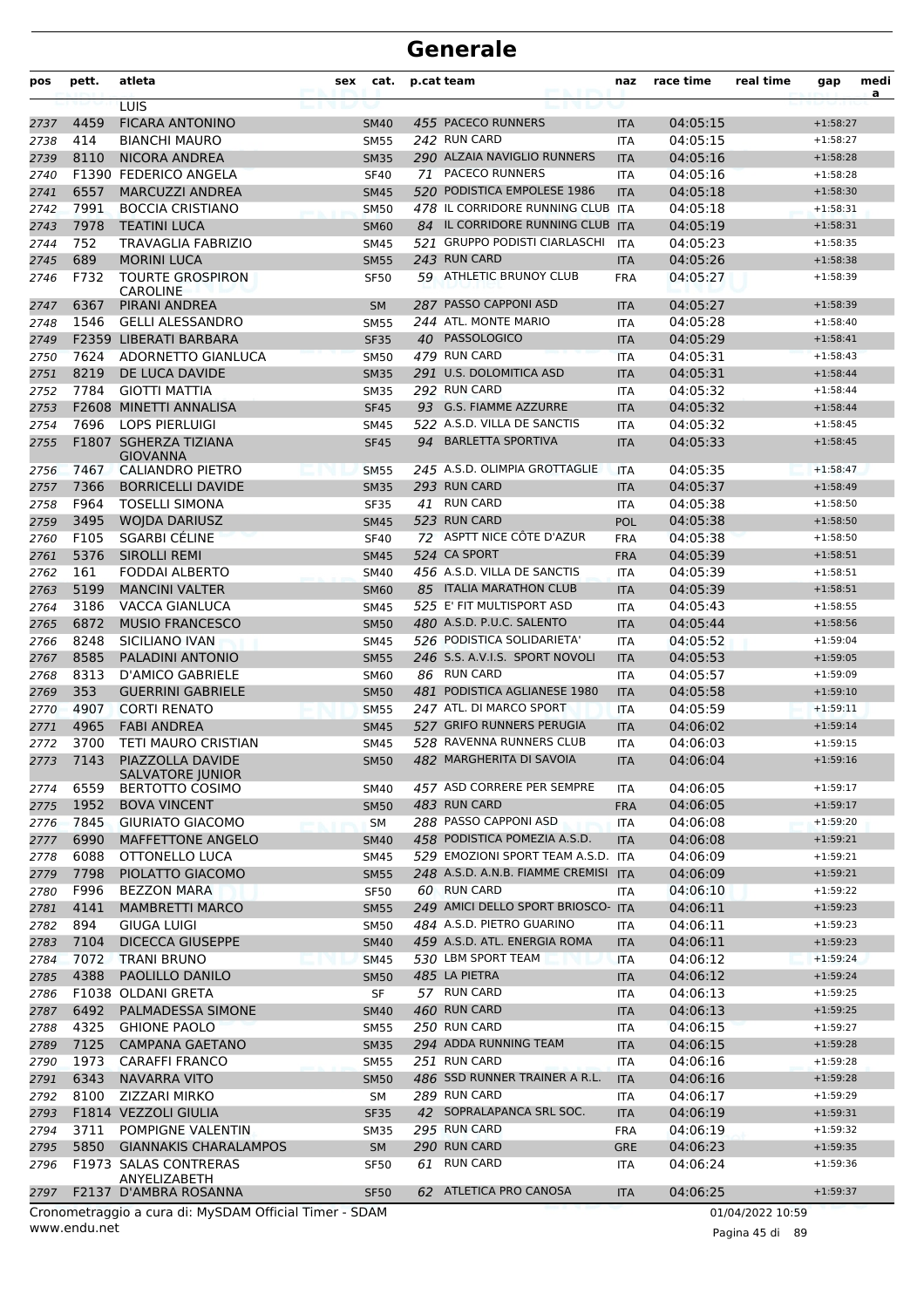| pos          | pett.        | atleta                                              | sex | cat.                       | p.cat team |                                               | naz                      | race time            | real time | gap                      | medi<br>a |
|--------------|--------------|-----------------------------------------------------|-----|----------------------------|------------|-----------------------------------------------|--------------------------|----------------------|-----------|--------------------------|-----------|
| 2798         | 3256         | <b>COSTA FLAVIO</b>                                 |     | <b>SM55</b>                |            | 252 RUN CARD                                  | <b>ITA</b>               | 04:06:27             |           | $+1:59:39$               |           |
| 2799         | 1321         | <b>FIGLIOLIA VINCENZO</b>                           |     | <b>SM55</b>                |            | 253 SALERNO MARATHON                          | <b>ITA</b>               | 04:06:27             |           | $+1:59:39$               |           |
| 2800         |              | F1714 ANETRINI ALESSANDRA                           |     | <b>SF40</b>                |            | 73 ALTO LAZIO A.S.D.                          | <b>ITA</b>               | 04:06:28             |           | $+1:59:40$               |           |
| 2801         | 7305         | LACHÉ LAURENT                                       |     | <b>SM40</b>                |            | 461 RUN CARD                                  | <b>FRA</b>               | 04:06:29             |           | $+1:59:41$               |           |
| 2802         |              | F1655 TENACE ELEONORA                               |     | <b>SF</b>                  |            | 58 RUN CARD                                   | <b>ITA</b>               | 04:06:31             |           | $+1:59:44$               |           |
| 2803         |              | <b>F2135 NOMI MOTOKO</b>                            |     | <b>SF55</b>                | 28         | <b>LBM SPORT TEAM</b>                         | <b>ITA</b>               | 04:06:32             |           | $+1:59:44$               |           |
| 2804         | 5402         | DI VINCENZO MARIO                                   |     | <b>SM55</b>                |            | 254 RUN CARD                                  | <b>ITA</b>               | 04:06:33             |           | $+1:59:45$               |           |
| 2805         |              | F1985 SPANU STEFANIA                                |     | <b>SF45</b>                |            | 95 RUN CARD                                   | <b>ITA</b>               | 04:06:35             |           | $+1:59:47$               |           |
| 2806         | 7666<br>F478 | <b>FACCIN FEDERICO</b>                              |     | <b>SM45</b>                |            | 531 VICENZA RUNNERS<br>74 RUN CARD            | <b>ITA</b>               | 04:06:36             |           | $+1:59:48$<br>$+1:59:49$ |           |
| 2807<br>2808 | 7983         | <b>GRUOSSO JESSICA</b><br><b>CRISCUOLO RAFFAELE</b> |     | <b>SF40</b><br><b>SM50</b> |            | 487 RUN CARD                                  | <b>ITA</b><br><b>ITA</b> | 04:06:37<br>04:06:37 |           | $+1:59:49$               |           |
| 2809         |              | F1136 MELELEO RITA                                  |     | <b>SF55</b>                |            | 29 ATL. AMATORI CORIGLIANO                    | <b>ITA</b>               | 04:06:37             |           | $+1:59:49$               |           |
| 2810         | 7957         | POSENATO STEFANO                                    |     | <b>SM40</b>                |            | 462 RUN CARD                                  | <b>ITA</b>               | 04:06:37             |           | $+1:59:49$               |           |
| 2811         | 5562         | <b>FLISIKOWSKI SZYMON</b>                           |     | <b>SM35</b>                |            | 296 RUN CARD                                  | POL                      | 04:06:38             |           | $+1:59:50$               |           |
| 2812         | 8007         | <b>MALAFRONTE LUIGI</b>                             |     | <b>SM45</b>                |            | 532 RUN CARD                                  | <b>ITA</b>               | 04:06:38             |           | $+1:59:50$               |           |
| 2813         | 4448         | <b>VANNINI SCATOLI</b>                              |     | <b>SM55</b>                |            | 255 A.S. AMATORI VILLA PAMPHILI               | <b>ITA</b>               | 04:06:38             |           | $+1:59:50$               |           |
|              |              | ALESSANDRO                                          |     |                            |            |                                               |                          |                      |           |                          |           |
| 2814         | 1058         | <b>ANELLO MAURIZIO</b>                              |     | <b>SM55</b>                |            | 256 MARTESANA CORSE                           | <b>ITA</b>               | 04:06:39             |           | $+1:59:51$               |           |
| 2815         | 7156         | RICALZONE RICCARDO                                  |     | <b>SM50</b>                |            | 488 RUN CARD                                  | <b>ITA</b>               | 04:06:39             |           | $+1:59:51$               |           |
| 2816         | 3920         | <b>SANDRONI DANIELE</b>                             |     | <b>SM35</b>                |            | 297 RUN CARD                                  | <b>ITA</b>               | 04:06:40             |           | $+1:59:52$               |           |
| 2817         | 112          | PAPI MARCO FRANCESCO                                |     | <b>SM35</b>                |            | 298 DK RUNNERS MILANO                         | <b>ITA</b>               | 04:06:41             |           | $+1:59:53$               |           |
| 2818         | 3813         | <b>SPERA PIERLUIGI</b>                              |     | <b>SM60</b>                |            | 87 A.S.D. RINCORRO                            | <b>ITA</b>               | 04:06:41             |           | $+1:59:53$               |           |
| 2819         | 1680         | <b>SARDONE EUSTACHIO</b>                            |     | <b>SM40</b>                |            | 463 RUN CARD                                  | <b>ITA</b>               | 04:06:42             |           | $+1:59:54$               |           |
| 2820         |              | F2238 RAMIREZ MENDOZA MARIA<br><b>ISABEL</b>        |     | <b>SF35</b>                | 43         | <b>RUN CARD</b>                               | <b>ITA</b>               | 04:06:42             |           | $+1:59:55$               |           |
| 2821         | 322          | PIGNATELLI EMILIANO                                 |     | SM45                       |            | 533 RUN CARD                                  | ITA                      | 04:06:45             |           | $+1:59:57$               |           |
| 2822         | 1481         | <b>CASARANO ANGELO</b>                              |     | <b>SM45</b>                |            | 534 A.S.D. CAVALLI DI RAZZA                   | <b>ITA</b>               | 04:06:46             |           | $+1:59:58$               |           |
|              |              | <b>MICHELE</b>                                      |     |                            |            |                                               |                          |                      |           |                          |           |
| 2823         | 3337         | DI PASQUALE FABRIZIO                                |     | SΜ                         |            | 291 RUN CARD                                  | <b>ITA</b>               | 04:06:47             |           | $+1:59:59$               |           |
| 2824         | 222          | <b>VIROLI VANNI</b>                                 |     | <b>SM65</b>                |            | 30 EDERA ATL. FORLI                           | <b>ITA</b>               | 04:06:50             |           | $+2:00:02$               |           |
| 2825         | 1007         | <b>BOCCIA STEFANO</b>                               |     | <b>SM55</b>                |            | 257 RUN CARD                                  | <b>ITA</b>               | 04:06:50             |           | $+2:00:02$               |           |
| 2826         | 7122<br>3848 | PICCIUTO GIULIO                                     |     | <b>SM</b>                  |            | 292 RUN CARD<br>293 PODISTICA SOLIDARIETA'    | <b>ITA</b>               | 04:06:52             |           | $+2:00:04$               |           |
| 2827         | F676         | PICCIUTO GIOVANNI<br><b>CRESPIATICO CHIARA</b>      |     | SM                         | 44         | SPORTS CLUB MELEGNANO                         | <b>ITA</b><br><b>ITA</b> | 04:06:53<br>04:06:54 |           | $+2:00:05$<br>$+2:00:06$ |           |
| 2828         |              | <b>MARIA</b>                                        |     | <b>SF35</b>                |            |                                               |                          |                      |           |                          |           |
| 2829         | 1091         | PASSERI ANTONIO                                     |     | <b>SM55</b>                |            | 258 PODISTICA SOLIDARIETA'                    | ITA                      | 04:06:54             |           | $+2:00:06$               |           |
| 2830         | 3041         | <b>GRAZIOLI FRANCESCO</b>                           |     | <b>SM50</b>                |            | 489 RUN CARD                                  | <b>ITA</b>               | 04:06:54             |           | $+2:00:06$               |           |
| 2831         | 8707         | CARAVAGGIO MAURIZIO                                 |     | <b>SM45</b>                |            | 535 THE HURRICANE S.S.D. A R.L.               | <b>ITA</b>               | 04:06:57             |           | $+2:00:09$               |           |
| 2832         | 4614         | <b>MICHIELON GIOVANNI</b>                           |     | <b>SM60</b>                |            | 88 ASD TAPASCIONE RUNNING                     | <b>ITA</b>               | 04:06:57             |           | $+2:00:09$               |           |
| 2833         |              | F2201 BOSCO LUCIA                                   |     | <b>SF50</b>                |            | 63 CAMBIASO RISSO RUNNING                     | <b>ITA</b>               | 04:06:59             |           | $+2:00:11$               |           |
| 2834         | 422          | <b>AGUS EMANUELE</b>                                |     | SM40                       |            | 464 ISOLARUN                                  | <b>ITA</b>               | 04:07:01             |           | $+2:00:13$               |           |
| 2835         | F546         | STUMBO ANTONELLA                                    |     | SF50                       |            | 64 ASD TALENTI RUNNING TEAM                   | ITA                      | 04:07:02             |           | $+2:00:14$               |           |
| 2836         |              | F2290 GRECO VALENTINA                               |     | <b>SF40</b>                | 75         | PODISTICA COPERTINO<br>490 TORRE ANNUNZIATA - | <b>ITA</b>               | 04:07:02             |           | $+2:00:15$               |           |
| 2837         | 3676<br>8733 | <b>SCOGNAMIGLIO RENATO</b>                          |     | <b>SM50</b>                |            | 31 PODISTICA AMATORI POTENZA ITA              | ITA                      | 04:07:05<br>04:07:07 |           | $+2:00:17$<br>$+2:00:19$ |           |
| 2838<br>2839 | 3430         | DANZI GIULIO<br>PERTUTTI SIMONE                     |     | <b>SM65</b><br>SM          |            | 294 LEOPODISTICA                              | ITA                      | 04:07:07             |           | $+2:00:19$               |           |
| 2840         | 6182         | PERGOLESI ANGELO                                    |     | <b>SM50</b>                |            | 491 RUN CARD                                  | <b>ITA</b>               | 04:07:07             |           | $+2:00:19$               |           |
| 2841         | 4539         | PESACANE ANTONIO                                    |     | <b>SM55</b>                |            | 259 TORRE ANNUNZIATA -                        | <b>ITA</b>               | 04:07:09             |           | $+2:00:21$               |           |
| 2842         | 738          | <b>BUCCI DANIELE</b>                                |     | <b>SM45</b>                |            | 536 RUN CARD                                  | <b>ITA</b>               | 04:07:09             |           | $+2:00:21$               |           |
| 2843         | 5604         | DI SANTO VINCENZO                                   |     | <b>SM60</b>                |            | 89 MURGIA MARATHON                            | ITA                      | 04:07:10             |           | $+2:00:22$               |           |
| 2844         | 8576         | <b>FAEDI LORENZO</b>                                |     | <b>SM</b>                  |            | 295 ASD MARATONA ALZHEIMER                    | <b>ITA</b>               | 04:07:10             |           | $+2:00:22$               |           |
| 2845         | 7142         | PIAZZOLLA SALVATORE                                 |     | <b>SM55</b>                |            | 260 MARGHERITA DI SAVOIA                      | <b>ITA</b>               | 04:07:12             |           | $+2:00:24$               |           |
| 2846         | 6902         | <b>MARINELLI VITO</b>                               |     | <b>SM55</b>                |            | 261 STRARUNNERS BARI                          | <b>ITA</b>               | 04:07:13             |           | $+2:00:25$               |           |
| 2847         | 7189         | <b>CAILLAUD MARC</b>                                |     | <b>SM60</b>                | 90 FFA     |                                               | <b>FRA</b>               | 04:07:16             |           | $+2:00:28$               |           |
| 2848         | 6539         | SANTORO ROSARIO                                     |     | <b>SM70</b>                | 6          | PIETRO MICCA BIELLA                           | <b>ITA</b>               | 04:07:17             |           | $+2:00:29$               |           |
| 2849         | 4004         | <b>MUCCI MARIO</b>                                  |     | <b>SM50</b>                |            | 492 A.S. AMATORI VILLA PAMPHILI               | ITA                      | 04:07:17             |           | $+2:00:29$               |           |
| 2850         | 189          | <b>SPEGNI ANDREA</b>                                |     | <b>SM50</b>                |            | 493 PODISTICA SOLIDARIETA'                    | <b>ITA</b>               | 04:07:18             |           | $+2:00:30$               |           |
| 2851         | 1541         | DI GRADO ANTONIO                                    |     | <b>SM55</b>                |            | 262 RUN CARD                                  | <b>ITA</b>               | 04:07:18             |           | $+2:00:31$               |           |
| 2852         | 992          | <b>BALDUCCI ALBERTO</b>                             |     | <b>SM45</b>                |            | 537 RUN CARD                                  | <b>ITA</b>               | 04:07:20             |           | $+2:00:32$               |           |
| 2853         | 5387         | DE GIOSA GIUSEPPE                                   |     | <b>SM45</b>                |            | 538 ASD PODISTI FRENTANI                      | <b>ITA</b>               | 04:07:21             |           | $+2:00:33$               |           |
| 2854         | 5732         | <b>GADLER ALAN</b>                                  |     | <b>SM</b>                  |            | 296 A.S.D. A.N.B. FIAMME CREMISI              | <b>ITA</b>               | 04:07:22             |           | $+2:00:34$               |           |
| 2855         | 5788         | <b>ALLAIN LAURENT</b>                               |     | <b>SM55</b>                | 263        |                                               | FRA                      | 04:07:24             |           | $+2:00:36$               |           |
| 2856         | 6755         | <b>COMPAGNO MASSIMO</b>                             |     | <b>SM55</b>                |            | 264 ATL. TUSCULUM                             | <b>ITA</b>               | 04:07:25             |           | $+2:00:37$               |           |
| 2857         | 8297         | NADDEO LUCA                                         |     | <b>SM45</b>                |            | 539 SSD RUNNER TRAINER A R.L.                 | <b>ITA</b>               | 04:07:27             |           | $+2:00:39$               |           |
| 2858         | 8019         | <b>BUSCEMA MARCO</b>                                |     | <b>SM45</b>                |            | 540 RUN CARD                                  | <b>ITA</b>               | 04:07:27             |           | $+2:00:39$               |           |
| 2859         | 5915         | <b>VECCHI FEDERICO</b>                              |     | <b>SM50</b>                |            | 494 RUN CARD                                  | <b>ITA</b>               | 04:07:29             |           | $+2:00:41$               |           |

www.endu.net Cronometraggio a cura di: MySDAM Official Timer - SDAM 01/04/2022 10:59

Pagina 46 di 89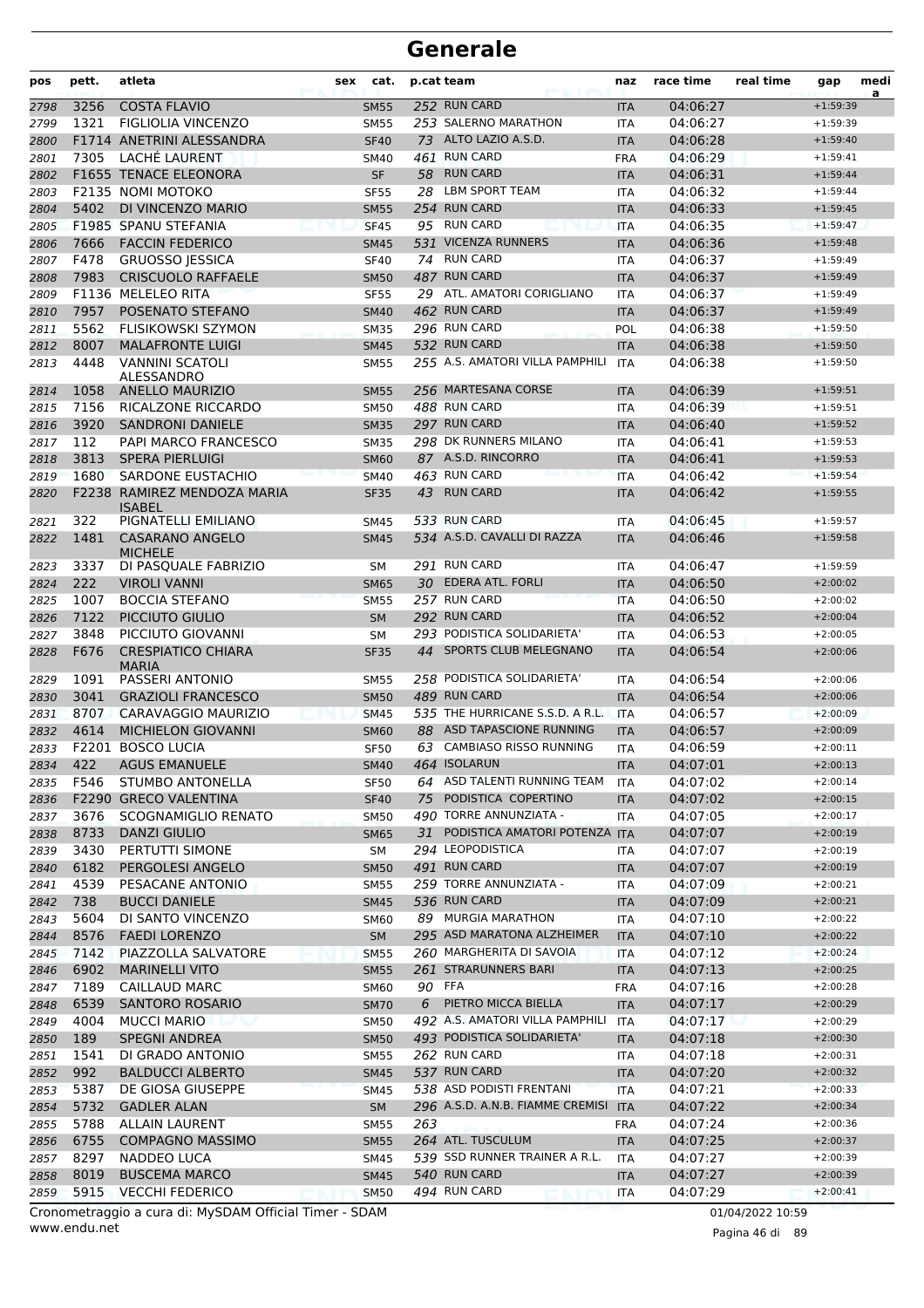| pos          | pett.        | atleta                                              | sex | cat.                       |                | p.cat team                                                | naz                      | race time            | real time | gap                      | medi<br>a |
|--------------|--------------|-----------------------------------------------------|-----|----------------------------|----------------|-----------------------------------------------------------|--------------------------|----------------------|-----------|--------------------------|-----------|
| 2860         |              | F1416 FRENQUELLI FRANCESCA                          |     | <b>SF45</b>                |                | 96 ASD PORTO SAN GIORGIO                                  | <b>ITA</b>               | 04:07:29             |           | $+2:00:42$               |           |
| 2861         | 6481         | SANGALLI PAOLO                                      |     | <b>SM50</b>                |                | 495 RUN CARD                                              | ITA                      | 04:07:30             |           | $+2:00:42$               |           |
| 2862         | 8715         | <b>CARBONETTA VINCENZO</b>                          |     | <b>SM50</b>                |                | 496 ASD I LUPI D'ABRUZZO                                  | <b>ITA</b>               | 04:07:30             |           | $+2:00:42$               |           |
| 2863         | 709          | <b>CALISTI MARCO</b>                                |     | <b>SM40</b>                |                | 465 PODISTICA SOLIDARIETA'                                | ITA                      | 04:07:33             |           | $+2:00:45$               |           |
| 2864         | 1537         | <b>FERRARIS ENRICO</b>                              |     | <b>SM50</b>                |                | 497 G.S.D.VALTANARO                                       | <b>ITA</b>               | 04:07:33             |           | $+2:00:45$               |           |
| 2865         | 598          | <b>BRANCHI SERGIO</b>                               |     | <b>SM50</b>                |                | 498 G.P. VILLASANTESE                                     | ITA                      | 04:07:35             |           | $+2:00:47$               |           |
| 2866         | F730         | <b>NAPOLI ROSA STELLA</b>                           |     | <b>SF50</b>                |                | 65 RUN CARD                                               | <b>ITA</b>               | 04:07:38             |           | $+2:00:50$               |           |
| 2867         | F674         | ANNE-SÉVERINE BROUAT<br><b>DILETTI</b>              |     | <b>SF45</b>                |                | 97 RUN CARD                                               | <b>ITA</b>               | 04:07:40             |           | $+2:00:52$               |           |
| 2868         | 2590         | <b>CAFA' MARCO</b>                                  |     | <b>SM</b>                  |                | 297 GRUPPO PODISTI CIARLASCHI                             | <b>ITA</b>               | 04:07:43             |           | $+2:00:55$               |           |
| 2869         | 6253         | PAOLUCCI NICOLA                                     |     | <b>SM45</b>                |                | 541 A.S.D. PODISTICA APRILIA                              | <b>ITA</b>               | 04:07:44             |           | $+2:00:56$               |           |
| 2870         | 7444         | <b>CASTRO ALLENDES FIDEL</b>                        |     | <b>SM45</b>                |                | 542 RUN CARD                                              | <b>CHI</b>               | 04:07:46             |           | $+2:00:58$               |           |
| 2871         | 3907         | <b>BERTACCHI ANDREA</b>                             |     | <b>SM35</b>                |                | 299 A.S.D. PIANO MA ARRIVIAMO                             | <b>ITA</b>               | 04:07:46             |           | $+2:00:58$               |           |
| 2872         | 3792         | <b>CAPECE STEFANO</b>                               |     | <b>SM35</b>                |                | 300 ADRIATICO TEAM                                        | <b>ITA</b>               | 04:07:47             |           | $+2:00:59$               |           |
| 2873         | 692          | <b>BICELLI DANIELE</b>                              |     | <b>SM55</b>                |                | 265 G.S. CARLO BUTTARELLI                                 | <b>ITA</b>               | 04:07:48             |           | $+2:01:00$               |           |
| 2874         | 2616         | <b>GROSSO ANDREA</b>                                |     | <b>SM35</b>                |                | 301 RUN CARD                                              | <b>ITA</b>               | 04:07:49             |           | $+2:01:01$               |           |
| 2875         |              | F1678 RAGNI IRENE                                   |     | <b>SF40</b>                |                | 76 RUN CARD                                               | ITA                      | 04:07:51             |           | $+2:01:03$               |           |
| 2876         | 2103         | <b>BROUAT SEBASTIEN</b>                             |     | <b>SM45</b>                |                | 543 RUN CARD<br>499 A.S.D. RUNNERS                        | <b>FRA</b>               | 04:07:54             |           | $+2:01:06$               |           |
| 2877         | 4024         | <b>SALLESE MARCO</b>                                |     | <b>SM50</b>                |                | 98 PASSOLOGICO                                            | ITA                      | 04:07:56<br>04:07:57 |           | $+2:01:08$               |           |
| 2878         | 5163         | F2194 LIBERATI ALESSANDRA                           |     | <b>SF45</b>                |                | 466 I SARMATI                                             | <b>ITA</b>               |                      |           | $+2:01:09$<br>$+2:01:12$ |           |
| 2879         | 1053         | <b>MENEGHINI DARIO</b>                              |     | SM40                       |                | 302 A.S.D. PI8 RUNNING                                    | <b>ITA</b>               | 04:08:00             |           |                          |           |
| 2880         | 5143         | <b>MACCHIUSI SIMONE</b>                             |     | <b>SM35</b>                |                | 500 RUN CARD                                              | <b>ITA</b>               | 04:08:04             |           | $+2:01:16$               |           |
| 2881         | 5222         | RISINA SANTI DANIELE                                |     | <b>SM50</b>                |                | 266 ATL. CALENZANO                                        | <b>ITA</b>               | 04:08:07             |           | $+2:01:19$<br>$+2:01:20$ |           |
| 2882<br>2883 | 5014         | <b>CHELINI TOMMASO</b><br><b>BALESTRINI DANIELE</b> |     | <b>SM55</b><br><b>SM35</b> |                | 303 RUN CARD                                              | <b>ITA</b><br><b>ITA</b> | 04:08:08<br>04:08:09 |           | $+2:01:21$               |           |
| 2884         | 531          | <b>CECERE UMBERTO</b>                               |     | <b>SM50</b>                |                | 501 RUN CARD                                              | <b>ITA</b>               | 04:08:11             |           | $+2:01:23$               |           |
| 2885         | 7599         | DEL NEGRO RUGGERO                                   |     | SM40                       |                | 467 BARLETTA SPORTIVA                                     | ITA                      | 04:08:14             |           | $+2:01:26$               |           |
| 2886         | 1170         | <b>TONTINI ROBERTO</b>                              |     | <b>SM45</b>                |                | 544 RUN CARD                                              | <b>ITA</b>               | 04:08:14             |           | $+2:01:26$               |           |
| 2887         | 665          | PANSECCHI ANDREA                                    |     | <b>SM45</b>                |                | 545 RUN CARD                                              | <b>ITA</b>               | 04:08:14             |           | $+2:01:26$               |           |
| 2888         | F352         | <b>ADALDO ELENA</b>                                 |     | <b>SF60</b>                |                | 3 A.S.D. NAPOLI NORD                                      | <b>ITA</b>               | 04:08:14             |           | $+2:01:26$               |           |
| 2889         | 109          | <b>IUELE ANTONIO</b>                                |     | <b>SM45</b>                |                | 546 RUN CARD                                              | <b>ITA</b>               | 04:08:15             |           | $+2:01:27$               |           |
| 2890         | 5852         | <b>DINI BRUNO</b>                                   |     | <b>SM40</b>                |                | 468 A.S.D. MARCIATORI                                     | <b>ITA</b>               | 04:08:16             |           | $+2:01:28$               |           |
| 2891         | 952          | <b>GIZZI PASQUALE</b>                               |     | <b>SM50</b>                |                | 502 ASD PODISTICA SAN SALVO                               | ITA                      | 04:08:17             |           | $+2:01:29$               |           |
| 2892         | 5197         | LAZZARO GIUSEPPE                                    |     | <b>SM</b>                  |                | 298 ASD GRUPPO PODISTICO IL                               | <b>ITA</b>               | 04:08:17             |           | $+2:01:29$               |           |
| 2893         | 8188         | POLLINA MICHAEL                                     |     | SM                         |                | 299 ASD CORRICASTROVILLARI                                | ITA                      | 04:08:22             |           | $+2:01:35$               |           |
| 2894         | 969          | D'ONOFRIO DOMENICO                                  |     | <b>SM55</b>                |                | 267 ASD RUNNERS PESCARA                                   | <b>ITA</b>               | 04:08:24             |           | $+2:01:36$               |           |
| 2895         | 2744         | <b>MOLENA MAURIZIO</b>                              |     | <b>SM50</b>                |                | 503 RUNNERS DESIO                                         | <b>ITA</b>               | 04:08:24             |           | $+2:01:36$               |           |
| 2896         | 4628         | BORZACCHIELLO VINCENZO                              |     | <b>SM70</b>                | $\overline{7}$ | RUN FOR LOVE PROJ.ANNA                                    | <b>ITA</b>               | 04:08:27             |           | $+2:01:39$               |           |
| 2897         | 7252         | CADEDDU MAURO                                       |     | <b>SM60</b>                |                | 91 CAGLIARI MARATHON CLUB                                 | <b>ITA</b>               | 04:08:28             |           | $+2:01:40$               |           |
| 2898         | 7008         | <b>CRUCIANI LORENZO</b>                             |     | SM35                       |                | 304 RUN CARD                                              | <b>ITA</b>               | 04:08:31             |           | $+2:01:44$               |           |
| 2899         | 7693         | ROSOLINO FABRIZIO                                   |     | SM45                       |                | 547 ASD LAVORATORI INTESA                                 | <b>ITA</b>               | 04:08:33             |           | $+2:01:45$               |           |
| 2900         | 7489         | <b>BORCHI GABRIELE</b>                              |     | <b>SM</b>                  |                | 300 RUN CARD                                              | <b>ITA</b>               | 04:08:35             |           | $+2:01:48$               |           |
| 2901         | 7354         | <b>GASPARRI DANIELE</b>                             |     | <b>SM50</b>                |                | 504 RUN CARD                                              | <b>ITA</b>               | 04:08:36             |           | $+2:01:49$               |           |
| 2902         | 2953         | <b>MARINI FABRIZIO</b>                              |     | <b>SM50</b>                |                | 505 PODISTICA SOLIDARIETA'                                | <b>ITA</b>               | 04:08:37             |           | $+2:01:49$               |           |
| 2903         | 4899         | <b>MAZZEI MARCO</b>                                 |     | SM40                       |                | 469 RUN CARD                                              | <b>ITA</b>               | 04:08:40             |           | $+2:01:52$               |           |
| 2904         | 6325         | PACIOLLA MARIO                                      |     | <b>SM40</b>                |                | 470 ATLETICA PRO CANOSA                                   | <b>ITA</b>               | 04:08:42             |           | $+2:01:54$               |           |
| 2905         | F577         | <b>GRUDZINSKI MICHELLE</b>                          |     | <b>SF40</b>                | 77             |                                                           | GBR                      | 04:08:44             |           | $+2:01:56$               |           |
| 2906         | 5344         | <b>MARZOLESI ROBERTO</b>                            |     | <b>SM55</b>                |                | 268 ASSISI RUNNERS ASD                                    | <b>ITA</b>               | 04:08:44             |           | $+2:01:56$               |           |
| 2907         | 4665         | RIGO ALESSANDRO                                     |     | <b>SM45</b>                |                | 548 RUN CARD                                              | <b>ITA</b>               | 04:08:44             |           | $+2:01:56$               |           |
| 2908         | 3994         | <b>FEDERICO FABRIZIO</b>                            |     | <b>SM50</b>                |                | 506 GSBR                                                  | <b>ITA</b>               | 04:08:46             |           | $+2:01:58$               |           |
| 2909         | 4001         | <b>FARANDA PAOLO</b>                                |     | <b>SM45</b>                |                | 549 GSBR                                                  | <b>ITA</b>               | 04:08:46             |           | $+2:01:58$               |           |
| 2910         | 7990         | CASCELLA VINCENZO                                   |     | <b>SM50</b>                |                | 507 BARLETTA SPORTIVA                                     | <b>ITA</b>               | 04:08:47             |           | $+2:01:59$               |           |
| 2911         | 4304         | PALTRETTI MAURIZIO                                  |     | SM40                       |                | 471 A.S.D TEAM SPARTANS                                   | <b>ITA</b>               | 04:08:47             |           | $+2:01:59$               |           |
| 2912         | 3249         | <b>VELLINI MASSIMO</b>                              |     | <b>SM55</b>                |                | 269 G.S. CAT SPORT ROMA                                   | <b>ITA</b>               | 04:08:48             |           | $+2:02:00$               |           |
| 2913         | 4751         | RAFFAELLI MARCO                                     |     | <b>SM50</b>                |                | 508 PUROSANGUE ATHLETICS<br>305 ATLETICA MARCIANISE A.S.D | <b>ITA</b>               | 04:08:48             |           | $+2:02:00$               |           |
| 2914         | 6235         | ANGELINO ANTONIO                                    |     | <b>SM35</b>                |                | 550 RUN CARD                                              | <b>ITA</b>               | 04:08:49             |           | $+2:02:01$               |           |
| 2915         | 7670<br>5220 | <b>INGROSSO MANUELE</b><br><b>CAPUTO FABIO</b>      |     | <b>SM45</b>                |                | 551 RUN CARD                                              | <b>ITA</b>               | 04:08:52<br>04:08:54 |           | $+2:02:04$<br>$+2:02:06$ |           |
| 2916         | 3398         | <b>MALAGUTI MICHELE</b>                             |     | <b>SM45</b>                |                | 509 POL. STELLA ALPINA RENAZZO ITA                        | <b>ITA</b>               |                      |           | $+2:02:06$               |           |
| 2917<br>2918 | 7508         | <b>IRILLI LUCIANO</b>                               |     | <b>SM50</b><br><b>SM50</b> |                | 510 TIVOLI MARATHON                                       | <b>ITA</b>               | 04:08:54<br>04:08:58 |           | $+2:02:10$               |           |
| 2919         |              | F2332 CARIDEO DANIELA                               |     | <b>SF45</b>                |                | 99 RUN CARD                                               | <b>ITA</b>               | 04:08:58             |           | $+2:02:11$               |           |
| 2920         | 7447         | DIAZ ENCINOSO CARLOS                                |     | <b>SM</b>                  |                | 301 RUN CARD                                              | <b>ESP</b>               | 04:09:03             |           | $+2:02:15$               |           |
| 2921         | 7446         | <b>HERNANDEZ ENCINOSO</b>                           |     | SM                         |                | 302 RUN CARD                                              | <b>ESP</b>               | 04:09:03             |           | $+2:02:15$               |           |
|              |              | DANIEL                                              |     |                            |                |                                                           |                          |                      |           |                          |           |
| 2922         | 7708         | GIACOMETTI ALDO GIORGIO                             |     | <b>SM50</b>                |                | 511 VERDE PISELLO GROUP                                   | <b>ITA</b>               | 04:09:04             |           | $+2:02:16$               |           |

www.endu.net Cronometraggio a cura di: MySDAM Official Timer - SDAM 01/04/2022 10:59

Pagina 47 di 89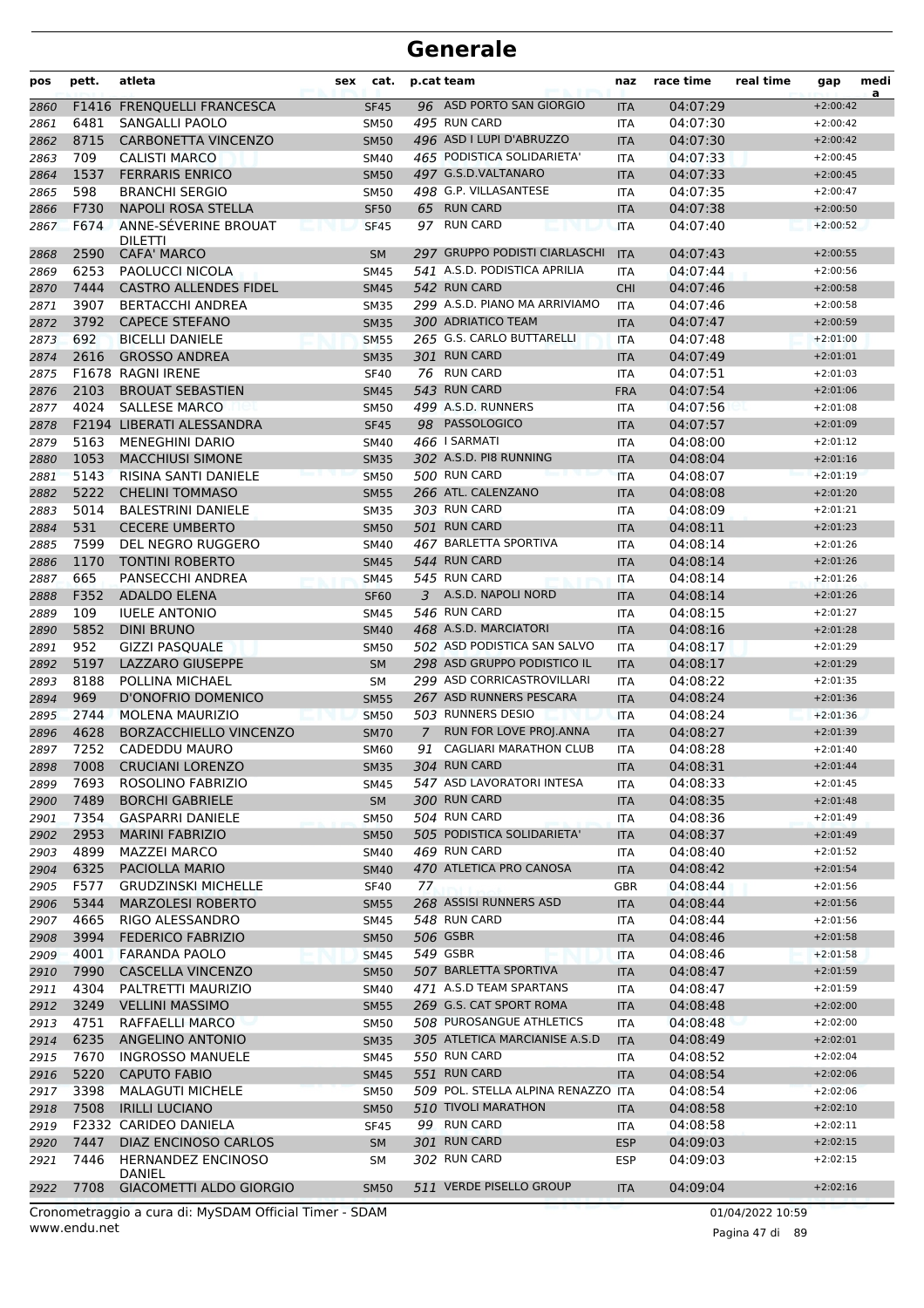| pos          | pett.        | atleta                                            | sex | cat.                       |     | p.cat team                                       | naz               | race time            | real time | gap                      | medi |
|--------------|--------------|---------------------------------------------------|-----|----------------------------|-----|--------------------------------------------------|-------------------|----------------------|-----------|--------------------------|------|
| 2923         |              | <b>F2472 BUSTOS GABRIELA</b><br><b>MARIANA</b>    |     | <b>SF50</b>                |     | 66 A.S.D. RINCORRO                               | <b>ITA</b>        | 04:09:06             |           | $+2:02:18$               | a    |
| 2924         | 5468         | <b>TESTA SALVATORE</b>                            |     | <b>SM40</b>                |     | 472 POD. LUCERA                                  | <b>ITA</b>        | 04:09:07             |           | $+2:02:19$               |      |
| 2925         | 5467         | <b>ROSSI ANGELO</b>                               |     | <b>SM40</b>                |     | 473 POD. LUCERA                                  | <b>ITA</b>        | 04:09:08             |           | $+2:02:20$               |      |
| 2926         | 4275         | DI NUOVO MARIO                                    |     | <b>SM50</b>                |     | 512 ATL.VICENTINA                                | <b>ITA</b>        | 04:09:09             |           | $+2:02:21$               |      |
| 2927         | 6697         | <b>CASSANO FRANCESCO</b>                          |     | <b>SM45</b>                |     | 552 STRARUNNERS BARI                             | <b>ITA</b>        | 04:09:09             |           | $+2:02:22$               |      |
| 2928         | 5464         | <b>TOZZI ANTONIO</b>                              |     | <b>SM40</b>                |     | 474 POD. LUCERA                                  | <b>ITA</b>        | 04:09:11             |           | $+2:02:23$               |      |
| 2929         | 8136         | <b>GIOVE MICHELE</b>                              |     | <b>SM40</b>                |     | 475 MURGIA MARATHON                              | <b>ITA</b>        | 04:09:11             |           | $+2:02:23$               |      |
| 2930         | 7024         | <b>D'AGNELLI MICHELE</b>                          |     | SM60                       |     | 92 ATLETICA PRO CANOSA                           | <b>ITA</b>        | 04:09:11             |           | $+2:02:24$               |      |
| 2931         | 7683         | <b>FLORIS RENATO</b>                              |     | <b>SM40</b>                |     | 476 RUN CARD                                     | <b>ITA</b>        | 04:09:12             |           | $+2:02:24$               |      |
| 2932         | F404         | <b>MECOZZI FLORA</b>                              |     | SF35                       |     | 45 RUN CARD                                      | <b>ITA</b>        | 04:09:14             |           | $+2:02:27$               |      |
| 2933         | 7564         | <b>ELTON PAUL</b>                                 |     | <b>SM45</b>                |     | 553 SEVENOAKS ATHLETICS CLUB                     | <b>GBR</b>        | 04:09:15             |           | $+2:02:27$               |      |
| 2934         | 7565         | <b>COOK GRAHAM</b>                                |     | <b>SM45</b>                |     | 554 SEVENOAKS ATHLETICS CLUB                     | <b>GBR</b>        | 04:09:15             |           | $+2:02:27$               |      |
| 2935         | 5179         | <b>SALVIANI NICOLA</b>                            |     | <b>SM60</b>                |     | 93 ASD GRUPPO PODISTICO IL                       | <b>ITA</b>        | 04:09:15             |           | $+2:02:27$               |      |
| 2936         | 7032         | DE LUCA ROBERTO                                   |     | <b>SM40</b>                |     | 477 A.S. AMATORI VILLA PAMPHILI                  | <b>ITA</b>        | 04:09:16             |           | $+2:02:28$               |      |
| 2937         | 7834         | <b>BOSSI GIUSEPPE</b>                             |     | <b>SM55</b>                |     | 270 RUN CARD                                     | <b>ITA</b>        | 04:09:16             |           | $+2:02:28$               |      |
| 2938         | 7769         | SPACCAROTELLA<br><b>FRANCESCO</b>                 |     | <b>SM50</b>                |     | 513 G.S. CAT SPORT ROMA                          | <b>ITA</b>        | 04:09:17             |           | $+2:02:29$               |      |
| 2939         | 8242         | <b>BUSSONE PAOLINO</b>                            |     | <b>SM40</b>                |     | 478 ASD INTERNATIONAL                            | <b>ITA</b>        | 04:09:17             |           | $+2:02:29$               |      |
| 2940         | 471          | <b>ZITO PAOLO</b>                                 |     | <b>SM55</b>                |     | 271 ATLETICA SCHIO                               | <b>ITA</b>        | 04:09:21             |           | $+2:02:33$               |      |
| 2941         | 1094         | <b>BUCOSSI MARCO</b>                              |     | <b>SM45</b>                |     | 555 RUN CARD                                     | <b>ITA</b>        | 04:09:21             |           | $+2:02:33$               |      |
| 2942         | 7115         | STRI?KAS RAPOLAS                                  |     | <b>SM35</b>                |     | 306 RUN CARD                                     | LTU               | 04:09:24             |           | $+2:02:36$               |      |
| 2943         | 501          | <b>GIOVANNETTI ALESSIO</b>                        |     | <b>SM50</b>                |     | 514 PODISTICA AGLIANESE 1980                     | <b>ITA</b>        | 04:09:26             |           | $+2:02:38$               |      |
| 2944         | 6299         | POCOMENTO STANISLAO                               |     | <b>SM50</b>                |     | 515 A.S.D. PODISTICA CASORIA                     | <b>ITA</b>        | 04:09:27             |           | $+2:02:39$               |      |
| 2945         | 7629         | <b>CASALI CARLO</b>                               |     | <b>SM60</b>                |     | 94 AMATORI ATL.CHIRIGNAGO                        | <b>ITA</b>        | 04:09:30             |           | $+2:02:42$               |      |
| 2946         | 8217         | WIRKOWSKI JEAN JOSEPH                             |     | <b>SM65</b>                |     | 32 AMATORI ATL.CHIRIGNAGO                        | <b>ITA</b>        | 04:09:30             |           | $+2:02:42$               |      |
| 2947         | 3752         | <b>FULVIO PAOLO</b>                               |     | <b>SM55</b>                |     | 272 K3 SSD ARL                                   | <b>ITA</b>        | 04:09:30             |           | $+2:02:42$               |      |
| 2948         | 715          | SPERANZA PAOLO                                    |     | <b>SM55</b>                |     | 273 RUN CARD                                     | <b>ITA</b>        | 04:09:31             |           | $+2:02:43$               |      |
| 2949         | F366         | <b>AMADUCCI CHIARA</b>                            |     | <b>SF45</b>                |     | 100 RUN CARD                                     | <b>ITA</b>        | 04:09:32             |           | $+2:02:44$               |      |
| 2950         | 7628         | <b>GARLING SHANE</b>                              |     | <b>SM50</b>                |     | 516 RUN CARD                                     | <b>USA</b>        | 04:09:32             |           | $+2:02:45$               |      |
| 2951         | 8713         | <b>VAN MEERVELD PETER</b>                         |     | <b>SM45</b>                |     | 556 RUN CARD                                     | <b>NED</b>        | 04:09:33             |           | $+2:02:45$               |      |
| 2952         | 7502         | STOCHINO BRUNO                                    |     | <b>SM35</b>                |     | 307 RUN CARD                                     | <b>ITA</b>        | 04:09:35             |           | $+2:02:47$               |      |
| 2953         | F364         | <b>COCCHINI MARIA</b>                             |     | <b>SF55</b>                |     | 30 M. C. MANOPPELLO SOGEDA                       | <b>ITA</b>        | 04:09:35             |           | $+2:02:47$               |      |
| 2954         | 5391         | <b>FERRANTE CAMILLO</b>                           |     | <b>SM45</b>                |     | 557 ASD PODISTI FRENTANI                         | <b>ITA</b>        | 04:09:36             |           | $+2:02:48$               |      |
| 2955         | 2709         | <b>COOPT ALESSANDRO</b>                           |     | <b>SM35</b>                |     | 308 RUN CARD                                     | <b>ITA</b>        | 04:09:36             |           | $+2:02:48$               |      |
| 2956         | 5418         | <b>RODA MICHELE</b>                               |     | <b>SM45</b>                |     | 558 PASSO CAPPONI ASD                            | <b>ITA</b>        | 04:09:36             |           | $+2:02:48$               |      |
| 2957         | F654         | <b>TARHAN CAGLA NEFISE</b>                        |     | <b>SF50</b>                |     | 67 YASAM ICIN KOSU VE DOGA                       | <b>TUR</b>        | 04:09:38             |           | $+2:02:50$               |      |
| 2958         | 7803         | <b>CANNITO FRANCESCO</b>                          |     | <b>SM60</b>                |     | 95 G.S. ATHLOS MATERA                            | <b>ITA</b>        | 04:09:38             |           | $+2:02:50$               |      |
| 2959         | 4688         | <b>PACE DANIELE</b>                               |     | <b>SM50</b>                |     | 517 A.S.D. NADIR ON THE ROAD -                   | <b>ITA</b>        | 04:09:38             |           | $+2:02:50$               |      |
| 2960         |              | 7925 COZZI DOMENICO                               |     | SM40                       |     | 479 G.P. C.A.I. PISTOIA                          | ITA               | 04:09:38             |           | $+2:02:50$               |      |
| 2961         |              | F1351 TABARRACCI FRANCESCA                        |     | <b>SF40</b>                |     | 78 A.S.D. MARCIATORI<br>31 GROUPEMENT ATHLETIQUE | <b>ITA</b>        | 04:09:40             |           | $+2:02:52$               |      |
| 2962         |              | F1688 LIGNER NATHALIE                             |     | <b>SF55</b>                |     | 309 ATLETICA MARCIANISE A.S.D                    | <b>FRA</b>        | 04:09:41             |           | $+2:02:53$               |      |
| 2963         | 6234         | <b>MARCHETTI FELICE</b>                           |     | <b>SM35</b>                |     |                                                  | <b>ITA</b>        | 04:09:42             |           | $+2:02:54$               |      |
| 2964         | 8143         | <b>GERARDY GARY</b>                               |     | <b>SM</b>                  |     | 303 RUN CARD<br>518 ASD GRUPPO PODISTICO IL      | <b>BEL</b>        | 04:09:43             |           | $+2:02:55$<br>$+2:02:56$ |      |
| 2965         | 5181<br>8179 | <b>MARRONE CARMINE</b>                            |     | <b>SM50</b>                |     | 519 RUN CARD                                     | <b>ITA</b>        | 04:09:44             |           | $+2:02:56$               |      |
| 2966<br>2967 | 4908         | <b>TUVERI FRANCESCO</b><br><b>SAUZZI PATRIZIO</b> |     | <b>SM50</b><br><b>SM55</b> |     | 274 A.S.D. PIANO MA ARRIVIAMO                    | ITA<br><b>ITA</b> | 04:09:44<br>04:09:45 |           | $+2:02:57$               |      |
| 2968         | 1494         | NUTI ALESSANDRO                                   |     | <b>SM35</b>                |     | 310 RUN CARD                                     | ITA               | 04:09:46             |           | $+2:02:58$               |      |
| 2969         |              | F1264 REDAELLI ELENA                              |     | <b>SF</b>                  |     | 59 RUN CARD                                      | <b>ITA</b>        | 04:09:46             |           | $+2:02:58$               |      |
| 2970         | 5248         | CAVINATO PAOLO                                    |     | <b>SM40</b>                |     | 480 RUN CARD                                     | ITA               | 04:09:47             |           | $+2:02:59$               |      |
| 2971         | 1856         | <b>RALPH JONSCHER</b>                             |     | <b>SM55</b>                |     | 275 RUN CARD                                     | <b>GER</b>        | 04:09:48             |           | $+2:03:00$               |      |
| 2972         | 6455         | <b>TUFO MICHELE</b>                               |     | <b>SM55</b>                |     | 276 RUN CARD                                     | <b>ITA</b>        | 04:09:48             |           | $+2:03:00$               |      |
| 2973         | 5914         | <b>ANTONUCCI CHRISTIAN</b>                        |     | <b>SM45</b>                | 559 |                                                  | <b>FRA</b>        | 04:09:49             |           | $+2:03:01$               |      |
| 2974         |              | F1841 MENAGER GREGORIE                            |     | <b>SF50</b>                | 68  |                                                  | <b>FRA</b>        | 04:09:49             |           | $+2:03:01$               |      |
| 2975         |              | F1393 BALBONI TIZIANA                             |     | <b>SF50</b>                |     | 69 PASSO CAPPONI ASD                             | <b>ITA</b>        | 04:09:50             |           | $+2:03:02$               |      |
| 2976         | 7728         | <b>CURRIDORI PAOLO</b>                            |     | SM40                       |     | 481 RUN CARD                                     | ITA               | 04:09:51             |           | $+2:03:03$               |      |
| 2977         | 5580         | PARISI ANTONIO                                    |     | <b>SM55</b>                |     | 277 I PODISTI DI CAPITANATA                      | <b>ITA</b>        | 04:09:52             |           | $+2:03:04$               |      |
| 2978         | 1047         | NUNNARI FEDERICO                                  |     | <b>SM35</b>                |     | 311 SSD RCS ACTIVE TEAM A R.L.                   | ITA               | 04:09:52             |           | $+2:03:04$               |      |
| 2979         | 3563         | <b>D'ANTONIO SALVATORE</b>                        |     | <b>SM60</b>                |     | 96 RUN CARD                                      | <b>ITA</b>        | 04:09:52             |           | $+2:03:04$               |      |
| 2980         |              | F1885 MORLACCI ROBERTA                            |     | <b>SF40</b>                |     | 79 LBM SPORT TEAM                                | ITA               | 04:09:59             |           | $+2:03:11$               |      |
| 2981         | 3559         | <b>DONNO VALERIO</b>                              |     | <b>SM55</b>                |     | 278 ATL. AMATORI CORIGLIANO                      | <b>ITA</b>        | 04:09:59             |           | $+2:03:11$               |      |
| 2982         | 7307         | ROSSI DONATELLO                                   |     | SM40                       |     | 482 G.S. PAOLOTTI - ATL MARTINA ITA              |                   | 04:09:59             |           | $+2:03:11$               |      |
| 2983         | 7314         | <b>CERVELLERA NATALE</b>                          |     | <b>SM50</b>                |     | 520 G.S. PAOLOTTI - ATL MARTINA ITA              |                   | 04:09:59             |           | $+2:03:12$               |      |
| 2984         | 5032         | NOCERA ANTONIO                                    |     | SM45                       |     | 560 RUN CARD                                     | ITA               | 04:10:04             |           | $+2:03:16$               |      |
| 2985         | 2079         | <b>STEFFEN FLORIAN</b>                            |     | <b>SM</b>                  |     | 304 RUN CARD                                     | <b>FRA</b>        | 04:10:06             |           | $+2:03:18$               |      |
|              |              |                                                   |     |                            |     |                                                  |                   |                      |           |                          |      |

www.endu.net Cronometraggio a cura di: MySDAM Official Timer - SDAM 01/04/2022 10:59 01/04/2022 10:59

Pagina 48 di 89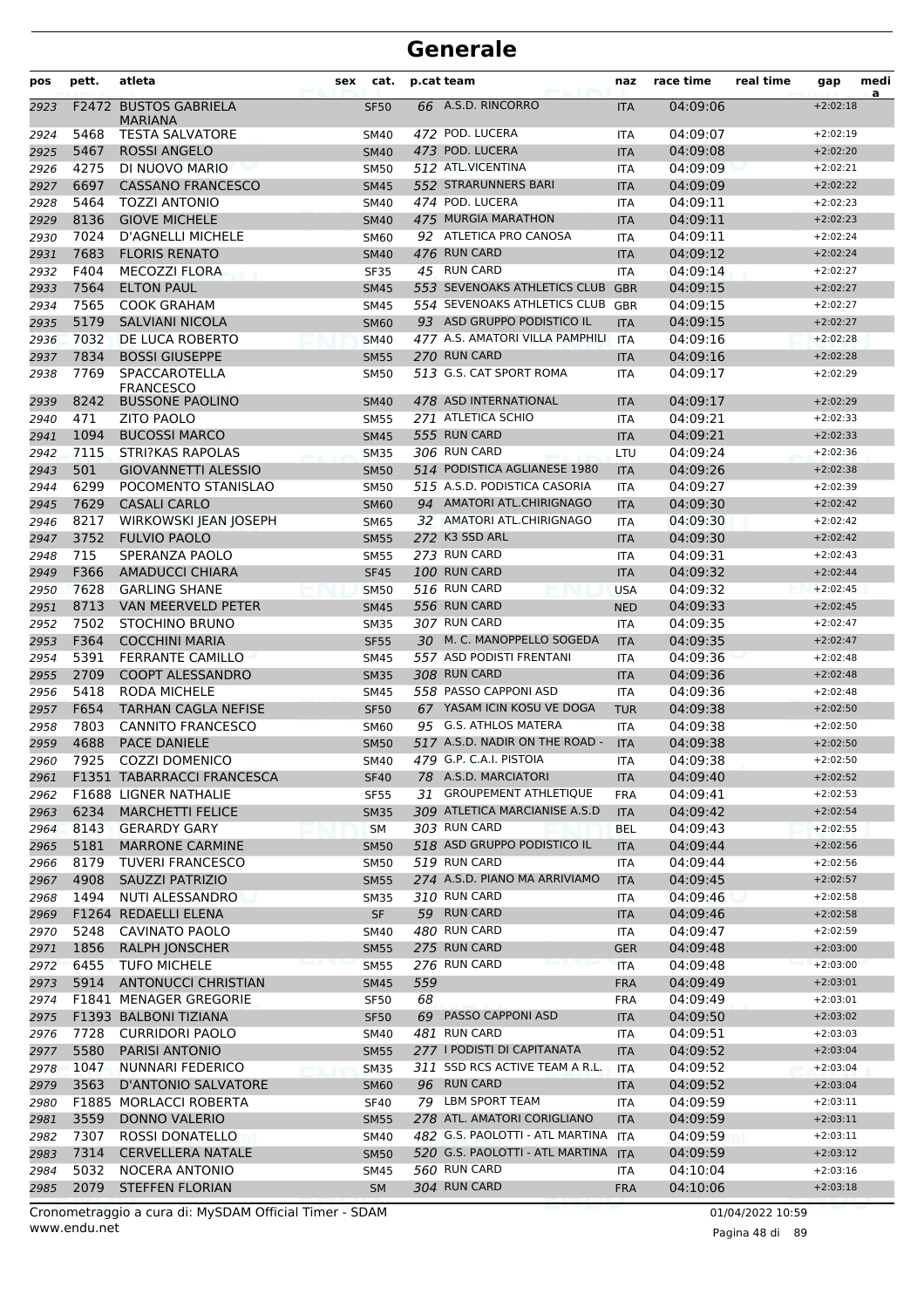| pos          | pett.        | atleta                                       | cat.<br>sex                |    | p.cat team                                           | naz                      | race time            | real time | gap                      | medi<br>a |
|--------------|--------------|----------------------------------------------|----------------------------|----|------------------------------------------------------|--------------------------|----------------------|-----------|--------------------------|-----------|
| 2986         | 6686         | <b>DOTATO CORRADO</b>                        | <b>SM50</b>                |    | 521 A.S.D. PIETRO GUARINO                            | <b>ITA</b>               | 04:10:06             |           | $+2:03:18$               |           |
| 2987         | 499          | SILIQUINI ALESSIO                            | <b>SM45</b>                |    | 561 G.P. AVIS SPINETOLI PAGLIARE ITA                 |                          | 04:10:08             |           | $+2:03:20$               |           |
| 2988         |              | F1935 AUGER CHRISTINE                        | <b>SF</b>                  |    | 60 RUN CARD                                          | <b>FRA</b>               | 04:10:08             |           | $+2:03:20$               |           |
| 2989         | 5083         | <b>CRISTOFARI PIETRO</b>                     | <b>SM60</b>                |    | 97 ASD PALESTRINA RUNNING                            | <b>ITA</b>               | 04:10:13             |           | $+2:03:25$               |           |
| 2990         | 5210         | <b>CENTURIONE GIANLUCA</b>                   | <b>SM45</b>                |    | 562 M. C. MANOPPELLO SOGEDA                          | <b>ITA</b>               | 04:10:14             |           | $+2:03:26$               |           |
| 2991         | 3984         | <b>BALSAMO SECONDO</b>                       | <b>SM65</b>                |    | 33 ASD GRUPPO PODISTI ALBESI                         | <b>ITA</b>               | 04:10:15             |           | $+2:03:27$               |           |
| 2992         | 7936         | <b>GHEZZI GIAMPIERO</b>                      | <b>SM65</b>                | 34 | <b>EUROATLETICA 2002</b>                             | <b>ITA</b>               | 04:10:17             |           | $+2:03:29$               |           |
| 2993         | 5546         | <b>COGORNO ANDREA</b>                        | <b>SM50</b>                |    | 522 ATLETICA CORRIFERRARA                            | <b>ITA</b>               | 04:10:19             |           | $+2:03:31$               |           |
| 2994         | 7257         | <b>BELLUTTI STEFANO</b>                      | <b>SM55</b>                |    | 279 ATLETICA CLARINA TRENTINO                        | <b>ITA</b>               | 04:10:19             |           | $+2:03:31$               |           |
| 2995         | 307          | <b>VENTURI ALESSANDRO</b>                    | <b>SM45</b>                |    | 563 PODISTICA SOLIDARIETA'                           | <b>ITA</b>               | 04:10:22             |           | $+2:03:34$               |           |
| 2996         | 6355         | <b>BROWN KEVIN</b>                           | <b>SM</b>                  |    | 305 RUN CARD                                         | <b>IRL</b>               | 04:10:22             |           | $+2:03:34$               |           |
| 2997         | 2782         | <b>QUARANTA FABRIZIO</b>                     | <b>SM35</b>                |    | 312 ASD BUMBASINA RUN                                | <b>ITA</b>               | 04:10:23             |           | $+2:03:35$               |           |
| 2998         | 7005         | <b>REBUZZI ALEKOS</b>                        | <b>SM</b>                  |    | 306 LBM SPORT TEAM                                   | <b>ITA</b>               | 04:10:26             |           | $+2:03:38$               |           |
| 2999         | 7250         | <b>BERARDOCCO FEDERICO</b>                   | <b>SM50</b>                |    | 523 PODISTICA SOLIDARIETA'                           | <b>ITA</b>               | 04:10:27             |           | $+2:03:39$               |           |
| 3000         | 3330         | <b>FERRANTI FEDERICO</b>                     | <b>SM</b>                  |    | 307 RUN CARD                                         | <b>ITA</b>               | 04:10:29             |           | $+2:03:41$               |           |
| 3001         |              | F1694 BAKOPOULOU MARTHA                      | <b>SF40</b>                | 80 | <b>RUN CARD</b>                                      | GRE                      | 04:10:31             |           | $+2:03:43$               |           |
| 3002         | F2426        | MILANDRI MONIA                               | <b>SF45</b>                |    | 101 FORLI TRAIL A.S.D.                               | <b>ITA</b>               | 04:10:31             |           | $+2:03:43$               |           |
| 3003         | 392          | DI VINCENZO GIULIANO                         | <b>SM50</b>                |    | 524 LBM SPORT TEAM                                   | <b>ITA</b>               | 04:10:32             |           | $+2:03:44$               |           |
| 3004         | 5483         | <b>DEL GRECO GIOVANNI</b>                    | <b>SM40</b>                |    | 483 3C (COMP. CREMONESE                              | <b>ITA</b>               | 04:10:34             |           | $+2:03:46$               |           |
| 3005         | F349         | <b>MASSOPTIER JULIETTE</b>                   | <b>SF40</b>                |    | 81 RUN CARD                                          | <b>FRA</b>               | 04:10:34             |           | $+2:03:46$               |           |
| 3006         | 383          | <b>COLA EMMANUEL</b>                         | <b>SM45</b>                |    | 564 RUN CARD<br>565 A.S.D. GO RUNNING                | <b>BEL</b>               | 04:10:38             |           | $+2:03:50$               |           |
| 3007         | 2544         | PALLOTTA LUCA                                | <b>SM45</b>                |    | 313 RUN CARD                                         | <b>ITA</b>               | 04:10:39             |           | $+2:03:51$               |           |
| 3008         | 4137<br>910  | <b>MENGHINI LUCA</b>                         | <b>SM35</b>                |    | 98 RUN CARD                                          | <b>ITA</b>               | 04:10:42             |           | $+2:03:54$               |           |
| 3009         |              | <b>FIGUEROA WILFREDO</b><br><b>AMADOR</b>    | <b>SM60</b>                |    |                                                      | <b>ITA</b>               | 04:10:42             |           | $+2:03:54$               |           |
| 3010         | 3452         | SPATAFORA MAURIZIO                           | <b>SM50</b>                |    | 525 PIACENZA NATURAL SPORTAL                         | <b>ITA</b>               | 04:10:43             |           | $+2:03:55$               |           |
| 3011         | 1471         | DI RUZZA RENATO                              | <b>SM40</b>                |    | 484 PODISTICA SOLIDARIETA'                           | ITA                      | 04:10:44             |           | $+2:03:56$               |           |
| 3012         | 4162         | <b>SANTONI EGON</b>                          | <b>SM45</b>                |    | 566 RUN CARD                                         | <b>ITA</b>               | 04:10:45             |           | $+2:03:57$               |           |
| 3013         | 6176         | <b>FRANZONI LUCIANO</b>                      | <b>SM60</b>                |    | 99 RUN CARD                                          | <b>ITA</b>               | 04:10:46             |           | $+2:03:58$               |           |
| 3014         | 5490         | <b>GUARENE MARCO</b>                         | <b>SM35</b>                |    | 314 RUN CARD                                         | <b>ITA</b>               | 04:10:46             |           | $+2:03:58$               |           |
| 3015         | 7725         | <b>ABECASSIS YOHAN</b>                       | <b>SM35</b>                |    | 315 RUN CARD                                         | <b>FRA</b>               | 04:10:54             |           | $+2:04:06$               |           |
| 3016         | 4491         | <b>ANNI MAURO</b>                            | <b>SM45</b>                |    | 567 A.S.D. CAGLIARI ATLETICA                         | <b>ITA</b>               | 04:10:54             |           | $+2:04:06$               |           |
| 3017         | 4742         | <b>UCCHEDDU MARCO</b>                        | <b>SM35</b>                |    | 316 A.S.D. CAGLIARI ATLETICA                         | ITA                      | 04:10:55             |           | $+2:04:07$               |           |
| 3018         | F779         | <b>VINA HEIDI</b>                            | <b>SF50</b>                |    | 70 RUN CARD                                          | SUI                      | 04:10:55             |           | $+2:04:07$               |           |
| 3019         | 8174         | PELINO MASSIMO                               | <b>SM60</b>                |    | 100 ITALIA MARATHON CLUB                             | <b>ITA</b>               | 04:10:57             |           | $+2:04:09$               |           |
| 3020<br>3021 | 7137<br>5675 | <b>SCACCIA VINCENZO</b><br>MONZIO COMPAGNONI | <b>SM40</b><br><b>SM45</b> |    | 485 A.S. ROMA ROAD R.CLUB<br>568 ATL. CASTEL ROZZONE | <b>ITA</b><br><b>ITA</b> | 04:11:00<br>04:11:03 |           | $+2:04:13$<br>$+2:04:15$ |           |
|              |              | <b>MATTEO</b>                                |                            |    |                                                      |                          |                      |           |                          |           |
| 3022         | 5799         | <b>SALVEMINI RUGGIERO</b>                    | <b>SM40</b>                |    | 486 BARLETTA SPORTIVA                                | <b>ITA</b>               | 04:11:03             |           | $+2:04:15$               |           |
| 3023         | 5542         | MASTRODOMENICO DANILO                        | <b>SM45</b>                |    | 569 3C (COMP. CREMONESE                              | ITA                      | 04:11:05             |           | $+2:04:17$               |           |
| 3024         | 8777         | <b>CIPULLO ANTONIO</b>                       | <b>SM45</b>                |    | 570 A.S.D. ATLETICA SABAUDIA                         | <b>ITA</b>               | 04:11:05             |           | $+2:04:18$               |           |
| 3025         |              | F1164 MECOZZI GIULIA                         | SF                         |    | 61 ATLETICA CIVITANOVA                               | <b>ITA</b>               | 04:11:11             |           | $+2:04:23$               |           |
| 3026         |              | F1523 COSTA CHARLOTTE                        | <b>SF35</b>                |    | 46 RUN CARD                                          | <b>ITA</b>               | 04:11:18             |           | $+2:04:30$               |           |
| 3027         | 5165         | <b>STRIPPOLI GIUSEPPE</b>                    | <b>SM35</b>                |    | 317 A.S.D. NAPOLI NORD                               | <b>ITA</b>               | 04:11:19             |           | $+2:04:31$               |           |
| 3028         | 5115         | <b>ARTIACO RAFFAELE</b>                      | <b>SM65</b>                |    | 35 A.S.D. NAPOLI NORD                                | <b>ITA</b>               | 04:11:19             |           | $+2:04:31$               |           |
| 3029         | 5170         | DE CANIO VINCENZO                            | <b>SM40</b>                |    | 487 RUN CARD                                         | <b>ITA</b>               | 04:11:20             |           | $+2:04:32$               |           |
| 3030         | 1340         | DIBENEDETTO GIOVANNI                         | <b>SM45</b>                |    | 571 WORKOUTGYM A.S.D.                                | <b>ITA</b>               | 04:11:21             |           | $+2:04:33$               |           |
| 3031         |              | F1641 PELLEGRIN MICHELA                      | <b>SF45</b>                |    | 102 RUN CARD<br>280 CAMISANO RUNNING A.S.D.          | <b>ITA</b>               | 04:11:21             |           | $+2:04:33$               |           |
| 3032         | 5473<br>8081 | <b>BERTOCCHI SERGIO</b>                      | <b>SM55</b>                |    | 572 ASD SELE MARATHON EBOLI                          | <b>ITA</b>               | 04:11:22             |           | $+2:04:35$               |           |
| 3033         | 6011         | DE VITA DANIELE<br><b>MASTROPIETRO</b>       | <b>SM45</b><br><b>SM50</b> |    | 526 ASD ROAD RUNNERS                                 | ITA                      | 04:11:24<br>04:11:26 |           | $+2:04:36$<br>$+2:04:38$ |           |
| 3034         |              | SALVATORE                                    |                            |    |                                                      | <b>ITA</b>               |                      |           |                          |           |
| 3035         | 1843         | <b>GUBBIOTTO GIANNI</b>                      | <b>SM50</b>                |    | 527 GSBR                                             | ITA                      | 04:11:26             |           | $+2:04:38$               |           |
| 3036         |              | F2012 ORTISI GABRIELLA                       | <b>SF55</b>                |    | 32 PODISTICA OSTIA                                   | <b>ITA</b>               | 04:11:29             |           | $+2:04:41$               |           |
| 3037         | 8085         | <b>GRIMANI MAURO</b>                         | <b>SM55</b>                |    | 281 A.S.D. TRA LE RIGHE                              | <b>ITA</b>               | 04:11:30             |           | $+2:04:42$               |           |
| 3038         | 6118         | <b>CEDRONE BRUNO</b>                         | <b>SM45</b>                |    | 573 RUN CARD                                         | <b>ITA</b>               | 04:11:30             |           | $+2:04:43$               |           |
| 3039         |              | F2199 SLANZI ELISA                           | <b>SF45</b>                |    | 103 6 IN MOVIMENTO A.S.D.                            | <b>ITA</b>               | 04:11:31             |           | $+2:04:43$               |           |
| 3040         | 7177         | <b>TACCOGNA VITO</b>                         | <b>SM45</b>                |    | 574 RUNNING PEOPLE                                   | <b>ITA</b>               | 04:11:34             |           | $+2:04:47$               |           |
| 3041         | 5676         | <b>CIARDELLI DANIELE</b>                     | <b>SM40</b>                |    | 488 ATL.PIETRASANTA VERSILIA                         | <b>ITA</b>               | 04:11:36             |           | $+2:04:48$               |           |
| 3042         |              | F1426 DI MARIA ANTONELLA                     | <b>SF35</b>                |    | 47 RUN CARD                                          | <b>ITA</b>               | 04:11:37             |           | $+2:04:49$               |           |
| 3043         | 3830         | <b>RIOSA GIUSEPPE</b>                        | <b>SM50</b>                |    | 528 GSBR                                             | <b>ITA</b>               | 04:11:38             |           | $+2:04:50$               |           |
| 3044         | F840         | FERNANDEZ DE CASTRO<br><b>LIDWINE</b>        | <b>SF45</b>                |    | 104 RUN CARD                                         | <b>FRA</b>               | 04:11:39             |           | $+2:04:51$               |           |
| 3045         | 2622         | LEBOSSE JEAN CHRISTOPHE                      | <b>SM40</b>                |    | 489 RUN CARD                                         | <b>FRA</b>               | 04:11:39             |           | $+2:04:51$               |           |
| 3046         | 2543         | MOZZICARELLI ADRIANO                         | <b>SM50</b>                |    | 529 ALTO LAZIO A.S.D.                                | <b>ITA</b>               | 04:11:39             |           | $+2:04:51$               |           |
| 3047         |              | F1090 MAFFEIS DEBORAH                        | <b>SF45</b>                |    | 105 RUNNERS BERGAMO                                  | <b>ITA</b>               | 04:11:40             |           | $+2:04:52$               |           |

www.endu.net Cronometraggio a cura di: MySDAM Official Timer - SDAM 01/04/2022 10:59

Pagina 49 di 89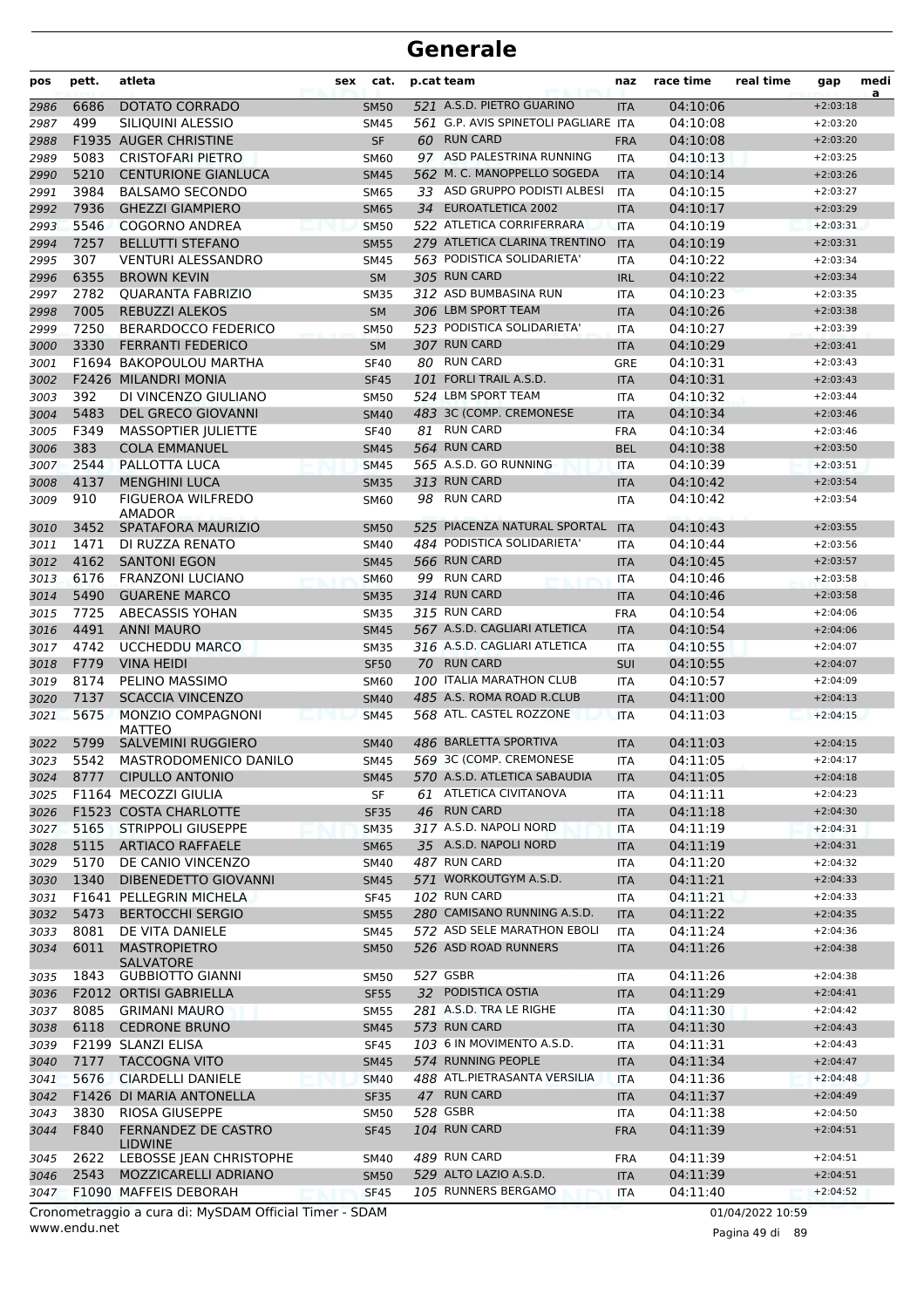| pos          | pett.        | atleta                                            | sex | cat.                       |                | p.cat team                                 | naz                      | race time            | real time | gap                      | medi<br>a |
|--------------|--------------|---------------------------------------------------|-----|----------------------------|----------------|--------------------------------------------|--------------------------|----------------------|-----------|--------------------------|-----------|
| 3048         | 3155         | <b>RAVAIOLI DAVIDE</b>                            |     | <b>SM50</b>                |                | 530 G.P. AVIS FORLI                        | <b>ITA</b>               | 04:11:40             |           | $+2:04:52$               |           |
| 3049         | 1883         | <b>LEONARDI ANDREA</b>                            |     | <b>SM45</b>                |                | 575 ASD ISPICA RUNNING                     | <b>ITA</b>               | 04:11:43             |           | $+2:04:55$               |           |
| 3050         | 8245         | AGATINO<br><b>MARTINO DOMENICO</b>                |     | <b>SM55</b>                |                | 282 RUN CARD                               | <b>ITA</b>               | 04:11:44             |           | $+2:04:56$               |           |
| 3051         | 4684         | <b>CAPELLINI FAUSTO</b>                           |     | <b>SM40</b>                |                | 490 3C (COMP, CREMONESE                    | <b>ITA</b>               | 04:11:45             |           | $+2:04:57$               |           |
| 3052         | 428          | <b>MAUGINI MARIO</b>                              |     | <b>SM55</b>                |                | 283 ATLETICA DEI GELSI                     | <b>ITA</b>               | 04:11:50             |           | $+2:05:02$               |           |
| 3053         | 5685         | <b>FABBRIZIO LEONARDO</b>                         |     | <b>SM55</b>                |                | 284 RUNNING CLUB                           | <b>ITA</b>               | 04:11:51             |           | $+2:05:03$               |           |
| 3054         | 7365         | <b>OTTAIANO CARMINE</b>                           |     | <b>SM45</b>                |                | 576 RUNNING TEAM SAN SEVERO                | <b>ITA</b>               | 04:11:52             |           | $+2:05:04$               |           |
| 3055         | 7015         | STRACCIO STEFANO                                  |     | SM60                       |                | 101 LBM SPORT TEAM                         | <b>ITA</b>               | 04:11:53             |           | $+2:05:05$               |           |
| 3056         | 448          | SABUZI FRANCESCO                                  |     | <b>SM45</b>                |                | 577 A.S.D. ATL. VILLA GUGLIELMI            | <b>ITA</b>               | 04:11:56             |           | $+2:05:08$               |           |
| 3057         | 7687         | PROIETTI CIGNITTI MARCO                           |     | SM                         |                | 308 RUN CARD                               | <b>ITA</b>               | 04:11:57             |           | $+2:05:09$               |           |
| 3058         | 8054         | <b>CARLETTI ENRICO</b>                            |     | <b>SM50</b>                |                | 531 RUN CARD                               | <b>ITA</b>               | 04:11:58             |           | $+2:05:10$               |           |
| 3059         | 1762         | <b>FROMENTIN VINCENT</b>                          |     | <b>SM35</b>                |                | 318 RUN CARD                               | <b>FRA</b>               | 04:11:58             |           | $+2:05:10$               |           |
| 3060         | 3558         | <b>ANTONACI TOMMASO</b>                           |     | <b>SM50</b>                |                | 532 ATL. AMATORI CORIGLIANO                | <b>ITA</b>               | 04:11:59             |           | $+2:05:11$               |           |
| 3061         | 1909         | <b>STYLES WILLIAM</b>                             |     | <b>SM</b>                  |                | 309 ENGLAND ATHLETICS                      | <b>GBR</b>               | 04:12:02             |           | $+2:05:14$               |           |
| 3062         |              | F1118 MARSELLA LUCREZIA                           |     | <b>SF45</b>                |                | 106 ATL. AMATORI CORIGLIANO                | <b>ITA</b>               | 04:12:03             |           | $+2:05:15$               |           |
| 3063         | 2145         | <b>CUCCHETTI LUCA</b>                             |     | <b>SM35</b>                |                | 319 RUN CARD                               | <b>ITA</b>               | 04:12:03             |           | $+2:05:15$               |           |
| 3064         | 8275         | METRANGOLO STEFANO                                |     | <b>SM50</b>                |                | 533 S.S. A.V.I.S. SPORT NOVOLI             | <b>ITA</b>               | 04:12:05             |           | $+2:05:17$               |           |
| 3065         |              | F1121 PACCAVIA MARGHERITA                         |     | <b>SF35</b>                |                | 48 A.S.C.D. SILVANO FEDI                   | ITA                      | 04:12:05             |           | $+2:05:17$               |           |
| 3066         | 3269         | <b>GERASSIMOV GUEORGUI</b><br><b>PLAMENOV</b>     |     | <b>SM40</b>                |                | 491 A.S.D. CENTRO FITNESS                  | <b>ITA</b>               | 04:12:06             |           | $+2:05:18$               |           |
| 3067         | 4227         | <b>FALBO PIETRO</b>                               |     | <b>SM50</b>                |                | 534 G.S. CAT SPORT ROMA                    | <b>ITA</b>               | 04:12:06             |           | $+2:05:18$               |           |
| 3068         | 387          | <b>VILLA GIACOMO</b>                              |     | <b>SM50</b>                |                | 535 G.A.M. WHIRLPOOL                       | <b>ITA</b>               | 04:12:06             |           | $+2:05:19$               |           |
| 3069         |              | F1949 LEE ELIZABETH ANNE                          |     | <b>SF50</b>                |                | 71 RUN CARD                                | <b>GBR</b>               | 04:12:07             |           | $+2:05:19$               |           |
| 3070         | 8142         | <b>AGRESTI GABRIELE</b>                           |     | <b>SM</b>                  |                | 310 RUN CARD                               | <b>ITA</b>               | 04:12:08             |           | $+2:05:20$               |           |
| 3071         | 8141         | <b>AGRESTI STEFANO</b>                            |     | <b>SM55</b>                |                | 285 RUN CARD                               | <b>ITA</b>               | 04:12:09             |           | $+2:05:21$               |           |
| 3072         |              | F2417 AGRESTI MARGHERITA                          |     | <b>SF</b>                  |                | 62 RUN CARD                                | <b>ITA</b>               | 04:12:09             |           | $+2:05:21$               |           |
| 3073         | 1819         | <b>SZPECHT FILIP</b>                              |     | <b>SM40</b>                |                | 492 RUN CARD                               | POL                      | 04:12:11             |           | $+2:05:23$               |           |
| 3074         | 8244         | <b>TANZILLI GAETANO</b>                           |     | <b>SM65</b>                | 36             | PUROSANGUE ATHLETICS                       | <b>ITA</b>               | 04:12:11             |           | $+2:05:23$               |           |
| 3075         |              | <b>F1415 CONGEDO MARIA ELENA</b>                  |     | <b>SF50</b>                |                | 72 ATL. AMATORI CORIGLIANO<br>493 RUN CARD | <b>ITA</b>               | 04:12:11             |           | $+2:05:23$               |           |
| 3076         | 2398<br>7082 | RAJAMÄKI JUSSI<br><b>BERTINI EMANUELE</b>         |     | <b>SM40</b>                |                | 494 RUN CARD                               | <b>FIN</b>               | 04:12:14             |           | $+2:05:26$               |           |
| 3077         | 7352         | <b>AGROSI' FAUSTO</b>                             |     | <b>SM40</b>                |                | 102 ASD SPORTIVAMENTE -                    | <b>ITA</b>               | 04:12:15<br>04:12:18 |           | $+2:05:27$<br>$+2:05:30$ |           |
| 3078         | 5432         | AMMALATI ALESSANDRO                               |     | <b>SM60</b>                |                | 103 ATL.FOLLONICA                          | <b>ITA</b>               | 04:12:20             |           | $+2:05:32$               |           |
| 3079<br>3080 | 3764         | <b>MAGUGLIANI FRANCESCO</b>                       |     | <b>SM60</b><br><b>SM</b>   |                | 311 RUN CARD                               | <b>ITA</b><br><b>ITA</b> | 04:12:22             |           | $+2:05:34$               |           |
|              |              | <b>ERMANNO</b>                                    |     |                            |                |                                            |                          |                      |           |                          |           |
| 3081         | 3289         | <b>SANNA MARIO</b>                                |     | <b>SM45</b>                |                | 578 RUN CARD                               | <b>ITA</b>               | 04:12:24             |           | $+2:05:37$               |           |
| 3082         | 6663         | <b>ZABBARA GIUSEPPE</b>                           |     | <b>SM35</b>                |                | 320 G.P. AVIS PAVIA                        | <b>ITA</b>               | 04:12:26             |           | $+2:05:38$               |           |
| 3083         | 7472         | <b>IMPENNA ANDREA</b>                             |     | <b>SM45</b>                |                | 579 A.S.D. AT RUNNING                      | <b>ITA</b>               | 04:12:28             |           | $+2:05:40$               |           |
| 3084         |              | <b>F1319 GARCIA DEZA CARMEN</b><br><b>ACACIA</b>  |     | <b>SF60</b>                | $\overline{4}$ | <b>RUN CARD</b>                            | <b>ESP</b>               | 04:12:30             |           | $+2:05:42$               |           |
| 3085         | 5292         | <b>ZURLO FLAVIANO</b>                             |     | <b>SM55</b>                |                | 286 RUN CARD                               | ITA                      | 04:12:31             |           | $+2:05:43$               |           |
| 3086         |              | F1752 MARCHETTI GLORIA                            |     | <b>SF40</b>                |                | 82 ATLETICA FILOTTRANO ASD                 | <b>ITA</b>               | 04:12:35             |           | $+2:05:47$               |           |
| 3087         |              | F1868 ZAMPELLA PASQUALINA                         |     | <b>SF35</b>                |                | 49 ASD ROAD RUNNERS                        | ITA                      | 04:12:37             |           | $+2:05:49$               |           |
| 3088         |              | F1116 DE CESARE DEBORA                            |     | <b>SF50</b>                |                | 73 CALCATERRA SPORT ASD                    | <b>ITA</b>               | 04:12:37             |           | $+2:05:49$               |           |
| 3089         | 8694         | PATTOFATTO RICCARDO                               |     | <b>SM50</b>                |                | 536 CALCATERRA SPORT ASD                   | ITA                      | 04:12:38             |           | $+2:05:50$               |           |
| 3090         | 5613         | NICOLAMARINO TOMMASO                              |     | <b>SM</b>                  |                | 312 BARLETTA SPORTIVA<br>33 RUN CARD       | <b>ITA</b>               | 04:12:38             |           | $+2:05:50$               |           |
| 3091         |              | F1447 CRISTIANO NUNZIA                            |     | <b>SF55</b>                |                | 63 RUN CARD                                | ITA                      | 04:12:40             |           | $+2:05:52$<br>$+2:05:52$ |           |
| 3092         |              | F2108 NAPPI ROSSANA                               |     | <b>SF</b>                  |                | 313 RUN CARD                               | <b>ITA</b>               | 04:12:40             |           | $+2:05:52$               |           |
| 3093         | 7526<br>8386 | <b>CRESPI ALBERTO</b>                             |     | SM                         |                | 321 RUN CARD                               | ITA                      | 04:12:40             |           |                          |           |
| 3094         |              | <b>IMPERATORI FABRIZIO</b><br>F1400 BORON IZABELA |     | <b>SM35</b><br><b>SF45</b> |                | 107 RUN CARD                               | <b>ITA</b><br><b>POL</b> | 04:12:43<br>04:12:43 |           | $+2:05:55$<br>$+2:05:56$ |           |
| 3095<br>3096 | 4746         | <b>TRANCHINA SALVATORE</b>                        |     | <b>SM40</b>                |                | 495 LBM SPORT TEAM                         | <b>ITA</b>               | 04:12:47             |           | $+2:05:59$               |           |
| 3097         |              | LUIGI<br>F1391 GRAMMATICO LAURA                   |     | SF35                       |                | 50 PACECO RUNNERS                          | ITA                      | 04:12:48             |           | $+2:06:00$               |           |
| 3098         | 5651         | ROSSINI GIANFRANCO                                |     | <b>SM60</b>                |                | 104 GRIFO RUNNERS PERUGIA                  | <b>ITA</b>               | 04:12:54             |           | $+2:06:06$               |           |
| 3099         | 8200         | <b>MARANO ANGELO</b>                              |     | <b>SM50</b>                |                | 537 RUN CARD                               | ITA                      | 04:12:56             |           | $+2:06:08$               |           |
| 3100         | 2176         | <b>BIASIOLO SAMUELE</b>                           |     | <b>SM40</b>                |                | 496 RUN CARD                               | <b>ITA</b>               | 04:12:56             |           | $+2:06:08$               |           |
| 3101         | 4920         | <b>FORTEZZA MICHELE</b>                           |     | <b>SM50</b>                |                | 538 ASD RUN LIFE                           | ITA                      | 04:12:59             |           | $+2:06:11$               |           |
| 3102         | 5441         | PANEBIANCO NICOLA                                 |     | <b>SM65</b>                |                | 37 BARI ROAD RUNNERS CLUB                  | <b>ITA</b>               | 04:12:59             |           | $+2:06:11$               |           |
| 3103         | 7665         | SARNI FABIO                                       |     | <b>SM35</b>                |                | 322 RUN CARD                               | <b>ITA</b>               | 04:13:00             |           | $+2:06:12$               |           |
| 3104         | 6307         | <b>VITTORI DANIELE</b>                            |     | <b>SM60</b>                |                | 105 ADDA RUNNING TEAM                      | <b>ITA</b>               | 04:13:01             |           | $+2:06:13$               |           |
| 3105         | 305          | RAGGI DIEGO                                       |     | <b>SM50</b>                |                | 539 A.S.D. PODISTICA AVIS                  | ITA                      | 04:13:01             |           | $+2:06:13$               |           |
| 3106         | F519         | LOCANTO ROSSANA                                   |     | <b>SF50</b>                |                | 74 A.S.D. PIANO MA ARRIVIAMO               | <b>ITA</b>               | 04:13:04             |           | $+2:06:16$               |           |
| 3107         |              | F1139 SEMEZIES KARINE                             |     | <b>SF35</b>                |                | 51 RUN CARD                                | <b>FRA</b>               | 04:13:04             |           | $+2:06:17$               |           |
| 3108         | 6489         | <b>CALI' LEONARDO</b>                             |     | <b>SM50</b>                |                | 540 A.S.D. TRINACRIA PALERMO               | <b>ITA</b>               | 04:13:05             |           | $+2:06:17$               |           |

www.endu.net Cronometraggio a cura di: MySDAM Official Timer - SDAM 01/04/2022 10:59 01/04/2022 10:59

Pagina 50 di 89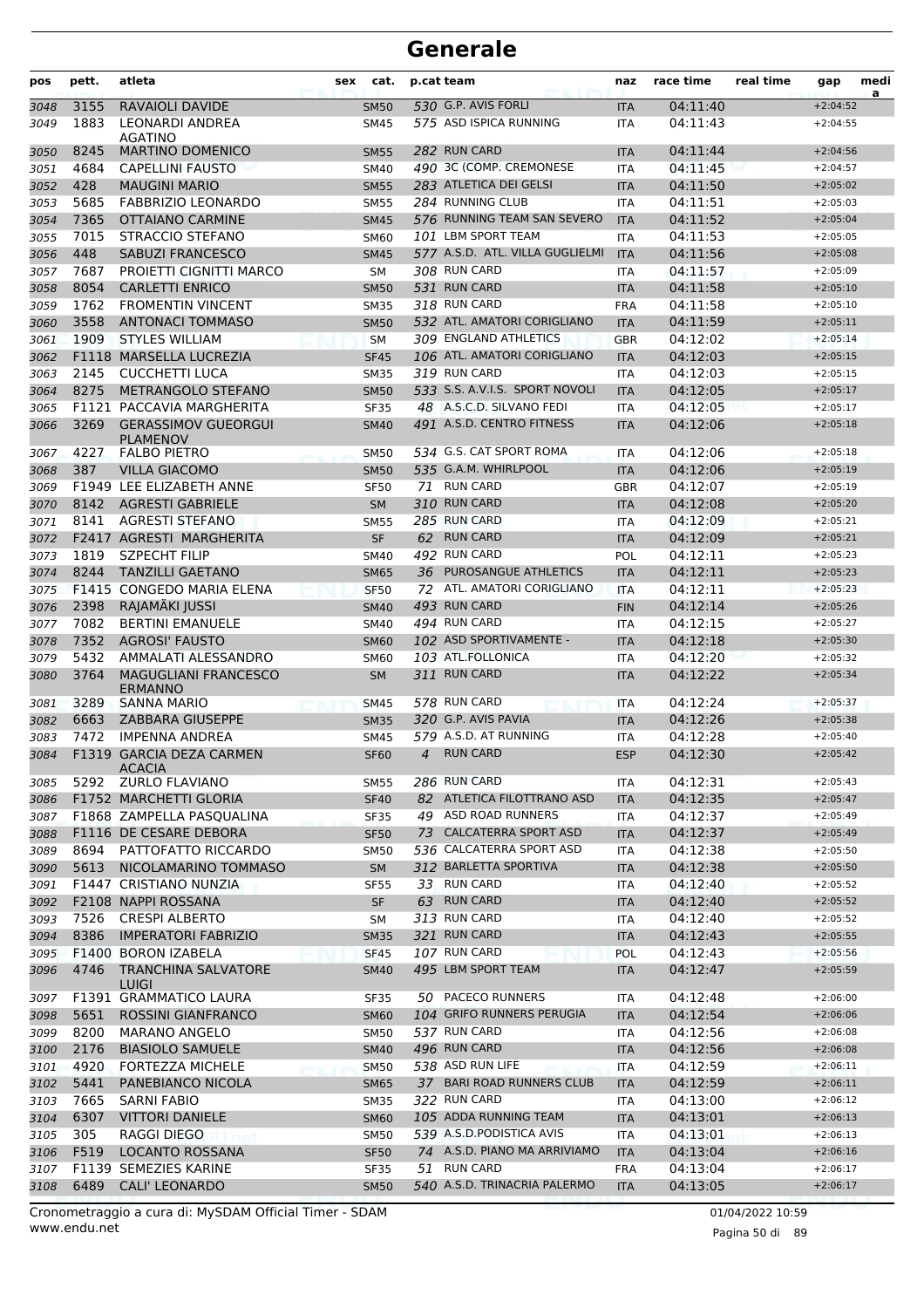| pos          | pett.        | atleta                                            | sex | cat.                       |    | p.cat team                                    | naz                      | race time            | real time | gap                      | medi<br>a |
|--------------|--------------|---------------------------------------------------|-----|----------------------------|----|-----------------------------------------------|--------------------------|----------------------|-----------|--------------------------|-----------|
| 3109         | F438         | <b>DAIDONE ARIANNA</b>                            |     | <b>SF40</b>                |    | 83 ATL. MONTE MARIO                           | <b>ITA</b>               | 04:13:06             |           | $+2:06:18$               |           |
| 3110         | 1258         | <b>STEINMANN JOHANN</b>                           |     | <b>SM50</b>                |    | 541 LAUFVEREIN ASV FREIENFELD                 | <b>ITA</b>               | 04:13:08             |           | $+2:06:20$               |           |
| 3111         | 4868         | <b>ZAMPETTI DARIO</b>                             |     | <b>SM40</b>                |    | 497 BASE RUNNING                              | <b>ITA</b>               | 04:13:08             |           | $+2:06:20$               |           |
| 3112         | 3490         | <b>SCOLLO GABRIELE</b>                            |     | SM                         |    | 314 RUN CARD                                  | <b>ITA</b>               | 04:13:10             |           | $+2:06:22$               |           |
| 3113         | 1183         | <b>UGOLINI MAURO</b>                              |     | <b>SM45</b>                |    | 580 PODISTICA SOLIDARIETA'                    | <b>ITA</b>               | 04:13:10             |           | $+2:06:22$               |           |
| 3114         | 4340         | <b>BENEDETTI MARIO</b>                            |     | <b>SM45</b>                |    | 581 POLISPORTIVA MONTALTO                     | <b>ITA</b>               | 04:13:14             |           | $+2:06:26$               |           |
| 3115         | F177         | DI MARCO NAPINI CLELIA                            |     | <b>SF40</b>                |    | 84 RUN CARD                                   | <b>ITA</b>               | 04:13:14             |           | $+2:06:26$               |           |
| 3116         | 8133         | PROJETTI CHECCHI SIMONE                           |     | <b>SM35</b>                |    | 323 G.S. CAT SPORT ROMA                       | <b>ITA</b>               | 04:13:15             |           | $+2:06:27$               |           |
| 3117         | 4197         | <b>LANZOTTI CRISTIAN</b>                          |     | <b>SM50</b>                |    | 542 ATLETICA MDS<br>498 G.S. CAT SPORT ROMA   | <b>ITA</b>               | 04:13:16             |           | $+2:06:28$<br>$+2:06:29$ |           |
| 3118         | 8119<br>8113 | DE VINCENTI DOMENICO<br>PALATIELLO ALFREDO        |     | <b>SM40</b>                |    | 543 RUN CARD                                  | <b>ITA</b>               | 04:13:17<br>04:13:18 |           | $+2:06:31$               |           |
| 3119<br>3120 | 1387         | <b>DEFENDI LUCA</b>                               |     | <b>SM50</b><br><b>SM40</b> |    | 499 RUN CARD                                  | <b>ITA</b><br><b>ITA</b> | 04:13:20             |           | $+2:06:33$               |           |
| 3121         | 4333         | <b>SURIANO FEDERICO</b>                           |     | <b>SM35</b>                |    | 324 RUN CARD                                  | <b>ITA</b>               | 04:13:22             |           | $+2:06:34$               |           |
| 3122         | 6179         | <b>BERTELLI SEBASTIANO</b>                        |     | <b>SM45</b>                |    | 582 RUN CARD                                  | <b>ITA</b>               | 04:13:23             |           | $+2:06:35$               |           |
| 3123         | 680          | <b>MAROCCO ROBERTO</b>                            |     | <b>SM65</b>                |    | 38 PODISTICA MARE DI ROMA                     | <b>ITA</b>               | 04:13:23             |           | $+2:06:35$               |           |
| 3124         | 673          | <b>VENTURATO REMO</b>                             |     | <b>SM65</b>                |    | 39 ATL.MONTEBELLUNA                           | <b>ITA</b>               | 04:13:24             |           | $+2:06:36$               |           |
| 3125         | 2166         | <b>MORGANTI GIUSEPPE</b>                          |     | <b>SM45</b>                |    | 583 CALCATERRA SPORT ASD                      | <b>ITA</b>               | 04:13:25             |           | $+2:06:37$               |           |
| 3126         | 468          | <b>DUBOIS ERIC-HENRI</b>                          |     | <b>SM65</b>                |    | 40 RUN CARD                                   | <b>FRA</b>               | 04:13:26             |           | $+2:06:38$               |           |
| 3127         | 5981         | <b>DESSI FAUSTO</b>                               |     | <b>SM55</b>                |    | 287 CAGLIARI MARATHON CLUB                    | <b>ITA</b>               | 04:13:27             |           | $+2:06:39$               |           |
| 3128         | 5768         | RECOUVROT MICKAEL                                 |     | <b>SM35</b>                |    | 325 RUN CARD                                  | <b>FRA</b>               | 04:13:28             |           | $+2:06:40$               |           |
| 3129         | 8171         | <b>VILLA ANTONIO MARIA</b>                        |     | <b>SM50</b>                |    | 544 AGOS 4 RUNNING                            | <b>ITA</b>               | 04:13:29             |           | $+2:06:41$               |           |
| 3130         | 5106         | PAGANO PIERO PASQUALE                             |     | <b>SM60</b>                |    | 106 ASD PODISTICA SAN SALVO                   | <b>ITA</b>               | 04:13:34             |           | $+2:06:47$               |           |
| 3131         | 4497         | <b>AMARI MARCO</b>                                |     | <b>SM45</b>                |    | 584 A.S. AMATORI VILLA PAMPHILI               | <b>ITA</b>               | 04:13:34             |           | $+2:06:47$               |           |
| 3132         | 2656         | <b>MARIANI FEDERICO</b>                           |     | <b>SM45</b>                |    | 585 GSBR                                      | <b>ITA</b>               | 04:13:35             |           | $+2:06:47$               |           |
| 3133         | 2206         | <b>MANZIONE PIERGIUSEPPE</b>                      |     | <b>SM55</b>                |    | 288 PODISTICA SOLIDARIETA'                    | <b>ITA</b>               | 04:13:36             |           | $+2:06:49$               |           |
| 3134         | 8327         | <b>BUONAIUTO LUCA</b>                             |     | SM45                       |    | 586 BASE RUNNING                              | <b>ITA</b>               | 04:13:37             |           | $+2:06:49$               |           |
| 3135         | F339         | <b>GRUGET MALLAURY</b>                            |     | <b>SF</b>                  |    | 64 RUN CARD                                   | <b>FRA</b>               | 04:13:38             |           | $+2:06:51$               |           |
| 3136         | 6171         | <b>BINDER CSABA BINDER</b>                        |     | <b>SM35</b>                |    | 326 RUN CARD                                  | <b>HUN</b>               | 04:13:42             |           | $+2:06:54$               |           |
| 3137         | 1716         | <b>CROBU GIUSEPPINO</b>                           |     | <b>SM65</b>                | 41 | PODISTICA SOLIDARIETA'                        | <b>ITA</b>               | 04:13:43             |           | $+2:06:55$               |           |
| 3138         | 6986         | <b>BORZI ALESSANDRO</b>                           |     | <b>SM55</b>                |    | 289 A.S. AMATORI VILLA PAMPHILI               | <b>ITA</b>               | 04:13:43             |           | $+2:06:56$               |           |
| 3139         | 3128         | <b>BETORET CATALA JOSE</b><br><b>MARIA</b>        |     | <b>SM40</b>                |    | 500 RUN CARD                                  | <b>ESP</b>               | 04:13:48             |           | $+2:07:00$               |           |
| 3140         |              | F2234 MUZYKA TETIANA                              |     | SF35                       |    | 52 ITALIANA RUNNING A.S.D.                    | <b>UKR</b>               | 04:13:49             |           | $+2:07:01$               |           |
| 3141         |              | F2243 LIGIA LAURA                                 |     | <b>SF45</b>                |    | <b>108 RUN CARD</b>                           | <b>ITA</b>               | 04:13:49             |           | $+2:07:01$               |           |
| 3142         | 5325         | <b>PIAN MICHELE</b>                               |     | <b>SM50</b>                |    | 545 CAMISANO RUNNING A.S.D.                   | <b>ITA</b>               | 04:13:49             |           | $+2:07:01$               |           |
| 3143         | F852         | RINESI KATIA                                      |     | <b>SF35</b>                |    | 53 RUN CARD                                   | <b>ITA</b>               | 04:13:49             |           | $+2:07:01$               |           |
| 3144         | 6529         | LIUZZI EMANUELE                                   |     | <b>SM45</b>                |    | 587 BITETTO RUNNERS A.S.D.                    | <b>ITA</b>               | 04:13:51             |           | $+2:07:03$               |           |
| 3145         | 3859         | <b>SIMONCINI GIANCARLO</b>                        |     | <b>SM50</b>                |    | 546 CLUB AUSONIA ASD                          | <b>ITA</b>               | 04:13:52             |           | $+2:07:04$               |           |
| 3146         |              | F2586 CHRISTIANA KERN                             |     | <b>SF40</b>                |    | 85 RUN CARD                                   | <b>GER</b>               | 04:13:53             |           | $+2:07:05$               |           |
| 3147         |              | F905 LE GUEN FLORENCE                             |     | <b>SF55</b>                | 34 |                                               | <b>FRA</b>               | 04:13:55             |           | $+2:07:07$               |           |
| 3148         | 1822         | MIELE ANGELO                                      |     | SM45                       |    | 588 RUN CARD                                  | ITA                      | 04:13:56             |           | $+2:07:08$               |           |
| 3149         | F712         | <b>CAMATA EVELIN</b>                              |     | <b>SF45</b>                |    | 109 ATLETICA SAN BIAGIO                       | <b>ITA</b>               | 04:14:00             |           | $+2:07:13$               |           |
| 3150         | 1669         | PALMUCCI RICCARDO                                 |     | <b>SM60</b>                |    | 107 GSBR                                      | ITA                      | 04:14:01             |           | $+2:07:13$               |           |
| 3151         | 1452         | <b>MASTRODDI MARCO</b>                            |     | <b>SM40</b>                |    | 501 SSD RUNNER TRAINER A R.L.<br>547 RUN CARD | <b>ITA</b>               | 04:14:05             |           | $+2:07:18$               |           |
| 3152         | 3466<br>4590 | <b>BERTOCCI ALESSANDRO</b><br><b>NIERO SIMONE</b> |     | <b>SM50</b>                |    | 548 RUN CARD                                  | ITA                      | 04:14:08             |           | $+2:07:20$<br>$+2:07:20$ |           |
| 3153<br>3154 | 3417         | <b>GIACCHI ROBERTO</b>                            |     | <b>SM50</b><br><b>SM50</b> |    | 549 URBAN RUNNERS                             | <b>ITA</b><br>ITA        | 04:14:08<br>04:14:09 |           | $+2:07:21$               |           |
| 3155         | 6952         | PETROCCIA DONATO                                  |     | <b>SM50</b>                |    | 550 A.S.D. PODISTI ALTO SANNIO                | <b>ITA</b>               | 04:14:09             |           | $+2:07:21$               |           |
| 3156         | 1500         | PECORARO SERGIO                                   |     | <b>SM55</b>                |    | 290 ASD RUNNERS FOR                           | ITA                      | 04:14:12             |           | $+2:07:24$               |           |
| 3157         | 4345         | <b>MAURA LUCA</b>                                 |     | <b>SM40</b>                |    | 502 TIVOLI MARATHON                           | <b>ITA</b>               | 04:14:12             |           | $+2:07:25$               |           |
| 3158         | 3839         | <b>STAGNARO SERGIO</b>                            |     | <b>SM60</b>                |    | 108 MARATONETI DEL TIGULLIO                   | <b>ITA</b>               | 04:14:13             |           | $+2:07:25$               |           |
| 3159         | 4591         | <b>GOBBI DAVIDE</b>                               |     | <b>SM</b>                  |    | 315 RUN CARD                                  | <b>ITA</b>               | 04:14:15             |           | $+2:07:27$               |           |
| 3160         | 2642         | <b>VISENTIN MICHELE</b>                           |     | <b>SM50</b>                |    | 551 POL. JOY CLUB FUEL TO RUN                 | <b>ITA</b>               | 04:14:17             |           | $+2:07:29$               |           |
| 3161         | 2772         | <b>GIORI PAOLO</b>                                |     | <b>SM65</b>                |    | 42 REALE STATO DEI PRESIDI                    | <b>ITA</b>               | 04:14:22             |           | $+2:07:34$               |           |
| 3162         | 8166         | <b>COIRO DAVIDE</b>                               |     | SM40                       |    | 503 RUN CARD                                  | ITA                      | 04:14:26             |           | +2:07:38                 |           |
| 3163         | 1144         | <b>STOLZI ANDREA</b>                              |     | <b>SM45</b>                |    | 589 A.S. AMATORI VILLA PAMPHILI               | <b>ITA</b>               | 04:14:28             |           | $+2:07:40$               |           |
| 3164         | 1654         | <b>FERRANTE MANUEL</b>                            |     | SM40                       |    | 504 LBM SPORT TEAM                            | ITA                      | 04:14:28             |           | $+2:07:40$               |           |
| 3165         |              | F2229 COSTA MARIA                                 |     | <b>SF35</b>                |    | 54 RUNNING TEAM SAN SEVERO                    | <b>ITA</b>               | 04:14:31             |           | $+2:07:43$               |           |
| 3166         | 5974         | <b>GIORDANO GIUSEPPE</b>                          |     | <b>SM50</b>                |    | 552 RUN CARD                                  | ITA                      | 04:14:33             |           | $+2:07:45$               |           |
| 3167         |              | F1127 COCCO ROSA                                  |     | <b>SF50</b>                |    | 75 ASD PALERMO RUNNING                        | <b>ITA</b>               | 04:14:33             |           | $+2:07:45$               |           |
| 3168         | 998          | <b>ALCINI DARIO</b>                               |     | <b>SM55</b>                |    | 291 RUN CARD                                  | ITA                      | 04:14:34             |           | $+2:07:46$               |           |
| 3169         | 8241         | <b>STRINO GENNARO</b>                             |     | <b>SM45</b>                |    | 590 RUN CARD                                  | <b>ITA</b>               | 04:14:38             |           | $+2:07:50$               |           |
| 3170         | 271          | <b>ANGELI FABIO</b>                               |     | SM50                       |    | 553 PODISTICA SOLIDARIETA'                    | ITA                      | 04:14:39             |           | $+2:07:51$               |           |
| 3171         | 1163         | PETRONIO MASSIMO                                  |     | <b>SM45</b>                |    | 591 ASD I LUPI D'ABRUZZO                      | <b>ITA</b>               | 04:14:40             |           | $+2:07:52$               |           |
|              |              |                                                   |     |                            |    |                                               |                          |                      |           |                          |           |

www.endu.net Cronometraggio a cura di: MySDAM Official Timer - SDAM 01/04/2022 10:59 01/04/2022 10:59

Pagina 51 di 89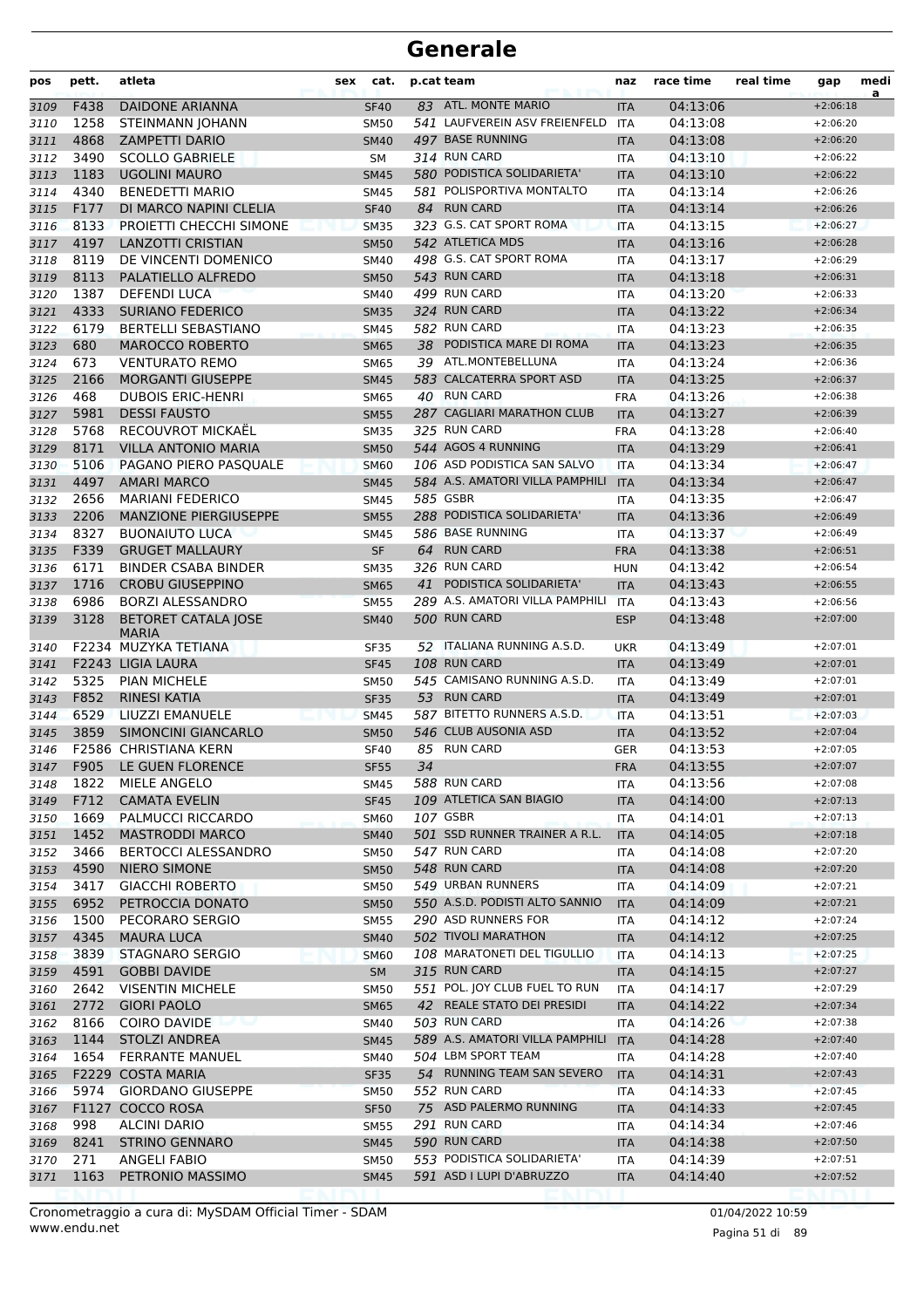| pos          | pett.        | atleta                                                | sex | cat.                       |     | p.cat team                                                         | naz                      | race time            | real time | gap                      | medi<br>a |
|--------------|--------------|-------------------------------------------------------|-----|----------------------------|-----|--------------------------------------------------------------------|--------------------------|----------------------|-----------|--------------------------|-----------|
| 3172         | F1550        | <b>CIARLATANI MARIA</b>                               |     | <b>SF50</b>                |     | 76 ASD I LUPI D'ABRUZZO                                            | <b>ITA</b>               | 04:14:40             |           | $+2:07:52$               |           |
| 3173         | 7369         | <b>FRENO FRANCESCO</b>                                |     | <b>SM50</b>                |     | 554 RUNNING PREALPINO ASD                                          | <b>ITA</b>               | 04:14:43             |           | $+2:07:55$               |           |
| 3174         | 146          | <b>MASCHIETTI PAOLO</b>                               |     | <b>SM50</b>                |     | 555 RUN CARD                                                       | <b>ITA</b>               | 04:14:45             |           | $+2:07:57$               |           |
| 3175         | 5487         | <b>KONSTANTIS MARIOS</b>                              |     | SΜ                         |     | 316 RUN CARD                                                       | <b>GRE</b>               | 04:14:46             |           | $+2:07:58$               |           |
| 3176         | 2056         | <b>ANCIDONI ROBERTO</b>                               |     | <b>SM35</b>                |     | 327 RUN CARD                                                       | <b>ITA</b>               | 04:14:47             |           | $+2:07:59$               |           |
| 3177         |              | F2446 MIKIC MIRNA                                     |     | <b>SF45</b>                |     | 110 UMK MAZATOR                                                    | CRO                      | 04:14:49             |           | $+2:08:01$               |           |
| 3178         | 7225         | <b>BUZZONI NICOLA</b>                                 |     | <b>SM45</b>                |     | 592 PODISTICA PONTELUNGO                                           | <b>ITA</b>               | 04:14:50             |           | $+2:08:03$               |           |
| 3179         | 4454         | <b>TORREGROSA ROVIRA</b><br>SALVADOR                  |     | <b>SM40</b>                |     | 505 RUN CARD                                                       | <b>ITA</b>               | 04:14:51             |           | $+2:08:03$               |           |
| 3180         | 5039         | <b>IUDICI NICOLA</b>                                  |     | <b>SM40</b>                |     | 506 LBM SPORT TEAM                                                 | <b>ITA</b>               | 04:14:53             |           | $+2:08:05$               |           |
| 3181         | 2503         | LEPORE MICHELEGIORGIO                                 |     | SM40                       |     | 507 A.S.ATLETICA FALCONARA                                         | <b>ITA</b>               | 04:14:55             |           | $+2:08:07$               |           |
| 3182         | 3371         | <b>CASARINI VANNI</b>                                 |     | <b>SM65</b>                |     | 43 MODENA ATLETICA                                                 | <b>ITA</b>               | 04:14:57             |           | $+2:08:09$               |           |
| 3183         | 7840         | <b>ACANFORA FRANCESCO</b>                             |     | <b>SM55</b>                |     | 292 RUN CARD                                                       | <b>ITA</b>               | 04:14:58             |           | $+2:08:10$               |           |
| 3184         |              | <b>F2152 BALDASSARRE SILVIA</b>                       |     | <b>SF55</b>                |     | 35 ATLETICA TOMMASO ASSI                                           | <b>ITA</b>               | 04:14:58             |           | $+2:08:10$               |           |
| 3185         | F856         | PATERNOSTRE ANÉMONE                                   |     | <b>SF</b>                  |     | 65 RUN CARD                                                        | <b>BEL</b>               | 04:14:58             |           | $+2:08:11$               |           |
| 3186         |              | F2378 MURRAY ALEXIA JUSTINE                           |     | <b>SF50</b>                | 77  | <b>FORHANS TEAM</b>                                                | <b>ITA</b>               | 04:15:04             |           | $+2:08:16$               |           |
| 3187         | 2385         | <b>GABRIELI FRANCESCATO</b><br><b>MODESTO</b>         |     | SM45                       |     | 593 A.S.D. ATL. ENERGIA ROMA                                       | <b>ITA</b>               | 04:15:05             |           | $+2:08:17$               |           |
| 3188         | 7905         | <b>FERRI ANDREA</b>                                   |     | <b>SM40</b>                |     | 508 PODISTICA SOLIDARIETA'                                         | <b>ITA</b>               | 04:15:05             |           | $+2:08:17$               |           |
| 3189         | 4220         | <b>PAOLI SIMONE</b>                                   |     | <b>SM35</b>                |     | 328 RUN CARD                                                       | <b>ITA</b>               | 04:15:05             |           | $+2:08:17$               |           |
| 3190         | 1586         | LONGO MASSIMILIANO                                    |     | <b>SM45</b>                |     | 594 SANNIO RUNNERS                                                 | <b>ITA</b>               | 04:15:06             |           | $+2:08:18$               |           |
| 3191         | 6664         | PAROLA ALESSANDRO                                     |     | <b>SM45</b>                |     | 595 PODISTICA SOLIDARIETA'                                         | <b>ITA</b>               | 04:15:14             |           | $+2:08:26$               |           |
| 3192         |              | F2286 QIU RUIOING                                     |     | <b>SF</b>                  | 66  | <b>RUN CARD</b>                                                    | <b>CHN</b>               | 04:15:15             |           | $+2:08:27$               |           |
| 3193         |              | <b>F2162 STRI?KAS RAPOLAS</b>                         |     | <b>SF35</b>                |     | 55 RUN CARD                                                        | LTU                      | 04:15:16             |           | $+2:08:28$               |           |
| 3194         | 5384         | <b>RUSSO ANDREA</b>                                   |     | <b>SM50</b>                |     | 556 SALERNO MARATHON                                               | <b>ITA</b>               | 04:15:17             |           | $+2:08:29$               |           |
| 3195         | 6074         | <b>SAVVAKIS IOANNIS</b>                               |     | <b>SM35</b>                |     | 329 RUN CARD                                                       | GRE                      | 04:15:22             |           | $+2:08:34$               |           |
| 3196         |              | <b>F1788 WILLIAMS ROSIE</b>                           |     | <b>SF50</b>                |     | 78 SITTINGBOURNE STRIDERS                                          | <b>GBR</b>               | 04:15:22             |           | $+2:08:34$               |           |
| 3197<br>3198 | 5867<br>4006 | PATELLI ANDREA<br>DE NICOLO'                          |     | <b>SM50</b><br><b>SM45</b> |     | 557 S.S. LAZIO ATLETICA LEGGERA ITA<br>596 ASD PER ASPERA AD ASTRA | <b>ITA</b>               | 04:15:24<br>04:15:24 |           | $+2:08:36$<br>$+2:08:36$ |           |
|              |              | <b>PIERFRANCESCO</b>                                  |     |                            |     |                                                                    |                          |                      |           |                          |           |
| 3199         | 293          | MINERVINI LUCA                                        |     | <b>SM50</b>                |     | 558 POLISPORTIVA ELLERA ASD                                        | <b>ITA</b>               | 04:15:27             |           | $+2:08:39$               |           |
| 3200         | 6655         | HUBERT FRANÇOIS-XAVIER                                |     | <b>SM65</b>                |     | 44 RUN CARD                                                        | <b>FRA</b>               | 04:15:28             |           | $+2:08:40$               |           |
| 3201         |              | F1394 CATALANI CHIARA                                 |     | <b>SF45</b>                |     | 111 A.S. AMATORI VILLA PAMPHILI<br>597 PUROSANGUE ATHLETICS        | <b>ITA</b>               | 04:15:29             |           | $+2:08:41$               |           |
| 3202         | 6437         | PAPARATTI FRANCESCO                                   |     | <b>SM45</b>                |     |                                                                    | <b>ITA</b>               | 04:15:31             |           | $+2:08:43$               |           |
| 3203         | 4084         | <b>COMPAGNONE LUCIANO</b>                             |     | <b>SM35</b>                |     | 330 A. S. D. MILONRUNNERS<br>598 RUN CARD                          | <b>ITA</b>               | 04:15:32             |           | $+2:08:44$               |           |
| 3204         | 165          | <b>MIGLIARI CRISTIAN</b><br><b>CRAPAROTTA SAMUELE</b> |     | <b>SM45</b>                |     | 599 RUN CARD                                                       | <b>ITA</b>               | 04:15:33<br>04:15:33 |           | $+2:08:45$<br>$+2:08:45$ |           |
| 3205         | 2519<br>5573 |                                                       |     | <b>SM45</b>                |     | 600 RUN CARD                                                       | <b>ITA</b>               |                      |           |                          |           |
| 3206         | F1078        | ROGGI ALESSANDRO<br><b>GABRIELLI MANUELA</b>          |     | <b>SM45</b>                | 86  | <b>TRIIRON</b>                                                     | <b>ITA</b>               | 04:15:35<br>04:15:36 |           | $+2:08:47$<br>$+2:08:48$ |           |
| 3207<br>3208 | 5034         | <b>CITTADINO ROBERTO</b>                              |     | <b>SF40</b><br><b>SM50</b> |     | 559 LBM SPORT TEAM                                                 | <b>ITA</b><br><b>ITA</b> | 04:15:40             |           | $+2:08:53$               |           |
| 3209         | 4322         | <b>SCUDERI GIUSEPPE</b>                               |     | <b>SM50</b>                |     | 560 A.S.D. GO RUNNING                                              | ITA                      | 04:15:41             |           | $+2:08:53$               |           |
| 3210         | 5730         | <b>MERLINO CLAUDIO</b>                                |     | <b>SM40</b>                |     | 509 ASD TERMINI MARATHON E                                         | <b>ITA</b>               | 04:15:41             |           | $+2:08:54$               |           |
| 3211         | 4685         | <b>MASCHIO MARIO</b>                                  |     | SM45                       |     | 601 MARATONETI GENOVESI                                            | <b>ITA</b>               | 04:15:43             |           | $+2:08:55$               |           |
| 3212         | 4489         | <b>BISCEGLIA MASSIMO</b>                              |     | <b>SM50</b>                |     | 561 SCUOLA ATLETICA                                                | <b>ITA</b>               | 04:15:44             |           | $+2:08:56$               |           |
| 3213         | 7543         | PECORARO GUIDO                                        |     | <b>SM60</b>                |     | 109 PODISTICA SOLIDARIETA'                                         | <b>ITA</b>               | 04:15:45             |           | $+2:08:57$               |           |
| 3214         |              | F2186 MASTROPASQUA ANGELA                             |     | <b>SF45</b>                |     | 112 BARLETTA SPORTIVA                                              | <b>ITA</b>               | 04:15:47             |           | $+2:08:59$               |           |
| 3215         | 3573         | MIRANDA PHILIPPE                                      |     | <b>SM60</b>                | 110 |                                                                    | <b>FRA</b>               | 04:15:47             |           | $+2:08:59$               |           |
| 3216         | 5422         | LI VOLSI MATTIA                                       |     | <b>SM</b>                  |     | 317 GSBR                                                           | <b>ITA</b>               | 04:15:48             |           | $+2:09:00$               |           |
| 3217         | 7731         | PIGNATTI MORANO DI<br>CUSTOZA MATTIA GUIDO            |     | SМ                         |     | 318 POL. PORTA SARAGOZZA                                           | ITA                      | 04:15:50             |           | $+2:09:02$               |           |
| 3218         |              | F1529 PANI MARA DEBORA                                |     | <b>SF55</b>                |     | 36 RUN CARD                                                        | <b>ITA</b>               | 04:15:51             |           | $+2:09:03$               |           |
| 3219         |              | 3391 LIBANORE GILBERTO                                |     | <b>SM60</b>                |     | 111 RUN CARD                                                       | <b>ITA</b>               | 04:15:52             |           | $+2:09:04$               |           |
| 3220         |              | F1726 ROMEO TERESA                                    |     | <b>SF50</b>                |     | 79 NEAPOLIS MARATHON                                               | <b>ITA</b>               | 04:15:52             |           | $+2:09:04$               |           |
| 3221         | 5630         | <b>ACCARDO GUIDO</b>                                  |     | SM40                       |     | 510 RUN CARD                                                       | ITA                      | 04:15:54             |           | $+2:09:06$               |           |
| 3222         | 4463         | <b>TEOFILI TOMMASO</b>                                |     | <b>SM40</b>                |     | 511 RUN CARD                                                       | <b>ITA</b>               | 04:15:54             |           | $+2:09:06$               |           |
| 3223         | 6277         | <b>RUDILOSSO LUIGI</b>                                |     | <b>SM55</b>                |     | 293 A.S.D. ARCHIMEDE                                               | ITA                      | 04:15:55             |           | $+2:09:07$               |           |
| 3224         | 3053         | <b>OZGUR OZAN</b>                                     |     | <b>SM35</b>                | 331 |                                                                    | <b>TUR</b>               | 04:15:58             |           | $+2:09:10$               |           |
| 3225         | 7988         | <b>MORGANTI PAOLO</b>                                 |     | <b>SM40</b>                |     | 512 LBM SPORT TEAM                                                 | ITA                      | 04:16:02             |           | $+2:09:14$               |           |
| 3226         | 6639         | ANNUNZIATA MARCO                                      |     | <b>SM40</b>                |     | 513 ASD 'NOCERA RUNNERS                                            | <b>ITA</b>               | 04:16:03             |           | $+2:09:15$               |           |
| 3227         | 6699         | <b>TUNDO MICHELE</b>                                  |     | <b>SM50</b>                |     | 562 CLUB CORRERE GALATINA                                          | <b>ITA</b>               | 04:16:16             |           | $+2:09:28$               |           |
| 3228         | 8150         | <b>NARDELLI VITO</b>                                  |     | <b>SM45</b>                |     | 602 RUN CARD                                                       | <b>ITA</b>               | 04:16:17             |           | $+2:09:30$               |           |
| 3229         | 6830         | SANTONI ALESSANDRO                                    |     | SM50                       |     | 563 URBAN RUNNERS                                                  | ITA                      | 04:16:21             |           | $+2:09:33$               |           |
| 3230         |              | F2066 BITETTI ANTONELLA                               |     | <b>SF50</b>                |     | 80 LA FABRICA DI CORSA                                             | <b>ITA</b>               | 04:16:24             |           | $+2:09:36$               |           |
| 3231         | 2008         | ALESSANDRI SALVATORE                                  |     | <b>SM60</b>                |     | 112 RUN CARD                                                       | ITA                      | 04:16:25             |           | $+2:09:37$               |           |
| 3232         |              | F1783 MESSNER NOTBURGA                                |     | <b>SF60</b>                | 5   | <b>S.G EISACKTAL RAIFFEISEN</b>                                    | <b>ITA</b>               | 04:16:30             |           | $+2:09:42$               |           |
| 3233         | 4341         | OTTENIO GIANMARCO                                     |     | <b>SM</b>                  |     | 319 RUN CARD                                                       | <b>ITA</b>               | 04:16:31             |           | $+2:09:43$               |           |

www.endu.net Cronometraggio a cura di: MySDAM Official Timer - SDAM 01/04/2022 10:59

Pagina 52 di 89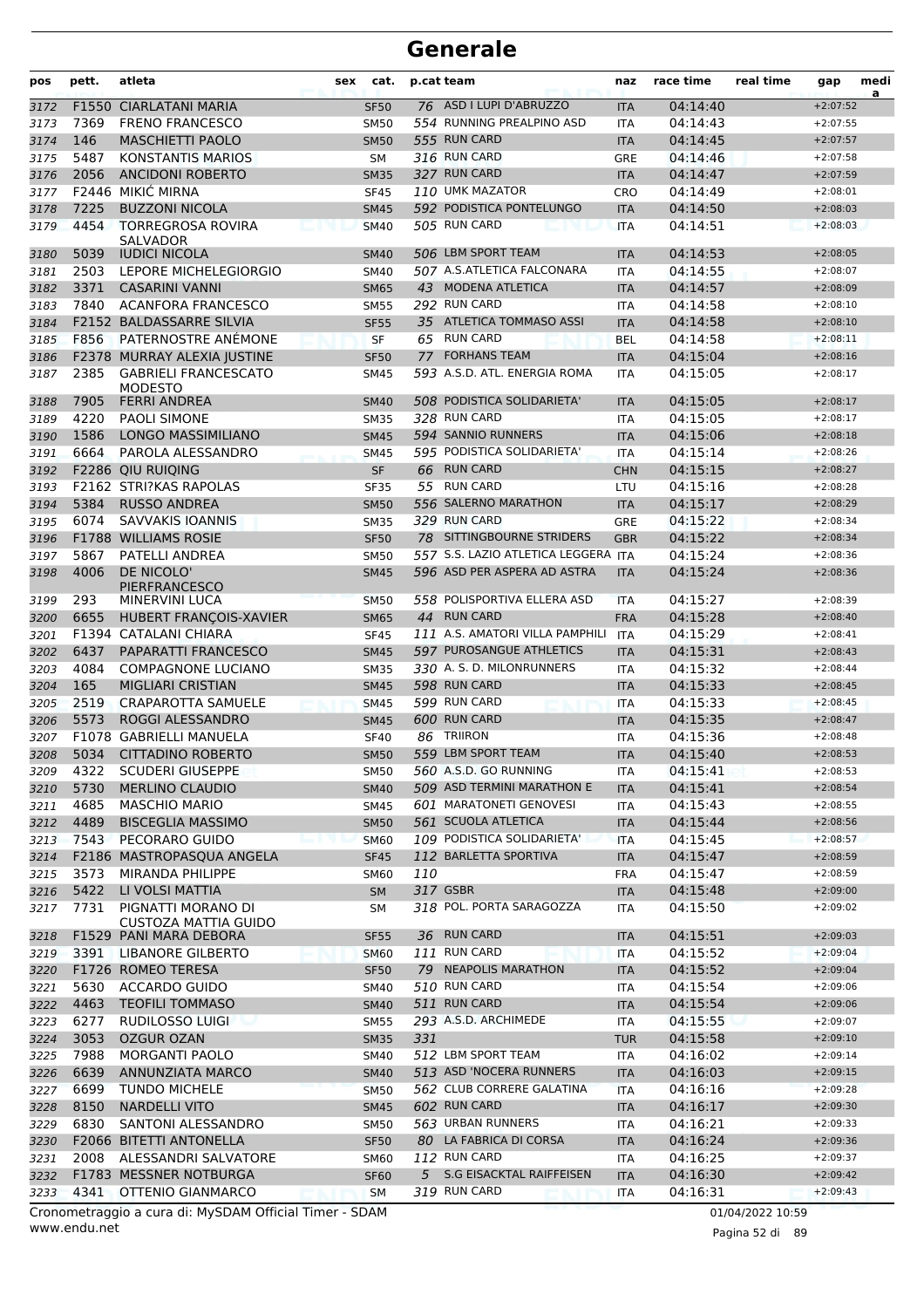| pos          | pett.        | atleta                                    | sex | cat.              |     | p.cat team                                        | naz                      | race time            | real time | gap                      | medi<br>a |
|--------------|--------------|-------------------------------------------|-----|-------------------|-----|---------------------------------------------------|--------------------------|----------------------|-----------|--------------------------|-----------|
| 3234         | 984          | ODOARDI ANDREA                            |     | <b>SM50</b>       |     | 564 E' FIT MULTISPORT ASD                         | <b>ITA</b>               | 04:16:32             |           | $+2:09:44$               |           |
| 3235         | 4076         | <b>CERABINO CLAUDIO</b>                   |     | SМ                |     | 320 RUN CARD                                      | <b>ITA</b>               | 04:16:38             |           | $+2:09:50$               |           |
| 3236         | 918          | RAIMONDI MAURO<br>AGOSTINO                |     | <b>SM</b>         |     | 321 RUN CARD                                      | <b>ITA</b>               | 04:16:39             |           | $+2:09:51$               |           |
| 3237         | F562         | <b>MIONNET SABINE</b>                     |     | <b>SF50</b>       |     | 81 COURTFOREST                                    | <b>FRA</b>               | 04:16:41             |           | $+2:09:53$               |           |
| 3238         | 7733         | <b>SISINNI MARIO</b>                      |     | <b>SM</b>         |     | 322 ATLETICA TOP RUNNERS                          | <b>ITA</b>               | 04:16:41             |           | $+2:09:53$               |           |
| 3239         | 2437         | <b>PIANESE TOBIA</b>                      |     | <b>SM60</b>       |     | 113 A.S. AMATORI VILLA PAMPHILI                   | <b>ITA</b>               | 04:16:43             |           | $+2:09:56$               |           |
| 3240         | 3664         | <b>HAINES JASON</b>                       |     | <b>SM40</b>       |     | 514 RUN CARD                                      | <b>USA</b>               | 04:16:45             |           | $+2:09:57$               |           |
| 3241         | 8335         | <b>TONI SIMONE</b>                        |     | <b>SM45</b>       |     | 603 PODISTICA SOLIDARIETA'                        | <b>ITA</b>               | 04:16:45             |           | $+2:09:57$               |           |
| 3242         | 4909         | <b>NIZI FRANCESCO</b>                     |     | <b>SM45</b>       |     | 604 ASSISI RUNNERS ASD                            | <b>ITA</b>               | 04:16:47             |           | $+2:09:59$               |           |
| 3243         | 4482         | <b>MARTUCCI PIETRO</b>                    |     | <b>SM55</b>       |     | 294 POL. MAGNA GRAECIA ASD                        | ITA                      | 04:16:47             |           | $+2:09:59$               |           |
| 3244         | 3965         | <b>BEZZI FABRIZIO</b>                     |     | <b>SM35</b>       |     | 332 RUNNERS CAPRIOLESE                            | <b>ITA</b>               | 04:16:48             |           | $+2:10:00$               |           |
| 3245         | 4103         | <b>BRUSON ELIA</b>                        |     | SΜ                |     | 323 RUN CARD                                      | ITA                      | 04:16:49             |           | $+2:10:01$               |           |
| 3246         | 1498         | <b>MORI FEDERICO</b>                      |     | <b>SM55</b>       |     | 295 ASD RUNNERS FOR                               | <b>ITA</b>               | 04:16:49             |           | $+2:10:02$               |           |
| 3247         | 3705         | <b>ZEN ALESSANDRO</b>                     |     | <b>SM35</b>       |     | 333 G.P. TURRISTI MONTEGROTTO                     | <b>ITA</b>               | 04:16:51             |           | $+2:10:03$               |           |
| 3248         | 1098<br>6232 | LAFFARGUE STEPHANE                        |     | <b>SM55</b>       | 296 |                                                   | <b>FRA</b>               | 04:16:52             |           | $+2:10:04$               |           |
| 3249         |              | LEMME LORENZO                             |     | PM                |     | 6 ALZAIA NAVIGLIO RUNNERS                         | ITA                      | 04:16:56             |           | $+2:10:08$               |           |
| 3250         | 1775         | F1931 COLETTE CHRISTELLE                  |     | <b>SF50</b>       | 82  | 605 CLUB ATL. CENTRALE                            | <b>FRA</b>               | 04:16:57             |           | $+2:10:09$               |           |
| 3251         | 6242         | D'URSO ALESSIO<br><b>CARDELLI MIRCO</b>   |     | <b>SM45</b>       |     | 606 MONTECATINI MARATHON                          | ITA                      | 04:16:58<br>04:16:58 |           | $+2:10:10$<br>$+2:10:10$ |           |
| 3252         | 1055         |                                           |     | <b>SM45</b>       |     | 565 G.S.ATL.DIL.LIB. PIOMBINO                     | <b>ITA</b>               | 04:16:59             |           | $+2:10:11$               |           |
| 3253         | 688          | PINZON ANDREA<br>PALUZZI ANDREA           |     | <b>SM50</b>       |     | 607 PODISTICA SOLIDARIETA'                        | <b>ITA</b>               |                      |           |                          |           |
| 3254         | F481         | MOYANO NATALIA PAULA                      |     | <b>SM45</b>       |     | 113 RUN CARD                                      | <b>ITA</b>               | 04:16:59             |           | $+2:10:11$<br>$+2:10:12$ |           |
| 3255         | 8090         | DE NARDIN RICCARDO                        |     | <b>SF45</b>       |     | 515 RUN CARD                                      | <b>ARG</b>               | 04:17:00             |           | $+2:10:13$               |           |
| 3256         |              | <b>EMANUELE</b>                           |     | <b>SM40</b>       |     |                                                   | <b>ITA</b>               | 04:17:00             |           |                          |           |
| 3257         | 1724         | <b>VITALI ALESSIO</b>                     |     | <b>SM40</b>       |     | 516 LBM SPORT TEAM                                | ITA                      | 04:17:01             |           | $+2:10:13$               |           |
| 3258         |              | F1308 GUASTELLA GISELLA                   |     | <b>SF50</b>       |     | 83 RUN CARD                                       | <b>ITA</b>               | 04:17:03             |           | $+2:10:15$               |           |
| 3259         | 6851         | <b>FERRANTE MARCO</b>                     |     | <b>SM35</b>       |     | 334 RUN CARD                                      | <b>ITA</b>               | 04:17:04             |           | $+2:10:16$               |           |
| 3260         | 5272         | ROLLINSON CHRISTOPHER                     |     | <b>SM</b>         |     | 324 STEEL CITY STRIDERS RC                        | <b>GBR</b>               | 04:17:10             |           | $+2:10:22$               |           |
| 3261         | 8058         | <b>PASSINI MARCO</b>                      |     | <b>SM60</b>       |     | 114 RUN CARD                                      | <b>ITA</b>               | 04:17:11             |           | $+2:10:23$               |           |
| 3262         | 640          | <b>BOLOGNESE GIULIANO</b>                 |     | <b>SM65</b>       |     | 45 ASD PODISTICA SAN SALVO                        | <b>ITA</b>               | 04:17:12             |           | $+2:10:24$               |           |
| 3263         | F2437        | ONDEGGIA ANASTASIA                        |     | <b>SF40</b>       |     | 87 G.S. PAOLOTTI - ATL MARTINA                    | <b>ITA</b>               | 04:17:12             |           | $+2:10:24$               |           |
| 3264         | 898          | FIASCHETTI ANDREA                         |     | <b>SM50</b>       |     | 566 TIBURTINA RUNNING ROMA A.                     | <b>ITA</b>               | 04:17:20             |           | $+2:10:32$               |           |
| 3265         |              | F2073 VOLPE ROMINA                        |     | <b>SF45</b>       |     | 114 ASD TERMINI MARATHON E                        | <b>ITA</b>               | 04:17:22             |           | $+2:10:34$               |           |
| 3266         | 5917         | PÉTER KÖNCZÖL                             |     | <b>SM50</b>       |     | 567 RUN CARD                                      | <b>HUN</b>               | 04:17:22             |           | $+2:10:35$               |           |
| 3267         | 3755         | <b>MONTANARI DANIELE</b>                  |     | <b>SM40</b>       |     | 517 RUN CARD                                      | ITA                      | 04:17:23             |           | $+2:10:35$               |           |
| 3268         | 5589         | <b>STANO VITO</b>                         |     | <b>SM</b>         |     | 325 MURGIA MARATHON                               | <b>ITA</b>               | 04:17:26             |           | $+2:10:38$               |           |
| 3269         | 1293         | PIERDET FRANCOIS MARC                     |     | <b>SM50</b>       |     | 568 PUROSANGUE ATHLETICS                          | <b>ITA</b>               | 04:17:28             |           | $+2:10:40$               |           |
| 3270         | 7780         | <b>MUZZIO CARMELO</b>                     |     | <b>SM60</b>       |     | 115 RUN CARD                                      | <b>ITA</b>               | 04:17:28             |           | $+2:10:40$               |           |
| 3271         |              | F1588 NETTIS PATRIZIA                     |     | <b>SF40</b>       |     | 88 GIOIA RUNNING A.S.D.<br>608 PODISTICA VICO DEL | <b>ITA</b>               | 04:17:30             |           | $+2:10:42$               |           |
| 3272         | 3777         | DE PETRIS FABIO PIO                       |     | <b>SM45</b>       |     | 569 ASD TERMINI MARATHON E                        | <b>ITA</b>               | 04:17:31             |           | $+2:10:43$               |           |
| 3273         | 3189         | CAMPAGNA IGNAZIO                          |     | <b>SM50</b>       |     | 609 RUN CARD                                      | <b>ITA</b>               | 04:17:31             |           | $+2:10:43$<br>$+2:10:44$ |           |
| 3274         | 136<br>2465  | <b>CARBONNIER OLIVIER</b><br>RINALDI LUCA |     | <b>SM45</b>       |     | 570 ASD MICHELIN SPORT CLUB                       | <b>FRA</b><br><b>ITA</b> | 04:17:32<br>04:17:35 |           | $+2:10:47$               |           |
| 3275<br>3276 |              | F1247 BIANCO RAFFAELLA                    |     | <b>SM50</b>       |     | 37 S.S. A.V.I.S. SPORT NOVOLI                     |                          | 04:17:40             |           | $+2:10:52$               |           |
|              | 4863         | <b>CAGNAN MARCO</b>                       |     | <b>SF55</b>       |     | 326 RUNNERS CAPRIOLESE                            | <b>ITA</b><br><b>ITA</b> | 04:17:41             |           | $+2:10:53$               |           |
| 3277<br>3278 |              | F1249 SPEDICATO ROSANNA                   |     | SM<br><b>SF40</b> |     | 89 S.S. A.V.I.S. SPORT NOVOLI                     | <b>ITA</b>               | 04:17:41             |           | $+2:10:53$               |           |
| 3279         | 2527         | DAQUANNO ALESSANDRO                       |     | SM45              |     | 610 RUN CARD                                      | ESP                      | 04:17:44             |           | $+2:10:56$               |           |
| 3280         | 8115         | <b>FAMULARO VITTORIO</b>                  |     | <b>SM40</b>       |     | 518 PUROSANGUE ATHLETICS                          | <b>ITA</b>               | 04:17:48             |           | $+2:11:00$               |           |
|              |              | <b>EDOARDO</b>                            |     |                   |     |                                                   |                          |                      |           |                          |           |
| 3281         | 6506         | <b>MAIANI MASSIMO</b>                     |     | <b>SM60</b>       |     | 116 A.S.D. ATL. MARCIATORI                        | ITA                      | 04:17:52             |           | $+2:11:04$               |           |
| 3282         | 8028         | SILENZI MIRCO                             |     | <b>SM50</b>       |     | 571 RUN CARD                                      | <b>ITA</b>               | 04:17:53             |           | $+2:11:05$               |           |
| 3283         | 5262         | CARRAI CLAUDIO                            |     | <b>SM45</b>       |     | 611 RUN CARD                                      | <b>ITA</b>               | 04:17:54             |           | $+2:11:06$               |           |
| 3284         |              | F1410 GIANNI' VALERIA                     |     | <b>SF40</b>       |     | 90 A.S. DIL. ATL. LIBERTAS SCICLI ITA             |                          | 04:17:55             |           | $+2:11:07$               |           |
| 3285         |              | F1020 BONFRANCESCHI ANNA<br>LISA          |     | <b>SF40</b>       |     | 91 POLISPORTIVA MONTALTO                          | ITA                      | 04:17:57             |           | $+2:11:09$               |           |
| 3286         | 6893         | <b>GRECO ROBERTO</b>                      |     | <b>SM40</b>       |     | 519 A.S.D. P.U.C. SALENTO                         | <b>ITA</b>               | 04:18:01             |           | $+2:11:13$               |           |
| 3287         | 6962         | DABBENE DANILO                            |     | <b>SM60</b>       |     | 117 A.S.D. PODISTICA TORINO                       | <b>ITA</b>               | 04:18:04             |           | $+2:11:16$               |           |
| 3288         | 975          | <b>MEDORI ANDREA</b>                      |     | <b>SM45</b>       |     | 612 RUN CARD                                      | <b>ITA</b>               | 04:18:04             |           | $+2:11:16$               |           |
| 3289         |              | F2536 BORELLA BEATRICE                    |     | <b>SF40</b>       |     | 92 RUN SPINEA RUN A.S.D.                          | <b>ITA</b>               | 04:18:06             |           | $+2:11:18$               |           |
| 3290         | 1194         | <b>DALLATURCA DIEGO</b>                   |     | <b>SM50</b>       |     | 572 RUN CARD                                      | <b>ITA</b>               | 04:18:06             |           | $+2:11:18$               |           |
| 3291         | 4177         | LINGERI UMBERTO                           |     | <b>SM45</b>       |     | 613 TEAM CAMELOT A.S.D.                           | ITA                      | 04:18:06             |           | $+2:11:19$               |           |
| 3292         | 8746         | MOORE PAUL BRIAN                          |     | <b>SM55</b>       |     | 297 ISOLA SACRA A.S.C.D.                          | <b>USA</b>               | 04:18:09             |           | $+2:11:22$               |           |
| 3293         | F619         | <b>BOURRAS MARIE</b>                      |     | <b>SF45</b>       |     | 115 TRAIL ATHLITUDE CUERS                         | <b>FRA</b>               | 04:18:12             |           | $+2:11:24$               |           |
| 3294         | 537          | <b>FOLINO ROBERTO</b>                     |     | <b>SM55</b>       |     | 298 EMOZIONI SPORT TEAM A.S.D. ITA                |                          | 04:18:15             |           | $+2:11:27$               |           |
| 3295         |              | F2466 MOCCIA BENEDETTA                    |     | <b>SF</b>         |     | 67 RUN CARD                                       | <b>ITA</b>               | 04:18:15             |           | $+2:11:27$               |           |

www.endu.net Cronometraggio a cura di: MySDAM Official Timer - SDAM 01/04/2022 10:59

Pagina 53 di 89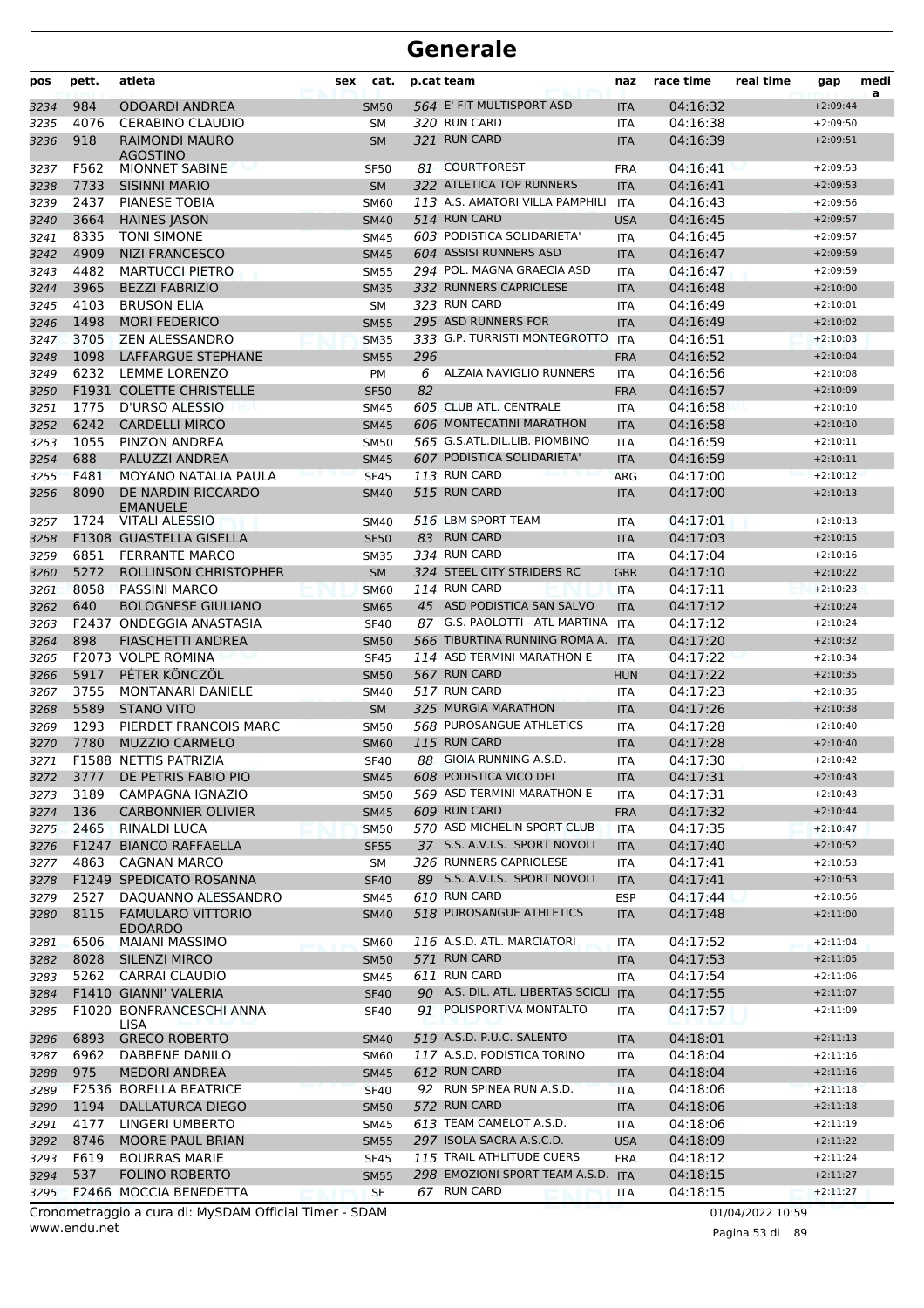| pos          | pett.        | atleta                                          | sex | cat.                       | p.cat team |                                                         | naz                      | race time            | real time | gap                      | medi<br>a |
|--------------|--------------|-------------------------------------------------|-----|----------------------------|------------|---------------------------------------------------------|--------------------------|----------------------|-----------|--------------------------|-----------|
| 3296         | 6402         | <b>AMENDOLA LUCA</b>                            |     | <b>SM50</b>                |            | 573 PODISTICA SOLIDARIETA'                              | <b>ITA</b>               | 04:18:16             |           | $+2:11:28$               |           |
| 3297         | 3581         | <b>CASINI MATTEO</b>                            |     | <b>SM</b>                  |            | 327 RUN CARD                                            | <b>ITA</b>               | 04:18:16             |           | $+2:11:28$               |           |
| 3298         | 5088         | <b>ZAPPACOSTA ANDREA</b><br><b>VINICIO</b>      |     | <b>SM</b>                  |            | 328 M. C. MANOPPELLO SOGEDA                             | <b>ITA</b>               | 04:18:19             |           | $+2:11:31$               |           |
| 3299         | 4434         | <b>CARLINI MARCO</b>                            |     | <b>SM35</b>                |            | 335 RUN CARD                                            | ITA                      | 04:18:21             |           | $+2:11:33$               |           |
| 3300         | 3950         | NICOLODI FRANCESCO                              |     | <b>SM45</b>                |            | 614 GRUPPO PODISTI RESCO 1909 ITA                       |                          | 04:18:21             |           | $+2:11:33$               |           |
| 3301         | 6934         | <b>PANICO SALVATORE</b>                         |     | <b>SM50</b>                |            | 574 RUN CARD                                            | <b>ITA</b>               | 04:18:22             |           | $+2:11:34$               |           |
| 3302         | 1756         | PETIT LAURENT                                   |     | <b>SM45</b>                |            | 615 RUN CARD                                            | <b>FRA</b>               | 04:18:23             |           | $+2:11:35$               |           |
| 3303         | 4721         | <b>FRACASSA MASSIMO</b>                         |     | <b>SM50</b>                |            | 575 RUN CARD                                            | <b>ITA</b>               | 04:18:23             |           | $+2:11:36$               |           |
| 3304         | 1008         | <b>ABBATE ROSARIO</b>                           |     | <b>SM50</b>                |            | 576 ATLETICA SAN NICOLA<br>68 SSD RUNNER TRAINER A R.L. | <b>ITA</b>               | 04:18:23             |           | $+2:11:36$               |           |
| 3305         | F424         | <b>TROGU LUDOVICA</b>                           |     | SF                         |            | 299 RUN CARD                                            | <b>ITA</b>               | 04:18:24             |           | $+2:11:36$               |           |
| 3306         | 7069<br>8315 | <b>OTTEN JENS UWE</b><br><b>OLIVERI ROSARIO</b> |     | <b>SM55</b>                | 8          | ATL. MONTE MARIO                                        | <b>GER</b>               | 04:18:27             |           | $+2:11:39$               |           |
| 3307<br>3308 | 2312         | KAMMERER HERVÉ                                  |     | <b>SM70</b><br><b>SM45</b> |            | 616 RUN CARD                                            | <b>ITA</b><br><b>FRA</b> | 04:18:32<br>04:18:32 |           | $+2:11:44$<br>$+2:11:44$ |           |
| 3309         | F826         | LOVISETTO FEDERICA                              |     | <b>SF50</b>                |            | 84 PERCORRERE IL SILE                                   | <b>ITA</b>               | 04:18:33             |           | $+2:11:45$               |           |
| 3310         | 3875         | PASCARELLA SILVESTRO                            |     | <b>SM55</b>                |            | 300 ASD REGGIA RUNNING                                  | <b>ITA</b>               | 04:18:33             |           | $+2:11:45$               |           |
| 3311         | F195         | LEVY CAROLINE                                   |     | <b>SF50</b>                |            | 85 LONELY GOAT                                          | GBR                      | 04:18:36             |           | $+2:11:48$               |           |
| 3312         | 7971         | PICCIONI FRANCO                                 |     | <b>SM55</b>                |            | 301 PODISTICA SOLIDARIETA'                              | <b>ITA</b>               | 04:18:36             |           | $+2:11:48$               |           |
| 3313         | 7975         | <b>FERRANTE GIANCARLO</b>                       |     | SM60                       |            | 118 GSBR                                                | <b>ITA</b>               | 04:18:38             |           | $+2:11:50$               |           |
| 3314         | 7942         | <b>TORELLI GIOVANNI</b><br><b>BATTISTA</b>      |     | <b>SM65</b>                | 46         | PODISTICA SOLIDARIETA'                                  | <b>ITA</b>               | 04:18:39             |           | $+2:11:51$               |           |
| 3315         |              | F1733 CARULLI STEFANIA                          |     | <b>SF45</b>                |            | 116 ASD GRUPPO PODISTICO IL                             | <b>ITA</b>               | 04:18:41             |           | $+2:11:54$               |           |
| 3316         | 876          | <b>BIANCHI AMEDEO</b>                           |     | <b>SM55</b>                |            | 302 A.S.D. ATLETICA SABAUDIA                            | <b>ITA</b>               | 04:18:43             |           | $+2:11:55$               |           |
| 3317         | 6042         | <b>MAZZON MARCO</b>                             |     | <b>SM50</b>                |            | 577 ASD OLL SCARS                                       | <b>ITA</b>               | 04:18:44             |           | $+2:11:57$               |           |
| 3318         | 3118         | <b>COTTARD EMMANUEL</b>                         |     | <b>SM50</b>                |            | 578 YERRES AC                                           | <b>FRA</b>               | 04:18:45             |           | $+2:11:57$               |           |
| 3319         | 6478         | <b>CARBONE CIRO</b>                             |     | <b>SM60</b>                |            | 119 G.S. GABBI ASD                                      | <b>ITA</b>               | 04:18:46             |           | $+2:11:59$               |           |
| 3320         | 559          | <b>DINARDO ANDREA</b>                           |     | <b>SM70</b>                | 9          | <b>BERGAMO STARS ATLETICA</b>                           | <b>ITA</b>               | 04:18:50             |           | $+2:12:02$               |           |
| 3321         | 1021         | PIZZUTI ANDREA PAOLO<br><b>MICHELE</b>          |     | <b>SM55</b>                |            | 303 ATL. MONTE MARIO                                    | <b>ITA</b>               | 04:18:50             |           | $+2:12:02$               |           |
| 3322         | 1570         | <b>CAIMO EDOARDO</b>                            |     | <b>SM55</b>                |            | 304 EMOZIONI SPORT TEAM A.S.D. ITA                      |                          | 04:18:50             |           | $+2:12:02$               |           |
| 3323         |              | F1248 MELLO MIRIAM                              |     | <b>SF40</b>                |            | 93 S.S. A.V.I.S. SPORT NOVOLI                           | <b>ITA</b>               | 04:18:53             |           | $+2:12:05$               |           |
| 3324         | 1192         | <b>FERRARI GIANFRANCO</b>                       |     | <b>SM50</b>                |            | 579 EMOZIONI SPORT TEAM A.S.D. ITA                      |                          | 04:18:53             |           | $+2:12:05$               |           |
| 3325         |              | F1328 BASSANI ELISA                             |     | SF                         |            | 69 RUN CARD                                             | <b>ITA</b>               | 04:18:55             |           | $+2:12:07$               |           |
| 3326         | 7765         | <b>MARCHIONNE VINCENZO</b>                      |     | <b>SM55</b>                |            | 305 PODISTICA SOLIDARIETA'                              | <b>ITA</b>               | 04:18:55             |           | $+2:12:07$               |           |
| 3327         | 7448         | <b>CAMPANO CRUZ</b><br><b>ILDEFONSO</b>         |     | <b>SM50</b>                |            | 580 RUN CARD                                            | <b>ESP</b>               | 04:18:55             |           | $+2:12:07$               |           |
| 3328         | 4741         | SPATOLA MARINO PAOLO                            |     | <b>SM55</b>                |            | 306 PODISTICA SOLIDARIETA'                              | <b>ITA</b>               | 04:18:55             |           | $+2:12:08$<br>$+2:12:08$ |           |
| 3329         | 4905         | <b>FALSINI FILIPPO</b>                          |     | <b>SM</b>                  |            | 329 ASD GS AVIS PRATOVECCHIO<br>336 RUN CARD            | <b>ITA</b>               | 04:18:56             |           |                          |           |
| 3330         | 4194<br>4014 | <b>CADEDDU DAMIANO</b>                          |     | <b>SM35</b><br><b>SM50</b> |            | 581 RUNTOME ASD                                         | <b>ITA</b><br><b>ITA</b> | 04:18:56<br>04:18:58 |           | $+2:12:08$               |           |
| 3331         |              | <b>CIOCCA FRANCESCO</b>                         |     |                            |            | 70 S.S.D. TELESIA RUNNING                               |                          |                      |           | $+2:12:10$<br>$+2:12:10$ |           |
| 3332         | 7724         | F2197 CENICCOLA VERA<br><b>MAYUGA HAROLD</b>    |     | SF                         |            | 330 RUN CARD                                            | ITA                      | 04:18:58<br>04:19:02 |           |                          |           |
| 3333<br>3334 | 7948         | LONGO ALESSANDRO                                |     | SM<br><b>SM45</b>          |            | 617 ATLETICA RIVIERA DEL                                | ITA<br><b>ITA</b>        | 04:19:03             |           | $+2:12:14$<br>$+2:12:15$ |           |
| 3335         | 6218         | <b>FERGUSON DAVID</b>                           |     | <b>SM55</b>                | 307        |                                                         | <b>GBR</b>               | 04:19:05             |           | $+2:12:17$               |           |
| 3336         | 6466         | <b>HETTEGGER WALTER</b>                         |     | <b>SM50</b>                |            | 582 RUN CARD                                            | <b>AUT</b>               | 04:19:06             |           | $+2:12:18$               |           |
| 3337         |              | F2389 TINELLI SABRINA                           |     | <b>SF50</b>                |            | 86 RUN CARD                                             | ITA                      | 04:19:07             |           | $+2:12:19$               |           |
| 3338         | 2946         | <b>D'ASCOLI MICHELE</b>                         |     | <b>SM40</b>                |            | 520 POLISPORTIVA PROGRESSO                              | <b>ITA</b>               | 04:19:07             |           | $+2:12:19$               |           |
| 3339         |              | F2354 BOSI ROSSANA                              |     | <b>SF50</b>                |            | 87 URBAN RUNNERS                                        | <b>ITA</b>               | 04:19:08             |           | $+2:12:20$               |           |
| 3340         | 3526         | <b>NAPOLETANO LUIGI</b><br><b>SAVERIO</b>       |     | <b>SM45</b>                |            | 618 URBAN RUNNERS                                       | <b>ITA</b>               | 04:19:09             |           | $+2:12:21$               |           |
| 3341         | 1844         | <b>MERCURI COSIMO</b><br><b>GIANCARLO</b>       |     | <b>SM50</b>                |            | 583 DE RAN CLAB                                         | ITA                      | 04:19:09             |           | $+2:12:21$               |           |
| 3342         | 6397         | <b>ANSELMO VITTORIO</b><br><b>AUGUSTO</b>       |     | <b>SM45</b>                |            | 619 KOS RUNNING A.S.D.                                  | <b>ITA</b>               | 04:19:10             |           | $+2:12:23$               |           |
| 3343         | 6061         | <b>CURTI MARCO</b>                              |     | <b>SM40</b>                |            | 521 A.S. ATLETICA VALLECROSIA                           | ITA                      | 04:19:12             |           | $+2:12:24$               |           |
| 3344         | 5962         | <b>CALDENTEY TOUS MIGUEL</b>                    |     | <b>SM45</b>                |            | 620 RUN CARD                                            | <b>ESP</b>               | 04:19:12             |           | $+2:12:24$               |           |
| 3345         | F122         | <b>BASTIEN JULIE</b>                            |     | SF                         |            | 71 RUN CARD                                             | <b>FRA</b>               | 04:19:12             |           | $+2:12:24$               |           |
| 3346         | 5440         | DE FRANCESCO ADRIANO                            |     | <b>SM40</b>                |            | 522 RUN CARD                                            | <b>ITA</b>               | 04:19:13             |           | $+2:12:25$               |           |
| 3347         | 7126         | <b>CESARONI STEFANO</b>                         |     | <b>SM50</b>                |            | 584 LBM SPORT TEAM<br>308 RUN CARD                      | ITA                      | 04:19:13             |           | $+2:12:25$               |           |
| 3348         | 2579<br>3464 | <b>BACCHIN GABRIELE</b>                         |     | <b>SM55</b>                |            | 585 IMPOSSIBLE226 TRIATHLON                             | <b>ITA</b>               | 04:19:16             |           | $+2:12:28$               |           |
| 3349         |              | <b>BALESTRA AUGUSTO</b>                         |     | <b>SM50</b>                |            | 38 IMPOSSIBLE226 TRIATHLON                              | <b>ITA</b>               | 04:19:16             |           | $+2:12:28$<br>$+2:12:31$ |           |
| 3350         |              | F1072 BALESTRA MARIA STELLA                     |     | <b>SF55</b>                |            | 309 G.S. CAT SPORT ROMA                                 | <b>ITA</b>               | 04:19:19             |           |                          |           |
| 3351         | 8233         | SALANDRA GIANLUCA<br>F1444 VERSACE MICAELA      |     | <b>SM55</b>                |            | 88 G.A.U. GIOVANI AMICI UNITI                           | ITA                      | 04:19:20<br>04:19:21 |           | $+2:12:32$<br>$+2:12:33$ |           |
| 3352<br>3353 | 577          | <b>CAMPACI MATTEO</b>                           |     | <b>SF50</b><br>SM45        |            | 621 G.P. TURRISTI MONTEGROTTO                           | <b>ITA</b><br><b>ITA</b> | 04:19:21             |           | $+2:12:33$               |           |
| 3354         | 2599         | RICCARDO<br><b>D'APRILE STEFANO</b>             |     | <b>SM55</b>                |            | 310 RUNNING PREALPINO ASD                               | <b>ITA</b>               | 04:19:24             |           | $+2:12:36$               |           |
|              |              |                                                 |     |                            |            |                                                         |                          |                      |           |                          |           |

www.endu.net Cronometraggio a cura di: MySDAM Official Timer - SDAM 01/04/2022 10:59

Pagina 54 di 89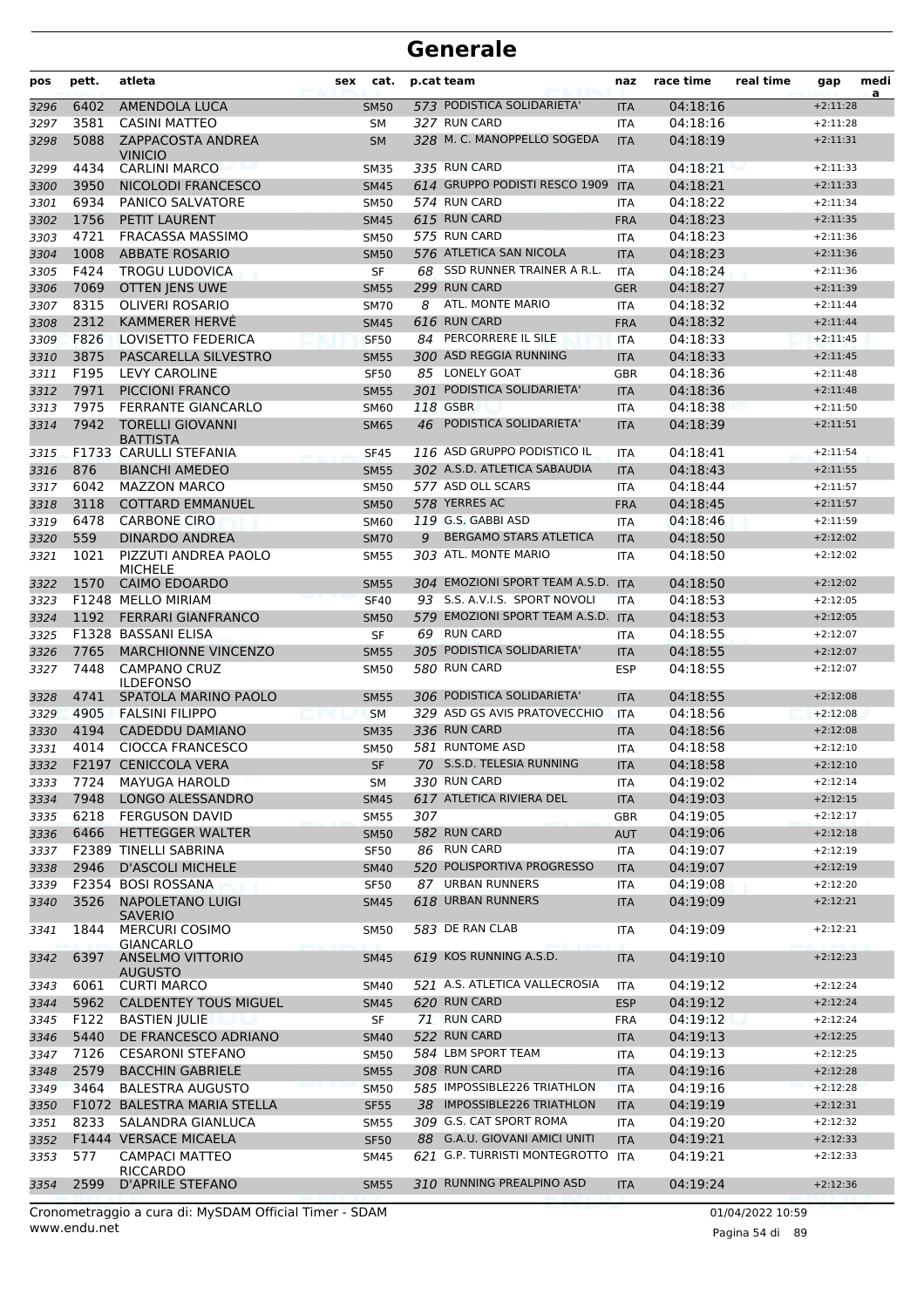| pos  | pett. | atleta                                   | sex | cat.        |    | p.cat team                    | naz        | race time | real time | gap        | medi<br>a |
|------|-------|------------------------------------------|-----|-------------|----|-------------------------------|------------|-----------|-----------|------------|-----------|
| 3355 | 1151  | <b>SGATTONI GIOVANNI</b>                 |     | <b>SM35</b> |    | 337 RUN CARD                  | <b>ITA</b> | 04:19:24  |           | $+2:12:36$ |           |
| 3356 | 2593  | DE PACE FRANCESCO                        |     | <b>SM50</b> |    | 586 A.S.D. PODISTICA          | ITA        | 04:19:25  |           | $+2:12:37$ |           |
| 3357 | 1167  | SANCHEZ BERGUA VICTOR                    |     | <b>SM</b>   |    | 331 RUN CARD                  | <b>ESP</b> | 04:19:26  |           | $+2:12:38$ |           |
| 3358 | 2521  | <b>CASSESE CARLO</b>                     |     | <b>SM50</b> |    | 587 A.S.D. PODISTICA          | <b>ITA</b> | 04:19:26  |           | $+2:12:38$ |           |
| 3359 | 3069  | <b>VADILONGA LUCA</b>                    |     | <b>SM</b>   |    | 332 GSBR                      | <b>ITA</b> | 04:19:26  |           | $+2:12:38$ |           |
| 3360 | 8761  | <b>CECCONI MAURIZIO</b>                  |     | <b>SM65</b> |    | 47 A.S.D. VILLA DE SANCTIS    | ITA        | 04:19:27  |           | $+2:12:39$ |           |
| 3361 | 2154  | <b>ANDREOLI DANIELE</b>                  |     | <b>SM50</b> |    | 588 RUN CARD                  | <b>ITA</b> | 04:19:28  |           | $+2:12:40$ |           |
| 3362 | 5442  | <b>TOGNONI STEFANO</b>                   |     | <b>SM35</b> |    | 338 RUN CARD                  | <b>ITA</b> | 04:19:32  |           | $+2:12:44$ |           |
| 3363 | F753  | <b>VENEZIA VALERIA</b>                   |     | <b>SF35</b> |    | 56 CALCATERRA SPORT ASD       | <b>ITA</b> | 04:19:33  |           | $+2:12:45$ |           |
| 3364 | 4727  | <b>MAIOLINO GIOVANNI</b><br>SALVATORE    |     | <b>SM55</b> |    | 311 POL. MAGNA GRAECIA ASD    | <b>ITA</b> | 04:19:33  |           | $+2:12:46$ |           |
| 3365 | 6374  | <b>CARRE GUILLAUME</b>                   |     | <b>SM45</b> |    | 622 RUN CARD                  | <b>FRA</b> | 04:19:36  |           | $+2:12:48$ |           |
| 3366 | 1528  | <b>CONSARINO UMBERTO</b>                 |     | <b>SM60</b> |    | 120 LBM SPORT TEAM            | ITA        | 04:19:36  |           | $+2:12:48$ |           |
| 3367 | 7747  | COVA PAOLO ANGELO                        |     | <b>SM45</b> |    | 623 GSBR                      | <b>ITA</b> | 04:19:36  |           | $+2:12:48$ |           |
| 3368 | 1975  | <b>COSCETTI ANDREA</b>                   |     | <b>SM55</b> |    | 312 RUN CARD                  | <b>ITA</b> | 04:19:43  |           | $+2:12:55$ |           |
| 3369 | F348  | <b>BESAZZA CLAUDIA</b>                   |     | <b>SF40</b> |    | 94 RUN CARD                   | <b>ITA</b> | 04:19:43  |           | $+2:12:55$ |           |
| 3370 |       | F2101 CATTANEO PAOLA                     |     | <b>SF35</b> | 57 | <b>OMBRIANO RUNNING</b>       | <b>ITA</b> | 04:19:44  |           | $+2:12:56$ |           |
| 3371 |       | F2052 REDOGLIO JESSICA                   |     | <b>SF40</b> | 95 | <b>RUNNERS CAPRIOLESE</b>     | <b>ITA</b> | 04:19:45  |           | $+2:12:57$ |           |
| 3372 | 3913  | <b>GORINI GIORGIO</b>                    |     | SM40        |    | 523 RUN CARD                  | ITA        | 04:19:46  |           | $+2:12:58$ |           |
| 3373 | 5599  | <b>DAGOSTINO VITO</b>                    |     | <b>SM55</b> |    | 313 MURGIA MARATHON           | <b>ITA</b> | 04:19:47  |           | $+2:12:59$ |           |
| 3374 | F556  | <b>FORZONI FRANCESCA</b>                 |     | SF          |    | 72 ORPINGTON ROAD RUNNERS     | GBR        | 04:19:48  |           | $+2:13:00$ |           |
| 3375 | 7065  | DI BERARDINO MARCELLO                    |     | <b>SM50</b> |    | 589 LBM SPORT TEAM            | <b>ITA</b> | 04:19:48  |           | $+2:13:00$ |           |
| 3376 | 2824  | RESMINI ENRICO GRAZIANO                  |     | <b>SM50</b> |    | 590 TRISESSANTA A.S.D.        | <b>ITA</b> | 04:19:49  |           | $+2:13:01$ |           |
| 3377 | 4116  | <b>VILLANI CRISTIAN</b>                  |     | <b>SM40</b> |    | 524 RUN CARD                  | <b>ITA</b> | 04:19:51  |           | $+2:13:03$ |           |
| 3378 | 3908  | <b>MATARAZZI MARCO</b>                   |     | <b>SM35</b> |    | 339 ASD ATLETICA TAINO        | <b>ITA</b> | 04:19:52  |           | $+2:13:04$ |           |
| 3379 | F768  | <b>BONAVIA MONICA</b>                    |     | <b>SF50</b> |    | 89 MARATHON CLUB IMPERIA      | <b>ITA</b> | 04:19:52  |           | $+2:13:04$ |           |
| 3380 | 4937  | <b>PASCALE PIETRO</b>                    |     | <b>SM50</b> |    | 591 LA FABRICA DI CORSA       | <b>ITA</b> | 04:19:53  |           | $+2:13:05$ |           |
| 3381 |       | F1729 CASTELLUCCI ANNA LUCIA             |     | <b>SF50</b> |    | 90 ASD GRUPPO PODISTICO IL    | <b>ITA</b> | 04:19:55  |           | $+2:13:07$ |           |
| 3382 | 6458  | ADDEO DOMENICO                           |     | <b>SM45</b> |    | 624 LIBERTAS ATLETICA 88      | <b>ITA</b> | 04:19:57  |           | $+2:13:09$ |           |
| 3383 | 3850  | <b>MENOZZI DANIELE</b>                   |     | <b>SM50</b> |    | 592 TRICOLORE SPORT           | <b>ITA</b> | 04:19:58  |           | $+2:13:10$ |           |
| 3384 | 7063  | <b>BALGERA GIORGIO</b>                   |     | <b>SM50</b> |    | 593 6 IN MOVIMENTO A.S.D.     | <b>ITA</b> | 04:19:59  |           | $+2:13:11$ |           |
| 3385 | 8024  | <b>VARGETTO PAOLO</b>                    |     | <b>SM45</b> |    | 625 ATHLETICA VATICANA A.S.D. | <b>ITA</b> | 04:19:59  |           | $+2:13:11$ |           |
| 3386 | 143   | CATRY DUPREZ STÉPHANE                    |     | <b>SM55</b> |    | 314 RUN CARD                  | <b>FRA</b> | 04:20:00  |           | $+2:13:12$ |           |
| 3387 | 4833  | JONES GEORGE                             |     | <b>PM</b>   | 7  |                               | <b>GBR</b> | 04:20:01  |           | $+2:13:13$ |           |
| 3388 | 6137  | <b>MCLEAN FRASER</b>                     |     | PM          | 8  |                               | <b>GBR</b> | 04:20:01  |           | $+2:13:14$ |           |
| 3389 | 903   | <b>COSTANTINI ANTONIO</b>                |     | <b>SM65</b> | 48 | ASD US ACLI MARATHON          | <b>ITA</b> | 04:20:06  |           | $+2:13:18$ |           |
| 3390 | 3571  | <b>MORELLI FERNANDO</b>                  |     | <b>SM60</b> |    | 121 GSBR                      | <b>ITA</b> | 04:20:07  |           | $+2:13:19$ |           |
| 3391 | 4615  | <b>CORRADINI FABIO</b>                   |     | <b>SM55</b> |    | 315 G.S. CAT SPORT ROMA       | <b>ITA</b> | 04:20:07  |           | $+2:13:19$ |           |
| 3392 | 7710  | <b>KELLY JAMES</b>                       |     | <b>SM50</b> |    | 594 RUN CARD                  | <b>IRL</b> | 04:20:07  |           | $+2:13:19$ |           |
| 3393 |       | 7638 PALADINI NICOLA                     |     | <b>SM45</b> |    | 626 A.S.D. MARCIATORI         | <b>ITA</b> | 04:20:07  |           | $+2:13:19$ |           |
| 3394 | 8314  | MINERVINI ARTURO                         |     | <b>SM35</b> |    | 340 RUN CARD                  | ITA        | 04:20:08  |           | $+2:13:20$ |           |
| 3395 | F639  | <b>GESUELE ANNA</b>                      |     | <b>SF45</b> |    | 117 RUN CARD                  | <b>ITA</b> | 04:20:09  |           | $+2:13:21$ |           |
| 3396 | F172  | AUTELITANO SIMONA                        |     | <b>SF45</b> |    | 118 PUROSANGUE ATHLETICS      | ITA        | 04:20:09  |           | $+2:13:21$ |           |
| 3397 | 7146  | LANDRISCINA GIANFRANCO<br><b>PIO</b>     |     | <b>SM50</b> |    | 595 BARLETTA SPORTIVA         | <b>ITA</b> | 04:20:09  |           | $+2:13:21$ |           |
| 3398 |       | <b>F1555 FRANCIONI LAURA</b>             |     | <b>SF55</b> |    | 39 ATL. TUSCULUM              | ITA        | 04:20:10  |           | $+2:13:22$ |           |
| 3399 | 7790  | <b>BRACCI ALESSANDRO</b>                 |     | <b>SM50</b> |    | 596 VERDE PISELLO GROUP       | <b>ITA</b> | 04:20:15  |           | $+2:13:27$ |           |
| 3400 | 7081  | PICCARI MARCO                            |     | <b>SM50</b> |    | 597 RUN CARD                  | ITA        | 04:20:17  |           | $+2:13:29$ |           |
| 3401 | 135   | <b>KAMOUTSIS JOHN</b>                    |     | <b>SM45</b> |    | 627 RUN CARD                  | <b>GRE</b> | 04:20:17  |           | $+2:13:29$ |           |
| 3402 | 2454  | <b>ERDOGAN FAIK SERDAR</b>               |     | SM65        |    | 49 RUN CARD                   | TUR        | 04:20:18  |           | $+2:13:30$ |           |
| 3403 | 8071  | <b>BURGO BASILIO</b><br><b>FRANCESCO</b> |     | <b>SM65</b> |    | 50 GSBR                       | ITA        | 04:20:18  |           | $+2:13:30$ |           |
| 3404 | 3496  | CAIFFA LUIGI                             |     | <b>SM35</b> |    | 341 RUN CARD                  | <b>ITA</b> | 04:20:19  |           | $+2:13:31$ |           |
| 3405 | 8688  | <b>MARINI MARINO</b>                     |     | <b>SM45</b> |    | 628 ASD AMATORI PODISTI       | <b>ITA</b> | 04:20:24  |           | $+2:13:36$ |           |
| 3406 | 8006  | <b>MASSONI EMANUELE</b>                  |     | SM40        |    | 525 GRUPPO PODISTI CIARLASCHI | ITA        | 04:20:25  |           | $+2:13:37$ |           |
| 3407 |       | F2421 CAMMARANO ALESSIA                  |     | <b>SF45</b> |    | 119 A.S. ROMA ROAD R.CLUB     | <b>ITA</b> | 04:20:26  |           | $+2:13:38$ |           |
| 3408 |       | F2381 BEQIRI BLEDIANA                    |     | <b>SF40</b> |    | 96 RASCHIANI TRIATHLON        | ITA        | 04:20:26  |           | $+2:13:38$ |           |
| 3409 | 4697  | <b>LEONARDI STEFANO</b>                  |     | <b>SM45</b> |    | 629 RUN CARD                  | <b>ITA</b> | 04:20:26  |           | $+2:13:38$ |           |
| 3410 |       | F1855 DREONI SILVIA                      |     | <b>SF50</b> |    | 91 A.S.D. RUNNERS BARBERINO   | <b>ITA</b> | 04:20:31  |           | $+2:13:44$ |           |
| 3411 | 1430  | <b>GRACILI PIETRO</b>                    |     | <b>SM65</b> |    | 51 GRUPPO MARCIATORI          | <b>ITA</b> | 04:20:32  |           | $+2:13:44$ |           |
| 3412 | 5815  | <b>AQUISTI MARCO</b>                     |     | SM          |    | 333 RUN CARD                  | ITA        | 04:20:32  |           | $+2:13:44$ |           |
| 3413 | 7777  | <b>FEDERICI ANGELO</b>                   |     | <b>SM65</b> |    | 52 GRUPPO MARCIATORI          | <b>ITA</b> | 04:20:33  |           | $+2:13:45$ |           |
| 3414 | 6033  | CASOLI MASSIMILIANO                      |     | SM45        |    | 630 I PODISTI DI CAPITANATA   | ITA        | 04:20:36  |           | $+2:13:48$ |           |
| 3415 | 697   | <b>SERRU EMILIANO</b>                    |     | <b>SM45</b> |    | 631 A.S.D. CAFFARELLA RUNNERS | <b>ITA</b> | 04:20:37  |           | $+2:13:49$ |           |
| 3416 | 6680  | LICATA FABIO                             |     | <b>SM50</b> |    | 598 A.S.D. PIANO MA ARRIVIAMO | ITA        | 04:20:37  |           | $+2:13:49$ |           |

Pagina 55 di 89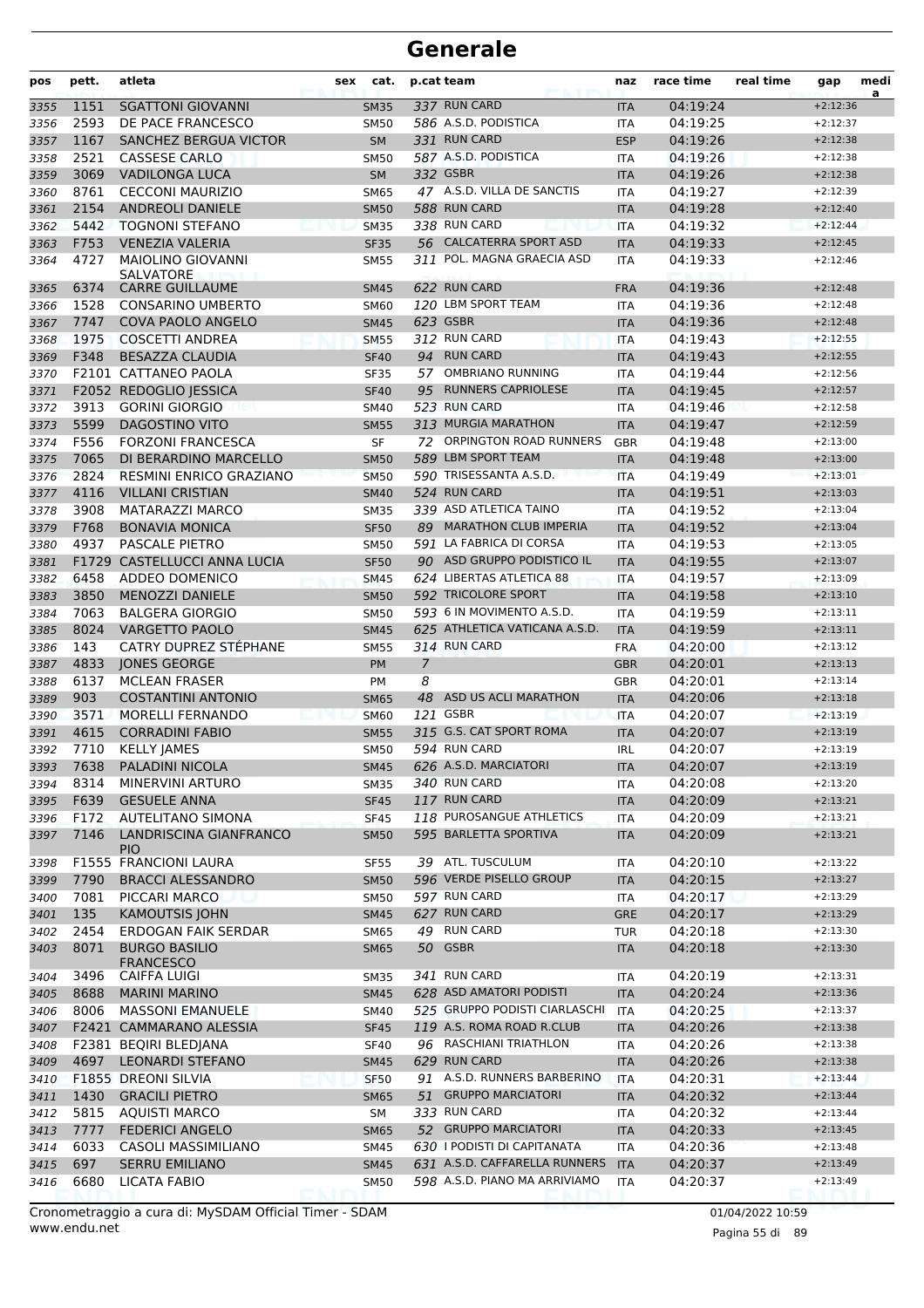| pos          | pett.       | atleta                                                 | sex | cat.                       |    | p.cat team                                      | naz                      | race time            | real time        | gap                      | medi<br>a |
|--------------|-------------|--------------------------------------------------------|-----|----------------------------|----|-------------------------------------------------|--------------------------|----------------------|------------------|--------------------------|-----------|
| 3417         | 6784        | <b>BORRACCINO MARCO</b>                                |     | <b>SM45</b>                |    | 632 LBM SPORT TEAM                              | <b>ITA</b>               | 04:20:37             |                  | $+2:13:50$               |           |
| 3418         | 794         | AMADEO GIORGIO                                         |     | <b>SM60</b>                |    | 122 DE RAN CLAB                                 | ITA                      | 04:20:38             |                  | $+2:13:51$               |           |
| 3419         | 4149        | ARANDA SANCHEZ PABLO                                   |     | <b>SM</b>                  |    | 334 LOS CALIFAS UCO                             | <b>ESP</b>               | 04:20:39             |                  | $+2:13:51$               |           |
| 3420         |             | <b>ANTONIO</b><br>F2336 ALESSANDRELLI MARUSKA          |     | <b>SF45</b>                |    | 120 ASD RUNNERS FOR                             | <b>ITA</b>               | 04:20:46             |                  | $+2:13:58$               |           |
| 3421         | 1658        | <b>BOSCOLO AGOSTINI</b><br><b>STEFANO</b>              |     | <b>SM55</b>                |    | 316 ASD MARATHON CAVALLI                        | <b>ITA</b>               | 04:20:51             |                  | $+2:14:03$               |           |
| 3422         | 5566        | <b>GONZO LUCA DIEGO</b>                                |     | <b>SM50</b>                |    | 599 VICENZA MARATHON                            | <b>ITA</b>               | 04:20:51             |                  | $+2:14:03$               |           |
| 3423         | 7095        | <b>ROSELLI PIETRO</b>                                  |     | <b>SM55</b>                |    | 317 A.S.D. ASOPICO RUNNING                      | <b>ITA</b>               | 04:20:52             |                  | $+2:14:05$               |           |
| 3424         | 8111        | PERTICARO PASOUALINO                                   |     | <b>SM65</b>                |    | 53 ASD CORRICASTROVILLARI                       | <b>ITA</b>               | 04:20:54             |                  | $+2:14:06$               |           |
| 3425         | 6001        | <b>COSTANTINO MICHELE</b>                              |     | <b>SM55</b>                |    | 318 ASD ROAD RUNNERS                            | <b>ITA</b>               | 04:20:56             |                  | $+2:14:08$               |           |
| 3426         | 4271        | <b>COMOLLI FEDERICO</b>                                |     | SΜ                         |    | 335 RUN CARD                                    | <b>ITA</b>               | 04:20:58             |                  | $+2:14:10$               |           |
| 3427         | 8009        | <b>ALIMONTI CHRISTIAN</b>                              |     | <b>SM40</b>                |    | 526 CALCATERRA SPORT ASD                        | <b>ITA</b>               | 04:21:00             |                  | $+2:14:12$               |           |
| 3428         | 8364        | <b>INNOCENTI FILIPPO</b>                               |     | <b>SM45</b>                |    | 633 RUN CARD                                    | <b>ITA</b>               | 04:21:05             |                  | $+2:14:17$               |           |
| 3429         | 6488        | <b>CONTE MAURIZIO</b>                                  |     | <b>SM50</b>                |    | 600 A.S.D. TRINACRIA PALERMO                    | <b>ITA</b>               | 04:21:06             |                  | $+2:14:18$               |           |
| 3430         |             | F1135 GRILLO DANIELA                                   |     | <b>SF45</b>                |    | 121 A.S. DIL. TORREBIANCA                       | <b>ITA</b>               | 04:21:07             |                  | $+2:14:19$               |           |
| 3431         | F315        | <b>TOMASSINI ALESSIA</b>                               |     | <b>SF50</b>                |    | 92 GSBR                                         | <b>ITA</b>               | 04:21:08             |                  | $+2:14:20$               |           |
| 3432         | 8719        | PASCUCCI STEFANO                                       |     | <b>SM55</b>                |    | 319 RUN CARD                                    | <b>ITA</b>               | 04:21:12             |                  | $+2:14:24$               |           |
| 3433         | 3969        | <b>ASCENZI MASSIMO</b>                                 |     | <b>SM55</b>                |    | 320 RUN CARD                                    | <b>ITA</b>               | 04:21:12             |                  | $+2:14:24$               |           |
| 3434         |             | F1002 SACCO CHIARA                                     |     | SF                         |    | 73 RUN CARD                                     | <b>ITA</b>               | 04:21:13             |                  | $+2:14:25$               |           |
| 3435         |             | F2591 SALAORNI MAURA                                   |     | <b>SF35</b>                |    | 58 RUN CARD                                     | <b>ITA</b>               | 04:21:16             |                  | $+2:14:28$               |           |
| 3436         | F549        | <b>GEORGES FABIENNE</b>                                |     | <b>SF45</b>                |    | 122 RUN CARD                                    | <b>FRA</b>               | 04:21:21             |                  | $+2:14:33$               |           |
| 3437         |             | <b>F1149 FRISONE LETTERIA</b>                          |     | <b>SF55</b>                |    | 40 A.S. DIL. TORREBIANCA                        | <b>ITA</b>               | 04:21:22             |                  | $+2:14:34$               |           |
| 3438         | 5771        | F1800 BREDA SALLY                                      |     | <b>SF45</b>                |    | 123 CIMAVILLA RUNNING TEAM                      | ITA                      | 04:21:23<br>04:21:24 |                  | $+2:14:35$               |           |
| 3439         | 4848        | <b>ANTONIOLLI GIANLUCA</b><br><b>BONINI VITTORIO</b>   |     | <b>SM45</b>                |    | 634 CIMAVILLA RUNNING TEAM<br>635 RUN CARD      | <b>ITA</b>               | 04:21:24             |                  | $+2:14:36$<br>$+2:14:37$ |           |
| 3440         | 6855        | <b>RONDINI MASSIMO</b>                                 |     | <b>SM45</b>                |    | 636 RUN CARD                                    | <b>ITA</b>               | 04:21:26             |                  | $+2:14:38$               |           |
| 3441<br>3442 | 7123        | ZAMPELLA FRANCESCO                                     |     | <b>SM45</b><br><b>SM40</b> |    | 527 RUN CARD                                    | <b>ITA</b><br><b>ITA</b> | 04:21:26             |                  | $+2:14:38$               |           |
| 3443         | 6892        | MACAGNINO ALBERTO                                      |     | <b>SM40</b>                |    | 528 A.S.D. P.U.C. SALENTO                       | <b>ITA</b>               | 04:21:26             |                  | $+2:14:38$               |           |
| 3444         | 7335        | ORVETTO GIANMICHELE                                    |     | <b>SM</b>                  |    | 336 A.S.D. ATLETICA CAIVANO                     | <b>ITA</b>               | 04:21:26             |                  | $+2:14:38$               |           |
| 3445         | 5607        | <b>GIOVE DOMENICO</b>                                  |     | <b>SM75</b>                | 2  | <b>MURGIA MARATHON</b>                          | <b>ITA</b>               | 04:21:28             |                  | $+2:14:41$               |           |
| 3446         | 5438        | ACCAPUTO GIOVANNI                                      |     | <b>SM45</b>                |    | 637 RUN CARD                                    | <b>ITA</b>               | 04:21:30             |                  | $+2:14:42$               |           |
| 3447         |             | F1653 ZIMMERMANN MONIQUE                               |     | <b>SF50</b>                | 93 | <b>RUN CARD</b>                                 | <b>FRA</b>               | 04:21:31             |                  | $+2:14:43$               |           |
| 3448         |             | F1754 TESTELLI ISABELLA                                |     | SF                         | 74 | RUNAWAY MILANO A.S.D.                           | <b>ITA</b>               | 04:21:32             |                  | $+2:14:44$               |           |
| 3449         | 3912        | <b>ROSSI AUGUSTO</b>                                   |     | <b>SM65</b>                | 54 | <b>CALCATERRA SPORT ASD</b>                     | <b>ITA</b>               | 04:21:32             |                  | $+2:14:44$               |           |
| 3450         |             | F2009 DI PAOLO ERICA                                   |     | <b>SF50</b>                |    | 94 RUN CARD                                     | <b>ITA</b>               | 04:21:34             |                  | $+2:14:46$               |           |
| 3451         | 3996        | <b>CARPANACCI GIANMARCO</b>                            |     | <b>SM45</b>                |    | 638 ASSISI RUNNERS ASD                          | <b>ITA</b>               | 04:21:35             |                  | $+2:14:47$               |           |
| 3452         | 1296        | REBELLATO ALESSANDRO                                   |     | <b>SM45</b>                |    | 639 RUN CARD                                    | <b>ITA</b>               | 04:21:36             |                  | $+2:14:48$               |           |
| 3453         | 502         | DE MIRO GIANCARLO                                      |     | <b>SM65</b>                |    | 55 RUN CARD                                     | <b>ITA</b>               | 04:21:36             |                  | $+2:14:48$               |           |
| 3454         | 2228        | <b>GENTILI GRAZIANO</b>                                |     | <b>SM45</b>                |    | 640 VERDE PISELLO GROUP                         | <b>ITA</b>               | 04:21:36             |                  | $+2:14:49$               |           |
| 3455         | 3638        | D'ELIA VALERIO                                         |     | SM45                       |    | 641 RUN CARD                                    | <b>ITA</b>               | 04:21:40             |                  | $+2:14:52$               |           |
| 3456         | 8068        | SPALLONE FRANCESCO                                     |     | <b>SM50</b>                |    | 601 RUNNING TEAM SAN SEVERO                     | ITA                      | 04:21:40             |                  | $+2:14:52$               |           |
| 3457         | 3216        | <b>FERETTI MANUEL</b>                                  |     | <b>SM</b>                  |    | 337 RUN CARD                                    | <b>ITA</b>               | 04:21:41             |                  | $+2:14:54$               |           |
| 3458         | 2055        | <b>AMIGHETTI BRUNO</b>                                 |     | <b>SM55</b>                |    | 321 RUNNERS BERGAMO                             | <b>ITA</b>               | 04:21:42             |                  | $+2:14:54$               |           |
| 3459         | 7823        | <b>FERRANTI CORRADO</b>                                |     | <b>SM45</b>                |    | 642 AMATORI PODISTICA TERNI                     | <b>ITA</b>               | 04:21:42             |                  | $+2:14:54$               |           |
| 3460         | 7587        | RAMADU' DEMIS                                          |     | <b>SM40</b>                |    | 529 A.S.D. CENTRO FITNESS                       | ITA                      | 04:21:45             |                  | $+2:14:57$               |           |
| 3461         |             | F2448 RUZZA ALESSANDRA                                 |     | <b>SF50</b>                |    | 95 VICENZA RUNNERS                              | <b>ITA</b>               | 04:21:47             |                  | $+2:14:59$               |           |
| 3462         | 8772        | <b>DONADIO GIUSEPPE</b>                                |     | <b>SM60</b>                |    | 123 LUCANI FREE RUNNERS                         | ITA                      | 04:21:47             |                  | $+2:14:59$               |           |
| 3463         | 2538        | <b>TAGLIAFERRI GIULIANO</b>                            |     | <b>SM45</b>                |    | 643 ALZAIA NAVIGLIO RUNNERS                     | <b>ITA</b>               | 04:21:49             |                  | $+2:15:01$               |           |
| 3464         | F414<br>603 | <b>MAFFIOLI LAURA</b><br>SASSATELLI CRISTIAN           |     | <b>SF55</b>                |    | 41 ATL. SAN MARCO U.S. ACLI<br>644 ATLETICA MDS | ITA                      | 04:21:49             |                  | $+2:15:01$               |           |
| 3465<br>3466 |             | <b>F2153 SINISI GIUSEPPINA</b>                         |     | <b>SM45</b><br><b>SF60</b> | 6  | ATLETICA TOMMASO ASSI                           | <b>ITA</b><br><b>ITA</b> | 04:21:49<br>04:21:50 |                  | $+2:15:01$<br>$+2:15:02$ |           |
| 3467         | 2211        | <b>VITALITI SALVATORE</b>                              |     | <b>SM65</b>                |    | 56 G.S. INTERFORZE TORINO                       | <b>ITA</b>               | 04:21:50             |                  | $+2:15:02$               |           |
| 3468         | 4038        | <b>PATRIZIO</b><br><b>BOLDRACCHI ROSHAN</b>            |     | <b>SM50</b>                |    | 602 RICCARDI ACADEMY ASD                        | ITA                      | 04:21:50             |                  | $+2:15:02$               |           |
| 3469         | 2209        | PETRACCHIOLA DANIELE                                   |     | <b>SM35</b>                |    | 342 RUN CARD                                    | <b>ITA</b>               | 04:21:50             |                  | $+2:15:02$               |           |
| 3470         | F612        | <b>BATTISTA SABRINA</b>                                |     | <b>SF45</b>                |    | 124 RUN CARD                                    | ITA                      | 04:21:50             |                  | $+2:15:02$               |           |
| 3471         | 6254        | <b>RUPI ROMEO</b>                                      |     | <b>SM50</b>                |    | 603 RUN CARD                                    | <b>ITA</b>               | 04:21:50             |                  | $+2:15:02$               |           |
| 3472         | 2208        | VITALITI ANDREA                                        |     | <b>SM35</b>                |    | 343 RUN CARD                                    | ITA                      | 04:21:50             |                  | $+2:15:02$               |           |
| 3473         | 1326        | LAVANKO JUHANI                                         |     | <b>SM60</b>                |    | 124 RUN CARD                                    | <b>FIN</b>               | 04:21:51             |                  | $+2:15:03$               |           |
| 3474         | 3480        | OTTAVIANI FABRIZIO                                     |     | <b>SM50</b>                |    | 604 RUN CARD                                    | ITA                      | 04:21:51             |                  | $+2:15:03$               |           |
| 3475         | 6582        | <b>GUERRIERI MASSIMO</b>                               |     | <b>SM65</b>                |    | 57 G.S.FILIPPIDE                                | <b>ITA</b>               | 04:21:54             |                  | $+2:15:06$               |           |
| 3476         | 1337        | AMBRUSCHI SIMONE<br><b>PATRIZIO</b>                    |     | <b>SM50</b>                |    | 605 RUN CARD                                    | ITA                      | 04:21:56             |                  | $+2:15:08$               |           |
| 3477         | 1019        | <b>NARDELLA LUIGI</b>                                  |     | <b>SM60</b>                |    | 125 RUN CARD                                    | <b>ITA</b>               | 04:21:57             |                  | $+2:15:09$               |           |
| 3478         | 5691        | TINELLA NICOLA GIUSEPPE                                |     | <b>SM40</b>                |    | 530 RUN CARD                                    | <b>ITA</b>               | 04:21:58             |                  | $+2:15:10$               |           |
|              |             | Cronometraggio a cura di: MySDAM Official Timer - SDAM |     |                            |    |                                                 |                          |                      | 01/04/2022 10:59 |                          |           |

www.endu.net

Pagina 56 di 89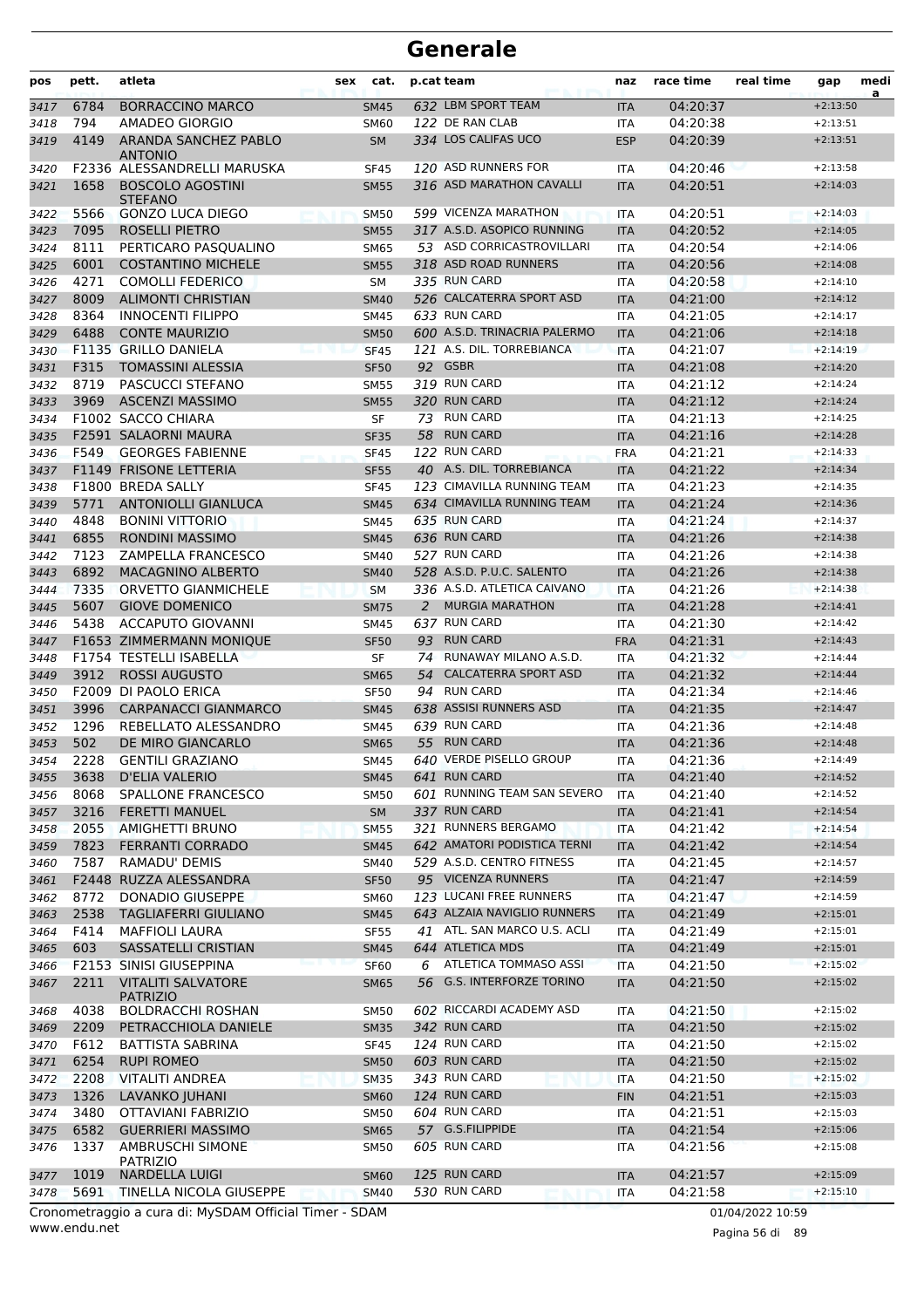| pos  | pett. | atleta                                  | sex<br>cat. |    | p.cat team                    | naz        | race time | real time | gap        | medi<br>a |
|------|-------|-----------------------------------------|-------------|----|-------------------------------|------------|-----------|-----------|------------|-----------|
| 3479 | 8360  | <b>GUIDI ANDREA</b>                     | <b>SM40</b> |    | 531 IMPOSSIBLE226 TRIATHLON   | <b>ITA</b> | 04:21:59  |           | $+2:15:11$ |           |
| 3480 | 3403  | <b>DELLA PORTA MICHELE</b>              | <b>SM65</b> |    | 58 ASD 'NOCERA RUNNERS        | ITA        | 04:22:01  |           | $+2:15:13$ |           |
| 3481 | 423   | <b>NIVOT MATTHIEU</b>                   | <b>SM35</b> |    | 344 RUN CARD                  | <b>FRA</b> | 04:22:01  |           | $+2:15:13$ |           |
| 3482 | 3608  | SARMIENTO MARIO JR                      | SΜ          |    | 338 RUN CARD                  | PHI        | 04:22:02  |           | $+2:15:14$ |           |
| 3483 | 2723  | PETRASZKO THIERRY                       | <b>SM55</b> |    | 322 RUN CARD                  | <b>FRA</b> | 04:22:03  |           | $+2:15:15$ |           |
| 3484 | 2690  | <b>BASSIE PHILIPPE</b>                  | <b>SM</b>   |    | 339 RUN CARD                  | <b>FRA</b> | 04:22:03  |           | $+2:15:15$ |           |
| 3485 | 3172  | <b>DUDOGNON EMMANUEL</b>                | <b>SM40</b> |    | 532 RUN CARD                  | <b>FRA</b> | 04:22:03  |           | $+2:15:15$ |           |
| 3486 | 2851  | <b>VERBREGUE MATHIEU</b>                | <b>SM40</b> |    | 533 RUN CARD                  | <b>FRA</b> | 04:22:03  |           | $+2:15:15$ |           |
| 3487 |       | <b>F2323 SHURETY KELLY</b>              | <b>SF35</b> | 59 |                               | <b>GBR</b> | 04:22:06  |           | $+2:15:18$ |           |
| 3488 | F422  | <b>BALZANO MARIA LAURA</b>              | <b>SF55</b> | 42 | <b>LBM SPORT TEAM</b>         | ITA        | 04:22:07  |           | $+2:15:19$ |           |
| 3489 |       | F1250 MEZZANOTTE MARIA ADELE            | <b>SF45</b> |    | 125 PASSO CAPPONI ASD         | <b>ITA</b> | 04:22:07  |           | $+2:15:19$ |           |
| 3490 | 7479  | <b>VITTI SIMONE</b>                     | <b>SM35</b> |    | 345 RUN CARD                  | <b>ITA</b> | 04:22:08  |           | $+2:15:20$ |           |
| 3491 | 4734  | <b>ALESSI IGNAZIO</b>                   | <b>SM40</b> |    | 534 ASSISI RUNNERS ASD        | <b>ITA</b> | 04:22:10  |           | $+2:15:22$ |           |
| 3492 | 5612  | <b>SANTI STEFANO</b>                    | <b>SM45</b> |    | 645 ATLETICA OSIMO            | <b>ITA</b> | 04:22:11  |           | $+2:15:23$ |           |
| 3493 | 4021  | <b>GOMEZ MARK ANTHONY</b>               | <b>SM40</b> |    | 535 RUN CARD                  | <b>ITA</b> | 04:22:12  |           | $+2:15:24$ |           |
| 3494 | 7695  | <b>BENECKE ACHIM WILHELM</b>            | <b>SM65</b> |    | 59 RUN CARD                   | <b>GER</b> | 04:22:13  |           | $+2:15:25$ |           |
| 3495 | 3503  | <b>CASTALDO MICHELE</b>                 | <b>SM50</b> |    | 606 A.S.D. ATLETICA CAIVANO   | <b>ITA</b> | 04:22:14  |           | $+2:15:27$ |           |
| 3496 |       | F2422 MORO ROMINA                       | <b>SF45</b> |    | 126 MONTELLO RUNNERS CLUB     | <b>ITA</b> | 04:22:17  |           | $+2:15:29$ |           |
| 3497 | 5818  | <b>GUILLIEN THIERRY</b>                 | <b>SM50</b> |    | 607 RUN CARD                  | <b>FRA</b> | 04:22:17  |           | $+2:15:29$ |           |
| 3498 | 4653  | <b>LAMANNA SABINO</b>                   | <b>SM40</b> |    | 536 ATLETICA PRO CANOSA       | <b>ITA</b> | 04:22:21  |           | $+2:15:33$ |           |
| 3499 |       | F2117 CANDIDO PATRIZIA                  | <b>SF50</b> |    | 96 PODISTICA MAGLIESE         | <b>ITA</b> | 04:22:23  |           | $+2:15:35$ |           |
| 3500 | 7246  | <b>ERMIRALDO GIANLUCA</b>               | <b>SM45</b> |    | 646 ATL.VICENTINA             | <b>ITA</b> | 04:22:25  |           | $+2:15:38$ |           |
| 3501 |       | F1958 RIBA CAMILLA                      | <b>SF</b>   |    | 75 PODISTICA VALLE GRANA      | <b>ITA</b> | 04:22:29  |           | $+2:15:41$ |           |
| 3502 | 6501  | FREI BAPTISTE JIMMY                     | SΜ          |    | 340 RUN CARD                  | SUI        | 04:22:30  |           | $+2:15:42$ |           |
| 3503 |       | F1436 GINER CHARLEY                     | <b>SF</b>   |    | 76 MAGUELONE JOGGING          | <b>FRA</b> | 04:22:30  |           | $+2:15:42$ |           |
| 3504 |       | F1990 JORDAN NADIA DACHA                | SF          |    | 77 RUN CARD                   | SUI        | 04:22:30  |           | $+2:15:42$ |           |
| 3505 |       | F2411 KOLA MANUSHAQE                    | <b>SF35</b> |    | 60 G.S. CAT SPORT ROMA        | <b>ALB</b> | 04:22:31  |           | $+2:15:43$ |           |
| 3506 | 8153  | <b>AZZOLLINI MICHELE</b>                | <b>SM45</b> |    | 647 BARLETTA SPORTIVA         | ITA        | 04:22:32  |           | $+2:15:44$ |           |
| 3507 | 7500  | <b>ARINS MARIS</b>                      | <b>SM</b>   |    | 341 RUN CARD                  | LAT        | 04:22:32  |           | $+2:15:44$ |           |
| 3508 | 8711  | LORETUCCI MASSIMILIANO                  | <b>SM45</b> |    | 648 GSBR                      | <b>ITA</b> | 04:22:32  |           | $+2:15:44$ |           |
| 3509 | 6823  | <b>LAI ANTONIO</b>                      | <b>SM60</b> |    | 126 ASD PODISMO SARROCH       | <b>ITA</b> | 04:22:33  |           | $+2:15:45$ |           |
| 3510 | F327  | ROTTIN MARIKA                           | <b>SF45</b> |    | 127 RUN CARD                  | <b>ITA</b> | 04:22:33  |           | $+2:15:45$ |           |
| 3511 | 5092  | <b>GABRIELE MASSIMILIANO</b>            | <b>SM45</b> |    | 649 RUN CARD                  | <b>ITA</b> | 04:22:34  |           | $+2:15:46$ |           |
| 3512 | 841   | <b>ROMITI MASSIMO</b>                   | <b>SM55</b> |    | 323 DUE PONTI SRL             | ITA        | 04:22:37  |           | $+2:15:49$ |           |
| 3513 | 1614  | <b>D'ACCONE SALVATORE</b>               | <b>SM55</b> |    | 324 POLIGOLFO                 | <b>ITA</b> | 04:22:39  |           | $+2:15:51$ |           |
| 3514 |       | F2164 TARTARI FRANCESCA                 | <b>SF40</b> |    | 97 ASD RUN IT                 | <b>ITA</b> | 04:22:43  |           | $+2:15:55$ |           |
| 3515 | 3505  | <b>CARAMANNA SALVATORE</b>              | <b>SM55</b> |    | 325 RUN CARD                  | <b>ITA</b> | 04:22:44  |           | $+2:15:56$ |           |
| 3516 | 8120  | <b>FELICETTI GIUSEPPE</b>               | <b>SM60</b> |    | 127 G.S. CAT SPORT ROMA       | <b>ITA</b> | 04:22:45  |           | $+2:15:57$ |           |
| 3517 | 2136  | <b>COFFRE MATHIEU</b>                   | <b>SM</b>   |    | 342 RUN CARD                  | <b>FRA</b> | 04:22:45  |           | $+2:15:57$ |           |
| 3518 |       | F1804 LOCATI FRANCESCA                  | <b>SF40</b> |    | 98 GRUPPO PODISTICO ARCENE    | ITA        | 04:22:45  |           | $+2:15:57$ |           |
| 3519 | 6989  | ROVERSELLI AGOSTINO                     | PM          |    | 9 ALZAIA NAVIGLIO RUNNERS     | <b>ITA</b> | 04:22:45  |           | $+2:15:57$ |           |
| 3520 |       | <b>F2170 FELICI ROBERTA</b>             | <b>SF45</b> |    | 128 RUN CARD                  | ITA        | 04:22:49  |           | $+2:16:01$ |           |
| 3521 | 7811  | <b>BRUNO DANILO</b>                     | <b>SM50</b> |    | 608 GSBR                      | <b>ITA</b> | 04:22:49  |           | $+2:16:01$ |           |
| 3522 | 7611  | SANTORSOLA VITO                         | <b>SM50</b> |    | 609 AMICI FONTANA ROMANO      | <b>ITA</b> | 04:22:53  |           | $+2:16:05$ |           |
| 3523 |       | F2149 DO CARMO FAYAD KENIA              | <b>SF45</b> |    | 129 RUN & SMILE ASD           | <b>BRA</b> | 04:22:53  |           | $+2:16:05$ |           |
| 3524 | 7007  | SCHINA MASSIMILIANO                     | <b>SM50</b> |    | 610 PODISTICA SOLIDARIETA'    | <b>ITA</b> | 04:22:54  |           | $+2:16:07$ |           |
| 3525 | 8740  | <b>SCIPIONE GIANCARLO</b>               | <b>SM40</b> |    | 537 RUN CARD                  | ITA        | 04:22:55  |           | $+2:16:07$ |           |
| 3526 | 4750  | <b>BROOKES DAVID</b><br><b>LAWRENCE</b> | SM40        |    | 538 GSBR                      | ITA        | 04:22:55  |           | $+2:16:07$ |           |
| 3527 | 4342  | MASCHERINI DAMIANO                      | <b>SM50</b> |    | 611 G.P.PIOMBINO AVIS         | <b>ITA</b> | 04:22:55  |           | $+2:16:07$ |           |
| 3528 | F750  | <b>GARBET MARINA</b>                    | <b>SF35</b> |    | 61 POL. JOY CLUB FUEL TO RUN  | <b>ITA</b> | 04:22:56  |           | $+2:16:08$ |           |
| 3529 | 5520  | PIEPOLI MARCO                           | <b>SM50</b> |    | 612 ASD RUNNERS FOR           | <b>ITA</b> | 04:22:58  |           | $+2:16:10$ |           |
| 3530 | 7545  | MONTANILE ANTONIO                       | SM50        |    | 613 RUN CARD                  | ITA        | 04:22:58  |           | $+2:16:10$ |           |
| 3531 | F425  | <b>CONTI ALESSANDRA</b>                 | <b>SF55</b> |    | 43 POL. UNIVERSITA' FORO      | <b>ITA</b> | 04:22:59  |           | $+2:16:11$ |           |
| 3532 | 2695  | <b>VISENTIN PAOLO</b>                   | <b>SM50</b> |    | 614 POL. JOY CLUB FUEL TO RUN | ITA        | 04:22:59  |           | $+2:16:11$ |           |
| 3533 | 6558  | <b>RAINONE PATRIZIO</b>                 | <b>SM55</b> |    | 326 CAIVANO RUNNERS           | <b>ITA</b> | 04:22:59  |           | $+2:16:11$ |           |
| 3534 | 6890  | ROMITA DOMENICO                         | <b>SM55</b> |    | 327 ASD RUNNERS FOR           | ITA        | 04:23:04  |           | $+2:16:16$ |           |
| 3535 | 5227  | <b>RUSSO RUGGIERO</b>                   | <b>SM60</b> |    | 128 ASD GRUPPO PODISTICO IL   | <b>ITA</b> | 04:23:05  |           | $+2:16:17$ |           |
| 3536 | 6080  | <b>QUARTARONE SEBASTIANO</b>            | <b>SM50</b> |    | 615 RUN CARD                  | ITA        | 04:23:06  |           | $+2:16:19$ |           |
| 3537 | 564   | <b>ROLAND ANDRE</b>                     | <b>SM55</b> |    | 328 RUN CARD                  | <b>SUI</b> | 04:23:07  |           | $+2:16:19$ |           |
| 3538 | 5761  | STEFANIZZI MAURO                        | <b>SM50</b> |    | 616 GPDM LECCE                | ITA        | 04:23:07  |           | $+2:16:19$ |           |
| 3539 | 6695  | <b>RUSSO BIAGIO</b>                     | <b>SM45</b> |    | 650 RUN CARD                  | <b>ITA</b> | 04:23:07  |           | $+2:16:19$ |           |
| 3540 | 6302  | LUPAIOLI LELIO                          | <b>SM50</b> |    | 617 PODISTICA SOLIDARIETA'    | <b>ITA</b> | 04:23:14  |           | $+2:16:26$ |           |
| 3541 |       | F1631 GHELARDUCCI FEDERICA              | <b>SF50</b> |    | 97 RUN CARD                   | <b>ITA</b> | 04:23:14  |           | $+2:16:26$ |           |
|      |       |                                         |             |    |                               |            |           |           |            |           |

www.endu.net Cronometraggio a cura di: MySDAM Official Timer - SDAM 01/04/2022 10:59 01/04/2022 10:59

Pagina 57 di 89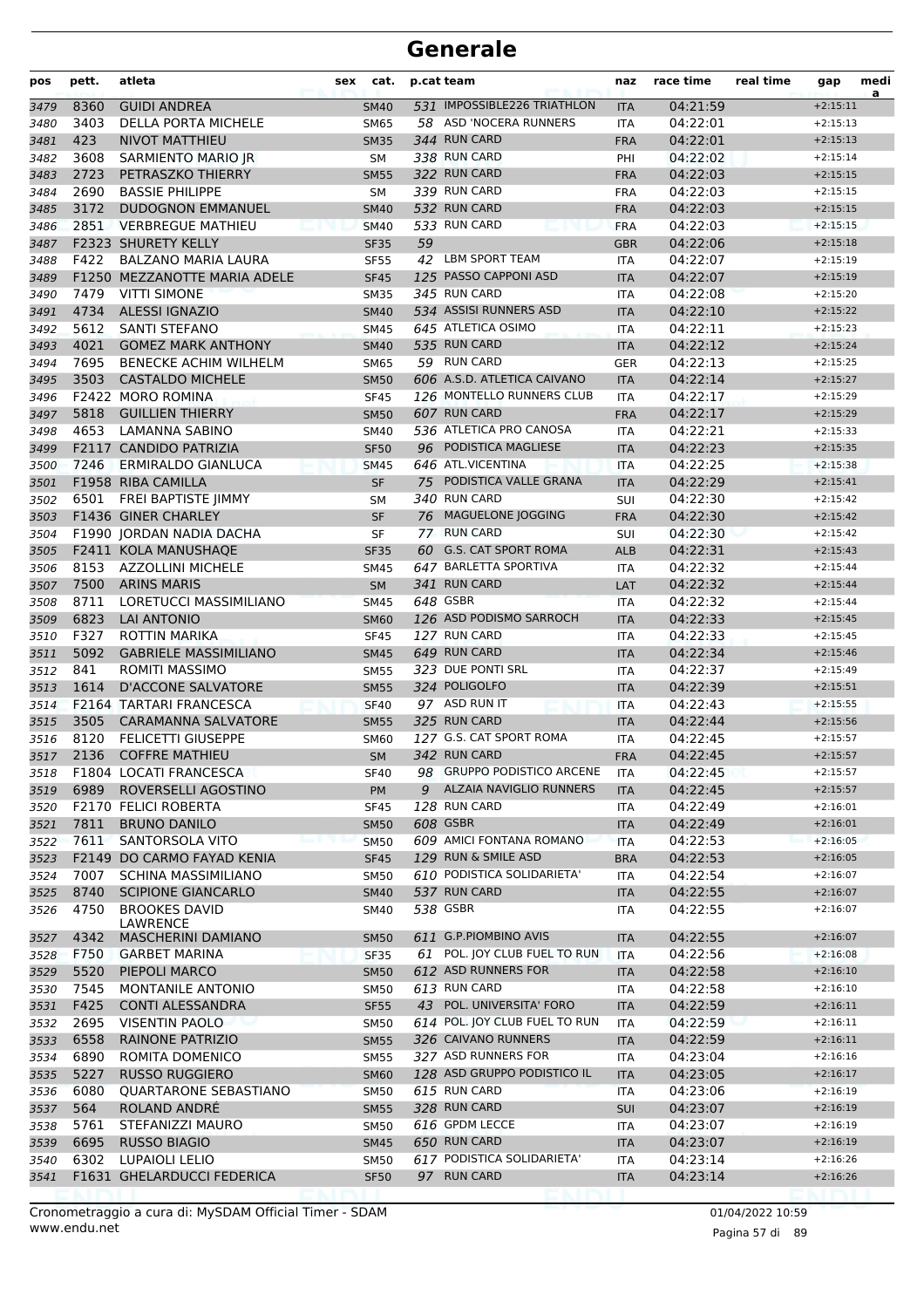| pos  | pett. | atleta                             | sex         | cat. | p.cat team                          | naz        | race time | real time | gap        | medi<br>a |
|------|-------|------------------------------------|-------------|------|-------------------------------------|------------|-----------|-----------|------------|-----------|
| 3542 |       | F1178 ZANETTE EMILIA ANNA          | <b>SF50</b> |      | 98 AMICI DI LUTRANO                 | <b>ITA</b> | 04:23:16  |           | $+2:16:28$ |           |
| 3543 |       | <b>F2018 PARENTI DANIELA</b>       | <b>SF50</b> |      | 99 A.S.D. RUNNING EVOLUTION         | ITA        | 04:23:17  |           | $+2:16:29$ |           |
| 3544 | 7810  | <b>DINU FLORIAN</b>                | <b>SM60</b> |      | 129 RUN CARD                        | <b>ROM</b> | 04:23:22  |           | $+2:16:34$ |           |
| 3545 | 1572  | STELLA GIULIANO                    | <b>SM45</b> |      | 651 S.S. LAZIO ATLETICA LEGGERA ITA |            | 04:23:26  |           | $+2:16:38$ |           |
| 3546 |       | <b>F2246 GIACONIA MONICA</b>       | <b>SF40</b> |      | 99 PODISTICA SOLIDARIETA'           | <b>ITA</b> | 04:23:28  |           | $+2:16:40$ |           |
| 3547 | 1405  | ANSELMI GIOVANNI                   | SM45        |      | 652 A.S.D. PIANO MA ARRIVIAMO       | <b>ITA</b> | 04:23:32  |           | $+2:16:44$ |           |
| 3548 |       | <b>F2021 WARTHON LOAIZA OLINDA</b> | <b>SF45</b> |      | 130 ISOLA SACRA A.S.C.D.            | <b>PER</b> | 04:23:33  |           | $+2:16:45$ |           |
| 3549 |       | F1196 FANTACCINI BARBARA           | <b>SF45</b> |      | 131 SEVENLIFE SSD                   | <b>ITA</b> | 04:23:38  |           | $+2:16:50$ |           |
| 3550 |       | <b>F2499 LUCCI MAFALDA</b>         | <b>SF60</b> |      | 7 ASD PODISTICA SAN SALVO           | <b>ITA</b> | 04:23:39  |           | $+2:16:51$ |           |
| 3551 | 2337  | CHESSA GIOVANNI LUIGI              | <b>SM55</b> |      | 329 PODISTICA SOLIDARIETA'          | ITA        | 04:23:39  |           | $+2:16:51$ |           |
| 3552 | 8265  | POINCELET DENIS                    | <b>SM50</b> |      | 618 RUN CARD                        | <b>FRA</b> | 04:23:40  |           | $+2:16:52$ |           |
| 3553 | 4258  | RONDINELLI ALESSANDRO              | <b>SM45</b> |      | 653 RUN CARD                        | ITA        | 04:23:42  |           | $+2:16:54$ |           |
| 3554 | 5117  | DE SIMONE PAOLO                    | <b>SM60</b> |      | 130 RUN CARD                        | <b>ITA</b> | 04:23:43  |           | $+2:16:55$ |           |
| 3555 | 1437  | <b>MELONI LUCIANO</b>              | <b>SM55</b> |      | 330 ITALIANA RUNNING A.S.D.         | ITA        | 04:23:43  |           | $+2:16:55$ |           |
| 3556 | 5836  | <b>VERALLO SIMONE</b>              | <b>SM45</b> |      | 654 A.S.D. VILLA DE SANCTIS         | <b>ITA</b> | 04:23:45  |           | $+2:16:57$ |           |
| 3557 | 6599  | PIERANTOZZI ANDREA                 | <b>SM45</b> |      | 655 A.S. ATL. ROCCA DI PAPA         | ITA        | 04:23:46  |           | $+2:16:58$ |           |
| 3558 | 1751  | <b>GEORGES ALAIN</b>               | <b>SM50</b> |      | 619 RUN CARD                        | <b>FRA</b> | 04:23:47  |           | $+2:16:59$ |           |
| 3559 | 3756  | SCOGNAMIGLIO MASSIMO               | <b>SM50</b> |      | 620 GSBR                            | ITA        | 04:23:49  |           | $+2:17:01$ |           |
| 3560 | 5511  | SAMMARCO RAFFAELE                  | <b>SM50</b> |      | 621 RUN CARD                        | <b>ITA</b> | 04:23:51  |           | $+2:17:03$ |           |
| 3561 |       | <b>F1150 PURIFICATO MONIA</b>      | <b>SF50</b> |      | 100 POLIGOLFO                       | <b>ITA</b> | 04:23:53  |           | $+2:17:05$ |           |
| 3562 |       | F2147 SASSO LUCIA                  | <b>SF60</b> |      | 8 ATLETICA TOMMASO ASSI             | <b>ITA</b> | 04:23:54  |           | $+2:17:06$ |           |
| 3563 | 5776  | DI EDOARDO GIANCARLO               | <b>SM45</b> |      | 656 PODISTICA SOLIDARIETA'          | <b>ITA</b> | 04:23:56  |           | $+2:17:08$ |           |
| 3564 | 1582  | <b>ABBRUGIATI SERGIO</b>           | <b>SM45</b> |      | 657 ATL. TUSCULUM                   | <b>ITA</b> | 04:24:00  |           | $+2:17:12$ |           |
| 3565 | 4980  | <b>BRUSCHETTI LEONARDO</b>         | <b>SM50</b> |      | 622 X-SOLID SPORT LAB ASD           | ITA        | 04:24:00  |           | $+2:17:12$ |           |
| 3566 | 2373  | PERKINS RICHARD                    | <b>SM40</b> |      | 539 RUN CARD                        | <b>GBR</b> | 04:24:03  |           | $+2:17:15$ |           |
| 3567 | 6246  | MAIELLA ARTURO MIRKO               | <b>SM50</b> |      | 623 RUN CARD                        | ITA        | 04:24:03  |           | $+2:17:15$ |           |
| 3568 | 7792  | <b>CORTELLA MASSIMO</b>            | <b>SM50</b> |      | 624 RUN CARD                        | <b>ITA</b> | 04:24:05  |           | $+2:17:17$ |           |
| 3569 | 8194  | URSO ROBERTO                       | <b>SM45</b> |      | 658 CLUB CORRERE GALATINA           | ITA        | 04:24:06  |           | $+2:17:18$ |           |
| 3570 | 7882  | SAUDELLA ROBERTO                   | <b>SM55</b> |      | 331 RUN CARD                        | <b>ITA</b> | 04:24:06  |           | $+2:17:18$ |           |
| 3571 | 4164  | PALMIERE CRISTIAN                  | <b>SM50</b> |      | 625 DELTA SPEDIZIONI                | <b>ITA</b> | 04:24:07  |           | $+2:17:19$ |           |
| 3572 | 8459  | <b>STEPHEN MARK</b>                | <b>SM50</b> | 626  |                                     | <b>GBR</b> | 04:24:11  |           | $+2:17:23$ |           |
| 3573 |       | F1113 SANTINI NOEMI                | <b>SF45</b> |      | 132 RUN CARD                        | ITA        | 04:24:13  |           | $+2:17:25$ |           |
| 3574 | 3357  | <b>MIZGUR STEFANO</b>              | <b>SM55</b> |      | 332 RUN CARD                        | <b>ITA</b> | 04:24:18  |           | $+2:17:30$ |           |
| 3575 | 2787  | PARMIGIANI CHRISTIAN               | <b>SM35</b> |      | 346 RUN CARD                        | ITA        | 04:24:20  |           | $+2:17:32$ |           |
| 3576 | 1451  | <b>MELGIOVANNI LUCA</b>            | <b>SM50</b> |      | 627 RUN CARD                        | <b>ITA</b> | 04:24:20  |           | $+2:17:32$ |           |
| 3577 | 323   | PARADISI EMILIANO                  | <b>SM50</b> |      | 628 LBM SPORT TEAM                  | <b>ITA</b> | 04:24:20  |           | $+2:17:32$ |           |
| 3578 | 4168  | <b>GUIDOBALDI ALBERTO</b>          | <b>SM55</b> |      | 333 ASD RUNNERS FOR                 | <b>ITA</b> | 04:24:21  |           | $+2:17:33$ |           |
| 3579 | 1933  | CONVERTINI AGOSTINO                | <b>SM</b>   |      | 343 GSBR                            | ITA        | 04:24:23  |           | $+2:17:36$ |           |
| 3580 | F212  | JORDY AGNÈS                        | <b>SF50</b> |      | 101 COUR TFOREST                    | <b>FRA</b> | 04:24:28  |           | $+2:17:40$ |           |
| 3581 | 933   | LAMBERTI CLAUDIO MARIA             | <b>SM50</b> |      | 629 A.S.D. NAPOLI NORD              | ITA        | 04:24:29  |           | $+2:17:41$ |           |
| 3582 | 6786  | DE DECKER AÄRON                    | <b>SM35</b> |      | 347 RUN CARD                        | <b>BEL</b> | 04:24:32  |           | $+2:17:44$ |           |
| 3583 | F880  | DA SILVA JULIANA                   | SF35        |      | 62 RUN CARD                         | <b>ITA</b> | 04:24:34  |           | $+2:17:46$ |           |
| 3584 | 6793  | ROPPA GIANNI                       | <b>SM40</b> |      | 540 RUN CARD                        | <b>ITA</b> | 04:24:34  |           | $+2:17:46$ |           |
| 3585 |       | F2293 MORARI ELISA                 | <b>SF50</b> |      | 102 RUNNING CLUB VENEZIA A.S.       | <b>ITA</b> | 04:24:36  |           | $+2:17:48$ |           |
| 3586 | 8762  | <b>BERRE' ALFREDO</b>              | <b>SM55</b> |      | 334 LBM SPORT TEAM                  | <b>ITA</b> | 04:24:37  |           | $+2:17:49$ |           |
| 3587 | 5796  | DE ANGELIS MATTEO                  | <b>SM35</b> |      | 348 PODISTICA SOLIDARIETA'          | <b>ITA</b> | 04:24:39  |           | $+2:17:51$ |           |
| 3588 | 930   | <b>CASCIATO REMO</b>               | <b>SM55</b> |      | 335 A.S.D. TOCCO RUNNER             | <b>ITA</b> | 04:24:42  |           | $+2:17:54$ |           |
| 3589 | 8158  | DI FLUMERI FRANCESCO               | <b>SM60</b> |      | 131   PODISTI DI CAPITANATA         | <b>ITA</b> | 04:24:45  |           | $+2:17:57$ |           |
| 3590 | 2995  | <b>CAVALOTTI MICHELE</b>           | <b>SM50</b> |      | 630 RUNNERS CAPRIOLESE              | <b>ITA</b> | 04:24:47  |           | $+2:17:59$ |           |
| 3591 | 7121  | PEROTTI ANDREA                     | <b>SM35</b> |      | 349 RUN CARD                        | <b>ITA</b> | 04:24:48  |           | $+2:18:00$ |           |
| 3592 | 5953  | <b>FALESIEDI ENRICO</b>            | <b>SM45</b> |      | 659 ATL. DI MARCO SPORT             | <b>ITA</b> | 04:24:49  |           | $+2:18:02$ |           |
| 3593 |       | F2481 CASSANO MARIA                | <b>SF55</b> |      | 44 LA FABRICA DI CORSA              | <b>ITA</b> | 04:24:51  |           | $+2:18:03$ |           |
| 3594 | 4627  | <b>BORGATO CRISTIAN</b>            | <b>SM45</b> |      | 660 RUN CARD                        | <b>ITA</b> | 04:24:55  |           | $+2:18:07$ |           |
| 3595 | 5346  | <b>SEGRETO SALVATORE</b>           | <b>SM55</b> |      | 336 SCUOLA ATLETICA                 | ITA        | 04:24:56  |           | $+2:18:08$ |           |
| 3596 | 3100  | <b>MARCOCCI MARCO</b>              | <b>SM55</b> |      | 337 A.S. AMATORI VILLA PAMPHILI     | <b>ITA</b> | 04:25:01  |           | $+2:18:13$ |           |
| 3597 | 226   | <b>TOWNLEY PHILLIP</b>             | <b>SM60</b> | 132  |                                     | GBR        | 04:25:03  |           | $+2:18:15$ |           |
| 3598 | 8383  | <b>FENNI MARCO</b>                 | <b>SM40</b> |      | 541 GSBR                            | <b>ITA</b> | 04:25:03  |           | $+2:18:15$ |           |
| 3599 | 6744  | DE ROSA MASSIMILIANO               | <b>SM45</b> |      | 661 DROMOS                          | <b>ITA</b> | 04:25:06  |           | $+2:18:18$ |           |
| 3600 | 8378  | <b>MATSUDA TAKEHIRO</b>            | <b>SM55</b> |      | 338 RUN CARD                        | <b>JPN</b> | 04:25:07  |           | $+2:18:19$ |           |
| 3601 | 5061  | PERIS CANCIO LLUIS                 | <b>SM50</b> |      | 631 PODISTICA SOLIDARIETA'          | <b>ITA</b> | 04:25:07  |           | $+2:18:19$ |           |
|      |       | <b>FRANCESC</b>                    |             |      |                                     |            |           |           |            |           |
| 3602 | 4554  | <b>CEGLIE SAVERIO</b>              | <b>SM45</b> |      | 662 LA FABRICA DI CORSA             | <b>ITA</b> | 04:25:08  |           | $+2:18:20$ |           |
| 3603 | 1992  | MARUSCZAK EMMANUEL                 | SM45        |      | 663 RUN CARD                        | <b>FRA</b> | 04:25:11  |           | $+2:18:23$ |           |
| 3604 | 1995  | <b>MARUSCZAK NICOLAS</b>           | <b>SM40</b> |      | 542 RUN CARD                        | <b>FRA</b> | 04:25:12  |           | $+2:18:24$ |           |
|      |       |                                    |             |      |                                     |            |           |           |            |           |

www.endu.net Cronometraggio a cura di: MySDAM Official Timer - SDAM 01/04/2022 10:59 01/04/2022 10:59

Pagina 58 di 89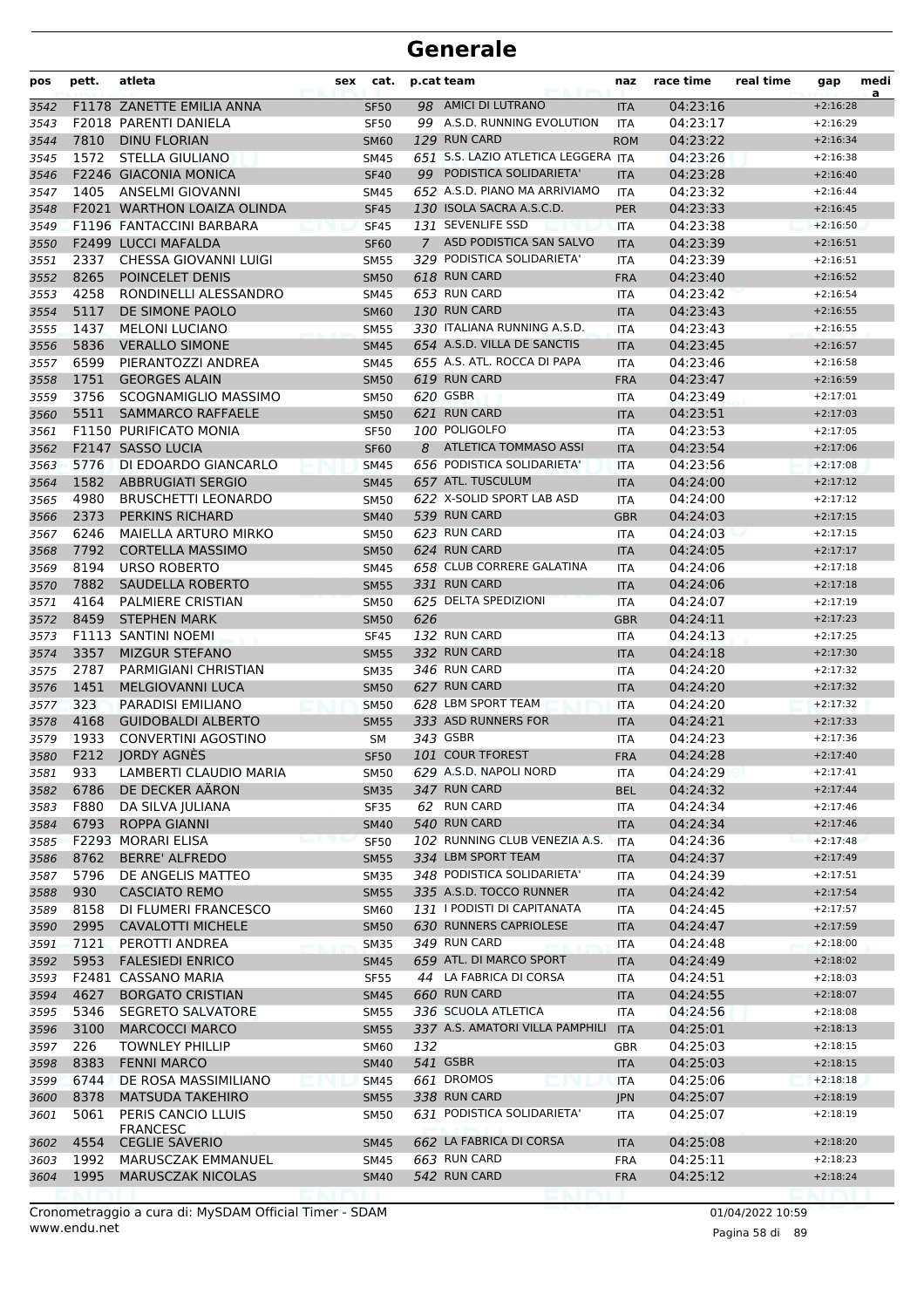| LI VOLSI GIAMMARCO<br>344 GSBR<br>04:25:13<br>5979<br>$+2:18:25$<br><b>SM</b><br>3605<br><b>ITA</b><br>632 ONDAVERDE ATHLETIC TEAM<br>8012<br>LO MEO MAURIZIO<br>04:25:15<br><b>SM50</b><br><b>ITA</b><br>$+2:18:27$<br>3606<br>F448<br>STOICA TITIANA MARIANA<br>103 GRUPPO MARCIATORI<br>04:25:17<br>3607<br><b>SF50</b><br><b>ROM</b><br>$+2:18:29$<br>5600<br>133 MURGIA MARATHON<br><b>FIORENTINO GIOVANNI</b><br>04:25:19<br>$+2:18:31$<br><b>SM60</b><br>3608<br>ITA<br>664 A.S.D. ATLETICA GIUGLIANO<br>7669<br><b>FLAGIELLO GIUSEPPE</b><br>04:25:19<br>3609<br><b>SM45</b><br><b>ITA</b><br>$+2:18:31$<br>2520<br>ASCENZI MASSIMILIANO<br>543 A.S.D. PI8 RUNNING<br>04:25:27<br>3610<br><b>SM40</b><br>$+2:18:40$<br><b>ITA</b><br>1934<br>544 A.S.D. PI8 RUNNING<br>04:25:28<br><b>RUGGIERI CHRISTIAN</b><br>3611<br><b>SM40</b><br>$+2:18:40$<br><b>ITA</b><br>6683<br>345 RUN CARD<br><b>BONIFAZI FEDERICO</b><br>04:25:28<br>3612<br><b>SM</b><br><b>ITA</b><br>$+2:18:40$<br>350 RUN CARD<br>8291<br><b>CIPOLLI EMANUELE</b><br>04:25:29<br>3613<br><b>SM35</b><br>$+2:18:41$<br><b>ITA</b><br>63 CORRERE E' SALUTE<br>F479<br><b>SELVA ERMINIA</b><br>04:25:32<br>$+2:18:44$<br><b>SF35</b><br><b>ITA</b><br>3614<br>10 S.E.F. STAMURA ANCONA A.S.<br>4872<br><b>GRASSINI LUCIANO</b><br>04:25:32<br>3615<br><b>SM70</b><br><b>ITA</b><br>$+2:18:44$<br>6270<br><b>BACCI ALBERTO</b><br>665 ATLETICA SAN DONA'-<br>04:25:33<br>3616<br><b>SM45</b><br><b>ITA</b><br>$+2:18:45$<br>1558<br>633 A.S. AMATORI VILLA PAMPHILI<br><b>FULLI MARCO</b><br>04:25:34<br>3617<br><b>SM50</b><br><b>ITA</b><br>$+2:18:46$<br>60 CIMAVILLA RUNNING TEAM<br>5747<br><b>BERTON GIUSEPPE</b><br>04:25:35<br>3618<br><b>SM65</b><br><b>ITA</b><br>$+2:18:47$<br>1627<br><b>SECHI FRANCESCO</b><br>666 POL. OLONIA<br>04:25:36<br>$+2:18:48$<br>3619<br><b>SM45</b><br><b>ITA</b><br>6880<br>634 A.S.D. P.U.C. SALENTO<br>MICALETTO ANTONIO<br>04:25:37<br>$+2:18:50$<br><b>SM50</b><br>3620<br>ITA<br>F2456 OZIOSI SABATINA<br><b>MARATHON CLUB MINERVINO</b><br>04:25:38<br>3621<br><b>SF60</b><br>9<br><b>ITA</b><br>$+2:18:50$<br>1711<br><b>CIRILLO MARIO</b><br>667 SEMPREDICORSA ASD<br>04:25:38<br>$+2:18:50$<br>3622<br><b>SM45</b><br><b>ITA</b><br>8104<br>668 A.S.D. ATLETICA SORA<br><b>SAVONA MAURIZIO</b><br>04:25:38<br>3623<br><b>SM45</b><br><b>ITA</b><br>$+2:18:51$<br>477<br><b>MILLARD CRAIG</b><br>669 LONELY GOAT RUNNING CLUB GBR<br>04:25:42<br>3624<br><b>SM45</b><br>$+2:18:54$<br><b>F2014 CRISTOFANILLI AGOSTINA</b><br>64 ASD RUNNERS ELITE<br>04:25:42<br><b>SF35</b><br>$+2:18:54$<br>3625<br><b>ITA</b><br>1508<br>134 A.S.D. GRUPPO GENERALI<br><b>TONONI ALDO</b><br>04:25:42<br>$+2:18:54$<br><b>SM60</b><br>3626<br><b>ITA</b><br>133 RUN CARD<br>F1039 GALASSO MICHELA<br>04:25:43<br>3627<br><b>SF45</b><br><b>ITA</b><br>$+2:18:55$<br>670 RUN CARD<br>7483<br><b>ZYCH KLAUDIUSZ</b><br>04:25:47<br>POL<br>$+2:18:59$<br>3628<br><b>SM45</b><br>5247<br>671 CALCATERRA SPORT ASD<br><b>DAVID EMILIANO</b><br>04:25:48<br>3629<br><b>SM45</b><br><b>ITA</b><br>$+2:19:00$<br>538<br>545 BARLETTA SPORTIVA<br>04:25:48<br>3630<br><b>IANNELLI RAFFAELE</b><br><b>SM40</b><br><b>ITA</b><br>$+2:19:00$<br>5742<br>PERILLO FRANCESCO<br>635 GSBR<br>04:25:48<br>3631<br><b>SM50</b><br>$+2:19:00$<br><b>ITA</b><br>135 A.S.D. FINANZA SPORT<br>5112<br><b>BROGNA GIUSEPPE</b><br>04:25:51<br>$+2:19:03$<br><b>SM60</b><br>3632<br>ITA<br>636 LBM SPORT TEAM<br>2177<br><b>GUINCI GIULIANO</b><br>04:25:52<br>3633<br><b>SM50</b><br><b>ITA</b><br>$+2:19:05$<br>302<br><b>KELLY JIM</b><br>136<br>04:25:53<br>$+2:19:05$<br>3634<br><b>SM60</b><br><b>GBR</b><br>7701<br><b>RUN CARD</b><br><b>HEYMANN DIETMUND</b><br>11<br>04:25:57<br>3635<br><b>SM70</b><br><b>GER</b><br>$+2:19:09$<br>WERNER<br>672 ASD IRPINIA ITALIA<br>7838<br>04:25:58<br><b>MATETICH STEFANO</b><br>3636<br><b>SM45</b><br>ITA<br>$+2:19:10$<br>8323<br>637 CORRO ERGO SUM RUNNERS<br>04:25:59<br>3637<br><b>MASSAFRA CARLO</b><br><b>SM50</b><br>$+2:19:12$<br><b>ITA</b><br><b>F2425 TISSI EMANUELA</b><br>134 RUN & SMILE ASD<br>04:26:00<br>$+2:19:12$<br>3638<br><b>SF45</b><br><b>ITA</b><br>339 A.S.D. PIANO MA ARRIVIAMO<br>7510<br><b>GUERRERA WALTER</b><br>04:26:00<br>$+2:19:12$<br>3639<br><b>SM55</b><br><b>ITA</b><br>340 ASD SAN VITALIANO<br>6743<br>POLESE LUIGI<br>3640<br><b>SM55</b><br><b>ITA</b><br>04:26:05<br>$+2:19:17$<br>341 RUN CARD<br>5923<br><b>DAHOUN MUSTAPHA</b><br><b>SM55</b><br>04:26:06<br>$+2:19:18$<br>3641<br><b>FRA</b><br>351 RUN CARD<br>335<br><b>MORCILLO COSP XAVIER</b><br>3642<br><b>SM35</b><br><b>ESP</b><br>04:26:06<br>$+2:19:18$<br>F109<br><b>SGARBI MARINE</b><br>$\ensuremath{\mathsf{SF}}\xspace$<br>78<br>04:26:08<br>$+2:19:20$<br>3643<br>${\sf FRA}$<br>342 RUN CARD<br>2036<br><b>LECOLLEY LOIC</b><br>04:26:12<br>$+2:19:25$<br><b>SM55</b><br><b>FRA</b><br>3644<br>104 CAGLIARI MARATHON CLUB<br>F1858 LOBINA MONICA<br>04:26:16<br>3645<br><b>SF50</b><br>$+2:19:28$<br><b>ITA</b><br>105 PODISTICA SOLIDARIETA'<br>F931<br>MARCHETTI CLAUDIA<br><b>SF50</b><br>ITA<br>04:26:16<br>$+2:19:28$<br>3646<br>546 NUOVA PODISTICA LATINA<br>278<br>PANACCIONE ALESSANDRO<br>04:26:19<br>$+2:19:31$<br>3647<br><b>SM40</b><br><b>ITA</b><br>106 RUN CARD<br>F792<br>CORALLO ROSARIA SERENA<br>04:26:20<br><b>SF50</b><br>$+2:19:32$<br>3648<br>ITA<br>7058<br><b>FERRINI PAOLO</b><br>343 LBM SPORT TEAM<br>04:26:21<br>3649<br><b>SM55</b><br><b>ITA</b><br>$+2:19:33$<br>1731<br>CHAMPENOIS JÉRÔME<br>673 EADOUCHY<br>04:26:21<br>$+2:19:33$<br>3650<br><b>SM45</b><br><b>FRA</b><br>4383<br>674 RUNTOME ASD<br>BETTINONI ALESSANDRO<br>04:26:21<br>3651<br><b>SM45</b><br>$+2:19:33$<br><b>ITA</b><br>F1692 SANTI GIORGIA<br><b>100 RUN CARD</b><br>04:26:22<br>3652<br><b>SF40</b><br><b>ITA</b><br>$+2:19:34$<br>638 RUN CARD<br>7674<br><b>MAZZINI OMAR</b><br>04:26:22<br>$+2:19:34$<br><b>SM50</b><br><b>ITA</b><br>F470<br>135 A.S.D. CAVALLI DI RAZZA<br><b>MARTI SIMONA</b><br>04:26:22<br>$+2:19:34$<br>3654<br><b>SF45</b><br><b>ITA</b><br>F1401 GIANGRASSO FRANCESCA<br><b>101 RUN CARD</b><br>04:26:22<br><b>SF40</b><br><b>ITA</b><br>$+2:19:34$<br>1486<br>639 A.S.D. CAVALLI DI RAZZA<br>CASSANO GIOVANNI<br>04:26:22<br>$+2:19:34$<br>3656<br><b>SM50</b><br>ITA<br>675 RUNTOME ASD<br>3955<br><b>COTTARELLI MARIO</b><br>04:26:23<br><b>SM45</b><br>$+2:19:35$<br><b>ITA</b><br>7371<br>640 A.S.D. PODISTICA NORMANNA<br>04:26:24<br>PALLONETTO VINCENZO<br><b>SM50</b><br>$+2:19:36$<br><b>ITA</b><br>547 A.S.D. PODISTICA NORMANNA<br>7370<br>LANGELLA GIOVANNI<br><b>SM40</b><br><b>ITA</b><br>04:26:24<br>$+2:19:36$<br>4441<br>PRESTIGIOVANNI CARMELO<br>641 A.S.D. MARCIATORI<br>04:26:27<br><b>SM50</b><br>$+2:19:39$<br>3660<br>ITA<br>5394<br><b>CAPORALE ANGIOLINO</b><br>61 ASD PODISTI FRENTANI<br>04:26:28<br>$+2:19:40$<br><b>SM65</b><br><b>ITA</b><br>3810<br><b>BINI FABRIZIO</b><br>642 GRUPPO PODISTI RESCO 1909 ITA<br>04:26:29<br>$+2:19:41$<br><b>SM50</b><br>3662<br>346 GPDM LECCE<br>3044<br><b>GENTILE DANIELE</b><br>04:26:30<br>$+2:19:42$<br><b>SM</b><br>3663<br><b>ITA</b><br>5704<br><b>GOUSSARD VALENTIN</b><br>347 RUN CARD<br>04:26:31<br>$+2:19:43$<br>3664<br>SМ<br><b>FRA</b><br>643 LBM SPORT TEAM<br>7923<br><b>SCIFONI ADRIANO</b><br>04:26:33<br>$+2:19:45$<br>3665<br><b>SM50</b><br><b>ITA</b><br>2961<br><b>WAREN HANS</b><br>344 RUN CARD<br><b>SWE</b><br>04:26:33<br>$+2:19:46$<br>3666<br>SM55<br>4923<br><b>QUARESMINI GIUSEPPE</b><br>137 ATL. LIB. CASTEGNATO<br>04:26:36<br>$+2:19:48$<br><b>SM60</b><br><b>ITA</b> | pos  | pett. | atleta | sex | cat. | p.cat team | naz | race time | real time | gap | medi<br>a |
|----------------------------------------------------------------------------------------------------------------------------------------------------------------------------------------------------------------------------------------------------------------------------------------------------------------------------------------------------------------------------------------------------------------------------------------------------------------------------------------------------------------------------------------------------------------------------------------------------------------------------------------------------------------------------------------------------------------------------------------------------------------------------------------------------------------------------------------------------------------------------------------------------------------------------------------------------------------------------------------------------------------------------------------------------------------------------------------------------------------------------------------------------------------------------------------------------------------------------------------------------------------------------------------------------------------------------------------------------------------------------------------------------------------------------------------------------------------------------------------------------------------------------------------------------------------------------------------------------------------------------------------------------------------------------------------------------------------------------------------------------------------------------------------------------------------------------------------------------------------------------------------------------------------------------------------------------------------------------------------------------------------------------------------------------------------------------------------------------------------------------------------------------------------------------------------------------------------------------------------------------------------------------------------------------------------------------------------------------------------------------------------------------------------------------------------------------------------------------------------------------------------------------------------------------------------------------------------------------------------------------------------------------------------------------------------------------------------------------------------------------------------------------------------------------------------------------------------------------------------------------------------------------------------------------------------------------------------------------------------------------------------------------------------------------------------------------------------------------------------------------------------------------------------------------------------------------------------------------------------------------------------------------------------------------------------------------------------------------------------------------------------------------------------------------------------------------------------------------------------------------------------------------------------------------------------------------------------------------------------------------------------------------------------------------------------------------------------------------------------------------------------------------------------------------------------------------------------------------------------------------------------------------------------------------------------------------------------------------------------------------------------------------------------------------------------------------------------------------------------------------------------------------------------------------------------------------------------------------------------------------------------------------------------------------------------------------------------------------------------------------------------------------------------------------------------------------------------------------------------------------------------------------------------------------------------------------------------------------------------------------------------------------------------------------------------------------------------------------------------------------------------------------------------------------------------------------------------------------------------------------------------------------------------------------------------------------------------------------------------------------------------------------------------------------------------------------------------------------------------------------------------------------------------------------------------------------------------------------------------------------------------------------------------------------------------------------------------------------------------------------------------------------------------------------------------------------------------------------------------------------------------------------------------------------------------------------------------------------------------------------------------------------------------------------------------------------------------------------------------------------------------------------------------------------------------------------------------------------------------------------------------------------------------------------------------------------------------------------------------------------------------------------------------------------------------------------------------------------------------------------------------------------------------------------------------------------------------------------------------------------------------------------------------------------------------------------------------------------------------------------------------------------------------------------------------------------------------------------------------------------------------------------------------------------------------------------------------------------------------------------------------------------------------------------------------------------------------------------------------------------------------------------------------------------------------------------------------------------------------------------------------------------------------------------------------------------------------------------------------------------------------------------------------------------------------------------------------------------------------------------------------------------------------------------------------------------------------------------------------------------------------------------------------------------------------------------------------------------------------------------------------------------------------------------------------------------------------------------------------------------------------------------------------------------------------------------------------------------------------------------------------------------------------------------|------|-------|--------|-----|------|------------|-----|-----------|-----------|-----|-----------|
|                                                                                                                                                                                                                                                                                                                                                                                                                                                                                                                                                                                                                                                                                                                                                                                                                                                                                                                                                                                                                                                                                                                                                                                                                                                                                                                                                                                                                                                                                                                                                                                                                                                                                                                                                                                                                                                                                                                                                                                                                                                                                                                                                                                                                                                                                                                                                                                                                                                                                                                                                                                                                                                                                                                                                                                                                                                                                                                                                                                                                                                                                                                                                                                                                                                                                                                                                                                                                                                                                                                                                                                                                                                                                                                                                                                                                                                                                                                                                                                                                                                                                                                                                                                                                                                                                                                                                                                                                                                                                                                                                                                                                                                                                                                                                                                                                                                                                                                                                                                                                                                                                                                                                                                                                                                                                                                                                                                                                                                                                                                                                                                                                                                                                                                                                                                                                                                                                                                                                                                                                                                                                                                                                                                                                                                                                                                                                                                                                                                                                                                                                                                                                                                                                                                                                                                                                                                                                                                                                                                                                                                                                                                                                                                                                                                                                                                                                                                                                                                                                                                                                                                                                                                                            |      |       |        |     |      |            |     |           |           |     |           |
|                                                                                                                                                                                                                                                                                                                                                                                                                                                                                                                                                                                                                                                                                                                                                                                                                                                                                                                                                                                                                                                                                                                                                                                                                                                                                                                                                                                                                                                                                                                                                                                                                                                                                                                                                                                                                                                                                                                                                                                                                                                                                                                                                                                                                                                                                                                                                                                                                                                                                                                                                                                                                                                                                                                                                                                                                                                                                                                                                                                                                                                                                                                                                                                                                                                                                                                                                                                                                                                                                                                                                                                                                                                                                                                                                                                                                                                                                                                                                                                                                                                                                                                                                                                                                                                                                                                                                                                                                                                                                                                                                                                                                                                                                                                                                                                                                                                                                                                                                                                                                                                                                                                                                                                                                                                                                                                                                                                                                                                                                                                                                                                                                                                                                                                                                                                                                                                                                                                                                                                                                                                                                                                                                                                                                                                                                                                                                                                                                                                                                                                                                                                                                                                                                                                                                                                                                                                                                                                                                                                                                                                                                                                                                                                                                                                                                                                                                                                                                                                                                                                                                                                                                                                                            |      |       |        |     |      |            |     |           |           |     |           |
|                                                                                                                                                                                                                                                                                                                                                                                                                                                                                                                                                                                                                                                                                                                                                                                                                                                                                                                                                                                                                                                                                                                                                                                                                                                                                                                                                                                                                                                                                                                                                                                                                                                                                                                                                                                                                                                                                                                                                                                                                                                                                                                                                                                                                                                                                                                                                                                                                                                                                                                                                                                                                                                                                                                                                                                                                                                                                                                                                                                                                                                                                                                                                                                                                                                                                                                                                                                                                                                                                                                                                                                                                                                                                                                                                                                                                                                                                                                                                                                                                                                                                                                                                                                                                                                                                                                                                                                                                                                                                                                                                                                                                                                                                                                                                                                                                                                                                                                                                                                                                                                                                                                                                                                                                                                                                                                                                                                                                                                                                                                                                                                                                                                                                                                                                                                                                                                                                                                                                                                                                                                                                                                                                                                                                                                                                                                                                                                                                                                                                                                                                                                                                                                                                                                                                                                                                                                                                                                                                                                                                                                                                                                                                                                                                                                                                                                                                                                                                                                                                                                                                                                                                                                                            |      |       |        |     |      |            |     |           |           |     |           |
|                                                                                                                                                                                                                                                                                                                                                                                                                                                                                                                                                                                                                                                                                                                                                                                                                                                                                                                                                                                                                                                                                                                                                                                                                                                                                                                                                                                                                                                                                                                                                                                                                                                                                                                                                                                                                                                                                                                                                                                                                                                                                                                                                                                                                                                                                                                                                                                                                                                                                                                                                                                                                                                                                                                                                                                                                                                                                                                                                                                                                                                                                                                                                                                                                                                                                                                                                                                                                                                                                                                                                                                                                                                                                                                                                                                                                                                                                                                                                                                                                                                                                                                                                                                                                                                                                                                                                                                                                                                                                                                                                                                                                                                                                                                                                                                                                                                                                                                                                                                                                                                                                                                                                                                                                                                                                                                                                                                                                                                                                                                                                                                                                                                                                                                                                                                                                                                                                                                                                                                                                                                                                                                                                                                                                                                                                                                                                                                                                                                                                                                                                                                                                                                                                                                                                                                                                                                                                                                                                                                                                                                                                                                                                                                                                                                                                                                                                                                                                                                                                                                                                                                                                                                                            |      |       |        |     |      |            |     |           |           |     |           |
|                                                                                                                                                                                                                                                                                                                                                                                                                                                                                                                                                                                                                                                                                                                                                                                                                                                                                                                                                                                                                                                                                                                                                                                                                                                                                                                                                                                                                                                                                                                                                                                                                                                                                                                                                                                                                                                                                                                                                                                                                                                                                                                                                                                                                                                                                                                                                                                                                                                                                                                                                                                                                                                                                                                                                                                                                                                                                                                                                                                                                                                                                                                                                                                                                                                                                                                                                                                                                                                                                                                                                                                                                                                                                                                                                                                                                                                                                                                                                                                                                                                                                                                                                                                                                                                                                                                                                                                                                                                                                                                                                                                                                                                                                                                                                                                                                                                                                                                                                                                                                                                                                                                                                                                                                                                                                                                                                                                                                                                                                                                                                                                                                                                                                                                                                                                                                                                                                                                                                                                                                                                                                                                                                                                                                                                                                                                                                                                                                                                                                                                                                                                                                                                                                                                                                                                                                                                                                                                                                                                                                                                                                                                                                                                                                                                                                                                                                                                                                                                                                                                                                                                                                                                                            |      |       |        |     |      |            |     |           |           |     |           |
|                                                                                                                                                                                                                                                                                                                                                                                                                                                                                                                                                                                                                                                                                                                                                                                                                                                                                                                                                                                                                                                                                                                                                                                                                                                                                                                                                                                                                                                                                                                                                                                                                                                                                                                                                                                                                                                                                                                                                                                                                                                                                                                                                                                                                                                                                                                                                                                                                                                                                                                                                                                                                                                                                                                                                                                                                                                                                                                                                                                                                                                                                                                                                                                                                                                                                                                                                                                                                                                                                                                                                                                                                                                                                                                                                                                                                                                                                                                                                                                                                                                                                                                                                                                                                                                                                                                                                                                                                                                                                                                                                                                                                                                                                                                                                                                                                                                                                                                                                                                                                                                                                                                                                                                                                                                                                                                                                                                                                                                                                                                                                                                                                                                                                                                                                                                                                                                                                                                                                                                                                                                                                                                                                                                                                                                                                                                                                                                                                                                                                                                                                                                                                                                                                                                                                                                                                                                                                                                                                                                                                                                                                                                                                                                                                                                                                                                                                                                                                                                                                                                                                                                                                                                                            |      |       |        |     |      |            |     |           |           |     |           |
|                                                                                                                                                                                                                                                                                                                                                                                                                                                                                                                                                                                                                                                                                                                                                                                                                                                                                                                                                                                                                                                                                                                                                                                                                                                                                                                                                                                                                                                                                                                                                                                                                                                                                                                                                                                                                                                                                                                                                                                                                                                                                                                                                                                                                                                                                                                                                                                                                                                                                                                                                                                                                                                                                                                                                                                                                                                                                                                                                                                                                                                                                                                                                                                                                                                                                                                                                                                                                                                                                                                                                                                                                                                                                                                                                                                                                                                                                                                                                                                                                                                                                                                                                                                                                                                                                                                                                                                                                                                                                                                                                                                                                                                                                                                                                                                                                                                                                                                                                                                                                                                                                                                                                                                                                                                                                                                                                                                                                                                                                                                                                                                                                                                                                                                                                                                                                                                                                                                                                                                                                                                                                                                                                                                                                                                                                                                                                                                                                                                                                                                                                                                                                                                                                                                                                                                                                                                                                                                                                                                                                                                                                                                                                                                                                                                                                                                                                                                                                                                                                                                                                                                                                                                                            |      |       |        |     |      |            |     |           |           |     |           |
|                                                                                                                                                                                                                                                                                                                                                                                                                                                                                                                                                                                                                                                                                                                                                                                                                                                                                                                                                                                                                                                                                                                                                                                                                                                                                                                                                                                                                                                                                                                                                                                                                                                                                                                                                                                                                                                                                                                                                                                                                                                                                                                                                                                                                                                                                                                                                                                                                                                                                                                                                                                                                                                                                                                                                                                                                                                                                                                                                                                                                                                                                                                                                                                                                                                                                                                                                                                                                                                                                                                                                                                                                                                                                                                                                                                                                                                                                                                                                                                                                                                                                                                                                                                                                                                                                                                                                                                                                                                                                                                                                                                                                                                                                                                                                                                                                                                                                                                                                                                                                                                                                                                                                                                                                                                                                                                                                                                                                                                                                                                                                                                                                                                                                                                                                                                                                                                                                                                                                                                                                                                                                                                                                                                                                                                                                                                                                                                                                                                                                                                                                                                                                                                                                                                                                                                                                                                                                                                                                                                                                                                                                                                                                                                                                                                                                                                                                                                                                                                                                                                                                                                                                                                                            |      |       |        |     |      |            |     |           |           |     |           |
|                                                                                                                                                                                                                                                                                                                                                                                                                                                                                                                                                                                                                                                                                                                                                                                                                                                                                                                                                                                                                                                                                                                                                                                                                                                                                                                                                                                                                                                                                                                                                                                                                                                                                                                                                                                                                                                                                                                                                                                                                                                                                                                                                                                                                                                                                                                                                                                                                                                                                                                                                                                                                                                                                                                                                                                                                                                                                                                                                                                                                                                                                                                                                                                                                                                                                                                                                                                                                                                                                                                                                                                                                                                                                                                                                                                                                                                                                                                                                                                                                                                                                                                                                                                                                                                                                                                                                                                                                                                                                                                                                                                                                                                                                                                                                                                                                                                                                                                                                                                                                                                                                                                                                                                                                                                                                                                                                                                                                                                                                                                                                                                                                                                                                                                                                                                                                                                                                                                                                                                                                                                                                                                                                                                                                                                                                                                                                                                                                                                                                                                                                                                                                                                                                                                                                                                                                                                                                                                                                                                                                                                                                                                                                                                                                                                                                                                                                                                                                                                                                                                                                                                                                                                                            |      |       |        |     |      |            |     |           |           |     |           |
|                                                                                                                                                                                                                                                                                                                                                                                                                                                                                                                                                                                                                                                                                                                                                                                                                                                                                                                                                                                                                                                                                                                                                                                                                                                                                                                                                                                                                                                                                                                                                                                                                                                                                                                                                                                                                                                                                                                                                                                                                                                                                                                                                                                                                                                                                                                                                                                                                                                                                                                                                                                                                                                                                                                                                                                                                                                                                                                                                                                                                                                                                                                                                                                                                                                                                                                                                                                                                                                                                                                                                                                                                                                                                                                                                                                                                                                                                                                                                                                                                                                                                                                                                                                                                                                                                                                                                                                                                                                                                                                                                                                                                                                                                                                                                                                                                                                                                                                                                                                                                                                                                                                                                                                                                                                                                                                                                                                                                                                                                                                                                                                                                                                                                                                                                                                                                                                                                                                                                                                                                                                                                                                                                                                                                                                                                                                                                                                                                                                                                                                                                                                                                                                                                                                                                                                                                                                                                                                                                                                                                                                                                                                                                                                                                                                                                                                                                                                                                                                                                                                                                                                                                                                                            |      |       |        |     |      |            |     |           |           |     |           |
|                                                                                                                                                                                                                                                                                                                                                                                                                                                                                                                                                                                                                                                                                                                                                                                                                                                                                                                                                                                                                                                                                                                                                                                                                                                                                                                                                                                                                                                                                                                                                                                                                                                                                                                                                                                                                                                                                                                                                                                                                                                                                                                                                                                                                                                                                                                                                                                                                                                                                                                                                                                                                                                                                                                                                                                                                                                                                                                                                                                                                                                                                                                                                                                                                                                                                                                                                                                                                                                                                                                                                                                                                                                                                                                                                                                                                                                                                                                                                                                                                                                                                                                                                                                                                                                                                                                                                                                                                                                                                                                                                                                                                                                                                                                                                                                                                                                                                                                                                                                                                                                                                                                                                                                                                                                                                                                                                                                                                                                                                                                                                                                                                                                                                                                                                                                                                                                                                                                                                                                                                                                                                                                                                                                                                                                                                                                                                                                                                                                                                                                                                                                                                                                                                                                                                                                                                                                                                                                                                                                                                                                                                                                                                                                                                                                                                                                                                                                                                                                                                                                                                                                                                                                                            |      |       |        |     |      |            |     |           |           |     |           |
|                                                                                                                                                                                                                                                                                                                                                                                                                                                                                                                                                                                                                                                                                                                                                                                                                                                                                                                                                                                                                                                                                                                                                                                                                                                                                                                                                                                                                                                                                                                                                                                                                                                                                                                                                                                                                                                                                                                                                                                                                                                                                                                                                                                                                                                                                                                                                                                                                                                                                                                                                                                                                                                                                                                                                                                                                                                                                                                                                                                                                                                                                                                                                                                                                                                                                                                                                                                                                                                                                                                                                                                                                                                                                                                                                                                                                                                                                                                                                                                                                                                                                                                                                                                                                                                                                                                                                                                                                                                                                                                                                                                                                                                                                                                                                                                                                                                                                                                                                                                                                                                                                                                                                                                                                                                                                                                                                                                                                                                                                                                                                                                                                                                                                                                                                                                                                                                                                                                                                                                                                                                                                                                                                                                                                                                                                                                                                                                                                                                                                                                                                                                                                                                                                                                                                                                                                                                                                                                                                                                                                                                                                                                                                                                                                                                                                                                                                                                                                                                                                                                                                                                                                                                                            |      |       |        |     |      |            |     |           |           |     |           |
|                                                                                                                                                                                                                                                                                                                                                                                                                                                                                                                                                                                                                                                                                                                                                                                                                                                                                                                                                                                                                                                                                                                                                                                                                                                                                                                                                                                                                                                                                                                                                                                                                                                                                                                                                                                                                                                                                                                                                                                                                                                                                                                                                                                                                                                                                                                                                                                                                                                                                                                                                                                                                                                                                                                                                                                                                                                                                                                                                                                                                                                                                                                                                                                                                                                                                                                                                                                                                                                                                                                                                                                                                                                                                                                                                                                                                                                                                                                                                                                                                                                                                                                                                                                                                                                                                                                                                                                                                                                                                                                                                                                                                                                                                                                                                                                                                                                                                                                                                                                                                                                                                                                                                                                                                                                                                                                                                                                                                                                                                                                                                                                                                                                                                                                                                                                                                                                                                                                                                                                                                                                                                                                                                                                                                                                                                                                                                                                                                                                                                                                                                                                                                                                                                                                                                                                                                                                                                                                                                                                                                                                                                                                                                                                                                                                                                                                                                                                                                                                                                                                                                                                                                                                                            |      |       |        |     |      |            |     |           |           |     |           |
|                                                                                                                                                                                                                                                                                                                                                                                                                                                                                                                                                                                                                                                                                                                                                                                                                                                                                                                                                                                                                                                                                                                                                                                                                                                                                                                                                                                                                                                                                                                                                                                                                                                                                                                                                                                                                                                                                                                                                                                                                                                                                                                                                                                                                                                                                                                                                                                                                                                                                                                                                                                                                                                                                                                                                                                                                                                                                                                                                                                                                                                                                                                                                                                                                                                                                                                                                                                                                                                                                                                                                                                                                                                                                                                                                                                                                                                                                                                                                                                                                                                                                                                                                                                                                                                                                                                                                                                                                                                                                                                                                                                                                                                                                                                                                                                                                                                                                                                                                                                                                                                                                                                                                                                                                                                                                                                                                                                                                                                                                                                                                                                                                                                                                                                                                                                                                                                                                                                                                                                                                                                                                                                                                                                                                                                                                                                                                                                                                                                                                                                                                                                                                                                                                                                                                                                                                                                                                                                                                                                                                                                                                                                                                                                                                                                                                                                                                                                                                                                                                                                                                                                                                                                                            |      |       |        |     |      |            |     |           |           |     |           |
|                                                                                                                                                                                                                                                                                                                                                                                                                                                                                                                                                                                                                                                                                                                                                                                                                                                                                                                                                                                                                                                                                                                                                                                                                                                                                                                                                                                                                                                                                                                                                                                                                                                                                                                                                                                                                                                                                                                                                                                                                                                                                                                                                                                                                                                                                                                                                                                                                                                                                                                                                                                                                                                                                                                                                                                                                                                                                                                                                                                                                                                                                                                                                                                                                                                                                                                                                                                                                                                                                                                                                                                                                                                                                                                                                                                                                                                                                                                                                                                                                                                                                                                                                                                                                                                                                                                                                                                                                                                                                                                                                                                                                                                                                                                                                                                                                                                                                                                                                                                                                                                                                                                                                                                                                                                                                                                                                                                                                                                                                                                                                                                                                                                                                                                                                                                                                                                                                                                                                                                                                                                                                                                                                                                                                                                                                                                                                                                                                                                                                                                                                                                                                                                                                                                                                                                                                                                                                                                                                                                                                                                                                                                                                                                                                                                                                                                                                                                                                                                                                                                                                                                                                                                                            |      |       |        |     |      |            |     |           |           |     |           |
|                                                                                                                                                                                                                                                                                                                                                                                                                                                                                                                                                                                                                                                                                                                                                                                                                                                                                                                                                                                                                                                                                                                                                                                                                                                                                                                                                                                                                                                                                                                                                                                                                                                                                                                                                                                                                                                                                                                                                                                                                                                                                                                                                                                                                                                                                                                                                                                                                                                                                                                                                                                                                                                                                                                                                                                                                                                                                                                                                                                                                                                                                                                                                                                                                                                                                                                                                                                                                                                                                                                                                                                                                                                                                                                                                                                                                                                                                                                                                                                                                                                                                                                                                                                                                                                                                                                                                                                                                                                                                                                                                                                                                                                                                                                                                                                                                                                                                                                                                                                                                                                                                                                                                                                                                                                                                                                                                                                                                                                                                                                                                                                                                                                                                                                                                                                                                                                                                                                                                                                                                                                                                                                                                                                                                                                                                                                                                                                                                                                                                                                                                                                                                                                                                                                                                                                                                                                                                                                                                                                                                                                                                                                                                                                                                                                                                                                                                                                                                                                                                                                                                                                                                                                                            |      |       |        |     |      |            |     |           |           |     |           |
|                                                                                                                                                                                                                                                                                                                                                                                                                                                                                                                                                                                                                                                                                                                                                                                                                                                                                                                                                                                                                                                                                                                                                                                                                                                                                                                                                                                                                                                                                                                                                                                                                                                                                                                                                                                                                                                                                                                                                                                                                                                                                                                                                                                                                                                                                                                                                                                                                                                                                                                                                                                                                                                                                                                                                                                                                                                                                                                                                                                                                                                                                                                                                                                                                                                                                                                                                                                                                                                                                                                                                                                                                                                                                                                                                                                                                                                                                                                                                                                                                                                                                                                                                                                                                                                                                                                                                                                                                                                                                                                                                                                                                                                                                                                                                                                                                                                                                                                                                                                                                                                                                                                                                                                                                                                                                                                                                                                                                                                                                                                                                                                                                                                                                                                                                                                                                                                                                                                                                                                                                                                                                                                                                                                                                                                                                                                                                                                                                                                                                                                                                                                                                                                                                                                                                                                                                                                                                                                                                                                                                                                                                                                                                                                                                                                                                                                                                                                                                                                                                                                                                                                                                                                                            |      |       |        |     |      |            |     |           |           |     |           |
|                                                                                                                                                                                                                                                                                                                                                                                                                                                                                                                                                                                                                                                                                                                                                                                                                                                                                                                                                                                                                                                                                                                                                                                                                                                                                                                                                                                                                                                                                                                                                                                                                                                                                                                                                                                                                                                                                                                                                                                                                                                                                                                                                                                                                                                                                                                                                                                                                                                                                                                                                                                                                                                                                                                                                                                                                                                                                                                                                                                                                                                                                                                                                                                                                                                                                                                                                                                                                                                                                                                                                                                                                                                                                                                                                                                                                                                                                                                                                                                                                                                                                                                                                                                                                                                                                                                                                                                                                                                                                                                                                                                                                                                                                                                                                                                                                                                                                                                                                                                                                                                                                                                                                                                                                                                                                                                                                                                                                                                                                                                                                                                                                                                                                                                                                                                                                                                                                                                                                                                                                                                                                                                                                                                                                                                                                                                                                                                                                                                                                                                                                                                                                                                                                                                                                                                                                                                                                                                                                                                                                                                                                                                                                                                                                                                                                                                                                                                                                                                                                                                                                                                                                                                                            |      |       |        |     |      |            |     |           |           |     |           |
|                                                                                                                                                                                                                                                                                                                                                                                                                                                                                                                                                                                                                                                                                                                                                                                                                                                                                                                                                                                                                                                                                                                                                                                                                                                                                                                                                                                                                                                                                                                                                                                                                                                                                                                                                                                                                                                                                                                                                                                                                                                                                                                                                                                                                                                                                                                                                                                                                                                                                                                                                                                                                                                                                                                                                                                                                                                                                                                                                                                                                                                                                                                                                                                                                                                                                                                                                                                                                                                                                                                                                                                                                                                                                                                                                                                                                                                                                                                                                                                                                                                                                                                                                                                                                                                                                                                                                                                                                                                                                                                                                                                                                                                                                                                                                                                                                                                                                                                                                                                                                                                                                                                                                                                                                                                                                                                                                                                                                                                                                                                                                                                                                                                                                                                                                                                                                                                                                                                                                                                                                                                                                                                                                                                                                                                                                                                                                                                                                                                                                                                                                                                                                                                                                                                                                                                                                                                                                                                                                                                                                                                                                                                                                                                                                                                                                                                                                                                                                                                                                                                                                                                                                                                                            |      |       |        |     |      |            |     |           |           |     |           |
|                                                                                                                                                                                                                                                                                                                                                                                                                                                                                                                                                                                                                                                                                                                                                                                                                                                                                                                                                                                                                                                                                                                                                                                                                                                                                                                                                                                                                                                                                                                                                                                                                                                                                                                                                                                                                                                                                                                                                                                                                                                                                                                                                                                                                                                                                                                                                                                                                                                                                                                                                                                                                                                                                                                                                                                                                                                                                                                                                                                                                                                                                                                                                                                                                                                                                                                                                                                                                                                                                                                                                                                                                                                                                                                                                                                                                                                                                                                                                                                                                                                                                                                                                                                                                                                                                                                                                                                                                                                                                                                                                                                                                                                                                                                                                                                                                                                                                                                                                                                                                                                                                                                                                                                                                                                                                                                                                                                                                                                                                                                                                                                                                                                                                                                                                                                                                                                                                                                                                                                                                                                                                                                                                                                                                                                                                                                                                                                                                                                                                                                                                                                                                                                                                                                                                                                                                                                                                                                                                                                                                                                                                                                                                                                                                                                                                                                                                                                                                                                                                                                                                                                                                                                                            |      |       |        |     |      |            |     |           |           |     |           |
|                                                                                                                                                                                                                                                                                                                                                                                                                                                                                                                                                                                                                                                                                                                                                                                                                                                                                                                                                                                                                                                                                                                                                                                                                                                                                                                                                                                                                                                                                                                                                                                                                                                                                                                                                                                                                                                                                                                                                                                                                                                                                                                                                                                                                                                                                                                                                                                                                                                                                                                                                                                                                                                                                                                                                                                                                                                                                                                                                                                                                                                                                                                                                                                                                                                                                                                                                                                                                                                                                                                                                                                                                                                                                                                                                                                                                                                                                                                                                                                                                                                                                                                                                                                                                                                                                                                                                                                                                                                                                                                                                                                                                                                                                                                                                                                                                                                                                                                                                                                                                                                                                                                                                                                                                                                                                                                                                                                                                                                                                                                                                                                                                                                                                                                                                                                                                                                                                                                                                                                                                                                                                                                                                                                                                                                                                                                                                                                                                                                                                                                                                                                                                                                                                                                                                                                                                                                                                                                                                                                                                                                                                                                                                                                                                                                                                                                                                                                                                                                                                                                                                                                                                                                                            |      |       |        |     |      |            |     |           |           |     |           |
|                                                                                                                                                                                                                                                                                                                                                                                                                                                                                                                                                                                                                                                                                                                                                                                                                                                                                                                                                                                                                                                                                                                                                                                                                                                                                                                                                                                                                                                                                                                                                                                                                                                                                                                                                                                                                                                                                                                                                                                                                                                                                                                                                                                                                                                                                                                                                                                                                                                                                                                                                                                                                                                                                                                                                                                                                                                                                                                                                                                                                                                                                                                                                                                                                                                                                                                                                                                                                                                                                                                                                                                                                                                                                                                                                                                                                                                                                                                                                                                                                                                                                                                                                                                                                                                                                                                                                                                                                                                                                                                                                                                                                                                                                                                                                                                                                                                                                                                                                                                                                                                                                                                                                                                                                                                                                                                                                                                                                                                                                                                                                                                                                                                                                                                                                                                                                                                                                                                                                                                                                                                                                                                                                                                                                                                                                                                                                                                                                                                                                                                                                                                                                                                                                                                                                                                                                                                                                                                                                                                                                                                                                                                                                                                                                                                                                                                                                                                                                                                                                                                                                                                                                                                                            |      |       |        |     |      |            |     |           |           |     |           |
|                                                                                                                                                                                                                                                                                                                                                                                                                                                                                                                                                                                                                                                                                                                                                                                                                                                                                                                                                                                                                                                                                                                                                                                                                                                                                                                                                                                                                                                                                                                                                                                                                                                                                                                                                                                                                                                                                                                                                                                                                                                                                                                                                                                                                                                                                                                                                                                                                                                                                                                                                                                                                                                                                                                                                                                                                                                                                                                                                                                                                                                                                                                                                                                                                                                                                                                                                                                                                                                                                                                                                                                                                                                                                                                                                                                                                                                                                                                                                                                                                                                                                                                                                                                                                                                                                                                                                                                                                                                                                                                                                                                                                                                                                                                                                                                                                                                                                                                                                                                                                                                                                                                                                                                                                                                                                                                                                                                                                                                                                                                                                                                                                                                                                                                                                                                                                                                                                                                                                                                                                                                                                                                                                                                                                                                                                                                                                                                                                                                                                                                                                                                                                                                                                                                                                                                                                                                                                                                                                                                                                                                                                                                                                                                                                                                                                                                                                                                                                                                                                                                                                                                                                                                                            |      |       |        |     |      |            |     |           |           |     |           |
|                                                                                                                                                                                                                                                                                                                                                                                                                                                                                                                                                                                                                                                                                                                                                                                                                                                                                                                                                                                                                                                                                                                                                                                                                                                                                                                                                                                                                                                                                                                                                                                                                                                                                                                                                                                                                                                                                                                                                                                                                                                                                                                                                                                                                                                                                                                                                                                                                                                                                                                                                                                                                                                                                                                                                                                                                                                                                                                                                                                                                                                                                                                                                                                                                                                                                                                                                                                                                                                                                                                                                                                                                                                                                                                                                                                                                                                                                                                                                                                                                                                                                                                                                                                                                                                                                                                                                                                                                                                                                                                                                                                                                                                                                                                                                                                                                                                                                                                                                                                                                                                                                                                                                                                                                                                                                                                                                                                                                                                                                                                                                                                                                                                                                                                                                                                                                                                                                                                                                                                                                                                                                                                                                                                                                                                                                                                                                                                                                                                                                                                                                                                                                                                                                                                                                                                                                                                                                                                                                                                                                                                                                                                                                                                                                                                                                                                                                                                                                                                                                                                                                                                                                                                                            |      |       |        |     |      |            |     |           |           |     |           |
|                                                                                                                                                                                                                                                                                                                                                                                                                                                                                                                                                                                                                                                                                                                                                                                                                                                                                                                                                                                                                                                                                                                                                                                                                                                                                                                                                                                                                                                                                                                                                                                                                                                                                                                                                                                                                                                                                                                                                                                                                                                                                                                                                                                                                                                                                                                                                                                                                                                                                                                                                                                                                                                                                                                                                                                                                                                                                                                                                                                                                                                                                                                                                                                                                                                                                                                                                                                                                                                                                                                                                                                                                                                                                                                                                                                                                                                                                                                                                                                                                                                                                                                                                                                                                                                                                                                                                                                                                                                                                                                                                                                                                                                                                                                                                                                                                                                                                                                                                                                                                                                                                                                                                                                                                                                                                                                                                                                                                                                                                                                                                                                                                                                                                                                                                                                                                                                                                                                                                                                                                                                                                                                                                                                                                                                                                                                                                                                                                                                                                                                                                                                                                                                                                                                                                                                                                                                                                                                                                                                                                                                                                                                                                                                                                                                                                                                                                                                                                                                                                                                                                                                                                                                                            |      |       |        |     |      |            |     |           |           |     |           |
|                                                                                                                                                                                                                                                                                                                                                                                                                                                                                                                                                                                                                                                                                                                                                                                                                                                                                                                                                                                                                                                                                                                                                                                                                                                                                                                                                                                                                                                                                                                                                                                                                                                                                                                                                                                                                                                                                                                                                                                                                                                                                                                                                                                                                                                                                                                                                                                                                                                                                                                                                                                                                                                                                                                                                                                                                                                                                                                                                                                                                                                                                                                                                                                                                                                                                                                                                                                                                                                                                                                                                                                                                                                                                                                                                                                                                                                                                                                                                                                                                                                                                                                                                                                                                                                                                                                                                                                                                                                                                                                                                                                                                                                                                                                                                                                                                                                                                                                                                                                                                                                                                                                                                                                                                                                                                                                                                                                                                                                                                                                                                                                                                                                                                                                                                                                                                                                                                                                                                                                                                                                                                                                                                                                                                                                                                                                                                                                                                                                                                                                                                                                                                                                                                                                                                                                                                                                                                                                                                                                                                                                                                                                                                                                                                                                                                                                                                                                                                                                                                                                                                                                                                                                                            |      |       |        |     |      |            |     |           |           |     |           |
|                                                                                                                                                                                                                                                                                                                                                                                                                                                                                                                                                                                                                                                                                                                                                                                                                                                                                                                                                                                                                                                                                                                                                                                                                                                                                                                                                                                                                                                                                                                                                                                                                                                                                                                                                                                                                                                                                                                                                                                                                                                                                                                                                                                                                                                                                                                                                                                                                                                                                                                                                                                                                                                                                                                                                                                                                                                                                                                                                                                                                                                                                                                                                                                                                                                                                                                                                                                                                                                                                                                                                                                                                                                                                                                                                                                                                                                                                                                                                                                                                                                                                                                                                                                                                                                                                                                                                                                                                                                                                                                                                                                                                                                                                                                                                                                                                                                                                                                                                                                                                                                                                                                                                                                                                                                                                                                                                                                                                                                                                                                                                                                                                                                                                                                                                                                                                                                                                                                                                                                                                                                                                                                                                                                                                                                                                                                                                                                                                                                                                                                                                                                                                                                                                                                                                                                                                                                                                                                                                                                                                                                                                                                                                                                                                                                                                                                                                                                                                                                                                                                                                                                                                                                                            |      |       |        |     |      |            |     |           |           |     |           |
|                                                                                                                                                                                                                                                                                                                                                                                                                                                                                                                                                                                                                                                                                                                                                                                                                                                                                                                                                                                                                                                                                                                                                                                                                                                                                                                                                                                                                                                                                                                                                                                                                                                                                                                                                                                                                                                                                                                                                                                                                                                                                                                                                                                                                                                                                                                                                                                                                                                                                                                                                                                                                                                                                                                                                                                                                                                                                                                                                                                                                                                                                                                                                                                                                                                                                                                                                                                                                                                                                                                                                                                                                                                                                                                                                                                                                                                                                                                                                                                                                                                                                                                                                                                                                                                                                                                                                                                                                                                                                                                                                                                                                                                                                                                                                                                                                                                                                                                                                                                                                                                                                                                                                                                                                                                                                                                                                                                                                                                                                                                                                                                                                                                                                                                                                                                                                                                                                                                                                                                                                                                                                                                                                                                                                                                                                                                                                                                                                                                                                                                                                                                                                                                                                                                                                                                                                                                                                                                                                                                                                                                                                                                                                                                                                                                                                                                                                                                                                                                                                                                                                                                                                                                                            |      |       |        |     |      |            |     |           |           |     |           |
|                                                                                                                                                                                                                                                                                                                                                                                                                                                                                                                                                                                                                                                                                                                                                                                                                                                                                                                                                                                                                                                                                                                                                                                                                                                                                                                                                                                                                                                                                                                                                                                                                                                                                                                                                                                                                                                                                                                                                                                                                                                                                                                                                                                                                                                                                                                                                                                                                                                                                                                                                                                                                                                                                                                                                                                                                                                                                                                                                                                                                                                                                                                                                                                                                                                                                                                                                                                                                                                                                                                                                                                                                                                                                                                                                                                                                                                                                                                                                                                                                                                                                                                                                                                                                                                                                                                                                                                                                                                                                                                                                                                                                                                                                                                                                                                                                                                                                                                                                                                                                                                                                                                                                                                                                                                                                                                                                                                                                                                                                                                                                                                                                                                                                                                                                                                                                                                                                                                                                                                                                                                                                                                                                                                                                                                                                                                                                                                                                                                                                                                                                                                                                                                                                                                                                                                                                                                                                                                                                                                                                                                                                                                                                                                                                                                                                                                                                                                                                                                                                                                                                                                                                                                                            |      |       |        |     |      |            |     |           |           |     |           |
|                                                                                                                                                                                                                                                                                                                                                                                                                                                                                                                                                                                                                                                                                                                                                                                                                                                                                                                                                                                                                                                                                                                                                                                                                                                                                                                                                                                                                                                                                                                                                                                                                                                                                                                                                                                                                                                                                                                                                                                                                                                                                                                                                                                                                                                                                                                                                                                                                                                                                                                                                                                                                                                                                                                                                                                                                                                                                                                                                                                                                                                                                                                                                                                                                                                                                                                                                                                                                                                                                                                                                                                                                                                                                                                                                                                                                                                                                                                                                                                                                                                                                                                                                                                                                                                                                                                                                                                                                                                                                                                                                                                                                                                                                                                                                                                                                                                                                                                                                                                                                                                                                                                                                                                                                                                                                                                                                                                                                                                                                                                                                                                                                                                                                                                                                                                                                                                                                                                                                                                                                                                                                                                                                                                                                                                                                                                                                                                                                                                                                                                                                                                                                                                                                                                                                                                                                                                                                                                                                                                                                                                                                                                                                                                                                                                                                                                                                                                                                                                                                                                                                                                                                                                                            |      |       |        |     |      |            |     |           |           |     |           |
|                                                                                                                                                                                                                                                                                                                                                                                                                                                                                                                                                                                                                                                                                                                                                                                                                                                                                                                                                                                                                                                                                                                                                                                                                                                                                                                                                                                                                                                                                                                                                                                                                                                                                                                                                                                                                                                                                                                                                                                                                                                                                                                                                                                                                                                                                                                                                                                                                                                                                                                                                                                                                                                                                                                                                                                                                                                                                                                                                                                                                                                                                                                                                                                                                                                                                                                                                                                                                                                                                                                                                                                                                                                                                                                                                                                                                                                                                                                                                                                                                                                                                                                                                                                                                                                                                                                                                                                                                                                                                                                                                                                                                                                                                                                                                                                                                                                                                                                                                                                                                                                                                                                                                                                                                                                                                                                                                                                                                                                                                                                                                                                                                                                                                                                                                                                                                                                                                                                                                                                                                                                                                                                                                                                                                                                                                                                                                                                                                                                                                                                                                                                                                                                                                                                                                                                                                                                                                                                                                                                                                                                                                                                                                                                                                                                                                                                                                                                                                                                                                                                                                                                                                                                                            |      |       |        |     |      |            |     |           |           |     |           |
|                                                                                                                                                                                                                                                                                                                                                                                                                                                                                                                                                                                                                                                                                                                                                                                                                                                                                                                                                                                                                                                                                                                                                                                                                                                                                                                                                                                                                                                                                                                                                                                                                                                                                                                                                                                                                                                                                                                                                                                                                                                                                                                                                                                                                                                                                                                                                                                                                                                                                                                                                                                                                                                                                                                                                                                                                                                                                                                                                                                                                                                                                                                                                                                                                                                                                                                                                                                                                                                                                                                                                                                                                                                                                                                                                                                                                                                                                                                                                                                                                                                                                                                                                                                                                                                                                                                                                                                                                                                                                                                                                                                                                                                                                                                                                                                                                                                                                                                                                                                                                                                                                                                                                                                                                                                                                                                                                                                                                                                                                                                                                                                                                                                                                                                                                                                                                                                                                                                                                                                                                                                                                                                                                                                                                                                                                                                                                                                                                                                                                                                                                                                                                                                                                                                                                                                                                                                                                                                                                                                                                                                                                                                                                                                                                                                                                                                                                                                                                                                                                                                                                                                                                                                                            |      |       |        |     |      |            |     |           |           |     |           |
|                                                                                                                                                                                                                                                                                                                                                                                                                                                                                                                                                                                                                                                                                                                                                                                                                                                                                                                                                                                                                                                                                                                                                                                                                                                                                                                                                                                                                                                                                                                                                                                                                                                                                                                                                                                                                                                                                                                                                                                                                                                                                                                                                                                                                                                                                                                                                                                                                                                                                                                                                                                                                                                                                                                                                                                                                                                                                                                                                                                                                                                                                                                                                                                                                                                                                                                                                                                                                                                                                                                                                                                                                                                                                                                                                                                                                                                                                                                                                                                                                                                                                                                                                                                                                                                                                                                                                                                                                                                                                                                                                                                                                                                                                                                                                                                                                                                                                                                                                                                                                                                                                                                                                                                                                                                                                                                                                                                                                                                                                                                                                                                                                                                                                                                                                                                                                                                                                                                                                                                                                                                                                                                                                                                                                                                                                                                                                                                                                                                                                                                                                                                                                                                                                                                                                                                                                                                                                                                                                                                                                                                                                                                                                                                                                                                                                                                                                                                                                                                                                                                                                                                                                                                                            |      |       |        |     |      |            |     |           |           |     |           |
|                                                                                                                                                                                                                                                                                                                                                                                                                                                                                                                                                                                                                                                                                                                                                                                                                                                                                                                                                                                                                                                                                                                                                                                                                                                                                                                                                                                                                                                                                                                                                                                                                                                                                                                                                                                                                                                                                                                                                                                                                                                                                                                                                                                                                                                                                                                                                                                                                                                                                                                                                                                                                                                                                                                                                                                                                                                                                                                                                                                                                                                                                                                                                                                                                                                                                                                                                                                                                                                                                                                                                                                                                                                                                                                                                                                                                                                                                                                                                                                                                                                                                                                                                                                                                                                                                                                                                                                                                                                                                                                                                                                                                                                                                                                                                                                                                                                                                                                                                                                                                                                                                                                                                                                                                                                                                                                                                                                                                                                                                                                                                                                                                                                                                                                                                                                                                                                                                                                                                                                                                                                                                                                                                                                                                                                                                                                                                                                                                                                                                                                                                                                                                                                                                                                                                                                                                                                                                                                                                                                                                                                                                                                                                                                                                                                                                                                                                                                                                                                                                                                                                                                                                                                                            |      |       |        |     |      |            |     |           |           |     |           |
|                                                                                                                                                                                                                                                                                                                                                                                                                                                                                                                                                                                                                                                                                                                                                                                                                                                                                                                                                                                                                                                                                                                                                                                                                                                                                                                                                                                                                                                                                                                                                                                                                                                                                                                                                                                                                                                                                                                                                                                                                                                                                                                                                                                                                                                                                                                                                                                                                                                                                                                                                                                                                                                                                                                                                                                                                                                                                                                                                                                                                                                                                                                                                                                                                                                                                                                                                                                                                                                                                                                                                                                                                                                                                                                                                                                                                                                                                                                                                                                                                                                                                                                                                                                                                                                                                                                                                                                                                                                                                                                                                                                                                                                                                                                                                                                                                                                                                                                                                                                                                                                                                                                                                                                                                                                                                                                                                                                                                                                                                                                                                                                                                                                                                                                                                                                                                                                                                                                                                                                                                                                                                                                                                                                                                                                                                                                                                                                                                                                                                                                                                                                                                                                                                                                                                                                                                                                                                                                                                                                                                                                                                                                                                                                                                                                                                                                                                                                                                                                                                                                                                                                                                                                                            |      |       |        |     |      |            |     |           |           |     |           |
|                                                                                                                                                                                                                                                                                                                                                                                                                                                                                                                                                                                                                                                                                                                                                                                                                                                                                                                                                                                                                                                                                                                                                                                                                                                                                                                                                                                                                                                                                                                                                                                                                                                                                                                                                                                                                                                                                                                                                                                                                                                                                                                                                                                                                                                                                                                                                                                                                                                                                                                                                                                                                                                                                                                                                                                                                                                                                                                                                                                                                                                                                                                                                                                                                                                                                                                                                                                                                                                                                                                                                                                                                                                                                                                                                                                                                                                                                                                                                                                                                                                                                                                                                                                                                                                                                                                                                                                                                                                                                                                                                                                                                                                                                                                                                                                                                                                                                                                                                                                                                                                                                                                                                                                                                                                                                                                                                                                                                                                                                                                                                                                                                                                                                                                                                                                                                                                                                                                                                                                                                                                                                                                                                                                                                                                                                                                                                                                                                                                                                                                                                                                                                                                                                                                                                                                                                                                                                                                                                                                                                                                                                                                                                                                                                                                                                                                                                                                                                                                                                                                                                                                                                                                                            |      |       |        |     |      |            |     |           |           |     |           |
|                                                                                                                                                                                                                                                                                                                                                                                                                                                                                                                                                                                                                                                                                                                                                                                                                                                                                                                                                                                                                                                                                                                                                                                                                                                                                                                                                                                                                                                                                                                                                                                                                                                                                                                                                                                                                                                                                                                                                                                                                                                                                                                                                                                                                                                                                                                                                                                                                                                                                                                                                                                                                                                                                                                                                                                                                                                                                                                                                                                                                                                                                                                                                                                                                                                                                                                                                                                                                                                                                                                                                                                                                                                                                                                                                                                                                                                                                                                                                                                                                                                                                                                                                                                                                                                                                                                                                                                                                                                                                                                                                                                                                                                                                                                                                                                                                                                                                                                                                                                                                                                                                                                                                                                                                                                                                                                                                                                                                                                                                                                                                                                                                                                                                                                                                                                                                                                                                                                                                                                                                                                                                                                                                                                                                                                                                                                                                                                                                                                                                                                                                                                                                                                                                                                                                                                                                                                                                                                                                                                                                                                                                                                                                                                                                                                                                                                                                                                                                                                                                                                                                                                                                                                                            |      |       |        |     |      |            |     |           |           |     |           |
|                                                                                                                                                                                                                                                                                                                                                                                                                                                                                                                                                                                                                                                                                                                                                                                                                                                                                                                                                                                                                                                                                                                                                                                                                                                                                                                                                                                                                                                                                                                                                                                                                                                                                                                                                                                                                                                                                                                                                                                                                                                                                                                                                                                                                                                                                                                                                                                                                                                                                                                                                                                                                                                                                                                                                                                                                                                                                                                                                                                                                                                                                                                                                                                                                                                                                                                                                                                                                                                                                                                                                                                                                                                                                                                                                                                                                                                                                                                                                                                                                                                                                                                                                                                                                                                                                                                                                                                                                                                                                                                                                                                                                                                                                                                                                                                                                                                                                                                                                                                                                                                                                                                                                                                                                                                                                                                                                                                                                                                                                                                                                                                                                                                                                                                                                                                                                                                                                                                                                                                                                                                                                                                                                                                                                                                                                                                                                                                                                                                                                                                                                                                                                                                                                                                                                                                                                                                                                                                                                                                                                                                                                                                                                                                                                                                                                                                                                                                                                                                                                                                                                                                                                                                                            |      |       |        |     |      |            |     |           |           |     |           |
|                                                                                                                                                                                                                                                                                                                                                                                                                                                                                                                                                                                                                                                                                                                                                                                                                                                                                                                                                                                                                                                                                                                                                                                                                                                                                                                                                                                                                                                                                                                                                                                                                                                                                                                                                                                                                                                                                                                                                                                                                                                                                                                                                                                                                                                                                                                                                                                                                                                                                                                                                                                                                                                                                                                                                                                                                                                                                                                                                                                                                                                                                                                                                                                                                                                                                                                                                                                                                                                                                                                                                                                                                                                                                                                                                                                                                                                                                                                                                                                                                                                                                                                                                                                                                                                                                                                                                                                                                                                                                                                                                                                                                                                                                                                                                                                                                                                                                                                                                                                                                                                                                                                                                                                                                                                                                                                                                                                                                                                                                                                                                                                                                                                                                                                                                                                                                                                                                                                                                                                                                                                                                                                                                                                                                                                                                                                                                                                                                                                                                                                                                                                                                                                                                                                                                                                                                                                                                                                                                                                                                                                                                                                                                                                                                                                                                                                                                                                                                                                                                                                                                                                                                                                                            |      |       |        |     |      |            |     |           |           |     |           |
|                                                                                                                                                                                                                                                                                                                                                                                                                                                                                                                                                                                                                                                                                                                                                                                                                                                                                                                                                                                                                                                                                                                                                                                                                                                                                                                                                                                                                                                                                                                                                                                                                                                                                                                                                                                                                                                                                                                                                                                                                                                                                                                                                                                                                                                                                                                                                                                                                                                                                                                                                                                                                                                                                                                                                                                                                                                                                                                                                                                                                                                                                                                                                                                                                                                                                                                                                                                                                                                                                                                                                                                                                                                                                                                                                                                                                                                                                                                                                                                                                                                                                                                                                                                                                                                                                                                                                                                                                                                                                                                                                                                                                                                                                                                                                                                                                                                                                                                                                                                                                                                                                                                                                                                                                                                                                                                                                                                                                                                                                                                                                                                                                                                                                                                                                                                                                                                                                                                                                                                                                                                                                                                                                                                                                                                                                                                                                                                                                                                                                                                                                                                                                                                                                                                                                                                                                                                                                                                                                                                                                                                                                                                                                                                                                                                                                                                                                                                                                                                                                                                                                                                                                                                                            |      |       |        |     |      |            |     |           |           |     |           |
|                                                                                                                                                                                                                                                                                                                                                                                                                                                                                                                                                                                                                                                                                                                                                                                                                                                                                                                                                                                                                                                                                                                                                                                                                                                                                                                                                                                                                                                                                                                                                                                                                                                                                                                                                                                                                                                                                                                                                                                                                                                                                                                                                                                                                                                                                                                                                                                                                                                                                                                                                                                                                                                                                                                                                                                                                                                                                                                                                                                                                                                                                                                                                                                                                                                                                                                                                                                                                                                                                                                                                                                                                                                                                                                                                                                                                                                                                                                                                                                                                                                                                                                                                                                                                                                                                                                                                                                                                                                                                                                                                                                                                                                                                                                                                                                                                                                                                                                                                                                                                                                                                                                                                                                                                                                                                                                                                                                                                                                                                                                                                                                                                                                                                                                                                                                                                                                                                                                                                                                                                                                                                                                                                                                                                                                                                                                                                                                                                                                                                                                                                                                                                                                                                                                                                                                                                                                                                                                                                                                                                                                                                                                                                                                                                                                                                                                                                                                                                                                                                                                                                                                                                                                                            |      |       |        |     |      |            |     |           |           |     |           |
|                                                                                                                                                                                                                                                                                                                                                                                                                                                                                                                                                                                                                                                                                                                                                                                                                                                                                                                                                                                                                                                                                                                                                                                                                                                                                                                                                                                                                                                                                                                                                                                                                                                                                                                                                                                                                                                                                                                                                                                                                                                                                                                                                                                                                                                                                                                                                                                                                                                                                                                                                                                                                                                                                                                                                                                                                                                                                                                                                                                                                                                                                                                                                                                                                                                                                                                                                                                                                                                                                                                                                                                                                                                                                                                                                                                                                                                                                                                                                                                                                                                                                                                                                                                                                                                                                                                                                                                                                                                                                                                                                                                                                                                                                                                                                                                                                                                                                                                                                                                                                                                                                                                                                                                                                                                                                                                                                                                                                                                                                                                                                                                                                                                                                                                                                                                                                                                                                                                                                                                                                                                                                                                                                                                                                                                                                                                                                                                                                                                                                                                                                                                                                                                                                                                                                                                                                                                                                                                                                                                                                                                                                                                                                                                                                                                                                                                                                                                                                                                                                                                                                                                                                                                                            |      |       |        |     |      |            |     |           |           |     |           |
|                                                                                                                                                                                                                                                                                                                                                                                                                                                                                                                                                                                                                                                                                                                                                                                                                                                                                                                                                                                                                                                                                                                                                                                                                                                                                                                                                                                                                                                                                                                                                                                                                                                                                                                                                                                                                                                                                                                                                                                                                                                                                                                                                                                                                                                                                                                                                                                                                                                                                                                                                                                                                                                                                                                                                                                                                                                                                                                                                                                                                                                                                                                                                                                                                                                                                                                                                                                                                                                                                                                                                                                                                                                                                                                                                                                                                                                                                                                                                                                                                                                                                                                                                                                                                                                                                                                                                                                                                                                                                                                                                                                                                                                                                                                                                                                                                                                                                                                                                                                                                                                                                                                                                                                                                                                                                                                                                                                                                                                                                                                                                                                                                                                                                                                                                                                                                                                                                                                                                                                                                                                                                                                                                                                                                                                                                                                                                                                                                                                                                                                                                                                                                                                                                                                                                                                                                                                                                                                                                                                                                                                                                                                                                                                                                                                                                                                                                                                                                                                                                                                                                                                                                                                                            |      |       |        |     |      |            |     |           |           |     |           |
|                                                                                                                                                                                                                                                                                                                                                                                                                                                                                                                                                                                                                                                                                                                                                                                                                                                                                                                                                                                                                                                                                                                                                                                                                                                                                                                                                                                                                                                                                                                                                                                                                                                                                                                                                                                                                                                                                                                                                                                                                                                                                                                                                                                                                                                                                                                                                                                                                                                                                                                                                                                                                                                                                                                                                                                                                                                                                                                                                                                                                                                                                                                                                                                                                                                                                                                                                                                                                                                                                                                                                                                                                                                                                                                                                                                                                                                                                                                                                                                                                                                                                                                                                                                                                                                                                                                                                                                                                                                                                                                                                                                                                                                                                                                                                                                                                                                                                                                                                                                                                                                                                                                                                                                                                                                                                                                                                                                                                                                                                                                                                                                                                                                                                                                                                                                                                                                                                                                                                                                                                                                                                                                                                                                                                                                                                                                                                                                                                                                                                                                                                                                                                                                                                                                                                                                                                                                                                                                                                                                                                                                                                                                                                                                                                                                                                                                                                                                                                                                                                                                                                                                                                                                                            |      |       |        |     |      |            |     |           |           |     |           |
|                                                                                                                                                                                                                                                                                                                                                                                                                                                                                                                                                                                                                                                                                                                                                                                                                                                                                                                                                                                                                                                                                                                                                                                                                                                                                                                                                                                                                                                                                                                                                                                                                                                                                                                                                                                                                                                                                                                                                                                                                                                                                                                                                                                                                                                                                                                                                                                                                                                                                                                                                                                                                                                                                                                                                                                                                                                                                                                                                                                                                                                                                                                                                                                                                                                                                                                                                                                                                                                                                                                                                                                                                                                                                                                                                                                                                                                                                                                                                                                                                                                                                                                                                                                                                                                                                                                                                                                                                                                                                                                                                                                                                                                                                                                                                                                                                                                                                                                                                                                                                                                                                                                                                                                                                                                                                                                                                                                                                                                                                                                                                                                                                                                                                                                                                                                                                                                                                                                                                                                                                                                                                                                                                                                                                                                                                                                                                                                                                                                                                                                                                                                                                                                                                                                                                                                                                                                                                                                                                                                                                                                                                                                                                                                                                                                                                                                                                                                                                                                                                                                                                                                                                                                                            |      |       |        |     |      |            |     |           |           |     |           |
|                                                                                                                                                                                                                                                                                                                                                                                                                                                                                                                                                                                                                                                                                                                                                                                                                                                                                                                                                                                                                                                                                                                                                                                                                                                                                                                                                                                                                                                                                                                                                                                                                                                                                                                                                                                                                                                                                                                                                                                                                                                                                                                                                                                                                                                                                                                                                                                                                                                                                                                                                                                                                                                                                                                                                                                                                                                                                                                                                                                                                                                                                                                                                                                                                                                                                                                                                                                                                                                                                                                                                                                                                                                                                                                                                                                                                                                                                                                                                                                                                                                                                                                                                                                                                                                                                                                                                                                                                                                                                                                                                                                                                                                                                                                                                                                                                                                                                                                                                                                                                                                                                                                                                                                                                                                                                                                                                                                                                                                                                                                                                                                                                                                                                                                                                                                                                                                                                                                                                                                                                                                                                                                                                                                                                                                                                                                                                                                                                                                                                                                                                                                                                                                                                                                                                                                                                                                                                                                                                                                                                                                                                                                                                                                                                                                                                                                                                                                                                                                                                                                                                                                                                                                                            |      |       |        |     |      |            |     |           |           |     |           |
|                                                                                                                                                                                                                                                                                                                                                                                                                                                                                                                                                                                                                                                                                                                                                                                                                                                                                                                                                                                                                                                                                                                                                                                                                                                                                                                                                                                                                                                                                                                                                                                                                                                                                                                                                                                                                                                                                                                                                                                                                                                                                                                                                                                                                                                                                                                                                                                                                                                                                                                                                                                                                                                                                                                                                                                                                                                                                                                                                                                                                                                                                                                                                                                                                                                                                                                                                                                                                                                                                                                                                                                                                                                                                                                                                                                                                                                                                                                                                                                                                                                                                                                                                                                                                                                                                                                                                                                                                                                                                                                                                                                                                                                                                                                                                                                                                                                                                                                                                                                                                                                                                                                                                                                                                                                                                                                                                                                                                                                                                                                                                                                                                                                                                                                                                                                                                                                                                                                                                                                                                                                                                                                                                                                                                                                                                                                                                                                                                                                                                                                                                                                                                                                                                                                                                                                                                                                                                                                                                                                                                                                                                                                                                                                                                                                                                                                                                                                                                                                                                                                                                                                                                                                                            |      |       |        |     |      |            |     |           |           |     |           |
|                                                                                                                                                                                                                                                                                                                                                                                                                                                                                                                                                                                                                                                                                                                                                                                                                                                                                                                                                                                                                                                                                                                                                                                                                                                                                                                                                                                                                                                                                                                                                                                                                                                                                                                                                                                                                                                                                                                                                                                                                                                                                                                                                                                                                                                                                                                                                                                                                                                                                                                                                                                                                                                                                                                                                                                                                                                                                                                                                                                                                                                                                                                                                                                                                                                                                                                                                                                                                                                                                                                                                                                                                                                                                                                                                                                                                                                                                                                                                                                                                                                                                                                                                                                                                                                                                                                                                                                                                                                                                                                                                                                                                                                                                                                                                                                                                                                                                                                                                                                                                                                                                                                                                                                                                                                                                                                                                                                                                                                                                                                                                                                                                                                                                                                                                                                                                                                                                                                                                                                                                                                                                                                                                                                                                                                                                                                                                                                                                                                                                                                                                                                                                                                                                                                                                                                                                                                                                                                                                                                                                                                                                                                                                                                                                                                                                                                                                                                                                                                                                                                                                                                                                                                                            | 3653 |       |        |     |      |            |     |           |           |     |           |
|                                                                                                                                                                                                                                                                                                                                                                                                                                                                                                                                                                                                                                                                                                                                                                                                                                                                                                                                                                                                                                                                                                                                                                                                                                                                                                                                                                                                                                                                                                                                                                                                                                                                                                                                                                                                                                                                                                                                                                                                                                                                                                                                                                                                                                                                                                                                                                                                                                                                                                                                                                                                                                                                                                                                                                                                                                                                                                                                                                                                                                                                                                                                                                                                                                                                                                                                                                                                                                                                                                                                                                                                                                                                                                                                                                                                                                                                                                                                                                                                                                                                                                                                                                                                                                                                                                                                                                                                                                                                                                                                                                                                                                                                                                                                                                                                                                                                                                                                                                                                                                                                                                                                                                                                                                                                                                                                                                                                                                                                                                                                                                                                                                                                                                                                                                                                                                                                                                                                                                                                                                                                                                                                                                                                                                                                                                                                                                                                                                                                                                                                                                                                                                                                                                                                                                                                                                                                                                                                                                                                                                                                                                                                                                                                                                                                                                                                                                                                                                                                                                                                                                                                                                                                            |      |       |        |     |      |            |     |           |           |     |           |
|                                                                                                                                                                                                                                                                                                                                                                                                                                                                                                                                                                                                                                                                                                                                                                                                                                                                                                                                                                                                                                                                                                                                                                                                                                                                                                                                                                                                                                                                                                                                                                                                                                                                                                                                                                                                                                                                                                                                                                                                                                                                                                                                                                                                                                                                                                                                                                                                                                                                                                                                                                                                                                                                                                                                                                                                                                                                                                                                                                                                                                                                                                                                                                                                                                                                                                                                                                                                                                                                                                                                                                                                                                                                                                                                                                                                                                                                                                                                                                                                                                                                                                                                                                                                                                                                                                                                                                                                                                                                                                                                                                                                                                                                                                                                                                                                                                                                                                                                                                                                                                                                                                                                                                                                                                                                                                                                                                                                                                                                                                                                                                                                                                                                                                                                                                                                                                                                                                                                                                                                                                                                                                                                                                                                                                                                                                                                                                                                                                                                                                                                                                                                                                                                                                                                                                                                                                                                                                                                                                                                                                                                                                                                                                                                                                                                                                                                                                                                                                                                                                                                                                                                                                                                            | 3655 |       |        |     |      |            |     |           |           |     |           |
|                                                                                                                                                                                                                                                                                                                                                                                                                                                                                                                                                                                                                                                                                                                                                                                                                                                                                                                                                                                                                                                                                                                                                                                                                                                                                                                                                                                                                                                                                                                                                                                                                                                                                                                                                                                                                                                                                                                                                                                                                                                                                                                                                                                                                                                                                                                                                                                                                                                                                                                                                                                                                                                                                                                                                                                                                                                                                                                                                                                                                                                                                                                                                                                                                                                                                                                                                                                                                                                                                                                                                                                                                                                                                                                                                                                                                                                                                                                                                                                                                                                                                                                                                                                                                                                                                                                                                                                                                                                                                                                                                                                                                                                                                                                                                                                                                                                                                                                                                                                                                                                                                                                                                                                                                                                                                                                                                                                                                                                                                                                                                                                                                                                                                                                                                                                                                                                                                                                                                                                                                                                                                                                                                                                                                                                                                                                                                                                                                                                                                                                                                                                                                                                                                                                                                                                                                                                                                                                                                                                                                                                                                                                                                                                                                                                                                                                                                                                                                                                                                                                                                                                                                                                                            |      |       |        |     |      |            |     |           |           |     |           |
|                                                                                                                                                                                                                                                                                                                                                                                                                                                                                                                                                                                                                                                                                                                                                                                                                                                                                                                                                                                                                                                                                                                                                                                                                                                                                                                                                                                                                                                                                                                                                                                                                                                                                                                                                                                                                                                                                                                                                                                                                                                                                                                                                                                                                                                                                                                                                                                                                                                                                                                                                                                                                                                                                                                                                                                                                                                                                                                                                                                                                                                                                                                                                                                                                                                                                                                                                                                                                                                                                                                                                                                                                                                                                                                                                                                                                                                                                                                                                                                                                                                                                                                                                                                                                                                                                                                                                                                                                                                                                                                                                                                                                                                                                                                                                                                                                                                                                                                                                                                                                                                                                                                                                                                                                                                                                                                                                                                                                                                                                                                                                                                                                                                                                                                                                                                                                                                                                                                                                                                                                                                                                                                                                                                                                                                                                                                                                                                                                                                                                                                                                                                                                                                                                                                                                                                                                                                                                                                                                                                                                                                                                                                                                                                                                                                                                                                                                                                                                                                                                                                                                                                                                                                                            | 3657 |       |        |     |      |            |     |           |           |     |           |
|                                                                                                                                                                                                                                                                                                                                                                                                                                                                                                                                                                                                                                                                                                                                                                                                                                                                                                                                                                                                                                                                                                                                                                                                                                                                                                                                                                                                                                                                                                                                                                                                                                                                                                                                                                                                                                                                                                                                                                                                                                                                                                                                                                                                                                                                                                                                                                                                                                                                                                                                                                                                                                                                                                                                                                                                                                                                                                                                                                                                                                                                                                                                                                                                                                                                                                                                                                                                                                                                                                                                                                                                                                                                                                                                                                                                                                                                                                                                                                                                                                                                                                                                                                                                                                                                                                                                                                                                                                                                                                                                                                                                                                                                                                                                                                                                                                                                                                                                                                                                                                                                                                                                                                                                                                                                                                                                                                                                                                                                                                                                                                                                                                                                                                                                                                                                                                                                                                                                                                                                                                                                                                                                                                                                                                                                                                                                                                                                                                                                                                                                                                                                                                                                                                                                                                                                                                                                                                                                                                                                                                                                                                                                                                                                                                                                                                                                                                                                                                                                                                                                                                                                                                                                            | 3658 |       |        |     |      |            |     |           |           |     |           |
|                                                                                                                                                                                                                                                                                                                                                                                                                                                                                                                                                                                                                                                                                                                                                                                                                                                                                                                                                                                                                                                                                                                                                                                                                                                                                                                                                                                                                                                                                                                                                                                                                                                                                                                                                                                                                                                                                                                                                                                                                                                                                                                                                                                                                                                                                                                                                                                                                                                                                                                                                                                                                                                                                                                                                                                                                                                                                                                                                                                                                                                                                                                                                                                                                                                                                                                                                                                                                                                                                                                                                                                                                                                                                                                                                                                                                                                                                                                                                                                                                                                                                                                                                                                                                                                                                                                                                                                                                                                                                                                                                                                                                                                                                                                                                                                                                                                                                                                                                                                                                                                                                                                                                                                                                                                                                                                                                                                                                                                                                                                                                                                                                                                                                                                                                                                                                                                                                                                                                                                                                                                                                                                                                                                                                                                                                                                                                                                                                                                                                                                                                                                                                                                                                                                                                                                                                                                                                                                                                                                                                                                                                                                                                                                                                                                                                                                                                                                                                                                                                                                                                                                                                                                                            | 3659 |       |        |     |      |            |     |           |           |     |           |
|                                                                                                                                                                                                                                                                                                                                                                                                                                                                                                                                                                                                                                                                                                                                                                                                                                                                                                                                                                                                                                                                                                                                                                                                                                                                                                                                                                                                                                                                                                                                                                                                                                                                                                                                                                                                                                                                                                                                                                                                                                                                                                                                                                                                                                                                                                                                                                                                                                                                                                                                                                                                                                                                                                                                                                                                                                                                                                                                                                                                                                                                                                                                                                                                                                                                                                                                                                                                                                                                                                                                                                                                                                                                                                                                                                                                                                                                                                                                                                                                                                                                                                                                                                                                                                                                                                                                                                                                                                                                                                                                                                                                                                                                                                                                                                                                                                                                                                                                                                                                                                                                                                                                                                                                                                                                                                                                                                                                                                                                                                                                                                                                                                                                                                                                                                                                                                                                                                                                                                                                                                                                                                                                                                                                                                                                                                                                                                                                                                                                                                                                                                                                                                                                                                                                                                                                                                                                                                                                                                                                                                                                                                                                                                                                                                                                                                                                                                                                                                                                                                                                                                                                                                                                            |      |       |        |     |      |            |     |           |           |     |           |
|                                                                                                                                                                                                                                                                                                                                                                                                                                                                                                                                                                                                                                                                                                                                                                                                                                                                                                                                                                                                                                                                                                                                                                                                                                                                                                                                                                                                                                                                                                                                                                                                                                                                                                                                                                                                                                                                                                                                                                                                                                                                                                                                                                                                                                                                                                                                                                                                                                                                                                                                                                                                                                                                                                                                                                                                                                                                                                                                                                                                                                                                                                                                                                                                                                                                                                                                                                                                                                                                                                                                                                                                                                                                                                                                                                                                                                                                                                                                                                                                                                                                                                                                                                                                                                                                                                                                                                                                                                                                                                                                                                                                                                                                                                                                                                                                                                                                                                                                                                                                                                                                                                                                                                                                                                                                                                                                                                                                                                                                                                                                                                                                                                                                                                                                                                                                                                                                                                                                                                                                                                                                                                                                                                                                                                                                                                                                                                                                                                                                                                                                                                                                                                                                                                                                                                                                                                                                                                                                                                                                                                                                                                                                                                                                                                                                                                                                                                                                                                                                                                                                                                                                                                                                            | 3661 |       |        |     |      |            |     |           |           |     |           |
|                                                                                                                                                                                                                                                                                                                                                                                                                                                                                                                                                                                                                                                                                                                                                                                                                                                                                                                                                                                                                                                                                                                                                                                                                                                                                                                                                                                                                                                                                                                                                                                                                                                                                                                                                                                                                                                                                                                                                                                                                                                                                                                                                                                                                                                                                                                                                                                                                                                                                                                                                                                                                                                                                                                                                                                                                                                                                                                                                                                                                                                                                                                                                                                                                                                                                                                                                                                                                                                                                                                                                                                                                                                                                                                                                                                                                                                                                                                                                                                                                                                                                                                                                                                                                                                                                                                                                                                                                                                                                                                                                                                                                                                                                                                                                                                                                                                                                                                                                                                                                                                                                                                                                                                                                                                                                                                                                                                                                                                                                                                                                                                                                                                                                                                                                                                                                                                                                                                                                                                                                                                                                                                                                                                                                                                                                                                                                                                                                                                                                                                                                                                                                                                                                                                                                                                                                                                                                                                                                                                                                                                                                                                                                                                                                                                                                                                                                                                                                                                                                                                                                                                                                                                                            |      |       |        |     |      |            |     |           |           |     |           |
|                                                                                                                                                                                                                                                                                                                                                                                                                                                                                                                                                                                                                                                                                                                                                                                                                                                                                                                                                                                                                                                                                                                                                                                                                                                                                                                                                                                                                                                                                                                                                                                                                                                                                                                                                                                                                                                                                                                                                                                                                                                                                                                                                                                                                                                                                                                                                                                                                                                                                                                                                                                                                                                                                                                                                                                                                                                                                                                                                                                                                                                                                                                                                                                                                                                                                                                                                                                                                                                                                                                                                                                                                                                                                                                                                                                                                                                                                                                                                                                                                                                                                                                                                                                                                                                                                                                                                                                                                                                                                                                                                                                                                                                                                                                                                                                                                                                                                                                                                                                                                                                                                                                                                                                                                                                                                                                                                                                                                                                                                                                                                                                                                                                                                                                                                                                                                                                                                                                                                                                                                                                                                                                                                                                                                                                                                                                                                                                                                                                                                                                                                                                                                                                                                                                                                                                                                                                                                                                                                                                                                                                                                                                                                                                                                                                                                                                                                                                                                                                                                                                                                                                                                                                                            |      |       |        |     |      |            |     |           |           |     |           |
|                                                                                                                                                                                                                                                                                                                                                                                                                                                                                                                                                                                                                                                                                                                                                                                                                                                                                                                                                                                                                                                                                                                                                                                                                                                                                                                                                                                                                                                                                                                                                                                                                                                                                                                                                                                                                                                                                                                                                                                                                                                                                                                                                                                                                                                                                                                                                                                                                                                                                                                                                                                                                                                                                                                                                                                                                                                                                                                                                                                                                                                                                                                                                                                                                                                                                                                                                                                                                                                                                                                                                                                                                                                                                                                                                                                                                                                                                                                                                                                                                                                                                                                                                                                                                                                                                                                                                                                                                                                                                                                                                                                                                                                                                                                                                                                                                                                                                                                                                                                                                                                                                                                                                                                                                                                                                                                                                                                                                                                                                                                                                                                                                                                                                                                                                                                                                                                                                                                                                                                                                                                                                                                                                                                                                                                                                                                                                                                                                                                                                                                                                                                                                                                                                                                                                                                                                                                                                                                                                                                                                                                                                                                                                                                                                                                                                                                                                                                                                                                                                                                                                                                                                                                                            |      |       |        |     |      |            |     |           |           |     |           |
|                                                                                                                                                                                                                                                                                                                                                                                                                                                                                                                                                                                                                                                                                                                                                                                                                                                                                                                                                                                                                                                                                                                                                                                                                                                                                                                                                                                                                                                                                                                                                                                                                                                                                                                                                                                                                                                                                                                                                                                                                                                                                                                                                                                                                                                                                                                                                                                                                                                                                                                                                                                                                                                                                                                                                                                                                                                                                                                                                                                                                                                                                                                                                                                                                                                                                                                                                                                                                                                                                                                                                                                                                                                                                                                                                                                                                                                                                                                                                                                                                                                                                                                                                                                                                                                                                                                                                                                                                                                                                                                                                                                                                                                                                                                                                                                                                                                                                                                                                                                                                                                                                                                                                                                                                                                                                                                                                                                                                                                                                                                                                                                                                                                                                                                                                                                                                                                                                                                                                                                                                                                                                                                                                                                                                                                                                                                                                                                                                                                                                                                                                                                                                                                                                                                                                                                                                                                                                                                                                                                                                                                                                                                                                                                                                                                                                                                                                                                                                                                                                                                                                                                                                                                                            |      |       |        |     |      |            |     |           |           |     |           |
|                                                                                                                                                                                                                                                                                                                                                                                                                                                                                                                                                                                                                                                                                                                                                                                                                                                                                                                                                                                                                                                                                                                                                                                                                                                                                                                                                                                                                                                                                                                                                                                                                                                                                                                                                                                                                                                                                                                                                                                                                                                                                                                                                                                                                                                                                                                                                                                                                                                                                                                                                                                                                                                                                                                                                                                                                                                                                                                                                                                                                                                                                                                                                                                                                                                                                                                                                                                                                                                                                                                                                                                                                                                                                                                                                                                                                                                                                                                                                                                                                                                                                                                                                                                                                                                                                                                                                                                                                                                                                                                                                                                                                                                                                                                                                                                                                                                                                                                                                                                                                                                                                                                                                                                                                                                                                                                                                                                                                                                                                                                                                                                                                                                                                                                                                                                                                                                                                                                                                                                                                                                                                                                                                                                                                                                                                                                                                                                                                                                                                                                                                                                                                                                                                                                                                                                                                                                                                                                                                                                                                                                                                                                                                                                                                                                                                                                                                                                                                                                                                                                                                                                                                                                                            |      |       |        |     |      |            |     |           |           |     |           |
|                                                                                                                                                                                                                                                                                                                                                                                                                                                                                                                                                                                                                                                                                                                                                                                                                                                                                                                                                                                                                                                                                                                                                                                                                                                                                                                                                                                                                                                                                                                                                                                                                                                                                                                                                                                                                                                                                                                                                                                                                                                                                                                                                                                                                                                                                                                                                                                                                                                                                                                                                                                                                                                                                                                                                                                                                                                                                                                                                                                                                                                                                                                                                                                                                                                                                                                                                                                                                                                                                                                                                                                                                                                                                                                                                                                                                                                                                                                                                                                                                                                                                                                                                                                                                                                                                                                                                                                                                                                                                                                                                                                                                                                                                                                                                                                                                                                                                                                                                                                                                                                                                                                                                                                                                                                                                                                                                                                                                                                                                                                                                                                                                                                                                                                                                                                                                                                                                                                                                                                                                                                                                                                                                                                                                                                                                                                                                                                                                                                                                                                                                                                                                                                                                                                                                                                                                                                                                                                                                                                                                                                                                                                                                                                                                                                                                                                                                                                                                                                                                                                                                                                                                                                                            | 3667 |       |        |     |      |            |     |           |           |     |           |

Pagina 59 di 89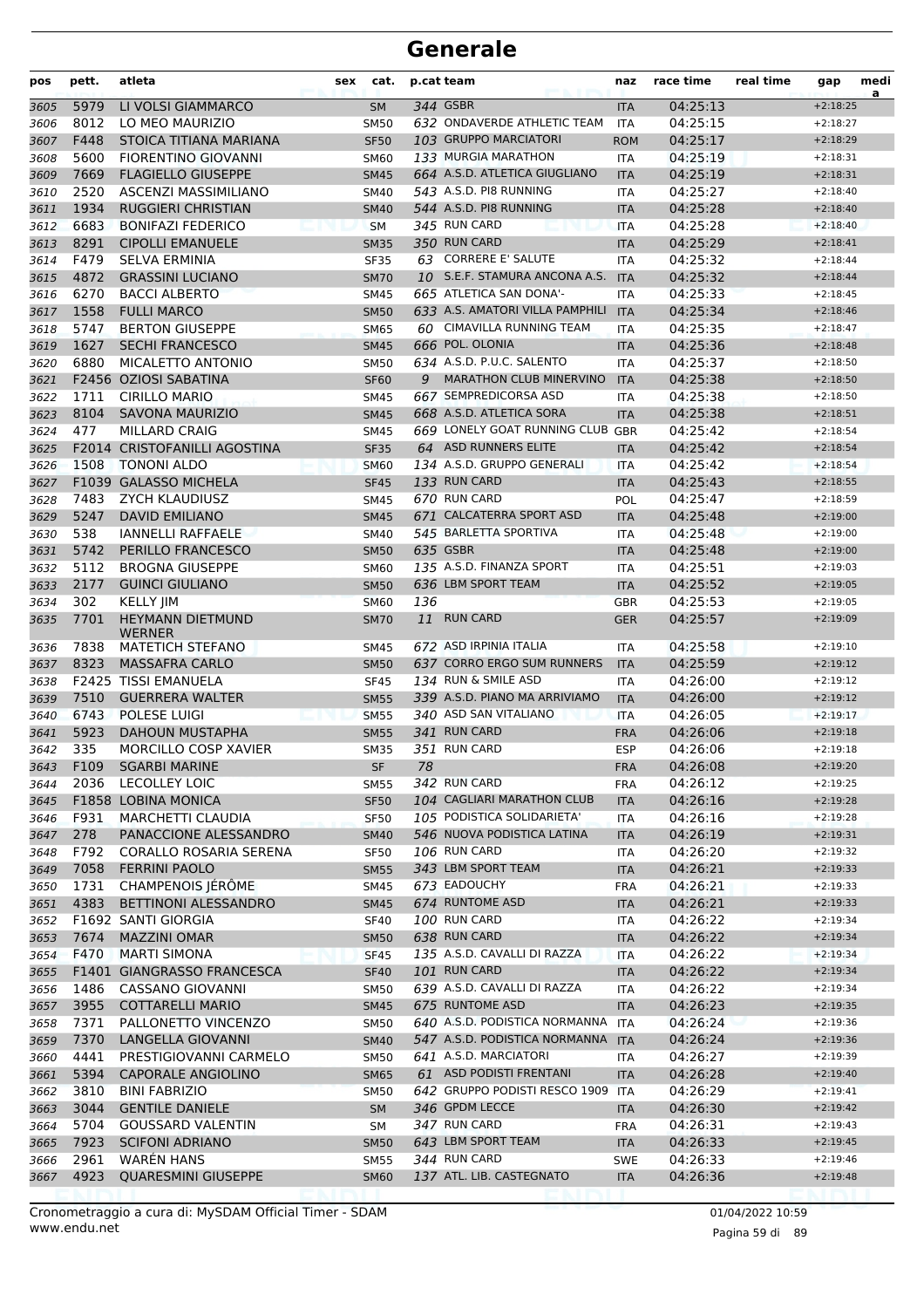| pos          | pett. | atleta                                  | cat.<br>sex       | p.cat team                   | naz        | race time            | real time | gap        | medi<br>a |
|--------------|-------|-----------------------------------------|-------------------|------------------------------|------------|----------------------|-----------|------------|-----------|
| 3668         |       | <b>F2382 GATTERER ROSMARIE</b>          | <b>SF60</b>       | 10 S.G EISACKTAL RAIFFEISEN  | <b>ITA</b> | 04:26:36             |           | $+2:19:49$ |           |
| 3669         | 5184  | ORFEO DOMENICO                          | <b>SM</b>         | 348 ASD I LUPI D'ABRUZZO     | <b>ITA</b> | 04:26:39             |           | $+2:19:51$ |           |
| 3670         | 6995  | <b>GIROTTO MASSIMO</b>                  | <b>SM50</b>       | 644 ASD GIANNONERUNNING      | <b>ITA</b> | 04:26:40             |           | $+2:19:52$ |           |
| 3671         | 5647  | <b>ORFEO NICOLA</b>                     | <b>SM60</b>       | 138 ASD I LUPI D'ABRUZZO     | <b>ITA</b> | 04:26:40             |           | $+2:19:52$ |           |
| 3672         | 1400  | <b>LEONINI FABRIZIO</b>                 | <b>SM50</b>       | 645 RUN CARD                 | <b>ITA</b> | 04:26:40             |           | $+2:19:52$ |           |
| 3673         | 4070  | <b>BALBONI PAOLO</b>                    | <b>SM60</b>       | 139 LOLLIAUTO ASD            | ITA        | 04:26:42             |           | $+2:19:54$ |           |
| 3674         |       | F2468 CAPPELLETTI SARA                  | <b>SF45</b>       | 136 ATL. TUSCULUM            | <b>ITA</b> | 04:26:42             |           | $+2:19:54$ |           |
| 3675         |       | F2375 UVA DEBORA                        | <b>SF40</b>       | 102 RUN CARD                 | <b>ITA</b> | 04:26:44             |           | $+2:19:56$ |           |
| 3676         | 615   | <b>SCHULER WALTER</b>                   | <b>SM60</b>       | 140 RUN CARD                 | <b>GER</b> | 04:26:48             |           | $+2:20:00$ |           |
| 3677         | F775  | <b>GIUNCHI FRANCESCA</b>                | <b>SF40</b>       | 103 EDERA ATL. FORLI         | <b>ITA</b> | 04:26:48             |           | $+2:20:01$ |           |
| 3678         | F810  | <b>BARASI TANIA</b>                     | <b>SF40</b>       | 104 EDERA ATL. FORLI         | <b>ITA</b> | 04:26:48             |           | $+2:20:01$ |           |
| 3679         | 6682  | <b>BOTTIROLI IVANO</b>                  | SΜ                | 349 RUN CARD                 | <b>ITA</b> | 04:26:55             |           | $+2:20:07$ |           |
| 3680         | 3400  | <b>BANCHINI MIRKO</b>                   | <b>SM45</b>       | 676 A.S.D. ATL. MARCIATORI   | <b>ITA</b> | 04:26:59             |           | $+2:20:11$ |           |
| 3681         | 650   | <b>IULIANETTI CARMINE</b>               | <b>SM35</b>       | 352 A.S.D. TOCCO RUNNER      | <b>ITA</b> | 04:27:02             |           | $+2:20:14$ |           |
| 3682         | 5717  | ARMILLOTTA ERMENEGILDO                  | <b>SM55</b>       | 345 A.S.D. MEDITERRANEA      | <b>ITA</b> | 04:27:02             |           | $+2:20:14$ |           |
| 3683         | 1727  | SALIMBENI CRISTIAN                      | <b>SM50</b>       | 646 CORRI FORREST            | ITA        | 04:27:03             |           | $+2:20:15$ |           |
| 3684         |       | F1438 SAROBE TXOPEITIA NAROA            | <b>SF40</b>       | 105 RUN CARD                 | <b>ESP</b> | 04:27:08             |           | $+2:20:20$ |           |
| 3685         | 4744  | DE BIASIO NICOLA                        | <b>SM55</b>       | 346 "LA CHIANINA"            | <b>ITA</b> | 04:27:09             |           | $+2:20:21$ |           |
| 3686         | 4582  | <b>BALÁZS BENKE</b>                     | <b>SM</b>         | 350 RUN CARD                 | <b>HUN</b> | 04:27:11             |           | $+2:20:23$ |           |
| 3687         | 608   | <b>MARI ZEFFIRO</b>                     | <b>SM65</b>       | 62 RUN CARD                  | <b>ITA</b> | 04:27:12             |           | $+2:20:24$ |           |
| 3688         | F278  | PATERNO' GIULIA                         | SF                | 79 ASD COLOGNA SPIAGGIA      | <b>ITA</b> | 04:27:13             |           | $+2:20:25$ |           |
| 3689         | 869   | <b>GIUNTA GIUSEPPE</b>                  | <b>SM40</b>       | 548 A.S.D. PIETRO GUARINO    | <b>ITA</b> | 04:27:13             |           | $+2:20:25$ |           |
| 3690         | 921   | SAMBROTTA ANTONIO                       | <b>SM60</b>       | 141 ASD PODISTICA SAN SALVO  | <b>ITA</b> | 04:27:13             |           | $+2:20:25$ |           |
| 3691         | 1737  | <b>VERQUIN YVES-MARIE</b>               | <b>SM45</b>       | 677 EADOUCHY                 | <b>FRA</b> | 04:27:13             |           | $+2:20:25$ |           |
| 3692         | 7028  | <b>DECORATO ANASTASIO</b>               | <b>SM45</b>       | 678 ATLETICA PRO CANOSA      | <b>ITA</b> | 04:27:14             |           | $+2:20:26$ |           |
| 3693         | 7652  | TAVAZZA ANDREA                          | <b>SM50</b>       | 647 RUN CARD                 | <b>ITA</b> | 04:27:23             |           | $+2:20:35$ |           |
| 3694         | 8370  | <b>BELLUCCI STEFANO</b>                 | <b>SM55</b>       | 347 RUN CARD                 | <b>ITA</b> | 04:27:24             |           | $+2:20:36$ |           |
| 3695         | 6267  | <b>FUSCO NICOLA</b>                     | <b>SM55</b>       | 348 I SARMATI                | <b>ITA</b> | 04:27:24             |           | $+2:20:36$ |           |
| 3696         | 6268  | <b>FUSCO SERGIO</b>                     | <b>SM45</b>       | 679 ASD MANFREDONIA CORRE    | <b>ITA</b> | 04:27:24             |           | $+2:20:36$ |           |
| 3697         | 6089  | <b>LARDO MARIO</b>                      | <b>SM55</b>       | 349 RUN CARD                 | <b>ITA</b> | 04:27:25             |           | $+2:20:37$ |           |
| 3698         | 991   | <b>PONTESILLI FABIO</b>                 | <b>SM55</b>       | 350 RUN CARD                 | <b>ITA</b> | 04:27:25             |           | $+2:20:37$ |           |
| 3699         | 8198  | LEO CARMINE CESARIO                     | <b>SM55</b>       | 351 NUOVA ATLETICA COPERTINO | ITA        | 04:27:25             |           | $+2:20:37$ |           |
| 3700         | 4990  | <b>BALESTRINI ROBERTO</b>               | <b>SM50</b>       | 648 ASSISI RUNNERS ASD       | <b>ITA</b> | 04:27:27             |           | $+2:20:39$ |           |
| 3701         | 7900  | <b>RIPA MARCO</b>                       | <b>SM50</b>       | 649 RUN CARD                 | <b>ITA</b> | 04:27:31             |           | $+2:20:43$ |           |
| 3702         | 3871  | LIBOA ALESSANDRO                        | <b>SM50</b>       | 650 ASD ATLETICO             | <b>ITA</b> | 04:27:32             |           | $+2:20:44$ |           |
| 3703         | 7062  | <b>OCONNOR SEAN</b>                     | <b>SM50</b>       | 651 RUN CARD                 | <b>GBR</b> | 04:27:33             |           | $+2:20:45$ |           |
| 3704         | 7903  | <b>MORABITO VINCENZO</b>                | <b>SM35</b>       | 353 COSENZA K42              | <b>ITA</b> | 04:27:38             |           | $+2:20:51$ |           |
|              |       | LORENZO                                 |                   |                              |            |                      |           |            |           |
| 3705         | 3836  | <b>GRECO GIUSEPPE MARIA</b>             | <b>SM50</b>       | 652 GSBR                     | ITA        | 04:27:45             |           | $+2:20:57$ |           |
| 3706         |       | 4713 GOSSIAUX ALEXANDRE                 | <b>SM</b>         | 351 RUN CARD                 | FRA        | 04:27:47             |           | $+2:20:59$ |           |
| 3707         | F550  | HUNT DANIELLA                           | SF50              | 107 RUN CARD                 | ITA        | 04:27:48             |           | $+2:21:00$ |           |
| 3708         |       | F1739 D'ARCANGELO SANDRA                | <b>SF50</b>       | 108 M. C. MANOPPELLO SOGEDA  | <b>ITA</b> | 04:27:54             |           | $+2:21:06$ |           |
| 3709         | 3193  | SICILIANO STEFANO                       | <b>SM45</b>       | 680 LBM SPORT TEAM           | ITA        | 04:27:55             |           | $+2:21:07$ |           |
| 3710         | 8002  | <b>SERGIO GIANLUCA</b>                  | <b>SM45</b>       | 681 ACSD FELIX RUNNING       | <b>ITA</b> | 04:27:55             |           | $+2:21:07$ |           |
| 3711         | 1551  | <b>CUSIMANO RENATO</b>                  | SM45              | 682 LBM SPORT TEAM           | ITA        | 04:27:56             |           | $+2:21:08$ |           |
| 3712         | 5326  | DI TOMASO GAETANO                       | <b>SM50</b>       | 653 RUN CARD                 | <b>FRA</b> | 04:27:59             |           | $+2:21:11$ |           |
| 3713         | 3271  | ADDATI MASSIMILIANO                     | <b>SM60</b>       | 142 SPORT TEAM TRIGORIA ASD  | ITA        | 04:28:00             |           | $+2:21:13$ |           |
| 3714         |       | F1574 COLOMBINI ISABELLA                | <b>SF35</b>       | 65 RUN CARD                  | <b>ITA</b> | 04:28:10             |           | $+2:21:22$ |           |
| 3715         |       | <b>F1573 PESCATORI LAURA</b>            | <b>SF45</b>       | 137 RUN CARD                 | ITA        | 04:28:10             |           | $+2:21:22$ |           |
| 3716         |       | F2310 DE CAROLIS MARIA                  | <b>SF40</b>       | 106 URBAN RUNNERS            | <b>ITA</b> | 04:28:11             |           | $+2:21:23$ |           |
| 3717         | 6318  | <b>CRISTINA</b><br><b>GATTI MASSIMO</b> | <b>SM55</b>       | 352 AZALAI A.S.D.            | <b>ITA</b> | 04:28:12             |           | $+2:21:25$ |           |
| 3718         | 7548  | SILVESTRI FEDERICO                      | <b>SM50</b>       | 654 DK RUNNERS MILANO        | <b>ITA</b> | 04:28:13             |           | $+2:21:25$ |           |
| 3719         | 8084  | <b>TINTI SIMONE</b>                     | SM45              | 683 RUN CARD                 | ITA        | 04:28:13             |           | $+2:21:26$ |           |
| 3720         | 1211  | PELLICANI GIUSEPPE                      | <b>SM45</b>       | 684 LA PIETRA                | <b>ITA</b> | 04:28:14             |           | $+2:21:26$ |           |
|              | 3701  | <b>FABRIS CARLO</b>                     | SM40              | 549 RUN CARD                 | ITA        | 04:28:15             |           | $+2:21:27$ |           |
| 3721<br>3722 | 6345  | <b>GAUTHIER PHILIPPE</b>                | <b>SM65</b>       | 63 RUN CARD                  | <b>FRA</b> | 04:28:18             |           | $+2:21:31$ |           |
| 3723         |       | F2065 BRYS ASTRID                       |                   | 80 RUN CARD                  | <b>BEL</b> | 04:28:23             |           | $+2:21:35$ |           |
| 3724         | 5629  | <b>INGARELLI LORENZO</b>                | SF                | 352 ATL. MONTE MARIO         | <b>ITA</b> | 04:28:26             |           | $+2:21:38$ |           |
|              | F749  | LUNARDI ALICE                           | <b>SM</b>         | 81 POL. JOY CLUB FUEL TO RUN | ITA        | 04:28:28             |           | $+2:21:40$ |           |
| 3725<br>3726 | 3761  | PIEDIPALUMBO PAOLO                      | SF<br><b>SM65</b> | 64 TORRE ANNUNZIATA -        | <b>ITA</b> | 04:28:29             |           | $+2:21:41$ |           |
|              | 124   | ROMANO ANDREA                           |                   | 550 GSBR                     |            |                      |           | $+2:21:44$ |           |
| 3727         | 1709  | <b>CASAVECCHIA ANDREA</b>               | SM40              | 655 G.S. CAT SPORT ROMA      | ITA        | 04:28:32             |           | $+2:21:44$ |           |
| 3728         | 4169  | <b>FAVA LUCIANO</b>                     | <b>SM50</b>       | 353 POLISPORTIVA TORRILE     | <b>ITA</b> | 04:28:32<br>04:28:34 |           | $+2:21:46$ |           |
| 3729         | 6943  | <b>CANCELLI SALVATORE</b>               | <b>SM55</b>       | 656 PODISTICA MAGLIESE       | ITA        |                      |           |            |           |
| 3730         |       |                                         | <b>SM50</b>       |                              | <b>ITA</b> | 04:28:36             |           | $+2:21:48$ |           |

www.endu.net Cronometraggio a cura di: MySDAM Official Timer - SDAM 01/04/2022 10:59

Pagina 60 di 89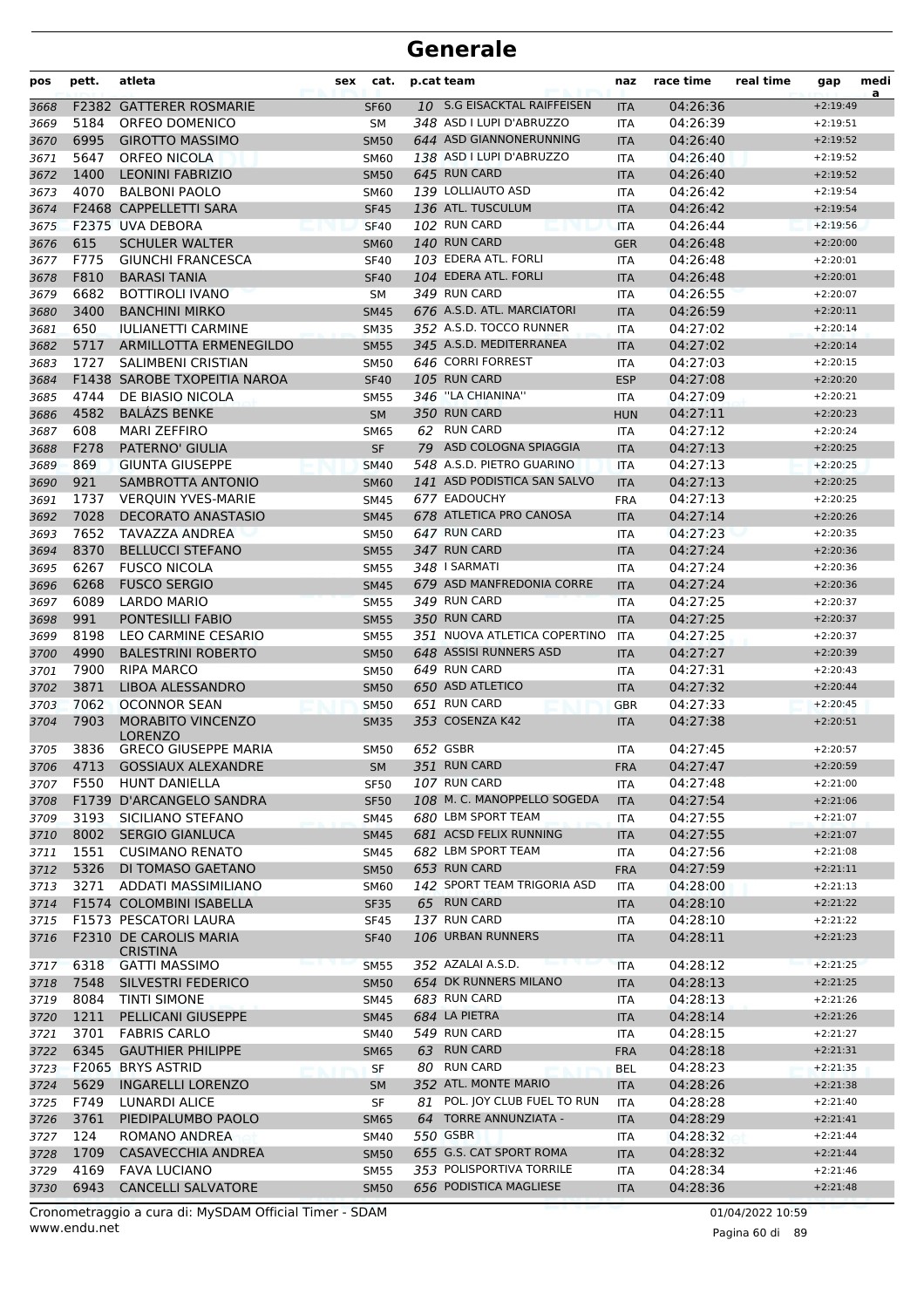| pos          | pett.        | atleta                                           | cat.<br>sex                |     | p.cat team                                     | naz                      | race time            | real time | gap                      | medi<br>a |
|--------------|--------------|--------------------------------------------------|----------------------------|-----|------------------------------------------------|--------------------------|----------------------|-----------|--------------------------|-----------|
| 3731         | 1735         | <b>TERRINONI CRISTIANO</b>                       | <b>SM45</b>                |     | 685 RUN CARD                                   | <b>ITA</b>               | 04:28:36             |           | $+2:21:48$               |           |
| 3732         | 4856         | DANZA MICHELE                                    | <b>SM45</b>                |     | 686 GIOIA RUNNING A.S.D.                       | <b>ITA</b>               | 04:28:37             |           | $+2:21:49$               |           |
| 3733         | 8234         | <b>BAGGIO EROS</b>                               | <b>SM35</b>                |     | 354 RUN CARD                                   | <b>ITA</b>               | 04:28:37             |           | $+2:21:49$               |           |
| 3734         | 1738         | <b>MAGGI GIANNI</b>                              | <b>SM55</b>                |     | 354 RUN CARD                                   | <b>ITA</b>               | 04:28:38             |           | $+2:21:50$               |           |
| 3735         | 879          | <b>ALESSI GIACOMO</b>                            | <b>SM35</b>                |     | 355 RUN CARD                                   | <b>ITA</b>               | 04:28:40             |           | $+2:21:53$               |           |
| 3736         | 7358         | GIANNUZZI GIANLUCA                               | SM45                       |     | 687 AVIS IN CORSA CONVERSANO                   | <b>ITA</b>               | 04:28:41             |           | $+2:21:53$               |           |
| 3737         |              | F1198 PUGH HANNAH                                | <b>SF</b>                  |     | 82 RUN CARD                                    | <b>USA</b>               | 04:28:42             |           | $+2:21:54$               |           |
| 3738         | 6554         | PISCOPO MARCO                                    | <b>SM50</b>                |     | 657 CAIVANO RUNNERS                            | <b>ITA</b>               | 04:28:43             |           | $+2:21:55$               |           |
| 3739         | F444         | <b>MAGI SABRINA</b>                              | <b>SF50</b>                |     | 109 ASD POL. SIDERMEC - VITALI<br>143 RUN CARD | <b>ITA</b>               | 04:28:44             |           | $+2:21:56$               |           |
| 3740         | 4886         | PONTICELLI UMBERTO                               | <b>SM60</b>                |     | 658 ITALIANA RUNNING A.S.D.                    | <b>ITA</b>               | 04:28:45             |           | $+2:21:57$               |           |
| 3741         | 1694<br>1519 | <b>FARAONE GIOVANNI</b>                          | <b>SM50</b>                |     | 356 ITALIANA RUNNING A.S.D.                    | <b>ITA</b>               | 04:28:46             |           | $+2:21:59$               |           |
| 3742         | 4725         | PREZIOSI SIMONE                                  | <b>SM35</b>                |     | 551 MARTINA FRANCA RUNNING A. ITA              | <b>ITA</b>               | 04:28:48             |           | $+2:22:00$<br>$+2:22:01$ |           |
| 3743         | 2753         | <b>CHIARELLI PIERANGELO</b><br>LAFORNARA MICHELE | <b>SM40</b>                |     | 355 MARTINA FRANCA RUNNING A. ITA              |                          | 04:28:49<br>04:28:49 |           | $+2:22:01$               |           |
| 3744<br>3745 | F785         | <b>KUNZE ANNE</b>                                | <b>SM55</b>                |     | 110 RUN CARD                                   |                          | 04:28:51             |           | $+2:22:03$               |           |
| 3746         | F232         | RENAUD CÉLINE                                    | <b>SF50</b><br><b>SF50</b> |     | 111 COURTFOREST                                | <b>GER</b><br><b>FRA</b> | 04:28:52             |           | $+2:22:05$               |           |
| 3747         | 7422         | <b>FARDIN GIAMPAOLO</b>                          | <b>SM45</b>                |     | 688 RUN CARD                                   | <b>ITA</b>               | 04:28:52             |           | $+2:22:05$               |           |
| 3748         | 8306         | <b>COLONNA GAETANO</b>                           | <b>SM55</b>                |     | 356 BARLETTA SPORTIVA                          | <b>ITA</b>               | 04:28:55             |           | $+2:22:07$               |           |
| 3749         | 3672         | <b>BIAGIONI GIAMPAOLO</b>                        | <b>SM55</b>                |     | 357 G.P. C.A.I. PISTOIA                        | <b>ITA</b>               | 04:28:56             |           | $+2:22:08$               |           |
| 3750         | 7615         | <b>IACOBONE GIUSEPPE</b>                         | <b>SM45</b>                |     | 689 LBM SPORT TEAM                             | ITA                      | 04:28:57             |           | $+2:22:09$               |           |
| 3751         | 6783         | <b>HETTEGGER JOHANN</b>                          | <b>SM55</b>                |     | 358 RUN CARD                                   | <b>AUT</b>               | 04:29:01             |           | $+2:22:13$               |           |
| 3752         | 1721         | CASTELLANO VINCENZO                              | <b>SM65</b>                |     | 65 LBM SPORT TEAM                              | <b>ITA</b>               | 04:29:02             |           | $+2:22:14$               |           |
| 3753         |              | F1705 TARDINI EMANUELA                           | <b>SF50</b>                |     | 112 ATLETICA CIVITANOVA                        | <b>ITA</b>               | 04:29:03             |           | $+2:22:15$               |           |
| 3754         | 455          | <b>FERRUCCI ANTONIO</b>                          | <b>SM65</b>                |     | 66 A.S.D. ESERCITO                             | <b>ITA</b>               | 04:29:04             |           | $+2:22:16$               |           |
| 3755         | F846         | <b>VEZZO SIMONA</b>                              | <b>SF45</b>                |     | 138 PODISTICA SOLIDARIETA'                     | <b>ITA</b>               | 04:29:06             |           | $+2:22:18$               |           |
| 3756         | 4876         | PIAZZA PIERPAOLO                                 | <b>SM35</b>                |     | 357 RUN CARD                                   | <b>ITA</b>               | 04:29:07             |           | $+2:22:19$               |           |
| 3757         | 7868         | <b>GUALANDI MASSIMILIANO</b>                     | <b>SM55</b>                |     | 359 RUN CARD                                   | <b>ITA</b>               | 04:29:07             |           | $+2:22:19$               |           |
| 3758         | 1164         | PAOLETTI CARLO                                   | <b>SM60</b>                |     | 144 GSBR                                       | <b>ITA</b>               | 04:29:09             |           | $+2:22:21$               |           |
| 3759         | 7744         | <b>RIADH BAKLOUTI</b>                            | <b>SM50</b>                |     | 659 RUN CARD                                   | <b>TUN</b>               | 04:29:10             |           | $+2:22:22$               |           |
| 3760         | 2751         | <b>MENGOLI FRANCESCO</b>                         | <b>SM50</b>                |     | 660 RICCARDI ACADEMY ASD                       | <b>ITA</b>               | 04:29:10             |           | $+2:22:22$               |           |
| 3761         | 4000         | PICCOLO LUCA                                     | <b>SM50</b>                |     | 661 RUN CARD                                   | <b>ITA</b>               | 04:29:13             |           | $+2:22:26$               |           |
| 3762         |              | F1133 MENGOZZI LAURA                             | <b>SF50</b>                |     | 113 RUN CARD                                   | <b>ITA</b>               | 04:29:15             |           | $+2:22:27$               |           |
| 3763         | 7144         | <b>FRANCIA PIETRO</b>                            | <b>SM45</b>                |     | 690 ASD ROMATLETICA                            | <b>ITA</b>               | 04:29:17             |           | $+2:22:29$               |           |
| 3764         | 4517         | <b>BOUTEILLE BENJAMIN</b>                        | SМ                         | 353 |                                                | <b>FRA</b>               | 04:29:17             |           | $+2:22:30$               |           |
| 3765         | 5228         | APPUGLIESE ANTONINO                              | <b>SM50</b>                |     | 662 ASD GRUPPO PODISTICO IL                    | <b>ITA</b>               | 04:29:19             |           | $+2:22:31$               |           |
| 3766         | 4600         | PEROTTI DOMENICO                                 | <b>SM40</b>                |     | 552 RUN CARD                                   | <b>ITA</b>               | 04:29:19             |           | $+2:22:32$               |           |
| 3767         | 7919         | <b>GRADILONE FRANCESCO</b>                       | <b>SM45</b>                |     | 691 ASD CORRICASTROVILLARI                     | <b>ITA</b>               | 04:29:21             |           | $+2:22:33$               |           |
| 3768         | 6044         | <b>CAPPELLI VALERIO</b>                          | <b>SM35</b>                |     | 358 RUN CARD                                   | <b>ITA</b>               | 04:29:22             |           | $+2:22:34$               |           |
| 3769         |              | F1417 SABBADINI ELISA                            | <b>SF35</b>                |     | 66 G.P. AVIS POL. MALAVICINA                   | <b>ITA</b>               | 04:29:23             |           | $+2:22:35$               |           |
| 3770         |              | F1470 KOTZE ELNASTIEN                            | <b>SF60</b>                | 11  |                                                | <b>RSA</b>               | 04:29:23             |           | $+2:22:35$               |           |
| 3771         |              | F1387 ASCHIERI DANIELA                           | <b>SF50</b>                |     | 114 9,92 RUNNING ASD                           | <b>ITA</b>               | 04:29:26             |           | $+2:22:38$               |           |
| 3772         | 5879         | <b>KORN RONALD</b>                               | <b>SM55</b>                |     | 360 RUN CARD                                   | GER                      | 04:29:29             |           | $+2:22:41$               |           |
| 3773         | 2828         | <b>CONRAD MICHAEL</b>                            | <b>SM55</b>                | 361 |                                                | <b>GER</b>               | 04:29:30             |           | $+2:22:42$               |           |
| 3774         | 7105         | <b>ZUIN DAVIDE</b>                               | <b>SM35</b>                |     | 359 RUN CARD                                   | <b>ITA</b>               | 04:29:30             |           | $+2:22:42$               |           |
| 3775         | 1698         | <b>TREGLIA PAOLO</b>                             | <b>SM45</b>                |     | 692 A.S.D. GO RUNNING                          | <b>ITA</b>               | 04:29:30             |           | $+2:22:43$               |           |
| 3776         | 3090         | RICCIARDI MARIO MATTEO                           | <b>SM55</b>                |     | 362 RUN CARD                                   | ITA                      | 04:29:31             |           | $+2:22:43$               |           |
| 3777         |              | F2116 GRASSI MARIA CONCETTA                      | <b>SF45</b>                |     | 139 PODISTICA MAGLIESE                         | <b>ITA</b>               | 04:29:35             |           | $+2:22:47$               |           |
| 3778         |              | F2386 PANDEL ANETA                               | <b>SF45</b>                |     | 140 RUN CARD                                   | <b>POL</b>               | 04:29:36             |           | $+2:22:49$               |           |
| 3779         | 6945         | <b>BELLIMBENI GIUSEPPE</b>                       | <b>SM55</b>                |     | 363 PODISTICA MAGLIESE                         | <b>ITA</b>               | 04:29:37             |           | $+2:22:49$               |           |
| 3780         | 285          | <b>DANNA GIORGIO</b>                             | <b>SM55</b>                |     | 364 PODISTICA SOLIDARIETA'                     | <b>ITA</b>               | 04:29:37             |           | $+2:22:49$               |           |
| 3781         | 2170         | <b>BELLUOMINI LUIGI</b>                          | <b>SM60</b>                |     | <b>145 RUN CARD</b>                            | <b>ITA</b>               | 04:29:37             |           | $+2:22:49$               |           |
| 3782         | 7963<br>7043 | LA NOTTE MAURO<br><b>BERNARDINI CLAUDIO</b>      | <b>SM50</b>                |     | 663 CIRCOLO AZIENDALE<br><b>146 RUN CARD</b>   | ITA                      | 04:29:37<br>04:29:37 |           | $+2:22:49$               |           |
| 3783         |              | <b>IDALGO</b>                                    | <b>SM60</b>                |     |                                                | <b>ITA</b>               |                      |           | $+2:22:50$               |           |
| 3784         | 2839         | LAVOCAT CHRISTOPHE                               | <b>SM50</b>                |     | 664 RUN CARD                                   | <b>FRA</b>               | 04:29:38             |           | $+2:22:50$               |           |
| 3785         | 7677         | <b>DAMEN VINCENT</b>                             | <b>SM45</b>                |     | 693 RUN CARD                                   | <b>NED</b>               | 04:29:39             |           | $+2:22:51$               |           |
| 3786         | 324          | ZANINELLO ROBERTO                                | SM40                       |     | 553 A.S.D. ESCAPE TEAM                         | ITA                      | 04:29:39             |           | $+2:22:51$               |           |
| 3787         | 7642         | <b>BURTONE ROBERTO</b>                           | <b>SM65</b>                |     | 67 ASD G.S. VV.F. F.SORGINI                    | <b>ITA</b>               | 04:29:39             |           | $+2:22:51$               |           |
| 3788         | 7713         | <b>SIMONS CRIS</b>                               | <b>SM55</b>                |     | 365 RUN CARD<br>107 RUN CARD                   | <b>NED</b>               | 04:29:39             |           | $+2:22:51$               |           |
| 3789         | 2071         | F2284 PIPPO FAUSTA<br><b>TETI GIOVANNI</b>       | <b>SF40</b>                |     | 366 ASD ATLETICA LA SBARRA                     | <b>ITA</b>               | 04:29:39<br>04:29:39 |           | $+2:22:51$<br>$+2:22:51$ |           |
| 3790<br>3791 | 8747         | <b>GRAVULY VILMOS SZILARD</b>                    | <b>SM55</b><br>SM          |     | 354 RUN CARD                                   | ITA<br><b>ROM</b>        | 04:29:39             |           | $+2:22:51$               |           |
| 3792         | 7848         | AMICI ALESSANDRO                                 | <b>SM40</b>                |     | 554 ATLETICA PEGASO                            | ITA                      | 04:29:40             |           | $+2:22:52$               |           |
| 3793         | 6323         | <b>CARUCCI PIETRO</b>                            | <b>SM55</b>                |     | 367 ATLETICA PRO CANOSA                        | <b>ITA</b>               | 04:29:43             |           | $+2:22:56$               |           |
|              |              |                                                  |                            |     |                                                |                          |                      |           |                          |           |

www.endu.net Cronometraggio a cura di: MySDAM Official Timer - SDAM 01/04/2022 10:59 01/04/2022 10:59

Pagina 61 di 89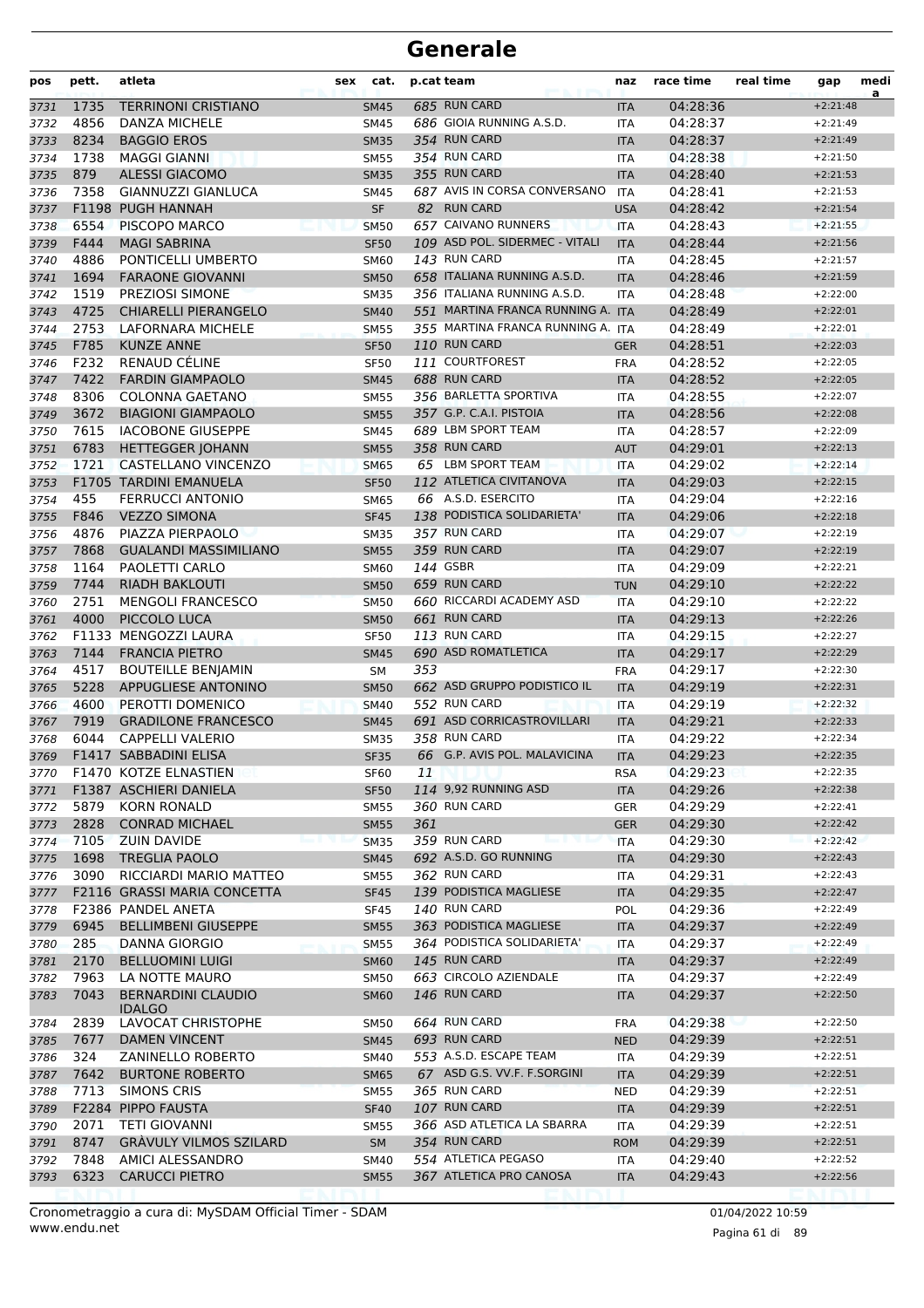| pos  | pett. | atleta                                    | cat.<br>sex |              | p.cat team                        | naz        | race time | real time | gap        | medi<br>a |
|------|-------|-------------------------------------------|-------------|--------------|-----------------------------------|------------|-----------|-----------|------------|-----------|
| 3794 | 2010  | <b>MAISS EDGAR</b>                        | <b>SM65</b> |              | 68 RUN CARD                       | <b>GER</b> | 04:29:44  |           | $+2:22:56$ |           |
| 3795 |       | F1953 PINNELLI CARMELA SILVIA             | <b>SF45</b> |              | 141 ATLETICA PRO CANOSA           | <b>ITA</b> | 04:29:44  |           | $+2:22:57$ |           |
| 3796 | 1509  | <b>GARGINI ANDREA</b>                     | <b>SM45</b> |              | 694 RUN CARD                      | <b>ITA</b> | 04:29:45  |           | $+2:22:57$ |           |
| 3797 |       | F1954 TERRONE ROSA                        | <b>SF45</b> |              | 142 ATLETICA PRO CANOSA           | ITA        | 04:29:45  |           | $+2:22:57$ |           |
| 3798 | 6660  | <b>TOZZI LUIGI</b>                        | <b>SM70</b> |              | 12 A.S.D. PODISTI ALTO SANNIO     | <b>ITA</b> | 04:29:46  |           | $+2:22:59$ |           |
| 3799 | 8010  | <b>ROSSI FILIPPO</b>                      | <b>SM40</b> |              | 555 IL CORRIDORE RUNNING CLUB ITA |            | 04:29:47  |           | $+2:22:59$ |           |
| 3800 | F752  | <b>VALMORI ARIANNA</b>                    | SF          |              | 83 RUN CARD                       | <b>ITA</b> | 04:29:47  |           | $+2:22:59$ |           |
| 3801 | 7748  | <b>GENTILE GIANCARLO</b>                  | <b>SM55</b> |              | 368 RUN CARD                      | <b>ITA</b> | 04:29:47  |           | $+2:23:00$ |           |
| 3802 |       | F1592 FOCARELLI STEFANIA                  | <b>SF50</b> |              | 115 S.CLUB LIB. SESTO             | <b>ITA</b> | 04:29:52  |           | $+2:23:04$ |           |
| 3803 | 6373  | <b>LARDEAU AYMERIC</b>                    | <b>SM45</b> |              | 695 RUN CARD                      | <b>FRA</b> | 04:29:56  |           | $+2:23:08$ |           |
| 3804 | 3746  | <b>TUNNO ANDREA</b>                       | <b>SM45</b> |              | 696 BASE RUNNING                  | <b>ITA</b> | 04:29:57  |           | $+2:23:09$ |           |
| 3805 | 7633  | <b>BLAESSE DETLEF</b>                     | <b>SM55</b> |              | 369 RUN CARD                      | <b>GER</b> | 04:29:57  |           | $+2:23:09$ |           |
| 3806 | 1066  | <b>STERPINETTI MARCO</b>                  | <b>SM40</b> |              | 556 RUN CARD                      | <b>ITA</b> | 04:29:58  |           | $+2:23:10$ |           |
| 3807 | 8700  | DANZA LUCIO                               | <b>SM55</b> |              | 370 A.S.D. EQUILIBRA RUNNING      | ITA        | 04:30:01  |           | $+2:23:13$ |           |
| 3808 | 7966  | <b>LUNEDEI MARCO</b>                      | <b>SM60</b> |              | 147 RIMINI MARATHON               | <b>ITA</b> | 04:30:06  |           | $+2:23:18$ |           |
| 3809 |       | F1199 ARCELLA LAURA                       | <b>SF45</b> |              | 143 LBM SPORT TEAM                | <b>ITA</b> | 04:30:06  |           | $+2:23:18$ |           |
| 3810 | 8227  | <b>ARRIGONI SILVIO</b>                    | <b>SM55</b> |              | 371 PODISTICA POMEZIA A.S.D.      | <b>ITA</b> | 04:30:07  |           | $+2:23:19$ |           |
| 3811 | 8583  | <b>JERI MICHELE</b>                       | <b>SM55</b> |              | 372 RUN CARD                      | <b>ITA</b> | 04:30:07  |           | $+2:23:19$ |           |
| 3812 | 4609  | <b>TORDI STEFANO</b>                      | <b>SM50</b> |              | 665 DUE PONTI SRL                 | <b>ITA</b> | 04:30:09  |           | $+2:23:21$ |           |
| 3813 | 5992  | DI FIDIO NICOLA                           | <b>SM45</b> |              | 697 ACQUAMARINA PALESE            | <b>ITA</b> | 04:30:10  |           | $+2:23:22$ |           |
| 3814 | 7827  | ROMONDIA FRANCESCO                        | <b>SM45</b> |              | 698 PODISTICA VICO DEL            | <b>ITA</b> | 04:30:12  |           | $+2:23:24$ |           |
| 3815 | 4013  | <b>BIBINI MARCO</b>                       | <b>SM55</b> |              | 373 MARA' AVIS MARATHON           | <b>ITA</b> | 04:30:12  |           | $+2:23:25$ |           |
| 3816 | 7828  | <b>CHIRIVI' GIUSEPPE</b>                  | <b>SM55</b> |              | 374 PODISTICA VICO DEL            | <b>ITA</b> | 04:30:13  |           | $+2:23:25$ |           |
| 3817 | 8144  | CAPEZZERA GIROLAMO                        | <b>SM45</b> |              | 699 G.S. ATHLOS MATERA            | <b>ITA</b> | 04:30:13  |           | $+2:23:25$ |           |
| 3818 | 5268  | <b>ROCCO ROBERTO</b>                      | <b>SM55</b> |              | 375 A.POD. AVIS MOB. LATTANZI     | <b>ITA</b> | 04:30:14  |           | $+2:23:26$ |           |
| 3819 |       | F1584 NEMES MIRELA VICTORIA               | SF35        |              | 67 A.POD. AVIS MOB. LATTANZI      | <b>ITA</b> | 04:30:14  |           | $+2:23:26$ |           |
| 3820 | 3667  | <b>MEARELLI MARCO</b>                     | <b>SM45</b> |              | 700 MARATHON CLUB CITTA' DI       | <b>ITA</b> | 04:30:14  |           | $+2:23:26$ |           |
| 3821 |       | F2208 FACCHINETTI MAURA                   | <b>SF40</b> |              | 108 RUN CARD                      | ITA        | 04:30:19  |           | $+2:23:31$ |           |
| 3822 | 6983  | <b>AGABITI MARCO</b>                      | <b>SM45</b> |              | <b>701 GSBR</b>                   | <b>ITA</b> | 04:30:19  |           | $+2:23:32$ |           |
| 3823 | 8580  | <b>MOSTI GIANPAOLO</b>                    | <b>SM35</b> |              | 360 AMICI PARCO CASTELLI          | <b>ITA</b> | 04:30:22  |           | $+2:23:35$ |           |
| 3824 | 7589  | <b>DELLEGRAZIE NICOLA</b>                 | <b>SM50</b> |              | 666 MONZA MARATHON TEAM - A.      | <b>ITA</b> | 04:30:25  |           | $+2:23:37$ |           |
| 3825 | 6584  | <b>BIANCOLILLO FRANCESCO</b>              | SM          |              | 355 STRARUNNERS BARI              | ITA        | 04:30:29  |           | $+2:23:41$ |           |
| 3826 | 7113  | LUCA' DOMENICO                            | <b>SM45</b> |              | 702 RUN CARD                      | <b>ITA</b> | 04:30:29  |           | $+2:23:41$ |           |
| 3827 |       | F2160 PANARELLO STEFANIA                  | <b>SF45</b> |              | 144 RUN CARD                      | ITA        | 04:30:30  |           | $+2:23:42$ |           |
| 3828 |       | F2302 BOGDAN CORNELIA                     | <b>SF45</b> |              | 145 A.S.D. PIANO MA ARRIVIAMO     | <b>ITA</b> | 04:30:30  |           | $+2:23:42$ |           |
| 3829 | 7896  | <b>COSTANZI FANTINI</b><br><b>EDOARDO</b> | <b>SM40</b> |              | 557 LBM SPORT TEAM                | ITA        | 04:30:34  |           | $+2:23:46$ |           |
| 3830 |       | <b>F2342 FERRI FRANCESCA</b>              | <b>SF45</b> |              | 146 LBM SPORT TEAM                | <b>ITA</b> | 04:30:36  |           | $+2:23:48$ |           |
| 3831 |       | 1759 RAGNI ALESSANDRO                     | <b>SM60</b> |              | 148 A.S.D. PODISTICA VEIO         | ITA        | 04:30:36  |           | $+2:23:48$ |           |
| 3832 |       | F1114 VALDIFIORI SUSI                     | <b>SF45</b> |              | 147 CORRI FORREST                 | <b>ITA</b> | 04:30:36  |           | $+2:23:48$ |           |
| 3833 |       | F1076 GORINI SONIA                        | <b>SF55</b> |              | 45 IMPOSSIBLE226 TRIATHLON        | ITA        | 04:30:36  |           | $+2:23:48$ |           |
| 3834 | 5645  | <b>ZACCHE' SIMONE</b>                     | <b>SM50</b> |              | 667 3C (COMP. CREMONESE           | ITA        | 04:30:38  |           | $+2:23:50$ |           |
| 3835 | 5621  | CIUFFREDA NICOLA                          | <b>SM60</b> |              | 149 ASS.GARGANO 2000 ONLUS        | <b>ITA</b> | 04:30:38  |           | $+2:23:51$ |           |
| 3836 | 8101  | <b>MASSIMETTI RICCARDO</b>                | <b>SM</b>   |              | 356 ASD ATLETICA LA SBARRA        | <b>ITA</b> | 04:30:39  |           | $+2:23:51$ |           |
| 3837 |       | F1768 BARDONIQI BESARTA                   | <b>SF40</b> |              | 109 3C (COMP. CREMONESE           | ITA        | 04:30:39  |           | $+2:23:51$ |           |
| 3838 | 7783  | <b>ESPOSITO ENRICO</b>                    | <b>SM35</b> |              | 361 RUN CARD                      | <b>ITA</b> | 04:30:41  |           | $+2:23:53$ |           |
| 3839 | 5523  | <b>LEONE ENRICO</b>                       | <b>SM55</b> |              | 376 ASD RUNNERS PESCARA           | ITA        | 04:30:41  |           | $+2:23:54$ |           |
| 3840 | 5166  | <b>GARGIULO GIOVANNI</b>                  | <b>SM55</b> |              | 377 A.S.D. NAPOLI NORD            | <b>ITA</b> | 04:30:44  |           | $+2:23:57$ |           |
| 3841 | 5321  | <b>MALUCCI LEONARDO</b>                   | <b>SM35</b> |              | 362 RUN CARD                      | ITA        | 04:30:46  |           | $+2:23:58$ |           |
| 3842 | F878  | <b>ELISABETH GERRITSEN</b>                | <b>SF70</b> | $\mathbf{1}$ | <b>LOOPGROEP AART STIGTER</b>     | <b>NED</b> | 04:30:48  |           | $+2:24:00$ |           |
| 3843 |       | F1707 MARTINELLI RAFFAELA                 | <b>SF40</b> |              | 110 ATLETICA CIVITANOVA           | ITA        | 04:30:49  |           | $+2:24:01$ |           |
| 3844 | 5130  | <b>VISCONTI COSIMO</b>                    | <b>SM50</b> |              | 668 ABACUS VILLA BALDASSARRI      | <b>ITA</b> | 04:30:51  |           | $+2:24:03$ |           |
| 3845 | 5388  | DI CAMPLI GIANFRANCO                      | <b>SM40</b> |              | 558 ASD PODISTI FRENTANI          | ITA        | 04:30:53  |           | $+2:24:05$ |           |
| 3846 | 8262  | <b>RITCHIE PETER</b>                      | <b>SM60</b> |              | 150 ROTH RED RUNNERS              | <b>GBR</b> | 04:30:54  |           | $+2:24:06$ |           |
| 3847 | 1208  | ODA MASAYUKI                              | SM45        |              | 703 RUN CARD                      | JPN        | 04:30:54  |           | $+2:24:06$ |           |
| 3848 | 8316  | <b>BONANNI MASSIMO</b>                    | <b>SM55</b> |              | 378 SPORT TEAM TRIGORIA ASD       | <b>ITA</b> | 04:30:54  |           | $+2:24:06$ |           |
| 3849 |       | F1179 MARCHESIN CRISTIANA                 | <b>SF50</b> |              | 116 VIGILI DEL FUOCO VENEZIA      | ITA        | 04:30:54  |           | $+2:24:07$ |           |
| 3850 | 4986  | <b>IOTTI BATTISTA SANTE</b>               | <b>SM55</b> |              | 379 ASD GP GARLASCHESE            | <b>ITA</b> | 04:30:56  |           | $+2:24:09$ |           |
| 3851 | 6451  | <b>BEN MANSOUR HATEM</b>                  | <b>SM50</b> |              | 669 RUNNING CLUB TUNIS            | <b>TUN</b> | 04:30:58  |           | $+2:24:10$ |           |
| 3852 | 6824  | <b>MARANO FILIPPO</b>                     | <b>SM55</b> |              | 380 RUN CARD                      | <b>ITA</b> | 04:31:01  |           | $+2:24:13$ |           |
| 3853 |       | F2078 PUGLISI JOSE'                       | <b>SF55</b> |              | 46 RUN CARD                       | ITA        | 04:31:01  |           | $+2:24:13$ |           |
| 3854 | 8363  | <b>ARRUZZOLI GIUSTINO</b>                 | <b>SM50</b> |              | 670 ASD POL. ALBATROS MESSINA     | <b>ITA</b> | 04:31:01  |           | $+2:24:13$ |           |
| 3855 | 925   | PERIN LORIS                               | <b>SM55</b> |              | 381 POL. JOY CLUB FUEL TO RUN     | <b>ITA</b> | 04:31:01  |           | $+2:24:13$ |           |
| 3856 | 8122  | DI MARTINO LUCA                           | <b>SM60</b> |              | 151 G.S. CAT SPORT ROMA           | <b>ITA</b> | 04:31:01  |           | $+2:24:13$ |           |

www.endu.net Cronometraggio a cura di: MySDAM Official Timer - SDAM 01/04/2022 10:59 01/04/2022 10:59

Pagina 62 di 89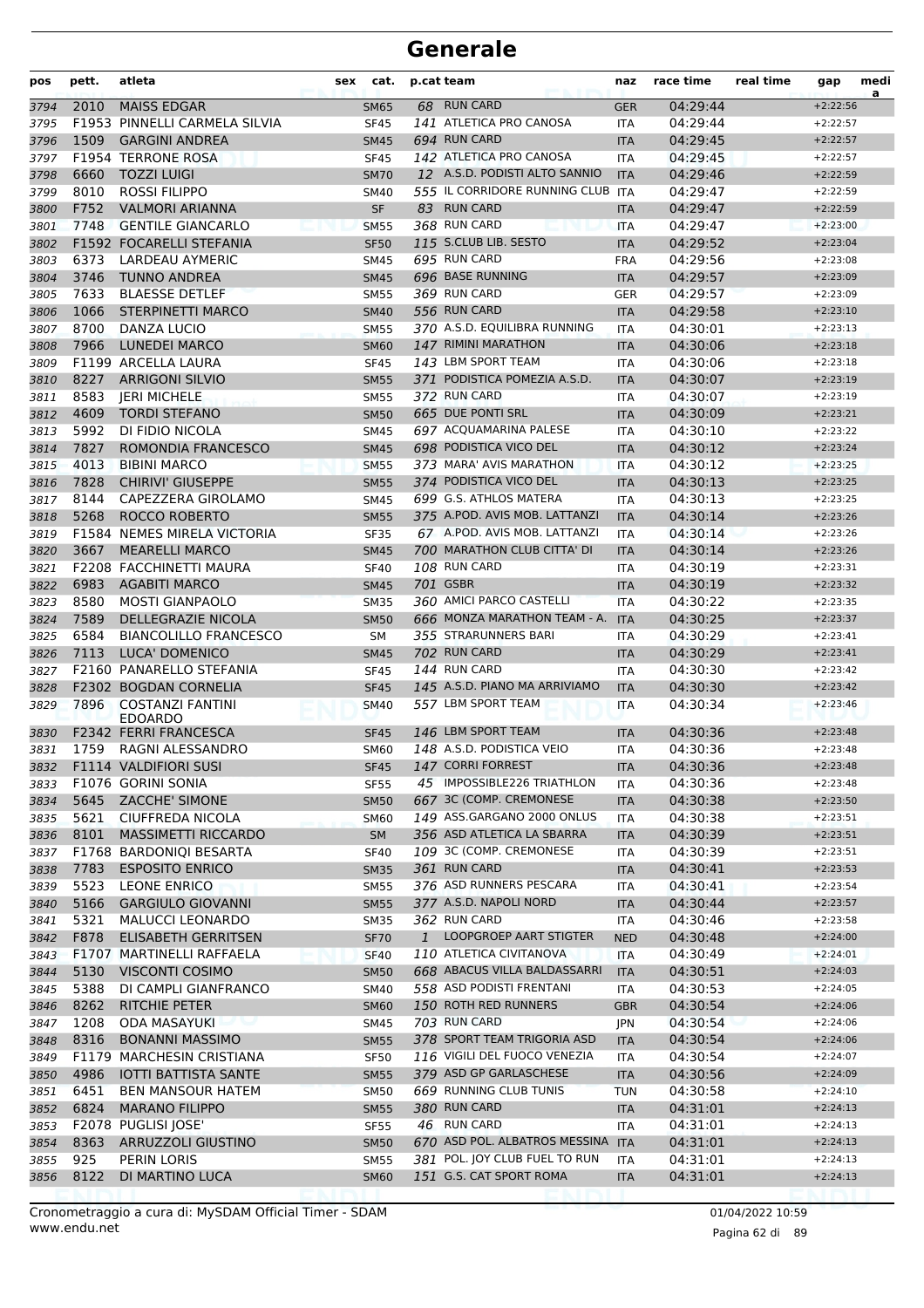| pos          | pett.        | atleta                                    | sex | cat.                       | p.cat team |                                                   | naz                      | race time            | real time | gap                      | medi<br>a |
|--------------|--------------|-------------------------------------------|-----|----------------------------|------------|---------------------------------------------------|--------------------------|----------------------|-----------|--------------------------|-----------|
| 3857         | 518          | <b>FRANCESCATO PAOLO</b>                  |     | <b>SM45</b>                |            | 704 RUN CARD                                      | <b>ITA</b>               | 04:31:02             |           | $+2:24:14$               |           |
| 3858         | F869         | TOGO MARIA LOREDANA                       |     | <b>SF45</b>                |            | 148 ATLETICA SETTIMESE                            | ITA                      | 04:31:02             |           | $+2:24:14$               |           |
| 3859         | 7231         | <b>MANNELLA DIEGO</b>                     |     | <b>SM55</b>                |            | 382 RUN CARD                                      | <b>ITA</b>               | 04:31:04             |           | $+2:24:16$               |           |
| 3860         |              | F1303 MELCHIOR PATRIZIA                   |     | <b>SF55</b>                |            | 47 A.S.D. RUN FOR FUN                             | <b>ITA</b>               | 04:31:04             |           | $+2:24:16$               |           |
| 3861         | 7270         | SANTOPADRE LUCA                           |     | <b>SM40</b>                |            | 559 A.S.D. RINCORRO                               | <b>ITA</b>               | 04:31:05             |           | $+2:24:18$               |           |
| 3862         | 7429         | <b>MAZZEO ANTONIO</b><br><b>FIORENZO</b>  |     | SM40                       |            | 560 A.S.D. PODISTICA SOLETUM                      | ITA                      | 04:31:07             |           | $+2:24:19$               |           |
| 3863         |              | <b>F2087 TONDI MARIA LUCIA</b>            |     | <b>SF40</b>                |            | 111 A.S.D. PODISTICA SOLETUM                      | <b>ITA</b>               | 04:31:07             |           | $+2:24:19$               |           |
| 3864         | F542         | <b>TUCCI LUISA</b>                        |     | <b>SF50</b>                |            | 117 LBM SPORT TEAM                                | <b>ITA</b>               | 04:31:08             |           | $+2:24:20$               |           |
| 3865         | 6844         | <b>CAGLIOTI SALVATORE</b>                 |     | <b>SM55</b>                |            | 383 ASD GIANNONERUNNING                           | <b>ITA</b>               | 04:31:09             |           | $+2:24:21$               |           |
| 3866         | 3498         | <b>MAZZARETTO FABRIZIO</b>                |     | <b>SM55</b>                |            | 384 G.S.ALPINI VICENZA                            | <b>ITA</b>               | 04:31:13             |           | $+2:24:25$               |           |
| 3867         | 5062         | <b>GRAMONE MARCO</b>                      |     | <b>SM40</b>                |            | 561 NOVARA CHE CORRE                              | <b>ITA</b>               | 04:31:15             |           | $+2:24:27$               |           |
| 3868         | 5565         | DELL'AVERSANA ALBERTO                     |     | <b>SM50</b>                |            | 671 VICENZA MARATHON                              | <b>ITA</b>               | 04:31:17             |           | $+2:24:29$               |           |
| 3869         | F889         | <b>CAIMI GABRIELLA</b>                    |     | <b>SF45</b>                |            | 149 SOCIETA ESCURSIONISTI                         | <b>ITA</b>               | 04:31:18             |           | $+2:24:30$               |           |
| 3870         | 1908<br>5517 | CATALANO VALERIO                          |     | <b>SM45</b>                |            | 705 RUN CARD<br>672 ATL. VERBANO                  | <b>ITA</b>               | 04:31:18             |           | $+2:24:30$               |           |
| 3871<br>3872 | 6048         | SQUITTIERI PAOLO<br>RIZZETTO ANDREA       |     | <b>SM50</b><br><b>SM55</b> |            | 385 RUN CARD                                      | <b>ITA</b><br><b>ITA</b> | 04:31:20<br>04:31:20 |           | $+2:24:32$<br>$+2:24:32$ |           |
| 3873         | 264          | <b>MAGNANI SIMONE</b>                     |     | <b>SM50</b>                |            | 673 PODISTICA SOLIDARIETA'                        | <b>ITA</b>               | 04:31:22             |           | $+2:24:34$               |           |
| 3874         | 7372         | <b>GALASSO RODOLFO</b>                    |     | <b>SM40</b>                |            | 562 RUN CARD                                      | <b>ITA</b>               | 04:31:22             |           | $+2:24:34$               |           |
| 3875         | 7954         | SMARRELLI STEFANO                         |     | <b>SM50</b>                |            | 674 A.S.D. TOCCO RUNNER                           | <b>ITA</b>               | 04:31:25             |           | $+2:24:37$               |           |
| 3876         | 6849         | PELLEGRINI CLAUDIO                        |     | <b>SM65</b>                |            | 69 RUN CARD                                       | <b>ITA</b>               | 04:31:27             |           | $+2:24:39$               |           |
| 3877         | 1922         | PIGOLI MATTEO                             |     | <b>SM35</b>                |            | 363 RUN CARD                                      | <b>ITA</b>               | 04:31:27             |           | $+2:24:39$               |           |
| 3878         | 3453         | <b>BOLZONI STEFANO</b>                    |     | <b>SM45</b>                |            | 706 PIACENZA NATURAL SPORTAL                      | <b>ITA</b>               | 04:31:29             |           | $+2:24:41$               |           |
| 3879         | 7749         | <b>CROCIANI LUCA</b>                      |     | <b>SM40</b>                |            | 563 A.S.D. RINCORRO                               | <b>ITA</b>               | 04:31:29             |           | $+2:24:41$               |           |
| 3880         | 1000         | <b>GROTTO ANTONIO</b>                     |     | <b>SM70</b>                |            | 13 VICENZA MARATHON                               | <b>ITA</b>               | 04:31:31             |           | $+2:24:43$               |           |
| 3881         | 7403         | <b>BANCAROTTA MARCELLO</b>                |     | <b>SM50</b>                |            | 675 G.S. ORECCHIELLA                              | <b>ITA</b>               | 04:31:32             |           | $+2:24:44$               |           |
| 3882         | F205         | <b>LAWS LISA</b>                          |     | <b>SF50</b>                |            | 118 RUN CARD                                      | <b>GBR</b>               | 04:31:35             |           | $+2:24:47$               |           |
| 3883         | 5147         | SPERANZA VINCENZO                         |     | <b>SM50</b>                |            | 676 CORRILABRUZZO                                 | <b>ITA</b>               | 04:31:35             |           | $+2:24:48$               |           |
| 3884         | 7238         | ABDERRAHIM MAHDI                          |     | <b>SM35</b>                | 364 RCT    |                                                   | <b>TUN</b>               | 04:31:36             |           | $+2:24:48$               |           |
| 3885         | 7850         | <b>AIAZZI MATTEO</b>                      |     | <b>SM35</b>                |            | 365 RUN CARD                                      | <b>ITA</b>               | 04:31:37             |           | $+2:24:49$               |           |
| 3886         |              | F1227 POGGIO ROSAS ANA                    |     | <b>SF45</b>                |            | 150 RUN CARD                                      | <b>ESP</b>               | 04:31:37             |           | $+2:24:49$               |           |
| 3887         |              | F1232 RIVERO HERNANDEZ<br><b>DOLORES</b>  |     | <b>SF45</b>                |            | 151 RUN CARD                                      | <b>ESP</b>               | 04:31:37             |           | $+2:24:49$               |           |
| 3888         | 8699         | <b>MARRONE SAVERIO</b>                    |     | <b>SM60</b>                |            | 152 A.S.D. FINANZA SPORT                          | <b>ITA</b>               | 04:31:38             |           | $+2:24:50$               |           |
| 3889         | 7293         | <b>PELORI GABRIELE</b>                    |     | <b>SM35</b>                |            | 366 C.U.S. PARMA                                  | <b>ITA</b>               | 04:31:43             |           | $+2:24:55$               |           |
| 3890         | 3210         | KOLAHI MATTIA AHMAD                       |     | SM                         |            | 357 RUN CARD                                      | ITA                      | 04:31:45             |           | $+2:24:57$               |           |
| 3891         | 6805         | ALI BABAEI JAVAD                          |     | <b>SM60</b>                |            | 153 G.P. AVIS SPINETOLI PAGLIARE ITA              |                          | 04:31:46             |           | $+2:24:58$               |           |
| 3892         | 2555         | PULIGNANO GIOVANNI                        |     | <b>SM40</b>                |            | 564 A.S.D. MARATHON MASSAFRA                      | <b>ITA</b>               | 04:31:48             |           | $+2:25:00$               |           |
| 3893         | 5544         | DI FOLCO ACHILLE                          |     | <b>SM55</b>                |            | 386 A.S.D. PIANO MA ARRIVIAMO                     | <b>ITA</b>               | 04:31:50             |           | $+2:25:02$               |           |
| 3894         | F890         | <b>ZERINI ELISABETTA</b>                  |     | <b>SF40</b>                |            | 112 A.S.D. RUNNERS SAN GEMINI                     | <b>ITA</b>               | 04:31:50             |           | $+2:25:02$               |           |
| 3895         | 370          | <b>FARINA VALERIO</b>                     |     | <b>SM45</b>                |            | 707 CI6ALLE6 A.S.D.                               | <b>ITA</b>               | 04:31:51             |           | $+2:25:03$               |           |
| 3896         | 5094         | LATTANZI MARIO                            |     | <b>SM55</b>                |            | 387 RUN CARD                                      | ITA                      | 04:31:58             |           | $+2:25:10$               |           |
| 3897         |              | F2276 PORQUEDDU CARLOTTA                  |     | SF                         |            | 84 RUN CARD                                       | <b>ITA</b>               | 04:31:58             |           | $+2:25:10$               |           |
| 3898         | F454         | LUNA ADRIANA                              |     | SF                         |            | 85 RUN CARD                                       | <b>GUA</b>               | 04:31:58             |           | $+2:25:10$               |           |
| 3899         | 691          | <b>FANTINI GIAMPIERO</b>                  |     | <b>SM50</b>                |            | 677 ASD I LUPI D'ABRUZZO<br>678 S.CLUB LIB. SESTO | <b>ITA</b>               | 04:31:59             |           | $+2:25:11$<br>$+2:25:19$ |           |
| 3900<br>3901 | 1255<br>1026 | LACCONE MICHELE<br><b>LHUTIN AURELIEN</b> |     | <b>SM50</b><br><b>SM35</b> |            | 367 RUN CARD                                      | ITA<br><b>FRA</b>        | 04:32:07<br>04:32:11 |           | $+2:25:23$               |           |
| 3902         |              | F1163 ROMANO CAROLINA                     |     | <b>SF40</b>                |            | 113 SPORT TEAM TRIGORIA ASD                       | ITA                      | 04:32:11             |           | $+2:25:23$               |           |
| 3903         | F506         | TÉLLEZ HERNÁNDEZ<br><b>MARISA</b>         |     | <b>SF50</b>                |            | 119 RUN CARD                                      | <b>ESP</b>               | 04:32:11             |           | $+2:25:23$               |           |
| 3904         |              | F1704 BINTZ ELSA                          |     | <b>SF</b>                  |            | 86 RUN CARD                                       | <b>FRA</b>               | 04:32:15             |           | $+2:25:27$               |           |
| 3905         | 1685         | <b>CABLE DOMINIQUE</b>                    |     | <b>SM60</b>                |            | 154 RUN CARD                                      | <b>FRA</b>               | 04:32:17             |           | $+2:25:30$               |           |
| 3906         | 5570         | <b>GRAZIANI RODOLFO</b>                   |     | <b>SM55</b>                |            | 388 VICENZA MARATHON                              | ITA                      | 04:32:20             |           | $+2:25:32$               |           |
| 3907         | 6876         | <b>NALON CRISTIAN</b>                     |     | <b>SM40</b>                |            | 565 RUN CARD                                      | <b>ITA</b>               | 04:32:21             |           | $+2:25:33$               |           |
| 3908         | 1177         | <b>TROIANI GUERINO</b>                    |     | <b>SM45</b>                |            | 708 RUN CARD                                      | ITA                      | 04:32:25             |           | $+2:25:37$               |           |
| 3909         | 1115         | <b>FRISONI DANIELE</b>                    |     | <b>SM50</b>                |            | 679 PODISTICA SOLIDARIETA'                        | <b>ITA</b>               | 04:32:26             |           | $+2:25:38$               |           |
| 3910         | 3215         | <b>GRIFFINI ANDREA</b>                    |     | SM                         |            | 358 RUN CARD                                      | ITA                      | 04:32:26             |           | $+2:25:38$               |           |
| 3911         | 1850         | <b>CHERIEF JEROME</b>                     |     | <b>SM50</b>                |            | 680 RUN CARD                                      | <b>FRA</b>               | 04:32:26             |           | $+2:25:38$               |           |
| 3912         | 1093         | <b>CUCINOTTA MARIO</b>                    |     | <b>SM50</b>                |            | 681 G.S. ORECCHIELLA                              | ITA                      | 04:32:26             |           | $+2:25:38$               |           |
| 3913         | 4504         | <b>BONAUD HERVE</b>                       |     | <b>SM60</b>                |            | 155 RUN CARD                                      | <b>FRA</b>               | 04:32:28             |           | $+2:25:40$               |           |
| 3914         | 1852         | MINTEGUI CHRISTIAN                        |     | <b>SM50</b>                |            | 682 RUN CARD                                      | <b>FRA</b>               | 04:32:28             |           | $+2:25:40$               |           |
| 3915         | 7280         | <b>MANCINI MAURO</b>                      |     | <b>SM55</b>                |            | 389 A.S. ROMA ROAD R.CLUB                         | <b>ITA</b>               | 04:32:28             |           | $+2:25:40$               |           |
| 3916         | 8240         | <b>GAROFALO CHRISTIAN</b>                 |     | <b>SM35</b>                |            | 368 RUN CARD                                      | ITA                      | 04:32:32             |           | $+2:25:44$               |           |
| 3917         | 8519<br>5295 | RONCA ALESSANDRO<br><b>FAELLI FILIPPO</b> |     | <b>SM40</b>                |            | 566 RUN CARD<br>359 PARMARATHON ASD               | <b>ITA</b>               | 04:32:32<br>04:32:34 |           | $+2:25:44$<br>$+2:25:46$ |           |
| 3918         |              |                                           |     | SΜ                         |            |                                                   | ITA                      |                      |           |                          |           |

www.endu.net Cronometraggio a cura di: MySDAM Official Timer - SDAM 01/04/2022 10:59 01/04/2022 10:59

Pagina 63 di 89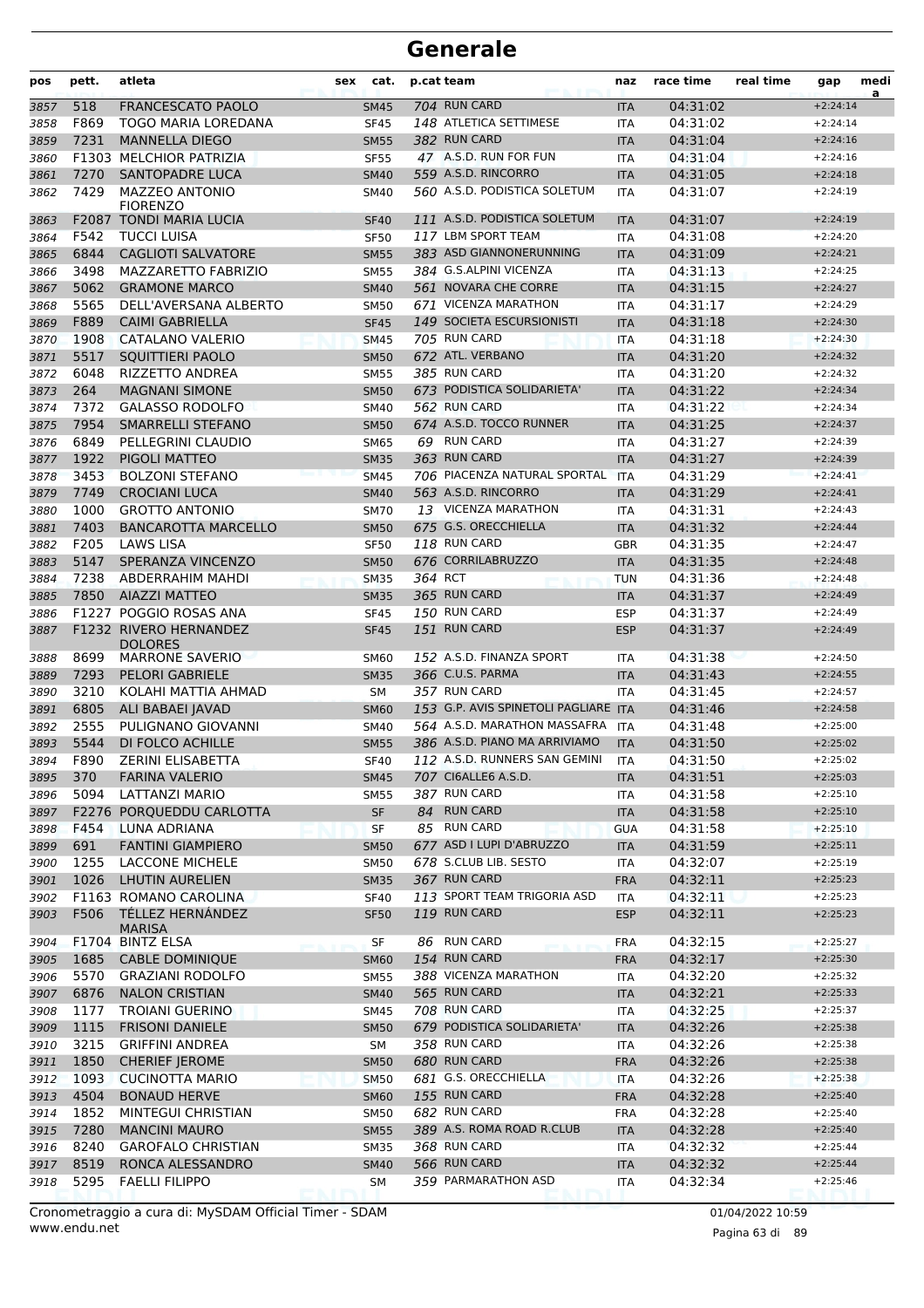| pos  | pett. | atleta                                                 | sex | cat.        |     | p.cat team                                         | naz        | race time | real time        | gap        | medi<br>a |
|------|-------|--------------------------------------------------------|-----|-------------|-----|----------------------------------------------------|------------|-----------|------------------|------------|-----------|
| 3919 | 7415  | <b>SANCHEZ MANUEL</b>                                  |     | <b>SM65</b> | 70  |                                                    | <b>FRA</b> | 04:32:36  |                  | $+2:25:48$ |           |
| 3920 | 7124  | CECCHETTI PAOLO                                        |     | <b>SM50</b> |     | 683 6 IN MOVIMENTO A.S.D.                          | <b>ITA</b> | 04:32:38  |                  | $+2:25:50$ |           |
| 3921 |       | <b>F2120 DE DONATIS SIMONETTA</b>                      |     | <b>SF50</b> |     | 120 RUN CARD                                       | <b>ITA</b> | 04:32:44  |                  | $+2:25:56$ |           |
| 3922 |       | <b>F2399 CHICCA AUGUSTA</b>                            |     | <b>SF45</b> |     | 152 RUN CARD                                       | <b>ITA</b> | 04:32:44  |                  | $+2:25:56$ |           |
| 3923 | 8769  | <b>CORRADINI GIACOMO</b>                               |     | <b>SM40</b> |     | 567 A.S. AMATORI VILLA PAMPHILI                    | <b>ITA</b> | 04:32:44  |                  | $+2:25:56$ |           |
| 3924 |       | F1824 SAVINO SILVIA                                    |     | <b>SF55</b> |     | 48 RUN CARD                                        | <b>ITA</b> | 04:32:45  |                  | $+2:25:57$ |           |
| 3925 | 8129  | <b>MORESCHINI MAURO</b>                                |     | <b>SM55</b> |     | 390 TIVOLI MARATHON                                | <b>ITA</b> | 04:32:45  |                  | $+2:25:57$ |           |
| 3926 |       | <b>F1986 NAIFER MARWA</b>                              |     | <b>SF</b>   |     | 87 RUNNING CLUB TUNIS                              | <b>TUN</b> | 04:32:48  |                  | $+2:26:00$ |           |
| 3927 | 251   | <b>BIANCO LEONARDO</b>                                 |     | <b>SM65</b> | 71  | <b>RUN CARD</b>                                    | <b>ITA</b> | 04:32:50  |                  | $+2:26:02$ |           |
| 3928 |       | F1674 GRILLO EMILIA                                    |     | <b>SF45</b> |     | 153 PASSO CAPPONI ASD                              | <b>ITA</b> | 04:32:50  |                  | $+2:26:02$ |           |
| 3929 | 3277  | <b>TARABELLONI ALDO</b>                                |     | <b>SM55</b> |     | 391 NOVARA CHE CORRE                               | <b>ITA</b> | 04:32:51  |                  | $+2:26:03$ |           |
| 3930 |       | <b>F1077 SCIARRONE BARBARA</b>                         |     | <b>SF50</b> |     | 121 ATLETICA GALLIATE                              | <b>ITA</b> | 04:32:52  |                  | $+2:26:05$ |           |
| 3931 | 4375  | <b>LONGO STEFANO</b>                                   |     | <b>SM50</b> |     | 684 A.S.D. MEDITERRANEA                            | <b>ITA</b> | 04:32:55  |                  | $+2:26:07$ |           |
| 3932 | 8763  | <b>BUCCHIA SIMONE</b>                                  |     | <b>SM45</b> |     | 709 RUN CARD                                       | <b>ITA</b> | 04:32:56  |                  | $+2:26:08$ |           |
| 3933 | 3426  | <b>SPACCINI FEDERICO</b>                               |     | <b>SM60</b> |     | 156 FORUM SPORT CENTER SSD                         | <b>ITA</b> | 04:32:58  |                  | $+2:26:10$ |           |
| 3934 | F2239 | D'AMELIA ANTONIETTA                                    |     | SF50        |     | 122 RUN CARD                                       | ITA        | 04:33:01  |                  | $+2:26:13$ |           |
| 3935 | F935  | <b>AGNUSDEI ANTONELLA</b>                              |     | <b>SF55</b> |     | 49 PUROSANGUE ATHLETICS                            | <b>ITA</b> | 04:33:02  |                  | $+2:26:14$ |           |
| 3936 |       | <b>F1233 BALLINI CRISTINA</b>                          |     | <b>SF50</b> |     | 123 RUN CARD                                       | <b>ITA</b> | 04:33:03  |                  | $+2:26:15$ |           |
| 3937 |       | F1267 PETTORALI ELENA                                  |     | <b>SF40</b> |     | 114 RUN CARD                                       | <b>ITA</b> | 04:33:03  |                  | $+2:26:15$ |           |
| 3938 | 2113  | <b>CARMIGNANO FRANCESCO</b>                            |     | <b>SM55</b> |     | 392 TARANTO SPORTIVA                               | <b>ITA</b> | 04:33:04  |                  | $+2:26:16$ |           |
| 3939 | 5043  | <b>SEBASTIANO MAURO</b>                                |     | <b>SM60</b> |     | 157 LBM SPORT TEAM                                 | <b>ITA</b> | 04:33:04  |                  | $+2:26:17$ |           |
| 3940 | 568   | <b>NUCARA LEONARDO</b><br><b>FRANCESCO</b>             |     | <b>SM55</b> |     | 393 RUN CARD                                       | <b>ITA</b> | 04:33:06  |                  | $+2:26:18$ |           |
| 3941 | 1823  | <b>GRUDZINSKI ANDREW</b>                               |     | <b>SM45</b> | 710 |                                                    | <b>GBR</b> | 04:33:07  |                  | $+2:26:19$ |           |
| 3942 | 4726  | <b>MUTTI ENRICO</b>                                    |     | <b>SM60</b> |     | 158 SOPRALAPANCA SRL SOC.                          | <b>ITA</b> | 04:33:08  |                  | $+2:26:20$ |           |
| 3943 |       | F2516 GUIDA MARIA ONORINA                              |     | <b>SF60</b> |     | 12 POLISPORTIVA MONTALTO                           | <b>ITA</b> | 04:33:09  |                  | $+2:26:21$ |           |
| 3944 | F265  | <b>TECSON CECILIA</b>                                  |     | <b>SF55</b> |     | 50 ASD RUN LIFE                                    | <b>ITA</b> | 04:33:10  |                  | $+2:26:22$ |           |
| 3945 | 7468  | <b>NATALINI FABIO</b>                                  |     | <b>SM45</b> |     | 711 ATLETICA PEGASO                                | <b>ITA</b> | 04:33:11  |                  | $+2:26:23$ |           |
| 3946 |       | F2158 BRUNO MARIA ROSARIA                              |     | <b>SF45</b> |     | 154 C.A.SPORTLEADER CORRERE                        | <b>ITA</b> | 04:33:12  |                  | $+2:26:24$ |           |
| 3947 | 7312  | ANNESSA ALESSANDRO                                     |     | <b>SM50</b> |     | 685 SSD RUNNER TRAINER A R.L.                      | <b>ITA</b> | 04:33:16  |                  | $+2:26:28$ |           |
| 3948 |       | <b>F2210 CUCCIARI SILVIA</b>                           |     | <b>SF50</b> |     | 124 SSD RUNNER TRAINER A R.L.                      | <b>ITA</b> | 04:33:17  |                  | $+2:26:29$ |           |
| 3949 | 6642  | <b>GALASSI MAURO</b>                                   |     | <b>SM40</b> |     | 568 A.S.D. PIANO MA ARRIVIAMO                      | <b>ITA</b> | 04:33:18  |                  | $+2:26:30$ |           |
| 3950 | 3706  | PELLEGRINI GIORDANO                                    |     | <b>SM40</b> |     | 569 POL ACLI MACERATA                              | ITA        | 04:33:18  |                  | $+2:26:30$ |           |
| 3951 | 6750  | <b>CIRULLI FABIO</b>                                   |     | <b>SM50</b> |     | 686 A.S. AMATORI VILLA PAMPHILI                    | <b>ITA</b> | 04:33:19  |                  | $+2:26:31$ |           |
| 3952 | 2677  | <b>RINALDI CARLO</b>                                   |     | <b>SM</b>   |     | 360 A.S.D. PI8 RUNNING                             | <b>ITA</b> | 04:33:21  |                  | $+2:26:33$ |           |
| 3953 | 5110  | DE FILIPPIS CLAUDIO                                    |     | <b>SM60</b> |     | 159 ASD PODISTICA SAN SALVO                        | <b>ITA</b> | 04:33:23  |                  | $+2:26:35$ |           |
| 3954 | 7871  | <b>MOSCA VALERIO</b>                                   |     | <b>SM40</b> |     | 570 PODISTICA SOLIDARIETA'                         | <b>ITA</b> | 04:33:29  |                  | $+2:26:41$ |           |
| 3955 | 8243  | <b>OTTAVI DANIELE</b>                                  |     | <b>SM50</b> |     | 687 LBM SPORT TEAM                                 | <b>ITA</b> | 04:33:32  |                  | $+2:26:44$ |           |
| 3956 |       | F1691 DI LEO ANNA                                      |     | <b>SF50</b> |     | 125 RUN CARD                                       | <b>ITA</b> | 04:33:32  |                  | $+2:26:44$ |           |
| 3957 |       | F1049 CRUDELE ALESSANDRA                               |     | <b>SF45</b> |     | 155 RUN & SMILE ASD                                | <b>ITA</b> | 04:33:33  |                  | $+2:26:46$ |           |
| 3958 | 7140  | <b>BALZANO PLACIDO</b>                                 |     | SM75        |     | 3 A.S.D.MOV.SPORT. BARTOLO                         | ITA        | 04:33:37  |                  | $+2:26:49$ |           |
| 3959 | 4547  | <b>CINQUINA GIOVANNI</b>                               |     | <b>SM50</b> |     | 688 A.S.D. PIANO MA ARRIVIAMO                      | <b>ITA</b> | 04:33:38  |                  | $+2:26:50$ |           |
| 3960 | 7165  | <b>BERTUCCIOLI EMANUELE</b>                            |     | <b>SM55</b> |     | 394 3C (COMP. CREMONESE<br>160 G.S. CAT SPORT ROMA | ITA        | 04:33:38  |                  | $+2:26:50$ |           |
| 3961 | 4662  | <b>GUIDI CLAUDIO</b>                                   |     | <b>SM60</b> |     | 13 RUN & SMILE ASD                                 | <b>ITA</b> | 04:33:38  |                  | $+2:26:50$ |           |
| 3962 | F483  | CARONIA MARIA GRAZIA<br>BARBARA                        |     | <b>SF60</b> |     |                                                    | ITA        | 04:33:39  |                  | $+2:26:51$ |           |
| 3963 | 897   | DI BIASE DOMENICO                                      |     | <b>SM50</b> |     | 689 M. C. MANOPPELLO SOGEDA                        | <b>ITA</b> | 04:33:40  |                  | $+2:26:52$ |           |
| 3964 | 3056  | CAPUTO AGOSTINO                                        |     | SM65        |     | 72 NUOVA ATLETICA ISERNIA                          | <b>ITA</b> | 04:33:42  |                  | $+2:26:54$ |           |
| 3965 | 6693  | <b>SAMMARCO GAETANO</b>                                |     | <b>SM60</b> |     | <b>161 RUN CARD</b>                                | <b>ITA</b> | 04:33:45  |                  | $+2:26:57$ |           |
| 3966 | 8162  | DE CRISTOFARO<br>ALESSANDRO                            |     | SM45        |     | 712 PODISTI VALMONTONE                             | ITA        | 04:33:45  |                  | $+2:26:57$ |           |
| 3967 | F426  | DE SCHREVEL GÉRALDINE                                  |     | SF          |     | 88 RUN CARD                                        | <b>FRA</b> | 04:33:46  |                  | $+2:26:58$ |           |
| 3968 | 5535  | D'ORIA COSIMO                                          |     | <b>SM50</b> |     | 690 MARTINA FRANCA RUNNING A.                      | <b>ITA</b> | 04:33:46  |                  | $+2:26:58$ |           |
| 3969 | 8077  | <b>BAZZOCCHI MASSIMILIANO</b>                          |     | <b>SM55</b> |     | 395 A.S.D. TRA LE RIGHE                            | <b>ITA</b> | 04:33:46  |                  | $+2:26:58$ |           |
| 3970 | 4101  | FREDDUZZI RODOLFO                                      |     | SM50        |     | 691 ASD CORRERE E VITA                             | ITA        | 04:33:47  |                  | $+2:26:59$ |           |
| 3971 | 6541  | <b>TARDITI MICHELE</b>                                 |     | <b>SM45</b> |     | 713 RUN CARD                                       | <b>ITA</b> | 04:33:48  |                  | $+2:27:00$ |           |
| 3972 | 881   | <b>TARDITI GIULIO</b>                                  |     | SM40        |     | 571 RUN CARD                                       | ITA        | 04:33:48  |                  | $+2:27:00$ |           |
| 3973 | 7036  | <b>NAGLIERO SABINO</b>                                 |     | <b>SM40</b> |     | 572 ATLETICA PRO CANOSA                            | <b>ITA</b> | 04:33:49  |                  | $+2:27:01$ |           |
| 3974 |       | <b>ALBERTO</b><br>F1920 MONACO CATERINA                |     | <b>SF40</b> |     | <b>115 RUN CARD</b>                                | <b>ITA</b> | 04:33:49  |                  | $+2:27:01$ |           |
| 3975 | 3562  | <b>MERICO VINCENZO</b>                                 |     | <b>SM55</b> |     | 396 OTRANTO 800                                    | <b>ITA</b> | 04:33:49  |                  | $+2:27:01$ |           |
| 3976 | 5526  | <b>BOLLINI MARIO</b>                                   |     | <b>SM70</b> |     | 14 A.P.D. ECOLOGICA 'G'                            | <b>ITA</b> | 04:33:50  |                  | $+2:27:02$ |           |
| 3977 | 4180  | PRESTA MASSIMILIANO                                    |     | <b>SM50</b> |     | 692 ASD TALENTI RUNNING TEAM                       | <b>ITA</b> | 04:33:51  |                  | $+2:27:03$ |           |
| 3978 |       | F2357 MASULLO LUCREZIA                                 |     | <b>SF40</b> |     | 116 ASD SAN VITALIANO                              | <b>ITA</b> | 04:33:51  |                  | $+2:27:04$ |           |
| 3979 |       | F1370 ANDREINI NADA                                    |     | <b>SF45</b> |     | 156 A.S.D. MARCIATORI                              | <b>ITA</b> | 04:33:52  |                  | $+2:27:04$ |           |
| 3980 | 7030  | <b>FORTUNATO DANILO</b>                                |     | <b>SM35</b> |     | 369 ATLETICA PRO CANOSA                            | <b>ITA</b> | 04:33:52  |                  | $+2:27:04$ |           |
|      |       | Cronometraggio a cura di: MySDAM Official Timer - SDAM |     |             |     |                                                    |            |           | 01/04/2022 10:59 |            |           |

www.endu.net

Pagina 64 di 89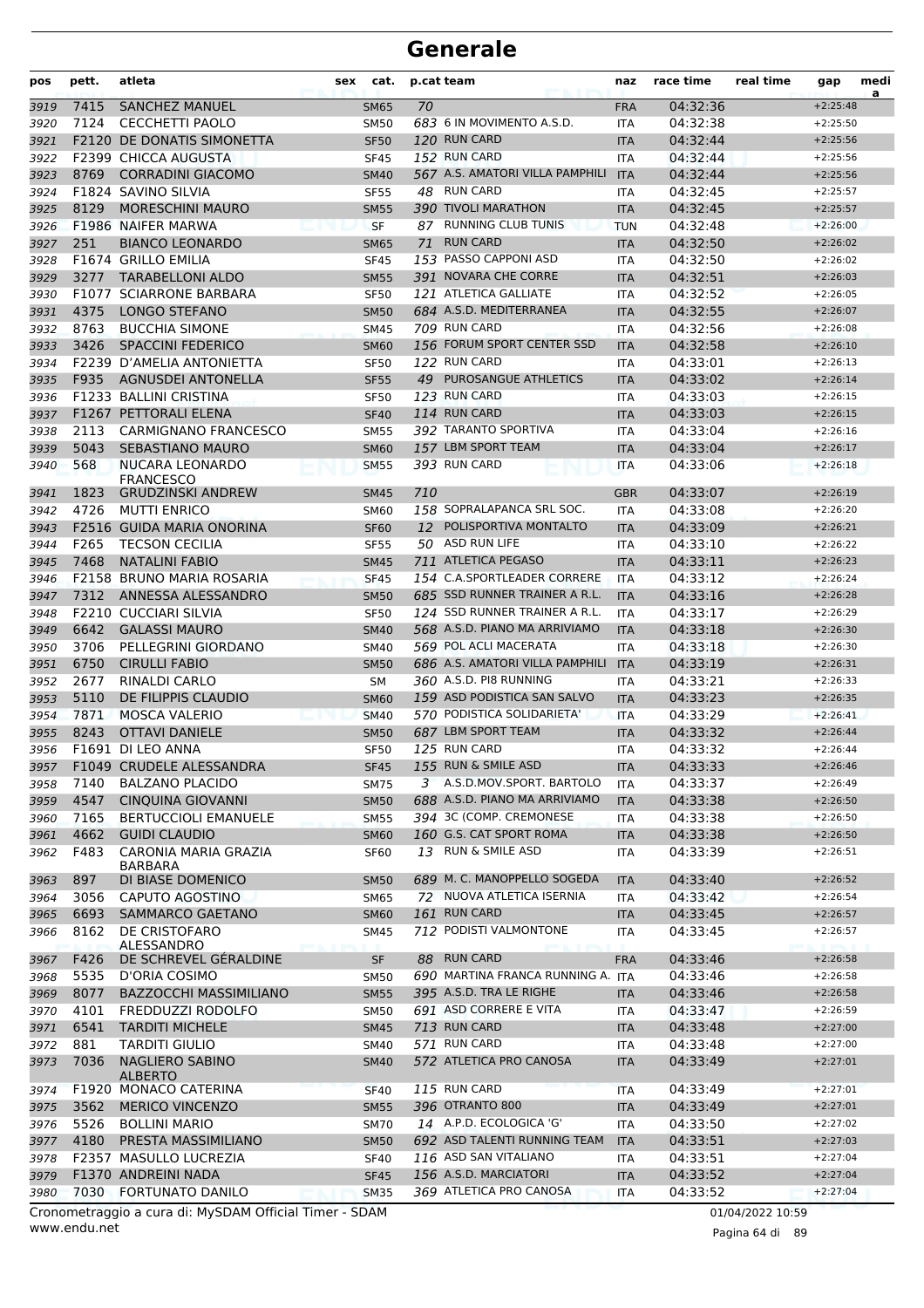| pos          | pett.        | atleta                                                 | sex | cat.                       |              | p.cat team                               | naz                      | race time            | real time        | gap                      | medi<br>a |
|--------------|--------------|--------------------------------------------------------|-----|----------------------------|--------------|------------------------------------------|--------------------------|----------------------|------------------|--------------------------|-----------|
| 3981         |              | F1757 CARANO AURORA                                    |     | <b>SF55</b>                | 51           | POD. LUCERA                              | <b>ITA</b>               | 04:33:53             |                  | $+2:27:05$               |           |
| 3982         |              | <b>F1890 ERDINGER PAULINE</b>                          |     | <b>SF35</b>                |              | 68 RUN CARD                              | <b>FRA</b>               | 04:33:54             |                  | $+2:27:06$               |           |
| 3983         | 624          | DI GIACINTO NICOLA                                     |     | <b>SM60</b>                |              | 162 A.P.D. ECOLOGICA 'G'                 | <b>ITA</b>               | 04:33:56             |                  | $+2:27:08$               |           |
| 3984         |              | F2212 COPPOLA ANTONIA                                  |     | <b>SF45</b>                |              | 157 ASD RUTIGLIANO ROAD                  | <b>ITA</b>               | 04:33:57             |                  | $+2:27:09$               |           |
| 3985         | 4469         | <b>MARINI STEFANO</b>                                  |     | <b>SM55</b>                |              | 397 LBM SPORT TEAM                       | <b>ITA</b>               | 04:33:57             |                  | $+2:27:09$               |           |
| 3986         | 5592         | <b>NERI SALVATORE</b>                                  |     | <b>SM50</b>                |              | 693 A.S.D. AMICI STRADA DEL              | <b>ITA</b>               | 04:34:04             |                  | $+2:27:17$               |           |
| 3987         |              | F2455 ODORIZZI DEBORA                                  |     | <b>SF35</b>                |              | 69 U.S. 5 STELLE SEREGNANO A.            | <b>ITA</b>               | 04:34:05             |                  | $+2:27:17$               |           |
| 3988         | 7174         | DE NICOLO' ANTONIO                                     |     | <b>SM55</b>                |              | 398 AVIS IN CORSA CONVERSANO             | <b>ITA</b>               | 04:34:06             |                  | $+2:27:18$               |           |
| 3989         | 7461         | <b>FANTINI MAURIZIO</b>                                |     | <b>SM55</b>                |              | 399 RUN CARD                             | <b>ITA</b>               | 04:34:08             |                  | $+2:27:20$               |           |
| 3990         | 1375         | <b>LAMURA AGOSTINO</b>                                 |     | <b>SM55</b>                |              | 400 CIRCOLO AZIENDALE                    | <b>ITA</b>               | 04:34:10             |                  | $+2:27:22$               |           |
| 3991         | 1569         | <b>RUSCIO BEVIVINO</b><br><b>GIOVANNI</b>              |     | <b>SM45</b>                |              | 714 LBM SPORT TEAM                       | <b>ITA</b>               | 04:34:13             |                  | $+2:27:25$               |           |
| 3992         | 3085         | FARALLA ANDREA                                         |     | SΜ                         |              | 361 OLGIATA 20.12 S.S.D.R.L.             | <b>ITA</b>               | 04:34:14             |                  | $+2:27:26$               |           |
| 3993         | 6600         | <b>TULLIO ROBERTO</b>                                  |     | <b>SM50</b>                |              | 694 ATL. TUSCULUM                        | <b>ITA</b>               | 04:34:15             |                  | $+2:27:27$               |           |
| 3994         | 2794         | <b>LEONE NICOLA</b>                                    |     | <b>SM35</b>                |              | 370 ASD RUNNERS PESCARA                  | <b>ITA</b>               | 04:34:15             |                  | $+2:27:27$               |           |
| 3995         | 935          | <b>CESARONI FERNANDO</b>                               |     | <b>SM55</b>                |              | 401 MODENA ATLETICA                      | <b>ITA</b>               | 04:34:17             |                  | $+2:27:29$               |           |
| 3996         | 7242         | <b>MORINI MARCELLO</b>                                 |     | <b>SM55</b>                |              | 402 AMICI DELLA FATICA CESENA            | <b>ITA</b>               | 04:34:23             |                  | $+2:27:35$               |           |
| 3997         | 2526         | REBELO ANTONIO PHILIPPE                                |     | <b>SM35</b>                |              | 371 RUN CARD                             | <b>SUI</b>               | 04:34:25             |                  | $+2:27:37$               |           |
| 3998         | 1619         | SANGIOVANNI ALBERTO                                    |     | <b>SM45</b>                |              | 715 RUN CARD                             | <b>ITA</b>               | 04:34:27             |                  | $+2:27:40$               |           |
| 3999         | 6041         | DE BONIS ANDREA                                        |     | <b>SM45</b>                |              | 716 RUN CARD                             | <b>ITA</b>               | 04:34:30             |                  | $+2:27:42$               |           |
| 4000         | 2745         | PIRRO' DENIS                                           |     | <b>SM40</b>                |              | 573 RUN CARD                             | <b>ITA</b>               | 04:34:30             |                  | $+2:27:42$               |           |
| 4001         | 5614         | <b>BERTI PAOLO</b>                                     |     | <b>SM40</b>                |              | 574 ATLETICA WINNER FOLIGNO              | <b>ITA</b>               | 04:34:31             |                  | $+2:27:43$               |           |
| 4002         | 8152         | <b>MANCINI DANILO</b>                                  |     | <b>SM50</b>                |              | 695 ALTO LAZIO A.S.D.                    | <b>ITA</b>               | 04:34:32             |                  | $+2:27:44$               |           |
| 4003         | 6165         | POUZOL CHRISTOPHE                                      |     | <b>SM55</b>                |              | 403 RUN CARD                             | <b>FRA</b>               | 04:34:36             |                  | $+2:27:48$               |           |
| 4004         |              | F1074 CORDA MARISA                                     |     | <b>SF50</b>                |              | 126 ATLETICA SAN MARTINO                 | <b>ITA</b>               | 04:34:39             |                  | $+2:27:51$               |           |
| 4005         | 369          | <b>AGOSTINI ANDREA</b>                                 |     | <b>SM50</b>                |              | 696 POD. MORETTI CORVA                   | <b>ITA</b>               | 04:34:39             |                  | $+2:27:51$               |           |
| 4006         |              | F2620 TRIMAGLIO VIVIANA                                |     | PF                         |              | 3 A.S.D. PODISTICA CARAGLIESE ITA        |                          | 04:34:40             |                  | $+2:27:52$               |           |
| 4007         | 1770         | <b>ACCORRONI MARCO</b>                                 |     | <b>SM35</b>                |              | 372 RUN CARD                             | <b>ITA</b>               | 04:34:40             |                  | $+2:27:52$               |           |
| 4008         | 2384         | CASTELLANO GIUSEPPE                                    |     | <b>SM35</b>                |              | 373 GSBR                                 | <b>ITA</b>               | 04:34:41             |                  | $+2:27:53$               |           |
| 4009         |              | F1623 CONFIADO ELEONOR<br><b>BUGAY</b>                 |     | <b>SF45</b>                |              | 158 ITALIA MARATHON CLUB                 | PHI                      | 04:34:42             |                  | $+2:27:54$               |           |
| 4010         |              | F1624 DAVID ANGELINA<br><b>SARMIENTO</b>               |     | <b>SF40</b>                |              | 117 ITALIA MARATHON CLUB                 | PHI                      | 04:34:42             |                  | $+2:27:54$               |           |
| 4011         | 1766         | PAOLINI GIACOMO                                        |     | <b>SM35</b>                |              | 374 RUN CARD                             | <b>ITA</b>               | 04:34:42             |                  | $+2:27:54$               |           |
| 4012         | 6867         | <b>TERENZI STEFANO</b>                                 |     | <b>SM50</b>                |              | 697 LBM SPORT TEAM                       | <b>ITA</b>               | 04:34:45             |                  | $+2:27:57$               |           |
| 4013         | 561          | <b>CARDELLINI ALBERTO</b>                              |     | <b>SM45</b>                |              | 717 RUN CARD                             | <b>ITA</b>               | 04:34:47             |                  | $+2:27:59$               |           |
| 4014         |              | <b>F2028 GRECO LUCIA</b>                               |     | SF45                       |              | 159 A.S. AMATORI VILLA PAMPHILI          | <b>ITA</b>               | 04:34:47             |                  | $+2:27:59$               |           |
| 4015         |              | F1829 GUSELLA ELISABETTA                               |     | <b>SF60</b>                |              | 14 G.S. ZELOFORAMAGNO                    | <b>ITA</b>               | 04:34:49             |                  | $+2:28:01$               |           |
| 4016         |              | F1124 TRINCHINI PATRIZIA                               |     | <b>SF55</b>                | 52           | <b>G.S. CAT SPORT ROMA</b>               | <b>ITA</b>               | 04:34:49             |                  | $+2:28:01$               |           |
| 4017         | 6771         | ROTUNNO ROBERTO                                        |     | <b>SM55</b>                |              | 404 A.S. AMATORI VILLA PAMPHILI          | <b>ITA</b>               | 04:34:50             |                  | $+2:28:02$               |           |
| 4018         | 7452         | <b>DECINA MAURO</b>                                    |     | <b>SM50</b>                |              | 698 RUN CARD                             | ITA                      | 04:34:50             |                  | $+2:28:03$               |           |
| 4019         | 4480         | ARCIDIACONO GAETANO                                    |     | <b>SM</b>                  |              | 362 POL. MAGNA GRAECIA ASD               | <b>ITA</b>               | 04:34:52             |                  | $+2:28:04$               |           |
| 4020         | 3954         | <b>BETTETI MANUEL</b>                                  |     | <b>SM40</b>                |              | 575 QUINTOSENSO RUNNING                  | ITA                      | 04:34:52             |                  | $+2:28:04$               |           |
| 4021         | 3648         | PERUGINI PAOLO                                         |     | <b>SM50</b>                |              | 699 NOVARA CHE CORRE                     | <b>ITA</b>               | 04:34:53             |                  | $+2:28:05$               |           |
| 4022         | 8137         | <b>FLACE CLAUDIO</b>                                   |     | <b>SM40</b>                |              | 576 MURGIA MARATHON                      | <b>ITA</b>               | 04:34:55             |                  | $+2:28:07$               |           |
| 4023         | 4894         | D'ANNIBALE MASSIMILIANO                                |     | <b>SM50</b>                |              | 700 PODISTICA SOLIDARIETA'               | <b>ITA</b>               | 04:34:56             |                  | $+2:28:08$               |           |
| 4024         | 7895         | CAMPAGNA MARCO                                         |     | <b>SM35</b>                |              | 375 LBM SPORT TEAM                       | ITA                      | 04:35:02             |                  | $+2:28:14$               |           |
| 4025         | 7450         | <b>GATICA NORAMBUENA LUIS</b>                          |     | <b>SM65</b>                |              | 73 RUN CARD<br>701 PROSPORT ATL. FIRENZE | <b>CHI</b>               | 04:35:06<br>04:35:08 |                  | $+2:28:18$<br>$+2:28:20$ |           |
| 4026         | 3784<br>7527 | CEI ALESSANDRO                                         |     | SM50                       |              | 363 RUN CARD                             | ITA                      |                      |                  | $+2:28:20$               |           |
| 4027         | 4478         | SILI FEDERICO<br><b>MARTUCCI ROBERTO</b>               |     | <b>SM</b>                  |              | 163 POL. MAGNA GRAECIA ASD               | <b>ITA</b>               | 04:35:08<br>04:35:09 |                  | $+2:28:21$               |           |
| 4028<br>4029 | F762         | LEININGER BARBARA                                      |     | <b>SM60</b><br><b>SF65</b> | $\mathbf{1}$ | MILL CITY RUNNING                        | <b>ITA</b><br><b>USA</b> | 04:35:09             |                  | $+2:28:21$               |           |
| 4030         | 2063         | <b>ARTIGUE THOMAS</b>                                  |     | SM                         |              | 364 RUN CARD                             | <b>FRA</b>               | 04:35:10             |                  | $+2:28:22$               |           |
| 4031         | 6641         | <b>VENTO COSIMO</b>                                    |     | <b>SM50</b>                |              | 702 RUN CARD                             | <b>ITA</b>               | 04:35:11             |                  | $+2:28:23$               |           |
| 4032         | 4068         | <b>MICCOLI DAVIDE</b>                                  |     | <b>SM50</b>                |              | 703 ABACUS VILLA BALDASSARRI             | <b>ITA</b>               | 04:35:12             |                  | $+2:28:24$               |           |
| 4033         | 1563         | <b>COSTANTINO STEFANO</b>                              |     | <b>SM40</b>                |              | 577 ATHLETICA VATICANA A.S.D.            | <b>ITA</b>               | 04:35:12             |                  | $+2:28:24$               |           |
| 4034         | 5536         | <b>BOSCHI ANTONIO</b>                                  |     | <b>SM75</b>                | 4            | PODISTI VALMONTONE                       | ITA                      | 04:35:15             |                  | $+2:28:27$               |           |
| 4035         | 2053         | DE FRANCESCHI                                          |     | <b>SM55</b>                |              | 405 RUN CARD                             | <b>ITA</b>               | 04:35:18             |                  | $+2:28:30$               |           |
|              |              | <b>MASSIMILIANO MARIA</b>                              |     |                            |              |                                          |                          |                      |                  |                          |           |
| 4036         | 6364         | GASPARRINI GIOVANNI                                    |     | <b>SM35</b>                |              | 376 A.S.D. PODISTICA VALMISA             | <b>ITA</b>               | 04:35:23             |                  | $+2:28:35$               |           |
| 4037         | 2817         | <b>ORLANDI MIRKO</b>                                   |     | <b>SM50</b>                |              | 704 PODISTICA IL CAMPINO                 | <b>ITA</b>               | 04:35:26             |                  | $+2:28:38$               |           |
| 4038         | 7932         | DI FRANCESCO PIERLUIGI                                 |     | <b>SM50</b>                |              | 705 ASD ATLETICA ABRUZZO                 | ITA                      | 04:35:29             |                  | $+2:28:41$               |           |
| 4039         | 5789         | <b>VITALI ANDREA</b>                                   |     | <b>SM40</b>                |              | 578 RUNNERS BERGAMO                      | <b>ITA</b>               | 04:35:30             |                  | $+2:28:42$               |           |
| 4040         | 4110         | CHIERIGHINI ALESSANDRO                                 |     | SM                         |              | 365 RUN CARD                             | <b>ITA</b>               | 04:35:31             |                  | $+2:28:43$               |           |
| 4041         | 6661         | <b>GILARDI GAETANO</b>                                 |     | <b>SM55</b>                |              | 406 A.S.D. PIANO MA ARRIVIAMO            | <b>ITA</b>               | 04:35:32             |                  | $+2:28:44$               |           |
| 4042         | 4144         | <b>COPIA MATTEO</b>                                    |     | <b>SM45</b>                |              | 718 RUN CARD                             | <b>ITA</b>               | 04:35:32             |                  | $+2:28:44$               |           |
|              |              | Cronometraggio a cura di: MySDAM Official Timer - SDAM |     |                            |              |                                          |                          |                      | 01/04/2022 10:59 |                          |           |

www.endu.net

Pagina 65 di 89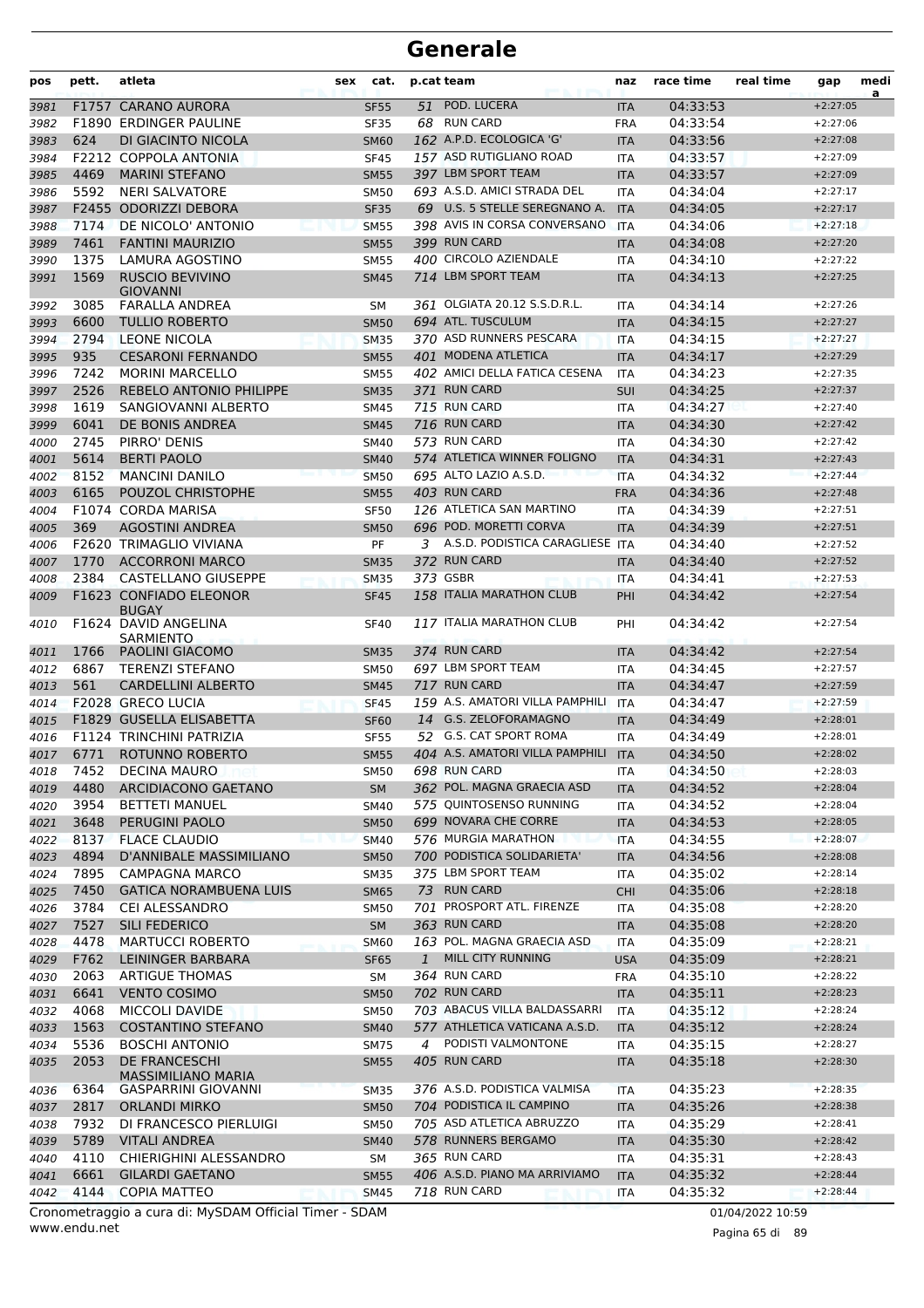| pos  | pett. | atleta                        | sex | cat.        | p.cat team |                                     | naz        | race time | real time | gap        | medi<br>a |
|------|-------|-------------------------------|-----|-------------|------------|-------------------------------------|------------|-----------|-----------|------------|-----------|
| 4043 | 5451  | ARGANESE COSIMO               |     | <b>SM55</b> |            | 407 RUNNERS DEL LEVANTE             | <b>ITA</b> | 04:35:33  |           | $+2:28:45$ |           |
| 4044 |       | F2390 MARCHETTI LAURA         |     | <b>SF50</b> |            | 127 A.S.D. PIANO MA ARRIVIAMO       | <b>ITA</b> | 04:35:35  |           | $+2:28:47$ |           |
| 4045 |       | F1427 BENAZZI MARA            |     | <b>SF50</b> |            | 128 3C (COMP. CREMONESE             | <b>ITA</b> | 04:35:37  |           | $+2:28:49$ |           |
| 4046 | 7281  | <b>SCANGA MARIO</b>           |     | <b>SM55</b> |            | 408 LBM SPORT TEAM                  | ITA        | 04:35:38  |           | $+2:28:50$ |           |
| 4047 | 694   | ROSSANO ANTONIO               |     | <b>SM55</b> |            | 409 ASD PODISTICA SAN SALVO         | <b>ITA</b> | 04:35:41  |           | $+2:28:53$ |           |
| 4048 |       | F2034 MISSIAGLIA ALESSIA      |     | <b>SF35</b> |            | 70 LBM SPORT TEAM                   | ITA        | 04:35:41  |           | $+2:28:53$ |           |
| 4049 | 7953  | DE LUCA DONATO                |     | <b>SM50</b> |            | 706 LUCANI FREE RUNNERS             | <b>ITA</b> | 04:35:43  |           | $+2:28:55$ |           |
| 4050 | 1931  | <b>SABATO PAOLO</b>           |     | <b>SM65</b> |            | 74 LUCANI FREE RUNNERS              | <b>ITA</b> | 04:35:43  |           | $+2:28:55$ |           |
| 4051 | 8103  | <b>OLIVIERI WILMER</b>        |     | <b>SM45</b> |            | 719 A.S.D. VILLA DE SANCTIS         | <b>ITA</b> | 04:35:46  |           | $+2:28:58$ |           |
| 4052 | 6635  | NICOLOSI RICCARDO             |     | <b>SM45</b> |            | 720 VERDE PISELLO GROUP             | ITA        | 04:35:47  |           | $+2:28:59$ |           |
| 4053 | 6420  | <b>MALAGNI ANDREA</b>         |     | <b>SM40</b> |            | 579 RUN CARD                        | <b>ITA</b> | 04:35:49  |           | $+2:29:01$ |           |
| 4054 | F569  | <b>TEIRLYNCK BARBARA</b>      |     | <b>SF55</b> | 53         |                                     | <b>FRA</b> | 04:35:50  |           | $+2:29:02$ |           |
| 4055 |       | F1001 VANNI SERENA            |     | <b>SF</b>   | 89         | <b>RUN CARD</b>                     | <b>ITA</b> | 04:35:53  |           | $+2:29:05$ |           |
| 4056 | 3944  | <b>HARPER CHRISTOPHER</b>     |     | <b>SM35</b> | 377        |                                     | GBR        | 04:35:58  |           | $+2:29:10$ |           |
| 4057 |       | F1067 BARRAGATO ROBERTA       |     | <b>SF55</b> | 54         | PIACENZA NATURAL SPORTAL            | <b>ITA</b> | 04:35:59  |           | $+2:29:11$ |           |
| 4058 | 3332  | SELLITTO RICCARDO             |     | <b>SM</b>   |            | 366 RUN CARD                        | ITA        | 04:35:59  |           | $+2:29:11$ |           |
| 4059 | 3926  | ROSATELLI MASSIMO             |     | <b>SM55</b> |            | 410 LBM SPORT TEAM                  | <b>ITA</b> | 04:36:13  |           | $+2:29:25$ |           |
| 4060 |       | F2460 FILIPOZZI PAOLA         |     | <b>SF50</b> |            | 129 RUN CARD                        | <b>ITA</b> | 04:36:14  |           | $+2:29:26$ |           |
| 4061 | 7266  | <b>TRIACCHINI ALESSIO</b>     |     | <b>SM35</b> |            | 378 RUN CARD                        | <b>ITA</b> | 04:36:16  |           | $+2:29:28$ |           |
| 4062 | 4631  | PACCAGNELLA DORINO            |     | <b>SM70</b> |            | 15 RUN CARD                         | ITA        | 04:36:17  |           | $+2:29:29$ |           |
| 4063 | 3668  | <b>BARISON GERMAN</b>         |     | <b>SM55</b> |            | 411 RUN CARD                        | <b>CHI</b> | 04:36:17  |           | $+2:29:30$ |           |
| 4064 | 6732  | <b>GIBALDI GIOVANNI</b>       |     | <b>SM55</b> |            | 412 RUN CARD                        | <b>ITA</b> | 04:36:18  |           | $+2:29:30$ |           |
| 4065 | 1048  | <b>BAYLISS MICHAEL</b>        |     | <b>SM35</b> |            | 379 RUN CARD                        | <b>GER</b> | 04:36:20  |           | $+2:29:32$ |           |
| 4066 | 5178  | D'ONOFRIO DANILO              |     | <b>SM55</b> |            | 413 ASD GRUPPO PODISTICO IL         | ITA        | 04:36:22  |           | $+2:29:34$ |           |
| 4067 |       | F2070 CERICOLA RITA           |     | <b>SF55</b> |            | 55 ASD GRUPPO PODISTICO IL          | <b>ITA</b> | 04:36:22  |           | $+2:29:34$ |           |
| 4068 | 5182  | <b>VALENTINI ANTONIO</b>      |     | <b>SM55</b> |            | 414 ASD GRUPPO PODISTICO IL         | ITA        | 04:36:22  |           | $+2:29:34$ |           |
| 4069 | 6588  | <b>BERTOLINO GIANCARLO</b>    |     | <b>SM40</b> |            | 580 RUN CARD                        | <b>ITA</b> | 04:36:26  |           | $+2:29:38$ |           |
| 4070 | 8266  | <b>TOUSSAINT PATRICK</b>      |     | <b>SM65</b> |            | 75 RUN CARD                         | <b>FRA</b> | 04:36:28  |           | $+2:29:40$ |           |
| 4071 |       | F1392 MARCHESE CATERINA       |     | <b>SF50</b> |            | 130 G.S. DIL. AMATORI PALERMO       | <b>ITA</b> | 04:36:29  |           | $+2:29:41$ |           |
| 4072 | 7981  | <b>GRILLO GIACOMO</b>         |     | <b>SM60</b> |            | 164 ATLETICA WINNER FOLIGNO         | <b>ITA</b> | 04:36:30  |           | $+2:29:42$ |           |
| 4073 |       | F1709 D'ERRICO FILOMENA       |     | <b>SF40</b> |            | 118 CORRILABRUZZO                   | <b>ITA</b> | 04:36:37  |           | $+2:29:49$ |           |
| 4074 | F330  | <b>BRUNNER JUDITH</b>         |     | <b>SF50</b> |            | 131 RUN CARD                        | GER        | 04:36:37  |           | $+2:29:50$ |           |
| 4075 |       | F1371 PERUT BARBARA           |     | <b>SF60</b> |            | 15 A.S.D. MARCIATORI                | <b>ITA</b> | 04:36:40  |           | $+2:29:52$ |           |
| 4076 | 6038  | <b>MARRA GIOVANNI</b>         |     | <b>SM50</b> |            | 707 RUN CARD                        | ITA        | 04:36:41  |           | $+2:29:53$ |           |
| 4077 | 1676  | STEFANO STEFANO               |     | <b>SM65</b> |            | 76 ATL. TUSCULUM                    | <b>ITA</b> | 04:36:48  |           | $+2:30:00$ |           |
| 4078 | 3961  | <b>GIAMBRA FABRIZIO</b>       |     | <b>SM55</b> |            | 415 ATLETICA OSIMO                  | <b>ITA</b> | 04:36:51  |           | $+2:30:03$ |           |
| 4079 | 7523  | RACCHETTI EDOARDO             |     | <b>SM</b>   |            | 367 RUN CARD                        | <b>ITA</b> | 04:36:51  |           | $+2:30:03$ |           |
| 4080 | F321  | ROS ALESSANDRA                |     | <b>SF45</b> |            | 160 ATLETICA MONFALCONE             | <b>ITA</b> | 04:36:51  |           | $+2:30:04$ |           |
| 4081 | 7753  | <b>MACCARONI VALERIO</b>      |     | <b>SM</b>   |            | 368 RUN CARD                        | <b>ITA</b> | 04:36:56  |           | $+2:30:08$ |           |
| 4082 |       | 7445 FLORES VALERIO ENRIQUE   |     | <b>SM50</b> |            | 708 RUN CARD                        | <b>MEX</b> | 04:36:56  |           | $+2:30:08$ |           |
| 4083 |       | F1128 DI LUIGI ISABELLA       |     | <b>SF50</b> |            | 132 RUN CARD                        | <b>ITA</b> | 04:36:58  |           | $+2:30:10$ |           |
| 4084 |       | F1983 USAI LORENA             |     | <b>SF50</b> |            | 133 MONZA MARATHON TEAM - A.        | <b>ITA</b> | 04:36:59  |           | $+2:30:11$ |           |
| 4085 | 1857  | <b>AMORUSO FRANCESCO</b>      |     | <b>SM50</b> |            | 709 LA FABRICA DI CORSA             | <b>ITA</b> | 04:36:59  |           | $+2:30:11$ |           |
| 4086 |       | F2520 ZANACCHI ELISA CAROLINA |     | <b>SF40</b> |            | 119 CREMONACORRE ASD                | <b>ITA</b> | 04:37:00  |           | $+2:30:13$ |           |
| 4087 | 1076  | LUCADAMO ANTONIO              |     | <b>SM40</b> |            | 581 RUN CARD                        | ITA        | 04:37:01  |           | $+2:30:13$ |           |
| 4088 | 2842  | <b>CELLERINI DAVIDE</b>       |     | <b>SM40</b> |            | 582 RUN CARD                        | ITA        | 04:37:01  |           | $+2:30:13$ |           |
| 4089 | 4475  | <b>RODARO IVAN</b>            |     | <b>SM50</b> |            | 710 MARATONA DELLE CITTA' DEL ITA   |            | 04:37:05  |           | $+2:30:17$ |           |
| 4090 | 7940  | <b>MASUCCI PASQUALE</b>       |     | SM          |            | 369 RUN CARD                        | <b>ITA</b> | 04:37:07  |           | $+2:30:19$ |           |
| 4091 | 4466  | DEL PRETE COSIMO              |     | <b>SM40</b> |            | 583 RUN CARD                        | <b>ITA</b> | 04:37:09  |           | $+2:30:21$ |           |
| 4092 | 6188  | POZOS AVILA JOB               |     | <b>SM40</b> |            | 584 RUN CARD                        | <b>USA</b> | 04:37:10  |           | $+2:30:22$ |           |
| 4093 | 6004  | <b>FERRARO ANTONIO</b>        |     | <b>SM45</b> |            | 721 ASD ROAD RUNNERS                | <b>ITA</b> | 04:37:12  |           | $+2:30:24$ |           |
| 4094 | 396   | <b>SOCCI FABIO</b>            |     | <b>SM65</b> |            | 77 RUN CARD                         | ITA        | 04:37:13  |           | $+2:30:25$ |           |
| 4095 | 583   | <b>CANNATA MATTEO</b>         |     | <b>SM50</b> |            | 711 AMATORI PODISTICA TERNI         | <b>ITA</b> | 04:37:16  |           | $+2:30:28$ |           |
| 4096 | 5452  | VAIDA LAUREAN OVIDIU          |     | <b>SM55</b> |            | 416 CALCATERRA SPORT ASD            | <b>ITA</b> | 04:37:18  |           | $+2:30:30$ |           |
| 4097 | 7608  | <b>USAI MARCO</b>             |     | <b>SM</b>   |            | 370 RUN CARD                        | <b>ITA</b> | 04:37:23  |           | $+2:30:35$ |           |
| 4098 | 3001  | MURE JONATHAN                 |     | SM          |            | 371 S/L CGF MULHOUSE                | <b>FRA</b> | 04:37:26  |           | $+2:30:38$ |           |
| 4099 | 4542  | <b>FARO MARIO</b>             |     | <b>SM45</b> |            | 722 ASD CORRENDO PER ACI -          | ITA        | 04:37:30  |           | $+2:30:42$ |           |
| 4100 | 3716  | <b>CALCATELLI PAOLO</b>       |     | <b>SM55</b> |            | 417 S.S. LAZIO ATLETICA LEGGERA ITA |            | 04:37:30  |           | $+2:30:43$ |           |
| 4101 | 4016  | <b>GALLITTO MASSIMO</b>       |     | <b>SM55</b> |            | 418 A.S.D. PIANO MA ARRIVIAMO       | <b>ITA</b> | 04:37:32  |           | $+2:30:45$ |           |
| 4102 | 695   | <b>MARROCCO GIULIO</b>        |     | <b>SM55</b> |            | 419 RUN CARD                        | ITA        | 04:37:33  |           | $+2:30:45$ |           |
| 4103 | 3245  | <b>BELEFFI ALESSANDRO</b>     |     | <b>SM60</b> |            | 165 ASD POL. SIDERMEC - VITALI      | <b>ITA</b> | 04:37:36  |           | $+2:30:48$ |           |
| 4104 | 3635  | VILLANI ALESSANDRO            |     | <b>SM50</b> |            | 712 GRUPPO PODISTI RESCO 1909 ITA   |            | 04:37:39  |           | $+2:30:51$ |           |
| 4105 | 6406  | <b>SALCINI SERGIO</b>         |     | <b>SM45</b> |            | 723 SSD RUNNER TRAINER A R.L.       | <b>ITA</b> | 04:37:39  |           | $+2:30:51$ |           |
| 4106 | 5265  | <b>NOCENT WALTER</b>          |     | <b>SM55</b> |            | 420 MARATONINA PORDENONESE          | ITA        | 04:37:42  |           | $+2:30:54$ |           |
|      |       |                               |     |             |            |                                     |            |           |           |            |           |

Pagina 66 di 89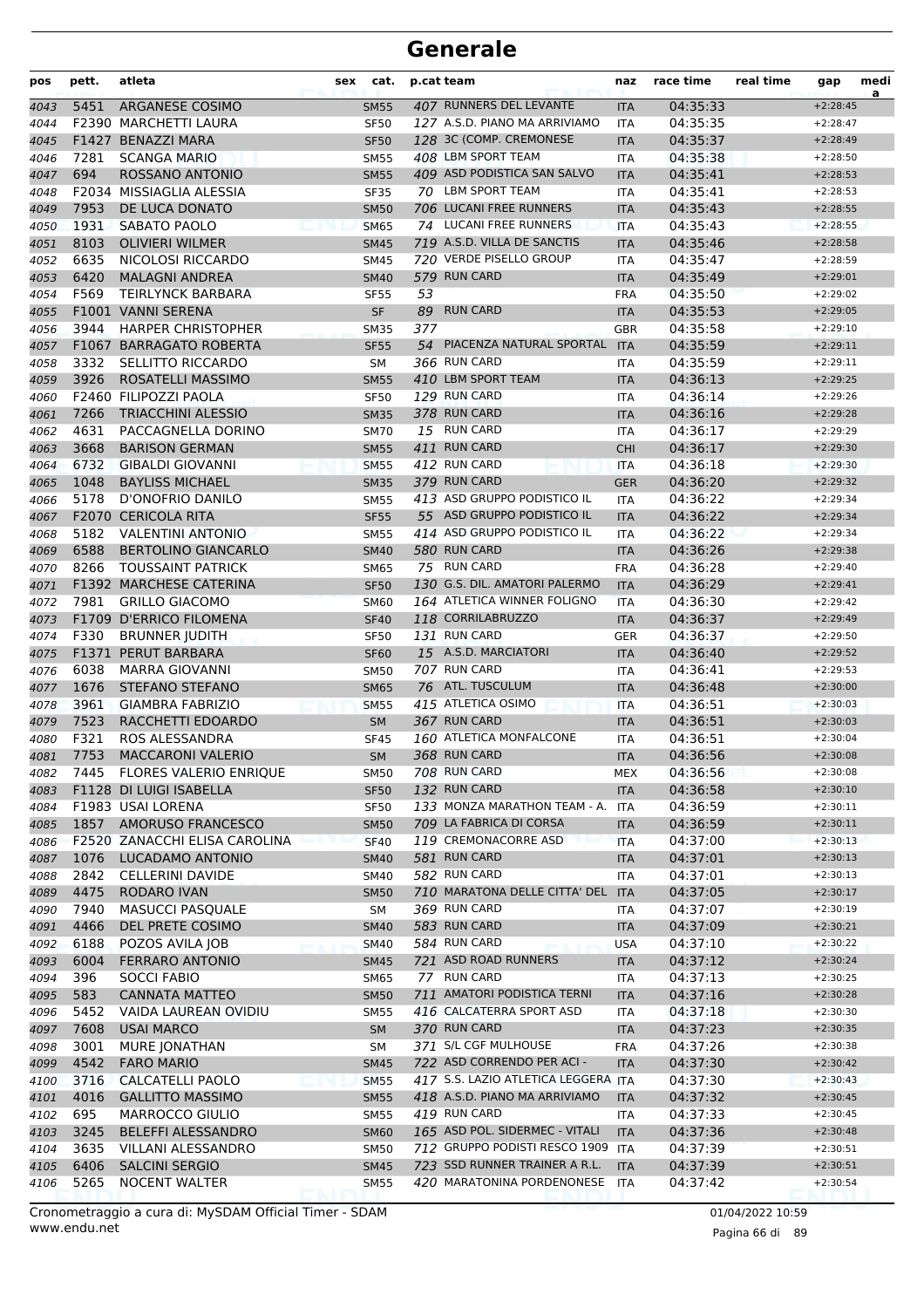| pos          | pett.        | atleta                                             | sex | cat.                       |    | p.cat team                                            | naz                      | race time            | real time | gap                      | medi |
|--------------|--------------|----------------------------------------------------|-----|----------------------------|----|-------------------------------------------------------|--------------------------|----------------------|-----------|--------------------------|------|
| 4107         |              | <b>F1751 PARLATO MONICA</b><br><b>CONCETTA</b>     |     | <b>SF50</b>                |    | 134 SPORT ETNA OUTDOOR                                | <b>ITA</b>               | 04:37:42             |           | $+2:30:54$               | a    |
| 4108         | F329         | <b>JOLINAT ISABELLE</b>                            |     | <b>SF50</b>                |    | 135 RUN CARD                                          | <b>FRA</b>               | 04:37:43             |           | $+2:30:55$               |      |
| 4109         | 618          | <b>SCOCCA ANTONIO</b>                              |     | <b>SM45</b>                |    | 724 RUN CARD                                          | <b>ITA</b>               | 04:37:44             |           | $+2:30:56$               |      |
| 4110         | 6633         | <b>VELLETRI LUIGI</b>                              |     | SM45                       |    | 725 CAIVANO RUNNERS                                   | <b>ITA</b>               | 04:37:47             |           | $+2:30:59$               |      |
| 4111         | 8201         | <b>CELEBRINI ROBERTO</b>                           |     | <b>SM50</b>                |    | 713 G.S. CAT SPORT ROMA                               | <b>ITA</b>               | 04:37:48             |           | $+2:31:00$               |      |
| 4112         |              | <b>F2076 MINORE MARGHERITA</b>                     |     | <b>SF45</b>                |    | 161 9,92 RUNNING ASD                                  | <b>ITA</b>               | 04:37:48             |           | $+2:31:01$               |      |
| 4113         | 7166         | <b>MANZO ENRICO</b>                                |     | <b>SM45</b>                |    | 726 A.S.D. ATLETICA CAIVANO                           | <b>ITA</b>               | 04:37:49             |           | $+2:31:01$               |      |
| 4114         | 3541         | <b>MALAGUGINI MICHELE</b>                          |     | <b>SM55</b>                |    | 421 RUN CARD                                          | <b>ITA</b>               | 04:37:49             |           | $+2:31:01$               |      |
| 4115         | 7336         | DE LIETO MASSIMO                                   |     | <b>SM35</b>                |    | 380 A.S.D. ATLETICA CAIVANO                           | <b>ITA</b>               | 04:37:50             |           | $+2:31:02$               |      |
| 4116         | 1671         | <b>ACCOLAS BAPTISTE</b>                            |     | <b>SM35</b>                |    | 381 RUN CARD                                          | <b>FRA</b>               | 04:37:52             |           | $+2:31:04$               |      |
| 4117         | 7511         | APICELLA GENNARO                                   |     | <b>SM45</b>                |    | 727 ATLETICA CSI CAMPANIA                             | <b>ITA</b>               | 04:37:53             |           | $+2:31:05$               |      |
| 4118         | 1162         | <b>FICHERA GIUSEPPE</b>                            |     | <b>SM75</b>                | 5  | <b>RUN CARD</b>                                       | <b>ITA</b>               | 04:37:55             |           | $+2:31:07$               |      |
| 4119         | 3855         | <b>CODELLA GIUSEPPE</b>                            |     | <b>SM55</b>                |    | 422 RUNTOME ASD<br>162 CAGLIARI MARATHON CLUB         | <b>ITA</b>               | 04:37:56             |           | $+2:31:08$               |      |
| 4120         |              | <b>F1924 TAMPONI CLAUDIA</b>                       |     | <b>SF45</b>                |    | 714 ASD SAN PIETRO CLARENZA                           | <b>ITA</b>               | 04:37:56             |           | $+2:31:08$               |      |
| 4121         | 6883<br>2062 | PLATANIA CARLO MARIA<br>LOFFREDO RAFFAELE          |     | <b>SM50</b>                |    | 715 SALERNO MARATHON                                  | <b>ITA</b>               | 04:37:58<br>04:38:05 |           | $+2:31:10$<br>$+2:31:17$ |      |
| 4122         | 3028         | <b>CONTRO CLAUDIO</b>                              |     | <b>SM50</b><br><b>SM60</b> |    | 166 A.S.D. CC GIUSEPPE                                | <b>ITA</b><br><b>ITA</b> | 04:38:07             |           | $+2:31:19$               |      |
| 4123<br>4124 | F696         | PIERLUISI FULVIA                                   |     | <b>SF50</b>                |    | 136 GIOVANNI SCAVO VELLETRI                           | <b>ITA</b>               | 04:38:13             |           | $+2:31:25$               |      |
| 4125         | F228         | <b>CANDELORO GIORGIA</b>                           |     | <b>SF50</b>                |    | 137 PODISTICA SOLIDARIETA'                            | <b>ITA</b>               | 04:38:13             |           | $+2:31:25$               |      |
| 4126         |              | F1300 SAUSA PAOLA                                  |     | <b>SF55</b>                |    | 56 A.S.D. MARCIATORI                                  | <b>ITA</b>               | 04:38:13             |           | $+2:31:25$               |      |
| 4127         | F960         | PIFFARI PATRIZIA                                   |     | <b>SF45</b>                |    | 163 SOCIETA ESCURSIONISTI                             | <b>ITA</b>               | 04:38:17             |           | $+2:31:29$               |      |
| 4128         | F959         | <b>MAGGI SABRINA</b>                               |     | <b>SF50</b>                |    | 138 SOCIETA ESCURSIONISTI                             | <b>ITA</b>               | 04:38:17             |           | $+2:31:29$               |      |
| 4129         | 4474         | <b>MANGANELLI RAMON</b>                            |     | <b>SM55</b>                |    | 423 MARATONA DELLE CITTA' DEL ITA                     |                          | 04:38:17             |           | $+2:31:29$               |      |
| 4130         | 7438         | PIAMPIANO MORENO                                   |     | <b>SM50</b>                |    | 716 A.S.D. APERDIFIATO                                | <b>ITA</b>               | 04:38:17             |           | $+2:31:29$               |      |
| 4131         |              | F1645 CIAVAGLIA STEFANIA                           |     | <b>SF45</b>                |    | 164 ASSISI RUNNERS ASD                                | <b>ITA</b>               | 04:38:17             |           | $+2:31:30$               |      |
| 4132         | F805         | PARADISI MIRIAM                                    |     | <b>SF45</b>                |    | 165 A.S.D. PI8 RUNNING                                | <b>ITA</b>               | 04:38:18             |           | $+2:31:30$               |      |
| 4133         | 259          | <b>GIOVAGNONI LUCA</b>                             |     | <b>SM50</b>                |    | 717 A.S.D. PI8 RUNNING                                | <b>ITA</b>               | 04:38:19             |           | $+2:31:31$               |      |
| 4134         | F323         | <b>SCARPA STEFANIA</b>                             |     | <b>SF50</b>                |    | 139 MARTELLAGO RUNNING TEAM                           | <b>ITA</b>               | 04:38:21             |           | $+2:31:33$               |      |
| 4135         | 5692         | PERITORE ANGELO                                    |     | <b>SM50</b>                |    | 718 ATLETICA LICATA                                   | <b>ITA</b>               | 04:38:22             |           | $+2:31:34$               |      |
| 4136         | 7045         | SOTO MAROCHO MICHAEL                               |     | <b>SM</b>                  |    | 372 RUN CARD                                          | ITA                      | 04:38:24             |           | $+2:31:36$               |      |
| 4137         | 1836         | <b>GIORDANO ALESSANDRO</b>                         |     | <b>SM50</b>                |    | 719 RUN CARD                                          | <b>ITA</b>               | 04:38:26             |           | $+2:31:38$               |      |
| 4138         | 5436         | NAPOLETANO GIACOMO                                 |     | <b>SM35</b>                |    | 382 G.S. ATL. SAN FERDINANDO                          | <b>ITA</b>               | 04:38:28             |           | $+2:31:40$               |      |
| 4139         |              | F1946 LE BECACHEL MYRIAM                           |     | <b>SF55</b>                |    | 57 RUN CARD                                           | <b>FRA</b>               | 04:38:28             |           | $+2:31:40$               |      |
| 4140         | 4481         | <b>RUSSO GENNARINO</b>                             |     | <b>SM55</b>                |    | 424 POL. MAGNA GRAECIA ASD                            | ITA                      | 04:38:35             |           | $+2:31:47$               |      |
| 4141         | 1936         | <b>CALABRESE MICHELE</b>                           |     | <b>SM45</b>                |    | 728 MARATHON CLUB MINERVINO                           | <b>ITA</b>               | 04:38:40             |           | $+2:31:52$               |      |
| 4142         | F609         | <b>MATONE ANNA MARIA</b>                           |     | <b>SF40</b>                |    | 120 MARATHON CLUB MINERVINO                           | <b>ITA</b>               | 04:38:40             |           | $+2:31:53$               |      |
| 4143         | 574          | <b>GALEAZZO RICCARDO</b>                           |     | <b>SM40</b>                |    | 585 RUN CARD                                          | <b>ITA</b>               | 04:38:41             |           | $+2:31:53$               |      |
| 4144         | 5973         | <b>SPINELLI GIOVANNI</b>                           |     | SM45                       |    | 729 RUN CARD                                          | <b>ITA</b>               | 04:38:44             |           | $+2:31:56$               |      |
| 4145         |              | F1838 MARZOLI RITA MARIA                           |     | <b>SF50</b>                |    | <b>140 RUN CARD</b>                                   | <b>ITA</b>               | 04:38:44             |           | $+2:31:56$               |      |
| 4146         |              | F1296 VEGGETTI MANUELA                             |     | <b>SF55</b>                |    | 58 BOLOGNA SPORT MARATHON                             | ITA                      | 04:38:44             |           | $+2:31:57$               |      |
| 4147         |              | 1555 CESPI POLISIANI ROBERTO                       |     | <b>SM45</b>                |    | 730 RUN CARD                                          | <b>ITA</b>               | 04:38:47             |           | $+2:31:59$               |      |
| 4148         |              | F2365 VALENTE ROSA                                 |     | <b>SF50</b>                |    | 141 READY TO RUN S.R.L.                               | ITA                      | 04:38:49             |           | $+2:32:01$               |      |
| 4149         | 7967         | <b>GERMANI ELEUTERIO</b>                           |     | <b>SM45</b>                |    | 731 READY TO RUN S.R.L.<br>373 RUN CARD               | <b>ITA</b>               | 04:38:49             |           | $+2:32:01$               |      |
| 4150<br>4151 | 1253<br>6782 | MARINELLI LORENZO<br><b>VALITUTTO DOMENICO</b>     |     | SM<br><b>SM45</b>          |    | 732 ASD PODISMO SARROCH                               | ITA<br><b>ITA</b>        | 04:38:50<br>04:38:51 |           | $+2:32:02$<br>$+2:32:03$ |      |
| 4152         | 7130         | <b>GRAZIOLI MARCO</b>                              |     | <b>SM35</b>                |    | 383 RUN CARD                                          | ITA                      | 04:38:51             |           | $+2:32:03$               |      |
| 4153         | 7816         | <b>SCALELLA PAOLO</b>                              |     | <b>SM65</b>                |    | 78 RIMINI MARATHON                                    | <b>ITA</b>               | 04:38:52             |           | $+2:32:04$               |      |
| 4154         |              | F2431 BARTOLUCCI GERMANA                           |     | <b>SF50</b>                |    | 142 PODISTICA SOLIDARIETA'                            | ITA                      | 04:38:52             |           | $+2:32:04$               |      |
| 4155         |              | F2319 SCARCELLI LUISA                              |     | <b>SF35</b>                | 71 | <b>RUN CARD</b>                                       | ITA                      | 04:38:52             |           | $+2:32:04$               |      |
| 4156         | 8326         | MONTELEONE                                         |     | <b>SM50</b>                |    | 720 A.S.D. TRA LE RIGHE                               | ITA                      | 04:38:58             |           | $+2:32:10$               |      |
|              |              | ALESSANDRO                                         |     |                            |    |                                                       |                          |                      |           |                          |      |
| 4157         | 7059         | <b>GIANNONE ANTONIO</b>                            |     | <b>SM55</b>                |    | 425 A.S. ACTION RUNNING                               | <b>ITA</b>               | 04:38:59             |           | $+2:32:11$               |      |
| 4158         | 1497         | D'AGOSTINI LORENZO                                 |     | <b>SM35</b>                |    | 384 ASD RUNNERS FOR                                   | ITA                      | 04:38:59             |           | $+2:32:12$               |      |
| 4159         | 545          | <b>LUCIANI GIAMMARIO</b>                           |     | <b>SM50</b>                |    | 721 PODISTICA SOLIDARIETA'                            | <b>ITA</b>               | 04:39:01             |           | $+2:32:14$               |      |
| 4160         | 3892         | <b>RE FRASCHINI GIOVANNI</b>                       |     | <b>SM55</b>                |    | 426 RUN CARD                                          | ITA                      | 04:39:06             |           | $+2:32:18$               |      |
| 4161         | 1491         | <b>CASADEI ROBERTO</b>                             |     | <b>SM45</b>                |    | 733 RUN CARD                                          | <b>ITA</b>               | 04:39:10             |           | $+2:32:22$               |      |
| 4162         | 890          | D'AMATO DAVIDE                                     |     | <b>SM50</b>                |    | 722 RUN CARD                                          | ITA                      | 04:39:12             |           | $+2:32:24$               |      |
| 4163         | 5687         | <b>MONACO MATTEO ANTONIO</b>                       |     | <b>SM50</b>                |    | 723 RUNNING CLUB                                      | <b>ITA</b>               | 04:39:15             |           | $+2:32:27$               |      |
| 4164         | 7017         | SACCO ALESSANDRO                                   |     | <b>SM55</b>                |    | 427 S.ATL. SENIGALLIA                                 | ITA                      | 04:39:16             |           | $+2:32:28$               |      |
| 4165         | F245         | <b>FOPPOLI ANNALISA</b>                            |     | <b>SF50</b>                |    | 143 RUN CARD                                          | <b>ITA</b>               | 04:39:16             |           | $+2:32:28$               |      |
| 4166         | 6483<br>874  | <b>VERONESI GIANCARLO</b><br>DURANTINI PIERSTEFANO |     | <b>SM60</b>                |    | 167 G.S. GABBI ASD<br>724 A.S. AMATORI VILLA PAMPHILI | ITA                      | 04:39:17<br>04:39:18 |           | $+2:32:29$               |      |
| 4167         | 3886         | PETRILLI DANILO                                    |     | <b>SM50</b>                |    | 734 RUN CARD                                          | <b>ITA</b>               |                      |           | $+2:32:30$<br>$+2:32:38$ |      |
| 4168<br>4169 | 1001         | DI GIOVANNI PACO                                   |     | SM45<br><b>SM45</b>        |    | 735 E' FIT MULTISPORT ASD                             | <b>ITA</b><br><b>ITA</b> | 04:39:26<br>04:39:27 |           | $+2:32:40$               |      |
|              |              |                                                    |     |                            |    |                                                       |                          |                      |           |                          |      |

www.endu.net Cronometraggio a cura di: MySDAM Official Timer - SDAM 01/04/2022 10:59

Pagina 67 di 89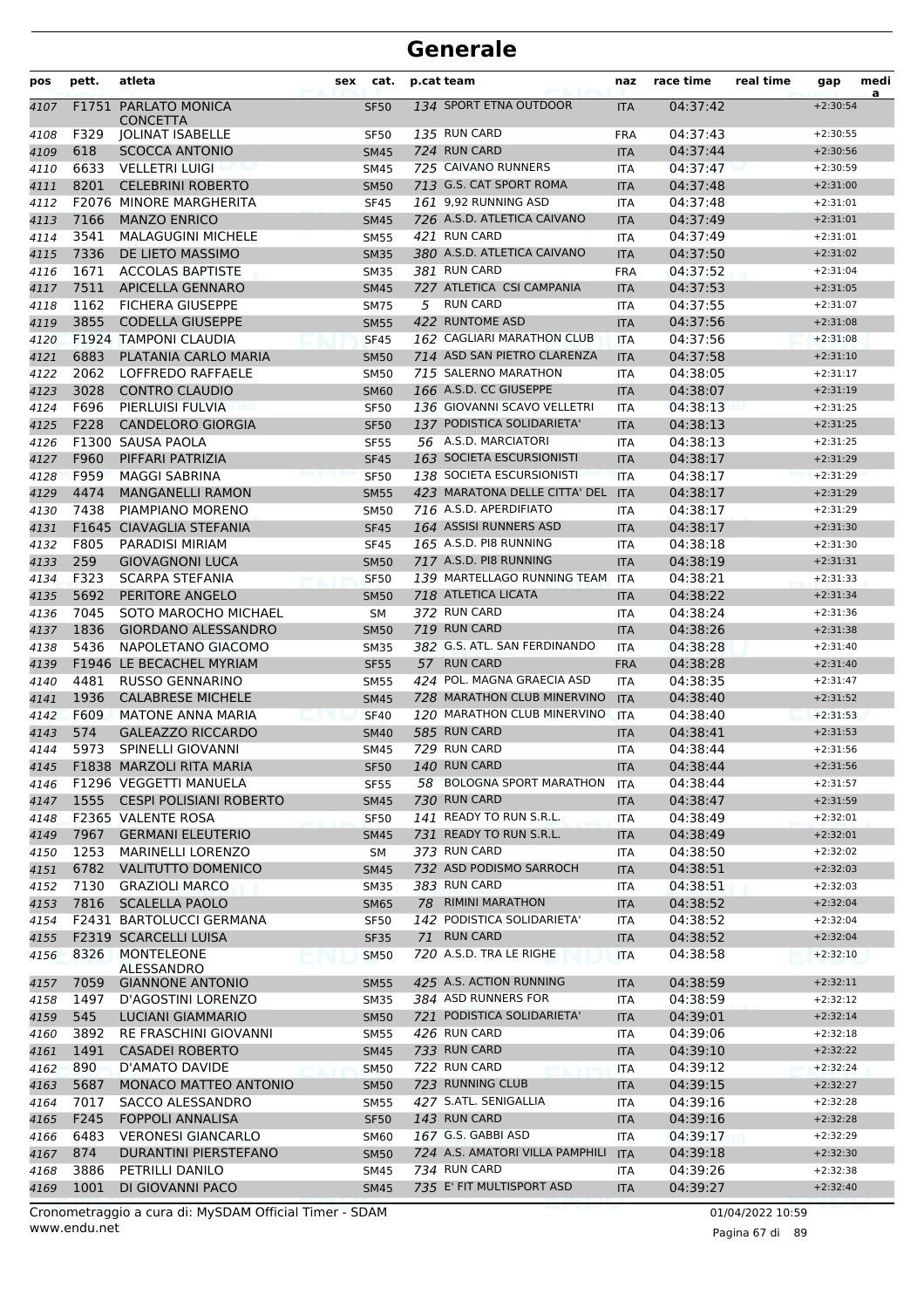| 3327<br><b>PISANI ALBERTO</b><br>428 RUN CARD<br>04:39:31<br>$+2:32:43$<br><b>SM55</b><br><b>ITA</b><br>725 A.S.D. ATL. AVIS BRA GAS<br>3199<br><b>BERGESIO MARCO</b><br>04:39:32<br><b>SM50</b><br><b>ITA</b><br>$+2:32:44$<br><b>FRANCESCO</b><br>F373<br><b>166 RUN CARD</b><br>PINTO EMANUELA<br>04:39:33<br><b>SF45</b><br>4172<br><b>ITA</b><br>$+2:32:45$<br>4402<br>726 RUN CARD<br>04:39:35<br><b>TATOMIR ALESSANDRO</b><br><b>SM50</b><br><b>ITA</b><br>$+2:32:47$<br>4173<br>121 TEAM CAMELOT A.S.D.<br>F1662 SPIRITO NADIA<br>04:39:38<br>$+2:32:50$<br>4174<br><b>SF40</b><br><b>ITA</b><br>956<br>429 RUN CARD<br><b>IOANNIS GERONIKOLOS</b><br>04:39:38<br><b>SM55</b><br><b>GRE</b><br>$+2:32:50$<br>4175<br>167 RUN CARD<br>F2031 CAPERNA FATIMA<br>04:39:39<br>4176<br><b>SF45</b><br><b>ITA</b><br>$+2:32:51$<br>6070<br>727 RUN CARD<br>PRISCO ALFONSO<br><b>SM50</b><br>04:39:39<br>$+2:32:52$<br>4177<br><b>ITA</b><br>168 ASD GRUPPO PODISTICO IL<br>5176<br><b>COCCO NICOLINO</b><br>04:39:41<br>4178<br><b>SM60</b><br><b>ITA</b><br>$+2:32:53$<br>5297<br>169 POL. ALBOSAGGIA<br><b>CONFORTO GALLI GIUSEPPE</b><br>04:39:42<br><b>SM60</b><br><b>ITA</b><br>$+2:32:54$<br>5114<br><b>BICCARI GIOVANNI</b><br>170 A.S.D. NAPOLI NORD<br>04:39:49<br>$+2:33:01$<br><b>SM60</b><br><b>ITA</b><br>4289<br>430 ATL. CASTENASO CELTIC<br><b>OCCHIPINTI GIUSEPPE</b><br>04:39:51<br><b>SM55</b><br><b>ITA</b><br>$+2:33:03$<br>7872<br>728 RUN CARD<br><b>DELLINI VINCENZO</b><br>04:39:52<br><b>SM50</b><br><b>ITA</b><br>$+2:33:04$<br>8684<br>171 RUN CARD<br><b>NUCERA GIUSEPPE</b><br>04:39:53<br>$+2:33:05$<br><b>SM60</b><br>ITA<br>8226<br>PASTINA GIAMPIERO<br>385 RUN CARD<br>04:39:56<br><b>SM35</b><br><b>ITA</b><br>$+2:33:08$<br>4657<br><b>FRATINI MARCO</b><br>431 PODISTICA SOLIDARIETA'<br>04:39:56<br>$+2:33:08$<br><b>SM55</b><br><b>ITA</b><br>3678<br>16 ATLETICA VENAFRO<br><b>DURANTE LUIGI</b><br><b>SM70</b><br>04:39:58<br>$+2:33:10$<br><b>ITA</b><br>5479<br><b>TONI FABRIZIO</b><br>6 PODISTICA SOLIDARIETA'<br>04:40:01<br><b>SM75</b><br>ITA<br>$+2:33:14$<br>пец<br>6256<br>729 A.S.D. RUNNERS AVEZZANO<br><b>BONDATTI ROBERTO</b><br>04:40:02<br>$+2:33:14$<br>4188<br><b>SM50</b><br><b>ITA</b><br>731<br>730 ASL<br>RIABI DAVID<br><b>SM50</b><br>04:40:05<br>$+2:33:17$<br>4189<br><b>FRA</b><br>4705<br>PIU COSTANTINO<br>432 POLISPORTIVA MONTALTO<br>04:40:07<br>4190<br><b>SM55</b><br><b>ITA</b><br>$+2:33:19$<br>1209<br><b>PALLINI STEFANO</b><br>731 CRAL TRASPORTI TORINESI<br>4191<br><b>SM50</b><br>04:40:09<br>$+2:33:21$<br><b>ITA</b><br>2306<br>736 ASD SIENARUNNERS<br>4192<br><b>CARUSONE GIANNI</b><br>04:40:09<br>$+2:33:21$<br><b>SM45</b><br><b>ITA</b><br>2614<br>732 UNIONE SPORTIVA SAN<br><b>FONDACARO MICHELE</b><br>04:40:12<br>4193<br><b>SM50</b><br><b>ITA</b><br>$+2:33:24$<br>F2438 D'URSO PIERA RITA<br>144 RUNNING CLUB VENEZIA A.S.<br>04:40:14<br>$+2:33:26$<br>4194<br><b>SF50</b><br><b>ITA</b><br><b>DEBORA</b><br>4056<br>CORRADETTI CLAUDIO<br>733 SSD RUNNER TRAINER A R.L.<br>04:40:15<br>$+2:33:27$<br><b>SM50</b><br><b>ITA</b><br>386 SSD RUNNER TRAINER A R.L.<br>7506<br><b>SANTORI DANIELE</b><br>04:40:16<br>$+2:33:28$<br><b>SM35</b><br><b>ITA</b><br>734 ASD PODISTICA PERALTO<br>6524<br>04:40:16<br><b>SFORZINI GABRIELE</b><br><b>SM50</b><br><b>ITA</b><br>$+2:33:28$<br>387 GSBR<br>6191<br><b>BOVENZI PIERGIORGIO</b><br>04:40:18<br>$+2:33:30$<br><b>SM35</b><br><b>ITA</b><br>4102<br>374 RUN CARD<br>ARRIGO GIOVANNI<br>04:40:21<br>SΜ<br>$+2:33:33$<br>ITA<br>2417<br>735 RUN CARD<br>SIMOPOULOS ANESTIS<br>04:40:21<br>4200<br><b>SM50</b><br><b>GRE</b><br>$+2:33:34$<br>2683<br><b>NENEGAKIS IOANNIS</b><br>388 RUN CARD<br>04:40:22<br>$+2:33:34$<br>4201<br><b>SM35</b><br><b>GRE</b><br>2422<br>737 RUN CARD<br><b>CHATZIIOANNIDIS IRAKLIS</b><br>04:40:22<br>4202<br><b>SM45</b><br><b>GRE</b><br>$+2:33:34$<br><b>145 RUN CARD</b><br>F1969 TSOLAKI KASSI<br>4203<br><b>SF50</b><br><b>GRE</b><br>04:40:22<br>$+2:33:34$<br>802<br>738 RUN CARD<br>RECANATESE EMANUELE<br>$+2:33:36$<br>4204<br><b>SM45</b><br><b>ITA</b><br>04:40:24<br>736 RUN CARD<br>848<br><b>CHERUBINI MATTEO</b><br>04:40:27<br>4205<br><b>SM50</b><br>$+2:33:39$<br>ITA<br>433 A.S. ATLETICA CASTELLANA<br>4206<br>5985<br><b>IMPEDOVO FRANCESCO</b><br>04:40:31<br><b>SM55</b><br><b>ITA</b><br>$+2:33:43$<br>17 A.S.D. VILLA DE SANCTIS<br>7003<br>RASO ANTONIO<br>04:40:38<br>$+2:33:50$<br>4207<br><b>SM70</b><br><b>ITA</b><br>739 RUNTOME ASD<br>4134<br><b>BANDERA MATTEO</b><br>04:40:43<br>$+2:33:55$<br>4208<br>SM45<br><b>ITA</b><br>1552<br>740 RUN CARD<br>SANTELLA ANTONIO<br><b>SM45</b><br>04:40:43<br>$+2:33:55$<br>4209<br>ITA<br>172 ASD RUNNERS PESCARA<br>8704<br><b>MACCHIAROLO GIOVANNI</b><br>$+2:34:00$<br>4210<br><b>SM60</b><br><b>ITA</b><br>04:40:48<br>3366<br>375 G.S. INTERFORZE TORINO<br><b>CASTRIA MASSIMO</b><br>04:40:48<br>$+2:34:01$<br><b>SM</b><br>ITA<br><b>CARMINE</b><br>741 S.S.D. TELESIA RUNNING<br>1202<br>DELLO IACOVO ROBERTO<br>04:40:50<br>$+2:34:02$<br>4212<br>SM45<br><b>ITA</b><br>F1271 GEISBERGER MONIKA<br>146 PODISTICA POMEZIA A.S.D.<br><b>SF50</b><br>04:40:51<br>$+2:34:03$<br>4213<br>ITA<br>434 RUN CARD<br>7449<br>PEREZ GONZALEZ<br>$+2:34:04$<br>4214<br><b>SM55</b><br><b>ESP</b><br>04:40:52<br>FERNANDO JAVIER<br>742 ASD RUNNING CASSANO<br>8230<br>CASSANO IGNAZIO<br>04:40:53<br>$+2:34:05$<br>SM45<br>ITA<br>737 ASD RUNNERS FOR<br>4715<br><b>GUIDOBALDI CORRADO</b><br>04:41:00<br>$+2:34:12$<br><b>SM50</b><br><b>ITA</b><br>4217<br>F855<br>NEUMANN SANDRA<br>168<br>04:41:00<br>$+2:34:12$<br>SF45<br><b>FRA</b><br>435 G.S. CAT SPORT ROMA<br>7955<br>DELLI PIZZI VINCENZO LINO<br>$+2:34:19$<br><b>SM55</b><br><b>ITA</b><br>04:41:07<br>F1257 CORNALI CHIARA<br>122 RUNNERS CAPRIOLESE<br><b>SF40</b><br>04:41:13<br>$+2:34:25$<br>ITA<br>3437<br><b>MIGLIORE NICOLA</b><br>389 ASD RUNNERS FOR<br>04:41:16<br>$+2:34:28$<br><b>SM35</b><br><b>ITA</b><br>376 RUN CARD<br>7361<br><b>COLOMBI PAOLO</b><br>$+2:34:28$<br>SM<br>ITA<br>04:41:16<br>390 POL. AMICIZIA CAORSO<br>7364<br><b>DONELLI RAFFAELLO</b><br>04:41:16<br>4222<br><b>SM35</b><br>$+2:34:28$<br><b>ITA</b><br>1180<br>LABOZZETTA MASSIMO<br>743 RUN CARD<br>04:41:17<br>$+2:34:29$<br>SM45<br><b>ITA</b><br>377 RUN CARD<br>927<br><b>BRIENT JEREMY</b><br>$+2:34:31$<br>4224<br><b>SM</b><br><b>FRA</b><br>04:41:19<br>606<br>SALINI ALESSIO<br>744 ASD RUNNERS FOR<br>04:41:20<br>4225<br>$+2:34:32$<br>SM45<br><b>ITA</b><br>672<br><b>SAIA GIAN MARCO</b><br>745 ASD RUNNERS FOR<br>04:41:20<br>$+2:34:32$<br>4226<br><b>SM45</b><br><b>ITA</b><br>7410<br>CAPPELLETTI ALESSANDRO<br>173 ASD RUNNERS FOR<br>04:41:21<br>$+2:34:33$<br>4227<br><b>SM60</b><br>ITA<br>174 MARATHON CS<br>8759<br><b>DOMMA UMBERTO</b><br>04:41:28<br>$+2:34:40$<br>4228<br><b>SM60</b><br><b>ITA</b><br>738 ASD INTERNATIONAL<br>7864<br><b>FORTUNATO CARMINE</b><br>04:41:33<br>+2:34:45<br>4229<br><b>SM50</b><br>ITA<br>746 RUN CARD<br>7120<br><b>CARDONI FABRIZIO</b><br>04:41:34<br>$+2:34:46$<br>4230<br><b>SM45</b><br><b>ITA</b><br>6636<br>586 ASD PORTO SAN GIORGIO<br><b>VECCHIOLA VINCENZO</b><br>4231<br>04:41:36<br>$+2:34:48$<br><b>SM40</b><br><b>ITA</b><br>Cronometraggio a cura di: MySDAM Official Timer - SDAM | pos  | pett. | atleta | sex | cat. | p.cat team | naz | race time | real time        | gap | medi |
|-------------------------------------------------------------------------------------------------------------------------------------------------------------------------------------------------------------------------------------------------------------------------------------------------------------------------------------------------------------------------------------------------------------------------------------------------------------------------------------------------------------------------------------------------------------------------------------------------------------------------------------------------------------------------------------------------------------------------------------------------------------------------------------------------------------------------------------------------------------------------------------------------------------------------------------------------------------------------------------------------------------------------------------------------------------------------------------------------------------------------------------------------------------------------------------------------------------------------------------------------------------------------------------------------------------------------------------------------------------------------------------------------------------------------------------------------------------------------------------------------------------------------------------------------------------------------------------------------------------------------------------------------------------------------------------------------------------------------------------------------------------------------------------------------------------------------------------------------------------------------------------------------------------------------------------------------------------------------------------------------------------------------------------------------------------------------------------------------------------------------------------------------------------------------------------------------------------------------------------------------------------------------------------------------------------------------------------------------------------------------------------------------------------------------------------------------------------------------------------------------------------------------------------------------------------------------------------------------------------------------------------------------------------------------------------------------------------------------------------------------------------------------------------------------------------------------------------------------------------------------------------------------------------------------------------------------------------------------------------------------------------------------------------------------------------------------------------------------------------------------------------------------------------------------------------------------------------------------------------------------------------------------------------------------------------------------------------------------------------------------------------------------------------------------------------------------------------------------------------------------------------------------------------------------------------------------------------------------------------------------------------------------------------------------------------------------------------------------------------------------------------------------------------------------------------------------------------------------------------------------------------------------------------------------------------------------------------------------------------------------------------------------------------------------------------------------------------------------------------------------------------------------------------------------------------------------------------------------------------------------------------------------------------------------------------------------------------------------------------------------------------------------------------------------------------------------------------------------------------------------------------------------------------------------------------------------------------------------------------------------------------------------------------------------------------------------------------------------------------------------------------------------------------------------------------------------------------------------------------------------------------------------------------------------------------------------------------------------------------------------------------------------------------------------------------------------------------------------------------------------------------------------------------------------------------------------------------------------------------------------------------------------------------------------------------------------------------------------------------------------------------------------------------------------------------------------------------------------------------------------------------------------------------------------------------------------------------------------------------------------------------------------------------------------------------------------------------------------------------------------------------------------------------------------------------------------------------------------------------------------------------------------------------------------------------------------------------------------------------------------------------------------------------------------------------------------------------------------------------------------------------------------------------------------------------------------------------------------------------------------------------------------------------------------------------------------------------------------------------------------------------------------------------------------------------------------------------------------------------------------------------------------------------------------------------------------------------------------------------------------------------------------------------------------------------------------------------------------------------------------------------------------------------------------------------------------------------------------------------------------------------------------------------------------------------------------------------------------------------------------------------------------------------------------------------------------------------------------------------------------------------------------------------------------------------------------------------------------------------------------------------------------------------------------------------------------------------------------------------------------------------|------|-------|--------|-----|------|------------|-----|-----------|------------------|-----|------|
|                                                                                                                                                                                                                                                                                                                                                                                                                                                                                                                                                                                                                                                                                                                                                                                                                                                                                                                                                                                                                                                                                                                                                                                                                                                                                                                                                                                                                                                                                                                                                                                                                                                                                                                                                                                                                                                                                                                                                                                                                                                                                                                                                                                                                                                                                                                                                                                                                                                                                                                                                                                                                                                                                                                                                                                                                                                                                                                                                                                                                                                                                                                                                                                                                                                                                                                                                                                                                                                                                                                                                                                                                                                                                                                                                                                                                                                                                                                                                                                                                                                                                                                                                                                                                                                                                                                                                                                                                                                                                                                                                                                                                                                                                                                                                                                                                                                                                                                                                                                                                                                                                                                                                                                                                                                                                                                                                                                                                                                                                                                                                                                                                                                                                                                                                                                                                                                                                                                                                                                                                                                                                                                                                                                                                                                                                                                                                                                                                                                                                                                                                                                                                                                                                                                                                                                                                                                                                                                                                                                                                                                                                                                                                                                                                                                                                                                                                                                     | 4170 |       |        |     |      |            |     |           |                  |     | a    |
|                                                                                                                                                                                                                                                                                                                                                                                                                                                                                                                                                                                                                                                                                                                                                                                                                                                                                                                                                                                                                                                                                                                                                                                                                                                                                                                                                                                                                                                                                                                                                                                                                                                                                                                                                                                                                                                                                                                                                                                                                                                                                                                                                                                                                                                                                                                                                                                                                                                                                                                                                                                                                                                                                                                                                                                                                                                                                                                                                                                                                                                                                                                                                                                                                                                                                                                                                                                                                                                                                                                                                                                                                                                                                                                                                                                                                                                                                                                                                                                                                                                                                                                                                                                                                                                                                                                                                                                                                                                                                                                                                                                                                                                                                                                                                                                                                                                                                                                                                                                                                                                                                                                                                                                                                                                                                                                                                                                                                                                                                                                                                                                                                                                                                                                                                                                                                                                                                                                                                                                                                                                                                                                                                                                                                                                                                                                                                                                                                                                                                                                                                                                                                                                                                                                                                                                                                                                                                                                                                                                                                                                                                                                                                                                                                                                                                                                                                                                     | 4171 |       |        |     |      |            |     |           |                  |     |      |
|                                                                                                                                                                                                                                                                                                                                                                                                                                                                                                                                                                                                                                                                                                                                                                                                                                                                                                                                                                                                                                                                                                                                                                                                                                                                                                                                                                                                                                                                                                                                                                                                                                                                                                                                                                                                                                                                                                                                                                                                                                                                                                                                                                                                                                                                                                                                                                                                                                                                                                                                                                                                                                                                                                                                                                                                                                                                                                                                                                                                                                                                                                                                                                                                                                                                                                                                                                                                                                                                                                                                                                                                                                                                                                                                                                                                                                                                                                                                                                                                                                                                                                                                                                                                                                                                                                                                                                                                                                                                                                                                                                                                                                                                                                                                                                                                                                                                                                                                                                                                                                                                                                                                                                                                                                                                                                                                                                                                                                                                                                                                                                                                                                                                                                                                                                                                                                                                                                                                                                                                                                                                                                                                                                                                                                                                                                                                                                                                                                                                                                                                                                                                                                                                                                                                                                                                                                                                                                                                                                                                                                                                                                                                                                                                                                                                                                                                                                                     |      |       |        |     |      |            |     |           |                  |     |      |
|                                                                                                                                                                                                                                                                                                                                                                                                                                                                                                                                                                                                                                                                                                                                                                                                                                                                                                                                                                                                                                                                                                                                                                                                                                                                                                                                                                                                                                                                                                                                                                                                                                                                                                                                                                                                                                                                                                                                                                                                                                                                                                                                                                                                                                                                                                                                                                                                                                                                                                                                                                                                                                                                                                                                                                                                                                                                                                                                                                                                                                                                                                                                                                                                                                                                                                                                                                                                                                                                                                                                                                                                                                                                                                                                                                                                                                                                                                                                                                                                                                                                                                                                                                                                                                                                                                                                                                                                                                                                                                                                                                                                                                                                                                                                                                                                                                                                                                                                                                                                                                                                                                                                                                                                                                                                                                                                                                                                                                                                                                                                                                                                                                                                                                                                                                                                                                                                                                                                                                                                                                                                                                                                                                                                                                                                                                                                                                                                                                                                                                                                                                                                                                                                                                                                                                                                                                                                                                                                                                                                                                                                                                                                                                                                                                                                                                                                                                                     |      |       |        |     |      |            |     |           |                  |     |      |
|                                                                                                                                                                                                                                                                                                                                                                                                                                                                                                                                                                                                                                                                                                                                                                                                                                                                                                                                                                                                                                                                                                                                                                                                                                                                                                                                                                                                                                                                                                                                                                                                                                                                                                                                                                                                                                                                                                                                                                                                                                                                                                                                                                                                                                                                                                                                                                                                                                                                                                                                                                                                                                                                                                                                                                                                                                                                                                                                                                                                                                                                                                                                                                                                                                                                                                                                                                                                                                                                                                                                                                                                                                                                                                                                                                                                                                                                                                                                                                                                                                                                                                                                                                                                                                                                                                                                                                                                                                                                                                                                                                                                                                                                                                                                                                                                                                                                                                                                                                                                                                                                                                                                                                                                                                                                                                                                                                                                                                                                                                                                                                                                                                                                                                                                                                                                                                                                                                                                                                                                                                                                                                                                                                                                                                                                                                                                                                                                                                                                                                                                                                                                                                                                                                                                                                                                                                                                                                                                                                                                                                                                                                                                                                                                                                                                                                                                                                                     |      |       |        |     |      |            |     |           |                  |     |      |
|                                                                                                                                                                                                                                                                                                                                                                                                                                                                                                                                                                                                                                                                                                                                                                                                                                                                                                                                                                                                                                                                                                                                                                                                                                                                                                                                                                                                                                                                                                                                                                                                                                                                                                                                                                                                                                                                                                                                                                                                                                                                                                                                                                                                                                                                                                                                                                                                                                                                                                                                                                                                                                                                                                                                                                                                                                                                                                                                                                                                                                                                                                                                                                                                                                                                                                                                                                                                                                                                                                                                                                                                                                                                                                                                                                                                                                                                                                                                                                                                                                                                                                                                                                                                                                                                                                                                                                                                                                                                                                                                                                                                                                                                                                                                                                                                                                                                                                                                                                                                                                                                                                                                                                                                                                                                                                                                                                                                                                                                                                                                                                                                                                                                                                                                                                                                                                                                                                                                                                                                                                                                                                                                                                                                                                                                                                                                                                                                                                                                                                                                                                                                                                                                                                                                                                                                                                                                                                                                                                                                                                                                                                                                                                                                                                                                                                                                                                                     |      |       |        |     |      |            |     |           |                  |     |      |
|                                                                                                                                                                                                                                                                                                                                                                                                                                                                                                                                                                                                                                                                                                                                                                                                                                                                                                                                                                                                                                                                                                                                                                                                                                                                                                                                                                                                                                                                                                                                                                                                                                                                                                                                                                                                                                                                                                                                                                                                                                                                                                                                                                                                                                                                                                                                                                                                                                                                                                                                                                                                                                                                                                                                                                                                                                                                                                                                                                                                                                                                                                                                                                                                                                                                                                                                                                                                                                                                                                                                                                                                                                                                                                                                                                                                                                                                                                                                                                                                                                                                                                                                                                                                                                                                                                                                                                                                                                                                                                                                                                                                                                                                                                                                                                                                                                                                                                                                                                                                                                                                                                                                                                                                                                                                                                                                                                                                                                                                                                                                                                                                                                                                                                                                                                                                                                                                                                                                                                                                                                                                                                                                                                                                                                                                                                                                                                                                                                                                                                                                                                                                                                                                                                                                                                                                                                                                                                                                                                                                                                                                                                                                                                                                                                                                                                                                                                                     |      |       |        |     |      |            |     |           |                  |     |      |
|                                                                                                                                                                                                                                                                                                                                                                                                                                                                                                                                                                                                                                                                                                                                                                                                                                                                                                                                                                                                                                                                                                                                                                                                                                                                                                                                                                                                                                                                                                                                                                                                                                                                                                                                                                                                                                                                                                                                                                                                                                                                                                                                                                                                                                                                                                                                                                                                                                                                                                                                                                                                                                                                                                                                                                                                                                                                                                                                                                                                                                                                                                                                                                                                                                                                                                                                                                                                                                                                                                                                                                                                                                                                                                                                                                                                                                                                                                                                                                                                                                                                                                                                                                                                                                                                                                                                                                                                                                                                                                                                                                                                                                                                                                                                                                                                                                                                                                                                                                                                                                                                                                                                                                                                                                                                                                                                                                                                                                                                                                                                                                                                                                                                                                                                                                                                                                                                                                                                                                                                                                                                                                                                                                                                                                                                                                                                                                                                                                                                                                                                                                                                                                                                                                                                                                                                                                                                                                                                                                                                                                                                                                                                                                                                                                                                                                                                                                                     |      |       |        |     |      |            |     |           |                  |     |      |
|                                                                                                                                                                                                                                                                                                                                                                                                                                                                                                                                                                                                                                                                                                                                                                                                                                                                                                                                                                                                                                                                                                                                                                                                                                                                                                                                                                                                                                                                                                                                                                                                                                                                                                                                                                                                                                                                                                                                                                                                                                                                                                                                                                                                                                                                                                                                                                                                                                                                                                                                                                                                                                                                                                                                                                                                                                                                                                                                                                                                                                                                                                                                                                                                                                                                                                                                                                                                                                                                                                                                                                                                                                                                                                                                                                                                                                                                                                                                                                                                                                                                                                                                                                                                                                                                                                                                                                                                                                                                                                                                                                                                                                                                                                                                                                                                                                                                                                                                                                                                                                                                                                                                                                                                                                                                                                                                                                                                                                                                                                                                                                                                                                                                                                                                                                                                                                                                                                                                                                                                                                                                                                                                                                                                                                                                                                                                                                                                                                                                                                                                                                                                                                                                                                                                                                                                                                                                                                                                                                                                                                                                                                                                                                                                                                                                                                                                                                                     |      |       |        |     |      |            |     |           |                  |     |      |
|                                                                                                                                                                                                                                                                                                                                                                                                                                                                                                                                                                                                                                                                                                                                                                                                                                                                                                                                                                                                                                                                                                                                                                                                                                                                                                                                                                                                                                                                                                                                                                                                                                                                                                                                                                                                                                                                                                                                                                                                                                                                                                                                                                                                                                                                                                                                                                                                                                                                                                                                                                                                                                                                                                                                                                                                                                                                                                                                                                                                                                                                                                                                                                                                                                                                                                                                                                                                                                                                                                                                                                                                                                                                                                                                                                                                                                                                                                                                                                                                                                                                                                                                                                                                                                                                                                                                                                                                                                                                                                                                                                                                                                                                                                                                                                                                                                                                                                                                                                                                                                                                                                                                                                                                                                                                                                                                                                                                                                                                                                                                                                                                                                                                                                                                                                                                                                                                                                                                                                                                                                                                                                                                                                                                                                                                                                                                                                                                                                                                                                                                                                                                                                                                                                                                                                                                                                                                                                                                                                                                                                                                                                                                                                                                                                                                                                                                                                                     | 4179 |       |        |     |      |            |     |           |                  |     |      |
|                                                                                                                                                                                                                                                                                                                                                                                                                                                                                                                                                                                                                                                                                                                                                                                                                                                                                                                                                                                                                                                                                                                                                                                                                                                                                                                                                                                                                                                                                                                                                                                                                                                                                                                                                                                                                                                                                                                                                                                                                                                                                                                                                                                                                                                                                                                                                                                                                                                                                                                                                                                                                                                                                                                                                                                                                                                                                                                                                                                                                                                                                                                                                                                                                                                                                                                                                                                                                                                                                                                                                                                                                                                                                                                                                                                                                                                                                                                                                                                                                                                                                                                                                                                                                                                                                                                                                                                                                                                                                                                                                                                                                                                                                                                                                                                                                                                                                                                                                                                                                                                                                                                                                                                                                                                                                                                                                                                                                                                                                                                                                                                                                                                                                                                                                                                                                                                                                                                                                                                                                                                                                                                                                                                                                                                                                                                                                                                                                                                                                                                                                                                                                                                                                                                                                                                                                                                                                                                                                                                                                                                                                                                                                                                                                                                                                                                                                                                     | 4180 |       |        |     |      |            |     |           |                  |     |      |
|                                                                                                                                                                                                                                                                                                                                                                                                                                                                                                                                                                                                                                                                                                                                                                                                                                                                                                                                                                                                                                                                                                                                                                                                                                                                                                                                                                                                                                                                                                                                                                                                                                                                                                                                                                                                                                                                                                                                                                                                                                                                                                                                                                                                                                                                                                                                                                                                                                                                                                                                                                                                                                                                                                                                                                                                                                                                                                                                                                                                                                                                                                                                                                                                                                                                                                                                                                                                                                                                                                                                                                                                                                                                                                                                                                                                                                                                                                                                                                                                                                                                                                                                                                                                                                                                                                                                                                                                                                                                                                                                                                                                                                                                                                                                                                                                                                                                                                                                                                                                                                                                                                                                                                                                                                                                                                                                                                                                                                                                                                                                                                                                                                                                                                                                                                                                                                                                                                                                                                                                                                                                                                                                                                                                                                                                                                                                                                                                                                                                                                                                                                                                                                                                                                                                                                                                                                                                                                                                                                                                                                                                                                                                                                                                                                                                                                                                                                                     | 4181 |       |        |     |      |            |     |           |                  |     |      |
|                                                                                                                                                                                                                                                                                                                                                                                                                                                                                                                                                                                                                                                                                                                                                                                                                                                                                                                                                                                                                                                                                                                                                                                                                                                                                                                                                                                                                                                                                                                                                                                                                                                                                                                                                                                                                                                                                                                                                                                                                                                                                                                                                                                                                                                                                                                                                                                                                                                                                                                                                                                                                                                                                                                                                                                                                                                                                                                                                                                                                                                                                                                                                                                                                                                                                                                                                                                                                                                                                                                                                                                                                                                                                                                                                                                                                                                                                                                                                                                                                                                                                                                                                                                                                                                                                                                                                                                                                                                                                                                                                                                                                                                                                                                                                                                                                                                                                                                                                                                                                                                                                                                                                                                                                                                                                                                                                                                                                                                                                                                                                                                                                                                                                                                                                                                                                                                                                                                                                                                                                                                                                                                                                                                                                                                                                                                                                                                                                                                                                                                                                                                                                                                                                                                                                                                                                                                                                                                                                                                                                                                                                                                                                                                                                                                                                                                                                                                     | 4182 |       |        |     |      |            |     |           |                  |     |      |
|                                                                                                                                                                                                                                                                                                                                                                                                                                                                                                                                                                                                                                                                                                                                                                                                                                                                                                                                                                                                                                                                                                                                                                                                                                                                                                                                                                                                                                                                                                                                                                                                                                                                                                                                                                                                                                                                                                                                                                                                                                                                                                                                                                                                                                                                                                                                                                                                                                                                                                                                                                                                                                                                                                                                                                                                                                                                                                                                                                                                                                                                                                                                                                                                                                                                                                                                                                                                                                                                                                                                                                                                                                                                                                                                                                                                                                                                                                                                                                                                                                                                                                                                                                                                                                                                                                                                                                                                                                                                                                                                                                                                                                                                                                                                                                                                                                                                                                                                                                                                                                                                                                                                                                                                                                                                                                                                                                                                                                                                                                                                                                                                                                                                                                                                                                                                                                                                                                                                                                                                                                                                                                                                                                                                                                                                                                                                                                                                                                                                                                                                                                                                                                                                                                                                                                                                                                                                                                                                                                                                                                                                                                                                                                                                                                                                                                                                                                                     | 4183 |       |        |     |      |            |     |           |                  |     |      |
|                                                                                                                                                                                                                                                                                                                                                                                                                                                                                                                                                                                                                                                                                                                                                                                                                                                                                                                                                                                                                                                                                                                                                                                                                                                                                                                                                                                                                                                                                                                                                                                                                                                                                                                                                                                                                                                                                                                                                                                                                                                                                                                                                                                                                                                                                                                                                                                                                                                                                                                                                                                                                                                                                                                                                                                                                                                                                                                                                                                                                                                                                                                                                                                                                                                                                                                                                                                                                                                                                                                                                                                                                                                                                                                                                                                                                                                                                                                                                                                                                                                                                                                                                                                                                                                                                                                                                                                                                                                                                                                                                                                                                                                                                                                                                                                                                                                                                                                                                                                                                                                                                                                                                                                                                                                                                                                                                                                                                                                                                                                                                                                                                                                                                                                                                                                                                                                                                                                                                                                                                                                                                                                                                                                                                                                                                                                                                                                                                                                                                                                                                                                                                                                                                                                                                                                                                                                                                                                                                                                                                                                                                                                                                                                                                                                                                                                                                                                     | 4184 |       |        |     |      |            |     |           |                  |     |      |
|                                                                                                                                                                                                                                                                                                                                                                                                                                                                                                                                                                                                                                                                                                                                                                                                                                                                                                                                                                                                                                                                                                                                                                                                                                                                                                                                                                                                                                                                                                                                                                                                                                                                                                                                                                                                                                                                                                                                                                                                                                                                                                                                                                                                                                                                                                                                                                                                                                                                                                                                                                                                                                                                                                                                                                                                                                                                                                                                                                                                                                                                                                                                                                                                                                                                                                                                                                                                                                                                                                                                                                                                                                                                                                                                                                                                                                                                                                                                                                                                                                                                                                                                                                                                                                                                                                                                                                                                                                                                                                                                                                                                                                                                                                                                                                                                                                                                                                                                                                                                                                                                                                                                                                                                                                                                                                                                                                                                                                                                                                                                                                                                                                                                                                                                                                                                                                                                                                                                                                                                                                                                                                                                                                                                                                                                                                                                                                                                                                                                                                                                                                                                                                                                                                                                                                                                                                                                                                                                                                                                                                                                                                                                                                                                                                                                                                                                                                                     | 4185 |       |        |     |      |            |     |           |                  |     |      |
|                                                                                                                                                                                                                                                                                                                                                                                                                                                                                                                                                                                                                                                                                                                                                                                                                                                                                                                                                                                                                                                                                                                                                                                                                                                                                                                                                                                                                                                                                                                                                                                                                                                                                                                                                                                                                                                                                                                                                                                                                                                                                                                                                                                                                                                                                                                                                                                                                                                                                                                                                                                                                                                                                                                                                                                                                                                                                                                                                                                                                                                                                                                                                                                                                                                                                                                                                                                                                                                                                                                                                                                                                                                                                                                                                                                                                                                                                                                                                                                                                                                                                                                                                                                                                                                                                                                                                                                                                                                                                                                                                                                                                                                                                                                                                                                                                                                                                                                                                                                                                                                                                                                                                                                                                                                                                                                                                                                                                                                                                                                                                                                                                                                                                                                                                                                                                                                                                                                                                                                                                                                                                                                                                                                                                                                                                                                                                                                                                                                                                                                                                                                                                                                                                                                                                                                                                                                                                                                                                                                                                                                                                                                                                                                                                                                                                                                                                                                     | 4186 |       |        |     |      |            |     |           |                  |     |      |
|                                                                                                                                                                                                                                                                                                                                                                                                                                                                                                                                                                                                                                                                                                                                                                                                                                                                                                                                                                                                                                                                                                                                                                                                                                                                                                                                                                                                                                                                                                                                                                                                                                                                                                                                                                                                                                                                                                                                                                                                                                                                                                                                                                                                                                                                                                                                                                                                                                                                                                                                                                                                                                                                                                                                                                                                                                                                                                                                                                                                                                                                                                                                                                                                                                                                                                                                                                                                                                                                                                                                                                                                                                                                                                                                                                                                                                                                                                                                                                                                                                                                                                                                                                                                                                                                                                                                                                                                                                                                                                                                                                                                                                                                                                                                                                                                                                                                                                                                                                                                                                                                                                                                                                                                                                                                                                                                                                                                                                                                                                                                                                                                                                                                                                                                                                                                                                                                                                                                                                                                                                                                                                                                                                                                                                                                                                                                                                                                                                                                                                                                                                                                                                                                                                                                                                                                                                                                                                                                                                                                                                                                                                                                                                                                                                                                                                                                                                                     | 4187 |       |        |     |      |            |     |           |                  |     |      |
|                                                                                                                                                                                                                                                                                                                                                                                                                                                                                                                                                                                                                                                                                                                                                                                                                                                                                                                                                                                                                                                                                                                                                                                                                                                                                                                                                                                                                                                                                                                                                                                                                                                                                                                                                                                                                                                                                                                                                                                                                                                                                                                                                                                                                                                                                                                                                                                                                                                                                                                                                                                                                                                                                                                                                                                                                                                                                                                                                                                                                                                                                                                                                                                                                                                                                                                                                                                                                                                                                                                                                                                                                                                                                                                                                                                                                                                                                                                                                                                                                                                                                                                                                                                                                                                                                                                                                                                                                                                                                                                                                                                                                                                                                                                                                                                                                                                                                                                                                                                                                                                                                                                                                                                                                                                                                                                                                                                                                                                                                                                                                                                                                                                                                                                                                                                                                                                                                                                                                                                                                                                                                                                                                                                                                                                                                                                                                                                                                                                                                                                                                                                                                                                                                                                                                                                                                                                                                                                                                                                                                                                                                                                                                                                                                                                                                                                                                                                     |      |       |        |     |      |            |     |           |                  |     |      |
|                                                                                                                                                                                                                                                                                                                                                                                                                                                                                                                                                                                                                                                                                                                                                                                                                                                                                                                                                                                                                                                                                                                                                                                                                                                                                                                                                                                                                                                                                                                                                                                                                                                                                                                                                                                                                                                                                                                                                                                                                                                                                                                                                                                                                                                                                                                                                                                                                                                                                                                                                                                                                                                                                                                                                                                                                                                                                                                                                                                                                                                                                                                                                                                                                                                                                                                                                                                                                                                                                                                                                                                                                                                                                                                                                                                                                                                                                                                                                                                                                                                                                                                                                                                                                                                                                                                                                                                                                                                                                                                                                                                                                                                                                                                                                                                                                                                                                                                                                                                                                                                                                                                                                                                                                                                                                                                                                                                                                                                                                                                                                                                                                                                                                                                                                                                                                                                                                                                                                                                                                                                                                                                                                                                                                                                                                                                                                                                                                                                                                                                                                                                                                                                                                                                                                                                                                                                                                                                                                                                                                                                                                                                                                                                                                                                                                                                                                                                     |      |       |        |     |      |            |     |           |                  |     |      |
|                                                                                                                                                                                                                                                                                                                                                                                                                                                                                                                                                                                                                                                                                                                                                                                                                                                                                                                                                                                                                                                                                                                                                                                                                                                                                                                                                                                                                                                                                                                                                                                                                                                                                                                                                                                                                                                                                                                                                                                                                                                                                                                                                                                                                                                                                                                                                                                                                                                                                                                                                                                                                                                                                                                                                                                                                                                                                                                                                                                                                                                                                                                                                                                                                                                                                                                                                                                                                                                                                                                                                                                                                                                                                                                                                                                                                                                                                                                                                                                                                                                                                                                                                                                                                                                                                                                                                                                                                                                                                                                                                                                                                                                                                                                                                                                                                                                                                                                                                                                                                                                                                                                                                                                                                                                                                                                                                                                                                                                                                                                                                                                                                                                                                                                                                                                                                                                                                                                                                                                                                                                                                                                                                                                                                                                                                                                                                                                                                                                                                                                                                                                                                                                                                                                                                                                                                                                                                                                                                                                                                                                                                                                                                                                                                                                                                                                                                                                     |      |       |        |     |      |            |     |           |                  |     |      |
|                                                                                                                                                                                                                                                                                                                                                                                                                                                                                                                                                                                                                                                                                                                                                                                                                                                                                                                                                                                                                                                                                                                                                                                                                                                                                                                                                                                                                                                                                                                                                                                                                                                                                                                                                                                                                                                                                                                                                                                                                                                                                                                                                                                                                                                                                                                                                                                                                                                                                                                                                                                                                                                                                                                                                                                                                                                                                                                                                                                                                                                                                                                                                                                                                                                                                                                                                                                                                                                                                                                                                                                                                                                                                                                                                                                                                                                                                                                                                                                                                                                                                                                                                                                                                                                                                                                                                                                                                                                                                                                                                                                                                                                                                                                                                                                                                                                                                                                                                                                                                                                                                                                                                                                                                                                                                                                                                                                                                                                                                                                                                                                                                                                                                                                                                                                                                                                                                                                                                                                                                                                                                                                                                                                                                                                                                                                                                                                                                                                                                                                                                                                                                                                                                                                                                                                                                                                                                                                                                                                                                                                                                                                                                                                                                                                                                                                                                                                     |      |       |        |     |      |            |     |           |                  |     |      |
|                                                                                                                                                                                                                                                                                                                                                                                                                                                                                                                                                                                                                                                                                                                                                                                                                                                                                                                                                                                                                                                                                                                                                                                                                                                                                                                                                                                                                                                                                                                                                                                                                                                                                                                                                                                                                                                                                                                                                                                                                                                                                                                                                                                                                                                                                                                                                                                                                                                                                                                                                                                                                                                                                                                                                                                                                                                                                                                                                                                                                                                                                                                                                                                                                                                                                                                                                                                                                                                                                                                                                                                                                                                                                                                                                                                                                                                                                                                                                                                                                                                                                                                                                                                                                                                                                                                                                                                                                                                                                                                                                                                                                                                                                                                                                                                                                                                                                                                                                                                                                                                                                                                                                                                                                                                                                                                                                                                                                                                                                                                                                                                                                                                                                                                                                                                                                                                                                                                                                                                                                                                                                                                                                                                                                                                                                                                                                                                                                                                                                                                                                                                                                                                                                                                                                                                                                                                                                                                                                                                                                                                                                                                                                                                                                                                                                                                                                                                     |      |       |        |     |      |            |     |           |                  |     |      |
|                                                                                                                                                                                                                                                                                                                                                                                                                                                                                                                                                                                                                                                                                                                                                                                                                                                                                                                                                                                                                                                                                                                                                                                                                                                                                                                                                                                                                                                                                                                                                                                                                                                                                                                                                                                                                                                                                                                                                                                                                                                                                                                                                                                                                                                                                                                                                                                                                                                                                                                                                                                                                                                                                                                                                                                                                                                                                                                                                                                                                                                                                                                                                                                                                                                                                                                                                                                                                                                                                                                                                                                                                                                                                                                                                                                                                                                                                                                                                                                                                                                                                                                                                                                                                                                                                                                                                                                                                                                                                                                                                                                                                                                                                                                                                                                                                                                                                                                                                                                                                                                                                                                                                                                                                                                                                                                                                                                                                                                                                                                                                                                                                                                                                                                                                                                                                                                                                                                                                                                                                                                                                                                                                                                                                                                                                                                                                                                                                                                                                                                                                                                                                                                                                                                                                                                                                                                                                                                                                                                                                                                                                                                                                                                                                                                                                                                                                                                     |      |       |        |     |      |            |     |           |                  |     |      |
|                                                                                                                                                                                                                                                                                                                                                                                                                                                                                                                                                                                                                                                                                                                                                                                                                                                                                                                                                                                                                                                                                                                                                                                                                                                                                                                                                                                                                                                                                                                                                                                                                                                                                                                                                                                                                                                                                                                                                                                                                                                                                                                                                                                                                                                                                                                                                                                                                                                                                                                                                                                                                                                                                                                                                                                                                                                                                                                                                                                                                                                                                                                                                                                                                                                                                                                                                                                                                                                                                                                                                                                                                                                                                                                                                                                                                                                                                                                                                                                                                                                                                                                                                                                                                                                                                                                                                                                                                                                                                                                                                                                                                                                                                                                                                                                                                                                                                                                                                                                                                                                                                                                                                                                                                                                                                                                                                                                                                                                                                                                                                                                                                                                                                                                                                                                                                                                                                                                                                                                                                                                                                                                                                                                                                                                                                                                                                                                                                                                                                                                                                                                                                                                                                                                                                                                                                                                                                                                                                                                                                                                                                                                                                                                                                                                                                                                                                                                     |      |       |        |     |      |            |     |           |                  |     |      |
|                                                                                                                                                                                                                                                                                                                                                                                                                                                                                                                                                                                                                                                                                                                                                                                                                                                                                                                                                                                                                                                                                                                                                                                                                                                                                                                                                                                                                                                                                                                                                                                                                                                                                                                                                                                                                                                                                                                                                                                                                                                                                                                                                                                                                                                                                                                                                                                                                                                                                                                                                                                                                                                                                                                                                                                                                                                                                                                                                                                                                                                                                                                                                                                                                                                                                                                                                                                                                                                                                                                                                                                                                                                                                                                                                                                                                                                                                                                                                                                                                                                                                                                                                                                                                                                                                                                                                                                                                                                                                                                                                                                                                                                                                                                                                                                                                                                                                                                                                                                                                                                                                                                                                                                                                                                                                                                                                                                                                                                                                                                                                                                                                                                                                                                                                                                                                                                                                                                                                                                                                                                                                                                                                                                                                                                                                                                                                                                                                                                                                                                                                                                                                                                                                                                                                                                                                                                                                                                                                                                                                                                                                                                                                                                                                                                                                                                                                                                     | 4195 |       |        |     |      |            |     |           |                  |     |      |
|                                                                                                                                                                                                                                                                                                                                                                                                                                                                                                                                                                                                                                                                                                                                                                                                                                                                                                                                                                                                                                                                                                                                                                                                                                                                                                                                                                                                                                                                                                                                                                                                                                                                                                                                                                                                                                                                                                                                                                                                                                                                                                                                                                                                                                                                                                                                                                                                                                                                                                                                                                                                                                                                                                                                                                                                                                                                                                                                                                                                                                                                                                                                                                                                                                                                                                                                                                                                                                                                                                                                                                                                                                                                                                                                                                                                                                                                                                                                                                                                                                                                                                                                                                                                                                                                                                                                                                                                                                                                                                                                                                                                                                                                                                                                                                                                                                                                                                                                                                                                                                                                                                                                                                                                                                                                                                                                                                                                                                                                                                                                                                                                                                                                                                                                                                                                                                                                                                                                                                                                                                                                                                                                                                                                                                                                                                                                                                                                                                                                                                                                                                                                                                                                                                                                                                                                                                                                                                                                                                                                                                                                                                                                                                                                                                                                                                                                                                                     | 4196 |       |        |     |      |            |     |           |                  |     |      |
|                                                                                                                                                                                                                                                                                                                                                                                                                                                                                                                                                                                                                                                                                                                                                                                                                                                                                                                                                                                                                                                                                                                                                                                                                                                                                                                                                                                                                                                                                                                                                                                                                                                                                                                                                                                                                                                                                                                                                                                                                                                                                                                                                                                                                                                                                                                                                                                                                                                                                                                                                                                                                                                                                                                                                                                                                                                                                                                                                                                                                                                                                                                                                                                                                                                                                                                                                                                                                                                                                                                                                                                                                                                                                                                                                                                                                                                                                                                                                                                                                                                                                                                                                                                                                                                                                                                                                                                                                                                                                                                                                                                                                                                                                                                                                                                                                                                                                                                                                                                                                                                                                                                                                                                                                                                                                                                                                                                                                                                                                                                                                                                                                                                                                                                                                                                                                                                                                                                                                                                                                                                                                                                                                                                                                                                                                                                                                                                                                                                                                                                                                                                                                                                                                                                                                                                                                                                                                                                                                                                                                                                                                                                                                                                                                                                                                                                                                                                     | 4197 |       |        |     |      |            |     |           |                  |     |      |
|                                                                                                                                                                                                                                                                                                                                                                                                                                                                                                                                                                                                                                                                                                                                                                                                                                                                                                                                                                                                                                                                                                                                                                                                                                                                                                                                                                                                                                                                                                                                                                                                                                                                                                                                                                                                                                                                                                                                                                                                                                                                                                                                                                                                                                                                                                                                                                                                                                                                                                                                                                                                                                                                                                                                                                                                                                                                                                                                                                                                                                                                                                                                                                                                                                                                                                                                                                                                                                                                                                                                                                                                                                                                                                                                                                                                                                                                                                                                                                                                                                                                                                                                                                                                                                                                                                                                                                                                                                                                                                                                                                                                                                                                                                                                                                                                                                                                                                                                                                                                                                                                                                                                                                                                                                                                                                                                                                                                                                                                                                                                                                                                                                                                                                                                                                                                                                                                                                                                                                                                                                                                                                                                                                                                                                                                                                                                                                                                                                                                                                                                                                                                                                                                                                                                                                                                                                                                                                                                                                                                                                                                                                                                                                                                                                                                                                                                                                                     | 4198 |       |        |     |      |            |     |           |                  |     |      |
|                                                                                                                                                                                                                                                                                                                                                                                                                                                                                                                                                                                                                                                                                                                                                                                                                                                                                                                                                                                                                                                                                                                                                                                                                                                                                                                                                                                                                                                                                                                                                                                                                                                                                                                                                                                                                                                                                                                                                                                                                                                                                                                                                                                                                                                                                                                                                                                                                                                                                                                                                                                                                                                                                                                                                                                                                                                                                                                                                                                                                                                                                                                                                                                                                                                                                                                                                                                                                                                                                                                                                                                                                                                                                                                                                                                                                                                                                                                                                                                                                                                                                                                                                                                                                                                                                                                                                                                                                                                                                                                                                                                                                                                                                                                                                                                                                                                                                                                                                                                                                                                                                                                                                                                                                                                                                                                                                                                                                                                                                                                                                                                                                                                                                                                                                                                                                                                                                                                                                                                                                                                                                                                                                                                                                                                                                                                                                                                                                                                                                                                                                                                                                                                                                                                                                                                                                                                                                                                                                                                                                                                                                                                                                                                                                                                                                                                                                                                     | 4199 |       |        |     |      |            |     |           |                  |     |      |
|                                                                                                                                                                                                                                                                                                                                                                                                                                                                                                                                                                                                                                                                                                                                                                                                                                                                                                                                                                                                                                                                                                                                                                                                                                                                                                                                                                                                                                                                                                                                                                                                                                                                                                                                                                                                                                                                                                                                                                                                                                                                                                                                                                                                                                                                                                                                                                                                                                                                                                                                                                                                                                                                                                                                                                                                                                                                                                                                                                                                                                                                                                                                                                                                                                                                                                                                                                                                                                                                                                                                                                                                                                                                                                                                                                                                                                                                                                                                                                                                                                                                                                                                                                                                                                                                                                                                                                                                                                                                                                                                                                                                                                                                                                                                                                                                                                                                                                                                                                                                                                                                                                                                                                                                                                                                                                                                                                                                                                                                                                                                                                                                                                                                                                                                                                                                                                                                                                                                                                                                                                                                                                                                                                                                                                                                                                                                                                                                                                                                                                                                                                                                                                                                                                                                                                                                                                                                                                                                                                                                                                                                                                                                                                                                                                                                                                                                                                                     |      |       |        |     |      |            |     |           |                  |     |      |
|                                                                                                                                                                                                                                                                                                                                                                                                                                                                                                                                                                                                                                                                                                                                                                                                                                                                                                                                                                                                                                                                                                                                                                                                                                                                                                                                                                                                                                                                                                                                                                                                                                                                                                                                                                                                                                                                                                                                                                                                                                                                                                                                                                                                                                                                                                                                                                                                                                                                                                                                                                                                                                                                                                                                                                                                                                                                                                                                                                                                                                                                                                                                                                                                                                                                                                                                                                                                                                                                                                                                                                                                                                                                                                                                                                                                                                                                                                                                                                                                                                                                                                                                                                                                                                                                                                                                                                                                                                                                                                                                                                                                                                                                                                                                                                                                                                                                                                                                                                                                                                                                                                                                                                                                                                                                                                                                                                                                                                                                                                                                                                                                                                                                                                                                                                                                                                                                                                                                                                                                                                                                                                                                                                                                                                                                                                                                                                                                                                                                                                                                                                                                                                                                                                                                                                                                                                                                                                                                                                                                                                                                                                                                                                                                                                                                                                                                                                                     |      |       |        |     |      |            |     |           |                  |     |      |
|                                                                                                                                                                                                                                                                                                                                                                                                                                                                                                                                                                                                                                                                                                                                                                                                                                                                                                                                                                                                                                                                                                                                                                                                                                                                                                                                                                                                                                                                                                                                                                                                                                                                                                                                                                                                                                                                                                                                                                                                                                                                                                                                                                                                                                                                                                                                                                                                                                                                                                                                                                                                                                                                                                                                                                                                                                                                                                                                                                                                                                                                                                                                                                                                                                                                                                                                                                                                                                                                                                                                                                                                                                                                                                                                                                                                                                                                                                                                                                                                                                                                                                                                                                                                                                                                                                                                                                                                                                                                                                                                                                                                                                                                                                                                                                                                                                                                                                                                                                                                                                                                                                                                                                                                                                                                                                                                                                                                                                                                                                                                                                                                                                                                                                                                                                                                                                                                                                                                                                                                                                                                                                                                                                                                                                                                                                                                                                                                                                                                                                                                                                                                                                                                                                                                                                                                                                                                                                                                                                                                                                                                                                                                                                                                                                                                                                                                                                                     |      |       |        |     |      |            |     |           |                  |     |      |
|                                                                                                                                                                                                                                                                                                                                                                                                                                                                                                                                                                                                                                                                                                                                                                                                                                                                                                                                                                                                                                                                                                                                                                                                                                                                                                                                                                                                                                                                                                                                                                                                                                                                                                                                                                                                                                                                                                                                                                                                                                                                                                                                                                                                                                                                                                                                                                                                                                                                                                                                                                                                                                                                                                                                                                                                                                                                                                                                                                                                                                                                                                                                                                                                                                                                                                                                                                                                                                                                                                                                                                                                                                                                                                                                                                                                                                                                                                                                                                                                                                                                                                                                                                                                                                                                                                                                                                                                                                                                                                                                                                                                                                                                                                                                                                                                                                                                                                                                                                                                                                                                                                                                                                                                                                                                                                                                                                                                                                                                                                                                                                                                                                                                                                                                                                                                                                                                                                                                                                                                                                                                                                                                                                                                                                                                                                                                                                                                                                                                                                                                                                                                                                                                                                                                                                                                                                                                                                                                                                                                                                                                                                                                                                                                                                                                                                                                                                                     |      |       |        |     |      |            |     |           |                  |     |      |
|                                                                                                                                                                                                                                                                                                                                                                                                                                                                                                                                                                                                                                                                                                                                                                                                                                                                                                                                                                                                                                                                                                                                                                                                                                                                                                                                                                                                                                                                                                                                                                                                                                                                                                                                                                                                                                                                                                                                                                                                                                                                                                                                                                                                                                                                                                                                                                                                                                                                                                                                                                                                                                                                                                                                                                                                                                                                                                                                                                                                                                                                                                                                                                                                                                                                                                                                                                                                                                                                                                                                                                                                                                                                                                                                                                                                                                                                                                                                                                                                                                                                                                                                                                                                                                                                                                                                                                                                                                                                                                                                                                                                                                                                                                                                                                                                                                                                                                                                                                                                                                                                                                                                                                                                                                                                                                                                                                                                                                                                                                                                                                                                                                                                                                                                                                                                                                                                                                                                                                                                                                                                                                                                                                                                                                                                                                                                                                                                                                                                                                                                                                                                                                                                                                                                                                                                                                                                                                                                                                                                                                                                                                                                                                                                                                                                                                                                                                                     |      |       |        |     |      |            |     |           |                  |     |      |
|                                                                                                                                                                                                                                                                                                                                                                                                                                                                                                                                                                                                                                                                                                                                                                                                                                                                                                                                                                                                                                                                                                                                                                                                                                                                                                                                                                                                                                                                                                                                                                                                                                                                                                                                                                                                                                                                                                                                                                                                                                                                                                                                                                                                                                                                                                                                                                                                                                                                                                                                                                                                                                                                                                                                                                                                                                                                                                                                                                                                                                                                                                                                                                                                                                                                                                                                                                                                                                                                                                                                                                                                                                                                                                                                                                                                                                                                                                                                                                                                                                                                                                                                                                                                                                                                                                                                                                                                                                                                                                                                                                                                                                                                                                                                                                                                                                                                                                                                                                                                                                                                                                                                                                                                                                                                                                                                                                                                                                                                                                                                                                                                                                                                                                                                                                                                                                                                                                                                                                                                                                                                                                                                                                                                                                                                                                                                                                                                                                                                                                                                                                                                                                                                                                                                                                                                                                                                                                                                                                                                                                                                                                                                                                                                                                                                                                                                                                                     |      |       |        |     |      |            |     |           |                  |     |      |
|                                                                                                                                                                                                                                                                                                                                                                                                                                                                                                                                                                                                                                                                                                                                                                                                                                                                                                                                                                                                                                                                                                                                                                                                                                                                                                                                                                                                                                                                                                                                                                                                                                                                                                                                                                                                                                                                                                                                                                                                                                                                                                                                                                                                                                                                                                                                                                                                                                                                                                                                                                                                                                                                                                                                                                                                                                                                                                                                                                                                                                                                                                                                                                                                                                                                                                                                                                                                                                                                                                                                                                                                                                                                                                                                                                                                                                                                                                                                                                                                                                                                                                                                                                                                                                                                                                                                                                                                                                                                                                                                                                                                                                                                                                                                                                                                                                                                                                                                                                                                                                                                                                                                                                                                                                                                                                                                                                                                                                                                                                                                                                                                                                                                                                                                                                                                                                                                                                                                                                                                                                                                                                                                                                                                                                                                                                                                                                                                                                                                                                                                                                                                                                                                                                                                                                                                                                                                                                                                                                                                                                                                                                                                                                                                                                                                                                                                                                                     |      |       |        |     |      |            |     |           |                  |     |      |
|                                                                                                                                                                                                                                                                                                                                                                                                                                                                                                                                                                                                                                                                                                                                                                                                                                                                                                                                                                                                                                                                                                                                                                                                                                                                                                                                                                                                                                                                                                                                                                                                                                                                                                                                                                                                                                                                                                                                                                                                                                                                                                                                                                                                                                                                                                                                                                                                                                                                                                                                                                                                                                                                                                                                                                                                                                                                                                                                                                                                                                                                                                                                                                                                                                                                                                                                                                                                                                                                                                                                                                                                                                                                                                                                                                                                                                                                                                                                                                                                                                                                                                                                                                                                                                                                                                                                                                                                                                                                                                                                                                                                                                                                                                                                                                                                                                                                                                                                                                                                                                                                                                                                                                                                                                                                                                                                                                                                                                                                                                                                                                                                                                                                                                                                                                                                                                                                                                                                                                                                                                                                                                                                                                                                                                                                                                                                                                                                                                                                                                                                                                                                                                                                                                                                                                                                                                                                                                                                                                                                                                                                                                                                                                                                                                                                                                                                                                                     |      |       |        |     |      |            |     |           |                  |     |      |
|                                                                                                                                                                                                                                                                                                                                                                                                                                                                                                                                                                                                                                                                                                                                                                                                                                                                                                                                                                                                                                                                                                                                                                                                                                                                                                                                                                                                                                                                                                                                                                                                                                                                                                                                                                                                                                                                                                                                                                                                                                                                                                                                                                                                                                                                                                                                                                                                                                                                                                                                                                                                                                                                                                                                                                                                                                                                                                                                                                                                                                                                                                                                                                                                                                                                                                                                                                                                                                                                                                                                                                                                                                                                                                                                                                                                                                                                                                                                                                                                                                                                                                                                                                                                                                                                                                                                                                                                                                                                                                                                                                                                                                                                                                                                                                                                                                                                                                                                                                                                                                                                                                                                                                                                                                                                                                                                                                                                                                                                                                                                                                                                                                                                                                                                                                                                                                                                                                                                                                                                                                                                                                                                                                                                                                                                                                                                                                                                                                                                                                                                                                                                                                                                                                                                                                                                                                                                                                                                                                                                                                                                                                                                                                                                                                                                                                                                                                                     |      |       |        |     |      |            |     |           |                  |     |      |
|                                                                                                                                                                                                                                                                                                                                                                                                                                                                                                                                                                                                                                                                                                                                                                                                                                                                                                                                                                                                                                                                                                                                                                                                                                                                                                                                                                                                                                                                                                                                                                                                                                                                                                                                                                                                                                                                                                                                                                                                                                                                                                                                                                                                                                                                                                                                                                                                                                                                                                                                                                                                                                                                                                                                                                                                                                                                                                                                                                                                                                                                                                                                                                                                                                                                                                                                                                                                                                                                                                                                                                                                                                                                                                                                                                                                                                                                                                                                                                                                                                                                                                                                                                                                                                                                                                                                                                                                                                                                                                                                                                                                                                                                                                                                                                                                                                                                                                                                                                                                                                                                                                                                                                                                                                                                                                                                                                                                                                                                                                                                                                                                                                                                                                                                                                                                                                                                                                                                                                                                                                                                                                                                                                                                                                                                                                                                                                                                                                                                                                                                                                                                                                                                                                                                                                                                                                                                                                                                                                                                                                                                                                                                                                                                                                                                                                                                                                                     |      |       |        |     |      |            |     |           |                  |     |      |
|                                                                                                                                                                                                                                                                                                                                                                                                                                                                                                                                                                                                                                                                                                                                                                                                                                                                                                                                                                                                                                                                                                                                                                                                                                                                                                                                                                                                                                                                                                                                                                                                                                                                                                                                                                                                                                                                                                                                                                                                                                                                                                                                                                                                                                                                                                                                                                                                                                                                                                                                                                                                                                                                                                                                                                                                                                                                                                                                                                                                                                                                                                                                                                                                                                                                                                                                                                                                                                                                                                                                                                                                                                                                                                                                                                                                                                                                                                                                                                                                                                                                                                                                                                                                                                                                                                                                                                                                                                                                                                                                                                                                                                                                                                                                                                                                                                                                                                                                                                                                                                                                                                                                                                                                                                                                                                                                                                                                                                                                                                                                                                                                                                                                                                                                                                                                                                                                                                                                                                                                                                                                                                                                                                                                                                                                                                                                                                                                                                                                                                                                                                                                                                                                                                                                                                                                                                                                                                                                                                                                                                                                                                                                                                                                                                                                                                                                                                                     | 4211 |       |        |     |      |            |     |           |                  |     |      |
|                                                                                                                                                                                                                                                                                                                                                                                                                                                                                                                                                                                                                                                                                                                                                                                                                                                                                                                                                                                                                                                                                                                                                                                                                                                                                                                                                                                                                                                                                                                                                                                                                                                                                                                                                                                                                                                                                                                                                                                                                                                                                                                                                                                                                                                                                                                                                                                                                                                                                                                                                                                                                                                                                                                                                                                                                                                                                                                                                                                                                                                                                                                                                                                                                                                                                                                                                                                                                                                                                                                                                                                                                                                                                                                                                                                                                                                                                                                                                                                                                                                                                                                                                                                                                                                                                                                                                                                                                                                                                                                                                                                                                                                                                                                                                                                                                                                                                                                                                                                                                                                                                                                                                                                                                                                                                                                                                                                                                                                                                                                                                                                                                                                                                                                                                                                                                                                                                                                                                                                                                                                                                                                                                                                                                                                                                                                                                                                                                                                                                                                                                                                                                                                                                                                                                                                                                                                                                                                                                                                                                                                                                                                                                                                                                                                                                                                                                                                     |      |       |        |     |      |            |     |           |                  |     |      |
|                                                                                                                                                                                                                                                                                                                                                                                                                                                                                                                                                                                                                                                                                                                                                                                                                                                                                                                                                                                                                                                                                                                                                                                                                                                                                                                                                                                                                                                                                                                                                                                                                                                                                                                                                                                                                                                                                                                                                                                                                                                                                                                                                                                                                                                                                                                                                                                                                                                                                                                                                                                                                                                                                                                                                                                                                                                                                                                                                                                                                                                                                                                                                                                                                                                                                                                                                                                                                                                                                                                                                                                                                                                                                                                                                                                                                                                                                                                                                                                                                                                                                                                                                                                                                                                                                                                                                                                                                                                                                                                                                                                                                                                                                                                                                                                                                                                                                                                                                                                                                                                                                                                                                                                                                                                                                                                                                                                                                                                                                                                                                                                                                                                                                                                                                                                                                                                                                                                                                                                                                                                                                                                                                                                                                                                                                                                                                                                                                                                                                                                                                                                                                                                                                                                                                                                                                                                                                                                                                                                                                                                                                                                                                                                                                                                                                                                                                                                     |      |       |        |     |      |            |     |           |                  |     |      |
|                                                                                                                                                                                                                                                                                                                                                                                                                                                                                                                                                                                                                                                                                                                                                                                                                                                                                                                                                                                                                                                                                                                                                                                                                                                                                                                                                                                                                                                                                                                                                                                                                                                                                                                                                                                                                                                                                                                                                                                                                                                                                                                                                                                                                                                                                                                                                                                                                                                                                                                                                                                                                                                                                                                                                                                                                                                                                                                                                                                                                                                                                                                                                                                                                                                                                                                                                                                                                                                                                                                                                                                                                                                                                                                                                                                                                                                                                                                                                                                                                                                                                                                                                                                                                                                                                                                                                                                                                                                                                                                                                                                                                                                                                                                                                                                                                                                                                                                                                                                                                                                                                                                                                                                                                                                                                                                                                                                                                                                                                                                                                                                                                                                                                                                                                                                                                                                                                                                                                                                                                                                                                                                                                                                                                                                                                                                                                                                                                                                                                                                                                                                                                                                                                                                                                                                                                                                                                                                                                                                                                                                                                                                                                                                                                                                                                                                                                                                     |      |       |        |     |      |            |     |           |                  |     |      |
|                                                                                                                                                                                                                                                                                                                                                                                                                                                                                                                                                                                                                                                                                                                                                                                                                                                                                                                                                                                                                                                                                                                                                                                                                                                                                                                                                                                                                                                                                                                                                                                                                                                                                                                                                                                                                                                                                                                                                                                                                                                                                                                                                                                                                                                                                                                                                                                                                                                                                                                                                                                                                                                                                                                                                                                                                                                                                                                                                                                                                                                                                                                                                                                                                                                                                                                                                                                                                                                                                                                                                                                                                                                                                                                                                                                                                                                                                                                                                                                                                                                                                                                                                                                                                                                                                                                                                                                                                                                                                                                                                                                                                                                                                                                                                                                                                                                                                                                                                                                                                                                                                                                                                                                                                                                                                                                                                                                                                                                                                                                                                                                                                                                                                                                                                                                                                                                                                                                                                                                                                                                                                                                                                                                                                                                                                                                                                                                                                                                                                                                                                                                                                                                                                                                                                                                                                                                                                                                                                                                                                                                                                                                                                                                                                                                                                                                                                                                     |      |       |        |     |      |            |     |           |                  |     |      |
|                                                                                                                                                                                                                                                                                                                                                                                                                                                                                                                                                                                                                                                                                                                                                                                                                                                                                                                                                                                                                                                                                                                                                                                                                                                                                                                                                                                                                                                                                                                                                                                                                                                                                                                                                                                                                                                                                                                                                                                                                                                                                                                                                                                                                                                                                                                                                                                                                                                                                                                                                                                                                                                                                                                                                                                                                                                                                                                                                                                                                                                                                                                                                                                                                                                                                                                                                                                                                                                                                                                                                                                                                                                                                                                                                                                                                                                                                                                                                                                                                                                                                                                                                                                                                                                                                                                                                                                                                                                                                                                                                                                                                                                                                                                                                                                                                                                                                                                                                                                                                                                                                                                                                                                                                                                                                                                                                                                                                                                                                                                                                                                                                                                                                                                                                                                                                                                                                                                                                                                                                                                                                                                                                                                                                                                                                                                                                                                                                                                                                                                                                                                                                                                                                                                                                                                                                                                                                                                                                                                                                                                                                                                                                                                                                                                                                                                                                                                     | 4215 |       |        |     |      |            |     |           |                  |     |      |
|                                                                                                                                                                                                                                                                                                                                                                                                                                                                                                                                                                                                                                                                                                                                                                                                                                                                                                                                                                                                                                                                                                                                                                                                                                                                                                                                                                                                                                                                                                                                                                                                                                                                                                                                                                                                                                                                                                                                                                                                                                                                                                                                                                                                                                                                                                                                                                                                                                                                                                                                                                                                                                                                                                                                                                                                                                                                                                                                                                                                                                                                                                                                                                                                                                                                                                                                                                                                                                                                                                                                                                                                                                                                                                                                                                                                                                                                                                                                                                                                                                                                                                                                                                                                                                                                                                                                                                                                                                                                                                                                                                                                                                                                                                                                                                                                                                                                                                                                                                                                                                                                                                                                                                                                                                                                                                                                                                                                                                                                                                                                                                                                                                                                                                                                                                                                                                                                                                                                                                                                                                                                                                                                                                                                                                                                                                                                                                                                                                                                                                                                                                                                                                                                                                                                                                                                                                                                                                                                                                                                                                                                                                                                                                                                                                                                                                                                                                                     | 4216 |       |        |     |      |            |     |           |                  |     |      |
|                                                                                                                                                                                                                                                                                                                                                                                                                                                                                                                                                                                                                                                                                                                                                                                                                                                                                                                                                                                                                                                                                                                                                                                                                                                                                                                                                                                                                                                                                                                                                                                                                                                                                                                                                                                                                                                                                                                                                                                                                                                                                                                                                                                                                                                                                                                                                                                                                                                                                                                                                                                                                                                                                                                                                                                                                                                                                                                                                                                                                                                                                                                                                                                                                                                                                                                                                                                                                                                                                                                                                                                                                                                                                                                                                                                                                                                                                                                                                                                                                                                                                                                                                                                                                                                                                                                                                                                                                                                                                                                                                                                                                                                                                                                                                                                                                                                                                                                                                                                                                                                                                                                                                                                                                                                                                                                                                                                                                                                                                                                                                                                                                                                                                                                                                                                                                                                                                                                                                                                                                                                                                                                                                                                                                                                                                                                                                                                                                                                                                                                                                                                                                                                                                                                                                                                                                                                                                                                                                                                                                                                                                                                                                                                                                                                                                                                                                                                     |      |       |        |     |      |            |     |           |                  |     |      |
|                                                                                                                                                                                                                                                                                                                                                                                                                                                                                                                                                                                                                                                                                                                                                                                                                                                                                                                                                                                                                                                                                                                                                                                                                                                                                                                                                                                                                                                                                                                                                                                                                                                                                                                                                                                                                                                                                                                                                                                                                                                                                                                                                                                                                                                                                                                                                                                                                                                                                                                                                                                                                                                                                                                                                                                                                                                                                                                                                                                                                                                                                                                                                                                                                                                                                                                                                                                                                                                                                                                                                                                                                                                                                                                                                                                                                                                                                                                                                                                                                                                                                                                                                                                                                                                                                                                                                                                                                                                                                                                                                                                                                                                                                                                                                                                                                                                                                                                                                                                                                                                                                                                                                                                                                                                                                                                                                                                                                                                                                                                                                                                                                                                                                                                                                                                                                                                                                                                                                                                                                                                                                                                                                                                                                                                                                                                                                                                                                                                                                                                                                                                                                                                                                                                                                                                                                                                                                                                                                                                                                                                                                                                                                                                                                                                                                                                                                                                     | 4218 |       |        |     |      |            |     |           |                  |     |      |
|                                                                                                                                                                                                                                                                                                                                                                                                                                                                                                                                                                                                                                                                                                                                                                                                                                                                                                                                                                                                                                                                                                                                                                                                                                                                                                                                                                                                                                                                                                                                                                                                                                                                                                                                                                                                                                                                                                                                                                                                                                                                                                                                                                                                                                                                                                                                                                                                                                                                                                                                                                                                                                                                                                                                                                                                                                                                                                                                                                                                                                                                                                                                                                                                                                                                                                                                                                                                                                                                                                                                                                                                                                                                                                                                                                                                                                                                                                                                                                                                                                                                                                                                                                                                                                                                                                                                                                                                                                                                                                                                                                                                                                                                                                                                                                                                                                                                                                                                                                                                                                                                                                                                                                                                                                                                                                                                                                                                                                                                                                                                                                                                                                                                                                                                                                                                                                                                                                                                                                                                                                                                                                                                                                                                                                                                                                                                                                                                                                                                                                                                                                                                                                                                                                                                                                                                                                                                                                                                                                                                                                                                                                                                                                                                                                                                                                                                                                                     | 4219 |       |        |     |      |            |     |           |                  |     |      |
|                                                                                                                                                                                                                                                                                                                                                                                                                                                                                                                                                                                                                                                                                                                                                                                                                                                                                                                                                                                                                                                                                                                                                                                                                                                                                                                                                                                                                                                                                                                                                                                                                                                                                                                                                                                                                                                                                                                                                                                                                                                                                                                                                                                                                                                                                                                                                                                                                                                                                                                                                                                                                                                                                                                                                                                                                                                                                                                                                                                                                                                                                                                                                                                                                                                                                                                                                                                                                                                                                                                                                                                                                                                                                                                                                                                                                                                                                                                                                                                                                                                                                                                                                                                                                                                                                                                                                                                                                                                                                                                                                                                                                                                                                                                                                                                                                                                                                                                                                                                                                                                                                                                                                                                                                                                                                                                                                                                                                                                                                                                                                                                                                                                                                                                                                                                                                                                                                                                                                                                                                                                                                                                                                                                                                                                                                                                                                                                                                                                                                                                                                                                                                                                                                                                                                                                                                                                                                                                                                                                                                                                                                                                                                                                                                                                                                                                                                                                     | 4220 |       |        |     |      |            |     |           |                  |     |      |
|                                                                                                                                                                                                                                                                                                                                                                                                                                                                                                                                                                                                                                                                                                                                                                                                                                                                                                                                                                                                                                                                                                                                                                                                                                                                                                                                                                                                                                                                                                                                                                                                                                                                                                                                                                                                                                                                                                                                                                                                                                                                                                                                                                                                                                                                                                                                                                                                                                                                                                                                                                                                                                                                                                                                                                                                                                                                                                                                                                                                                                                                                                                                                                                                                                                                                                                                                                                                                                                                                                                                                                                                                                                                                                                                                                                                                                                                                                                                                                                                                                                                                                                                                                                                                                                                                                                                                                                                                                                                                                                                                                                                                                                                                                                                                                                                                                                                                                                                                                                                                                                                                                                                                                                                                                                                                                                                                                                                                                                                                                                                                                                                                                                                                                                                                                                                                                                                                                                                                                                                                                                                                                                                                                                                                                                                                                                                                                                                                                                                                                                                                                                                                                                                                                                                                                                                                                                                                                                                                                                                                                                                                                                                                                                                                                                                                                                                                                                     | 4221 |       |        |     |      |            |     |           |                  |     |      |
|                                                                                                                                                                                                                                                                                                                                                                                                                                                                                                                                                                                                                                                                                                                                                                                                                                                                                                                                                                                                                                                                                                                                                                                                                                                                                                                                                                                                                                                                                                                                                                                                                                                                                                                                                                                                                                                                                                                                                                                                                                                                                                                                                                                                                                                                                                                                                                                                                                                                                                                                                                                                                                                                                                                                                                                                                                                                                                                                                                                                                                                                                                                                                                                                                                                                                                                                                                                                                                                                                                                                                                                                                                                                                                                                                                                                                                                                                                                                                                                                                                                                                                                                                                                                                                                                                                                                                                                                                                                                                                                                                                                                                                                                                                                                                                                                                                                                                                                                                                                                                                                                                                                                                                                                                                                                                                                                                                                                                                                                                                                                                                                                                                                                                                                                                                                                                                                                                                                                                                                                                                                                                                                                                                                                                                                                                                                                                                                                                                                                                                                                                                                                                                                                                                                                                                                                                                                                                                                                                                                                                                                                                                                                                                                                                                                                                                                                                                                     |      |       |        |     |      |            |     |           |                  |     |      |
|                                                                                                                                                                                                                                                                                                                                                                                                                                                                                                                                                                                                                                                                                                                                                                                                                                                                                                                                                                                                                                                                                                                                                                                                                                                                                                                                                                                                                                                                                                                                                                                                                                                                                                                                                                                                                                                                                                                                                                                                                                                                                                                                                                                                                                                                                                                                                                                                                                                                                                                                                                                                                                                                                                                                                                                                                                                                                                                                                                                                                                                                                                                                                                                                                                                                                                                                                                                                                                                                                                                                                                                                                                                                                                                                                                                                                                                                                                                                                                                                                                                                                                                                                                                                                                                                                                                                                                                                                                                                                                                                                                                                                                                                                                                                                                                                                                                                                                                                                                                                                                                                                                                                                                                                                                                                                                                                                                                                                                                                                                                                                                                                                                                                                                                                                                                                                                                                                                                                                                                                                                                                                                                                                                                                                                                                                                                                                                                                                                                                                                                                                                                                                                                                                                                                                                                                                                                                                                                                                                                                                                                                                                                                                                                                                                                                                                                                                                                     | 4223 |       |        |     |      |            |     |           |                  |     |      |
|                                                                                                                                                                                                                                                                                                                                                                                                                                                                                                                                                                                                                                                                                                                                                                                                                                                                                                                                                                                                                                                                                                                                                                                                                                                                                                                                                                                                                                                                                                                                                                                                                                                                                                                                                                                                                                                                                                                                                                                                                                                                                                                                                                                                                                                                                                                                                                                                                                                                                                                                                                                                                                                                                                                                                                                                                                                                                                                                                                                                                                                                                                                                                                                                                                                                                                                                                                                                                                                                                                                                                                                                                                                                                                                                                                                                                                                                                                                                                                                                                                                                                                                                                                                                                                                                                                                                                                                                                                                                                                                                                                                                                                                                                                                                                                                                                                                                                                                                                                                                                                                                                                                                                                                                                                                                                                                                                                                                                                                                                                                                                                                                                                                                                                                                                                                                                                                                                                                                                                                                                                                                                                                                                                                                                                                                                                                                                                                                                                                                                                                                                                                                                                                                                                                                                                                                                                                                                                                                                                                                                                                                                                                                                                                                                                                                                                                                                                                     |      |       |        |     |      |            |     |           |                  |     |      |
|                                                                                                                                                                                                                                                                                                                                                                                                                                                                                                                                                                                                                                                                                                                                                                                                                                                                                                                                                                                                                                                                                                                                                                                                                                                                                                                                                                                                                                                                                                                                                                                                                                                                                                                                                                                                                                                                                                                                                                                                                                                                                                                                                                                                                                                                                                                                                                                                                                                                                                                                                                                                                                                                                                                                                                                                                                                                                                                                                                                                                                                                                                                                                                                                                                                                                                                                                                                                                                                                                                                                                                                                                                                                                                                                                                                                                                                                                                                                                                                                                                                                                                                                                                                                                                                                                                                                                                                                                                                                                                                                                                                                                                                                                                                                                                                                                                                                                                                                                                                                                                                                                                                                                                                                                                                                                                                                                                                                                                                                                                                                                                                                                                                                                                                                                                                                                                                                                                                                                                                                                                                                                                                                                                                                                                                                                                                                                                                                                                                                                                                                                                                                                                                                                                                                                                                                                                                                                                                                                                                                                                                                                                                                                                                                                                                                                                                                                                                     |      |       |        |     |      |            |     |           |                  |     |      |
|                                                                                                                                                                                                                                                                                                                                                                                                                                                                                                                                                                                                                                                                                                                                                                                                                                                                                                                                                                                                                                                                                                                                                                                                                                                                                                                                                                                                                                                                                                                                                                                                                                                                                                                                                                                                                                                                                                                                                                                                                                                                                                                                                                                                                                                                                                                                                                                                                                                                                                                                                                                                                                                                                                                                                                                                                                                                                                                                                                                                                                                                                                                                                                                                                                                                                                                                                                                                                                                                                                                                                                                                                                                                                                                                                                                                                                                                                                                                                                                                                                                                                                                                                                                                                                                                                                                                                                                                                                                                                                                                                                                                                                                                                                                                                                                                                                                                                                                                                                                                                                                                                                                                                                                                                                                                                                                                                                                                                                                                                                                                                                                                                                                                                                                                                                                                                                                                                                                                                                                                                                                                                                                                                                                                                                                                                                                                                                                                                                                                                                                                                                                                                                                                                                                                                                                                                                                                                                                                                                                                                                                                                                                                                                                                                                                                                                                                                                                     |      |       |        |     |      |            |     |           |                  |     |      |
|                                                                                                                                                                                                                                                                                                                                                                                                                                                                                                                                                                                                                                                                                                                                                                                                                                                                                                                                                                                                                                                                                                                                                                                                                                                                                                                                                                                                                                                                                                                                                                                                                                                                                                                                                                                                                                                                                                                                                                                                                                                                                                                                                                                                                                                                                                                                                                                                                                                                                                                                                                                                                                                                                                                                                                                                                                                                                                                                                                                                                                                                                                                                                                                                                                                                                                                                                                                                                                                                                                                                                                                                                                                                                                                                                                                                                                                                                                                                                                                                                                                                                                                                                                                                                                                                                                                                                                                                                                                                                                                                                                                                                                                                                                                                                                                                                                                                                                                                                                                                                                                                                                                                                                                                                                                                                                                                                                                                                                                                                                                                                                                                                                                                                                                                                                                                                                                                                                                                                                                                                                                                                                                                                                                                                                                                                                                                                                                                                                                                                                                                                                                                                                                                                                                                                                                                                                                                                                                                                                                                                                                                                                                                                                                                                                                                                                                                                                                     |      |       |        |     |      |            |     |           |                  |     |      |
|                                                                                                                                                                                                                                                                                                                                                                                                                                                                                                                                                                                                                                                                                                                                                                                                                                                                                                                                                                                                                                                                                                                                                                                                                                                                                                                                                                                                                                                                                                                                                                                                                                                                                                                                                                                                                                                                                                                                                                                                                                                                                                                                                                                                                                                                                                                                                                                                                                                                                                                                                                                                                                                                                                                                                                                                                                                                                                                                                                                                                                                                                                                                                                                                                                                                                                                                                                                                                                                                                                                                                                                                                                                                                                                                                                                                                                                                                                                                                                                                                                                                                                                                                                                                                                                                                                                                                                                                                                                                                                                                                                                                                                                                                                                                                                                                                                                                                                                                                                                                                                                                                                                                                                                                                                                                                                                                                                                                                                                                                                                                                                                                                                                                                                                                                                                                                                                                                                                                                                                                                                                                                                                                                                                                                                                                                                                                                                                                                                                                                                                                                                                                                                                                                                                                                                                                                                                                                                                                                                                                                                                                                                                                                                                                                                                                                                                                                                                     |      |       |        |     |      |            |     |           |                  |     |      |
|                                                                                                                                                                                                                                                                                                                                                                                                                                                                                                                                                                                                                                                                                                                                                                                                                                                                                                                                                                                                                                                                                                                                                                                                                                                                                                                                                                                                                                                                                                                                                                                                                                                                                                                                                                                                                                                                                                                                                                                                                                                                                                                                                                                                                                                                                                                                                                                                                                                                                                                                                                                                                                                                                                                                                                                                                                                                                                                                                                                                                                                                                                                                                                                                                                                                                                                                                                                                                                                                                                                                                                                                                                                                                                                                                                                                                                                                                                                                                                                                                                                                                                                                                                                                                                                                                                                                                                                                                                                                                                                                                                                                                                                                                                                                                                                                                                                                                                                                                                                                                                                                                                                                                                                                                                                                                                                                                                                                                                                                                                                                                                                                                                                                                                                                                                                                                                                                                                                                                                                                                                                                                                                                                                                                                                                                                                                                                                                                                                                                                                                                                                                                                                                                                                                                                                                                                                                                                                                                                                                                                                                                                                                                                                                                                                                                                                                                                                                     |      |       |        |     |      |            |     |           |                  |     |      |
|                                                                                                                                                                                                                                                                                                                                                                                                                                                                                                                                                                                                                                                                                                                                                                                                                                                                                                                                                                                                                                                                                                                                                                                                                                                                                                                                                                                                                                                                                                                                                                                                                                                                                                                                                                                                                                                                                                                                                                                                                                                                                                                                                                                                                                                                                                                                                                                                                                                                                                                                                                                                                                                                                                                                                                                                                                                                                                                                                                                                                                                                                                                                                                                                                                                                                                                                                                                                                                                                                                                                                                                                                                                                                                                                                                                                                                                                                                                                                                                                                                                                                                                                                                                                                                                                                                                                                                                                                                                                                                                                                                                                                                                                                                                                                                                                                                                                                                                                                                                                                                                                                                                                                                                                                                                                                                                                                                                                                                                                                                                                                                                                                                                                                                                                                                                                                                                                                                                                                                                                                                                                                                                                                                                                                                                                                                                                                                                                                                                                                                                                                                                                                                                                                                                                                                                                                                                                                                                                                                                                                                                                                                                                                                                                                                                                                                                                                                                     |      |       |        |     |      |            |     |           |                  |     |      |
|                                                                                                                                                                                                                                                                                                                                                                                                                                                                                                                                                                                                                                                                                                                                                                                                                                                                                                                                                                                                                                                                                                                                                                                                                                                                                                                                                                                                                                                                                                                                                                                                                                                                                                                                                                                                                                                                                                                                                                                                                                                                                                                                                                                                                                                                                                                                                                                                                                                                                                                                                                                                                                                                                                                                                                                                                                                                                                                                                                                                                                                                                                                                                                                                                                                                                                                                                                                                                                                                                                                                                                                                                                                                                                                                                                                                                                                                                                                                                                                                                                                                                                                                                                                                                                                                                                                                                                                                                                                                                                                                                                                                                                                                                                                                                                                                                                                                                                                                                                                                                                                                                                                                                                                                                                                                                                                                                                                                                                                                                                                                                                                                                                                                                                                                                                                                                                                                                                                                                                                                                                                                                                                                                                                                                                                                                                                                                                                                                                                                                                                                                                                                                                                                                                                                                                                                                                                                                                                                                                                                                                                                                                                                                                                                                                                                                                                                                                                     |      |       |        |     |      |            |     |           | 01/04/2022 10:59 |     |      |

www.endu.net

Pagina 68 di 89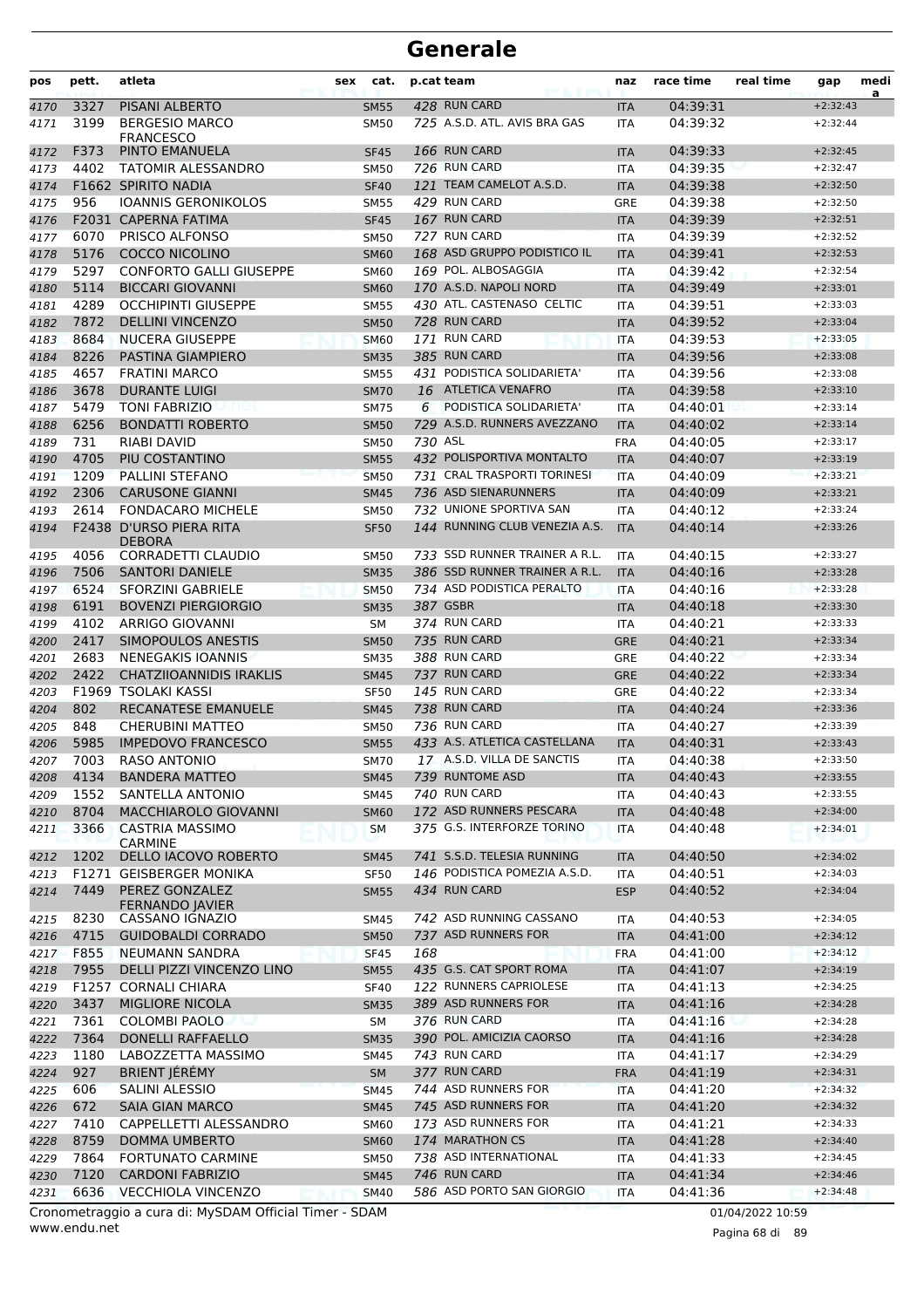| pos          | pett. | atleta                                            | sex | cat.                       |     | p.cat team                             | naz                      | race time            | real time | gap                      | medi<br>a |
|--------------|-------|---------------------------------------------------|-----|----------------------------|-----|----------------------------------------|--------------------------|----------------------|-----------|--------------------------|-----------|
| 4232         |       | F2253 ARAYA JULIO ELIZABETH                       |     | <b>SF45</b>                |     | 169 RUN CARD                           | <b>CHI</b>               | 04:41:37             |           | $+2:34:49$               |           |
| 4233         | 4992  | MONCIGOLI ALESSANDRO                              |     | <b>SM35</b>                |     | 391 RUN CARD                           | ITA                      | 04:41:41             |           | $+2:34:53$               |           |
| 4234         |       | F1255 LYKHACHOVA MARYNA                           |     | <b>SF40</b>                |     | 123 RUN CARD                           | <b>ITA</b>               | 04:41:43             |           | $+2:34:56$               |           |
| 4235         | 7867  | <b>BERARDI ROBERTO</b>                            |     | <b>SM50</b>                |     | 739 RUN CARD                           | <b>ITA</b>               | 04:41:44             |           | $+2:34:56$               |           |
| 4236         | 6815  | <b>ARILLO FABIO</b>                               |     | <b>SM50</b>                |     | 740 RUN CARD                           | <b>ITA</b>               | 04:41:46             |           | $+2:34:58$               |           |
| 4237         | 6504  | <b>MONTANO ROBERTO</b>                            |     | SM45                       |     | 747 PODISTICA SOLIDARIETA'             | <b>ITA</b>               | 04:41:47             |           | $+2:34:59$               |           |
| 4238         |       | F2287 CAPODIFERRO MARIA<br><b>GRAZIA</b>          |     | <b>SF40</b>                |     | 124 A.S.D. TEAM ATLETICA UISP          | <b>ITA</b>               | 04:41:48             |           | $+2:35:00$               |           |
| 4239         | 4859  | <b>BOTTOLI ANDREA</b>                             |     | <b>SM50</b>                |     | 741 RUNNERS CAPRIOLESE                 | ITA                      | 04:41:49             |           | $+2:35:01$               |           |
| 4240         | 3888  | <b>RICCI MIRKO</b>                                |     | <b>SM50</b>                |     | 742 MARATHON CLUB CITTA' DI            | <b>ITA</b>               | 04:41:56             |           | $+2:35:08$               |           |
| 4241         | 5987  | PULLIERO MARCO                                    |     | <b>SM50</b>                |     | 743 RUNNING TEAM MESTRE                | <b>ITA</b>               | 04:41:56             |           | $+2:35:08$               |           |
| 4242         | 5571  | PESCHIUTTA SANDRO                                 |     | <b>SM60</b>                |     | 175 VICENZA MARATHON                   | <b>ITA</b>               | 04:42:04             |           | $+2:35:16$               |           |
| 4243         | 6251  | <b>MARTELLI ANTONIO</b>                           |     | SM40                       |     | 587 RUN CARD                           | ITA                      | 04:42:05             |           | $+2:35:17$               |           |
| 4244         |       | F1943 COLETTA ILENYA                              |     | <b>SF35</b>                |     | 72 RUN CARD                            | <b>ITA</b>               | 04:42:05             |           | $+2:35:17$               |           |
| 4245         | 8689  | DE VINCENZO MARIO                                 |     | <b>SM40</b>                |     | 588 RUN CARD                           | <b>ITA</b>               | 04:42:07             |           | $+2:35:19$               |           |
| 4246         | 5169  | MIGLIORATO MASSIMO                                |     | <b>SM50</b>                |     | 744 RUN CARD                           | <b>ITA</b>               | 04:42:07             |           | $+2:35:19$               |           |
| 4247         | 7842  | <b>MAGNATI FRANCESCO</b>                          |     | <b>SM50</b>                |     | 745 RUN CARD                           | <b>ITA</b>               | 04:42:07             |           | $+2:35:19$               |           |
| 4248         | 283   | DE SIMONE GIAMPIETRO                              |     | <b>SM40</b>                |     | 589 BITETTO RUNNERS A.S.D.             | <b>ITA</b>               | 04:42:09             |           | $+2:35:21$               |           |
| 4249         | F613  | <b>BEAUFOUR VIRGINIE</b>                          |     | <b>SF45</b>                |     | 170 FRONT RUNNERS DE PARIS             | <b>FRA</b>               | 04:42:20             |           | $+2:35:32$               |           |
| 4250         | 7040  | <b>BIANCO ROBERTO</b>                             |     | <b>SM45</b>                |     | 748 A.S. AMATORI VILLA PAMPHILI        | <b>ITA</b>               | 04:42:26             |           | $+2:35:38$               |           |
| 4251         | 6691  | <b>TOZZI GIUSEPPE</b>                             |     | <b>SM70</b>                |     | 18 A.S.D. PODISTI ALTO SANNIO          | <b>ITA</b>               | 04:42:28             |           | $+2:35:40$               |           |
| 4252         | 8329  | <b>BUCCINO MAURIZIO</b>                           |     | <b>SM60</b>                |     | 176 BASE RUNNING                       | <b>ITA</b>               | 04:42:29             |           | $+2:35:41$               |           |
| 4253         | F182  | <b>BRANDIZZI FEDERICA</b>                         |     | <b>SF50</b>                |     | 147 RUN CARD<br>392 RUN CARD           | <b>USA</b>               | 04:42:30             |           | $+2:35:42$               |           |
| 4254         | 7841  | STOJANOVIC OLIVER                                 |     | <b>SM35</b>                |     | 746 RUN CARD                           | <b>AUT</b>               | 04:42:33             |           | $+2:35:45$               |           |
| 4255         | 6632  | PROJETTI MAURIZIO                                 |     | <b>SM50</b>                |     | 436 3C (COMP. CREMONESE                | ITA                      | 04:42:36             |           | $+2:35:48$               |           |
| 4256         | 5430  | <b>BEDOGNI UMBERTO</b><br>F1541 GUERNELLI LORELLA |     | <b>SM55</b>                |     | 148 POL. STELLA ALPINA RENAZZO ITA     | <b>ITA</b>               | 04:42:36             |           | $+2:35:48$<br>$+2:35:48$ |           |
| 4257         |       | F1533 GUERNELLI SABRINA                           |     | <b>SF50</b><br><b>SF55</b> |     | 59 POL. STELLA ALPINA RENAZZO ITA      |                          | 04:42:36<br>04:42:36 |           | $+2:35:49$               |           |
| 4258<br>4259 |       | F2037 CASAZZA EMANUELA                            |     | <b>SF45</b>                |     | 171 MARATONETI GENOVESI                | <b>ITA</b>               | 04:42:37             |           | $+2:35:50$               |           |
| 4260         | 8778  | <b>BRUZZONE LUCA</b>                              |     | <b>SM45</b>                |     | 749 ASV GHERDEINA RUNNERS              | <b>ITA</b>               | 04:42:40             |           | $+2:35:52$               |           |
| 4261         | 4446  | SIMONE CARLO                                      |     | <b>SM70</b>                |     | 19 ASD RUN LIFE                        | ITA                      | 04:42:41             |           | $+2:35:53$               |           |
| 4262         | 5213  | <b>CONFIADO NELSON DIGNO</b>                      |     | <b>SM45</b>                |     | 750 ITALIA MARATHON CLUB               | PHI                      | 04:42:43             |           | $+2:35:55$               |           |
| 4263         | 4730  | <b>MAGGI BRUNO</b>                                |     | <b>SM50</b>                |     | 747 G.S. CAT SPORT ROMA                | <b>ITA</b>               | 04:42:45             |           | $+2:35:57$               |           |
| 4264         | 4300  | <b>ORLI MICHELE</b>                               |     | <b>SM50</b>                |     | 748 L'UNATICI ELLERA CORCIANO          | <b>ITA</b>               | 04:42:47             |           | $+2:35:59$               |           |
| 4265         | 2601  | <b>CURZI SIMONE</b>                               |     | SM                         |     | 378 A.S.D. PIANO MA ARRIVIAMO          | <b>ITA</b>               | 04:42:47             |           | $+2:35:59$               |           |
| 4266         | 3986  | <b>ANGELINI ANGELO</b>                            |     | <b>SM55</b>                |     | 437 RUNNING TEAM SAN SEVERO            | <b>ITA</b>               | 04:42:51             |           | $+2:36:03$               |           |
| 4267         | 7832  | <b>SALCUNI PIETRO</b>                             |     | <b>SM65</b>                |     | 79 GR. POD. MONTE                      | <b>ITA</b>               | 04:42:52             |           | $+2:36:04$               |           |
| 4268         | 108   | <b>RIDENTE MICHELE</b>                            |     | <b>SM50</b>                |     | 749 RUN CARD                           | <b>GER</b>               | 04:42:52             |           | $+2:36:04$               |           |
| 4269         | 1297  | PELLICCIONI ANDREA                                |     | <b>SM45</b>                |     | 751 PODISTICA SOLIDARIETA'             | <b>ITA</b>               | 04:42:54             |           | $+2:36:06$               |           |
| 4270         | 2785  | <b>ABBOUD ELIE</b>                                |     | <b>SM</b>                  |     | 379 RUN CARD                           | <b>USA</b>               | 04:42:56             |           | $+2:36:08$               |           |
| 4271         | 470   | PROIETTI GIANLUCA                                 |     | <b>SM45</b>                |     | 752 PODISTICA MARE DI ROMA             | <b>ITA</b>               | 04:42:58             |           | $+2:36:10$               |           |
| 4272         | 7824  | SPAGNULO ROBERTO                                  |     | <b>PM</b>                  |     | 10 RUN CARD                            | <b>ITA</b>               | 04:43:00             |           | $+2:36:13$               |           |
| 4273         | 585   | <b>MEAGOR LUCAS</b>                               |     | <b>SM45</b>                | 753 |                                        | GBR                      | 04:43:01             |           | $+2:36:13$               |           |
| 4274         | F318  | <b>MARKOULI MARIA</b>                             |     | <b>SF40</b>                |     | 125 RUN CARD                           | GRE                      | 04:43:02             |           | $+2:36:14$               |           |
| 4275         | 1127  | <b>MARKOULIS IOANNIS</b>                          |     | SM40                       |     | 590 RUN CARD                           | GRE                      | 04:43:03             |           | $+2:36:15$               |           |
| 4276         | 5672  | <b>BONTEMPI VINCENZO</b>                          |     | <b>SM40</b>                |     | 591 RUNNERS CAPRIOLESE                 | <b>ITA</b>               | 04:43:03             |           | $+2:36:15$               |           |
| 4277         | 6213  | <b>MENICHELLI TIZIANO</b>                         |     | SM                         |     | 380 RUN CARD                           | ITA                      | 04:43:06             |           | $+2:36:18$               |           |
| 4278         | F436  | <b>VARPOILA ANU</b>                               |     | <b>SF50</b>                |     | 149 RUN CARD                           | <b>FIN</b>               | 04:43:07             |           | $+2:36:19$               |           |
| 4279         | 601   | <b>HUOTILAINEN JANI</b>                           |     | SM45                       |     | 754 RUN CARD                           | <b>FIN</b>               | 04:43:07             |           | $+2:36:20$               |           |
| 4280         | 2453  | <b>MATTESINI LUCA</b>                             |     | <b>SM45</b>                |     | 755 RUN CARD                           | <b>ITA</b>               | 04:43:09             |           | $+2:36:21$               |           |
| 4281         | 1290  | <b>MENNA CARLO MARCO</b>                          |     | <b>SM</b>                  |     | 381 BARLETTA SPORTIVA                  | <b>ITA</b>               | 04:43:10             |           | $+2:36:22$               |           |
| 4282         | 467   | <b>IAVARONE LUIGI</b>                             |     | <b>SM55</b>                |     | 438 RUN CARD                           | <b>ITA</b>               | 04:43:11             |           | $+2:36:23$               |           |
| 4283         | 5192  | MENNA ALESSANDRO                                  |     | SM                         |     | 382 RUN CARD                           | ITA                      | 04:43:12             |           | $+2:36:24$               |           |
| 4284         | 6366  | <b>SERAZIN STEVE</b>                              |     | <b>SM45</b>                |     | 756 RUN CARD<br>150 ASSISI RUNNERS ASD | <b>FRA</b>               | 04:43:14             |           | $+2:36:26$               |           |
| 4285         |       | F1277 CARLONI STEFANIA<br>F1278 GRASSI ELEONORA   |     | <b>SF50</b>                |     | 172 ASSISI RUNNERS ASD                 | ITA                      | 04:43:14             |           | $+2:36:27$<br>$+2:36:27$ |           |
| 4286         | 3227  | CIANFAGLIONI GIANLUCA                             |     | <b>SF45</b>                |     | 757 A.S.D. ATL. VILLA GUGLIELMI        | <b>ITA</b>               | 04:43:15<br>04:43:16 |           | $+2:36:28$               |           |
| 4287<br>4288 |       | F1061 TOMIELLO ANTONELLA                          |     | SM45<br><b>SF55</b>        |     | 60 SPORT RACE A.S.D.                   | <b>ITA</b><br><b>ITA</b> | 04:43:16             |           | $+2:36:28$               |           |
| 4289         | 3833  | MAGLIULO GIANPAOLO                                |     | <b>SM45</b>                |     | 758 RUN CARD                           | <b>ITA</b>               | 04:43:17             |           | $+2:36:29$               |           |
| 4290         |       | F2260 TRAVERSO GAIA                               |     | <b>SF</b>                  |     | 90 RUN CARD                            | <b>ITA</b>               | 04:43:18             |           | $+2:36:30$               |           |
| 4291         | 5193  | CONFIADO EDGARDO JR                               |     | SM45                       |     | 759 ITALIA MARATHON CLUB               | PHI                      | 04:43:20             |           | +2:36:32                 |           |
|              |       | <b>DIGNO</b>                                      |     |                            |     |                                        |                          |                      |           |                          |           |
| 4292         | 7941  | <b>REA FRANCESCO</b>                              |     | <b>SM35</b>                |     | 393 SSD RUNNER TRAINER A R.L.          | <b>ITA</b>               | 04:43:20             |           | $+2:36:32$               |           |
| 4293         | 6034  | RAGUZZINI PAOLO                                   |     | <b>SM60</b>                |     | 177 A.S.D. PODISTICA VEIO              | ITA                      | 04:43:21             |           | $+2:36:33$               |           |
| 4294         | 6624  | <b>CIOLFI ROBERTO</b>                             |     | <b>SM40</b>                |     | 592 A.S.D. VILLA DE SANCTIS            | <b>ITA</b>               | 04:43:21             |           | $+2:36:33$               |           |

www.endu.net Cronometraggio a cura di: MySDAM Official Timer - SDAM 01/04/2022 10:59 01/04/2022 10:59

Pagina 69 di 89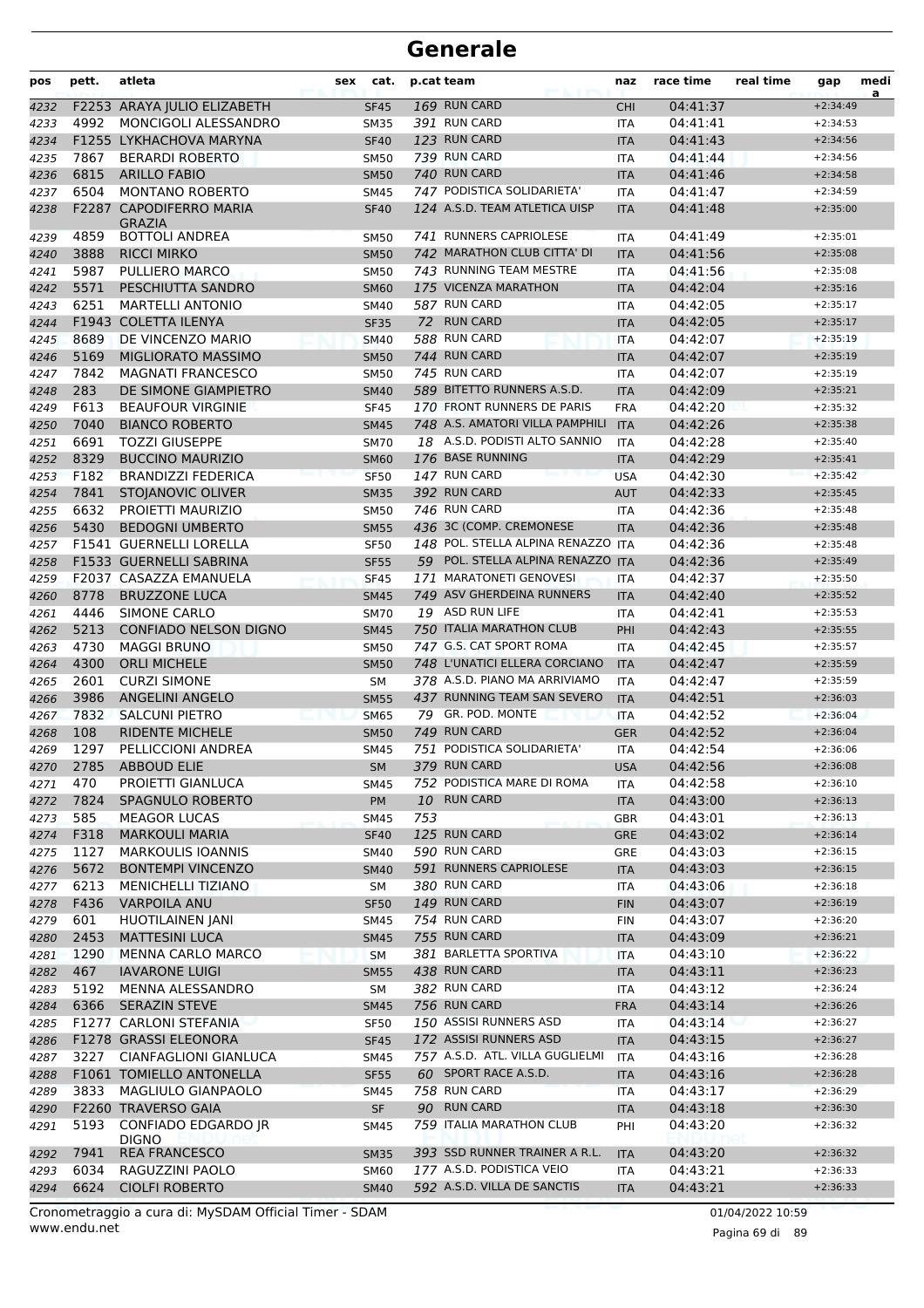| pos          | pett.        | atleta                                                | sex<br>cat.              | p.cat team                                   | naz                      | race time            | real time | gap                      | medi<br>a |
|--------------|--------------|-------------------------------------------------------|--------------------------|----------------------------------------------|--------------------------|----------------------|-----------|--------------------------|-----------|
| 4295         | 2481         | <b>BIGLIARDI FABIO</b>                                | <b>SM50</b>              | 750 RUN CARD                                 | <b>ITA</b>               | 04:43:26             |           | $+2:36:38$               |           |
| 4296         | 6561         | <b>BELLINI ROBERTO</b>                                | <b>SM50</b>              | 751 RUN CARD                                 | ITA                      | 04:43:32             |           | $+2:36:44$               |           |
| 4297         |              | F1785 PROCACCIO ROSALBA                               | <b>SF50</b>              | 151 ATLETICA ADELFIA                         | <b>ITA</b>               | 04:43:34             |           | $+2:36:46$               |           |
| 4298         |              | F1539 TUMMINELLO CONCETTA                             | <b>SF45</b>              | 173 ESERCITO 62-  REGGIMENTO                 | <b>ITA</b>               | 04:43:35             |           | $+2:36:47$               |           |
| 4299         | F340         | PIEROBON FRANCESCA                                    | <b>SF50</b>              | 152 RUN CARD                                 | <b>ITA</b>               | 04:43:38             |           | $+2:36:50$               |           |
| 4300         |              | F2191 TURINA IRENA                                    | <b>SF45</b>              | 174 MK FESTINA                               | <b>CRO</b>               | 04:43:44             |           | $+2:36:56$               |           |
| 4301         | 8320         | <b>ALASIA ALDO FABRIZIO</b>                           | <b>SM55</b>              | 439 RUN CARD                                 | <b>ITA</b>               | 04:43:46             |           | $+2:36:58$               |           |
| 4302         | F948         | ETIENNE MAGALI                                        | <b>SF40</b>              | 126 RUN CARD                                 | <b>FRA</b>               | 04:43:47             |           | $+2:36:59$               |           |
| 4303         |              | F1531 FACCENDA MARTA                                  | <b>SF50</b>              | 153 ASD SPACE RUNNING                        | <b>ITA</b>               | 04:43:49             |           | $+2:37:02$               |           |
| 4304         | 1652         | PAGNANI PAOLO                                         | <b>SM35</b>              | 394 RUN CARD                                 | <b>ITA</b>               | 04:43:50             |           | $+2:37:02$               |           |
| 4305         |              | <b>F2110 FASUOLO BERNADETTE</b>                       | <b>SF45</b>              | 175 ATLETICA SAN MARTINO                     | <b>ITA</b>               | 04:43:54             |           | $+2:37:06$               |           |
| 4306         |              | <b>F2071 FARGIONE DANIELA</b>                         | <b>SF50</b>              | 154 A.S.D. RUNNING EVOLUTION                 | <b>ITA</b>               | 04:43:55             |           | $+2:37:07$               |           |
| 4307         | 1554         | <b>TANTULLI PAOLO</b>                                 | <b>SM50</b>              | 752 RUN CARD                                 | <b>ITA</b>               | 04:43:57             |           | $+2:37:09$               |           |
| 4308         | 5435         | <b>CRIPPA ANTONIO</b>                                 | <b>SM60</b>              | 178 CAMISANO RUNNING A.S.D.                  | <b>ITA</b>               | 04:43:59             |           | $+2:37:11$               |           |
| 4309         | 5397         | <b>BARNABO' FRANCESCO</b>                             | <b>SM60</b>              | 179 CAMISANO RUNNING A.S.D.                  | <b>ITA</b>               | 04:43:59             |           | $+2:37:12$               |           |
| 4310         | 5472         | <b>RIZZELLI GIOVANNI</b>                              | <b>SM55</b>              | 440 A.S.D. CAVALLI DI RAZZA                  | ITA                      | 04:44:02             |           | $+2:37:14$               |           |
| 4311         | 7385         | <b>OUERCIOLI EMANUELE</b>                             | <b>SM</b>                | 383 POLISPORTIVA ELLERA ASD                  | <b>ITA</b>               | 04:44:02             |           | $+2:37:14$               |           |
| 4312         |              | F1234 CELLAI SILVIA                                   | <b>SF</b>                | 91 POLISPORTIVA ELLERA ASD                   | <b>ITA</b>               | 04:44:02             |           | $+2:37:14$               |           |
| 4313         | 5993         | <b>OUIRICONI ANDREA</b>                               | <b>SM55</b>              | 441 ASD LUCCA MARATHON                       | <b>ITA</b>               | 04:44:04             |           | $+2:37:16$               |           |
| 4314         | 8173         | <b>MARIANO GIUSEPPE</b>                               | <b>SM50</b>              | 753 A.S.D. PODISTICA SOLETUM                 | <b>ITA</b>               | 04:44:08             |           | $+2:37:20$               |           |
| 4315         | 6856         | <b>SERRA ANGELO</b>                                   | <b>SM65</b>              | 80 A.S.D. PODISTICA SOLETUM                  | <b>ITA</b>               | 04:44:08             |           | $+2:37:21$               |           |
| 4316         |              | F1740 DE SANTIS MARIA                                 | <b>SF55</b>              | 61 A.S.D. FILIPPIDE                          | <b>ITA</b>               | 04:44:10             |           | $+2:37:22$               |           |
|              |              | <b>CONCETTA</b>                                       |                          |                                              |                          |                      |           |                          |           |
| 4317         | F372         | <b>AMADEI SIMONA</b>                                  | SF <sub>50</sub>         | 155 RUN CARD                                 | <b>ITA</b>               | 04:44:10             |           | $+2:37:22$               |           |
| 4318         | 5202         | LORENZON MASSIMILIANO                                 | <b>SM55</b>              | 442 A.S.D. FILIPPIDE<br>156 RUN CARD         | ITA                      | 04:44:11             |           | $+2:37:23$               |           |
| 4319         | F915         | <b>GRASSIN FLORENCE</b>                               | <b>SF50</b>              |                                              | <b>FRA</b>               | 04:44:12             |           | $+2:37:24$               |           |
| 4320         | 5462         | <b>BOUILLAGUET ALAIN</b>                              | <b>SM65</b>              | 81 RUN CARD                                  | <b>FRA</b>               | 04:44:12             |           | $+2:37:24$               |           |
| 4321         |              | F1524 CATAPANO TIZIANA                                | <b>SF50</b>              | 157 RUN CARD<br>760 RUN CARD                 | <b>ITA</b>               | 04:44:16             |           | $+2:37:28$<br>$+2:37:29$ |           |
| 4322         | 7110         | <b>MAGALDI BALBI TITO</b><br>F1540 FUNES ZELAYA HEIBY | <b>SM45</b>              | 92 MARATHON CLUB ORISTANO                    | <b>ITA</b>               | 04:44:17             |           | $+2:37:42$               |           |
| 4323         |              | <b>DENISE</b>                                         | <b>SF</b>                |                                              | <b>ITA</b>               | 04:44:30             |           |                          |           |
| 4324         | 2156         | <b>FIORE MICHELE</b>                                  | <b>SM55</b>              | 443 G.S. DIL. AMATORI PALERMO                | <b>ITA</b>               | 04:44:35             |           | $+2:37:47$               |           |
| 4325         |              | F2033 VALENTINO ASSUNTA                               | <b>SF45</b>              | 176 RUN FOR LOVE PROJ.ANNA                   | <b>ITA</b>               | 04:44:37             |           | $+2:37:49$               |           |
| 4326         | 2278         | <b>MACARI ANTONIO MICHELE</b>                         | <b>SM55</b>              | 444 RUN CARD                                 | <b>IRL</b>               | 04:44:45             |           | $+2:37:57$               |           |
| 4327         | 1702         | <b>RUSSO PAOLO</b>                                    | <b>SM35</b>              | 395 RUN CARD                                 | <b>ITA</b>               | 04:44:51             |           | $+2:38:03$               |           |
| 4328         | 5224         | <b>TERAZZI ROBERTO</b>                                | <b>SM55</b>              | 445 S.CLUB LIB. SESTO                        | <b>ITA</b>               | 04:44:52             |           | $+2:38:04$               |           |
| 4329         | 3867         | <b>ROSSONI MARCELLO</b>                               | <b>SM45</b>              | 761 SSD RUNNER TRAINER A R.L.                | <b>ITA</b>               | 04:44:55             |           | $+2:38:07$               |           |
| 4330         | 7775         | PETTINELLI CRISTIANO                                  | <b>SM45</b>              | 762 A.S.D. PIANO MA ARRIVIAMO                | <b>ITA</b>               | 04:44:55             |           | $+2:38:07$               |           |
| 4331         | 3303         | <b>TENACE DAVIDE</b>                                  | <b>SM</b>                | 384 GSBR                                     | <b>ITA</b>               | 04:44:55             |           | $+2:38:07$               |           |
| 4332         |              | F2190 CLAIRE ZANOTTI                                  | SF                       | 93 RUN CARD                                  | <b>FRA</b>               | 04:44:55             |           | $+2:38:07$               |           |
| 4333         |              | F1722 BOTTERI SARA                                    | <b>SF35</b>              | 73 RUN CARD                                  | <b>ITA</b>               | 04:44:55             |           | $+2:38:07$               |           |
| 4334         | 8381         | ROMEO CARLO                                           | <b>SM50</b>              | 754 ASD CIRCOLO MIN. AFFARI                  | <b>ITA</b>               | 04:44:55             |           | $+2:38:07$               |           |
| 4335         | 1932         | <b>GIONI ALESSANDRO</b>                               | <b>SM55</b>              | 446 RUN CARD                                 | <b>ITA</b>               | 04:44:56             |           | $+2:38:08$               |           |
| 4336         | 3951         | <b>MASSA MARIO</b>                                    | <b>SM35</b>              | 396 RUN CARD                                 | <b>ITA</b>               | 04:44:56             |           | $+2:38:08$               |           |
| 4337         | 5206         | <b>SINGH SHAMSHER</b>                                 | <b>SM40</b>              | 593 ITALIA MARATHON CLUB                     | <b>IND</b>               | 04:45:01             |           | $+2:38:13$               |           |
| 4338         | 5074         | NICASTRI FRANCESCO                                    | <b>SM50</b>              | 755 GIOIA RUNNING A.S.D.                     | <b>ITA</b>               | 04:45:03             |           | $+2:38:15$               |           |
| 4339         | 1365         | <b>SCHENA RAFFAELE</b>                                | <b>SM55</b>              | 447 A.S.D. ESERCITO                          | <b>ITA</b>               | 04:45:10             |           | $+2:38:23$               |           |
| 4340         | 5374         | <b>BERTELLI DANIELE</b>                               | <b>SM40</b>              | 594 RUN CARD                                 | <b>ITA</b>               | 04:45:12             |           | $+2:38:24$               |           |
| 4341         | 5332<br>4857 | <b>HOWARD DANIEL</b>                                  | <b>SM45</b>              | 763 RUN CARD<br>756 A.S.D. PODISTICA APRILIA | <b>ITA</b>               | 04:45:12             |           | $+2:38:24$               |           |
| 4342         |              | <b>FANTACCIONE MAURIZIO</b>                           | <b>SM50</b>              |                                              | ITA                      | 04:45:12             |           | $+2:38:24$<br>$+2:38:30$ |           |
| 4343         | 1362         | <b>MONTESI PINO</b>                                   | <b>SM60</b>              | 180 RUN CARD                                 | <b>ITA</b>               | 04:45:18             |           |                          |           |
| 4344         | 3093         | MORETTI GIANLUCA                                      | <b>SM50</b>              | 757 RUN CARD<br>181 A.S.D. CENTRO FITNESS    | <b>ITA</b>               | 04:45:18             |           | $+2:38:31$               |           |
| 4345         | 4099         | <b>ZITAROSA MARCO</b>                                 | <b>SM60</b>              | 764 ATLETIC CLUB ALTAMURA                    | <b>ITA</b>               | 04:45:22             |           | $+2:38:34$               |           |
| 4346         | 6297         | SALVATORE ANTONIO                                     | <b>SM45</b>              | 765 RUN CARD                                 | <b>ITA</b>               | 04:45:22             |           | $+2:38:34$               |           |
| 4347         | 464          | MIGLIONICO VINCENZO                                   | <b>SM45</b>              | 182 RUN CARD                                 | <b>ITA</b>               | 04:45:22             |           | $+2:38:34$               |           |
| 4348         | 2414<br>3591 | <b>MARIOCCHI FABIO</b><br>CAPOBASSO MIRCO             | <b>SM60</b><br><b>SM</b> | 385 U.S. DOLOMITICA ASD                      | <b>ITA</b>               | 04:45:22<br>04:45:24 |           | $+2:38:34$<br>$+2:38:36$ |           |
| 4349         |              |                                                       |                          |                                              | <b>ITA</b>               |                      |           |                          |           |
| 4350         | 8319         | <b>BARBA RICCARDO</b>                                 | <b>SM55</b>              | 448 G.S. CAT SPORT ROMA                      | <b>ITA</b>               | 04:45:26             |           | $+2:38:38$               |           |
| 4351         | 5637<br>429  | <b>MESUT KALIN</b><br>PANCIONE BERNARDO               | <b>SM50</b>              | 758 RUN CARD<br>449 RUN CARD                 | <b>BEL</b>               | 04:45:30             |           | $+2:38:42$<br>$+2:38:44$ |           |
| 4352         | 1795         | KOPER ARNOUT                                          | <b>SM55</b>              | 766 RUN CARD                                 | <b>ITA</b>               | 04:45:32<br>04:45:36 |           | $+2:38:48$               |           |
| 4353         | 7424         | BARDOTTI MATTEO                                       | <b>SM45</b>              | 767 RUN CARD                                 | <b>NED</b><br>ITA        |                      |           | $+2:39:00$               |           |
| 4354         | 5317         | STRAVATO MARCO                                        | SM45                     | 183 PODISTICA SOLIDARIETA'                   |                          | 04:45:48<br>04:45:48 |           | $+2:39:00$               |           |
| 4355<br>4356 | F927         | CHEN LEI                                              | <b>SM60</b><br>SF35      | 74 RUN CARD                                  | <b>ITA</b><br><b>CHN</b> | 04:45:49             |           | $+2:39:01$               |           |
| 4357         |              | F1552 MOLARO PRISCILLA ALVERA                         | <b>SF40</b>              | 127 RUN CARD                                 | <b>ITA</b>               | 04:45:50             |           | $+2:39:03$               |           |
|              |              |                                                       |                          |                                              |                          |                      |           |                          |           |

www.endu.net Cronometraggio a cura di: MySDAM Official Timer - SDAM 01/04/2022 10:59 01/04/2022 10:59

Pagina 70 di 89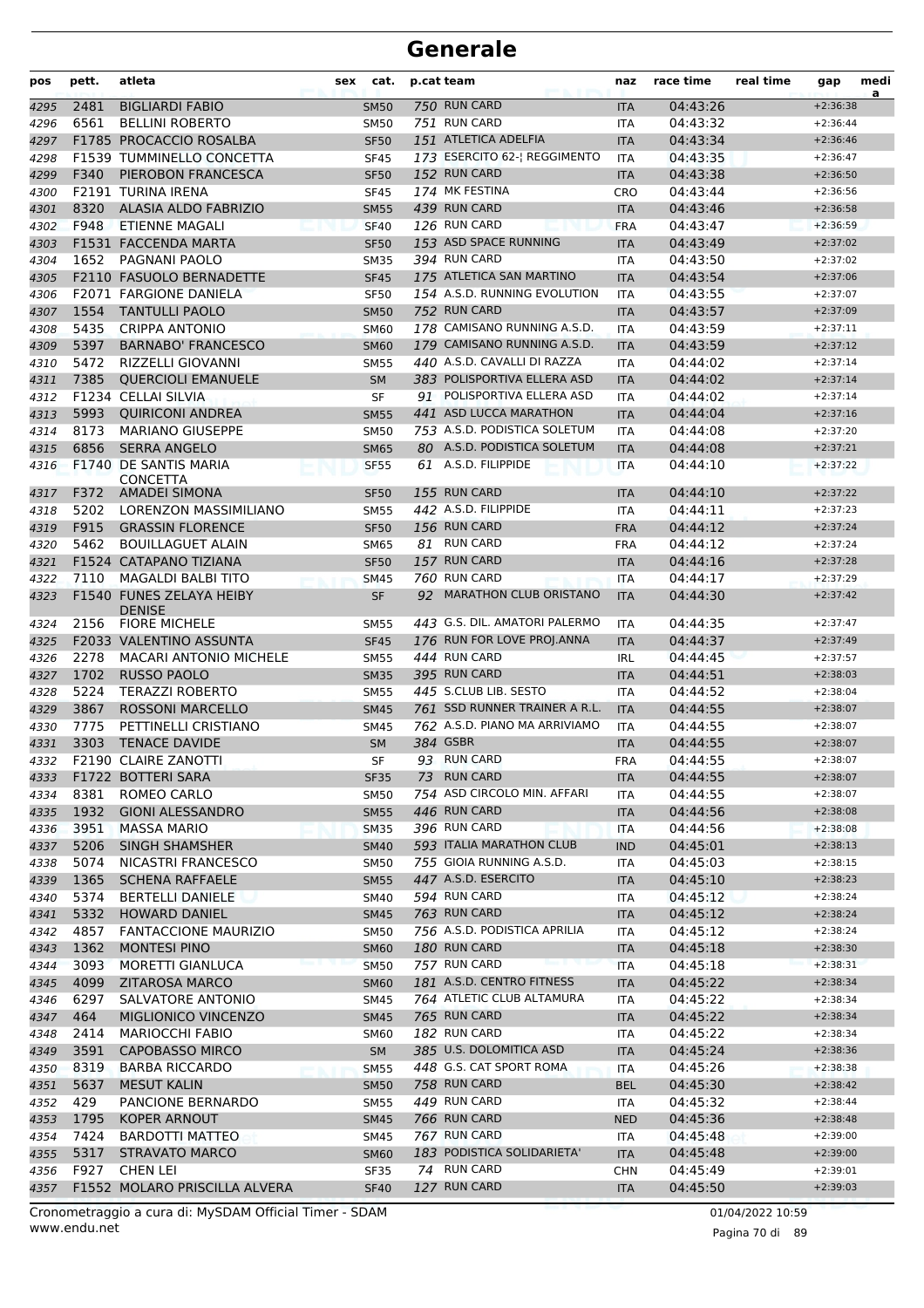| pos  | pett. | atleta                                     | sex | cat.        |     | p.cat team                          | naz        | race time | real time | gap        | medi<br>a |
|------|-------|--------------------------------------------|-----|-------------|-----|-------------------------------------|------------|-----------|-----------|------------|-----------|
| 4358 | 1106  | <b>MICO' FABRIZIO</b>                      |     | <b>SM55</b> |     | 450 PODISTICA OSTIA                 | <b>ITA</b> | 04:45:51  |           | $+2:39:03$ |           |
| 4359 | 605   | <b>COSCIONE LUIGI</b>                      |     | <b>SM50</b> |     | 759 RUN CARD                        | ITA        | 04:45:53  |           | $+2:39:05$ |           |
| 4360 |       | F2217 EL MESSAOUDI MOUNIA                  |     | <b>SF45</b> |     | 177 RUN CARD                        | <b>MAR</b> | 04:46:00  |           | $+2:39:12$ |           |
| 4361 | 6050  | PIVETTA ANDREA                             |     | <b>SM50</b> |     | 760 AMATORI ATL.CHIRIGNAGO          | <b>ITA</b> | 04:46:02  |           | $+2:39:14$ |           |
| 4362 | F677  | <b>FORTUNATO MARIA</b>                     |     | <b>SF55</b> |     | 62 A.S.D. LA FENICE                 | <b>ITA</b> | 04:46:03  |           | $+2:39:16$ |           |
| 4363 | 5481  | <b>FORZINI LORENZO</b>                     |     | <b>SM40</b> |     | 595 MUNICH ROADRUNNERS CLUB ITA     |            | 04:46:06  |           | $+2:39:18$ |           |
| 4364 |       | F1502 PAGLIONE ANNAMARIA                   |     | <b>SF45</b> |     | 178 RUN CARD                        | <b>ITA</b> | 04:46:09  |           | $+2:39:21$ |           |
| 4365 | 2835  | <b>BALASTEGUI ERIC</b>                     |     | <b>SM60</b> |     | 184 RUN CARD                        | <b>FRA</b> | 04:46:13  |           | $+2:39:25$ |           |
| 4366 | 3670  | <b>ZOPPI ANDREA</b>                        |     | <b>SM45</b> |     | 768 ATL. CALENZANO                  | <b>ITA</b> | 04:46:14  |           | $+2:39:26$ |           |
| 4367 | 4079  | <b>DISTEFANO PIERLUIGI</b>                 |     | <b>SM50</b> |     | 761 ASD RUNNERS FOR                 | <b>ITA</b> | 04:46:18  |           | $+2:39:30$ |           |
| 4368 | 8089  | <b>EMPLER TOMMASO</b>                      |     | <b>SM55</b> |     | 451 PUROSANGUE ATHLETICS            | <b>ITA</b> | 04:46:23  |           | $+2:39:35$ |           |
| 4369 | 542   | <b>FOLKESSON ANDREAS</b>                   |     | <b>SM45</b> |     | 769 AXA SPORTS CLUB                 | <b>SWE</b> | 04:46:23  |           | $+2:39:35$ |           |
| 4370 | F304  | <b>BOSCAROL MICHELA</b>                    |     | <b>SF50</b> |     | 158 ATLETICA MONFALCONE             | <b>ITA</b> | 04:46:24  |           | $+2:39:36$ |           |
| 4371 | 3372  | <b>BATTELLO MAURO</b>                      |     | <b>SM45</b> |     | 770 RUN CARD                        | <b>ITA</b> | 04:46:27  |           | $+2:39:39$ |           |
| 4372 | 7647  | <b>VANNICELLI FRANCESCO</b>                |     | <b>SM55</b> |     | 452 S.S. LAZIO ATLETICA LEGGERA ITA |            | 04:46:27  |           | $+2:39:40$ |           |
| 4373 | 3018  | <b>MONTINGELLI SIMONE</b>                  |     | <b>SM50</b> |     | 762 TEAM MARATHON S.S.D.            | <b>ITA</b> | 04:46:28  |           | $+2:39:41$ |           |
| 4374 | 3750  | <b>BRANDIZZI JUNIO</b>                     |     | <b>SM50</b> |     | 763 RUN CARD                        | <b>ITA</b> | 04:46:31  |           | $+2:39:43$ |           |
| 4375 | 129   | <b>CARBONI GIACOMO</b>                     |     | <b>SM45</b> |     | 771 ALGHERO MARATHON                | <b>ITA</b> | 04:46:32  |           | $+2:39:44$ |           |
| 4376 | 3089  | <b>ROSINI MANUEL</b>                       |     | <b>SM50</b> |     | 764 G.S.IL FIORINO                  | <b>ITA</b> | 04:46:32  |           | $+2:39:45$ |           |
| 4377 | 753   | <b>TESTA PAOLO</b>                         |     | <b>SM40</b> |     | 596 E' FIT MULTISPORT ASD           | <b>ITA</b> | 04:46:33  |           | $+2:39:45$ |           |
| 4378 | 5366  | <b>LEGER HERVÉ</b>                         |     | <b>SM40</b> | 597 |                                     | <b>FRA</b> | 04:46:39  |           | $+2:39:51$ |           |
| 4379 | F452  | <b>DAVID NATHALIE</b>                      |     | <b>SF40</b> | 128 |                                     | <b>FRA</b> | 04:46:40  |           | $+2:39:52$ |           |
| 4380 | 4565  | PACIONE RICCARDO                           |     | <b>SM50</b> |     | 765 G.S. FIAMME AZZURRE             | <b>ITA</b> | 04:46:40  |           | $+2:39:52$ |           |
| 4381 | 7038  | <b>THOMAS ABADIE</b>                       |     | SM          | 386 |                                     | <b>FRA</b> | 04:46:40  |           | $+2:39:52$ |           |
| 4382 | 4152  | <b>LAMURA GIOVANNI</b>                     |     | <b>SM60</b> |     | 185 CIRCOLO AZIENDALE               | <b>ITA</b> | 04:46:46  |           | $+2:39:58$ |           |
| 4383 | 397   | ALTAMURA MAURIZIO                          |     | <b>SM60</b> |     | 186 RUN CARD                        | <b>ITA</b> | 04:46:47  |           | $+2:39:59$ |           |
| 4384 | 4578  | <b>MUCCIATO RAFFAELE</b>                   |     | <b>SM50</b> |     | 766 RUN CARD                        | <b>ITA</b> | 04:46:47  |           | $+2:39:59$ |           |
| 4385 | 6532  | INGRASSIA CLAUDIO                          |     | <b>SM60</b> |     | 187 RUN CARD                        | <b>ITA</b> | 04:46:47  |           | $+2:39:59$ |           |
| 4386 | 7959  | <b>GABRIELLI SANDRO</b>                    |     | <b>SM55</b> |     | 453 ATLETIC TEAM TAVERNA ASD        | <b>ITA</b> | 04:46:48  |           | $+2:40:00$ |           |
| 4387 | 434   | <b>CASIGLIA PIERO</b>                      |     | <b>SM50</b> |     | 767 SPORT ETNA OUTDOOR              | <b>ITA</b> | 04:46:50  |           | $+2:40:02$ |           |
| 4388 | 7284  | <b>MENCHI ROGAI SERGIO</b>                 |     | <b>SM65</b> |     | 82 POL. RINASCITA                   | <b>ITA</b> | 04:46:52  |           | $+2:40:04$ |           |
| 4389 |       | F1081 HIRNYAK SOFIYA                       |     | <b>SF65</b> |     | 2 A.S. AMATORI VILLA PAMPHILI       | <b>UKR</b> | 04:46:52  |           | $+2:40:04$ |           |
| 4390 | 5313  | <b>PUGLISI GIUSEPPE</b>                    |     | <b>SM45</b> |     | 772 LIBERTAS ATLETICA 88            | <b>ITA</b> | 04:46:58  |           | $+2:40:10$ |           |
| 4391 | 5409  | <b>BARBATO PIER GABRIELE</b>               |     | SM40        |     | 598 GSBR                            | <b>ITA</b> | 04:46:58  |           | $+2:40:10$ |           |
| 4392 | 5311  | <b>LAPORTA NICOLA</b>                      |     | <b>SM55</b> |     | 454 ALL TRI SPORTS A.S.D.           | <b>ITA</b> | 04:47:01  |           | $+2:40:13$ |           |
| 4393 | 3653  | <b>BURGIO GIUSEPPE</b>                     |     | <b>SM55</b> |     | 455 ASD RUN LIFE                    | <b>ITA</b> | 04:47:02  |           | $+2:40:14$ |           |
| 4394 | 6794  | <b>TONTI FABIO</b>                         |     | <b>SM40</b> |     | 599 A.S.D. PODISTICA                | <b>ITA</b> | 04:47:07  |           | $+2:40:19$ |           |
| 4395 | 8214  | PIERALISI LUCA PIERALISI                   |     | <b>SM50</b> |     | 768 RUN CARD                        | <b>ITA</b> | 04:47:08  |           | $+2:40:20$ |           |
| 4396 | 6848  | <b>MONTEBELLI DANIELE</b>                  |     | <b>SM60</b> |     | 188 A.S.D. GO RUNNING               | <b>ITA</b> | 04:47:10  |           | $+2:40:23$ |           |
| 4397 | F180  | <b>RIEPL HEIDI</b>                         |     | <b>SF55</b> |     | 63 RUN CARD                         | <b>AUT</b> | 04:47:11  |           | $+2:40:23$ |           |
| 4398 | 7772  | <b>DAVOLOS FABIO</b>                       |     | <b>SM50</b> |     | 769 LBM SPORT TEAM                  | <b>ITA</b> | 04:47:12  |           | $+2:40:24$ |           |
| 4399 | 5634  | <b>MASTROPIETRO MARCO</b>                  |     | SM40        |     | 600 S.S. LAZIO ATLETICA LEGGERA ITA |            | 04:47:13  |           | $+2:40:25$ |           |
| 4400 | 1243  | <b>VERRECCHIA ALESSANDRO</b>               |     | <b>SM55</b> |     | 456 PODISTICA SOLIDARIETA'          | <b>ITA</b> | 04:47:15  |           | $+2:40:27$ |           |
| 4401 | 592   | SALVO RADDUSO FILIPPO                      |     | <b>SM50</b> |     | 770 ATL. TUSCULUM                   | <b>ITA</b> | 04:47:16  |           | $+2:40:28$ |           |
| 4402 |       | <b>F1773 BELLUCCI ELEONORA</b>             |     | <b>SF45</b> |     | 179 GRIFO RUNNERS PERUGIA           | <b>ITA</b> | 04:47:17  |           | $+2:40:29$ |           |
| 4403 | 8254  | <b>LALLI FABIO</b>                         |     | <b>SM50</b> |     | 771 LBM SPORT TEAM                  | <b>ITA</b> | 04:47:24  |           | $+2:40:36$ |           |
| 4404 | 3081  | <b>TONANI MASSIMILIANO</b>                 |     | <b>SM40</b> |     | 601 RUN CARD                        | <b>ITA</b> | 04:47:30  |           | $+2:40:42$ |           |
| 4405 |       | F2496 PASTEGA GINA                         |     | <b>SF45</b> |     | <b>180 RUN CARD</b>                 | <b>USA</b> | 04:47:32  |           | $+2:40:44$ |           |
| 4406 | 8099  | <b>RICCI FEDERICO</b>                      |     | <b>SM55</b> |     | 457 RUN CARD                        | <b>ITA</b> | 04:47:32  |           | $+2:40:44$ |           |
| 4407 | 297   | COLELLA CIRO                               |     | <b>SM40</b> |     | 602 A.S. AMATORI VILLA PAMPHILI     | <b>ITA</b> | 04:47:35  |           | $+2:40:47$ |           |
| 4408 | 818   | <b>DELLISANTI COSIMO</b><br><b>DAMIANO</b> |     | <b>SM55</b> |     | 458 RUN CARD                        | <b>ITA</b> | 04:47:38  |           | $+2:40:50$ |           |
| 4409 |       | F1228 SCHOHL LISA SUZANNE                  |     | SF35        |     | 75 RUN CARD                         | USA        | 04:47:42  |           | $+2:40:54$ |           |
| 4410 | 1553  | <b>GIUSTINIANI EUGENIO</b>                 |     | <b>SM</b>   |     | 387 RUN CARD                        | <b>ITA</b> | 04:47:42  |           | $+2:40:54$ |           |
| 4411 | 1598  | <b>BELLONI GIORGIO</b>                     |     | <b>SM70</b> |     | 20 ATL. OVADESE ORMIG               | <b>ITA</b> | 04:47:44  |           | $+2:40:56$ |           |
| 4412 | 5998  | <b>CASALUCE DOMENICO</b>                   |     | <b>SM35</b> |     | 397 ASD ROAD RUNNERS                | <b>ITA</b> | 04:47:50  |           | $+2:41:02$ |           |
| 4413 | 1521  | <b>BROCCOLI CHRISTIAN</b>                  |     | <b>SM50</b> |     | 772 RUN CARD                        | ITA        | 04:47:54  |           | $+2:41:06$ |           |
| 4414 | 5257  | <b>GRASSI ALBERTO</b>                      |     | <b>SM45</b> |     | 773 9,92 RUNNING ASD                | <b>ITA</b> | 04:47:55  |           | $+2:41:07$ |           |
| 4415 | 6543  | <b>BRUNETTI DAVIDE</b>                     |     | <b>SM50</b> |     | 773 AMICI DELLA FATICA CESENA       | <b>ITA</b> | 04:47:56  |           | $+2:41:08$ |           |
| 4416 | 3673  | <b>GIANNONI GIOVANNI</b>                   |     | <b>SM55</b> |     | 459 ATL.PESCIA                      | <b>ITA</b> | 04:47:56  |           | $+2:41:08$ |           |
| 4417 | 7992  | DEL SORBO DOMENICO                         |     | SM65        |     | 83 AMICI DELLA FATICA CESENA        | <b>ITA</b> | 04:47:56  |           | $+2:41:09$ |           |
| 4418 | F149  | LO RE MARINA                               |     | <b>SF40</b> |     | 129 A.S. AMATORI VILLA PAMPHILI     | <b>ITA</b> | 04:47:57  |           | $+2:41:09$ |           |
| 4419 | F350  | D'ASCANIO VALENTINA                        |     | <b>SF40</b> |     | 130 ASD RUNNERS PESCARA             | ITA        | 04:47:59  |           | $+2:41:11$ |           |
| 4420 | 5212  | <b>CATENA GIANFRANCO</b>                   |     | <b>SM40</b> |     | 603 M. C. MANOPPELLO SOGEDA         | <b>ITA</b> | 04:47:59  |           | $+2:41:11$ |           |
|      |       |                                            |     |             |     |                                     |            |           |           |            |           |

www.endu.net Cronometraggio a cura di: MySDAM Official Timer - SDAM 01/04/2022 10:59 01/04/2022 10:59

Pagina 71 di 89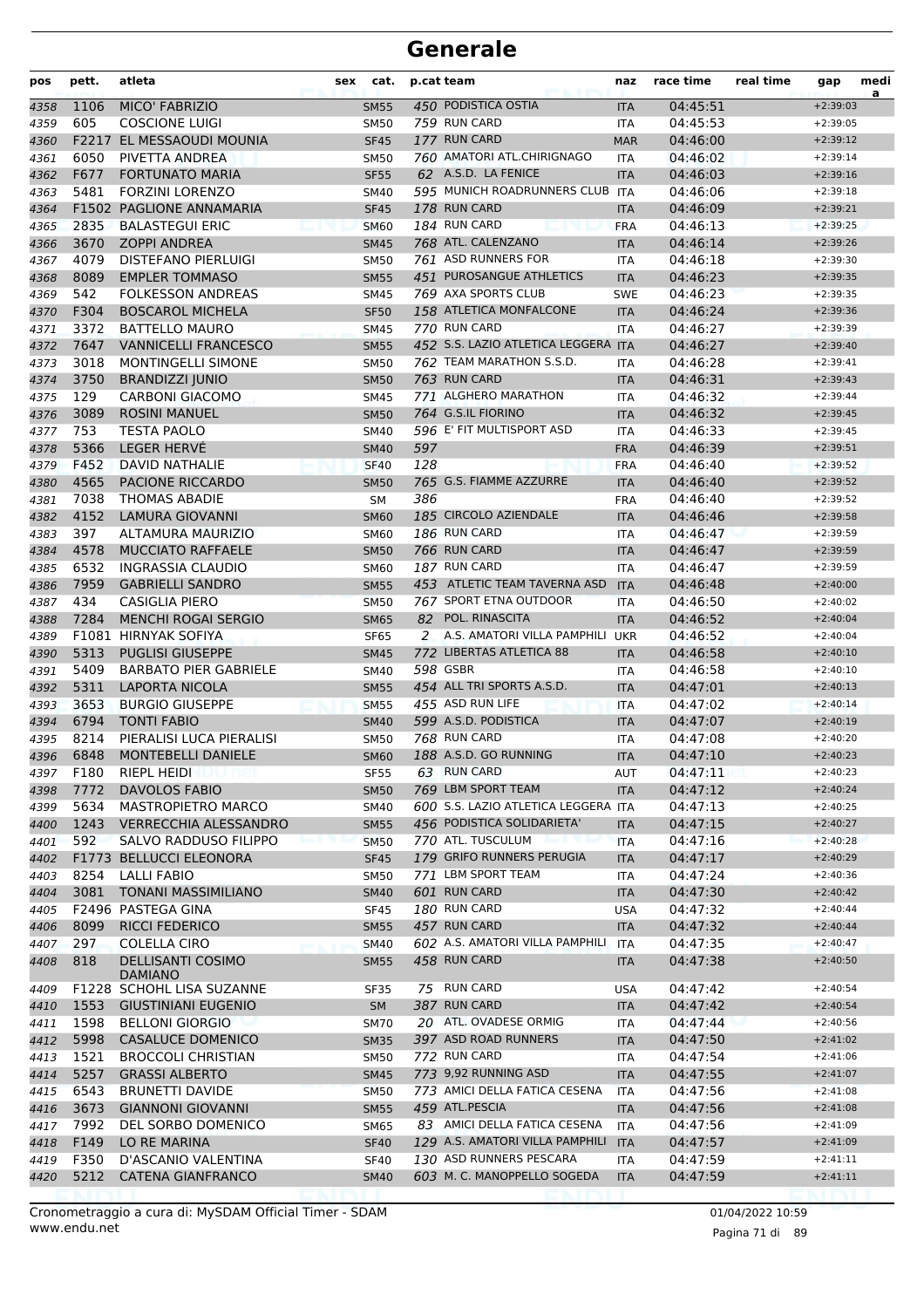| pos  | pett. | atleta                                   | sex | cat.             | p.cat team     |                                     | naz        | race time | real time | gap        | medi<br>a |
|------|-------|------------------------------------------|-----|------------------|----------------|-------------------------------------|------------|-----------|-----------|------------|-----------|
| 4421 | 3963  | <b>NARDELLI ENRICO</b>                   |     | <b>SM60</b>      |                | 189 RUN CARD                        | <b>ITA</b> | 04:48:01  |           | $+2:41:13$ |           |
| 4422 |       | F1246 OUARTA ANNAMARIA                   |     | <b>SF45</b>      |                | 181 S.S. A.V.I.S. SPORT NOVOLI      | <b>ITA</b> | 04:48:03  |           | $+2:41:15$ |           |
| 4423 | 1478  | <b>RIZZELLO GIUSEPPE</b>                 |     | <b>SM50</b>      |                | 774 A.S.D. CAVALLI DI RAZZA         | <b>ITA</b> | 04:48:07  |           | $+2:41:19$ |           |
| 4424 | 4546  | <b>BARBARESI DAVIDE</b>                  |     | <b>SM45</b>      |                | 774 9,92 RUNNING ASD                | <b>ITA</b> | 04:48:08  |           | $+2:41:21$ |           |
| 4425 | 7259  | <b>BERARDI FABRIZIO</b>                  |     | <b>SM45</b>      |                | 775 RUN CARD                        | <b>ITA</b> | 04:48:08  |           | $+2:41:21$ |           |
| 4426 | F694  | <b>VARI ELISA</b>                        |     | SF               |                | 94 RUN CARD                         | <b>ITA</b> | 04:48:13  |           | $+2:41:25$ |           |
| 4427 | 4717  | <b>BANDINU IGNAZIO</b>                   |     | <b>SM60</b>      |                | 190 A.S.D. PODISTICA VEIO           | <b>ITA</b> | 04:48:13  |           | $+2:41:25$ |           |
| 4428 | 296   | <b>HOW JACOB</b>                         |     | <b>SM40</b>      |                | 604 RUN CARD                        | PHI        | 04:48:19  |           | $+2:41:31$ |           |
| 4429 | 3960  | <b>ROSSI LUCA</b>                        |     | <b>SM45</b>      |                | 776 RUNNERS CAPRIOLESE              | <b>ITA</b> | 04:48:19  |           | $+2:41:31$ |           |
| 4430 | 7901  | <b>INFUSI CLAUDIO</b>                    |     | <b>SM75</b>      | $\overline{7}$ | S.S. LAZIO ATLETICA LEGGERA ITA     |            | 04:48:35  |           | $+2:41:47$ |           |
| 4431 | 2536  | <b>ORTENZI WALTER</b>                    |     | <b>SM40</b>      |                | 605 RUN CARD                        | <b>ITA</b> | 04:48:39  |           | $+2:41:51$ |           |
| 4432 | 8222  | <b>SEVERA TONINO</b>                     |     | <b>SM55</b>      |                | 460 RUN & SMILE ASD                 | <b>ITA</b> | 04:48:42  |           | $+2:41:54$ |           |
| 4433 |       | F1933 OSTUNI FLAVIA                      |     | <b>SF35</b>      |                | 76 ATLETICA MONOPOLI                | <b>ITA</b> | 04:48:44  |           | $+2:41:56$ |           |
| 4434 | 6497  | <b>BERTON ENRICO</b>                     |     | <b>SM</b>        |                | 388 RUN CARD                        | <b>ITA</b> | 04:48:47  |           | $+2:41:59$ |           |
| 4435 | 8768  | <b>GUERCIA CARMINE</b>                   |     | <b>SM35</b>      |                | 398 RUN CARD                        | <b>ITA</b> | 04:48:49  |           | $+2:42:01$ |           |
| 4436 | 3732  | GÖKSÜGÜR NADIM                           |     | <b>SM60</b>      |                | 191 RUN CARD                        | <b>TUR</b> | 04:48:51  |           | $+2:42:03$ |           |
| 4437 | 1267  | <b>SURANO MASSIMO</b>                    |     | <b>SM50</b>      |                | 775 A.S.D. CAVALLI DI RAZZA         | <b>ITA</b> | 04:48:54  |           | $+2:42:07$ |           |
| 4438 |       | F2085 BLASI LAURA                        |     | <b>SF40</b>      |                | 131 RUN CARD                        | <b>ITA</b> | 04:48:56  |           | $+2:42:08$ |           |
| 4439 | 5936  | <b>VALENTE ROBERTO</b>                   |     | <b>SM45</b>      |                | 777 CIRCOLO AZIENDALE               | <b>ITA</b> | 04:49:00  |           | $+2:42:12$ |           |
| 4440 | 4303  | <b>BELIA MICHELE</b>                     |     | <b>SM45</b>      |                | 778 L'UNATICI ELLERA CORCIANO       | ITA        | 04:49:02  |           | $+2:42:14$ |           |
| 4441 | 3362  | <b>MASSETANI LUIGINO</b>                 |     | <b>SM60</b>      |                | 192 PRIMA SOCIETA' SPORTIVA         | <b>ITA</b> | 04:49:05  |           | $+2:42:17$ |           |
| 4442 | 6647  | <b>AZZALIN GIUSEPPE</b>                  |     | <b>SM50</b>      |                | 776 AZALAI A.S.D.                   | <b>ITA</b> | 04:49:05  |           | $+2:42:17$ |           |
| 4443 | 6029  | <b>LOVATO NICOLA</b>                     |     | <b>SM55</b>      |                | 461 G.A.A.C. 2007                   | <b>ITA</b> | 04:49:12  |           | $+2:42:25$ |           |
| 4444 | 1429  | LINUESA GARCIA SANTIAGO                  |     | <b>SM50</b>      |                | 777 RUN CARD                        | <b>ESP</b> | 04:49:13  |           | $+2:42:25$ |           |
| 4445 | 1428  | MORALES CARPI ALVARO                     |     | <b>SM45</b>      |                | 779 RUN CARD                        | <b>ESP</b> | 04:49:13  |           | $+2:42:25$ |           |
| 4446 | 1166  | DE PASCALI COSIMO                        |     | <b>SM40</b>      |                | 606 RUN CARD                        | <b>ITA</b> | 04:49:16  |           | $+2:42:29$ |           |
| 4447 | 5215  | JAIME TRISTAN PANTOJA                    |     | <b>SM45</b>      |                | 780 ITALIA MARATHON CLUB            | PHI        | 04:49:23  |           | $+2:42:35$ |           |
| 4448 | 2541  | <b>CAJANI GIORGIO ALBERTO</b>            |     | <b>SM45</b>      |                | 781 ALZAIA NAVIGLIO RUNNERS         | ITA        | 04:49:25  |           | $+2:42:38$ |           |
| 4449 |       | F1744 MARIOTTI CINZIA                    |     | <b>SF50</b>      |                | 159 M. C. MANOPPELLO SOGEDA         | <b>ITA</b> | 04:49:26  |           | $+2:42:38$ |           |
| 4450 | 7243  | PULCIANI DAVIDE                          |     | <b>SM45</b>      |                | 782 GSBR                            | <b>ITA</b> | 04:49:27  |           | $+2:42:39$ |           |
| 4451 | 4700  | <b>VERONESI GIOVANNI</b>                 |     | <b>SM50</b>      |                | 778 RUN CARD                        | <b>ITA</b> | 04:49:27  |           | $+2:42:39$ |           |
| 4452 | 3993  | <b>MAZZOLI ALESSANDRO</b>                |     | <b>SM40</b>      |                | 607 MOLON LABE ASD                  | <b>ITA</b> | 04:49:29  |           | $+2:42:41$ |           |
| 4453 |       | F2068 GODANI DANIELA                     |     | <b>SF55</b>      |                | 64 G.P. PARCO ALPI APUANE           | <b>ITA</b> | 04:49:29  |           | $+2:42:41$ |           |
| 4454 | 7224  | <b>FANTASIA ENRICO</b>                   |     | <b>SM50</b>      |                | 779 G.P. PARCO ALPI APUANE          | <b>ITA</b> | 04:49:29  |           | $+2:42:41$ |           |
| 4455 |       | F1710 D'ALONZO BARBARA                   |     | <b>SF50</b>      |                | 160 CORRILABRUZZO                   | <b>ITA</b> | 04:49:30  |           | $+2:42:42$ |           |
| 4456 | 4778  | PINTUS SALVATORE                         |     | <b>SM60</b>      |                | 193 RUN CARD                        | <b>FRA</b> | 04:49:30  |           | $+2:42:43$ |           |
| 4457 | 3469  | PORNARO ANTONIO                          |     | <b>SM45</b>      |                | 783 SPORT RACE A.S.D.               | <b>ITA</b> | 04:49:31  |           | $+2:42:43$ |           |
| 4458 | 104   | <b>COSTANTINI FRANCESCO</b>              |     | <b>SM35</b>      |                | 399 PODISTICA MARE DI ROMA          | ITA        | 04:49:35  |           | $+2:42:47$ |           |
| 4459 | 1710  | <b>GIOVAGNOLI VALERIO</b>                |     | <b>SM50</b>      |                | 780 S.S. LAZIO ATLETICA LEGGERA ITA |            | 04:49:40  |           | $+2:42:52$ |           |
| 4460 |       | 2852 ENDERLE ALBERTO                     |     | <b>SM50</b>      |                | 781 PODISTICA POMEZIA A.S.D.        | ITA        | 04:49:41  |           | $+2:42:53$ |           |
| 4461 |       | F1632 CATANI RAFFAELLA                   |     | <b>SF50</b>      |                | 161 LEOPODISTICA                    | <b>ITA</b> | 04:49:44  |           | $+2:42:56$ |           |
| 4462 |       | <b>F1214 GATTI DELPHINE</b>              |     | <b>SF45</b>      |                | 182 RUN CARD                        | <b>FRA</b> | 04:49:46  |           | $+2:42:58$ |           |
| 4463 | 2549  | <b>MENICHINI AGOSTINO</b>                |     | <b>SM40</b>      |                | 608 RUN CARD                        | <b>ITA</b> | 04:49:51  |           | $+2:43:03$ |           |
| 4464 | 2537  | MUNERONI VINCENZO                        |     | <b>SM40</b>      |                | 609 RUN CARD                        | <b>ITA</b> | 04:49:51  |           | $+2:43:03$ |           |
| 4465 | 4736  | DI GIOIA ANNUNZIO                        |     | <b>SM55</b>      |                | 462 ATLETICA MOLISE AMATORI         | <b>ITA</b> | 04:49:56  |           | $+2:43:08$ |           |
| 4466 | 3811  | <b>FALTONI FABRIZIO</b>                  |     | <b>SM50</b>      |                | 782 RUN CARD                        | ITA        | 04:49:58  |           | $+2:43:10$ |           |
| 4467 |       | F2281 KHVASECHKO JULIA                   |     | <b>SF45</b>      |                | 183 RUN CARD                        | <b>USA</b> | 04:50:00  |           | $+2:43:12$ |           |
| 4468 | 7641  | <b>SARGOLINI AMEDEO</b>                  |     | <b>SM55</b>      |                | 463 A.S.D. RUNNING EVOLUTION        | ITA        | 04:50:00  |           | $+2:43:12$ |           |
| 4469 |       | F2298 FARRONATO LILIANA                  |     | <b>SF55</b>      |                | 65 A.S.D. RUNNING EVOLUTION         | <b>ITA</b> | 04:50:01  |           | $+2:43:13$ |           |
| 4470 |       | F2316 MOI BARBARA                        |     | <b>SF45</b>      |                | 184 LBM SPORT TEAM                  | ITA        | 04:50:01  |           | $+2:43:13$ |           |
| 4471 | 4939  | <b>DIAMANTIS VASILIS</b>                 |     | <b>SM35</b>      |                | 400 RUN CARD                        | <b>GRE</b> | 04:50:07  |           | $+2:43:19$ |           |
| 4472 | F980  | JOHNSON ZOE STOUMEN                      |     | <b>SF40</b>      |                | 132 RUN CARD                        | ITA        | 04:50:08  |           | $+2:43:20$ |           |
| 4473 | 1820  | <b>ANGELINI ANTONIO</b>                  |     | <b>SM50</b>      |                | 783 A.S.D. LA FENICE                | <b>ITA</b> | 04:50:09  |           | $+2:43:21$ |           |
| 4474 | 1723  | CAVOLATA ANDREA                          |     | <b>SM45</b>      |                | 784 RUN CARD                        | ITA        | 04:50:09  |           | $+2:43:21$ |           |
| 4475 | 6172  | PEIFFER PIERRE DANIEL                    |     | <b>SM60</b>      |                | 194 PODISTICA SOLIDARIETA'          | <b>ITA</b> | 04:50:10  |           | $+2:43:22$ |           |
| 4476 |       | F1270 ALQUATI GIULIANA                   |     | <b>SF40</b>      |                | 133 ASD RBML                        | ITA        | 04:50:11  |           | $+2:43:23$ |           |
| 4477 |       | F2183 VALENDINO LUCIA<br><b>FILOMENA</b> |     | <b>SF50</b>      |                | 162 MARGHERITA DI SAVOIA            | <b>ITA</b> | 04:50:12  |           | $+2:43:24$ |           |
| 4478 | 1743  | <b>IODICE SAVERIO</b>                    |     | <b>SM35</b>      |                | 401 SPORTS CLUB MELEGNANO           | ITA        | 04:50:15  |           | $+2:43:27$ |           |
| 4479 | 951   | <b>CIALANI FABRIZIO</b>                  |     | <b>SM35</b>      |                | 402 RUN CARD                        | <b>ITA</b> | 04:50:15  |           | $+2:43:27$ |           |
| 4480 | 6000  | <b>CERRETO GIOVANNI</b>                  |     | <b>SM45</b>      |                | 785 ASD ROAD RUNNERS                | ITA        | 04:50:15  |           | $+2:43:27$ |           |
| 4481 |       | F1615 MONTANARI DONATELLA                |     | <b>SF55</b>      |                | 66 S.E.F. STAMURA ANCONA A.S.       | <b>ITA</b> | 04:50:25  |           | $+2:43:37$ |           |
| 4482 | F595  | RINGHEIM ODDNY                           |     | SF <sub>60</sub> |                | <b>16 VIKIL</b>                     | <b>NOR</b> | 04:50:26  |           | $+2:43:39$ |           |
| 4483 | F204  | <b>MARATEA DANIELA</b>                   |     | <b>SF55</b>      |                | 67 A.S.D. PIANO MA ARRIVIAMO        | <b>ITA</b> | 04:50:29  |           | $+2:43:41$ |           |
|      |       |                                          |     |                  |                |                                     |            |           |           |            |           |

www.endu.net Cronometraggio a cura di: MySDAM Official Timer - SDAM 01/04/2022 10:59 01/04/2022 10:59

Pagina 72 di 89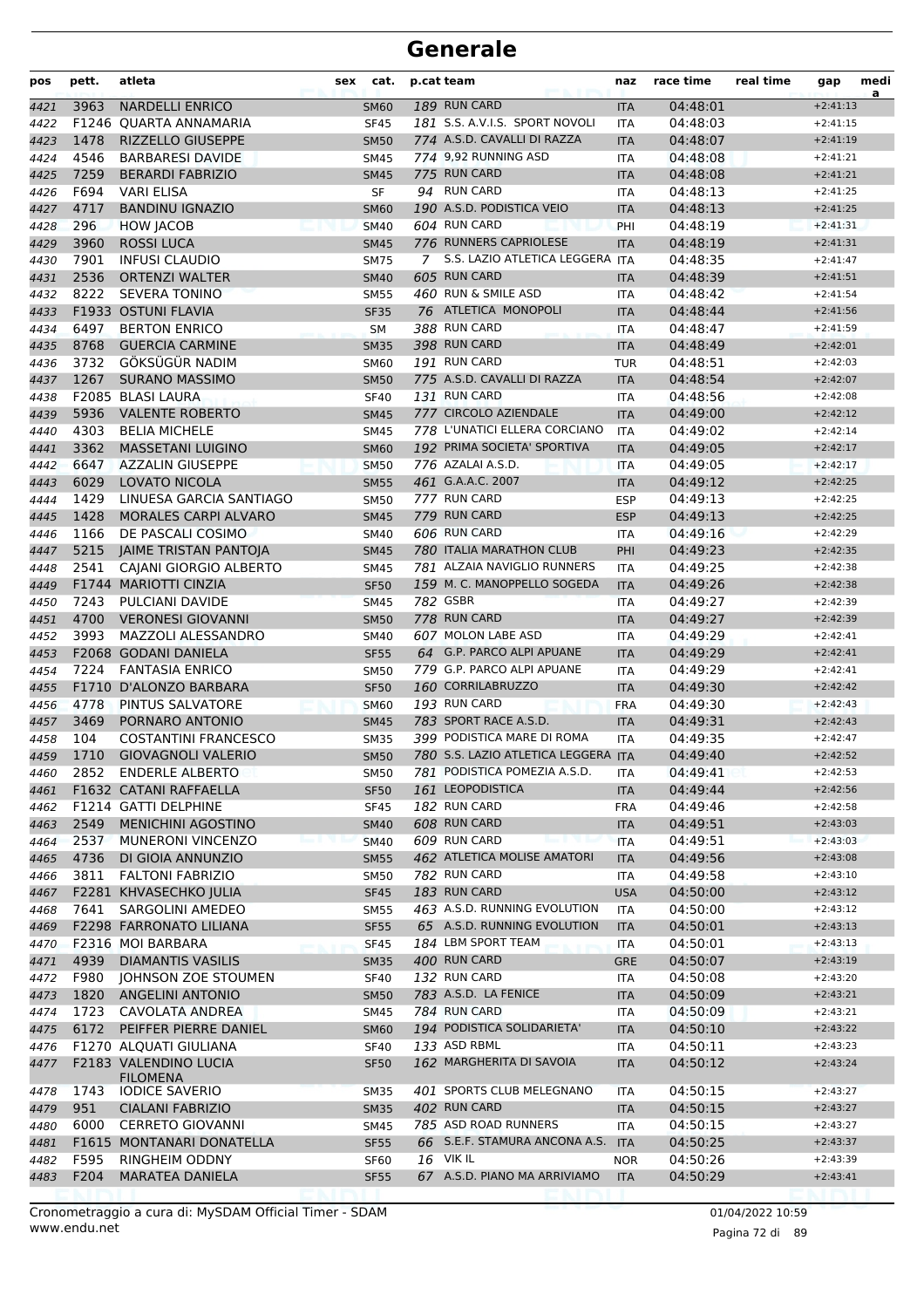| pos          | pett. | atleta                                        | sex | cat.                       | p.cat team |                                           | naz                      | race time            | real time | gap                      | medi<br>a |
|--------------|-------|-----------------------------------------------|-----|----------------------------|------------|-------------------------------------------|--------------------------|----------------------|-----------|--------------------------|-----------|
| 4484         | 3647  | MALVESTITI ROLDANO                            |     | <b>SM50</b>                |            | 784 RUN CARD                              | <b>ITA</b>               | 04:50:31             |           | $+2:43:43$               |           |
| 4485         | 4654  | <b>BRESCIANI NICOLA</b>                       |     | <b>SM40</b>                |            | 610 RUN CARD                              | <b>ITA</b>               | 04:50:39             |           | $+2:43:51$               |           |
| 4486         |       | F1446 BOLZONI FEDERICA                        |     | <b>SF50</b>                |            | 163 RUN CARD                              | <b>ITA</b>               | 04:50:39             |           | $+2:43:51$               |           |
| 4487         | 3096  | PARISI ANTONIO                                |     | <b>SM35</b>                |            | 403 ATLETICA DOLOMITI FRIULANE            | <b>ITA</b>               | 04:50:39             |           | $+2:43:51$               |           |
| 4488         |       | F1445 MAZZOLA ELENA                           |     | <b>SF55</b>                |            | 68 RUN CARD                               | <b>ITA</b>               | 04:50:39             |           | $+2:43:51$               |           |
| 4489         | 2183  | <b>CARCERANO EUGENIO</b>                      |     | <b>SM65</b>                |            | 84 RUN CARD                               | ITA                      | 04:50:39             |           | $+2:43:51$               |           |
| 4490         | 8324  | <b>BENDINELLI GIAMPAOLO</b>                   |     | <b>SM55</b>                |            | 464 RUN CARD                              | <b>ITA</b>               | 04:50:40             |           | $+2:43:52$               |           |
| 4491         | 3446  | <b>IAMPIERI LUIGI</b>                         |     | <b>SM55</b>                |            | 465 A.S.D. CAFFARELLA RUNNERS             | <b>ITA</b>               | 04:50:43             |           | $+2:43:55$               |           |
| 4492         | 5964  | <b>COZZA GIANLUCA</b>                         |     | <b>SM50</b>                |            | 785 ATL.VICENTINA                         | <b>ITA</b>               | 04:50:43             |           | $+2:43:55$               |           |
| 4493         | F614  | STAMATE IONICA NICOLETA                       |     | <b>SF40</b>                |            | 134 RUN CARD                              | <b>ITA</b>               | 04:50:46             |           | $+2:43:58$               |           |
| 4494         |       | F1245 LOSCANNA LUANA                          |     | <b>SF40</b>                |            | 135 S.S. A.V.I.S. SPORT NOVOLI            | <b>ITA</b>               | 04:50:49             |           | $+2:44:01$               |           |
| 4495         | 3940  | <b>SCALERA ANTONIO</b>                        |     | <b>SM50</b>                |            | 786 S.S. A.V.I.S. SPORT NOVOLI            | ITA                      | 04:50:49             |           | $+2:44:01$               |           |
| 4496         | 4036  | <b>QUARTA MASSIMO</b>                         |     | <b>SM50</b>                |            | 787 RUN CARD                              | <b>ITA</b>               | 04:50:50             |           | $+2:44:02$               |           |
| 4497         |       | F2058 CESARONI PINA                           |     | <b>SF60</b>                |            | 17 ATL. TUSCULUM                          | ITA                      | 04:50:54             |           | $+2:44:06$               |           |
| 4498         | 1657  | PERETTI PIERCARLO                             |     | <b>SM50</b>                |            | 788 GRUPPO PODISTI CIARLASCHI             | <b>ITA</b>               | 04:50:58             |           | $+2:44:10$               |           |
| 4499         |       | F2611 RIBKINA TATJANA                         |     | <b>SF35</b>                |            | 77 RUN CARD                               | LAT                      | 04:51:01             |           | $+2:44:13$               |           |
| 4500         | 3006  | <b>ROSSI MASSIMILIANO</b>                     |     | <b>SM50</b>                |            | 789 RUN CARD                              | <b>ITA</b>               | 04:51:01             |           | $+2:44:13$               |           |
| 4501         | 7814  | <b>LEO MARIO</b>                              |     | <b>SM35</b>                |            | 404 ASD IRPINIA ITALIA                    | <b>ITA</b>               | 04:51:16             |           | $+2:44:28$               |           |
| 4502         | 5144  | <b>MAURIZI MASSIMO</b>                        |     | <b>SM60</b>                |            | 195 GSBR                                  | <b>ITA</b>               | 04:51:16             |           | $+2:44:28$               |           |
| 4503         | 3924  | <b>MAERNHOUT OLIVIER</b>                      |     | <b>SM40</b>                |            | 611 RUN CARD                              | <b>FRA</b>               | 04:51:18             |           | $+2:44:30$               |           |
| 4504         | 711   | DI TROCCHIO BRUNO                             |     | <b>SM60</b>                |            | 196 RUN CARD                              | <b>ITA</b>               | 04:51:20             |           | $+2:44:32$               |           |
| 4505         | 6173  | MOSSELLO GIANLUCA                             |     | <b>SM55</b>                |            | 466 RUN CARD                              | <b>ITA</b>               | 04:51:20             |           | $+2:44:32$               |           |
| 4506         |       | F1107 VITELLA CARLA                           |     | <b>SF65</b>                | 3          | SPORT RACE A.S.D.                         | <b>ITA</b>               | 04:51:20             |           | $+2:44:33$               |           |
| 4507         | 7596  | <b>TRIMIS DIMITRIOS</b>                       |     | <b>SM55</b>                |            | 467 RUN CARD                              | GRE                      | 04:51:22             |           | $+2:44:35$               |           |
| 4508         | 7617  | <b>CARINELLA LUCA</b>                         |     | <b>SM35</b>                |            | 405 RUN CARD                              | <b>ITA</b>               | 04:51:23             |           | $+2:44:35$               |           |
| 4509         | 8710  | FERRALDESCHI ALFREDO                          |     | <b>SM55</b>                |            | 468 GSBR                                  | ITA                      | 04:51:23             |           | $+2:44:35$               |           |
| 4510         | 8282  | SARDARO AGOSTINO                              |     | <b>SM55</b>                |            | 469 BARLETTA SPORTIVA                     | <b>ITA</b>               | 04:51:25             |           | $+2:44:37$               |           |
| 4511         | F495  | <b>HENGELER ULRIKE</b>                        |     | <b>SF65</b>                | 4          | <b>RUN CARD</b>                           | <b>GER</b>               | 04:51:26             |           | $+2:44:38$               |           |
| 4512         | 8283  | <b>FARANO VITO ANTONIO</b>                    |     | <b>SM55</b>                |            | 470 BARLETTA SPORTIVA                     | <b>ITA</b>               | 04:51:29             |           | $+2:44:41$               |           |
| 4513         | 5386  | <b>SALVATORE MARCO</b>                        |     | <b>SM45</b>                |            | 786 ASD PODISTI FRENTANI                  | <b>ITA</b>               | 04:51:36             |           | $+2:44:48$               |           |
| 4514         |       | F2123 PRIORESCHI PATRIZIA                     |     | <b>SF55</b>                |            | 69 A.S.D. PODISTICA VEIO                  | <b>ITA</b>               | 04:51:36             |           | $+2:44:49$               |           |
| 4515         |       | F1597 BONAUD BRIGITTE                         |     | <b>SF60</b>                |            | 18 RUN CARD                               | <b>FRA</b>               | 04:51:37             |           | $+2:44:49$               |           |
| 4516         | 5426  | <b>STO DOMINGO VALENTIN</b><br><b>REVOLOS</b> |     | <b>SM55</b>                |            | 471 ITALIA MARATHON CLUB                  | PHI                      | 04:51:38             |           | $+2:44:50$               |           |
| 4517         |       | F1619 PELLEGRINI MARINA                       |     | <b>SF55</b>                |            | 70 ITALIA MARATHON CLUB                   | <b>ITA</b>               | 04:51:44             |           | $+2:44:56$               |           |
| 4518         | 863   | <b>FERRETTI SISTO</b>                         |     | <b>SM55</b>                |            | 472 MARTESANA CORSE                       | <b>ITA</b>               | 04:51:47             |           | $+2:44:59$               |           |
| 4519         | 5280  | <b>MARTINICO LUCA</b>                         |     | <b>SM</b>                  |            | 389 RUN CARD                              | <b>ITA</b>               | 04:51:56             |           | $+2:45:08$               |           |
| 4520         |       | <b>F1839 GIACOMIN MARTINA</b>                 |     | <b>SF</b>                  |            | 95 RUN CARD                               | <b>ITA</b>               | 04:51:56             |           | $+2:45:08$               |           |
| 4521         | 5873  | <b>ROSSI GIANMARCO</b>                        |     | SМ                         |            | 390 RUN CARD                              | <b>ITA</b>               | 04:51:56             |           | $+2:45:08$               |           |
| 4522         |       | 8739 DE FALCO MICHELE                         |     | <b>SM55</b>                |            | 473 TIVOLI MARATHON                       | <b>ITA</b>               | 04:52:01             |           | $+2:45:13$               |           |
| 4523         | 8184  | PIERGALLINI STEFANO                           |     | <b>SM50</b>                |            | 790 RUN & SMILE ASD                       | ITA                      | 04:52:01             |           | $+2:45:13$               |           |
| 4524         | F399  | LARCHER JOHANNA                               |     | <b>SF45</b>                |            | 185 LAUFVEREIN ASV FREIENFELD             | <b>ITA</b>               | 04:52:01             |           | $+2:45:13$               |           |
| 4525         | 1602  | <b>SASSARO RAPHAEL</b>                        |     | <b>SM55</b>                |            | 474 CSAKB                                 | <b>FRA</b>               | 04:52:10             |           | $+2:45:22$               |           |
| 4526         | F417  | <b>COMPARELLI MONICA</b>                      |     | <b>SF45</b>                |            | 186 6 IN MOVIMENTO A.S.D.                 | <b>ITA</b>               | 04:52:12             |           | $+2:45:24$               |           |
| 4527         | 4847  | <b>SERRA LUDOVICO</b>                         |     | <b>SM50</b>                |            | 791 ASD CIRCOLO MIN. AFFARI               | ITA                      | 04:52:13             |           | $+2:45:25$               |           |
| 4528         | 4672  | <b>MATTONE VINCENZO</b>                       |     | <b>SM55</b>                |            | 475 ATLETICA CECCANO                      | <b>ITA</b>               | 04:52:18             |           | $+2:45:30$               |           |
| 4529<br>4530 | 6321  | F1304 NOVELLI BARBARA<br>ROBBIANO CLAUDIO     |     | <b>SF55</b><br><b>SM55</b> |            | 71 A.S.D. MARCIATORI<br>476 AZALAI A.S.D. | ITA<br><b>ITA</b>        | 04:52:18<br>04:52:18 |           | $+2:45:30$<br>$+2:45:30$ |           |
| 4531         | 5516  | <b>SALVATORE</b><br><b>BIANCHETTI DANILO</b>  |     | <b>SM50</b>                |            | 792 CAMISANO RUNNING A.S.D.               | ITA                      | 04:52:23             |           | $+2:45:35$               |           |
| 4532         | 3061  | <b>CURZI SANDRO</b>                           |     | <b>SM65</b>                |            | 85 A.S. AMATORI VILLA PAMPHILI            | <b>ITA</b>               | 04:52:25             |           | $+2:45:38$               |           |
| 4533         |       | F1741 MACCARONE STEFANIA                      |     | <b>SF55</b>                |            | 72 M. C. MANOPPELLO SOGEDA                | <b>ITA</b>               | 04:52:26             |           | $+2:45:38$               |           |
| 4534         | 1916  | <b>MILANI MANUEL</b>                          |     | <b>SM50</b>                |            | 793 U. P. POLICIANO AREZZO                | <b>ITA</b>               | 04:52:37             |           | $+2:45:49$               |           |
|              | 5518  | DELFINO GIANFRANCO                            |     | <b>SM50</b>                |            | 794 "LA CHIANINA"                         |                          | 04:52:37             |           | $+2:45:49$               |           |
| 4535<br>4536 |       | F2181 BRAZZO AURELIA                          |     | <b>SF50</b>                |            | 164 MARGHERITA DI SAVOIA                  | <b>ITA</b><br><b>ITA</b> | 04:52:37             |           | $+2:45:49$               |           |
|              |       | F2180 VALERIO CONCETTA                        |     | <b>SF50</b>                |            | 165 MARGHERITA DI SAVOIA                  |                          | 04:52:37             |           | $+2:45:50$               |           |
| 4537<br>4538 |       | <b>F1848 CARON FABIENNE</b>                   |     |                            |            | 73 RUN CARD                               | ITA<br><b>BEL</b>        | 04:52:39             |           | $+2:45:51$               |           |
|              |       | 5754 CARIOLI GIAMPAOLO                        |     | <b>SF55</b>                |            | 787 TIBURTINA RUNNING ROMA A.             | <b>ITA</b>               | 04:52:40             |           | $+2:45:52$               |           |
| 4539         |       | F1720 ZAUPA ANNA MARIA                        |     | <b>SM45</b>                |            | 74 VICENZA MARATHON                       |                          |                      |           |                          |           |
| 4540         |       |                                               |     | <b>SF55</b>                |            | 75 PODISTICA PRO LOCO PARETE ITA          | <b>ITA</b>               | 04:52:43             |           | $+2:45:55$               |           |
| 4541         | F954  | POMPONIO PAOLA                                |     | <b>SF55</b>                |            |                                           |                          | 04:52:44             |           | $+2:45:56$               |           |
| 4542         | 7394  | <b>PAOLACCI UBERTO</b>                        |     | <b>SM65</b>                | 86         | PODISTICA SOLIDARIETA'                    | <b>ITA</b>               | 04:52:46             |           | $+2:45:58$               |           |
| 4543         | 8148  | <b>FIORE RAFFAELE</b>                         |     | <b>SM60</b>                |            | 197 RUN CARD                              | ITA                      | 04:52:49             |           | $+2:46:01$               |           |
| 4544         | 2251  | <b>JANZEN EVERHARDUS</b><br>WILHELMUS BEREND  |     | <b>SM55</b>                |            | 477 GSBR<br>478 GSBR                      | <b>ITA</b>               | 04:52:50<br>04:52:51 |           | $+2:46:02$<br>$+2:46:03$ |           |
| 4545         | 2257  | PRIORA ROBERTO                                |     | <b>SM55</b>                |            |                                           | ITA                      |                      |           |                          |           |

www.endu.net Cronometraggio a cura di: MySDAM Official Timer - SDAM 01/04/2022 10:59

Pagina 73 di 89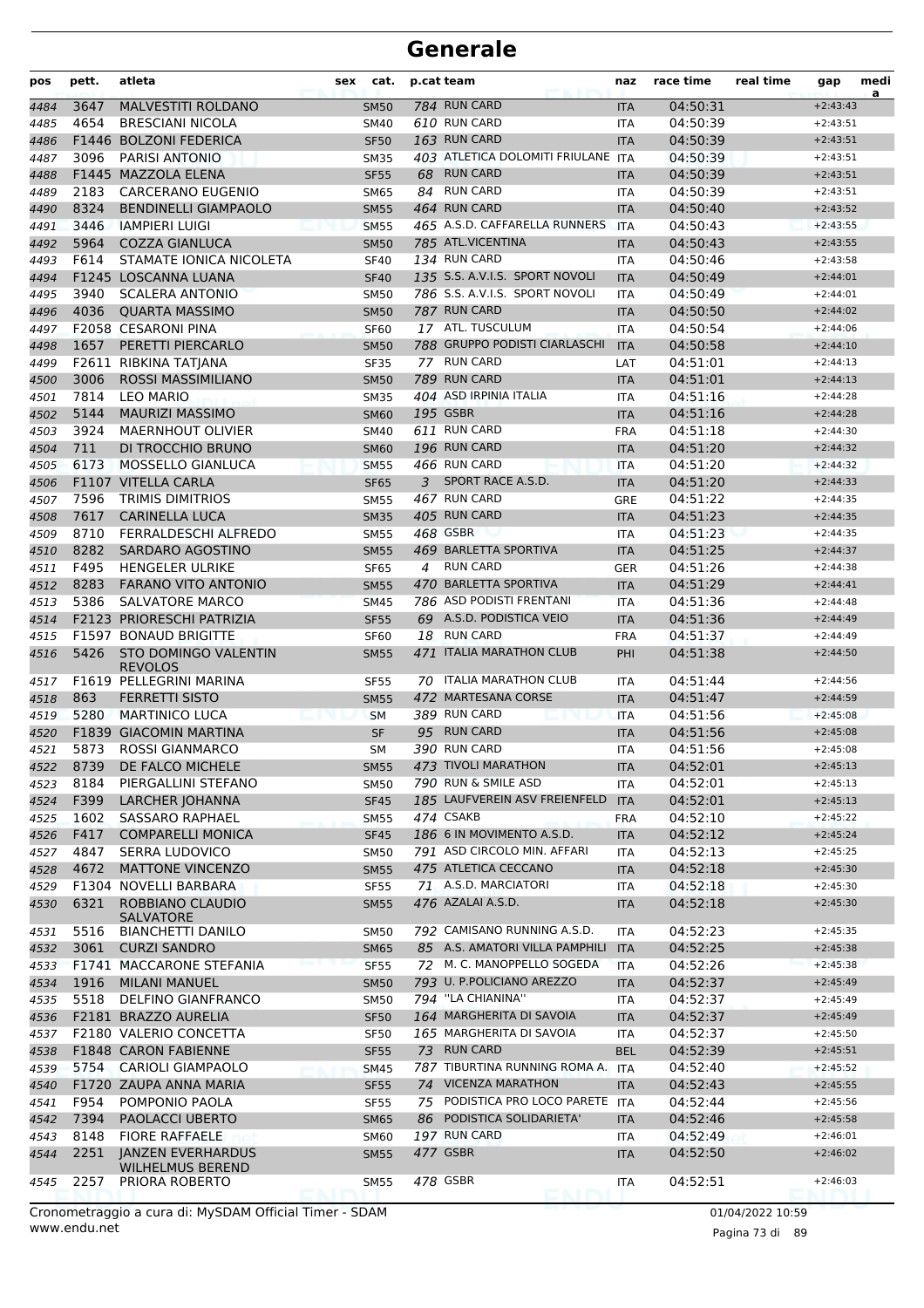| pos  | pett. | atleta                      | cat.<br>sex |     | p.cat team                        | naz        | race time | real time | gap        | medi<br>a |
|------|-------|-----------------------------|-------------|-----|-----------------------------------|------------|-----------|-----------|------------|-----------|
| 4546 | 8059  | DELL'ACCIO VITO             | <b>SM55</b> |     | 479 ATL. ANZIO                    | <b>ITA</b> | 04:52:51  |           | $+2:46:03$ |           |
| 4547 | 4844  | <b>VAGITO ANDREA</b>        | <b>SM45</b> |     | 788 ASD 'NOCERA RUNNERS           | <b>ITA</b> | 04:52:53  |           | $+2:46:05$ |           |
| 4548 | 6368  | <b>PASIN MARCO</b>          | <b>SM35</b> |     | 406 NAVIGLIO RUNNING TEAM ASD ITA |            | 04:52:59  |           | $+2:46:11$ |           |
| 4549 | 1325  | <b>CAROSINI MASSIMO</b>     | <b>SM50</b> |     | 795 LBM SPORT TEAM                | <b>ITA</b> | 04:52:59  |           | $+2:46:11$ |           |
| 4550 | F727  | <b>INGLETTO ANTONELLA</b>   | <b>SF45</b> |     | 187 A.S.D. CAVALLI DI RAZZA       | <b>ITA</b> | 04:53:01  |           | $+2:46:14$ |           |
| 4551 | 8289  | <b>SCHIAPPONI STEFANO</b>   | <b>SM50</b> |     | 796 RUN & SMILE ASD               | <b>ITA</b> | 04:53:07  |           | $+2:46:19$ |           |
| 4552 | 8093  | <b>ROSCIOLI FABIANO</b>     | <b>SM50</b> |     | 797 RUN & SMILE ASD               | <b>ITA</b> | 04:53:07  |           | $+2:46:20$ |           |
| 4553 |       | F1689 ARRIVE MARIE          | <b>SF60</b> |     | 19 GROUPEMENT ATHLETIQUE          | <b>FRA</b> | 04:53:10  |           | $+2:46:22$ |           |
| 4554 | 3640  | <b>GADALETA SIMONE</b>      | <b>SM45</b> |     | 789 CIRCOLO AZIENDALE             | <b>ITA</b> | 04:53:30  |           | $+2:46:42$ |           |
| 4555 |       | F2094 CONSOLI ELISABETTA    | <b>SF45</b> |     | 188 RUN CARD                      | <b>ITA</b> | 04:53:30  |           | $+2:46:42$ |           |
| 4556 | 1595  | <b>BORELLO ANGELO</b>       | <b>SM65</b> |     | 87 G.P. CARTOTECNICA              | <b>ITA</b> | 04:53:37  |           | $+2:46:50$ |           |
| 4557 | 3226  | MASCARO ALESSANDRO          | SM40        |     | 612 PODISTICA POMEZIA A.S.D.      | <b>ITA</b> | 04:53:38  |           | $+2:46:50$ |           |
| 4558 | 5167  | <b>GALLO ANTONIO</b>        | <b>SM55</b> |     | 480 RUN CARD                      | <b>ITA</b> | 04:53:42  |           | $+2:46:54$ |           |
| 4559 | 5698  | <b>INDACO MASSIMILIANO</b>  | <b>SM45</b> |     | 790 RUN CARD                      | <b>ITA</b> | 04:53:44  |           | $+2:46:56$ |           |
| 4560 | 8414  | LA FARCIOLA OSCAR           | <b>SM45</b> |     | 791 RUN CARD                      | <b>ITA</b> | 04:53:48  |           | $+2:47:00$ |           |
| 4561 | 7931  | <b>SCHIRINZI SALVATORE</b>  | <b>SM50</b> |     | 798 RUN CARD                      | <b>ITA</b> | 04:53:49  |           | $+2:47:01$ |           |
| 4562 | 5201  | MINNICELLI GIUSEPPE         | <b>SM55</b> |     | 481 ITALIA MARATHON CLUB          | <b>ITA</b> | 04:53:50  |           | $+2:47:02$ |           |
| 4563 | 5194  | D'ANGELO ANGELO             | <b>SM55</b> |     | 482 ITALIA MARATHON CLUB          | <b>ITA</b> | 04:53:55  |           | $+2:47:07$ |           |
| 4564 | 5412  | RADECKI ARKADIUSZ           | <b>SM45</b> |     | 792 RUN CARD                      | <b>POL</b> | 04:53:55  |           | $+2:47:08$ |           |
| 4565 | 1401  | <b>BUSSETTA AXEL</b>        | SM          |     | 391 RUN CARD                      | <b>FRA</b> | 04:54:05  |           | $+2:47:17$ |           |
| 4566 | F953  | <b>PAOLINI ELEONORA</b>     | <b>SF</b>   |     | 96 RUN CARD                       | <b>ITA</b> | 04:54:06  |           | $+2:47:18$ |           |
| 4567 | 7392  | <b>SETTI NICOLAS</b>        | <b>SM35</b> |     | 407 RUN CARD                      | <b>ITA</b> | 04:54:07  |           | $+2:47:19$ |           |
| 4568 | 441   | <b>SCOLARO ROBERTO</b>      | <b>SM40</b> |     | 613 RUN CARD                      | <b>ITA</b> | 04:54:07  |           | $+2:47:19$ |           |
| 4569 |       | F1123 DE LUCA MADDALENA     | <b>SF50</b> |     | 166 OTRANTO 800                   | <b>ITA</b> | 04:54:10  |           | $+2:47:22$ |           |
| 4570 | 1740  | <b>HARDMAN JOEL DANIEL</b>  | <b>SM35</b> |     | 408 RUN CARD                      | <b>USA</b> | 04:54:13  |           | $+2:47:25$ |           |
| 4571 | 4991  | <b>TRAMINI MARCEL</b>       | <b>SM50</b> | 799 |                                   | <b>FRA</b> | 04:54:21  |           | $+2:47:33$ |           |
| 4572 | 7513  | DI FRANCO LUIGI             | <b>SM55</b> |     | 483 A.MARATONETI ANDRIESI         | <b>ITA</b> | 04:54:24  |           | $+2:47:36$ |           |
| 4573 | 346   | <b>CUCITI CLAUDIO</b>       | SM40        |     | 614 A.S.D. MEGARA RUNNING         | <b>ITA</b> | 04:54:24  |           | $+2:47:36$ |           |
| 4574 | F791  | <b>GIRMENIA VIVIANA</b>     | <b>SF40</b> |     | 136 ASD PACHINO RUNNING           | <b>ITA</b> | 04:54:24  |           | $+2:47:36$ |           |
| 4575 | 2586  | <b>ANDREONI DANIELE</b>     | <b>SM</b>   |     | 392 A.S.D. PODISTICA VEIO         | <b>ITA</b> | 04:54:29  |           | $+2:47:41$ |           |
| 4576 | 1887  | COUTANCEAU SÉBASTIEN        | <b>SM50</b> |     | 800 S/L ALES AGGLOMERATION        | <b>FRA</b> | 04:54:36  |           | $+2:47:49$ |           |
| 4577 |       | F1846 VAROLO LAURA          | <b>SF45</b> |     | 189 ATLETICA CORRIFERRARA         | ITA        | 04:54:39  |           | $+2:47:51$ |           |
| 4578 | F600  | <b>BIRADE SYLVIE</b>        | <b>SF55</b> |     | 76 RUN CARD                       | <b>FRA</b> | 04:54:42  |           | $+2:47:54$ |           |
| 4579 | F630  | POURAILLY VALÉRIE           | <b>SF55</b> |     | 77 RUN CARD                       | <b>FRA</b> | 04:54:43  |           | $+2:47:55$ |           |
| 4580 | F503  | <b>DRACH BEATRICE</b>       | <b>SF50</b> |     | 167 RUN CARD                      | <b>AUT</b> | 04:54:46  |           | $+2:47:58$ |           |
| 4581 |       | F1797 MESURE CHRISTELLE     | <b>SF50</b> |     | 168 RUN CARD                      | <b>BEL</b> | 04:54:46  |           | $+2:47:58$ |           |
| 4582 |       | F1160 SCAGLIA ANNA          | <b>SF60</b> |     | 20 A.S. GINNIC-CLUB PIACENZA      | <b>ITA</b> | 04:54:49  |           | $+2:48:01$ |           |
| 4583 | 3506  | <b>GILMOUR ANDREW</b>       | SM60        | 198 |                                   | GBR        | 04:54:53  |           | $+2:48:06$ |           |
| 4584 | F544  | <b>CHAMPENOIS KATHY</b>     | <b>SF45</b> |     | 190 EADOUCHY                      | <b>FRA</b> | 04:54:59  |           | $+2:48:11$ |           |
| 4585 | 7538  | <b>BONGIOVANNI GIUSEPPE</b> | SM45        |     | 793 RUN CARD                      | ITA        | 04:55:00  |           | $+2:48:12$ |           |
| 4586 | 1715  | <b>ANTONICELLI STEFANO</b>  | <b>SM60</b> |     | 199 A.S.D. ESERCITO               | <b>ITA</b> | 04:55:02  |           | $+2:48:14$ |           |
| 4587 | 521   | <b>CENZATO RAFFAELE</b>     | <b>SM50</b> |     | 801 ATL. BANCOLE                  | <b>ITA</b> | 04:55:05  |           | $+2:48:17$ |           |
| 4588 | 6548  | RELLA MASSIMILIANO          | <b>SM55</b> |     | 484 LBM SPORT TEAM                | <b>ITA</b> | 04:55:07  |           | $+2:48:19$ |           |
| 4589 |       | F2095 SANFILIPPO PAOLA      | <b>SF55</b> |     | 78 PODISTICA MARE DI ROMA         | <b>ITA</b> | 04:55:16  |           | $+2:48:28$ |           |
| 4590 | 6580  | <b>FRISONE GIANPAOLO</b>    | <b>SM45</b> |     | 794 PODISTICA MARE DI ROMA        | <b>ITA</b> | 04:55:17  |           | $+2:48:29$ |           |
| 4591 | 974   | RASETTI ADOLFO              | <b>SM50</b> |     | 802 RUN CARD                      | ITA        | 04:55:19  |           | $+2:48:31$ |           |
| 4592 | 722   | <b>MANCINOTTI MARCO</b>     | <b>SM45</b> |     | 795 RUN CARD                      | <b>ITA</b> | 04:55:21  |           | $+2:48:33$ |           |
| 4593 | 133   | <b>BUCCA ANTONINO</b>       | SM45        |     | 796 ASD DUILIA BARCELLONA P.G.    | <b>ITA</b> | 04:55:23  |           | $+2:48:35$ |           |
| 4594 |       | F1231 GUILLEN HERNANDEZ     | <b>SF55</b> |     | 79 RUN CARD                       | <b>ESP</b> | 04:55:25  |           | $+2:48:37$ |           |
|      |       | <b>ISABEL</b>               |             |     |                                   |            |           |           |            |           |
| 4595 | 4050  | <b>GENERALI ALBERTO</b>     | <b>SM55</b> |     | 485 3C (COMP. CREMONESE           | ITA        | 04:55:26  |           | $+2:48:38$ |           |
| 4596 | 3485  | <b>FALTONI ANDREA</b>       | <b>SM55</b> |     | 486 G.S.AMATORI POD. AREZZO       | <b>ITA</b> | 04:55:31  |           | $+2:48:43$ |           |
| 4597 |       | F1388 SGARBOSSA MARISA      | <b>SF50</b> |     | 169 ATL.VICENTINA                 | <b>ITA</b> | 04:55:37  |           | $+2:48:50$ |           |
| 4598 | F190  | <b>VAIDA MONIKA</b>         | <b>SF45</b> |     | 191 RUN CARD                      | <b>HUN</b> | 04:55:47  |           | $+2:49:00$ |           |
| 4599 |       | F1256 FIORINI CHANTAL       | <b>SF40</b> |     | 137 RUNNERS CAPRIOLESE            | ITA        | 04:55:48  |           | $+2:49:00$ |           |
| 4600 | 3493  | <b>NOCCO MAURIZIO</b>       | <b>SM45</b> |     | 797 A.S.D. GRECIA SALENTINA       | <b>ITA</b> | 04:55:49  |           | $+2:49:01$ |           |
| 4601 | 7399  | FRANCHETTO IVANO            | <b>SM60</b> |     | 200 QUINTOSENSO RUNNING           | ITA        | 04:55:50  |           | $+2:49:03$ |           |
| 4602 | 3953  | <b>ROSSI NICOLA</b>         | <b>SM45</b> |     | 798 QUINTOSENSO RUNNING           | <b>ITA</b> | 04:55:51  |           | $+2:49:03$ |           |
| 4603 | 7074  | <b>CONTEMORI MASSIMO</b>    | <b>SM50</b> |     | 803 ATLETICOM ASD                 | <b>ITA</b> | 04:55:52  |           | $+2:49:04$ |           |
| 4604 | 273   | <b>IMPERATO GIOVANNI</b>    | <b>SM45</b> |     | 799 RUN CARD                      | <b>ITA</b> | 04:55:55  |           | $+2:49:07$ |           |
| 4605 | 4160  | SALATINO SAVERIO            | SM45        |     | 800 A.S. AMATORI VILLA PAMPHILI   | <b>ITA</b> | 04:55:55  |           | $+2:49:07$ |           |
| 4606 | 7484  | <b>BIONDI SIMONE</b>        | <b>SM35</b> |     | 409 RUN CARD                      | <b>ITA</b> | 04:55:58  |           | $+2:49:10$ |           |
| 4607 | 8687  | CHIOLA DANIELE              | SM40        |     | 615 A.S.D. TOCCO RUNNER           | ITA        | 04:56:00  |           | $+2:49:12$ |           |
| 4608 | F487  | DI FELICE ANNA MARIA        | <b>SF65</b> |     | 5 ATL. MONTE MARIO                | <b>ITA</b> | 04:56:04  |           | $+2:49:16$ |           |
|      |       |                             |             |     |                                   |            |           |           |            |           |

www.endu.net Cronometraggio a cura di: MySDAM Official Timer - SDAM 01/04/2022 10:59 01/04/2022 10:59

Pagina 74 di 89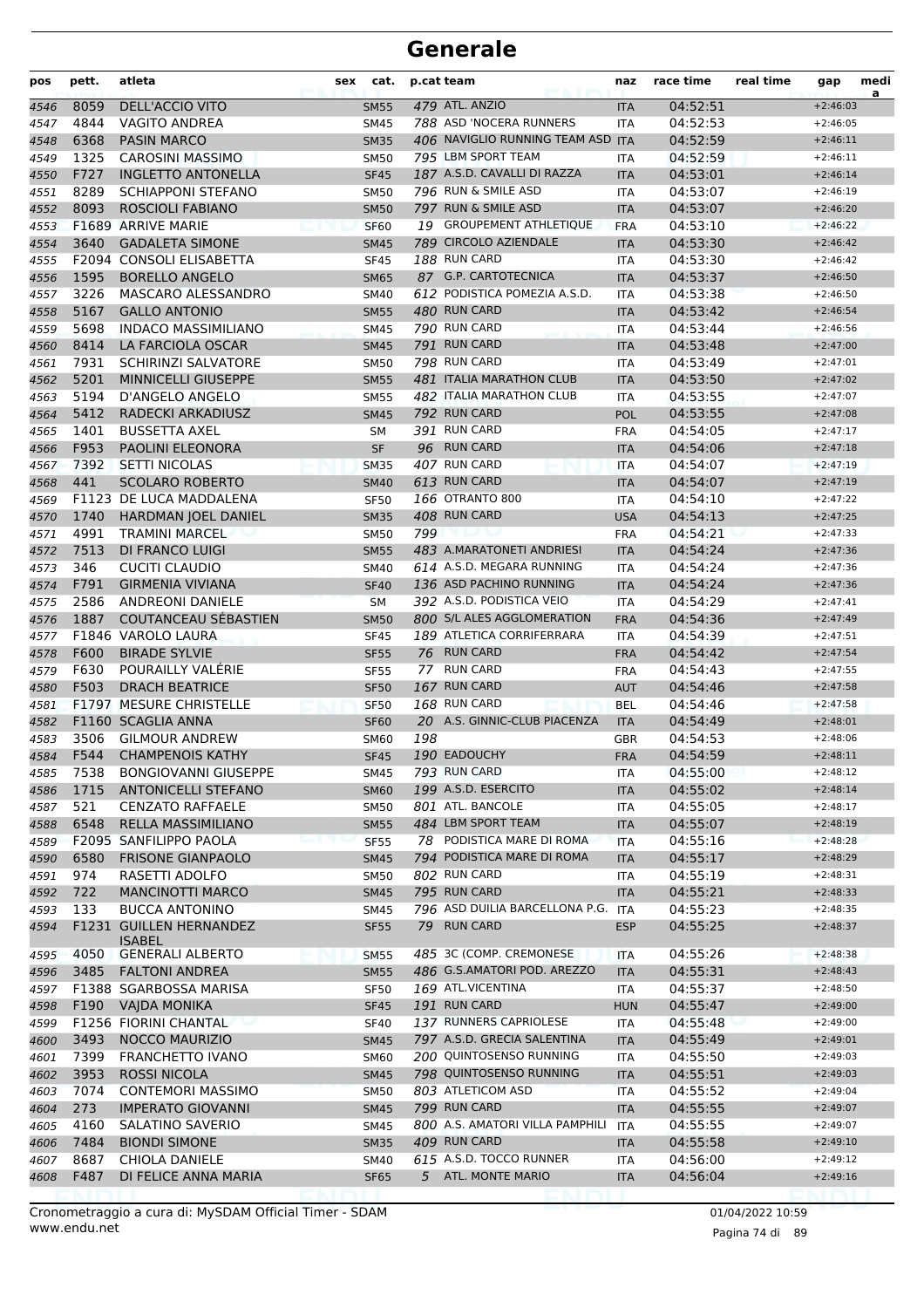| pos  | pett. | atleta                        | cat.<br>sex | p.cat team                    | naz        | race time | real time | gap        | medi<br>a |
|------|-------|-------------------------------|-------------|-------------------------------|------------|-----------|-----------|------------|-----------|
| 4609 | 4435  | LO BIANCO CARMINE             | <b>SM65</b> | 88 ASD TOSCO-ROMAGNOLA        | <b>ITA</b> | 04:56:07  |           | $+2:49:19$ |           |
| 4610 | 1661  | PAGNUTTI FRANCESCO            | <b>SM35</b> | 410 A.S.D. MEDITERRANEA       | <b>ITA</b> | 04:56:07  |           | $+2:49:19$ |           |
| 4611 | 435   | <b>MANILI DOMENICO</b>        | <b>SM55</b> | 487 GSBR                      | <b>ITA</b> | 04:56:10  |           | $+2:49:23$ |           |
| 4612 | 8225  | ALTOBELLI FILIBERTO           | <b>SM45</b> | 801 A.S.D. TRA LE RIGHE       | <b>ITA</b> | 04:56:15  |           | $+2:49:27$ |           |
| 4613 | 4889  | DI COSTANZO GIOVANNI          | <b>SM65</b> | 89 RUN CARD                   | <b>ITA</b> | 04:56:17  |           | $+2:49:29$ |           |
| 4614 | 943   | KOERFGEN STEPHAN              | <b>SM50</b> | 804 RUN CARD                  | <b>GER</b> | 04:56:20  |           | $+2:49:32$ |           |
| 4615 | 4332  | <b>ALOARDI DARIO</b>          | <b>SM35</b> | 411 RUN CARD                  | <b>ITA</b> | 04:56:21  |           | $+2:49:33$ |           |
| 4616 | 8782  | <b>RAMUNNO LUIGI</b>          | <b>SM50</b> | 805 RUNNING TEAM TRAMUTOLA    | <b>ITA</b> | 04:56:23  |           | $+2:49:35$ |           |
| 4617 | F830  | <b>VERZANINI GIUSEPPINA</b>   | <b>SF50</b> | 170 UNIONE SPORTIVA SAN       | <b>ITA</b> | 04:56:25  |           | $+2:49:37$ |           |
| 4618 | 4460  | <b>CRIMENTI ELIO</b>          | <b>SM55</b> | 488 G.S. DIL. AMATORI PALERMO | <b>ITA</b> | 04:56:28  |           | $+2:49:40$ |           |
| 4619 | 4373  | <b>GENNARO GIUSEPPE</b>       | <b>SM65</b> | 90 RUN CARD                   | <b>ITA</b> | 04:56:28  |           | $+2:49:40$ |           |
| 4620 | 7690  | PELLEGRINI FEDERICO           | <b>SM55</b> | 489 LBM SPORT TEAM            | <b>ITA</b> | 04:56:29  |           | $+2:49:41$ |           |
| 4621 | F328  | <b>SIGNORINI SILVIA</b>       | <b>SF55</b> | 80 LBM SPORT TEAM             | <b>ITA</b> | 04:56:29  |           | $+2:49:41$ |           |
| 4622 | 6046  | SETTIMO RICCARDO              | <b>SM45</b> | 802 PODISTICA SOLIDARIETA'    | <b>ITA</b> | 04:56:38  |           | $+2:49:50$ |           |
| 4623 | 1282  | LO MONACO FABRIZIO            | <b>SM50</b> | 806 RUN CARD                  | <b>ITA</b> | 04:56:42  |           | $+2:49:54$ |           |
| 4624 |       | <b>F2242 MALUS ANNA MARTA</b> | <b>SF50</b> | 171 A.S.D. ATLETICA SALERNO   | <b>ITA</b> | 04:56:47  |           | $+2:49:59$ |           |
| 4625 | 671   | PLEBANI JEAN PIERRE           | <b>SM45</b> | 803 PODISTICA SOLIDARIETA'    | <b>ITA</b> | 04:56:47  |           | $+2:49:59$ |           |
| 4626 |       | F2596 IUCEVIČIENĖ SAULĖ       | <b>SF50</b> | 172 RUN CARD                  | LTU        | 04:56:47  |           | $+2:49:59$ |           |
| 4627 | 1782  | <b>TADDIO COSIMINO</b>        | <b>SM45</b> | 804 RUN CARD                  | <b>FRA</b> | 04:56:50  |           | $+2:50:02$ |           |
| 4628 | 2507  | MASCOLO MARCO                 | <b>SM50</b> | 807 RUN CARD                  | ITA        | 04:56:52  |           | $+2:50:04$ |           |
| 4629 | F383  | <b>DUBOIS MATHILDE</b>        | <b>SF</b>   | 97 RUN CARD                   | <b>ESP</b> | 04:56:53  |           | $+2:50:05$ |           |
| 4630 | 6469  | DE VIVO MIRKO                 | <b>SM</b>   | 393 A.S.D.MARATH.CLUB IS.     | <b>ITA</b> | 04:56:57  |           | $+2:50:09$ |           |
| 4631 | 1111  | DE VIVO DANIELE               | <b>SM45</b> | 805 A.S.D.MARATH.CLUB IS.     | <b>ITA</b> | 04:56:57  |           | $+2:50:09$ |           |
| 4632 | 4046  | <b>LABONIA LUIGI</b>          | SM45        | 806 GSBR                      | <b>ITA</b> | 04:57:01  |           | $+2:50:13$ |           |
| 4633 | F411  | MICHIELI DANIELA              | <b>SF55</b> | 81 RUN CARD                   | <b>ITA</b> | 04:57:03  |           | $+2:50:15$ |           |
| 4634 | 7136  | <b>GAVAZZA STEFANO</b>        | <b>SM55</b> | 490 G.S. CAT SPORT ROMA       | <b>ITA</b> | 04:57:04  |           | $+2:50:16$ |           |
| 4635 |       | F2093 CACCIATORI MARIELLA     | <b>SF60</b> | 21 MARATONELLA ASD            | <b>ITA</b> | 04:57:12  |           | $+2:50:24$ |           |
| 4636 | 8582  | SCARABATTOLI MASSIMO          | <b>SM45</b> | 807 SSD RUNNER TRAINER A R.L. | <b>IPN</b> | 04:57:14  |           | $+2:50:26$ |           |
| 4637 |       | F2406 LAMBERTINI LOREDANA     | <b>SF45</b> | 192 RUN CARD                  | <b>ITA</b> | 04:57:14  |           | $+2:50:26$ |           |
| 4638 | 3377  | AMOROSO SAVERIO               | <b>SM40</b> | 616 RUN CARD                  | <b>ITA</b> | 04:57:16  |           | $+2:50:28$ |           |
| 4639 | 7112  | <b>MDHLULI MANDLENKOSI</b>    | <b>SM35</b> | 412 RUN CARD                  | <b>RSA</b> | 04:57:18  |           | $+2:50:30$ |           |
| 4640 | 8165  | <b>SCARPA LAZZARO</b>         | <b>SM50</b> | 808 A.S.D. ATL. LIB. AGROPOLI | <b>ITA</b> | 04:57:18  |           | $+2:50:30$ |           |
| 4641 |       | F2011 MOMI SIMONA             | <b>SF45</b> | 193 RUN CARD                  | <b>ITA</b> | 04:57:22  |           | $+2:50:35$ |           |
| 4642 |       | F2405 CAPELLI MARA            | SF          | 98 RUN CARD                   | <b>ITA</b> | 04:57:27  |           | $+2:50:39$ |           |
| 4643 |       | F2380 FOLIGNI ALESSIA         | <b>SF50</b> | 173 ATL. TUSCULUM             | <b>ITA</b> | 04:57:33  |           | $+2:50:45$ |           |
| 4644 | 936   | <b>RAPINO ANGELO</b>          | <b>SM65</b> | 91 ASD RUNNERS CHIETI         | <b>ITA</b> | 04:57:35  |           | $+2:50:47$ |           |
| 4645 | 427   | <b>COLLIMEDAGLIA MARIO</b>    | <b>SM50</b> | 809 A.S.D. ESCAPE TEAM        | <b>ITA</b> | 04:57:36  |           | $+2:50:48$ |           |
| 4646 | 4445  | <b>DIANI FRANCESCO</b>        | <b>SM60</b> | 201 G.P. VIRGILIANO           | <b>ITA</b> | 04:57:40  |           | $+2:50:52$ |           |
| 4647 |       | F1976 CINQUE DAMIANA          | <b>SF55</b> | 82 ASD MANFREDONIA CORRE      | <b>ITA</b> | 04:57:40  |           | $+2:50:53$ |           |
| 4648 | 4031  | <b>NATALI SIMONE</b>          | <b>SM40</b> | 617 CLUB SPORTIVO FIRENZE     | ITA        | 04:57:42  |           | $+2:50:54$ |           |
| 4649 | 6418  | LI BERGOLI MICHELE            | <b>SM60</b> | 202 ASD MANFREDONIA CORRE     | <b>ITA</b> | 04:57:43  |           | $+2:50:55$ |           |
| 4650 | 961   | FORNAROLA MARIO               | <b>SM60</b> | 203 ASD I LUPI D'ABRUZZO      | ITA        | 04:57:46  |           | $+2:50:58$ |           |
| 4651 | 3292  | SARDI DE LETTO UGO            | <b>SM55</b> | 491 RUN CARD                  | <b>ITA</b> | 04:57:47  |           | $+2:50:59$ |           |
| 4652 | 3743  | <b>VIARA FEDERICO</b>         | <b>SM45</b> | 808 RUN CARD                  | <b>ITA</b> | 04:57:49  |           | $+2:51:01$ |           |
| 4653 | 7965  | <b>LITTERIO MARIO</b>         | <b>SM65</b> | 92 RUN CARD                   | <b>ITA</b> | 04:58:06  |           | $+2:51:18$ |           |
| 4654 | 5681  | <b>GORGOGLIONE ANDREA</b>     | <b>SM65</b> | 93 BARLETTA SPORTIVA          | <b>ITA</b> | 04:58:08  |           | $+2:51:20$ |           |
| 4655 | 8125  | <b>SDOIA FRANCESCO</b>        | <b>SM45</b> | 809 G.S. CAT SPORT ROMA       | <b>ITA</b> | 04:58:11  |           | $+2:51:23$ |           |
| 4656 | 7465  | DE LUCA ANTONIO               | <b>SM55</b> | 492 VERDE PISELLO GROUP       | ITA        | 04:58:11  |           | $+2:51:23$ |           |
| 4657 | F313  | DA RONCH ORNELLA              | <b>SF60</b> | 22 POL. JOY CLUB FUEL TO RUN  | <b>ITA</b> | 04:58:13  |           | $+2:51:25$ |           |
| 4658 | F531  | <b>WARION SANDRINE</b>        | <b>SF45</b> | 194 RUN CARD                  | <b>FRA</b> | 04:58:15  |           | $+2:51:27$ |           |
| 4659 | 1315  | <b>GIANNI VINCENZO</b>        | <b>SM70</b> | 21 GSBR                       | <b>ITA</b> | 04:58:15  |           | $+2:51:27$ |           |
| 4660 | 8031  | <b>MIZII CLAUDIO</b>          | <b>SM65</b> | 94 VALORE SALUTE, FORTI E     | ITA        | 04:58:18  |           | $+2:51:30$ |           |
| 4661 | 8252  | <b>ZANELLA PATRIZIO</b>       | <b>SM60</b> | 204 RUN CARD                  | <b>ITA</b> | 04:58:19  |           | $+2:51:31$ |           |
| 4662 | F148  | <b>MAGNIFICO DORIANA</b>      | SF          | 99 A.S.D. LA FENICE           | ITA        | 04:58:23  |           | +2:51:35   |           |
| 4663 | 8182  | <b>CARLONI LORIS</b>          | <b>SM45</b> | 810 RUN & SMILE ASD           | <b>ITA</b> | 04:58:27  |           | $+2:51:39$ |           |
| 4664 |       | F2294 TESTI CHIARA            | SF          | 100 LBM SPORT TEAM            | ITA        | 04:58:30  |           | $+2:51:42$ |           |
| 4665 |       | F1428 SILVERI FRANCESCA       | <b>SF35</b> | 78 ATLETICA WINNER FOLIGNO    | <b>ITA</b> | 04:58:31  |           | $+2:51:43$ |           |
| 4666 | 4592  | <b>BRANCA ANDREA</b>          | <b>SM40</b> | 618 ATLETICA WINNER FOLIGNO   | <b>ITA</b> | 04:58:31  |           | $+2:51:43$ |           |
| 4667 | 1530  | <b>TROIANELLI GUIDO</b>       | <b>SM45</b> | 811 ITALIANA RUNNING A.S.D.   | <b>ITA</b> | 04:58:44  |           | $+2:51:56$ |           |
| 4668 | F198  | <b>MORIZUR CAROLINE</b>       | SF          | 101 RUN CARD                  | <b>FRA</b> | 04:58:45  |           | $+2:51:57$ |           |
| 4669 | 554   | <b>MORIZUR VINCENT</b>        | <b>SM35</b> | 413 RUN CARD                  | <b>FRA</b> | 04:58:45  |           | $+2:51:57$ |           |
| 4670 | 4357  | LANDI PATRICK                 | SM40        | 619 RUN CARD                  | ITA        | 04:58:45  |           | $+2:51:57$ |           |
| 4671 |       | F1888 MIQUEL VIRGINIE         | <b>SF45</b> | 195 RUN CARD                  | <b>FRA</b> | 04:58:49  |           | $+2:52:01$ |           |
| 4672 | 2633  | <b>SACCON FLAVIO</b>          | <b>SM55</b> | 493 POL. JOY CLUB FUEL TO RUN | <b>ITA</b> | 04:58:50  |           | $+2:52:02$ |           |

www.endu.net Cronometraggio a cura di: MySDAM Official Timer - SDAM 01/04/2022 10:59 01/04/2022 10:59

Pagina 75 di 89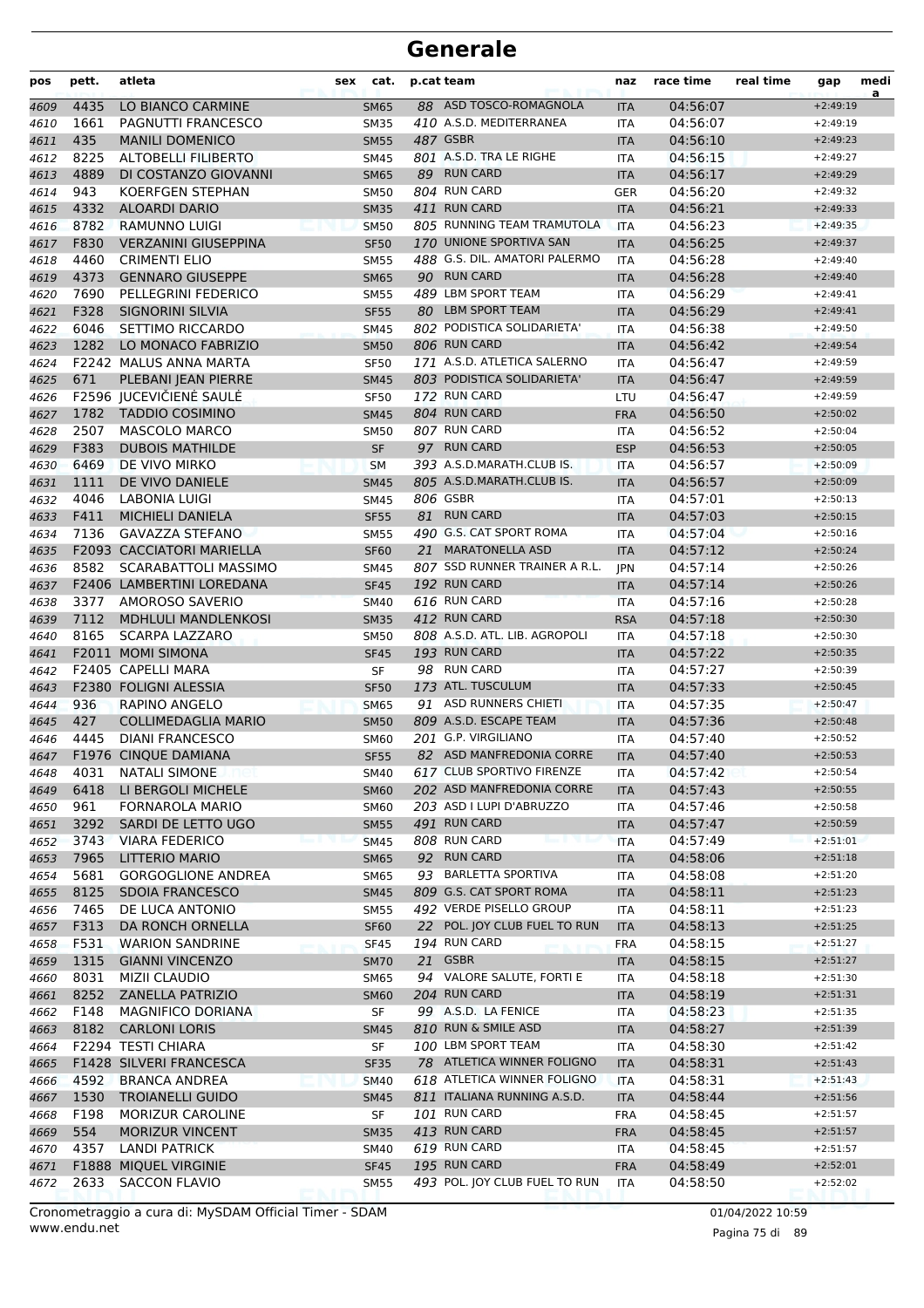| MIQUEL PIERRE-HENRY<br>812 RUN CARD<br>04:58:50<br>6084<br><b>FRA</b><br>$+2:52:02$<br><b>SM45</b><br>4673<br>F309<br>196 CIMAVILLA RUNNING TEAM<br><b>ZANARDO VIRNA</b><br>04:58:50<br><b>SF45</b><br>$+2:52:02$<br>4674<br>ITA<br>174 AMATORI LECCO<br>F1672 MARIANI ANNAMARIA<br>04:58:51<br>4675<br><b>SF50</b><br><b>ITA</b><br>$+2:52:03$<br>810 POL. JOY CLUB FUEL TO RUN<br>2725<br><b>RUDATIS RICCARDO</b><br><b>SM50</b><br>04:59:01<br>$+2:52:13$<br>4676<br>ITA<br>83 RUN CARD<br>F1534 GAMBOTTO ITALIA<br>04:59:03<br><b>SF55</b><br>$+2:52:15$<br>4677<br><b>ITA</b><br>394 RUN CARD<br>6363<br>DE ROSA RAFFAELE<br>04:59:03<br>4678<br>SM<br><b>ITA</b><br>$+2:52:15$<br>84 RUN CARD<br>F540<br><b>ZERBINI FEDERICA</b><br>04:59:05<br>$+2:52:17$<br>4679<br><b>SF55</b><br><b>ITA</b><br>6265<br>205 CORRI FORREST<br><b>TARGHINI ROBERTO</b><br>04:59:16<br><b>SM60</b><br><b>ITA</b><br>$+2:52:28$<br>4680<br>7619<br>811 GSBR<br><b>CAMBONI MASSIMILIANO</b><br>04:59:17<br>4681<br><b>SM50</b><br><b>ITA</b><br>$+2:52:30$<br>812 GSBR<br>3178<br>PASSA MAURIZIO<br><b>SM50</b><br>04:59:18<br>$+2:52:30$<br>4682<br><b>ITA</b><br>6651<br>206 CAMISANO RUNNING A.S.D.<br><b>SPADA MAURIZIO</b><br>04:59:23<br>4683<br><b>SM60</b><br><b>ITA</b><br>$+2:52:35$<br>22 A.S.D. IL CAMPANILE<br>8346<br>MONTELEONE EDUARDO<br>04:59:25<br>4684<br><b>SM70</b><br><b>ITA</b><br>$+2:52:37$<br><b>FUNTO' LEONARDO</b><br>813 RUN CARD<br>3726<br>04:59:31<br>$+2:52:43$<br>4685<br><b>SM45</b><br><b>ITA</b><br>7627<br>395 RUN CARD<br><b>SROMS ROMANS</b><br>04:59:32<br>SM<br>$+2:52:44$<br>4686<br>LAT<br>7799<br>813 ASD IRPINIA ITALIA<br><b>MARINELLI CARMINE</b><br>04:59:32<br>$+2:52:45$<br>4687<br><b>SM50</b><br><b>ITA</b><br>7718<br><b>BARLETTA SPORTIVA</b><br><b>RIZZITELLI MICHELE</b><br>8<br>04:59:33<br>$+2:52:45$<br>4688<br><b>SM75</b><br><b>ITA</b><br>258<br>814 G.S. CAT SPORT ROMA<br><b>VESPRINI ENIO</b><br>04:59:33<br><b>SM50</b><br>$+2:52:45$<br>4689<br><b>ITA</b><br>138 RUN CARD<br>F1320 OUAUCK ALEXANDRA<br>04:59:34<br><b>SF40</b><br>$+2:52:46$<br>4690<br><b>GER</b><br>791<br>815 PODISTICA SOLIDARIETA'<br><b>BRESCIA MAURIZIO</b><br>04:59:40<br>$+2:52:52$<br>4691<br><b>SM50</b><br><b>ITA</b><br>175 A.S.D. RUN FOR FUN<br>F247<br><b>TOMMASIELLO LUCIA</b><br>04:59:40<br><b>SF50</b><br>$+2:52:53$<br>4692<br>ITA<br>7251<br>620 RUN CARD<br><b>MAIORANA BIAGIO</b><br>04:59:43<br>$+2:52:55$<br>4693<br><b>SM40</b><br><b>ITA</b><br><b>F2351 CARRARA TERESA</b><br>139 A.S.D. CENTRO FITNESS<br>04:59:46<br>$+2:52:58$<br><b>SF40</b><br><b>ITA</b><br>4694<br>3704<br>95 A.S.D. VILLA ADA<br>MILLARELLI STEFANO<br>04:59:50<br>$+2:53:02$<br><b>SM65</b><br><b>ITA</b><br>96 RUN CARD<br>8112<br><b>GOMMELLINI CARLO</b><br>04:59:52<br>$+2:53:04$<br>4696<br><b>SM65</b><br><b>ITA</b><br>85 A.S.D. SALERNO RUNNING<br>F2313 DORTI DORA<br><b>SF55</b><br>04:59:54<br>$+2:53:06$<br>4697<br><b>ITA</b><br>4728<br><b>COTRONEO TOMMASO</b><br>816 RUN CARD<br>04:59:59<br>4698<br>$+2:53:11$<br><b>SM50</b><br>ITA<br>F2410 SANTORI SILVIA<br>176 ITALIANA RUNNING A.S.D.<br>05:00:12<br>$+2:53:24$<br>4699<br><b>SF50</b><br><b>ITA</b><br>F1532 COSTAGLIOLA ANNA<br>102 ASD RUNNERS ELITE<br>SF<br>05:00:13<br>$+2:53:25$<br>4700<br><b>ITA</b><br>97 RUN CARD<br>3000<br><b>BABCHIA HABIB</b><br>05:00:17<br><b>SM65</b><br><b>FRA</b><br>$+2:53:29$<br>4701<br>621 RUN CARD<br>3248<br><b>MARTELLA TOMMASO</b><br>05:00:21<br><b>SM40</b><br>$+2:53:34$<br>4702<br><b>ITA</b><br>177 RUNNERS CAPRIOLESE<br>F2053 MAZZOLA ROMINA<br><b>SF50</b><br>05:00:23<br>4703<br><b>ITA</b><br>$+2:53:35$<br>7405<br>494 ETNA RUNNING ASD<br>ALOSI MARCO MARIA<br>05:00:26<br><b>SM55</b><br>$+2:53:38$<br>4704<br>ITA<br>5033<br><b>GRILLO ANGELO</b><br>23 ASD REGGIA RUNNING<br>05:00:26<br><b>SM70</b><br>$+2:53:39$<br>4705<br><b>ITA</b><br>6069<br><b>LOCCIONI LUCA</b><br>814 A.S.D. PODISTICA VALMISA<br><b>SM45</b><br>05:00:36<br>$+2:53:48$<br><b>ITA</b><br>4706<br>4117<br>622 RUN CARD<br><b>BISCARO MORENO</b><br>05:00:38<br><b>SM40</b><br>$+2:53:50$<br>4707<br><b>ITA</b><br>817 A.S.D. IL CAMPANILE<br>6447<br>SILVESTRI ANTONIO<br>05:00:42<br>$+2:53:55$<br>4708<br><b>SM50</b><br><b>ITA</b><br>178 RUN CARD<br><b>F1977 LIBERATORI MARIA LUISA</b><br>05:00:43<br>4709<br><b>SF50</b><br><b>ITA</b><br>$+2:53:55$<br>197 RUN CARD<br>F1979 RUSSO SIMONA<br>05:00:43<br>4710<br><b>SF45</b><br>ITA<br>$+2:53:55$<br>815 A.S.D. UNIONE ATLETICA<br>5180<br>SIGISMONDI LUIGI<br><b>SM45</b><br>05:00:43<br>$+2:53:55$<br>4711<br><b>ITA</b><br>F1731 ANGELUCCI FLORIANA<br>140 ASD GRUPPO PODISTICO IL<br>05:00:44<br>$+2:53:56$<br><b>SF40</b><br>4712<br>ITA<br>7539<br>816 RUN CARD<br><b>ZANCOLLA ANDREA</b><br>05:00:45<br>$+2:53:57$<br>4713<br><b>SM45</b><br><b>ITA</b><br>179 RUN CARD<br>F534<br>$+2:54:00$<br><b>MASTROLIA SONIA</b><br><b>SF50</b><br>05:00:48<br>4714<br>ITA<br>1689<br>623 RUN CARD<br><b>RUSSO FABRIZIO</b><br><b>SM40</b><br>05:00:49<br>$+2:54:01$<br>4715<br><b>ITA</b><br>6941<br>495 PODISTICA MAGLIESE<br><b>GUGLIOTTA ANTONINO</b><br>05:00:54<br>$+2:54:06$<br>4716<br><b>SM55</b><br><b>ITA</b><br>98 G.S. ATL. SAN FERDINANDO<br>5434<br><b>MAZZILLI VITO</b><br>05:00:57<br>$+2:54:09$<br>4717<br><b>SM65</b><br><b>ITA</b><br>F599<br><b>MASINI MATILDE</b><br>86 GSBR<br><b>SF55</b><br>05:01:04<br>$+2:54:16$<br>4718<br>ITA<br>818 A.S.D. PIANO MA ARRIVIAMO<br>3191<br><b>KOVEOS ANDREA</b><br>05:01:05<br>$+2:54:17$<br>4719<br><b>SM50</b><br><b>ITA</b><br>141 M. C. MANOPPELLO SOGEDA<br>$+2:54:20$<br><b>F2353 SAMMARONE TERESA</b><br><b>SF40</b><br><b>ITA</b><br>05:01:08<br>4720<br>99 RUN CARD<br>5504<br><b>DIAZZI CLAUDIO</b><br><b>SM65</b><br>05:01:16<br>$+2:54:28$<br>4721<br><b>ITA</b><br>4186<br>624 9,92 RUNNING ASD<br>DE CHIRICO VINCENZO<br>05:01:22<br><b>ITA</b><br>$+2:54:34$<br>4722<br><b>SM40</b><br>87 ATL. CALENZANO<br>F1599 BARONI SANDRA<br>05:01:26<br><b>SF55</b><br>$+2:54:39$<br>4723<br><b>ITA</b><br>F914<br>ROBVEILLE JULIE<br>198 RUN CARD<br><b>FRA</b><br>05:01:27<br>$+2:54:39$<br>4724<br><b>SF45</b><br>2535<br>819 ALZAIA NAVIGLIO RUNNERS<br>ROSA BERNARDINS MARCO<br>05:01:30<br>$+2:54:43$<br><b>SM50</b><br><b>ITA</b><br>5501<br>625 NOVARA CHE CORRE<br>$+2:54:43$<br>OTTONE FABIO<br>SM40<br>05:01:31<br>4726<br>ITA<br>7173<br>PAPARELLA GIOVANNI<br>100 BARLETTA SPORTIVA<br><b>SM65</b><br>05:01:34<br>4727<br><b>ITA</b><br>$+2:54:46$<br><b>BATTISTA</b><br>F635<br>199 RUN CARD<br>SALVATORE ADRIANA<br>05:01:36<br>$+2:54:48$<br>4728<br><b>SF45</b><br><b>FRA</b><br>207 ASD POD. NEW CASTLE CAST. ITA<br>635<br><b>CONTRISCIANI ERCOLE</b><br>05:01:42<br>$+2:54:55$<br><b>SM60</b><br>180 G.S. AVIS BARLETTA A.S.D.<br>F2312 MOCCIA MARIA<br><b>SF50</b><br>05:01:43<br>$+2:54:55$<br>4730<br>ITA<br>F2581 ALLAIN CÉLINE<br>88<br>05:01:50<br>$+2:55:02$<br>4731<br><b>SF55</b><br><b>FRA</b><br>F1253 MARCHIORI ROSSELLA<br>QUINTOSENSO RUNNING<br>$+2:55:03$<br>89<br>05:01:51<br>4732<br><b>SF55</b><br>ITA<br>7176<br>101 RUNNING PEOPLE<br>$+2:55:05$<br>SANTAMARIA VITO<br><b>SM65</b><br>05:01:53<br>4733<br><b>ITA</b><br><b>LEONARDO</b><br>817 ASD RUNNERS FOR<br>$+2:55:14$<br>4155<br><b>VALENTINI FABRIZIO</b><br><b>SM45</b><br>05:02:02<br>4734<br>ITA<br>102 ASD SPACE RUNNING<br>2598<br><b>BALESTRA VALERIANO</b><br><b>SM65</b><br>05:02:04<br>4735<br><b>ITA</b><br>$+2:55:16$ | pos  | pett. | atleta | cat.<br>sex | p.cat team | naz | race time | real time | gap | medi<br>a |
|------------------------------------------------------------------------------------------------------------------------------------------------------------------------------------------------------------------------------------------------------------------------------------------------------------------------------------------------------------------------------------------------------------------------------------------------------------------------------------------------------------------------------------------------------------------------------------------------------------------------------------------------------------------------------------------------------------------------------------------------------------------------------------------------------------------------------------------------------------------------------------------------------------------------------------------------------------------------------------------------------------------------------------------------------------------------------------------------------------------------------------------------------------------------------------------------------------------------------------------------------------------------------------------------------------------------------------------------------------------------------------------------------------------------------------------------------------------------------------------------------------------------------------------------------------------------------------------------------------------------------------------------------------------------------------------------------------------------------------------------------------------------------------------------------------------------------------------------------------------------------------------------------------------------------------------------------------------------------------------------------------------------------------------------------------------------------------------------------------------------------------------------------------------------------------------------------------------------------------------------------------------------------------------------------------------------------------------------------------------------------------------------------------------------------------------------------------------------------------------------------------------------------------------------------------------------------------------------------------------------------------------------------------------------------------------------------------------------------------------------------------------------------------------------------------------------------------------------------------------------------------------------------------------------------------------------------------------------------------------------------------------------------------------------------------------------------------------------------------------------------------------------------------------------------------------------------------------------------------------------------------------------------------------------------------------------------------------------------------------------------------------------------------------------------------------------------------------------------------------------------------------------------------------------------------------------------------------------------------------------------------------------------------------------------------------------------------------------------------------------------------------------------------------------------------------------------------------------------------------------------------------------------------------------------------------------------------------------------------------------------------------------------------------------------------------------------------------------------------------------------------------------------------------------------------------------------------------------------------------------------------------------------------------------------------------------------------------------------------------------------------------------------------------------------------------------------------------------------------------------------------------------------------------------------------------------------------------------------------------------------------------------------------------------------------------------------------------------------------------------------------------------------------------------------------------------------------------------------------------------------------------------------------------------------------------------------------------------------------------------------------------------------------------------------------------------------------------------------------------------------------------------------------------------------------------------------------------------------------------------------------------------------------------------------------------------------------------------------------------------------------------------------------------------------------------------------------------------------------------------------------------------------------------------------------------------------------------------------------------------------------------------------------------------------------------------------------------------------------------------------------------------------------------------------------------------------------------------------------------------------------------------------------------------------------------------------------------------------------------------------------------------------------------------------------------------------------------------------------------------------------------------------------------------------------------------------------------------------------------------------------------------------------------------------------------------------------------------------------------------------------------------------------------------------------------------------------------------------------------------------------------------------------------------------------------------------------------------------------------------------------------------------------------------------------------------------------------------------------------------------------------------------------------------------------------------------------------------------------------------------------------------------------------------------------------------------------------------------------------------------------------------------------------------------------------------------------------------------------------------------------------------------------------------------------------------------------------------------------------------------------------------------------------------------------------------------------------------------------------------------------------------------------------------------------------------------------------------------------------------------|------|-------|--------|-------------|------------|-----|-----------|-----------|-----|-----------|
|                                                                                                                                                                                                                                                                                                                                                                                                                                                                                                                                                                                                                                                                                                                                                                                                                                                                                                                                                                                                                                                                                                                                                                                                                                                                                                                                                                                                                                                                                                                                                                                                                                                                                                                                                                                                                                                                                                                                                                                                                                                                                                                                                                                                                                                                                                                                                                                                                                                                                                                                                                                                                                                                                                                                                                                                                                                                                                                                                                                                                                                                                                                                                                                                                                                                                                                                                                                                                                                                                                                                                                                                                                                                                                                                                                                                                                                                                                                                                                                                                                                                                                                                                                                                                                                                                                                                                                                                                                                                                                                                                                                                                                                                                                                                                                                                                                                                                                                                                                                                                                                                                                                                                                                                                                                                                                                                                                                                                                                                                                                                                                                                                                                                                                                                                                                                                                                                                                                                                                                                                                                                                                                                                                                                                                                                                                                                                                                                                                                                                                                                                                                                                                                                                                                                                                                                                                                                                                                                                                                                                                                                                                                                                                                                                                                                                                                                                                                                                                                                                                      |      |       |        |             |            |     |           |           |     |           |
|                                                                                                                                                                                                                                                                                                                                                                                                                                                                                                                                                                                                                                                                                                                                                                                                                                                                                                                                                                                                                                                                                                                                                                                                                                                                                                                                                                                                                                                                                                                                                                                                                                                                                                                                                                                                                                                                                                                                                                                                                                                                                                                                                                                                                                                                                                                                                                                                                                                                                                                                                                                                                                                                                                                                                                                                                                                                                                                                                                                                                                                                                                                                                                                                                                                                                                                                                                                                                                                                                                                                                                                                                                                                                                                                                                                                                                                                                                                                                                                                                                                                                                                                                                                                                                                                                                                                                                                                                                                                                                                                                                                                                                                                                                                                                                                                                                                                                                                                                                                                                                                                                                                                                                                                                                                                                                                                                                                                                                                                                                                                                                                                                                                                                                                                                                                                                                                                                                                                                                                                                                                                                                                                                                                                                                                                                                                                                                                                                                                                                                                                                                                                                                                                                                                                                                                                                                                                                                                                                                                                                                                                                                                                                                                                                                                                                                                                                                                                                                                                                                      |      |       |        |             |            |     |           |           |     |           |
|                                                                                                                                                                                                                                                                                                                                                                                                                                                                                                                                                                                                                                                                                                                                                                                                                                                                                                                                                                                                                                                                                                                                                                                                                                                                                                                                                                                                                                                                                                                                                                                                                                                                                                                                                                                                                                                                                                                                                                                                                                                                                                                                                                                                                                                                                                                                                                                                                                                                                                                                                                                                                                                                                                                                                                                                                                                                                                                                                                                                                                                                                                                                                                                                                                                                                                                                                                                                                                                                                                                                                                                                                                                                                                                                                                                                                                                                                                                                                                                                                                                                                                                                                                                                                                                                                                                                                                                                                                                                                                                                                                                                                                                                                                                                                                                                                                                                                                                                                                                                                                                                                                                                                                                                                                                                                                                                                                                                                                                                                                                                                                                                                                                                                                                                                                                                                                                                                                                                                                                                                                                                                                                                                                                                                                                                                                                                                                                                                                                                                                                                                                                                                                                                                                                                                                                                                                                                                                                                                                                                                                                                                                                                                                                                                                                                                                                                                                                                                                                                                                      |      |       |        |             |            |     |           |           |     |           |
|                                                                                                                                                                                                                                                                                                                                                                                                                                                                                                                                                                                                                                                                                                                                                                                                                                                                                                                                                                                                                                                                                                                                                                                                                                                                                                                                                                                                                                                                                                                                                                                                                                                                                                                                                                                                                                                                                                                                                                                                                                                                                                                                                                                                                                                                                                                                                                                                                                                                                                                                                                                                                                                                                                                                                                                                                                                                                                                                                                                                                                                                                                                                                                                                                                                                                                                                                                                                                                                                                                                                                                                                                                                                                                                                                                                                                                                                                                                                                                                                                                                                                                                                                                                                                                                                                                                                                                                                                                                                                                                                                                                                                                                                                                                                                                                                                                                                                                                                                                                                                                                                                                                                                                                                                                                                                                                                                                                                                                                                                                                                                                                                                                                                                                                                                                                                                                                                                                                                                                                                                                                                                                                                                                                                                                                                                                                                                                                                                                                                                                                                                                                                                                                                                                                                                                                                                                                                                                                                                                                                                                                                                                                                                                                                                                                                                                                                                                                                                                                                                                      |      |       |        |             |            |     |           |           |     |           |
|                                                                                                                                                                                                                                                                                                                                                                                                                                                                                                                                                                                                                                                                                                                                                                                                                                                                                                                                                                                                                                                                                                                                                                                                                                                                                                                                                                                                                                                                                                                                                                                                                                                                                                                                                                                                                                                                                                                                                                                                                                                                                                                                                                                                                                                                                                                                                                                                                                                                                                                                                                                                                                                                                                                                                                                                                                                                                                                                                                                                                                                                                                                                                                                                                                                                                                                                                                                                                                                                                                                                                                                                                                                                                                                                                                                                                                                                                                                                                                                                                                                                                                                                                                                                                                                                                                                                                                                                                                                                                                                                                                                                                                                                                                                                                                                                                                                                                                                                                                                                                                                                                                                                                                                                                                                                                                                                                                                                                                                                                                                                                                                                                                                                                                                                                                                                                                                                                                                                                                                                                                                                                                                                                                                                                                                                                                                                                                                                                                                                                                                                                                                                                                                                                                                                                                                                                                                                                                                                                                                                                                                                                                                                                                                                                                                                                                                                                                                                                                                                                                      |      |       |        |             |            |     |           |           |     |           |
|                                                                                                                                                                                                                                                                                                                                                                                                                                                                                                                                                                                                                                                                                                                                                                                                                                                                                                                                                                                                                                                                                                                                                                                                                                                                                                                                                                                                                                                                                                                                                                                                                                                                                                                                                                                                                                                                                                                                                                                                                                                                                                                                                                                                                                                                                                                                                                                                                                                                                                                                                                                                                                                                                                                                                                                                                                                                                                                                                                                                                                                                                                                                                                                                                                                                                                                                                                                                                                                                                                                                                                                                                                                                                                                                                                                                                                                                                                                                                                                                                                                                                                                                                                                                                                                                                                                                                                                                                                                                                                                                                                                                                                                                                                                                                                                                                                                                                                                                                                                                                                                                                                                                                                                                                                                                                                                                                                                                                                                                                                                                                                                                                                                                                                                                                                                                                                                                                                                                                                                                                                                                                                                                                                                                                                                                                                                                                                                                                                                                                                                                                                                                                                                                                                                                                                                                                                                                                                                                                                                                                                                                                                                                                                                                                                                                                                                                                                                                                                                                                                      |      |       |        |             |            |     |           |           |     |           |
|                                                                                                                                                                                                                                                                                                                                                                                                                                                                                                                                                                                                                                                                                                                                                                                                                                                                                                                                                                                                                                                                                                                                                                                                                                                                                                                                                                                                                                                                                                                                                                                                                                                                                                                                                                                                                                                                                                                                                                                                                                                                                                                                                                                                                                                                                                                                                                                                                                                                                                                                                                                                                                                                                                                                                                                                                                                                                                                                                                                                                                                                                                                                                                                                                                                                                                                                                                                                                                                                                                                                                                                                                                                                                                                                                                                                                                                                                                                                                                                                                                                                                                                                                                                                                                                                                                                                                                                                                                                                                                                                                                                                                                                                                                                                                                                                                                                                                                                                                                                                                                                                                                                                                                                                                                                                                                                                                                                                                                                                                                                                                                                                                                                                                                                                                                                                                                                                                                                                                                                                                                                                                                                                                                                                                                                                                                                                                                                                                                                                                                                                                                                                                                                                                                                                                                                                                                                                                                                                                                                                                                                                                                                                                                                                                                                                                                                                                                                                                                                                                                      |      |       |        |             |            |     |           |           |     |           |
|                                                                                                                                                                                                                                                                                                                                                                                                                                                                                                                                                                                                                                                                                                                                                                                                                                                                                                                                                                                                                                                                                                                                                                                                                                                                                                                                                                                                                                                                                                                                                                                                                                                                                                                                                                                                                                                                                                                                                                                                                                                                                                                                                                                                                                                                                                                                                                                                                                                                                                                                                                                                                                                                                                                                                                                                                                                                                                                                                                                                                                                                                                                                                                                                                                                                                                                                                                                                                                                                                                                                                                                                                                                                                                                                                                                                                                                                                                                                                                                                                                                                                                                                                                                                                                                                                                                                                                                                                                                                                                                                                                                                                                                                                                                                                                                                                                                                                                                                                                                                                                                                                                                                                                                                                                                                                                                                                                                                                                                                                                                                                                                                                                                                                                                                                                                                                                                                                                                                                                                                                                                                                                                                                                                                                                                                                                                                                                                                                                                                                                                                                                                                                                                                                                                                                                                                                                                                                                                                                                                                                                                                                                                                                                                                                                                                                                                                                                                                                                                                                                      |      |       |        |             |            |     |           |           |     |           |
|                                                                                                                                                                                                                                                                                                                                                                                                                                                                                                                                                                                                                                                                                                                                                                                                                                                                                                                                                                                                                                                                                                                                                                                                                                                                                                                                                                                                                                                                                                                                                                                                                                                                                                                                                                                                                                                                                                                                                                                                                                                                                                                                                                                                                                                                                                                                                                                                                                                                                                                                                                                                                                                                                                                                                                                                                                                                                                                                                                                                                                                                                                                                                                                                                                                                                                                                                                                                                                                                                                                                                                                                                                                                                                                                                                                                                                                                                                                                                                                                                                                                                                                                                                                                                                                                                                                                                                                                                                                                                                                                                                                                                                                                                                                                                                                                                                                                                                                                                                                                                                                                                                                                                                                                                                                                                                                                                                                                                                                                                                                                                                                                                                                                                                                                                                                                                                                                                                                                                                                                                                                                                                                                                                                                                                                                                                                                                                                                                                                                                                                                                                                                                                                                                                                                                                                                                                                                                                                                                                                                                                                                                                                                                                                                                                                                                                                                                                                                                                                                                                      |      |       |        |             |            |     |           |           |     |           |
|                                                                                                                                                                                                                                                                                                                                                                                                                                                                                                                                                                                                                                                                                                                                                                                                                                                                                                                                                                                                                                                                                                                                                                                                                                                                                                                                                                                                                                                                                                                                                                                                                                                                                                                                                                                                                                                                                                                                                                                                                                                                                                                                                                                                                                                                                                                                                                                                                                                                                                                                                                                                                                                                                                                                                                                                                                                                                                                                                                                                                                                                                                                                                                                                                                                                                                                                                                                                                                                                                                                                                                                                                                                                                                                                                                                                                                                                                                                                                                                                                                                                                                                                                                                                                                                                                                                                                                                                                                                                                                                                                                                                                                                                                                                                                                                                                                                                                                                                                                                                                                                                                                                                                                                                                                                                                                                                                                                                                                                                                                                                                                                                                                                                                                                                                                                                                                                                                                                                                                                                                                                                                                                                                                                                                                                                                                                                                                                                                                                                                                                                                                                                                                                                                                                                                                                                                                                                                                                                                                                                                                                                                                                                                                                                                                                                                                                                                                                                                                                                                                      |      |       |        |             |            |     |           |           |     |           |
|                                                                                                                                                                                                                                                                                                                                                                                                                                                                                                                                                                                                                                                                                                                                                                                                                                                                                                                                                                                                                                                                                                                                                                                                                                                                                                                                                                                                                                                                                                                                                                                                                                                                                                                                                                                                                                                                                                                                                                                                                                                                                                                                                                                                                                                                                                                                                                                                                                                                                                                                                                                                                                                                                                                                                                                                                                                                                                                                                                                                                                                                                                                                                                                                                                                                                                                                                                                                                                                                                                                                                                                                                                                                                                                                                                                                                                                                                                                                                                                                                                                                                                                                                                                                                                                                                                                                                                                                                                                                                                                                                                                                                                                                                                                                                                                                                                                                                                                                                                                                                                                                                                                                                                                                                                                                                                                                                                                                                                                                                                                                                                                                                                                                                                                                                                                                                                                                                                                                                                                                                                                                                                                                                                                                                                                                                                                                                                                                                                                                                                                                                                                                                                                                                                                                                                                                                                                                                                                                                                                                                                                                                                                                                                                                                                                                                                                                                                                                                                                                                                      |      |       |        |             |            |     |           |           |     |           |
|                                                                                                                                                                                                                                                                                                                                                                                                                                                                                                                                                                                                                                                                                                                                                                                                                                                                                                                                                                                                                                                                                                                                                                                                                                                                                                                                                                                                                                                                                                                                                                                                                                                                                                                                                                                                                                                                                                                                                                                                                                                                                                                                                                                                                                                                                                                                                                                                                                                                                                                                                                                                                                                                                                                                                                                                                                                                                                                                                                                                                                                                                                                                                                                                                                                                                                                                                                                                                                                                                                                                                                                                                                                                                                                                                                                                                                                                                                                                                                                                                                                                                                                                                                                                                                                                                                                                                                                                                                                                                                                                                                                                                                                                                                                                                                                                                                                                                                                                                                                                                                                                                                                                                                                                                                                                                                                                                                                                                                                                                                                                                                                                                                                                                                                                                                                                                                                                                                                                                                                                                                                                                                                                                                                                                                                                                                                                                                                                                                                                                                                                                                                                                                                                                                                                                                                                                                                                                                                                                                                                                                                                                                                                                                                                                                                                                                                                                                                                                                                                                                      |      |       |        |             |            |     |           |           |     |           |
|                                                                                                                                                                                                                                                                                                                                                                                                                                                                                                                                                                                                                                                                                                                                                                                                                                                                                                                                                                                                                                                                                                                                                                                                                                                                                                                                                                                                                                                                                                                                                                                                                                                                                                                                                                                                                                                                                                                                                                                                                                                                                                                                                                                                                                                                                                                                                                                                                                                                                                                                                                                                                                                                                                                                                                                                                                                                                                                                                                                                                                                                                                                                                                                                                                                                                                                                                                                                                                                                                                                                                                                                                                                                                                                                                                                                                                                                                                                                                                                                                                                                                                                                                                                                                                                                                                                                                                                                                                                                                                                                                                                                                                                                                                                                                                                                                                                                                                                                                                                                                                                                                                                                                                                                                                                                                                                                                                                                                                                                                                                                                                                                                                                                                                                                                                                                                                                                                                                                                                                                                                                                                                                                                                                                                                                                                                                                                                                                                                                                                                                                                                                                                                                                                                                                                                                                                                                                                                                                                                                                                                                                                                                                                                                                                                                                                                                                                                                                                                                                                                      |      |       |        |             |            |     |           |           |     |           |
|                                                                                                                                                                                                                                                                                                                                                                                                                                                                                                                                                                                                                                                                                                                                                                                                                                                                                                                                                                                                                                                                                                                                                                                                                                                                                                                                                                                                                                                                                                                                                                                                                                                                                                                                                                                                                                                                                                                                                                                                                                                                                                                                                                                                                                                                                                                                                                                                                                                                                                                                                                                                                                                                                                                                                                                                                                                                                                                                                                                                                                                                                                                                                                                                                                                                                                                                                                                                                                                                                                                                                                                                                                                                                                                                                                                                                                                                                                                                                                                                                                                                                                                                                                                                                                                                                                                                                                                                                                                                                                                                                                                                                                                                                                                                                                                                                                                                                                                                                                                                                                                                                                                                                                                                                                                                                                                                                                                                                                                                                                                                                                                                                                                                                                                                                                                                                                                                                                                                                                                                                                                                                                                                                                                                                                                                                                                                                                                                                                                                                                                                                                                                                                                                                                                                                                                                                                                                                                                                                                                                                                                                                                                                                                                                                                                                                                                                                                                                                                                                                                      |      |       |        |             |            |     |           |           |     |           |
|                                                                                                                                                                                                                                                                                                                                                                                                                                                                                                                                                                                                                                                                                                                                                                                                                                                                                                                                                                                                                                                                                                                                                                                                                                                                                                                                                                                                                                                                                                                                                                                                                                                                                                                                                                                                                                                                                                                                                                                                                                                                                                                                                                                                                                                                                                                                                                                                                                                                                                                                                                                                                                                                                                                                                                                                                                                                                                                                                                                                                                                                                                                                                                                                                                                                                                                                                                                                                                                                                                                                                                                                                                                                                                                                                                                                                                                                                                                                                                                                                                                                                                                                                                                                                                                                                                                                                                                                                                                                                                                                                                                                                                                                                                                                                                                                                                                                                                                                                                                                                                                                                                                                                                                                                                                                                                                                                                                                                                                                                                                                                                                                                                                                                                                                                                                                                                                                                                                                                                                                                                                                                                                                                                                                                                                                                                                                                                                                                                                                                                                                                                                                                                                                                                                                                                                                                                                                                                                                                                                                                                                                                                                                                                                                                                                                                                                                                                                                                                                                                                      |      |       |        |             |            |     |           |           |     |           |
|                                                                                                                                                                                                                                                                                                                                                                                                                                                                                                                                                                                                                                                                                                                                                                                                                                                                                                                                                                                                                                                                                                                                                                                                                                                                                                                                                                                                                                                                                                                                                                                                                                                                                                                                                                                                                                                                                                                                                                                                                                                                                                                                                                                                                                                                                                                                                                                                                                                                                                                                                                                                                                                                                                                                                                                                                                                                                                                                                                                                                                                                                                                                                                                                                                                                                                                                                                                                                                                                                                                                                                                                                                                                                                                                                                                                                                                                                                                                                                                                                                                                                                                                                                                                                                                                                                                                                                                                                                                                                                                                                                                                                                                                                                                                                                                                                                                                                                                                                                                                                                                                                                                                                                                                                                                                                                                                                                                                                                                                                                                                                                                                                                                                                                                                                                                                                                                                                                                                                                                                                                                                                                                                                                                                                                                                                                                                                                                                                                                                                                                                                                                                                                                                                                                                                                                                                                                                                                                                                                                                                                                                                                                                                                                                                                                                                                                                                                                                                                                                                                      |      |       |        |             |            |     |           |           |     |           |
|                                                                                                                                                                                                                                                                                                                                                                                                                                                                                                                                                                                                                                                                                                                                                                                                                                                                                                                                                                                                                                                                                                                                                                                                                                                                                                                                                                                                                                                                                                                                                                                                                                                                                                                                                                                                                                                                                                                                                                                                                                                                                                                                                                                                                                                                                                                                                                                                                                                                                                                                                                                                                                                                                                                                                                                                                                                                                                                                                                                                                                                                                                                                                                                                                                                                                                                                                                                                                                                                                                                                                                                                                                                                                                                                                                                                                                                                                                                                                                                                                                                                                                                                                                                                                                                                                                                                                                                                                                                                                                                                                                                                                                                                                                                                                                                                                                                                                                                                                                                                                                                                                                                                                                                                                                                                                                                                                                                                                                                                                                                                                                                                                                                                                                                                                                                                                                                                                                                                                                                                                                                                                                                                                                                                                                                                                                                                                                                                                                                                                                                                                                                                                                                                                                                                                                                                                                                                                                                                                                                                                                                                                                                                                                                                                                                                                                                                                                                                                                                                                                      |      |       |        |             |            |     |           |           |     |           |
|                                                                                                                                                                                                                                                                                                                                                                                                                                                                                                                                                                                                                                                                                                                                                                                                                                                                                                                                                                                                                                                                                                                                                                                                                                                                                                                                                                                                                                                                                                                                                                                                                                                                                                                                                                                                                                                                                                                                                                                                                                                                                                                                                                                                                                                                                                                                                                                                                                                                                                                                                                                                                                                                                                                                                                                                                                                                                                                                                                                                                                                                                                                                                                                                                                                                                                                                                                                                                                                                                                                                                                                                                                                                                                                                                                                                                                                                                                                                                                                                                                                                                                                                                                                                                                                                                                                                                                                                                                                                                                                                                                                                                                                                                                                                                                                                                                                                                                                                                                                                                                                                                                                                                                                                                                                                                                                                                                                                                                                                                                                                                                                                                                                                                                                                                                                                                                                                                                                                                                                                                                                                                                                                                                                                                                                                                                                                                                                                                                                                                                                                                                                                                                                                                                                                                                                                                                                                                                                                                                                                                                                                                                                                                                                                                                                                                                                                                                                                                                                                                                      |      |       |        |             |            |     |           |           |     |           |
|                                                                                                                                                                                                                                                                                                                                                                                                                                                                                                                                                                                                                                                                                                                                                                                                                                                                                                                                                                                                                                                                                                                                                                                                                                                                                                                                                                                                                                                                                                                                                                                                                                                                                                                                                                                                                                                                                                                                                                                                                                                                                                                                                                                                                                                                                                                                                                                                                                                                                                                                                                                                                                                                                                                                                                                                                                                                                                                                                                                                                                                                                                                                                                                                                                                                                                                                                                                                                                                                                                                                                                                                                                                                                                                                                                                                                                                                                                                                                                                                                                                                                                                                                                                                                                                                                                                                                                                                                                                                                                                                                                                                                                                                                                                                                                                                                                                                                                                                                                                                                                                                                                                                                                                                                                                                                                                                                                                                                                                                                                                                                                                                                                                                                                                                                                                                                                                                                                                                                                                                                                                                                                                                                                                                                                                                                                                                                                                                                                                                                                                                                                                                                                                                                                                                                                                                                                                                                                                                                                                                                                                                                                                                                                                                                                                                                                                                                                                                                                                                                                      |      |       |        |             |            |     |           |           |     |           |
|                                                                                                                                                                                                                                                                                                                                                                                                                                                                                                                                                                                                                                                                                                                                                                                                                                                                                                                                                                                                                                                                                                                                                                                                                                                                                                                                                                                                                                                                                                                                                                                                                                                                                                                                                                                                                                                                                                                                                                                                                                                                                                                                                                                                                                                                                                                                                                                                                                                                                                                                                                                                                                                                                                                                                                                                                                                                                                                                                                                                                                                                                                                                                                                                                                                                                                                                                                                                                                                                                                                                                                                                                                                                                                                                                                                                                                                                                                                                                                                                                                                                                                                                                                                                                                                                                                                                                                                                                                                                                                                                                                                                                                                                                                                                                                                                                                                                                                                                                                                                                                                                                                                                                                                                                                                                                                                                                                                                                                                                                                                                                                                                                                                                                                                                                                                                                                                                                                                                                                                                                                                                                                                                                                                                                                                                                                                                                                                                                                                                                                                                                                                                                                                                                                                                                                                                                                                                                                                                                                                                                                                                                                                                                                                                                                                                                                                                                                                                                                                                                                      |      |       |        |             |            |     |           |           |     |           |
|                                                                                                                                                                                                                                                                                                                                                                                                                                                                                                                                                                                                                                                                                                                                                                                                                                                                                                                                                                                                                                                                                                                                                                                                                                                                                                                                                                                                                                                                                                                                                                                                                                                                                                                                                                                                                                                                                                                                                                                                                                                                                                                                                                                                                                                                                                                                                                                                                                                                                                                                                                                                                                                                                                                                                                                                                                                                                                                                                                                                                                                                                                                                                                                                                                                                                                                                                                                                                                                                                                                                                                                                                                                                                                                                                                                                                                                                                                                                                                                                                                                                                                                                                                                                                                                                                                                                                                                                                                                                                                                                                                                                                                                                                                                                                                                                                                                                                                                                                                                                                                                                                                                                                                                                                                                                                                                                                                                                                                                                                                                                                                                                                                                                                                                                                                                                                                                                                                                                                                                                                                                                                                                                                                                                                                                                                                                                                                                                                                                                                                                                                                                                                                                                                                                                                                                                                                                                                                                                                                                                                                                                                                                                                                                                                                                                                                                                                                                                                                                                                                      |      |       |        |             |            |     |           |           |     |           |
|                                                                                                                                                                                                                                                                                                                                                                                                                                                                                                                                                                                                                                                                                                                                                                                                                                                                                                                                                                                                                                                                                                                                                                                                                                                                                                                                                                                                                                                                                                                                                                                                                                                                                                                                                                                                                                                                                                                                                                                                                                                                                                                                                                                                                                                                                                                                                                                                                                                                                                                                                                                                                                                                                                                                                                                                                                                                                                                                                                                                                                                                                                                                                                                                                                                                                                                                                                                                                                                                                                                                                                                                                                                                                                                                                                                                                                                                                                                                                                                                                                                                                                                                                                                                                                                                                                                                                                                                                                                                                                                                                                                                                                                                                                                                                                                                                                                                                                                                                                                                                                                                                                                                                                                                                                                                                                                                                                                                                                                                                                                                                                                                                                                                                                                                                                                                                                                                                                                                                                                                                                                                                                                                                                                                                                                                                                                                                                                                                                                                                                                                                                                                                                                                                                                                                                                                                                                                                                                                                                                                                                                                                                                                                                                                                                                                                                                                                                                                                                                                                                      | 4695 |       |        |             |            |     |           |           |     |           |
|                                                                                                                                                                                                                                                                                                                                                                                                                                                                                                                                                                                                                                                                                                                                                                                                                                                                                                                                                                                                                                                                                                                                                                                                                                                                                                                                                                                                                                                                                                                                                                                                                                                                                                                                                                                                                                                                                                                                                                                                                                                                                                                                                                                                                                                                                                                                                                                                                                                                                                                                                                                                                                                                                                                                                                                                                                                                                                                                                                                                                                                                                                                                                                                                                                                                                                                                                                                                                                                                                                                                                                                                                                                                                                                                                                                                                                                                                                                                                                                                                                                                                                                                                                                                                                                                                                                                                                                                                                                                                                                                                                                                                                                                                                                                                                                                                                                                                                                                                                                                                                                                                                                                                                                                                                                                                                                                                                                                                                                                                                                                                                                                                                                                                                                                                                                                                                                                                                                                                                                                                                                                                                                                                                                                                                                                                                                                                                                                                                                                                                                                                                                                                                                                                                                                                                                                                                                                                                                                                                                                                                                                                                                                                                                                                                                                                                                                                                                                                                                                                                      |      |       |        |             |            |     |           |           |     |           |
|                                                                                                                                                                                                                                                                                                                                                                                                                                                                                                                                                                                                                                                                                                                                                                                                                                                                                                                                                                                                                                                                                                                                                                                                                                                                                                                                                                                                                                                                                                                                                                                                                                                                                                                                                                                                                                                                                                                                                                                                                                                                                                                                                                                                                                                                                                                                                                                                                                                                                                                                                                                                                                                                                                                                                                                                                                                                                                                                                                                                                                                                                                                                                                                                                                                                                                                                                                                                                                                                                                                                                                                                                                                                                                                                                                                                                                                                                                                                                                                                                                                                                                                                                                                                                                                                                                                                                                                                                                                                                                                                                                                                                                                                                                                                                                                                                                                                                                                                                                                                                                                                                                                                                                                                                                                                                                                                                                                                                                                                                                                                                                                                                                                                                                                                                                                                                                                                                                                                                                                                                                                                                                                                                                                                                                                                                                                                                                                                                                                                                                                                                                                                                                                                                                                                                                                                                                                                                                                                                                                                                                                                                                                                                                                                                                                                                                                                                                                                                                                                                                      |      |       |        |             |            |     |           |           |     |           |
|                                                                                                                                                                                                                                                                                                                                                                                                                                                                                                                                                                                                                                                                                                                                                                                                                                                                                                                                                                                                                                                                                                                                                                                                                                                                                                                                                                                                                                                                                                                                                                                                                                                                                                                                                                                                                                                                                                                                                                                                                                                                                                                                                                                                                                                                                                                                                                                                                                                                                                                                                                                                                                                                                                                                                                                                                                                                                                                                                                                                                                                                                                                                                                                                                                                                                                                                                                                                                                                                                                                                                                                                                                                                                                                                                                                                                                                                                                                                                                                                                                                                                                                                                                                                                                                                                                                                                                                                                                                                                                                                                                                                                                                                                                                                                                                                                                                                                                                                                                                                                                                                                                                                                                                                                                                                                                                                                                                                                                                                                                                                                                                                                                                                                                                                                                                                                                                                                                                                                                                                                                                                                                                                                                                                                                                                                                                                                                                                                                                                                                                                                                                                                                                                                                                                                                                                                                                                                                                                                                                                                                                                                                                                                                                                                                                                                                                                                                                                                                                                                                      |      |       |        |             |            |     |           |           |     |           |
|                                                                                                                                                                                                                                                                                                                                                                                                                                                                                                                                                                                                                                                                                                                                                                                                                                                                                                                                                                                                                                                                                                                                                                                                                                                                                                                                                                                                                                                                                                                                                                                                                                                                                                                                                                                                                                                                                                                                                                                                                                                                                                                                                                                                                                                                                                                                                                                                                                                                                                                                                                                                                                                                                                                                                                                                                                                                                                                                                                                                                                                                                                                                                                                                                                                                                                                                                                                                                                                                                                                                                                                                                                                                                                                                                                                                                                                                                                                                                                                                                                                                                                                                                                                                                                                                                                                                                                                                                                                                                                                                                                                                                                                                                                                                                                                                                                                                                                                                                                                                                                                                                                                                                                                                                                                                                                                                                                                                                                                                                                                                                                                                                                                                                                                                                                                                                                                                                                                                                                                                                                                                                                                                                                                                                                                                                                                                                                                                                                                                                                                                                                                                                                                                                                                                                                                                                                                                                                                                                                                                                                                                                                                                                                                                                                                                                                                                                                                                                                                                                                      |      |       |        |             |            |     |           |           |     |           |
|                                                                                                                                                                                                                                                                                                                                                                                                                                                                                                                                                                                                                                                                                                                                                                                                                                                                                                                                                                                                                                                                                                                                                                                                                                                                                                                                                                                                                                                                                                                                                                                                                                                                                                                                                                                                                                                                                                                                                                                                                                                                                                                                                                                                                                                                                                                                                                                                                                                                                                                                                                                                                                                                                                                                                                                                                                                                                                                                                                                                                                                                                                                                                                                                                                                                                                                                                                                                                                                                                                                                                                                                                                                                                                                                                                                                                                                                                                                                                                                                                                                                                                                                                                                                                                                                                                                                                                                                                                                                                                                                                                                                                                                                                                                                                                                                                                                                                                                                                                                                                                                                                                                                                                                                                                                                                                                                                                                                                                                                                                                                                                                                                                                                                                                                                                                                                                                                                                                                                                                                                                                                                                                                                                                                                                                                                                                                                                                                                                                                                                                                                                                                                                                                                                                                                                                                                                                                                                                                                                                                                                                                                                                                                                                                                                                                                                                                                                                                                                                                                                      |      |       |        |             |            |     |           |           |     |           |
|                                                                                                                                                                                                                                                                                                                                                                                                                                                                                                                                                                                                                                                                                                                                                                                                                                                                                                                                                                                                                                                                                                                                                                                                                                                                                                                                                                                                                                                                                                                                                                                                                                                                                                                                                                                                                                                                                                                                                                                                                                                                                                                                                                                                                                                                                                                                                                                                                                                                                                                                                                                                                                                                                                                                                                                                                                                                                                                                                                                                                                                                                                                                                                                                                                                                                                                                                                                                                                                                                                                                                                                                                                                                                                                                                                                                                                                                                                                                                                                                                                                                                                                                                                                                                                                                                                                                                                                                                                                                                                                                                                                                                                                                                                                                                                                                                                                                                                                                                                                                                                                                                                                                                                                                                                                                                                                                                                                                                                                                                                                                                                                                                                                                                                                                                                                                                                                                                                                                                                                                                                                                                                                                                                                                                                                                                                                                                                                                                                                                                                                                                                                                                                                                                                                                                                                                                                                                                                                                                                                                                                                                                                                                                                                                                                                                                                                                                                                                                                                                                                      |      |       |        |             |            |     |           |           |     |           |
|                                                                                                                                                                                                                                                                                                                                                                                                                                                                                                                                                                                                                                                                                                                                                                                                                                                                                                                                                                                                                                                                                                                                                                                                                                                                                                                                                                                                                                                                                                                                                                                                                                                                                                                                                                                                                                                                                                                                                                                                                                                                                                                                                                                                                                                                                                                                                                                                                                                                                                                                                                                                                                                                                                                                                                                                                                                                                                                                                                                                                                                                                                                                                                                                                                                                                                                                                                                                                                                                                                                                                                                                                                                                                                                                                                                                                                                                                                                                                                                                                                                                                                                                                                                                                                                                                                                                                                                                                                                                                                                                                                                                                                                                                                                                                                                                                                                                                                                                                                                                                                                                                                                                                                                                                                                                                                                                                                                                                                                                                                                                                                                                                                                                                                                                                                                                                                                                                                                                                                                                                                                                                                                                                                                                                                                                                                                                                                                                                                                                                                                                                                                                                                                                                                                                                                                                                                                                                                                                                                                                                                                                                                                                                                                                                                                                                                                                                                                                                                                                                                      |      |       |        |             |            |     |           |           |     |           |
|                                                                                                                                                                                                                                                                                                                                                                                                                                                                                                                                                                                                                                                                                                                                                                                                                                                                                                                                                                                                                                                                                                                                                                                                                                                                                                                                                                                                                                                                                                                                                                                                                                                                                                                                                                                                                                                                                                                                                                                                                                                                                                                                                                                                                                                                                                                                                                                                                                                                                                                                                                                                                                                                                                                                                                                                                                                                                                                                                                                                                                                                                                                                                                                                                                                                                                                                                                                                                                                                                                                                                                                                                                                                                                                                                                                                                                                                                                                                                                                                                                                                                                                                                                                                                                                                                                                                                                                                                                                                                                                                                                                                                                                                                                                                                                                                                                                                                                                                                                                                                                                                                                                                                                                                                                                                                                                                                                                                                                                                                                                                                                                                                                                                                                                                                                                                                                                                                                                                                                                                                                                                                                                                                                                                                                                                                                                                                                                                                                                                                                                                                                                                                                                                                                                                                                                                                                                                                                                                                                                                                                                                                                                                                                                                                                                                                                                                                                                                                                                                                                      |      |       |        |             |            |     |           |           |     |           |
|                                                                                                                                                                                                                                                                                                                                                                                                                                                                                                                                                                                                                                                                                                                                                                                                                                                                                                                                                                                                                                                                                                                                                                                                                                                                                                                                                                                                                                                                                                                                                                                                                                                                                                                                                                                                                                                                                                                                                                                                                                                                                                                                                                                                                                                                                                                                                                                                                                                                                                                                                                                                                                                                                                                                                                                                                                                                                                                                                                                                                                                                                                                                                                                                                                                                                                                                                                                                                                                                                                                                                                                                                                                                                                                                                                                                                                                                                                                                                                                                                                                                                                                                                                                                                                                                                                                                                                                                                                                                                                                                                                                                                                                                                                                                                                                                                                                                                                                                                                                                                                                                                                                                                                                                                                                                                                                                                                                                                                                                                                                                                                                                                                                                                                                                                                                                                                                                                                                                                                                                                                                                                                                                                                                                                                                                                                                                                                                                                                                                                                                                                                                                                                                                                                                                                                                                                                                                                                                                                                                                                                                                                                                                                                                                                                                                                                                                                                                                                                                                                                      |      |       |        |             |            |     |           |           |     |           |
|                                                                                                                                                                                                                                                                                                                                                                                                                                                                                                                                                                                                                                                                                                                                                                                                                                                                                                                                                                                                                                                                                                                                                                                                                                                                                                                                                                                                                                                                                                                                                                                                                                                                                                                                                                                                                                                                                                                                                                                                                                                                                                                                                                                                                                                                                                                                                                                                                                                                                                                                                                                                                                                                                                                                                                                                                                                                                                                                                                                                                                                                                                                                                                                                                                                                                                                                                                                                                                                                                                                                                                                                                                                                                                                                                                                                                                                                                                                                                                                                                                                                                                                                                                                                                                                                                                                                                                                                                                                                                                                                                                                                                                                                                                                                                                                                                                                                                                                                                                                                                                                                                                                                                                                                                                                                                                                                                                                                                                                                                                                                                                                                                                                                                                                                                                                                                                                                                                                                                                                                                                                                                                                                                                                                                                                                                                                                                                                                                                                                                                                                                                                                                                                                                                                                                                                                                                                                                                                                                                                                                                                                                                                                                                                                                                                                                                                                                                                                                                                                                                      |      |       |        |             |            |     |           |           |     |           |
|                                                                                                                                                                                                                                                                                                                                                                                                                                                                                                                                                                                                                                                                                                                                                                                                                                                                                                                                                                                                                                                                                                                                                                                                                                                                                                                                                                                                                                                                                                                                                                                                                                                                                                                                                                                                                                                                                                                                                                                                                                                                                                                                                                                                                                                                                                                                                                                                                                                                                                                                                                                                                                                                                                                                                                                                                                                                                                                                                                                                                                                                                                                                                                                                                                                                                                                                                                                                                                                                                                                                                                                                                                                                                                                                                                                                                                                                                                                                                                                                                                                                                                                                                                                                                                                                                                                                                                                                                                                                                                                                                                                                                                                                                                                                                                                                                                                                                                                                                                                                                                                                                                                                                                                                                                                                                                                                                                                                                                                                                                                                                                                                                                                                                                                                                                                                                                                                                                                                                                                                                                                                                                                                                                                                                                                                                                                                                                                                                                                                                                                                                                                                                                                                                                                                                                                                                                                                                                                                                                                                                                                                                                                                                                                                                                                                                                                                                                                                                                                                                                      |      |       |        |             |            |     |           |           |     |           |
|                                                                                                                                                                                                                                                                                                                                                                                                                                                                                                                                                                                                                                                                                                                                                                                                                                                                                                                                                                                                                                                                                                                                                                                                                                                                                                                                                                                                                                                                                                                                                                                                                                                                                                                                                                                                                                                                                                                                                                                                                                                                                                                                                                                                                                                                                                                                                                                                                                                                                                                                                                                                                                                                                                                                                                                                                                                                                                                                                                                                                                                                                                                                                                                                                                                                                                                                                                                                                                                                                                                                                                                                                                                                                                                                                                                                                                                                                                                                                                                                                                                                                                                                                                                                                                                                                                                                                                                                                                                                                                                                                                                                                                                                                                                                                                                                                                                                                                                                                                                                                                                                                                                                                                                                                                                                                                                                                                                                                                                                                                                                                                                                                                                                                                                                                                                                                                                                                                                                                                                                                                                                                                                                                                                                                                                                                                                                                                                                                                                                                                                                                                                                                                                                                                                                                                                                                                                                                                                                                                                                                                                                                                                                                                                                                                                                                                                                                                                                                                                                                                      |      |       |        |             |            |     |           |           |     |           |
|                                                                                                                                                                                                                                                                                                                                                                                                                                                                                                                                                                                                                                                                                                                                                                                                                                                                                                                                                                                                                                                                                                                                                                                                                                                                                                                                                                                                                                                                                                                                                                                                                                                                                                                                                                                                                                                                                                                                                                                                                                                                                                                                                                                                                                                                                                                                                                                                                                                                                                                                                                                                                                                                                                                                                                                                                                                                                                                                                                                                                                                                                                                                                                                                                                                                                                                                                                                                                                                                                                                                                                                                                                                                                                                                                                                                                                                                                                                                                                                                                                                                                                                                                                                                                                                                                                                                                                                                                                                                                                                                                                                                                                                                                                                                                                                                                                                                                                                                                                                                                                                                                                                                                                                                                                                                                                                                                                                                                                                                                                                                                                                                                                                                                                                                                                                                                                                                                                                                                                                                                                                                                                                                                                                                                                                                                                                                                                                                                                                                                                                                                                                                                                                                                                                                                                                                                                                                                                                                                                                                                                                                                                                                                                                                                                                                                                                                                                                                                                                                                                      |      |       |        |             |            |     |           |           |     |           |
|                                                                                                                                                                                                                                                                                                                                                                                                                                                                                                                                                                                                                                                                                                                                                                                                                                                                                                                                                                                                                                                                                                                                                                                                                                                                                                                                                                                                                                                                                                                                                                                                                                                                                                                                                                                                                                                                                                                                                                                                                                                                                                                                                                                                                                                                                                                                                                                                                                                                                                                                                                                                                                                                                                                                                                                                                                                                                                                                                                                                                                                                                                                                                                                                                                                                                                                                                                                                                                                                                                                                                                                                                                                                                                                                                                                                                                                                                                                                                                                                                                                                                                                                                                                                                                                                                                                                                                                                                                                                                                                                                                                                                                                                                                                                                                                                                                                                                                                                                                                                                                                                                                                                                                                                                                                                                                                                                                                                                                                                                                                                                                                                                                                                                                                                                                                                                                                                                                                                                                                                                                                                                                                                                                                                                                                                                                                                                                                                                                                                                                                                                                                                                                                                                                                                                                                                                                                                                                                                                                                                                                                                                                                                                                                                                                                                                                                                                                                                                                                                                                      |      |       |        |             |            |     |           |           |     |           |
|                                                                                                                                                                                                                                                                                                                                                                                                                                                                                                                                                                                                                                                                                                                                                                                                                                                                                                                                                                                                                                                                                                                                                                                                                                                                                                                                                                                                                                                                                                                                                                                                                                                                                                                                                                                                                                                                                                                                                                                                                                                                                                                                                                                                                                                                                                                                                                                                                                                                                                                                                                                                                                                                                                                                                                                                                                                                                                                                                                                                                                                                                                                                                                                                                                                                                                                                                                                                                                                                                                                                                                                                                                                                                                                                                                                                                                                                                                                                                                                                                                                                                                                                                                                                                                                                                                                                                                                                                                                                                                                                                                                                                                                                                                                                                                                                                                                                                                                                                                                                                                                                                                                                                                                                                                                                                                                                                                                                                                                                                                                                                                                                                                                                                                                                                                                                                                                                                                                                                                                                                                                                                                                                                                                                                                                                                                                                                                                                                                                                                                                                                                                                                                                                                                                                                                                                                                                                                                                                                                                                                                                                                                                                                                                                                                                                                                                                                                                                                                                                                                      |      |       |        |             |            |     |           |           |     |           |
|                                                                                                                                                                                                                                                                                                                                                                                                                                                                                                                                                                                                                                                                                                                                                                                                                                                                                                                                                                                                                                                                                                                                                                                                                                                                                                                                                                                                                                                                                                                                                                                                                                                                                                                                                                                                                                                                                                                                                                                                                                                                                                                                                                                                                                                                                                                                                                                                                                                                                                                                                                                                                                                                                                                                                                                                                                                                                                                                                                                                                                                                                                                                                                                                                                                                                                                                                                                                                                                                                                                                                                                                                                                                                                                                                                                                                                                                                                                                                                                                                                                                                                                                                                                                                                                                                                                                                                                                                                                                                                                                                                                                                                                                                                                                                                                                                                                                                                                                                                                                                                                                                                                                                                                                                                                                                                                                                                                                                                                                                                                                                                                                                                                                                                                                                                                                                                                                                                                                                                                                                                                                                                                                                                                                                                                                                                                                                                                                                                                                                                                                                                                                                                                                                                                                                                                                                                                                                                                                                                                                                                                                                                                                                                                                                                                                                                                                                                                                                                                                                                      |      |       |        |             |            |     |           |           |     |           |
|                                                                                                                                                                                                                                                                                                                                                                                                                                                                                                                                                                                                                                                                                                                                                                                                                                                                                                                                                                                                                                                                                                                                                                                                                                                                                                                                                                                                                                                                                                                                                                                                                                                                                                                                                                                                                                                                                                                                                                                                                                                                                                                                                                                                                                                                                                                                                                                                                                                                                                                                                                                                                                                                                                                                                                                                                                                                                                                                                                                                                                                                                                                                                                                                                                                                                                                                                                                                                                                                                                                                                                                                                                                                                                                                                                                                                                                                                                                                                                                                                                                                                                                                                                                                                                                                                                                                                                                                                                                                                                                                                                                                                                                                                                                                                                                                                                                                                                                                                                                                                                                                                                                                                                                                                                                                                                                                                                                                                                                                                                                                                                                                                                                                                                                                                                                                                                                                                                                                                                                                                                                                                                                                                                                                                                                                                                                                                                                                                                                                                                                                                                                                                                                                                                                                                                                                                                                                                                                                                                                                                                                                                                                                                                                                                                                                                                                                                                                                                                                                                                      |      |       |        |             |            |     |           |           |     |           |
|                                                                                                                                                                                                                                                                                                                                                                                                                                                                                                                                                                                                                                                                                                                                                                                                                                                                                                                                                                                                                                                                                                                                                                                                                                                                                                                                                                                                                                                                                                                                                                                                                                                                                                                                                                                                                                                                                                                                                                                                                                                                                                                                                                                                                                                                                                                                                                                                                                                                                                                                                                                                                                                                                                                                                                                                                                                                                                                                                                                                                                                                                                                                                                                                                                                                                                                                                                                                                                                                                                                                                                                                                                                                                                                                                                                                                                                                                                                                                                                                                                                                                                                                                                                                                                                                                                                                                                                                                                                                                                                                                                                                                                                                                                                                                                                                                                                                                                                                                                                                                                                                                                                                                                                                                                                                                                                                                                                                                                                                                                                                                                                                                                                                                                                                                                                                                                                                                                                                                                                                                                                                                                                                                                                                                                                                                                                                                                                                                                                                                                                                                                                                                                                                                                                                                                                                                                                                                                                                                                                                                                                                                                                                                                                                                                                                                                                                                                                                                                                                                                      |      |       |        |             |            |     |           |           |     |           |
|                                                                                                                                                                                                                                                                                                                                                                                                                                                                                                                                                                                                                                                                                                                                                                                                                                                                                                                                                                                                                                                                                                                                                                                                                                                                                                                                                                                                                                                                                                                                                                                                                                                                                                                                                                                                                                                                                                                                                                                                                                                                                                                                                                                                                                                                                                                                                                                                                                                                                                                                                                                                                                                                                                                                                                                                                                                                                                                                                                                                                                                                                                                                                                                                                                                                                                                                                                                                                                                                                                                                                                                                                                                                                                                                                                                                                                                                                                                                                                                                                                                                                                                                                                                                                                                                                                                                                                                                                                                                                                                                                                                                                                                                                                                                                                                                                                                                                                                                                                                                                                                                                                                                                                                                                                                                                                                                                                                                                                                                                                                                                                                                                                                                                                                                                                                                                                                                                                                                                                                                                                                                                                                                                                                                                                                                                                                                                                                                                                                                                                                                                                                                                                                                                                                                                                                                                                                                                                                                                                                                                                                                                                                                                                                                                                                                                                                                                                                                                                                                                                      |      |       |        |             |            |     |           |           |     |           |
|                                                                                                                                                                                                                                                                                                                                                                                                                                                                                                                                                                                                                                                                                                                                                                                                                                                                                                                                                                                                                                                                                                                                                                                                                                                                                                                                                                                                                                                                                                                                                                                                                                                                                                                                                                                                                                                                                                                                                                                                                                                                                                                                                                                                                                                                                                                                                                                                                                                                                                                                                                                                                                                                                                                                                                                                                                                                                                                                                                                                                                                                                                                                                                                                                                                                                                                                                                                                                                                                                                                                                                                                                                                                                                                                                                                                                                                                                                                                                                                                                                                                                                                                                                                                                                                                                                                                                                                                                                                                                                                                                                                                                                                                                                                                                                                                                                                                                                                                                                                                                                                                                                                                                                                                                                                                                                                                                                                                                                                                                                                                                                                                                                                                                                                                                                                                                                                                                                                                                                                                                                                                                                                                                                                                                                                                                                                                                                                                                                                                                                                                                                                                                                                                                                                                                                                                                                                                                                                                                                                                                                                                                                                                                                                                                                                                                                                                                                                                                                                                                                      |      |       |        |             |            |     |           |           |     |           |
|                                                                                                                                                                                                                                                                                                                                                                                                                                                                                                                                                                                                                                                                                                                                                                                                                                                                                                                                                                                                                                                                                                                                                                                                                                                                                                                                                                                                                                                                                                                                                                                                                                                                                                                                                                                                                                                                                                                                                                                                                                                                                                                                                                                                                                                                                                                                                                                                                                                                                                                                                                                                                                                                                                                                                                                                                                                                                                                                                                                                                                                                                                                                                                                                                                                                                                                                                                                                                                                                                                                                                                                                                                                                                                                                                                                                                                                                                                                                                                                                                                                                                                                                                                                                                                                                                                                                                                                                                                                                                                                                                                                                                                                                                                                                                                                                                                                                                                                                                                                                                                                                                                                                                                                                                                                                                                                                                                                                                                                                                                                                                                                                                                                                                                                                                                                                                                                                                                                                                                                                                                                                                                                                                                                                                                                                                                                                                                                                                                                                                                                                                                                                                                                                                                                                                                                                                                                                                                                                                                                                                                                                                                                                                                                                                                                                                                                                                                                                                                                                                                      |      |       |        |             |            |     |           |           |     |           |
|                                                                                                                                                                                                                                                                                                                                                                                                                                                                                                                                                                                                                                                                                                                                                                                                                                                                                                                                                                                                                                                                                                                                                                                                                                                                                                                                                                                                                                                                                                                                                                                                                                                                                                                                                                                                                                                                                                                                                                                                                                                                                                                                                                                                                                                                                                                                                                                                                                                                                                                                                                                                                                                                                                                                                                                                                                                                                                                                                                                                                                                                                                                                                                                                                                                                                                                                                                                                                                                                                                                                                                                                                                                                                                                                                                                                                                                                                                                                                                                                                                                                                                                                                                                                                                                                                                                                                                                                                                                                                                                                                                                                                                                                                                                                                                                                                                                                                                                                                                                                                                                                                                                                                                                                                                                                                                                                                                                                                                                                                                                                                                                                                                                                                                                                                                                                                                                                                                                                                                                                                                                                                                                                                                                                                                                                                                                                                                                                                                                                                                                                                                                                                                                                                                                                                                                                                                                                                                                                                                                                                                                                                                                                                                                                                                                                                                                                                                                                                                                                                                      |      |       |        |             |            |     |           |           |     |           |
|                                                                                                                                                                                                                                                                                                                                                                                                                                                                                                                                                                                                                                                                                                                                                                                                                                                                                                                                                                                                                                                                                                                                                                                                                                                                                                                                                                                                                                                                                                                                                                                                                                                                                                                                                                                                                                                                                                                                                                                                                                                                                                                                                                                                                                                                                                                                                                                                                                                                                                                                                                                                                                                                                                                                                                                                                                                                                                                                                                                                                                                                                                                                                                                                                                                                                                                                                                                                                                                                                                                                                                                                                                                                                                                                                                                                                                                                                                                                                                                                                                                                                                                                                                                                                                                                                                                                                                                                                                                                                                                                                                                                                                                                                                                                                                                                                                                                                                                                                                                                                                                                                                                                                                                                                                                                                                                                                                                                                                                                                                                                                                                                                                                                                                                                                                                                                                                                                                                                                                                                                                                                                                                                                                                                                                                                                                                                                                                                                                                                                                                                                                                                                                                                                                                                                                                                                                                                                                                                                                                                                                                                                                                                                                                                                                                                                                                                                                                                                                                                                                      |      |       |        |             |            |     |           |           |     |           |
|                                                                                                                                                                                                                                                                                                                                                                                                                                                                                                                                                                                                                                                                                                                                                                                                                                                                                                                                                                                                                                                                                                                                                                                                                                                                                                                                                                                                                                                                                                                                                                                                                                                                                                                                                                                                                                                                                                                                                                                                                                                                                                                                                                                                                                                                                                                                                                                                                                                                                                                                                                                                                                                                                                                                                                                                                                                                                                                                                                                                                                                                                                                                                                                                                                                                                                                                                                                                                                                                                                                                                                                                                                                                                                                                                                                                                                                                                                                                                                                                                                                                                                                                                                                                                                                                                                                                                                                                                                                                                                                                                                                                                                                                                                                                                                                                                                                                                                                                                                                                                                                                                                                                                                                                                                                                                                                                                                                                                                                                                                                                                                                                                                                                                                                                                                                                                                                                                                                                                                                                                                                                                                                                                                                                                                                                                                                                                                                                                                                                                                                                                                                                                                                                                                                                                                                                                                                                                                                                                                                                                                                                                                                                                                                                                                                                                                                                                                                                                                                                                                      |      |       |        |             |            |     |           |           |     |           |
|                                                                                                                                                                                                                                                                                                                                                                                                                                                                                                                                                                                                                                                                                                                                                                                                                                                                                                                                                                                                                                                                                                                                                                                                                                                                                                                                                                                                                                                                                                                                                                                                                                                                                                                                                                                                                                                                                                                                                                                                                                                                                                                                                                                                                                                                                                                                                                                                                                                                                                                                                                                                                                                                                                                                                                                                                                                                                                                                                                                                                                                                                                                                                                                                                                                                                                                                                                                                                                                                                                                                                                                                                                                                                                                                                                                                                                                                                                                                                                                                                                                                                                                                                                                                                                                                                                                                                                                                                                                                                                                                                                                                                                                                                                                                                                                                                                                                                                                                                                                                                                                                                                                                                                                                                                                                                                                                                                                                                                                                                                                                                                                                                                                                                                                                                                                                                                                                                                                                                                                                                                                                                                                                                                                                                                                                                                                                                                                                                                                                                                                                                                                                                                                                                                                                                                                                                                                                                                                                                                                                                                                                                                                                                                                                                                                                                                                                                                                                                                                                                                      |      |       |        |             |            |     |           |           |     |           |
|                                                                                                                                                                                                                                                                                                                                                                                                                                                                                                                                                                                                                                                                                                                                                                                                                                                                                                                                                                                                                                                                                                                                                                                                                                                                                                                                                                                                                                                                                                                                                                                                                                                                                                                                                                                                                                                                                                                                                                                                                                                                                                                                                                                                                                                                                                                                                                                                                                                                                                                                                                                                                                                                                                                                                                                                                                                                                                                                                                                                                                                                                                                                                                                                                                                                                                                                                                                                                                                                                                                                                                                                                                                                                                                                                                                                                                                                                                                                                                                                                                                                                                                                                                                                                                                                                                                                                                                                                                                                                                                                                                                                                                                                                                                                                                                                                                                                                                                                                                                                                                                                                                                                                                                                                                                                                                                                                                                                                                                                                                                                                                                                                                                                                                                                                                                                                                                                                                                                                                                                                                                                                                                                                                                                                                                                                                                                                                                                                                                                                                                                                                                                                                                                                                                                                                                                                                                                                                                                                                                                                                                                                                                                                                                                                                                                                                                                                                                                                                                                                                      |      |       |        |             |            |     |           |           |     |           |
|                                                                                                                                                                                                                                                                                                                                                                                                                                                                                                                                                                                                                                                                                                                                                                                                                                                                                                                                                                                                                                                                                                                                                                                                                                                                                                                                                                                                                                                                                                                                                                                                                                                                                                                                                                                                                                                                                                                                                                                                                                                                                                                                                                                                                                                                                                                                                                                                                                                                                                                                                                                                                                                                                                                                                                                                                                                                                                                                                                                                                                                                                                                                                                                                                                                                                                                                                                                                                                                                                                                                                                                                                                                                                                                                                                                                                                                                                                                                                                                                                                                                                                                                                                                                                                                                                                                                                                                                                                                                                                                                                                                                                                                                                                                                                                                                                                                                                                                                                                                                                                                                                                                                                                                                                                                                                                                                                                                                                                                                                                                                                                                                                                                                                                                                                                                                                                                                                                                                                                                                                                                                                                                                                                                                                                                                                                                                                                                                                                                                                                                                                                                                                                                                                                                                                                                                                                                                                                                                                                                                                                                                                                                                                                                                                                                                                                                                                                                                                                                                                                      |      |       |        |             |            |     |           |           |     |           |
|                                                                                                                                                                                                                                                                                                                                                                                                                                                                                                                                                                                                                                                                                                                                                                                                                                                                                                                                                                                                                                                                                                                                                                                                                                                                                                                                                                                                                                                                                                                                                                                                                                                                                                                                                                                                                                                                                                                                                                                                                                                                                                                                                                                                                                                                                                                                                                                                                                                                                                                                                                                                                                                                                                                                                                                                                                                                                                                                                                                                                                                                                                                                                                                                                                                                                                                                                                                                                                                                                                                                                                                                                                                                                                                                                                                                                                                                                                                                                                                                                                                                                                                                                                                                                                                                                                                                                                                                                                                                                                                                                                                                                                                                                                                                                                                                                                                                                                                                                                                                                                                                                                                                                                                                                                                                                                                                                                                                                                                                                                                                                                                                                                                                                                                                                                                                                                                                                                                                                                                                                                                                                                                                                                                                                                                                                                                                                                                                                                                                                                                                                                                                                                                                                                                                                                                                                                                                                                                                                                                                                                                                                                                                                                                                                                                                                                                                                                                                                                                                                                      |      |       |        |             |            |     |           |           |     |           |
|                                                                                                                                                                                                                                                                                                                                                                                                                                                                                                                                                                                                                                                                                                                                                                                                                                                                                                                                                                                                                                                                                                                                                                                                                                                                                                                                                                                                                                                                                                                                                                                                                                                                                                                                                                                                                                                                                                                                                                                                                                                                                                                                                                                                                                                                                                                                                                                                                                                                                                                                                                                                                                                                                                                                                                                                                                                                                                                                                                                                                                                                                                                                                                                                                                                                                                                                                                                                                                                                                                                                                                                                                                                                                                                                                                                                                                                                                                                                                                                                                                                                                                                                                                                                                                                                                                                                                                                                                                                                                                                                                                                                                                                                                                                                                                                                                                                                                                                                                                                                                                                                                                                                                                                                                                                                                                                                                                                                                                                                                                                                                                                                                                                                                                                                                                                                                                                                                                                                                                                                                                                                                                                                                                                                                                                                                                                                                                                                                                                                                                                                                                                                                                                                                                                                                                                                                                                                                                                                                                                                                                                                                                                                                                                                                                                                                                                                                                                                                                                                                                      | 4725 |       |        |             |            |     |           |           |     |           |
|                                                                                                                                                                                                                                                                                                                                                                                                                                                                                                                                                                                                                                                                                                                                                                                                                                                                                                                                                                                                                                                                                                                                                                                                                                                                                                                                                                                                                                                                                                                                                                                                                                                                                                                                                                                                                                                                                                                                                                                                                                                                                                                                                                                                                                                                                                                                                                                                                                                                                                                                                                                                                                                                                                                                                                                                                                                                                                                                                                                                                                                                                                                                                                                                                                                                                                                                                                                                                                                                                                                                                                                                                                                                                                                                                                                                                                                                                                                                                                                                                                                                                                                                                                                                                                                                                                                                                                                                                                                                                                                                                                                                                                                                                                                                                                                                                                                                                                                                                                                                                                                                                                                                                                                                                                                                                                                                                                                                                                                                                                                                                                                                                                                                                                                                                                                                                                                                                                                                                                                                                                                                                                                                                                                                                                                                                                                                                                                                                                                                                                                                                                                                                                                                                                                                                                                                                                                                                                                                                                                                                                                                                                                                                                                                                                                                                                                                                                                                                                                                                                      |      |       |        |             |            |     |           |           |     |           |
|                                                                                                                                                                                                                                                                                                                                                                                                                                                                                                                                                                                                                                                                                                                                                                                                                                                                                                                                                                                                                                                                                                                                                                                                                                                                                                                                                                                                                                                                                                                                                                                                                                                                                                                                                                                                                                                                                                                                                                                                                                                                                                                                                                                                                                                                                                                                                                                                                                                                                                                                                                                                                                                                                                                                                                                                                                                                                                                                                                                                                                                                                                                                                                                                                                                                                                                                                                                                                                                                                                                                                                                                                                                                                                                                                                                                                                                                                                                                                                                                                                                                                                                                                                                                                                                                                                                                                                                                                                                                                                                                                                                                                                                                                                                                                                                                                                                                                                                                                                                                                                                                                                                                                                                                                                                                                                                                                                                                                                                                                                                                                                                                                                                                                                                                                                                                                                                                                                                                                                                                                                                                                                                                                                                                                                                                                                                                                                                                                                                                                                                                                                                                                                                                                                                                                                                                                                                                                                                                                                                                                                                                                                                                                                                                                                                                                                                                                                                                                                                                                                      |      |       |        |             |            |     |           |           |     |           |
|                                                                                                                                                                                                                                                                                                                                                                                                                                                                                                                                                                                                                                                                                                                                                                                                                                                                                                                                                                                                                                                                                                                                                                                                                                                                                                                                                                                                                                                                                                                                                                                                                                                                                                                                                                                                                                                                                                                                                                                                                                                                                                                                                                                                                                                                                                                                                                                                                                                                                                                                                                                                                                                                                                                                                                                                                                                                                                                                                                                                                                                                                                                                                                                                                                                                                                                                                                                                                                                                                                                                                                                                                                                                                                                                                                                                                                                                                                                                                                                                                                                                                                                                                                                                                                                                                                                                                                                                                                                                                                                                                                                                                                                                                                                                                                                                                                                                                                                                                                                                                                                                                                                                                                                                                                                                                                                                                                                                                                                                                                                                                                                                                                                                                                                                                                                                                                                                                                                                                                                                                                                                                                                                                                                                                                                                                                                                                                                                                                                                                                                                                                                                                                                                                                                                                                                                                                                                                                                                                                                                                                                                                                                                                                                                                                                                                                                                                                                                                                                                                                      |      |       |        |             |            |     |           |           |     |           |
|                                                                                                                                                                                                                                                                                                                                                                                                                                                                                                                                                                                                                                                                                                                                                                                                                                                                                                                                                                                                                                                                                                                                                                                                                                                                                                                                                                                                                                                                                                                                                                                                                                                                                                                                                                                                                                                                                                                                                                                                                                                                                                                                                                                                                                                                                                                                                                                                                                                                                                                                                                                                                                                                                                                                                                                                                                                                                                                                                                                                                                                                                                                                                                                                                                                                                                                                                                                                                                                                                                                                                                                                                                                                                                                                                                                                                                                                                                                                                                                                                                                                                                                                                                                                                                                                                                                                                                                                                                                                                                                                                                                                                                                                                                                                                                                                                                                                                                                                                                                                                                                                                                                                                                                                                                                                                                                                                                                                                                                                                                                                                                                                                                                                                                                                                                                                                                                                                                                                                                                                                                                                                                                                                                                                                                                                                                                                                                                                                                                                                                                                                                                                                                                                                                                                                                                                                                                                                                                                                                                                                                                                                                                                                                                                                                                                                                                                                                                                                                                                                                      | 4729 |       |        |             |            |     |           |           |     |           |
|                                                                                                                                                                                                                                                                                                                                                                                                                                                                                                                                                                                                                                                                                                                                                                                                                                                                                                                                                                                                                                                                                                                                                                                                                                                                                                                                                                                                                                                                                                                                                                                                                                                                                                                                                                                                                                                                                                                                                                                                                                                                                                                                                                                                                                                                                                                                                                                                                                                                                                                                                                                                                                                                                                                                                                                                                                                                                                                                                                                                                                                                                                                                                                                                                                                                                                                                                                                                                                                                                                                                                                                                                                                                                                                                                                                                                                                                                                                                                                                                                                                                                                                                                                                                                                                                                                                                                                                                                                                                                                                                                                                                                                                                                                                                                                                                                                                                                                                                                                                                                                                                                                                                                                                                                                                                                                                                                                                                                                                                                                                                                                                                                                                                                                                                                                                                                                                                                                                                                                                                                                                                                                                                                                                                                                                                                                                                                                                                                                                                                                                                                                                                                                                                                                                                                                                                                                                                                                                                                                                                                                                                                                                                                                                                                                                                                                                                                                                                                                                                                                      |      |       |        |             |            |     |           |           |     |           |
|                                                                                                                                                                                                                                                                                                                                                                                                                                                                                                                                                                                                                                                                                                                                                                                                                                                                                                                                                                                                                                                                                                                                                                                                                                                                                                                                                                                                                                                                                                                                                                                                                                                                                                                                                                                                                                                                                                                                                                                                                                                                                                                                                                                                                                                                                                                                                                                                                                                                                                                                                                                                                                                                                                                                                                                                                                                                                                                                                                                                                                                                                                                                                                                                                                                                                                                                                                                                                                                                                                                                                                                                                                                                                                                                                                                                                                                                                                                                                                                                                                                                                                                                                                                                                                                                                                                                                                                                                                                                                                                                                                                                                                                                                                                                                                                                                                                                                                                                                                                                                                                                                                                                                                                                                                                                                                                                                                                                                                                                                                                                                                                                                                                                                                                                                                                                                                                                                                                                                                                                                                                                                                                                                                                                                                                                                                                                                                                                                                                                                                                                                                                                                                                                                                                                                                                                                                                                                                                                                                                                                                                                                                                                                                                                                                                                                                                                                                                                                                                                                                      |      |       |        |             |            |     |           |           |     |           |
|                                                                                                                                                                                                                                                                                                                                                                                                                                                                                                                                                                                                                                                                                                                                                                                                                                                                                                                                                                                                                                                                                                                                                                                                                                                                                                                                                                                                                                                                                                                                                                                                                                                                                                                                                                                                                                                                                                                                                                                                                                                                                                                                                                                                                                                                                                                                                                                                                                                                                                                                                                                                                                                                                                                                                                                                                                                                                                                                                                                                                                                                                                                                                                                                                                                                                                                                                                                                                                                                                                                                                                                                                                                                                                                                                                                                                                                                                                                                                                                                                                                                                                                                                                                                                                                                                                                                                                                                                                                                                                                                                                                                                                                                                                                                                                                                                                                                                                                                                                                                                                                                                                                                                                                                                                                                                                                                                                                                                                                                                                                                                                                                                                                                                                                                                                                                                                                                                                                                                                                                                                                                                                                                                                                                                                                                                                                                                                                                                                                                                                                                                                                                                                                                                                                                                                                                                                                                                                                                                                                                                                                                                                                                                                                                                                                                                                                                                                                                                                                                                                      |      |       |        |             |            |     |           |           |     |           |
|                                                                                                                                                                                                                                                                                                                                                                                                                                                                                                                                                                                                                                                                                                                                                                                                                                                                                                                                                                                                                                                                                                                                                                                                                                                                                                                                                                                                                                                                                                                                                                                                                                                                                                                                                                                                                                                                                                                                                                                                                                                                                                                                                                                                                                                                                                                                                                                                                                                                                                                                                                                                                                                                                                                                                                                                                                                                                                                                                                                                                                                                                                                                                                                                                                                                                                                                                                                                                                                                                                                                                                                                                                                                                                                                                                                                                                                                                                                                                                                                                                                                                                                                                                                                                                                                                                                                                                                                                                                                                                                                                                                                                                                                                                                                                                                                                                                                                                                                                                                                                                                                                                                                                                                                                                                                                                                                                                                                                                                                                                                                                                                                                                                                                                                                                                                                                                                                                                                                                                                                                                                                                                                                                                                                                                                                                                                                                                                                                                                                                                                                                                                                                                                                                                                                                                                                                                                                                                                                                                                                                                                                                                                                                                                                                                                                                                                                                                                                                                                                                                      |      |       |        |             |            |     |           |           |     |           |
|                                                                                                                                                                                                                                                                                                                                                                                                                                                                                                                                                                                                                                                                                                                                                                                                                                                                                                                                                                                                                                                                                                                                                                                                                                                                                                                                                                                                                                                                                                                                                                                                                                                                                                                                                                                                                                                                                                                                                                                                                                                                                                                                                                                                                                                                                                                                                                                                                                                                                                                                                                                                                                                                                                                                                                                                                                                                                                                                                                                                                                                                                                                                                                                                                                                                                                                                                                                                                                                                                                                                                                                                                                                                                                                                                                                                                                                                                                                                                                                                                                                                                                                                                                                                                                                                                                                                                                                                                                                                                                                                                                                                                                                                                                                                                                                                                                                                                                                                                                                                                                                                                                                                                                                                                                                                                                                                                                                                                                                                                                                                                                                                                                                                                                                                                                                                                                                                                                                                                                                                                                                                                                                                                                                                                                                                                                                                                                                                                                                                                                                                                                                                                                                                                                                                                                                                                                                                                                                                                                                                                                                                                                                                                                                                                                                                                                                                                                                                                                                                                                      |      |       |        |             |            |     |           |           |     |           |
|                                                                                                                                                                                                                                                                                                                                                                                                                                                                                                                                                                                                                                                                                                                                                                                                                                                                                                                                                                                                                                                                                                                                                                                                                                                                                                                                                                                                                                                                                                                                                                                                                                                                                                                                                                                                                                                                                                                                                                                                                                                                                                                                                                                                                                                                                                                                                                                                                                                                                                                                                                                                                                                                                                                                                                                                                                                                                                                                                                                                                                                                                                                                                                                                                                                                                                                                                                                                                                                                                                                                                                                                                                                                                                                                                                                                                                                                                                                                                                                                                                                                                                                                                                                                                                                                                                                                                                                                                                                                                                                                                                                                                                                                                                                                                                                                                                                                                                                                                                                                                                                                                                                                                                                                                                                                                                                                                                                                                                                                                                                                                                                                                                                                                                                                                                                                                                                                                                                                                                                                                                                                                                                                                                                                                                                                                                                                                                                                                                                                                                                                                                                                                                                                                                                                                                                                                                                                                                                                                                                                                                                                                                                                                                                                                                                                                                                                                                                                                                                                                                      |      |       |        |             |            |     |           |           |     |           |

www.endu.net Cronometraggio a cura di: MySDAM Official Timer - SDAM 01/04/2022 10:59 01/04/2022 10:59

Pagina 76 di 89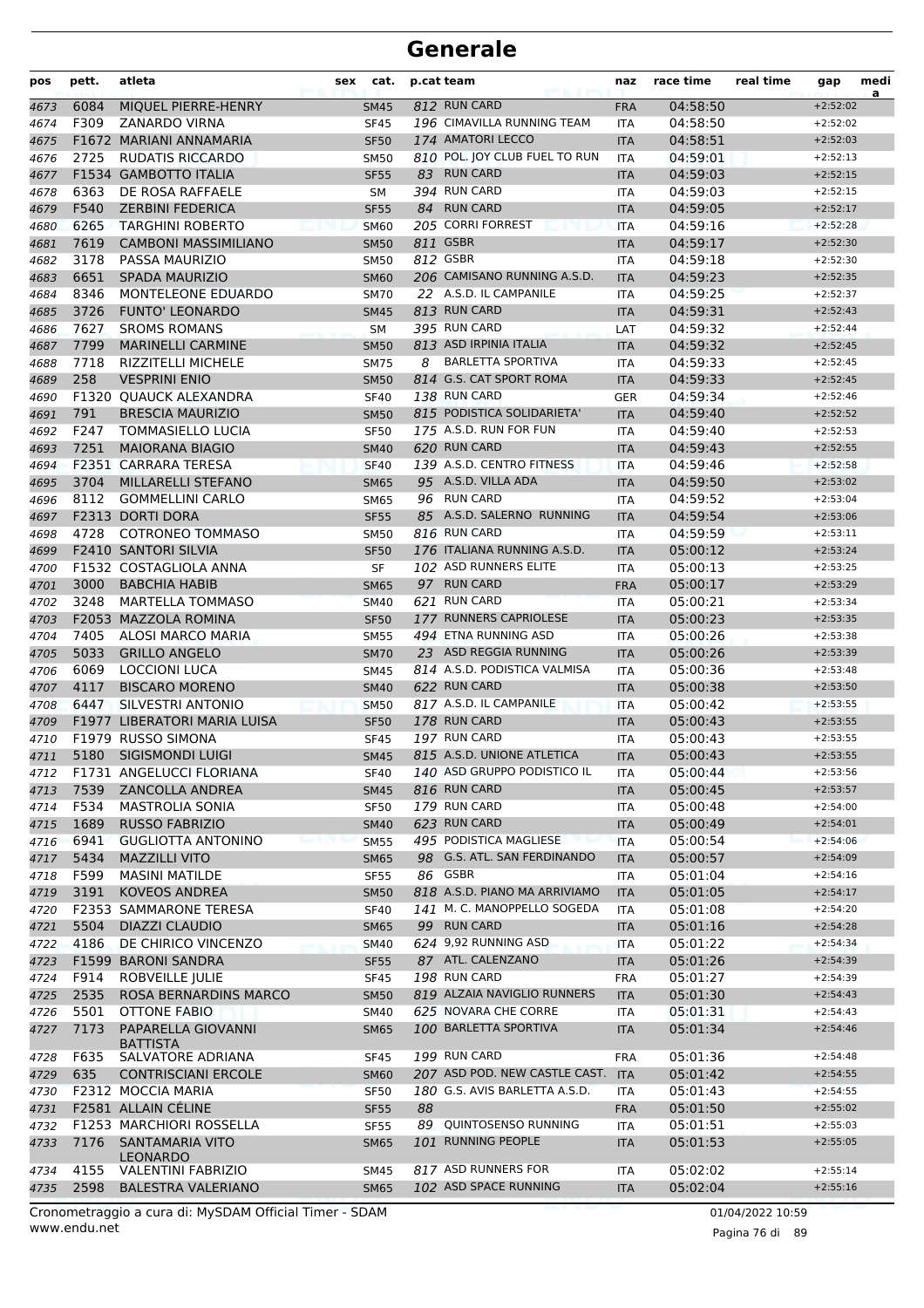| pos  | pett. | atleta                       | sex | cat.        | p.cat team |                                | naz               | race time | real time | gap        | medi<br>a |
|------|-------|------------------------------|-----|-------------|------------|--------------------------------|-------------------|-----------|-----------|------------|-----------|
| 4736 | 8379  | <b>MASSARELLI SIMONE</b>     |     | SM          |            | 396 SSD RUNNER TRAINER A R.L.  | <b>ITA</b>        | 05:02:07  |           | $+2:55:19$ |           |
| 4737 | F782  | <b>FORET SANDRINE</b>        |     | <b>SF45</b> |            | 200 ATHLETIC CLUB FUMELOIS     | <b>FRA</b>        | 05:02:20  |           | $+2:55:32$ |           |
| 4738 |       | F2096 SCANDIUZZI RITA        |     | <b>SF45</b> |            | 201 ATLETICA VILLORBA          | <b>ITA</b>        | 05:02:33  |           | $+2:55:45$ |           |
| 4739 | 4229  | <b>TONDINI FRANCESCO</b>     |     | <b>SM35</b> |            | 414 9,92 RUNNING ASD           | <b>ITA</b>        | 05:02:50  |           | $+2:56:02$ |           |
| 4740 | 6415  | PAMPALONE VITANGELO          |     | <b>SM</b>   |            | 397 ASD AGEX                   | <b>ITA</b>        | 05:02:54  |           | $+2:56:06$ |           |
| 4741 | 5390  | DI PAOLO TOMMASO             |     | SM          |            | 398 ASD PODISTI FRENTANI       | <b>ITA</b>        | 05:03:01  |           | $+2:56:13$ |           |
| 4742 | 5389  | DI NUNZIO GABRIELE           |     | <b>SM45</b> |            | 818 ASD PODISTI FRENTANI       | <b>ITA</b>        | 05:03:01  |           | $+2:56:13$ |           |
| 4743 |       | F1618 MASTROMARINO PIERA     |     | <b>SF35</b> |            | 79 ITALIA MARATHON CLUB        | <b>ITA</b>        | 05:03:04  |           | $+2:56:16$ |           |
| 4744 | 8717  | <b>COCCIOLETTI STEFANO</b>   |     | <b>SM60</b> |            | <b>208 GSBR</b>                | <b>ITA</b>        | 05:03:12  |           | $+2:56:24$ |           |
| 4745 |       | F1836 IORDACHE CRISTINA      |     | <b>SF40</b> |            | 142 RUN CARD                   | <b>ROM</b>        | 05:03:12  |           | $+2:56:24$ |           |
| 4746 | 2506  | PORCELLI MICHELE             |     | <b>SM55</b> |            | 496 GSBR                       | <b>ITA</b>        | 05:03:12  |           | $+2:56:24$ |           |
| 4747 | 5997  | CASALUCE ANGELO              |     | <b>SM45</b> |            | 819 ASD ROAD RUNNERS           | <b>ITA</b>        | 05:03:19  |           | $+2:56:31$ |           |
| 4748 | 7317  | <b>FULVIO MARCO</b>          |     | <b>SM60</b> |            | 209 DUE PONTI SRL              | <b>ITA</b>        | 05:03:24  |           | $+2:56:36$ |           |
| 4749 | 8180  | PIERI FEDERICO               |     | <b>SM</b>   |            | 399 GSBR                       | <b>ITA</b>        | 05:03:35  |           | $+2:56:47$ |           |
| 4750 |       | F2614 LATTANZIO CINZIA       |     | <b>SF50</b> |            | 181 BARLETTA SPORTIVA          | <b>ITA</b>        | 05:03:38  |           | $+2:56:50$ |           |
| 4751 |       | F1269 CISCATO CARLA          |     | <b>SF55</b> |            | 90 NOVARA CHE CORRE            | <b>ITA</b>        | 05:03:39  |           | $+2:56:51$ |           |
| 4752 | 1154  | DI LUCA MASSIMILIANO         |     | <b>SM50</b> |            | 820 M. C. MANOPPELLO SOGEDA    | <b>ITA</b>        | 05:03:46  |           | $+2:56:58$ |           |
| 4753 | 3606  | PINEDA ALVIN                 |     | <b>SM40</b> |            | 626 RUN CARD                   | PHI               | 05:03:48  |           | $+2:57:00$ |           |
| 4754 | 8347  | <b>CATTANEO EGIDIO</b>       |     | <b>SM65</b> |            | 103 OMBRIANO RUNNING           | <b>ITA</b>        | 05:03:49  |           | $+2:57:01$ |           |
| 4755 | 5682  | <b>MARTIRE ANTONIO</b>       |     | <b>SM60</b> |            | 210 G.S. AVIS BARLETTA A.S.D.  | <b>ITA</b>        | 05:03:58  |           | $+2:57:10$ |           |
| 4756 | 3478  | PERFETTI MICHELE             |     | <b>SM60</b> |            | 211 DK RUNNERS MILANO          | <b>ITA</b>        | 05:04:00  |           | $+2:57:12$ |           |
| 4757 | 7240  | TERRANOVA AGOSTINO           |     | <b>SM50</b> |            | 821 A.S.D. PI8 RUNNING         | <b>ITA</b>        | 05:04:01  |           | $+2:57:13$ |           |
| 4758 | 5093  | <b>GASPARRO ALESSANDRO</b>   |     | <b>SM45</b> |            | 820 RUN CARD                   | <b>ITA</b>        | 05:04:09  |           | $+2:57:21$ |           |
| 4759 | 1286  | <b>DANSSON ANTON</b>         |     | <b>SM</b>   |            | 400 RUN CARD                   | <b>SWE</b>        | 05:04:19  |           | $+2:57:31$ |           |
| 4760 | 1423  | <b>CARDELLINI TOMMASO</b>    |     | <b>SM35</b> |            | 415 RUN CARD                   | <b>ITA</b>        | 05:04:25  |           | $+2:57:37$ |           |
| 4761 | 4366  | LOBRACE GAETANO              |     | <b>SM65</b> |            | 104 GSBR                       | <b>ITA</b>        | 05:04:25  |           | $+2:57:37$ |           |
| 4762 | 2463  | RUCHAT JEAN-CLAUDE           |     | <b>SM60</b> |            | 212 RUN CARD                   | SUI               | 05:04:29  |           | $+2:57:41$ |           |
| 4763 | 3775  | LIVERANI VITTORIO            |     | <b>SM70</b> |            | 24 RUN CARD                    | <b>ITA</b>        | 05:04:29  |           | $+2:57:41$ |           |
| 4764 | 8216  | <b>CISCATO MARIO</b>         |     | <b>SM50</b> |            | 822 VICENZA MARATHON           | <b>ITA</b>        | 05:04:51  |           | $+2:58:03$ |           |
| 4765 | 1089  | <b>CUGURU FEDERICO</b>       |     | <b>SM60</b> |            | 213 A.S.D. PIANO MA ARRIVIAMO  | <b>ITA</b>        | 05:04:54  |           | $+2:58:06$ |           |
| 4766 |       | F1775 CONTE LORENA           |     | <b>SF45</b> |            | 202 RUN CARD                   | <b>ITA</b>        | 05:04:58  |           | $+2:58:10$ |           |
| 4767 | 6261  | AURORA ANDREA                |     | <b>SM45</b> |            | 821 FIAMME GIALLE G. SIMONI    | ITA               | 05:05:03  |           | $+2:58:15$ |           |
| 4768 | 1288  | <b>GIORDANO DOMENICO</b>     |     | <b>SM50</b> |            | 823 RUN CARD                   | <b>ITA</b>        | 05:05:05  |           | $+2:58:17$ |           |
| 4769 | 7839  | PIZZARELLI COSIMO            |     | <b>SM40</b> |            | 627 CRISPIANO MARATHON CLUB    | <b>ITA</b>        | 05:05:06  |           | $+2:58:18$ |           |
| 4770 | 7837  | LUCASELLI CLAUDIO            |     | <b>SM50</b> |            | 824 CRISPIANO MARATHON CLUB    | <b>ITA</b>        | 05:05:06  |           | $+2:58:18$ |           |
| 4771 | 6578  | PERETTI MARCO                |     | <b>SM40</b> |            | 628 ASD RUNNERS FOR            | <b>ITA</b>        | 05:05:08  |           | $+2:58:20$ |           |
| 4772 |       | F2036 SAVIANO MARIA          |     | <b>SF55</b> |            | 91 CAIVANO RUNNERS             | <b>ITA</b>        | 05:05:08  |           | $+2:58:20$ |           |
| 4773 | 8334  | DE CRISTOFARO ROBERTO        |     | <b>SM40</b> |            | 629 A.S.D. CENTRO FITNESS      | <b>ITA</b>        | 05:05:10  |           | $+2:58:22$ |           |
| 4774 | 4972  | <b>OLIVERI MASSIMILIANO</b>  |     | <b>SM50</b> |            | 825 RUN CARD                   | <b>ITA</b>        | 05:05:14  |           | $+2:58:26$ |           |
| 4775 | 6762  | <b>TRIPI ENNIO</b>           |     | <b>SM55</b> |            | 497 RUN CARD                   |                   | 05:05:14  |           | $+2:58:26$ |           |
| 4776 | 6909  | <b>BATTISTA PAOLO</b>        |     | <b>SM50</b> |            | 826 NUOVA PODISTICA LATINA     | ITA<br><b>ITA</b> | 05:05:16  |           | $+2:58:28$ |           |
| 4777 | 5773  | DI TERLIZZI GIUSEPPE         |     | <b>SM60</b> |            | 214 RUN CARD                   |                   | 05:05:17  |           | $+2:58:29$ |           |
|      |       | LEONARDO                     |     |             |            |                                | ITA               |           |           |            |           |
| 4778 |       | F2328 LAMONACA GRAZIA        |     | <b>SF50</b> |            | 182 ASD MASTER ON THE ROAD     | <b>ITA</b>        | 05:05:19  |           | $+2:58:31$ |           |
| 4779 | 5437  | LEUCE GIANFRANCO             |     | <b>SM45</b> |            | 822 G.S. ATL. SAN FERDINANDO   | <b>ITA</b>        | 05:05:21  |           | $+2:58:33$ |           |
| 4780 |       | F2099 BOLOGNA LORETTA        |     | <b>SF50</b> |            | 183 A.S.D. PODISTI ALTO SANNIO | <b>ITA</b>        | 05:05:36  |           | $+2:58:48$ |           |
| 4781 | 6689  | <b>FERRI LEUCIO</b>          |     | <b>SM55</b> |            | 498 A.S.D. PODISTI ALTO SANNIO | <b>ITA</b>        | 05:05:36  |           | $+2:58:48$ |           |
| 4782 | 7809  | <b>BRAGALINI ANTONANGELO</b> |     | <b>SM60</b> |            | 215 ASD CITTA' DI TRENTO       | <b>ITA</b>        | 05:05:41  |           | $+2:58:53$ |           |
| 4783 | 4249  | MICHELETTI DAVIDE            |     | <b>SM55</b> |            | 499 GSBR                       | ITA               | 05:05:51  |           | $+2:59:03$ |           |
| 4784 | 4334  | <b>CARIA MASSIMO</b>         |     | <b>SM50</b> |            | 827 GSBR                       | <b>ITA</b>        | 05:05:51  |           | $+2:59:03$ |           |
| 4785 | 4098  | MARRAPODI ALESSANDRO         |     | <b>SM40</b> |            | 630 ASD ATLETICA LA SBARRA     | ITA               | 05:05:52  |           | $+2:59:04$ |           |
| 4786 |       | F2379 COLUMPSI TERESA        |     | <b>SF50</b> |            | 184 A.S. PEGASO                | <b>ITA</b>        | 05:05:53  |           | $+2:59:05$ |           |
| 4787 | 8135  | <b>VOLPE ANTONIO</b>         |     | <b>SM55</b> |            | 500 A.S. PEGASO                | ITA               | 05:05:53  |           | $+2:59:05$ |           |
| 4788 | 4488  | <b>FONSECA ORTIZ CARLOS</b>  |     | <b>SM40</b> |            | 631 RUN CARD                   | <b>ITA</b>        | 05:05:56  |           | $+2:59:08$ |           |
|      |       | <b>MANUEL</b>                |     |             |            |                                |                   |           |           |            |           |
| 4789 |       | F1736 PASQUARELLI MARIANNA   |     | <b>SF45</b> |            | 203 ASD GRUPPO PODISTICO IL    | ITA               | 05:05:57  |           | $+2:59:09$ |           |
| 4790 |       | F1734 DI FIORE MICHELA       |     | <b>SF45</b> |            | 204 ASD GRUPPO PODISTICO IL    | <b>ITA</b>        | 05:05:57  |           | $+2:59:09$ |           |
| 4791 | 5113  | SCAMARDELLA RAFFAELE         |     | <b>SM70</b> |            | 25 A.S.D. NAPOLI NORD          | <b>ITA</b>        | 05:06:00  |           | $+2:59:12$ |           |
| 4792 | 7133  | VALERIO COSIMO DAMIANO       |     | <b>SM50</b> |            | 828 BARLETTA SPORTIVA          | <b>ITA</b>        | 05:06:04  |           | $+2:59:16$ |           |
| 4793 | 8730  | MOLINARO GIUSEPPE            |     | <b>SM45</b> |            | 823 BERNALDA RUNNER'S          | ITA               | 05:06:04  |           | $+2:59:16$ |           |
| 4794 |       | F2030 HUZAR ANNA             |     | <b>SF40</b> | 143        |                                | <b>POL</b>        | 05:06:19  |           | $+2:59:31$ |           |
| 4795 |       | F2029 WENTWORTH JUSTYNA      |     | <b>SF35</b> | 80         |                                | POL               | 05:06:19  |           | $+2:59:32$ |           |
| 4796 |       | 5969 APPONI ANGELO           |     | <b>SM35</b> |            | 416 ATL. MONDOVI'-ACQUA S.     | <b>ITA</b>        | 05:06:22  |           | $+2:59:34$ |           |
|      |       |                              |     |             |            | 205 RUN CARD                   | <b>ITA</b>        | 05:06:24  |           | $+2:59:36$ |           |
| 4797 |       | F1610 VILLA SILVIA           |     | <b>SF45</b> |            |                                |                   |           |           |            |           |

www.endu.net Cronometraggio a cura di: MySDAM Official Timer - SDAM 01/04/2022 10:59

Pagina 77 di 89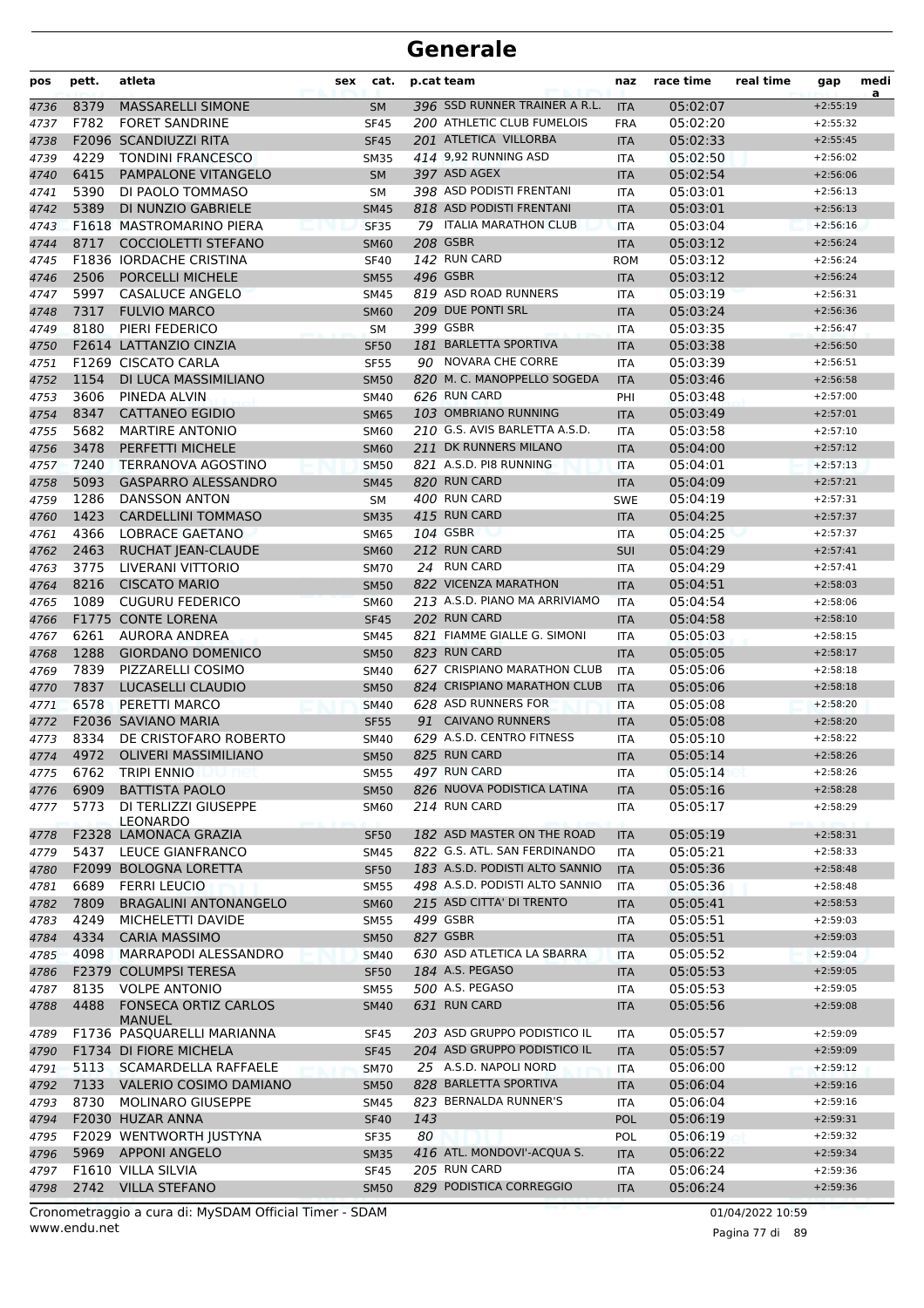| pos          | pett. | atleta<br>sex                                     | cat.                       | p.cat team                          | naz                      | race time | real time | gap        | medi<br>a |
|--------------|-------|---------------------------------------------------|----------------------------|-------------------------------------|--------------------------|-----------|-----------|------------|-----------|
| 4799         |       | F2112 DE FILIPPIS SILVANA                         | <b>SF55</b>                | 92 ASD A.S.A. DETUR NAPOLI          | <b>ITA</b>               | 05:06:26  |           | $+2:59:38$ |           |
| 4800         | 2112  | <b>MARCONI MAURIZIO</b>                           | <b>SM55</b>                | 501 MAGREDI MOUNTAIN TRAIL          | ITA                      | 05:06:33  |           | $+2:59:45$ |           |
| 4801         | 2111  | <b>MARCONI MASSIMO</b>                            | <b>SM50</b>                | 830 MAGREDI MOUNTAIN TRAIL          | <b>ITA</b>               | 05:06:33  |           | $+2:59:45$ |           |
| 4802         | 6908  | <b>MAROTTA VINCENZO</b>                           | <b>SM40</b>                | 632 RUN CARD                        | <b>ITA</b>               | 05:06:40  |           | $+2:59:52$ |           |
| 4803         | 8285  | <b>MORELLI ANTONIO</b>                            | <b>SM55</b>                | 502 BARLETTA SPORTIVA               | <b>ITA</b>               | 05:06:42  |           | $+2:59:54$ |           |
| 4804         |       | F1402 COSTANZO DANIELA                            | <b>SF50</b>                | 185 RUN CARD                        | <b>ITA</b>               | 05:06:45  |           | $+2:59:57$ |           |
| 4805         | 1524  | <b>FILLATRE ERIC</b>                              | <b>SM55</b>                | 503 RUN CARD                        | <b>FRA</b>               | 05:06:45  |           | $+2:59:57$ |           |
| 4806         |       | F2124 LAMPITELLI MARIA                            | <b>SF45</b>                | 206 G.S. ORECCHIELLA                | <b>ITA</b>               | 05:06:57  |           | $+3:00:09$ |           |
| 4807         | F680  | <b>COLLU MIRELLA</b>                              | <b>SF50</b>                | 186 TARANTO SPORTIVA                | <b>ITA</b>               | 05:07:07  |           | $+3:00:19$ |           |
| 4808         | F357  | DI GIOVANNI LUANA                                 | <b>SF50</b>                | 187 M. C. MANOPPELLO SOGEDA         | ITA                      | 05:07:16  |           | $+3:00:28$ |           |
| 4809         |       | F2008 TEUF MYLENE                                 | <b>SF35</b>                | 81 RUN CARD                         | <b>FRA</b>               | 05:07:18  |           | $+3:00:30$ |           |
| 4810         |       | F1685 PEDRINI GIOIA                               | <b>SF35</b>                | 82 RUN CARD                         | <b>ITA</b>               | 05:07:18  |           | $+3:00:30$ |           |
| 4811         | 6576  | <b>TEUF LUDOVIC</b>                               | <b>SM40</b>                | 633 RUN CARD                        | <b>FRA</b>               | 05:07:18  |           | $+3:00:30$ |           |
| 4812         |       | F1622 CAVA ROSELIA                                | <b>SF40</b>                | 144 ITALIA MARATHON CLUB            | PHI                      | 05:07:20  |           | $+3:00:32$ |           |
| 4813         | 1343  | <b>PRIORE GIUSEPPE</b>                            | <b>SM45</b>                | 824 RUN CARD                        | <b>ITA</b>               | 05:07:28  |           | $+3:00:40$ |           |
| 4814         | 4893  | PISU SILVESTRO                                    | <b>SM55</b>                | 504 MARATHON CLUB ORISTANO          | <b>ITA</b>               | 05:07:34  |           | $+3:00:47$ |           |
| 4815         | F589  | <b>LELOUP PATRICIA</b>                            | <b>SF60</b>                | 23 CA PUGET                         | <b>FRA</b>               | 05:07:36  |           | $+3:00:48$ |           |
| 4816         | 6015  | SAGNELLI VINCENZO                                 | <b>SM50</b>                | 831 ASD ROAD RUNNERS                | <b>ITA</b>               | 05:07:40  |           | $+3:00:52$ |           |
| 4817         |       | F2408 MASULLO PAOLA                               | <b>SF60</b>                | 24 ATLETICA CECCANO                 | <b>ITA</b>               | 05:07:43  |           | $+3:00:55$ |           |
| 4818         | 8321  | <b>TECCHIA FERNANDO</b><br><b>MAURIZIO ENRICO</b> | <b>SM60</b>                | 216 RUN CARD                        | ITA                      | 05:07:45  |           | $+3:00:57$ |           |
| 4819         | 8304  | NAPODANO ALFONSO                                  | <b>SM50</b>                | 832 RUN CARD                        | <b>ITA</b>               | 05:07:54  |           | $+3:01:07$ |           |
| 4820         | 6724  | <b>TACCHELLA GIANNI</b>                           | <b>SM50</b>                | 833 ATLETICA ISOLA D'ELBA           | <b>ITA</b>               | 05:07:58  |           | $+3:01:10$ |           |
| 4821         | 8349  | <b>TINO VINCENZO</b>                              | <b>SM45</b>                | 825 G.S. CAT SPORT ROMA             | <b>ITA</b>               | 05:08:02  |           | $+3:01:14$ |           |
| 4822         | 6200  | <b>TOTARO ANTONIO</b>                             | <b>SM55</b>                | 505 RUNNING CLUB                    | ITA                      | 05:08:05  |           | $+3:01:17$ |           |
| 4823         |       | <b>F1557 MENSITIERE GIUSEPPINA</b>                | <b>SF45</b>                | 207 PASSO CAPPONI ASD               | <b>ITA</b>               | 05:08:09  |           | $+3:01:21$ |           |
| 4824         | 4529  | ORPELLINO ANTONIO                                 | <b>SM45</b>                | 826 TORRE ANNUNZIATA -              | <b>ITA</b>               | 05:08:16  |           | $+3:01:28$ |           |
| 4825         | 5380  | <b>CENCINI DOMENICO</b>                           | <b>SM60</b>                | 217 UISP ABBADIA SAN                | <b>ITA</b>               | 05:08:24  |           | $+3:01:36$ |           |
| 4826         | 7313  | <b>PARADIES FABIO</b>                             | <b>SM</b>                  | 401 G.S. CAT SPORT ROMA             | <b>ITA</b>               | 05:08:24  |           | $+3:01:37$ |           |
| 4827         | 760   | SPELONCA CLAUDIO                                  | <b>SM60</b>                | 218 LBM SPORT TEAM                  | <b>ITA</b>               | 05:08:25  |           | $+3:01:37$ |           |
| 4828         | F267  | PAROLA GISELDA                                    | <b>SF45</b>                | 208 RUN CARD                        | ITA                      | 05:08:39  |           | $+3:01:51$ |           |
| 4829         | F781  | <b>AGNESE MANUELA</b>                             | <b>SF50</b>                | 188 A.S.D. BOVES RUN                | <b>ITA</b>               | 05:08:39  |           | $+3:01:51$ |           |
| 4830         | 8070  | <b>FERRI CLAUDIO</b>                              | <b>SM60</b>                | 219 LBM SPORT TEAM                  | <b>ITA</b>               | 05:08:42  |           | $+3:01:54$ |           |
| 4831         | 2203  | <b>CANCELLARA SAVINO</b>                          | <b>SM35</b>                | 417 RUN CARD                        | <b>ITA</b>               | 05:08:46  |           | $+3:01:58$ |           |
| 4832         | 5894  | <b>CRESCENTE MICHELE</b>                          | <b>SM65</b>                | 105 BARLETTA SPORTIVA               | ITA                      | 05:08:54  |           | $+3:02:06$ |           |
|              | F371  | <b>VINCENZO</b><br><b>SCOPEL GIORGIA</b>          |                            | 209 RUN CARD                        |                          | 05:08:55  |           | $+3:02:07$ |           |
| 4833         | 6006  | <b>FERRARO MICHELE</b>                            | <b>SF45</b><br><b>SM60</b> | 220 ASD ROAD RUNNERS                | <b>ITA</b><br><b>ITA</b> | 05:08:55  |           | $+3:02:08$ |           |
| 4834<br>4835 | 2303  | <b>MASTRANGELI TESEO</b>                          | <b>SM55</b>                | 506 GIOVANNI SCAVO VELLETRI         | <b>ITA</b>               | 05:08:57  |           | $+3:02:10$ |           |
| 4836         | F667  | REBUFFET-BROADUS                                  | <b>SF40</b>                | 145 RUN CARD                        | <b>USA</b>               | 05:09:17  |           | $+3:02:29$ |           |
|              |       | <b>CHRISTINA</b>                                  |                            |                                     |                          |           |           |            |           |
| 4837         | 2688  | <b>SAINTOT KEVIN</b>                              | <b>SM35</b>                | 418 RUN CARD                        | <b>FRA</b>               | 05:09:23  |           | $+3:02:36$ |           |
| 4838         | 2663  | <b>GRIMALDI PATRIZIO</b>                          | <b>SM45</b>                | 827 OSTERIA DEI PODISTI             | ITA                      | 05:09:32  |           | $+3:02:44$ |           |
| 4839         |       | F2270 LUCIANI CHRISTINE                           | <b>SF50</b>                | 189 CA AJACCIO                      | <b>FRA</b>               | 05:09:33  |           | $+3:02:45$ |           |
| 4840         | 6882  | <b>FIATTI SERGIO</b>                              | <b>SM60</b>                | 221 ASD SPACE RUNNING               | <b>ITA</b>               | 05:09:35  |           | $+3:02:47$ |           |
| 4841         | 1207  | <b>TEMPORIN ROBERTO</b>                           | <b>SM65</b>                | <b>106 RUN CARD</b>                 | <b>ITA</b>               | 05:09:40  |           | $+3:02:52$ |           |
| 4842         | 3932  | BARCELLARI PAOLO                                  | SM45                       | 828 RUNTOME ASD                     | ITA                      | 05:09:47  |           | $+3:03:00$ |           |
| 4843         | 5919  | PESCHECHERA NICOLA                                | <b>SM50</b>                | 834 MARGHERITA DI SAVOIA            | <b>ITA</b>               | 05:09:50  |           | $+3:03:02$ |           |
| 4844         | F248  | ROVIDA NADIA                                      | <b>SF50</b>                | 190 RUN CARD                        | ITA                      | 05:09:52  |           | $+3:03:04$ |           |
| 4845         | 1403  | <b>CANDIDI MAURO</b>                              | <b>SM60</b>                | 222 G.S. POD. PRENESTE              | <b>ITA</b>               | 05:09:52  |           | $+3:03:04$ |           |
| 4846         | 5025  | <b>MACRI' GIUSEPPE</b>                            | <b>SM60</b>                | 223 PODISTICA SOLIDARIETA'          | <b>ITA</b>               | 05:09:54  |           | $+3:03:06$ |           |
| 4847         | 7170  | <b>MAIORANO FRANCESCO</b>                         | <b>SM75</b>                | 9 G.S. AVIS BARLETTA A.S.D.         | <b>ITA</b>               | 05:09:58  |           | $+3:03:10$ |           |
| 4848         | 5559  | <b>TONDO EMANUELE</b>                             | <b>SM40</b>                | 634 VICENZA MARATHON                | ITA                      | 05:09:58  |           | $+3:03:10$ |           |
| 4849         | 1031  | <b>CAMILLI SIMONE</b>                             | <b>SM</b>                  | 402 RUN CARD                        | <b>ITA</b>               | 05:10:10  |           | $+3:03:23$ |           |
| 4850         | 2524  | <b>DEFINO SALVATORE</b>                           | <b>SM40</b>                | 635 BARLETTA SPORTIVA               | ITA                      | 05:10:17  |           | $+3:03:29$ |           |
| 4851         | F901  | <b>UBERTAZZO RITA</b>                             | <b>SF60</b>                | 25 TIRRENO ATLETICA                 | <b>ITA</b>               | 05:10:27  |           | $+3:03:39$ |           |
| 4852         | 4018  | RISCHITELLI EUSTACHIO                             | SM40                       | 636 A.S.D. TOCCO RUNNER             | <b>ITA</b>               | 05:10:30  |           | $+3:03:42$ |           |
| 4853         | 8311  | <b>CAMPONESCHI GIUSEPPE</b>                       | <b>SM65</b>                | 107 S.S. LAZIO ATLETICA LEGGERA ITA |                          | 05:10:36  |           | $+3:03:48$ |           |
| 4854         | 3728  | <b>TUCCI SIMONE</b>                               | <b>SM50</b>                | 835 ASD LUCCA MARATHON              | <b>ITA</b>               | 05:10:45  |           | $+3:03:57$ |           |
| 4855         | 3731  | <b>TUCCI GIANLUCA</b>                             | <b>SM45</b>                | 829 ASD LUCCA MARATHON              | <b>ITA</b>               | 05:10:45  |           | $+3:03:57$ |           |
| 4856         | 5111  | ZACCARDI NICOLA                                   | <b>SM60</b>                | 224 ASD PODISTICA SAN SALVO         | ITA                      | 05:10:48  |           | $+3:04:00$ |           |
| 4857         |       | F2042 KUQO ERISELDA                               | <b>SF40</b>                | 146 3C (COMP. CREMONESE             | <b>ALB</b>               | 05:10:55  |           | $+3:04:07$ |           |
| 4858         |       | F1226 MENDEZ SANCHEZ<br>RAFAELA                   | <b>SF45</b>                | 210 RUN CARD                        | <b>ESP</b>               | 05:10:57  |           | $+3:04:09$ |           |
| 4859         | 3677  | PERRA GIAMPIERO                                   | <b>SM65</b>                | 108 RUN CARD                        | <b>ITA</b>               | 05:10:58  |           | $+3:04:10$ |           |
| 4860         | 6757  | COLLEPICCOLO ANDREA                               | <b>SM55</b>                | 507 ATL. TUSCULUM                   | <b>ITA</b>               | 05:11:04  |           | $+3:04:16$ |           |
|              |       |                                                   |                            |                                     |                          |           |           |            |           |

www.endu.net Cronometraggio a cura di: MySDAM Official Timer - SDAM 01/04/2022 10:59

Pagina 78 di 89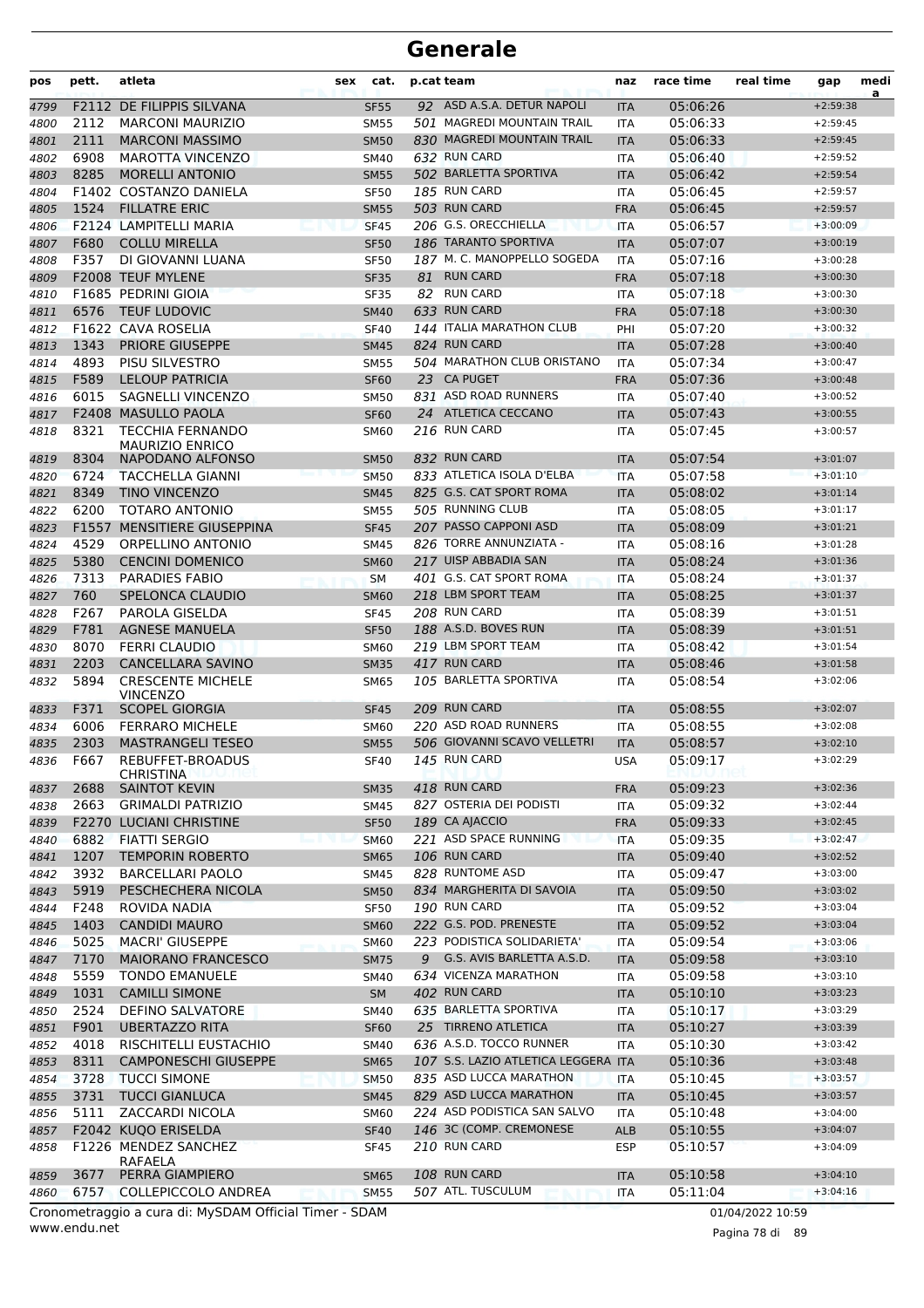| 508 RUNNING CLUB<br>5684<br><b>CARONE RAFFAELE</b><br>05:11:05<br>$+3:04:18$<br><b>SM55</b><br><b>ITA</b><br>4861<br>26 BARLETTA SPORTIVA<br>F1760 MARZELLA CHIARA<br>05:11:08<br>4862<br><b>SF60</b><br><b>ITA</b><br>$+3:04:20$<br>2207<br>225 A.S.P.A. BASTIA<br>ANDRICCIOLA GIOVANNI<br><b>ITA</b><br>05:11:26<br>4863<br><b>SM60</b><br>$+3:04:38$<br>226 A.S.D. MONTI ROSSI NICOLOSI<br>7373<br><b>BIMBI ANTONIO</b><br>05:11:33<br>$+3:04:45$<br>4864<br><b>SM60</b><br><b>ITA</b><br>F875<br>147 RUN CARD<br>05:11:33<br><b>CARRAIN SONIA</b><br>4865<br><b>SF40</b><br><b>ITA</b><br>$+3:04:46$<br>509 RUN CARD<br>2490<br><b>BARDAZZI FRANCESCO</b><br>05:11:35<br>4866<br><b>SM55</b><br><b>ITA</b><br>$+3:04:47$<br>148 RUN CARD<br>F961<br>PERGOLANI CLAUDIA<br>4867<br><b>SF40</b><br><b>ITA</b><br>05:11:39<br>$+3:04:51$<br>191 NUOVA PODISTICA LORETO<br><b>F2464 CAMERUCCIO SIMONETTA</b><br>05:11:45<br>4868<br><b>SF50</b><br><b>ITA</b><br>$+3:04:57$<br>7550<br>836 CREMONA RUNNERS CLUB<br><b>ROSA GIANCARLO</b><br><b>SM50</b><br>05:11:46<br>4869<br><b>ITA</b><br>$+3:04:58$<br>F2161 D'AURIA BARBARA<br>192 3C (COMP. CREMONESE<br>05:11:46<br><b>SF50</b><br>$+3:04:58$<br><b>ITA</b><br>4870<br>1882<br>830 3C (COMP. CREMONESE<br><b>CARASSAI ANDREA</b><br>05:11:50<br>4871<br><b>SM45</b><br><b>ITA</b><br>$+3:05:02$<br>4407<br>837 RUN CARD<br>DE RIENZO ANTONIO<br><b>SM50</b><br>05:11:56<br>4872<br><b>ITA</b><br>$+3:05:08$<br>1136<br><b>GAVIN JOHN</b><br>510<br><b>SM55</b><br><b>IRL</b><br>05:11:59<br>4873<br>$+3:05:12$<br>3348<br>POLLASTRI MARCELLO<br>838 RUN CARD<br>05:12:07<br>4874<br><b>SM50</b><br><b>ITA</b><br>$+3:05:19$<br>363<br><b>BERNARDINELLO PIERO</b><br>839 S.CLUB LIB. SESTO<br>05:12:13<br>4875<br><b>SM50</b><br><b>ITA</b><br>$+3:05:25$<br>3634<br><b>LISBONA GIUSEPPE</b><br>511 RUN CARD<br>05:12:14<br>$+3:05:26$<br>4876<br><b>SM55</b><br><b>ITA</b><br>7276<br>512 6 IN MOVIMENTO A.S.D.<br>05:12:15<br><b>PISANI GIUSEPPE</b><br>4877<br><b>SM55</b><br><b>ITA</b><br>$+3:05:27$<br>4914<br>419 RUN CARD<br>DE SALVO CARMINE PAOLO<br>05:12:22<br>4878<br><b>SM35</b><br>$+3:05:34$<br><b>ITA</b><br>227 G.S. CAT SPORT ROMA<br>5937<br>PETRUCCI MASSIMO<br>05:12:30<br><b>SM60</b><br><b>ITA</b><br>4879<br>$+3:05:42$<br>5151<br>840 ATL. CALENZANO<br><b>TONIONI LORENZO</b><br>05:12:32<br>4880<br><b>SM50</b><br><b>ITA</b><br>$+3:05:44$<br>5947<br>841 RUN CARD<br><b>MARI MARI FRANCISCO</b><br>05:12:45<br>4881<br><b>SM50</b><br><b>ESP</b><br>$+3:05:57$<br>193 A.S. ATL. ROCCA DI PAPA<br>F467<br><b>LUCATELLI DORIANA</b><br>05:12:46<br>$+3:05:58$<br>4882<br><b>SF50</b><br><b>ITA</b><br>F1284 NEGRI PATRIZIA<br>27 MARATHON CLUB IMPERIA<br>05:12:54<br>4883<br><b>SF60</b><br><b>ITA</b><br>$+3:06:06$<br><b>LBM SPORT TEAM</b><br><b>F2274 LUTRARIO LUCIA</b><br>93<br>05:12:55<br>4884<br><b>SF55</b><br>$+3:06:07$<br><b>ITA</b><br><b>F2474 RUBINI VERONICA</b><br>83 ATL. IMOLA SACMI AVIS<br>05:12:59<br>4885<br><b>SF35</b><br><b>ITA</b><br>$+3:06:11$<br>696<br>109 ASD PODISTICA SAN SALVO<br>MIRI NICOLA<br>05:13:00<br>4886<br><b>SM65</b><br><b>ITA</b><br>$+3:06:12$<br>4276<br><b>228 GSBR</b><br><b>VALENTE PIERLUIGI</b><br>05:13:12<br>4887<br><b>SM60</b><br>$+3:06:24$<br><b>ITA</b><br>637 RUN CARD<br>1394<br>PINELLI ANDREA<br>05:13:15<br>$+3:06:28$<br>4888<br><b>SM40</b><br><b>ITA</b><br>581<br>842 LBM SPORT TEAM<br><b>LENZA SALVATORE</b><br>05:13:21<br>4889<br><b>SM50</b><br><b>ITA</b><br>$+3:06:33$<br>629<br>513 ASD PODISTICA SAN SALVO<br><b>COLITTO MAURIZIO</b><br>05:13:27<br>4890<br><b>SM55</b><br>$+3:06:39$<br><b>ITA</b><br>229 ASD LAZIO OLIMPIA RUNNERS<br>8787<br>05:13:28<br><b>MARSELLA PAOLO</b><br><b>SM60</b><br><b>ITA</b><br>4891<br>$+3:06:40$<br>1331<br>843 GIOVANNI SCAVO VELLETRI<br>PELLICONI LUCA<br>05:13:28<br>4892<br><b>SM50</b><br><b>ITA</b><br>$+3:06:40$<br>3482<br>844 ASD OLL SCARS<br><b>BERNARDI ANDREA</b><br>05:13:42<br>4893<br><b>SM50</b><br><b>ITA</b><br>$+3:06:54$<br>1656<br>DI TERLIZZI LUIGI<br>403 ASD MASTER ON THE ROAD<br>05:13:43<br>4894<br>SM<br>ITA<br>$+3:06:55$<br>6721<br><b>MATERIA FABIO</b><br>638 RUN CARD<br>05:13:46<br>4895<br><b>SM40</b><br><b>ITA</b><br>$+3:06:58$<br>149 ITALIA MARATHON CLUB<br>F1621 PRELLEJERA MARICEL<br><b>SF40</b><br>PHI<br>05:13:53<br>$+3:07:05$<br>4896<br>6621<br><b>VAGGE DANILO</b><br>230 ASD PODISTICA PERALTO<br>05:14:00<br>4897<br><b>SM60</b><br><b>ITA</b><br>$+3:07:12$<br>194 A.S.D. TOCCO RUNNER<br>F1738 RASTELLI CLARA<br>4898<br><b>SF50</b><br><b>ITA</b><br>05:14:04<br>$+3:07:16$<br>211 LBM SPORT TEAM<br>F104<br>4899<br><b>OLIVARI BEATRICE</b><br><b>SF45</b><br>05:14:05<br>$+3:07:17$<br><b>ITA</b><br>514 A.S.D. TRA LE RIGHE<br>877<br><b>CHIARETTI ANDREA</b><br>05:14:12<br><b>SM55</b><br>$+3:07:24$<br>4900<br>ITA<br>94 WOMAN TRIATHLON ITALIA A.<br>F1138 BARDINI MARIA ELISA<br>05:14:15<br>$+3:07:27$<br>4901<br><b>SF55</b><br><b>ITA</b><br>F2453 PACCHETTI ANNA<br>212 WOMAN TRIATHLON ITALIA A.<br>$+3:07:27$<br><b>SF45</b><br><b>ITA</b><br>05:14:15<br>4902<br>195 WOMAN TRIATHLON ITALIA A.<br>F1080 BIANCO KATJA<br>05:14:15<br>4903<br><b>SF50</b><br><b>ITA</b><br>$+3:07:27$<br>F1605 HARDING AMANDA<br><b>SF</b><br>103<br>4904<br><b>GBR</b><br>05:14:31<br>$+3:07:43$<br>6<br>LBM SPORT TEAM<br>F2019 FOLLO FILOMENA<br>05:14:38<br>$+3:07:50$<br>4905<br><b>SF65</b><br><b>ITA</b><br>755<br>231 A.S.D. TEAM ATLETICA UISP<br><b>ONORATI ALDO</b><br>05:14:38<br><b>SM60</b><br>ITA<br>$+3:07:50$<br>4906<br>4559<br>RAMPINI ARCANGELO<br>110 ASD PALESTRINA RUNNING<br>4907<br><b>SM65</b><br>05:14:48<br>$+3:08:00$<br><b>ITA</b><br>845 CORRERE E' SALUTE<br>5575<br><b>GIANNINI GIUSEPPE</b><br><b>SM50</b><br>05:14:48<br>$+3:08:00$<br>4908<br>ITA<br>95<br>F243<br><b>BARRIE CAROLE</b><br>4909<br><b>SF55</b><br><b>GBR</b><br>05:14:53<br>$+3:08:05$<br>5453<br>LACITIGNOLA FRANCESCO<br>232 A.S. QUELLI DELLA PINETA<br><b>SM60</b><br>05:14:54<br>$+3:08:06$<br>4910<br>ITA<br><b>SAVERIO</b><br>639 RUN CARD<br><b>IORDA LUCA</b><br>05:15:03<br>4363<br><b>SM40</b><br>$+3:08:15$<br>4911<br><b>ITA</b><br>84 RUN CARD<br>F2388 PETAKOVA SAMANTA<br>05:15:05<br>$+3:08:17$<br><b>SF35</b><br>4912<br>LAT<br>F2283 QUERZE' SILVIA<br>213 9,92 RUNNING ASD<br>05:15:05<br><b>SF45</b><br><b>ITA</b><br>$+3:08:17$<br>4913<br>F2384 GAVARINI MARIKA<br>85 G.S. CARLO BUTTARELLI<br>05:15:05<br>$+3:08:17$<br>4914<br><b>SF35</b><br>ITA<br>96 BARLETTA SPORTIVA<br>$+3:08:18$<br>F2322 PAOLILLO MARIA ASSUNTA<br>05:15:06<br>4915<br><b>SF55</b><br><b>ITA</b><br>420 RUN CARD<br>4455<br><b>TOKMADZIC IVAN</b><br>05:15:15<br>$+3:08:27$<br><b>SM35</b><br>4916<br><b>ITA</b><br>233 PUGLIA MARATHON<br>7869<br><b>CASALE GIUSEPPE</b><br>05:15:17<br><b>SM60</b><br>$+3:08:29$<br><b>ITA</b><br>4925<br>421 RUN CARD<br><b>BIANCHI RICCARDO</b><br>05:15:22<br>$+3:08:35$<br><b>SM35</b><br>4918<br>ITA<br>F2256 MALENGO ELEONORA<br>97 ASD RUN IT<br>05:15:30<br><b>SF55</b><br><b>ITA</b><br>$+3:08:43$<br>4919<br>F770<br>98 RUN CARD<br>05:15:33<br>$+3:08:45$<br>MENGHIN GIOVANNA<br>4920<br><b>SF55</b><br>ITA<br>28 TIVOLI MARATHON<br>$+3:08:48$<br>F253<br><b>IBRAKOVIC SENADA</b><br>05:15:36<br>4921<br><b>SF60</b><br><b>ITA</b><br>234 ANTARES FREE RUNNER<br>270<br>ROSSI FABRIZIO<br>05:15:39<br>$+3:08:51$<br>4922<br><b>SM60</b><br><b>ITA</b><br>7732<br><b>ROSSI ANTONINO</b><br>846 A.S.D. GO RUNNING<br>05:15:42<br>$+3:08:54$<br>4923<br><b>SM50</b><br><b>ITA</b> | pos  | pett. | atleta | sex<br>cat. | p.cat team | naz | race time | real time | gap | medi<br>a |
|-------------------------------------------------------------------------------------------------------------------------------------------------------------------------------------------------------------------------------------------------------------------------------------------------------------------------------------------------------------------------------------------------------------------------------------------------------------------------------------------------------------------------------------------------------------------------------------------------------------------------------------------------------------------------------------------------------------------------------------------------------------------------------------------------------------------------------------------------------------------------------------------------------------------------------------------------------------------------------------------------------------------------------------------------------------------------------------------------------------------------------------------------------------------------------------------------------------------------------------------------------------------------------------------------------------------------------------------------------------------------------------------------------------------------------------------------------------------------------------------------------------------------------------------------------------------------------------------------------------------------------------------------------------------------------------------------------------------------------------------------------------------------------------------------------------------------------------------------------------------------------------------------------------------------------------------------------------------------------------------------------------------------------------------------------------------------------------------------------------------------------------------------------------------------------------------------------------------------------------------------------------------------------------------------------------------------------------------------------------------------------------------------------------------------------------------------------------------------------------------------------------------------------------------------------------------------------------------------------------------------------------------------------------------------------------------------------------------------------------------------------------------------------------------------------------------------------------------------------------------------------------------------------------------------------------------------------------------------------------------------------------------------------------------------------------------------------------------------------------------------------------------------------------------------------------------------------------------------------------------------------------------------------------------------------------------------------------------------------------------------------------------------------------------------------------------------------------------------------------------------------------------------------------------------------------------------------------------------------------------------------------------------------------------------------------------------------------------------------------------------------------------------------------------------------------------------------------------------------------------------------------------------------------------------------------------------------------------------------------------------------------------------------------------------------------------------------------------------------------------------------------------------------------------------------------------------------------------------------------------------------------------------------------------------------------------------------------------------------------------------------------------------------------------------------------------------------------------------------------------------------------------------------------------------------------------------------------------------------------------------------------------------------------------------------------------------------------------------------------------------------------------------------------------------------------------------------------------------------------------------------------------------------------------------------------------------------------------------------------------------------------------------------------------------------------------------------------------------------------------------------------------------------------------------------------------------------------------------------------------------------------------------------------------------------------------------------------------------------------------------------------------------------------------------------------------------------------------------------------------------------------------------------------------------------------------------------------------------------------------------------------------------------------------------------------------------------------------------------------------------------------------------------------------------------------------------------------------------------------------------------------------------------------------------------------------------------------------------------------------------------------------------------------------------------------------------------------------------------------------------------------------------------------------------------------------------------------------------------------------------------------------------------------------------------------------------------------------------------------------------------------------------------------------------------------------------------------------------------------------------------------------------------------------------------------------------------------------------------------------------------------------------------------------------------------------------------------------------------------------------------------------------------------------------------------------------------------------------------------------------------------------------------------------------------------------------------------------------------------------------------------------------------------------------------------------------------------------------------------------------------------------------------------------------------------------------------------------------------------------------------------------------------------------------------------------------------------------------------------------------------------------------------------------------------------------------------------------------------------------------------------------------------------------------------------------------------------------------|------|-------|--------|-------------|------------|-----|-----------|-----------|-----|-----------|
|                                                                                                                                                                                                                                                                                                                                                                                                                                                                                                                                                                                                                                                                                                                                                                                                                                                                                                                                                                                                                                                                                                                                                                                                                                                                                                                                                                                                                                                                                                                                                                                                                                                                                                                                                                                                                                                                                                                                                                                                                                                                                                                                                                                                                                                                                                                                                                                                                                                                                                                                                                                                                                                                                                                                                                                                                                                                                                                                                                                                                                                                                                                                                                                                                                                                                                                                                                                                                                                                                                                                                                                                                                                                                                                                                                                                                                                                                                                                                                                                                                                                                                                                                                                                                                                                                                                                                                                                                                                                                                                                                                                                                                                                                                                                                                                                                                                                                                                                                                                                                                                                                                                                                                                                                                                                                                                                                                                                                                                                                                                                                                                                                                                                                                                                                                                                                                                                                                                                                                                                                                                                                                                                                                                                                                                                                                                                                                                                                                                                                                                                                                                                                                                                                                                                                                                                                                                                                                                                                                                                                                                                                                                                                                                                                                                                                                                                                                                                                                                                                                                                                                                                 |      |       |        |             |            |     |           |           |     |           |
|                                                                                                                                                                                                                                                                                                                                                                                                                                                                                                                                                                                                                                                                                                                                                                                                                                                                                                                                                                                                                                                                                                                                                                                                                                                                                                                                                                                                                                                                                                                                                                                                                                                                                                                                                                                                                                                                                                                                                                                                                                                                                                                                                                                                                                                                                                                                                                                                                                                                                                                                                                                                                                                                                                                                                                                                                                                                                                                                                                                                                                                                                                                                                                                                                                                                                                                                                                                                                                                                                                                                                                                                                                                                                                                                                                                                                                                                                                                                                                                                                                                                                                                                                                                                                                                                                                                                                                                                                                                                                                                                                                                                                                                                                                                                                                                                                                                                                                                                                                                                                                                                                                                                                                                                                                                                                                                                                                                                                                                                                                                                                                                                                                                                                                                                                                                                                                                                                                                                                                                                                                                                                                                                                                                                                                                                                                                                                                                                                                                                                                                                                                                                                                                                                                                                                                                                                                                                                                                                                                                                                                                                                                                                                                                                                                                                                                                                                                                                                                                                                                                                                                                                 |      |       |        |             |            |     |           |           |     |           |
|                                                                                                                                                                                                                                                                                                                                                                                                                                                                                                                                                                                                                                                                                                                                                                                                                                                                                                                                                                                                                                                                                                                                                                                                                                                                                                                                                                                                                                                                                                                                                                                                                                                                                                                                                                                                                                                                                                                                                                                                                                                                                                                                                                                                                                                                                                                                                                                                                                                                                                                                                                                                                                                                                                                                                                                                                                                                                                                                                                                                                                                                                                                                                                                                                                                                                                                                                                                                                                                                                                                                                                                                                                                                                                                                                                                                                                                                                                                                                                                                                                                                                                                                                                                                                                                                                                                                                                                                                                                                                                                                                                                                                                                                                                                                                                                                                                                                                                                                                                                                                                                                                                                                                                                                                                                                                                                                                                                                                                                                                                                                                                                                                                                                                                                                                                                                                                                                                                                                                                                                                                                                                                                                                                                                                                                                                                                                                                                                                                                                                                                                                                                                                                                                                                                                                                                                                                                                                                                                                                                                                                                                                                                                                                                                                                                                                                                                                                                                                                                                                                                                                                                                 |      |       |        |             |            |     |           |           |     |           |
|                                                                                                                                                                                                                                                                                                                                                                                                                                                                                                                                                                                                                                                                                                                                                                                                                                                                                                                                                                                                                                                                                                                                                                                                                                                                                                                                                                                                                                                                                                                                                                                                                                                                                                                                                                                                                                                                                                                                                                                                                                                                                                                                                                                                                                                                                                                                                                                                                                                                                                                                                                                                                                                                                                                                                                                                                                                                                                                                                                                                                                                                                                                                                                                                                                                                                                                                                                                                                                                                                                                                                                                                                                                                                                                                                                                                                                                                                                                                                                                                                                                                                                                                                                                                                                                                                                                                                                                                                                                                                                                                                                                                                                                                                                                                                                                                                                                                                                                                                                                                                                                                                                                                                                                                                                                                                                                                                                                                                                                                                                                                                                                                                                                                                                                                                                                                                                                                                                                                                                                                                                                                                                                                                                                                                                                                                                                                                                                                                                                                                                                                                                                                                                                                                                                                                                                                                                                                                                                                                                                                                                                                                                                                                                                                                                                                                                                                                                                                                                                                                                                                                                                                 |      |       |        |             |            |     |           |           |     |           |
|                                                                                                                                                                                                                                                                                                                                                                                                                                                                                                                                                                                                                                                                                                                                                                                                                                                                                                                                                                                                                                                                                                                                                                                                                                                                                                                                                                                                                                                                                                                                                                                                                                                                                                                                                                                                                                                                                                                                                                                                                                                                                                                                                                                                                                                                                                                                                                                                                                                                                                                                                                                                                                                                                                                                                                                                                                                                                                                                                                                                                                                                                                                                                                                                                                                                                                                                                                                                                                                                                                                                                                                                                                                                                                                                                                                                                                                                                                                                                                                                                                                                                                                                                                                                                                                                                                                                                                                                                                                                                                                                                                                                                                                                                                                                                                                                                                                                                                                                                                                                                                                                                                                                                                                                                                                                                                                                                                                                                                                                                                                                                                                                                                                                                                                                                                                                                                                                                                                                                                                                                                                                                                                                                                                                                                                                                                                                                                                                                                                                                                                                                                                                                                                                                                                                                                                                                                                                                                                                                                                                                                                                                                                                                                                                                                                                                                                                                                                                                                                                                                                                                                                                 |      |       |        |             |            |     |           |           |     |           |
|                                                                                                                                                                                                                                                                                                                                                                                                                                                                                                                                                                                                                                                                                                                                                                                                                                                                                                                                                                                                                                                                                                                                                                                                                                                                                                                                                                                                                                                                                                                                                                                                                                                                                                                                                                                                                                                                                                                                                                                                                                                                                                                                                                                                                                                                                                                                                                                                                                                                                                                                                                                                                                                                                                                                                                                                                                                                                                                                                                                                                                                                                                                                                                                                                                                                                                                                                                                                                                                                                                                                                                                                                                                                                                                                                                                                                                                                                                                                                                                                                                                                                                                                                                                                                                                                                                                                                                                                                                                                                                                                                                                                                                                                                                                                                                                                                                                                                                                                                                                                                                                                                                                                                                                                                                                                                                                                                                                                                                                                                                                                                                                                                                                                                                                                                                                                                                                                                                                                                                                                                                                                                                                                                                                                                                                                                                                                                                                                                                                                                                                                                                                                                                                                                                                                                                                                                                                                                                                                                                                                                                                                                                                                                                                                                                                                                                                                                                                                                                                                                                                                                                                                 |      |       |        |             |            |     |           |           |     |           |
|                                                                                                                                                                                                                                                                                                                                                                                                                                                                                                                                                                                                                                                                                                                                                                                                                                                                                                                                                                                                                                                                                                                                                                                                                                                                                                                                                                                                                                                                                                                                                                                                                                                                                                                                                                                                                                                                                                                                                                                                                                                                                                                                                                                                                                                                                                                                                                                                                                                                                                                                                                                                                                                                                                                                                                                                                                                                                                                                                                                                                                                                                                                                                                                                                                                                                                                                                                                                                                                                                                                                                                                                                                                                                                                                                                                                                                                                                                                                                                                                                                                                                                                                                                                                                                                                                                                                                                                                                                                                                                                                                                                                                                                                                                                                                                                                                                                                                                                                                                                                                                                                                                                                                                                                                                                                                                                                                                                                                                                                                                                                                                                                                                                                                                                                                                                                                                                                                                                                                                                                                                                                                                                                                                                                                                                                                                                                                                                                                                                                                                                                                                                                                                                                                                                                                                                                                                                                                                                                                                                                                                                                                                                                                                                                                                                                                                                                                                                                                                                                                                                                                                                                 |      |       |        |             |            |     |           |           |     |           |
|                                                                                                                                                                                                                                                                                                                                                                                                                                                                                                                                                                                                                                                                                                                                                                                                                                                                                                                                                                                                                                                                                                                                                                                                                                                                                                                                                                                                                                                                                                                                                                                                                                                                                                                                                                                                                                                                                                                                                                                                                                                                                                                                                                                                                                                                                                                                                                                                                                                                                                                                                                                                                                                                                                                                                                                                                                                                                                                                                                                                                                                                                                                                                                                                                                                                                                                                                                                                                                                                                                                                                                                                                                                                                                                                                                                                                                                                                                                                                                                                                                                                                                                                                                                                                                                                                                                                                                                                                                                                                                                                                                                                                                                                                                                                                                                                                                                                                                                                                                                                                                                                                                                                                                                                                                                                                                                                                                                                                                                                                                                                                                                                                                                                                                                                                                                                                                                                                                                                                                                                                                                                                                                                                                                                                                                                                                                                                                                                                                                                                                                                                                                                                                                                                                                                                                                                                                                                                                                                                                                                                                                                                                                                                                                                                                                                                                                                                                                                                                                                                                                                                                                                 |      |       |        |             |            |     |           |           |     |           |
|                                                                                                                                                                                                                                                                                                                                                                                                                                                                                                                                                                                                                                                                                                                                                                                                                                                                                                                                                                                                                                                                                                                                                                                                                                                                                                                                                                                                                                                                                                                                                                                                                                                                                                                                                                                                                                                                                                                                                                                                                                                                                                                                                                                                                                                                                                                                                                                                                                                                                                                                                                                                                                                                                                                                                                                                                                                                                                                                                                                                                                                                                                                                                                                                                                                                                                                                                                                                                                                                                                                                                                                                                                                                                                                                                                                                                                                                                                                                                                                                                                                                                                                                                                                                                                                                                                                                                                                                                                                                                                                                                                                                                                                                                                                                                                                                                                                                                                                                                                                                                                                                                                                                                                                                                                                                                                                                                                                                                                                                                                                                                                                                                                                                                                                                                                                                                                                                                                                                                                                                                                                                                                                                                                                                                                                                                                                                                                                                                                                                                                                                                                                                                                                                                                                                                                                                                                                                                                                                                                                                                                                                                                                                                                                                                                                                                                                                                                                                                                                                                                                                                                                                 |      |       |        |             |            |     |           |           |     |           |
|                                                                                                                                                                                                                                                                                                                                                                                                                                                                                                                                                                                                                                                                                                                                                                                                                                                                                                                                                                                                                                                                                                                                                                                                                                                                                                                                                                                                                                                                                                                                                                                                                                                                                                                                                                                                                                                                                                                                                                                                                                                                                                                                                                                                                                                                                                                                                                                                                                                                                                                                                                                                                                                                                                                                                                                                                                                                                                                                                                                                                                                                                                                                                                                                                                                                                                                                                                                                                                                                                                                                                                                                                                                                                                                                                                                                                                                                                                                                                                                                                                                                                                                                                                                                                                                                                                                                                                                                                                                                                                                                                                                                                                                                                                                                                                                                                                                                                                                                                                                                                                                                                                                                                                                                                                                                                                                                                                                                                                                                                                                                                                                                                                                                                                                                                                                                                                                                                                                                                                                                                                                                                                                                                                                                                                                                                                                                                                                                                                                                                                                                                                                                                                                                                                                                                                                                                                                                                                                                                                                                                                                                                                                                                                                                                                                                                                                                                                                                                                                                                                                                                                                                 |      |       |        |             |            |     |           |           |     |           |
|                                                                                                                                                                                                                                                                                                                                                                                                                                                                                                                                                                                                                                                                                                                                                                                                                                                                                                                                                                                                                                                                                                                                                                                                                                                                                                                                                                                                                                                                                                                                                                                                                                                                                                                                                                                                                                                                                                                                                                                                                                                                                                                                                                                                                                                                                                                                                                                                                                                                                                                                                                                                                                                                                                                                                                                                                                                                                                                                                                                                                                                                                                                                                                                                                                                                                                                                                                                                                                                                                                                                                                                                                                                                                                                                                                                                                                                                                                                                                                                                                                                                                                                                                                                                                                                                                                                                                                                                                                                                                                                                                                                                                                                                                                                                                                                                                                                                                                                                                                                                                                                                                                                                                                                                                                                                                                                                                                                                                                                                                                                                                                                                                                                                                                                                                                                                                                                                                                                                                                                                                                                                                                                                                                                                                                                                                                                                                                                                                                                                                                                                                                                                                                                                                                                                                                                                                                                                                                                                                                                                                                                                                                                                                                                                                                                                                                                                                                                                                                                                                                                                                                                                 |      |       |        |             |            |     |           |           |     |           |
|                                                                                                                                                                                                                                                                                                                                                                                                                                                                                                                                                                                                                                                                                                                                                                                                                                                                                                                                                                                                                                                                                                                                                                                                                                                                                                                                                                                                                                                                                                                                                                                                                                                                                                                                                                                                                                                                                                                                                                                                                                                                                                                                                                                                                                                                                                                                                                                                                                                                                                                                                                                                                                                                                                                                                                                                                                                                                                                                                                                                                                                                                                                                                                                                                                                                                                                                                                                                                                                                                                                                                                                                                                                                                                                                                                                                                                                                                                                                                                                                                                                                                                                                                                                                                                                                                                                                                                                                                                                                                                                                                                                                                                                                                                                                                                                                                                                                                                                                                                                                                                                                                                                                                                                                                                                                                                                                                                                                                                                                                                                                                                                                                                                                                                                                                                                                                                                                                                                                                                                                                                                                                                                                                                                                                                                                                                                                                                                                                                                                                                                                                                                                                                                                                                                                                                                                                                                                                                                                                                                                                                                                                                                                                                                                                                                                                                                                                                                                                                                                                                                                                                                                 |      |       |        |             |            |     |           |           |     |           |
|                                                                                                                                                                                                                                                                                                                                                                                                                                                                                                                                                                                                                                                                                                                                                                                                                                                                                                                                                                                                                                                                                                                                                                                                                                                                                                                                                                                                                                                                                                                                                                                                                                                                                                                                                                                                                                                                                                                                                                                                                                                                                                                                                                                                                                                                                                                                                                                                                                                                                                                                                                                                                                                                                                                                                                                                                                                                                                                                                                                                                                                                                                                                                                                                                                                                                                                                                                                                                                                                                                                                                                                                                                                                                                                                                                                                                                                                                                                                                                                                                                                                                                                                                                                                                                                                                                                                                                                                                                                                                                                                                                                                                                                                                                                                                                                                                                                                                                                                                                                                                                                                                                                                                                                                                                                                                                                                                                                                                                                                                                                                                                                                                                                                                                                                                                                                                                                                                                                                                                                                                                                                                                                                                                                                                                                                                                                                                                                                                                                                                                                                                                                                                                                                                                                                                                                                                                                                                                                                                                                                                                                                                                                                                                                                                                                                                                                                                                                                                                                                                                                                                                                                 |      |       |        |             |            |     |           |           |     |           |
|                                                                                                                                                                                                                                                                                                                                                                                                                                                                                                                                                                                                                                                                                                                                                                                                                                                                                                                                                                                                                                                                                                                                                                                                                                                                                                                                                                                                                                                                                                                                                                                                                                                                                                                                                                                                                                                                                                                                                                                                                                                                                                                                                                                                                                                                                                                                                                                                                                                                                                                                                                                                                                                                                                                                                                                                                                                                                                                                                                                                                                                                                                                                                                                                                                                                                                                                                                                                                                                                                                                                                                                                                                                                                                                                                                                                                                                                                                                                                                                                                                                                                                                                                                                                                                                                                                                                                                                                                                                                                                                                                                                                                                                                                                                                                                                                                                                                                                                                                                                                                                                                                                                                                                                                                                                                                                                                                                                                                                                                                                                                                                                                                                                                                                                                                                                                                                                                                                                                                                                                                                                                                                                                                                                                                                                                                                                                                                                                                                                                                                                                                                                                                                                                                                                                                                                                                                                                                                                                                                                                                                                                                                                                                                                                                                                                                                                                                                                                                                                                                                                                                                                                 |      |       |        |             |            |     |           |           |     |           |
|                                                                                                                                                                                                                                                                                                                                                                                                                                                                                                                                                                                                                                                                                                                                                                                                                                                                                                                                                                                                                                                                                                                                                                                                                                                                                                                                                                                                                                                                                                                                                                                                                                                                                                                                                                                                                                                                                                                                                                                                                                                                                                                                                                                                                                                                                                                                                                                                                                                                                                                                                                                                                                                                                                                                                                                                                                                                                                                                                                                                                                                                                                                                                                                                                                                                                                                                                                                                                                                                                                                                                                                                                                                                                                                                                                                                                                                                                                                                                                                                                                                                                                                                                                                                                                                                                                                                                                                                                                                                                                                                                                                                                                                                                                                                                                                                                                                                                                                                                                                                                                                                                                                                                                                                                                                                                                                                                                                                                                                                                                                                                                                                                                                                                                                                                                                                                                                                                                                                                                                                                                                                                                                                                                                                                                                                                                                                                                                                                                                                                                                                                                                                                                                                                                                                                                                                                                                                                                                                                                                                                                                                                                                                                                                                                                                                                                                                                                                                                                                                                                                                                                                                 |      |       |        |             |            |     |           |           |     |           |
|                                                                                                                                                                                                                                                                                                                                                                                                                                                                                                                                                                                                                                                                                                                                                                                                                                                                                                                                                                                                                                                                                                                                                                                                                                                                                                                                                                                                                                                                                                                                                                                                                                                                                                                                                                                                                                                                                                                                                                                                                                                                                                                                                                                                                                                                                                                                                                                                                                                                                                                                                                                                                                                                                                                                                                                                                                                                                                                                                                                                                                                                                                                                                                                                                                                                                                                                                                                                                                                                                                                                                                                                                                                                                                                                                                                                                                                                                                                                                                                                                                                                                                                                                                                                                                                                                                                                                                                                                                                                                                                                                                                                                                                                                                                                                                                                                                                                                                                                                                                                                                                                                                                                                                                                                                                                                                                                                                                                                                                                                                                                                                                                                                                                                                                                                                                                                                                                                                                                                                                                                                                                                                                                                                                                                                                                                                                                                                                                                                                                                                                                                                                                                                                                                                                                                                                                                                                                                                                                                                                                                                                                                                                                                                                                                                                                                                                                                                                                                                                                                                                                                                                                 |      |       |        |             |            |     |           |           |     |           |
|                                                                                                                                                                                                                                                                                                                                                                                                                                                                                                                                                                                                                                                                                                                                                                                                                                                                                                                                                                                                                                                                                                                                                                                                                                                                                                                                                                                                                                                                                                                                                                                                                                                                                                                                                                                                                                                                                                                                                                                                                                                                                                                                                                                                                                                                                                                                                                                                                                                                                                                                                                                                                                                                                                                                                                                                                                                                                                                                                                                                                                                                                                                                                                                                                                                                                                                                                                                                                                                                                                                                                                                                                                                                                                                                                                                                                                                                                                                                                                                                                                                                                                                                                                                                                                                                                                                                                                                                                                                                                                                                                                                                                                                                                                                                                                                                                                                                                                                                                                                                                                                                                                                                                                                                                                                                                                                                                                                                                                                                                                                                                                                                                                                                                                                                                                                                                                                                                                                                                                                                                                                                                                                                                                                                                                                                                                                                                                                                                                                                                                                                                                                                                                                                                                                                                                                                                                                                                                                                                                                                                                                                                                                                                                                                                                                                                                                                                                                                                                                                                                                                                                                                 |      |       |        |             |            |     |           |           |     |           |
|                                                                                                                                                                                                                                                                                                                                                                                                                                                                                                                                                                                                                                                                                                                                                                                                                                                                                                                                                                                                                                                                                                                                                                                                                                                                                                                                                                                                                                                                                                                                                                                                                                                                                                                                                                                                                                                                                                                                                                                                                                                                                                                                                                                                                                                                                                                                                                                                                                                                                                                                                                                                                                                                                                                                                                                                                                                                                                                                                                                                                                                                                                                                                                                                                                                                                                                                                                                                                                                                                                                                                                                                                                                                                                                                                                                                                                                                                                                                                                                                                                                                                                                                                                                                                                                                                                                                                                                                                                                                                                                                                                                                                                                                                                                                                                                                                                                                                                                                                                                                                                                                                                                                                                                                                                                                                                                                                                                                                                                                                                                                                                                                                                                                                                                                                                                                                                                                                                                                                                                                                                                                                                                                                                                                                                                                                                                                                                                                                                                                                                                                                                                                                                                                                                                                                                                                                                                                                                                                                                                                                                                                                                                                                                                                                                                                                                                                                                                                                                                                                                                                                                                                 |      |       |        |             |            |     |           |           |     |           |
|                                                                                                                                                                                                                                                                                                                                                                                                                                                                                                                                                                                                                                                                                                                                                                                                                                                                                                                                                                                                                                                                                                                                                                                                                                                                                                                                                                                                                                                                                                                                                                                                                                                                                                                                                                                                                                                                                                                                                                                                                                                                                                                                                                                                                                                                                                                                                                                                                                                                                                                                                                                                                                                                                                                                                                                                                                                                                                                                                                                                                                                                                                                                                                                                                                                                                                                                                                                                                                                                                                                                                                                                                                                                                                                                                                                                                                                                                                                                                                                                                                                                                                                                                                                                                                                                                                                                                                                                                                                                                                                                                                                                                                                                                                                                                                                                                                                                                                                                                                                                                                                                                                                                                                                                                                                                                                                                                                                                                                                                                                                                                                                                                                                                                                                                                                                                                                                                                                                                                                                                                                                                                                                                                                                                                                                                                                                                                                                                                                                                                                                                                                                                                                                                                                                                                                                                                                                                                                                                                                                                                                                                                                                                                                                                                                                                                                                                                                                                                                                                                                                                                                                                 |      |       |        |             |            |     |           |           |     |           |
|                                                                                                                                                                                                                                                                                                                                                                                                                                                                                                                                                                                                                                                                                                                                                                                                                                                                                                                                                                                                                                                                                                                                                                                                                                                                                                                                                                                                                                                                                                                                                                                                                                                                                                                                                                                                                                                                                                                                                                                                                                                                                                                                                                                                                                                                                                                                                                                                                                                                                                                                                                                                                                                                                                                                                                                                                                                                                                                                                                                                                                                                                                                                                                                                                                                                                                                                                                                                                                                                                                                                                                                                                                                                                                                                                                                                                                                                                                                                                                                                                                                                                                                                                                                                                                                                                                                                                                                                                                                                                                                                                                                                                                                                                                                                                                                                                                                                                                                                                                                                                                                                                                                                                                                                                                                                                                                                                                                                                                                                                                                                                                                                                                                                                                                                                                                                                                                                                                                                                                                                                                                                                                                                                                                                                                                                                                                                                                                                                                                                                                                                                                                                                                                                                                                                                                                                                                                                                                                                                                                                                                                                                                                                                                                                                                                                                                                                                                                                                                                                                                                                                                                                 |      |       |        |             |            |     |           |           |     |           |
|                                                                                                                                                                                                                                                                                                                                                                                                                                                                                                                                                                                                                                                                                                                                                                                                                                                                                                                                                                                                                                                                                                                                                                                                                                                                                                                                                                                                                                                                                                                                                                                                                                                                                                                                                                                                                                                                                                                                                                                                                                                                                                                                                                                                                                                                                                                                                                                                                                                                                                                                                                                                                                                                                                                                                                                                                                                                                                                                                                                                                                                                                                                                                                                                                                                                                                                                                                                                                                                                                                                                                                                                                                                                                                                                                                                                                                                                                                                                                                                                                                                                                                                                                                                                                                                                                                                                                                                                                                                                                                                                                                                                                                                                                                                                                                                                                                                                                                                                                                                                                                                                                                                                                                                                                                                                                                                                                                                                                                                                                                                                                                                                                                                                                                                                                                                                                                                                                                                                                                                                                                                                                                                                                                                                                                                                                                                                                                                                                                                                                                                                                                                                                                                                                                                                                                                                                                                                                                                                                                                                                                                                                                                                                                                                                                                                                                                                                                                                                                                                                                                                                                                                 |      |       |        |             |            |     |           |           |     |           |
|                                                                                                                                                                                                                                                                                                                                                                                                                                                                                                                                                                                                                                                                                                                                                                                                                                                                                                                                                                                                                                                                                                                                                                                                                                                                                                                                                                                                                                                                                                                                                                                                                                                                                                                                                                                                                                                                                                                                                                                                                                                                                                                                                                                                                                                                                                                                                                                                                                                                                                                                                                                                                                                                                                                                                                                                                                                                                                                                                                                                                                                                                                                                                                                                                                                                                                                                                                                                                                                                                                                                                                                                                                                                                                                                                                                                                                                                                                                                                                                                                                                                                                                                                                                                                                                                                                                                                                                                                                                                                                                                                                                                                                                                                                                                                                                                                                                                                                                                                                                                                                                                                                                                                                                                                                                                                                                                                                                                                                                                                                                                                                                                                                                                                                                                                                                                                                                                                                                                                                                                                                                                                                                                                                                                                                                                                                                                                                                                                                                                                                                                                                                                                                                                                                                                                                                                                                                                                                                                                                                                                                                                                                                                                                                                                                                                                                                                                                                                                                                                                                                                                                                                 |      |       |        |             |            |     |           |           |     |           |
|                                                                                                                                                                                                                                                                                                                                                                                                                                                                                                                                                                                                                                                                                                                                                                                                                                                                                                                                                                                                                                                                                                                                                                                                                                                                                                                                                                                                                                                                                                                                                                                                                                                                                                                                                                                                                                                                                                                                                                                                                                                                                                                                                                                                                                                                                                                                                                                                                                                                                                                                                                                                                                                                                                                                                                                                                                                                                                                                                                                                                                                                                                                                                                                                                                                                                                                                                                                                                                                                                                                                                                                                                                                                                                                                                                                                                                                                                                                                                                                                                                                                                                                                                                                                                                                                                                                                                                                                                                                                                                                                                                                                                                                                                                                                                                                                                                                                                                                                                                                                                                                                                                                                                                                                                                                                                                                                                                                                                                                                                                                                                                                                                                                                                                                                                                                                                                                                                                                                                                                                                                                                                                                                                                                                                                                                                                                                                                                                                                                                                                                                                                                                                                                                                                                                                                                                                                                                                                                                                                                                                                                                                                                                                                                                                                                                                                                                                                                                                                                                                                                                                                                                 |      |       |        |             |            |     |           |           |     |           |
|                                                                                                                                                                                                                                                                                                                                                                                                                                                                                                                                                                                                                                                                                                                                                                                                                                                                                                                                                                                                                                                                                                                                                                                                                                                                                                                                                                                                                                                                                                                                                                                                                                                                                                                                                                                                                                                                                                                                                                                                                                                                                                                                                                                                                                                                                                                                                                                                                                                                                                                                                                                                                                                                                                                                                                                                                                                                                                                                                                                                                                                                                                                                                                                                                                                                                                                                                                                                                                                                                                                                                                                                                                                                                                                                                                                                                                                                                                                                                                                                                                                                                                                                                                                                                                                                                                                                                                                                                                                                                                                                                                                                                                                                                                                                                                                                                                                                                                                                                                                                                                                                                                                                                                                                                                                                                                                                                                                                                                                                                                                                                                                                                                                                                                                                                                                                                                                                                                                                                                                                                                                                                                                                                                                                                                                                                                                                                                                                                                                                                                                                                                                                                                                                                                                                                                                                                                                                                                                                                                                                                                                                                                                                                                                                                                                                                                                                                                                                                                                                                                                                                                                                 |      |       |        |             |            |     |           |           |     |           |
|                                                                                                                                                                                                                                                                                                                                                                                                                                                                                                                                                                                                                                                                                                                                                                                                                                                                                                                                                                                                                                                                                                                                                                                                                                                                                                                                                                                                                                                                                                                                                                                                                                                                                                                                                                                                                                                                                                                                                                                                                                                                                                                                                                                                                                                                                                                                                                                                                                                                                                                                                                                                                                                                                                                                                                                                                                                                                                                                                                                                                                                                                                                                                                                                                                                                                                                                                                                                                                                                                                                                                                                                                                                                                                                                                                                                                                                                                                                                                                                                                                                                                                                                                                                                                                                                                                                                                                                                                                                                                                                                                                                                                                                                                                                                                                                                                                                                                                                                                                                                                                                                                                                                                                                                                                                                                                                                                                                                                                                                                                                                                                                                                                                                                                                                                                                                                                                                                                                                                                                                                                                                                                                                                                                                                                                                                                                                                                                                                                                                                                                                                                                                                                                                                                                                                                                                                                                                                                                                                                                                                                                                                                                                                                                                                                                                                                                                                                                                                                                                                                                                                                                                 |      |       |        |             |            |     |           |           |     |           |
|                                                                                                                                                                                                                                                                                                                                                                                                                                                                                                                                                                                                                                                                                                                                                                                                                                                                                                                                                                                                                                                                                                                                                                                                                                                                                                                                                                                                                                                                                                                                                                                                                                                                                                                                                                                                                                                                                                                                                                                                                                                                                                                                                                                                                                                                                                                                                                                                                                                                                                                                                                                                                                                                                                                                                                                                                                                                                                                                                                                                                                                                                                                                                                                                                                                                                                                                                                                                                                                                                                                                                                                                                                                                                                                                                                                                                                                                                                                                                                                                                                                                                                                                                                                                                                                                                                                                                                                                                                                                                                                                                                                                                                                                                                                                                                                                                                                                                                                                                                                                                                                                                                                                                                                                                                                                                                                                                                                                                                                                                                                                                                                                                                                                                                                                                                                                                                                                                                                                                                                                                                                                                                                                                                                                                                                                                                                                                                                                                                                                                                                                                                                                                                                                                                                                                                                                                                                                                                                                                                                                                                                                                                                                                                                                                                                                                                                                                                                                                                                                                                                                                                                                 |      |       |        |             |            |     |           |           |     |           |
|                                                                                                                                                                                                                                                                                                                                                                                                                                                                                                                                                                                                                                                                                                                                                                                                                                                                                                                                                                                                                                                                                                                                                                                                                                                                                                                                                                                                                                                                                                                                                                                                                                                                                                                                                                                                                                                                                                                                                                                                                                                                                                                                                                                                                                                                                                                                                                                                                                                                                                                                                                                                                                                                                                                                                                                                                                                                                                                                                                                                                                                                                                                                                                                                                                                                                                                                                                                                                                                                                                                                                                                                                                                                                                                                                                                                                                                                                                                                                                                                                                                                                                                                                                                                                                                                                                                                                                                                                                                                                                                                                                                                                                                                                                                                                                                                                                                                                                                                                                                                                                                                                                                                                                                                                                                                                                                                                                                                                                                                                                                                                                                                                                                                                                                                                                                                                                                                                                                                                                                                                                                                                                                                                                                                                                                                                                                                                                                                                                                                                                                                                                                                                                                                                                                                                                                                                                                                                                                                                                                                                                                                                                                                                                                                                                                                                                                                                                                                                                                                                                                                                                                                 |      |       |        |             |            |     |           |           |     |           |
|                                                                                                                                                                                                                                                                                                                                                                                                                                                                                                                                                                                                                                                                                                                                                                                                                                                                                                                                                                                                                                                                                                                                                                                                                                                                                                                                                                                                                                                                                                                                                                                                                                                                                                                                                                                                                                                                                                                                                                                                                                                                                                                                                                                                                                                                                                                                                                                                                                                                                                                                                                                                                                                                                                                                                                                                                                                                                                                                                                                                                                                                                                                                                                                                                                                                                                                                                                                                                                                                                                                                                                                                                                                                                                                                                                                                                                                                                                                                                                                                                                                                                                                                                                                                                                                                                                                                                                                                                                                                                                                                                                                                                                                                                                                                                                                                                                                                                                                                                                                                                                                                                                                                                                                                                                                                                                                                                                                                                                                                                                                                                                                                                                                                                                                                                                                                                                                                                                                                                                                                                                                                                                                                                                                                                                                                                                                                                                                                                                                                                                                                                                                                                                                                                                                                                                                                                                                                                                                                                                                                                                                                                                                                                                                                                                                                                                                                                                                                                                                                                                                                                                                                 |      |       |        |             |            |     |           |           |     |           |
|                                                                                                                                                                                                                                                                                                                                                                                                                                                                                                                                                                                                                                                                                                                                                                                                                                                                                                                                                                                                                                                                                                                                                                                                                                                                                                                                                                                                                                                                                                                                                                                                                                                                                                                                                                                                                                                                                                                                                                                                                                                                                                                                                                                                                                                                                                                                                                                                                                                                                                                                                                                                                                                                                                                                                                                                                                                                                                                                                                                                                                                                                                                                                                                                                                                                                                                                                                                                                                                                                                                                                                                                                                                                                                                                                                                                                                                                                                                                                                                                                                                                                                                                                                                                                                                                                                                                                                                                                                                                                                                                                                                                                                                                                                                                                                                                                                                                                                                                                                                                                                                                                                                                                                                                                                                                                                                                                                                                                                                                                                                                                                                                                                                                                                                                                                                                                                                                                                                                                                                                                                                                                                                                                                                                                                                                                                                                                                                                                                                                                                                                                                                                                                                                                                                                                                                                                                                                                                                                                                                                                                                                                                                                                                                                                                                                                                                                                                                                                                                                                                                                                                                                 |      |       |        |             |            |     |           |           |     |           |
|                                                                                                                                                                                                                                                                                                                                                                                                                                                                                                                                                                                                                                                                                                                                                                                                                                                                                                                                                                                                                                                                                                                                                                                                                                                                                                                                                                                                                                                                                                                                                                                                                                                                                                                                                                                                                                                                                                                                                                                                                                                                                                                                                                                                                                                                                                                                                                                                                                                                                                                                                                                                                                                                                                                                                                                                                                                                                                                                                                                                                                                                                                                                                                                                                                                                                                                                                                                                                                                                                                                                                                                                                                                                                                                                                                                                                                                                                                                                                                                                                                                                                                                                                                                                                                                                                                                                                                                                                                                                                                                                                                                                                                                                                                                                                                                                                                                                                                                                                                                                                                                                                                                                                                                                                                                                                                                                                                                                                                                                                                                                                                                                                                                                                                                                                                                                                                                                                                                                                                                                                                                                                                                                                                                                                                                                                                                                                                                                                                                                                                                                                                                                                                                                                                                                                                                                                                                                                                                                                                                                                                                                                                                                                                                                                                                                                                                                                                                                                                                                                                                                                                                                 |      |       |        |             |            |     |           |           |     |           |
|                                                                                                                                                                                                                                                                                                                                                                                                                                                                                                                                                                                                                                                                                                                                                                                                                                                                                                                                                                                                                                                                                                                                                                                                                                                                                                                                                                                                                                                                                                                                                                                                                                                                                                                                                                                                                                                                                                                                                                                                                                                                                                                                                                                                                                                                                                                                                                                                                                                                                                                                                                                                                                                                                                                                                                                                                                                                                                                                                                                                                                                                                                                                                                                                                                                                                                                                                                                                                                                                                                                                                                                                                                                                                                                                                                                                                                                                                                                                                                                                                                                                                                                                                                                                                                                                                                                                                                                                                                                                                                                                                                                                                                                                                                                                                                                                                                                                                                                                                                                                                                                                                                                                                                                                                                                                                                                                                                                                                                                                                                                                                                                                                                                                                                                                                                                                                                                                                                                                                                                                                                                                                                                                                                                                                                                                                                                                                                                                                                                                                                                                                                                                                                                                                                                                                                                                                                                                                                                                                                                                                                                                                                                                                                                                                                                                                                                                                                                                                                                                                                                                                                                                 |      |       |        |             |            |     |           |           |     |           |
|                                                                                                                                                                                                                                                                                                                                                                                                                                                                                                                                                                                                                                                                                                                                                                                                                                                                                                                                                                                                                                                                                                                                                                                                                                                                                                                                                                                                                                                                                                                                                                                                                                                                                                                                                                                                                                                                                                                                                                                                                                                                                                                                                                                                                                                                                                                                                                                                                                                                                                                                                                                                                                                                                                                                                                                                                                                                                                                                                                                                                                                                                                                                                                                                                                                                                                                                                                                                                                                                                                                                                                                                                                                                                                                                                                                                                                                                                                                                                                                                                                                                                                                                                                                                                                                                                                                                                                                                                                                                                                                                                                                                                                                                                                                                                                                                                                                                                                                                                                                                                                                                                                                                                                                                                                                                                                                                                                                                                                                                                                                                                                                                                                                                                                                                                                                                                                                                                                                                                                                                                                                                                                                                                                                                                                                                                                                                                                                                                                                                                                                                                                                                                                                                                                                                                                                                                                                                                                                                                                                                                                                                                                                                                                                                                                                                                                                                                                                                                                                                                                                                                                                                 |      |       |        |             |            |     |           |           |     |           |
|                                                                                                                                                                                                                                                                                                                                                                                                                                                                                                                                                                                                                                                                                                                                                                                                                                                                                                                                                                                                                                                                                                                                                                                                                                                                                                                                                                                                                                                                                                                                                                                                                                                                                                                                                                                                                                                                                                                                                                                                                                                                                                                                                                                                                                                                                                                                                                                                                                                                                                                                                                                                                                                                                                                                                                                                                                                                                                                                                                                                                                                                                                                                                                                                                                                                                                                                                                                                                                                                                                                                                                                                                                                                                                                                                                                                                                                                                                                                                                                                                                                                                                                                                                                                                                                                                                                                                                                                                                                                                                                                                                                                                                                                                                                                                                                                                                                                                                                                                                                                                                                                                                                                                                                                                                                                                                                                                                                                                                                                                                                                                                                                                                                                                                                                                                                                                                                                                                                                                                                                                                                                                                                                                                                                                                                                                                                                                                                                                                                                                                                                                                                                                                                                                                                                                                                                                                                                                                                                                                                                                                                                                                                                                                                                                                                                                                                                                                                                                                                                                                                                                                                                 |      |       |        |             |            |     |           |           |     |           |
|                                                                                                                                                                                                                                                                                                                                                                                                                                                                                                                                                                                                                                                                                                                                                                                                                                                                                                                                                                                                                                                                                                                                                                                                                                                                                                                                                                                                                                                                                                                                                                                                                                                                                                                                                                                                                                                                                                                                                                                                                                                                                                                                                                                                                                                                                                                                                                                                                                                                                                                                                                                                                                                                                                                                                                                                                                                                                                                                                                                                                                                                                                                                                                                                                                                                                                                                                                                                                                                                                                                                                                                                                                                                                                                                                                                                                                                                                                                                                                                                                                                                                                                                                                                                                                                                                                                                                                                                                                                                                                                                                                                                                                                                                                                                                                                                                                                                                                                                                                                                                                                                                                                                                                                                                                                                                                                                                                                                                                                                                                                                                                                                                                                                                                                                                                                                                                                                                                                                                                                                                                                                                                                                                                                                                                                                                                                                                                                                                                                                                                                                                                                                                                                                                                                                                                                                                                                                                                                                                                                                                                                                                                                                                                                                                                                                                                                                                                                                                                                                                                                                                                                                 |      |       |        |             |            |     |           |           |     |           |
|                                                                                                                                                                                                                                                                                                                                                                                                                                                                                                                                                                                                                                                                                                                                                                                                                                                                                                                                                                                                                                                                                                                                                                                                                                                                                                                                                                                                                                                                                                                                                                                                                                                                                                                                                                                                                                                                                                                                                                                                                                                                                                                                                                                                                                                                                                                                                                                                                                                                                                                                                                                                                                                                                                                                                                                                                                                                                                                                                                                                                                                                                                                                                                                                                                                                                                                                                                                                                                                                                                                                                                                                                                                                                                                                                                                                                                                                                                                                                                                                                                                                                                                                                                                                                                                                                                                                                                                                                                                                                                                                                                                                                                                                                                                                                                                                                                                                                                                                                                                                                                                                                                                                                                                                                                                                                                                                                                                                                                                                                                                                                                                                                                                                                                                                                                                                                                                                                                                                                                                                                                                                                                                                                                                                                                                                                                                                                                                                                                                                                                                                                                                                                                                                                                                                                                                                                                                                                                                                                                                                                                                                                                                                                                                                                                                                                                                                                                                                                                                                                                                                                                                                 |      |       |        |             |            |     |           |           |     |           |
|                                                                                                                                                                                                                                                                                                                                                                                                                                                                                                                                                                                                                                                                                                                                                                                                                                                                                                                                                                                                                                                                                                                                                                                                                                                                                                                                                                                                                                                                                                                                                                                                                                                                                                                                                                                                                                                                                                                                                                                                                                                                                                                                                                                                                                                                                                                                                                                                                                                                                                                                                                                                                                                                                                                                                                                                                                                                                                                                                                                                                                                                                                                                                                                                                                                                                                                                                                                                                                                                                                                                                                                                                                                                                                                                                                                                                                                                                                                                                                                                                                                                                                                                                                                                                                                                                                                                                                                                                                                                                                                                                                                                                                                                                                                                                                                                                                                                                                                                                                                                                                                                                                                                                                                                                                                                                                                                                                                                                                                                                                                                                                                                                                                                                                                                                                                                                                                                                                                                                                                                                                                                                                                                                                                                                                                                                                                                                                                                                                                                                                                                                                                                                                                                                                                                                                                                                                                                                                                                                                                                                                                                                                                                                                                                                                                                                                                                                                                                                                                                                                                                                                                                 |      |       |        |             |            |     |           |           |     |           |
|                                                                                                                                                                                                                                                                                                                                                                                                                                                                                                                                                                                                                                                                                                                                                                                                                                                                                                                                                                                                                                                                                                                                                                                                                                                                                                                                                                                                                                                                                                                                                                                                                                                                                                                                                                                                                                                                                                                                                                                                                                                                                                                                                                                                                                                                                                                                                                                                                                                                                                                                                                                                                                                                                                                                                                                                                                                                                                                                                                                                                                                                                                                                                                                                                                                                                                                                                                                                                                                                                                                                                                                                                                                                                                                                                                                                                                                                                                                                                                                                                                                                                                                                                                                                                                                                                                                                                                                                                                                                                                                                                                                                                                                                                                                                                                                                                                                                                                                                                                                                                                                                                                                                                                                                                                                                                                                                                                                                                                                                                                                                                                                                                                                                                                                                                                                                                                                                                                                                                                                                                                                                                                                                                                                                                                                                                                                                                                                                                                                                                                                                                                                                                                                                                                                                                                                                                                                                                                                                                                                                                                                                                                                                                                                                                                                                                                                                                                                                                                                                                                                                                                                                 |      |       |        |             |            |     |           |           |     |           |
|                                                                                                                                                                                                                                                                                                                                                                                                                                                                                                                                                                                                                                                                                                                                                                                                                                                                                                                                                                                                                                                                                                                                                                                                                                                                                                                                                                                                                                                                                                                                                                                                                                                                                                                                                                                                                                                                                                                                                                                                                                                                                                                                                                                                                                                                                                                                                                                                                                                                                                                                                                                                                                                                                                                                                                                                                                                                                                                                                                                                                                                                                                                                                                                                                                                                                                                                                                                                                                                                                                                                                                                                                                                                                                                                                                                                                                                                                                                                                                                                                                                                                                                                                                                                                                                                                                                                                                                                                                                                                                                                                                                                                                                                                                                                                                                                                                                                                                                                                                                                                                                                                                                                                                                                                                                                                                                                                                                                                                                                                                                                                                                                                                                                                                                                                                                                                                                                                                                                                                                                                                                                                                                                                                                                                                                                                                                                                                                                                                                                                                                                                                                                                                                                                                                                                                                                                                                                                                                                                                                                                                                                                                                                                                                                                                                                                                                                                                                                                                                                                                                                                                                                 |      |       |        |             |            |     |           |           |     |           |
|                                                                                                                                                                                                                                                                                                                                                                                                                                                                                                                                                                                                                                                                                                                                                                                                                                                                                                                                                                                                                                                                                                                                                                                                                                                                                                                                                                                                                                                                                                                                                                                                                                                                                                                                                                                                                                                                                                                                                                                                                                                                                                                                                                                                                                                                                                                                                                                                                                                                                                                                                                                                                                                                                                                                                                                                                                                                                                                                                                                                                                                                                                                                                                                                                                                                                                                                                                                                                                                                                                                                                                                                                                                                                                                                                                                                                                                                                                                                                                                                                                                                                                                                                                                                                                                                                                                                                                                                                                                                                                                                                                                                                                                                                                                                                                                                                                                                                                                                                                                                                                                                                                                                                                                                                                                                                                                                                                                                                                                                                                                                                                                                                                                                                                                                                                                                                                                                                                                                                                                                                                                                                                                                                                                                                                                                                                                                                                                                                                                                                                                                                                                                                                                                                                                                                                                                                                                                                                                                                                                                                                                                                                                                                                                                                                                                                                                                                                                                                                                                                                                                                                                                 |      |       |        |             |            |     |           |           |     |           |
|                                                                                                                                                                                                                                                                                                                                                                                                                                                                                                                                                                                                                                                                                                                                                                                                                                                                                                                                                                                                                                                                                                                                                                                                                                                                                                                                                                                                                                                                                                                                                                                                                                                                                                                                                                                                                                                                                                                                                                                                                                                                                                                                                                                                                                                                                                                                                                                                                                                                                                                                                                                                                                                                                                                                                                                                                                                                                                                                                                                                                                                                                                                                                                                                                                                                                                                                                                                                                                                                                                                                                                                                                                                                                                                                                                                                                                                                                                                                                                                                                                                                                                                                                                                                                                                                                                                                                                                                                                                                                                                                                                                                                                                                                                                                                                                                                                                                                                                                                                                                                                                                                                                                                                                                                                                                                                                                                                                                                                                                                                                                                                                                                                                                                                                                                                                                                                                                                                                                                                                                                                                                                                                                                                                                                                                                                                                                                                                                                                                                                                                                                                                                                                                                                                                                                                                                                                                                                                                                                                                                                                                                                                                                                                                                                                                                                                                                                                                                                                                                                                                                                                                                 |      |       |        |             |            |     |           |           |     |           |
|                                                                                                                                                                                                                                                                                                                                                                                                                                                                                                                                                                                                                                                                                                                                                                                                                                                                                                                                                                                                                                                                                                                                                                                                                                                                                                                                                                                                                                                                                                                                                                                                                                                                                                                                                                                                                                                                                                                                                                                                                                                                                                                                                                                                                                                                                                                                                                                                                                                                                                                                                                                                                                                                                                                                                                                                                                                                                                                                                                                                                                                                                                                                                                                                                                                                                                                                                                                                                                                                                                                                                                                                                                                                                                                                                                                                                                                                                                                                                                                                                                                                                                                                                                                                                                                                                                                                                                                                                                                                                                                                                                                                                                                                                                                                                                                                                                                                                                                                                                                                                                                                                                                                                                                                                                                                                                                                                                                                                                                                                                                                                                                                                                                                                                                                                                                                                                                                                                                                                                                                                                                                                                                                                                                                                                                                                                                                                                                                                                                                                                                                                                                                                                                                                                                                                                                                                                                                                                                                                                                                                                                                                                                                                                                                                                                                                                                                                                                                                                                                                                                                                                                                 |      |       |        |             |            |     |           |           |     |           |
|                                                                                                                                                                                                                                                                                                                                                                                                                                                                                                                                                                                                                                                                                                                                                                                                                                                                                                                                                                                                                                                                                                                                                                                                                                                                                                                                                                                                                                                                                                                                                                                                                                                                                                                                                                                                                                                                                                                                                                                                                                                                                                                                                                                                                                                                                                                                                                                                                                                                                                                                                                                                                                                                                                                                                                                                                                                                                                                                                                                                                                                                                                                                                                                                                                                                                                                                                                                                                                                                                                                                                                                                                                                                                                                                                                                                                                                                                                                                                                                                                                                                                                                                                                                                                                                                                                                                                                                                                                                                                                                                                                                                                                                                                                                                                                                                                                                                                                                                                                                                                                                                                                                                                                                                                                                                                                                                                                                                                                                                                                                                                                                                                                                                                                                                                                                                                                                                                                                                                                                                                                                                                                                                                                                                                                                                                                                                                                                                                                                                                                                                                                                                                                                                                                                                                                                                                                                                                                                                                                                                                                                                                                                                                                                                                                                                                                                                                                                                                                                                                                                                                                                                 |      |       |        |             |            |     |           |           |     |           |
|                                                                                                                                                                                                                                                                                                                                                                                                                                                                                                                                                                                                                                                                                                                                                                                                                                                                                                                                                                                                                                                                                                                                                                                                                                                                                                                                                                                                                                                                                                                                                                                                                                                                                                                                                                                                                                                                                                                                                                                                                                                                                                                                                                                                                                                                                                                                                                                                                                                                                                                                                                                                                                                                                                                                                                                                                                                                                                                                                                                                                                                                                                                                                                                                                                                                                                                                                                                                                                                                                                                                                                                                                                                                                                                                                                                                                                                                                                                                                                                                                                                                                                                                                                                                                                                                                                                                                                                                                                                                                                                                                                                                                                                                                                                                                                                                                                                                                                                                                                                                                                                                                                                                                                                                                                                                                                                                                                                                                                                                                                                                                                                                                                                                                                                                                                                                                                                                                                                                                                                                                                                                                                                                                                                                                                                                                                                                                                                                                                                                                                                                                                                                                                                                                                                                                                                                                                                                                                                                                                                                                                                                                                                                                                                                                                                                                                                                                                                                                                                                                                                                                                                                 |      |       |        |             |            |     |           |           |     |           |
|                                                                                                                                                                                                                                                                                                                                                                                                                                                                                                                                                                                                                                                                                                                                                                                                                                                                                                                                                                                                                                                                                                                                                                                                                                                                                                                                                                                                                                                                                                                                                                                                                                                                                                                                                                                                                                                                                                                                                                                                                                                                                                                                                                                                                                                                                                                                                                                                                                                                                                                                                                                                                                                                                                                                                                                                                                                                                                                                                                                                                                                                                                                                                                                                                                                                                                                                                                                                                                                                                                                                                                                                                                                                                                                                                                                                                                                                                                                                                                                                                                                                                                                                                                                                                                                                                                                                                                                                                                                                                                                                                                                                                                                                                                                                                                                                                                                                                                                                                                                                                                                                                                                                                                                                                                                                                                                                                                                                                                                                                                                                                                                                                                                                                                                                                                                                                                                                                                                                                                                                                                                                                                                                                                                                                                                                                                                                                                                                                                                                                                                                                                                                                                                                                                                                                                                                                                                                                                                                                                                                                                                                                                                                                                                                                                                                                                                                                                                                                                                                                                                                                                                                 |      |       |        |             |            |     |           |           |     |           |
|                                                                                                                                                                                                                                                                                                                                                                                                                                                                                                                                                                                                                                                                                                                                                                                                                                                                                                                                                                                                                                                                                                                                                                                                                                                                                                                                                                                                                                                                                                                                                                                                                                                                                                                                                                                                                                                                                                                                                                                                                                                                                                                                                                                                                                                                                                                                                                                                                                                                                                                                                                                                                                                                                                                                                                                                                                                                                                                                                                                                                                                                                                                                                                                                                                                                                                                                                                                                                                                                                                                                                                                                                                                                                                                                                                                                                                                                                                                                                                                                                                                                                                                                                                                                                                                                                                                                                                                                                                                                                                                                                                                                                                                                                                                                                                                                                                                                                                                                                                                                                                                                                                                                                                                                                                                                                                                                                                                                                                                                                                                                                                                                                                                                                                                                                                                                                                                                                                                                                                                                                                                                                                                                                                                                                                                                                                                                                                                                                                                                                                                                                                                                                                                                                                                                                                                                                                                                                                                                                                                                                                                                                                                                                                                                                                                                                                                                                                                                                                                                                                                                                                                                 |      |       |        |             |            |     |           |           |     |           |
|                                                                                                                                                                                                                                                                                                                                                                                                                                                                                                                                                                                                                                                                                                                                                                                                                                                                                                                                                                                                                                                                                                                                                                                                                                                                                                                                                                                                                                                                                                                                                                                                                                                                                                                                                                                                                                                                                                                                                                                                                                                                                                                                                                                                                                                                                                                                                                                                                                                                                                                                                                                                                                                                                                                                                                                                                                                                                                                                                                                                                                                                                                                                                                                                                                                                                                                                                                                                                                                                                                                                                                                                                                                                                                                                                                                                                                                                                                                                                                                                                                                                                                                                                                                                                                                                                                                                                                                                                                                                                                                                                                                                                                                                                                                                                                                                                                                                                                                                                                                                                                                                                                                                                                                                                                                                                                                                                                                                                                                                                                                                                                                                                                                                                                                                                                                                                                                                                                                                                                                                                                                                                                                                                                                                                                                                                                                                                                                                                                                                                                                                                                                                                                                                                                                                                                                                                                                                                                                                                                                                                                                                                                                                                                                                                                                                                                                                                                                                                                                                                                                                                                                                 |      |       |        |             |            |     |           |           |     |           |
|                                                                                                                                                                                                                                                                                                                                                                                                                                                                                                                                                                                                                                                                                                                                                                                                                                                                                                                                                                                                                                                                                                                                                                                                                                                                                                                                                                                                                                                                                                                                                                                                                                                                                                                                                                                                                                                                                                                                                                                                                                                                                                                                                                                                                                                                                                                                                                                                                                                                                                                                                                                                                                                                                                                                                                                                                                                                                                                                                                                                                                                                                                                                                                                                                                                                                                                                                                                                                                                                                                                                                                                                                                                                                                                                                                                                                                                                                                                                                                                                                                                                                                                                                                                                                                                                                                                                                                                                                                                                                                                                                                                                                                                                                                                                                                                                                                                                                                                                                                                                                                                                                                                                                                                                                                                                                                                                                                                                                                                                                                                                                                                                                                                                                                                                                                                                                                                                                                                                                                                                                                                                                                                                                                                                                                                                                                                                                                                                                                                                                                                                                                                                                                                                                                                                                                                                                                                                                                                                                                                                                                                                                                                                                                                                                                                                                                                                                                                                                                                                                                                                                                                                 |      |       |        |             |            |     |           |           |     |           |
|                                                                                                                                                                                                                                                                                                                                                                                                                                                                                                                                                                                                                                                                                                                                                                                                                                                                                                                                                                                                                                                                                                                                                                                                                                                                                                                                                                                                                                                                                                                                                                                                                                                                                                                                                                                                                                                                                                                                                                                                                                                                                                                                                                                                                                                                                                                                                                                                                                                                                                                                                                                                                                                                                                                                                                                                                                                                                                                                                                                                                                                                                                                                                                                                                                                                                                                                                                                                                                                                                                                                                                                                                                                                                                                                                                                                                                                                                                                                                                                                                                                                                                                                                                                                                                                                                                                                                                                                                                                                                                                                                                                                                                                                                                                                                                                                                                                                                                                                                                                                                                                                                                                                                                                                                                                                                                                                                                                                                                                                                                                                                                                                                                                                                                                                                                                                                                                                                                                                                                                                                                                                                                                                                                                                                                                                                                                                                                                                                                                                                                                                                                                                                                                                                                                                                                                                                                                                                                                                                                                                                                                                                                                                                                                                                                                                                                                                                                                                                                                                                                                                                                                                 |      |       |        |             |            |     |           |           |     |           |
|                                                                                                                                                                                                                                                                                                                                                                                                                                                                                                                                                                                                                                                                                                                                                                                                                                                                                                                                                                                                                                                                                                                                                                                                                                                                                                                                                                                                                                                                                                                                                                                                                                                                                                                                                                                                                                                                                                                                                                                                                                                                                                                                                                                                                                                                                                                                                                                                                                                                                                                                                                                                                                                                                                                                                                                                                                                                                                                                                                                                                                                                                                                                                                                                                                                                                                                                                                                                                                                                                                                                                                                                                                                                                                                                                                                                                                                                                                                                                                                                                                                                                                                                                                                                                                                                                                                                                                                                                                                                                                                                                                                                                                                                                                                                                                                                                                                                                                                                                                                                                                                                                                                                                                                                                                                                                                                                                                                                                                                                                                                                                                                                                                                                                                                                                                                                                                                                                                                                                                                                                                                                                                                                                                                                                                                                                                                                                                                                                                                                                                                                                                                                                                                                                                                                                                                                                                                                                                                                                                                                                                                                                                                                                                                                                                                                                                                                                                                                                                                                                                                                                                                                 |      |       |        |             |            |     |           |           |     |           |
|                                                                                                                                                                                                                                                                                                                                                                                                                                                                                                                                                                                                                                                                                                                                                                                                                                                                                                                                                                                                                                                                                                                                                                                                                                                                                                                                                                                                                                                                                                                                                                                                                                                                                                                                                                                                                                                                                                                                                                                                                                                                                                                                                                                                                                                                                                                                                                                                                                                                                                                                                                                                                                                                                                                                                                                                                                                                                                                                                                                                                                                                                                                                                                                                                                                                                                                                                                                                                                                                                                                                                                                                                                                                                                                                                                                                                                                                                                                                                                                                                                                                                                                                                                                                                                                                                                                                                                                                                                                                                                                                                                                                                                                                                                                                                                                                                                                                                                                                                                                                                                                                                                                                                                                                                                                                                                                                                                                                                                                                                                                                                                                                                                                                                                                                                                                                                                                                                                                                                                                                                                                                                                                                                                                                                                                                                                                                                                                                                                                                                                                                                                                                                                                                                                                                                                                                                                                                                                                                                                                                                                                                                                                                                                                                                                                                                                                                                                                                                                                                                                                                                                                                 |      |       |        |             |            |     |           |           |     |           |
|                                                                                                                                                                                                                                                                                                                                                                                                                                                                                                                                                                                                                                                                                                                                                                                                                                                                                                                                                                                                                                                                                                                                                                                                                                                                                                                                                                                                                                                                                                                                                                                                                                                                                                                                                                                                                                                                                                                                                                                                                                                                                                                                                                                                                                                                                                                                                                                                                                                                                                                                                                                                                                                                                                                                                                                                                                                                                                                                                                                                                                                                                                                                                                                                                                                                                                                                                                                                                                                                                                                                                                                                                                                                                                                                                                                                                                                                                                                                                                                                                                                                                                                                                                                                                                                                                                                                                                                                                                                                                                                                                                                                                                                                                                                                                                                                                                                                                                                                                                                                                                                                                                                                                                                                                                                                                                                                                                                                                                                                                                                                                                                                                                                                                                                                                                                                                                                                                                                                                                                                                                                                                                                                                                                                                                                                                                                                                                                                                                                                                                                                                                                                                                                                                                                                                                                                                                                                                                                                                                                                                                                                                                                                                                                                                                                                                                                                                                                                                                                                                                                                                                                                 |      |       |        |             |            |     |           |           |     |           |
|                                                                                                                                                                                                                                                                                                                                                                                                                                                                                                                                                                                                                                                                                                                                                                                                                                                                                                                                                                                                                                                                                                                                                                                                                                                                                                                                                                                                                                                                                                                                                                                                                                                                                                                                                                                                                                                                                                                                                                                                                                                                                                                                                                                                                                                                                                                                                                                                                                                                                                                                                                                                                                                                                                                                                                                                                                                                                                                                                                                                                                                                                                                                                                                                                                                                                                                                                                                                                                                                                                                                                                                                                                                                                                                                                                                                                                                                                                                                                                                                                                                                                                                                                                                                                                                                                                                                                                                                                                                                                                                                                                                                                                                                                                                                                                                                                                                                                                                                                                                                                                                                                                                                                                                                                                                                                                                                                                                                                                                                                                                                                                                                                                                                                                                                                                                                                                                                                                                                                                                                                                                                                                                                                                                                                                                                                                                                                                                                                                                                                                                                                                                                                                                                                                                                                                                                                                                                                                                                                                                                                                                                                                                                                                                                                                                                                                                                                                                                                                                                                                                                                                                                 |      |       |        |             |            |     |           |           |     |           |
|                                                                                                                                                                                                                                                                                                                                                                                                                                                                                                                                                                                                                                                                                                                                                                                                                                                                                                                                                                                                                                                                                                                                                                                                                                                                                                                                                                                                                                                                                                                                                                                                                                                                                                                                                                                                                                                                                                                                                                                                                                                                                                                                                                                                                                                                                                                                                                                                                                                                                                                                                                                                                                                                                                                                                                                                                                                                                                                                                                                                                                                                                                                                                                                                                                                                                                                                                                                                                                                                                                                                                                                                                                                                                                                                                                                                                                                                                                                                                                                                                                                                                                                                                                                                                                                                                                                                                                                                                                                                                                                                                                                                                                                                                                                                                                                                                                                                                                                                                                                                                                                                                                                                                                                                                                                                                                                                                                                                                                                                                                                                                                                                                                                                                                                                                                                                                                                                                                                                                                                                                                                                                                                                                                                                                                                                                                                                                                                                                                                                                                                                                                                                                                                                                                                                                                                                                                                                                                                                                                                                                                                                                                                                                                                                                                                                                                                                                                                                                                                                                                                                                                                                 |      |       |        |             |            |     |           |           |     |           |
|                                                                                                                                                                                                                                                                                                                                                                                                                                                                                                                                                                                                                                                                                                                                                                                                                                                                                                                                                                                                                                                                                                                                                                                                                                                                                                                                                                                                                                                                                                                                                                                                                                                                                                                                                                                                                                                                                                                                                                                                                                                                                                                                                                                                                                                                                                                                                                                                                                                                                                                                                                                                                                                                                                                                                                                                                                                                                                                                                                                                                                                                                                                                                                                                                                                                                                                                                                                                                                                                                                                                                                                                                                                                                                                                                                                                                                                                                                                                                                                                                                                                                                                                                                                                                                                                                                                                                                                                                                                                                                                                                                                                                                                                                                                                                                                                                                                                                                                                                                                                                                                                                                                                                                                                                                                                                                                                                                                                                                                                                                                                                                                                                                                                                                                                                                                                                                                                                                                                                                                                                                                                                                                                                                                                                                                                                                                                                                                                                                                                                                                                                                                                                                                                                                                                                                                                                                                                                                                                                                                                                                                                                                                                                                                                                                                                                                                                                                                                                                                                                                                                                                                                 |      |       |        |             |            |     |           |           |     |           |
|                                                                                                                                                                                                                                                                                                                                                                                                                                                                                                                                                                                                                                                                                                                                                                                                                                                                                                                                                                                                                                                                                                                                                                                                                                                                                                                                                                                                                                                                                                                                                                                                                                                                                                                                                                                                                                                                                                                                                                                                                                                                                                                                                                                                                                                                                                                                                                                                                                                                                                                                                                                                                                                                                                                                                                                                                                                                                                                                                                                                                                                                                                                                                                                                                                                                                                                                                                                                                                                                                                                                                                                                                                                                                                                                                                                                                                                                                                                                                                                                                                                                                                                                                                                                                                                                                                                                                                                                                                                                                                                                                                                                                                                                                                                                                                                                                                                                                                                                                                                                                                                                                                                                                                                                                                                                                                                                                                                                                                                                                                                                                                                                                                                                                                                                                                                                                                                                                                                                                                                                                                                                                                                                                                                                                                                                                                                                                                                                                                                                                                                                                                                                                                                                                                                                                                                                                                                                                                                                                                                                                                                                                                                                                                                                                                                                                                                                                                                                                                                                                                                                                                                                 |      |       |        |             |            |     |           |           |     |           |
|                                                                                                                                                                                                                                                                                                                                                                                                                                                                                                                                                                                                                                                                                                                                                                                                                                                                                                                                                                                                                                                                                                                                                                                                                                                                                                                                                                                                                                                                                                                                                                                                                                                                                                                                                                                                                                                                                                                                                                                                                                                                                                                                                                                                                                                                                                                                                                                                                                                                                                                                                                                                                                                                                                                                                                                                                                                                                                                                                                                                                                                                                                                                                                                                                                                                                                                                                                                                                                                                                                                                                                                                                                                                                                                                                                                                                                                                                                                                                                                                                                                                                                                                                                                                                                                                                                                                                                                                                                                                                                                                                                                                                                                                                                                                                                                                                                                                                                                                                                                                                                                                                                                                                                                                                                                                                                                                                                                                                                                                                                                                                                                                                                                                                                                                                                                                                                                                                                                                                                                                                                                                                                                                                                                                                                                                                                                                                                                                                                                                                                                                                                                                                                                                                                                                                                                                                                                                                                                                                                                                                                                                                                                                                                                                                                                                                                                                                                                                                                                                                                                                                                                                 | 4917 |       |        |             |            |     |           |           |     |           |
|                                                                                                                                                                                                                                                                                                                                                                                                                                                                                                                                                                                                                                                                                                                                                                                                                                                                                                                                                                                                                                                                                                                                                                                                                                                                                                                                                                                                                                                                                                                                                                                                                                                                                                                                                                                                                                                                                                                                                                                                                                                                                                                                                                                                                                                                                                                                                                                                                                                                                                                                                                                                                                                                                                                                                                                                                                                                                                                                                                                                                                                                                                                                                                                                                                                                                                                                                                                                                                                                                                                                                                                                                                                                                                                                                                                                                                                                                                                                                                                                                                                                                                                                                                                                                                                                                                                                                                                                                                                                                                                                                                                                                                                                                                                                                                                                                                                                                                                                                                                                                                                                                                                                                                                                                                                                                                                                                                                                                                                                                                                                                                                                                                                                                                                                                                                                                                                                                                                                                                                                                                                                                                                                                                                                                                                                                                                                                                                                                                                                                                                                                                                                                                                                                                                                                                                                                                                                                                                                                                                                                                                                                                                                                                                                                                                                                                                                                                                                                                                                                                                                                                                                 |      |       |        |             |            |     |           |           |     |           |
|                                                                                                                                                                                                                                                                                                                                                                                                                                                                                                                                                                                                                                                                                                                                                                                                                                                                                                                                                                                                                                                                                                                                                                                                                                                                                                                                                                                                                                                                                                                                                                                                                                                                                                                                                                                                                                                                                                                                                                                                                                                                                                                                                                                                                                                                                                                                                                                                                                                                                                                                                                                                                                                                                                                                                                                                                                                                                                                                                                                                                                                                                                                                                                                                                                                                                                                                                                                                                                                                                                                                                                                                                                                                                                                                                                                                                                                                                                                                                                                                                                                                                                                                                                                                                                                                                                                                                                                                                                                                                                                                                                                                                                                                                                                                                                                                                                                                                                                                                                                                                                                                                                                                                                                                                                                                                                                                                                                                                                                                                                                                                                                                                                                                                                                                                                                                                                                                                                                                                                                                                                                                                                                                                                                                                                                                                                                                                                                                                                                                                                                                                                                                                                                                                                                                                                                                                                                                                                                                                                                                                                                                                                                                                                                                                                                                                                                                                                                                                                                                                                                                                                                                 |      |       |        |             |            |     |           |           |     |           |
|                                                                                                                                                                                                                                                                                                                                                                                                                                                                                                                                                                                                                                                                                                                                                                                                                                                                                                                                                                                                                                                                                                                                                                                                                                                                                                                                                                                                                                                                                                                                                                                                                                                                                                                                                                                                                                                                                                                                                                                                                                                                                                                                                                                                                                                                                                                                                                                                                                                                                                                                                                                                                                                                                                                                                                                                                                                                                                                                                                                                                                                                                                                                                                                                                                                                                                                                                                                                                                                                                                                                                                                                                                                                                                                                                                                                                                                                                                                                                                                                                                                                                                                                                                                                                                                                                                                                                                                                                                                                                                                                                                                                                                                                                                                                                                                                                                                                                                                                                                                                                                                                                                                                                                                                                                                                                                                                                                                                                                                                                                                                                                                                                                                                                                                                                                                                                                                                                                                                                                                                                                                                                                                                                                                                                                                                                                                                                                                                                                                                                                                                                                                                                                                                                                                                                                                                                                                                                                                                                                                                                                                                                                                                                                                                                                                                                                                                                                                                                                                                                                                                                                                                 |      |       |        |             |            |     |           |           |     |           |
|                                                                                                                                                                                                                                                                                                                                                                                                                                                                                                                                                                                                                                                                                                                                                                                                                                                                                                                                                                                                                                                                                                                                                                                                                                                                                                                                                                                                                                                                                                                                                                                                                                                                                                                                                                                                                                                                                                                                                                                                                                                                                                                                                                                                                                                                                                                                                                                                                                                                                                                                                                                                                                                                                                                                                                                                                                                                                                                                                                                                                                                                                                                                                                                                                                                                                                                                                                                                                                                                                                                                                                                                                                                                                                                                                                                                                                                                                                                                                                                                                                                                                                                                                                                                                                                                                                                                                                                                                                                                                                                                                                                                                                                                                                                                                                                                                                                                                                                                                                                                                                                                                                                                                                                                                                                                                                                                                                                                                                                                                                                                                                                                                                                                                                                                                                                                                                                                                                                                                                                                                                                                                                                                                                                                                                                                                                                                                                                                                                                                                                                                                                                                                                                                                                                                                                                                                                                                                                                                                                                                                                                                                                                                                                                                                                                                                                                                                                                                                                                                                                                                                                                                 |      |       |        |             |            |     |           |           |     |           |
|                                                                                                                                                                                                                                                                                                                                                                                                                                                                                                                                                                                                                                                                                                                                                                                                                                                                                                                                                                                                                                                                                                                                                                                                                                                                                                                                                                                                                                                                                                                                                                                                                                                                                                                                                                                                                                                                                                                                                                                                                                                                                                                                                                                                                                                                                                                                                                                                                                                                                                                                                                                                                                                                                                                                                                                                                                                                                                                                                                                                                                                                                                                                                                                                                                                                                                                                                                                                                                                                                                                                                                                                                                                                                                                                                                                                                                                                                                                                                                                                                                                                                                                                                                                                                                                                                                                                                                                                                                                                                                                                                                                                                                                                                                                                                                                                                                                                                                                                                                                                                                                                                                                                                                                                                                                                                                                                                                                                                                                                                                                                                                                                                                                                                                                                                                                                                                                                                                                                                                                                                                                                                                                                                                                                                                                                                                                                                                                                                                                                                                                                                                                                                                                                                                                                                                                                                                                                                                                                                                                                                                                                                                                                                                                                                                                                                                                                                                                                                                                                                                                                                                                                 |      |       |        |             |            |     |           |           |     |           |
|                                                                                                                                                                                                                                                                                                                                                                                                                                                                                                                                                                                                                                                                                                                                                                                                                                                                                                                                                                                                                                                                                                                                                                                                                                                                                                                                                                                                                                                                                                                                                                                                                                                                                                                                                                                                                                                                                                                                                                                                                                                                                                                                                                                                                                                                                                                                                                                                                                                                                                                                                                                                                                                                                                                                                                                                                                                                                                                                                                                                                                                                                                                                                                                                                                                                                                                                                                                                                                                                                                                                                                                                                                                                                                                                                                                                                                                                                                                                                                                                                                                                                                                                                                                                                                                                                                                                                                                                                                                                                                                                                                                                                                                                                                                                                                                                                                                                                                                                                                                                                                                                                                                                                                                                                                                                                                                                                                                                                                                                                                                                                                                                                                                                                                                                                                                                                                                                                                                                                                                                                                                                                                                                                                                                                                                                                                                                                                                                                                                                                                                                                                                                                                                                                                                                                                                                                                                                                                                                                                                                                                                                                                                                                                                                                                                                                                                                                                                                                                                                                                                                                                                                 |      |       |        |             |            |     |           |           |     |           |

www.endu.net Cronometraggio a cura di: MySDAM Official Timer - SDAM 01/04/2022 10:59 01/04/2022 10:59

Pagina 79 di 89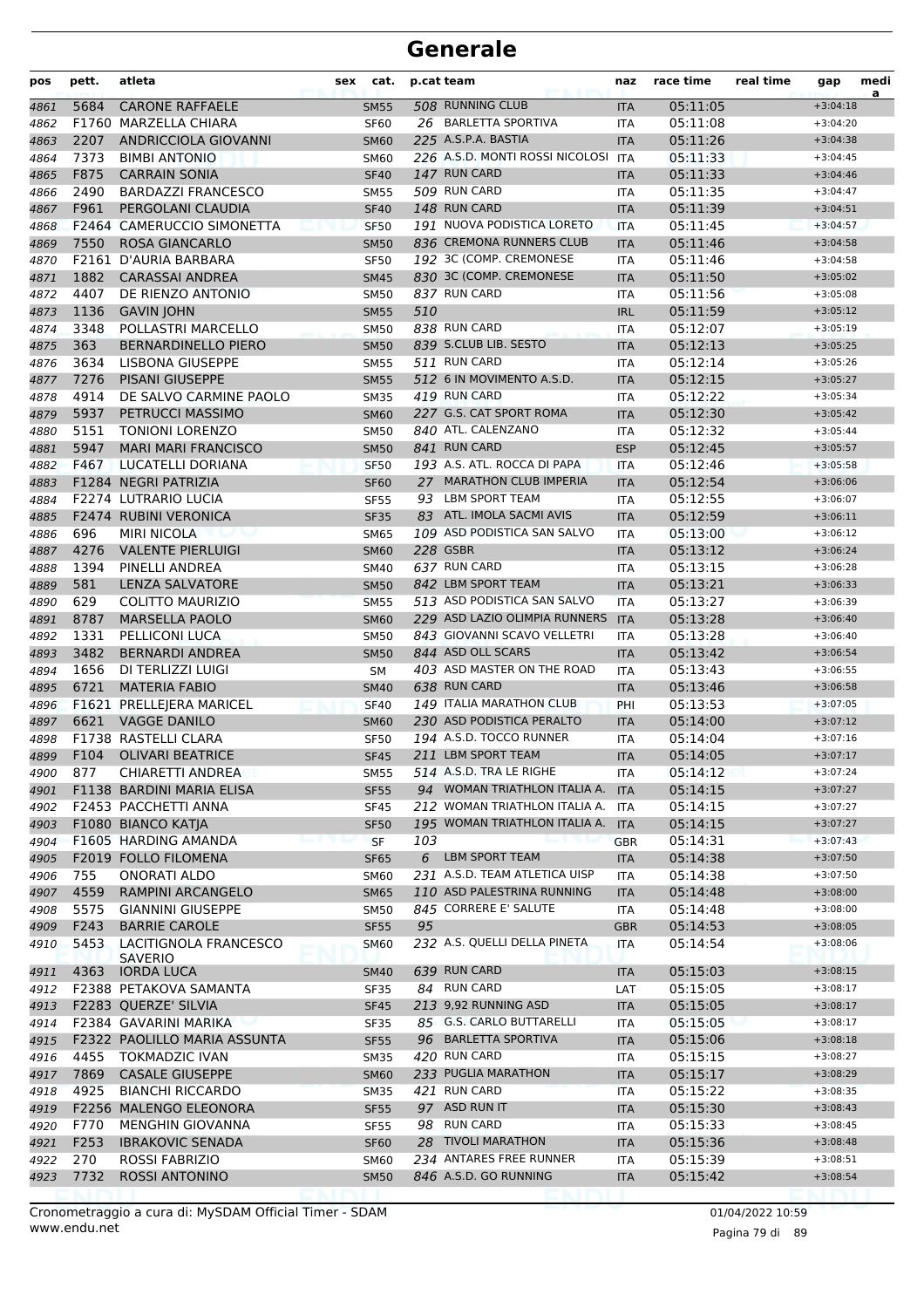| pos          | pett. | atleta                                              | sex | cat.                       |                | p.cat team                              | naz                      | race time            | real time | gap                      | medi<br>a |
|--------------|-------|-----------------------------------------------------|-----|----------------------------|----------------|-----------------------------------------|--------------------------|----------------------|-----------|--------------------------|-----------|
| 4924         | 7109  | LACERENZA GIOVANNI                                  |     | <b>SM45</b>                |                | 831 ASD GIANNONERUNNING                 | <b>ITA</b>               | 05:15:49             |           | $+3:09:01$               |           |
| 4925         | 799   | <b>FORTUNA VALERIO</b>                              |     | SM40                       |                | 640 ATL.STUD. RIETI ANDREA              | ITA                      | 05:15:49             |           | $+3:09:01$               |           |
| 4926         | F391  | <b>BEDENDO SILVIA</b>                               |     | <b>SF40</b>                |                | 150 ASSINDUSTRIA SPORT                  | <b>ITA</b>               | 05:15:52             |           | $+3:09:04$               |           |
| 4927         | 4235  | <b>RECCHIA ANGELO</b>                               |     | <b>SM70</b>                |                | 26 ASD RUN LIFE                         | <b>ITA</b>               | 05:16:04             |           | $+3:09:17$               |           |
| 4928         | 6891  | <b>VERRAZZO ANTONIO</b>                             |     | <b>SM60</b>                |                | 235 PODISTICA PRO LOCO PARETE           | <b>ITA</b>               | 05:16:06             |           | $+3:09:18$               |           |
| 4929         | 4581  | DI LODOVICO SERGIO                                  |     | <b>SM70</b>                |                | 27 S.E.F. STAMURA ANCONA A.S.           | ITA                      | 05:16:16             |           | $+3:09:28$               |           |
| 4930         |       | <b>F1225 TESTA MICAELA</b>                          |     | <b>SF50</b>                |                | 196 A.S.D. RUN FOR FUN                  | <b>ITA</b>               | 05:16:22             |           | $+3:09:34$               |           |
| 4931         |       | <b>F2280 WONDE KERSTIN</b>                          |     | <b>SF50</b>                |                | 197 RUN CARD                            | <b>GER</b>               | 05:16:27             |           | $+3:09:40$               |           |
| 4932         | 942   | RISOLO EDOARDO                                      |     | <b>SM55</b>                |                | 515 ASD RUNNERS FOR                     | <b>ITA</b>               | 05:16:41             |           | $+3:09:53$               |           |
| 4933         | 2320  | <b>ZEMA FRANCESCO</b>                               |     | <b>SM55</b>                |                | 516 ASD RUNNERS FOR                     | <b>ITA</b>               | 05:16:47             |           | $+3:09:59$               |           |
| 4934         | 2476  | <b>AMES WILLIAM</b>                                 |     | <b>SM40</b>                |                | 641 RUN CARD                            | <b>USA</b>               | 05:16:53             |           | $+3:10:05$               |           |
| 4935         |       | F1012 VENTOSILLA SHAW EDITH<br><b>ROSARIO</b>       |     | <b>SF60</b>                |                | 29 A.S.D. PIANO MA ARRIVIAMO            | <b>ITA</b>               | 05:16:55             |           | $+3:10:07$               |           |
| 4936         |       | F1047 DE ANGELIS FRANCESCA                          |     | <b>SF50</b>                |                | 198 ASD RUNNERS FOR                     | <b>ITA</b>               | 05:17:01             |           | $+3:10:13$               |           |
| 4937         | 4040  | SINFORICI PEREZ ALESSIO                             |     | <b>SM</b>                  |                | 404 RUN CARD                            | <b>ITA</b>               | 05:17:09             |           | $+3:10:21$               |           |
| 4938         | 1712  | <b>FIORUCCI FAUSTO</b>                              |     | <b>SM65</b>                |                | 111 ATL. DI MARCO SPORT                 | <b>ITA</b>               | 05:17:21             |           | $+3:10:33$               |           |
| 4939         | 1714  | DI SABATINO GIORGIO                                 |     | <b>SM50</b>                |                | 847 ATL. DI MARCO SPORT                 | <b>ITA</b>               | 05:17:27             |           | $+3:10:39$               |           |
| 4940         |       | <b>F1561 NINIVAGGI LUCIA</b>                        |     | <b>SF60</b>                |                | 30 HAPPY RUNNERS ALTAMURA               | <b>ITA</b>               | 05:17:28             |           | $+3:10:40$               |           |
| 4941         | 5695  | <b>CAPRISTO GIUSEPPE</b>                            |     | SM40                       |                | 642 ATLETICA ADELFIA                    | <b>ITA</b>               | 05:17:34             |           | $+3:10:46$               |           |
| 4942         | 1593  | <b>GUIDA DAMIANO GIOVANNI</b>                       |     | <b>SM65</b>                |                | 112 G.P. CARTOTECNICA                   | <b>ITA</b>               | 05:17:39             |           | $+3:10:51$               |           |
| 4943         | 5990  | <b>TODISCO MICHELE</b>                              |     | <b>SM50</b>                |                | 848 BARLETTA SPORTIVA                   | <b>ITA</b>               | 05:17:40             |           | $+3:10:52$               |           |
| 4944         |       | F1864 TODISCO ILARIA                                |     | <b>SF</b>                  |                | 104 BARLETTA SPORTIVA                   | <b>ITA</b>               | 05:17:40             |           | $+3:10:52$               |           |
| 4945         |       | <b>F1372 CERRAI IRENE</b>                           |     | <b>SF45</b>                |                | 214 A.S.D. MARCIATORI                   | <b>ITA</b>               | 05:17:56             |           | $+3:11:09$               |           |
| 4946         | 3046  | <b>OGANESYAN GOR</b>                                |     | <b>SM</b>                  |                | 405 RUN CARD                            | <b>XXX</b>               | 05:17:59             |           | $+3:11:11$               |           |
| 4947         | 7367  | <b>FRAGASSI ANGELO</b>                              |     | <b>SM45</b>                |                | 832 RUN CARD                            | <b>ITA</b>               | 05:18:02             |           | $+3:11:15$               |           |
| 4948         | 8720  | <b>SPORT CAT</b>                                    |     | <b>SM70</b>                |                | 28 RUN CARD                             | <b>ITA</b>               | 05:18:04             |           | $+3:11:16$               |           |
| 4949         | 5519  | <b>MENGONI ROBERTO</b>                              |     | <b>SM50</b>                |                | 849 A.S.D. ATLETICA AMA                 | ITA                      | 05:18:07             |           | $+3:11:19$               |           |
| 4950         |       | F1706 GIAMPAOLINI LETIZIA                           |     | <b>SF45</b>                |                | 215 A.S.D. ATLETICA AMA                 | <b>ITA</b>               | 05:18:07             |           | $+3:11:19$               |           |
| 4951         | 5048  | <b>CINTIO LUIGINO</b>                               |     | <b>SM55</b>                |                | 517 A.S.D. RINCORRO                     | <b>ITA</b>               | 05:18:10             |           | $+3:11:22$               |           |
| 4952         |       | F2086 RAPUANO MARIA                                 |     | <b>SF65</b>                | $\overline{7}$ | <b>RUN CARD</b>                         | <b>ITA</b>               | 05:18:19             |           | $+3:11:32$               |           |
| 4953         | 4720  | <b>TRIPODI ENZO MARIA</b>                           |     | <b>SM55</b>                |                | 518 GSBR                                | <b>ITA</b>               | 05:18:26             |           | $+3:11:38$               |           |
| 4954         | 966   | <b>AMICUCCI DARIO</b>                               |     | <b>SM55</b>                |                | 519 A.S.D. TOCCO RUNNER<br>850 RUN CARD | <b>ITA</b>               | 05:19:00             |           | $+3:12:12$               |           |
| 4955         | 6347  | SEBILLOT LAURENT                                    |     | <b>SM50</b>                |                | 99 CAMISANO RUNNING A.S.D.              | <b>FRA</b>               | 05:19:02             |           | $+3:12:14$               |           |
| 4956         |       | F1596 RIBOLI ANNA MARIA<br>F2119 BUTTIGLIERI DEBORA |     | <b>SF55</b>                |                | 151 PODISTICA MAGLIESE                  | <b>ITA</b>               | 05:19:02<br>05:19:13 |           | $+3:12:14$               |           |
| 4957         | 6944  | <b>MACAGNANO ANTONIO</b>                            |     | <b>SF40</b>                |                | 236 PODISTICA MAGLIESE                  | <b>ITA</b>               | 05:19:13             |           | $+3:12:25$<br>$+3:12:25$ |           |
| 4958<br>4959 |       | F1654 CROCI ANNAMARIA                               |     | <b>SM60</b><br><b>SF50</b> |                | 199 U.S. SAN MAURIZIO                   | <b>ITA</b><br><b>ITA</b> | 05:19:14             |           | $+3:12:26$               |           |
| 4960         |       | F2188 ALZANI CRISTINA                               |     | <b>SF55</b>                |                | 100 ENERGIA FOR SPORT S.S.D. R.         | <b>ITA</b>               | 05:19:30             |           | $+3:12:42$               |           |
| 4961         |       | F1627 CORTI ALICE                                   |     | <b>SF40</b>                |                | 152 MARCIATORI SAN GIORGIO              | <b>ITA</b>               | 05:19:32             |           | $+3:12:44$               |           |
| 4962         | 3287  | <b>CERETTI ANDREA</b>                               |     | SM45                       |                | 833 MARCIATORI SAN GIORGIO              | <b>ITA</b>               | 05:19:32             |           | $+3:12:44$               |           |
| 4963         |       | <b>F1781 BOUILLAGUET CHRISTIANE</b>                 |     | SF65                       |                | 8 RUN CARD                              | <b>FRA</b>               | 05:19:44             |           | $+3:12:56$               |           |
| 4964         | 8524  | DELVECCHIO ANTONIO                                  |     | <b>SM65</b>                |                | 113 BARLETTA SPORTIVA                   | <b>ITA</b>               | 05:19:47             |           | $+3:12:59$               |           |
| 4965         | 3150  | <b>OLIVIERI MASSIMO</b>                             |     | <b>SM60</b>                |                | 237 PODISTICA SOLIDARIETA'              | <b>ITA</b>               | 05:20:00             |           | $+3:13:13$               |           |
| 4966         | 8743  | <b>MUSTO VINCENZO</b>                               |     | <b>SM45</b>                |                | 834 RUN CARD                            | <b>ITA</b>               | 05:20:08             |           | $+3:13:21$               |           |
| 4967         | 6376  | COSSIO LA ROSA PAULO<br><b>FELIX</b>                |     | <b>SM55</b>                |                | 520 A.S.D. PIANO MA ARRIVIAMO           | <b>PER</b>               | 05:20:08             |           | $+3:13:21$               |           |
| 4968         | F793  | <b>OLRY SARAH</b>                                   |     | <b>SF40</b>                |                | 153 RUN CARD                            | <b>FRA</b>               | 05:20:12             |           | $+3:13:24$               |           |
| 4969         |       | F1455 DI PIETRO ANNA                                |     | <b>SF50</b>                |                | 200 PODISTICA PRATESE ASD               | ITA                      | 05:20:16             |           | $+3:13:28$               |           |
| 4970         |       | F1719 TRABALDO MARIA TERESA                         |     | <b>SF55</b>                |                | 101 VICENZA MARATHON                    | <b>ITA</b>               | 05:20:29             |           | $+3:13:41$               |           |
| 4971         | 2239  | <b>TEGAS SIMONE</b>                                 |     | SM40                       |                | 643 TARANTO SPORTIVA                    | ITA                      | 05:20:36             |           | $+3:13:48$               |           |
| 4972         | F1717 | <b>BARCHI BARBARA</b>                               |     | <b>SF45</b>                |                | 216 VICENZA MARATHON                    | <b>ITA</b>               | 05:20:47             |           | $+3:13:59$               |           |
| 4973         | 4154  | <b>MARCHESE EDUARDO</b>                             |     | <b>SM45</b>                |                | 835 ASD RUNNERS FOR                     | <b>ITA</b>               | 05:20:56             |           | $+3:14:08$               |           |
| 4974         | 4157  | <b>SEVERINI MASSIMO</b>                             |     | <b>SM</b>                  |                | 406 ASD RUNNERS FOR                     | <b>ITA</b>               | 05:20:58             |           | $+3:14:10$               |           |
| 4975         | 4077  | <b>SCAGLIONE RENATO</b>                             |     | <b>SM70</b>                |                | 29 RUN CARD                             | ITA                      | 05:20:59             |           | $+3:14:11$               |           |
| 4976         | 7091  | NICOLO' SERGIO MASSIMO                              |     | <b>SM50</b>                |                | 851 DUE PONTI SRL                       | <b>ITA</b>               | 05:21:14             |           | $+3:14:26$               |           |
| 4977         | F532  | <b>GOMES DA MATA LEONTINA</b><br><b>FRANCISCA</b>   |     | <b>SF50</b>                |                | 201 ATL. MONTE MARIO                    | <b>GBS</b>               | 05:21:35             |           | $+3:14:47$               |           |
| 4978         | 7734  | CASORELLA ANTONIO                                   |     | <b>SM50</b>                |                | 852 ASD MASTER ON THE ROAD              | <b>ITA</b>               | 05:21:41             |           | $+3:14:53$               |           |
| 4979         | F616  | <b>BAYEUL SÉVERINE</b>                              |     | <b>SF45</b>                |                | 217 RUN CARD                            | <b>FRA</b>               | 05:21:41             |           | $+3:14:53$               |           |
| 4980         | F418  | <b>CONTERNO SABRINA</b>                             |     | <b>SF50</b>                |                | 202 6 IN MOVIMENTO A.S.D.               | <b>ITA</b>               | 05:21:47             |           | $+3:14:59$               |           |
| 4981         | F419  | <b>CORRADO DANIELA</b>                              |     | <b>SF55</b>                |                | 102 6 IN MOVIMENTO A.S.D.               | ITA                      | 05:21:47             |           | $+3:14:59$               |           |
| 4982         | 1662  | <b>VENTRELLA MICHELANGELO</b>                       |     | <b>SM</b>                  |                | 407 ASD MASTER ON THE ROAD              | <b>ITA</b>               | 05:21:49             |           | $+3:15:01$               |           |
| 4983         | 1390  | <b>CESCHIUTTI SIMONE</b>                            |     | SM45                       |                | 836 RUN CARD                            | ITA                      | 05:21:50             |           | $+3:15:02$               |           |
| 4984         | 1232  | <b>MAMPRESO MARCO</b>                               |     | <b>SM45</b>                |                | 837 ASSINDUSTRIA SPORT                  | <b>ITA</b>               | 05:21:52             |           | $+3:15:04$               |           |
| 4985         | 8147  | <b>DERARIO PIETRO</b>                               |     | <b>SM60</b>                |                | 238 RUN CARD                            | ITA                      | 05:21:53             |           | $+3:15:05$               |           |

www.endu.net Cronometraggio a cura di: MySDAM Official Timer - SDAM 01/04/2022 10:59 01/04/2022 10:59

Pagina 80 di 89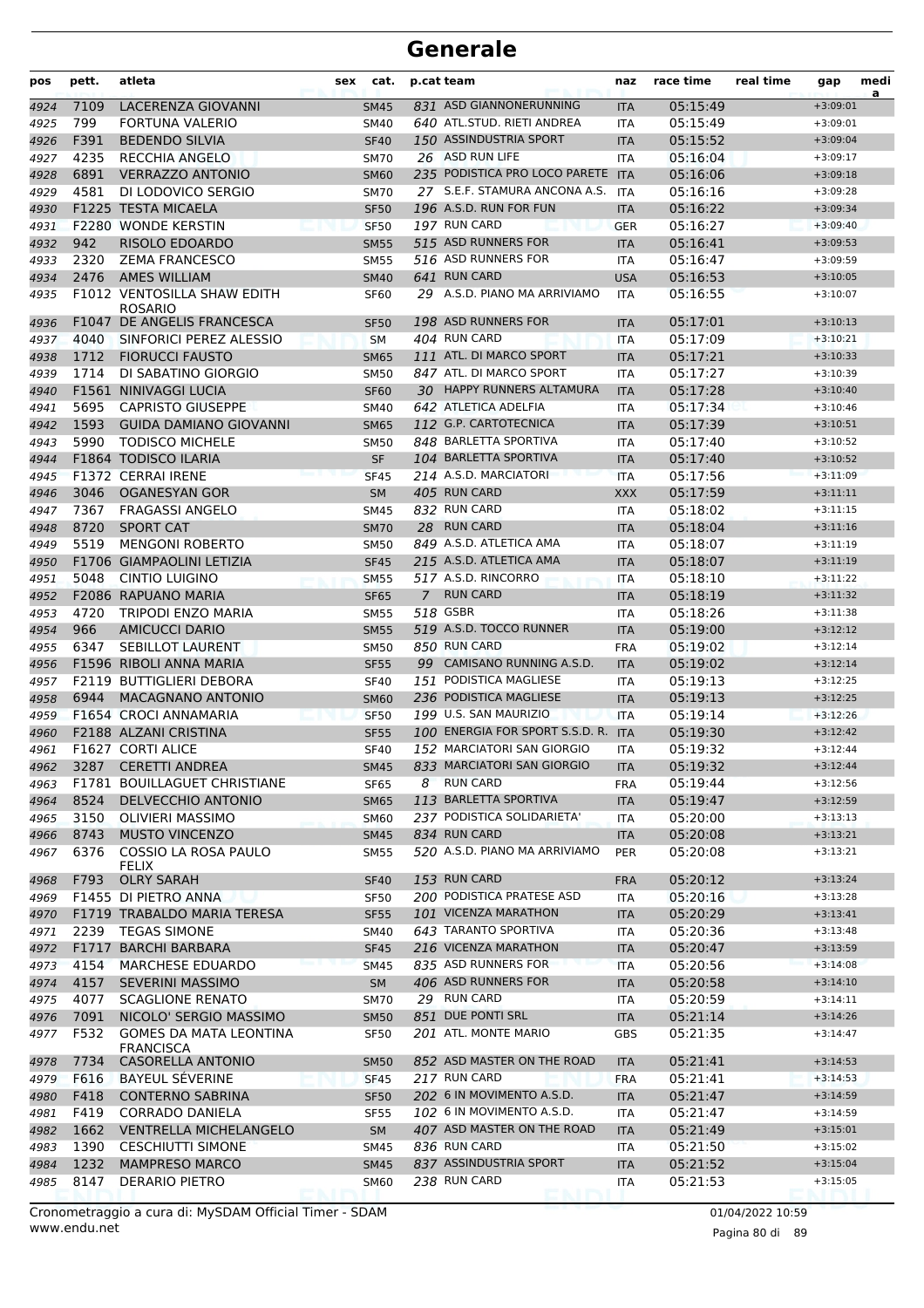| pos          | pett.        | atleta                                           | sex | cat.                       | p.cat team                                                    | naz                      | race time            | real time | gap                      | medi |
|--------------|--------------|--------------------------------------------------|-----|----------------------------|---------------------------------------------------------------|--------------------------|----------------------|-----------|--------------------------|------|
| 4986         | F2184        | <b>MARRANCA ROSSANA</b><br>BARBARA               |     | <b>SF50</b>                | 203 MARGHERITA DI SAVOIA                                      | <b>ITA</b>               | 05:21:54             |           | $+3:15:07$               | a    |
| 4987         | 7145         | <b>DIPACE GIUSEPPE</b>                           |     | <b>SM55</b>                | 521 MARGHERITA DI SAVOIA                                      | <b>ITA</b>               | 05:21:55             |           | $+3:15:07$               |      |
| 4988         |              | F1955 POMPA ROSA                                 |     | <b>SF50</b>                | 204 ATLETICA PRO CANOSA                                       | <b>ITA</b>               | 05:22:01             |           | $+3:15:13$               |      |
| 4989         | F181         | COUTANCEAU VERONIQUE                             |     | <b>SF50</b>                | 205 S/L ALES AGGLOMERATION                                    | <b>FRA</b>               | 05:22:09             |           | $+3:15:21$               |      |
| 4990         | 7171         | PAPARELLA SALVATORE                              |     | <b>SM65</b>                | 114 BARLETTA SPORTIVA                                         | <b>ITA</b>               | 05:22:14             |           | $+3:15:26$               |      |
| 4991         | 4327         | <b>FAIETA DARIO</b>                              |     | <b>SM60</b>                | 239 CORRILABRUZZO                                             | <b>ITA</b>               | 05:22:27             |           | $+3:15:39$               |      |
| 4992         | 1748         | <b>COLOMBI ROBERTO</b>                           |     | <b>SM55</b>                | 522 LBM SPORT TEAM                                            | <b>ITA</b>               | 05:22:28             |           | $+3:15:40$               |      |
| 4993         |              | F1254 SASSI LISA                                 |     | <b>SF50</b>                | 206 RUN CARD                                                  | <b>ITA</b>               | 05:22:29             |           | $+3:15:41$               |      |
| 4994         | 6520         | <b>BULLI RICCARDO</b>                            |     | <b>SM55</b>                | 523 RUN CARD                                                  | <b>ITA</b>               | 05:22:43             |           | $+3:15:55$               |      |
| 4995         |              | F1322 CAPATTI ALESSANDRA                         |     | <b>SF55</b>                | 103 RUN CARD                                                  | <b>ITA</b>               | 05:22:44             |           | $+3:15:56$               |      |
| 4996         | 3058         | <b>BACCARI FRANCO</b>                            |     | <b>SM70</b>                | 30 ATL. TUSCULUM                                              | <b>ITA</b>               | 05:22:46             |           | $+3:15:58$               |      |
| 4997         |              | F1877 LOMBARDI LUISA                             |     | <b>SF40</b>                | 154 A.S.D. PIANO MA ARRIVIAMO                                 | <b>ITA</b>               | 05:22:49             |           | $+3:16:01$               |      |
| 4998         | 3946         | <b>ARDIZZONI FEDERICO</b>                        |     | <b>SM40</b>                | 644 9,92 RUNNING ASD                                          | <b>ITA</b>               | 05:23:06             |           | $+3:16:18$               |      |
| 4999         | 8123         | <b>CIRULLI ALESSANDRO</b>                        |     | <b>SM50</b>                | 853 G.S. CAT SPORT ROMA                                       | <b>ITA</b>               | 05:23:25             |           | $+3:16:37$               |      |
| 5000         |              | F2081 AGOSTINI GAIA                              |     | <b>SF45</b>                | 218 ITALIANA RUNNING A.S.D.                                   | <b>ITA</b>               | 05:23:25             |           | $+3:16:37$               |      |
| 5001         | 8290         | <b>GHIDOTTI STEFANO</b>                          |     | <b>SM60</b>                | 240 MARATHON TEAM BG                                          | <b>ITA</b>               | 05:23:30             |           | $+3:16:42$               |      |
| 5002         |              | F1176 CELIA MAGNO MARIA                          |     | <b>SF50</b>                | 207 RUN CARD                                                  | <b>ITA</b>               | 05:23:42             |           | $+3:16:54$               |      |
| 5003         |              | <b>F1565 CARBONE MICHELA</b><br>ARCANGELA        |     | <b>SF60</b>                | 31 AMICI DEL CAMMINO                                          | <b>ITA</b>               | 05:23:51             |           | $+3:17:03$               |      |
| 5004         | 4996         | <b>GRANIERO RUGGIERO</b>                         |     | <b>SM50</b>                | 854 AMICI DEL CAMMINO                                         | <b>ITA</b>               | 05:23:52             |           | $+3:17:04$               |      |
| 5005         |              | F1566 CARBONE MARIA LUCIA                        |     | SF <sub>60</sub>           | 32 AMICI DEL CAMMINO                                          | <b>ITA</b>               | 05:23:52             |           | $+3:17:04$               |      |
| 5006         | 8017         | DI BENEDETTO FEDERICO                            |     | <b>SM</b>                  | 408 S.S. LAZIO ATLETICA LEGGERA ITA                           |                          | 05:23:56             |           | $+3:17:08$               |      |
| 5007         | 5895         | <b>TENORIO JOHN MICHEAL</b><br><b>PRUDENCIO</b>  |     | <b>SM</b>                  | 409 RUN CARD                                                  | PHI                      | 05:24:11             |           | $+3:17:23$               |      |
| 5008         | 5469         | <b>CAVALIERE MICHELE</b>                         |     | <b>SM50</b>                | 855 BARLETTA SPORTIVA                                         | <b>ITA</b>               | 05:24:25             |           | $+3:17:37$               |      |
| 5009         | 4280         | LUCCI ANTONIO                                    |     | <b>SM50</b>                | 856 LBM SPORT TEAM                                            | <b>ITA</b>               | 05:24:29             |           | $+3:17:41$               |      |
| 5010         | F215         | <b>ILARIO VALENTINA</b>                          |     | <b>SF40</b>                | 155 PODISTICA SOLIDARIETA'                                    | <b>ITA</b>               | 05:24:31             |           | $+3:17:43$               |      |
| 5011         |              | F1355 CHENCIU FLORENTINA                         |     | <b>SF35</b>                | 86 RUN CARD                                                   | <b>ROM</b>               | 05:24:34             |           | $+3:17:46$               |      |
| 5012         | 1607         | <b>TRAVAN ROBERTO</b>                            |     | <b>SM60</b>                | 241 RUN CARD                                                  | <b>ITA</b>               | 05:24:35             |           | $+3:17:47$               |      |
| 5013         | F515         | DORBOLO' ANNALISA                                |     | <b>SF60</b>                | 33 RUN CARD                                                   | <b>ITA</b>               | 05:24:35             |           | $+3:17:47$               |      |
| 5014         |              | F1354 MENDOLA ALESSANDRA                         |     | <b>SF45</b>                | 219 G.S. ORECCHIELLA                                          | <b>ITA</b>               | 05:24:36             |           | $+3:17:48$               |      |
| 5015         | F886         | ROTONDI VIRIDIANA                                |     | <b>SF45</b>                | 220 ASD LAZIO OLIMPIA RUNNERS<br>221 DOCTORBIKE TEAM ASD      | <b>ITA</b>               | 05:24:40             |           | $+3:17:52$               |      |
| 5016<br>5017 | F152<br>F175 | <b>SCARFONE PATRIZIA</b><br>ANTONELLI ALESSANDRA |     | <b>SF45</b><br><b>SF50</b> | 208 RUN CARD                                                  | <b>ITA</b><br><b>ITA</b> | 05:24:45<br>05:24:45 |           | $+3:17:57$<br>$+3:17:57$ |      |
| 5018         | 8380         | <b>FEDERICO GIUSEPPE</b>                         |     | <b>SM</b>                  | 410 RUN CARD                                                  | <b>ITA</b>               | 05:24:45             |           | $+3:17:57$               |      |
| 5019         | 6737         | <b>MAURIZI ITALO</b>                             |     | <b>SM60</b>                | 242 A.S. ROMA ROAD R.CLUB                                     | <b>ITA</b>               | 05:24:52             |           | $+3:18:04$               |      |
| 5020         | F2603        | RICCO' LORELLA                                   |     | <b>SF60</b>                | 34 GRUPPO CITTA' DI GENOVA                                    | <b>ITA</b>               | 05:25:00             |           | $+3:18:13$               |      |
| 5021         | 6183         | <b>BERNINI FABRIZIO</b>                          |     | <b>SM50</b>                | 857 RUN CARD                                                  | ITA                      | 05:25:01             |           | $+3:18:13$               |      |
| 5022         | 6395         | <b>COMPAGNONE MARIO</b>                          |     | <b>SM45</b>                | 838 LBM SPORT TEAM                                            | <b>ITA</b>               | 05:25:09             |           | $+3:18:21$               |      |
| 5023         | 2475         | HUGUET CHRISTOPHE                                |     | <b>SM40</b>                | 645 ATHLETIC CLUB FUMELOIS                                    | <b>FRA</b>               | 05:25:12             |           | $+3:18:24$               |      |
| 5024         | 3497         | <b>CADDEO MARCO</b>                              |     | <b>SM50</b>                | 858 RUN CARD                                                  | <b>ITA</b>               | 05:25:15             |           | $+3:18:27$               |      |
| 5025         | 3754         | <b>ALBANESE MARCO</b>                            |     | <b>SM60</b>                | 243 URBAN RUNNERS                                             | ITA                      | 05:25:31             |           | $+3:18:43$               |      |
| 5026         | 7960         | <b>SCROCCA EUGENIO</b>                           |     | <b>SM45</b>                | 839 RUN CARD                                                  | <b>ITA</b>               | 05:25:32             |           | $+3:18:44$               |      |
| 5027         |              | F2617 BOLOGNESI CECILIA MARIA                    |     | <b>SF60</b>                | 35 RUN CARD                                                   | <b>ITA</b>               | 05:25:32             |           | $+3:18:44$               |      |
| 5028         | 4124         | <b>VARRICA GIORGIO</b>                           |     | <b>SM</b>                  | 411 RUN CARD                                                  | <b>ITA</b>               | 05:25:38             |           | $+3:18:50$               |      |
| 5029         | F355         | <b>BUZZELLI TONIA</b>                            |     | <b>SF50</b>                | 209 ASD GRUPPO PODISTICO IL                                   | ITA                      | 05:25:38             |           | $+3:18:50$               |      |
| 5030         |              | F1950 PREVITALI ELENA                            |     | <b>SF55</b>                | 104 RUN CARD                                                  | <b>ITA</b>               | 05:25:40             |           | $+3:18:52$               |      |
| 5031         | 6477         | ALEOTTI MASSIMO                                  |     | <b>SM60</b>                | 244 G.S. GABBI ASD                                            | ITA                      | 05:25:52             |           | $+3:19:04$               |      |
| 5032         | 5226         | <b>D'ELIA FRANCESCO</b>                          |     | <b>SM55</b>                | 524 ASD GRUPPO PODISTICO IL                                   | <b>ITA</b>               | 05:25:58             |           | $+3:19:11$               |      |
| 5033         |              | F1743 MASTRANGELO AURELIA                        |     | <b>SF50</b>                | 210 ASD GRUPPO PODISTICO IL                                   | <b>ITA</b>               | 05:25:59             |           | $+3:19:11$               |      |
| 5034         | 1706         | <b>HARLOWE STEVE</b>                             |     | <b>SM55</b>                | 525 READING JOGGERS                                           | <b>GBR</b>               | 05:26:03             |           | $+3:19:15$               |      |
| 5035         | 4254         | <b>GOLVELLI ETTORE</b>                           |     | <b>SM65</b>                | 115 PODISTICA SOLIDARIETA'                                    | ITA                      | 05:26:06             |           | $+3:19:18$               |      |
| 5036         | 8181         | DI CICCO RAFFAELE                                |     | <b>SM60</b>                | 245 ITALIANA RUNNING A.S.D.<br>859 S.S. A.V.I.S. SPORT NOVOLI | <b>ITA</b>               | 05:26:13             |           | $+3:19:25$               |      |
| 5037         | 3817         | DE LUCA MAURIZIO<br>F1536 VACCA FABIOLA          |     | <b>SM50</b>                | 156 ASD SORRENTO RUNNERS                                      | ITA                      | 05:26:23             |           | $+3:19:35$<br>$+3:19:36$ |      |
| 5038<br>5039 | 1421         | VIRGINILLO NICOLINO                              |     | <b>SF40</b><br><b>SM55</b> | 526 RUN CARD                                                  | <b>ITA</b><br>ITA        | 05:26:23<br>05:26:24 |           | $+3:19:36$               |      |
| 5040         |              | F2049 ZANOTTI AGNESE                             |     | <b>SF50</b>                | 211 PODISTICA SOLIDARIETA'                                    | <b>ITA</b>               | 05:26:24             |           | $+3:19:36$               |      |
| 5041         | 1320         | <b>CAMPANARO PAOLO</b>                           |     | <b>SM45</b>                | 840 ASD CORRERE E VITA                                        | <b>ITA</b>               | 05:26:26             |           | $+3:19:38$               |      |
| 5042         | 7229         | <b>MONTINI MAURO</b>                             |     | <b>SM40</b>                | 646 RUN CARD                                                  | <b>ITA</b>               | 05:26:27             |           | $+3:19:39$               |      |
| 5043         | 8281         | <b>IACONO GIANCARLO</b>                          |     | SM45                       | 841 ADDA RUNNING TEAM                                         | ITA                      | 05:26:32             |           | $+3:19:44$               |      |
| 5044         | 1363         | <b>FORNARI FERNANDO</b>                          |     | <b>SM60</b>                | 246 ASD SEMPRE DI CORSA TEAM                                  | <b>ITA</b>               | 05:26:48             |           | $+3:20:00$               |      |
| 5045         | F374         | DAMONTE SABRINA                                  |     | <b>SF50</b>                | 212 TRICOLORE SPORT                                           | ITA                      | 05:26:52             |           | $+3:20:04$               |      |
| 5046         | 1011         | <b>NEGRI GIUSEPPE</b>                            |     | <b>SM60</b>                | 247 A.S. AMATORI SPORT                                        | <b>ITA</b>               | 05:26:53             |           | $+3:20:05$               |      |
| 5047         | 6003         | <b>EGIDO MICHELE</b>                             |     | SM45                       | 842 ASD ROAD RUNNERS                                          | ITA                      | 05:26:56             |           | $+3:20:08$               |      |
|              |              |                                                  |     |                            |                                                               |                          |                      |           |                          |      |

www.endu.net Cronometraggio a cura di: MySDAM Official Timer - SDAM 01/04/2022 10:59 01/04/2022 10:59

Pagina 81 di 89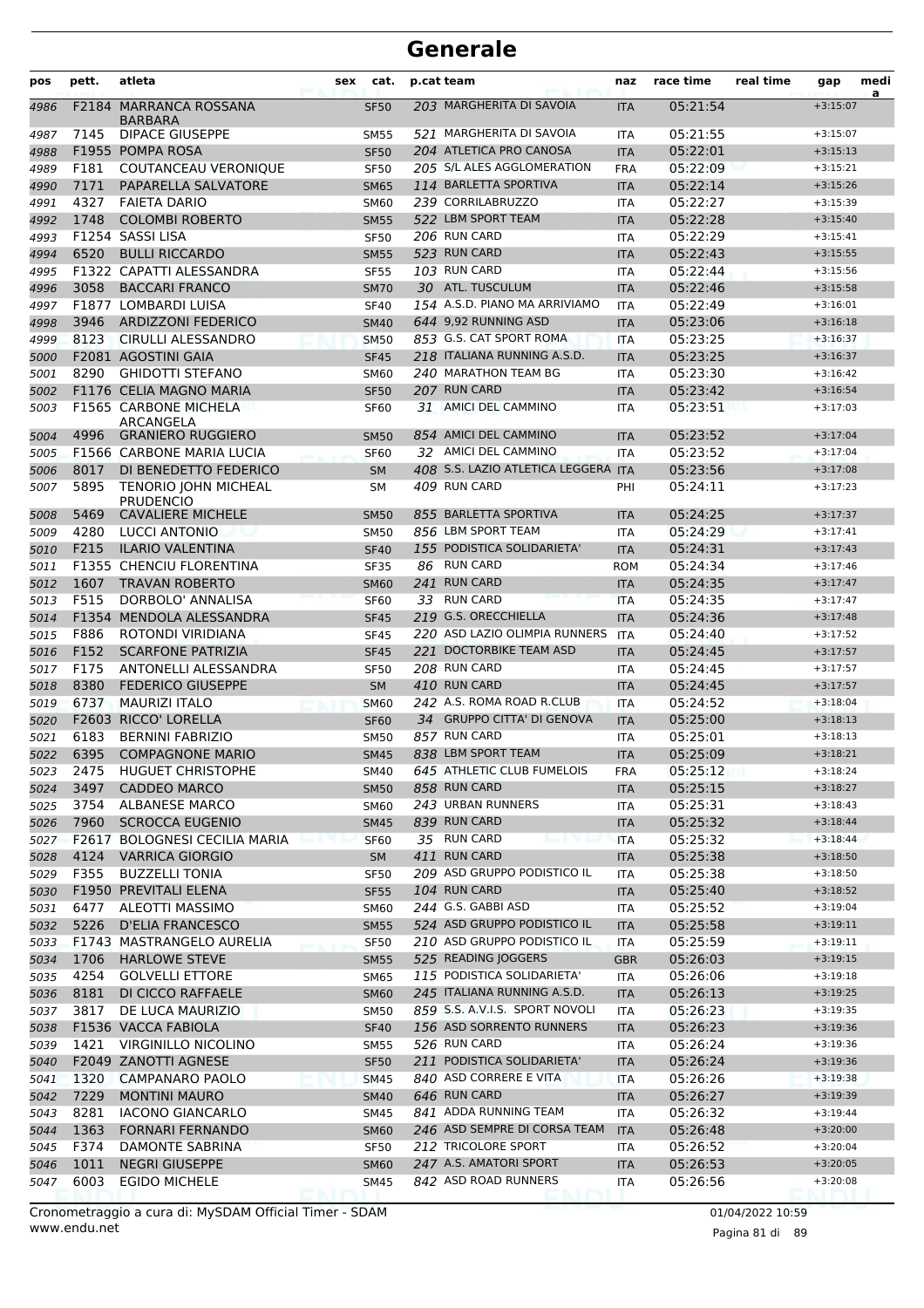| pos  | pett. | atleta                             | sex | cat.        |     | p.cat team                         | naz        | race time | real time | gap        | medi<br>a |
|------|-------|------------------------------------|-----|-------------|-----|------------------------------------|------------|-----------|-----------|------------|-----------|
| 5048 | 5457  | <b>SCRIMIERI ANTONIO</b>           |     | <b>SM35</b> |     | 422 A.S. QUELLI DELLA PINETA       | <b>ITA</b> | 05:26:58  |           | $+3:20:10$ |           |
| 5049 | 2528  | PICA SEBASTIANO                    |     | <b>SM65</b> |     | 116 RUN CARD                       | <b>ITA</b> | 05:27:03  |           | $+3:20:15$ |           |
| 5050 |       | F1467 BUA ROSALBA                  |     | <b>SF55</b> |     | 105 PASSO CAPPONI ASD              | <b>ITA</b> | 05:27:03  |           | $+3:20:16$ |           |
| 5051 | 1280  | <b>MORRA STEFANO</b>               |     | <b>SM50</b> |     | 860 VIRTUS VILLA ADA FASHION       | <b>ITA</b> | 05:27:17  |           | $+3:20:29$ |           |
| 5052 | 6756  | <b>ANTONIONI FRANCESCO</b>         |     | <b>SM60</b> |     | 248 ATL. TUSCULUM                  | <b>ITA</b> | 05:27:30  |           | $+3:20:42$ |           |
| 5053 |       | <b>F2142 BOUHFIR BOUCHRA</b>       |     | <b>SF50</b> |     | 213 RUN CARD                       | <b>FRA</b> | 05:27:36  |           | $+3:20:48$ |           |
| 5054 | 2653  | PIOVESAN ANTONIO                   |     | <b>SM60</b> |     | 249 POL. JOY CLUB FUEL TO RUN      | <b>ITA</b> | 05:27:50  |           | $+3:21:02$ |           |
| 5055 | 4598  | <b>BANDINI THOMAS</b>              |     | <b>SM45</b> |     | 843 CORRI FORREST                  | <b>ITA</b> | 05:28:02  |           | $+3:21:14$ |           |
| 5056 | 4211  | <b>FABBRI YURI</b>                 |     | <b>SM40</b> |     | 647 ASD TOSCO-ROMAGNOLA            | <b>ITA</b> | 05:28:02  |           | $+3:21:14$ |           |
| 5057 | F2327 | <b>LAMONACA ANNA</b>               |     | <b>SF45</b> |     | 222 ASD MASTER ON THE ROAD         | <b>ITA</b> | 05:28:10  |           | $+3:21:22$ |           |
| 5058 | 1152  | <b>CASIELLO NICOLA</b>             |     | <b>SM50</b> |     | 861 RUN CARD                       | <b>ITA</b> | 05:28:11  |           | $+3:21:23$ |           |
| 5059 | 4318  | POMPEI GILBERTO                    |     | <b>SM65</b> |     | 117 ATL. CASTENASO CELTIC          | ITA        | 05:28:17  |           | $+3:21:29$ |           |
| 5060 |       | F2140 CATALIN SARA                 |     | <b>SF45</b> |     | 223 RUN CARD                       | <b>ITA</b> | 05:28:25  |           | $+3:21:37$ |           |
| 5061 | 7255  | SANSEVERINO FRANCESCO              |     | <b>SM70</b> |     | 31 ATLETICA GRASSANO               | <b>ITA</b> | 05:28:28  |           | $+3:21:40$ |           |
| 5062 | 3631  | <b>PANCALDI UMBERTO</b>            |     | <b>SM60</b> |     | 250 G.S.SELF ATL. MONTANARI        | <b>ITA</b> | 05:28:43  |           | $+3:21:56$ |           |
| 5063 | 4029  | <b>GHERARDELLI DANIELE</b>         |     | <b>SM40</b> |     | 648 A.S. 100 KM DEL PASSATORE      | <b>ITA</b> | 05:28:48  |           | $+3:22:00$ |           |
| 5064 | 4589  | <b>CESTARI FABIO</b>               |     | <b>SM40</b> |     | 649 RUN CARD                       | <b>ITA</b> | 05:29:01  |           | $+3:22:13$ |           |
| 5065 | 8729  | <b>ABBATTISTA MICHELE</b>          |     | <b>SM45</b> |     | 844 G.S. ATL. SAN FERDINANDO       | <b>ITA</b> | 05:29:01  |           | $+3:22:13$ |           |
| 5066 | 8741  | <b>GIULIANI GIAMPIERO</b>          |     | <b>SM50</b> |     | 862 FILIPPIDE RUNNERS TEAM ASD ITA |            | 05:29:06  |           | $+3:22:19$ |           |
| 5067 | 7598  | <b>MAAS WILLI</b>                  |     | <b>SM70</b> |     | 32 RUN CARD                        | GER        | 05:29:14  |           | $+3:22:26$ |           |
| 5068 | 440   | PAMPANINI GIUSEPPE                 |     | <b>SM65</b> |     | 118 LBM SPORT TEAM                 | <b>ITA</b> | 05:29:28  |           | $+3:22:40$ |           |
| 5069 |       | F2320 RAZZOLINI ILARIA             |     | <b>SF50</b> |     | 214 PFIZER ITALIA RUNNING TEAM     | <b>ITA</b> | 05:29:30  |           | $+3:22:42$ |           |
| 5070 | F916  | SIMONNEAU SOLEA                    |     | <b>SF</b>   |     | 105 RUN CARD                       | <b>FRA</b> | 05:29:42  |           | $+3:22:54$ |           |
| 5071 | 1739  | <b>BATTAGLIA CRISTIANO</b>         |     | <b>SM55</b> |     | 527 RUN CARD                       | <b>ITA</b> | 05:29:43  |           | $+3:22:55$ |           |
| 5072 | 6738  | <b>RUSSO RICCARDO</b>              |     | <b>SM50</b> |     | 863 POLISP. DILETT. PARALLELO      | <b>ITA</b> | 05:29:45  |           | $+3:22:57$ |           |
| 5073 | 7676  | <b>RIZZA ALFONSO</b>               |     | <b>SM70</b> |     | 33 RUN CARD                        | ITA        | 05:29:48  |           | $+3:23:01$ |           |
| 5074 | 7480  | <b>SCUTERI LUCA</b>                |     | <b>SM35</b> |     | 423 RUN CARD                       | <b>ITA</b> | 05:30:01  |           | $+3:23:14$ |           |
| 5075 | 2594  | <b>CAMILLI STEFANO</b>             |     | <b>SM65</b> |     | 119 ATLETICA CORRIFERRARA          | ITA        | 05:30:06  |           | $+3:23:18$ |           |
| 5076 |       | <b>F2412 GIACINTI TATIANA</b>      |     | <b>SF55</b> |     | 106 G.S. CAT SPORT ROMA            | <b>ITA</b> | 05:30:12  |           | $+3:23:24$ |           |
| 5077 | 1014  | DE PROSPERIS MARIO                 |     | <b>SM60</b> |     | 251 RUN CARD                       | <b>ITA</b> | 05:30:12  |           | $+3:23:24$ |           |
| 5078 |       | F2597 TOTARO PAOLA                 |     | <b>SF50</b> |     | 215 PODISTICA MAGLIESE             | <b>ITA</b> | 05:30:23  |           | $+3:23:36$ |           |
| 5079 | 2352  | CIVOLANI PAOLO                     |     | <b>SM55</b> |     | 528 ATLETICA CORRIFERRARA          | ITA        | 05:30:32  |           | $+3:23:44$ |           |
| 5080 | F621  | LA MORTE CATERINA                  |     | <b>SF55</b> |     | 107 POLISPORTIVA TORRILE           | <b>ITA</b> | 05:30:36  |           | $+3:23:48$ |           |
| 5081 | 1609  | <b>FALLACE LEONARDO</b>            |     | <b>SM35</b> |     | 424 RUN CARD                       | ITA        | 05:30:40  |           | $+3:23:52$ |           |
| 5082 | 920   | <b>BENFENATI VANNES</b>            |     | <b>SM65</b> |     | 120 AMICA ASD - I SSSIAN           | <b>ITA</b> | 05:30:42  |           | $+3:23:55$ |           |
| 5083 | 7952  | LOBOZZO GENUINO<br><b>ANTONINO</b> |     | <b>SM50</b> |     | 864 A.S.DIL. UNIVERSITAS PA        | <b>ITA</b> | 05:31:04  |           | $+3:24:16$ |           |
| 5084 | F273  | <b>KRAFT ANDREA</b>                |     | <b>SF55</b> |     | 108 RUN CARD                       | <b>AUT</b> | 05:31:07  |           | $+3:24:19$ |           |
| 5085 | 6646  | <b>ARDUINI ROBERTO</b>             |     | <b>SM55</b> |     | 529 ATLETICA CECCANO               | ITA        | 05:31:12  |           | $+3:24:24$ |           |
| 5086 |       | 1249 BASSI ALESSANDRO              |     | <b>SM55</b> |     | 530 3C (COMP. CREMONESE            | <b>ITA</b> | 05:31:14  |           | $+3:24:26$ |           |
| 5087 | 7664  | <b>MARINO ANTONIO</b>              |     | <b>SM55</b> |     | 531 3C (COMP. CREMONESE            | <b>ITA</b> | 05:31:16  |           | $+3:24:28$ |           |
| 5088 | 3297  | <b>MAFFIOLI MANUEL</b>             |     | <b>SM45</b> |     | 845 3C (COMP. CREMONESE            | <b>ITA</b> | 05:31:16  |           | $+3:24:28$ |           |
| 5089 |       | F1240 RINALDI PAOLA                |     | <b>SF45</b> |     | 224 3C (COMP. CREMONESE            | ITA        | 05:31:16  |           | $+3:24:29$ |           |
| 5090 |       | F1937 PINELLI ANNA                 |     | <b>SF35</b> |     | 87 3C (COMP. CREMONESE             | <b>ITA</b> | 05:31:17  |           | $+3:24:29$ |           |
| 5091 | 1204  | <b>BUCCIONI SIMONE</b>             |     | <b>SM50</b> |     | 865 RUN CARD                       | ITA        | 05:31:34  |           | $+3:24:46$ |           |
| 5092 | 4838  | PASTEGA KENNETH                    |     | <b>SM75</b> |     | 10 RUN CARD                        | <b>USA</b> | 05:31:40  |           | $+3:24:52$ |           |
| 5093 | 8517  | PASTEGA JARED                      |     | <b>SM40</b> | 650 |                                    | <b>USA</b> | 05:31:40  |           | $+3:24:52$ |           |
| 5094 | 5400  | MICANGELI ANDREA                   |     | <b>SM50</b> |     | 866 RUN CARD                       | <b>ITA</b> | 05:31:50  |           | $+3:25:02$ |           |
| 5095 | 5408  | MICANGELI FELIPE                   |     | PM          |     | 11 RUN CARD                        | ITA        | 05:31:50  |           | $+3:25:03$ |           |
| 5096 | 3584  | <b>NUGENT JAMES</b>                |     | <b>SM60</b> |     | 252 MARATHON CLUB IRELAND          | <b>IRL</b> | 05:31:51  |           | $+3:25:03$ |           |
| 5097 | 912   | <b>BABINI ALESSANDRO</b>           |     | <b>SM55</b> |     | 532 RUN CARD                       | <b>ITA</b> | 05:31:53  |           | $+3:25:05$ |           |
| 5098 |       | F2480 VIGLIANTE MARIA MARTINA      |     | <b>SF50</b> |     | 216 NUOVA PODISTICA LATINA         | <b>ITA</b> | 05:32:07  |           | $+3:25:19$ |           |
| 5099 |       | <b>F2447 CARTA GIUSEPPINA</b>      |     | <b>SF55</b> |     | 109 G.S. CAT SPORT ROMA            | <b>ITA</b> | 05:32:37  |           | $+3:25:49$ |           |
| 5100 | 309   | PASQUALE GUERINO                   |     | <b>SM60</b> |     | 253 A.S.D. RUN & FUN SAN           | <b>ITA</b> | 05:32:40  |           | $+3:25:52$ |           |
| 5101 | 582   | PERGOLINI VALERIO                  |     | SМ          |     | 412 CI6ALLE6 A.S.D.                | ITA        | 05:32:45  |           | $+3:25:57$ |           |
| 5102 | F823  | <b>CAPANO ALESSANDRA</b>           |     | <b>SF</b>   |     | 106 VRM TEAM ASD                   | <b>ITA</b> | 05:32:59  |           | $+3:26:11$ |           |
| 5103 |       | F2109 ABBONDANZA ADELE             |     | <b>SF60</b> |     | 36 PODISTICA SOLIDARIETA'          | ITA        | 05:33:07  |           | $+3:26:19$ |           |
| 5104 | 3284  | <b>ONGARI MAURIZIO</b>             |     | <b>SM60</b> |     | 254 RUN CARD                       | <b>ITA</b> | 05:33:07  |           | $+3:26:19$ |           |
| 5105 | F457  | FEA RAFFAELLA                      |     | <b>SF45</b> |     | 225 A.S.D. ATL. FOSSANO '75        | ITA        | 05:33:08  |           | $+3:26:20$ |           |
| 5106 |       | F1695 RODOLFO MIRELLA              |     | <b>SF45</b> |     | 226 A.S.D. ATL. FOSSANO '75        | <b>ITA</b> | 05:33:09  |           | $+3:26:21$ |           |
| 5107 | 2613  | <b>GIUSTETTO FEDERICO</b>          |     | <b>SM55</b> |     | 533 UNIONE SPORTIVA SAN            | ITA        | 05:33:09  |           | $+3:26:21$ |           |
| 5108 | F130  | <b>FARRAN DANICA</b>               |     | <b>SF60</b> |     | 37 DERG AC                         | <b>IRL</b> | 05:33:25  |           | $+3:26:37$ |           |
| 5109 | 230   | TARALLO ALESSANDRO                 |     | <b>SM50</b> |     | 867 G.S. CAT SPORT ROMA            | ITA        | 05:33:26  |           | $+3:26:38$ |           |
| 5110 | 7478  | LATTANTE ANTONIO                   |     | <b>SM65</b> |     | 121 A.S.D. GRECIA SALENTINA        | <b>ITA</b> | 05:33:31  |           | $+3:26:43$ |           |
|      |       |                                    |     |             |     |                                    |            |           |           |            |           |

Pagina 82 di 89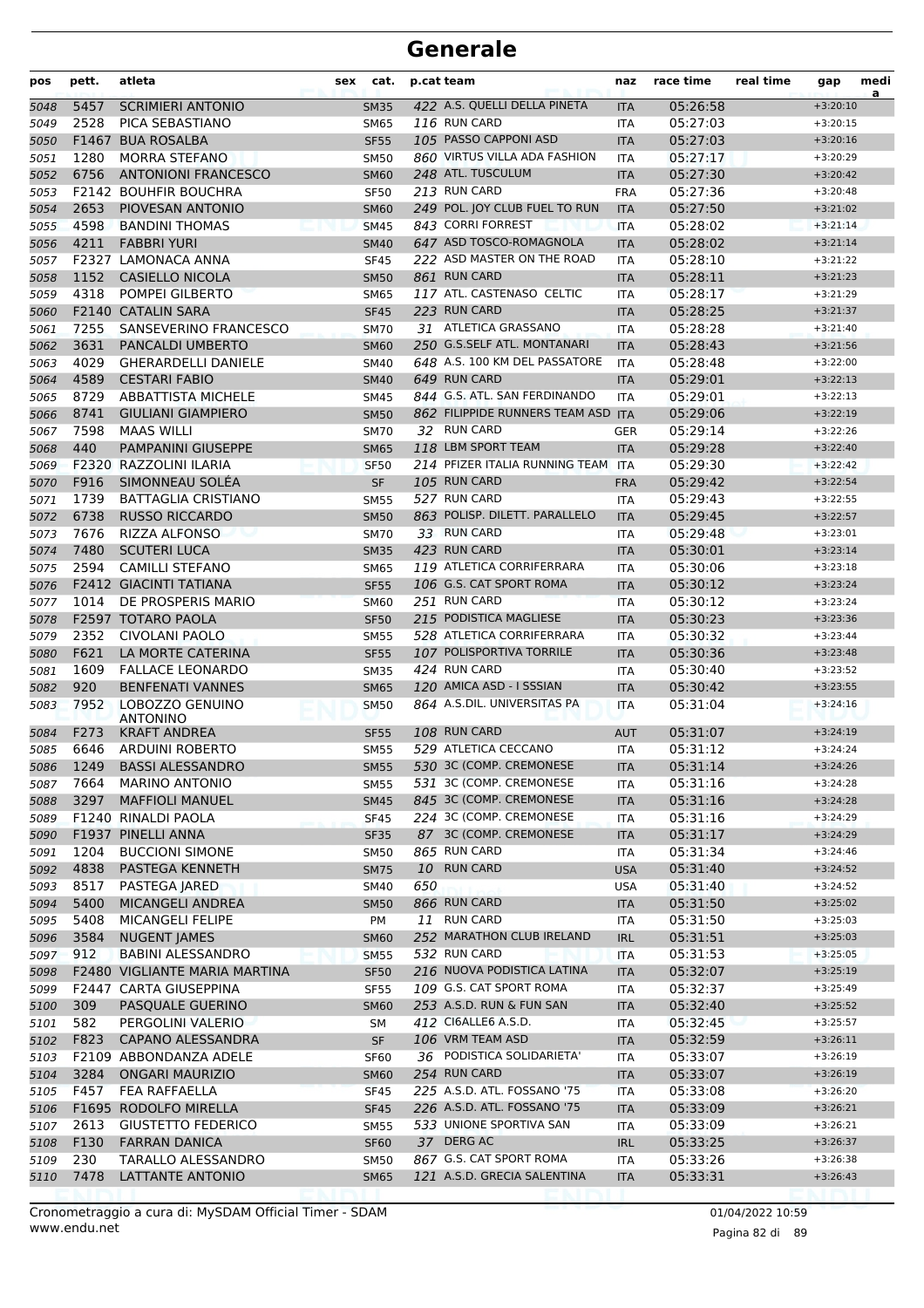| pos  | pett. | atleta                                     | sex | cat.        |   | p.cat team                         | naz        | race time | real time | gap        | medi<br>a |
|------|-------|--------------------------------------------|-----|-------------|---|------------------------------------|------------|-----------|-----------|------------|-----------|
| 5111 | 7887  | PIERMARINI MARCO                           |     | <b>SM45</b> |   | 846 ATHLETICA VATICANA A.S.D.      | <b>ITA</b> | 05:33:36  |           | $+3:26:49$ |           |
| 5112 | F740  | <b>FIORENINI NIKOLINA</b>                  |     | <b>SF40</b> |   | 157 AK FORCA                       | <b>CRO</b> | 05:33:43  |           | $+3:26:55$ |           |
| 5113 | 8207  | PAGLIONE MAURIZIO                          |     | <b>SM70</b> |   | 34 DUE PONTI SRL                   | <b>ITA</b> | 05:34:08  |           | $+3:27:20$ |           |
| 5114 | 5722  | <b>MANOLE PAUL</b>                         |     | SM40        |   | 651 RUN CARD                       | <b>ROM</b> | 05:34:30  |           | $+3:27:42$ |           |
| 5115 | 5726  | <b>BERCEA MARIUS</b>                       |     | <b>SM40</b> |   | 652 RUN CARD                       | <b>ROM</b> | 05:34:30  |           | $+3:27:42$ |           |
| 5116 | 436   | <b>GUARRACINO MAURIZIO</b>                 |     | <b>SM60</b> |   | 255 A.S.D. RUNNING EVOLUTION       | <b>ITA</b> | 05:34:35  |           | $+3:27:47$ |           |
| 5117 |       | F2193 SPANO CATJA                          |     | <b>SF50</b> |   | 217 ASD I PODISTI DI NEMO          | <b>ITA</b> | 05:34:39  |           | $+3:27:51$ |           |
| 5118 | F845  | <b>CEREKJA IKBAL</b>                       |     | <b>SF35</b> |   | 88 RUN CARD                        | <b>ITA</b> | 05:34:43  |           | $+3:27:55$ |           |
| 5119 | 1402  | <b>COMO VINCENZO</b>                       |     | <b>SM65</b> |   | 122 G.S.ATLETICA AMATORI           | <b>ITA</b> | 05:34:44  |           | $+3:27:56$ |           |
| 5120 |       | F2083 PARA BARBARA                         |     | <b>SF50</b> |   | 218 RIMINI MARATHON                | <b>ITA</b> | 05:34:47  |           | $+3:27:59$ |           |
| 5121 | 4548  | <b>STABILE GIAN PAOLO</b>                  |     | <b>SM60</b> |   | 256 G.S.D. 5 TORRI FIAMME          | <b>ITA</b> | 05:34:52  |           | $+3:28:04$ |           |
| 5122 | 6864  | AMICO PASQUALE                             |     | <b>SM50</b> |   | 868 CAIVANO RUNNERS                | <b>ITA</b> | 05:34:53  |           | $+3:28:05$ |           |
| 5123 | 5116  | <b>SPERA LUIGI</b>                         |     | <b>SM45</b> |   | 847 NEAPOLIS MARATHON              | <b>ITA</b> | 05:34:55  |           | $+3:28:07$ |           |
| 5124 |       | F2398 PALMIERO FILOMENA                    |     | <b>SF65</b> | 9 | <b>CAIVANO RUNNERS</b>             | ITA        | 05:34:58  |           | $+3:28:10$ |           |
| 5125 | 6403  | PORTAS MAURIZIO                            |     | <b>SM40</b> |   | 653 ATL. MONTE MARIO               | <b>ITA</b> | 05:34:59  |           | $+3:28:11$ |           |
| 5126 | 125   | <b>BINDER THOMAS</b>                       |     | <b>SM45</b> |   | 848 RUN CARD                       | <b>GER</b> | 05:35:00  |           | $+3:28:12$ |           |
| 5127 |       | <b>F1625 HARGREAVES CAROLINE</b>           |     | <b>SF40</b> |   | 158 READING ROADRUNNERS            | <b>GBR</b> | 05:35:07  |           | $+3:28:19$ |           |
| 5128 | 5172  | <b>MENNA GIUSEPPE</b>                      |     | <b>SM45</b> |   | 849 ASD GRUPPO PODISTICO IL        | <b>ITA</b> | 05:35:17  |           | $+3:28:29$ |           |
| 5129 |       | F1728 CROGNALE ANTONELLA                   |     | <b>SF45</b> |   | 227 ASD GRUPPO PODISTICO IL        | <b>ITA</b> | 05:35:18  |           | $+3:28:30$ |           |
| 5130 | 2274  | <b>SUSCO FRANCESCO</b>                     |     | <b>SM50</b> |   | 869 LA PIETRA                      | ITA        | 05:35:24  |           | $+3:28:36$ |           |
| 5131 | 8294  | <b>FRANCO SAVERIO</b><br><b>ANTONINO</b>   |     | <b>SM50</b> |   | 870 RUN CARD                       | <b>ITA</b> | 05:35:32  |           | $+3:28:44$ |           |
| 5132 | 2682  | <b>FINCO RENATO</b>                        |     | <b>SM55</b> |   | 534 ATLETICA CORRIFERRARA          | <b>ITA</b> | 05:35:40  |           | $+3:28:52$ |           |
| 5133 |       | F1863 BLE' ANGELA                          |     | <b>SF45</b> |   | 228 ATLETICA CORRIFERRARA          | <b>ITA</b> | 05:35:40  |           | $+3:28:52$ |           |
| 5134 | 3580  | SALMI ALESSANDRO                           |     | SM45        |   | 850 ATLETICA CORRIFERRARA          | <b>ITA</b> | 05:35:41  |           | $+3:28:53$ |           |
| 5135 | 2096  | <b>VALFRE' FEDERICO</b>                    |     | <b>SM40</b> |   | 654 RUN CARD                       | <b>ITA</b> | 05:35:42  |           | $+3:28:54$ |           |
| 5136 | F624  | <b>ZAFFRA LAURA</b>                        |     | <b>SF55</b> |   | 110 G.P. S.ANGELA AVIS             | <b>ITA</b> | 05:35:47  |           | $+3:28:59$ |           |
| 5137 | 2540  | <b>HARIO HIROTOSHI</b>                     |     | <b>SM65</b> |   | 123 RUN CARD                       | <b>IPN</b> | 05:35:51  |           | $+3:29:03$ |           |
| 5138 |       | F2026 CARUGHI MARIA<br><b>ANTONIETTA</b>   |     | <b>SF60</b> |   | 38 PODISTICA MARE DI ROMA          | <b>ITA</b> | 05:36:06  |           | $+3:29:18$ |           |
| 5139 | 7937  | <b>TOGNI ENRICO</b>                        |     | <b>SM55</b> |   | 535 6 IN MOVIMENTO A.S.D.          | <b>ITA</b> | 05:36:07  |           | $+3:29:19$ |           |
| 5140 | 3577  | D'ABBICCO DONATO                           |     | <b>SM55</b> |   | 536 RUNNERS DEL LEVANTE            | ITA        | 05:36:11  |           | $+3:29:23$ |           |
| 5141 | 8332  | <b>CATLOW PAUL</b>                         |     | <b>SM65</b> |   | 124 TRAUDEN ATHLETIC CLUB          | <b>GBR</b> | 05:36:19  |           | $+3:29:31$ |           |
| 5142 | 3347  | DI GIUSEPPE ANDREA                         |     | <b>SM45</b> |   | 851 RUN CARD                       | <b>ITA</b> | 05:36:22  |           | $+3:29:34$ |           |
| 5143 |       | F1735 LALLI MARIA GRAZIA                   |     | <b>SF45</b> |   | 229 ASD GRUPPO PODISTICO IL        | <b>ITA</b> | 05:36:53  |           | $+3:30:05$ |           |
| 5144 | 7494  | LO TUFO LUCIANO                            |     | SM45        |   | 852 RUN CARD                       | ITA        | 05:36:56  |           | $+3:30:08$ |           |
| 5145 | F124  | <b>NUMMINEN MIA</b>                        |     | <b>SF40</b> |   | 159 ESPOON TAPIOT RY               | <b>FIN</b> | 05:37:08  |           | $+3:30:20$ |           |
| 5146 | 7825  | <b>AURELI MAURO</b>                        |     | <b>SM55</b> |   | 537 GSBR                           | ITA        | 05:37:08  |           | $+3:30:20$ |           |
| 5147 | 7796  | SIMEONE PASQUALE                           |     | <b>SM65</b> |   | 125 POLIGOLFO                      | <b>ITA</b> | 05:37:11  |           | $+3:30:23$ |           |
| 5148 | 8000  | <b>VARONE ROBERTO</b>                      |     | <b>SM65</b> |   | 126 ATLETICA PEGASO                | <b>ITA</b> | 05:37:26  |           | $+3:30:38$ |           |
| 5149 |       | F1042 CASTRIA TERESA SONIA                 |     | <b>SF35</b> |   | 89 G.S. INTERFORZE TORINO          | <b>ITA</b> | 05:37:27  |           | $+3:30:39$ |           |
| 5150 | F359  | DI TOMMASO ANNA                            |     | <b>SF45</b> |   | 230 A.S.D. TOCCO RUNNER            | ITA        | 05:37:32  |           | $+3:30:44$ |           |
| 5151 | 6053  | MASSARUTTO ROBERTO                         |     | <b>SM60</b> |   | 257 AMATORI ATL.CHIRIGNAGO         | <b>ITA</b> | 05:37:36  |           | $+3:30:49$ |           |
| 5152 | 995   | <b>STOTO GIOVANNI</b>                      |     | <b>SM65</b> |   | 127 RUN CARD                       | ITA        | 05:37:41  |           | $+3:30:53$ |           |
| 5153 | 3205  | <b>SPARANO CIRO</b>                        |     | <b>SM65</b> |   | 128 A.S. ROMA ROAD R.CLUB          | <b>ITA</b> | 05:38:15  |           | $+3:31:27$ |           |
| 5154 | F179  | <b>FARRUGIA SUZANNE</b>                    |     | <b>SF55</b> |   | 111 BIRKIKARA ST JOSEPH SPORTS MLT |            | 05:38:20  |           | $+3:31:32$ |           |
| 5155 |       | F2435 MELLOZZI SIMONA                      |     | <b>SF50</b> |   | 219 LBM SPORT TEAM                 | <b>ITA</b> | 05:38:59  |           | $+3:32:11$ |           |
| 5156 | 3985  | <b>COLOMBINI CARLO</b>                     |     | SM65        |   | 129 VERDE PISELLO GROUP            | ITA        | 05:39:08  |           | $+3:32:20$ |           |
| 5157 | 7888  | <b>GIUSEPPE</b><br><b>GIANSANTI ANDREA</b> |     | <b>SM45</b> |   | 853 A.S.D. TEAM ATLETICA UISP      | <b>ITA</b> | 05:39:23  |           | $+3:32:35$ |           |
| 5158 | 5530  | <b>VITTIGLIO ANTONIO</b>                   |     | <b>SM60</b> |   | 258 CALCATERRA SPORT ASD           | ITA        | 05:39:28  |           | $+3:32:40$ |           |
| 5159 | F316  | <b>BATZAKA KONSTADINA</b>                  |     | <b>SF50</b> |   | 220 RUN CARD                       | <b>GRE</b> | 05:39:41  |           | $+3:32:53$ |           |
| 5160 | F634  | BALLAURI MIRELLA                           |     | <b>SF60</b> |   | 39 A.S.D. ATL. FOSSANO '75         | ITA        | 05:39:50  |           | $+3:33:02$ |           |
| 5161 | 1063  | <b>ALIMONTI DANIELE</b>                    |     | <b>SM55</b> |   | 538 A.S.D. TRA LE RIGHE            | <b>ITA</b> | 05:40:10  |           | $+3:33:22$ |           |
| 5162 |       | F1362 PANETTA STEFANIA                     |     | <b>SF35</b> |   | 90 ASD RUNNERS FOR                 | ITA        | 05:40:11  |           | $+3:33:23$ |           |
| 5163 | 7914  | <b>CALZOLARI FEDERICO</b>                  |     | <b>SM40</b> |   | 655 ASSISI RUNNERS ASD             | <b>ITA</b> | 05:40:12  |           | $+3:33:24$ |           |
| 5164 | 8276  | <b>FABRIZI FABIO</b>                       |     | <b>SM55</b> |   | 539 G.S. CAT SPORT ROMA            | ITA        | 05:40:14  |           | $+3:33:26$ |           |
| 5165 | 3822  | <b>GUERRA PIERPAOLO</b>                    |     | <b>SM60</b> |   | 259 ALMAVIVA RUNNERS CLUB A.       | <b>ITA</b> | 05:40:15  |           | $+3:33:27$ |           |
| 5166 | 6031  | <b>KORBAR BORIS</b>                        |     | <b>SM60</b> |   | 260 FORCA                          | <b>CRO</b> | 05:40:34  |           | $+3:33:46$ |           |
| 5167 |       | F2449 COJOCARIU ILEANA MIRELA              |     | <b>SF50</b> |   | 221 BARLETTA SPORTIVA              | <b>ITA</b> | 05:40:39  |           | $+3:33:51$ |           |
| 5168 | 5045  | DEL GIGANTE FABIO                          |     | SM          |   | 413 RUN CARD                       | ITA        | 05:40:49  |           | $+3:34:01$ |           |
| 5169 | 113   | <b>OLIVA GABRIELE</b>                      |     | <b>SM35</b> |   | 425 A.S.D. PIANO MA ARRIVIAMO      | <b>ITA</b> | 05:40:50  |           | $+3:34:02$ |           |
| 5170 | 4659  | <b>GIUDICI FABIO</b>                       |     | SM40        |   | 656 PODISTICA SOLIDARIETA'         | ITA        | 05:40:52  |           | $+3:34:04$ |           |
| 5171 |       | F2607 CIOFANI MICHELA                      |     | <b>SF40</b> |   | 160 A.S.D. TOCCO RUNNER            | <b>ITA</b> | 05:41:08  |           | $+3:34:20$ |           |
| 5172 |       | F1363 PROVENZANO MARIA                     |     | SF65        |   | 10 ASD RUNNERS FOR                 | ITA        | 05:41:09  |           | $+3:34:21$ |           |
|      |       |                                            |     |             |   |                                    |            |           |           |            |           |

www.endu.net Cronometraggio a cura di: MySDAM Official Timer - SDAM 01/04/2022 10:59 01/04/2022 10:59

Pagina 83 di 89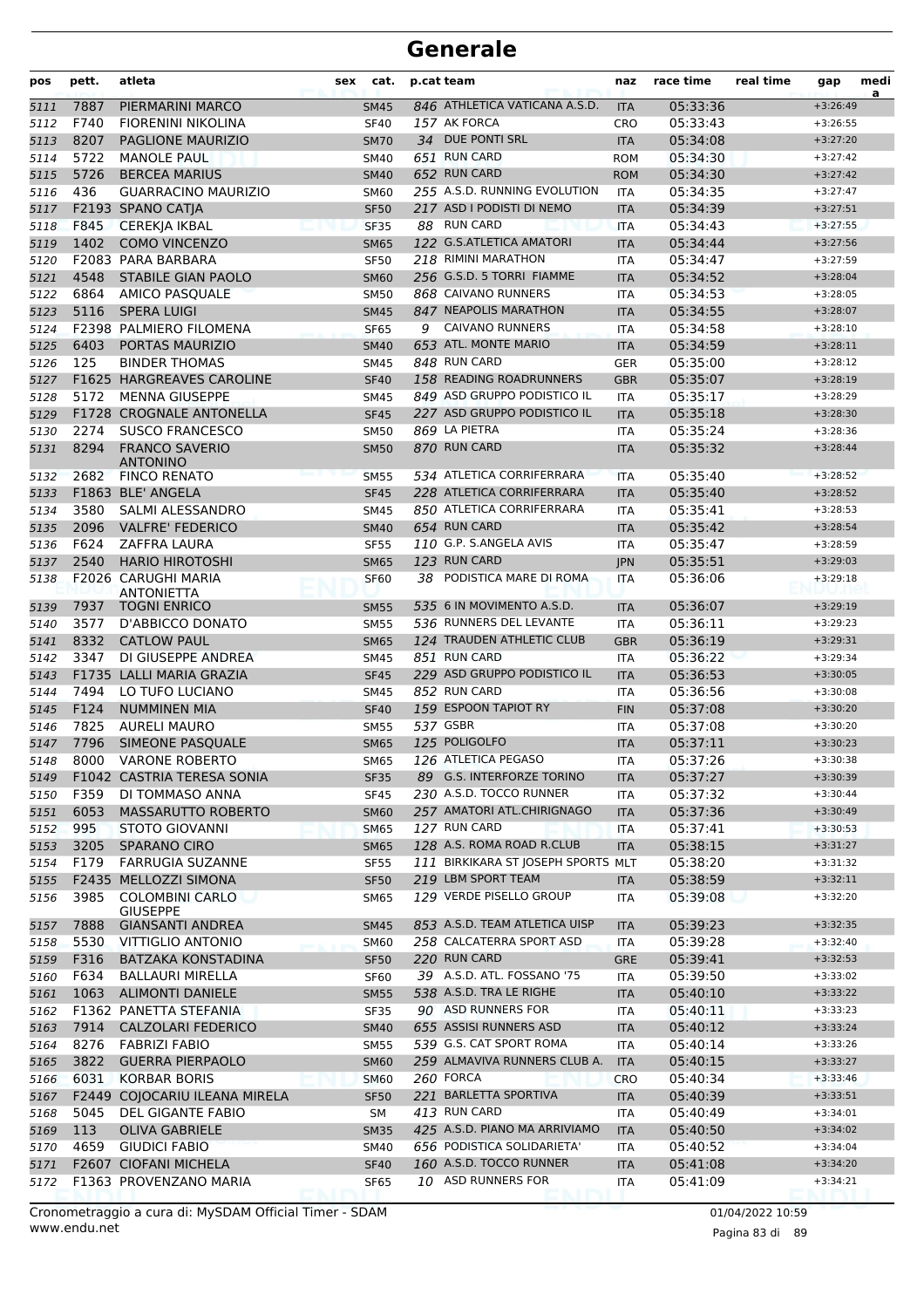| pos  | pett. | atleta                            | sex | cat.             |    | p.cat team                       | naz               | race time | real time | gap        | medi<br>a |
|------|-------|-----------------------------------|-----|------------------|----|----------------------------------|-------------------|-----------|-----------|------------|-----------|
|      |       | <b>ROSARIA</b>                    |     |                  |    |                                  |                   |           |           |            |           |
| 5173 | 782   | <b>TESTUZZA PETER</b>             |     | <b>SM50</b>      |    | 871 PODISTICA SOLIDARIETA'       | <b>ITA</b>        | 05:41:24  |           | $+3:34:36$ |           |
| 5174 | 7800  | LISI STEFANO                      |     | <b>SM45</b>      |    | 854 RUN CARD                     | <b>ITA</b>        | 05:41:35  |           | $+3:34:47$ |           |
| 5175 |       | <b>F2539 SHEVCHUK NATALIYA</b>    |     | <b>SF</b>        |    | 107 RUN CARD                     | <b>ITA</b>        | 05:41:36  |           | $+3:34:49$ |           |
| 5176 | F482  | MONTANARO ANTONELLA               |     | <b>SF45</b>      |    | 231 CORRERE E' SALUTE            | <b>ITA</b>        | 05:41:39  |           | $+3:34:51$ |           |
| 5177 |       | F2055 SERRAO GIUSEPPA             |     | <b>SF55</b>      |    | 112 CAIVANO RUNNERS              | <b>ITA</b>        | 05:41:43  |           | $+3:34:55$ |           |
| 5178 |       | F2090 MARZANO EMILIA              |     | <b>SF50</b>      |    | 222 CAIVANO RUNNERS              | <b>ITA</b>        | 05:41:44  |           | $+3:34:56$ |           |
| 5179 | 6753  | <b>GIORDANO ANTONIO</b>           |     | <b>SM65</b>      |    | 130 CAIVANO RUNNERS              | <b>ITA</b>        | 05:41:47  |           | $+3:34:59$ |           |
| 5180 | 5821  | <b>TUMIATI MORENO</b>             |     | <b>SM60</b>      |    | 261 RUN CARD                     | <b>ITA</b>        | 05:42:07  |           | $+3:35:19$ |           |
| 5181 | 3315  | <b>NERVO GIORGIO</b>              |     | <b>SM60</b>      |    | 262 VENICEMARATHON SSD A R.L.    | <b>ITA</b>        | 05:42:14  |           | $+3:35:26$ |           |
| 5182 |       | F1034 GRAZIANO MONICA             |     | <b>SF60</b>      |    | 40 VENICEMARATHON SSD A R.L.     | <b>ITA</b>        | 05:42:15  |           | $+3:35:27$ |           |
| 5183 |       | <b>F1033 MENIN MONICA</b>         |     | <b>SF60</b>      |    | 41 VENICEMARATHON SSD A R.L.     | <b>ITA</b>        | 05:42:15  |           | $+3:35:27$ |           |
| 5184 | 1655  | <b>LOPEZ FRANCESCO</b>            |     | <b>SM65</b>      |    | 131 ASD MASTER ON THE ROAD       | <b>ITA</b>        | 05:42:20  |           | $+3:35:32$ |           |
| 5185 | 8146  | <b>GISSI ELIA</b>                 |     | <b>SM</b>        |    | 414 ASD MASTER ON THE ROAD       | <b>ITA</b>        | 05:42:20  |           | $+3:35:32$ |           |
| 5186 | 3959  | DI STEFANO ANGELO                 |     | <b>SM50</b>      |    | 872 RUN CARD                     | <b>ITA</b>        | 05:42:25  |           | $+3:35:37$ |           |
| 5187 | 5605  | <b>VEYSSIERE JACQUES</b>          |     | <b>SM65</b>      |    | 132 RUN CARD                     | <b>FRA</b>        | 05:42:26  |           | $+3:35:38$ |           |
| 5188 |       | F1749 JOSIANE VEYSSIERE           |     | <b>SF65</b>      |    | 11 RUN CARD                      | <b>FRA</b>        | 05:42:27  |           | $+3:35:39$ |           |
| 5189 |       | <b>F2103 PIERINI MARIA CHIARA</b> |     | <b>SF40</b>      |    | 161 RIMINI MARATHON              | <b>ITA</b>        | 05:42:36  |           | $+3:35:48$ |           |
| 5190 | 1079  | <b>BIDDLE GARRY</b>               |     | <b>SM55</b>      |    | 540 REDWAY RUNNERS               | <b>GBR</b>        | 05:43:03  |           | $+3:36:15$ |           |
| 5191 | F319  | <b>BIDDLE ROSE</b>                |     | <b>SF55</b>      |    | 113 REDWAY RUNNERS               | <b>GBR</b>        | 05:43:03  |           | $+3:36:15$ |           |
| 5192 | 8164  | <b>BIANCO GIOVANNI</b>            |     | <b>SM75</b>      |    | 11 AVIS IN CORSA CONVERSANO      | <b>ITA</b>        | 05:43:21  |           | $+3:36:33$ |           |
| 5193 | 5035  | <b>D'ADAMO MARIO</b>              |     | <b>SM55</b>      |    | 541 LBM SPORT TEAM               | <b>ITA</b>        | 05:43:21  |           | $+3:36:33$ |           |
| 5194 | 5450  | <b>IURIATTI GIACOMO</b>           |     | <b>SM55</b>      |    | 542 RUN CARD                     | <b>ITA</b>        | 05:43:36  |           | $+3:36:48$ |           |
| 5195 | 955   | <b>LEONZIO GENEROSO</b>           |     | <b>SM70</b>      |    | 35 ASD PODISTICA SAN SALVO       | <b>ITA</b>        | 05:43:36  |           | $+3:36:48$ |           |
| 5196 | 3045  | TONETTI MASSIMILIANO              |     | <b>SM50</b>      |    | 873 RUN CARD                     | <b>ITA</b>        | 05:43:43  |           | $+3:36:55$ |           |
| 5197 | 3273  | DI DOMENICO SERGIO                |     | <b>SM55</b>      |    | 543 SPORT TEAM TRIGORIA ASD      | <b>ITA</b>        | 05:43:49  |           | $+3:37:01$ |           |
| 5198 |       | F2335 BISCEGLIA SANDRA            |     | <b>SF50</b>      |    | 223 ASD MANFREDONIA CORRE        | <b>ITA</b>        | 05:43:56  |           | $+3:37:08$ |           |
|      |       | ELIZABETH                         |     |                  |    |                                  |                   |           |           |            |           |
| 5199 |       | F2057 CINQUE MARIA                |     | <b>SF50</b>      |    | 224 ASD MANFREDONIA CORRE        | <b>ITA</b>        | 05:43:58  |           | $+3:37:10$ |           |
| 5200 |       | F1045 FIORAVANTI TIZIANA          |     | <b>SF60</b>      | 42 | <b>GRUPPO PODISTICO AVIS</b>     | <b>ITA</b>        | 05:44:02  |           | $+3:37:14$ |           |
| 5201 | F224  | <b>IONTA ELISABETTA</b>           |     | <b>SF60</b>      |    | 43 RUN CARD                      | <b>ITA</b>        | 05:44:14  |           | $+3:37:26$ |           |
| 5202 |       | <b>F1200 GABRIELLI RITA</b>       |     | <b>SF45</b>      |    | 232 RUN CARD                     | <b>ITA</b>        | 05:44:15  |           | $+3:37:27$ |           |
| 5203 |       | F1202 SCHIANCHI RAFFAELLA         |     | <b>SF45</b>      |    | 233 RUN CARD                     | <b>ITA</b>        | 05:44:15  |           | $+3:37:27$ |           |
| 5204 | 703   | <b>CORINA ENEA</b>                |     | <b>SM55</b>      |    | 544 RUN CARD                     | <b>ITA</b>        | 05:44:16  |           | $+3:37:28$ |           |
| 5205 | 716   | <b>MAURIELLO EMILIO</b>           |     | <b>SM55</b>      |    | 545 RUN CARD                     | <b>ITA</b>        | 05:44:16  |           | $+3:37:28$ |           |
| 5206 | F226  | PAPA CARLA                        |     | <b>SF50</b>      |    | 225 RUN CARD                     | <b>ITA</b>        | 05:44:16  |           | $+3:37:28$ |           |
| 5207 | 700   | DI LAURO PASQUALE                 |     | <b>SM65</b>      |    | 133 RUN CARD                     | <b>ITA</b>        | 05:44:17  |           | $+3:37:29$ |           |
| 5208 | 1577  | MEZZALIRA VALTER                  |     | <b>SM60</b>      |    | 263 A.S.D. TRA LE RIGHE          | <b>ITA</b>        | 05:44:22  |           | $+3:37:34$ |           |
| 5209 | 2806  | <b>STIPA MATTIA</b>               |     | <b>SM40</b>      |    | 657 RUN CARD                     | <b>ITA</b>        | 05:44:22  |           | $+3:37:35$ |           |
| 5210 |       | F1715 CARRARO ELENA ANNA          |     | <b>SF40</b>      |    | 162 TIGER SPORT RUNNING TEAM ITA |                   | 05:44:24  |           | $+3:37:36$ |           |
| 5211 |       | F2285 GARGANO ANGELA              |     | SF <sub>60</sub> |    | 44 BARLETTA SPORTIVA             | <b>ITA</b>        | 05:44:24  |           | $+3:37:36$ |           |
| 5212 | 7820  | PAPARELLA VINCENZO                |     | <b>SM40</b>      |    | 658 RUNNERS DEL LEVANTE          | ITA               | 05:44:24  |           | $+3:37:36$ |           |
| 5213 | 7969  | VALABREGA PAOLO                   |     | <b>SM40</b>      |    | 659 SPORT TEAM TRIGORIA ASD      | <b>ITA</b>        | 05:44:25  |           | $+3:37:37$ |           |
| 5214 | 7817  | <b>GEMMA LORENZO</b>              |     | <b>SM65</b>      |    | 134 G.P. AVIS FORLI              | <b>ITA</b>        | 05:44:25  |           | $+3:37:37$ |           |
| 5215 |       | F2301 DILEO MARIA ROSARIA         |     | <b>SF55</b>      |    | 114 PUGLIA MARATHON              | <b>ITA</b>        | 05:44:25  |           | $+3:37:37$ |           |
| 5216 | 8202  | <b>COCCIOLI MAURIZIO</b>          |     | <b>SM55</b>      |    | 546 G.S. CAT SPORT ROMA          | ITA               | 05:44:28  |           | $+3:37:40$ |           |
| 5217 | 6671  | <b>COCCIOLI ALESSIO</b>           |     | <b>SM50</b>      |    | 874 ASD POD. FAGGIANO V.P.       | <b>ITA</b>        | 05:44:28  |           | $+3:37:41$ |           |
| 5218 | F326  | BISCARINI VALENTINA               |     | <b>SF45</b>      |    | 234 RUN CARD                     | ITA               | 05:44:56  |           | $+3:38:08$ |           |
| 5219 | F559  | <b>CARDINALI ALESSIA</b>          |     | <b>SF50</b>      |    | 226 9,92 RUNNING ASD             | <b>ITA</b>        | 05:44:57  |           | $+3:38:09$ |           |
| 5220 | 7993  | SILVAN STEFANO                    |     | <b>SM50</b>      |    | 875 RUN CARD - INIX              | <b>ITA</b>        | 05:45:07  |           | $+3:38:19$ |           |
| 5221 | 7487  | OTTOLINO PAOLO                    |     | <b>SM50</b>      |    | 876 LYCEUM ROMA XIII A.P.D.      | <b>ITA</b>        | 05:45:13  |           | $+3:38:25$ |           |
| 5222 | 8001  | CAROZZA ANTONIO                   |     | <b>SM55</b>      |    | 547 ATLETICA PEGASO              | <b>ITA</b>        | 05:45:26  |           | $+3:38:38$ |           |
|      | 8780  | PETRUCCIOLI LUCA                  |     |                  |    | 548 ATLETICA PEGASO              |                   | 05:45:27  |           | $+3:38:39$ |           |
| 5223 | 5118  | D'AQUINO BASILIO                  |     | <b>SM55</b>      |    | 264 A.S.D. POL. FIAMMA S.        | <b>ITA</b><br>ITA | 05:45:27  |           | $+3:38:40$ |           |
| 5224 |       |                                   |     | SM60             |    |                                  |                   |           |           |            |           |
| 5225 | 3013  | <b>MARINI MATTEO</b>              |     | <b>SM35</b>      |    | 426 RUN CARD<br>549 RUN CARD     | <b>ITA</b>        | 05:45:40  |           | $+3:38:52$ |           |
| 5226 | 3618  | ROSSI STEFANO                     |     | <b>SM55</b>      |    |                                  | ITA               | 05:45:48  |           | $+3:39:00$ |           |
| 5227 |       | F1375 MARRONE PAOLA               |     | <b>SF60</b>      |    | 45 ATLETICA GALLIATE             | <b>ITA</b>        | 05:45:59  |           | $+3:39:12$ |           |
| 5228 | 1533  | <b>ZEPPI NICCOLO'</b>             |     | <b>SM65</b>      |    | 135 PODISTICA EMPOLESE 1986      | <b>ITA</b>        | 05:46:10  |           | $+3:39:22$ |           |
| 5229 | 8371  | <b>BOLOGNI SILVANO</b>            |     | <b>SM65</b>      |    | 136 PODISTICA EMPOLESE 1986      | <b>ITA</b>        | 05:46:10  |           | $+3:39:22$ |           |
| 5230 | 8020  | PENSO FABIO                       |     | SM40             |    | 660 CALCATERRA SPORT ASD         | ITA               | 05:46:10  |           | $+3:39:22$ |           |
| 5231 | 3124  | <b>MALDERA GIUSEPPE</b>           |     | <b>SM70</b>      |    | 36 RUN CARD                      | <b>ITA</b>        | 05:46:49  |           | $+3:40:01$ |           |
| 5232 |       | F2587 LAINEF DORRA                |     | SF35             |    | 91 RUN CARD                      | <b>TUN</b>        | 05:46:52  |           | $+3:40:04$ |           |
| 5233 | 4513  | PASQUALI GIORGIO                  |     | <b>SM40</b>      |    | 661 ASD PORTO SAN GIORGIO        | <b>ITA</b>        | 05:47:03  |           | $+3:40:15$ |           |
| 5234 | 4555  | CANNAVO' ANGELO                   |     | <b>SM45</b>      |    | 855 ATL. ELPIDIENSE AVIS AIDO    | ITA               | 05:47:18  |           | $+3:40:30$ |           |

Pagina 84 di 89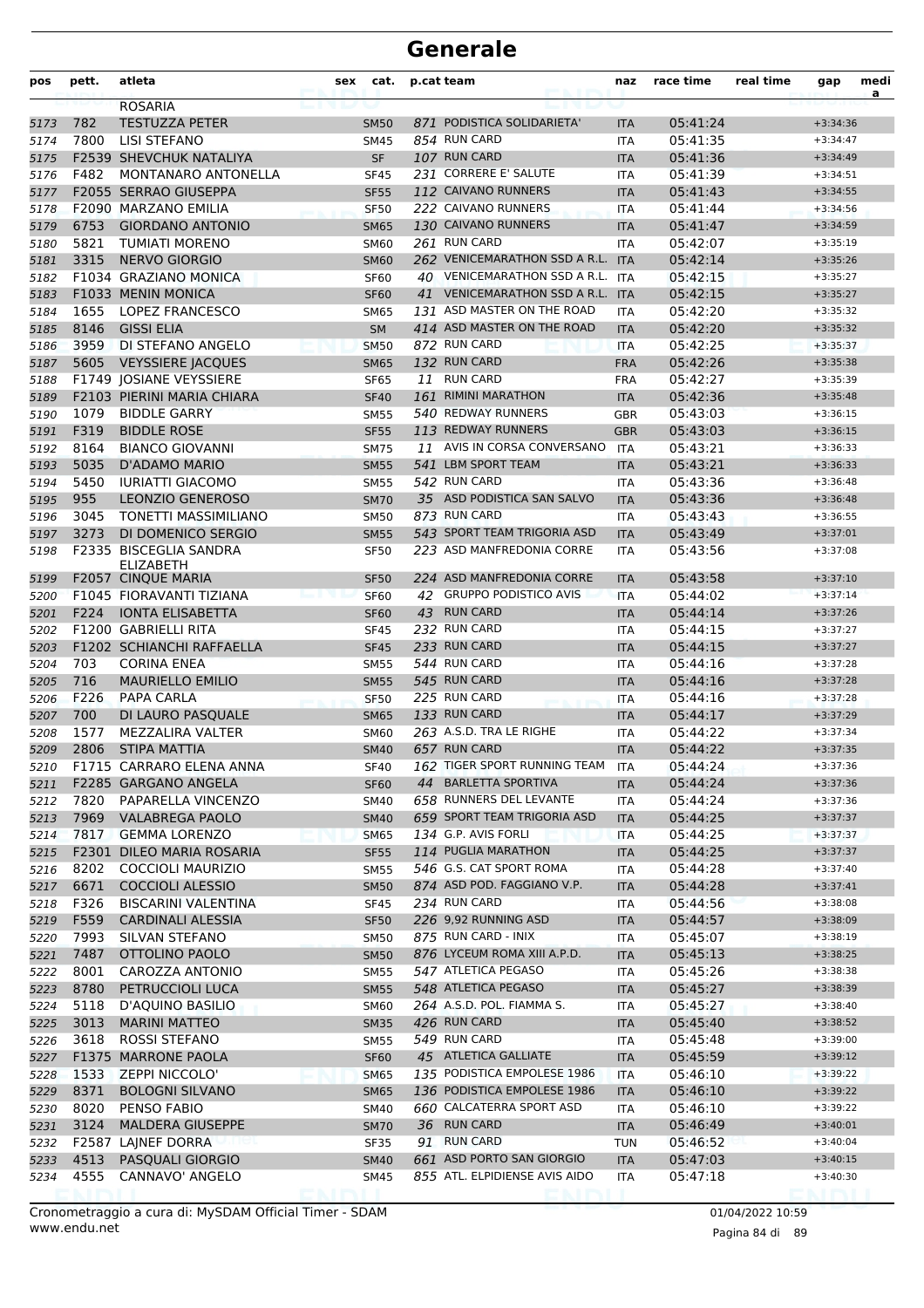| pos          | pett.        | atleta                                          | sex | cat.                       | p.cat team |                                                        | naz                      | race time            | real time | gap                      | medi<br>a |
|--------------|--------------|-------------------------------------------------|-----|----------------------------|------------|--------------------------------------------------------|--------------------------|----------------------|-----------|--------------------------|-----------|
| 5235         |              | F1131 SILVESTRO ROSA                            |     | <b>SF50</b>                |            | 227 RUN FOR LOVE PROJ.ANNA                             | <b>ITA</b>               | 05:47:33             |           | $+3:40:45$               |           |
| 5236         | F334         | DE BERARDINIS RITA                              |     | <b>SF50</b>                |            | 228 LYCEUM ROMA XIII A.P.D.                            | ITA                      | 05:47:58             |           | $+3:41:10$               |           |
| 5237         | 142          | <b>COVINO DARIO</b>                             |     | <b>SM50</b>                |            | 877 G.S. CAT SPORT ROMA                                | <b>ITA</b>               | 05:48:03             |           | $+3:41:15$               |           |
| 5238         | 3502         | <b>NUCCI FELICE</b>                             |     | <b>SM65</b>                |            | 137 ATL.STUD. RIETI ANDREA                             | <b>ITA</b>               | 05:48:08             |           | $+3:41:20$               |           |
| 5239         | F671         | <b>AVELLI SILVIA</b>                            |     | <b>SF50</b>                |            | 229 RUN CARD                                           | <b>ITA</b>               | 05:48:44             |           | $+3:41:56$               |           |
| 5240         |              | F1385 BALDERI MARIALUISA                        |     | <b>SF55</b>                |            | 115 RUN CARD                                           | <b>ITA</b>               | 05:48:44             |           | $+3:41:56$               |           |
| 5241         | 7737         | <b>MAVELLIA CESARE</b><br><b>FRANCESCO</b>      |     | <b>SM45</b>                |            | 856 ASD MASTER ON THE ROAD                             | <b>ITA</b>               | 05:48:48             |           | $+3:42:00$               |           |
| 5242         | 6840         | ROTELLI STEFANO                                 |     | SM60                       |            | 265 RUN CARD                                           | ITA                      | 05:49:21             |           | $+3:42:33$               |           |
| 5243         | 3500         | <b>BERTIN MORENO</b>                            |     | <b>SM60</b>                |            | 266 G.S.ALPINI VICENZA                                 | <b>ITA</b>               | 05:49:44             |           | $+3:42:56$               |           |
| 5244         |              | F1092 VIDOTTO MARIA                             |     | <b>SF60</b>                |            | 46 G.S.ALPINI VICENZA                                  | <b>ITA</b>               | 05:49:44             |           | $+3:42:56$               |           |
| 5245         | 6379         | <b>CORNALI ALDO</b>                             |     | <b>SM60</b>                |            | 267 DYNAMIC CLUB BERGAMO                               | <b>ITA</b>               | 05:49:52             |           | $+3:43:04$               |           |
| 5246         | F365         | RONZITTI INCORONATA                             |     | <b>SF55</b>                |            | 116 ASD 'VINI FANTINI'                                 | <b>ITA</b>               | 05:50:01             |           | $+3:43:13$               |           |
| 5247         | 3213         | <b>ZANETTI CELESTINO</b>                        |     | <b>SM70</b>                |            | 37 RUN CARD                                            | <b>ITA</b>               | 05:50:06             |           | $+3:43:18$               |           |
| 5248         | 3211         | <b>ZANETTI ANDREA</b>                           |     | <b>SM</b>                  |            | 415 RUN CARD                                           | <b>ITA</b>               | 05:50:06             |           | $+3:43:18$               |           |
| 5249         | F698         | PADOVANI LORELLA                                |     | <b>SF50</b>                |            | 230 PODISTICA SOLIDARIETA'                             | <b>ITA</b>               | 05:50:15             |           | $+3:43:27$               |           |
| 5250         | 3808         | ZABKO JAROSLAW                                  |     | <b>SM55</b>                |            | 550 RUN CARD                                           | POL                      | 05:50:17             |           | $+3:43:29$               |           |
| 5251         |              | F2383 GERMANI ANNA                              |     | <b>SF45</b>                |            | 235 A.S.D. PIANO MA ARRIVIAMO                          | <b>ITA</b>               | 05:50:39             |           | $+3:43:51$               |           |
| 5252         | 209          | <b>OUADRINO BIAGIO</b>                          |     | <b>SM75</b>                |            | 12 RUN CARD                                            | <b>ITA</b>               | 05:50:40             |           | $+3:43:52$               |           |
| 5253         | 7585         | <b>GAROIA GIANNI</b>                            |     | <b>SM55</b>                |            | 551 RUN CARD                                           | <b>ITA</b>               | 05:50:55             |           | $+3:44:07$               |           |
| 5254         |              | <b>F2369 VENTURINI LIDA</b>                     |     | <b>SF50</b>                |            | 231 RUN CARD                                           | ITA                      | 05:50:55             |           | $+3:44:07$               |           |
| 5255         | 5358         | DI GREGORIO ENRICO                              |     | <b>SM60</b>                |            | 268 NUOVA PODISTICA LATINA                             | <b>ITA</b>               | 05:51:03             |           | $+3:44:16$               |           |
| 5256         |              | F1141 CABASA RACHELLE MEIGH                     |     | <b>SF35</b>                |            | 92 RUN CARD                                            | PHI                      | 05:51:12             |           | $+3:44:24$               |           |
| 5257         |              | F1143 RAMOS MARY SHIRLEY ANN                    |     | <b>SF50</b>                |            | 232 RUN CARD                                           | PHI                      | 05:51:13             |           | $+3:44:25$               |           |
| 5258         |              | <b>F2344 GRANATIERO MICHELA</b>                 |     | <b>SF40</b>                |            | 163   SARACENI DI LUCERA                               | <b>ITA</b>               | 05:51:14             |           | $+3:44:26$               |           |
| 5259         | 7488         | <b>MINNUCCI MARCO</b>                           |     | <b>SM60</b>                |            | 269 ATLETICA PEGASO                                    | <b>ITA</b>               | 05:51:14             |           | $+3:44:26$               |           |
| 5260         |              | F2250 PATTI ELENA                               |     | SF                         |            | 108 RUN CARD                                           | ITA                      | 05:51:14             |           | $+3:44:26$               |           |
| 5261         | 8138         | DE FILIPPI RENZO                                |     | <b>SM60</b>                |            | 270 A.S.D. TRE CASALI                                  | <b>ITA</b>               | 05:51:31             |           | $+3:44:43$               |           |
| 5262         |              | F2326 SIGNORE ANNA MARIA                        |     | <b>SF60</b>                |            | 47 ATLETICA TOP RUNNERS                                | <b>ITA</b>               | 05:51:51             |           | $+3:45:03$               |           |
| 5263         | F451         | <b>PANERO BRUNA</b>                             |     | <b>SF60</b>                |            | 48 A.S.D. ATL. FOSSANO '75                             | <b>ITA</b>               | 05:52:17             |           | $+3:45:29$               |           |
| 5264         | F395         | NOTA ANNAMARIA                                  |     | <b>SF75</b>                | 1          | A.S.D. ATL. FOSSANO '75                                | ITA                      | 05:52:17             |           | $+3:45:29$               |           |
| 5265         |              | F1526 GHEDUZZI ANTONELLA                        |     | <b>SF55</b>                |            | 117 PASSO CAPPONI ASD                                  | <b>ITA</b>               | 05:52:26             |           | $+3:45:38$               |           |
| 5266         |              | <b>F2349 MANCINELLI LAURA</b>                   |     | <b>SF50</b>                |            | 233 S.S. LAZIO ATLETICA LEGGERA ITA                    |                          | 05:52:47             |           | $+3:45:59$               |           |
| 5267         | 6385         | <b>LODOVICHI FRANCO</b><br>F2214 CARTAGENA ANNA |     | <b>SM70</b>                |            | 38 ASD POL. CHIANCIANO<br>234 G.S. ATL. SAN FERDINANDO | <b>ITA</b>               | 05:52:50             |           | $+3:46:02$               |           |
| 5268         |              |                                                 |     | <b>SF50</b>                |            | 552 LBM SPORT TEAM                                     | ITA                      | 05:52:58             |           | $+3:46:10$               |           |
| 5269         | 5040<br>2302 | <b>LEANZA ANTONIO</b>                           |     | <b>SM55</b>                |            | 416 RUN CARD                                           | <b>ITA</b>               | 05:53:11             |           | $+3:46:23$               |           |
| 5270         |              | <b>MIGANI LUCA</b><br>F1916 DOLCETTI IVONNE     |     | <b>SM</b>                  |            | 118 RUN CARD                                           | <b>ITA</b>               | 05:53:16<br>05:53:19 |           | $+3:46:28$<br>$+3:46:31$ |           |
| 5271<br>5272 |              | F2418 MISURIELLO ANGELA                         |     | <b>SF55</b><br><b>SF55</b> |            | 119 ASD MASTER ON THE ROAD                             | <b>ITA</b><br><b>ITA</b> | 05:53:26             |           | $+3:46:38$               |           |
| 5273         |              | 5282 SABBATINI CARLO                            |     | SM55                       |            | 553 ASD RUNNERS FOR                                    | <b>ITA</b>               | 05:53:36             |           | $+3:46:48$               |           |
| 5274         |              | F1518 STEPHEN FIONA                             |     | <b>SF50</b>                | 235        |                                                        | GBR                      | 05:53:41             |           | $+3:46:53$               |           |
| 5275         | 1323         | <b>HASSEMER EUGENIO</b>                         |     | <b>SM60</b>                |            | 271 A.S.D. VILLA DE SANCTIS                            | ITA                      | 05:53:47             |           | $+3:46:59$               |           |
| 5276         | 4792         | <b>BULTEL STEPHANIE</b>                         |     | <b>SF45</b>                |            | 236 ACGV                                               | <b>FRA</b>               | 05:53:51             |           | $+3:47:03$               |           |
| 5277         | 905          | <b>CICCHELLI CAMILLO</b>                        |     | <b>SM50</b>                |            | 878 M. C. MANOPPELLO SOGEDA                            | <b>ITA</b>               | 05:54:21             |           | $+3:47:33$               |           |
| 5278         | F390         | <b>TOBIN STEPHANIE CLARE</b>                    |     | <b>SF55</b>                |            | 120 ATLETICA GROSSETO BANCA                            | ITA                      | 05:54:25             |           | $+3:47:37$               |           |
| 5279         | F387         | <b>BRUSCOLI ROBERTA</b>                         |     | <b>SF55</b>                |            | 121 ATLETICA GROSSETO BANCA                            | <b>ITA</b>               | 05:54:44             |           | $+3:47:57$               |           |
| 5280         | 6668         | <b>FERRENTINO FRANCESCO</b>                     |     | <b>SM65</b>                |            | 138 ASD 'NOCERA RUNNERS                                | ITA                      | 05:54:46             |           | $+3:47:58$               |           |
| 5281         | F386         | <b>STEFANINI BARBARA</b>                        |     | <b>SF55</b>                |            | 122 ATLETICA GROSSETO BANCA                            | <b>ITA</b>               | 05:54:47             |           | $+3:47:59$               |           |
| 5282         |              | F2324 BUSCICCHIO SANDRINA                       |     | <b>SF55</b>                |            | 123 ATLETICA TOP RUNNERS                               | ITA                      | 05:54:50             |           | $+3:48:02$               |           |
| 5283         | 6657         | <b>ANZINI DOMENICO</b>                          |     | <b>SM80</b>                | 1          | <b>ASD MAGIC RUNNERS</b>                               | <b>ITA</b>               | 05:54:51             |           | $+3:48:03$               |           |
| 5284         | 7575         | DEL SIGNORE MARIO                               |     | <b>SM60</b>                |            | 272 A.S.D. PIANO MA ARRIVIAMO                          | <b>ITA</b>               | 05:54:53             |           | $+3:48:05$               |           |
| 5285         | 2038         | PALONE ATTILIO                                  |     | <b>SM55</b>                |            | 554 RUN CARD                                           | <b>ITA</b>               | 05:54:54             |           | $+3:48:06$               |           |
| 5286         |              | F2213 PICI VALENTINA                            |     | <b>SF40</b>                |            | 164 A.S.D. PIANO MA ARRIVIAMO                          | ITA                      | 05:54:56             |           | $+3:48:08$               |           |
| 5287         | 6951         | <b>DIPACE COSIMO FABIO</b>                      |     | <b>SM45</b>                |            | 857 MARGHERITA DI SAVOIA                               | <b>ITA</b>               | 05:55:01             |           | $+3:48:13$               |           |
| 5288         | 3868         | <b>MARTINI MARCO</b>                            |     | SM45                       |            | 858 ASD SIENARUNNERS                                   | ITA                      | 05:55:05             |           | $+3:48:17$               |           |
| 5289         | F557         | <b>SCARIANO LOREDANA</b>                        |     | <b>SF50</b>                |            | 236 SPORT ETNA OUTDOOR                                 | <b>ITA</b>               | 05:55:24             |           | $+3:48:36$               |           |
| 5290         | 7020         | <b>BONANNO VINCENZO</b>                         |     | <b>SM55</b>                |            | 555 SPORT ETNA OUTDOOR                                 | ITA                      | 05:55:25             |           | $+3:48:38$               |           |
| 5291         | 747          | <b>CALICIOTTI MASSIMO</b>                       |     | <b>SM60</b>                |            | 273 RUN CARD                                           | <b>ITA</b>               | 05:55:32             |           | $+3:48:44$               |           |
| 5292         | F367         | CAVOLA STEFANIA                                 |     | <b>SF45</b>                |            | 237 RUN CARD                                           | ITA                      | 05:55:32             |           | $+3:48:45$               |           |
| 5293         |              | F2225 LAMAGNA MONIKA                            |     | <b>SF45</b>                |            | 238 RUN CARD                                           | <b>ITA</b>               | 05:55:36             |           | $+3:48:48$               |           |
| 5294         | F798         | FAUSTI FABRIZIA                                 |     | <b>SF55</b>                |            | 124 DUE PONTI SRL                                      | ITA                      | 05:56:01             |           | $+3:49:13$               |           |
| 5295         | 7795         | <b>TRAMONTE UMBERTO</b>                         |     | <b>SM45</b>                |            | 859 POL. CIOCIARA ANTONIO FAVA CAN                     |                          | 05:56:02             |           | $+3:49:14$               |           |
| 5296         |              | F1029 SEVERONI MARINA                           |     | <b>SF55</b>                |            | 125 S.E.F. STAMURA ANCONA A.S. ITA                     |                          | 05:56:03             |           | $+3:49:15$               |           |
| 5297         | 743          | <b>GIUSTA ALESSANDRO</b>                        |     | <b>SM55</b>                |            | 556 A.S.D. BOVES RUN                                   | <b>ITA</b>               | 05:56:06             |           | $+3:49:18$               |           |
|              |              |                                                 |     |                            |            |                                                        |                          |                      |           |                          |           |

Pagina 85 di 89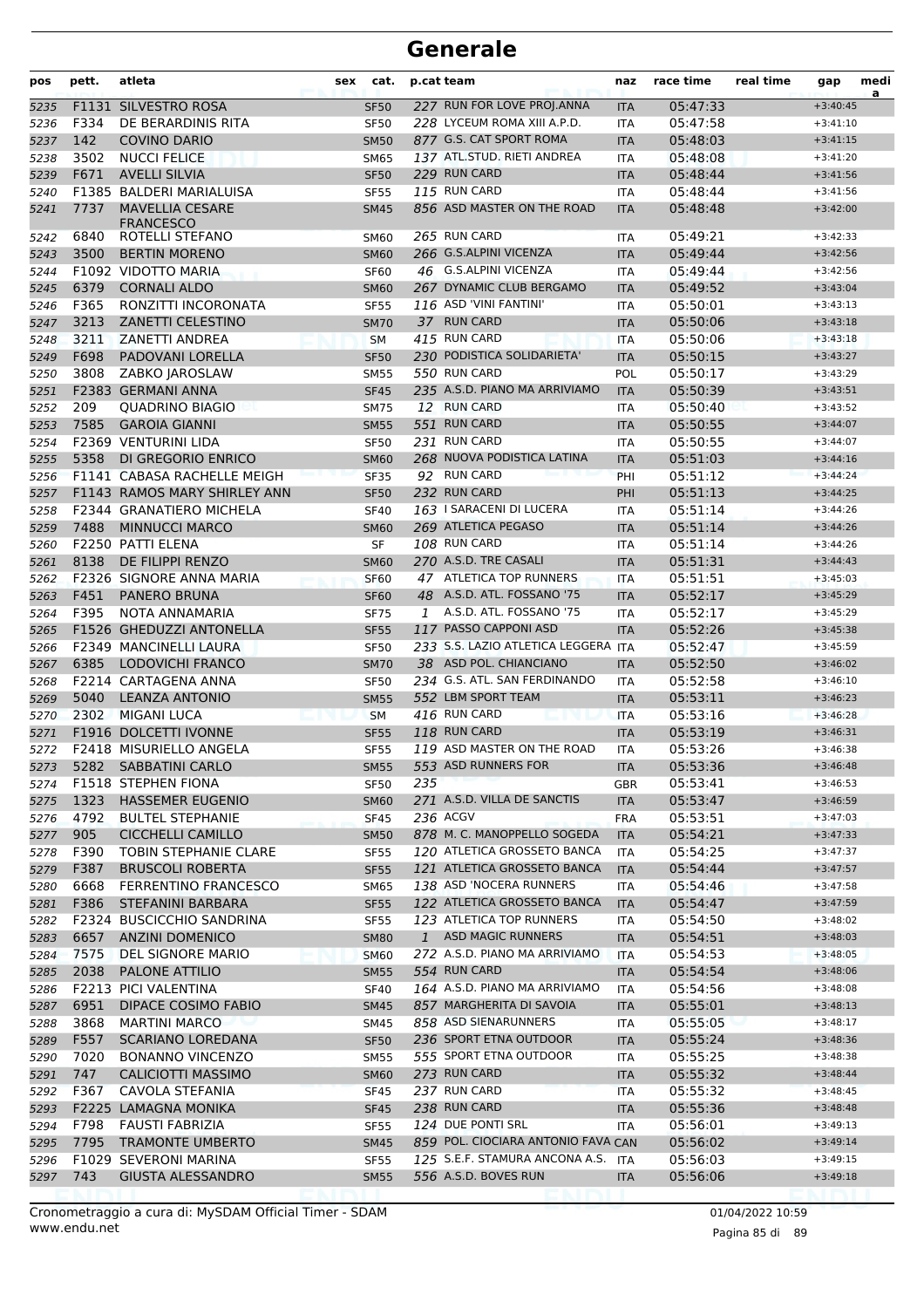| pos  | pett. | atleta                           | sex | cat.        |     | p.cat team                      | naz        | race time | real time | gap        | medi<br>a |
|------|-------|----------------------------------|-----|-------------|-----|---------------------------------|------------|-----------|-----------|------------|-----------|
| 5298 | F241  | <b>GIRAUDO ELISA</b>             |     | <b>SF40</b> |     | 165 A.S.D.RIGAUDO I LOVE SPORT  | <b>ITA</b> | 05:56:07  |           | $+3:49:19$ |           |
| 5299 |       | F1054 CEMBALO ILARIA             |     | <b>SF50</b> |     | 237 A.S.D.RIGAUDO I LOVE SPORT  | ITA        | 05:56:07  |           | $+3:49:19$ |           |
| 5300 | F234  | <b>AMBROSOLI RITA</b>            |     | <b>SF45</b> |     | 239 A.S.D. BOVES RUN            | <b>ITA</b> | 05:56:07  |           | $+3:49:19$ |           |
| 5301 |       | F1681 GIORGIO LUCREZIA           |     | <b>SF60</b> |     | 49 G.S. ATL. SAN FERDINANDO     | <b>ITA</b> | 05:56:08  |           | $+3:49:20$ |           |
| 5302 | F803  | <b>BOULEY EVELYNE</b>            |     | <b>SF60</b> |     | 50 FEDERATION FRANÇAISE D       | <b>FRA</b> | 05:56:16  |           | $+3:49:28$ |           |
| 5303 | 2522  | <b>BOULEY BERNARD</b>            |     | <b>SM60</b> | 274 |                                 | ITA        | 05:56:17  |           | $+3:49:29$ |           |
| 5304 | 6503  | <b>CALO' ANTONIO</b>             |     | <b>SM75</b> |     | 13 GPDM LECCE                   | <b>ITA</b> | 05:56:39  |           | $+3:49:51$ |           |
| 5305 |       | F1993 VANTAGGIATO LUANA          |     | <b>SF45</b> |     | 240 GPDM LECCE                  | <b>ITA</b> | 05:56:40  |           | $+3:49:52$ |           |
| 5306 |       | F1992 ROLLO MARIA ROSARIA        |     | <b>SF55</b> |     | 126 GPDM LECCE                  | <b>ITA</b> | 05:56:41  |           | $+3:49:53$ |           |
| 5307 |       | F2273 GUIDO PAOLA                |     | <b>SF55</b> |     | 127 A.S.D. TRE CASALI           | ITA        | 05:56:43  |           | $+3:49:55$ |           |
| 5308 | F147  | <b>VALLARINO MANUELA</b>         |     | <b>SF45</b> |     | 241 RUN CARD                    | <b>ITA</b> | 05:56:48  |           | $+3:50:00$ |           |
| 5309 | 6206  | <b>LAURITO ALESSIO</b>           |     | <b>SM</b>   |     | 417 A.S.D. TRA LE RIGHE         | <b>ITA</b> | 05:56:48  |           | $+3:50:00$ |           |
| 5310 | F146  | <b>BERTOLUCCI FEDERICA</b>       |     | <b>SF45</b> |     | 242 RUN CARD                    | <b>ITA</b> | 05:56:48  |           | $+3:50:00$ |           |
| 5311 | 4153  | <b>GENTILUCCI ANDREA</b>         |     | <b>SM60</b> |     | 275 ASD RUNNERS FOR             | <b>ITA</b> | 05:56:59  |           | $+3:50:11$ |           |
| 5312 | 812   | <b>DESCHREVEL GAETAN</b>         |     | <b>SM60</b> |     | 276 RUN CARD                    | <b>BEL</b> | 05:57:01  |           | $+3:50:14$ |           |
| 5313 | F650  | <b>LECOLLEY ANNE</b>             |     | SF60        | 51  | <b>RUN CARD</b>                 | <b>FRA</b> | 05:57:03  |           | $+3:50:16$ |           |
| 5314 |       | F1086 COLUZZI PAOLA              |     | <b>SF60</b> |     | 52 LBM SPORT TEAM               | <b>ITA</b> | 05:57:06  |           | $+3:50:18$ |           |
| 5315 | 5355  | <b>VACCARI STEFANO</b>           |     | <b>SM55</b> |     | 557 LBM SPORT TEAM              | <b>ITA</b> | 05:57:09  |           | $+3:50:21$ |           |
| 5316 |       | F1043 SOZIO MIRELLA              |     | <b>SF45</b> |     | 243 RUN CARD                    | <b>ITA</b> | 05:57:25  |           | $+3:50:37$ |           |
| 5317 | 3370  | <b>NESCI TOMMASO</b>             |     | <b>SM60</b> |     | 277 GRUPPO PODISTICO AVIS       | <b>ITA</b> | 05:57:26  |           | $+3:50:38$ |           |
| 5318 | 520   | DE STEFANO LUCA                  |     | <b>SM60</b> |     | 278 A.S.D. PODISTICA VEIO       | <b>ITA</b> | 05:58:10  |           | $+3:51:22$ |           |
| 5319 | F396  | <b>SOLIGON MONIA</b>             |     | <b>SF50</b> |     | 238 RUN CARD                    | <b>ITA</b> | 05:58:18  |           | $+3:51:30$ |           |
| 5320 | 8249  | POMPEI PIERFILIPPO               |     | <b>SM45</b> |     | 860 PUROSANGUE ATHLETICS        | <b>ITA</b> | 05:58:19  |           | $+3:51:31$ |           |
| 5321 | 8727  | <b>NUCCI LUCIANO</b>             |     | <b>SM65</b> |     | 139 LBM SPORT TEAM              | <b>ITA</b> | 05:58:26  |           | $+3:51:38$ |           |
| 5322 | 3209  | <b>FIORELLI LIVIO</b>            |     | <b>SM70</b> |     | 39 RUN CARD                     | <b>ITA</b> | 05:58:38  |           | $+3:51:50$ |           |
| 5323 |       | F1060 BONIFAZI PATRIZIA          |     | <b>SF55</b> |     | 128 RUN CARD                    | <b>ITA</b> | 05:58:53  |           | $+3:52:05$ |           |
| 5324 |       | F1154 PICCININI ELENA            |     | <b>SF55</b> |     | 129 SPORT TEAM TRIGORIA ASD     | <b>ITA</b> | 05:58:54  |           | $+3:52:06$ |           |
| 5325 |       | F2187 GUERRA ANGELA<br>RAFFAELLA |     | <b>SF50</b> |     | 239 BARLETTA SPORTIVA           | ITA        | 05:58:58  |           | $+3:52:10$ |           |
| 5326 | 698   | <b>BORDINI MARCO</b>             |     | <b>SM50</b> |     | 879 RUN CARD                    | <b>ITA</b> | 05:59:00  |           | $+3:52:12$ |           |
| 5327 |       | F2619 FANTOZZI DELIA             |     | <b>SF40</b> |     | 166 A.S.D. TEAM ATLETICA UISP   | <b>ITA</b> | 05:59:34  |           | $+3:52:46$ |           |
| 5328 | F240  | <b>MANZOLI ROBERTA</b>           |     | <b>SF55</b> |     | 130 A.S.D. TEAM ATLETICA UISP   | <b>ITA</b> | 05:59:35  |           | $+3:52:47$ |           |
| 5329 | 7855  | <b>ARENA MARCELLO</b>            |     | <b>SM65</b> |     | 140 ASD ROMATLETICA             | ITA        | 05:59:36  |           | $+3:52:48$ |           |
| 5330 | 4843  | <b>BONANNI SETTIMIO</b>          |     | <b>SM50</b> |     | 880 A.S. AMATORI VILLA PAMPHILI | <b>ITA</b> | 05:59:41  |           | $+3:52:53$ |           |
| 5331 | 7861  | NAPOLETANO GENNARO               |     | <b>SM50</b> |     | 881 POLISP. DILETT. PARALLELO   | <b>ITA</b> | 05:59:42  |           | $+3:52:54$ |           |
| 5332 | 7807  | <b>ZOLI DANIELE</b>              |     | <b>SM65</b> |     | 141 RUN CARD                    | <b>ITA</b> | 05:59:45  |           | $+3:52:57$ |           |
| 5333 |       | F2296 PETTI ARIANNA              |     | <b>SF60</b> |     | 53 SPORT TEAM TRIGORIA ASD      | <b>ITA</b> | 05:59:45  |           | $+3:52:58$ |           |
| 5334 | 7736  | <b>GISSI IGNAZIO</b>             |     | <b>SM65</b> |     | 142 ASD MASTER ON THE ROAD      | <b>ITA</b> | 05:59:52  |           | $+3:53:04$ |           |
| 5335 |       | F2331 MEMEO GIUSTINA             |     | <b>SF35</b> |     | 93 ASD MASTER ON THE ROAD       | <b>ITA</b> | 05:59:52  |           | $+3:53:04$ |           |
| 5336 |       | 7735 PATRUNO ANGELO<br>VITTORIO  |     | <b>SM60</b> |     | 279 ASD MASTER ON THE ROAD      | <b>ITA</b> | 05:59:53  |           | $+3:53:05$ |           |
| 5337 |       | F2329 BIZZOCA GRAZIA             |     | SF60        |     | 54 ASD MASTER ON THE ROAD       | ITA        | 05:59:54  |           | $+3:53:06$ |           |
| 5338 | 2457  | <b>BONARINI MARCO</b>            |     | <b>SM60</b> |     | 280 PODISTICA SOLIDARIETA'      | <b>ITA</b> | 06:00:02  |           | $+3:53:14$ |           |
| 5339 | 5028  | <b>BODON MASSIMILIANO</b>        |     | <b>SM55</b> |     | 558 LBM SPORT TEAM              | ITA        | 06:00:09  |           | $+3:53:21$ |           |
| 5340 | 1119  | <b>BOZZI LUCIANO</b>             |     | <b>SM50</b> |     | 882 LBM SPORT TEAM              | <b>ITA</b> | 06:00:32  |           | $+3:53:44$ |           |
| 5341 | F413  | PISTOCCHINI PAOLA                |     | <b>SF55</b> |     | 131 RUN CARD                    | ITA        | 06:01:01  |           | $+3:54:13$ |           |
| 5342 | F412  | <b>CECCON CRISTINA</b>           |     | <b>SF50</b> |     | 240 RUN CARD                    | <b>ITA</b> | 06:01:01  |           | $+3:54:13$ |           |
| 5343 | 5175  | <b>MIANI MAURO</b>               |     | <b>SM65</b> |     | 143 SPORT TEAM TRIGORIA ASD     | ITA        | 06:01:48  |           | $+3:55:00$ |           |
| 5344 |       | F2628 FALCOMATA' LOREDANA        |     | <b>SF50</b> |     | 241 A.S.D. PIANO MA ARRIVIAMO   | <b>ITA</b> | 06:01:57  |           | $+3:55:09$ |           |
| 5345 | 3407  | <b>SESSA GAETANO</b>             |     | <b>SM50</b> |     | 883 ASD 'NOCERA RUNNERS         | ITA        | 06:02:06  |           | $+3:55:18$ |           |
| 5346 | 7423  | <b>MAIURI ARDUINO</b>            |     | <b>SM50</b> |     | 884 A.S. AMATORI VILLA PAMPHILI | <b>ITA</b> | 06:02:22  |           | $+3:55:34$ |           |
| 5347 |       | F1811 SANTUARI DANIELA           |     | <b>SF40</b> |     | 167 RUN CARD                    | <b>ITA</b> | 06:02:51  |           | $+3:56:04$ |           |
| 5348 | F184  | <b>CECCONI TIZIANA</b>           |     | <b>SF60</b> |     | 55 PODISTICA MARE DI ROMA       | <b>ITA</b> | 06:03:58  |           | $+3:57:10$ |           |
| 5349 | F230  | MIOTTO ALESSANDRA                |     | <b>SF35</b> |     | 94 RUN CARD                     | <b>ITA</b> | 06:04:08  |           | $+3:57:20$ |           |
| 5350 | 8011  | <b>PLACI' LUIGI</b>              |     | <b>SM35</b> |     | 427 RUN CARD                    | <b>ITA</b> | 06:04:17  |           | $+3:57:29$ |           |
| 5351 | 5509  | PALMIERI LORENZO                 |     | <b>SM55</b> |     | 559 ASD RUNNERS PESCARA         | <b>ITA</b> | 06:04:23  |           | $+3:57:35$ |           |
| 5352 | F229  | <b>BASTIANELLO ERIKA</b>         |     | <b>SF35</b> |     | 95 RUN CARD                     | <b>ITA</b> | 06:05:01  |           | $+3:58:13$ |           |
| 5353 | 185   | <b>NOVELLI GIUSEPPE</b>          |     | <b>SM40</b> |     | 662 RUN CARD                    | ITA        | 06:05:04  |           | $+3:58:16$ |           |
| 5354 | 2655  | <b>BORIN MICHELE</b>             |     | <b>SM40</b> |     | 663 GS RUN FOR MIKE ASD         | <b>ITA</b> | 06:05:05  |           | $+3:58:17$ |           |
| 5355 | 765   | <b>MORELLI ANDREA</b>            |     | SM          |     | 418 AZZURRA GARBAGNATE M.SE ITA |            | 06:05:15  |           | $+3:58:27$ |           |
| 5356 | 8145  | <b>RIZZITELLI MICHELE</b>        |     | <b>SM55</b> |     | 560 ASD MASTER ON THE ROAD      | <b>ITA</b> | 06:05:24  |           | $+3:58:36$ |           |
| 5357 | 1613  | <b>MACERA MARCO</b>              |     | SM35        |     | 428 POLIGOLFO                   | ITA        | 06:05:44  |           | $+3:58:56$ |           |
| 5358 | 7958  | <b>TOMASI MAURO</b>              |     | <b>SM50</b> |     | 885 ATLETICA ALTO GARDA E       | <b>ITA</b> | 06:05:48  |           | $+3:59:01$ |           |
| 5359 | 7961  | CAGOL EDOARDO                    |     | <b>SM50</b> |     | 886 MARATHON CLUB TRENTO        | ITA        | 06:05:49  |           | $+3:59:01$ |           |
| 5360 | 1407  | PALMERI ANTONINO                 |     | <b>SM60</b> |     | 281 G.S. POD. PRENESTE          | <b>ITA</b> | 06:05:51  |           | $+3:59:03$ |           |

www.endu.net Cronometraggio a cura di: MySDAM Official Timer - SDAM 01/04/2022 10:59

Pagina 86 di 89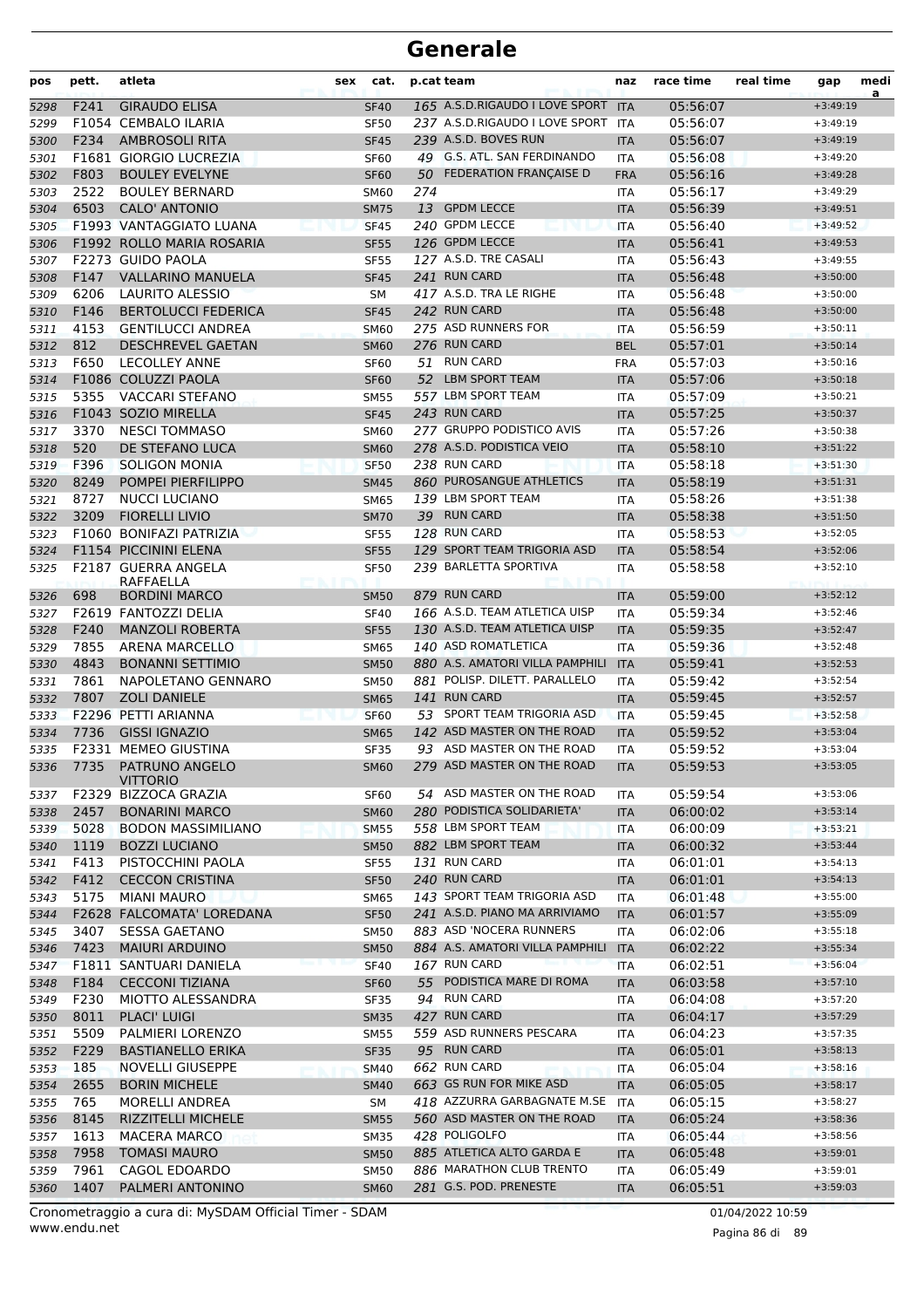| pos          | pett.        | atleta                                         | sex | cat.                       | p.cat team |                                                         | naz                      | race time            | real time | gap                      | medi<br>a |
|--------------|--------------|------------------------------------------------|-----|----------------------------|------------|---------------------------------------------------------|--------------------------|----------------------|-----------|--------------------------|-----------|
| 5361         | F504         | PREVIATO NATALIA                               |     | <b>SF55</b>                |            | 132 ASSINDUSTRIA SPORT                                  | <b>ITA</b>               | 06:06:13             |           | $+3:59:25$               |           |
| 5362         | 6974         | LUPERI ALESSANDRO                              |     | <b>SM55</b>                |            | 561 RUN CARD                                            | ITA                      | 06:06:26             |           | $+3:59:39$               |           |
| 5363         | 3176         | DE FILIPPO MICHELE                             |     | <b>SM55</b>                |            | 562 RUN CARD                                            | <b>ITA</b>               | 06:06:39             |           | $+3:59:51$               |           |
| 5364         | 7546         | <b>GORINI GIACOMO</b>                          |     | <b>SM35</b>                |            | 429 RUN CARD                                            | ITA                      | 06:06:45             |           | $+3:59:58$               |           |
| 5365         | F508         | SÉRÉNA CLAIRE                                  |     | <b>SF50</b>                |            | <b>242 CLUB</b>                                         | <b>FRA</b>               | 06:06:58             |           | $+4:00:10$               |           |
| 5366         | 5961         | <b>CLEVER ULRICH</b>                           |     | <b>SM65</b>                |            | <b>144 RUN CARD</b>                                     | <b>GER</b>               | 06:07:12             |           | $+4:00:24$               |           |
| 5367         | F145         | LAUCIELLO RAFFAELLA                            |     | <b>SF40</b>                |            | 168 A.S.D. LA FENICE                                    | <b>ITA</b>               | 06:08:10             |           | $+4:01:22$               |           |
| 5368         | 1631         | POPA MATEI TEOFAN                              |     | <b>SM</b>                  |            | 419 RUN CARD                                            | <b>ROM</b>               | 06:08:32             |           | $+4:01:45$               |           |
| 5369         | 4042         | <b>ZAPPONE MARCO</b>                           |     | <b>SM50</b>                |            | 887 LBM SPORT TEAM                                      | <b>ITA</b>               | 06:08:38             |           | $+4:01:50$               |           |
| 5370         | 7682         | F1083 BOLOGNA FABIANA<br>PATIRELIS PANTELEIMON |     | <b>SF55</b>                |            | 133 LBM SPORT TEAM<br>563 RUN CARD                      | ITA                      | 06:08:59             |           | $+4:02:11$               |           |
| 5371<br>5372 | 3379         | <b>BERNARDO PIETRO</b>                         |     | <b>SM55</b><br><b>SM55</b> |            | 564 A.S.D. FREE RUNNERS                                 | <b>ITA</b><br><b>ITA</b> | 06:09:07<br>06:09:08 |           | $+4:02:19$<br>$+4:02:21$ |           |
| 5373         |              | F1053 PELLEGRINO GLORIA                        |     | <b>SF55</b>                |            | 134 A.S.D.RIGAUDO I LOVE SPORT                          | <b>ITA</b>               | 06:09:31             |           | $+4:02:43$               |           |
| 5374         |              | F2223 RAMELLO RAFFAELLA                        |     | <b>SF50</b>                |            | 243 RUN CARD                                            | ITA                      | 06:09:51             |           | $+4:03:03$               |           |
| 5375         |              | <b>F2222 BENEDETTI FRANCESCA</b>               |     | <b>SF50</b>                |            | 244 RUN CARD                                            | <b>ITA</b>               | 06:09:54             |           | $+4:03:06$               |           |
| 5376         |              | F2215 BITOSSI BELINDA                          |     | <b>SF50</b>                |            | 245 RUN CARD                                            | <b>ITA</b>               | 06:09:54             |           | $+4:03:06$               |           |
| 5377         | 7350         | <b>SINIS ANDREA</b>                            |     | <b>SM50</b>                |            | 888 RUN CARD                                            | <b>ITA</b>               | 06:09:56             |           | $+4:03:08$               |           |
| 5378         | 8109         | <b>BERTUZZI GIAMPAOLO</b>                      |     | <b>SM60</b>                |            | 282 ASD I LUPI D'ABRUZZO                                | <b>ITA</b>               | 06:10:05             |           | $+4:03:17$               |           |
| 5379         | 8374         | <b>ELIFANI MARCO</b>                           |     | <b>SM60</b>                |            | 283 A.S.D. VILLA DE SANCTIS                             | <b>ITA</b>               | 06:10:31             |           | $+4:03:43$               |           |
| 5380         | 7427         | <b>VICARI FABIO</b>                            |     | SM45                       |            | 861 RUN CARD                                            | ITA                      | 06:10:44             |           | $+4:03:56$               |           |
| 5381         |              | F1166 MOSCA ANNAMARIA                          |     | <b>SF60</b>                |            | 56 ATLETICA CIVITANOVA                                  | <b>ITA</b>               | 06:10:51             |           | $+4:04:03$               |           |
| 5382         |              | F2397 RAIMONDI VALENTINA                       |     | <b>SF50</b>                |            | 246 LBM SPORT TEAM                                      | <b>ITA</b>               | 06:10:58             |           | $+4:04:10$               |           |
| 5383         |              | <b>F2350 INCATASCIATO GIOVANNA</b>             |     | <b>SF55</b>                |            | 135 RUN CARD                                            | <b>ITA</b>               | 06:11:11             |           | $+4:04:23$               |           |
| 5384         | 6924         | <b>FILIPPETTO MARCO</b>                        |     | <b>SM65</b>                |            | 145 PODISTICA SOLIDARIETA'                              | <b>ITA</b>               | 06:11:31             |           | $+4:04:43$               |           |
| 5385         |              | <b>F2077 DE PASCALIS ANNA MARIA</b>            |     | <b>SF65</b>                |            | 12 ATLETICA SURBO                                       | <b>ITA</b>               | 06:11:47             |           | $+4:04:59$               |           |
| 5386         | 7704         | <b>MELE SANDRO</b>                             |     | <b>SM60</b>                |            | 284 GPDM LECCE                                          | ITA                      | 06:11:48             |           | $+4:05:00$               |           |
| 5387         | 3413         | SIPPELLI GIOVANNI                              |     | <b>SM70</b>                |            | 40 PODISTICA POMEZIA A.S.D.                             | <b>ITA</b>               | 06:12:06             |           | $+4:05:18$               |           |
| 5388         |              | F2364 FLACCAVENTO ELISA                        |     | <b>SF40</b>                |            | 169 RUN CARD                                            | <b>ITA</b>               | 06:12:17             |           | $+4:05:29$               |           |
| 5389         | 2046         | <b>NICELLI GIUSEPPE</b>                        |     | <b>SM60</b>                |            | 285 GRUPPO MILLEPIEDI                                   | <b>ITA</b>               | 06:13:04             |           | $+4:06:16$               |           |
| 5390         | 6007         | <b>GUERNIERO DOMENICO</b>                      |     | <b>SM50</b>                |            | 889 ASD ROAD RUNNERS                                    | <b>ITA</b>               | 06:13:11             |           | $+4:06:23$               |           |
| 5391         | 5500         | <b>LOGAN BRUCE</b>                             |     | <b>SM55</b>                | 565        |                                                         | <b>USA</b>               | 06:13:17             |           | $+4:06:29$               |           |
| 5392         | 8151         | ANSELMI GIANLUCA                               |     | SM45                       |            | 862 ASD ROMATLETICA                                     | ITA                      | 06:13:19             |           | $+4:06:31$               |           |
| 5393         |              | F1032 PINZON LUCIA<br>F1288 MUZI ANTONELLA     |     | <b>SF55</b>                |            | 136 VENICEMARATHON SSD A R.L. ITA<br>137 LBM SPORT TEAM |                          | 06:13:21             |           | $+4:06:33$               |           |
| 5394         |              | F1450 VISTOLI GIULIA                           |     | <b>SF55</b><br><b>SF40</b> |            | 170 SPORT TEAM TRIGORIA ASD                             | ITA<br><b>ITA</b>        | 06:14:15<br>06:14:16 |           | $+4:07:28$<br>$+4:07:28$ |           |
| 5395<br>5396 | 6979         | LAMBELET ALDO                                  |     | <b>SM80</b>                | 2          | GSBR                                                    | <b>ITA</b>               | 06:14:37             |           | $+4:07:49$               |           |
| 5397         | 7930         | <b>GAMBELLI FERDINANDO</b>                     |     | <b>SM70</b>                |            | 41 S.E.F. STAMURA ANCONA A.S.                           | <b>ITA</b>               | 06:15:04             |           | $+4:08:17$               |           |
| 5398         |              | F2352 GALLORINI SANTINA                        |     | <b>SF55</b>                |            | 138 UNIONE SPORTIVA NAVE ASD                            | ITA                      | 06:15:04             |           | $+4:08:17$               |           |
| 5399         | 7970         | <b>COIRO OSCAR</b>                             |     | <b>SM65</b>                |            | 146 ITALIANA RUNNING A.S.D.                             | <b>ITA</b>               | 06:15:05             |           | $+4:08:17$               |           |
| 5400         |              | F2311 SOLOMBRINO SIMONA                        |     | <b>SF40</b>                |            | 171 SPORT TEAM TRIGORIA ASD                             | <b>ITA</b>               | 06:15:05             |           | $+4:08:17$               |           |
| 5401         | 4485         | LA MURA GIOVANNI                               |     | <b>SM70</b>                |            | 42 G.P.PIOMBINO AVIS                                    | <b>ITA</b>               | 06:15:19             |           | $+4:08:31$               |           |
| 5402         | 907          | <b>CLARIZIA MARCELLO</b>                       |     | <b>SM55</b>                |            | 566 PODISTICA SOLIDARIETA'                              | ITA                      | 06:16:43             |           | $+4:09:55$               |           |
| 5403         |              | F1071 TRIBUZI BARBARA                          |     | <b>SF50</b>                |            | 247 PODISTICA SOLIDARIETA'                              | <b>ITA</b>               | 06:16:49             |           | $+4:10:01$               |           |
| 5404         | F528         | MINCHELLA MAXINE                               |     | <b>SF60</b>                |            | 57 SOUTH SHIELDS HARRIERS                               | <b>GBR</b>               | 06:17:19             |           | $+4:10:32$               |           |
| 5405         | 4661         | <b>BENUZZI MARCO MARIO</b>                     |     | <b>SM50</b>                |            | 890 G.S. ZELOFORAMAGNO                                  | <b>ITA</b>               | 06:17:39             |           | $+4:10:51$               |           |
| 5406         | 7329         | DE PALMA MARCO                                 |     | SM55                       |            | 567 G.S.ATLETICA AMATORI                                | ITA                      | 06:17:52             |           | $+4:11:05$               |           |
| 5407         | 5648         | SBRANCIA FRANCESCO                             |     | <b>SM60</b>                |            | 286 ATLETICA CIVITANOVA                                 | <b>ITA</b>               | 06:17:55             |           | $+4:11:07$               |           |
| 5408         | 6566         | STOPPOLONI ALESSANDRO                          |     | SM40                       |            | 664 S.S. LAZIO ATLETICA LEGGERA ITA                     |                          | 06:18:05             |           | $+4:11:17$               |           |
| 5409         |              | <b>F2219 BROTINI LUCIA</b>                     |     | <b>SF70</b>                |            | 2 ATLETICA LA ROCCA LUIGI                               | <b>ITA</b>               | 06:18:33             |           | $+4:11:45$               |           |
| 5410         | 6818         | <b>GUARASCIO SALVATORE</b>                     |     | <b>SM65</b>                |            | 147 ATLETICA SURBO                                      | ITA                      | 06:18:56             |           | $+4:12:08$               |           |
| 5411         | 5838         | <b>FERIOLI AURO</b>                            |     | <b>SM70</b>                |            | 43 PODISTICA CORREGGIO                                  | <b>ITA</b>               | 06:19:15             |           | $+4:12:27$               |           |
| 5412         | 1547         | RAO ANTONIO                                    |     | <b>SM85</b>                |            | 2 ATL. MONTE MARIO                                      | ITA                      | 06:20:07             |           | $+4:13:19$               |           |
| 5413         | 1083         | <b>VALLORANI FORTUNATO</b>                     |     | <b>SM65</b>                |            | 148 G.P. AVIS SPINETOLI PAGLIARE ITA                    |                          | 06:20:28             |           | $+4:13:40$               |           |
| 5414         | 7994         | <b>COLASANTI ROBERTO</b>                       |     | SM50                       |            | 891 RUN CARD - INIX                                     | ITA                      | 06:20:56             |           | $+4:14:08$               |           |
| 5415         |              | F1024 CIMMINO DANIELA                          |     | <b>SF50</b>                |            | 248 SPORT TEAM TRIGORIA ASD                             | <b>ITA</b>               | 06:21:30             |           | $+4:14:42$               |           |
| 5416         | 8049         | DEL PAPA FABRIZIO                              |     | <b>SM50</b>                |            | 892 A.S.D. PIANO MA ARRIVIAMO - ITA                     |                          | 06:21:46             |           | $+4:14:58$               |           |
| 5417         | 8048         | DI CICCO ALESSANDRO                            |     | <b>SM50</b>                |            | 893 LBM SPORT TEAM - INIX                               | <b>ITA</b>               | 06:21:47             |           | $+4:14:59$               |           |
| 5418         | 6028         | <b>TESTA EMILIO</b>                            |     | <b>SM35</b>                |            | 430 LBM SPORT TEAM - INIX                               | <b>ITA</b>               | 06:21:47             |           | $+4:14:59$               |           |
| 5419         | 7998<br>7997 | RANFONE GIOVANNI<br><b>SCIPIONI MATTEO</b>     |     | <b>SM60</b>                |            | 287 A.S.D. RUNNERS AVEZZANO -<br>420 RUN CARD - INIX    | <b>ITA</b>               | 06:21:47<br>06:21:50 |           | $+4:14:59$<br>$+4:15:03$ |           |
| 5420<br>5421 |              | F2393 ZOCCHE BRENDA                            |     | SM<br><b>SF45</b>          |            | 244 RUN CARD - INIX                                     | ITA<br><b>ITA</b>        | 06:21:51             |           | $+4:15:03$               |           |
| 5422         |              | 7996 OLIVIERI GIANLUCA                         |     | SM40                       |            | 665 RUN CARD - INIX                                     | ITA                      | 06:21:51             |           | $+4:15:03$               |           |
| 5423         |              | F2371 BOTTA DANIELA                            |     | <b>SF50</b>                |            | 249 RUN CARD - INIX                                     | <b>ITA</b>               | 06:21:52             |           | $+4:15:04$               |           |
| 5424         |              | F2373 MARSILI GIORDANA                         |     | <b>SF40</b>                |            | 172 RUN CARD - INIX                                     | ITA                      | 06:21:53             |           | $+4:15:05$               |           |
|              |              |                                                |     |                            |            |                                                         |                          |                      |           |                          |           |

www.endu.net Cronometraggio a cura di: MySDAM Official Timer - SDAM 01/04/2022 10:59 01/04/2022 10:59

Pagina 87 di 89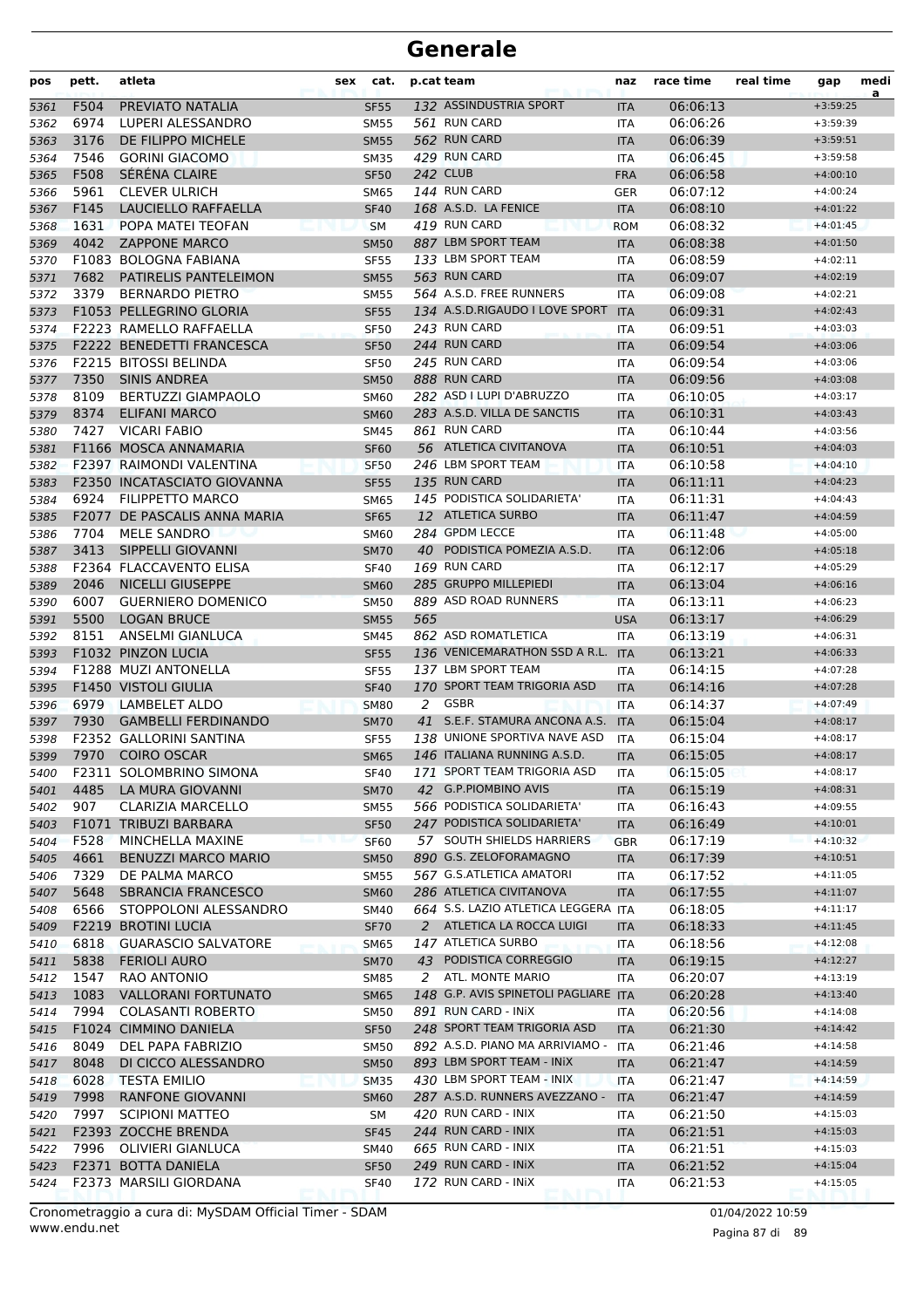| pos          | pett.        | atleta                                         | sex | cat.                       |    | p.cat team                                                 | naz                      | race time            | real time | gap                      | medi<br>a |
|--------------|--------------|------------------------------------------------|-----|----------------------------|----|------------------------------------------------------------|--------------------------|----------------------|-----------|--------------------------|-----------|
| 5425         | 7976         | <b>ACCETTI LEONARDO</b>                        |     | <b>SM40</b>                |    | 666 RUN CARD - INIX                                        | <b>ITA</b>               | 06:21:53             |           | $+4:15:06$               |           |
| 5426         |              | F2372 CIARLA ALESSANDRA                        |     | <b>SF55</b>                |    | 139 GIOVANNI SCAVO VELLETRI -                              | <b>ITA</b>               | 06:21:55             |           | $+4:15:07$               |           |
| 5427         | 3263         | <b>CHIOCCA LUIGI</b>                           |     | <b>SM55</b>                |    | 568 RUN CARD                                               | <b>ITA</b>               | 06:22:12             |           | $+4:15:24$               |           |
| 5428         | 7454         | <b>FULLONE ANGELO</b>                          |     | <b>SM70</b>                |    | 44 RUN CARD                                                | <b>ITA</b>               | 06:22:18             |           | $+4:15:30$               |           |
| 5429         | 1316         | <b>BALZANO ANTONINO</b>                        |     | <b>SM55</b>                |    | 569 LBM SPORT TEAM                                         | <b>ITA</b>               | 06:22:21             |           | $+4:15:33$               |           |
| 5430         | 6817         | CALO' EMILIO                                   |     | <b>SM70</b>                |    | 45 ATLETICA SURBO                                          | <b>ITA</b>               | 06:22:33             |           | $+4:15:46$               |           |
| 5431         |              | F2416 IDONE ANNA LUCIA                         |     | <b>SF70</b>                | 3  | A.S.D. TRE CASALI                                          | <b>ITA</b>               | 06:22:36             |           | $+4:15:48$               |           |
| 5432         |              | F2325 SCARNERA GIULIA                          |     | <b>SF60</b>                |    | 58 ATLETICA TOP RUNNERS                                    | <b>ITA</b>               | 06:22:36             |           | $+4:15:49$               |           |
| 5433         |              | F1261 MANNA ANNA MARIA                         |     | <b>SF50</b>                |    | 250 A.S.D. ATLETICA SALERNO<br>570 A.S.D. ATLETICA SALERNO | <b>ITA</b>               | 06:23:19             |           | $+4:16:31$               |           |
| 5434         | 3919<br>3200 | LOFFREDO SERGIO<br><b>AVELLA ALDO</b>          |     | <b>SM55</b>                |    | 149 G.S. POD. PRENESTE                                     | <b>ITA</b>               | 06:23:19             |           | $+4:16:31$               |           |
| 5435         |              | F2436 BARBARINI MORGANA                        |     | <b>SM65</b><br><b>SF45</b> |    | 245 3C (COMP. CREMONESE                                    | <b>ITA</b><br><b>ITA</b> | 06:23:38<br>06:23:43 |           | $+4:16:50$<br>$+4:16:55$ |           |
| 5436<br>5437 | 3952         | <b>BORSELLA MARCO ENZO</b>                     |     | <b>SM55</b>                |    | 571 3C (COMP. CREMONESE                                    | <b>ITA</b>               | 06:23:51             |           | $+4:17:03$               |           |
| 5438         | 2099         | <b>FAZZINI RINO</b>                            |     | <b>SM65</b>                |    | 150 G.P. AVIS SPINETOLI PAGLIARE ITA                       |                          | 06:23:57             |           | $+4:17:10$               |           |
| 5439         |              | F1708 RASPA MARIANGELA                         |     | <b>SF55</b>                |    | 140 ASD RUNNERS FOR                                        | <b>ITA</b>               | 06:24:15             |           | $+4:17:27$               |           |
| 5440         | 5195         | DE REGIBUS GIAN ALFREDO                        |     | <b>SM65</b>                |    | 151 ITALIA MARATHON CLUB                                   | <b>ITA</b>               | 06:24:41             |           | $+4:17:53$               |           |
| 5441         | 8686         | SATTANINO ADO                                  |     | <b>SM45</b>                |    | 863 G.S. CAT SPORT ROMA                                    | <b>ITA</b>               | 06:25:00             |           | $+4:18:12$               |           |
| 5442         | F155         | <b>DOWNES TANYA</b>                            |     | <b>SF45</b>                |    | 246 CHESTER ROAD RUNNERS                                   | <b>GBR</b>               | 06:25:25             |           | $+4:18:37$               |           |
| 5443         | F125         | <b>OUILICI MANDELLA</b>                        |     | <b>SF50</b>                |    | 251 PODISTICA SOLIDARIETA'                                 | <b>ITA</b>               | 06:25:39             |           | $+4:18:52$               |           |
| 5444         |              | F1620 PITITTO ANITA                            |     | <b>SF60</b>                |    | 59 ITALIA MARATHON CLUB                                    | ITA                      | 06:26:08             |           | $+4:19:20$               |           |
| 5445         | 4230         | <b>LOTTI MASSIMILIANO</b>                      |     | <b>SM55</b>                |    | 572 RAVENNA RUNNERS CLUB                                   | <b>ITA</b>               | 06:26:42             |           | $+4:19:54$               |           |
| 5446         | 7699         | <b>MAURER ALEXANDER</b>                        |     | <b>SM55</b>                |    | 573 RUN CARD                                               | <b>GER</b>               | 06:27:06             |           | $+4:20:18$               |           |
| 5447         |              | F2295 MAURER SWETLANA                          |     | <b>SF55</b>                |    | 141 RUN CARD                                               | <b>GER</b>               | 06:27:07             |           | $+4:20:19$               |           |
| 5448         | 8121         | <b>IZZO ATTILIO</b>                            |     | <b>SM50</b>                |    | 894 G.S. CAT SPORT ROMA                                    | <b>ITA</b>               | 06:27:37             |           | $+4:20:49$               |           |
| 5449         |              | F1784 RIGLIETTI FRANCESCA                      |     | <b>SF55</b>                |    | 142 BARLETTA SPORTIVA                                      | <b>ITA</b>               | 06:27:58             |           | $+4:21:10$               |           |
|              |              | <b>PATRIZIA</b>                                |     |                            |    |                                                            |                          |                      |           |                          |           |
| 5450         |              | F2122 OCCHIOGROSSO GIUDITTA                    |     | <b>SF50</b>                |    | 252 BITETTO RUNNERS A.S.D.                                 | ITA                      | 06:28:22             |           | $+4:21:34$               |           |
| 5451         | 4752         | PICCOLO FEDERICO                               |     | <b>SM45</b>                |    | 864 ASD 'NOCERA RUNNERS                                    | <b>ITA</b>               | 06:28:31             |           | $+4:21:44$               |           |
| 5452         | 7579         | <b>CORSI GIANNI</b>                            |     | <b>SM60</b>                |    | 288 A.S. AMATORI VILLA PAMPHILI<br>667 BARLETTA SPORTIVA   | <b>ITA</b>               | 06:28:46             |           | $+4:21:58$               |           |
| 5453         | 5991<br>1620 | <b>TANZI ALESSIO GIUSEPPE</b>                  |     | <b>SM40</b>                |    | 152 POLIGOLFO                                              | <b>ITA</b>               | 06:29:14             |           | $+4:22:26$               |           |
| 5454         | 8354         | <b>FESTA FELICE</b><br><b>VAGNATI DOMENICO</b> |     | <b>SM65</b>                |    | 289 A.S.D. MEDITERRANEA                                    | ITA                      | 06:29:22<br>06:29:22 |           | $+4:22:34$<br>$+4:22:34$ |           |
| 5455         | 8016         | PELLICCIA VINCENZO                             |     | <b>SM60</b>                |    | 46 A.S.D. MEDITERRANEA                                     | <b>ITA</b>               | 06:29:23             |           | $+4:22:35$               |           |
| 5456<br>5457 | 6819         | PECICCIA ANTONIO                               |     | <b>SM70</b><br><b>SM60</b> |    | 290 ATLETICA SURBO                                         | <b>ITA</b>               | 06:29:43             |           | $+4:22:55$               |           |
| 5458         | 3201         | SIMONAZZI MARCO                                |     | <b>SM65</b>                |    | 153 ATL. BANCOLE                                           | <b>ITA</b><br><b>ITA</b> | 06:29:49             |           | $+4:23:01$               |           |
| 5459         |              | F2361 TRICARICO SABRINA                        |     | <b>SF50</b>                |    | 253 G.P. GORGONZOLA 88                                     | <b>ITA</b>               | 06:29:59             |           | $+4:23:11$               |           |
| 5460         |              | F2317 PALMA ELEONORA                           |     | <b>SF40</b>                |    | 173 RUNNING TEAM MESTRE                                    | <b>ITA</b>               | 06:29:59             |           | $+4:23:11$               |           |
| 5461         | 7831         | <b>CAROFIGLIO GAETANO</b>                      |     | <b>SM55</b>                |    | 574 RUNNERS DEL LEVANTE                                    | <b>ITA</b>               | 06:30:00             |           | $+4:23:12$               |           |
| 5462         |              | <b>F1130 SIMONE GIOVANNA</b>                   |     | <b>SF55</b>                |    | 143 A.S.D. LA FENICE                                       | CAN                      | 06:30:01             |           | $+4:23:13$               |           |
| 5463         | 7180         | <b>MASTROLONARDO MICHELE</b>                   |     | SM55                       |    | 575 AMICI FONTANA ROMANO                                   | <b>ITA</b>               | 06:30:09             |           | $+4:23:22$               |           |
|              |              | <b>ANTONIO</b>                                 |     |                            |    |                                                            |                          |                      |           |                          |           |
| 5464         | 6816         | <b>CARRISI ANTONIO</b>                         |     | <b>SM55</b>                |    | 576 ATLETICA SURBO                                         | ITA                      | 06:31:16             |           | $+4:24:28$               |           |
| 5465         | 7910         | LUCCHETTA LORENZO                              |     | <b>SM65</b>                |    | 154 RUN CARD                                               | <b>ITA</b>               | 06:31:20             |           | $+4:24:32$               |           |
| 5466         |              | F2118 BYTYCI VJOLLCA                           |     | <b>SF55</b>                |    | 144 PODISTICA MAGLIESE                                     | <b>ITA</b>               | 06:31:21             |           | $+4:24:33$               |           |
| 5467         |              | F2343 MORO GABRIELLA                           |     | <b>SF55</b>                |    | 145 RUN CARD                                               | <b>ITA</b>               | 06:31:22             |           | $+4:24:34$               |           |
| 5468         | 1359         | JOAQUIM BARRETO DAVID                          |     | <b>SM45</b>                |    | 865 RUN CARD                                               | <b>POR</b>               | 06:31:52             |           | $+4:25:04$               |           |
| 5469         | 7292         | <b>MURIESS DAVIDE</b>                          |     | <b>SM60</b>                |    | 291 AS.TRA. ROMA<br>247 A.S.D. RUNNERS AVEZZANO            | <b>ITA</b>               | 06:31:57             |           | $+4:25:09$               |           |
| 5470         |              | F1944 CESTOLA GAETANA                          |     | <b>SF45</b>                |    | 895 A.S.D. RUNNERS AVEZZANO                                | <b>ITA</b>               | 06:35:01             |           | $+4:28:14$               |           |
| 5471         | 6258<br>F736 | <b>BELISARI GINO</b><br>OTGUOGLU LISA          |     | <b>SM50</b>                |    | 109 RUN CARD                                               | <b>ITA</b>               | 06:35:02             |           | $+4:28:14$<br>$+4:28:47$ |           |
| 5472<br>5473 | 7241         | <b>RUSSO FELICE</b>                            |     | SF<br><b>SM75</b>          |    | 14 BARLETTA SPORTIVA                                       | <b>FRA</b><br><b>ITA</b> | 06:35:35<br>06:36:09 |           | $+4:29:21$               |           |
| 5474         |              | F1670 DELFINI SILVIA                           |     | <b>SF55</b>                |    | 146 CAMISANO RUNNING A.S.D.                                | <b>ITA</b>               | 06:36:28             |           | $+4:29:40$               |           |
| 5475         | 5396         | SALVITTI GIAN PIETRO                           |     | <b>SM55</b>                |    | 577 CAMISANO RUNNING A.S.D.                                | <b>ITA</b>               | 06:36:30             |           | $+4:29:42$               |           |
| 5476         | 5191         | <b>BASILI VALERIO</b>                          |     | <b>SM65</b>                |    | 155 ITALIA MARATHON CLUB                                   | ITA                      | 06:38:41             |           | $+4:31:53$               |           |
| 5477         |              | F2061 CURATOLO ANNA                            |     | <b>SF60</b>                |    | 60 MARATHON CLUB TRENTO                                    | <b>ITA</b>               | 06:39:36             |           | $+4:32:48$               |           |
| 5478         |              | F2346 CREMON OMBRETTA                          |     | <b>SF55</b>                |    | 147 RUN CARD                                               | ITA                      | 06:43:54             |           | $+4:37:07$               |           |
| 5479         |              | F1761 DE VINCENZO MARIA                        |     | <b>SF55</b>                |    | 148 BARLETTA SPORTIVA                                      | <b>ITA</b>               | 06:44:56             |           | $+4:38:08$               |           |
|              |              | <b>STERPETA</b>                                |     |                            |    |                                                            |                          |                      |           |                          |           |
| 5480         |              | F1603 TATO' MARIA ADDOLORATA                   |     | <b>SF65</b>                | 13 | <b>BARLETTA SPORTIVA</b>                                   | <b>ITA</b>               | 06:44:56             |           | $+4:38:08$               |           |
| 5481         |              | F1758 SALERNO LUCREZIA                         |     | <b>SF65</b>                |    | 14 BARLETTA SPORTIVA                                       | <b>ITA</b>               | 06:44:59             |           | $+4:38:11$               |           |
| 5482         |              | F2622 SAAD ADELITA                             |     | <b>SF40</b>                |    | 174 RUN CARD                                               | ITA                      | 06:46:10             |           | $+4:39:22$               |           |
| 5483         | 8118         | <b>ORLANDI ALBERTO</b>                         |     | <b>SM75</b>                |    | 15 G.S. CAT SPORT ROMA                                     | <b>ITA</b>               | 06:50:15             |           | $+4:43:27$               |           |
| 5484         | 1073         | <b>BOBO' MAURO</b>                             |     | <b>SM65</b>                |    | 156 MARATHON ROMA                                          | <b>ITA</b>               | 06:51:39             |           | $+4:44:51$               |           |
| 5485         | 5073         | <b>DESSI' ROMANO</b>                           |     | <b>SM65</b>                |    | 157 PODISTICA SOLIDARIETA'                                 | <b>ITA</b>               | 06:51:48             |           | $+4:45:00$               |           |
| 5486         | 4483         | LA MURA ROBERTO                                |     | <b>SM70</b>                |    | 47 G.P.PIOMBINO AVIS                                       | ITA                      | 06:53:44             |           | $+4:46:56$               |           |

www.endu.net Cronometraggio a cura di: MySDAM Official Timer - SDAM 01/04/2022 10:59 01/04/2022 10:59

Pagina 88 di 89